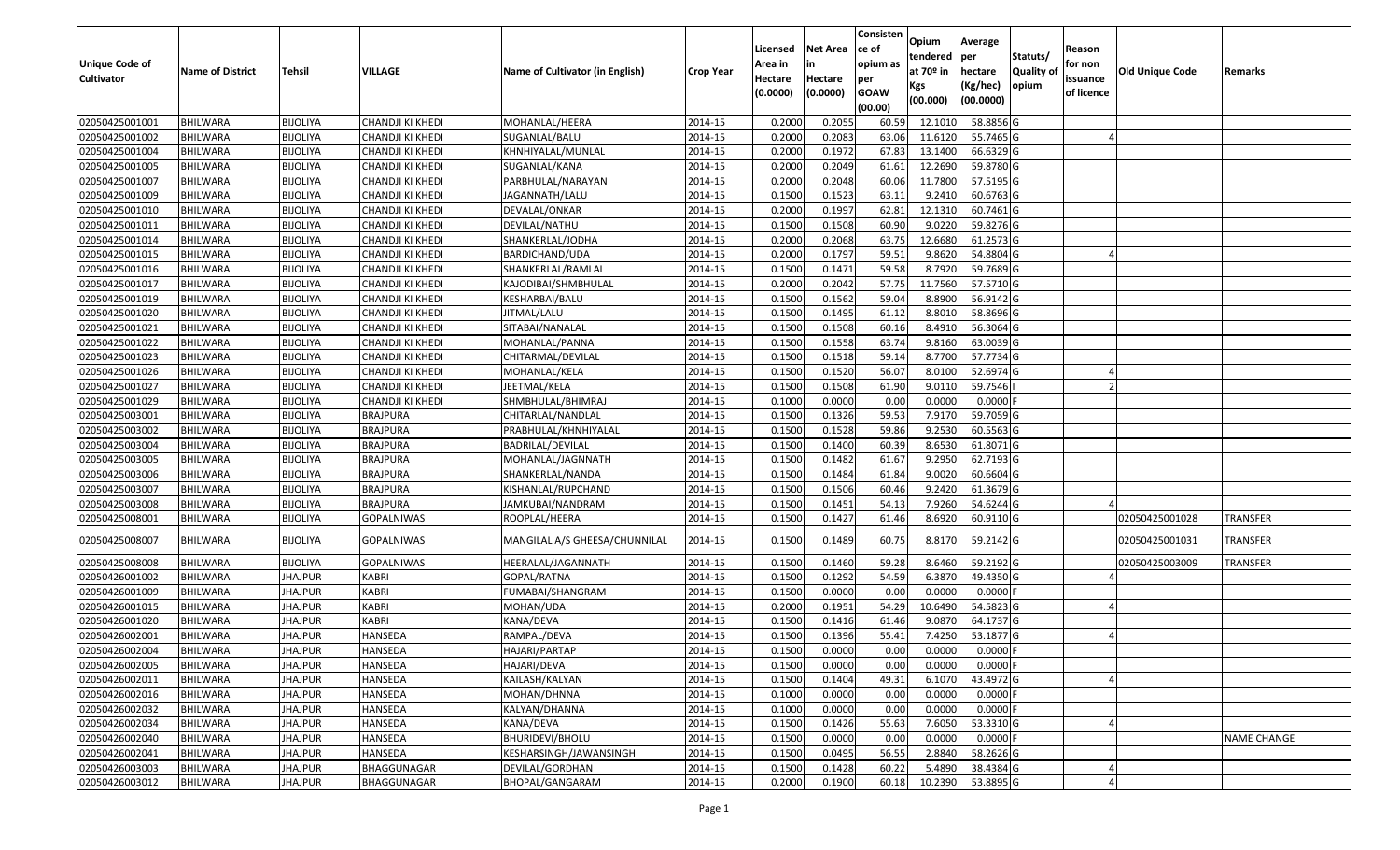| Unique Code of<br><b>Cultivator</b> | <b>Name of District</b> | Tehsil            | VILLAGE            | Name of Cultivator (in English) | <b>Crop Year</b> | Licensed<br>Area in<br>Hectare<br>(0.0000) | Net Area<br>in<br>Hectare<br>(0.0000) | Consisten<br>ce of<br>opium as<br>per<br><b>GOAW</b> | Opium<br>tendered<br>at 70º in<br>Kgs | Average<br>per<br>hectare<br>(Kg/hec)<br>(00.0000) | Statuts/<br><b>Quality of</b><br>opium | Reason<br>for non<br>issuance<br>of licence | <b>Old Unique Code</b> | Remarks            |
|-------------------------------------|-------------------------|-------------------|--------------------|---------------------------------|------------------|--------------------------------------------|---------------------------------------|------------------------------------------------------|---------------------------------------|----------------------------------------------------|----------------------------------------|---------------------------------------------|------------------------|--------------------|
|                                     |                         |                   |                    |                                 |                  |                                            |                                       | (00.00)                                              | (00.000)                              |                                                    |                                        |                                             |                        |                    |
| 02050426003023                      | <b>BHILWARA</b>         | <b>JHAJPUR</b>    | BHAGGUNAGAR        | HEERA/BHIMA                     | 2014-15          | 0.2000                                     | 0.1898                                | 58.24                                                | 9.6010                                | 50.5848 G                                          |                                        |                                             |                        |                    |
| 02050426003031                      | <b>BHILWARA</b>         | <b>JHAJPUR</b>    | BHAGGUNAGAR        | NANDA/RAMA                      | 2014-15          | 0.1500                                     | 0.1454                                | 50.19                                                | 6.5890                                | 45.3164 G                                          |                                        |                                             |                        |                    |
| 02050426003060                      | <b>BHILWARA</b>         | JHAJPUR           | BHAGGUNAGAR        | RAMPAL/KANHAIYALA               | 2014-15          | 0.1500                                     | 0.1486                                | 61.35                                                | 7.0200                                | 47.2409 G                                          |                                        |                                             |                        |                    |
| 02050426003062                      | <b>BHILWARA</b>         | <b>JHAJPUR</b>    | BHAGGUNAGAR        | JITU/KAJOD                      | 2014-15          | 0.1500                                     | 0.1372                                | 53.71                                                | 4.7730                                | 34.7886 G                                          |                                        |                                             |                        |                    |
| 02050426003064                      | BHILWARA                | <b>JHAJPUR</b>    | BHAGGUNAGAR        | BHERU/ROOPA                     | 2014-15          | 0.2000                                     | 0.1805                                | 61.41                                                | 10.5540                               | 58.4709 G                                          |                                        |                                             |                        |                    |
| 02050426003070                      | <b>BHILWARA</b>         | <b>JHAJPUR</b>    | BHAGGUNAGAR        | KOYLIBAI/MATHURA                | 2014-15          | 0.1500                                     | 0.0000                                | 0.00                                                 | 0.0000                                | $0.0000$ F                                         |                                        |                                             |                        |                    |
| 02050426004003                      | <b>BHILWARA</b>         | <b>JHAJPUR</b>    | JAWANPURA          | GANDHIBAI/SITARAM               | 2014-15          | 0.2000                                     | 0.1986                                | 55.23                                                | 10.1700                               | 51.2080 G                                          |                                        |                                             | 4 02050426003071       | TRANSFER           |
| 02050426004008                      | <b>BHILWARA</b>         | <b>JHAJPUR</b>    | <b>JAWANPURA</b>   | CHAUBAI/JAGANNATH               | 2014-15          | 0.2000                                     | 0.1904                                | 54.06                                                | 9.2910                                | 48.7970 G                                          |                                        |                                             | 402050426003072        | <b>TRANSFER</b>    |
| 02050426005008                      | <b>BHILWARA</b>         | <b>JHAJPUR</b>    | SADAPURA           | MANKANWAR/NARAYANSINGH          | 2014-15          | 0.1500                                     | 0.0000                                | 0.00                                                 | 0.0000                                | $0.0000$ F                                         |                                        |                                             | 02050426003074         | <b>TRANSFER</b>    |
| 02050426006004                      | <b>BHILWARA</b>         | <b>JHAJPUR</b>    | MANOHARPURA        | SHANKARSINGH/CHENSINGH          | 2014-15          | 0.2000                                     | 0.0000                                | 0.00                                                 | 0.0000                                | $0.0000$ F                                         |                                        |                                             | 02050426001027         | <b>TRANSFER</b>    |
| 02050426007005                      | <b>BHILWARA</b>         | JHAJPUR           | ROPA               | SITARAM/DEVILAL                 | 2014-15          | 0.1000                                     | 0.0000                                | 0.00                                                 | 0.0000                                | $0.0000$ F                                         |                                        |                                             | 02050426001054         | TRANSFER           |
| 02050426007008                      | <b>BHILWARA</b>         | <b>JHAJPUR</b>    | <b>ROPA</b>        | SHANKARLAL/HARDEVA              | 2014-15          | 0.1000                                     | 0.0000                                | 0.00                                                 | 0.0000                                | 0.0000                                             |                                        |                                             | 02050426001053         | <b>TRANSFER</b>    |
| 02050427001001                      | <b>BHILWARA</b>         | MANDALGARH        | <b>VITTHALPURA</b> | KALYAN/BHURA                    | 2014-15          | 0.1500                                     | 0.0000                                | 0.00                                                 | 0.0000                                | $0.0000$ F                                         |                                        |                                             |                        |                    |
| 02050427001007                      | <b>BHILWARA</b>         | MANDALGARH        | <b>VITTHALPURA</b> | BHURA/MATHURA                   | 2014-15          | 0.1500                                     | 0.0000                                | 0.00                                                 | 0.0000                                | $0.0000$ F                                         |                                        |                                             |                        |                    |
| 02050427001012                      | <b>BHILWARA</b>         | MANDALGARH        | VITTHALPURA        | HANGAMIBAI/HAJARI               | 2014-15          | 0.1000                                     | 0.0000                                | 0.00                                                 | 0.0000                                | $0.0000$ F                                         |                                        |                                             |                        |                    |
| 02050427001014                      | <b>BHILWARA</b>         | MANDALGARH        | <b>VITTHALPURA</b> | DHAPUBAI/BAKTAVER               | 2014-15          | 0.1500                                     | 0.1000                                | 50.87                                                | 4.9930                                | 49.9300 G                                          |                                        |                                             |                        |                    |
| 02050427001016                      | <b>BHILWARA</b>         | MANDALGARH        | VITTHALPURA        | GORIBAI/MANGILAL                | 2014-15          | 0.1500                                     | 0.1458                                | 52.50                                                | 1.4930                                | 10.2401 G                                          |                                        |                                             |                        |                    |
| 02050427001017                      | <b>BHILWARA</b>         | MANDALGARH        | <b>VITTHALPURA</b> | KANA/HAJARI                     | 2014-15          | 0.1000                                     | 0.0000                                | 0.00                                                 | 0.0000                                | $0.0000$ F                                         |                                        |                                             |                        |                    |
| 02050427001024                      | <b>BHILWARA</b>         | MANDALGARH        | VITTHALPURA        | RADHA/RUPA                      | 2014-15          | 0.1500                                     | 0.1465                                | 52.37                                                | 7.0180                                | 47.9044 G                                          |                                        |                                             |                        | <b>NAME CHANGE</b> |
| 02050427001027                      | BHILWARA                | MANDALGARH        | VITTHALPURA        | RAMESHWER/NANDA                 | 2014-15          | 0.1500                                     | 0.0000                                | 0.00                                                 | 0.0000                                | $0.0000$ F                                         |                                        |                                             |                        |                    |
| 02050427001028                      | <b>BHILWARA</b>         | MANDALGARH        | VITTHALPURA        | SARJUBAI/BALU                   | 2014-15          | 0.1500                                     | 0.1486                                | 59.90                                                | 7.6500                                | 51.4805 G                                          |                                        |                                             |                        |                    |
| 02050427001042                      | <b>BHILWARA</b>         | MANDALGARH        | VITTHALPURA        | HOKMA/SOBAKSH                   | 2014-15          | 0.1500                                     | 0.1421                                | 54.27                                                | 5.5200                                | 38.8459 G                                          |                                        |                                             |                        |                    |
| 02050427001043                      | <b>BHILWARA</b>         | MANDALGARH        | VITTHALPURA        | RAMPAL/CHAGNA                   | 2014-15          | 0.1500                                     | 0.0000                                | 0.00                                                 | 0.0000                                | $0.0000$ F                                         |                                        |                                             |                        |                    |
| 02050427001045                      | <b>BHILWARA</b>         | MANDALGARH        | VITTHALPURA        | BANSHILAL/GHISALAL              | 2014-15          | 0.2000                                     | 0.0000                                | 0.00                                                 | 0.0000                                | $0.0000$ F                                         |                                        |                                             |                        |                    |
| 02050427002004                      | <b>BHILWARA</b>         | MANDALGARH        | <b>BHAWANIPURA</b> | NAVLA/DEVA                      | 2014-15          | 0.1500                                     | 0.1444                                | 57.75                                                | 3.0280                                | 20.9695 G                                          |                                        |                                             |                        |                    |
| 02050427002009                      | <b>BHILWARA</b>         | MANDALGARH        | BHAWANIPURA        | RAMESHCHANDRA/NANDA             | 2014-15          | 0.1500                                     | 0.1445                                | 55.44                                                | 6.2730                                | 43.4118 G                                          |                                        |                                             |                        |                    |
| 02050427002012                      | <b>BHILWARA</b>         | MANDALGARH        | <b>BHAWANIPURA</b> | CHATRBHUJ/NAVLA                 | 2014-15          | 0.1500                                     | 0.1440                                | 58.00                                                | 5.8000                                | 40.2778 G                                          |                                        |                                             |                        |                    |
| 02050427002015                      | BHILWARA                | MANDALGARH        | BHAWANIPURA        | GHIRDHARI/DEVA                  | 2014-15          | 0.1500                                     | 0.1485                                | 51.98                                                | 3.1490                                | 21.2054 G                                          |                                        |                                             |                        |                    |
| 02050427002017                      | <b>BHILWARA</b>         | MANDALGARH        | BHAWANIPURA        | NARAYAN/HEERA URF HEMA          | 2014-15          | 0.1500                                     | 0.1485                                | 57.82                                                | 3.7170                                | 25.0303 G                                          |                                        |                                             |                        |                    |
| 02050427003008                      | BHILWARA                | MANDALGARH        | PIPALDA            | KALLIBAI/LALU                   | 2014-15          | 0.1500                                     | 0.0000                                | 0.00                                                 | 0.0000                                | $0.0000$ F                                         |                                        |                                             |                        |                    |
| 02050427003010                      | <b>BHILWARA</b>         | MANDALGARH        | PIPALDA            | TULSI/KISHOR                    | 2014-15          | 0.2000                                     | 0.0000                                | 0.00                                                 | 0.0000                                | $0.0000$ F                                         |                                        |                                             |                        |                    |
| 02050427003030                      | <b>BHILWARA</b>         | MANDALGARH        | PIPALDA            | RAMKISHAN/BHOLA                 | 2014-15          | 0.2000                                     | 0.1106                                | 56.54                                                | 6.3410                                | 57.3327 G                                          |                                        |                                             |                        |                    |
| 02050427003031                      | <b>BHILWARA</b>         | MANDALGARH        | PIPALDA            | <b>BHURA/KISHOR</b>             | 2014-15          | 0.2000                                     | 0.0000                                | 0.00                                                 | 0.0000                                | $0.0000$ F                                         |                                        |                                             |                        |                    |
| 02050427004001                      | <b>BHILWARA</b>         | MANDALGARH        | SARANA             | GOPAL/MADHAV                    | 2014-15          | 0.1500                                     | 0.1505                                | 62.74                                                | 9.2500                                | 61.4618 G                                          |                                        |                                             |                        |                    |
| 02050427004003                      | <b>BHILWARA</b>         | MANDALGARH        | SARANA             | RAMESHWER/KALU                  | 2014-15          | 0.1500                                     | 0.1454                                | 53.14                                                | 6.9770                                | 47.9849 G                                          |                                        |                                             |                        |                    |
| 02050427004004                      | <b>BHILWARA</b>         | MANDALGARH        | SARANA             | GULABBAI/KANHAIYALAL            | 2014-15          | 0.2000                                     | 0.1280                                | 60.25                                                | 6.6360                                | 51.8438 G                                          |                                        |                                             |                        |                    |
| 02050427004007                      | <b>BHILWARA</b>         | MANDALGARH SARANA |                    | RAMESHWAR/ONKAR                 | 2014-15          | 0.1500                                     | 0.0485                                | 60.59                                                | 2.8220                                | 58.1856 G                                          |                                        |                                             |                        |                    |
| 02050427004008                      | <b>BHILWARA</b>         | MANDALGARH        | SARANA             | FULIBAI/RAMKUNWAR/HEERA         | 2014-15          | 0.1500                                     | 0.0000                                | 0.00                                                 | 0.0000                                | $0.0000$ F                                         |                                        |                                             |                        |                    |
| 02050427004010                      | <b>BHILWARA</b>         | MANDALGARH        | SARANA             | MANGIBAI/GOPI                   | 2014-15          | 0.2000                                     | 0.0000                                | 0.00                                                 | 0.0000                                | $0.0000$ F                                         |                                        |                                             |                        |                    |
| 02050427004011                      | <b>BHILWARA</b>         | MANDALGARH        | SARANA             | MADHAV/DEVI                     | 2014-15          | 0.1500                                     | 0.1433                                | 57.51                                                | 7.4930                                | 52.2889 G                                          |                                        |                                             |                        |                    |
| 02050427004012                      | <b>BHILWARA</b>         | MANDALGARH        | SARANA             | RAMESHWAR/GHODU                 | 2014-15          | 0.1500                                     | 0.0972                                | 46.44                                                | 3.0190                                | 31.0597 G                                          |                                        |                                             |                        |                    |
| 02050427004014                      | <b>BHILWARA</b>         | MANDALGARH        | SARANA             | SANTOKBAI/PYARCHAND             | 2014-15          | 0.1500                                     | 0.1515                                | 59.18                                                | 7.1020                                | 46.8779 G                                          |                                        |                                             |                        |                    |
| 02050427004016                      | <b>BHILWARA</b>         | MANDALGARH        | SARANA             | SORTIBAI/DHULA                  | 2014-15          | 0.1500                                     | 0.0000                                | 0.00                                                 | 0.0000                                | $0.0000$ F                                         |                                        |                                             |                        |                    |
| 02050427004017                      | <b>BHILWARA</b>         | MANDALGARH        | SARANA             | LADU/MATHURA                    | 2014-15          | 0.1500                                     | 0.1505                                | 55.77                                                | 7.0750                                | 47.0100 G                                          |                                        |                                             |                        |                    |
| 02050427004018                      | <b>BHILWARA</b>         | MANDALGARH        | SARANA             | MOTI/CHOGA                      | 2014-15          | 0.1500                                     | 0.1492                                | 53.71                                                | 6.9900                                | 46.8499 G                                          |                                        |                                             |                        |                    |
| 02050427004019                      | <b>BHILWARA</b>         | MANDALGARH        | SARANA             | GHOTU/CHOGA JAT                 | 2014-15          | 0.1500                                     | 0.1426                                | 57.85                                                | 7.4630                                | 52.3352 G                                          |                                        |                                             |                        |                    |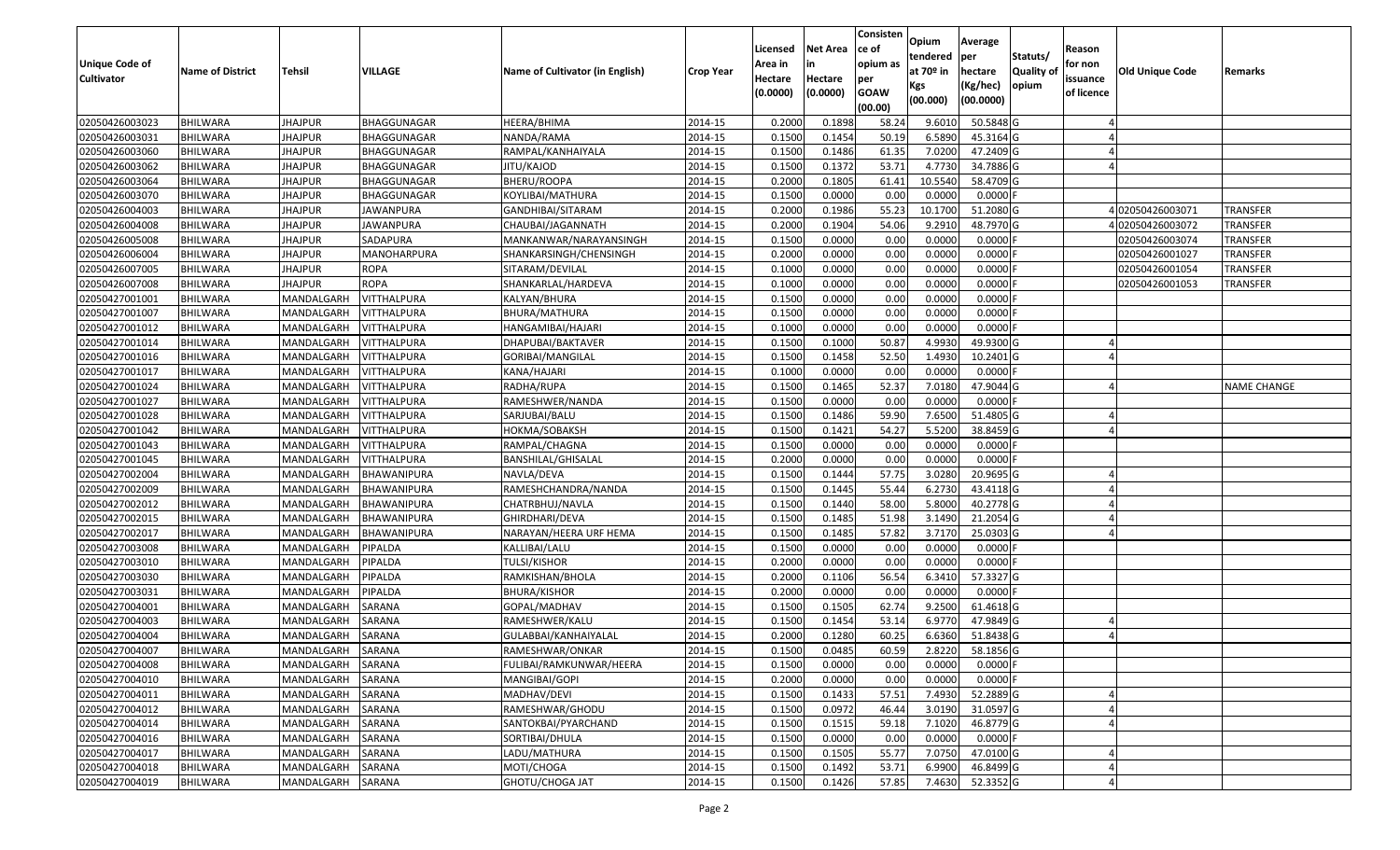| Unique Code of<br><b>Cultivator</b> | <b>Name of District</b> | Tehsil           | VILLAGE                               | Name of Cultivator (in English) | <b>Crop Year</b> | Licensed<br>Area in<br>Hectare<br>(0.0000) | Net Area<br>in<br>Hectare<br>(0.0000) | Consisten<br>ce of<br>opium as<br>per<br><b>GOAW</b><br>(00.00) | Opium<br>tendered<br>at 70º in<br>Kgs<br>(00.000) | Average<br>per<br>hectare<br>(Kg/hec)<br>(00.0000) | Statuts/<br><b>Quality of</b><br>opium | Reason<br>for non<br>issuance<br>of licence | <b>Old Unique Code</b> | Remarks         |
|-------------------------------------|-------------------------|------------------|---------------------------------------|---------------------------------|------------------|--------------------------------------------|---------------------------------------|-----------------------------------------------------------------|---------------------------------------------------|----------------------------------------------------|----------------------------------------|---------------------------------------------|------------------------|-----------------|
| 02050427004021                      | <b>BHILWARA</b>         | MANDALGARH       | SARANA                                | KANHAIYALAL/MOTILAL             | 2014-15          | 0.1500                                     | 0.0000                                | 0.00                                                            | 0.0000                                            | $0.0000$ F                                         |                                        |                                             |                        |                 |
| 02050427004023                      | <b>BHILWARA</b>         | MANDALGARH       | SARANA                                | LADIBAI/MAGNA                   | 2014-15          | 0.1500                                     | 0.1460                                | 66.62                                                           | 8.0990                                            | 55.4726 G                                          |                                        |                                             |                        |                 |
| 02050427004025                      | BHILWARA                | MANDALGARH       | SARANA                                | KALU/MATHURA                    | 2014-15          | 0.1500                                     | 0.1492                                | 62.21                                                           | 7.9810                                            | 53.4920 G                                          |                                        |                                             |                        |                 |
| 02050427004026                      | <b>BHILWARA</b>         | MANDALGARH       | SARANA                                | MODU/BHAJJA                     | 2014-15          | 0.1500                                     | 0.0606                                | 60.00                                                           | 3.2060                                            | 52.9043 G                                          |                                        |                                             |                        |                 |
| 02050427004030                      | BHILWARA                | MANDALGARH       | SARANA                                | BHOJA/MATHURA                   | 2014-15          | 0.1500                                     | 0.1430                                | 62.41                                                           | 8.5230                                            | 59.6014 G                                          |                                        |                                             |                        |                 |
| 02050427004031                      | <b>BHILWARA</b>         | MANDALGARH       | SARANA                                | DHANNA/MATHURA                  | 2014-15          | 0.1500                                     | 0.0000                                | 0.00                                                            | 0.0000                                            | $0.0000$ F                                         |                                        |                                             |                        |                 |
| 02050427004032                      | BHILWARA                | MANDALGARH       | SARANA                                | MATHURA/DALU                    | 2014-15          | 0.1500                                     | 0.0000                                | 0.00                                                            | 0.0000                                            | 0.0000                                             |                                        |                                             |                        |                 |
| 02050427004036                      | <b>BHILWARA</b>         | MANDALGARH       | SARANA                                | DHAPUBAI/SHANKAR                | 2014-15          | 0.1500                                     | 0.0000                                | 0.00                                                            | 0.0000                                            | $0.0000$ F                                         |                                        |                                             |                        |                 |
| 02050427004045                      | <b>BHILWARA</b>         | MANDALGARH       | SARANA                                | RAMPRASAD/MADHAV                | 2014-15          | 0.1500                                     | 0.0722                                | 59.43                                                           | 3.9310                                            | 54.4460 G                                          |                                        |                                             |                        |                 |
| 02050427004046                      | <b>BHILWARA</b>         | MANDALGARH       | SARANA                                | HEERA/NARAYAN                   | 2014-15          | 0.1500                                     | 0.0710                                | 66.33                                                           | 4.7380                                            | 66.7324 G                                          |                                        |                                             |                        |                 |
| 02050427004048                      | <b>BHILWARA</b>         | MANDALGARH       | SARANA                                | KANAIYALAL/CHAGA A/S SUKKHA     | 2014-15          | 0.1500                                     | 0.0523                                | 62.48                                                           | 3.1510                                            | 60.2486 G                                          |                                        |                                             |                        |                 |
| 02050427004049                      | <b>BHILWARA</b>         | MANDALGARH       | SARANA                                | RAMESHWER/CHOGA JAT             | 2014-15          | 0.2000                                     | 0.0000                                | 0.00                                                            | 0.0000                                            | $0.0000$ F                                         |                                        |                                             |                        |                 |
| 02050427004052                      | <b>BHILWARA</b>         | MANDALGARH       | SARANA                                | MAGANLAL/SUKKHA                 | 2014-15          | 0.1500                                     | 0.0575                                | 53.78                                                           | 3.0650                                            | 53.3043 G                                          |                                        |                                             |                        |                 |
| 02050427004054                      | <b>BHILWARA</b>         | MANDALGARH       | SARANA                                | EKLINGH/MADHAV                  | 2014-15          | 0.1500                                     | 0.0000                                | 0.00                                                            | 0.0000                                            | $0.0000$ F                                         |                                        |                                             |                        |                 |
| 02050427004062                      | BHILWARA                | MANDALGARH       | SARANA                                | RAMSUKH/MATHURA                 | 2014-15          | 0.1500                                     | 0.1443                                | 62.42                                                           | 8.5520                                            | 59.2654 G                                          |                                        |                                             |                        |                 |
| 02050427004063                      | <b>BHILWARA</b>         | MANDALGARH       | SARANA                                | SHIVLAL/PABUJI A/S MOTI         | 2014-15          | 0.1500                                     | 0.0000                                | 0.00                                                            | 0.0000                                            | $0.0000$ F                                         |                                        |                                             |                        |                 |
| 02050427004083                      | <b>BHILWARA</b>         | MANDALGARH       | SARANA                                | RADHESHYAM/PYARCHAND            | 2014-15          | 0.1500                                     | 0.1500                                | 56.05                                                           | 4.8840                                            | 32.5600 G                                          |                                        |                                             |                        |                 |
| 02050427004085                      | <b>BHILWARA</b>         | MANDALGARH       | SARANA                                | BALIBAI/SUKHLAL                 | 2014-15          | 0.1500                                     | 0.0762                                | 54.78                                                           | 3.6080                                            | 47.3491 G                                          |                                        |                                             |                        |                 |
| 02050427005003                      | <b>BHILWARA</b>         | MANDALGARH       | <b>SURAS</b>                          | AJANBAI/HEERA                   | 2014-15          | 0.1500                                     | 0.1404                                | 48.86                                                           | 6.4980                                            | 46.2821 G                                          |                                        |                                             |                        |                 |
| 02050427005004                      | BHILWARA                | MANDALGARH       | <b>SURAS</b>                          | GOKAL/NANDA                     | 2014-15          | 0.1500                                     | 0.1394                                | 52.65                                                           | 7.2580                                            | 52.0660 G                                          |                                        |                                             |                        |                 |
| 02050427005008                      | <b>BHILWARA</b>         | MANDALGARH       | <b>SURAS</b>                          | DEVI/RAJYA                      | 2014-15          | 0.1500                                     | 0.1467                                | 49.08                                                           | 6.7450                                            | 45.9782 G                                          |                                        |                                             |                        |                 |
| 02050427005017                      | <b>BHILWARA</b>         | MANDALGARH       | <b>SURAS</b>                          | PYARA/UDA                       | 2014-15          | 0.1000                                     | 0.0000                                | 0.00                                                            | 0.0000                                            | $0.0000$ F                                         |                                        |                                             |                        |                 |
| 02050427005044                      | <b>BHILWARA</b>         | MANDALGARH       | <b>SURAS</b>                          | RATANLAL/BALU                   | 2014-15          | 0.1500                                     | 0.1311                                | 53.92                                                           | 7.3640                                            | 56.1709 G                                          |                                        |                                             |                        |                 |
| 02050427005048                      | <b>BHILWARA</b>         | MANDALGARH       | <b>SURAS</b>                          | MOHAN/GHISA                     | 2014-15          | 0.1500                                     | 0.1411                                | 48.29                                                           | 6.5330                                            | 46.3005 G                                          |                                        |                                             |                        |                 |
| 02050427005052                      | <b>BHILWARA</b>         | MANDALGARH       | <b>SURAS</b>                          | DEVA/KANA URF KEL               | 2014-15          | 0.1500                                     | 0.1421                                | 57.57                                                           | 8.0760                                            | 56.8332 G                                          |                                        |                                             |                        |                 |
| 02050427005056                      | <b>BHILWARA</b>         | MANDALGARH       | <b>SURAS</b>                          | MULCHAND/KASHIRAM               | 2014-15          | 0.1500                                     | 0.1431                                | 48.19                                                           | 6.2780                                            | 43.8714                                            |                                        |                                             |                        |                 |
| 02050427006001                      | <b>BHILWARA</b>         | MANDALGARH       | LODHIYANA                             | HARLAL/RUPA                     | 2014-15          | 0.1500                                     | 0.0000                                | 0.00                                                            | 0.0000                                            | $0.0000$ F                                         |                                        |                                             |                        |                 |
| 02050427006006                      | BHILWARA                | MANDALGARH       | LODHIYANA                             | KANA/MEGA                       | 2014-15          | 0.1500                                     | 0.1428                                | 54.38                                                           | 7.1700                                            | 50.2101 G                                          |                                        |                                             |                        |                 |
| 02050427006007                      | <b>BHILWARA</b>         | MANDALGARH       | LODHIYANA                             | MANGU/GANESH                    | 2014-15          | 0.1500                                     | 0.1519                                | 62.21                                                           | 9.2160                                            | 60.6715                                            |                                        |                                             |                        |                 |
| 02050427006008                      | BHILWARA                | MANDALGARH       | LODHIYANA                             | SUDIBAI/RUPA                    | 2014-15          | 0.1500                                     | 0.1488                                | 56.00                                                           | 8.3680                                            | $56.2366$ G                                        |                                        |                                             |                        |                 |
| 02050427006017                      | <b>BHILWARA</b>         | MANDALGARH       | LODHIYANA                             | MAGANALAL/UDA                   | 2014-15          | 0.1500                                     | 0.1490                                | 57.04                                                           | 8.8410                                            | 59.3356 G                                          |                                        |                                             |                        |                 |
| 02050427006020                      | <b>BHILWARA</b>         | MANDALGARH       | LODHIYANA                             | MANGILAL/RUPA                   | 2014-15          | 0.1500                                     | 0.0728                                | 60.68                                                           | 4.7070                                            | 64.6566 G                                          |                                        |                                             |                        |                 |
| 02050427006027                      | <b>BHILWARA</b>         | MANDALGARH       | LODHIYANA                             | RAMLAL/HEERA                    | 2014-15          | 0.1500                                     | 0.0958                                | 57.92                                                           | 5.8910                                            | 61.4927 G                                          |                                        |                                             |                        |                 |
| 02050427007002                      | <b>BHILWARA</b>         | MANDALGARH       | RANIKHEDA                             | BANNA/AMBALAL                   | 2014-15          | 0.1500                                     | 0.0000                                | 0.00                                                            | 0.0000                                            | $0.0000$ F                                         |                                        |                                             | 02050428003154         | <b>TRANSFER</b> |
| 02050427007003                      | <b>BHILWARA</b>         | MANDALGARH       | RANIKHEDA                             | AABAL/DEVILAL                   | 2014-15          | 0.1500                                     | 0.1401                                | 49.33                                                           | 6.3850                                            | 45.5750 G                                          |                                        |                                             | 02050428003153         | TRANSFER        |
| 02050427007006                      | <b>BHILWARA</b>         | MANDALGARH       | RANIKHEDA                             | MADHO/GOPI JAT                  | 2014-15          | 0.1500                                     | 0.1459                                | 52.07                                                           | 6.6580                                            | 45.6340 G                                          |                                        |                                             | 402050428001152        | <b>TRANSFER</b> |
| 02050427008021                      | <b>BHILWARA</b>         | MANDALGARH BIGOD |                                       | UDA/AMBALAL                     | 2014-15          | 0.1500                                     | 0.1467                                | 42.81                                                           | 6.2500                                            | 42.6040 G                                          |                                        |                                             | 4 02050427006025       | TRANSFER        |
| 02050427010012                      | <b>BHILWARA</b>         | MANDALGARH       | RAISINGHPURA                          | RAMCHANDRA/JAGRUP               | 2014-15          | 0.1500                                     | 0.1464                                | 62.39                                                           | 7.8520                                            | 53.6340 G                                          |                                        |                                             | 4 02050427004102       | <b>TRANSFER</b> |
| 02050427010015                      | BHILWARA                | MANDALGARH       | RAISINGHPURA                          | RAMKANWAR/BALU                  | 2014-15          | 0.1500                                     | 0.1456                                | 59.93                                                           | 6.9780                                            | 47.9260 G                                          |                                        |                                             | 402050427001038        | <b>TRANSFER</b> |
| 02050427011002                      | <b>BHILWARA</b>         | MANDALGARH       | SHYAMGARH PHOOL JI KI<br><b>KHEDI</b> | NATHU/ONKAR                     | 2014-15          | 0.1500                                     | 0.1155                                | 43.41                                                           | 4.3780                                            | 37.9050 G                                          |                                        |                                             | 402050523008026        | <b>TRANSFER</b> |
| 02050427011004                      | <b>BHILWARA</b>         | MANDALGARH       | SHYAMGARH PHOOL JI KI<br>KHEDI        | KAMALABAI/RAMA                  | 2014-15          | 0.1000                                     | 0.0000                                | 0.00                                                            | 0.0000                                            | $0.0000$ F                                         |                                        |                                             | 02050523008027         | TRANSFER        |
| 02050427011008                      | <b>BHILWARA</b>         | MANDALGARH       | SHYAMGARH PHOOL JI KI<br>KHEDI        | GOPI/RUPA                       | 2014-15          | 0.1500                                     | 0.1460                                | 54.41                                                           | 7.0970                                            | 48.6100                                            |                                        |                                             | 202050523008028        | TRANSFER        |
| 02050427012010                      | <b>BHILWARA</b>         | MANDALGARH       | <b>RALYTA</b>                         | SOHANIBAI/MANGU                 | 2014-15          | 0.1500                                     | 0.1389                                | 63.36                                                           | 5.9920                                            | 43.1390 G                                          |                                        |                                             | 4 02050427004095       | <b>TRANSFER</b> |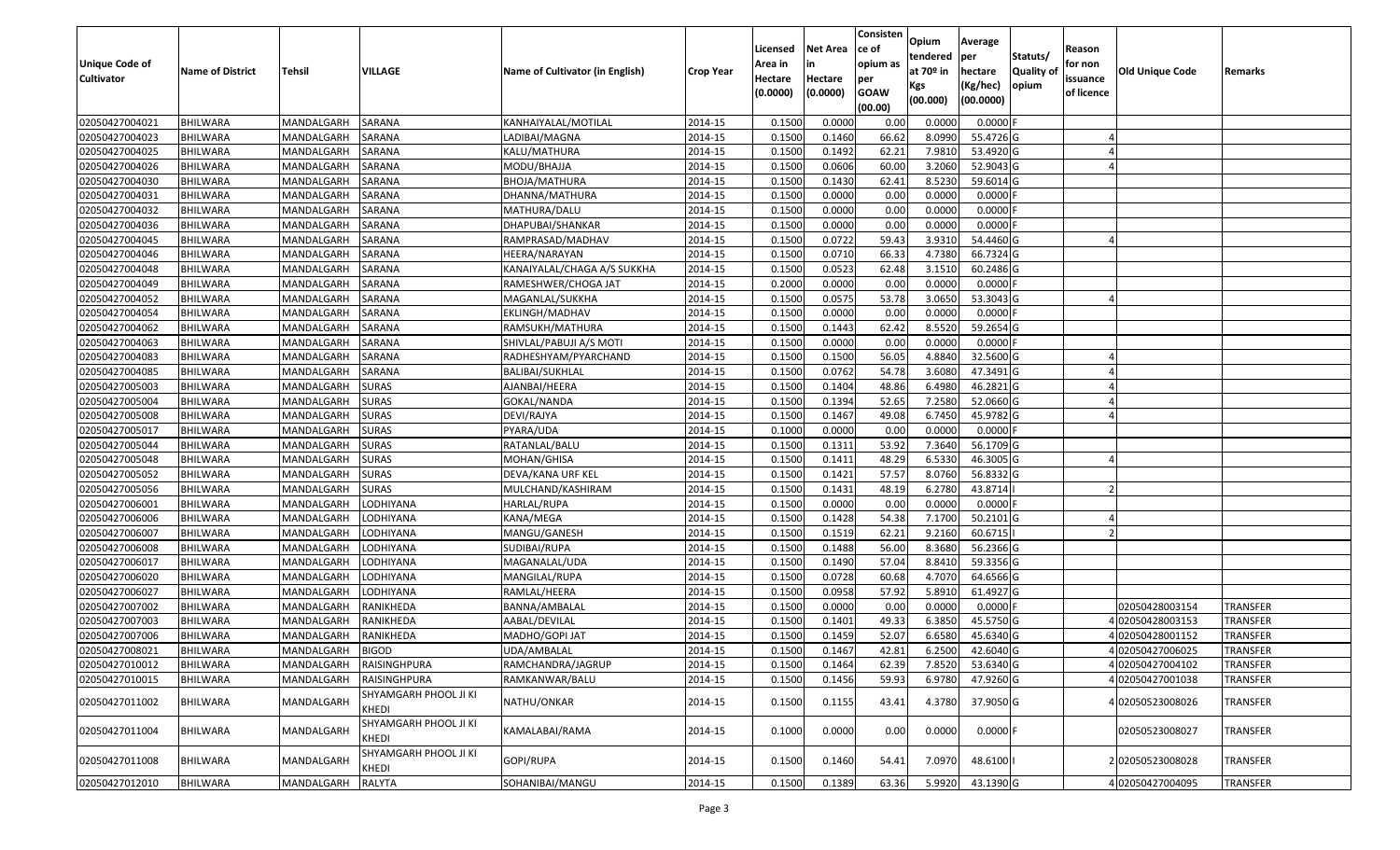| Unique Code of<br><b>Cultivator</b> | <b>Name of District</b> | Tehsil       | VILLAGE             | Name of Cultivator (in English) | Crop Year | Licensed<br>Area in<br>Hectare<br>(0.0000) | <b>Net Area</b><br>in<br>Hectare<br>(0.0000) | Consisten<br>ce of<br>opium as<br>per<br><b>GOAW</b><br>(00.00) | Opium<br>tendered<br>at $70°$ in<br>Kgs<br>(00.000) | Average<br>per<br>hectare<br>(Kg/hec)<br>(00.0000) | Statuts/<br>Quality of<br>opium | Reason<br>for non<br>issuance<br>of licence | <b>Old Unique Code</b> | Remarks            |
|-------------------------------------|-------------------------|--------------|---------------------|---------------------------------|-----------|--------------------------------------------|----------------------------------------------|-----------------------------------------------------------------|-----------------------------------------------------|----------------------------------------------------|---------------------------------|---------------------------------------------|------------------------|--------------------|
| 02050427012013                      | <b>BHILWARA</b>         | MANDALGARH   | RALYTA              | KOYALBAI/DHANNA                 | 2014-15   | 0.1500                                     | 0.1480                                       | 65.37                                                           | 4.8190                                              | 32.5610 G                                          |                                 |                                             | 402050427001033        | TRANSFER           |
| 02050427013001                      | <b>BHILWARA</b>         | MANDALGARH   | MOODPURA            | RAMKANWAR/BADRILAL              | 2014-15   | 0.1000                                     | 0.0000                                       | 0.00                                                            | 0.0000                                              | $0.0000$ F                                         |                                 |                                             | 02050428001153         | TRANSFER           |
| 02050427013007                      | <b>BHILWARA</b>         | MANDALGARH   | MOODPURA            | BHERU/SURAJMAL                  | 2014-15   | 0.1500                                     | 0.1481                                       | 49.52                                                           | 7.4780                                              | 50.4930 G                                          |                                 |                                             | 402050428001154        | TRANSFER           |
| 02050427015004                      | <b>BHILWARA</b>         | MANDALGARH   | <b>JAL KA KHEDA</b> | BHOLIBAI/KHEMA                  | 2014-15   | 0.2000                                     | 0.1920                                       | 49.96                                                           | 8.6500                                              | 45.0520 G                                          |                                 |                                             | 4 02050427001041       | TRANSFER           |
| 02050427016002                      | BHILWARA                | MANDALGARH   | TEHLA               | GHEESIBAI/KANA                  | 2014-15   | 0.1500                                     | 0.1541                                       | 61.82                                                           | 9.5730                                              | 62.1220 G                                          |                                 |                                             | 02050523063052         | TRANSFER           |
| 02050427017008                      | <b>BHILWARA</b>         | MANDALGARH   | KACCHOLA            | NARAYAN/JUWARA                  | 2014-15   | 0.1500                                     | 0.1509                                       | 55.18                                                           | 6.0700                                              | 40.2250 G                                          |                                 |                                             | 02050428003146         | TRANSFER           |
| 02050427018002                      | <b>BHILWARA</b>         | MANDALGARH   | DHAMANGATTI         | HEERA/KALU                      | 2014-15   | 0.1500                                     | 0.1446                                       | 52.19                                                           | 6.9640                                              | 48.1600 G                                          |                                 |                                             | 102050427005073        | TRANSFER           |
| 02050427019002                      | <b>BHILWARA</b>         | MANDALGARH   | <b>GOVTA</b>        | BALU/NANDA                      | 2014-15   | 0.1500                                     | 0.1345                                       | 64.72                                                           | 8.0350                                              | 59.7400 G                                          |                                 |                                             | 02050427004106         | TRANSFER           |
| 02050427019006                      | <b>BHILWARA</b>         | MANDALGARH   | <b>GOVTA</b>        | PYARA/MODA                      | 2014-15   | 0.1500                                     | 0.1441                                       | 53.47                                                           | 2.7730                                              | 19.2440 G                                          |                                 |                                             | 402050427004109        | <b>TRANSFER</b>    |
| 02050427020004                      | <b>BHILWARA</b>         | MANDALGARH   | BALDERKHA           | KHANA/ROOPA                     | 2014-15   | 0.1500                                     | 0.1431                                       | 62.45                                                           | 7.7260                                              | 53.9900 G                                          |                                 |                                             | 402050427004110        | <b>TRANSFER</b>    |
| 02050427043015                      | <b>BHILWARA</b>         | MANDALGARH   | DHAMANYA            | MANGU/NANDA                     | 2014-15   | 0.1500                                     | 0.1296                                       | 48.78                                                           | 5.6520                                              | 43.6110 G                                          |                                 |                                             | 402050427003023        | TRANSFER           |
| 02050427057001                      | <b>BHILWARA</b>         | MANDALGARH   | <b>JAFARPURA</b>    | JAGDISH/RAMNATH                 | 2014-15   | 0.2000                                     | 0.1975                                       | 53.06                                                           | 7.4660                                              | 37.8030 G                                          |                                 |                                             | 402050428003149        | TRANSFER           |
| 02050427061012                      | <b>BHILWARA</b>         | MANDALGARH   | NAHARGARH JAGPURA   | BHERU/RAMCHANDRA                | 2014-15   | 0.1500                                     | 0.1504                                       | 56.24                                                           | 7.7850                                              | 51.7620 G                                          |                                 |                                             | 402050427001036        | TRANSFER           |
| 02050427063001                      | <b>BHILWARA</b>         | MANDALGARH   | <b>DEVIPURA</b>     | HEERA/SAWAIRAM                  | 2014-15   | 0.1500                                     | 0.1400                                       | 59.70                                                           | 2.0380                                              | 14.5570 G                                          |                                 |                                             | 02050427005069         | TRANSFER           |
| 02050427063002                      | <b>BHILWARA</b>         | MANDALGARH   | <b>DEVIPURA</b>     | ANOP/BHURA                      | 2014-15   | 0.1000                                     | 0.0000                                       | 0.00                                                            | 0.0000                                              | $0.0000$ F                                         |                                 |                                             | 02050427004099         | TRANSFER           |
| 02050427064001                      | <b>BHILWARA</b>         | MANDALGARH   | <b>MANPURA</b>      | DHANNA/DEEPA                    | 2014-15   | 0.1500                                     | 0.1558                                       | 42.05                                                           | 3.2560                                              | 20.8990 G                                          |                                 |                                             | 102050427004107        | TRANSFER           |
| 02050427064002                      | <b>BHILWARA</b>         | MANDALGARH   | <b>MANPURA</b>      | MANGILAL/LADU                   | 2014-15   | 0.1500                                     | 0.1531                                       | 49.89                                                           | 6.7280                                              | 43.9450 G                                          |                                 |                                             | 02050427003026         | TRANSFER           |
| 02050428001001                      | <b>BHILWARA</b>         | KOTRI        | SAWAIPUR            | SHYMLAL/RAMESWER                | 2014-15   | 0.2000                                     | 0.1980                                       | 53.45                                                           | 3.2530                                              | 16.4293 G                                          |                                 |                                             |                        |                    |
| 02050428001002                      | <b>BHILWARA</b>         | KOTRI        | SAWAIPUR            | <b>TULSI BAI/KANA</b>           | 2014-15   | 0.1500                                     | 0.1487                                       | 63.09                                                           | 7.5350                                              | 50.6725 G                                          |                                 |                                             |                        |                    |
| 02050428001004                      | <b>BHILWARA</b>         | <b>KOTRI</b> | SAWAIPUR            | NANDA/MOHAN MALI                | 2014-15   | 0.1500                                     | 0.1452                                       | 61.56                                                           | 6.7630                                              | 46.5771 G                                          |                                 |                                             |                        |                    |
| 02050428001008                      | <b>BHILWARA</b>         | <b>KOTRI</b> | SAWAIPUR            | KANA/MAGNA MALI                 | 2014-15   | 0.1500                                     | 0.1493                                       | 56.55                                                           | 5.7840                                              | 38.7408 G                                          |                                 |                                             |                        |                    |
| 02050428001009                      | <b>BHILWARA</b>         | <b>KOTRI</b> | SAWAIPUR            | MOHAN/MANGNA SUTHAR             | 2014-15   | 0.1500                                     | 0.1380                                       | 70.49                                                           | 5.6690                                              | 41.0797 G                                          |                                 |                                             |                        |                    |
| 02050428001010                      | <b>BHILWARA</b>         | <b>KOTRI</b> | SAWAIPUR            | RAMESHWAR/NATHU                 | 2014-15   | 0.1500                                     | 0.1488                                       | 56.13                                                           | 5.6830                                              | 38.1922 G                                          |                                 |                                             |                        |                    |
| 02050428001012                      | <b>BHILWARA</b>         | <b>KOTRI</b> | SAWAIPUR            | BADRILAL/CHHOGA                 | 2014-15   | 0.2000                                     | 0.0000                                       | 0.00                                                            | 0.0000                                              | 0.0000                                             |                                 |                                             |                        |                    |
| 02050428001013                      | <b>BHILWARA</b>         | <b>KOTRI</b> | SAWAIPUR            | CHANDI/BHERU                    | 2014-15   | 0.1500                                     | 0.0000                                       | 0.00                                                            | 0.0000                                              | 0.0000                                             |                                 |                                             |                        | <b>NAME CHANGE</b> |
| 02050428001016                      | <b>BHILWARA</b>         | <b>KOTRI</b> | SAWAIPUR            | EJAN DEVI/BHAGIRATH             | 2014-15   | 0.1500                                     | 0.1482                                       | 54.24                                                           | 7.7720                                              | 52.4426 G                                          |                                 |                                             |                        | <b>NAME CHANGE</b> |
| 02050428001017                      | <b>BHILWARA</b>         | KOTRI        | SAWAIPUR            | SANKAR LAL/MOHAN LAL            | 2014-15   | 0.2000                                     | 0.1962                                       | 61.69                                                           | 6.3720                                              | 32.4771 G                                          |                                 |                                             |                        |                    |
| 02050428001018                      | <b>BHILWARA</b>         | KOTRI        | SAWAIPUR            | GIRDHARI/MOHAN DAS              | 2014-15   | 0.1500                                     | 0.1488                                       | 64.67                                                           | 2.5680                                              | 17.2581 G                                          |                                 |                                             |                        |                    |
| 02050428001022                      | <b>BHILWARA</b>         | KOTRI        | SAWAIPUR            | DHAPUBAI /HAJARI                | 2014-15   | 0.1500                                     | 0.1496                                       | 56.19                                                           | 6.0690                                              | 40.5682 G                                          |                                 |                                             |                        |                    |
| 02050428001031                      | <b>BHILWARA</b>         | <b>KOTRI</b> | SAWAIPUR            | DEVKISHAN/RAMCHANDRA SEN        | 2014-15   | 0.1000                                     | 0.0000                                       | 0.00                                                            | 0.0000                                              | $0.0000$ F                                         |                                 |                                             |                        |                    |
| 02050428001033                      | <b>BHILWARA</b>         | KOTRI        | SAWAIPUR            | NANIBAI/SUDA                    | 2014-15   | 0.1500                                     | 0.1498                                       | 56.52                                                           | 6.1450                                              | 41.0214 G                                          |                                 |                                             |                        |                    |
| 02050428001034                      | <b>BHILWARA</b>         | KOTRI        | SAWAIPUR            | GANESH/BHAGIRATH                | 2014-15   | 0.2000                                     | 0.1989                                       | 60.34                                                           | 5.6460                                              | 28.3861 G                                          |                                 |                                             |                        |                    |
| 02050428001035                      | <b>BHILWARA</b>         | <b>KOTRI</b> | SAWAIPUR            | SUKHDEV/LALU                    | 2014-15   | 0.1500                                     | 0.1468                                       | 61.17                                                           | 8.1790                                              | 55.7153 G                                          |                                 |                                             |                        |                    |
| 02050428001036                      | BHILWARA                | <b>KOTRI</b> | SAWAIPUR            | BADRI/NARAYAN                   | 2014-15   | 0.1500                                     | 0.1470                                       | 64.08                                                           | 3.5340                                              | 24.0408 G                                          |                                 |                                             |                        |                    |
| 02050428001037                      | <b>BHILWARA</b>         | <b>KOTRI</b> | SAWAIPUR            | MANGU/LALU JAT                  | 2014-15   | 0.1500                                     | 0.1473                                       | 46.1                                                            | 6.6200                                              | 44.9423 G                                          |                                 |                                             |                        |                    |
| 02050428001039                      | <b>BHILWARA</b>         | KOTRI        | SAWAIPUR            | SWAIRAM / NARAYAN               | 2014-15   | 0.1500                                     | 0.1456                                       | 59.40                                                           | 6.0840                                              | 41.7857 G                                          |                                 |                                             |                        |                    |
| 02050428001040                      | <b>BHILWARA</b>         | <b>KOTRI</b> | SAWAIPUR            | MAGNA/PEMA                      | 2014-15   | 0.1500                                     | 0.1500                                       | 67.34                                                           | 8.8120                                              | 58.7467 G                                          |                                 |                                             |                        |                    |
| 02050428001041                      | <b>BHILWARA</b>         | <b>KOTRI</b> | SAWAIPUR            | SARJUBAI/MULA                   | 2014-15   | 0.1500                                     | 0.1460                                       | 63.49                                                           | 6.1040                                              | 41.8082 G                                          |                                 |                                             |                        |                    |
| 02050428001045                      | <b>BHILWARA</b>         | <b>KOTRI</b> | SAWAIPUR            | GOPAL/BANSHILAL(SHORTIYA)       | 2014-15   | 0.2000                                     | 0.2011                                       | 57.86                                                           | 11.0020                                             | 54.7091 G                                          |                                 |                                             |                        |                    |
| 02050428001049                      | <b>BHILWARA</b>         | <b>KOTRI</b> | SAWAIPUR            | GOPAL/BHAGIRATH JAT             | 2014-15   | 0.1500                                     | 0.1447                                       | 67.16                                                           | 2.4080                                              | 16.6413 G                                          |                                 |                                             |                        |                    |
| 02050428001050                      | <b>BHILWARA</b>         | <b>KOTRI</b> | SAWAIPUR            | LAXMAN/LALU JAT                 | 2014-15   | 0.1500                                     | 0.1506                                       | 56.88                                                           | 4.1280                                              | 27.4104 G                                          |                                 |                                             |                        |                    |
| 02050428001051                      | <b>BHILWARA</b>         | <b>KOTRI</b> | SAWAIPUR            | RAMLAL/BAKTAVR                  | 2014-15   | 0.1500                                     | 0.0000                                       | 0.00                                                            | 0.0000                                              | $0.0000$ F                                         |                                 |                                             |                        |                    |
| 02050428001053                      | <b>BHILWARA</b>         | <b>KOTRI</b> | SAWAIPUR            | GORIBAI/KAJODI                  | 2014-15   | 0.1000                                     | 0.0000                                       | 0.00                                                            | 0.0000                                              | 0.0000                                             |                                 |                                             |                        |                    |
| 02050428001054                      | <b>BHILWARA</b>         | <b>KOTRI</b> | SAWAIPUR            | BALU/RUGNATH                    | 2014-15   | 0.1500                                     | 0.1498                                       | 58.35                                                           | 5.2850                                              | 35.2804 G                                          |                                 |                                             |                        |                    |
| 02050428001055                      | <b>BHILWARA</b>         | <b>KOTRI</b> | SAWAIPUR            | CHHAUBAI/MANGU                  | 2014-15   | 0.1500                                     | 0.1471                                       | 60.22                                                           | 5.2990                                              | 36.0231 G                                          |                                 |                                             |                        |                    |
| 02050428001056                      | <b>BHILWARA</b>         | <b>KOTRI</b> | SAWAIPUR            | MOHANLAL/CHUNNAMALI             | 2014-15   | 0.1500                                     | 0.1482                                       | 59.31                                                           | 7.5240                                              | 50.7692 G                                          |                                 |                                             |                        |                    |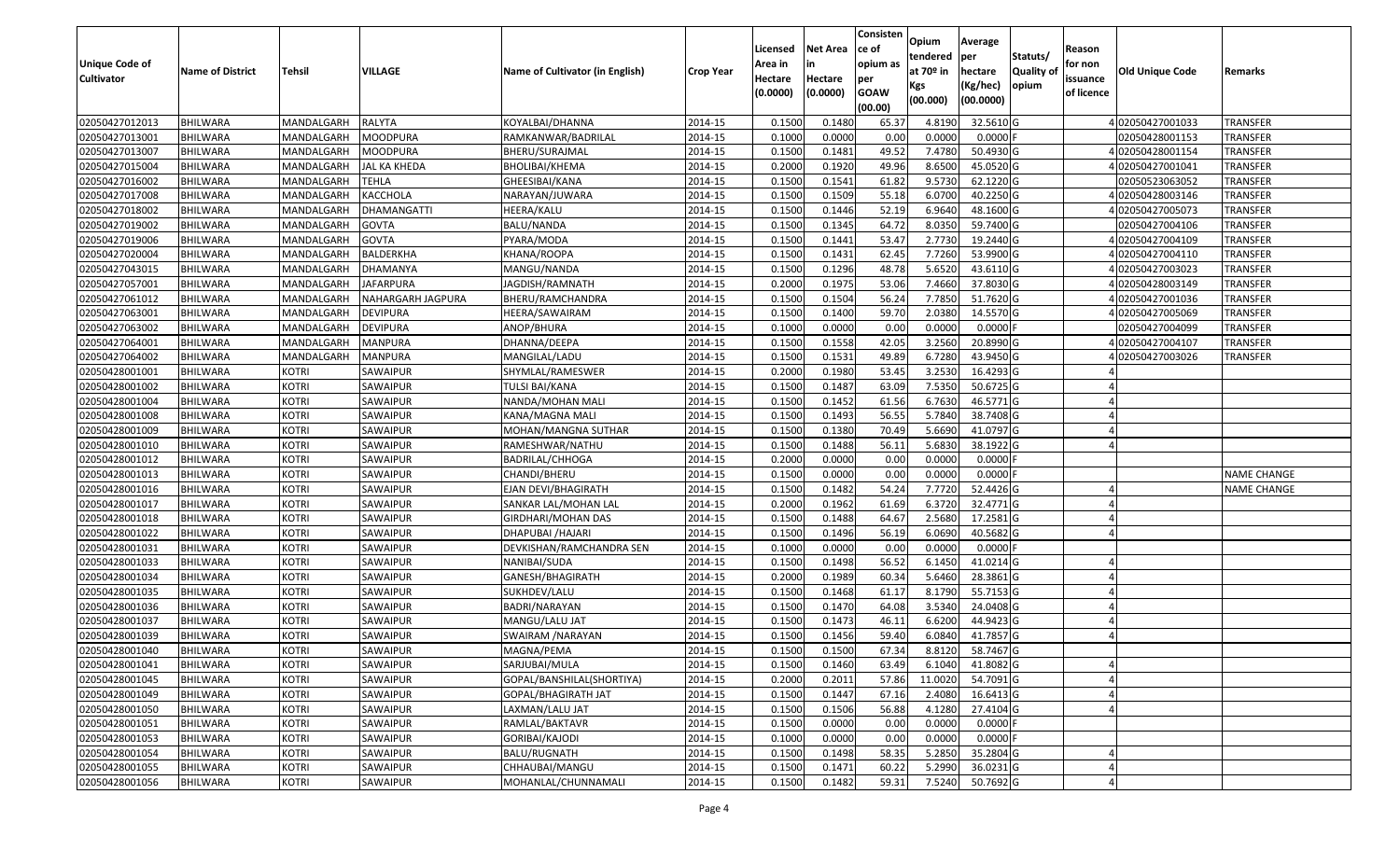| <b>Unique Code of</b><br><b>Cultivator</b> | <b>Name of District</b> | <b>Tehsil</b> | VILLAGE  | Name of Cultivator (in English) | <b>Crop Year</b> | Licensed<br>Area in<br>Hectare<br>(0.0000) | <b>Net Area</b><br>in<br>Hectare<br>(0.0000) | Consisten<br>ce of<br>opium as<br>per<br><b>GOAW</b><br>(00.00) | Opium<br>tendered<br>at 70º in<br>Kgs<br>(00.000) | Average<br><b>per</b><br>hectare<br>(Kg/hec)<br>(00.0000) | Statuts/<br><b>Quality of</b><br>opium | Reason<br>for non<br>issuance<br>of licence | <b>Old Unique Code</b> | Remarks             |
|--------------------------------------------|-------------------------|---------------|----------|---------------------------------|------------------|--------------------------------------------|----------------------------------------------|-----------------------------------------------------------------|---------------------------------------------------|-----------------------------------------------------------|----------------------------------------|---------------------------------------------|------------------------|---------------------|
| 02050428001059                             | <b>BHILWARA</b>         | <b>KOTRI</b>  | SAWAIPUR | AMARCHAND/BARDA GADRI           | 2014-15          | 0.1500                                     | 0.1505                                       | 62.56                                                           | 5.7290                                            | 38.0664 G                                                 |                                        |                                             |                        |                     |
| 02050428001060                             | <b>BHILWARA</b>         | <b>KOTRI</b>  | SAWAIPUR | CHHAUBAI/PEMA                   | 2014-15          | 0.1500                                     | 0.1484                                       | 56.66                                                           | 6.3140                                            | 42.5472 G                                                 |                                        |                                             |                        |                     |
| 02050428001062                             | BHILWARA                | KOTRI         | SAWAIPUR | RAMSHUKH/BHWANA                 | 2014-15          | 0.1500                                     | 0.1497                                       | 54.85                                                           | 6.6060                                            | 44.1283 G                                                 |                                        |                                             |                        |                     |
| 02050428001064                             | <b>BHILWARA</b>         | KOTRI         | SAWAIPUR | BHERU/NARAYAN JAT               | 2014-15          | 0.1500                                     | 0.1470                                       | 68.29                                                           | 2.2050                                            | 15.0000 G                                                 |                                        |                                             |                        |                     |
| 02050428001066                             | <b>BHILWARA</b>         | <b>KOTRI</b>  | SAWAIPUR | KANTADEVI/NANDLAL               | 2014-15          | 0.1500                                     | 0.1463                                       | 56.34                                                           | 5.8430                                            | 39.9385 G                                                 |                                        |                                             |                        | <b>NAME CHANGE</b>  |
| 02050428001068                             | <b>BHILWARA</b>         | <b>KOTRI</b>  | SAWAIPUR | MATHURA/CHHOGA                  | 2014-15          | 0.2000                                     | 0.2002                                       | 67.70                                                           | 7.0890                                            | 35.4096 G                                                 |                                        |                                             |                        |                     |
| 02050428001069                             | <b>BHILWARA</b>         | KOTRI         | SAWAIPUR | BARJI BAI/NATHU                 | 2014-15          | 0.1500                                     | 0.1471                                       | 59.62                                                           | 7.0610                                            | 48.0014 G                                                 |                                        |                                             |                        |                     |
| 02050428001071                             | <b>BHILWARA</b>         | <b>KOTRI</b>  | SAWAIPUR | LADU/KAJOD                      | 2014-15          | 0.1500                                     | 0.1516                                       | 59.85                                                           | 6.1900                                            | 40.8311 G                                                 |                                        |                                             |                        |                     |
| 02050428001077                             | <b>BHILWARA</b>         | <b>KOTRI</b>  | SAWAIPUR | UGAMARAM/KAJODMALI              | 2014-15          | 0.2000                                     | 0.1946                                       | 69.53                                                           | 4.1220                                            | 21.1819 G                                                 |                                        |                                             |                        |                     |
| 02050428001080                             | <b>BHILWARA</b>         | <b>KOTRI</b>  | SAWAIPUR | BHALU/HAJARI                    | 2014-15          | 0.1500                                     | 0.0750                                       | 71.57                                                           | 2.2490                                            | 29.9867 G                                                 |                                        |                                             |                        |                     |
| 02050428001081                             | <b>BHILWARA</b>         | KOTRI         | SAWAIPUR | NANDU BAI/HEMAJAT               | 2014-15          | 0.2000                                     | 0.1877                                       | 51.02                                                           | 6.8150                                            | 36.3079 G                                                 |                                        |                                             |                        |                     |
| 02050428001082                             | <b>BHILWARA</b>         | <b>KOTRI</b>  | SAWAIPUR | JMANIBAI/KALYAN                 | 2014-15          | 0.1500                                     | 0.1469                                       | 57.62                                                           | 5.6220                                            | 38.2709 G                                                 |                                        |                                             |                        |                     |
| 02050428001085                             | <b>BHILWARA</b>         | <b>KOTRI</b>  | SAWAIPUR | JADAVBAI /BANSHILAL             | 2014-15          | 0.1500                                     | 0.1480                                       | 55.08                                                           | 5.2170                                            | 35.2500 G                                                 |                                        |                                             |                        |                     |
| 02050428001087                             | <b>BHILWARA</b>         | <b>KOTRI</b>  | SAWAIPUR | GOPAL/GANGARAM TELI             | 2014-15          | 0.1500                                     | 0.1496                                       | 64.71                                                           | 6.9980                                            | 46.7781 G                                                 |                                        |                                             |                        |                     |
| 02050428001088                             | <b>BHILWARA</b>         | <b>KOTRI</b>  | SAWAIPUR | NANDU DAVI/BANSILAL             | 2014-15          | 0.1500                                     | 0.1480                                       | 62.00                                                           | 7.5110                                            | 50.7500 G                                                 |                                        |                                             |                        |                     |
| 02050428001092                             | <b>BHILWARA</b>         | KOTRI         | SAWAIPUR | EKLING/DEVI MALI                | 2014-15          | 0.1500                                     | 0.1496                                       | 61.87                                                           | 5.8070                                            | 38.8168 G                                                 |                                        |                                             |                        |                     |
| 02050428001094                             | <b>BHILWARA</b>         | KOTRI         | SAWAIPUR | DHANNA/KAJOD MALI               | 2014-15          | 0.1500                                     | 0.1500                                       | 62.94                                                           | 3.2730                                            | 21.8200 G                                                 |                                        |                                             |                        |                     |
| 02050428001096                             | <b>BHILWARA</b>         | KOTRI         | SAWAIPUR | BADRI/HMIARA                    | 2014-15          | 0.1500                                     | 0.1500                                       | 68.84                                                           | 6.0680                                            | 40.4533 G                                                 |                                        |                                             |                        |                     |
| 02050428001098                             | <b>BHILWARA</b>         | KOTRI         | SAWAIPUR | RAMSHUKH/MHARAM                 | 2014-15          | 0.1500                                     | 0.1486                                       | 62.19                                                           | 3.2960                                            | 22.1803 G                                                 |                                        |                                             |                        |                     |
| 02050428001100                             | <b>BHILWARA</b>         | KOTRI         | SAWAIPUR | MATHURA/BALU                    | 2014-15          | 0.1500                                     | 0.0000                                       | 0.00                                                            | 0.0000                                            | $0.0000$ F                                                |                                        |                                             |                        |                     |
| 02050428001101                             | <b>BHILWARA</b>         | KOTRI         | SAWAIPUR | BHERU/CHAGNA                    | 2014-15          | 0.1500                                     | 0.1406                                       | 62.14                                                           | 6.2850                                            | 44.7013 G                                                 |                                        |                                             |                        |                     |
| 02050428001102                             | <b>BHILWARA</b>         | KOTRI         | SAWAIPUR | MANGU GIRI/HEERA GIRI           | 2014-15          | 0.2000                                     | 0.1811                                       | 52.61                                                           | 8.2150                                            | 45.3617 G                                                 |                                        |                                             |                        |                     |
| 02050428001103                             | <b>BHILWARA</b>         | <b>KOTRI</b>  | SAWAIPUR | CHUNA/BHONA MALI                | 2014-15          | 0.2000                                     | 0.1998                                       | 55.83                                                           | 7.0030                                            | 35.0501G                                                  |                                        |                                             |                        |                     |
| 02050428001104                             | <b>BHILWARA</b>         | <b>KOTRI</b>  | SAWAIPUR | NANDA/KHEMA MALI                | 2014-15          | 0.1500                                     | 0.1497                                       | 70.85                                                           | 5.7690                                            | 38.5371 G                                                 |                                        |                                             |                        |                     |
| 02050428001107                             | <b>BHILWARA</b>         | KOTRI         | SAWAIPUR | BHERU/LALU                      | 2014-15          | 0.1500                                     | 0.1512                                       | 57.01                                                           | 4.6830                                            | 30.9722 G                                                 |                                        |                                             |                        |                     |
| 02050428001109                             | <b>BHILWARA</b>         | <b>KOTRI</b>  | SAWAIPUR | <b>BALU/BAKTAVER</b>            | 2014-15          | 0.1500                                     | 0.1460                                       | 57.71                                                           | 7.3210                                            | 50.1438 G                                                 |                                        |                                             |                        |                     |
| 02050428001110                             | <b>BHILWARA</b>         | <b>KOTRI</b>  | SAWAIPUR | <b>BHOPAL/KESR SINGH</b>        | 2014-15          | 0.1500                                     | 0.1442                                       | 59.28                                                           | 5.2170                                            | 36.1789 G                                                 |                                        |                                             |                        |                     |
| 02050428001111                             | BHILWARA                | <b>KOTRI</b>  | SAWAIPUR | SAWAIRAM/NANDA                  | 2014-15          | 0.1500                                     | 0.1448                                       | 58.14                                                           | 7.9150                                            | 54.6616 G                                                 |                                        |                                             |                        |                     |
| 02050428001112                             | <b>BHILWARA</b>         | <b>KOTRI</b>  | SAWAIPUR | RAMSHUKH/NAULA                  | 2014-15          | 0.1500                                     | 0.1421                                       | 62.26                                                           | 6.5370                                            | 46.0028 G                                                 |                                        |                                             |                        |                     |
| 02050428001113                             | <b>BHILWARA</b>         | <b>KOTRI</b>  | SAWAIPUR | DHANNIBAI/HEMA GADRI            | 2014-15          | 0.1500                                     | 0.1472                                       | 63.11                                                           | 7.4830                                            | 50.8356 G                                                 |                                        |                                             |                        |                     |
| 02050428001114                             | <b>BHILWARA</b>         | <b>KOTRI</b>  | SAWAIPUR | DEVBAKSH/NANDA GADIR            | 2014-15          | 0.1500                                     | 0.1506                                       | 61.78                                                           | 3.2660                                            | 21.6866 G                                                 |                                        |                                             |                        |                     |
| 02050428001116                             | <b>BHILWARA</b>         | KOTRI         | SAWAIPUR | CHANDIBAI/NATHUDAS              | 2014-15          | 0.2000                                     | 0.2011                                       | 64.63                                                           | 3.9330                                            | 19.5574 G                                                 |                                        |                                             |                        |                     |
| 02050428001118                             | <b>BHILWARA</b>         | <b>KOTRI</b>  | SAWAIPUR | LADU/MODA                       | 2014-15          | 0.1500                                     | 0.0000                                       | 0.00                                                            | 0.0000                                            | $0.0000$ F                                                |                                        |                                             |                        |                     |
| 02050428001120                             | <b>BHILWARA</b>         | <b>KOTRI</b>  | SAWAIPUR | CHANDA/MAGNA A/S LALU GAYRI     | 2014-15          | 0.1500                                     | 0.1500                                       | 65.31                                                           | 8.9380                                            | 59.5867 G                                                 |                                        |                                             |                        |                     |
| 02050428001125                             | BHILWARA                | KOTRI         | SAWAIPUR | HARDEV/KUKA JAT                 | 2014-15          | 0.1500                                     | 0.0717                                       | 59.26                                                           | 2.0990                                            | 29.2748 G                                                 |                                        |                                             |                        |                     |
| 02050428001126                             | <b>BHILWARA</b>         | KOTRI         | SAWAIPUR | GOPAL/MADAN KHUMAR              | 2014-15          | 0.1500                                     | 0.1446                                       | 66.02                                                           | 3.4050                                            | 23.5477 G                                                 |                                        |                                             |                        |                     |
| 02050428001127                             | BHILWARA                | <b>KOTRI</b>  | SAWAIPUR | JUGRAJ/SOBALAL                  | 2014-15          | 0.1500                                     | 0.1401                                       | 63.89                                                           | 4.4180                                            | 31.5346 G                                                 |                                        |                                             |                        |                     |
| 02050428001128                             | <b>BHILWARA</b>         | <b>KOTRI</b>  | SAWAIPUR | KANA/KAJOD                      | 2014-15          | 0.2000                                     | 0.1894                                       | 66.47                                                           | 10.2360                                           | 54.0444 G                                                 |                                        |                                             |                        |                     |
| 02050428001129                             | <b>BHILWARA</b>         | <b>KOTRI</b>  | SAWAIPUR | NANIBAI / KANA                  | 2014-15          | 0.1500                                     | 0.1456                                       | 54.75                                                           | 7.4300                                            | $51.0302$ G                                               |                                        |                                             |                        |                     |
| 02050428001132                             | <b>BHILWARA</b>         | <b>KOTRI</b>  | SAWAIPUR | MEGA/NAVLA                      | 2014-15          | 0.2000                                     | 0.1901                                       | 64.33                                                           | 10.2100                                           | 53.7086 G                                                 |                                        |                                             |                        |                     |
| 02050428001137                             | <b>BHILWARA</b>         | <b>KOTRI</b>  | SAWAIPUR | RAMLAL/KAJOD MALI               | 2014-15          | 0.1500                                     | 0.1428                                       | 66.10                                                           | 7.5640                                            | 52.9692 G                                                 |                                        |                                             |                        |                     |
| 02050428001138                             | <b>BHILWARA</b>         | KOTRI         | SAWAIPUR | MANGU/HAJARI JAT / URJAN        | 2014-15          | 0.2000                                     | 0.1912                                       | 62.06                                                           | 9.7790                                            | 51.1454 G                                                 |                                        |                                             |                        |                     |
| 02050428001141                             | <b>BHILWARA</b>         | KOTRI         | SAWAIPUR | ISHWARSINGH/BHOPAL SINGH        | 2014-15          | 0.1000                                     | 0.0000                                       | 0.00                                                            | 0.0000                                            | 0.0000F                                                   |                                        |                                             |                        | TRANSFER / RAMNAGAR |
| 02050428001144                             | BHILWARA                | <b>KOTRI</b>  | SAWAIPUR | MOHAN KUNWAR/DAULAT SINGH       | 2014-15          | 0.1500                                     | 0.1455                                       | 58.22                                                           | 3.3350                                            | 22.9210 G                                                 |                                        |                                             |                        |                     |
| 02050428001145                             | <b>BHILWARA</b>         | <b>KOTRI</b>  | SAWAIPUR | DHANNA/PRATAP                   | 2014-15          | 0.1500                                     | 0.1484                                       | 54.18                                                           | 1.5790                                            | 10.6402 G                                                 |                                        |                                             |                        |                     |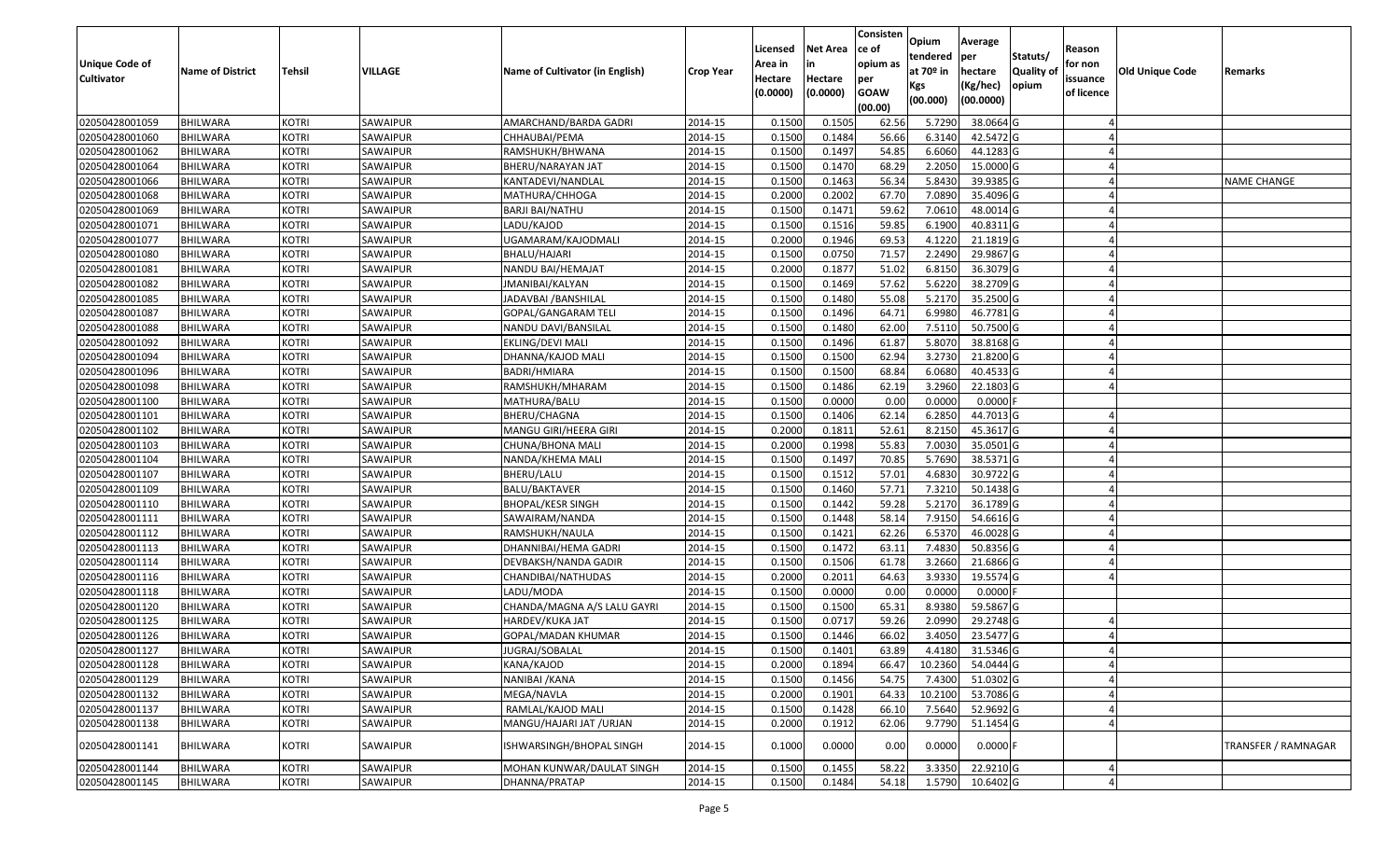| Statuts/<br>tendered<br>Unique Code of<br>opium as<br>for non<br>Area in<br>in<br>at $70°$ in<br><b>Quality o</b><br>VILLAGE<br>Name of Cultivator (in English)<br><b>Old Unique Code</b><br><b>Name of District</b><br><b>Tehsil</b><br>hectare<br><b>Crop Year</b><br>Remarks<br><b>Cultivator</b><br>Hectare<br>Hectare<br>issuance<br>per<br>opium<br>(Kg/hec)<br>Kgs<br>(0.0000)<br><b>GOAW</b><br>(0.0000)<br>of licence<br>(00.0000)<br>(00.000)<br>(00.00)<br>02050428001151<br><b>BHILWARA</b><br>SAWAIPUR<br>LADU/KALU<br>0.1500<br>0.1411<br>57.4911 G<br><b>KOTRI</b><br>2014-15<br>62.61<br>8.1120<br>02050428001155<br>0.2000<br>0.1960<br>53.32<br>9.3230<br>47.5663 G<br><b>BHILWARA</b><br><b>KOTRI</b><br>SAWAIPUR<br>HEMA/LALU KUMHAR<br>2014-15<br>53.69<br><b>KOTRI</b><br>2014-15<br>0.1500<br>0.1439<br>7.7850<br>54.1001 G<br>02050428002001<br><b>BHILWARA</b><br><b>BADLA</b><br>JAGANNATH/MANGU<br>02050428002002<br><b>BHILWARA</b><br><b>KOTRI</b><br><b>BADLA</b><br>SHANKARLAL/DEVBAKSH<br>2014-15<br>0.1500<br>0.1441<br>58.63<br>7.8400<br>54.4067 G<br>02050428002003<br><b>KOTRI</b><br><b>BADLA</b><br>2014-15<br>0.2000<br>0.1939<br>10.561<br>54.4662 G<br>BHILWARA<br>SHANKERDAS/GANGARAMDAS<br>60.40<br>02050428002004<br><b>BHILWARA</b><br><b>KOTRI</b><br><b>BADLA</b><br>2014-15<br>0.1500<br>0.1498<br>61.91<br>9.1180<br>60.8678 G<br>RAMESVER/BALUDAS<br>59.27<br><b>KOTRI</b><br><b>BADLA</b><br>2014-15<br>0.1500<br>0.1437<br>6.9940<br>48.6708 G<br>02050428002005<br>BHILWARA<br>CHHAUKANWAR/KANSINGH<br>0.1500<br>0.1456<br>59.33<br>59.7253 G<br>02050428002006<br><b>BHILWARA</b><br><b>KOTRI</b><br><b>BADLA</b><br>GANESH/CHHAGNA<br>2014-15<br>8.6960<br>02050428002007<br><b>BADLA</b><br>2014-15<br>0.1500<br>0.1478<br><b>BHILWARA</b><br><b>KOTRI</b><br>JAGDISH/RAMA<br>61.82<br>9.0430<br>61.1840 G<br>02050428002008<br><b>KOTRI</b><br><b>BADLA</b><br>2014-15<br>0.2000<br>0.1962<br>62.66<br>11.6820<br>59.5413 G<br><b>BHILWARA</b><br>KELIDEVI/BALU<br>0.1500<br>0.1478<br>60.42<br>8.2520<br><b>KOTRI</b><br><b>BADLA</b><br>2014-15<br>55.8322 G<br>02050428002009<br><b>BHILWARA</b><br>LADU /NANDA<br>02050428002010<br><b>BHILWARA</b><br><b>KOTRI</b><br><b>BADLA</b><br>2014-15<br>0.1500<br>0.1471<br>60.90<br>8.2480<br>56.0707 G<br>ONKAR/NAVLA<br>7.7250<br>02050428002011<br><b>BHILWARA</b><br><b>KOTRI</b><br><b>BADLA</b><br>KASHIRAM/KAJOD A/S BAKTAVER<br>2014-15<br>0.1500<br>0.1368<br>57.34<br>56.4693 G<br>12.4280<br>02050428002012<br><b>KOTRI</b><br><b>BADLA</b><br>2014-15<br>0.2000<br>0.2011<br>61.70<br>61.8001G<br><b>BHILWARA</b><br>NANDA/NARAYAN |  |
|---------------------------------------------------------------------------------------------------------------------------------------------------------------------------------------------------------------------------------------------------------------------------------------------------------------------------------------------------------------------------------------------------------------------------------------------------------------------------------------------------------------------------------------------------------------------------------------------------------------------------------------------------------------------------------------------------------------------------------------------------------------------------------------------------------------------------------------------------------------------------------------------------------------------------------------------------------------------------------------------------------------------------------------------------------------------------------------------------------------------------------------------------------------------------------------------------------------------------------------------------------------------------------------------------------------------------------------------------------------------------------------------------------------------------------------------------------------------------------------------------------------------------------------------------------------------------------------------------------------------------------------------------------------------------------------------------------------------------------------------------------------------------------------------------------------------------------------------------------------------------------------------------------------------------------------------------------------------------------------------------------------------------------------------------------------------------------------------------------------------------------------------------------------------------------------------------------------------------------------------------------------------------------------------------------------------------------------------------------------------------------------------------------------------------------------------------------------------------------------------------------------------------------------------------------------------------------------------------------------------------------------------------------|--|
|                                                                                                                                                                                                                                                                                                                                                                                                                                                                                                                                                                                                                                                                                                                                                                                                                                                                                                                                                                                                                                                                                                                                                                                                                                                                                                                                                                                                                                                                                                                                                                                                                                                                                                                                                                                                                                                                                                                                                                                                                                                                                                                                                                                                                                                                                                                                                                                                                                                                                                                                                                                                                                                         |  |
|                                                                                                                                                                                                                                                                                                                                                                                                                                                                                                                                                                                                                                                                                                                                                                                                                                                                                                                                                                                                                                                                                                                                                                                                                                                                                                                                                                                                                                                                                                                                                                                                                                                                                                                                                                                                                                                                                                                                                                                                                                                                                                                                                                                                                                                                                                                                                                                                                                                                                                                                                                                                                                                         |  |
|                                                                                                                                                                                                                                                                                                                                                                                                                                                                                                                                                                                                                                                                                                                                                                                                                                                                                                                                                                                                                                                                                                                                                                                                                                                                                                                                                                                                                                                                                                                                                                                                                                                                                                                                                                                                                                                                                                                                                                                                                                                                                                                                                                                                                                                                                                                                                                                                                                                                                                                                                                                                                                                         |  |
|                                                                                                                                                                                                                                                                                                                                                                                                                                                                                                                                                                                                                                                                                                                                                                                                                                                                                                                                                                                                                                                                                                                                                                                                                                                                                                                                                                                                                                                                                                                                                                                                                                                                                                                                                                                                                                                                                                                                                                                                                                                                                                                                                                                                                                                                                                                                                                                                                                                                                                                                                                                                                                                         |  |
|                                                                                                                                                                                                                                                                                                                                                                                                                                                                                                                                                                                                                                                                                                                                                                                                                                                                                                                                                                                                                                                                                                                                                                                                                                                                                                                                                                                                                                                                                                                                                                                                                                                                                                                                                                                                                                                                                                                                                                                                                                                                                                                                                                                                                                                                                                                                                                                                                                                                                                                                                                                                                                                         |  |
|                                                                                                                                                                                                                                                                                                                                                                                                                                                                                                                                                                                                                                                                                                                                                                                                                                                                                                                                                                                                                                                                                                                                                                                                                                                                                                                                                                                                                                                                                                                                                                                                                                                                                                                                                                                                                                                                                                                                                                                                                                                                                                                                                                                                                                                                                                                                                                                                                                                                                                                                                                                                                                                         |  |
|                                                                                                                                                                                                                                                                                                                                                                                                                                                                                                                                                                                                                                                                                                                                                                                                                                                                                                                                                                                                                                                                                                                                                                                                                                                                                                                                                                                                                                                                                                                                                                                                                                                                                                                                                                                                                                                                                                                                                                                                                                                                                                                                                                                                                                                                                                                                                                                                                                                                                                                                                                                                                                                         |  |
|                                                                                                                                                                                                                                                                                                                                                                                                                                                                                                                                                                                                                                                                                                                                                                                                                                                                                                                                                                                                                                                                                                                                                                                                                                                                                                                                                                                                                                                                                                                                                                                                                                                                                                                                                                                                                                                                                                                                                                                                                                                                                                                                                                                                                                                                                                                                                                                                                                                                                                                                                                                                                                                         |  |
|                                                                                                                                                                                                                                                                                                                                                                                                                                                                                                                                                                                                                                                                                                                                                                                                                                                                                                                                                                                                                                                                                                                                                                                                                                                                                                                                                                                                                                                                                                                                                                                                                                                                                                                                                                                                                                                                                                                                                                                                                                                                                                                                                                                                                                                                                                                                                                                                                                                                                                                                                                                                                                                         |  |
|                                                                                                                                                                                                                                                                                                                                                                                                                                                                                                                                                                                                                                                                                                                                                                                                                                                                                                                                                                                                                                                                                                                                                                                                                                                                                                                                                                                                                                                                                                                                                                                                                                                                                                                                                                                                                                                                                                                                                                                                                                                                                                                                                                                                                                                                                                                                                                                                                                                                                                                                                                                                                                                         |  |
|                                                                                                                                                                                                                                                                                                                                                                                                                                                                                                                                                                                                                                                                                                                                                                                                                                                                                                                                                                                                                                                                                                                                                                                                                                                                                                                                                                                                                                                                                                                                                                                                                                                                                                                                                                                                                                                                                                                                                                                                                                                                                                                                                                                                                                                                                                                                                                                                                                                                                                                                                                                                                                                         |  |
|                                                                                                                                                                                                                                                                                                                                                                                                                                                                                                                                                                                                                                                                                                                                                                                                                                                                                                                                                                                                                                                                                                                                                                                                                                                                                                                                                                                                                                                                                                                                                                                                                                                                                                                                                                                                                                                                                                                                                                                                                                                                                                                                                                                                                                                                                                                                                                                                                                                                                                                                                                                                                                                         |  |
|                                                                                                                                                                                                                                                                                                                                                                                                                                                                                                                                                                                                                                                                                                                                                                                                                                                                                                                                                                                                                                                                                                                                                                                                                                                                                                                                                                                                                                                                                                                                                                                                                                                                                                                                                                                                                                                                                                                                                                                                                                                                                                                                                                                                                                                                                                                                                                                                                                                                                                                                                                                                                                                         |  |
|                                                                                                                                                                                                                                                                                                                                                                                                                                                                                                                                                                                                                                                                                                                                                                                                                                                                                                                                                                                                                                                                                                                                                                                                                                                                                                                                                                                                                                                                                                                                                                                                                                                                                                                                                                                                                                                                                                                                                                                                                                                                                                                                                                                                                                                                                                                                                                                                                                                                                                                                                                                                                                                         |  |
|                                                                                                                                                                                                                                                                                                                                                                                                                                                                                                                                                                                                                                                                                                                                                                                                                                                                                                                                                                                                                                                                                                                                                                                                                                                                                                                                                                                                                                                                                                                                                                                                                                                                                                                                                                                                                                                                                                                                                                                                                                                                                                                                                                                                                                                                                                                                                                                                                                                                                                                                                                                                                                                         |  |
|                                                                                                                                                                                                                                                                                                                                                                                                                                                                                                                                                                                                                                                                                                                                                                                                                                                                                                                                                                                                                                                                                                                                                                                                                                                                                                                                                                                                                                                                                                                                                                                                                                                                                                                                                                                                                                                                                                                                                                                                                                                                                                                                                                                                                                                                                                                                                                                                                                                                                                                                                                                                                                                         |  |
|                                                                                                                                                                                                                                                                                                                                                                                                                                                                                                                                                                                                                                                                                                                                                                                                                                                                                                                                                                                                                                                                                                                                                                                                                                                                                                                                                                                                                                                                                                                                                                                                                                                                                                                                                                                                                                                                                                                                                                                                                                                                                                                                                                                                                                                                                                                                                                                                                                                                                                                                                                                                                                                         |  |
| 58.67<br>6.3110<br><b>KOTRI</b><br><b>BADLA</b><br>2014-15<br>0.1500<br>0.1479<br>42.6707 G<br>02050428002013<br>BHILWARA<br>SUKHA/POKHER                                                                                                                                                                                                                                                                                                                                                                                                                                                                                                                                                                                                                                                                                                                                                                                                                                                                                                                                                                                                                                                                                                                                                                                                                                                                                                                                                                                                                                                                                                                                                                                                                                                                                                                                                                                                                                                                                                                                                                                                                                                                                                                                                                                                                                                                                                                                                                                                                                                                                                               |  |
| 02050428002016<br><b>KOTRI</b><br><b>BADLA</b><br>2014-15<br>0.1500<br>0.0000<br>0.00<br>0.0000<br>$0.0000$ F<br><b>BHILWARA</b><br>DEVBAKSH/NARU                                                                                                                                                                                                                                                                                                                                                                                                                                                                                                                                                                                                                                                                                                                                                                                                                                                                                                                                                                                                                                                                                                                                                                                                                                                                                                                                                                                                                                                                                                                                                                                                                                                                                                                                                                                                                                                                                                                                                                                                                                                                                                                                                                                                                                                                                                                                                                                                                                                                                                       |  |
| 02050428002019<br><b>BADLA</b><br>2014-15<br>0.1500<br>0.1457<br>55.44<br>6.9380<br>47.6184 G<br><b>BHILWARA</b><br><b>KOTRI</b><br>BALIBAI/BHVANISANKER                                                                                                                                                                                                                                                                                                                                                                                                                                                                                                                                                                                                                                                                                                                                                                                                                                                                                                                                                                                                                                                                                                                                                                                                                                                                                                                                                                                                                                                                                                                                                                                                                                                                                                                                                                                                                                                                                                                                                                                                                                                                                                                                                                                                                                                                                                                                                                                                                                                                                                |  |
| 56.5116 G<br>02050428002020<br><b>KOTRI</b><br><b>BADLA</b><br>0.2000<br>0.0946<br>59.87<br>5.3460<br>BHILWARA<br>KALYANMAL/DHANNA<br>2014-15                                                                                                                                                                                                                                                                                                                                                                                                                                                                                                                                                                                                                                                                                                                                                                                                                                                                                                                                                                                                                                                                                                                                                                                                                                                                                                                                                                                                                                                                                                                                                                                                                                                                                                                                                                                                                                                                                                                                                                                                                                                                                                                                                                                                                                                                                                                                                                                                                                                                                                           |  |
| 0.1500<br>8.9610<br>02050428002021<br><b>KOTRI</b><br><b>BADLA</b><br>0.1455<br>65.34<br>61.5876 G<br><b>BHILWARA</b><br>2014-15<br>JAMANA/GOKAL                                                                                                                                                                                                                                                                                                                                                                                                                                                                                                                                                                                                                                                                                                                                                                                                                                                                                                                                                                                                                                                                                                                                                                                                                                                                                                                                                                                                                                                                                                                                                                                                                                                                                                                                                                                                                                                                                                                                                                                                                                                                                                                                                                                                                                                                                                                                                                                                                                                                                                        |  |
| 52.99<br>47.5630 G<br><b>KOTRI</b><br><b>BADLA</b><br>2014-15<br>0.2000<br>0.1945<br>9.2510<br>02050428002022<br>BHILWARA<br>GOPALSINGH/BHADUR SINGH                                                                                                                                                                                                                                                                                                                                                                                                                                                                                                                                                                                                                                                                                                                                                                                                                                                                                                                                                                                                                                                                                                                                                                                                                                                                                                                                                                                                                                                                                                                                                                                                                                                                                                                                                                                                                                                                                                                                                                                                                                                                                                                                                                                                                                                                                                                                                                                                                                                                                                    |  |
| 10.5830<br>57.2673 G<br>02050428002024<br><b>KOTRI</b><br><b>BADLA</b><br>2014-15<br>0.2000<br>0.1848<br>60.87<br><b>BHILWARA</b><br>SRVENSINGH/RAMSINGH                                                                                                                                                                                                                                                                                                                                                                                                                                                                                                                                                                                                                                                                                                                                                                                                                                                                                                                                                                                                                                                                                                                                                                                                                                                                                                                                                                                                                                                                                                                                                                                                                                                                                                                                                                                                                                                                                                                                                                                                                                                                                                                                                                                                                                                                                                                                                                                                                                                                                                |  |
| 02050428002026<br><b>KOTRI</b><br><b>BADLA</b><br>0.150<br>0.1485<br>61.21<br>2.693<br>18.1347 G<br><b>BHILWARA</b><br>SAMBHUGIRI/HEERAGIRI<br>2014-15                                                                                                                                                                                                                                                                                                                                                                                                                                                                                                                                                                                                                                                                                                                                                                                                                                                                                                                                                                                                                                                                                                                                                                                                                                                                                                                                                                                                                                                                                                                                                                                                                                                                                                                                                                                                                                                                                                                                                                                                                                                                                                                                                                                                                                                                                                                                                                                                                                                                                                  |  |
| 0.1500<br>02050428002027<br><b>KOTRI</b><br><b>BADLA</b><br>0.1413<br>65.49<br>4.0420<br>28.6058 G<br><b>BHILWARA</b><br>RAMLAL/MANGU<br>2014-15                                                                                                                                                                                                                                                                                                                                                                                                                                                                                                                                                                                                                                                                                                                                                                                                                                                                                                                                                                                                                                                                                                                                                                                                                                                                                                                                                                                                                                                                                                                                                                                                                                                                                                                                                                                                                                                                                                                                                                                                                                                                                                                                                                                                                                                                                                                                                                                                                                                                                                        |  |
| <b>BADLA</b><br>0.150<br>0.1403<br>58.1<br>7.4380<br>02050428002029<br><b>BHILWARA</b><br><b>KOTRI</b><br>HEERA/NATHU<br>2014-15<br>53.0150 G                                                                                                                                                                                                                                                                                                                                                                                                                                                                                                                                                                                                                                                                                                                                                                                                                                                                                                                                                                                                                                                                                                                                                                                                                                                                                                                                                                                                                                                                                                                                                                                                                                                                                                                                                                                                                                                                                                                                                                                                                                                                                                                                                                                                                                                                                                                                                                                                                                                                                                           |  |
| 0.1500<br>0.0000<br>0.0000<br>02050428002032<br><b>BHILWARA</b><br><b>KOTRI</b><br><b>BADLA</b><br>KANHIYALAL/LADU<br>2014-15<br>0.00<br>$0.0000$ F                                                                                                                                                                                                                                                                                                                                                                                                                                                                                                                                                                                                                                                                                                                                                                                                                                                                                                                                                                                                                                                                                                                                                                                                                                                                                                                                                                                                                                                                                                                                                                                                                                                                                                                                                                                                                                                                                                                                                                                                                                                                                                                                                                                                                                                                                                                                                                                                                                                                                                     |  |
| 02050428002033<br><b>BADLA</b><br>2014-15<br>0.1500<br>0.1432<br>58.31<br>56.0754 G<br>BHILWARA<br><b>KOTRI</b><br>JAMANALAL/LADU<br>8.0300                                                                                                                                                                                                                                                                                                                                                                                                                                                                                                                                                                                                                                                                                                                                                                                                                                                                                                                                                                                                                                                                                                                                                                                                                                                                                                                                                                                                                                                                                                                                                                                                                                                                                                                                                                                                                                                                                                                                                                                                                                                                                                                                                                                                                                                                                                                                                                                                                                                                                                             |  |
| 02050428002034<br><b>BHILWARA</b><br><b>KOTRI</b><br><b>BADLA</b><br>2014-15<br>0.1500<br>0.0486<br>57.34<br>2.8590<br>58.8272 G<br>NANDA/MANGU(CHHOTA)                                                                                                                                                                                                                                                                                                                                                                                                                                                                                                                                                                                                                                                                                                                                                                                                                                                                                                                                                                                                                                                                                                                                                                                                                                                                                                                                                                                                                                                                                                                                                                                                                                                                                                                                                                                                                                                                                                                                                                                                                                                                                                                                                                                                                                                                                                                                                                                                                                                                                                 |  |
| <b>BADLA</b><br>0.2000<br>0.1946<br>53.62<br>10.2410<br>52.6259 G<br>02050428002035<br>BHILWARA<br><b>KOTRI</b><br>2014-15<br>BALU/JAGNNATH                                                                                                                                                                                                                                                                                                                                                                                                                                                                                                                                                                                                                                                                                                                                                                                                                                                                                                                                                                                                                                                                                                                                                                                                                                                                                                                                                                                                                                                                                                                                                                                                                                                                                                                                                                                                                                                                                                                                                                                                                                                                                                                                                                                                                                                                                                                                                                                                                                                                                                             |  |
| 02050428002036<br><b>BHILWARA</b><br><b>KOTRI</b><br><b>BADLA</b><br>2014-15<br>0.1500<br>0.1411<br>63.32<br>3.9800<br>28.2069 G<br>DEVBAKSH/RAMAJI                                                                                                                                                                                                                                                                                                                                                                                                                                                                                                                                                                                                                                                                                                                                                                                                                                                                                                                                                                                                                                                                                                                                                                                                                                                                                                                                                                                                                                                                                                                                                                                                                                                                                                                                                                                                                                                                                                                                                                                                                                                                                                                                                                                                                                                                                                                                                                                                                                                                                                     |  |
| 53.5782 G<br>02050428002037<br><b>KOTRI</b><br><b>BADLA</b><br>2014-15<br>0.1500<br>0.1470<br>61.88<br>7.8760<br><b>BHILWARA</b><br>BHANWERLAL/RAMA                                                                                                                                                                                                                                                                                                                                                                                                                                                                                                                                                                                                                                                                                                                                                                                                                                                                                                                                                                                                                                                                                                                                                                                                                                                                                                                                                                                                                                                                                                                                                                                                                                                                                                                                                                                                                                                                                                                                                                                                                                                                                                                                                                                                                                                                                                                                                                                                                                                                                                     |  |
| 0.1500<br>02050428002038<br><b>KOTRI</b><br><b>BADLA</b><br>2014-15<br>0.1456<br>56.3<br>7.7630<br>53.3173 G<br><b>BHILWARA</b><br>NARAYAN/GOKUL                                                                                                                                                                                                                                                                                                                                                                                                                                                                                                                                                                                                                                                                                                                                                                                                                                                                                                                                                                                                                                                                                                                                                                                                                                                                                                                                                                                                                                                                                                                                                                                                                                                                                                                                                                                                                                                                                                                                                                                                                                                                                                                                                                                                                                                                                                                                                                                                                                                                                                        |  |
| 59.89<br><b>BADLA</b><br>2014-15<br>0.1500<br>0.1334<br>7.5380<br>56.5067 G<br>02050428002039<br>BHILWARA<br><b>KOTRI</b><br>LAKHMA/KASHI                                                                                                                                                                                                                                                                                                                                                                                                                                                                                                                                                                                                                                                                                                                                                                                                                                                                                                                                                                                                                                                                                                                                                                                                                                                                                                                                                                                                                                                                                                                                                                                                                                                                                                                                                                                                                                                                                                                                                                                                                                                                                                                                                                                                                                                                                                                                                                                                                                                                                                               |  |
| 50.6871 G<br>02050428002040<br><b>BHILWARA</b><br><b>KOTRI</b><br><b>BADLA</b><br>2014-15<br>0.1500<br>0.1470<br>59.68<br>7.4510<br>MODIRAM/RAMLAL                                                                                                                                                                                                                                                                                                                                                                                                                                                                                                                                                                                                                                                                                                                                                                                                                                                                                                                                                                                                                                                                                                                                                                                                                                                                                                                                                                                                                                                                                                                                                                                                                                                                                                                                                                                                                                                                                                                                                                                                                                                                                                                                                                                                                                                                                                                                                                                                                                                                                                      |  |
| 2014-15<br>0.1500<br>0.1372<br>52.56<br>6.5700<br>47.8863 G<br>02050428002042<br>BHILWARA<br><b>KOTRI</b><br><b>BADLA</b><br>MANGU/DHOKAL JAT                                                                                                                                                                                                                                                                                                                                                                                                                                                                                                                                                                                                                                                                                                                                                                                                                                                                                                                                                                                                                                                                                                                                                                                                                                                                                                                                                                                                                                                                                                                                                                                                                                                                                                                                                                                                                                                                                                                                                                                                                                                                                                                                                                                                                                                                                                                                                                                                                                                                                                           |  |
| 02050428002044<br><b>KOTRI</b><br><b>BADLA</b><br>2014-15<br>0.150<br>0.1501<br>57.92<br>8.3570<br>55.6762G<br>BHILWARA<br>DEVI/NANU JAT                                                                                                                                                                                                                                                                                                                                                                                                                                                                                                                                                                                                                                                                                                                                                                                                                                                                                                                                                                                                                                                                                                                                                                                                                                                                                                                                                                                                                                                                                                                                                                                                                                                                                                                                                                                                                                                                                                                                                                                                                                                                                                                                                                                                                                                                                                                                                                                                                                                                                                                |  |
| 58.91<br>0.1000<br>0.0949<br>1.9270<br>20.3056 G<br>02050428002045<br><b>BHILWARA</b><br><b>KOTRI</b><br><b>BADLA</b><br>2014-15<br>KANHAIYALAL/DEVILAL                                                                                                                                                                                                                                                                                                                                                                                                                                                                                                                                                                                                                                                                                                                                                                                                                                                                                                                                                                                                                                                                                                                                                                                                                                                                                                                                                                                                                                                                                                                                                                                                                                                                                                                                                                                                                                                                                                                                                                                                                                                                                                                                                                                                                                                                                                                                                                                                                                                                                                 |  |
| 02050428002047<br><b>BADLA</b><br>2014-15<br>0.1000<br>0.0000<br><b>BHILWARA</b><br><b>KOTRI</b><br>DEVI/HEERA<br>0.00<br>0.0000<br>0.0000 F                                                                                                                                                                                                                                                                                                                                                                                                                                                                                                                                                                                                                                                                                                                                                                                                                                                                                                                                                                                                                                                                                                                                                                                                                                                                                                                                                                                                                                                                                                                                                                                                                                                                                                                                                                                                                                                                                                                                                                                                                                                                                                                                                                                                                                                                                                                                                                                                                                                                                                            |  |
|                                                                                                                                                                                                                                                                                                                                                                                                                                                                                                                                                                                                                                                                                                                                                                                                                                                                                                                                                                                                                                                                                                                                                                                                                                                                                                                                                                                                                                                                                                                                                                                                                                                                                                                                                                                                                                                                                                                                                                                                                                                                                                                                                                                                                                                                                                                                                                                                                                                                                                                                                                                                                                                         |  |
| 0.1500<br>0.1373<br>02050428002049<br><b>BHILWARA</b><br><b>KOTRI</b><br><b>BADLA</b><br>RAMSEVER/KANHIYA LAL URF KANA<br>2014-15<br>58.60<br>8.2040<br>59.7524 G                                                                                                                                                                                                                                                                                                                                                                                                                                                                                                                                                                                                                                                                                                                                                                                                                                                                                                                                                                                                                                                                                                                                                                                                                                                                                                                                                                                                                                                                                                                                                                                                                                                                                                                                                                                                                                                                                                                                                                                                                                                                                                                                                                                                                                                                                                                                                                                                                                                                                       |  |
| 0.1500<br>02050428002051<br><b>KOTRI</b><br><b>BADLA</b><br>RAMESHWER/HARDEV<br>2014-15<br>0.1500<br>62.44<br>8.4120<br>56.0800 G<br><b>BHILWARA</b>                                                                                                                                                                                                                                                                                                                                                                                                                                                                                                                                                                                                                                                                                                                                                                                                                                                                                                                                                                                                                                                                                                                                                                                                                                                                                                                                                                                                                                                                                                                                                                                                                                                                                                                                                                                                                                                                                                                                                                                                                                                                                                                                                                                                                                                                                                                                                                                                                                                                                                    |  |
| 57.24<br>2.5680<br>17.3279 G<br><b>KOTRI</b><br><b>BADLA</b><br>2014-15<br>0.1500<br>0.1482<br>02050428002052<br><b>BHILWARA</b><br>BHOLARAM/LALURAM                                                                                                                                                                                                                                                                                                                                                                                                                                                                                                                                                                                                                                                                                                                                                                                                                                                                                                                                                                                                                                                                                                                                                                                                                                                                                                                                                                                                                                                                                                                                                                                                                                                                                                                                                                                                                                                                                                                                                                                                                                                                                                                                                                                                                                                                                                                                                                                                                                                                                                    |  |
| 0.1500<br>0.1449<br>56.88<br>8.0280<br>55.4037 G<br>02050428002053<br><b>BHILWARA</b><br><b>KOTRI</b><br><b>BADLA</b><br>CHANDUBAI/BALU<br>2014-15                                                                                                                                                                                                                                                                                                                                                                                                                                                                                                                                                                                                                                                                                                                                                                                                                                                                                                                                                                                                                                                                                                                                                                                                                                                                                                                                                                                                                                                                                                                                                                                                                                                                                                                                                                                                                                                                                                                                                                                                                                                                                                                                                                                                                                                                                                                                                                                                                                                                                                      |  |
| 02050428002057<br>0.1386<br>7.2570<br>52.3593 G<br><b>KOTRI</b><br><b>BADLA</b><br>2014-15<br>0.1500<br>52.53<br><b>BHILWARA</b><br>KALU/NARAYAN JAT                                                                                                                                                                                                                                                                                                                                                                                                                                                                                                                                                                                                                                                                                                                                                                                                                                                                                                                                                                                                                                                                                                                                                                                                                                                                                                                                                                                                                                                                                                                                                                                                                                                                                                                                                                                                                                                                                                                                                                                                                                                                                                                                                                                                                                                                                                                                                                                                                                                                                                    |  |
| 55.6975 G<br>0.1871<br>10.4210<br>02050428002060<br><b>KOTRI</b><br><b>BADLA</b><br>0.2000<br>60.09<br><b>BHILWARA</b><br>RAMCHAND/BHURA<br>2014-15                                                                                                                                                                                                                                                                                                                                                                                                                                                                                                                                                                                                                                                                                                                                                                                                                                                                                                                                                                                                                                                                                                                                                                                                                                                                                                                                                                                                                                                                                                                                                                                                                                                                                                                                                                                                                                                                                                                                                                                                                                                                                                                                                                                                                                                                                                                                                                                                                                                                                                     |  |
| 58.8262 G<br><b>KOTRI</b><br><b>BADLA</b><br>0.2000<br>0.2002<br>59.01<br>11.7770<br>02050428002061<br><b>BHILWARA</b><br>KANA/CHHGNA<br>2014-15                                                                                                                                                                                                                                                                                                                                                                                                                                                                                                                                                                                                                                                                                                                                                                                                                                                                                                                                                                                                                                                                                                                                                                                                                                                                                                                                                                                                                                                                                                                                                                                                                                                                                                                                                                                                                                                                                                                                                                                                                                                                                                                                                                                                                                                                                                                                                                                                                                                                                                        |  |
| 02050428002062<br>52.9972 G<br><b>KOTRI</b><br><b>BADLA</b><br>BHERU/NARAYAN<br>0.1500<br>0.1408<br>56.53<br>7.4620<br><b>BHILWARA</b><br>2014-15                                                                                                                                                                                                                                                                                                                                                                                                                                                                                                                                                                                                                                                                                                                                                                                                                                                                                                                                                                                                                                                                                                                                                                                                                                                                                                                                                                                                                                                                                                                                                                                                                                                                                                                                                                                                                                                                                                                                                                                                                                                                                                                                                                                                                                                                                                                                                                                                                                                                                                       |  |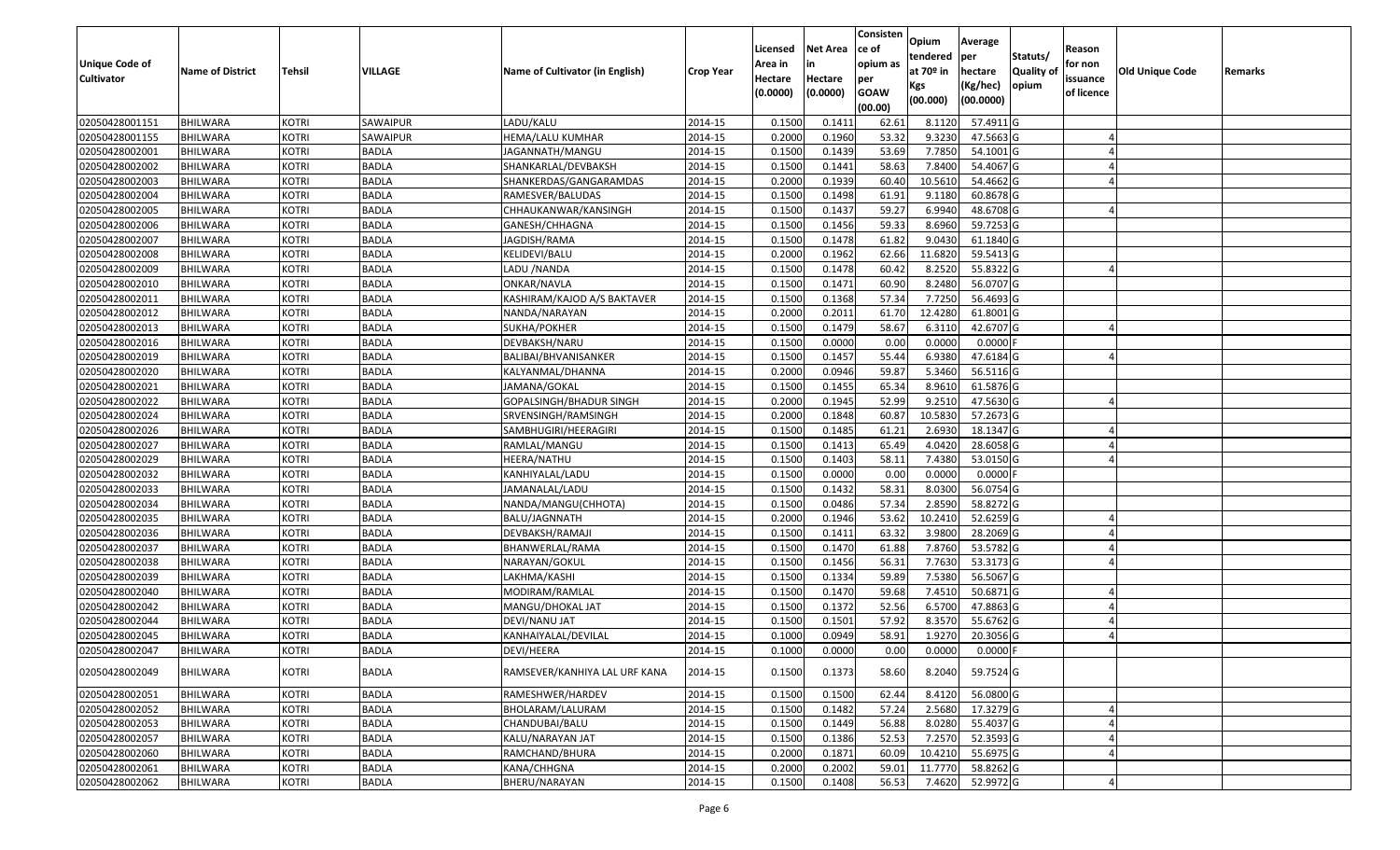| Unique Code of<br><b>Cultivator</b> | <b>Name of District</b> | <b>Tehsil</b> | VILLAGE      | Name of Cultivator (in English) | <b>Crop Year</b> | Licensed<br>Area in<br>Hectare | Net Area<br>in<br>Hectare | Consisten<br>ce of<br>opium as<br>per | Opium<br>tendered<br>at 70º in<br>Kgs | Average<br>per<br>hectare<br>(Kg/hec) | Statuts/<br><b>Quality of</b><br>opium | Reason<br>for non<br>issuance | <b>Old Unique Code</b> | Remarks            |
|-------------------------------------|-------------------------|---------------|--------------|---------------------------------|------------------|--------------------------------|---------------------------|---------------------------------------|---------------------------------------|---------------------------------------|----------------------------------------|-------------------------------|------------------------|--------------------|
|                                     |                         |               |              |                                 |                  | (0.0000)                       | (0.0000)                  | <b>GOAW</b><br>(00.00)                | (00.000)                              | (00.0000)                             |                                        | of licence                    |                        |                    |
| 02050428002063                      | <b>BHILWARA</b>         | <b>KOTRI</b>  | <b>BADLA</b> | GOPAL/MANGU                     | 2014-15          | 0.1500                         | 0.1495                    | 63.57                                 | 9.5900                                | 64.1472 G                             |                                        |                               |                        |                    |
| 02050428002065                      | <b>BHILWARA</b>         | <b>KOTRI</b>  | <b>BADLA</b> | RAMESHWAR/BHAGIRATH             | 2014-15          | 0.2000                         | 0.1916                    | 64.28                                 | 12.7460                               | 66.5240 G                             |                                        |                               |                        |                    |
| 02050428002066                      | BHILWARA                | <b>KOTRI</b>  | <b>BADLA</b> | RAMLAL/HAJARI                   | 2014-15          | 0.1000                         | 0.0000                    | 0.00                                  | 0.0000                                | $0.0000$ F                            |                                        |                               |                        |                    |
| 02050428002068                      | <b>BHILWARA</b>         | <b>KOTRI</b>  | <b>BADLA</b> | SOHANLAL/HEERANATH              | 2014-15          | 0.1500                         | 0.1440                    | 60.12                                 | 7.9100                                | 54.9306 G                             |                                        |                               |                        |                    |
| 02050428002069                      | BHILWARA                | <b>KOTRI</b>  | <b>BADLA</b> | LAHERIBAI/LADUNATH              | 2014-15          | 0.1500                         | 0.1503                    | 62.46                                 | 8.1470                                | 54.2049 G                             |                                        |                               |                        |                    |
| 02050428002070                      | <b>BHILWARA</b>         | <b>KOTRI</b>  | <b>BADLA</b> | DEVI A/S RUPA/MANGU             | 2014-15          | 0.2000                         | 0.1865                    | 55.98                                 | 10.2280                               | 54.8418 G                             |                                        |                               |                        |                    |
| 02050428002073                      | <b>BHILWARA</b>         | <b>KOTRI</b>  | <b>BADLA</b> | BHERU/DEVI SUTHAR               | 2014-15          | 0.1500                         | 0.1467                    | 66.54                                 | 2.0910                                | 14.2536 G                             |                                        |                               |                        |                    |
| 02050428002074                      | <b>BHILWARA</b>         | <b>KOTRI</b>  | <b>BADLA</b> | JADAVBAI /PREMA                 | 2014-15          | 0.2000                         | 0.1916                    | 56.85                                 | 10.0300                               | 52.3486 G                             |                                        |                               |                        |                    |
| 02050428002075                      | <b>BHILWARA</b>         | <b>KOTRI</b>  | <b>BADLA</b> | JHAUBAI/RAMLAL                  | 2014-15          | 0.1500                         | 0.1402                    | 54.83                                 | 7.3320                                | 52.2967 G                             |                                        |                               |                        |                    |
| 02050428002076                      | <b>BHILWARA</b>         | <b>KOTRI</b>  | <b>BADLA</b> | BHERUSINGH/MANOHAR              | 2014-15          | 0.2000                         | 0.1910                    | 57.28                                 | 10.4580                               | 54.7539 G                             |                                        |                               |                        |                    |
| 02050428002080                      | <b>BHILWARA</b>         | <b>KOTRI</b>  | <b>BADLA</b> | LADUDEVI/JAVANA                 | 2014-15          | 0.2000                         | 0.1966                    | 59.21                                 | 10.7760                               | 54.8118 G                             |                                        |                               |                        |                    |
| 02050428002081                      | <b>BHILWARA</b>         | <b>KOTRI</b>  | <b>BADLA</b> | HEERA/DLLA URF DEVA             | 2014-15          | 0.1500                         | 0.1440                    | 51.18                                 | 6.8870                                | 47.8264 G                             |                                        |                               |                        |                    |
| 02050428002083                      | <b>BHILWARA</b>         | <b>KOTRI</b>  | <b>BADLA</b> | LADIDEVI/MOHAN                  | 2014-15          | 0.1500                         | 0.1445                    | 51.11                                 | 7.4330                                | 51.4394 G                             |                                        |                               |                        |                    |
| 02050428002084                      | <b>BHILWARA</b>         | <b>KOTRI</b>  | <b>BADLA</b> | UDAYLAL/PRATAP                  | 2014-15          | 0.2000                         | 0.1997                    | 64.19                                 | 11.7560                               | 58.8683 G                             |                                        |                               |                        |                    |
| 02050428002085                      | BHILWARA                | <b>KOTRI</b>  | <b>BADLA</b> | JAGRUP/NANDA                    | 2014-15          | 0.1500                         | 0.1395                    | 56.02                                 | 7.4030                                | 53.0681 G                             |                                        |                               |                        |                    |
| 02050428002086                      | <b>BHILWARA</b>         | <b>KOTRI</b>  | <b>BADLA</b> | RAMSHWER/MANGILAL               | 2014-15          | 0.1500                         | 0.1393                    | 60.45                                 | 8.2470                                | 59.2032 G                             |                                        |                               |                        |                    |
| 02050428002087                      | <b>BHILWARA</b>         | <b>KOTRI</b>  | <b>BADLA</b> | UDA/MANGNA                      | 2014-15          | 0.2000                         | 0.1827                    | 57.13                                 | 9.9650                                | 54.5430 G                             |                                        |                               |                        |                    |
| 02050428002089                      | <b>BHILWARA</b>         | <b>KOTRI</b>  | <b>BADLA</b> | SAJNADEVI/DEVI LAL              | 2014-15          | 0.1500                         | 0.1500                    | 57.93                                 | 8.7720                                | 58.4800 G                             |                                        |                               |                        |                    |
| 02050428002091                      | <b>BHILWARA</b>         | <b>KOTRI</b>  | <b>BADLA</b> | SANKAR LAL/MANGNA               | 2014-15          | 0.1500                         | 0.1406                    | 57.66                                 | 8.2950                                | 58.9972 G                             |                                        |                               |                        |                    |
| 02050428002097                      | BHILWARA                | <b>KOTRI</b>  | <b>BADLA</b> | BHERUSINGH/RAMSINGH             | 2014-15          | 0.2000                         | 0.1830                    | 58.00                                 | 10.6550                               | 58.2240 G                             |                                        |                               |                        |                    |
| 02050428002098                      | <b>BHILWARA</b>         | <b>KOTRI</b>  | <b>BADLA</b> | GOPAL/HAJARI                    | 2014-15          | 0.1500                         | 0.1395                    | 61.28                                 | 8.6670                                | 62.1290 G                             |                                        |                               |                        |                    |
| 02050428002099                      | BHILWARA                | <b>KOTRI</b>  | <b>BADLA</b> | DHAPU/KASHI TELI                | 2014-15          | 0.1500                         | 0.1522                    | 54.97                                 | 7.9710                                | 52.3719 G                             |                                        |                               |                        | <b>NAME CHANGE</b> |
| 02050428002100                      | <b>BHILWARA</b>         | <b>KOTRI</b>  | <b>BADLA</b> | PAYRI/LALA                      | 2014-15          | 0.2000                         | 0.1871                    | 57.34                                 | 9.7810                                | 52.2769 G                             |                                        |                               |                        |                    |
| 02050428002101                      | BHILWARA                | <b>KOTRI</b>  | <b>BADLA</b> | HEERA/HAJARI JAT A/S RAMCHAND   | 2014-15          | 0.1500                         | 0.1360                    | 61.17                                 | 8.4240                                | 61.9412 G                             |                                        |                               |                        |                    |
| 02050428002102                      | <b>BHILWARA</b>         | <b>KOTRI</b>  | <b>BADLA</b> | UDYARAM/RAMCHANDER SEN          | 2014-15          | 0.2000                         | 0.1860                    | 55.06                                 | 10.2180                               | 54.9355 G                             |                                        |                               |                        |                    |
| 02050428002103                      | <b>BHILWARA</b>         | <b>KOTRI</b>  | <b>BADLA</b> | DEVI/UDA NAYAK                  | 2014-15          | 0.1500                         | 0.1480                    | 55.78                                 | 7.5460                                | 50.9865 G                             |                                        |                               |                        |                    |
| 02050428002104                      | BHILWARA                | <b>KOTRI</b>  | <b>BADLA</b> | DEVI/KANA GADRI                 | 2014-15          | 0.1500                         | 0.1521                    | 55.24                                 | 7.2840                                | 47.8895 G                             |                                        |                               |                        |                    |
| 02050428002106                      | <b>BHILWARA</b>         | <b>KOTRI</b>  | <b>BADLA</b> | MADANLAL/KANA                   | 2014-15          | 0.1500                         | 0.1475                    | 54.65                                 | 6.5350                                | 44.3051 G                             |                                        |                               |                        |                    |
| 02050428002108                      | BHILWARA                | <b>KOTRI</b>  | <b>BADLA</b> | MATHURA/NANDA BALAI             | 2014-15          | 0.1500                         | 0.1397                    | 62.45                                 | 8.8320                                | 63.2212 G                             |                                        |                               |                        |                    |
| 02050428002111                      | BHILWARA                | <b>KOTRI</b>  | <b>BADLA</b> | SOHANIBAI/KISHOR                | 2014-15          | 0.2000                         | 0.1892                    | 59.09                                 | 10.2900                               | 54.3869 G                             |                                        |                               |                        |                    |
| 02050428002112                      | BHILWARA                | <b>KOTRI</b>  | <b>BADLA</b> | JAMNALAL/RAMSUKH                | 2014-15          | 0.1500                         | 0.1530                    | 55.59                                 | 7.5360                                | 49.2549 G                             |                                        |                               |                        |                    |
| 02050428002114                      | <b>BHILWARA</b>         | <b>KOTRI</b>  | <b>BADLA</b> | KANHAIYALAL/RAMA                | 2014-15          | 0.2000                         | 0.1828                    | 61.52                                 | 10.7840                               | 58.9934 G                             |                                        |                               |                        |                    |
| 02050428002115                      | <b>BHILWARA</b>         | <b>KOTRI</b>  | <b>BADLA</b> | RAMESHWER/BALU                  | 2014-15          | 0.1500                         | 0.1462                    | 60.81                                 | 8.3220                                | 56.9220 G                             |                                        |                               |                        |                    |
| 02050428002117                      | BHILWARA                | <b>KOTRI</b>  | <b>BADLA</b> | SANKARLAL/MANGU TELI            | 2014-15          | 0.1500                         | 0.141                     | 54.72                                 | 7.7080                                | 54.3966 G                             |                                        |                               |                        |                    |
| 02050428002118                      | <b>BHILWARA</b>         | KOTRI         | <b>BADLA</b> | RADHABAI/KAHAINYALAL            | 2014-15          | 0.1500                         | 0.1406                    | 63.17                                 | 8.0050                                | 56.9346 G                             |                                        |                               |                        |                    |
| 02050428002120                      | <b>BHILWARA</b>         | <b>KOTRI</b>  | <b>BADLA</b> | URAJN/HAJARI                    | 2014-15          | 0.1500                         | 0.1419                    | 62.08                                 | 1.4100                                | 9.9366 G                              |                                        |                               |                        |                    |
| 02050428002122                      | <b>BHILWARA</b>         | <b>KOTRI</b>  | <b>BADLA</b> | HEERA/KAJOD GADRI               | 2014-15          | 0.1500                         | 0.1501                    | 57.31                                 | 2.6120                                | 17.4017 G                             |                                        |                               |                        |                    |
| 02050428002123                      | <b>BHILWARA</b>         | <b>KOTRI</b>  | <b>BADLA</b> | RAMNATH/BHURANATH               | 2014-15          | 0.2000                         | 0.1893                    | 58.10                                 | 9.2380                                | 48.8008 G                             |                                        |                               |                        |                    |
| 02050428002125                      | <b>BHILWARA</b>         | <b>KOTRI</b>  | <b>BADLA</b> | JETUBAI/BHERULAL                | 2014-15          | 0.1000                         | 0.0000                    | 0.00                                  | 0.0000                                | $0.0000$ F                            |                                        |                               |                        |                    |
| 02050428002131                      | <b>BHILWARA</b>         | <b>KOTRI</b>  | <b>BADLA</b> | GHISU/LADU                      | 2014-15          | 0.1500                         | 0.1498                    | 60.31                                 | 4.2650                                | 28.4713 G                             |                                        |                               |                        |                    |
| 02050428002133                      | <b>BHILWARA</b>         | <b>KOTRI</b>  | <b>BADLA</b> | EJANBAI/DEVILAL                 | 2014-15          | 0.1500                         | 0.1476                    | 56.11                                 | 6.9580                                | 47.1409 G                             |                                        |                               |                        |                    |
| 02050428002137                      | <b>BHILWARA</b>         | <b>KOTRI</b>  | <b>BADLA</b> | TULSHIBAI/MOTILAL               | 2014-15          | 0.1500                         | 0.1351                    | 59.76                                 | 7.4610                                | 55.2258 G                             |                                        |                               |                        |                    |
| 02050428002138                      | <b>BHILWARA</b>         | <b>KOTRI</b>  | <b>BADLA</b> | BHERULAL/DEVKARAN MAJAN         | 2014-15          | 0.1500                         | 0.1423                    | 59.31                                 | 8.6340                                | 60.6746 G                             |                                        |                               |                        |                    |
| 02050428002141                      | <b>BHILWARA</b>         | <b>KOTRI</b>  | <b>BADLA</b> | KAHNAIYALAL/RAMLAL              | 2014-15          | 0.1500                         | 0.1448                    | 65.92                                 | 1.5540                                | 10.7320 G                             |                                        |                               |                        |                    |
| 02050428002142                      | <b>BHILWARA</b>         | <b>KOTRI</b>  | <b>BADLA</b> | GAFUR/RAHIMVAKSH                | 2014-15          | 0.1000                         | 0.0000                    | 0.00                                  | 0.0000                                | $0.0000$ F                            |                                        |                               |                        |                    |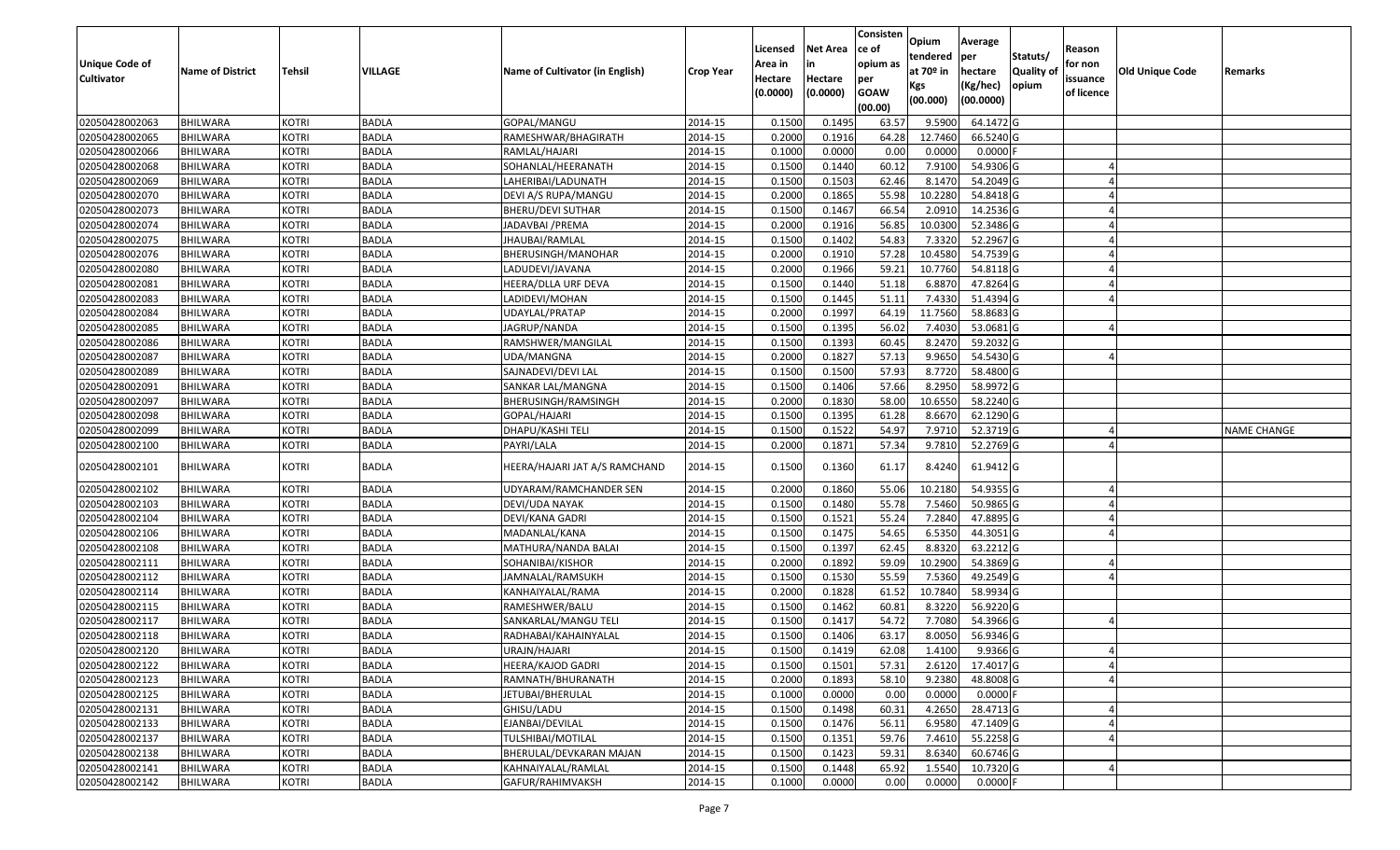| Unique Code of<br><b>Cultivator</b> | <b>Name of District</b> | Tehsil       | VILLAGE      | Name of Cultivator (in English) | <b>Crop Year</b> | Licensed<br>Area in<br>Hectare<br>(0.0000) | Net Area<br>in<br>Hectare<br>(0.0000) | Consisten<br>ce of<br>opium as<br>per<br><b>GOAW</b><br>(00.00) | Opium<br>tendered<br>at 70 <sup>o</sup> in<br>Kgs<br>(00.000) | Average<br><b>lper</b><br>hectare<br>(Kg/hec)<br>(00.0000) | Statuts/<br><b>Quality of</b><br>opium | Reason<br>for non<br>issuance<br>of licence | <b>Old Unique Code</b> | Remarks            |
|-------------------------------------|-------------------------|--------------|--------------|---------------------------------|------------------|--------------------------------------------|---------------------------------------|-----------------------------------------------------------------|---------------------------------------------------------------|------------------------------------------------------------|----------------------------------------|---------------------------------------------|------------------------|--------------------|
| 02050428002143                      | <b>BHILWARA</b>         | <b>KOTRI</b> | <b>BADLA</b> | KHANA/NARAYAN                   | 2014-15          | 0.1500                                     | 0.151                                 | 64.03                                                           | 8.6440                                                        | 57.0561 G                                                  |                                        |                                             |                        |                    |
| 02050428002145                      | <b>BHILWARA</b>         | <b>KOTRI</b> | <b>BADLA</b> | AAJAD/PEERU                     | 2014-15          | 0.1500                                     | 0.0739                                | 58.34                                                           | 3.5250                                                        | 47.6996 G                                                  |                                        |                                             |                        |                    |
| 02050428002150                      | <b>BHILWARA</b>         | <b>KOTRI</b> | <b>BADLA</b> | SHIVNATH/HEERANATH              | 2014-15          | 0.1500                                     | 0.1446                                | 59.67                                                           | 7.8930                                                        | 54.5851 G                                                  |                                        |                                             |                        |                    |
| 02050428002151                      | <b>BHILWARA</b>         | <b>KOTRI</b> | <b>BADLA</b> | <b>BALU/RAMA</b>                | 2014-15          | 0.2000                                     | 0.1981                                | 60.63                                                           | 12.0650                                                       | 60.9036 G                                                  |                                        |                                             |                        |                    |
| 02050428002152                      | <b>BHILWARA</b>         | <b>KOTRI</b> | <b>BADLA</b> | KAILASHCHAND/BALU               | 2014-15          | 0.1500                                     | 0.1440                                | 58.51                                                           | 8.0990                                                        | 56.2431 G                                                  |                                        |                                             |                        | <b>NAME CHANGE</b> |
| 02050428002159                      | <b>BHILWARA</b>         | <b>KOTRI</b> | <b>BADLA</b> | SHUKHA/DHUKAL                   | 2014-15          | 0.1500                                     | 0.1372                                | 52.80                                                           | 7.0300                                                        | 51.2391 G                                                  |                                        |                                             |                        |                    |
| 02050428002160                      | <b>BHILWARA</b>         | KOTRI        | <b>BADLA</b> | RAMKUNWARDA/BHAGIRATHDAS        | 2014-15          | 0.2000                                     | 0.0000                                | 0.00                                                            | 0.0000                                                        | $0.0000$ F                                                 |                                        |                                             |                        |                    |
| 02050428002161                      | <b>BHILWARA</b>         | <b>KOTRI</b> | <b>BADLA</b> | GAJSINGH/MULSINGH               | 2014-15          | 0.1500                                     | 0.1401                                | 59.68                                                           | 8.2610                                                        | 58.9650 G                                                  |                                        |                                             |                        |                    |
| 02050428002165                      | <b>BHILWARA</b>         | <b>KOTRI</b> | <b>BADLA</b> | HAJARI/JAGNNATH                 | 2014-15          | 0.2000                                     | 0.1950                                | 60.20                                                           | 10.8360                                                       | 55.5692 G                                                  |                                        |                                             |                        |                    |
| 02050428002166                      | <b>BHILWARA</b>         | <b>KOTRI</b> | <b>BADLA</b> | BHERU/KANADES                   | 2014-15          | 0.1500                                     | 0.1502                                | 55.72                                                           | 8.2550                                                        | 54.9601 G                                                  |                                        |                                             |                        |                    |
| 02050428002167                      | BHILWARA                | <b>KOTRI</b> | <b>BADLA</b> | MUNNAKUNWAR/DRUGHASINGH         | 2014-15          | 0.1500                                     | 0.1402                                | 57.13                                                           | 8.0390                                                        | 57.3395 G                                                  |                                        |                                             |                        |                    |
| 02050428002171                      | <b>BHILWARA</b>         | <b>KOTRI</b> | <b>BADLA</b> | RUKHMANIBAI/CHHITR TELI         | 2014-15          | 0.1500                                     | 0.1500                                | 53.66                                                           | 7.2060                                                        | 48.0400 G                                                  |                                        |                                             |                        |                    |
| 02050428002175                      | <b>BHILWARA</b>         | <b>KOTRI</b> | <b>BADLA</b> | KALU/KHANA NAYAK                | 2014-15          | 0.1500                                     | 0.1450                                | 54.00                                                           | 7.6060                                                        | 52.4552 G                                                  |                                        |                                             |                        |                    |
| 02050428002176                      | <b>BHILWARA</b>         | <b>KOTRI</b> | <b>BADLA</b> | SHANKER/BHERU JAT               | 2014-15          | 0.1500                                     | 0.1518                                | 63.01                                                           | 8.4880                                                        | 55.9157 G                                                  |                                        |                                             |                        |                    |
| 02050428002177                      | BHILWARA                | <b>KOTRI</b> | <b>BADLA</b> | GANGARAM/POKHER JAT             | 2014-15          | 0.1500                                     | 0.1380                                | 60.05                                                           | 7.9010                                                        | 57.2536 G                                                  |                                        |                                             |                        |                    |
| 02050428002178                      | <b>BHILWARA</b>         | <b>KOTRI</b> | <b>BADLA</b> | MOTI/GANESH TELI                | 2014-15          | 0.2000                                     | 0.1933                                | 62.89                                                           | 6.7020                                                        | 34.6715 G                                                  |                                        |                                             |                        |                    |
| 02050428002181                      | <b>BHILWARA</b>         | <b>KOTRI</b> | <b>BADLA</b> | <b>BHERU/DHUKAL</b>             | 2014-15          | 0.2000                                     | 0.1898                                | 54.89                                                           | 9.8410                                                        | 51.8493 G                                                  |                                        |                                             |                        |                    |
| 02050428002182                      | <b>BHILWARA</b>         | <b>KOTRI</b> | <b>BADLA</b> | SUVAN/RAHEEM BAKSH              | 2014-15          | 0.1500                                     | 0.1432                                | 73.31                                                           | 2.8070                                                        | 19.6020 G                                                  |                                        |                                             |                        |                    |
| 02050428002183                      | <b>BHILWARA</b>         | <b>KOTRI</b> | <b>BADLA</b> | PYARANATH/HEERANATH             | 2014-15          | 0.1500                                     | 0.1494                                | 59.31                                                           | 7.7270                                                        | 51.7202 G                                                  |                                        |                                             |                        |                    |
| 02050428002185                      | <b>BHILWARA</b>         | <b>KOTRI</b> | <b>BADLA</b> | LAXMAN/NANDA A/S NARAYNIBAI     | 2014-15          | 0.1500                                     | 0.1365                                | 67.62                                                           | 2.2890                                                        | 16.7692 G                                                  |                                        |                                             |                        |                    |
| 02050428002186                      | <b>BHILWARA</b>         | <b>KOTRI</b> | <b>BADLA</b> | MEGA/PRATAP                     | 2014-15          | 0.2000                                     | 0.1997                                | 58.10                                                           | 10.0600                                                       | 50.3756 G                                                  |                                        |                                             |                        |                    |
| 02050428002187                      | <b>BHILWARA</b>         | <b>KOTRI</b> | <b>BADLA</b> | KHATUN/KASAM                    | 2014-15          | 0.1000                                     | 0.0000                                | 0.00                                                            | 0.0000                                                        | $0.0000$ F                                                 |                                        |                                             |                        |                    |
| 02050428002188                      | BHILWARA                | <b>KOTRI</b> | <b>BADLA</b> | ATMARAM/KANHAIYA LAL            | 2014-15          | 0.1500                                     | 0.1377                                | 68.43                                                           | 1.5250                                                        | 11.0748 G                                                  |                                        |                                             |                        |                    |
| 02050428002189                      | <b>BHILWARA</b>         | <b>KOTRI</b> | <b>BADLA</b> | CHANDKUNWAR/BHANWARSINGH        | 2014-15          | 0.1000                                     | 0.0000                                | 0.00                                                            | 0.0000                                                        | $0.0000$ F                                                 |                                        |                                             |                        |                    |
| 02050428002190                      | <b>BHILWARA</b>         | <b>KOTRI</b> | <b>BADLA</b> | RAJKUNWAR/KANSINGH              | 2014-15          | 0.1500                                     | 0.1450                                | 57.51                                                           | 8.4050                                                        | 57.9655 G                                                  |                                        |                                             |                        |                    |
| 02050428002191                      | <b>BHILWARA</b>         | <b>KOTRI</b> | <b>BADLA</b> | RUKHMABAI/KANA                  | 2014-15          | 0.1500                                     | 0.1524                                | 62.25                                                           | 6.5360                                                        | 42.8871 G                                                  |                                        |                                             |                        |                    |
| 02050428002193                      | <b>BHILWARA</b>         | <b>KOTRI</b> | <b>BADLA</b> | RUKMADEVI/JODHA JAT             | 2014-15          | 0.1000                                     | 0.0966                                | 59.25                                                           | 4.0710                                                        | 42.1429 G                                                  |                                        |                                             |                        | <b>NAME CHANGE</b> |
| 02050428002194                      | BHILWARA                | <b>KOTRI</b> | <b>BADLA</b> | <b>BALU/HARDEV NAI</b>          | 2014-15          | 0.1500                                     | 0.1406                                | 59.52                                                           | 7.9590                                                        | 56.6074 G                                                  |                                        |                                             |                        |                    |
| 02050428002198                      | <b>BHILWARA</b>         | <b>KOTRI</b> | <b>BADLA</b> | NARAYAN/GOKUL BALAI             | 2014-15          | 0.2000                                     | 0.1961                                | 60.47                                                           | 7.6540                                                        | 39.0311G                                                   |                                        |                                             |                        |                    |
| 02050428002199                      | <b>BHILWARA</b>         | <b>KOTRI</b> | <b>BADLA</b> | LAXMAN/BHURA JAT                | 2014-15          | 0.1500                                     | 0.1480                                | 58.21                                                           | 7.7920                                                        | 52.6486 G                                                  |                                        |                                             |                        |                    |
| 02050428002203                      | <b>BHILWARA</b>         | <b>KOTRI</b> | <b>BADLA</b> | MANGILAL/BALDEV DAROGA          | 2014-15          | 0.1500                                     | 0.1496                                | 60.40                                                           | 5.6860                                                        | 38.0080 G                                                  |                                        |                                             |                        |                    |
| 02050428002205                      | BHILWARA                | <b>KOTRI</b> | <b>BADLA</b> | MAHENDRASINGH/BHERUSINGH        | 2014-15          | 0.1500                                     | 0.1389                                | 50.80                                                           | 5.9220                                                        | 42.6350 G                                                  |                                        |                                             |                        |                    |
| 02050428002210                      | <b>BHILWARA</b>         | <b>KOTRI</b> | <b>BADLA</b> | RAMSWAROOP/NAGINRAM             | 2014-15          | 0.1500                                     | 0.1463                                | 59.80                                                           | 8.2270                                                        | 56.2338 G                                                  |                                        |                                             |                        |                    |
| 02050428002216                      | <b>BHILWARA</b>         | <b>KOTRI</b> | <b>BADLA</b> | SUKHA/NANDA BALAI               | 2014-15          | 0.1500                                     | 0.1408                                | 56.80                                                           | 8.2770                                                        | 58.7855 G                                                  |                                        |                                             |                        |                    |
| 02050428002221                      | BHILWARA                | <b>KOTRI</b> | <b>BADLA</b> | NARAYAN/LALU                    | 2014-15          | 0.2000                                     | 0.0000                                | 0.00                                                            | 0.0000                                                        | $0.0000$ F                                                 |                                        |                                             |                        |                    |
| 02050428002222                      | <b>BHILWARA</b>         | KOTRI        | <b>BADLA</b> | BALI/BANSHILAL                  | 2014-15          | 0.1500                                     | 0.1395                                | 61.42                                                           | 8.6870                                                        | 62.2724 G                                                  |                                        |                                             |                        |                    |
| 02050428002225                      | <b>BHILWARA</b>         | KOTRI        | <b>BADLA</b> | SUNDARBAI W/O BALU KHATIK       | 2014-15          | 0.1500                                     | 0.1392                                | 60.24                                                           | 8.4160                                                        | 60.4598 G                                                  |                                        |                                             |                        |                    |
| 02050428002228                      | <b>BHILWARA</b>         | <b>KOTRI</b> | <b>BADLA</b> | ONKAR/BHURA                     | 2014-15          | 0.1500                                     | 0.1410                                | 49.23                                                           | 6.5120                                                        | 46.1844 G                                                  |                                        |                                             |                        |                    |
| 02050428003001                      | <b>BHILWARA</b>         | <b>KOTRI</b> | KHAJINA      | LADU/SURAJMAL                   | 2014-15          | 0.1500                                     | 0.0000                                | 0.00                                                            | 0.0000                                                        | $0.0000$ F                                                 |                                        |                                             |                        | <b>NAME CHANGE</b> |
| 02050428003002                      | <b>BHILWARA</b>         | <b>KOTRI</b> | KHAJINA      | PREM/RAMSHUKH                   | 2014-15          | 0.2000                                     | 0.1328                                | 61.07                                                           | 6.3080                                                        | 47.5000 G                                                  |                                        |                                             |                        |                    |
| 02050428003003                      | <b>BHILWARA</b>         | <b>KOTRI</b> | KHAJINA      | MOTI/HARLAL                     | 2014-15          | 0.2000                                     | 0.0000                                | 0.00                                                            | 0.0000                                                        | $0.0000$ F                                                 |                                        |                                             |                        |                    |
| 02050428003004                      | <b>BHILWARA</b>         | <b>KOTRI</b> | KHAJINA      | RAMLAL/BALU                     | 2014-15          | 0.1500                                     | 0.1516                                | 58.67                                                           | 7.9290                                                        | 52.3021 G                                                  |                                        |                                             |                        |                    |
| 02050428003005                      | <b>BHILWARA</b>         | <b>KOTRI</b> | KHAJINA      | BALU/RAMBAKSH                   | 2014-15          | 0.2000                                     | 0.0000                                | 0.00                                                            | 0.0000                                                        | $0.0000$ F                                                 |                                        |                                             |                        |                    |
| 02050428003006                      | <b>BHILWARA</b>         | <b>KOTRI</b> | KHAJINA      | PANIDEVI/GOKUL                  | 2014-15          | 0.2000                                     | 0.0000                                | 0.00                                                            | 0.0000                                                        | $0.0000$ F                                                 |                                        |                                             |                        | NAME CHANGE        |
| 02050428003007                      | <b>BHILWARA</b>         | <b>KOTRI</b> | KHAJINA      | BALU/NARAYAN                    | 2014-15          | 0.2000                                     | 0.0000                                | 0.00                                                            | 0.0000                                                        | $0.0000$ F                                                 |                                        |                                             |                        |                    |
| 02050428003008                      | <b>BHILWARA</b>         | <b>KOTRI</b> | KHAJINA      | BALU/UGMA                       | 2014-15          | 0.2000                                     | 0.0944                                | 62.44                                                           | 5.0220                                                        | 53.1990 G                                                  |                                        |                                             |                        |                    |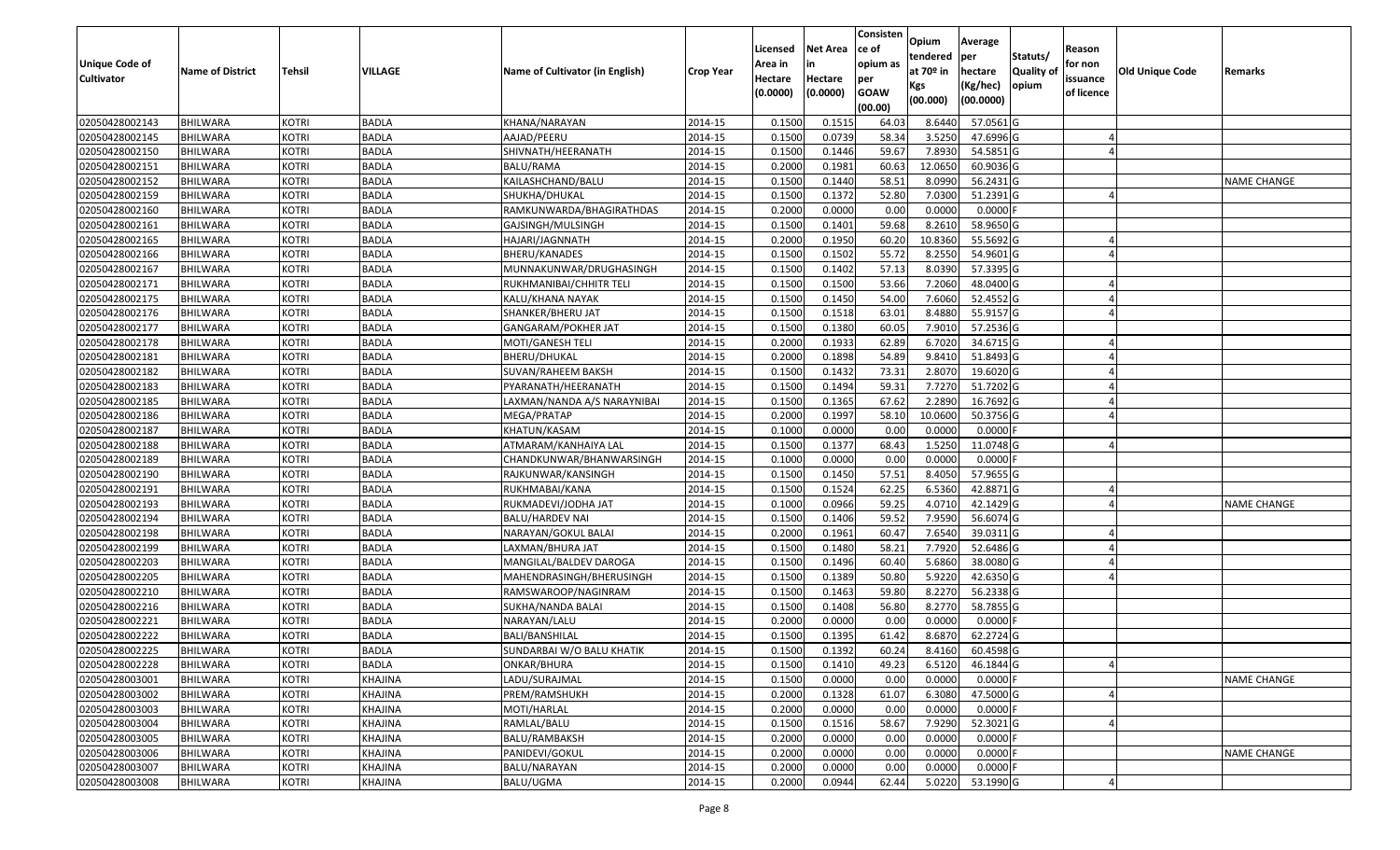| <b>Unique Code of</b><br><b>Cultivator</b> | <b>Name of District</b> | Tehsil       | VILLAGE        | Name of Cultivator (in English) | <b>Crop Year</b> | Licensed<br>Area in<br>Hectare<br>(0.0000) | Net Area<br>in<br>Hectare<br>(0.0000) | Consisten<br>ce of<br>opium as<br>per<br><b>GOAW</b> | Opium<br>tendered<br>at 70º in<br>Kgs | Average<br>per<br>hectare<br>(Kg/hec) | Statuts/<br><b>Quality of</b><br>opium | Reason<br>for non<br>issuance<br>of licence | Old Unique Code | Remarks            |
|--------------------------------------------|-------------------------|--------------|----------------|---------------------------------|------------------|--------------------------------------------|---------------------------------------|------------------------------------------------------|---------------------------------------|---------------------------------------|----------------------------------------|---------------------------------------------|-----------------|--------------------|
|                                            |                         |              |                |                                 |                  |                                            |                                       | (00.00)                                              | (00.000)                              | (00.0000)                             |                                        |                                             |                 |                    |
| 02050428003009                             | <b>BHILWARA</b>         | <b>KOTRI</b> | KHAJINA        | KALYAN/NANDA                    | 2014-15          | 0.1500                                     | 0.0822                                | 61.32                                                | 4.6600                                | 56.6910 G                             |                                        |                                             |                 |                    |
| 02050428003010                             | <b>BHILWARA</b>         | <b>KOTRI</b> | KHAJINA        | LADULAL/CHHAGNA                 | 2014-15          | 0.2000                                     | 0.1891                                | 56.64                                                | 9.4750                                | 50.1058 G                             |                                        |                                             |                 |                    |
| 02050428003011                             | BHILWARA                | <b>KOTRI</b> | KHAJINA        | GANESH/GULAB                    | 2014-15          | 0.1500                                     | 0.0754                                | 56.70                                                | 3.7340                                | 49.5225 G                             |                                        |                                             |                 |                    |
| 02050428003012                             | <b>BHILWARA</b>         | <b>KOTRI</b> | KHAJINA        | BHERULAL/MAHADEV                | 2014-15          | 0.1500                                     | 0.0000                                | 0.00                                                 | 0.0000                                | $0.0000$ F                            |                                        |                                             |                 |                    |
| 02050428003013                             | BHILWARA                | <b>KOTRI</b> | KHAJINA        | SURAJLAL/RAMA                   | 2014-15          | 0.2000                                     | 0.1910                                | 66.39                                                | 10.8410                               | 56.7592 G                             |                                        |                                             |                 |                    |
| 02050428003014                             | <b>BHILWARA</b>         | <b>KOTRI</b> | KHAJINA        | RAMCHENDRA/HERLAL               | 2014-15          | 0.1500                                     | 0.0000                                | 0.00                                                 | 0.0000                                | $0.0000$ F                            |                                        |                                             |                 |                    |
| 02050428003015                             | BHILWARA                | <b>KOTRI</b> | KHAJINA        | VARMA/GAJJA                     | 2014-15          | 0.1500                                     | 0.1432                                | 61.06                                                | 5.3560                                | 37.4022 G                             |                                        |                                             |                 |                    |
| 02050428003016                             | <b>BHILWARA</b>         | <b>KOTRI</b> | KHAJINA        | NATHU/BHERU                     | 2014-15          | 0.1500                                     | 0.1205                                | 61.88                                                | 7.0990                                | 58.9129 G                             |                                        |                                             |                 |                    |
| 02050428003019                             | BHILWARA                | <b>KOTRI</b> | KHAJINA        | ONKARLAL/KISHAN                 | 2014-15          | 0.2000                                     | 0.0000                                | 0.00                                                 | 0.0000                                | $0.0000$ F                            |                                        |                                             |                 |                    |
| 02050428003021                             | BHILWARA                | <b>KOTRI</b> | KHAJINA        | BADRILAL/ROOPA                  | 2014-15          | 0.2000                                     | 0.1959                                | 63.72                                                | 9.5220                                | 48.6064 G                             |                                        |                                             |                 |                    |
| 02050428003022                             | BHILWARA                | <b>KOTRI</b> | KHAJINA        | DEVI LAL/LAXMAN                 | 2014-15          | 0.2000                                     | 0.0000                                | 0.00                                                 | 0.0000                                | $0.0000$ F                            |                                        |                                             |                 |                    |
| 02050428003024                             | <b>BHILWARA</b>         | <b>KOTRI</b> | KHAJINA        | BHOLIBAI/KALYAN                 | 2014-15          | 0.1500                                     | 0.0000                                | 0.00                                                 | 0.0000                                | 0.0000                                |                                        |                                             |                 | <b>NAME CHANGE</b> |
| 02050428003025                             | <b>BHILWARA</b>         | <b>KOTRI</b> | KHAJINA        | PEMA/RAMA JI                    | 2014-15          | 0.2000                                     | 0.0000                                | 0.00                                                 | 0.0000                                | $0.0000$ F                            |                                        |                                             |                 |                    |
| 02050428003026                             | <b>BHILWARA</b>         | <b>KOTRI</b> | KHAJINA        | HARKUBAI/RAMA                   | 2014-15          | 0.1500                                     | 0.0000                                | 0.00                                                 | 0.0000                                | $0.0000$ F                            |                                        |                                             |                 |                    |
| 02050428003027                             | <b>BHILWARA</b>         | <b>KOTRI</b> | KHAJINA        | NANDA/HAJARI                    | 2014-15          | 0.1000                                     | 0.0000                                | 0.00                                                 | 0.0000                                | $0.0000$ F                            |                                        |                                             |                 |                    |
| 02050428003029                             | <b>BHILWARA</b>         | <b>KOTRI</b> | KHAJINA        | RAMESHWUR/RAMSUKH               | 2014-15          | 0.2000                                     | 0.1896                                | 66.32                                                | 11.1130                               | 58.6129 G                             |                                        |                                             |                 |                    |
| 02050428003030                             | <b>BHILWARA</b>         | <b>KOTRI</b> | KHAJINA        | MAHADEV/GULAB                   | 2014-15          | 0.1500                                     | 0.0000                                | 0.00                                                 | 0.0000                                | $0.0000$ F                            |                                        |                                             |                 |                    |
| 02050428003031                             | <b>BHILWARA</b>         | <b>KOTRI</b> | KHAJINA        | KAILASH/PREM                    | 2014-15          | 0.1500                                     | 0.1397                                | 60.71                                                | 8.0310                                | 57.4875 G                             |                                        |                                             |                 |                    |
| 02050428003034                             | BHILWARA                | <b>KOTRI</b> | KHAJINA        | RAMPAL/MANGNA                   | 2014-15          | 0.1500                                     | 0.1368                                | 57.39                                                | 6.6980                                | 48.9620 G                             |                                        |                                             |                 |                    |
| 02050428003035                             | BHILWARA                | <b>KOTRI</b> | KHAJINA        | LADULAL/MAGNARAM                | 2014-15          | 0.1000                                     | 0.0000                                | 0.00                                                 | 0.0000                                | $0.0000$ F                            |                                        |                                             |                 |                    |
| 02050428003036                             | <b>BHILWARA</b>         | <b>KOTRI</b> | <b>KHAJINA</b> | LAXMAN/SHIVRAM JAT              | 2014-15          | 0.2000                                     | 0.1969                                | 59.95                                                | 7.0060                                | 35.5815 G                             |                                        |                                             |                 |                    |
| 02050428003037                             | BHILWARA                | <b>KOTRI</b> | KHAJINA        | NARSINGH/RAMA                   | 2014-15          | 0.2000                                     | 0.1899                                | 58.10                                                | 9.9680                                | 52.4908 G                             |                                        |                                             |                 |                    |
| 02050428003038                             | <b>BHILWARA</b>         | <b>KOTRI</b> | KHAJINA        | GOPILAL/BALU                    | 2014-15          | 0.1500                                     | 0.1478                                | 62.99                                                | 8.3510                                | 56.5020 G                             |                                        |                                             |                 |                    |
| 02050428003039                             | <b>BHILWARA</b>         | <b>KOTRI</b> | KHAJINA        | GANESH/RAUAPA JAT               | 2014-15          | 0.1500                                     | 0.1513                                | 62.35                                                | 6.3600                                | 42.0357 G                             |                                        |                                             |                 |                    |
| 02050428003040                             | <b>BHILWARA</b>         | <b>KOTRI</b> | KHAJINA        | LAXMAN/RUPA                     | 2014-15          | 0.1500                                     | 0.1498                                | 49.21                                                | 5.2090                                | 34.7730 G                             |                                        |                                             |                 |                    |
| 02050428003041                             | <b>BHILWARA</b>         | <b>KOTRI</b> | KHAJINA        | KESARBAI/LAXMAN                 | 2014-15          | 0.2000                                     | 0.1461                                | 64.57                                                | 4.8520                                | 33.2101 G                             |                                        |                                             |                 |                    |
| 02050428003042                             | <b>BHILWARA</b>         | <b>KOTRI</b> | KHAJINA        | NANABAI/BADRILAL                | 2014-15          | 0.2000                                     | 0.0000                                | 0.00                                                 | 0.0000                                | $0.0000$ F                            |                                        |                                             |                 |                    |
| 02050428003043                             | BHILWARA                | <b>KOTRI</b> | KHAJINA        | KALU/BALU                       | 2014-15          | 0.2000                                     | 0.1915                                | 60.73                                                | 8.5280                                | 44.5326 G                             |                                        |                                             |                 |                    |
| 02050428003044                             | <b>BHILWARA</b>         | <b>KOTRI</b> | KHAJINA        | RUPI/MODA                       | 2014-15          | 0.1500                                     | 0.1490                                | 64.16                                                | 8.0110                                | 53.7651 G                             |                                        |                                             |                 |                    |
| 02050428003046                             | <b>BHILWARA</b>         | <b>KOTRI</b> | KHAJINA        | UDAYLAL/RAMSUKH                 | 2014-15          | 0.2000                                     | 0.1890                                | 62.22                                                | 8.6220                                | 45.6190 G                             |                                        |                                             |                 |                    |
| 02050428003047                             | BHILWARA                | <b>KOTRI</b> | KHAJINA        | CHHGANA/CHHOGA                  | 2014-15          | 0.1500                                     | 0.0000                                | 0.00                                                 | 0.0000                                | $0.0000$ F                            |                                        |                                             |                 |                    |
| 02050428003048                             | BHILWARA                | <b>KOTRI</b> | KHAJINA        | BRAMAHA/RAMA JAT                | 2014-15          | 0.2000                                     | 0.1955                                | 66.22                                                | 6.9250                                | 35.4220 G                             |                                        |                                             |                 |                    |
| 02050428003049                             | <b>BHILWARA</b>         | <b>KOTRI</b> | KHAJINA        | LADULAL/BALULAL                 | 2014-15          | 0.1500                                     | 0.0000                                | 0.00                                                 | 0.0000                                | $0.0000$ F                            |                                        |                                             |                 |                    |
| 02050428003050                             | BHILWARA                | <b>KOTRI</b> | KHAJINA        | PRABHULAL/RAMA                  | 2014-15          | 0.2000                                     | 0.0000                                | 0.00                                                 | 0.0000                                | 0.0000F                               |                                        |                                             |                 |                    |
| 02050428003051                             | <b>BHILWARA</b>         | <b>KOTRI</b> | KHAJINA        | RAMPAL/UDA                      | 2014-15          | 0.2000                                     | 0.0000                                | 0.00                                                 | 0.0000                                | 0.0000                                |                                        |                                             |                 |                    |
| 02050428003052                             | <b>BHILWARA</b>         | <b>KOTRI</b> | KHAJINA        | RAMKUMAR/UDA JI (JAT)           | 2014-15          | 0.2000                                     | 0.0000                                | 0.00                                                 | 0.0000                                | 0.0000                                |                                        |                                             |                 |                    |
| 02050428003053                             | <b>BHILWARA</b>         | <b>KOTRI</b> | KHAJINA        | AMBA/NARAYAN                    | 2014-15          | 0.1500                                     | 0.1406                                | 52.30                                                |                                       | 7.6810 54.6302 G                      |                                        |                                             |                 |                    |
| 02050428003055                             | <b>BHILWARA</b>         | <b>KOTRI</b> | KHAJINA        | JYOTISWRUP/JAGGA                | 2014-15          | 0.1500                                     | 0.1502                                | 59.13                                                | 8.6750                                | 57.7563 G                             |                                        |                                             |                 |                    |
| 02050428003057                             | <b>BHILWARA</b>         | <b>KOTRI</b> | KHAJINA        | UDAYLAL/RAMLAL                  | 2014-15          | 0.1500                                     | 0.0000                                | 0.00                                                 | 0.0000                                | $0.0000$ F                            |                                        |                                             |                 |                    |
| 02050428003059                             | <b>BHILWARA</b>         | <b>KOTRI</b> | <b>KHAJINA</b> | RAIMAL/SHRIRAM                  | 2014-15          | 0.1500                                     | 0.1401                                | 55.32                                                | 6.3380                                | 45.2391 G                             |                                        |                                             |                 |                    |
| 02050428003060                             | <b>BHILWARA</b>         | <b>KOTRI</b> | KHAJINA        | BALU/HAJARI                     | 2014-15          | 0.2000                                     | 0.0000                                | 0.00                                                 | 0.0000                                | $0.0000$ F                            |                                        |                                             |                 |                    |
| 02050428003061                             | <b>BHILWARA</b>         | <b>KOTRI</b> | KHAJINA        | HARILAL/UDA                     | 2014-15          | 0.2000                                     | 0.1958                                | 63.41                                                | 11.8030                               | 60.2809 G                             |                                        |                                             |                 |                    |
| 02050428003063                             | <b>BHILWARA</b>         | <b>KOTRI</b> | KHAJINA        | SHANKARLAL/ONKAR                | 2014-15          | 0.2000                                     | 0.1951                                | 60.10                                                | 10.7750                               | 55.2281 G                             |                                        |                                             |                 |                    |
| 02050428003064                             | <b>BHILWARA</b>         | <b>KOTRI</b> | KHAJINA        | UDA/JWARA                       | 2014-15          | 0.1500                                     | 0.0000                                | 0.00                                                 | 0.0000                                | $0.0000$ F                            |                                        |                                             |                 |                    |
| 02050428003065                             | <b>BHILWARA</b>         | <b>KOTRI</b> | KHAJINA        | GHISIBAI/MANGILAL               | 2014-15          | 0.1500                                     | 0.1445                                | 58.17                                                | 7.8450                                | 54.2907 G                             |                                        |                                             |                 |                    |
| 02050428003066                             | <b>BHILWARA</b>         | <b>KOTRI</b> | KHAJINA        | MANGU/NANDA                     | 2014-15          | 0.2000                                     | 0.1969                                | 62.71                                                | 7.4000                                | 37.5825 G                             |                                        |                                             |                 |                    |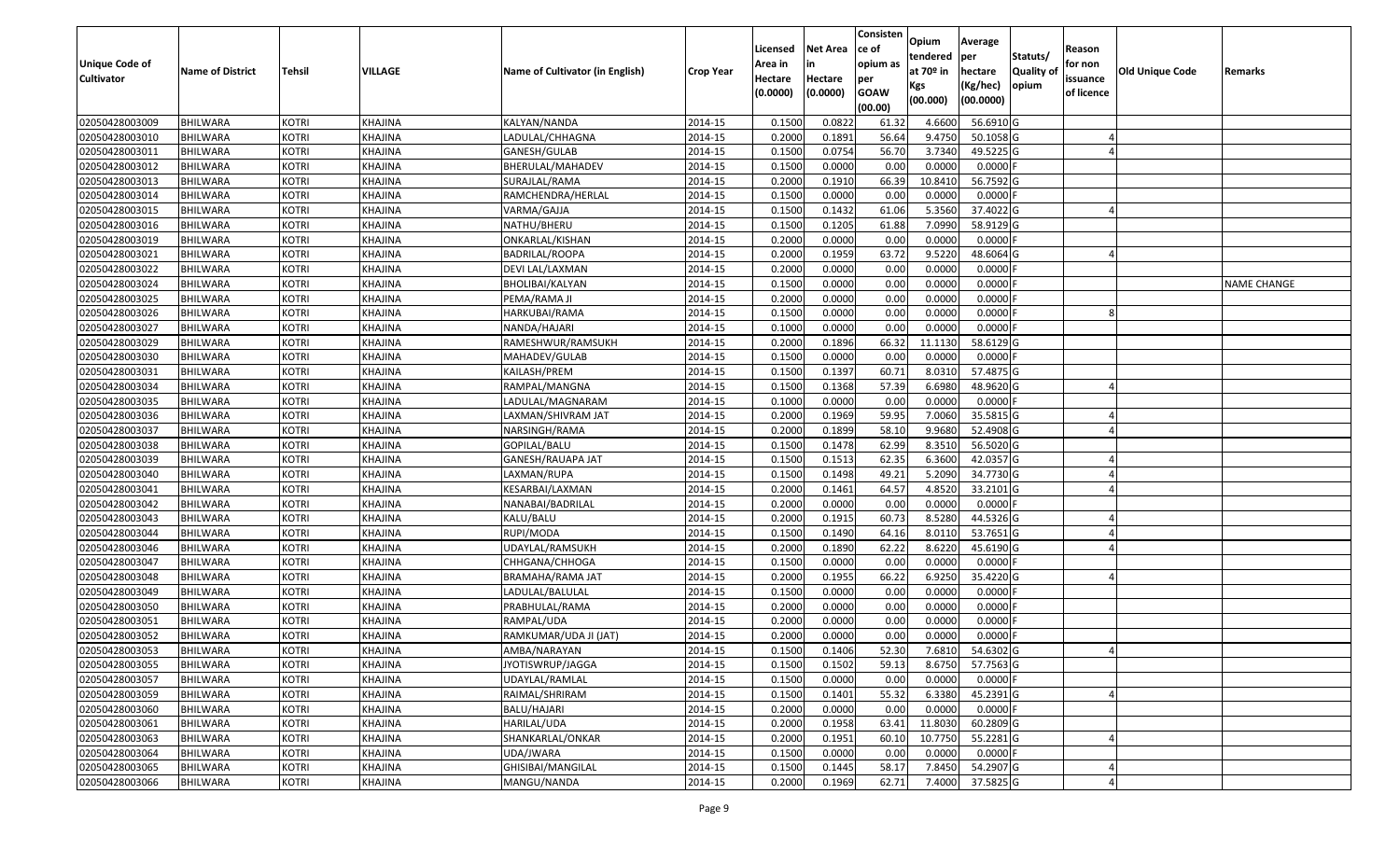| <b>Unique Code of</b><br><b>Cultivator</b> | <b>Name of District</b> | Tehsil       | VILLAGE        | Name of Cultivator (in English) | <b>Crop Year</b> | Licensed<br>Area in<br>Hectare<br>(0.0000) | Net Area<br>in<br>Hectare<br>(0.0000) | Consisten<br>ce of<br>opium as<br>per<br><b>GOAW</b><br>(00.00) | Opium<br>tendered<br>at 70º in<br>Kgs<br>(00.000) | Average<br>per<br>hectare<br>(Kg/hec)<br>(00.0000) | Statuts/<br><b>Quality of</b><br>opium | Reason<br>for non<br>issuance<br>of licence | <b>Old Unique Code</b> | Remarks            |
|--------------------------------------------|-------------------------|--------------|----------------|---------------------------------|------------------|--------------------------------------------|---------------------------------------|-----------------------------------------------------------------|---------------------------------------------------|----------------------------------------------------|----------------------------------------|---------------------------------------------|------------------------|--------------------|
| 02050428003068                             | <b>BHILWARA</b>         | <b>KOTRI</b> | KHAJINA        | NANDA/BHUWANA                   | 2014-15          | 0.1500                                     | 0.0000                                | 0.00                                                            | 0.0000                                            | $0.0000$ F                                         |                                        |                                             |                        |                    |
| 02050428003069                             | <b>BHILWARA</b>         | <b>KOTRI</b> | KHAJINA        | GOPAL/NATHU                     | 2014-15          | 0.1500                                     | 0.0000                                | 0.00                                                            | 0.0000                                            | $0.0000$ F                                         |                                        |                                             |                        |                    |
| 02050428003070                             | <b>BHILWARA</b>         | <b>KOTRI</b> | KHAJINA        | LAXMAN/RAMSUKAH                 | 2014-15          | 0.1500                                     | 0.0000                                | 0.00                                                            | 0.0000                                            | 0.0000F                                            |                                        |                                             |                        |                    |
| 02050428003071                             | <b>BHILWARA</b>         | <b>KOTRI</b> | KHAJINA        | SOHNIBAI/RAMESHWAR              | 2014-15          | 0.2000                                     | 0.0000                                | 0.00                                                            | 0.0000                                            | $0.0000$ F                                         |                                        |                                             |                        | <b>NAME CHANGE</b> |
| 02050428003072                             | BHILWARA                | <b>KOTRI</b> | KHAJINA        | BHURALAL/BHOLA                  | 2014-15          | 0.2000                                     | 0.0000                                | 0.00                                                            | 0.0000                                            | $0.0000$ F                                         |                                        |                                             |                        |                    |
| 02050428003075                             | <b>BHILWARA</b>         | <b>KOTRI</b> | KHAJINA        | DEVILAL/NANDA                   | 2014-15          | 0.1500                                     | 0.0000                                | 0.00                                                            | 0.0000                                            | $0.0000$ F                                         |                                        |                                             |                        |                    |
| 02050428003076                             | <b>BHILWARA</b>         | <b>KOTRI</b> | KHAJINA        | NANDRAM/HARLAL                  | 2014-15          | 0.1500                                     | 0.1455                                | 57.63                                                           | 6.4050                                            | 44.0206 G                                          |                                        |                                             |                        |                    |
| 02050428003077                             | <b>BHILWARA</b>         | <b>KOTRI</b> | KHAJINA        | GANESH/RAMCHANDRA               | 2014-15          | 0.2000                                     | 0.0000                                | 0.00                                                            | 0.0000                                            | $0.0000$ F                                         |                                        |                                             |                        |                    |
| 02050428003078                             | <b>BHILWARA</b>         | <b>KOTRI</b> | KHAJINA        | SHIVNARAYAN/MANGILAL            | 2014-15          | 0.1500                                     | 0.1450                                | 65.73                                                           | 7.6340                                            | 52.6483 G                                          |                                        |                                             |                        |                    |
| 02050428003081                             | <b>BHILWARA</b>         | <b>KOTRI</b> | KHAJINA        | RAMCHENDRA/KAJOD                | 2014-15          | 0.1500                                     | 0.0000                                | 0.00                                                            | 0.0000                                            | $0.0000$ F                                         |                                        |                                             |                        |                    |
| 02050428003085                             | <b>BHILWARA</b>         | <b>KOTRI</b> | KHAJINA        | PREMBAI/DEVILAL                 | 2014-15          | 0.2000                                     | 0.1960                                | 60.38                                                           | 8.4620                                            | 43.1735 G                                          |                                        |                                             |                        |                    |
| 02050428003086                             | <b>BHILWARA</b>         | <b>KOTRI</b> | KHAJINA        | DEVILAL/RAMSUKH                 | 2014-15          | 0.1500                                     | 0.1490                                | 59.58                                                           | 3.8560                                            | 25.8792 G                                          |                                        |                                             |                        |                    |
| 02050428003087                             | <b>BHILWARA</b>         | <b>KOTRI</b> | KHAJINA        | RAMESHWAR/GOPI                  | 2014-15          | 0.1500                                     | 0.1442                                | 63.35                                                           | 8.2170                                            | 56.9834 G                                          |                                        |                                             |                        |                    |
| 02050428003088                             | <b>BHILWARA</b>         | <b>KOTRI</b> | KHAJINA        | BHERU/LAXMAN                    | 2014-15          | 0.1500                                     | 0.1485                                | 52.67                                                           | 7.5620                                            | 50.9226 G                                          |                                        |                                             |                        |                    |
| 02050428003089                             | <b>BHILWARA</b>         | <b>KOTRI</b> | KHAJINA        | DEVILAL/NARAYAN                 | 2014-15          | 0.1000                                     | 0.0000                                | 0.00                                                            | 0.0000                                            | $0.0000$ F                                         |                                        |                                             |                        |                    |
| 02050428003090                             | <b>BHILWARA</b>         | <b>KOTRI</b> | KHAJINA        | JETUBAI/KALAYAN                 | 2014-15          | 0.1000                                     | 0.0000                                | 0.00                                                            | 0.0000                                            | $0.0000$ F                                         |                                        |                                             |                        |                    |
| 02050428003092                             | <b>BHILWARA</b>         | <b>KOTRI</b> | KHAJINA        | KAILASH/MAHADEV                 | 2014-15          | 0.1500                                     | 0.1433                                | 54.88                                                           | 5.6530                                            | 39.4487 G                                          |                                        |                                             |                        |                    |
| 02050428003094                             | <b>BHILWARA</b>         | <b>KOTRI</b> | KHAJINA        | NANIBAI/NANALAL                 | 2014-15          | 0.2000                                     | 0.1933                                | 58.34                                                           | 5.7760                                            | 29.8810 G                                          |                                        |                                             |                        |                    |
| 02050428003095                             | <b>BHILWARA</b>         | <b>KOTRI</b> | KHAJINA        | MAHADEV/BALU                    | 2014-15          | 0.1500                                     | 0.1470                                | 59.18                                                           | 5.8930                                            | 40.0884 G                                          |                                        |                                             |                        |                    |
| 02050428003096                             | BHILWARA                | <b>KOTRI</b> | KHAJINA        | MANGILAL/ONKAR                  | 2014-15          | 0.1500                                     | 0.0000                                | 0.00                                                            | 0.0000                                            | $0.0000$ F                                         |                                        |                                             |                        |                    |
| 02050428003097                             | <b>BHILWARA</b>         | <b>KOTRI</b> | <b>KHAJINA</b> | PRATAP/KAJOD                    | 2014-15          | 0.1500                                     | 0.0715                                | 62.32                                                           | 4.5490                                            | 63.6224 G                                          |                                        |                                             |                        |                    |
| 02050428003098                             | <b>BHILWARA</b>         | <b>KOTRI</b> | KHAJINA        | GEETADEVI/LADULAL               | 2014-15          | 0.1000                                     | 0.0000                                | 0.00                                                            | 0.0000                                            | $0.0000$ F                                         |                                        |                                             |                        |                    |
| 02050428003099                             | <b>BHILWARA</b>         | <b>KOTRI</b> | KHAJINA        | NANIBAI/BHERULAL                | 2014-15          | 0.2000                                     | 0.1890                                | 62.52                                                           | 9.3420                                            | 49.4286 G                                          |                                        |                                             |                        |                    |
| 02050428003100                             | <b>BHILWARA</b>         | <b>KOTRI</b> | KHAJINA        | UDA/SHRIRANM                    | 2014-15          | 0.2000                                     | 0.0000                                | 0.00                                                            | 0.0000                                            | $0.0000$ F                                         |                                        |                                             |                        |                    |
| 02050428003103                             | <b>BHILWARA</b>         | <b>KOTRI</b> | KHAJINA        | HAJARI/KALYALN                  | 2014-15          | 0.1500                                     | 0.1440                                | 60.12                                                           | 6.3810                                            | 44.3125 G                                          |                                        |                                             |                        |                    |
| 02050428003104                             | <b>BHILWARA</b>         | <b>KOTRI</b> | KHAJINA        | BHERULAL/BHOLA                  | 2014-15          | 0.1000                                     | 0.0000                                | 0.00                                                            | 0.0000                                            | $0.0000$ F                                         |                                        |                                             |                        |                    |
| 02050428003107                             | <b>BHILWARA</b>         | <b>KOTRI</b> | KHAJINA        | NARAYAN/JANNATH                 | 2014-15          | 0.2000                                     | 0.1965                                | 55.21                                                           | 9.6300                                            | 49.0076 G                                          |                                        |                                             |                        |                    |
| 02050428003108                             | BHILWARA                | <b>KOTRI</b> | KHAJINA        | KELI /CHHOGA/KALU               | 2014-15          | 0.1500                                     | 0.1377                                | 58.31                                                           | 7.9300                                            | 57.5890 G                                          |                                        |                                             |                        |                    |
| 02050428003109                             | <b>BHILWARA</b>         | <b>KOTRI</b> | KHAJINA        | RAMCHENDRA/PRATAP               | 2014-15          | 0.1500                                     | 0.1426                                | 66.55                                                           | 7.0540                                            | 49.4670 G                                          |                                        |                                             |                        |                    |
| 02050428003111                             | <b>BHILWARA</b>         | <b>KOTRI</b> | KHAJINA        | MATHURA/RAMA                    | 2014-15          | 0.1500                                     | 0.0000                                | 0.00                                                            | 0.0000                                            | $0.0000$ F                                         |                                        |                                             |                        |                    |
| 02050428003112                             | <b>BHILWARA</b>         | <b>KOTRI</b> | KHAJINA        | PREMBAI/NARAYAN                 | 2014-15          | 0.2000                                     | 0.1901                                | 66.55                                                           | 8.1950                                            | 43.1089 G                                          |                                        |                                             |                        |                    |
| 02050428003113                             | <b>BHILWARA</b>         | <b>KOTRI</b> | KHAJINA        | HARKUBAI/KALU                   | 2014-15          | 0.1500                                     | 0.1510                                | 59.76                                                           | 6.4030                                            | 42.4040 G                                          |                                        |                                             |                        |                    |
| 02050428003114                             | <b>BHILWARA</b>         | <b>KOTRI</b> | KHAJINA        | JYANABAI/CHATRA                 | 2014-15          | 0.2000                                     | 0.0000                                | 0.00                                                            | 0.0000                                            | $0.0000$ F                                         |                                        |                                             |                        |                    |
| 02050428003116                             | <b>BHILWARA</b>         | <b>KOTRI</b> | KHAJINA        | CHANDUBAI/HARLAL                | 2014-15          | 0.1500                                     | 0.0000                                | 0.00                                                            | 0.0000                                            | 0.0000F                                            |                                        |                                             |                        |                    |
| 02050428003119                             | <b>BHILWARA</b>         | <b>KOTRI</b> | KHAJINA        | GOPAL/BARDA                     | 2014-15          | 0.1500                                     | 0.0000                                | 0.00                                                            | 0.0000                                            | $0.0000$ F                                         |                                        |                                             |                        |                    |
| 02050428003120                             | <b>BHILWARA</b>         | <b>KOTRI</b> | KHAJINA        | BANNA/DHULA                     | 2014-15          | 0.2000                                     | 0.1943                                | 62.81                                                           | 6.0660                                            | 31.2198 G                                          |                                        |                                             |                        |                    |
| 02050428003121                             | <b>BHILWARA</b>         | <b>KOTRI</b> | KHAJINA        | PARSABAI/PRAVEEN                | 2014-15          | 0.1500                                     | 0.1485                                | 54.71                                                           | 4.2360                                            | 28.5253 G                                          |                                        |                                             |                        |                    |
| 02050428003123                             | <b>BHILWARA</b>         | <b>KOTRI</b> | KHAJINA        | LADU/NANDAS                     | 2014-15          | 0.1500                                     | 0.0000                                | 0.00                                                            | 0.0000                                            | $0.0000$ F                                         |                                        |                                             |                        |                    |
| 02050428003124                             | <b>BHILWARA</b>         | <b>KOTRI</b> | KHAJINA        | HEERALAL/SANKARLAL              | 2014-15          | 0.1500                                     | 0.0000                                | 0.00                                                            | 0.0000                                            | $0.0000$ F                                         |                                        |                                             |                        |                    |
| 02050428003125                             | <b>BHILWARA</b>         | <b>KOTRI</b> | <b>KHAJINA</b> | UDYLAL/BHERU                    | 2014-15          | 0.1500                                     | 0.0000                                | 0.00                                                            | 0.0000                                            | $0.0000$ F                                         |                                        |                                             |                        |                    |
| 02050428003126                             | <b>BHILWARA</b>         | <b>KOTRI</b> | KHAJINA        | HEERA/BHERU                     | 2014-15          | 0.1500                                     | 0.0000                                | 0.00                                                            | 0.0000                                            | $0.0000$ F                                         |                                        |                                             |                        |                    |
| 02050428003127                             | <b>BHILWARA</b>         | <b>KOTRI</b> | KHAJINA        | BRAMAHA/MANGILAL                | 2014-15          | 0.1500                                     | 0.1482                                | 57.12                                                           | 5.9080                                            | 39.8650 G                                          |                                        |                                             |                        |                    |
| 02050428003130                             | <b>BHILWARA</b>         | <b>KOTRI</b> | KHAJINA        | GOPAL/BHOLA                     | 2014-15          | 0.1500                                     | 0.1378                                | 56.31                                                           | 6.8220                                            | 49.5065 G                                          |                                        |                                             |                        |                    |
| 02050428003132                             | <b>BHILWARA</b>         | <b>KOTRI</b> | KHAJINA        | LAXMAN/HEERA                    | 2014-15          | 0.1500                                     | 0.1432                                | 56.61                                                           | 7.8930                                            | 55.1187 G                                          |                                        |                                             |                        |                    |
| 02050428003134                             | <b>BHILWARA</b>         | <b>KOTRI</b> | KHAJINA        | DEU/KANA                        | 2014-15          | 0.1500                                     | 0.0942                                | 64.80                                                           | 5.2400                                            | 55.6263 G                                          |                                        |                                             |                        |                    |
| 02050428003137                             | <b>BHILWARA</b>         | <b>KOTRI</b> | KHAJINA        | UDA/RAMA                        | 2014-15          | 0.1500                                     | 0.1465                                | 59.42                                                           | 8.0640                                            | 55.0444 G                                          |                                        |                                             |                        |                    |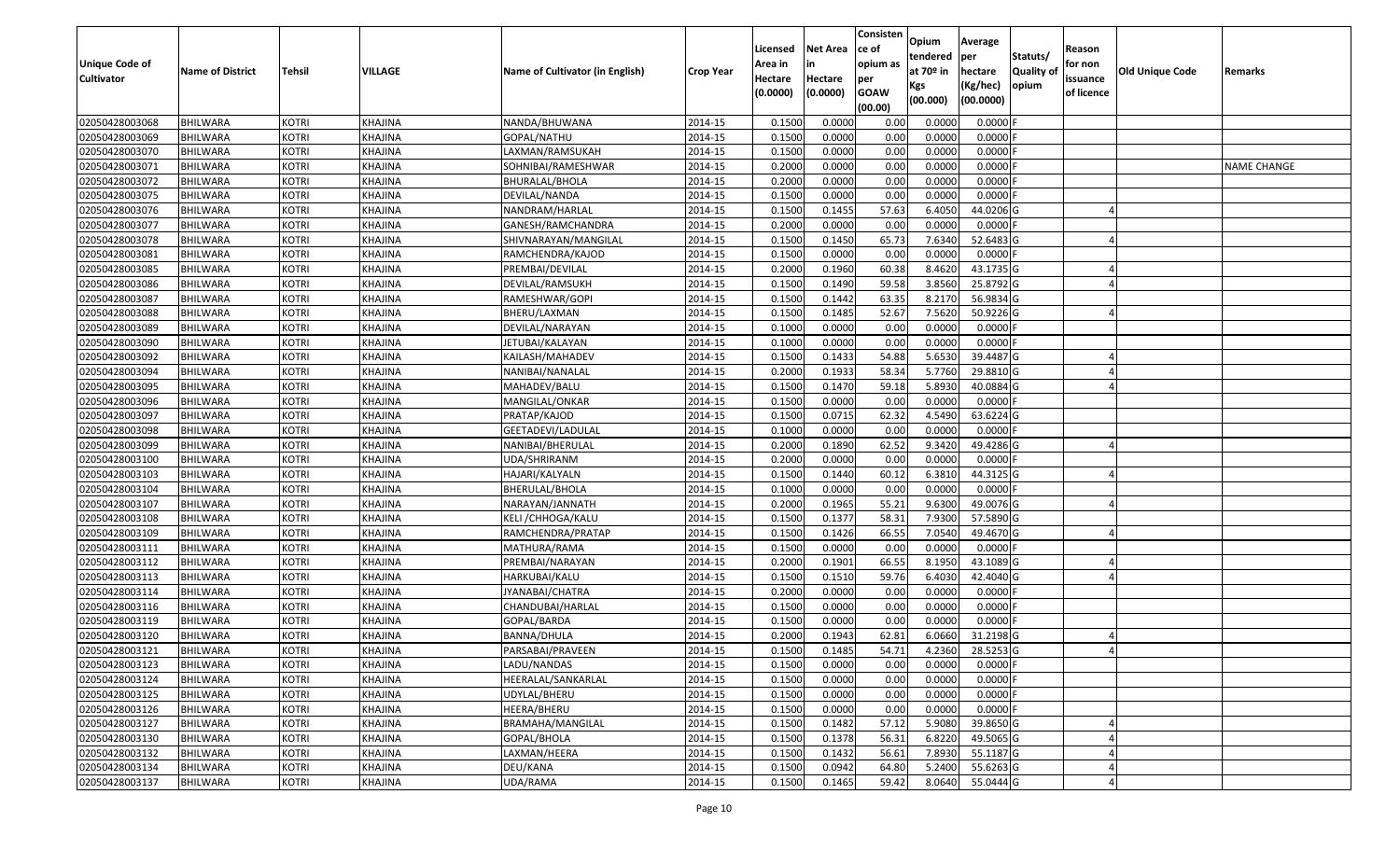| Unique Code of<br>Cultivator | <b>Name of District</b> | Tehsil       | VILLAGE             | Name of Cultivator (in English) | <b>Crop Year</b> | Licensed<br>Area in<br>Hectare | Net Area<br>Hectare | Consisten<br>ce of<br>opium as<br>per | Opium<br>tendered<br>at 70º in | Average<br>per<br>hectare | Statuts/<br>Quality of | Reason<br>for non<br>issuance | <b>Old Unique Code</b> | Remarks            |
|------------------------------|-------------------------|--------------|---------------------|---------------------------------|------------------|--------------------------------|---------------------|---------------------------------------|--------------------------------|---------------------------|------------------------|-------------------------------|------------------------|--------------------|
|                              |                         |              |                     |                                 |                  | (0.0000)                       | (0.0000)            | <b>GOAW</b><br>(00.00)                | Kgs<br>(00.000)                | (Kg/hec)<br>(00.0000)     | opium                  | of licence                    |                        |                    |
| 02050428003140               | <b>BHILWARA</b>         | <b>KOTRI</b> | KHAJINA             | BHURA/HARLAL                    | 2014-15          | 0.1500                         | 0.0000              | 0.00                                  | 0.0000                         | $0.0000$ F                |                        |                               |                        |                    |
| 02050428003152               | <b>BHILWARA</b>         | <b>KOTRI</b> | KHAJINA             | JAWAHAR/BHURA                   | 2014-15          | 0.2000                         | 0.1858              | 65.38                                 | 10.6570                        | 57.3574 G                 |                        |                               |                        |                    |
| 02050428004001               | BHILWARA                | <b>KOTRI</b> | BAN KA KHEDA        | JDA/LALU JAT                    | 2014-15          | 0.1500                         | 0.1446              | 58.33                                 | 8.5750                         | 59.3015 G                 |                        |                               |                        |                    |
| 02050428004002               | BHILWARA                | <b>KOTRI</b> | <b>BAN KA KHEDA</b> | KALYANMAL A/S NARAYAN/MAHADEV   | 2014-15          | 0.1500                         | 0.1515              | 54.74                                 | 8.0470                         | 53.1155 G                 |                        |                               |                        | <b>NAME CHANGE</b> |
| 02050428004004               | BHILWARA                | <b>KOTRI</b> | <b>BAN KA KHEDA</b> | AONKARLAL/GHISHA                | 2014-15          | 0.1500                         | 0.1499              | 65.54                                 | 9.915                          | 66.1441 G                 |                        |                               |                        |                    |
| 02050428004005               | BHILWARA                | <b>KOTRI</b> | <b>BAN KA KHEDA</b> | BAKSHA/DAVI/                    | 2014-15          | 0.1500                         | 0.1419              | 51.76                                 | 7.7120                         | 54.3481 G                 |                        |                               |                        |                    |
| 02050428004006               | BHILWARA                | <b>KOTRI</b> | <b>BAN KA KHEDA</b> | RUPIBAI/RAMCHANDER              | 2014-15          | 0.1500                         | 0.1509              | 54.48                                 | 7.9930                         | 52.9689 G                 |                        |                               |                        |                    |
| 02050428004007               | <b>BHILWARA</b>         | <b>KOTRI</b> | <b>BAN KA KHEDA</b> | MOTI/KAJOD                      | 2014-15          | 0.1500                         | 0.1450              | 55.75                                 | 8.1870                         | 56.4621 G                 |                        |                               |                        |                    |
| 02050428004008               | <b>BHILWARA</b>         | <b>KOTRI</b> | <b>BAN KA KHEDA</b> | SHANKER/PYARA                   | 2014-15          | 0.1500                         | 0.0521              | 56.77                                 | 2.9280                         | 56.1996 G                 |                        |                               |                        |                    |
| 02050428004011               | BHILWARA                | <b>KOTRI</b> | <b>BAN KA KHEDA</b> | GOKUL/DEVI                      | 2014-15          | 0.1500                         | 0.1480              | 51.09                                 | 7.6560                         | 51.7297 G                 |                        |                               |                        |                    |
| 02050428004013               | <b>BHILWARA</b>         | <b>KOTRI</b> | <b>BAN KA KHEDA</b> | RAMEHSWERLAL/BHAGHIRATH         | 2014-15          | 0.1500                         | 0.0740              | 63.01                                 | 4.7350                         | 63.9865 G                 |                        |                               |                        |                    |
| 02050428004016               | <b>BHILWARA</b>         | <b>KOTRI</b> | <b>BAN KA KHEDA</b> | SOHANIBAI/BADRI                 | 2014-15          | 0.1500                         | 0.0750              | 51.52                                 | 3.7240                         | 49.6533 G                 |                        |                               |                        |                    |
| 02050428004022               | <b>BHILWARA</b>         | <b>KOTRI</b> | <b>BAN KA KHEDA</b> | BHARMAL/GIRDHARI                | 2014-15          | 0.1500                         | 0.1504              | 51.93                                 | 7.7380                         | 51.4495 G                 |                        |                               |                        |                    |
| 02050428004024               | <b>BHILWARA</b>         | <b>KOTRI</b> | <b>BAN KA KHEDA</b> | DEVI/HARIKISHAN URF SHRI KISHAN | 2014-15          | 0.2000                         | 0.1962              | 51.99                                 | 10.4280                        | 53.1498 G                 |                        |                               |                        |                    |
| 02050428004026               | <b>BHILWARA</b>         | <b>KOTRI</b> | <b>BAN KA KHEDA</b> | DEVILAL/RAMA                    | 2014-15          | 0.1500                         | 0.0000              | 0.00                                  | 0.0000                         | $0.0000$ F                |                        |                               |                        |                    |
| 02050428004029               | <b>BHILWARA</b>         | <b>KOTRI</b> | <b>BAN KA KHEDA</b> | RAMUBAI/KANHAIYALAL             | 2014-15          | 0.1500                         | 0.1532              | 58.15                                 | 9.1880                         | 59.9739 G                 |                        |                               |                        |                    |
| 02050428004032               | <b>BHILWARA</b>         | <b>KOTRI</b> | <b>BAN KA KHEDA</b> | GOPILAL/ARJUN (URJAN)           | 2014-15          | 0.1500                         | 0.1470              | 58.82                                 | 8.2770                         | 56.3061G                  |                        |                               |                        |                    |
| 02050428004036               | <b>BHILWARA</b>         | <b>KOTRI</b> | <b>BAN KA KHEDA</b> | DEVBAKSH/KAJOD                  | 2014-15          | 0.1500                         | 0.1462              | 56.09                                 | 8.3890                         | 57.3803 G                 |                        |                               |                        |                    |
| 02050428004042               | <b>BHILWARA</b>         | <b>KOTRI</b> | <b>BAN KA KHEDA</b> | BHERU/HAJARI                    | 2014-15          | 0.1500                         | 0.1522              | 52.94                                 | 8.2130                         | 53.9619 G                 |                        |                               |                        |                    |
| 02050428004043               | <b>BHILWARA</b>         | <b>KOTRI</b> | <b>BAN KA KHEDA</b> | GOPAL/BARDA                     | 2014-15          | 0.1500                         | 0.1470              | 61.99                                 | 9.1130                         | 61.9932 G                 |                        |                               |                        |                    |
| 02050428004044               | <b>BHILWARA</b>         | <b>KOTRI</b> | <b>BAN KA KHEDA</b> | AMBALAL/BHERU                   | 2014-15          | 0.1500                         | 0.1460              | 61.42                                 | 9.1600                         | 62.7397 G                 |                        |                               |                        |                    |
| 02050428004045               | BHILWARA                | <b>KOTRI</b> | <b>BAN KA KHEDA</b> | HERDEV/LALU                     | 2014-15          | 0.2000                         | 0.2004              | 59.10                                 | 11.5750                        | 57.7595 G                 |                        |                               |                        |                    |
| 02050428005001               | <b>BHILWARA</b>         | <b>KOTRI</b> | AKOLA               | JAMNI/HAJARI                    | 2014-15          | 0.2000                         | 0.1973              | 55.60                                 | 9.2140                         | 46.7005 G                 |                        |                               |                        |                    |
| 02050428005002               | <b>BHILWARA</b>         | <b>KOTRI</b> | AKOLA               | PUKHRAJ/CHAGANLAL               | 2014-15          | 0.1500                         | 0.1498              | 56.57                                 | 5.0830                         | 33.9319 G                 |                        |                               |                        |                    |
| 02050428005003               | <b>BHILWARA</b>         | <b>KOTRI</b> | AKOLA               | BALULAL/DEVA                    | 2014-15          | 0.1500                         | 0.1442              | 53.68                                 | 7.2390                         | 50.2011 G                 |                        |                               |                        |                    |
| 02050428005004               | BHILWARA                | <b>KOTRI</b> | AKOLA               | KALULAL/HAJARI LAL              | 2014-15          | 0.1500                         | 0.1476              | 57.90                                 | 7.7260                         | 52.3442 G                 |                        |                               |                        |                    |
| 02050428005008               | BHILWARA                | <b>KOTRI</b> | AKOLA               | BADRILAL/SURAJA                 | 2014-15          | 0.1500                         | 0.1464              | 54.34                                 | 7.4370                         | 50.7992 G                 |                        |                               |                        |                    |
| 02050428005021               | BHILWARA                | <b>KOTRI</b> | AKOLA               | SHANKER/KAJOD                   | 2014-15          | 0.1500                         | 0.0000              | 0.00                                  | 0.0000                         | $0.0000$ F                |                        |                               |                        |                    |
| 02050428005022               | BHILWARA                | <b>KOTRI</b> | AKOLA               | RAMCHANDRA/JALMA                | 2014-15          | 0.1500                         | 0.1502              | 47.70                                 | 6.1060                         | 40.6525 G                 |                        |                               |                        |                    |
| 02050428005023               | <b>BHILWARA</b>         | <b>KOTRI</b> | AKOLA               | SHRAVAN A/S HEMA /JALAM         | 2014-15          | 0.2000                         | 0.1003              | 52.64                                 | 4.9260                         | 49.1127 G                 |                        |                               |                        |                    |
| 02050428005024               | <b>BHILWARA</b>         | <b>KOTRI</b> | AKOLA               | NARSINGH/HAJARI                 | 2014-15          | 0.2000                         | 0.1960              | 64.89                                 | 10.0580                        | 51.3163 G                 |                        |                               |                        |                    |
| 02050428006011               | <b>BHILWARA</b>         | <b>KOTRI</b> | <b>REN</b>          | DEVI/MEGHA MALI                 | 2014-15          | 0.1500                         | 0.1445              | 52.82                                 | 4.7990                         | 33.2110 G                 |                        |                               | 402050428002229        | <b>TRANSFER</b>    |
| 02050428006028               | BHILWARA                | <b>KOTRI</b> | <b>REN</b>          | NARAYAN/DEVA                    | 2014-15          | 0.2000                         | 0.1739              | 53.66                                 | 8.1100                         | 46.6360 G                 |                        |                               | 402050428002230        | <b>TRANSFER</b>    |
| 02050428006039               | <b>BHILWARA</b>         | <b>KOTRI</b> | <b>REN</b>          | JANKIDAS/LADUDAS                | 2014-15          | 0.1500                         | 0.1465              | 57.85                                 | 5.2640                         | 35.9320 G                 |                        |                               | 402050428002231        | <b>TRANSFER</b>    |
| 02050428007001               | <b>BHILWARA</b>         | KOTRI        | <b>BIRMIYAS</b>     | NANALAL/HEERA                   | 2014-15          | 0.1500                         | 0.1481              | 57.43                                 | 6.5800                         | 44.4290 G                 |                        |                               | 4 02050428001140       | <b>TRANSFER</b>    |
| 02050428008001               | <b>BHILWARA</b>         | <b>KOTRI</b> | JAWAL               | PIYARIBAI/BHERU JAT             | 2014-15          | 0.1500                         | 0.1404              | 53.49                                 | 2.0170                         | 14.3660 G                 |                        |                               | 4 02050428003150       | <b>TRANSFER</b>    |
| 02050428008004               | <b>BHILWARA</b>         | <b>KOTRI</b> | <b>JAWAL</b>        | POKHAR/BALU                     | 2014-15          | 0.2000                         | 0.1957              | 58.82                                 | 11.3690                        | 58.0940 G                 |                        |                               | 02050428003151         | <b>TRANSFER</b>    |
| 02050428008013               | <b>BHILWARA</b>         | <b>KOTRI</b> | <b>JAWAL</b>        | BADRILAL/UDA                    | 2014-15          | 0.1500                         | 0.1412              | 56.37                                 | 2.1580                         | 15.2830 G                 |                        |                               | 4 02050428001150       | TRANSFER           |
| 02050428008016               | <b>BHILWARA</b>         | <b>KOTRI</b> | <b>JAWAL</b>        | MANGU/HAJARI                    | 2014-15          | 0.1500                         | 0.1426              | 53.69                                 | 1.2730                         | 8.9270 G                  |                        |                               | 4 02050428001149       | <b>TRANSFER</b>    |
| 02050428008017               | <b>BHILWARA</b>         | <b>KOTRI</b> | <b>JAWAL</b>        | MADHU/KAJOD                     | 2014-15          | 0.2000                         | 0.1837              | 64.09                                 | 7.4800                         | 40.7190 G                 |                        |                               | 4 02050428003147       | <b>TRANSFER</b>    |
| 02050428009001               | <b>BHILWARA</b>         | <b>KOTRI</b> | KISHANGARH          | RAMESHWAR/NARAYAN               | 2014-15          | 0.1500                         | 0.1449              | 58.48                                 | 3.7010                         | 25.5420 G                 |                        |                               | 4 02050427003027       | <b>TRANSFER</b>    |
| 02050428009011               | <b>BHILWARA</b>         | <b>KOTRI</b> | KISHANGARH          | DEVILAL/GULAB                   | 2014-15          | 0.1000                         | 0.0948              | 28.17                                 | 1.4690                         | 15.4950 G                 |                        |                               | 4 02050428001146       | TRANSFER           |
| 02050428010003               | <b>BHILWARA</b>         | <b>KOTRI</b> | SALRIYA             | LADULAL/KALYAN                  | 2014-15          | 0.1500                         | 0.1510              | 56.41                                 | 8.3730                         | 55.4500 G                 |                        |                               | 4 02050428001148       | <b>TRANSFER</b>    |
| 02050428010006               | <b>BHILWARA</b>         | <b>KOTRI</b> | SALRIYA             | KALULAL/LADULAL                 | 2014-15          | 0.1500                         | 0.1510              | 49.41                                 | 7.2630                         | 48.0990 G                 |                        |                               | 402050428001147        | <b>TRANSFER</b>    |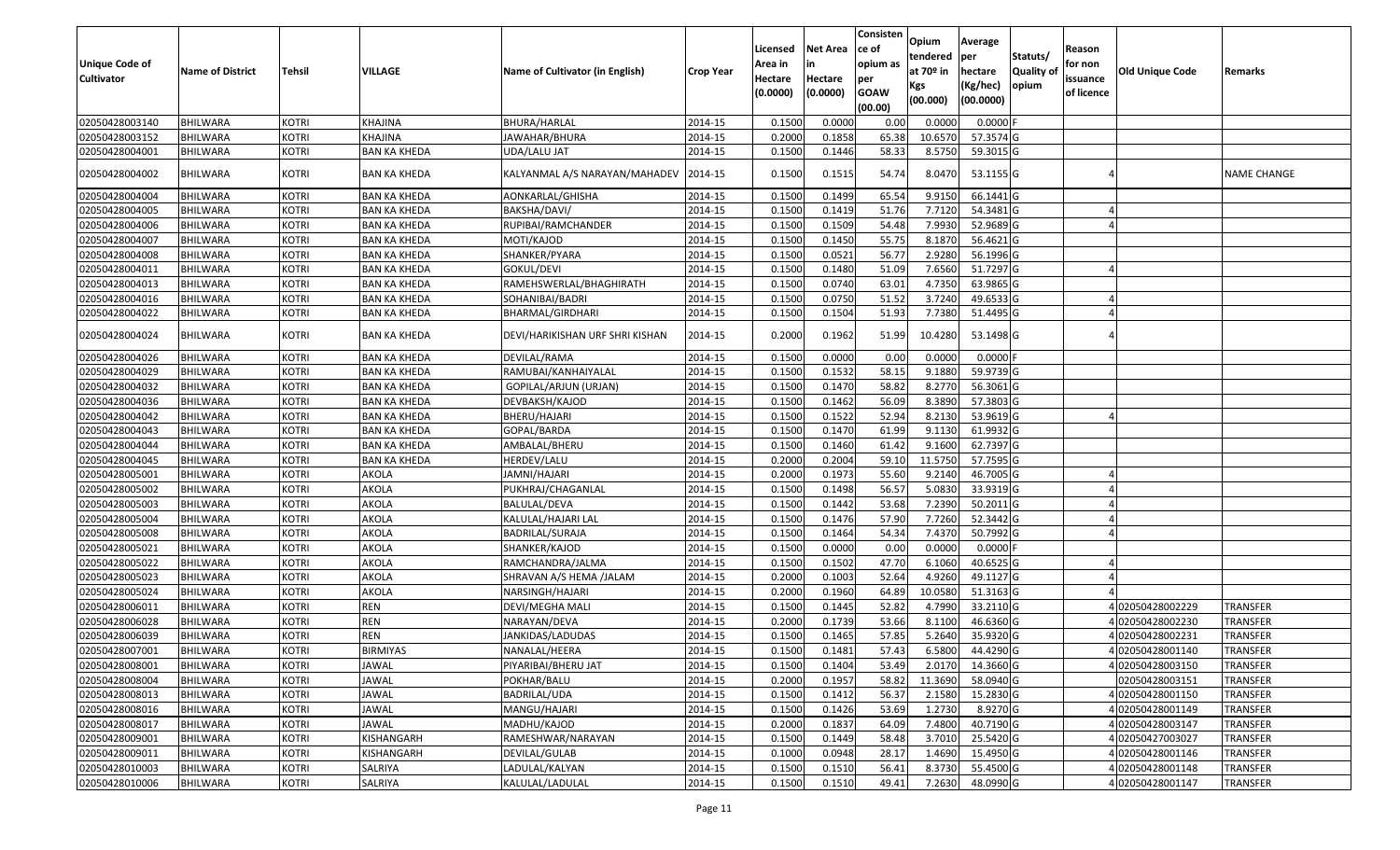| <b>Unique Code of</b><br><b>Cultivator</b> | <b>Name of District</b> | Tehsil         | VILLAGE        | Name of Cultivator (in English) | <b>Crop Year</b> | Licensed<br>Area in<br>Hectare<br>(0.0000) | <b>Net Area</b><br>in<br>Hectare<br>(0.0000) | Consisten<br>ce of<br>opium as<br>per<br><b>GOAW</b><br>(00.00) | Opium<br>tendered<br>at $70°$ in<br>Kgs<br>(00.000) | Average<br>per<br>hectare<br>(Kg/hec)<br>(00.0000) | Statuts/<br>Quality of<br>opium | Reason<br>for non<br>issuance<br>of licence | <b>Old Unique Code</b> | Remarks            |
|--------------------------------------------|-------------------------|----------------|----------------|---------------------------------|------------------|--------------------------------------------|----------------------------------------------|-----------------------------------------------------------------|-----------------------------------------------------|----------------------------------------------------|---------------------------------|---------------------------------------------|------------------------|--------------------|
| 02050428010007                             | <b>BHILWARA</b>         | <b>KOTRI</b>   | SALRIYA        | DHAPUBAI/SOHANLAL               | 2014-15          | 0.1500                                     | 0.1516                                       | 52.48                                                           | 7.7150                                              | 50.8910 G                                          |                                 |                                             | 402050428001143        | TRANSFER           |
| 02050428011002                             | <b>BHILWARA</b>         | KOTRI          | <b>DEVRIYA</b> | DHANNA A/S MISHRI S/O HAJARI    | 2014-15          | 0.1500                                     | 0.1458                                       | 44.65                                                           | 4.2420                                              | 29.0950 G                                          |                                 |                                             | 402050428003133        | TRANSFER           |
| 02050428011007                             | <b>BHILWARA</b>         | <b>KOTRI</b>   | <b>DEVRIYA</b> | MISHRI/BADRI                    | 2014-15          | 0.1500                                     | 0.0000                                       | 0.00                                                            | 0.0000                                              | $0.0000$ F                                         |                                 |                                             | 02050428003135         | TRANSFER           |
| 02050428012002                             | <b>BHILWARA</b>         | KOTRI          | <b>JITAYAS</b> | RAMESHWAR/DEVI                  | 2014-15          | 0.1500                                     | 0.0000                                       | 0.00                                                            | 0.0000                                              | $0.0000$ F                                         |                                 |                                             | 02050428003155         | TRANSFER           |
| 02050428013001                             | BHILWARA                | <b>KOTRI</b>   | HOLIRDA        | RAGHUNATH/NARAYAN               | 2014-15          | 0.1500                                     | 0.1452                                       | 56.80                                                           | 7.6760                                              | 52.8650 G                                          |                                 |                                             | 402050428005016        | TRANSFER           |
| 02050428013002                             | <b>BHILWARA</b>         | KOTRI          | HOLIRDA        | PRATAP/GOKAL                    | 2014-15          | 0.1500                                     | 0.0000                                       | 0.00                                                            | 0.0000                                              | $0.0000$ F                                         |                                 |                                             | 02050428005012         | TRANSFER           |
| 02050428013006                             | <b>BHILWARA</b>         | KOTRI          | HOLIRDA        | AMRA/BAKTAVAR                   | 2014-15          | 0.1500                                     | 0.1501                                       | 58.39                                                           | 3.2360                                              | 21.5590G                                           |                                 |                                             | 102050428005018        | TRANSFER           |
| 02050428013007                             | <b>BHILWARA</b>         | <b>KOTRI</b>   | <b>HOLIRDA</b> | MANGU/UDA                       | 2014-15          | 0.1000                                     | 0.0000                                       | 0.00                                                            | 0.0000                                              | $0.0000$ F                                         |                                 |                                             | 02050428005013         | TRANSFER           |
| 02050428014003                             | <b>BHILWARA</b>         | <b>KOTRI</b>   | SHOPURA        | JAGANNATH/NANDA                 | 2014-15          | 0.1500                                     | 0.1517                                       | 54.02                                                           | 7.5780                                              | 49.9540 G                                          |                                 |                                             | 102050428005015        | TRANSFER           |
| 02050428014005                             | <b>BHILWARA</b>         | <b>KOTRI</b>   | SHOPURA        | RAMCHANDRA/BALU                 | 2014-15          | 0.1500                                     | 0.0000                                       | 0.00                                                            | 0.0000                                              | $0.0000$ F                                         |                                 |                                             | 02050428005025         | TRANSFER           |
| 02050428014008                             | BHILWARA                | <b>KOTRI</b>   | SHOPURA        | DEVI/NARU                       | 2014-15          | 0.1500                                     | 0.0000                                       | 0.00                                                            | 0.0000                                              | $0.0000$ F                                         |                                 |                                             | 02050428005026         | TRANSFER           |
| 02050428015004                             | <b>BHILWARA</b>         | <b>KOTRI</b>   | KHARO KA KHEDA | LADULAL/MAGNA                   | 2014-15          | 0.1500                                     | 0.0000                                       | 0.00                                                            | 0.0000                                              | 0.0000                                             |                                 |                                             | 02050428005020         | TRANSFER           |
| 02050521001003                             | <b>CHITTORGARH</b>      | <b>GANGRAR</b> | TUMBADIYA      | BHANWARLAL/NATHU                | 2014-15          | 0.2000                                     | 0.1674                                       | 62.47                                                           | 10.1560                                             | 60.6691 G                                          |                                 |                                             |                        |                    |
| 02050521001005                             | CHITTORGARH             | <b>GANGRAR</b> | TUMBADIYA      | BHERULAL/MANGILAL               | 2014-15          | 0.1000                                     | 0.0000                                       | 0.00                                                            | 0.0000                                              | 0.0000                                             |                                 |                                             |                        |                    |
| 02050521001010                             | CHITTORGARH             | GANGRAR        | TUMBADIYA      | DALU/RAMA                       | 2014-15          | 0.1500                                     | 0.1432                                       | 49.80                                                           | 7.4560                                              | 52.0670 G                                          |                                 |                                             |                        |                    |
| 02050521001011                             | <b>CHITTORGARH</b>      | GANGRAR        | TUMBADIYA      | GULABIBAI/KANA                  | 2014-15          | 0.1000                                     | 0.0000                                       | 0.00                                                            | 0.0000                                              | 0.0000                                             |                                 |                                             |                        |                    |
| 02050521001015                             | CHITTORGARH             | GANGRAR        | TUMBADIYA      | EAJENBAI/BADRILAL               | 2014-15          | 0.1500                                     | 0.1462                                       | 54.67                                                           | 8.3250                                              | 56.9425 G                                          |                                 |                                             |                        |                    |
| 02050521001017                             | CHITTORGARH             | GANGRAR        | TUMBADIYA      | DALU/MOHAN                      | 2014-15          | 0.1000                                     | 0.0000                                       | 0.00                                                            | 0.0000                                              | 0.0000                                             |                                 |                                             |                        |                    |
| 02050521001018                             | CHITTORGARH             | GANGRAR        | TUMBADIYA      | RAMCHANDRA/GHEESA               | 2014-15          | 0.1500                                     | 0.1386                                       | 52.43                                                           | 7.7670                                              | 56.0390 G                                          |                                 |                                             |                        |                    |
| 02050521002001                             | <b>CHITTORGARH</b>      | GANGRAR        | CHOGAWADI      | <b>BADAMIBAI / RATANLAL</b>     | 2014-15          | 0.1500                                     | 0.1474                                       | 63.29                                                           | 9.7830                                              | 66.3704 G                                          |                                 |                                             |                        |                    |
| 02050521002002                             | CHITTORGARH             | GANGRAR        | CHOGAWADI      | SHYAMLAL/KISHANLAL              | 2014-15          | 0.1500                                     | 0.1424                                       | 53.48                                                           | 7.5410                                              | 52.9565 G                                          |                                 |                                             |                        |                    |
| 02050521002003                             | CHITTORGARH             | GANGRAR        | CHOGAWADI      | NARAYAN/BHERULAL                | 2014-15          | 0.2000                                     | 0.1972                                       | 59.13                                                           | 11.2430                                             | 57.0132 G                                          |                                 |                                             |                        |                    |
| 02050521002007                             | CHITTORGARH             | GANGRAR        | CHOGAWADI      | NARAYAN/HAZARI                  | 2014-15          | 0.1500                                     | 0.1478                                       | 57.36                                                           | 8.6290                                              | 58.3829 G                                          |                                 |                                             |                        |                    |
| 02050521002009                             | CHITTORGARH             | GANGRAR        | CHOGAWADI      | NANDRAM/KHURAJ JAT              | 2014-15          | 0.1500                                     | 0.1517                                       | 51.10                                                           | 7.7090                                              | 50.8174 G                                          |                                 |                                             |                        |                    |
| 02050521002010                             | CHITTORGARH             | <b>GANGRAR</b> | CHOGAWADI      | NARAYAN/ BHURA                  | 2014-15          | 0.1500                                     | 0.1476                                       | 58.23                                                           | 9.0170                                              | 61.0908 G                                          |                                 |                                             |                        |                    |
| 02050521002011                             | CHITTORGARH             | GANGRAR        | CHOGAWADI      | GATTUBAI/MADHO                  | 2014-15          | 0.1500                                     | 0.0000                                       | 0.00                                                            | 0.0000                                              | $0.0000$ F                                         |                                 |                                             |                        |                    |
| 02050521002012                             | CHITTORGARH             | GANGRAR        | CHOGAWADI      | SARJU BAI/ KISHNA               | 2014-15          | 0.1500                                     | 0.1445                                       | 57.43                                                           | 9.1310                                              | 63.1903 G                                          |                                 |                                             |                        | <b>NAME CHANGE</b> |
| 02050521002013                             | CHITTORGARH             | GANGRAR        | CHOGAWADI      | RAICHAND/POKHAR                 | 2014-15          | 0.1500                                     | 0.1465                                       | 55.80                                                           | 8.2740                                              | 56.4778 G                                          |                                 |                                             |                        |                    |
| 02050521002015                             | <b>CHITTORGARH</b>      | <b>GANGRAR</b> | CHOGAWADI      | BHUWANIRAM/EKLING               | 2014-15          | 0.1500                                     | 0.1495                                       | 58.00                                                           | 8.8080                                              | 58.9164 G                                          |                                 |                                             |                        |                    |
| 02050521002018                             | CHITTORGARH             | GANGRAR        | CHOGAWADI      | DALU/LALU                       | 2014-15          | 0.1500                                     | 0.1488                                       | 55.30                                                           | 0.0000                                              | 0.0000                                             |                                 |                                             |                        |                    |
| 02050521002023                             | CHITTORGARH             | GANGRAR        | CHOGAWADI      | RATANLAL/GOPI                   | 2014-15          | 0.1500                                     | 0.1450                                       | 54.18                                                           | 7.9640                                              | 54.9241 G                                          |                                 |                                             |                        |                    |
| 02050521002024                             | CHITTORGARH             | GANGRAR        | CHOGAWADI      | SOSARBAI/PRABHULAL              | 2014-15          | 0.1500                                     | 0.1414                                       | 55.53                                                           | 7.7240                                              | 54.6252 G                                          |                                 |                                             |                        |                    |
| 02050521002028                             | CHITTORGARH             | GANGRAR        | CHOGAWADI      | SHANKER/MANGILAL                | 2014-15          | 0.1500                                     | 0.1449                                       | 53.61                                                           | 8.2410                                              | 56.8737 G                                          |                                 |                                             |                        |                    |
| 02050521002031                             | CHITTORGARH             | GANGRAR        | CHOGAWADI      | KAMLABAI/MOHANLAL               | 2014-15          | 0.1500                                     | 0.1468                                       | 61.50                                                           | 9.6380                                              | 65.6540 G                                          |                                 |                                             |                        |                    |
| 02050521002035                             | CHITTORGARH             | GANGRAR        | CHOGAWADI      | PYARA/SUKHDEV                   | 2014-15          | 0.1500                                     | 0.1500                                       | 58.94                                                           | 8.6640                                              | 57.7600 G                                          |                                 |                                             |                        |                    |
| 02050521002036                             | CHITTORGARH             | GANGRAR        | CHOGAWADI      | CHATERBHUJ/HAZARI               | 2014-15          | 0.1500                                     | 0.1499                                       | 61.52                                                           | 9.6940                                              | 64.6698 G                                          |                                 |                                             |                        |                    |
| 02050521002038                             | <b>CHITTORGARH</b>      | GANGRAR        | CHOGAWADI      | DURGASINGH/ HIMMATSINGH         | 2014-15          | 0.1500                                     | 0.1443                                       | 64.92                                                           | 9.4320                                              | $65.3638$ G                                        |                                 |                                             |                        |                    |
| 02050521002039                             | <b>CHITTORGARH</b>      | <b>GANGRAR</b> | CHOGAWADI      | RAMLAL/HAZARI                   | 2014-15          | 0.2000                                     | 0.1825                                       | 62.26                                                           | 11.9980                                             | 65.7425 G                                          |                                 |                                             |                        |                    |
| 02050521002040                             | <b>CHITTORGARH</b>      | <b>GANGRAR</b> | CHOGAWADI      | PRABHU/MEGHA                    | 2014-15          | 0.1500                                     | 0.1485                                       | 59.83                                                           | 9.3160                                              | 62.7340 G                                          |                                 |                                             |                        |                    |
| 02050521002043                             | <b>CHITTORGARH</b>      | GANGRAR        | CHOGAWADI      | MADHU/MEGHA                     | 2014-15          | 0.1500                                     | 0.1500                                       | 59.87                                                           | 9.4340                                              | 62.8933 G                                          |                                 |                                             |                        |                    |
| 02050521002044                             | <b>CHITTORGARH</b>      | <b>GANGRAR</b> | CHOGAWADI      | RAMLAL/NARAYAN                  | 2014-15          | 0.1500                                     | 0.1460                                       | 66.21                                                           | 9.9600                                              | 68.2192 G                                          |                                 |                                             |                        |                    |
| 02050521002045                             | <b>CHITTORGARH</b>      | <b>GANGRAR</b> | CHOGAWADI      | DHANNA/HIRA                     | 2014-15          | 0.1500                                     | 0.1500                                       | 56.15                                                           | 8.8400                                              | 58.9333 G                                          |                                 |                                             |                        |                    |
| 02050521002046                             | <b>CHITTORGARH</b>      | GANGRAR        | CHOGAWADI      | KOSHLENDRA/BHURALAL             | 2014-15          | 0.1500                                     | 0.1450                                       | 65.57                                                           | 10.1350                                             | 69.8966 G                                          |                                 |                                             |                        |                    |
| 02050521002054                             | <b>CHITTORGARH</b>      | GANGRAR        | CHOGAWADI      | VENIRAM/HAZARI                  | 2014-15          | 0.1500                                     | 0.1458                                       | 58.83                                                           | 8.9170                                              | 61.1591 G                                          |                                 |                                             |                        |                    |
| 02050521002056                             | <b>CHITTORGARH</b>      | GANGRAR        | CHOGAWADI      | MANGILAL/NANDRAM                | 2014-15          | 0.2000                                     | 0.1122                                       | 63.07                                                           | 7.0280                                              | 62.6381 G                                          |                                 |                                             |                        |                    |
| 02050521002058                             | <b>CHITTORGARH</b>      | <b>GANGRAR</b> | CHOGAWADI      | DALCHAND/HARLAL                 | 2014-15          | 0.1500                                     | 0.1500                                       | 58.44                                                           | 9.0250                                              | 60.1667 G                                          |                                 |                                             |                        |                    |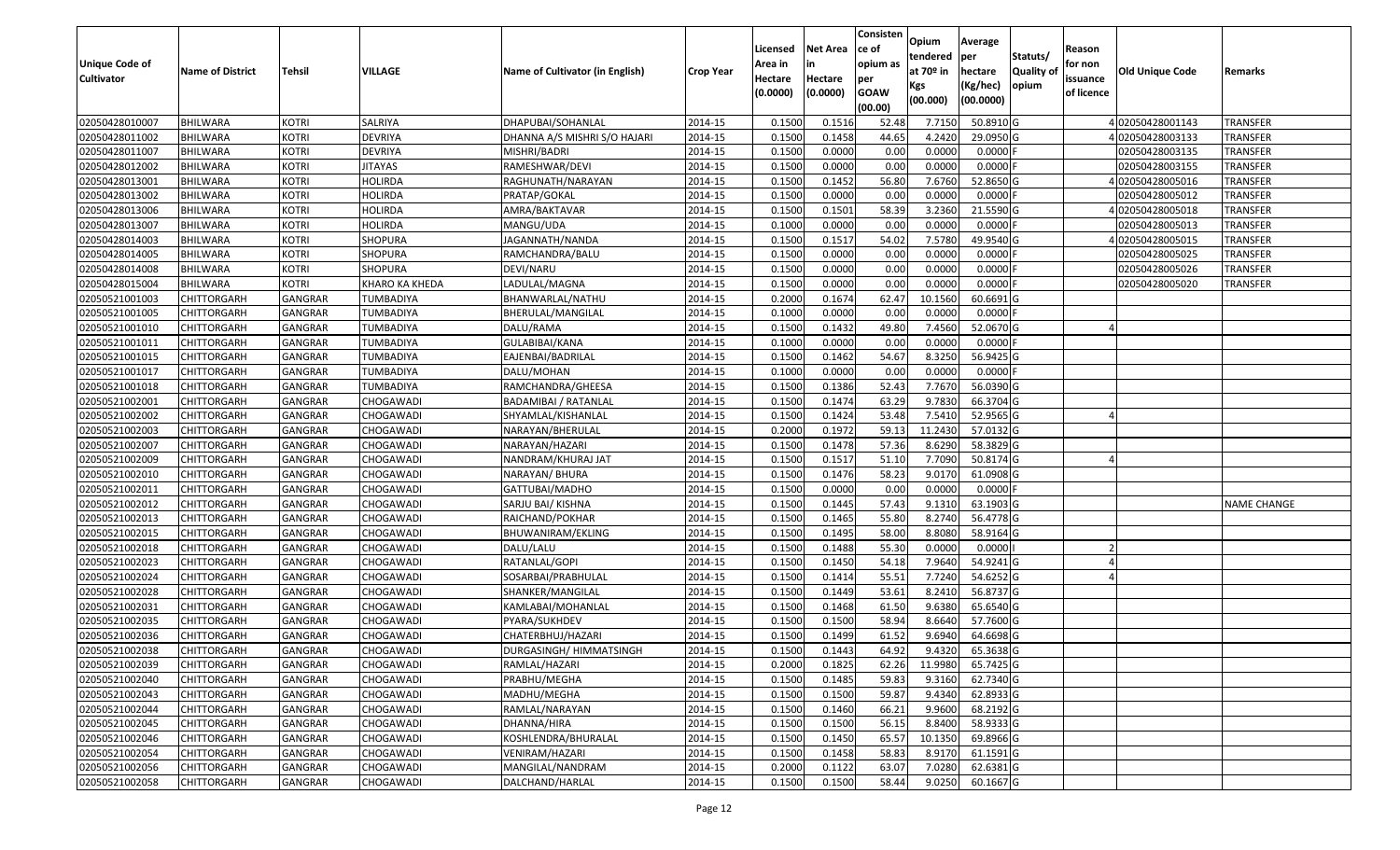|                   |                         |                |                        |                                 |                  |          |                 | Consisten              | Opium       | Average     |                  |            |                 |         |
|-------------------|-------------------------|----------------|------------------------|---------------------------------|------------------|----------|-----------------|------------------------|-------------|-------------|------------------|------------|-----------------|---------|
|                   |                         |                |                        |                                 |                  | Licensed | <b>Net Area</b> | ce of                  | tendered    | per         | Statuts/         | Reason     |                 |         |
| Unique Code of    | <b>Name of District</b> | <b>Tehsil</b>  | VILLAGE                | Name of Cultivator (in English) | <b>Crop Year</b> | Area in  | in              | opium as               | at $70°$ in | hectare     | <b>Quality o</b> | for non    | Old Unique Code | Remarks |
| <b>Cultivator</b> |                         |                |                        |                                 |                  | Hectare  | Hectare         | per                    | Kgs         | (Kg/hec)    | opium            | issuance   |                 |         |
|                   |                         |                |                        |                                 |                  | (0.0000) | (0.0000)        | <b>GOAW</b><br>(00.00) | (00.000)    | (00.0000)   |                  | of licence |                 |         |
| 02050521002062    | CHITTORGARH             | GANGRAR        | CHOGAWADI              | BHERU/KALU                      | 2014-15          | 0.1500   | 0.1466          | 60.97                  | 9.4160      | 64.2292 G   |                  |            |                 |         |
| 02050521002067    | CHITTORGARH             | GANGRAR        | CHOGAWADI              | SOHANIBAI/ NARAYAN              | 2014-15          | 0.1500   | 0.1455          | 56.85                  | 8.5840      | 58.9966 G   |                  |            |                 |         |
| 02050521003001    | CHITTORGARH             | GANGRAR        | BHATAWARA KALAN        | LALSINGH/PHADASINGH             | 2014-15          | 0.2000   | 0.1950          | 47.62                  | 10.1360     | 51.9795 G   |                  |            |                 |         |
| 02050521003004    | <b>CHITTORGARH</b>      | <b>GANGRAR</b> | <b>BHATAWARA KALAN</b> | MANGILAL/HEERALAL               | 2014-15          | 0.2000   | 0.1947          | 58.73                  | 13.0130     | 66.8362 G   |                  |            |                 |         |
| 02050521003007    | CHITTORGARH             | GANGRAR        | BHATAWARA KALAN        | SHIVLAL/HARISHANKAR             | 2014-15          | 0.1500   | 0.1496          | 49.22                  | 7.8330      | 52.3596 G   |                  |            |                 |         |
| 02050521003008    | CHITTORGARH             | <b>GANGRAR</b> | BHATAWARA KALAN        | GOPAL/CHAMPA DAS                | 2014-15          | 0.2000   | 0.1950          | 48.55                  | 10.7640     | 55.2000 G   |                  |            |                 |         |
| 02050521003016    | CHITTORGARH             | GANGRAR        | BHATAWARA KALAN        | GHISIBAI/ MANGIDAS              | 2014-15          | 0.1000   | 0.0000          | 0.00                   | 0.0000      | 0.0000      |                  |            |                 |         |
| 02050521004001    | CHITTORGARH             | <b>GANGRAR</b> | <b>BOLO KA SANWATA</b> | DEVJI/MADHO JAT                 | 2014-15          | 0.1500   | 0.1463          | 52.35                  | 7.3740      | 50.4033 G   |                  |            |                 |         |
| 02050521004009    | <b>CHITTORGARH</b>      | <b>GANGRAR</b> | <b>BOLO KA SANWATA</b> | KALURAM/BALURAM                 | 2014-15          | 0.1500   | 0.1397          | 54.51                  | 8.1530      | 58.3608 G   |                  |            |                 |         |
| 02050521004026    | CHITTORGARH             | <b>GANGRAR</b> | <b>BOLO KA SANWATA</b> | UDA/GOPAL GUJAR                 | 2014-15          | 0.1500   | 0.1500          | 50.12                  | 7.5250      | 50.1667 G   |                  |            |                 |         |
| 02050521004044    | CHITTORGARH             | GANGRAR        | <b>BOLO KA SANWATA</b> | AMERCHANDRA/GOPAL               | 2014-15          | 0.2000   | 0.1991          | 61.20                  | 12.9310     | 64.9473     |                  |            |                 |         |
| 02050521005001    | <b>CHITTORGARH</b>      | <b>GANGRAR</b> | KACHANARIYA            | MADANLAL/MITTU                  | 2014-15          | 0.1500   | 0.1396          | 54.84                  | 8.4690      | 60.6662 G   |                  |            |                 |         |
| 02050521005006    | <b>CHITTORGARH</b>      | <b>GANGRAR</b> | KACHANARIYA            | MANGU/GIRDHARI                  | 2014-15          | 0.1500   | 0.1479          | 54.63                  | 8.8580      | 59.8918 G   |                  |            |                 |         |
| 02050521005007    | <b>CHITTORGARH</b>      | GANGRAR        | KACHANARIYA            | MANGU/NATHU                     | 2014-15          | 0.2000   | 0.1966          | 64.57                  | 13.4400     | 68.3622 G   |                  |            |                 |         |
| 02050521005009    | <b>CHITTORGARH</b>      | <b>GANGRAR</b> | KACHANARIYA            | UDAYLAL/PITHA                   | 2014-15          | 0.1500   | 0.1334          | 57.02                  | 8.3410      | 62.5262 G   |                  |            |                 |         |
| 02050521005013    | <b>CHITTORGARH</b>      | <b>GANGRAR</b> | KACHANARIYA            | NANIBAI/KISHNA                  | 2014-15          | 0.1500   | 0.1438          | 57.35                  | 8.6270      | 59.9930 G   |                  |            |                 |         |
| 02050521005015    | <b>CHITTORGARH</b>      | <b>GANGRAR</b> | KACHANARIYA            | BHERULAL/AMBALAL                | 2014-15          | 0.1500   | 0.1530          | 52.60                  | 7.9200      | 51.7647 G   |                  |            |                 |         |
| 02050521005016    | CHITTORGARH             | GANGRAR        | KACHANARIYA            | RAMA/CHHOGA                     | 2014-15          | 0.1000   | 0.0000          | 0.00                   | 0.0000      | $0.0000$ F  |                  |            |                 |         |
| 02050521005017    | CHITTORGARH             | GANGRAR        | KACHANARIYA            | GITADEVI/MITTU                  | 2014-15          | 0.1500   | 0.1530          | 51.12                  | 8.3540      | 54.6013G    |                  |            |                 |         |
| 02050521005018    | CHITTORGARH             | GANGRAR        | KACHANARIYA            | BHURIBAI/NANDRAM                | 2014-15          | 0.1500   | 0.1476          | 61.06                  | 9.8920      | 67.0190 G   |                  |            |                 |         |
| 02050521005019    | CHITTORGARH             | <b>GANGRAR</b> | KACHANARIYA            | SHANKAR/MADHU                   | 2014-15          | 0.1500   | 0.1463          | 48.45                  | 8.0500      | 55.0239 G   |                  |            |                 |         |
| 02050521005021    | CHITTORGARH             | GANGRAR        | KACHANARIYA            | RATANLAL/BHERU                  | 2014-15          | 0.1500   | 0.1399          | 54.48                  | 7.9390      | 56.7477 G   |                  |            |                 |         |
| 02050521005022    | CHITTORGARH             | GANGRAR        | KACHANARIYA            | UDAIRAM/ONKAR                   | 2014-15          | 0.1500   | 0.1535          | 66.72                  | 10.5890     | 68.9837     |                  |            |                 |         |
| 02050521005024    | <b>CHITTORGARH</b>      | GANGRAR        | KACHANARIYA            | DEUDAI/BHAGWAN                  | 2014-15          | 0.2000   | 0.1842          | 60.32                  | 11.9350     | 64.7937 G   |                  |            |                 |         |
| 02050521005027    | <b>CHITTORGARH</b>      | <b>GANGRAR</b> | KACHANARIYA            | CHANDIBAI/BHERU                 | 2014-15          | 0.1000   | 0.0000          | 0.00                   | 0.0000      | $0.0000$ F  |                  |            |                 |         |
| 02050521005028    | CHITTORGARH             | GANGRAR        | KACHANARIYA            | RATANLAL/GIRDHARI               | 2014-15          | 0.1500   | 0.1430          | 57.08                  | 8.9700      | 62.7273 G   |                  |            |                 |         |
| 02050521005029    | CHITTORGARH             | GANGRAR        | KACHANARIYA            | BHRERULAL/NARAYAN               | 2014-15          | 0.2000   | 0.1898          | 57.85                  | 12.2640     | 64.6154 G   |                  |            |                 |         |
| 02050521005030    | CHITTORGARH             | GANGRAR        | KACHANARIYA            | SHYAMLAL/CHAMPALAL              | 2014-15          | 0.1500   | 0.1484          | 60.98                  | 9.3650      | 63.1065 G   |                  |            |                 |         |
| 02050521005031    | CHITTORGARH             | <b>GANGRAR</b> | KACHANARIYA            | HEERA/BHURA                     | 2014-15          | 0.1500   | 0.0000          | 0.00                   | 0.0000      | $0.0000$ F  |                  |            |                 |         |
| 02050521005032    | CHITTORGARH             | <b>GANGRAR</b> | KACHANARIYA            | CHANDRIBAI/KALURAMA             | 2014-15          | 0.1500   | 0.1450          | 60.16                  | 9.4280      | 65.0207 G   |                  |            |                 |         |
| 02050521005034    | CHITTORGARH             | <b>GANGRAR</b> | KACHANARIYA            | GOGABAI/MITTU                   | 2014-15          | 0.1500   | 0.1405          | 53.7                   | 8.4020      | 59.8007 G   |                  |            |                 |         |
| 02050521005036    | CHITTORGARH             | GANGRAR        | KACHANARIYA            | BHURIBAI/HAZARI                 | 2014-15          | 0.1500   | 0.1391          | 60.14                  | 8.9950      | 64.6657 G   |                  |            |                 |         |
| 02050521005037    | CHITTORGARH             | <b>GANGRAR</b> | KACHANARIYA            | MANGILAL/BHERU GUJAR            | 2014-15          | 0.1500   | 0.1436          | 60.86                  | 9.3290      | 64.9652 G   |                  |            |                 |         |
| 02050521005038    | <b>CHITTORGARH</b>      | GANGRAR        | KACHANARIYA            | LAHRIBAI/NANDRAM                | 2014-15          | 0.1500   | 0.1444          | 48.68                  | 8.1570      | 56.4889 G   |                  |            |                 |         |
| 02050521005039    | CHITTORGARH             | <b>GANGRAR</b> | KACHANARIYA            | BHERULAL/MOHANLAL               | 2014-15          | 0.150    | 0.1460          | 57.82                  | 8.9210      | 61.1027 G   |                  |            |                 |         |
| 02050521005040    | CHITTORGARH             | GANGRAR        | KACHANARIYA            | GIRADHARI/TULCHA                | 2014-15          | 0.1500   | 0.1460          | 51.84                  | 7.8430      | 53.7192 G   |                  |            |                 |         |
| 02050521005043    | <b>CHITTORGARH</b>      | GANGRAR        | KACHANARIYA            | DEVJI/BHAGWAN JAT               | 2014-15          | 0.1500   | 0.1400          | 56.45                  | 8.5640      | $61.1714$ G |                  |            |                 |         |
| 02050521005046    | <b>CHITTORGARH</b>      | <b>GANGRAR</b> | KACHANARIYA            | NARAYAN/TEKA                    | 2014-15          | 0.1500   | 0.1445          | 58.19                  | 8.9780      | 62.1315 G   |                  |            |                 |         |
| 02050521005047    | <b>CHITTORGARH</b>      | <b>GANGRAR</b> | KACHANARIYA            | NARAYANIBAI/BHERU               | 2014-15          | 0.1500   | 0.1399          | 58.22                  | 8.7410      | 62.4803 G   |                  |            |                 |         |
| 02050521005049    | <b>CHITTORGARH</b>      | <b>GANGRAR</b> | KACHANARIYA            | DALU/MANA                       | 2014-15          | 0.1500   | 0.0000          | 0.00                   | 0.0000      | $0.0000$ F  |                  |            |                 |         |
| 02050521005050    | CHITTORGARH             | <b>GANGRAR</b> | KACHANARIYA            | PRABHULAL/UDA                   | 2014-15          | 0.1500   | 0.1430          | 57.36                  | 8.6610      | 60.5664 G   |                  |            |                 |         |
| 02050521005052    | <b>CHITTORGARH</b>      | <b>GANGRAR</b> | KACHANARIYA            | GIRADHARI/GOKAL                 | 2014-15          | 0.1500   | 0.1448          | 60.13                  | 9.2510      | 63.8881 G   |                  |            |                 |         |
| 02050521005054    | <b>CHITTORGARH</b>      | <b>GANGRAR</b> | KACHANARIYA            | RAMDAS/MATHURADAS               | 2014-15          | 0.1500   | 0.0840          | 59.65                  | 5.4710      | 65.1310     |                  |            |                 |         |
| 02050521005055    | CHITTORGARH             | <b>GANGRAR</b> | KACHANARIYA            | NARAYAN/HEERA                   | 2014-15          | 0.1500   | 0.0777          | 55.31                  | 4.7330      | 60.9138 G   |                  |            |                 |         |
| 02050521005060    | <b>CHITTORGARH</b>      | <b>GANGRAR</b> | KACHANARIYA            | GHISIBAI/CHAMPA                 | 2014-15          | 0.1500   | 0.1408          | 57.58                  | 8.6860      | 61.6903 G   |                  |            |                 |         |
| 02050521005061    | <b>CHITTORGARH</b>      | <b>GANGRAR</b> | KACHANARIYA            | GORDHAN/NANDRAM                 | 2014-15          | 0.2000   | 0.1947          | 59.50                  | 12.4270     | 63.8264 G   |                  |            |                 |         |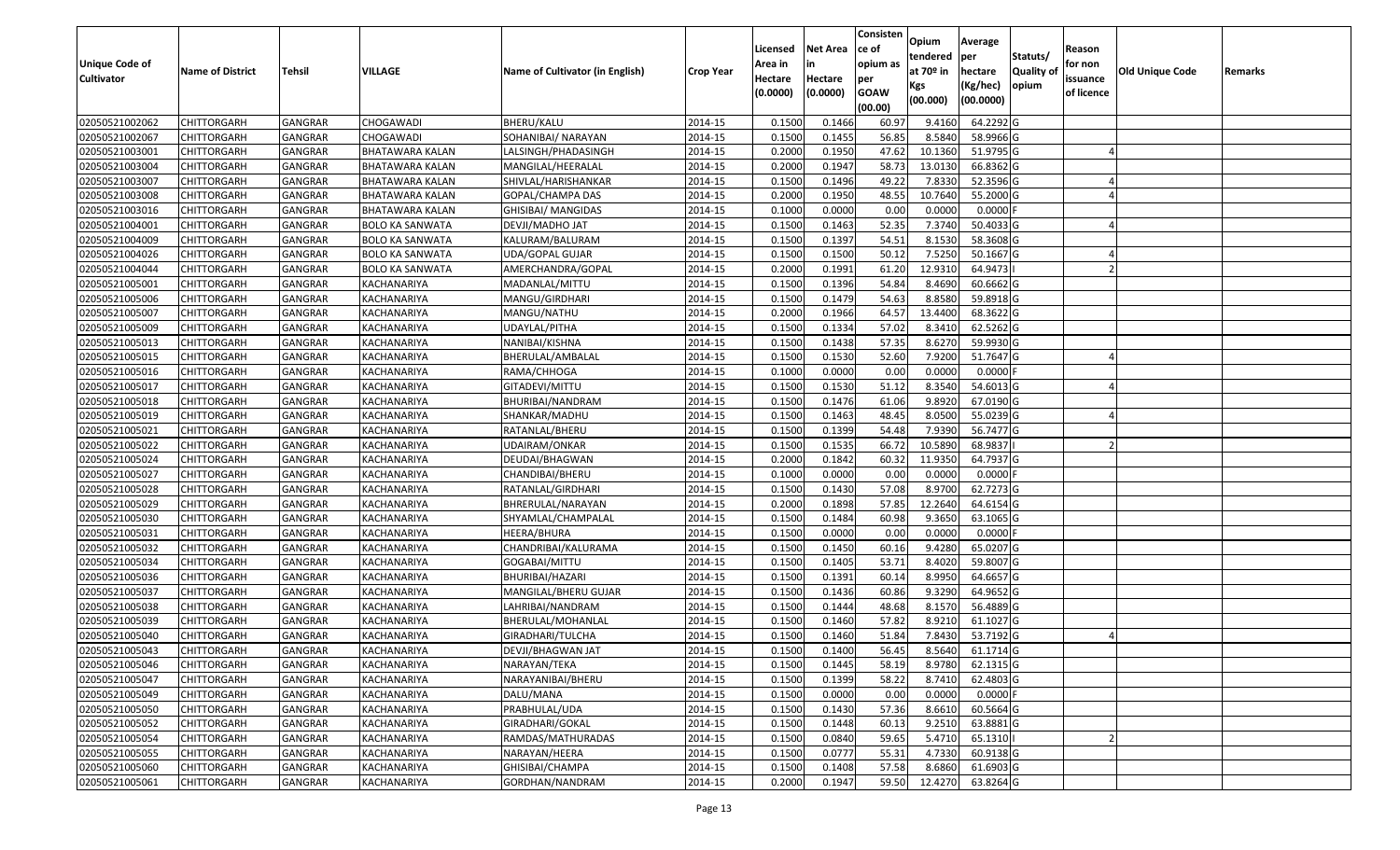|                       |                         |                |                    |                                 |                  | Licensed | <b>Net Area</b> | Consisten<br>ce of     | Opium                   | Average             |                     | Reason     |                 |             |
|-----------------------|-------------------------|----------------|--------------------|---------------------------------|------------------|----------|-----------------|------------------------|-------------------------|---------------------|---------------------|------------|-----------------|-------------|
| <b>Unique Code of</b> |                         |                |                    |                                 |                  | Area in  |                 | opium as               | tendered<br>at $70°$ in | per                 | Statuts/            | for non    |                 |             |
| <b>Cultivator</b>     | <b>Name of District</b> | <b>Tehsil</b>  | VILLAGE            | Name of Cultivator (in English) | <b>Crop Year</b> | Hectare  | Hectare         | per                    | Kgs                     | hectare<br>(Kg/hec) | Quality of<br>opium | issuance   | Old Unique Code | Remarks     |
|                       |                         |                |                    |                                 |                  | (0.0000) | (0.0000)        | <b>GOAW</b><br>(00.00) | (00.000)                | (00.0000)           |                     | of licence |                 |             |
| 02050521005062        | <b>CHITTORGARH</b>      | GANGRAR        | <b>KACHANARIYA</b> | DALU/KISHNA                     | 2014-15          | 0.1500   | 0.1417          | 56.80                  | 8.2280                  | 58.0663 G           |                     |            |                 |             |
| 02050521005066        | CHITTORGARH             | GANGRAR        | KACHANARIYA        | NATHULAL/KALU                   | 2014-15          | 0.1500   | 0.1450          | 60.22                  | 9.4630                  | 65.2621 G           |                     |            |                 |             |
| 02050521005077        | <b>CHITTORGARH</b>      | GANGRAR        | KACHANARIYA        | MADHO/TULSIRAM                  | 2014-15          | 0.1500   | 0.1500          | 63.20                  | 9.8680                  | 65.7867             |                     |            |                 |             |
| 02050521006006        | <b>CHITTORGARH</b>      | <b>GANGRAR</b> | SUWANIYA           | LADU/BHERU GADRI                | 2014-15          | 0.1500   | 0.1500          | 37.42                  | 5.6020                  | 37.3467 G           |                     |            |                 |             |
| 02050521006009        | <b>CHITTORGARH</b>      | GANGRAR        | SUWANIYA           | RAMCHANDRA/SUNDERLAL            | 2014-15          | 0.1500   | 0.1500          | 40.54                  | 6.3420                  | 42.2800 G           |                     |            |                 |             |
| 02050521006011        | CHITTORGARH             | <b>GANGRAR</b> | SUWANIYA           | BHERULAL/ONKAR                  | 2014-15          | 0.1500   | 0.0464          | 62.03                  | 3.2610                  | 70.2802 G           |                     |            |                 |             |
| 02050521006012        | CHITTORGARH             | GANGRAR        | SUWANIYA           | GHEESIBAI/BHERULAL              | 2014-15          | 0.1500   | 0.1488          | 52.91                  | 8.1630                  | 54.8589 G           |                     |            |                 |             |
| 02050521006013        | <b>CHITTORGARH</b>      | <b>GANGRAR</b> | SUWANIYA           | SONIBAI/MAGNIRAM                | 2014-15          | 0.1500   | 0.1436          | 56.84                  | 8.8510                  | 61.6365 G           |                     |            |                 |             |
| 02050521006018        | <b>CHITTORGARH</b>      | GANGRAR        | SUWANIYA           | RADHEYSHYAM/MANGILAL            | 2014-15          | 0.1500   | 0.1285          | 49.73                  | 6.6710                  | 51.9144 G           |                     |            |                 |             |
| 02050521006022        | <b>CHITTORGARH</b>      | <b>GANGRAR</b> | SUWANIYA           | NANDUBAI/NATHU                  | 2014-15          | 0.1500   | 0.0744          | 46.41                  | 3.4870                  | 46.8683 G           |                     |            |                 |             |
| 02050521006029        | <b>CHITTORGARH</b>      | GANGRAR        | SUWANIYA           | HEERALAL/TEKCHAND               | 2014-15          | 0.1500   | 0.0775          | 61.64                  | 5.2830                  | 68.1677 G           |                     |            |                 |             |
| 02050521006031        | <b>CHITTORGARH</b>      | <b>GANGRAR</b> | SUWANIYA           | SHYAMLAL/ SUKHLAL               | 2014-15          | 0.1500   | 0.0972          | 55.46                  | 5.6250                  | 57.8704 G           |                     |            |                 | NAME CHANGE |
| 02050521007001        | <b>CHITTORGARH</b>      | <b>GANGRAR</b> | KHARKHANDA         | NATHULAL/LOBHU                  | 2014-15          | 0.1500   | 0.0000          | 0.00                   | 0.0000                  | $0.0000$ F          |                     |            |                 |             |
| 02050521007002        | <b>CHITTORGARH</b>      | GANGRAR        | KHARKHANDA         | BARJIBAI/RAMESHWAR              | 2014-15          | 0.1500   | 0.1508          | 57.34                  | 8.6420                  | 57.3077 G           |                     |            |                 |             |
| 02050521007004        | <b>CHITTORGARH</b>      | GANGRAR        | KHARKHANDA         | BHERULAL/RAMLAL                 | 2014-15          | 0.1000   | 0.0000          | 0.00                   | 0.0000                  | $0.0000$ F          |                     |            |                 |             |
| 02050521007005        | <b>CHITTORGARH</b>      | <b>GANGRAR</b> | KHARKHANDA         | RATANLAL/RAMLAL                 | 2014-15          | 0.1500   | 0.1470          | 53.22                  | 8.3780                  | 56.9932 G           |                     |            |                 |             |
| 02050521007007        | <b>CHITTORGARH</b>      | GANGRAR        | KHARKHANDA         | NANURAM/MAGANA                  | 2014-15          | 0.1500   | 0.1408          | 62.75                  | 9.8970                  | 70.2912 G           |                     |            |                 |             |
| 02050521007009        | <b>CHITTORGARH</b>      | GANGRAR        | KHARKHANDA         | UDAIRAM/SAWAIRAM                | 2014-15          | 0.1500   | 0.1485          | 57.57                  | 8.7100                  | 58.6532 G           |                     |            |                 |             |
| 02050521007010        | <b>CHITTORGARH</b>      | GANGRAR        | KHARKHANDA         | UDA/GOMA                        | 2014-15          | 0.1500   | 0.1543          | 55.21                  | 8.9360                  | 57.9132 G           |                     |            |                 |             |
| 02050521007011        | <b>CHITTORGARH</b>      | GANGRAR        | KHARKHANDA         | PIRU A/S BHERU/BHAGIRATH        | 2014-15          | 0.2000   | 0.0000          | 0.00                   | 0.0000                  | 0.0000F             |                     |            |                 |             |
| 02050521007013        | <b>CHITTORGARH</b>      | GANGRAR        | KHARKHANDA         | NANDLAL/ONKAR                   | 2014-15          | 0.1500   | 0.1550          | 53.42                  | 8.5090                  | 54.8968 G           |                     |            |                 |             |
| 02050521007015        | <b>CHITTORGARH</b>      | GANGRAR        | KHARKHANDA         | RAJIBAI/NANURAM                 | 2014-15          | 0.1500   | 0.1500          | 63.27                  | 9.9700                  | 66.4667 G           |                     |            |                 |             |
| 02050521007016        | CHITTORGARH             | GANGRAR        | KHARKHANDA         | LAD KUNWAR/NAHARSINGH           | 2014-15          | 0.1500   | 0.1496          | 58.68                  | 9.3550                  | 62.5334 G           |                     |            |                 |             |
| 02050521007019        | <b>CHITTORGARH</b>      | GANGRAR        | KHARKHANDA         | NARU/MAGNA KUMHAR               | 2014-15          | 0.1500   | 0.1405          | 58.78                  | 8.6990                  | 61.9146 G           |                     |            |                 |             |
| 02050521007020        | <b>CHITTORGARH</b>      | <b>GANGRAR</b> | KHARKHANDA         | GOPAL/LADULAL G/S NANURAM       | 2014-15          | 0.2000   | 0.1984          | 61.27                  | 13.0940                 | 65.9980 G           |                     |            |                 |             |
| 02050521007021        | <b>CHITTORGARH</b>      | GANGRAR        | KHARKHANDA         | NANDA/GANESH SHARMA             | 2014-15          | 0.1500   | 0.1450          | 57.57                  | 8.8250                  | 60.8621 G           |                     |            |                 |             |
| 02050521007022        | <b>CHITTORGARH</b>      | GANGRAR        | KHARKHANDA         | CHANDIBAI/KHUMA                 | 2014-15          | 0.1500   | 0.1379          | 57.01                  | 8.2830                  | 60.0653 G           |                     |            |                 |             |
| 02050521007024        | <b>CHITTORGARH</b>      | GANGRAR        | KHARKHANDA         | BHAWANIRAM/MATHURA              | 2014-15          | 0.1000   | 0.0000          | 0.00                   | 0.0000                  | $0.0000$ F          |                     |            |                 |             |
| 02050521007026        | <b>CHITTORGARH</b>      | <b>GANGRAR</b> | KHARKHANDA         | KESHURAM/MAGNA                  | 2014-15          | 0.1500   | 0.1496          | 48.89                  | 7.6200                  | 50.9358 G           |                     |            |                 |             |
| 02050521007027        | <b>CHITTORGARH</b>      | <b>GANGRAR</b> | KHARKHANDA         | CHHOGA/UDA BALAI                | 2014-15          | 0.1500   | 0.1356          | 48.20                  | 6.4930                  | 47.8835 G           |                     |            |                 |             |
| 02050521007029        | CHITTORGARH             | GANGRAR        | KHARKHANDA         | MADHU/BHURA                     | 2014-15          | 0.1500   | 0.1444          | 54.96                  | 8.3070                  | 57.5277 G           |                     |            |                 |             |
| 02050521007033        | CHITTORGARH             | GANGRAR        | KHARKHANDA         | DEVILAL/MANGILAL NAI            | 2014-15          | 0.2000   | 0.1899          | 60.03                  | 11.3370                 | 59.6998 G           |                     |            |                 |             |
| 02050521007034        | <b>CHITTORGARH</b>      | <b>GANGRAR</b> | KHARKHANDA         | MITTHULAL/HIRALAL               | 2014-15          | 0.1500   | 0.1439          | 61.1                   | 10.1910                 | 70.8200 G           |                     |            |                 |             |
| 02050521007035        | <b>CHITTORGARH</b>      | GANGRAR        | KHARKHANDA         | NANAURAM/BHERULAL               | 2014-15          | 0.1500   | 0.1512          | 54.53                  | 8.7870                  | 58.1151 G           |                     |            |                 |             |
| 02050521007037        | CHITTORGARH             | GANGRAR        | KHARKHANDA         | NANDUBAI/GANESH                 | 2014-15          | 0.2000   | 0.1800          | 63.37                  | 11.6420                 | 64.6778 G           |                     |            |                 |             |
| 02050521007038        | <b>CHITTORGARH</b>      | GANGRAR        | KHARKHANDA         | BADRILAL/BHAWANIRAM             | 2014-15          | 0.2000   | 0.1816          | 58.53                  | 11.2510                 | 61.9548 G           |                     |            |                 |             |
| 02050521007039        | <b>CHITTORGARH</b>      | GANGRAR        | KHARKHANDA         | AMBALAL/KAJOD                   | 2014-15          | 0.1500   | 0.1457          | 52.57                  | 8.1630                  | $56.0261$ G         |                     |            |                 |             |
| 02050521007040        | <b>CHITTORGARH</b>      | <b>GANGRAR</b> | KHARKHANDA         | MADANLAL/MITTHULAL              | 2014-15          | 0.1500   | 0.1521          | 62.01                  | 9.6200                  | 63.2479 G           |                     |            |                 |             |
| 02050521007041        | <b>CHITTORGARH</b>      | GANGRAR        | KHARKHANDA         | GOPAL/NATHU JAT                 | 2014-15          | 0.1500   | 0.1392          | 65.81                  | 10.3790                 | 74.5618             |                     |            |                 |             |
| 02050521007042        | <b>CHITTORGARH</b>      | <b>GANGRAR</b> | KHARKHANDA         | BHUWANIRAM/GHASI                | 2014-15          | 0.1500   | 0.1333          | 60.94                  | 8.8010                  | 66.0240 G           |                     |            |                 |             |
| 02050521007046        | <b>CHITTORGARH</b>      | <b>GANGRAR</b> | KHARKHANDA         | LEHERULAL/DHANRAJ               | 2014-15          | 0.1500   | 0.1399          | 56.96                  | 8.6660                  | 61.9442 G           |                     |            |                 |             |
| 02050521007047        | <b>CHITTORGARH</b>      | <b>GANGRAR</b> | KHARKHANDA         | JITU/HANSRAJ JAT                | 2014-15          | 0.1500   | 0.1444          | 56.91                  | 8.6340                  | 59.7922 G           |                     |            |                 |             |
| 02050521007048        | <b>CHITTORGARH</b>      | GANGRAR        | KHARKHANDA         | KESHARBAI/HANSU                 | 2014-15          | 0.1500   | 0.1399          | 57.60                  | 8.6480                  | 61.8156 G           |                     |            |                 |             |
| 02050521007050        | <b>CHITTORGARH</b>      | GANGRAR        | KHARKHANDA         | CHANDIBAI/ LEHARU               | 2014-15          | 0.1500   | 0.1406          | 64.45                  | 10.0450                 | 71.4438 G           |                     |            |                 |             |
| 02050521007051        | CHITTORGARH             | GANGRAR        | KHARKHANDA         | RAMIBAI/MAGNA                   | 2014-15          | 0.1500   | 0.1496          | 56.09                  | 8.8620                  | 59.2380 G           |                     |            |                 |             |
| 02050521007054        | <b>CHITTORGARH</b>      | GANGRAR        | KHARKHANDA         | GOMA/ KAJOD                     | 2014-15          | 0.1500   | 0.1491          | 59.96                  | 9.7310                  | 65.2649 G           |                     |            |                 |             |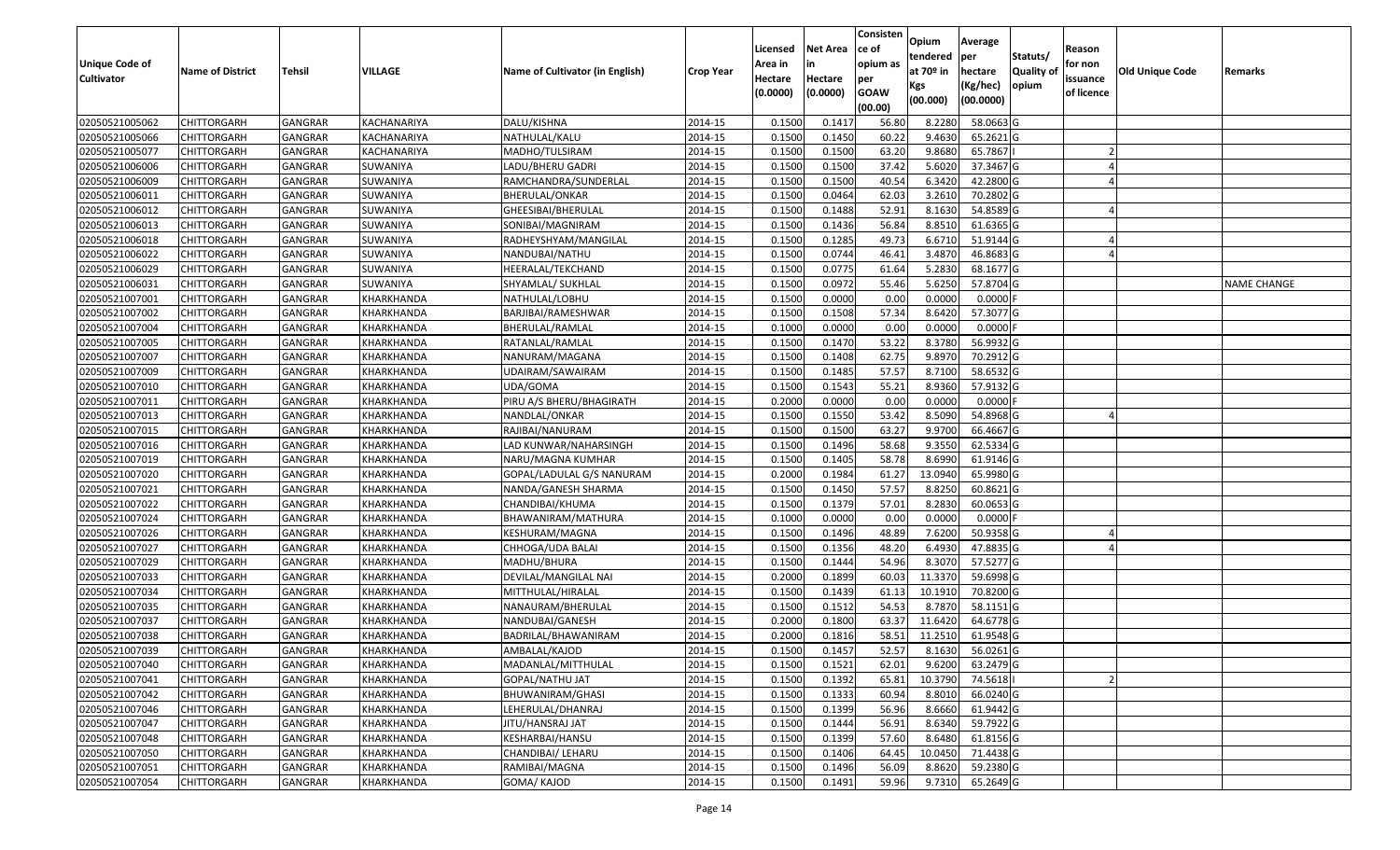|                       |                         |                |                   |                                 |                  |          |                 | Consisten   | Opium       | Average    |                  |            |                 |         |
|-----------------------|-------------------------|----------------|-------------------|---------------------------------|------------------|----------|-----------------|-------------|-------------|------------|------------------|------------|-----------------|---------|
|                       |                         |                |                   |                                 |                  | Licensed | <b>Net Area</b> | ce of       | tendered    | per        | Statuts/         | Reason     |                 |         |
| <b>Unique Code of</b> | <b>Name of District</b> | <b>Tehsil</b>  | <b>VILLAGE</b>    | Name of Cultivator (in English) | <b>Crop Year</b> | Area in  | in              | opium as    | at $70°$ in | hectare    | <b>Quality o</b> | for non    | Old Unique Code | Remarks |
| <b>Cultivator</b>     |                         |                |                   |                                 |                  | Hectare  | Hectare         | per         | Kgs         | (Kg/hec)   | opium            | issuance   |                 |         |
|                       |                         |                |                   |                                 |                  | (0.0000) | (0.0000)        | <b>GOAW</b> | (00.000)    | (00.0000)  |                  | of licence |                 |         |
|                       |                         |                |                   |                                 |                  |          |                 | (00.00)     |             |            |                  |            |                 |         |
| 02050521007057        | CHITTORGARH             | GANGRAR        | KHARKHANDA        | NANDUBAI/NATHUPURI              | 2014-15          | 0.1500   | 0.1500          | 55.71       | 9.1600      | 61.0667    |                  |            |                 |         |
| 02050521007059        | CHITTORGARH             | GANGRAR        | KHARKHANDA        | LADULAL/NANURAM                 | 2014-15          | 0.2000   | 0.1984          | 59.48       | 12.7800     | 64.4153 G  |                  |            |                 |         |
| 02050521007062        | CHITTORGARH             | GANGRAR        | KHARKHANDA        | SUNDERBAI/SHANKARLAL            | 2014-15          | 0.1500   | 0.1500          | 57.32       | 9.1380      | 60.9200 G  |                  |            |                 |         |
| 02050521007064        | <b>CHITTORGARH</b>      | <b>GANGRAR</b> | KHARKHANDA        | GOVINDRAM/NAGJIRAM              | 2014-15          | 0.1500   | 0.1480          | 53.81       | 8.5400      | 57.7027 G  |                  |            |                 |         |
| 02050521007067        | CHITTORGARH             | GANGRAR        | KHARKHANDA        | BALU/CHHOGA                     | 2014-15          | 0.1500   | 0.1449          | 54.11       | 8.3100      | 57.3499 G  |                  |            |                 |         |
| 02050521007068        | CHITTORGARH             | <b>GANGRAR</b> | KHARKHANDA        | SHOBHA/MADHO JAT                | 2014-15          | 0.1500   | 0.1470          | 57.13       | 9.3940      | 63.9048 G  |                  |            |                 |         |
| 02050521007072        | CHITTORGARH             | GANGRAR        | KHARKHANDA        | HEERA/KHEMA                     | 2014-15          | 0.1000   | 0.0000          | 0.00        | 0.0000      | 0.0000     |                  |            |                 |         |
| 02050521007076        | CHITTORGARH             | <b>GANGRAR</b> | KHARKHANDA        | MADHO/GANESH                    | 2014-15          | 0.1500   | 0.1450          | 60.20       | 9.6320      | 66.4276 G  |                  |            |                 |         |
| 02050521007077        | CHITTORGARH             | GANGRAR        | KHARKHANDA        | RAMLAL/GOPI                     | 2014-15          | 0.1500   | 0.1420          | 61.61       | 9.6110      | 67.6831 G  |                  |            |                 |         |
| 02050521007078        | CHITTORGARH             | <b>GANGRAR</b> | KHARKHANDA        | BARDA/BHURA                     | 2014-15          | 0.1500   | 0.1472          | 56.25       | 8.7990      | 59.7758 G  |                  |            |                 |         |
| 02050521007080        | CHITTORGARH             | GANGRAR        | KHARKHANDA        | SHOBHALAL/LEHRU                 | 2014-15          | 0.2000   | 0.1938          | 56.47       | 11.2940     | 58.2766 G  |                  |            |                 |         |
| 02050521007082        | <b>CHITTORGARH</b>      | <b>GANGRAR</b> | KHARKHANDA        | SURESH/GIRDHARI                 | 2014-15          | 0.2000   | 0.2018          | 56.15       | 11.7830     | 58.3895 G  |                  |            |                 |         |
| 02050521007084        | <b>CHITTORGARH</b>      | <b>GANGRAR</b> | KHARKHANDA        | RUKMANI/MADHU                   | 2014-15          | 0.1500   | 0.1425          | 50.12       | 7.8330      | 54.9684    |                  |            |                 |         |
| 02050521007085        | <b>CHITTORGARH</b>      | GANGRAR        | KHARKHANDA        | BHERU/MAGNA                     | 2014-15          | 0.1500   | 0.1465          | 52.90       | 8.0260      | 54.7850 G  |                  |            |                 |         |
| 02050521007086        | CHITTORGARH             | <b>GANGRAR</b> | KHARKHANDA        | BALURAM/BARDA                   | 2014-15          | 0.1500   | 0.1372          | 60.07       | 8.7870      | 64.0452 G  |                  |            |                 |         |
| 02050521007088        | CHITTORGARH             | <b>GANGRAR</b> | KHARKHANDA        | UDAIRAM/TULSIRAM                | 2014-15          | 0.1500   | 0.1482          | 59.73       | 9.1900      | 62.0108G   |                  |            |                 |         |
| 02050521007089        | CHITTORGARH             | <b>GANGRAR</b> | KHARKHANDA        | RATANLAL/NATHU LUHAR            | 2014-15          | 0.1500   | 0.1436          | 57.59       | 8.9430      | 62.2772 G  |                  |            |                 |         |
| 02050521007090        | CHITTORGARH             | GANGRAR        | KHARKHANDA        | HEERALAL/HAJARI                 | 2014-15          | 0.1500   | 0.1500          | 46.04       | 7.2150      | 48.1000 G  |                  |            |                 |         |
| 02050521007093        | CHITTORGARH             | GANGRAR        | KHARKHANDA        | SHANKERLAL/CHUNA BHIL           | 2014-15          | 0.1500   | 0.1420          | 58.01       | 8.8590      | 62.3873    |                  |            |                 |         |
| 02050521007097        | CHITTORGARH             | GANGRAR        | KHARKHANDA        | KELIBAI/NANURAM                 | 2014-15          | 0.1500   | 0.1440          | 57.81       | 8.8200      | 61.2500 G  |                  |            |                 |         |
| 02050521007099        | CHITTORGARH             | <b>GANGRAR</b> | KHARKHANDA        | DHANNA/LEHRU                    | 2014-15          | 0.2000   | 0.1875          | 65.21       | 13.2750     | 70.8000 G  |                  |            |                 |         |
| 02050521007100        | CHITTORGARH             | GANGRAR        | KHARKHANDA        | RAMESHWAR/LEHRU                 | 2014-15          | 0.1500   | 0.1395          | 64.04       | 10.201      | 73.1254 G  |                  |            |                 |         |
| 02050521007101        | CHITTORGARH             | GANGRAR        | KHARKHANDA        | RAMESHWAR/NATHU                 | 2014-15          | 0.1500   | 0.1445          | 61.79       | 9.4980      | 65.7301G   |                  |            |                 |         |
| 02050521007102        | CHITTORGARH             | <b>GANGRAR</b> | KHARKHANDA        | KISHNA/GOPIJAT                  | 2014-15          | 0.1500   | 0.1500          | 51.42       | 7.9920      | 53.2800 G  |                  |            |                 |         |
| 02050521007105        | <b>CHITTORGARH</b>      | <b>GANGRAR</b> | KHARKHANDA        | CHOGA/HANSU                     | 2014-15          | 0.1500   | 0.0000          | 0.00        | 0.0000      | 0.0000F    |                  |            |                 |         |
| 02050521007106        | CHITTORGARH             | GANGRAR        | KHARKHANDA        | HAGAMIBAI/DHANNA                | 2014-15          | 0.1500   | 0.1443          | 53.39       | 9.9990      | 69.2931    |                  |            |                 |         |
| 02050521007110        | CHITTORGARH             | GANGRAR        | KHARKHANDA        | CHANDI BAI/HEERALAL             | 2014-15          | 0.2000   | 0.2016          | 61.38       | 12.6970     | 62.9812G   |                  |            |                 |         |
| 02050521007111        | CHITTORGARH             | GANGRAR        | KHARKHANDA        | NANURAM/MEGHA                   | 2014-15          | 0.1500   | 0.1456          | 59.07       | 9.3500      | 64.2170 G  |                  |            |                 |         |
| 02050521007112        | CHITTORGARH             | <b>GANGRAR</b> | KHARKHANDA        | <b>BHURA/GIRDHARI</b>           | 2014-15          | 0.1500   | 0.1485          | 53.19       | 8.1460      | 54.8552 G  |                  |            |                 |         |
| 02050521007116        | CHITTORGARH             | <b>GANGRAR</b> | KHARKHANDA        | SHAMBHULAL/DHANNA               | 2014-15          | 0.1500   | 0.1518          | 58.76       | 9.4100      | 61.9895 G  |                  |            |                 |         |
| 02050521007118        | CHITTORGARH             | <b>GANGRAR</b> | KHARKHANDA        | RAJIBAI/JEETU                   | 2014-15          | 0.1500   | 0.1400          | 50.66       | 7.6710      | 54.7929 G  |                  |            |                 |         |
| 02050521007119        | CHITTORGARH             | GANGRAR        | KHARKHANDA        | PRITHVISINGH/KESHARSINGH        | 2014-15          | 0.1500   | 0.1479          | 55.87       | 8.6120      | 58.2285 G  |                  |            |                 |         |
| 02050521007120        | CHITTORGARH             | <b>GANGRAR</b> | KHARKHANDA        | RUPA/GOPI                       | 2014-15          | 0.1000   | 0.0000          | 0.00        | 0.0000      | $0.0000$ F |                  |            |                 |         |
| 02050521007121        | CHITTORGARH             | GANGRAR        | KHARKHANDA        | DEVILAL/KESHURAM                | 2014-15          | 0.1000   | 0.0000          | 0.00        | 0.0000      | 0.0000     |                  |            |                 |         |
| 02050521007125        | CHITTORGARH             | <b>GANGRAR</b> | KHARKHANDA        | MANOHARSINGH/GOKALSINGH         | 2014-15          | 0.150    | 0.1404          | 63.77       | 9.5020      | 67.6781 G  |                  |            |                 |         |
| 02050521007127        | CHITTORGARH             | GANGRAR        | KHARKHANDA        | DEUBAI/LAXMAN                   | 2014-15          | 0.1500   | 0.1404          | 49.72       | 7.8420      | 55.8547 G  |                  |            |                 |         |
| 02050521007129        | <b>CHITTORGARH</b>      | <b>GANGRAR</b> | KHARKHANDA        | VINODKUMAR/AMBALAL              | 2014-15          | 0.2000   | 0.1988          | 58.96       | 12.2640     | 61.6901 G  |                  |            |                 |         |
| 02050521007134        | <b>CHITTORGARH</b>      | <b>GANGRAR</b> | KHARKHANDA        | BHERU/DALU                      | 2014-15          | 0.1500   | 0.1353          | 61.74       | 9.4730      | 70.0148 G  |                  |            |                 |         |
| 02050521007139        | <b>CHITTORGARH</b>      | <b>GANGRAR</b> | KHARKHANDA        | LEHRU/LALU                      | 2014-15          | 0.1500   | 0.1508          | 55.84       | 9.2610      | 61.4125 G  |                  |            |                 |         |
| 02050521007141        | <b>CHITTORGARH</b>      | <b>GANGRAR</b> | KHARKHANDA        | SITARAM/NANU                    | 2014-15          | 0.1500   | 0.1485          | 58.77       | 9.5800      | 64.5118 G  |                  |            |                 |         |
| 02050521007142        | CHITTORGARH             | <b>GANGRAR</b> | KHARKHANDA        | RATANLAL/DHANNA                 | 2014-15          | 0.1500   | 0.1375          | 55.50       | 8.3570      | 60.7782 G  |                  |            |                 |         |
| 02050521007143        | <b>CHITTORGARH</b>      | <b>GANGRAR</b> | <b>KHARKHANDA</b> | BAKSHU/DHOKAL                   | 2014-15          | 0.2000   | 0.0000          | 0.00        | 0.0000      | $0.0000$ F |                  |            |                 |         |
| 02050521007144        | <b>CHITTORGARH</b>      | <b>GANGRAR</b> | KHARKHANDA        | KAMLIBAI/ONKAR                  | 2014-15          | 0.1500   | 0.1472          | 59.02       | 9.3250      | 63.3492 G  |                  |            |                 |         |
| 02050521007148        | <b>CHITTORGARH</b>      | <b>GANGRAR</b> | KHARKHANDA        | RATAN/BARDA                     | 2014-15          | 0.1500   | 0.1449          | 55.46       | 8.6120      | 59.4341    |                  |            |                 |         |
| 02050521007150        | <b>CHITTORGARH</b>      | <b>GANGRAR</b> | KHARKHANDA        | MOHANLAL/LEHRU                  | 2014-15          | 0.1500   | 0.1454          | 59.19       | 8.8950      | 61.1761 G  |                  |            |                 |         |
| 02050521007151        | <b>CHITTORGARH</b>      | <b>GANGRAR</b> | KHARKHANDA        | GOPAL/ MOHAN                    | 2014-15          | 0.1500   | 0.1432          | 49.09       | 7.6090      | 53.1355 G  |                  |            |                 |         |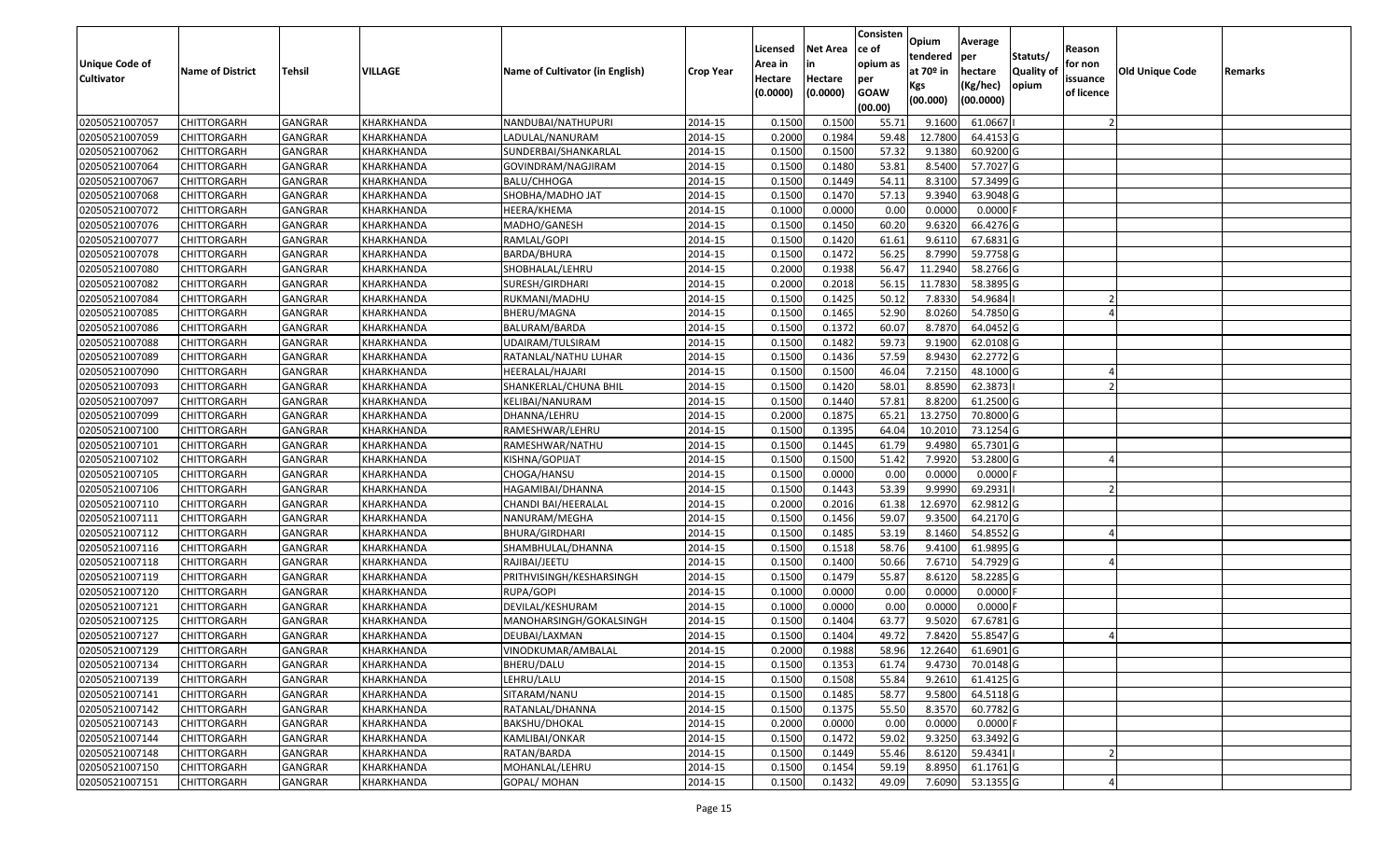|                       |                         |                |            |                                 |                  |          |                 | Consisten              | Opium       | Average                |                  |            |                 |                    |
|-----------------------|-------------------------|----------------|------------|---------------------------------|------------------|----------|-----------------|------------------------|-------------|------------------------|------------------|------------|-----------------|--------------------|
|                       |                         |                |            |                                 |                  | Licensed | <b>Net Area</b> | ce of                  | tendered    | per                    | Statuts/         | Reason     |                 |                    |
| <b>Unique Code of</b> | <b>Name of District</b> | <b>Tehsil</b>  | VILLAGE    | Name of Cultivator (in English) | <b>Crop Year</b> | Area in  | in              | opium as               | at $70°$ in | hectare                | <b>Quality o</b> | for non    | Old Unique Code | Remarks            |
| <b>Cultivator</b>     |                         |                |            |                                 |                  | Hectare  | Hectare         | per                    | Kgs         | (Kg/hec)               | opium            | issuance   |                 |                    |
|                       |                         |                |            |                                 |                  | (0.0000) | (0.0000)        | <b>GOAW</b><br>(00.00) | (00.000)    | (00.0000)              |                  | of licence |                 |                    |
| 02050521007153        | CHITTORGARH             | GANGRAR        | KHARKHANDA | SATYANARAYAN/GIRDHARI           | 2014-15          | 0.1000   | 0.0000          | 0.00                   | 0.0000      | $0.0000$ F             |                  |            |                 |                    |
| 02050521007154        | CHITTORGARH             | GANGRAR        | KHARKHANDA | HANSU/MITTHU                    | 2014-15          | 0.2000   | 0.1971          | 53.75                  | 11.0880     | 56.2557 G              |                  |            |                 |                    |
| 02050521007155        | CHITTORGARH             | GANGRAR        | KHARKHANDA | RATANLAL/ONKAR                  | 2014-15          | 0.1500   | 0.1500          | 62.37                  | 9.8460      | 65.6400 G              |                  |            |                 |                    |
| 02050521007156        | <b>CHITTORGARH</b>      | <b>GANGRAR</b> | KHARKHANDA | RATANLAL/BHUWANIRAM             | 2014-15          | 0.1500   | 0.1333          | 59.07                  | 8.3460      | 62.6107 G              |                  |            |                 |                    |
| 02050521007158        | CHITTORGARH             | GANGRAR        | KHARKHANDA | MOHAN/LAHARU PURBHIYA           | 2014-15          | 0.1500   | 0.1421          | 54.03                  | 8.0350      | 56.5447 G              |                  |            |                 |                    |
| 02050521007161        | CHITTORGARH             | <b>GANGRAR</b> | KHARKHANDA | LEHARU/JODHA                    | 2014-15          | 0.2000   | 0.1838          | 58.89                  | 11.3240     | 61.6104 G              |                  |            |                 |                    |
| 02050521007166        | CHITTORGARH             | GANGRAR        | KHARKHANDA | NARU/ BHURA                     | 2014-15          | 0.1500   | 0.1510          | 56.00                  | 8.5680      | 56.7417 G              |                  |            |                 |                    |
| 02050521007172        | <b>CHITTORGARH</b>      | <b>GANGRAR</b> | KHARKHANDA | SHOBHALAL/MADHU                 | 2014-15          | 0.1500   | 0.1406          | 52.31                  | 7.9880      | 56.8137                |                  |            |                 |                    |
| 02050521007174        | CHITTORGARH             | GANGRAR        | KHARKHANDA | GITABAI/ JAMANA                 | 2014-15          | 0.1000   | 0.0000          | 0.00                   | 0.0000      | $0.0000$ F             |                  |            |                 | <b>NAME CHANGE</b> |
| 02050521007175        | CHITTORGARH             | <b>GANGRAR</b> | KHARKHANDA | <b>BHURA/ KAJOD</b>             | 2014-15          | 0.1500   | 0.1412          | 56.14                  | 8.2610      | 58.5057 G              |                  |            |                 |                    |
| 02050521007178        | CHITTORGARH             | GANGRAR        | KHARKHANDA | MADHULAL/JADU                   | 2014-15          | 0.1500   | 0.1500          | 61.90                  | 9.7010      | 64.6733 G              |                  |            |                 |                    |
| 02050521007180        | <b>CHITTORGARH</b>      | <b>GANGRAR</b> | KHARKHANDA | RAMESHWAR/BHERU                 | 2014-15          | 0.1000   | 0.0000          | 0.00                   | 0.0000      | $0.0000$ F             |                  |            |                 |                    |
| 02050521007181        | <b>CHITTORGARH</b>      | <b>GANGRAR</b> | KHARKHANDA | GOPAL/MOHAN(SHARMA)             | 2014-15          | 0.1500   | 0.1480          | 58.40                  | 9.3110      | 62.9122 G              |                  |            |                 |                    |
| 02050521007182        | <b>CHITTORGARH</b>      | GANGRAR        | KHARKHANDA | TULSIBAI/SHANKAR                | 2014-15          | 0.1500   | 0.1435          | 57.78                  | 8.7500      | 60.9756 G              |                  |            |                 |                    |
| 02050521007183        | CHITTORGARH             | <b>GANGRAR</b> | KHARKHANDA | PRABHU/HARJI                    | 2014-15          | 0.2000   | 0.1953          | 64.32                  | 13.4150     | 68.6892 G              |                  |            |                 |                    |
| 02050521007184        | CHITTORGARH             | <b>GANGRAR</b> | KHARKHANDA | MADHULAL/MANGU                  | 2014-15          | 0.1500   | 0.1434          | 61.90                  | 9.4180      | 65.6764 G              |                  |            |                 |                    |
| 02050521007186        | CHITTORGARH             | <b>GANGRAR</b> | KHARKHANDA | ONKAR/JEETU                     | 2014-15          | 0.2000   | 0.1980          | 58.05                  | 11.8010     | 59.6010 G              |                  |            |                 |                    |
| 02050521007187        | CHITTORGARH             | GANGRAR        | KHARKHANDA | GIRDHARI/LEHARU                 | 2014-15          | 0.2000   | 0.2000          | 55.65                  | 11.6230     | 58.1150G               |                  |            |                 |                    |
| 02050521007191        | CHITTORGARH             | GANGRAR        | KHARKHANDA | JHAMKUBAI/NARU                  | 2014-15          | 0.1500   | 0.1400          | 59.05                  | 8.5540      | 61.1000G               |                  |            |                 |                    |
| 02050521007192        | CHITTORGARH             | GANGRAR        | KHARKHANDA | RAMCHANDRA/NATHU                | 2014-15          | 0.1500   | 0.1427          | 59.14                  | 9.2170      | 64.5900 G              |                  |            |                 |                    |
| 02050521007193        | CHITTORGARH             | <b>GANGRAR</b> | KHARKHANDA | UDA/NAGJI                       | 2014-15          | 0.1500   | 0.1488          | 55.40                  | 8.6900      | 58.4005 G              |                  |            |                 |                    |
| 02050521007195        | CHITTORGARH             | GANGRAR        | KHARKHANDA | MOHAN/MADHO                     | 2014-15          | 0.150    | 0.1378          | 53.55                  | 8.2700      | 60.0145 G              |                  |            |                 |                    |
| 02050521007196        | CHITTORGARH             | GANGRAR        | KHARKHANDA | DALCHAND/HAZARI                 | 2014-15          | 0.2000   | 0.1992          | 58.94                  | 12.5540     | 63.0221G               |                  |            |                 |                    |
| 02050521007199        | CHITTORGARH             | <b>GANGRAR</b> | KHARKHANDA | <b>BARJIBAI/ BHAGIRATH</b>      | 2014-15          | 0.1500   | 0.1504          | 54.46                  | 8.6050      | 57.2141 G              |                  |            |                 |                    |
| 02050521007201        | <b>CHITTORGARH</b>      | <b>GANGRAR</b> | KHARKHANDA | SOHNIBAI/VENIRAM                | 2014-15          | 0.2000   | 0.0990          | 53.90                  | 5.7370      | 57.9495 G              |                  |            |                 |                    |
| 02050521007203        | CHITTORGARH             | GANGRAR        | KHARKHANDA | NARU/CHAMPALAL                  | 2014-15          | 0.1500   | 0.0000          | 0.00                   | 0.0000      | $0.0000$ F             |                  |            |                 |                    |
| 02050521007204        | CHITTORGARH             | GANGRAR        | KHARKHANDA | GEHARU/BHUWANA                  | 2014-15          | 0.2000   | 0.1925          | 63.92                  | 13.7700     | 71.5325 G              |                  |            |                 |                    |
| 02050521007209        | CHITTORGARH             | GANGRAR        | KHARKHANDA | GIRDHARI/CHHOGA                 | 2014-15          | 0.2000   | 0.1887          | 56.42                  | 12.0420     | 63.8156 G              |                  |            |                 |                    |
| 02050521007211        | CHITTORGARH             | <b>GANGRAR</b> | KHARKHANDA | HARJUBAI/HAZARI                 | 2014-15          | 0.1500   | 0.1482          | 48.26                  | 7.4940      | 50.5668 G              |                  |            |                 |                    |
| 02050521007213        | CHITTORGARH             | <b>GANGRAR</b> | KHARKHANDA | LEHARU/ RAMCHANDRA              | 2014-15          | 0.1500   | 0.1460          | 57.98                  | 9.3930      | $\overline{64.3356}$ G |                  |            |                 |                    |
| 02050521007216        | CHITTORGARH             | <b>GANGRAR</b> | KHARKHANDA | PEERU/CHAMPALAL                 | 2014-15          | 0.1500   | 0.1491          | 57.40                  | 9.5040      | 63.7425 G              |                  |            |                 |                    |
| 02050521007217        | CHITTORGARH             | GANGRAR        | KHARKHANDA | RATAN/JODHA                     | 2014-15          | 0.1500   | 0.1445          | 58.07                  | 8.8430      | 61.1972 G              |                  |            |                 |                    |
| 02050521007218        | CHITTORGARH             | <b>GANGRAR</b> | KHARKHANDA | SOHANIBAI/SUKHA                 | 2014-15          | 0.1500   | 0.1420          | 56.46                  | 8.6060      | 60.6056 G              |                  |            |                 |                    |
| 02050521007223        | CHITTORGARH             | GANGRAR        | KHARKHANDA | SATYANARAYAN/SHANKARLAL         | 2014-15          | 0.2000   | 0.1995          | 55.66                  | 11.6250     | 58.2707 G              |                  |            |                 |                    |
| 02050521007224        | CHITTORGARH             | <b>GANGRAR</b> | KHARKHANDA | TULSIRAM/HARLAL                 | 2014-15          | 0.2000   | 0.1972          | 51.92                  | 10.5180     | 53.3367 G              |                  |            |                 |                    |
| 02050521007226        | CHITTORGARH             | GANGRAR        | KHARKHANDA | SHAMBHULAL/GOPI                 | 2014-15          | 0.2000   | 0.1975          | 58.10                  | 12.3170     | 62.3646 G              |                  |            |                 |                    |
| 02050521007229        | <b>CHITTORGARH</b>      | <b>GANGRAR</b> | KHARKHANDA | HANSU/MEGHA                     | 2014-15          | 0.1500   | 0.1485          | 54.19                  | 8.4230      | 56.7205 G              |                  |            |                 |                    |
| 02050521007230        | <b>CHITTORGARH</b>      | <b>GANGRAR</b> | KHARKHANDA | MADHO/HEERALAL                  | 2014-15          | 0.1500   | 0.1471          | 53.43                  | 8.4570      | 57.4915 G              |                  |            |                 |                    |
| 02050521007232        | <b>CHITTORGARH</b>      | <b>GANGRAR</b> | KHARKHANDA | KHEMRAJ/DALU                    | 2014-15          | 0.2000   | 0.1855          | 51.22                  | 10.0610     | 54.2372 G              |                  |            |                 |                    |
| 02050521007233        | <b>CHITTORGARH</b>      | <b>GANGRAR</b> | KHARKHANDA | KISHNA/KALU                     | 2014-15          | 0.2000   | 0.1988          | 57.40                  | 12.2020     | 61.3783 G              |                  |            |                 |                    |
| 02050521007234        | CHITTORGARH             | <b>GANGRAR</b> | KHARKHANDA | SITABAI D/O LAHARU              | 2014-15          | 0.1500   | 0.1566          | 47.98                  | 7.1280      | 45.5172                |                  |            |                 |                    |
| 02050521007240        | <b>CHITTORGARH</b>      | <b>GANGRAR</b> | KHARKHANDA | NANURAM/BARDA                   | 2014-15          | 0.1500   | 0.1480          | 57.39                  | 9.0920      | 61.4324 G              |                  |            |                 |                    |
| 02050521007241        | <b>CHITTORGARH</b>      | <b>GANGRAR</b> | KHARKHANDA | BHERULAL/BARDA                  | 2014-15          | 0.1500   | 0.1512          | 54.51                  | 8.6980      | 57.5265 G              |                  |            |                 |                    |
| 02050521007244        | CHITTORGARH             | <b>GANGRAR</b> | KHARKHANDA | SHANKERLAL/CHAMPALAL            | 2014-15          | 0.1500   | 0.1376          | 53.57                  | 8.1120      | 58.9535 G              |                  |            |                 |                    |
| 02050521007245        | CHITTORGARH             | <b>GANGRAR</b> | KHARKHANDA | MADANLAL/MADHOLAL               | 2014-15          | 0.1500   | 0.1423          | 59.98                  | 9.1940      | 64.6100 G              |                  |            |                 |                    |
| 02050521007250        | <b>CHITTORGARH</b>      | <b>GANGRAR</b> | KHARKHANDA | DEVILAL/MADHU                   | 2014-15          | 0.1500   | 0.1461          | 64.24                  | 10.1590     | 69.5346 G              |                  |            |                 |                    |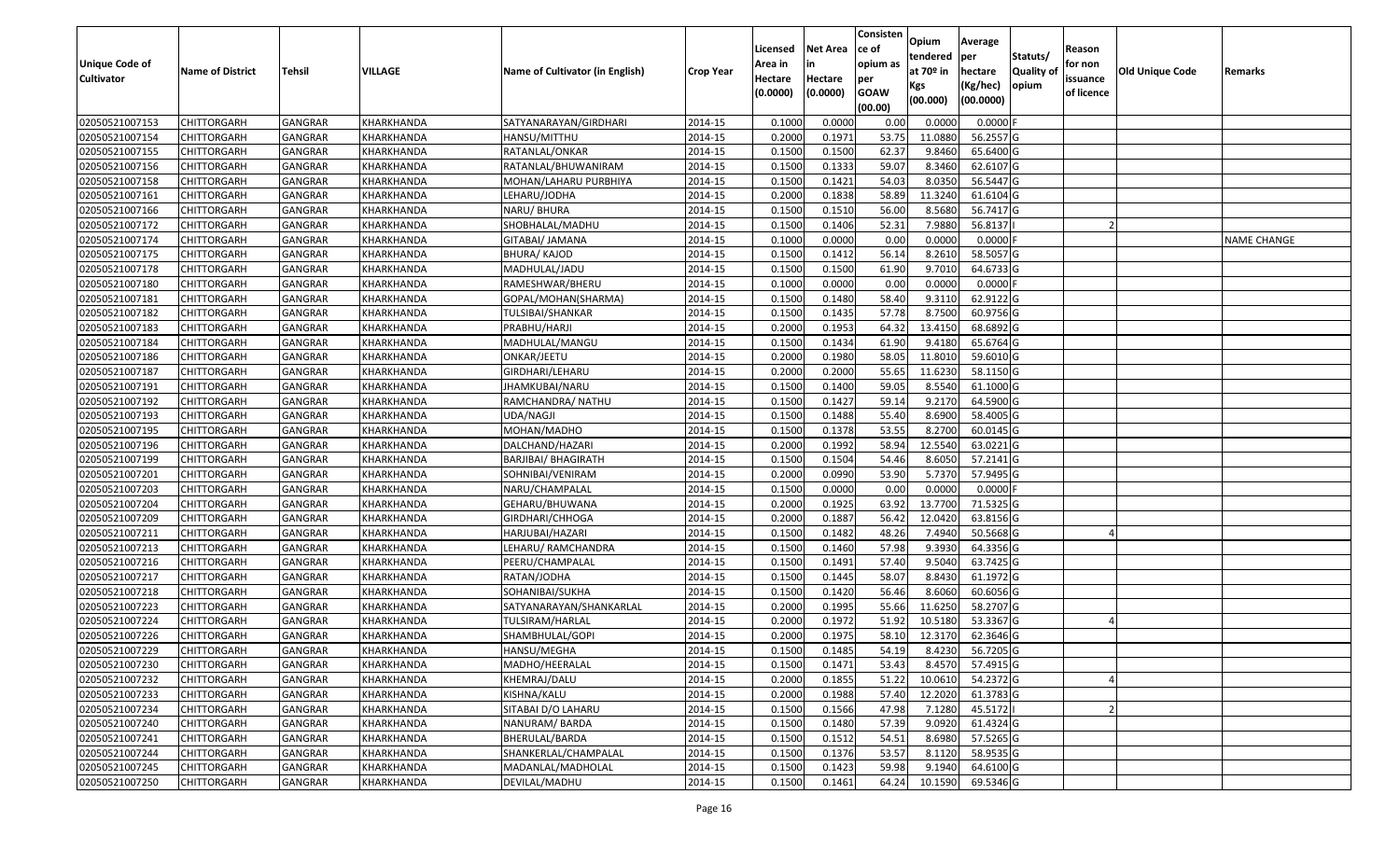|                                            |                         |                |                       |                                 |                  |                     |                 | Consisten          | Opium       | Average     |                  |                        |                        |                 |
|--------------------------------------------|-------------------------|----------------|-----------------------|---------------------------------|------------------|---------------------|-----------------|--------------------|-------------|-------------|------------------|------------------------|------------------------|-----------------|
|                                            |                         |                |                       |                                 |                  | Licensed            | <b>Net Area</b> | ce of              | tendered    | per         | Statuts/         | Reason                 |                        |                 |
| <b>Unique Code of</b><br><b>Cultivator</b> | <b>Name of District</b> | <b>Tehsil</b>  | <b>VILLAGE</b>        | Name of Cultivator (in English) | <b>Crop Year</b> | Area in             | in<br>Hectare   | opium as           | at $70°$ in | hectare     | <b>Quality o</b> | for non                | <b>Old Unique Code</b> | Remarks         |
|                                            |                         |                |                       |                                 |                  | Hectare<br>(0.0000) | (0.0000)        | per<br><b>GOAW</b> | Kgs         | (Kg/hec)    | opium            | issuance<br>of licence |                        |                 |
|                                            |                         |                |                       |                                 |                  |                     |                 | (00.00)            | (00.000)    | (00.0000)   |                  |                        |                        |                 |
| 02050521007251                             | CHITTORGARH             | GANGRAR        | KHARKHANDA            | RAMIBAI/GOMA                    | 2014-15          | 0.2000              | 0.1905          | 63.57              | 12.4600     | 65.4068 G   |                  |                        |                        |                 |
| 02050521007253                             | CHITTORGARH             | GANGRAR        | KHARKHANDA            | SHYAMLAL/HAZARI                 | 2014-15          | 0.1500              | 0.1495          | 58.03              | 9.2680      | 61.9933 G   |                  |                        |                        |                 |
| 02050521007256                             | CHITTORGARH             | GANGRAR        | KHARKHANDA            | ANCHIBAI/GOPILAL                | 2014-15          | 0.1500              | 0.0000          | 0.00               | 0.0000      | $0.0000$ F  |                  |                        |                        |                 |
| 02050521007261                             | <b>CHITTORGARH</b>      | <b>GANGRAR</b> | KHARKHANDA            | ONKAR/HAZARI PURBIA             | 2014-15          | 0.1500              | 0.1508          | 58.55              | 9.2430      | $61.2931$ G |                  |                        |                        |                 |
| 02050521007264                             | CHITTORGARH             | GANGRAR        | KHARKHANDA            | MANGIBAI/ NATHULAL              | 2014-15          | 0.1500              | 0.1423          | 61.51              | 9.3230      | 65.5165 G   |                  |                        |                        |                 |
| 02050521007266                             | CHITTORGARH             | GANGRAR        | KHARKHANDA            | MITTHULAL/LALU SHARMA           | 2014-15          | 0.1500              | 0.0480          | 59.26              | 3.0310      | 63.1458     |                  |                        |                        |                 |
| 02050521007269                             | CHITTORGARH             | GANGRAR        | KHARKHANDA            | UDAIRAM/MADHU                   | 2014-15          | 0.1500              | 0.1357          | 59.12              | 8.5050      | 62.6750 G   |                  |                        |                        |                 |
| 02050521007270                             | <b>CHITTORGARH</b>      | <b>GANGRAR</b> | KHARKHANDA            | GOPI/ DHANNA SHARMA             | 2014-15          | 0.2000              | 0.1968          | 54.75              | 11.2320     | 57.0732 G   |                  |                        |                        |                 |
| 02050521007273                             | CHITTORGARH             | GANGRAR        | KHARKHANDA            | NANURAM/JAIRAM                  | 2014-15          | 0.1500              | 0.1500          | 49.28              | 7.6170      | 50.7800 G   |                  |                        |                        |                 |
| 02050521007276                             | CHITTORGARH             | GANGRAR        | KHARKHANDA            | NARU/HEERALAL                   | 2014-15          | 0.2000              | 0.2025          | 61.35              | 12.8920     | 63.6642 G   |                  |                        |                        |                 |
| 02050521007277                             | CHITTORGARH             | GANGRAR        | KHARKHANDA            | MOHAN/NANURAM                   | 2014-15          | 0.1500              | 0.1433          | 56.54              | 8.5700      | 59.8046 G   |                  |                        |                        |                 |
| 02050521007281                             | <b>CHITTORGARH</b>      | <b>GANGRAR</b> | KHARKHANDA            | KAMLABAI/ONKAR SONI             | 2014-15          | 0.1500              | 0.1421          | 54.87              | 8.4420      | 59.4089 G   |                  |                        |                        |                 |
| 02050521007292                             | <b>CHITTORGARH</b>      | <b>GANGRAR</b> | KHARKHANDA            | SHAILENDRA/BANSHILAL            | 2014-15          | 0.1500              | 0.1480          | 54.52              | 7.9210      | 53.5203 G   |                  |                        |                        |                 |
| 02050521007296                             | <b>CHITTORGARH</b>      | GANGRAR        | KHARKHANDA            | HEERALAL/DALUJOSHI              | 2014-15          | 0.2000              | 0.1975          | 57.12              | 11.5870     | 58.6684 G   |                  |                        |                        |                 |
| 02050521007297                             | CHITTORGARH             | <b>GANGRAR</b> | KHARKHANDA            | DALU/BARADATELI                 | 2014-15          | 0.1500              | 0.1500          | 52.75              | 8.0480      | 53.6533 G   |                  |                        |                        |                 |
| 02050521007299                             | CHITTORGARH             | <b>GANGRAR</b> | KHARKHANDA            | PARTHU/GANESH                   | 2014-15          | 0.1500              | 0.1458          | 58.92              | 9.4780      | 65.0069 G   |                  |                        |                        |                 |
| 02050521007301                             | CHITTORGARH             | <b>GANGRAR</b> | KHARKHANDA            | DEUBAI/LADUBHIL                 | 2014-15          | 0.1000              | 0.0000          | 0.00               | 0.0000      | $0.0000$ F  |                  |                        |                        |                 |
| 02050521007303                             | CHITTORGARH             | GANGRAR        | KHARKHANDA            | RATANLAL/MADHO JAT              | 2014-15          | 0.1500              | 0.1522          | 56.41              | 9.0420      | 59.4087 G   |                  |                        |                        |                 |
| 02050521007304                             | CHITTORGARH             | <b>GANGRAR</b> | KHARKHANDA            | HAJARI/MODA PURBIA              | 2014-15          | 0.1000              | 0.0000          | 0.00               | 0.0000      | $0.0000$ F  |                  |                        |                        |                 |
| 02050521007311                             | CHITTORGARH             | GANGRAR        | KHARKHANDA            | TULSIBAI/NARU                   | 2014-15          | 0.1500              | 0.1505          | 55.71              | 8.8420      | 58.7508 G   |                  |                        |                        |                 |
| 02050521007315                             | CHITTORGARH             | <b>GANGRAR</b> | KHARKHANDA            | PRABHULAL/KALU                  | 2014-15          | 0.1500              | 0.1474          | 50.98              | 7.9820      | 54.1520 G   |                  |                        |                        |                 |
| 02050521007316                             | CHITTORGARH             | GANGRAR        | KHARKHANDA            | PYARIBAI/MANGU                  | 2014-15          | 0.150               | 0.1431          | 50.07              | 7.6390      | 53.3823     |                  |                        |                        |                 |
| 02050521007321                             | CHITTORGARH             | GANGRAR        | KHARKHANDA            | RAMIBAI/GAMERA                  | 2014-15          | 0.1500              | 0.1449          | 56.36              | 8.5510      | 59.0131G    |                  |                        |                        |                 |
| 02050521007324                             | CHITTORGARH             | <b>GANGRAR</b> | KHARKHANDA            | BALURAM/ BHERU                  | 2014-15          | 0.2000              | 0.1989          | 57.44              | 11.6930     | 58.7883 G   |                  |                        |                        | NAME CHANGE     |
| 02050521012008                             | CHITTORGARH             | <b>GANGRAR</b> | <b>BHATWADA KHURD</b> | MADHULAL/ SITARAM               | 2014-15          | 0.2000              | 0.1382          | 54.20              | 8.1760      | 59.1606 G   |                  |                        | 02050521003024         | <b>TRANSFER</b> |
| 02050521013001                             | CHITTORGARH             | GANGRAR        | KANTI                 | POKHAR/ GHEESA                  | 2014-15          | 0.1500              | 0.0000          | 0.00               | 0.0000      | $0.0000$ F  |                  |                        | 02050521005073         | <b>TRANSFER</b> |
| 02050522001003                             | CHITTORGARH             | RASHMI         | BHEEMGARH             | BHERULAL/HEERALAL               | 2014-15          | 0.1500              | 0.1497          | 52.74              | 8.4990      | 56.7735 G   |                  |                        |                        |                 |
| 02050522001004                             | CHITTORGARH             | RASHMI         | BHEEMGARH             | SHANTIBAI/MANGILAL              | 2014-15          | 0.1500              | 0.1512          | 61.94              | 9.7330      | 64.3717 G   |                  |                        |                        |                 |
| 02050522001006                             | CHITTORGARH             | RASHMI         | BHEEMGARH             | NANU/BARDICHAND A.S.PEMA        | 2014-15          | 0.2000              | 0.1979          | 65.06              | 13.5600     | 68.5195 G   |                  |                        |                        |                 |
| 02050522001008                             | CHITTORGARH             | RASHMI         | BHEEMGARH             | RAMCHANDRA/UDA                  | 2014-15          | 0.1500              | 0.1461          | 58.96              | 8.8100      | 60.3012G    |                  |                        |                        |                 |
| 02050522001009                             | CHITTORGARH             | RASHMI         | BHEEMGARH             | SHANKARLAL/DALCHAND             | 2014-15          | 0.1500              | 0.1516          | 59.82              | 9.5880      | 63.2454 G   |                  |                        |                        |                 |
| 02050522001013                             | CHITTORGARH             | RASHMI         | BHEEMGARH             | BILASIRAM/UDAIRAM               | 2014-15          | 0.1500              | 0.1424          | 55.7               | 8.5710      | 60.1896 G   |                  |                        |                        |                 |
| 02050522001016                             | CHITTORGARH             | RASHMI         | BHEEMGARH             | SHYAMLAL/GISSA                  | 2014-15          | 0.2000              | 0.1855          | 60.92              | 11.7750     | 63.4771 G   |                  |                        |                        |                 |
| 02050522001017                             | CHITTORGARH             | RASHMI         | BHEEMGARH             | SHANKARLAL/VENIRAM              | 2014-15          | 0.1500              | 0.0000          | 0.00               | 0.0000      | $0.0000$ F  |                  |                        |                        |                 |
| 02050522001019                             | CHITTORGARH             | RASHMI         | BHEEMGARH             | KALURAM/BHERUJAT                | 2014-15          | 0.1500              | 0.1500          | 58.83              | 9.3090      | 62.0600 G   |                  |                        |                        |                 |
| 02050522001020                             | CHITTORGARH             | RASHMI         | BHEEMGARH             | NATHULAL/LLALU                  | 2014-15          | 0.1500              | 0.1436          | 61.78              | 9.4260      | 65.6407 G   |                  |                        |                        |                 |
| 02050522001021                             | <b>CHITTORGARH</b>      | RASHMI         | BHEEMGARH             | PYARA/SURAJMAL                  | 2014-15          | 0.1500              | 0.0000          | 0.00               | 0.0000      | $0.0000$ F  |                  |                        |                        |                 |
| 02050522001022                             | <b>CHITTORGARH</b>      | RASHMI         | BHEEMGARH             | CHOGALAL/KHEMA                  | 2014-15          | 0.1500              | 0.0000          | 0.00               | 0.0000      | $0.0000$ F  |                  |                        |                        |                 |
| 02050522001023                             | <b>CHITTORGARH</b>      | RASHMI         | BHEEMGARH             | KIRAN KUMAR/SHANTILAL           | 2014-15          | 0.1500              | 0.1437          | 60.19              | 9.5270      | 66.2978 G   |                  |                        |                        |                 |
| 02050522001024                             | <b>CHITTORGARH</b>      | RASHMI         | BHEEMGARH             | UDERAM/HAJARILAL                | 2014-15          | 0.2000              | 0.1973          | 61.32              | 12.8330     | 65.0431 G   |                  |                        |                        |                 |
| 02050522001025                             | CHITTORGARH             | RASHMI         | BHEEMGARH             | LAXMAN/KISHNA                   | 2014-15          | 0.1500              | 0.1504          | 60.70              | 9.5130      | 63.2513 G   |                  |                        |                        |                 |
| 02050522001027                             | <b>CHITTORGARH</b>      | RASHMI         | BHEEMGARH             | MANGUDAS/BALUDAS                | 2014-15          | 0.2000              | 0.1450          | 61.26              | 9.0400      | 62.3448 G   |                  |                        |                        |                 |
| 02050522001028                             | <b>CHITTORGARH</b>      | RASHMI         | BHEEMGARH             | KANHEYALAL/MODIRAM              | 2014-15          | 0.2000              | 0.1877          | 59.26              | 12.0130     | 64.0011 G   |                  |                        |                        |                 |
| 02050522001029                             | CHITTORGARH             | RASHMI         | BHEEMGARH             | DEVILAL@DEVJI/SURAJMAL          | 2014-15          | 0.2000              | 0.1950          | 56.01              | 10.8900     | 55.8462 G   |                  |                        |                        |                 |
| 02050522001030                             | <b>CHITTORGARH</b>      | RASHMI         | BHEEMGARH             | RAMLAL/GOPILAL                  | 2014-15          | 0.1500              | 0.1536          | 60.44              | 9.8090      | 63.8607 G   |                  |                        |                        |                 |
| 02050522001033                             | <b>CHITTORGARH</b>      | RASHMI         | BHEEMGARH             | HEERA/MOHAN                     | 2014-15          | 0.2000              | 0.1945          | 67.61              | 13.2520     | 68.1337 G   |                  |                        |                        |                 |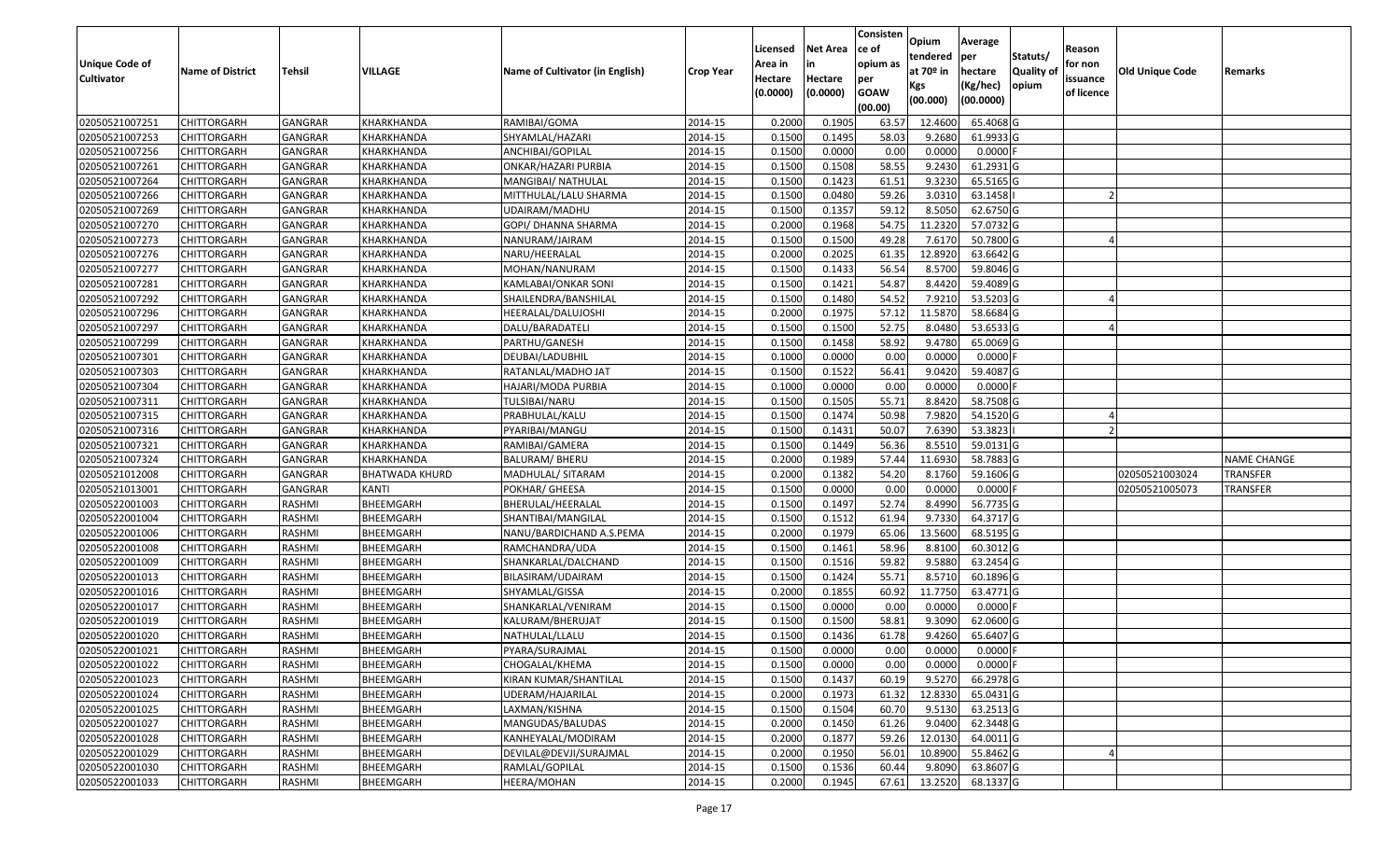| <b>Unique Code of</b> |                         |               |           |                                 |                  | Licensed<br>Area in | <b>Net Area</b><br>in | Consisten<br>ce of<br>opium as | Opium<br>tendered              | Average<br>per                   | Statuts/                  | Reason<br>for non      |                        |                    |
|-----------------------|-------------------------|---------------|-----------|---------------------------------|------------------|---------------------|-----------------------|--------------------------------|--------------------------------|----------------------------------|---------------------------|------------------------|------------------------|--------------------|
| <b>Cultivator</b>     | <b>Name of District</b> | <b>Tehsil</b> | VILLAGE   | Name of Cultivator (in English) | <b>Crop Year</b> | Hectare<br>(0.0000) | Hectare<br>(0.0000)   | per<br><b>GOAW</b><br>(00.00)  | at $70°$ in<br>Kgs<br>(00.000) | hectare<br>(Kg/hec)<br>(00.0000) | <b>Quality o</b><br>opium | issuance<br>of licence | <b>Old Unique Code</b> | Remarks            |
| 02050522001034        | CHITTORGARH             | RASHMI        | BHEEMGARH | KALURAM/BALURAM                 | 2014-15          | 0.1500              | 0.1566                | 61.66                          | 9.8830                         | 63.1098 G                        |                           |                        |                        |                    |
| 02050522001035        | CHITTORGARH             | RASHMI        | BHEEMGARH | BHOLIBAI/BHERU                  | 2014-15          | 0.1500              | 0.1485                | 57.16                          | 8.7290                         | 58.7811 G                        |                           |                        |                        |                    |
| 02050522001036        | CHITTORGARH             | RASHMI        | BHEEMGARH | BALU/BARDA TELI                 | 2014-15          | 0.2000              | 0.1950                | 61.07                          | 12.4760                        | 63.9795 G                        |                           |                        |                        |                    |
| 02050522001038        | CHITTORGARH             | RASHMI        | BHEEMGARH | LALU/NAVLA                      | 2014-15          | 0.1500              | 0.1488                | 57.81                          | 8.5890                         | 57.7218 G                        |                           |                        |                        |                    |
| 02050522001040        | CHITTORGARH             | RASHMI        | BHEEMGARH | PRATHVIRAJ A/S JITMAL/ MEGHRAJ  | 2014-15          | 0.2000              | 0.0000                | 0.00                           | 0.0000                         | $0.0000$ F                       |                           |                        |                        |                    |
| 02050522001041        | CHITTORGARH             | RASHMI        | BHEEMGARH | BALURAM/JAICHAND                | 2014-15          | 0.1500              | 0.0000                | 0.00                           | 0.0000                         | $0.0000$ F                       |                           |                        |                        |                    |
| 02050522001042        | <b>CHITTORGARH</b>      | RASHMI        | BHEEMGARH | HARJUBAI/GANESH TELI            | 2014-15          | 0.2000              | 0.1980                | 57.59                          | 11.6410                        | 58.7929 G                        |                           |                        |                        |                    |
| 02050522001043        | <b>CHITTORGARH</b>      | RASHMI        | BHEEMGARH | UDAIRAM/HEERALAL                | 2014-15          | 0.2000              | 0.1949                | 62.05                          | 12.5520                        | 64.4023 G                        |                           |                        |                        |                    |
| 02050522001044        | <b>CHITTORGARH</b>      | RASHMI        | BHEEMGARH | MANGILAL/BARDA                  | 2014-15          | 0.1500              | 0.1468                | 52.99                          | 8.4780                         | 57.7520 G                        |                           |                        |                        |                    |
| 02050522001046        | <b>CHITTORGARH</b>      | RASHMI        | BHEEMGARH | MOHAN/UDA SUTHAR                | 2014-15          | 0.2000              | 0.1955                | 62.23                          | 13.1570                        | 67.2992 G                        |                           |                        |                        |                    |
| 02050522001050        | CHITTORGARH             | RASHMI        | BHEEMGARH | RAMLAL/CHAMAPALAL               | 2014-15          | 0.1500              | 0.1485                | 58.98                          | 9.4790                         | 63.8316 G                        |                           |                        |                        |                    |
| 02050522001053        | <b>CHITTORGARH</b>      | RASHMI        | BHEEMGARH | SAMPATLAL/UDAIRAM               | 2014-15          | 0.1500              | 0.1485                | 60.58                          | 9.0260                         | 60.7811G                         |                           |                        |                        |                    |
| 02050522001054        | <b>CHITTORGARH</b>      | RASHMI        | BHEEMGARH | LAXMINARAYAN/NAVALRAM           | 2014-15          | 0.2000              | 0.1902                | 53.91                          | 10.7430                        | 56.4826 G                        |                           |                        |                        |                    |
| 02050522001055        | CHITTORGARH             | RASHMI        | BHEEMGARH | DHANRAJ A/S KHEMRAJ/ VENIRAM    | 2014-15          | 0.1500              | 0.1440                | 55.78                          | 8.5180                         | 59.1528 G                        |                           |                        |                        |                    |
| 02050522001056        | CHITTORGARH             | RASHMI        | BHEEMGARH | NANIBAI/RAMCHANDRA              | 2014-15          | 0.2000              | 0.1944                | 62.23                          | 12.6330                        | 64.9846 G                        |                           |                        |                        |                    |
| 02050522001057        | CHITTORGARH             | RASHMI        | BHEEMGARH | PYARIBAI/KALU                   | 2014-15          | 0.1500              | 0.1380                | 56.22                          | 8.2640                         | 59.8841 G                        |                           |                        |                        |                    |
| 02050522001058        | CHITTORGARH             | RASHMI        | BHEEMGARH | KISHANLAL/UDAILAL               | 2014-15          | 0.150               | 0.1492                | 58.47                          | 9.2800                         | 62.1984 G                        |                           |                        |                        |                    |
| 02050522001059        | CHITTORGARH             | RASHMI        | BHEEMGARH | NANURAM/GHEESA                  | 2014-15          | 0.2000              | 0.1876                | 63.61                          | 12.4040                        | 66.1194 G                        |                           |                        |                        |                    |
| 02050522001066        | CHITTORGARH             | RASHMI        | BHEEMGARH | KANHEYALAL/NANDLAL              | 2014-15          | 0.2000              | 0.1980                | 59.01                          | 12.1900                        | 61.5657 G                        |                           |                        |                        | <b>NAME CHANGE</b> |
| 02050522001067        | CHITTORGARH             | RASHMI        | BHEEMGARH | JETIBAI/RAMLAL                  | 2014-15          | 0.2000              | 0.1948                | 63.07                          | 12.7130                        | 65.2618 G                        |                           |                        |                        |                    |
| 02050522001068        | CHITTORGARH             | RASHMI        | BHEEMGARH | BHERULAL/JITMAL                 | 2014-15          | 0.2000              | 0.2006                | 62.34                          | 13.1540                        | 65.5733 G                        |                           |                        |                        |                    |
| 02050522001070        | CHITTORGARH             | RASHMI        | BHEEMGARH | KISHANGIR/BALUGIR               | 2014-15          | 0.2000              | 0.1933                | 66.58                          | 12.3270                        | 63.7713 G                        |                           |                        |                        |                    |
| 02050522001075        | CHITTORGARH             | RASHMI        | BHEEMGARH | AMIRUDEEN/ALLAHNUR              | 2014-15          | 0.2000              | 0.1900                | 59.00                          | 11.3360                        | 59.6632 G                        |                           |                        |                        |                    |
| 02050522001079        | CHITTORGARH             | RASHMI        | BHEEMGARH | GOPILAL/NANDRAM                 | 2014-15          | 0.2000              | 0.1932                | 59.24                          | 11.8650                        | 61.4130 G                        |                           |                        |                        |                    |
| 02050522001080        | CHITTORGARH             | RASHMI        | BHEEMGARH | BALURAM A/S KASTURA/ MEGHA      | 2014-15          | 0.1500              | 0.1470                | 61.62                          | 9.3490                         | 63.5986 G                        |                           |                        |                        |                    |
| 02050522001081        | CHITTORGARH             | RASHMI        | BHEEMGARH | SHIVLAL/DEVCHAND@DEVKISHAN      | 2014-15          | 0.1500              | 0.1480                | 56.30                          | 8.6700                         | 58.5811 G                        |                           |                        |                        |                    |
| 02050522001082        | CHITTORGARH             | RASHMI        | BHEEMGARH | GANESHDAS/EKLING                | 2014-15          | 0.1500              | 0.1470                | 61.02                          | 9.1360                         | 62.1497 G                        |                           |                        |                        |                    |
| 02050522001084        | CHITTORGARH             | <b>RASHMI</b> | BHEEMGARH | UDAILAL/GIRDHARI                | 2014-15          | 0.2000              | 0.1943                | 61.23                          | 12.2550                        | 63.0726 G                        |                           |                        |                        |                    |
| 02050522001085        | CHITTORGARH             | RASHMI        | BHEEMGARH | RATANLAL/KANHIYALAL             | 2014-15          | 0.1500              | 0.1465                | 52.37                          | 7.9980                         | 54.5939 G                        |                           |                        |                        |                    |
| 02050522001089        | CHITTORGARH             | RASHMI        | BHEEMGARH | NARAYAN/RAMCHANDRA JAT          | 2014-15          | 0.1500              | 0.1413                | 59.35                          | 9.2670                         | 65.5839 G                        |                           |                        |                        |                    |
| 02050522001090        | CHITTORGARH             | RASHMI        | BHEEMGARH | KAILASHCHANDRA/MANGILAL         | 2014-15          | 0.1500              | 0.1530                | 52.58                          | 8.2100                         | 53.6601G                         |                           |                        |                        |                    |
| 02050522001091        | <b>CHITTORGARH</b>      | RASHMI        | BHEEMGARH | PURANMAL/MANGILAL               | 2014-15          | 0.1500              | 0.1497                | 58.79                          | 8.9020                         | 59.4656 G                        |                           |                        |                        |                    |
| 02050522001092        | <b>CHITTORGARH</b>      | RASHMI        | BHEEMGARH | GANESH/CHAMPALAL                | 2014-15          | 0.2000              | 0.2013                | 63.26                          | 12.6790                        | 62.9856 G                        |                           |                        |                        |                    |
| 02050522001093        | CHITTORGARH             | RASHMI        | BHEEMGARH | DALURAM/TODURAM                 | 2014-15          | 0.150               | 0.1458                | 59.00                          | 9.035                          | 61.9684 G                        |                           |                        |                        |                    |
| 02050522001095        | CHITTORGARH             | RASHMI        | BHEEMGARH | KAILASH/JODHRAJ                 | 2014-15          | 0.2000              | 0.1966                | 56.73                          | 11.3300                        | 57.6297 G                        |                           |                        |                        |                    |
| 02050522001096        | <b>CHITTORGARH</b>      | RASHMI        | BHEEMGARH | CHANDIBAI/NARAYAN               | 2014-15          | 0.1500              | 0.1454                | 57.89                          | 9.0310                         | 62.1114 G                        |                           |                        |                        |                    |
| 02050522001101        | <b>CHITTORGARH</b>      | RASHMI        | BHEEMGARH | KESHARBAI/RAMESHWAR             | 2014-15          | 0.1500              | 0.0983                | 59.67                          | 6.2230                         | 63.3062 G                        |                           |                        |                        |                    |
| 02050522001103        | <b>CHITTORGARH</b>      | RASHMI        | BHEEMGARH | PRAKASH/BHERU                   | 2014-15          | 0.2000              | 0.0000                | 0.00                           | 0.0000                         | $0.0000$ F                       |                           |                        |                        |                    |
| 02050522001104        | <b>CHITTORGARH</b>      | RASHMI        | BHEEMGARH | MOTILAL/NANURAM                 | 2014-15          | 0.2000              | 0.2000                | 61.84                          | 12.8890                        | 64.4450 G                        |                           |                        |                        |                    |
| 02050522001108        | <b>CHITTORGARH</b>      | RASHMI        | BHEEMGARH | DALCHAND/LOBHCHAND              | 2014-15          | 0.1500              | 0.1440                | 59.88                          | 8.9390                         | 62.0764 G                        |                           |                        |                        |                    |
| 02050522001109        | <b>CHITTORGARH</b>      | RASHMI        | BHEEMGARH | RAMESHARLAL/GANES               | 2014-15          | 0.1500              | 0.1500                | 60.88                          | 9.7150                         | 64.7667 G                        |                           |                        |                        |                    |
| 02050522001111        | <b>CHITTORGARH</b>      | RASHMI        | BHEEMGARH | NARAYAN/BHURALAL                | 2014-15          | 0.2000              | 0.1940                | 59.08                          | 12.1030                        | 62.3866 G                        |                           |                        |                        |                    |
| 02050522001113        | CHITTORGARH             | RASHMI        | BHEEMGARH | SHYAMLAL/SOHANLAL               | 2014-15          | 0.1500              | 0.1445                | 55.56                          | 8.8340                         | 61.1349 G                        |                           |                        |                        |                    |
| 02050522001114        | <b>CHITTORGARH</b>      | RASHMI        | BHEEMGARH | SHANKARLAL/HIRALAL JAT          | 2014-15          | 0.1500              | 0.1412                | 54.84                          | 8.4380                         | 59.7592 G                        |                           |                        |                        |                    |
| 02050522001115        | <b>CHITTORGARH</b>      | RASHMI        | BHEEMGARH | SHANKARLAL/HIRALAL REGAR        | 2014-15          | 0.1500              | 0.1430                | 55.22                          | 8.3150                         | 58.1469                          |                           |                        |                        |                    |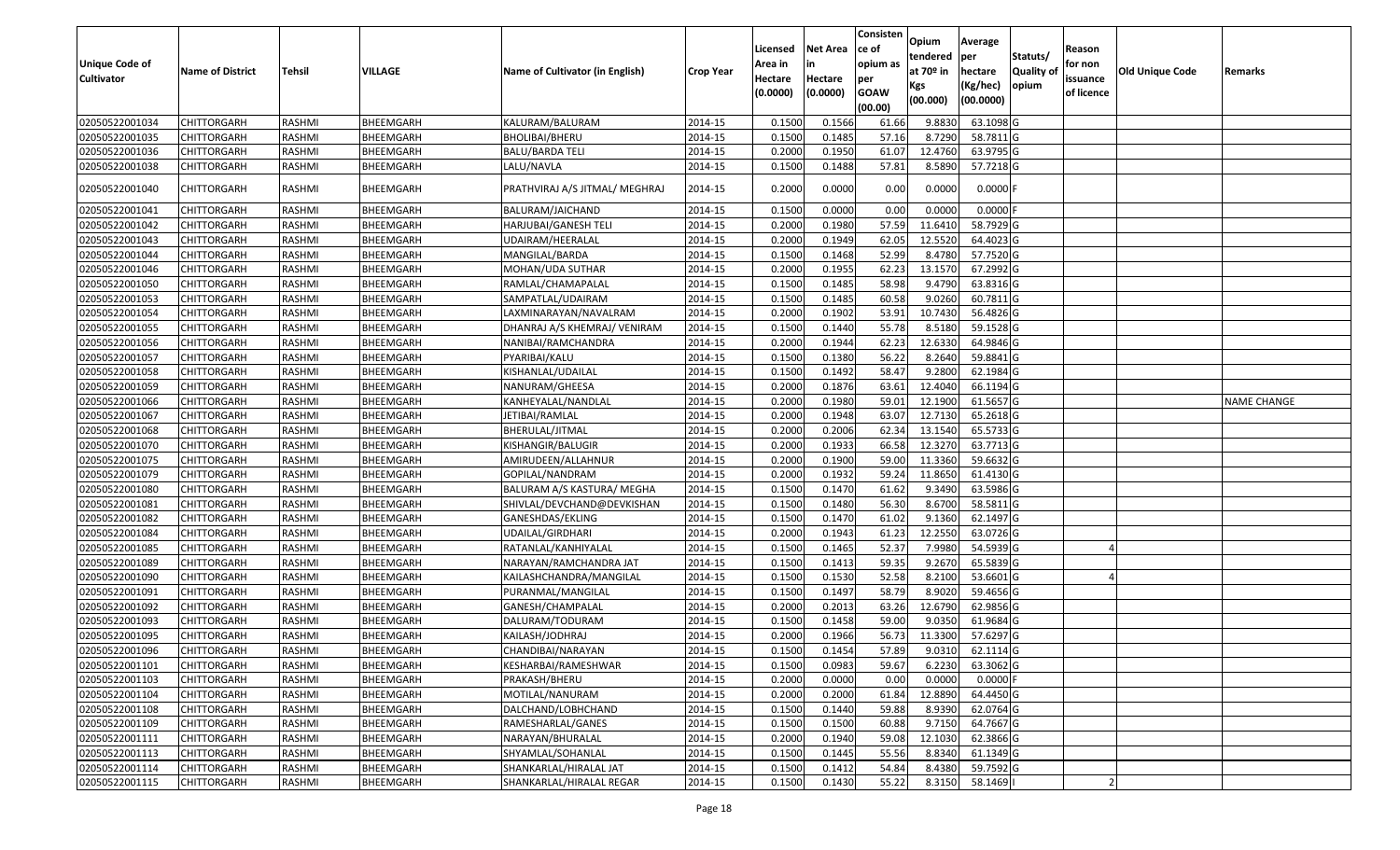|                       |                         |               |                |                                 |                  |          |                 | Consisten              | Opium       | Average    |                  |            |                        |                    |
|-----------------------|-------------------------|---------------|----------------|---------------------------------|------------------|----------|-----------------|------------------------|-------------|------------|------------------|------------|------------------------|--------------------|
|                       |                         |               |                |                                 |                  | Licensed | <b>Net Area</b> | ce of                  | tendered    | per        | Statuts/         | Reason     |                        |                    |
| <b>Unique Code of</b> | <b>Name of District</b> | <b>Tehsil</b> | <b>VILLAGE</b> | Name of Cultivator (in English) | <b>Crop Year</b> | Area in  | in              | opium as               | at $70°$ in | hectare    | <b>Quality o</b> | for non    | <b>Old Unique Code</b> | Remarks            |
| <b>Cultivator</b>     |                         |               |                |                                 |                  | Hectare  | Hectare         | per                    | Kgs         | (Kg/hec)   | opium            | issuance   |                        |                    |
|                       |                         |               |                |                                 |                  | (0.0000) | (0.0000)        | <b>GOAW</b><br>(00.00) | (00.000)    | (00.0000)  |                  | of licence |                        |                    |
| 02050522001116        | CHITTORGARH             | RASHMI        | BHEEMGARH      | SHANTILAL/UDAILAL               | 2014-15          | 0.1500   | 0.1495          | 57.18                  | 8.5690      | 57.3177 G  |                  |            |                        |                    |
| 02050522001117        | CHITTORGARH             | RASHMI        | BHEEMGARH      | BALIBAI/RUPLAL                  | 2014-15          | 0.1500   | 0.1444          | 57.43                  | 8.4010      | 58.1787 G  |                  |            |                        |                    |
| 02050522001118        | CHITTORGARH             | RASHMI        | BHEEMGARH      | RATANLAL/KALU                   | 2014-15          | 0.1000   | 0.0000          |                        | 0.0000      | 0.0000F    |                  |            |                        |                    |
| 02050522001122        | <b>CHITTORGARH</b>      | RASHMI        | BHEEMGARH      | MANGILAL/UDIARAM                | 2014-15          | 0.2000   | 0.1973          | 61.80                  | 12.8280     | 65.0177 G  |                  |            |                        |                    |
| 02050522001125        | CHITTORGARH             | RASHMI        | BHEEMGARH      | BHURALAL/MANGILAL               | 2014-15          | 0.2000   | 0.1949          | 58.94                  | 12.4360     | 63.8071 G  |                  |            |                        |                    |
| 02050522001127        | CHITTORGARH             | RASHMI        | BHEEMGARH      | CHAGANLAL/BHURALAL              | 2014-15          | 0.2000   | 0.1852          | 60.48                  | 11.9400     | 64.4708 G  |                  |            |                        |                    |
| 02050522001128        | CHITTORGARH             | RASHMI        | BHEEMGARH      | JAMNIBAI/DALU                   | 2014-15          | 0.2000   | 0.1984          | 59.26                  | 12.4450     | 62.7268 G  |                  |            |                        |                    |
| 02050522001130        | <b>CHITTORGARH</b>      | <b>RASHMI</b> | BHEEMGARH      | HIRALAL/RAMLAL                  | 2014-15          | 0.1500   | 0.1432          | 59.30                  | 8.7510      | 61.1103 G  |                  |            |                        |                    |
| 02050522001131        | CHITTORGARH             | RASHMI        | BHEEMGARH      | LALURAM/DOULA                   | 2014-15          | 0.1500   | 0.1500          | 62.36                  | 9.8260      | 65.5067 G  |                  |            |                        |                    |
| 02050522001132        | CHITTORGARH             | RASHMI        | BHEEMGARH      | HIRALAL/DOULA                   | 2014-15          | 0.2000   | 0.1984          | 58.90                  | 12.3520     | 62.2581 G  |                  |            |                        |                    |
| 02050522001135        | CHITTORGARH             | RASHMI        | BHEEMGARH      | MOHAN/GHEESA                    | 2014-15          | 0.2000   | 0.1938          | 61.84                  | 12.5540     | 64.7781G   |                  |            |                        |                    |
| 02050522001136        | <b>CHITTORGARH</b>      | RASHMI        | BHEEMGARH      | RADHIBAI/BALU                   | 2014-15          | 0.1500   | 0.1479          | 56.90                  | 9.0880      | 61.4469 G  |                  |            |                        | <b>NAME CHANGE</b> |
| 02050522001137        | <b>CHITTORGARH</b>      | RASHMI        | BHEEMGARH      | JITENDRAKUMAR/SHANTILAL         | 2014-15          | 0.1500   | 0.1500          | 61.69                  | 9.9590      | 66.3933 G  |                  |            |                        |                    |
| 02050522001138        | <b>CHITTORGARH</b>      | RASHMI        | BHEEMGARH      | NARAYAN/DALU                    | 2014-15          | 0.1500   | 0.1403          | 53.49                  | 8.1080      | 57.7904 G  |                  |            |                        |                    |
| 02050522001139        | CHITTORGARH             | RASHMI        | BHEEMGARH      | SHAMBHULAL/HEERALAL             | 2014-15          | 0.2000   | 0.0000          | 0.00                   | 0.0000      | 0.0000 F   |                  |            |                        |                    |
| 02050522001140        | CHITTORGARH             | RASHMI        | BHEEMGARH      | DALCHAND A.S.MOHANLAL/SURAJMAL  | 2014-15          | 0.2000   | 0.1950          | 59.33                  | 11.6540     | 59.7641 G  |                  |            |                        |                    |
| 02050522001141        | CHITTORGARH             | RASHMI        | BHEEMGARH      | SHANKARLAL/CHAGANLAL            | 2014-15          | 0.150    | 0.1470          | 61.44                  | 9.6020      | 65.3197 G  |                  |            |                        |                    |
| 02050522001144        | CHITTORGARH             | RASHMI        | BHEEMGARH      | KAMLABAI/HAZARILAL              | 2014-15          | 0.1500   | 0.1513          | 58.65                  | 9.4760      | 62.6305    |                  |            |                        |                    |
| 02050522001145        | CHITTORGARH             | RASHMI        | BHEEMGARH      | SONIBAI/JEETMAL                 | 2014-15          | 0.1500   | 0.1494          | 61.30                  | 9.7200      | 65.0602G   |                  |            |                        |                    |
| 02050522001146        | CHITTORGARH             | RASHMI        | BHEEMGARH      | SHANKARLAL/BHERU                | 2014-15          | 0.2000   | 0.2006          | 60.83                  | 12.6350     | 62.9860 G  |                  |            |                        |                    |
| 02050522001147        | CHITTORGARH             | RASHMI        | BHEEMGARH      | BHANWARLAL/MANGILAL             | 2014-15          | 0.2000   | 0.1980          | 59.52                  | 12.865      | 64.9747 G  |                  |            |                        |                    |
| 02050522001148        | CHITTORGARH             | RASHMI        | BHEEMGARH      | CHAGANLAL/MOHANLAL              | 2014-15          | 0.2000   | 0.1950          | 59.77                  | 12.2270     | 62.7026 G  |                  |            |                        |                    |
| 02050522001151        | CHITTORGARH             | RASHMI        | BHEEMGARH      | PYARA/GHEESA A.S.RATTA          | 2014-15          | 0.2000   | 0.1950          | 57.25                  | 11.875      | 60.8974 G  |                  |            |                        |                    |
| 02050522001152        | CHITTORGARH             | RASHMI        | BHEEMGARH      | PARTUDI/LALURAM                 | 2014-15          | 0.2000   | 0.2000          | 58.68                  | 12.3560     | 61.7800 G  |                  |            |                        |                    |
| 02050522001154        | CHITTORGARH             | RASHMI        | BHEEMGARH      | MITTHULAL/PYARCHAND             | 2014-15          | 0.1000   | 0.0000          | 0.00                   | 0.0000      | $0.0000$ F |                  |            |                        |                    |
| 02050522001155        | CHITTORGARH             | RASHMI        | BHEEMGARH      | DAULA/EKLING                    | 2014-15          | 0.1500   | 0.1500          | 56.66                  | 9.0490      | 60.3267 G  |                  |            |                        |                    |
| 02050522001156        | <b>CHITTORGARH</b>      | RASHMI        | BHEEMGARH      | KISHANPURI/NARAYANPURI          | 2014-15          | 0.2000   | 0.1949          | 63.12                  | 13.1920     | 67.6860 G  |                  |            |                        |                    |
| 02050522001157        | CHITTORGARH             | <b>RASHMI</b> | BHEEMGARH      | LAXMANPURI/GOPIPURI             | 2014-15          | 0.2000   | 0.1951          | 63.72                  | 12.9720     | 66.4890 G  |                  |            |                        |                    |
| 02050522001159        | CHITTORGARH             | RASHMI        | BHEEMGARH      | RATANLAL/KISHNA                 | 2014-15          | 0.1500   | 0.1360          | 61.46                  | 8.6040      | 63.2647 G  |                  |            |                        |                    |
| 02050522001163        | CHITTORGARH             | RASHMI        | BHEEMGARH      | BHERUPURI/PREMPURI              | 2014-15          | 0.1500   | 0.1448          | 55.52                  | 8.2650      | 57.0787    |                  |            |                        |                    |
| 02050522001166        | CHITTORGARH             | RASHMI        | BHEEMGARH      | CHUNILAL/TULSA                  | 2014-15          | 0.1500   | 0.0000          | 0.00                   | 0.0000      | 0.0000     |                  |            |                        |                    |
| 02050522001168        | <b>CHITTORGARH</b>      | RASHMI        | BHEEMGARH      | SHYAMLAL/LOBHCHAND              | 2014-15          | 0.1500   | 0.1491          | 56.08                  | 8.8370      | 59.2689 G  |                  |            |                        |                    |
| 02050522001170        | <b>CHITTORGARH</b>      | RASHMI        | BHEEMGARH      | SHANTIBAI/SOHANLAL              | 2014-15          | 0.1500   | 0.1424          | 57.51                  | 9.0700      | 63.6938 G  |                  |            |                        |                    |
| 02050522001171        | CHITTORGARH             | RASHMI        | BHEEMGARH      | SHANKARLAL/GULAB                | 2014-15          | 0.150    | 0.1502          | 62.24                  | 9.7980      | 65.2330 G  |                  |            |                        |                    |
| 02050522001172        | CHITTORGARH             | RASHMI        | BHEEMGARH      | BHURIBAI/CHAMPALAL              | 2014-15          | 0.1500   | 0.1490          | 53.04                  | 8.3500      | 56.0403 G  |                  |            |                        |                    |
| 02050522001174        | <b>CHITTORGARH</b>      | RASHMI        | BHEEMGARH      | NANIBAI/NARU                    | 2014-15          | 0.1500   | 0.1505          | 62.30                  | 9.9500      | 66.1130 G  |                  |            |                        |                    |
| 02050522001175        | <b>CHITTORGARH</b>      | RASHMI        | BHEEMGARH      | HAZARI/KUSHAL                   | 2014-15          | 0.2000   | 0.1976          | 64.42                  | 13.1690     | 66.6447 G  |                  |            |                        |                    |
| 02050522001176        | <b>CHITTORGARH</b>      | RASHMI        | BHEEMGARH      | PREMDEVI/BHANWARLAL             | 2014-15          | 0.1500   | 0.1463          | 59.69                  | 9.5760      | 65.4545 G  |                  |            |                        |                    |
| 02050522001179        | <b>CHITTORGARH</b>      | RASHMI        | BHEEMGARH      | CHAGANLAL/GHEESA                | 2014-15          | 0.2000   | 0.1987          | 63.04                  | 12.9230     | 65.0377 G  |                  |            |                        |                    |
| 02050522001181        | <b>CHITTORGARH</b>      | RASHMI        | BHEEMGARH      | RUPA/CHUNNILAL                  | 2014-15          | 0.1500   | 0.1474          | 58.21                  | 9.2050      | 62.4491 G  |                  |            |                        |                    |
| 02050522001183        | <b>CHITTORGARH</b>      | RASHMI        | BHEEMGARH      | DEVILAL/NARAYAN                 | 2014-15          | 0.1500   | 0.1449          | 61.55                  | 9.1450      | 63.1125 G  |                  |            |                        |                    |
| 02050522001191        | <b>CHITTORGARH</b>      | RASHMI        | BHEEMGARH      | VARDIBAI/SHANKARLAL             | 2014-15          | 0.2000   | 0.2014          | 63.16                  | 13.0920     | 65.0050 G  |                  |            |                        | <b>NAME CHANGE</b> |
| 02050522001192        | <b>CHITTORGARH</b>      | RASHMI        | BHEEMGARH      | GOPI/SURATRAM                   | 2014-15          | 0.1500   | 0.1506          | 61.65                  | 9.9870      | 66.3147 G  |                  |            |                        |                    |
| 02050522001196        | <b>CHITTORGARH</b>      | RASHMI        | BHEEMGARH      | SHANKARLAL/BHERUGANDHI          | 2014-15          | 0.1500   | 0.0580          | 58.37                  | 3.7440      | 64.5517 G  |                  |            |                        |                    |
| 02050522001198        | <b>CHITTORGARH</b>      | RASHMI        | BHEEMGARH      | JHAMKUBAI/ARJUNLAL              | 2014-15          | 0.2000   | 0.1932          | 56.74                  | 11.3480     | 58.7371 G  |                  |            |                        |                    |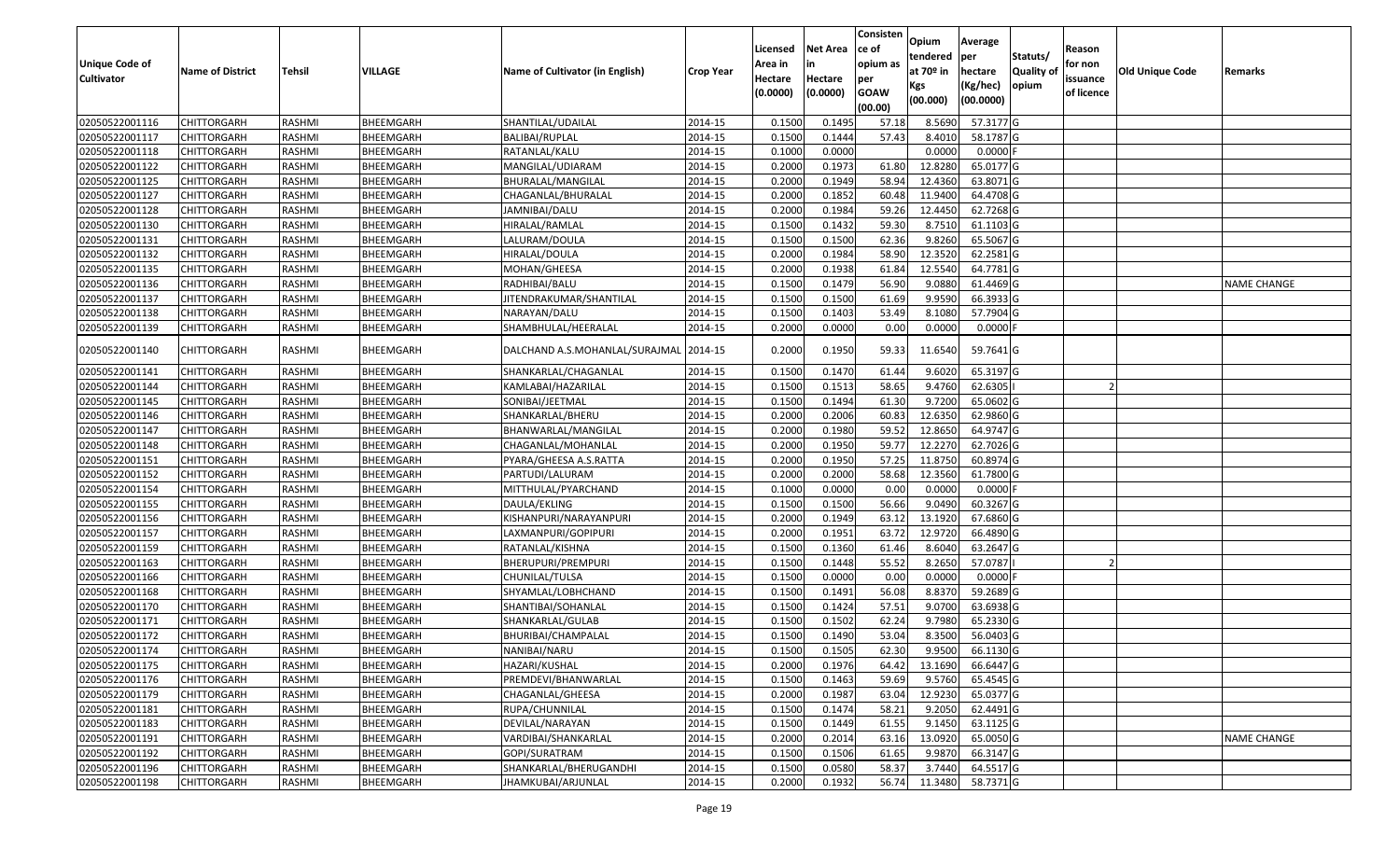|                       |                         |               |           |                                       |                  | Licensed | <b>Net Area</b> | Consisten<br>ce of | Opium<br>tendered | Average<br>per | Statuts/         | Reason     |                 |                    |
|-----------------------|-------------------------|---------------|-----------|---------------------------------------|------------------|----------|-----------------|--------------------|-------------------|----------------|------------------|------------|-----------------|--------------------|
| <b>Unique Code of</b> | <b>Name of District</b> | <b>Tehsil</b> | VILLAGE   | Name of Cultivator (in English)       | <b>Crop Year</b> | Area in  |                 | opium as           | at $70°$ in       | hectare        | <b>Quality o</b> | for non    | Old Unique Code | Remarks            |
| <b>Cultivator</b>     |                         |               |           |                                       |                  | Hectare  | Hectare         | per                | Kgs               | (Kg/hec)       | opium            | issuance   |                 |                    |
|                       |                         |               |           |                                       |                  | (0.0000) | (0.0000)        | <b>GOAW</b>        | (00.000)          | (00.0000)      |                  | of licence |                 |                    |
|                       |                         |               |           |                                       |                  |          |                 | (00.00)            |                   |                |                  |            |                 |                    |
| 02050522001199        | CHITTORGARH             | RASHMI        | BHEEMGARH | MOHAN/MANA                            | 2014-15          | 0.2000   | 0.0000          | 0.00               | 0.0000            | $0.0000$ F     |                  |            |                 |                    |
| 02050522001200        | CHITTORGARH             | RASHMI        | BHEEMGARH | UDIBAI/NANALAL                        | 2014-15          | 0.2000   | 0.1923          | 55.95              | 10.9260           | 56.8175 G      |                  |            |                 |                    |
| 02050522001206        | CHITTORGARH             | RASHMI        | BHEEMGARH | SUVALAL/MODA                          | 2014-15          | 0.2000   | 0.1968          | 60.66              | 12.8340           | 65.2134 G      |                  |            |                 |                    |
| 02050522001207        | <b>CHITTORGARH</b>      | RASHMI        | BHEEMGARH | PYARA/GHASI JAT                       | 2014-15          | 0.2000   | 0.0897          | 60.52              | 5.6370            | 62.8428        |                  |            |                 |                    |
| 02050522001209        | CHITTORGARH             | RASHMI        | BHEEMGARH | KESHU/DHULA                           | 2014-15          | 0.2000   | 0.2044          | 63.20              | 12.875            | 62.9892 G      |                  |            |                 |                    |
| 02050522001211        | CHITTORGARH             | RASHMI        | BHEEMGARH | SUKHLAL/CHAMPALAL                     | 2014-15          | 0.1500   | 0.1422          | 56.80              | 8.4550            | 59.4585 G      |                  |            |                 |                    |
| 02050522001215        | CHITTORGARH             | RASHMI        | BHEEMGARH | KISHAN/GANGARAM                       | 2014-15          | 0.1500   | 0.1485          | 60.1               | 9.1620            | 61.6970 G      |                  |            |                 |                    |
| 02050522001218        | CHITTORGARH             | <b>RASHMI</b> | BHEEMGARH | BALURAM/BHERULAL                      | 2014-15          | 0.1500   | 0.1484          | 53.07              | 8.6500            | 58.2884 G      |                  |            |                 |                    |
| 02050522001219        | CHITTORGARH             | RASHMI        | BHEEMGARH | MANGILAL/LOBHCHAND                    | 2014-15          | 0.1500   | 0.1463          | 52.84              | 8.2510            | 56.3978 G      |                  |            |                 |                    |
| 02050522001220        | CHITTORGARH             | RASHMI        | BHEEMGARH | GAURISHANKAR/CHOTHMAL                 | 2014-15          | 0.1500   | 0.1464          | 57.10              | 8.8100            | 60.1776 G      |                  |            |                 |                    |
| 02050522001222        | CHITTORGARH             | RASHMI        | BHEEMGARH | KISHANLAL/MITTHULAL                   | 2014-15          | 0.1500   | 0.1449          | 58.78              | 9.2030            | 63.5128        |                  |            |                 |                    |
| 02050522001223        | CHITTORGARH             | RASHMI        | BHEEMGARH | SATYANARAYAN/BANSHILAL                | 2014-15          | 0.1500   | 0.1444          | 59.56              | 9.1300            | 63.2271 G      |                  |            |                 |                    |
| 02050522001231        | <b>CHITTORGARH</b>      | RASHMI        | BHEEMGARH | KISHANLAL/LAXMINARAYAN                | 2014-15          | 0.1500   | 0.1456          | 62.90              | 9.3720            | 64.3681 G      |                  |            |                 |                    |
| 02050522001232        | CHITTORGARH             | RASHMI        | BHEEMGARH | NARMDASHANKAR/BHUVANISHANKAR 2014-15  |                  | 0.2000   | 0.1918          | 62.76              | 12.3550           | 64.4161 G      |                  |            |                 |                    |
| 02050522001233        | <b>CHITTORGARH</b>      | RASHMI        | BHEEMGARH | NANDRAM/PRITHVIRAJ                    | 2014-15          | 0.150    | 0.1518          | 51.63              | 8.3050            | 54.7101G       |                  |            |                 |                    |
| 02050522001235        | CHITTORGARH             | RASHMI        | BHEEMGARH | AEJIBAI/DOULATRAM                     | 2014-15          | 0.1500   | 0.1465          | 57.67              | 8.7330            | 59.6109 G      |                  |            |                 | <b>NAME CHANGE</b> |
| 02050522001236        | CHITTORGARH             | RASHMI        | BHEEMGARH | RAMIBAI/NANURAM                       | 2014-15          | 0.150    | 0.1420          | 59.34              | 9.0790            | 63.9366 G      |                  |            |                 |                    |
| 02050522001238        | CHITTORGARH             | RASHMI        | BHEEMGARH | GANGARAM/GOPI                         | 2014-15          | 0.1500   | 0.0504          | 64.62              | 3.4250            | 67.9563 G      |                  |            |                 |                    |
| 02050522001239        | CHITTORGARH             | RASHMI        | BHEEMGARH | NATHU/GULAB                           | 2014-15          | 0.2000   | 0.1953          | 62.15              | 12.0300           | 61.5975 G      |                  |            |                 |                    |
| 02050522001240        | CHITTORGARH             | RASHMI        | BHEEMGARH | KASHIRAM/HAZARI                       | 2014-15          | 0.1500   | 0.1332          | 64.62              | 8.6590            | 65.0075 G      |                  |            |                 |                    |
| 02050522001241        | CHITTORGARH             | RASHMI        | BHEEMGARH | GANESH/BHERULAL                       | 2014-15          | 0.2000   | 0.1989          | 57.06              | 11.9420           | 60.0402 G      |                  |            |                 |                    |
| 02050522001242        | CHITTORGARH             | RASHMI        | BHEEMGARH | BHERULAL/GANESHLAL                    | 2014-15          | 0.1500   | 0.1492          | 61.61              | 9.7700            | 65.4826 G      |                  |            |                 |                    |
| 02050522001243        | CHITTORGARH             | RASHMI        | BHEEMGARH | KISHANLAL/GOKAL                       | 2014-15          | 0.2000   | 0.1914          | 57.26              | 11.403            | 59.5768 G      |                  |            |                 |                    |
| 02050522001244        | CHITTORGARH             | RASHMI        | BHEEMGARH | GOKUL/DHULA                           | 2014-15          | 0.2000   | 0.1994          | 58.40              | 11.4550           | 57.4473 G      |                  |            |                 |                    |
| 02050522001246        | CHITTORGARH             | RASHMI        | BHEEMGARH | NATHU/HAJARI                          | 2014-15          | 0.2000   | 0.2016          | 61.77              | 12.9890           | 64.4296 G      |                  |            |                 |                    |
| 02050522001247        | CHITTORGARH             | RASHMI        | BHEEMGARH | KALURAM/UDAYRAM                       | 2014-15          | 0.1500   | 0.1492          | 54.82              | 8.6150            | 57.7413 G      |                  |            |                 |                    |
| 02050522001249        | CHITTORGARH             | RASHMI        | BHEEMGARH | HAJARI/DEVA                           | 2014-15          | 0.1500   | 0.1521          | 60.69              | 9.8750            | 64.9244 G      |                  |            |                 |                    |
| 02050522001252        | CHITTORGARH             | <b>RASHMI</b> | BHEEMGARH | NARAYAN/RAMCHANDRA GURJAR             | 2014-15          | 0.1500   | 0.1470          | 52.04              | 8.0660            | 54.8707 G      |                  |            |                 |                    |
| 02050522001254        | CHITTORGARH             | RASHMI        | BHEEMGARH | RUPA/NANURAM                          | 2014-15          | 0.1500   | 0.1525          | 55.92              | 9.3070            | 61.0295 G      |                  |            |                 |                    |
| 02050522001260        | CHITTORGARH             | RASHMI        | BHEEMGARH | MANGNA/RAMA                           | 2014-15          | 0.1500   | 0.1475          | 55.06              | 8.8730            | 60.1559 G      |                  |            |                 |                    |
| 02050522001261        | CHITTORGARH             | RASHMI        | BHEEMGARH | GOVERDHAN/NATHU                       | 2014-15          | 0.1500   | 0.0000          | 0.00               | 0.0000            | $0.0000$ F     |                  |            |                 |                    |
| 02050522001262        | <b>CHITTORGARH</b>      | RASHMI        | BHEEMGARH | JAMKUBAI/KANIRAM                      | 2014-15          | 0.2000   | 0.1962          | 60.92              | 12.4280           | 63.3435 G      |                  |            |                 |                    |
| 02050522001263        | <b>CHITTORGARH</b>      | RASHMI        | BHEEMGARH | NARAYAN/UDAIRAM                       | 2014-15          | 0.1500   | 0.1420          | 54.71              | 8.1520            | 57.4085 G      |                  |            |                 |                    |
| 02050522001264        | CHITTORGARH             | RASHMI        | BHEEMGARH | BHANWARLAL/NANURAM                    | 2014-15          | 0.150    | 0.1501          | 53.75              | 8.6380            | 57.5483 G      |                  |            |                 |                    |
| 02050522001265        | CHITTORGARH             | RASHMI        | BHEEMGARH | HULASIBAI/SHIVLAL                     | 2014-15          | 0.2000   | 0.1956          | 55.82              | 11.0600           | 56.5440 G      |                  |            |                 |                    |
| 02050522001266        | <b>CHITTORGARH</b>      | RASHMI        | BHEEMGARH | BHUWANISHANKER/ DURGA SHANKAR 2014-15 |                  | 0.1500   | 0.1417          | 60.78              | 8.7700            | 61.8913 G      |                  |            |                 |                    |
| 02050522001268        | <b>CHITTORGARH</b>      | RASHMI        | BHEEMGARH | JEETU/HAZARI                          | 2014-15          | 0.2000   | 0.1941          | 59.49              | 12.1700           | $62.6996$ G    |                  |            |                 |                    |
| 02050522001269        | <b>CHITTORGARH</b>      | RASHMI        | BHEEMGARH | SOSARBAI/SHANKAR                      | 2014-15          | 0.2000   | 0.1995          | 60.51              | 12.4390           | 62.3509        |                  |            |                 |                    |
| 02050522001271        | CHITTORGARH             | RASHMI        | BHEEMGARH | GOPIBAI/BHERU                         | 2014-15          | 0.2000   | 0.1943          | 59.36              | 12.2110           | 62.8461 G      |                  |            |                 |                    |
| 02050522001272        | <b>CHITTORGARH</b>      | RASHMI        | BHEEMGARH | SHANTILAL/SUKHLAL                     | 2014-15          | 0.1500   | 0.1500          | 53.01              | 8.0800            | 53.8667 G      |                  |            |                 |                    |
| 02050522001274        | <b>CHITTORGARH</b>      | RASHMI        | BHEEMGARH | RAMESHWAR/VENIRAM                     | 2014-15          | 0.2000   | 0.0000          | 0.00               | 0.0000            | $0.0000$ F     |                  |            |                 |                    |
| 02050522001276        | <b>CHITTORGARH</b>      | RASHMI        | BHEEMGARH | BHURA/DEVJI                           | 2014-15          | 0.2000   | 0.1938          | 58.74              | 11.7820           | 60.7946 G      |                  |            |                 |                    |
| 02050522001277        | <b>CHITTORGARH</b>      | RASHMI        | BHEEMGARH | SOHAN/DALLA                           | 2014-15          | 0.1500   | 0.1496          | 58.79              | 8.8770            | 59.3382G       |                  |            |                 |                    |
| 02050522001278        | <b>CHITTORGARH</b>      | RASHMI        | BHEEMGARH | JODHRAJ/KHEMA                         | 2014-15          | 0.1500   | 0.1515          | 59.37              | 9.8300            | 64.8845 G      |                  |            |                 |                    |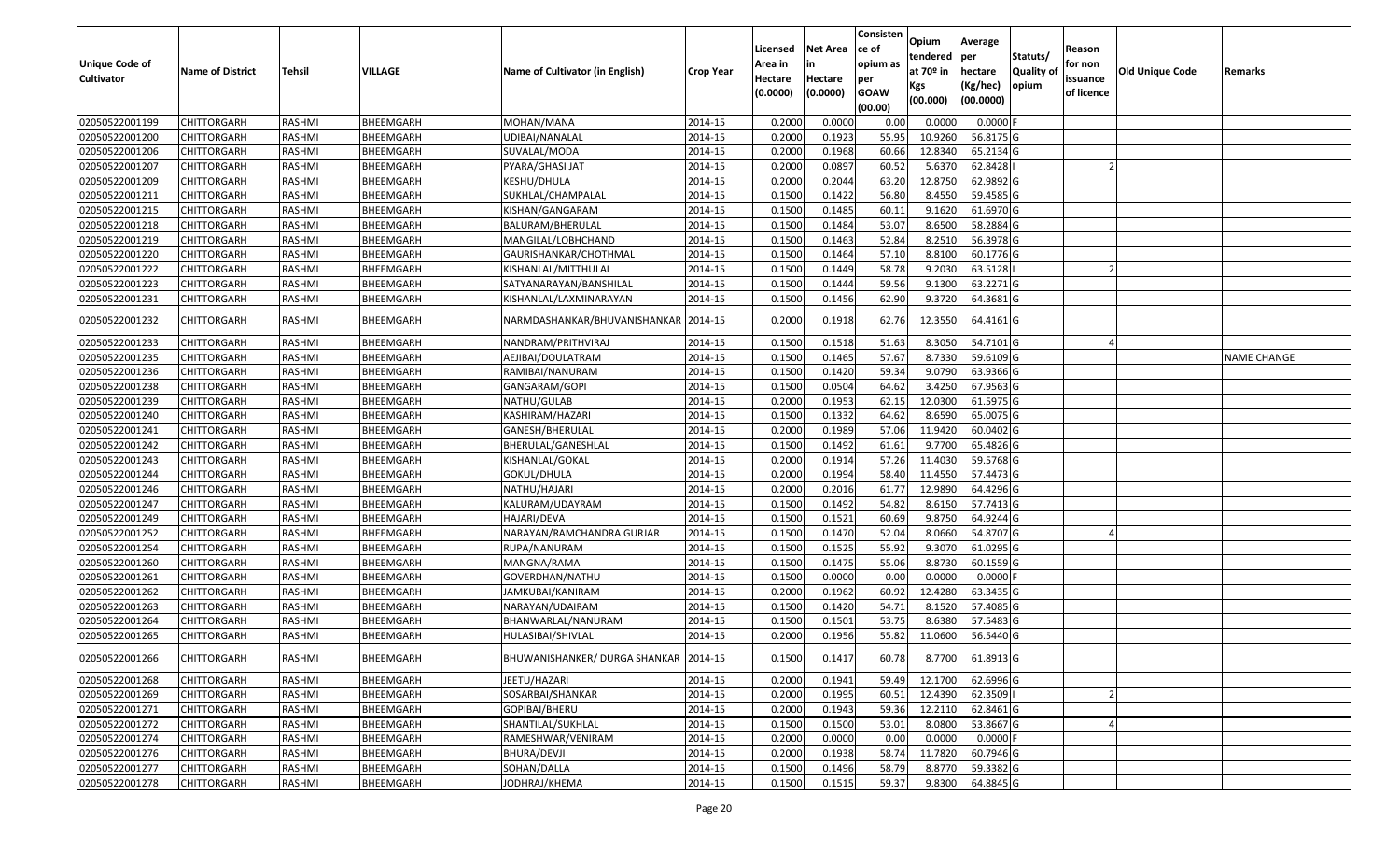| <b>Unique Code of</b><br><b>Cultivator</b> | <b>Name of District</b>    | <b>Tehsil</b>    | VILLAGE                | Name of Cultivator (in English)        | <b>Crop Year</b>   | Licensed<br>Area in<br>Hectare<br>(0.0000) | <b>Net Area</b><br>in<br>Hectare<br>(0.0000) | Consisten<br>ce of<br>opium as<br>per<br><b>GOAW</b><br>(00.00) | Opium<br>tendered<br>at $70°$ in<br>Kgs<br>(00.000) | Average<br>per<br>hectare<br>(Kg/hec)<br>(00.0000) | Statuts/<br>Quality of<br>opium | Reason<br>for non<br>issuance<br>of licence | <b>Old Unique Code</b> | Remarks |
|--------------------------------------------|----------------------------|------------------|------------------------|----------------------------------------|--------------------|--------------------------------------------|----------------------------------------------|-----------------------------------------------------------------|-----------------------------------------------------|----------------------------------------------------|---------------------------------|---------------------------------------------|------------------------|---------|
| 02050522001280                             | CHITTORGARH                | RASHMI           | BHEEMGARH              | SHANKERLAL/BADRILAL@BARDICHAND 2014-15 |                    | 0.1500                                     | 0.1447                                       | 68.25                                                           | 10.6960                                             | 73.9185 G                                          |                                 |                                             |                        |         |
| 02050522001282                             | CHITTORGARH                | RASHMI           | BHEEMGARH              | NAGJIRAM/NARAYAN                       | 2014-15            | 0.2000                                     | 0.1938                                       | 58.26                                                           | 11.7520                                             | 60.6398 G                                          |                                 |                                             |                        |         |
| 02050522001283                             | <b>CHITTORGARH</b>         | RASHMI           | BHEEMGARH              | NARAYAN/BHERU                          | 2014-15            | 0.1500                                     | 0.1105                                       | 58.77                                                           | 6.5490                                              | 59.2670 G                                          |                                 |                                             |                        |         |
| 02050522001284                             | <b>CHITTORGARH</b>         | RASHMI           | BHEEMGARH              | NANDA/KHEMA                            | 2014-15            | 0.1500                                     | 0.1470                                       | 59.64                                                           | 9.0740                                              | 61.7279 G                                          |                                 |                                             |                        |         |
| 02050522001285                             | <b>CHITTORGARH</b>         | RASHMI           | BHEEMGARH              | NANDRAM/BALU                           | 2014-15            | 0.1500                                     | 0.1450                                       | 65.18                                                           | 10.0190                                             | 69.0966 G                                          |                                 |                                             |                        |         |
| 02050522001286                             | CHITTORGARH                | RASHMI           | BHEEMGARH              | BADRILAL/NANURAM                       | 2014-15            | 0.1500                                     | 0.1485                                       | 53.56                                                           | 8.5390                                              | 57.5017 G                                          |                                 |                                             |                        |         |
| 02050522001287                             | CHITTORGARH                | RASHMI           | BHEEMGARH              | PARTHU/@PRITHVIRAJ/NARAYAN             | 2014-15            | 0.2000                                     | 0.2024                                       | 62.06                                                           | 12.8200                                             | 63.3399                                            |                                 |                                             |                        |         |
| 02050522001289                             | CHITTORGARH                | RASHMI           | BHEEMGARH              | KISHANLAL@SHRIKISHAN/KHEMRAJ           | 2014-15            | 0.1500                                     | 0.1544                                       | 58.77                                                           | 9.7050                                              | 62.8562 G                                          |                                 |                                             |                        |         |
| 02050522001290                             | CHITTORGARH                | RASHMI           | BHEEMGARH              | MAGNIBAI/GOPI                          | 2014-15            | 0.2000                                     | 0.1942                                       | 61.53                                                           | 12.8330                                             | 66.0814 G                                          |                                 |                                             |                        |         |
| 02050522001291                             | CHITTORGARH                | RASHMI           | BHEEMGARH              | RAMA/LALU PURBIA                       | 2014-15            | 0.1000                                     | 0.1046                                       | 58.00                                                           | 6.131                                               | 58.6138 G                                          |                                 |                                             |                        |         |
| 02050522001293                             | <b>CHITTORGARH</b>         | RASHMI           | BHEEMGARH              | KASTURIBAI/GEESA                       | 2014-15            | 0.1500                                     | 0.0512                                       | 60.56                                                           | 3.1660                                              | 61.8359                                            |                                 |                                             |                        |         |
| 02050522001294                             | CHITTORGARH                | RASHMI           | BHEEMGARH              | SANWARMAL/RAMCHANDRA                   | 2014-15            | 0.2000                                     | 0.1890                                       | 54.21                                                           | 10.4630                                             | 55.3598 G                                          |                                 |                                             |                        |         |
| 02050522001295                             | CHITTORGARH                | RASHMI           | <b>BHEEMGARH</b>       | CHHITARMAL/SHRIKISHAN                  | 2014-15            | 0.1500                                     | 0.1496                                       | 59.15                                                           | 9.1770                                              | 61.3436 G                                          |                                 |                                             |                        |         |
| 02050522001296                             | CHITTORGARH                | RASHMI           | BHEEMGARH              | DOLA/DEVJI                             | 2014-15            | 0.2000                                     | 0.1879                                       | 63.55                                                           | 12.8370                                             | 68.3183 G                                          |                                 |                                             |                        |         |
| 02050522001297                             | CHITTORGARH                | RASHMI           | BHEEMGARH              | KISHANLAL/UMASHANKAR                   | 2014-15            | 0.2000                                     | 0.1991                                       | 55.28                                                           | 11.3800                                             | 57.1572 G                                          |                                 |                                             |                        |         |
| 02050522001299                             | CHITTORGARH                | RASHMI           | BHEEMGARH              | BHERU/MANGILAL                         | 2014-15            | 0.2000                                     | 0.1939                                       | 60.7                                                            | 12.3480                                             | 63.6823 G                                          |                                 |                                             |                        |         |
| 02050522001300                             | CHITTORGARH                | RASHMI           | BHEEMGARH              | NARAYAN/CHOGA                          | 2014-15            | 0.2000                                     | 0.1949                                       | 63.5                                                            | 13.1230                                             | 67.3320 G                                          |                                 |                                             |                        |         |
| 02050522001301                             | CHITTORGARH                | RASHMI           | BHEEMGARH              | ONKAR/BAGA                             | 2014-15            | 0.1500                                     | 0.1505                                       | 57.68                                                           | 9.1300                                              | 60.6645 G                                          |                                 |                                             |                        |         |
| 02050522001302                             | CHITTORGARH                | <b>RASHMI</b>    | BHEEMGARH              | GANESH/UDAIRAM                         | 2014-15            | 0.1500                                     | 0.1446                                       | 55.59                                                           | 8.6090                                              | 59.5367 G                                          |                                 |                                             |                        |         |
| 02050522001303                             | CHITTORGARH                | RASHMI           | BHEEMGARH              | LALU/GOPI                              | 2014-15            | 0.2000                                     | 0.1966                                       | 63.70                                                           | 13.031                                              | 66.2818 G                                          |                                 |                                             |                        |         |
| 02050522001304                             | CHITTORGARH                | RASHMI           | BHEEMGARH              | SURESH A.S.DEVJI/SOHAN                 | 2014-15            | 0.1500                                     | 0.1515                                       | 59.5                                                            | 9.9890                                              | 65.9340 G                                          |                                 |                                             |                        |         |
| 02050522001305                             | CHITTORGARH                | RASHMI           | BHEEMGARH              | SHANKARIBAI/ONKAR                      | 2014-15            | 0.2000                                     | 0.1934                                       | 60.1                                                            | 12.3230                                             | 63.7177 G                                          |                                 |                                             |                        |         |
| 02050522001306                             | <b>CHITTORGARH</b>         | RASHMI           | BHEEMGARH              | SHOBHA/SHRI KISHAN                     | 2014-15            | 0.1500                                     | 0.1457                                       | 54.36                                                           | 8.5810                                              | 58.8950 G                                          |                                 |                                             |                        |         |
| 02050522001307                             | <b>CHITTORGARH</b>         | RASHMI           | BHEEMGARH              | MITTHU/RAMCHANDRA                      | 2014-15            | 0.1500                                     | 0.1443                                       | 56.58                                                           | 8.3900                                              | 58.1428 G                                          |                                 |                                             |                        |         |
| 02050522001308                             | <b>CHITTORGARH</b>         | RASHMI           | BHEEMGARH              | SHANKARLAL/SURATRAM                    | 2014-15            | 0.2000                                     | 0.1977                                       | 61.28                                                           | 12.6320                                             | 63.8948 G                                          |                                 |                                             |                        |         |
| 02050522001310                             | CHITTORGARH                | RASHMI           | BHEEMGARH              | MOHAN/NANURAM                          | 2014-15            | 0.1500                                     | 0.1376                                       | 53.84                                                           | 8.0530                                              | 58.5247 G                                          |                                 |                                             |                        |         |
| 02050522001311                             | <b>CHITTORGARH</b>         | RASHMI           | BHEEMGARH              | GOPALLAL/RAMCHANDRA                    | 2014-15            | 0.2000                                     | 0.1920                                       | 55.19                                                           | 10.8090                                             | 56.2969 G                                          |                                 |                                             |                        |         |
| 02050522001313                             | CHITTORGARH                | RASHMI           | BHEEMGARH              | SHAYRIBAI/JEETU                        | 2014-15            | 0.1500                                     | 0.1006                                       | 59.55                                                           | 6.2700                                              | 62.3260 G                                          |                                 |                                             |                        |         |
| 02050522001314                             | CHITTORGARH                | RASHMI           | BHEEMGARH              | BHAGWANIDEVI/SHYAMLAL                  | 2014-15            | 0.2000<br>0.2000                           | 0.1444<br>0.1951                             | 59.05<br>59.83                                                  | 8.815<br>12.2650                                    | 61.0457 G<br>62.8652 G                             |                                 |                                             |                        |         |
| 02050522001316                             | <b>CHITTORGARH</b>         | RASHMI           | BHEEMGARH              | SATYANARAYAN/LAXMINARAYAN              | 2014-15            |                                            |                                              |                                                                 |                                                     |                                                    |                                 |                                             |                        |         |
| 02050522001317                             | CHITTORGARH                | RASHMI<br>RASHMI | BHEEMGARH<br>BHEEMGARH | TEKUBAI/BHUWANA                        | 2014-15<br>2014-15 | 0.150<br>0.1500                            | 0.1480<br>0.1511                             | 54.93<br>59.53                                                  | 8.5140                                              | 57.5270<br>63.3752 G                               |                                 |                                             |                        |         |
| 02050522001318<br>02050522001320           | CHITTORGARH<br>CHITTORGARH | RASHMI           | BHEEMGARH              | BHERU A.S.TEJA/KISHNA<br>MADHU/GULAB   | 2014-15            | 0.2000                                     | 0.1949                                       | 67.37                                                           | 9.5760<br>14.0230                                   | 71.9497                                            |                                 |                                             |                        |         |
| 02050522001321                             | CHITTORGARH                | RASHMI           | BHEEMGARH              | GOPILAL/RAMA                           | 2014-15            | 0.1500                                     | 0.1446                                       | 60.84                                                           | 9.5260                                              | 65.8783 G                                          |                                 |                                             |                        |         |
| 02050522001328                             | <b>CHITTORGARH</b>         | RASHMI           | BHEEMGARH              | BHERULAL/BALURAM                       | 2014-15            | 0.1500                                     | 0.1474                                       | 58.82                                                           | 9.5040                                              | 64.4776 G                                          |                                 |                                             |                        |         |
| 02050522001330                             | <b>CHITTORGARH</b>         | RASHMI           | BHEEMGARH              | HEERALAL/GOPILAL                       | 2014-15            | 0.2000                                     | 0.1978                                       | 60.19                                                           | 12.4770                                             | 63.0789 G                                          |                                 |                                             |                        |         |
| 02050522001331                             | <b>CHITTORGARH</b>         | RASHMI           | BHEEMGARH              | SHANKARLAL/GOPILAL                     | 2014-15            | 0.2000                                     | 0.1969                                       | 59.60                                                           | 12.5070                                             | 63.5196 G                                          |                                 |                                             |                        |         |
| 02050522001337                             | <b>CHITTORGARH</b>         | RASHMI           | BHEEMGARH              | MADHULAL/CHATARBUJ                     | 2014-15            | 0.1500                                     | 0.1463                                       | 65.27                                                           | 10.2380                                             | 69.9795 G                                          |                                 |                                             |                        |         |
| 02050522001343                             | <b>CHITTORGARH</b>         | RASHMI           | BHEEMGARH              | MANGILAL/RAMLAL                        | 2014-15            | 0.1500                                     | 0.1445                                       | 50.60                                                           | 7.7350                                              | 53.5294 G                                          |                                 |                                             |                        |         |
| 02050522001346                             | <b>CHITTORGARH</b>         | RASHMI           | BHEEMGARH              | CHAGANLAL/DEVJI                        | 2014-15            | 0.2000                                     | 0.1948                                       | 62.91                                                           | 12.6180                                             | 64.7741 G                                          |                                 |                                             |                        |         |
| 02050522001351                             | <b>CHITTORGARH</b>         | RASHMI           | BHEEMGARH              | MUBARIK HUSSAIN/TAJ MOHH.              | 2014-15            | 0.1500                                     | 0.1521                                       | 61.01                                                           | 9.5000                                              | 62.4589 G                                          |                                 |                                             |                        |         |
| 02050522001352                             | <b>CHITTORGARH</b>         | RASHMI           | BHEEMGARH              | KISHANLAL/BHERULAL                     | 2014-15            | 0.2000                                     | 0.2002                                       | 60.39                                                           | 12.6390                                             | $63.1319$ G                                        |                                 |                                             |                        |         |
| 02050522001353                             | CHITTORGARH                | RASHMI           | BHEEMGARH              | NANDRAM/BHERULAL                       | 2014-15            | 0.1500                                     | 0.1445                                       | 53.00                                                           | 8.0260                                              | 55.5433 G                                          |                                 |                                             |                        |         |
| 02050522001355                             | CHITTORGARH                | RASHMI           | BHEEMGARH              | SUKHLAL/PARTHULAL/                     | 2014-15            | 0.1500                                     | 0.1462                                       | 57.38                                                           | 8.9760                                              | 61.3953 G                                          |                                 |                                             |                        |         |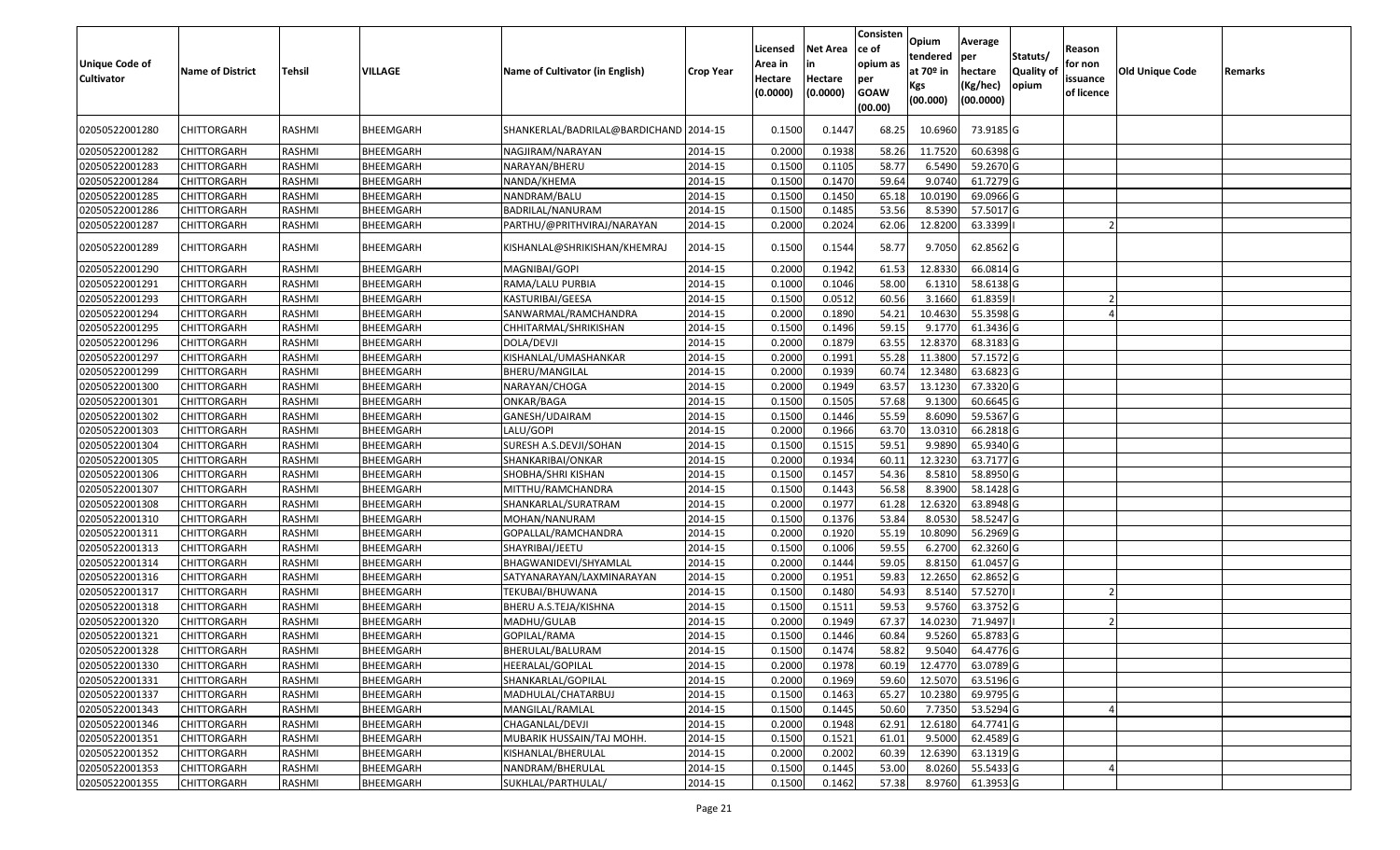|                   |                         |               |                  |                                 |                  |          |                 | Consisten              | Opium       | Average    |                  |            |                 |                    |
|-------------------|-------------------------|---------------|------------------|---------------------------------|------------------|----------|-----------------|------------------------|-------------|------------|------------------|------------|-----------------|--------------------|
|                   |                         |               |                  |                                 |                  | Licensed | <b>Net Area</b> | ce of                  | tendered    | per        | Statuts/         | Reason     |                 |                    |
| Unique Code of    | <b>Name of District</b> | <b>Tehsil</b> | VILLAGE          | Name of Cultivator (in English) | <b>Crop Year</b> | Area in  | in              | opium as               | at $70°$ in | hectare    | <b>Quality o</b> | for non    | Old Unique Code | Remarks            |
| <b>Cultivator</b> |                         |               |                  |                                 |                  | Hectare  | Hectare         | per                    | Kgs         | (Kg/hec)   | opium            | issuance   |                 |                    |
|                   |                         |               |                  |                                 |                  | (0.0000) | (0.0000)        | <b>GOAW</b><br>(00.00) | (00.000)    | (00.0000)  |                  | of licence |                 |                    |
| 02050522001356    | CHITTORGARH             | RASHMI        | BHEEMGARH        | DEVILAL/NARU                    | 2014-15          | 0.1500   | 0.1496          | 54.87                  | 8.7790      | 58.6832 G  |                  |            |                 |                    |
| 02050522001361    | CHITTORGARH             | RASHMI        | BHEEMGARH        | UDAIRAM/NAULA                   | 2014-15          | 0.1500   | 0.1403          | 55.59                  | 8.6480      | 61.6393 G  |                  |            |                 |                    |
| 02050522001362    | CHITTORGARH             | RASHMI        | BHEEMGARH        | TAMMUBAI/HIRA                   | 2014-15          | 0.1500   | 0.0000          | 0.00                   | 0.0000      | 0.0000F    |                  |            |                 |                    |
| 02050522001366    | <b>CHITTORGARH</b>      | RASHMI        | BHEEMGARH        | GANESH/MOHAN                    | 2014-15          | 0.1500   | 0.1407          | 59.46                  | 8.8260      | 62.7292 G  |                  |            |                 |                    |
| 02050522001367    | CHITTORGARH             | RASHMI        | BHEEMGARH        | DEVILAL/BHERULAL                | 2014-15          | 0.2000   | 0.1897          | 55.01                  | 10.4440     | 55.0554 G  |                  |            |                 |                    |
| 02050522001368    | CHITTORGARH             | RASHMI        | <b>BHEEMGARH</b> | MOHANLAL/HEMA                   | 2014-15          | 0.2000   | 0.2000          | 60.75                  | 12.3500     | 61.7500 G  |                  |            |                 |                    |
| 02050522001371    | CHITTORGARH             | RASHMI        | BHEEMGARH        | CHAND/MOHMMED                   | 2014-15          | 0.1500   | 0.1521          | 50.1                   | 7.7320      | 50.8350 G  |                  |            |                 |                    |
| 02050522001374    | CHITTORGARH             | <b>RASHMI</b> | BHEEMGARH        | LADIBAI/NAGJIRAM                | 2014-15          | 0.1500   | 0.1520          | 54.93                  | 8.8200      | 58.0263G   |                  |            |                 |                    |
| 02050522001375    | CHITTORGARH             | RASHMI        | BHEEMGARH        | HANSU/UDAIRAM                   | 2014-15          | 0.1500   | 0.1492          | 67.83                  | 10.707      | 71.7627 G  |                  |            |                 |                    |
| 02050522001377    | CHITTORGARH             | RASHMI        | BHEEMGARH        | BHERULAL/BHURA                  | 2014-15          | 0.2000   | 0.1725          | 56.21                  | 10.3110     | 59.7739 G  |                  |            |                 |                    |
| 02050522001378    | CHITTORGARH             | RASHMI        | BHEEMGARH        | KAMRUDEEN/ALLAHNUR              | 2014-15          | 0.1500   | 0.1405          | 63.73                  | 9.4410      | 67.1957 G  |                  |            |                 |                    |
| 02050522001380    | CHITTORGARH             | RASHMI        | BHEEMGARH        | MADHOLAL/MANGILAL               | 2014-15          | 0.1500   | 0.1463          | 57.73                  | 8.9070      | 60.8817 G  |                  |            |                 |                    |
| 02050522001390    | <b>CHITTORGARH</b>      | RASHMI        | BHEEMGARH        | BHERULAL/MOTILAL                | 2014-15          | 0.1000   | 0.0000          | 0.00                   | 0.0000      | $0.0000$ F |                  |            |                 |                    |
| 02050522001391    | <b>CHITTORGARH</b>      | RASHMI        | BHEEMGARH        | ROSHAN/SUKHLAL                  | 2014-15          | 0.1500   | 0.1431          | 56.78                  | 8.7280      | 60.9923 G  |                  |            |                 |                    |
| 02050522001393    | <b>CHITTORGARH</b>      | RASHMI        | BHEEMGARH        | KISHANLAL/SUKHA                 | 2014-15          | 0.1500   | 0.0000          | 0.00                   | 0.0000      | $0.0000$ F |                  |            |                 |                    |
| 02050522001394    | <b>CHITTORGARH</b>      | RASHMI        | BHEEMGARH        | BHERULAL/HAZARIMAL              | 2014-15          | 0.2000   | 0.0902          | 64.16                  | 5.9490      | 65.9534    |                  |            |                 |                    |
| 02050522001400    | CHITTORGARH             | RASHMI        | BHEEMGARH        | AANWAR/ALLAHNUR                 | 2014-15          | 0.1500   | 0.1410          | 61.49                  | 9.1090      | 64.6028 G  |                  |            |                 |                    |
| 02050522001401    | CHITTORGARH             | RASHMI        | BHEEMGARH        | KISHANLAL/MOHANLAL              | 2014-15          | 0.1500   | 0.1509          | 61.61                  | 10.1040     | 66.9583 G  |                  |            |                 |                    |
| 02050522001406    | CHITTORGARH             | RASHMI        | BHEEMGARH        | BHERULAL/BHAJJA                 | 2014-15          | 0.1500   | 0.0000          | 0.00                   | 0.0000      | $0.0000$ F |                  |            |                 |                    |
| 02050522001407    | CHITTORGARH             | RASHMI        | BHEEMGARH        | BHANWARLAL/LALCHAND             | 2014-15          | 0.1000   | 0.0000          | 0.00                   | 0.0000      | 0.0000     |                  |            |                 |                    |
| 02050522001408    | CHITTORGARH             | RASHMI        | BHEEMGARH        | NARULAL/BHERULAL                | 2014-15          | 0.2000   | 0.1998          | 59.53                  | 12.0420     | 60.2703 G  |                  |            |                 |                    |
| 02050522001410    | CHITTORGARH             | RASHMI        | BHEEMGARH        | NARAYANLAL/PYARA                | 2014-15          | 0.2000   | 0.1699          | 59.84                  | 11.0700     | 65.1560 G  |                  |            |                 |                    |
| 02050522001411    | CHITTORGARH             | RASHMI        | BHEEMGARH        | RATNIBAI/SOHANLAL               | 2014-15          | 0.1500   | 0.1467          | 54.78                  | 8.7650      | 59.7478 G  |                  |            |                 |                    |
| 02050522001412    | <b>CHITTORGARH</b>      | RASHMI        | BHEEMGARH        | SHANKARLAL/MANGILAL             | 2014-15          | 0.1000   | 0.0000          | 0.00                   | 0.0000      | 0.0000F    |                  |            |                 |                    |
| 02050522001413    | CHITTORGARH             | RASHMI        | BHEEMGARH        | KALIBAI/CHOTEKHA                | 2014-15          | 0.1500   | 0.1510          | 57.77                  | 8.8060      | 58.3179 G  |                  |            |                 |                    |
| 02050522001414    | CHITTORGARH             | RASHMI        | BHEEMGARH        | GANESHLAL/GANGARAM              | 2014-15          | 0.1500   | 0.1432          | 55.78                  | 8.4150      | 58.7640 G  |                  |            |                 |                    |
| 02050522001416    | CHITTORGARH             | RASHMI        | BHEEMGARH        | HEERALAL/BALURAM                | 2014-15          | 0.2000   | 0.1939          | 66.82                  | 13.7270     | 70.7942 G  |                  |            |                 |                    |
| 02050522001420    | CHITTORGARH             | RASHMI        | BHEEMGARH        | DUDHARAM /MANGU                 | 2014-15          | 0.1500   | 0.1480          | 57.88                  | 9.2440      | 62.4595 G  |                  |            |                 |                    |
| 02050522001422    | CHITTORGARH             | RASHMI        | BHEEMGARH        | KALURAM/BHERU                   | 2014-15          | 0.2000   | 0.1911          | 55.05                  | 10.9710     | 57.4097 G  |                  |            |                 |                    |
| 02050522001426    | CHITTORGARH             | RASHMI        | BHEEMGARH--2     | RAMCHANDRA/SURAJMAL             | 2014-15          | 0.1500   | 0.1430          | 58.19                  | 9.0860      | 63.5385 G  |                  |            |                 |                    |
| 02050522001430    | CHITTORGARH             | RASHMI        | BHEEMGARH--2     | RATANLAL/CHAMNA                 | 2014-15          | 0.1500   | 0.1494          | 55.71                  | 9.0250      | 60.4083 G  |                  |            |                 |                    |
| 02050522001432    | CHITTORGARH             | RASHMI        | BHEEMGARH--2     | SHYAMA/LEHRU                    | 2014-15          | 0.1500   | 0.1519          | 59.26                  | 9.2700      | 61.0270 G  |                  |            |                 |                    |
| 02050522001433    | CHITTORGARH             | RASHMI        | BHEEMGARH--2     | CHUNNILAL/PYARCHAND             | 2014-15          | 0.2000   | 0.1900          | 61.40                  | 12.3060     | 64.7684 G  |                  |            |                 |                    |
| 02050522001436    | <b>CHITTORGARH</b>      | RASHMI        | BHEEMGARH--2     | HANSU/HARLAL                    | 2014-15          | 0.2000   | 0.1927          | 59.96                  | 12.043      | 62.4961 G  |                  |            |                 |                    |
| 02050522001439    | CHITTORGARH             | RASHMI        | BHEEMGARH--2     | <b>JODHRAJ/DHOKAL</b>           | 2014-15          | 0.1500   | 0.0737          | 60.21                  | 4.7390      | 64.3012 G  |                  |            |                 |                    |
| 02050522001440    | CHITTORGARH             | RASHMI        | BHEEMGARH--2     | SOHANBAI/DALCHAND               | 2014-15          | 0.1500   | 0.1474          | 60.1                   | 9.8150      | 66.5875 G  |                  |            |                 |                    |
| 02050522001441    | <b>CHITTORGARH</b>      | RASHMI        | BHEEMGARH--2     | BAKTAVAR/HEERALAL               | 2014-15          | 0.2000   | 0.1980          | 59.40                  | 12.2450     | 61.8434 G  |                  |            |                 |                    |
| 02050522001442    | <b>CHITTORGARH</b>      | RASHMI        | BHEEMGARH--2     | JODHRAJ/CHOGA                   | 2014-15          | 0.1500   | 0.1412          | 60.09                  | 8.9190      | 63.1657 G  |                  |            |                 | <b>NAME CHANGE</b> |
| 02050522001443    | <b>CHITTORGARH</b>      | RASHMI        | BHEEMGARH--2     | SHOBHA/CHAMPALAL                | 2014-15          | 0.1500   | 0.1470          | 54.44                  | 8.3140      | 56.5578 G  |                  |            |                 |                    |
| 02050522001448    | <b>CHITTORGARH</b>      | RASHMI        | BHEEMGARH--2     | CHANDMAL/BHERULAL               | 2014-15          | 0.1500   | 0.1405          | 57.72                  | 8.8060      | 62.6762 G  |                  |            |                 |                    |
| 02050522001449    | CHITTORGARH             | RASHMI        | BHEEMGARH--2     | ONKAR/SHOLA                     | 2014-15          | 0.2000   | 0.1957          | 57.56                  | 11.9810     | 61.2213 G  |                  |            |                 |                    |
| 02050522001450    | <b>CHITTORGARH</b>      | RASHMI        | BHEEMGARH--2     | NARAYAN/GORIA@ROHARULAL         | 2014-15          | 0.2000   | 0.0000          | 0.00                   | 0.0000      | $0.0000$ F |                  |            |                 |                    |
| 02050522001451    | <b>CHITTORGARH</b>      | RASHMI        | BHEEMGARH--2     | KAILASHPURI/NARAYANPURI         | 2014-15          | 0.2000   | 0.1902          | 64.65                  | 13.2350     | 69.5846 G  |                  |            |                 |                    |
| 02050522001452    | CHITTORGARH             | RASHMI        | BHEEMGARH--2     | NARAYNIBAI/MOHANPURI            | 2014-15          | 0.2000   | 0.1919          | 64.40                  | 13.1380     | 68.4627 G  |                  |            |                 |                    |
| 02050522001453    | <b>CHITTORGARH</b>      | RASHMI        | BHEEMGARH--2     | MANGILAL/NANURAM                | 2014-15          | 0.1500   | 0.1512          | 60.51                  | 9.7940      | 64.7751 G  |                  |            |                 |                    |
| 02050522001454    | <b>CHITTORGARH</b>      | RASHMI        | BHEEMGARH--2     | AMRITLAL/BHERULAL               | 2014-15          | 0.2000   | 0.2013          | 59.58                  | 11.9590     | 59.4088 G  |                  |            |                 |                    |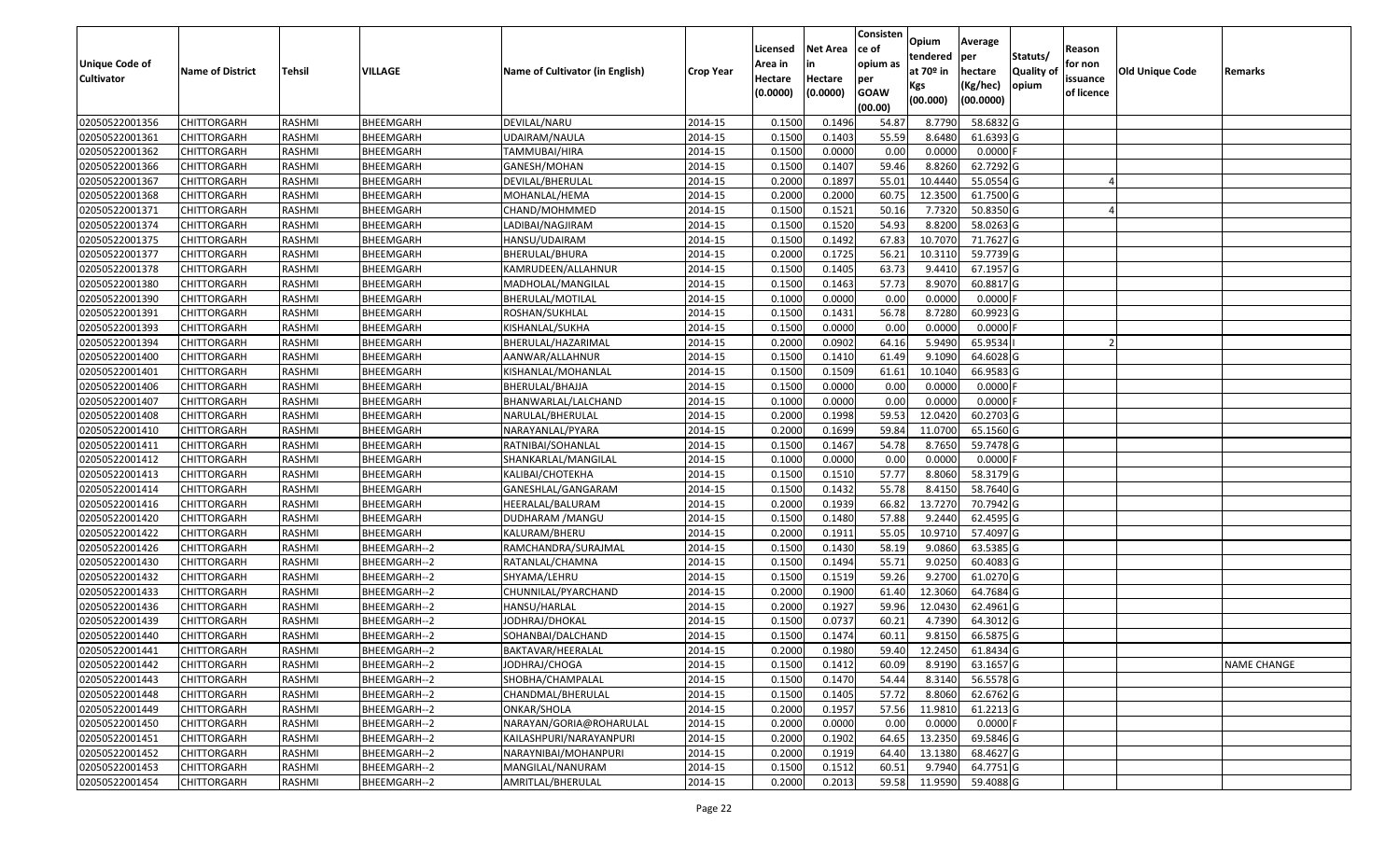|                       |                         |               |                |                                 |                  |          |                 | Consisten              | Opium         | Average     |                  |            |                 |                    |
|-----------------------|-------------------------|---------------|----------------|---------------------------------|------------------|----------|-----------------|------------------------|---------------|-------------|------------------|------------|-----------------|--------------------|
|                       |                         |               |                |                                 |                  | Licensed | <b>Net Area</b> | ce of                  | tendered      | per         | Statuts/         | Reason     |                 |                    |
| <b>Unique Code of</b> | <b>Name of District</b> | <b>Tehsil</b> | <b>VILLAGE</b> | Name of Cultivator (in English) | <b>Crop Year</b> | Area in  |                 | opium as               | at $70°$ in   | hectare     | <b>Quality o</b> | for non    | Old Unique Code | Remarks            |
| <b>Cultivator</b>     |                         |               |                |                                 |                  | Hectare  | Hectare         | per                    | Kgs           | (Kg/hec)    | opium            | issuance   |                 |                    |
|                       |                         |               |                |                                 |                  | (0.0000) | (0.0000)        | <b>GOAW</b><br>(00.00) | (00.000)      | (00.0000)   |                  | of licence |                 |                    |
| 02050522001455        | CHITTORGARH             | RASHMI        | BHEEMGARH--2   | CHANDIBAI/PANNA                 | 2014-15          | 0.1500   | 0.1467          | 53.04                  | 8.0090        | 54.5944 G   |                  |            |                 |                    |
| 02050522001456        | CHITTORGARH             | RASHMI        | BHEEMGARH--2   | SHANKARLAL/BHURALAL             | 2014-15          | 0.2000   | 0.1155          | 58.28                  | 6.9520        | 60.1905 G   |                  |            |                 |                    |
| 02050522001457        | CHITTORGARH             | RASHMI        | BHEEMGARH--2   | SATYANARAYAN/DEVILAL            | 2014-15          | 0.2000   | 0.1894          | 63.58                  | 12.7070       | 67.0908 G   |                  |            |                 |                    |
| 02050522001458        | <b>CHITTORGARH</b>      | RASHMI        | BHEEMGARH--2   | KHARKABAI/SOHANLAL              | 2014-15          | 0.1500   | 0.1493          | 59.42                  | 9.5410        | 63.9049 G   |                  |            |                 |                    |
| 02050522001459        | CHITTORGARH             | RASHMI        | BHEEMGARH--2   | NOJIBAI/MAGNIRAM                | 2014-15          | 0.2000   | 0.2014          | 56.28                  | 12.1400       | 60.2781 G   |                  |            |                 |                    |
| 02050522001460        | CHITTORGARH             | RASHMI        | BHEEMGARH--2   | HAJARIMAL/JAVHARMAL             | 2014-15          | 0.1500   | 0.1523          | 57.36                  | 8.8830        | 58.3257 G   |                  |            |                 |                    |
| 02050522001463        | CHITTORGARH             | RASHMI        | BHEEMGARH--2   | SAMPATLAL/MANGILAL              | 2014-15          | 0.1500   | 0.1450          | 55.80                  | 8.1470        | 56.1862 G   |                  |            |                 |                    |
| 02050522001465        | CHITTORGARH             | <b>RASHMI</b> | BHEEMGARH--2   | RANGLAL/BHERULAL                | 2014-15          | 0.1000   | 0.0000          | 0.00                   | 0.0000        | $0.0000$ F  |                  |            |                 |                    |
| 02050522001467        | CHITTORGARH             | RASHMI        | BHEEMGARH--2   | AMBALAL/HAJARI NAI              | 2014-15          | 0.2000   | 0.1628          | 60.32                  | 10.6080       | 65.1597 G   |                  |            |                 |                    |
| 02050522001469        | CHITTORGARH             | RASHMI        | BHEEMGARH--2   | GANESHLAL/JODHRAJ               | 2014-15          | 0.1500   | 0.0741          | 60.7                   | 4.8310        | 65.1957 G   |                  |            |                 |                    |
| 02050522001471        | CHITTORGARH             | RASHMI        | BHEEMGARH--2   | SHANKARLAL/NATHU                | 2014-15          | 0.1500   | 0.0000          | 0.00                   | 0.0000        | $0.0000$ F  |                  |            |                 |                    |
| 02050522001474        | CHITTORGARH             | RASHMI        | BHEEMGARH--2   | MAGNIRAM/UDAIRAM                | 2014-15          | 0.1500   | 0.1513          | 54.61                  | 8.5820        | 56.7217 G   |                  |            |                 |                    |
| 02050522001477        | <b>CHITTORGARH</b>      | RASHMI        | BHEEMGARH--2   | BALURAM/DEVJIRAM NAYAK          | 2014-15          | 0.1500   | 0.1500          | 58.94                  | 9.2110        | 61.4067G    |                  |            |                 |                    |
| 02050522001479        | CHITTORGARH             | RASHMI        | BHEEMGARH--2   | RATANLAL/LEHRU                  | 2014-15          | 0.1500   | 0.1488          | 53.67                  | 7.9350        | 53.3266 G   |                  |            |                 |                    |
| 02050522001480        | CHITTORGARH             | RASHMI        | BHEEMGARH--2   | PARSMAL/SOHANLAL                | 2014-15          | 0.2000   | 0.1887          | 53.30                  | 10.2560       | 54.3508 G   |                  |            |                 |                    |
| 02050522001482        | CHITTORGARH             | RASHMI        | BHEEMGARH--2   | SOHANBAI/UDERAM                 | 2014-15          | 0.1500   | 0.1480          | 61.34                  | 9.4810        | 64.0608 G   |                  |            |                 |                    |
| 02050522001483        | CHITTORGARH             | RASHMI        | BHEEMGARH--2   | BHERUPURI/BALUPURI              | 2014-15          | 0.1500   | 0.0000          | 0.00                   | 0.0000        | $0.0000$ F  |                  |            |                 |                    |
| 02050522001485        | CHITTORGARH             | RASHMI        | BHEEMGARH--2   | DILIP KUMAR/SHANTILAL           | 2014-15          | 0.1500   | 0.1516          | 55.16                  | 8.3370        | 54.9934 G   |                  |            |                 |                    |
| 02050522001487        | CHITTORGARH             | RASHMI        | BHEEMGARH--2   | BHAWANA/MANA                    | 2014-15          | 0.1500   | 0.1473          | 59.52                  | 8.9540        | 60.7875 G   |                  |            |                 |                    |
| 02050522001488        | CHITTORGARH             | RASHMI        | BHEEMGARH--2   | HEERALAL/CHAGAN                 | 2014-15          | 0.1500   | 0.1412          | 55.06                  | 8.1650        | 57.8258 G   |                  |            |                 |                    |
| 02050522002001        | CHITTORGARH             | RASHMI        | <b>BARU</b>    | JAMKUBAI/VENIRAM                | 2014-15          | 0.2000   | 0.1898          | 59.40                  | 12.1010       | 63.7566 G   |                  |            |                 | <b>NAME CHANGE</b> |
| 02050522002004        | CHITTORGARH             | RASHMI        | <b>BARU</b>    | MADHU/UDAIRAM                   | 2014-15          | 0.2000   | 0.1896          | 61.32                  | 11.835        | 62.4209 G   |                  |            |                 |                    |
| 02050522002006        | CHITTORGARH             | RASHMI        | <b>BARU</b>    | KISHANLAL/DHANNA                | 2014-15          | 0.2000   | 0.1944          | 60.20                  | 12.2640       | 63.0864 G   |                  |            |                 |                    |
| 02050522002007        | CHITTORGARH             | RASHMI        | <b>BARU</b>    | CHANDIBAI/RUPLAL                | 2014-15          | 0.2000   | 0.1917          | 67.48                  | 13.1880       | 68.7950 G   |                  |            |                 |                    |
| 02050522002009        | CHITTORGARH             | RASHMI        | <b>BARU</b>    | MANGILAL/PARTHU                 | 2014-15          | 0.1500   | 0.1477          | 60.28                  | 9.085         | 61.5098 G   |                  |            |                 |                    |
| 02050522002010        | CHITTORGARH             | RASHMI        | <b>BARU</b>    | SUSHILABAI/SHANKARLAL           | 2014-15          | 0.2000   | 0.1900          | 62.08                  | 11.928        | 62.7789 G   |                  |            |                 |                    |
| 02050522002011        | CHITTORGARH             | RASHMI        | <b>BARU</b>    | KAJOD/RAMA                      | 2014-15          | 0.2000   | 0.2007          | 59.37                  | 11.8990       | 59.2875 G   |                  |            |                 |                    |
| 02050522002012        | CHITTORGARH             | RASHMI        | <b>BARU</b>    | GANESH/PANNA                    | 2014-15          | 0.1500   | 0.1496          | 70.52                  | 11.0210       | 73.6698     |                  |            |                 |                    |
| 02050522002013        | CHITTORGARH             | RASHMI        | <b>BARU</b>    | KALU/PRATHVIRAJ                 | 2014-15          | 0.1500   | 0.0000          | 0.00                   | 0.0000        | $0.0000$ F  |                  |            |                 |                    |
| 02050522002016        | CHITTORGARH             | RASHMI        | <b>BARU</b>    | LOBHU @ SHOBHALAL / HAZARI      | 2014-15          | 0.2000   | 0.1981          | 60.96                  | 12.7230       | $64.2251$ G |                  |            |                 |                    |
| 02050522002017        | CHITTORGARH             | RASHMI        | <b>BARU</b>    | NATHU/ GOPI                     | 2014-15          | 0.2000   | 0.1908          | 55.93                  | 10.7670       | 56.4308 G   |                  |            |                 |                    |
| 02050522002018        | CHITTORGARH             | RASHMI        | <b>BARU</b>    | CHUNA/ KHURAJ                   | 2014-15          | 0.1000   | 0.0000          | 0.00                   | 0.0000        | 0.0000      |                  |            |                 |                    |
| 02050522002023        | CHITTORGARH             | <b>RASHMI</b> | <b>BARU</b>    | SHANKERLAL/ NATHU               | 2014-15          | 0.2000   | 0.1953          | 57.78                  | 11.2340       | 57.5218 G   |                  |            |                 |                    |
| 02050522002024        | CHITTORGARH             | RASHMI        | <b>BARU</b>    | BALURAM/ LOBHCHAND              | 2014-15          | 0.1500   | 0.0696          | 63.1                   | 4.7720        | 68.5632 G   |                  |            |                 |                    |
| 02050522002029        | CHITTORGARH             | RASHMI        | <b>BARU</b>    | SHANKERLAL/RAGHUNATH            | 2014-15          | 0.1500   | 0.0000          | 0.00                   | 0.0000        | $0.0000$ F  |                  |            |                 |                    |
| 02050522002030        | CHITTORGARH             | RASHMI        | <b>BARU</b>    | MANGIBAI/MADANLAL               | 2014-15          | 0.1500   | 0.1510          | 56.86                  | 8.5050        | 56.3245 G   |                  |            |                 |                    |
| 02050522002031        | <b>CHITTORGARH</b>      | RASHMI        | <b>BARU</b>    | BHERU/NATHU                     | 2014-15          | 0.2000   | 0.1976          |                        | 62.21 13.2690 | 67.1508 G   |                  |            |                 |                    |
| 02050522002032        | <b>CHITTORGARH</b>      | RASHMI        | <b>BARU</b>    | UDIBAI/ NARU                    | 2014-15          | 0.1500   | 0.1434          | 59.88                  | 9.4270        | 65.7392 G   |                  |            |                 |                    |
| 02050522002034        | <b>CHITTORGARH</b>      | RASHMI        | <b>BARU</b>    | SOHANLAL/ CHUNA TELI            | 2014-15          | 0.1500   | 0.1500          | 61.76                  | 9.6260        | 64.1733 G   |                  |            |                 |                    |
| 02050522002038        | <b>CHITTORGARH</b>      | RASHMI        | <b>BARU</b>    | NANDRAM/RUPA                    | 2014-15          | 0.2000   | 0.1952          | 60.97                  | 12.6120       | 64.6107     |                  |            |                 |                    |
| 02050522002039        | CHITTORGARH             | RASHMI        | <b>BARU</b>    | RATTU/ MOTI                     | 2014-15          | 0.2000   | 0.0944          | 56.19                  | 5.3140        | 56.2924 G   |                  |            |                 |                    |
| 02050522002040        | <b>CHITTORGARH</b>      | RASHMI        | <b>BARU</b>    | NATHULAL/ PARTHU                | 2014-15          | 0.1500   | 0.1449          | 61.53                  | 9.1500        | 63.1470 G   |                  |            |                 |                    |
| 02050522002042        | <b>CHITTORGARH</b>      | RASHMI        | <b>BARU</b>    | RAMLAL/DUNGA                    | 2014-15          | 0.2000   | 0.1000          | 64.21                  | 6.5130        | 65.1300 G   |                  |            |                 |                    |
| 02050522002045        | <b>CHITTORGARH</b>      | RASHMI        | <b>BARU</b>    | DUNGA/ KALU                     | 2014-15          | 0.2000   | 0.1990          | 52.37                  | 10.6160       | 53.3467 G   |                  |            |                 |                    |
| 02050522002047        | <b>CHITTORGARH</b>      | RASHMI        | <b>BARU</b>    | BHERULAL/ MADHU JAT             | 2014-15          | 0.1500   | 0.0667          | 55.49                  | 3.7890        | 56.8066 G   |                  |            |                 |                    |
| 02050522002048        | <b>CHITTORGARH</b>      | RASHMI        | <b>BARU</b>    | JHAMKUBAI/HIRALAL               | 2014-15          | 0.1500   | 0.1440          | 59.28                  | 8.5450        | 59.3403 G   |                  |            |                 |                    |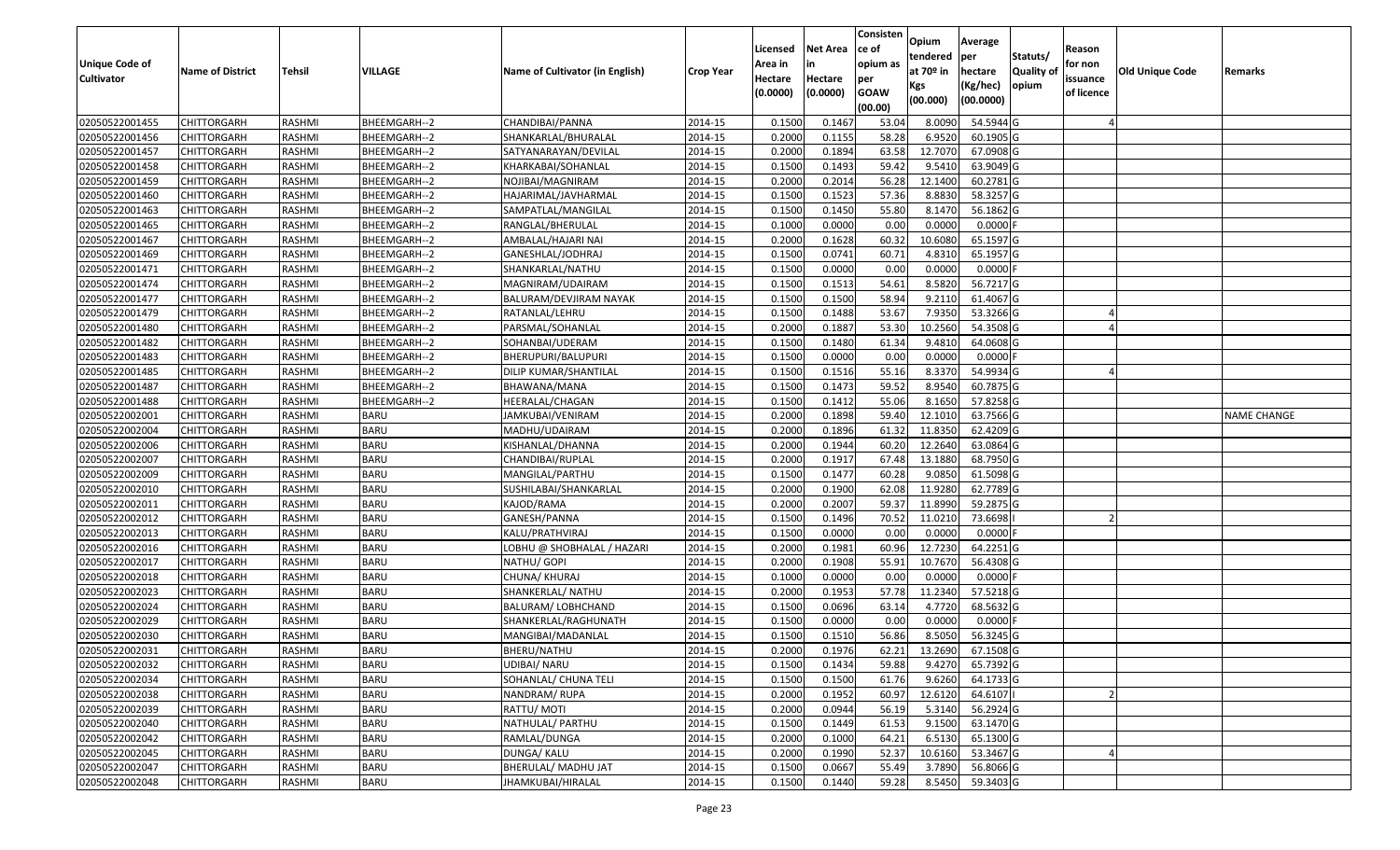| Unique Code of<br><b>Cultivator</b> | <b>Name of District</b> | <b>Tehsil</b> | VILLAGE     | Name of Cultivator (in English)          | <b>Crop Year</b> | Licensed<br>Area in<br>Hectare<br>(0.0000) | <b>Net Area</b><br>in<br>Hectare<br>(0.0000) | Consisten<br>ce of<br>opium as<br>per<br><b>GOAW</b><br>(00.00) | Opium<br>tendered<br>at $70°$ in<br>Kgs<br>(00.000) | Average<br>per<br>hectare<br>(Kg/hec)<br>(00.0000) | Statuts/<br>Quality of<br>opium | Reason<br>for non<br>issuance<br>of licence | <b>Old Unique Code</b> | Remarks |
|-------------------------------------|-------------------------|---------------|-------------|------------------------------------------|------------------|--------------------------------------------|----------------------------------------------|-----------------------------------------------------------------|-----------------------------------------------------|----------------------------------------------------|---------------------------------|---------------------------------------------|------------------------|---------|
| 02050522002049                      | CHITTORGARH             | RASHMI        | <b>BARU</b> | BHERULAL/DEVKISHAN                       | 2014-15          | 0.2000                                     | 0.2005                                       | 58.89                                                           | 11.997                                              | 59.8354 G                                          |                                 |                                             |                        |         |
| 02050522002054                      | CHITTORGARH             | RASHMI        | BARU        | BHUWANIRAM/ MADHAV @<br>MAHADEV          | 2014-15          | 0.2000                                     | 0.1995                                       | 56.49                                                           | 11.9270                                             | 59.7845 G                                          |                                 |                                             |                        |         |
| 02050522002055                      | <b>CHITTORGARH</b>      | RASHMI        | <b>BARU</b> | CHHOGA/ LOBHU                            | 2014-15          | 0.1500                                     | 0.1430                                       | 58.79                                                           | 9.0620                                              | 63.3706 G                                          |                                 |                                             |                        |         |
| 02050522002057                      | CHITTORGARH             | RASHMI        | <b>BARU</b> | TAMU/MADHO                               | 2014-15          | 0.1500                                     | 0.1435                                       | 58.50                                                           | 8.9090                                              | 62.0836 G                                          |                                 |                                             |                        |         |
| 02050522002059                      | <b>CHITTORGARH</b>      | RASHMI        | <b>BARU</b> | NARAYAN/HAZARI                           | 2014-15          | 0.2000                                     | 0.1932                                       | 59.65                                                           | 12.2280                                             | 63.2919 G                                          |                                 |                                             |                        |         |
| 02050522002067                      | CHITTORGARH             | RASHMI        | <b>BARU</b> | BALU/RAMA                                | 2014-15          | 0.2000                                     | 0.1995                                       | 62.01                                                           | 12.5440                                             | 62.8772 G                                          |                                 |                                             |                        |         |
| 02050522002073                      | CHITTORGARH             | RASHMI        | <b>BARU</b> | DHAPUBAI/KISHNA                          | 2014-15          | 0.1500                                     | 0.1448                                       | 54.90                                                           | 8.3370                                              | 57.5760 G                                          |                                 |                                             |                        |         |
| 02050522002077                      | CHITTORGARH             | RASHMI        | <b>BARU</b> | UDAYRAM/RAMLAL                           | 2014-15          | 0.1500                                     | 0.1000                                       | 61.98                                                           | 6.7030                                              | 67.0300 G                                          |                                 |                                             |                        |         |
| 02050522002079                      | CHITTORGARH             | RASHMI        | <b>BARU</b> | TULSIBAI/ KISHNA                         | 2014-15          | 0.1500                                     | 0.0728                                       | 58.85                                                           | 4.4560                                              | 61.2088 G                                          |                                 |                                             |                        |         |
| 02050522002082                      | CHITTORGARH             | RASHMI        | <b>BARU</b> | BHUWANI SHANKER/BHANWARLAL               | 2014-15          | 0.1500                                     | 0.1519                                       | 54.92                                                           | 8.3640                                              | 55.0625 G                                          |                                 |                                             |                        |         |
| 02050522002083                      | <b>CHITTORGARH</b>      | RASHMI        | <b>BARU</b> | JAMNABAI/ LAXMAN                         | 2014-15          | 0.2000                                     | 0.1858                                       | 58.32                                                           | 11.331                                              | 60.9849 G                                          |                                 |                                             |                        |         |
| 02050522002084                      | <b>CHITTORGARH</b>      | RASHMI        | <b>BARU</b> | BHERULAL/ MADHU PANDYA                   | 2014-15          | 0.2000                                     | 0.1970                                       | 62.64                                                           | 13.0920                                             | 66.4569 G                                          |                                 |                                             |                        |         |
| 02050522002086                      | CHITTORGARH             | RASHMI        | <b>BARU</b> | KAWERIBAI/KALURAM                        | 2014-15          | 0.2000                                     | 0.1956                                       | 61.71                                                           | 12.4210                                             | 63.5020G                                           |                                 |                                             |                        |         |
| 02050522002091                      | <b>CHITTORGARH</b>      | RASHMI        | <b>BARU</b> | KALU/MODA                                | 2014-15          | 0.1000                                     | 0.0000                                       | 0.00                                                            | 0.0000                                              | $0.0000$ F                                         |                                 |                                             |                        |         |
| 02050522002094                      | <b>CHITTORGARH</b>      | RASHMI        | <b>BARU</b> | NARU/BHURA                               | 2014-15          | 0.2000                                     | 0.0836                                       | 64.99                                                           | 6.3410                                              | 75.8493 G                                          |                                 |                                             |                        |         |
| 02050522002095                      | CHITTORGARH             | RASHMI        | <b>BARU</b> | EMNA BAIGAM/MITTHU KHA                   | 2014-15          | 0.2000                                     | 0.2021                                       | 58.72                                                           | 12.1890                                             | 60.3117G                                           |                                 |                                             |                        |         |
| 02050522002103                      | CHITTORGARH             | RASHMI        | <b>BARU</b> | LAXMAN/ KALU                             | 2014-15          | 0.1500                                     | 0.1456                                       | 54.94                                                           | 8.2800                                              | 56.8681G                                           |                                 |                                             |                        |         |
| 02050522002108                      | CHITTORGARH             | RASHMI        | <b>BARU</b> | MADHULAL/CHHOGA SUTHAR                   | 2014-15          | 0.1500                                     | 0.1454                                       | 62.07                                                           | 9.7540                                              | 67.0839 G                                          |                                 |                                             |                        |         |
| 02050522002110                      | CHITTORGARH             | RASHMI        | <b>BARU</b> | RAMCHANDRA/ GOKAL                        | 2014-15          | 0.2000                                     | 0.1880                                       | 60.66                                                           | 12.4530                                             | 66.2394 G                                          |                                 |                                             |                        |         |
| 02050522002111                      | CHITTORGARH             | RASHMI        | <b>BARU</b> | LAXMAN/ DEVKISHAN                        | 2014-15          | 0.1500                                     | 0.1449                                       | 65.39                                                           | 9.8090                                              | 67.6950 G                                          |                                 |                                             |                        |         |
| 02050522002112                      | CHITTORGARH             | RASHMI        | BARU        | RUPLAL A/S RAMCHANDRA/ GHASI NAI 2014-15 |                  | 0.1500                                     | 0.1500                                       | 60.55                                                           | 9.0310                                              | 60.2067 G                                          |                                 |                                             |                        |         |
| 02050522002113                      | <b>CHITTORGARH</b>      | RASHMI        | <b>BARU</b> | RATANLAL / DHANNA                        | 2014-15          | 0.1500                                     | 0.1505                                       | 56.07                                                           | 8.8510                                              | 58.8106 G                                          |                                 |                                             |                        |         |
| 02050522002118                      | CHITTORGARH             | RASHMI        | <b>BARU</b> | GANESHLAL/ KAJODIMAL                     | 2014-15          | 0.2000                                     | 0.2008                                       | 57.37                                                           | 11.3430                                             | 56.4890 G                                          |                                 |                                             |                        |         |
| 02050522002126                      | CHITTORGARH             | RASHMI        | <b>BARU</b> | BALU/ KALU                               | 2014-15          | 0.2000                                     | 0.1902                                       | 55.10                                                           | 10.981                                              | 57.7340 G                                          |                                 |                                             |                        |         |
| 02050522002129                      | CHITTORGARH             | RASHMI        | <b>BARU</b> | BHAGWANLAL/ RUPLAL                       | 2014-15          | 0.2000                                     | 0.1941                                       | 62.94                                                           | 12.3450                                             | 63.6012G                                           |                                 |                                             |                        |         |
| 02050522002130                      | CHITTORGARH             | RASHMI        | <b>BARU</b> | SHIVLAL/BHERULAL                         | 2014-15          | 0.2000                                     | 0.1749                                       | 61.21                                                           | 10.9300                                             | 62.4929 G                                          |                                 |                                             |                        |         |
| 02050522002131                      | CHITTORGARH             | RASHMI        | <b>BARU</b> | <b>OMPRAKASH/ RUPLAL</b>                 | 2014-15          | 0.1500                                     | 0.1470                                       | 56.42                                                           | 8.3900                                              | 57.0748 G                                          |                                 |                                             |                        |         |
| 02050522002133                      | CHITTORGARH             | RASHMI        | <b>BARU</b> | SHANKER/ UDA                             | 2014-15          | 0.1500                                     | 0.1460                                       | 50.1                                                            | 7.4580                                              | 51.0822G                                           |                                 |                                             |                        |         |
| 02050522002137                      | CHITTORGARH             | RASHMI        | <b>BARU</b> | BANSHILAL/ KAJODIMAL                     | 2014-15          | 0.2000                                     | 0.1935                                       | 64.49                                                           | 12.5480                                             | 64.8475 G                                          |                                 |                                             |                        |         |
| 02050522002139                      | CHITTORGARH             | <b>RASHMI</b> | <b>BARU</b> | HAZARI/ BHEEMA                           | 2014-15          | 0.2000                                     | 0.1911                                       | 59.79                                                           | 11.6080                                             | 60.7431 G                                          |                                 |                                             |                        |         |
| 02050522002142                      | CHITTORGARH             | RASHMI        | <b>BARU</b> | GOURIBAI @RUPIBAI/HAZARI                 | 2014-15          | 0.1500                                     | 0.1492                                       | 54.55                                                           | 8.3150                                              | 55.7306 G                                          |                                 |                                             |                        |         |
| 02050522002143                      | CHITTORGARH             | RASHMI        | <b>BARU</b> | MADHU A/S GOKAL / CHATERBHUJ             | 2014-15          | 0.1500                                     | 0.1400                                       | 63.53                                                           | 9.2840                                              | 66.3143 G                                          |                                 |                                             |                        |         |
| 02050522002147                      | <b>CHITTORGARH</b>      | RASHMI        | <b>BARU</b> | KHURAJ/ KAJOD TELI                       | 2014-15          | 0.2000                                     | 0.1772                                       | 60.06                                                           | 10.5450                                             | 59.5090 G                                          |                                 |                                             |                        |         |
| 02050522002148                      | <b>CHITTORGARH</b>      | RASHMI        | <b>BARU</b> | LADU/MANGU                               | 2014-15          | 0.2000                                     | 0.2024                                       |                                                                 | 61.96 13.0120                                       | 64.2885 G                                          |                                 |                                             |                        |         |
| 02050522002152                      | <b>CHITTORGARH</b>      | RASHMI        | <b>BARU</b> | NARAYAN/ SOHAN                           | 2014-15          | 0.2000                                     | 0.1919                                       | 61.97                                                           | 12.2970                                             | 64.0803 G                                          |                                 |                                             |                        |         |
| 02050522002153                      | <b>CHITTORGARH</b>      | RASHMI        | <b>BARU</b> | DEVKISHAN/ KALU TELI                     | 2014-15          | 0.2000                                     | 0.1904                                       | 61.21                                                           | 12.4520                                             | 65.3992 G                                          |                                 |                                             |                        |         |
| 02050522002155                      | <b>CHITTORGARH</b>      | RASHMI        | <b>BARU</b> | KAMRUDDIN/ GHASI KHA                     | 2014-15          | 0.1500                                     | 0.1470                                       | 53.59                                                           | 7.9850                                              | 54.3197 G                                          |                                 |                                             |                        |         |
| 02050522002157                      | CHITTORGARH             | RASHMI        | <b>BARU</b> | SHAMBHULALA.S LOBHA                      | 2014-15          | 0.1500                                     | 0.1501                                       | 60.79                                                           | 9.5270                                              | 63.4710 G                                          |                                 |                                             |                        |         |
| 02050522002160                      | <b>CHITTORGARH</b>      | RASHMI        | <b>BARU</b> | PIRUKHA/ CHANDKHA                        | 2014-15          | 0.1000                                     | 0.0000                                       | 0.00                                                            | 0.0000                                              | $0.0000$ F                                         |                                 |                                             |                        |         |
| 02050522002162                      | <b>CHITTORGARH</b>      | RASHMI        | <b>BARU</b> | MANGILAL/ BHURALAL                       | 2014-15          | 0.1500                                     | 0.0000                                       | 0.00                                                            | 0.0000                                              | $0.0000$ F                                         |                                 |                                             |                        |         |
| 02050522002164                      | CHITTORGARH             | RASHMI        | <b>BARU</b> | KISHANLAL/UDAILAL                        | 2014-15          | 0.2000                                     | 0.1994                                       | 64.03                                                           | 12.8060                                             | 64.2227 G                                          |                                 |                                             |                        |         |
| 02050522002168                      | <b>CHITTORGARH</b>      | RASHMI        | <b>BARU</b> | RATANLAL/ BHURA                          | 2014-15          | 0.1500                                     | 0.1439                                       | 53.97                                                           | 8.0420                                              | 55.8860 G                                          |                                 |                                             |                        |         |
| 02050522002171                      | <b>CHITTORGARH</b>      | RASHMI        | <b>BARU</b> | BHAWANIRAM/ KALU                         | 2014-15          | 0.1500                                     | 0.1428                                       | 66.27                                                           | 10.1680                                             | 71.2045 G                                          |                                 |                                             |                        |         |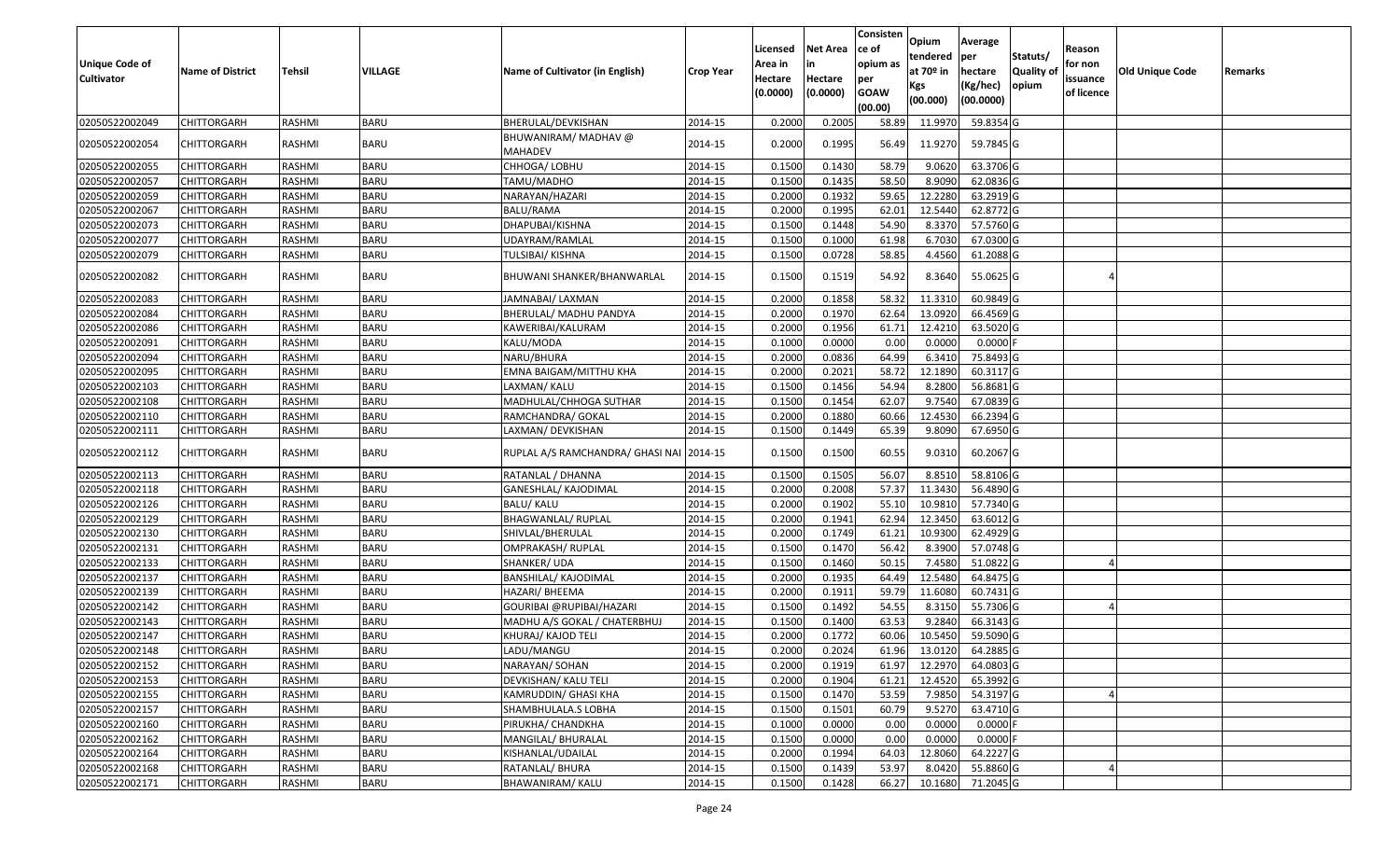|                   |                         |               |                |                                 |                  | Licensed | <b>Net Area</b> | Consisten<br>ce of | Opium           | Average               |                  | Reason     |                 |         |
|-------------------|-------------------------|---------------|----------------|---------------------------------|------------------|----------|-----------------|--------------------|-----------------|-----------------------|------------------|------------|-----------------|---------|
| Unique Code of    |                         |               |                |                                 |                  | Area in  | in              | opium as           | tendered        | per                   | Statuts/         | for non    |                 |         |
| <b>Cultivator</b> | <b>Name of District</b> | <b>Tehsil</b> | <b>VILLAGE</b> | Name of Cultivator (in English) | <b>Crop Year</b> | Hectare  | Hectare         | per                | at $70°$ in     | hectare               | <b>Quality o</b> | issuance   | Old Unique Code | Remarks |
|                   |                         |               |                |                                 |                  | (0.0000) | (0.0000)        | <b>GOAW</b>        | Kgs<br>(00.000) | (Kg/hec)<br>(00.0000) | opium            | of licence |                 |         |
|                   |                         |               |                |                                 |                  |          |                 | (00.00)            |                 |                       |                  |            |                 |         |
| 02050522002173    | CHITTORGARH             | RASHMI        | <b>BARU</b>    | <b>DEUBAI/ ONKAR</b>            | 2014-15          | 0.2000   | 0.1901          | 55.61              | 10.9000         | 57.3382 G             |                  |            |                 |         |
| 02050522002175    | CHITTORGARH             | RASHMI        | <b>BARU</b>    | JHAMKUBAI/ JITU                 | 2014-15          | 0.1500   | 0.1467          | 61.10              | 9.7670          | 66.5781G              |                  |            |                 |         |
| 02050522002177    | CHITTORGARH             | RASHMI        | <b>BARU</b>    | SHOBHALAL/ HIRA                 | 2014-15          | 0.1500   | 0.1472          | 58.45              | 8.7340          | 59.3342 G             |                  |            |                 |         |
| 02050522002178    | <b>CHITTORGARH</b>      | RASHMI        | <b>BARU</b>    | KESHARBAI/NARAYAN               | 2014-15          | 0.1500   | 0.0951          | 65.12              | 6.6050          | 69.4532 G             |                  |            |                 |         |
| 02050522002179    | CHITTORGARH             | RASHMI        | <b>BARU</b>    | RATANLAL/ SHOBHALAL             | 2014-15          | 0.1500   | 0.1449          | 60.78              | 9.4990          | 65.5556 G             |                  |            |                 |         |
| 02050522002187    | <b>CHITTORGARH</b>      | RASHMI        | <b>BARU</b>    | RAJIBAI/ MADHO                  | 2014-15          | 0.2000   | 0.1984          | 56.96              | 11.9620         | 60.2923 G             |                  |            |                 |         |
| 02050522002191    | CHITTORGARH             | RASHMI        | <b>BARU</b>    | SATYANARAYAN/ KAJOD             | 2014-15          | 0.2000   | 0.1904          | 61.24              | 11.6180         | 61.0189 G             |                  |            |                 |         |
| 02050522002194    | CHITTORGARH             | <b>RASHMI</b> | <b>BARU</b>    | MATHRIBAI/BALU                  | 2014-15          | 0.1500   | 0.1435          | 53.18              | 7.7260          | 53.8397 G             |                  |            |                 |         |
| 02050522002196    | CHITTORGARH             | RASHMI        | <b>BARU</b>    | RAGHUNATH/GOPI                  | 2014-15          | 0.1000   | 0.0000          | 0.00               | 0.0000          | $0.0000$ F            |                  |            |                 |         |
| 02050522002197    | CHITTORGARH             | RASHMI        | <b>BARU</b>    | AMBALAL/ BALU                   | 2014-15          | 0.1500   | 0.0738          | 49.81              | 3.9920          | 54.0921G              |                  |            |                 |         |
| 02050522002199    | CHITTORGARH             | RASHMI        | <b>BARU</b>    | DALCHAND/ HAZARI                | 2014-15          | 0.1500   | 0.1541          | 44.62              | 7.2920          | 47.3199 G             |                  |            |                 |         |
| 02050522002207    | CHITTORGARH             | RASHMI        | <b>BARU</b>    | ALADIN / JAMALUDDIN             | 2014-15          | 0.1500   | 0.1501          | 55.21              | 8.3210          | 55.4364 G             |                  |            |                 |         |
| 02050522002208    | <b>CHITTORGARH</b>      | RASHMI        | <b>BARU</b>    | DHAUBAI/CHANDKHAN               | 2014-15          | 0.1500   | 0.1494          | 56.30              | 8.7430          | 58.5207 G             |                  |            |                 |         |
| 02050522002209    | CHITTORGARH             | RASHMI        | <b>BARU</b>    | NATHULAL/ GOPI LUHAR            | 2014-15          | 0.1500   | 0.1485          | 62.44              | 9.9100          | 66.7340 G             |                  |            |                 |         |
| 02050522002211    | CHITTORGARH             | RASHMI        | <b>BARU</b>    | PRABHULAL/ RATU BHIL            | 2014-15          | 0.1000   | 0.1050          | 61.16              | 6.4480          | 61.4095 G             |                  |            |                 |         |
| 02050522002213    | CHITTORGARH             | RASHMI        | <b>BARU</b>    | DALU/ TULCHHA                   | 2014-15          | 0.1500   | 0.0490          | 54.04              | 2.8330          | 57.8163 G             |                  |            |                 |         |
| 02050522002215    | CHITTORGARH             | RASHMI        | <b>BARU</b>    | LEHARU/ RAMLAL                  | 2014-15          | 0.1500   | 0.1500          | 57.25              | 8.8660          | 59.1067 G             |                  |            |                 |         |
| 02050522002216    | CHITTORGARH             | RASHMI        | <b>BARU</b>    | DHANNA/ NATHU                   | 2014-15          | 0.1500   | 0.1482          | 60.46              | 9.7600          | 65.8570 G             |                  |            |                 |         |
| 02050522002232    | CHITTORGARH             | RASHMI        | <b>BARU</b>    | GOPALLAL/BHERULAL               | 2014-15          | 0.2000   | 0.1774          | 63.73              | 11.5990         | 65.3833 G             |                  |            |                 |         |
| 02050522002234    | CHITTORGARH             | RASHMI        | <b>BARU</b>    | LEHARU/BHURALAL                 | 2014-15          | 0.2000   | 0.2014          | 62.50              | 12.6610         | 62.8649 G             |                  |            |                 |         |
| 02050522002236    | CHITTORGARH             | RASHMI        | <b>BARU</b>    | NARUGIR/ MADHAV GIR             | 2014-15          | 0.1500   | 0.1434          | 53.70              | 7.9400          | 55.3696 G             |                  |            |                 |         |
| 02050522002237    | CHITTORGARH             | RASHMI        | <b>BARU</b>    | RAMLAL/GOKAL SUTHAR             | 2014-15          | 0.1500   | 0.1492          | 59.81              | 9.2360          | 61.9035 G             |                  |            |                 |         |
| 02050522002241    | CHITTORGARH             | RASHMI        | <b>BARU</b>    | KALURAM/ MOHANLAL               | 2014-15          | 0.1500   | 0.1415          | 55.73              | 8.3200          | 58.7986 G             |                  |            |                 |         |
| 02050522002242    | CHITTORGARH             | RASHMI        | <b>BARU</b>    | KANKUBAI/ BADRILAL              | 2014-15          | 0.1500   | 0.1447          | 50.89              | 8.0410          | 55.5701G              |                  |            |                 |         |
| 02050522002245    | <b>CHITTORGARH</b>      | RASHMI        | <b>BARU</b>    | KHAJU/RAHIMBAKSH                | 2014-15          | 0.1500   | 0.1500          | 61.96              | 9.8340          | 65.5600 G             |                  |            |                 |         |
| 02050522002247    | CHITTORGARH             | RASHMI        | <b>BARU</b>    | TULSIRAM/BHERA                  | 2014-15          | 0.1500   | 0.0546          | 61.49              | 3.4000          | 62.2711 G             |                  |            |                 |         |
| 02050522002249    | CHITTORGARH             | RASHMI        | <b>BARU</b>    | BALURAM A/S MOHAN/ CHHOGA       | 2014-15          | 0.1000   | 0.0000          | 0.00               | 0.0000          | $0.0000$ F            |                  |            |                 |         |
| 02050522002250    | CHITTORGARH             | RASHMI        | <b>BARU</b>    | BHERULAL/MAGNIRAM               | 2014-15          | 0.1500   | 0.1425          | 56.37              | 8.7620          | 61.4877 G             |                  |            |                 |         |
| 02050522002252    | CHITTORGARH             | RASHMI        | <b>BARU</b>    | JETUN/BHURAKHA                  | 2014-15          | 0.2000   | 0.0975          | 59.32              | 6.4320          | 65.9692 G             |                  |            |                 |         |
| 02050522002256    | CHITTORGARH             | RASHMI        | <b>BARU</b>    | RATANLAL/NARU JAT               | 2014-15          | 0.1500   | 0.1401          | 60.40              | 9.6290          | 68.7295 G             |                  |            |                 |         |
| 02050522002260    | CHITTORGARH             | RASHMI        | <b>BARU</b>    | KISHNIBAI/SALAGRAM              | 2014-15          | 0.2000   | 0.1975          | 62.55              | 12.2780         | 62.1671 G             |                  |            |                 |         |
| 02050522002266    | CHITTORGARH             | RASHMI        | <b>BARU</b>    | KESHAR/RUPA                     | 2014-15          | 0.2000   | 0.1904          | 62.72              | 12.4630         | 65.4569 G             |                  |            |                 |         |
| 02050522002268    | CHITTORGARH             | <b>RASHMI</b> | <b>BARU</b>    | <b>KESHARBAI/MOHANLAL</b>       | 2014-15          | 0.1500   | 0.1482          | 57.92              | 8.8120          | 59.4602G              |                  |            |                 |         |
| 02050522002273    | CHITTORGARH             | RASHMI        | <b>BARU</b>    | RAMA/MANA BANJARA               | 2014-15          | 0.1500   | 0.1500          | 62.32              | 10.2200         | 68.1333 G             |                  |            |                 |         |
| 02050522002274    | CHITTORGARH             | RASHMI        | <b>BARU</b>    | MANGU/LALA                      | 2014-15          | 0.1500   | 0.1418          | 57.27              | 8.5910          | 60.5853 G             |                  |            |                 |         |
| 02050522002275    | CHITTORGARH             | RASHMI        | <b>BARU</b>    | BHAGGA/MEGHA                    | 2014-15          | 0.1500   | 0.1401          | 56.31              | 8.4300          | 60.1713 G             |                  |            |                 |         |
| 02050522002277    | <b>CHITTORGARH</b>      | RASHMI        | <b>BARU</b>    | SHANTILAL/RATANLAL              | 2014-15          | 0.1500   | 0.1450          | 61.61              | 9.6550          | 66.5862 G             |                  |            |                 |         |
| 02050522002278    | <b>CHITTORGARH</b>      | RASHMI        | <b>BARU</b>    | MADHOLAL/SUKHLAL                | 2014-15          | 0.2000   | 0.1869          | 58.35              | 11.5870         | 61.9957 G             |                  |            |                 |         |
| 02050522002279    | <b>CHITTORGARH</b>      | RASHMI        | <b>BARU</b>    | BADRILAL/LOBHCHAND              | 2014-15          | 0.1500   | 0.1452          | 58.48              | 8.9640          | 61.7355 G             |                  |            |                 |         |
| 02050522002281    | <b>CHITTORGARH</b>      | RASHMI        | <b>BARU</b>    | PRABHUDAYAL/BANSHILAL           | 2014-15          | 0.2000   | 0.1988          | 57.25              | 12.1860         | 61.2978 G             |                  |            |                 |         |
| 02050522002285    | <b>CHITTORGARH</b>      | RASHMI        | <b>BARU</b>    | CHANDRESHKUMAR/ SOHANLAL        | 2014-15          | 0.1500   | 0.1450          | 61.67              | 9.2590          | 63.8552G              |                  |            |                 |         |
| 02050522002289    | <b>CHITTORGARH</b>      | RASHMI        | <b>BARU</b>    | SOSARBAI/ KISHAN                | 2014-15          | 0.1500   | 0.1500          | 60.45              | 9.2400          | 61.6000 G             |                  |            |                 |         |
| 02050522002291    | <b>CHITTORGARH</b>      | RASHMI        | <b>BARU</b>    | SONI/RATANLAL                   | 2014-15          | 0.1500   | 0.1505          | 59.64              | 9.3290          | 61.9867 G             |                  |            |                 |         |
| 02050522002292    | <b>CHITTORGARH</b>      | RASHMI        | <b>BARU</b>    | MANJU/BALKISHAN G/S MAGNIRAM    | 2014-15          | 0.1500   | 0.1425          | 58.19              | 8.5870          | 60.2596 G             |                  |            |                 |         |
| 02050522002294    | <b>CHITTORGARH</b>      | RASHMI        | <b>BARU</b>    | GORDHAN/ MADHU                  | 2014-15          | 0.1500   | 0.1458          | 58.12              | 8.9010          | 61.0494 G             |                  |            |                 |         |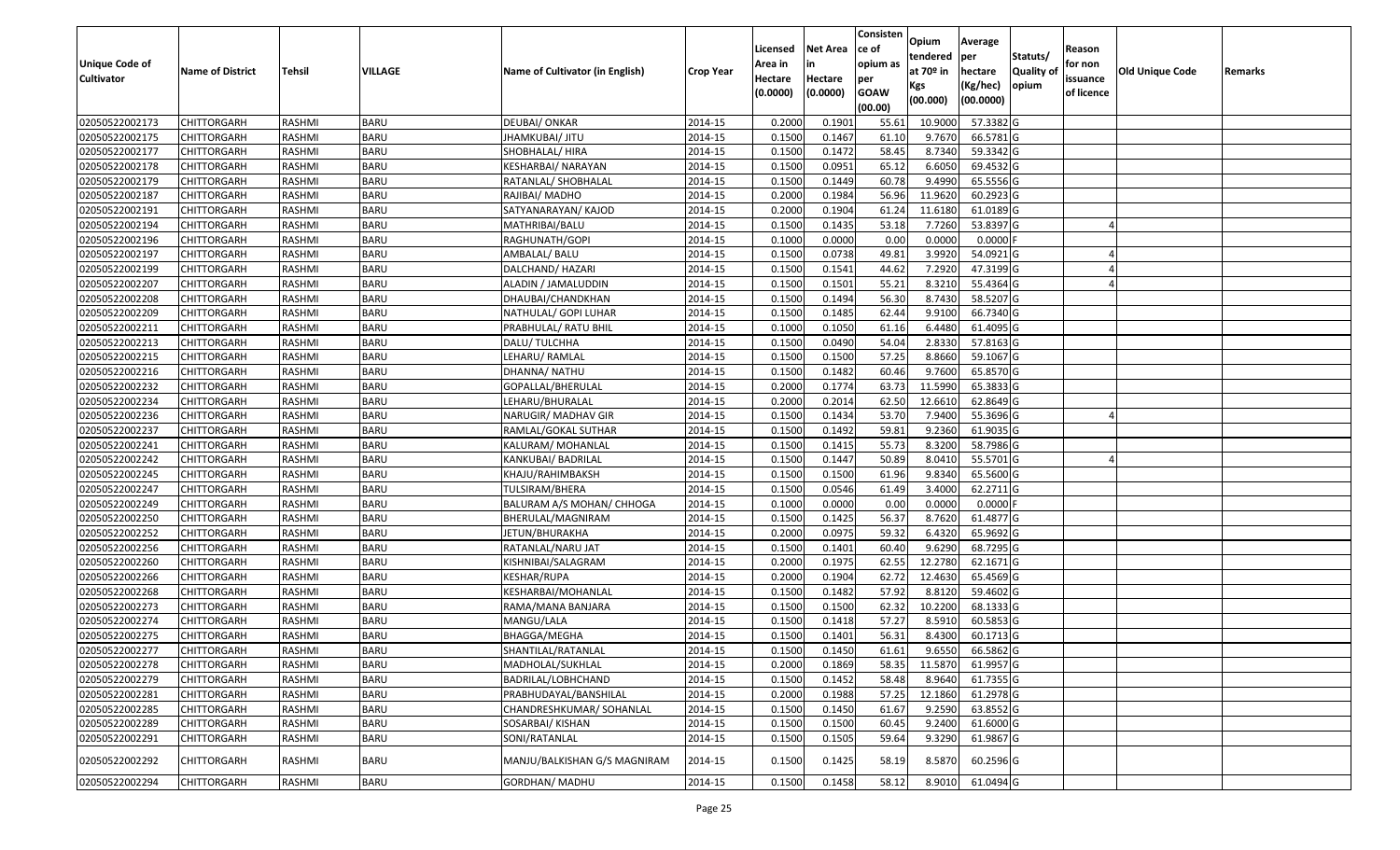|                       |                         |               |                  |                                 |                  | Licensed | <b>Net Area</b> | Consisten<br>ce of | Opium           | Average               |           | Reason     |                 |                    |
|-----------------------|-------------------------|---------------|------------------|---------------------------------|------------------|----------|-----------------|--------------------|-----------------|-----------------------|-----------|------------|-----------------|--------------------|
| <b>Unique Code of</b> |                         |               |                  |                                 |                  | Area in  | in              | opium as           | tendered        | per                   | Statuts/  | for non    |                 |                    |
| <b>Cultivator</b>     | <b>Name of District</b> | <b>Tehsil</b> | <b>VILLAGE</b>   | Name of Cultivator (in English) | <b>Crop Year</b> | Hectare  | Hectare         | per                | at $70°$ in     | hectare               | Quality o | issuance   | Old Unique Code | Remarks            |
|                       |                         |               |                  |                                 |                  | (0.0000) | (0.0000)        | <b>GOAW</b>        | Kgs<br>(00.000) | (Kg/hec)<br>(00.0000) | opium     | of licence |                 |                    |
|                       |                         |               |                  |                                 |                  |          |                 | (00.00)            |                 |                       |           |            |                 |                    |
| 02050522002297        | CHITTORGARH             | RASHMI        | <b>BARU</b>      | PRABHULAL/KALU                  | 2014-15          | 0.1500   | 0.1457          | 61.93              | 9.608           | 65.9437 G             |           |            |                 |                    |
| 02050522002300        | CHITTORGARH             | RASHMI        | <b>BARU</b>      | GOPILAL/CHHOGALAL               | 2014-15          | 0.2000   | 0.1986          | 61.53              | 12.7190         | 64.0433 G             |           |            |                 |                    |
| 02050522002301        | CHITTORGARH             | RASHMI        | <b>BARU</b>      | SHANKERLAL/MADHO                | 2014-15          | 0.2000   | 0.1870          | 58.60              | 11.3270         | 60.5722G              |           |            |                 |                    |
| 02050522002304        | <b>CHITTORGARH</b>      | RASHMI        | <b>BARU</b>      | SHOBHALAL/RAGHUNATH             | 2014-15          | 0.1500   | 0.0300          | 66.06              | 2.1420          | 71.4000 G             |           |            |                 |                    |
| 02050522002305        | CHITTORGARH             | RASHMI        | <b>BARU</b>      | SHANKERLAL/RUPA                 | 2014-15          | 0.2000   | 0.1899          | 62.80              | 12.515          | 65.9031 G             |           |            |                 |                    |
| 02050522002306        | CHITTORGARH             | RASHMI        | <b>BARU</b>      | <b>BALURAM/ GANESH</b>          | 2014-15          | 0.1500   | 0.1505          | 71.08              | 11.1900         | 74.3522 G             |           |            |                 |                    |
| 02050522002309        | CHITTORGARH             | RASHMI        | <b>BARU</b>      | IITENDRA KUMAR /MANOHARLAL      | 2014-15          | 0.1500   | 0.1439          | 57.64              | 9.049           | 62.8839 G             |           |            |                 |                    |
| 02050522002312        | CHITTORGARH             | <b>RASHMI</b> | <b>BARU</b>      | <b>BHERULAL/DALU BHIL</b>       | 2014-15          | 0.2000   | 0.1988          | 55.49              | 11.3750         | 57.2183 G             |           |            |                 |                    |
| 02050522002314        | CHITTORGARH             | RASHMI        | <b>BARU</b>      | BALURAM/PANNALAL                | 2014-15          | 0.2000   | 0.1920          | 59.37              | 11.3820         | 59.2813 G             |           |            |                 |                    |
| 02050522002317        | CHITTORGARH             | RASHMI        | <b>BARU</b>      | PRABHU/RATTA                    | 2014-15          | 0.2000   | 0.0946          | 60.05              | 6.0910          | 64.3869 G             |           |            |                 |                    |
| 02050522002318        | CHITTORGARH             | RASHMI        | <b>BARU</b>      | SHYAMLAL/UDAYRAM                | 2014-15          | 0.1500   | 0.1492          | 57.46              | 8.7420          | 58.5925 G             |           |            |                 |                    |
| 02050522002321        | <b>CHITTORGARH</b>      | RASHMI        | <b>BARU</b>      | MOTIRAM/ UDAIRAM                | 2014-15          | 0.1500   | 0.1443          | 57.35              | 8.5530          | 59.2723 G             |           |            |                 |                    |
| 02050522002323        | <b>CHITTORGARH</b>      | RASHMI        | <b>BARU</b>      | JHAMKUBAI/MANGILAL              | 2014-15          | 0.1500   | 0.1487          | 57.37              | 8.8270          | 59.3611 G             |           |            |                 |                    |
| 02050522002325        | <b>CHITTORGARH</b>      | RASHMI        | <b>BARU</b>      | CHHOGA/ CHUNA TELI              | 2014-15          | 0.2000   | 0.1852          | 63.61              | 12.1950         | 65.8477 G             |           |            |                 |                    |
| 02050522002327        | CHITTORGARH             | RASHMI        | <b>BARU</b>      | SOHANIBAI/ CHHOGA               | 2014-15          | 0.1500   | 0.1450          | 58.86              | 9.3840          | 64.7172 G             |           |            |                 |                    |
| 02050522002328        | CHITTORGARH             | RASHMI        | <b>BARU</b>      | RAMESHWAR/SOHAN A/S NATHU       | 2014-15          | 0.1500   | 0.1461          | 63.33              | 9.7080          | 66.4476 G             |           |            |                 |                    |
| 02050522002330        | CHITTORGARH             | RASHMI        | <b>BARU</b>      | MANGILAL/ HAZARI                | 2014-15          | 0.1500   | 0.1393          | 60.47              | 8.5090          | 61.0840 G             |           |            |                 |                    |
| 02050522002334        | CHITTORGARH             | RASHMI        | <b>BARU</b>      | LAXMIBAI/ JITU                  | 2014-15          | 0.1500   | 0.1404          | 56.87              | 8.8390          | 62.9558 G             |           |            |                 |                    |
| 02050522002337        | CHITTORGARH             | RASHMI        | <b>BARU</b>      | TULSIRAM/NARU                   | 2014-15          | 0.1500   | 0.1485          | 55.97              | 8.9950          | 60.5724 G             |           |            |                 |                    |
| 02050522003001        | CHITTORGARH             | RASHMI        | CHATAVATI        | RAJMAL/RAMLAL                   | 2014-15          | 0.1500   | 0.1455          | 58.56              | 9.0100          | 61.9244 G             |           |            |                 |                    |
| 02050522003002        | CHITTORGARH             | RASHMI        | CHATAVATI        | BHOPALSINGH/ NAHARSINGH         | 2014-15          | 0.2000   | 0.1905          | 67.65              | 13.2110         | 69.3491G              |           |            |                 |                    |
| 02050522003003        | CHITTORGARH             | RASHMI        | CHATAVATI        | PARAS KUNWAR/KARAN SINGH        | 2014-15          | 0.1500   | 0.1500          | 55.59              | 8.6720          | 57.8133 G             |           |            |                 |                    |
| 02050522003004        | CHITTORGARH             | RASHMI        | CHATAVATI        | DALPATSINGH/ BAHADURSINGH       | 2014-15          | 0.1500   | 0.1418          | 59.07              | 8.8010          | 62.0663 G             |           |            |                 |                    |
| 02050522003005        | CHITTORGARH             | RASHMI        | CHATAVATI        | BARJIBAI/UDAILAL                | 2014-15          | 0.1500   | 0.0000          | 0.00               | 0.0000          | $0.0000$ F            |           |            |                 |                    |
| 02050522003008        | <b>CHITTORGARH</b>      | RASHMI        | CHATAVATI        | SHANKERSINGH/MOTISINGH          | 2014-15          | 0.2000   | 0.1920          | 58.68              | 11.0820         | 57.7188 G             |           |            |                 |                    |
| 02050522003010        | CHITTORGARH             | RASHMI        | CHATAVATI        | MITTHU/ PYARA                   | 2014-15          | 0.2000   | 0.1933          | 63.1               | 12.6730         | 65.5613 G             |           |            |                 |                    |
| 02050522003013        | CHITTORGARH             | RASHMI        | CHATAVATI        | LEHARU/ LALURAM                 | 2014-15          | 0.2000   | 0.1948          | 57.91              | 10.5310         | 54.0606 G             |           |            |                 |                    |
| 02050522003015        | CHITTORGARH             | RASHMI        | CHATAVATI        | NARAYAN/ GULAB                  | 2014-15          | 0.2000   | 0.1915          | 62.36              | 11.6350         | 60.7572 G             |           |            |                 |                    |
| 02050522003017        | CHITTORGARH             | RASHMI        | CHATAVATI        | SHAYAR KUNWAR/ BHAWANI SINGH    | 2014-15          | 0.1500   | 0.1534          | 51.67              | 8.1560          | 53.1682 G             |           |            |                 |                    |
| 02050522003018        | CHITTORGARH             | RASHMI        | CHATAVATI        | NARAYANSINGH/ GAMER SINGH       | 2014-15          | 0.150    | 0.1485          | 50.22              | 7.6410          | 51.4545 G             |           |            |                 |                    |
| 02050522003019        | CHITTORGARH             | RASHMI        | CHATAVATI        | BABULAL/ MANGILAL               | 2014-15          | 0.1500   | 0.1448          | 55.25              | 8.5320          | 58.9227 G             |           |            |                 |                    |
| 02050522003021        | CHITTORGARH             | RASHMI        | CHATAVATI        | NARENDRA KUNWAR/ NAHARSINGH     | 2014-15          | 0.2000   | 0.1899          | 60.55              | 11.3060         | 59.5366 G             |           |            |                 |                    |
| 02050522004001        | CHITTORGARH             | RASHMI        | KHADITARA        | MANGILAL/DAYARAM                | 2014-15          | 0.2000   | 0.1920          | 57.89              | 11.0240         | 57.4167 G             |           |            |                 |                    |
| 02050522004003        | CHITTORGARH             | RASHMI        | KHADITARA        | HAZARI/ PRABHU @ PARTHU         | 2014-15          | 0.1500   | 0.1463          | 57.39              | 8.7070          | 59.5147 G             |           |            |                 |                    |
| 02050522004006        | <b>CHITTORGARH</b>      | RASHMI        | <b>KHADITARA</b> | KAMLABAI/ BADRILAL              | 2014-15          | 0.1500   | 0.0480          | 58.13              | 2.8730          | 59.8542 G             |           |            |                 |                    |
| 02050522004007        | <b>CHITTORGARH</b>      | RASHMI        | <b>KHADITARA</b> | UDAIRAM/ GANESH A/S RAJIBAI     | 2014-15          | 0.1500   | 0.0510          | 58.85              | 3.0600          | 60.0000 G             |           |            |                 |                    |
| 02050522004008        | <b>CHITTORGARH</b>      | RASHMI        | KHADITARA        | <b>UDAIRAM/ RAGHUNATH</b>       | 2014-15          | 0.2000   | 0.0990          | 64.60              | 6.8570          | 69.2626 G             |           |            |                 |                    |
| 02050522004009        | <b>CHITTORGARH</b>      | RASHMI        | <b>KHADITARA</b> | KISHNA/ MOTI                    | 2014-15          | 0.2000   | 0.1940          | 56.14              | 10.6830         | 55.0670 G             |           |            |                 |                    |
| 02050522004010        | CHITTORGARH             | RASHMI        | <b>KHADITARA</b> | LEHARU/RATTA                    | 2014-15          | 0.1500   | 0.1454          | 56.50              | 8.6280          | 59.3398 G             |           |            |                 |                    |
| 02050522004011        | <b>CHITTORGARH</b>      | RASHMI        | <b>KHADITARA</b> | SHANKERLAL/RAMA                 | 2014-15          | 0.1500   | 0.0000          | 0.00               | 0.0000          | $0.0000$ F            |           |            |                 |                    |
| 02050522004012        | <b>CHITTORGARH</b>      | RASHMI        | <b>KHADITARA</b> | BHAJJA/NANDA                    | 2014-15          | 0.2000   | 0.0805          | 57.30              | 4.8790          | 60.6087 G             |           |            |                 |                    |
| 02050522004013        | <b>CHITTORGARH</b>      | RASHMI        | KHADITARA        | KANKUBAI/SHANKAR                | 2014-15          | 0.2000   | 0.0000          | 0.00               | 0.0000          | $0.0000$ F            |           |            |                 |                    |
| 02050522005001        | <b>CHITTORGARH</b>      | RASHMI        | DHAGLON KA KHEDA | SHIVSHANKER/MOHAN               | 2014-15          | 0.2000   | 0.1871          | 61.08              | 12.1810         | 65.1042 G             |           |            |                 |                    |
| 02050522005003        | <b>CHITTORGARH</b>      | RASHMI        | DHAGLON KA KHEDA | PREMBAI/ GIRDHARI               | 2014-15          | 0.2000   | 0.0000          | 0.00               | 0.0000          | $0.0000$ F            |           |            |                 | <b>NAME CHANGE</b> |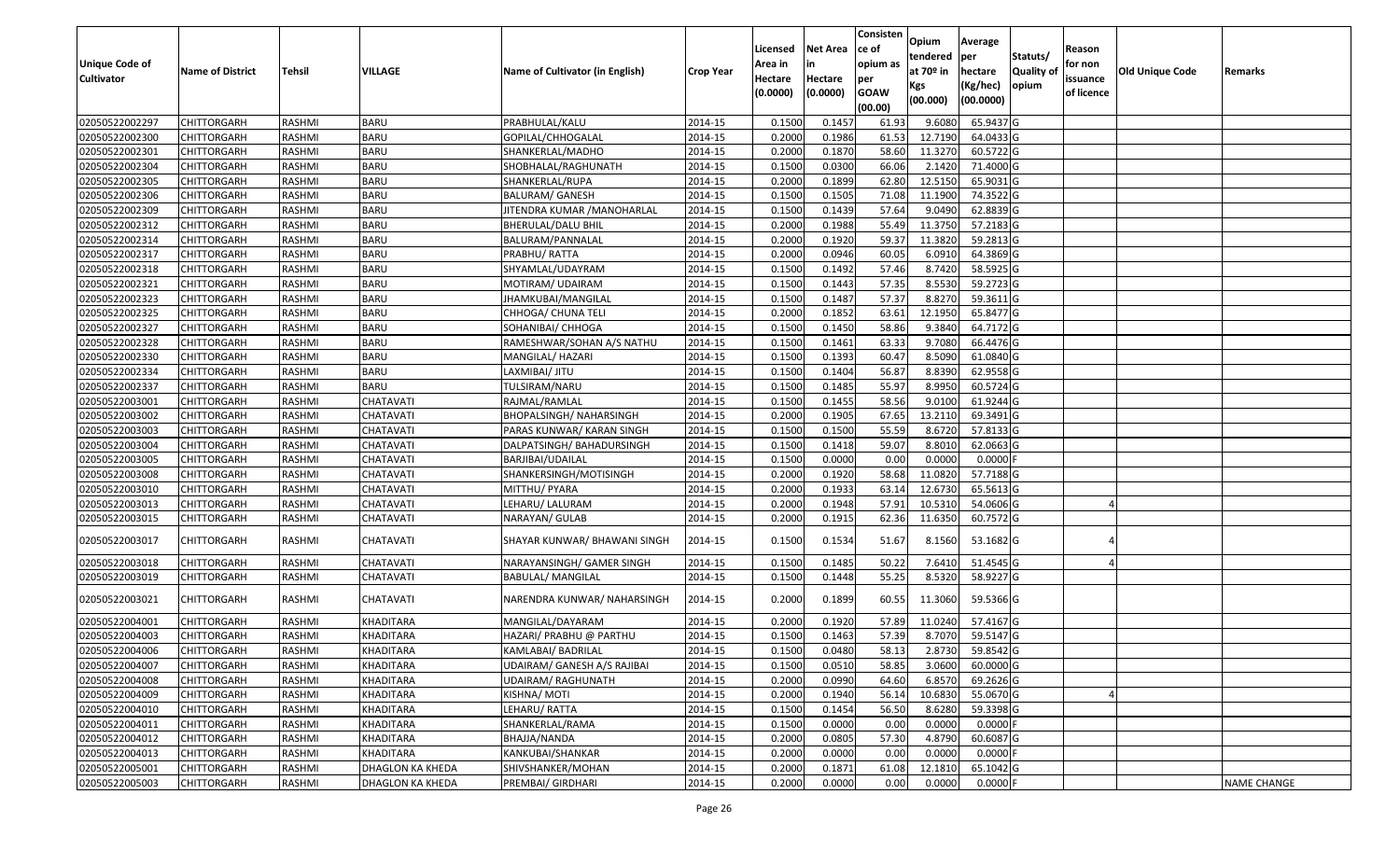| <b>Unique Code of</b> |                         |               |                         |                                        |                  | Licensed<br>Area in | <b>Net Area</b>     | Consisten<br>ce of<br>opium as | Opium<br>tendered              | Average<br>per                   | Statuts/            | Reason<br>for non      |                        |                    |
|-----------------------|-------------------------|---------------|-------------------------|----------------------------------------|------------------|---------------------|---------------------|--------------------------------|--------------------------------|----------------------------------|---------------------|------------------------|------------------------|--------------------|
| <b>Cultivator</b>     | <b>Name of District</b> | <b>Tehsil</b> | VILLAGE                 | Name of Cultivator (in English)        | <b>Crop Year</b> | Hectare<br>(0.0000) | Hectare<br>(0.0000) | per<br><b>GOAW</b><br>(00.00)  | at $70°$ in<br>Kgs<br>(00.000) | hectare<br>(Kg/hec)<br>(00.0000) | Quality of<br>opium | issuance<br>of licence | <b>Old Unique Code</b> | Remarks            |
| 02050522005004        | <b>CHITTORGARH</b>      | RASHMI        | DHAGLON KA KHEDA        | HANGAMIBAI/MANING                      | 2014-15          | 0.1500              | 0.0449              | 64.57                          | 3.2100                         | 71.4922 G                        |                     |                        |                        |                    |
| 02050522005005        | CHITTORGARH             | RASHMI        | DHAGLON KA KHEDA        | KISHORIBAI/ RAMLAL                     | 2014-15          | 0.2000              | 0.0917              | 63.64                          | 6.0280                         | 65.7361 G                        |                     |                        |                        |                    |
| 02050522005008        | <b>CHITTORGARH</b>      | <b>RASHMI</b> | DHAGLON KA KHEDA        | SAJJANBAI/ BHERU                       | 2014-15          | 0.2000              | 0.1978              | 70.2                           | 14.2970                        | 72.2801 G                        |                     |                        |                        |                    |
| 02050522005010        | <b>CHITTORGARH</b>      | <b>RASHMI</b> | <b>DHAGLON KA KHEDA</b> | LOBHU/HAZARI                           | 2014-15          | 0.2000              | 0.1952              | 57.17                          | 11.9490                        | $61.2141$ G                      |                     |                        |                        |                    |
| 02050522005011        | <b>CHITTORGARH</b>      | <b>RASHMI</b> | DHAGLON KA KHEDA        | NANIBAI/ LEHARU                        | 2014-15          | 0.1000              | 0.0000              | 0.00                           | 0.0000                         | $0.0000$ F                       |                     |                        |                        |                    |
| 02050522005013        | <b>CHITTORGARH</b>      | <b>RASHMI</b> | DHAGLON KA KHEDA        | DEUBAI/MANGU                           | 2014-15          | 0.1500              | 0.1491              | 56.27                          | 8.9710                         | 60.1677 G                        |                     |                        |                        |                    |
| 02050522005014        | CHITTORGARH             | <b>RASHMI</b> | DHAGLON KA KHEDA        | MULIBAI/ RAMSUKH                       | 2014-15          | 0.2000              | 0.1992              | 59.83                          | 12.3250                        | 61.8725 G                        |                     |                        |                        |                    |
| 02050522005016        | <b>CHITTORGARH</b>      | <b>RASHMI</b> | DHAGLON KA KHEDA        | PANNADAS/ MATHURADAS                   | 2014-15          | 0.1500              | 0.1429              | 59.84                          | 9.0610                         | 63.4080 G                        |                     |                        |                        |                    |
| 02050522005020        | <b>CHITTORGARH</b>      | <b>RASHMI</b> | DHAGLON KA KHEDA        | LAXMAN/ GOKUL                          | 2014-15          | 0.1500              | 0.1487              | 59.43                          | 9.4580                         | 63.6046 G                        |                     |                        |                        |                    |
| 02050522005024        | CHITTORGARH             | <b>RASHMI</b> | DHAGLON KA KHEDA        | BHERULAL/RAMLAL                        | 2014-15          | 0.2000              | 0.0000              | 0.00                           | 0.0000                         | $0.0000$ F                       |                     |                        |                        |                    |
| 02050522005026        | <b>CHITTORGARH</b>      | <b>RASHMI</b> | DHAGLON KA KHEDA        | RADHESHYAM/ CHAMPALAL                  | 2014-15          | 0.2000              | 0.1904              | 57.90                          | 11.3570                        | 59.6481 G                        |                     |                        |                        |                    |
| 02050522005027        | <b>CHITTORGARH</b>      | <b>RASHMI</b> | <b>DHAGLON KA KHEDA</b> | <b>BALI/RATAN LAL</b>                  | 2014-15          | 0.1500              | 0.1442              | 61.21                          | 9.8900                         | 68.5853 G                        |                     |                        |                        | <b>NAME CHANGE</b> |
| 02050522005032        | <b>CHITTORGARH</b>      | <b>RASHMI</b> | <b>DHAGLON KA KHEDA</b> | SHANKERLAL/DALLA                       | 2014-15          | 0.1000              | 0.0000              | 0.00                           | 0.0000                         | $0.0000$ F                       |                     |                        |                        |                    |
| 02050522005036        | <b>CHITTORGARH</b>      | RASHMI        | DHAGLON KA KHEDA        | PRAHLAD/ MOHAN                         | 2014-15          | 0.1500              | 0.1409              | 61.61                          | 9.1970                         | 65.2732 G                        |                     |                        |                        |                    |
| 02050522005037        | <b>CHITTORGARH</b>      | RASHMI        | DHAGLON KA KHEDA        | LALU/ KANA                             | 2014-15          | 0.1500              | 0.0000              | 0.00                           | 0.0000                         | $0.0000$ F                       |                     |                        |                        | <b>NAME CHANGE</b> |
| 02050522006001        | <b>CHITTORGARH</b>      | <b>RASHMI</b> | RUD-A                   | RAMESHCHANDRA/ NATHULAL                | 2014-15          | 0.2000              | 0.1840              | 60.34                          | 11.9900                        | 65.1630 G                        |                     |                        |                        |                    |
| 02050522006002        | <b>CHITTORGARH</b>      | RASHMI        | RUD-A                   | JITU A/S GOPI/ MANGU                   | 2014-15          | 0.1500              | 0.1506              | 60.28                          | 10.1100                        | 67.1315 G                        |                     |                        |                        |                    |
| 02050522006003        | CHITTORGARH             | RASHMI        | RUD-A                   | PRABHULAL/ UDAIRAM                     | 2014-15          | 0.2000              | 0.1985              | 59.1                           | 12.4470                        | 62.7053 G                        |                     |                        |                        |                    |
| 02050522006004        | CHITTORGARH             | RASHMI        | RUD-A                   | BALURAM/ MANGU                         | 2014-15          | 0.2000              | 0.2033              | 59.88                          | 12.8740                        | 63.3251 G                        |                     |                        |                        |                    |
| 02050522006005        | <b>CHITTORGARH</b>      | <b>RASHMI</b> | RUD-A                   | PIRU/ BHAGU                            | 2014-15          | 0.1500              | 0.1497              | 54.50                          | 9.0780                         | 60.6413 G                        |                     |                        |                        |                    |
| 02050522006007        | <b>CHITTORGARH</b>      | <b>RASHMI</b> | RUD-A                   | LEHARU/ MADHO TELI                     | 2014-15          | 0.2000              | 0.1900              | 60.97                          | 12.4550                        | 65.5526 G                        |                     |                        |                        |                    |
| 02050522006009        | CHITTORGARH             | RASHMI        | RUD-A                   | LEHARIBAI/MANA                         | 2014-15          | 0.2000              | 0.1980              | 64.19                          | 13.5620                        | 68.4949 G                        |                     |                        |                        |                    |
| 02050522006010        | CHITTORGARH             | RASHMI        | RUD-A                   | NANDUBAI/GANESH                        | 2014-15          | 0.1500              | 0.1488              | 64.83                          | 10.6510                        | 71.5793 G                        |                     |                        |                        |                    |
| 02050522006014        | CHITTORGARH             | RASHMI        | RUD-A                   | PARASRAM @ SHRIRAM/ GOVERDHAN  2014-15 |                  | 0.1500              | 0.1486              | 57.34                          | 8.8960                         | 59.8654 G                        |                     |                        |                        |                    |
| 02050522006016        | CHITTORGARH             | RASHMI        | RUD-A                   | BHAGWAN/ GULAB                         | 2014-15          | 0.2000              | 0.2000              | 55.94                          | 12.2270                        | 61.1350 G                        |                     |                        |                        |                    |
| 02050522006018        | CHITTORGARH             | RASHMI        | RUD-A                   | CHHOGA/ GOPI                           | 2014-15          | 0.1500              | 0.1496              | 53.26                          | 8.4990                         | 56.8115 G                        |                     |                        |                        |                    |
| 02050522006019        | <b>CHITTORGARH</b>      | RASHMI        | RUD-A                   | GOVERDHANDAS/ MANGIDAS                 | 2014-15          | 0.2000              | 0.2011              | 58.27                          | 12.8530                        | 63.9135 G                        |                     |                        |                        | <b>NAME CHANGE</b> |
| 02050522006020        | <b>CHITTORGARH</b>      | <b>RASHMI</b> | RUD-A                   | KAMLABAI/JAMNALAL                      | 2014-15          | 0.2000              | 0.1949              | 59.56                          | 12.2860                        | 63.0375 G                        |                     |                        |                        |                    |
| 02050522006021        | CHITTORGARH             | <b>RASHMI</b> | RUD-A                   | HIRALAL/ LALURAM                       | 2014-15          | 0.1500              | 0.1450              | 57.13                          | 8.5830                         | 59.1931 G                        |                     |                        |                        |                    |
| 02050522006022        | CHITTORGARH             | <b>RASHMI</b> | RUD-A                   | IAGDISH/MAGNA                          | 2014-15          | 0.1500              | 0.1410              | 55.80                          | 8.3060                         | 58.9078 G                        |                     |                        |                        |                    |
| 02050522006023        | CHITTORGARH             | RASHMI        | RUD-A                   | KESHIBAI/BALURAM                       | 2014-15          | 0.2000              | 0.1794              | 58.2                           | 11.3840                        | 63.4560 G                        |                     |                        |                        |                    |
| 02050522006024        | <b>CHITTORGARH</b>      | <b>RASHMI</b> | RUD-A                   | NARAYAN/ HEMA                          | 2014-15          | 0.2000              | 0.1984              | 53.4                           | 11.0910                        | 55.9022 G                        |                     |                        |                        |                    |
| 02050522006030        | <b>CHITTORGARH</b>      | <b>RASHMI</b> | RUD-A                   | OMPRAKASH/ MOHAN                       | 2014-15          | 0.1500              | 0.1459              | 59.13                          | 9.0220                         | 61.8369 G                        |                     |                        |                        |                    |
| 02050522006032        | CHITTORGARH             | RASHMI        | RUD-A                   | HANSRAJ/MADHO                          | 2014-15          | 0.2000              | 0.1960              | 61.5                           | 14.0510                        | 71.6888 G                        |                     |                        |                        |                    |
| 02050522006033        | <b>CHITTORGARH</b>      | RASHMI        | RUD-A                   | SHANKERLAL/ GULAB                      | 2014-15          | 0.2000              | 0.1940              | 51.85                          | 10.6220                        | 54.7526 G                        |                     |                        |                        |                    |
| 02050522006036        | CHITTORGARH             | RASHMI        | RUD-A                   | MOHAN/DALCHAND SUKHWAL                 | 2014-15          | 0.2000              | 0.1898              | 61.17                          | 12.7930                        | 67.4025 G                        |                     |                        |                        |                    |
| 02050522006037        | <b>CHITTORGARH</b>      | RASHMI        | RUD-A                   | MOHANLAL/PANNALAL                      | 2014-15          | 0.2000              | 0.1923              | 57.33                          | 12.4240                        | 64.6074 G                        |                     |                        |                        |                    |
| 02050522006038        | <b>CHITTORGARH</b>      | RASHMI        | RUD-A                   | GORDHAN/ONKAR                          | 2014-15          | 0.1500              | 0.1540              | 61.60                          | 10.1550                        | 65.9416 G                        |                     |                        |                        |                    |
| 02050522006040        | <b>CHITTORGARH</b>      | RASHMI        | RUD-A                   | GIRDHARI/ KALU                         | 2014-15          | 0.1500              | 0.1420              | 63.51                          | 9.7620                         | 68.7465 G                        |                     |                        |                        |                    |
| 02050522006041        | <b>CHITTORGARH</b>      | RASHMI        | RUD-A                   | RAMESHWAR/ FULCHAND                    | 2014-15          | 0.2000              | 0.1915              | 59.85                          | 11.6540                        | 60.8564 G                        |                     |                        |                        |                    |
| 02050522006043        | <b>CHITTORGARH</b>      | <b>RASHMI</b> | RUD-A                   | KAILASHCHANDRA/ RAMESHWAR              | 2014-15          | 0.2000              | 0.0000              | 0.00                           | 0.0000                         | $0.0000$ F                       |                     |                        |                        |                    |
| 02050522006044        | <b>CHITTORGARH</b>      | RASHMI        | RUD-A                   | HARLAL/ JAIRAM                         | 2014-15          | 0.2000              | 0.1936              | 62.73                          | 13.6030                        | 70.2634 G                        |                     |                        |                        |                    |
| 02050522006045        | <b>CHITTORGARH</b>      | RASHMI        | RUD-A                   | SHANKERLAL/PYARCHAND                   | 2014-15          | 0.2000              | 0.1866              | 55.35                          | 11.1810                        | 59.9196 G                        |                     |                        |                        |                    |
| 02050522006046        | <b>CHITTORGARH</b>      | RASHMI        | RUD-A                   | NATHU/ MAGNA                           | 2014-15          | 0.2000              | 0.1904              | 58.75                          | 12.1030                        | 63.5662 G                        |                     |                        |                        |                    |
| 02050522006047        | <b>CHITTORGARH</b>      | RASHMI        | RUD-A                   | <b>BARDA/MAGNA</b>                     | 2014-15          | 0.2000              | 0.1894              | 57.08                          | 11.8730                        | 62.6874 G                        |                     |                        |                        |                    |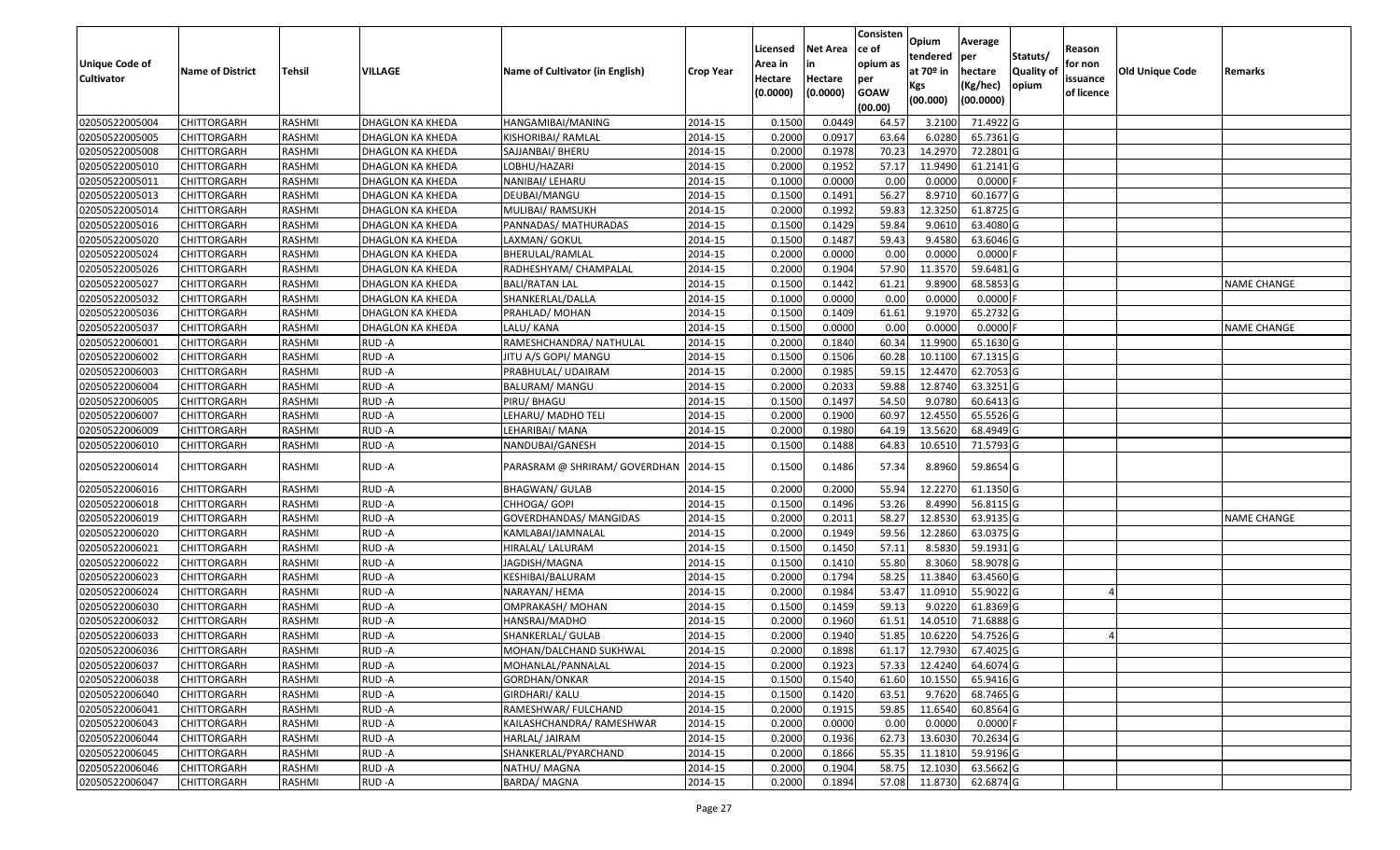| <b>Unique Code of</b><br>Cultivator | <b>Name of District</b> | Tehsil        | <b>VILLAGE</b> | Name of Cultivator (in English)        | <b>Crop Year</b> | Licensed<br>Area in<br>Hectare<br>(0.0000) | <b>Net Area</b><br>Hectare<br>(0.0000) | Consisten<br>ce of<br>opium as<br>per<br><b>GOAW</b><br>(00.00) | Opium<br>tendered<br>at $70°$ in<br><b>Kgs</b><br>(00.000) | Average<br>per<br>hectare<br>(Kg/hec)<br>(00.0000) | Statuts/<br>Quality of<br>opium | Reason<br>for non<br>issuance<br>of licence | Old Unique Code | Remarks |
|-------------------------------------|-------------------------|---------------|----------------|----------------------------------------|------------------|--------------------------------------------|----------------------------------------|-----------------------------------------------------------------|------------------------------------------------------------|----------------------------------------------------|---------------------------------|---------------------------------------------|-----------------|---------|
| 02050522006048                      | CHITTORGARH             | RASHMI        | RUD-A          | MOHAN/ GULABCHAND @ UDAIRAM            | 2014-15          | 0.2000                                     | 0.1850                                 | 53.83                                                           | 10.8660                                                    | 58.7351 G                                          |                                 |                                             |                 |         |
| 02050522006049                      | <b>CHITTORGARH</b>      | RASHMI        | RUD-A          | LOBHU/ GULABCHAND                      | 2014-15          | 0.2000                                     | 0.1901                                 | 63.20                                                           | 13.0640                                                    | 68.7217 G                                          |                                 |                                             |                 |         |
| 02050522006050                      | <b>CHITTORGARH</b>      | RASHMI        | RUD-A          | PRATHVIRAJ/ LALU                       | 2014-15          | 0.2000                                     | 0.1971                                 | 59.53                                                           | 12.8070                                                    | 64.9772 G                                          |                                 |                                             |                 |         |
| 02050522006051                      | <b>CHITTORGARH</b>      | RASHMI        | RUD-A          | SHANKERLAL/ PANNALAL                   | 2014-15          | 0.2000                                     | 0.1875                                 | 59.27                                                           | 12.6500                                                    | 67.4667 G                                          |                                 |                                             |                 |         |
| 02050522006052                      | CHITTORGARH             | RASHMI        | RUD-A          | DHAPUBAI/ BOTHLAL @ BANSHILAL          | 2014-15          | 0.2000                                     | 0.1901                                 | 55.13                                                           | 11.5380                                                    | 60.6944 G                                          |                                 |                                             |                 |         |
| 02050522006054                      | CHITTORGARH             | <b>RASHMI</b> | RUD-A          | SHANKERLAL/ RAMCHANDRA                 | 2014-15          | 0.2000                                     | 0.2010                                 | 59.08                                                           | 12.5670                                                    | 62.5224 G                                          |                                 |                                             |                 |         |
| 02050522006055                      | <b>CHITTORGARH</b>      | <b>RASHMI</b> | RUD-A          | CHANDIBAI/ PRABHU                      | 2014-15          | 0.2000                                     | 0.1932                                 | 56.92                                                           | 12.0100                                                    | 62.1636 G                                          |                                 |                                             |                 |         |
| 02050522006057                      | <b>CHITTORGARH</b>      | RASHMI        | RUD-A          | BHERULAL/ RAMCHANDRA SUTHAR            | 2014-15          | 0.2000                                     | 0.1933                                 | 59.75                                                           | 12.6410                                                    | 65.3958 G                                          |                                 |                                             |                 |         |
| 02050522006063                      | <b>CHITTORGARH</b>      | RASHMI        | RUD-A          | SHANKERLAL/ SHOBHALAL                  | 2014-15          | 0.2000                                     | 0.1894                                 | 60.02                                                           | 11.8330                                                    | 62.4762 G                                          |                                 |                                             |                 |         |
| 02050522006064                      | <b>CHITTORGARH</b>      | <b>RASHMI</b> | RUD-A          | PYARIBAI/ HAZARI                       | 2014-15          | 0.2000                                     | 0.1950                                 | 64.51                                                           | 13.9160                                                    | 71.3641 G                                          |                                 |                                             |                 |         |
| 02050522006067                      | <b>CHITTORGARH</b>      | <b>RASHMI</b> | RUD-A          | NATHULAL/ LALURAM                      | 2014-15          | 0.2000                                     | 0.1889                                 | 59.06                                                           | 12.0140                                                    | 63.5998 G                                          |                                 |                                             |                 |         |
| 02050522006071                      | <b>CHITTORGARH</b>      | RASHMI        | RUD-A          | MAGNA/ KALURAM                         | 2014-15          | 0.2000                                     | 0.1950                                 | 61.40                                                           | 13.1400                                                    | 67.3846 G                                          |                                 |                                             |                 |         |
| 02050522006072                      | <b>CHITTORGARH</b>      | RASHMI        | RUD-A          | GITADEVI/ RAMCHANDRA                   | 2014-15          | 0.2000                                     | 0.1950                                 | 61.34                                                           | 12.7760                                                    | 65.5179 G                                          |                                 |                                             |                 |         |
| 02050522006073                      | <b>CHITTORGARH</b>      | <b>RASHMI</b> | RUD-A          | SOHANIBAI/SHANKER                      | 2014-15          | 0.2000                                     | 0.1035                                 | 61.45                                                           | 6.6800                                                     | 64.5411 G                                          |                                 |                                             |                 |         |
| 02050522006074                      | <b>CHITTORGARH</b>      | <b>RASHMI</b> | RUD-A          | PRABHULAL A/S MOHANLAL / GOPI          | 2014-15          | 0.2000                                     | 0.1872                                 | 54.67                                                           | 11.4490                                                    | 61.1592 G                                          |                                 |                                             |                 |         |
| 02050522006075                      | <b>CHITTORGARH</b>      | <b>RASHMI</b> | RUD-A          | KAMLABAI/BHERULAL                      | 2014-15          | 0.1500                                     | 0.1496                                 | 59.58                                                           | 9.4310                                                     | 63.0414 G                                          |                                 |                                             |                 |         |
| 02050522006076                      | <b>CHITTORGARH</b>      | RASHMI        | RUD-A          | DHANNA/NAGJI SUTHAR                    | 2014-15          | 0.2000                                     | 0.1995                                 | 59.01                                                           | 12.6030                                                    | 63.1729 G                                          |                                 |                                             |                 |         |
| 02050522006077                      | CHITTORGARH             | <b>RASHMI</b> | RUD-A          | DHOKAL/KISHANLAL                       | 2014-15          | 0.1000                                     | 0.0000                                 | 0.00                                                            | 0.0000                                                     | $0.0000$ F                                         |                                 |                                             |                 |         |
| 02050522006078                      | <b>CHITTORGARH</b>      | <b>RASHMI</b> | RUD-A          | MANGILAL/ BARDICHAND                   | 2014-15          | 0.2000                                     | 0.1980                                 | 58.70                                                           | 12.4780                                                    | 63.0202G                                           |                                 |                                             |                 |         |
| 02050522006079                      | <b>CHITTORGARH</b>      | RASHMI        | RUD-A          | RATANLAL/ HIRALAL                      | 2014-15          | 0.2000                                     | 0.1848                                 | 61.09                                                           | 12.5060                                                    | 67.6732 G                                          |                                 |                                             |                 |         |
| 02050522006080                      | <b>CHITTORGARH</b>      | RASHMI        | RUD-A          | RAJMAL/ DALCHAND                       | 2014-15          | 0.2000                                     | 0.1930                                 | 61.09                                                           | 13.0730                                                    | 67.7358 G                                          |                                 |                                             |                 |         |
| 02050522006081                      | <b>CHITTORGARH</b>      | RASHMI        | RUD-A          | AHMANA/ALLAHNOOR                       | 2014-15          | 0.1500                                     | 0.1424                                 | 35.25                                                           | 5.8260                                                     | 40.9129                                            |                                 |                                             |                 |         |
| 02050522006082                      | <b>CHITTORGARH</b>      | <b>RASHMI</b> | RUD-A          | GITADEVI/ BHANWARLAL                   | 2014-15          | 0.2000                                     | 0.1882                                 | 58.82                                                           | 12.3690                                                    | 65.7226 G                                          |                                 |                                             |                 |         |
| 02050522006083                      | <b>CHITTORGARH</b>      | RASHMI        | RUD-A          | BALU/CHUNARAM                          | 2014-15          | 0.2000                                     | 0.1915                                 | 59.85                                                           | 12.4060                                                    | 64.7833 G                                          |                                 |                                             |                 |         |
| 02050522006084                      | <b>CHITTORGARH</b>      | RASHMI        | RUD-A          | SHANTILAL/MANGILAL                     | 2014-15          | 0.2000                                     | 0.1920                                 | 60.54                                                           | 12.1250                                                    | 63.1510 G                                          |                                 |                                             |                 |         |
| 02050522006088                      | <b>CHITTORGARH</b>      | RASHMI        | RUD-A          | SHANKERLAL/ BHURALAL                   | 2014-15          | 0.2000                                     | 0.1974                                 | 59.39                                                           | 12.8280                                                    | 64.9848 G                                          |                                 |                                             |                 |         |
| 02050522006089                      | <b>CHITTORGARH</b>      | RASHMI        | RUD-A          | MITTHUSINGH @ GOVINDSINGH/<br>KANSINGH | 2014-15          | 0.2000                                     | 0.2000                                 | 56.08                                                           | 11.8810                                                    | 59.4050 G                                          |                                 |                                             |                 |         |
| 02050522006090                      | <b>CHITTORGARH</b>      | <b>RASHMI</b> | RUD-A          | SHANKERLAL/ JITMAL                     | 2014-15          | 0.200                                      | 0.1987                                 | 58.83                                                           | 13.0770                                                    | 65.8128 G                                          |                                 |                                             |                 |         |
| 02050522006091                      | <b>CHITTORGARH</b>      | RASHMI        | RUD-A          | MANGILAL/ HAZARI                       | 2014-15          | 0.2000                                     | 0.1954                                 | 58.13                                                           | 12.6810                                                    | 64.8976 G                                          |                                 |                                             |                 |         |
| 02050522006092                      | <b>CHITTORGARH</b>      | <b>RASHMI</b> | RUD-A          | DEVA/ KELA BHIL                        | 2014-15          | 0.2000                                     | 0.1904                                 | 57.18                                                           | 11.7550                                                    | 61.7384 G                                          |                                 |                                             |                 |         |
| 02050522006094                      | <b>CHITTORGARH</b>      | <b>RASHMI</b> | RUD-A          | MADANLAL/GIRDHARI                      | 2014-15          | 0.2000                                     | 0.1912                                 | 60.83                                                           | 12.6090                                                    | 65.9467 G                                          |                                 |                                             |                 |         |
| 02050522006096                      | <b>CHITTORGARH</b>      | <b>RASHMI</b> | RUD-A          | RAMESHWAR/ BARDA JAT                   | 2014-15          | 0.2000                                     | 0.1769                                 | 59.29                                                           | 11.4770                                                    | 64.8785 G                                          |                                 |                                             |                 |         |
| 02050522006097                      | <b>CHITTORGARH</b>      | RASHMI        | RUD-A          | BHANWARLAL/ MOHAN JAT                  | 2014-15          | 0.1500                                     | 0.0000                                 | 0.00                                                            | 0.0000                                                     | 0.0000                                             |                                 |                                             |                 |         |
| 02050522006099                      | <b>CHITTORGARH</b>      | RASHMI        | RUD-A          | MUKESHKUMAR/SHANKARLAL                 | 2014-15          | 0.1500                                     | 0.1460                                 | 62.88                                                           | 10.9140                                                    | 74.7534 G                                          |                                 |                                             |                 |         |
| 02050522006101                      | <b>CHITTORGARH</b>      | RASHMI        | RUD-A          | MADHO/ KESHURAM                        | 2014-15          | 0.1500                                     | 0.1474                                 | 56.05                                                           | 9.0720                                                     | 61.5468 G                                          |                                 |                                             |                 |         |
| 02050522006102                      | <b>CHITTORGARH</b>      | RASHMI        | RUD-A          | NARAYAN/ BHANWARLAL                    | 2014-15          | 0.1500                                     | 0.1500                                 | 57.54                                                           | 9.3300                                                     | 62.2000 G                                          |                                 |                                             |                 |         |
| 02050522006107                      | <b>CHITTORGARH</b>      | RASHMI        | RUD-A          | GANGABAI/SHANKERLAL                    | 2014-15          | 0.1500                                     | 0.1480                                 | 52.37                                                           | 8.5740                                                     | 57.9324 G                                          |                                 |                                             |                 |         |
| 02050522006111                      | CHITTORGARH             | RASHMI        | RUD-A          | MOHAN/ MANGU SUTHAR                    | 2014-15          | 0.2000                                     | 0.1989                                 | 55.75                                                           | 12.0340                                                    | 60.5028 G                                          |                                 |                                             |                 |         |
| 02050522006114                      | <b>CHITTORGARH</b>      | RASHMI        | RUD-A          | <b>BOTHU/ MOHANLAL</b>                 | 2014-15          | 0.2000                                     | 0.1989                                 | 66.78                                                           | 14.7110                                                    | 73.9618 G                                          |                                 |                                             |                 |         |
| 02050522006115                      | <b>CHITTORGARH</b>      | RASHMI        | RUD-A          | KASHIRAM/MITTHU                        | 2014-15          | 0.1500                                     | 0.1431                                 | 53.07                                                           | 8.5750                                                     | 59.9231G                                           |                                 |                                             |                 |         |
| 02050522006116                      | <b>CHITTORGARH</b>      | RASHMI        | RUD-A          | SATYANARAYAN/ MOHAN                    | 2014-15          | 0.1500                                     | 0.1482                                 | 58.09                                                           | 9.3440                                                     | 63.0499 G                                          |                                 |                                             |                 |         |
| 02050522006118                      | CHITTORGARH             | RASHMI        | RUD-B          | SOHANLAL/PHOOLCHAND                    | 2014-15          | 0.2000                                     | 0.1901                                 | 60.10                                                           | 12.1750                                                    | 64.0452 G                                          |                                 |                                             |                 |         |
| 02050522006120                      | <b>CHITTORGARH</b>      | RASHMI        | RUD-B          | NARAYAN/BHERU                          | 2014-15          | 0.2000                                     | 0.1883                                 | 58.47                                                           | 11.9450                                                    | 63.4360 G                                          |                                 |                                             |                 |         |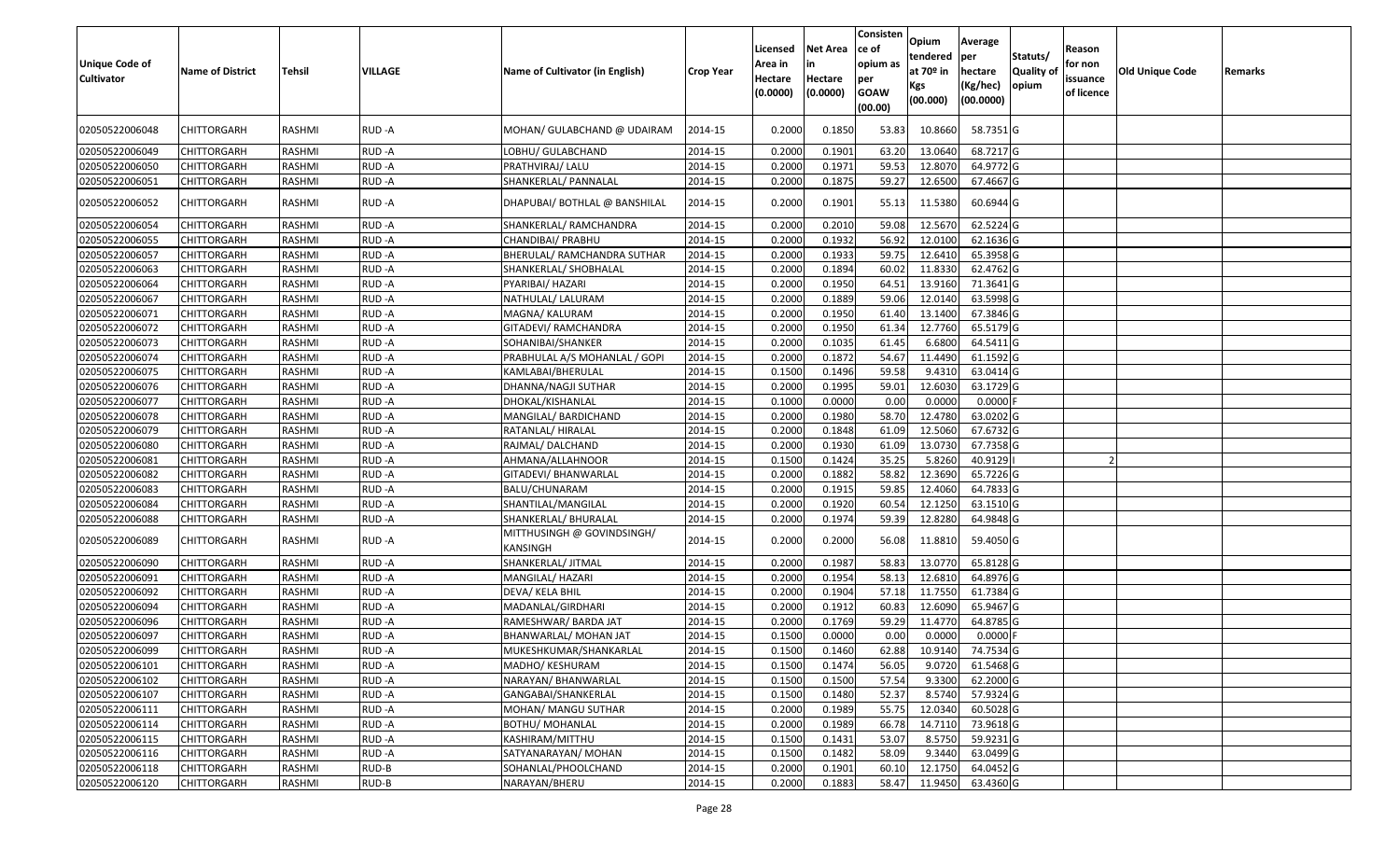| <b>Unique Code of</b><br><b>Cultivator</b> | <b>Name of District</b> | Tehsil        | VILLAGE | Name of Cultivator (in English) | <b>Crop Year</b> | Licensed<br>Area in<br>Hectare<br>(0.0000) | Net Area<br>in<br>Hectare<br>(0.0000) | Consisten<br>ce of<br>opium as<br>per<br><b>GOAW</b><br>(00.00) | Opium<br>tendered<br>at 70 <sup>o</sup> in<br>Kgs<br>(00.000) | Average<br>per<br>hectare<br>(Kg/hec)<br>(00.0000) | Statuts/<br><b>Quality of</b><br>opium | Reason<br>for non<br>issuance<br>of licence | <b>Old Unique Code</b> | Remarks            |
|--------------------------------------------|-------------------------|---------------|---------|---------------------------------|------------------|--------------------------------------------|---------------------------------------|-----------------------------------------------------------------|---------------------------------------------------------------|----------------------------------------------------|----------------------------------------|---------------------------------------------|------------------------|--------------------|
| 02050522006121                             | <b>CHITTORGARH</b>      | RASHMI        | RUD-B   | DHAPUBAI/ MANGILAL              | 2014-15          | 0.1500                                     | 0.1472                                | 59.00                                                           | 9.7180                                                        | 66.0190 G                                          |                                        |                                             |                        |                    |
| 02050522006123                             | CHITTORGARH             | RASHMI        | RUD-B   | SHANKERLAL/NARULAL              | 2014-15          | 0.1500                                     | 0.1479                                | 54.74                                                           | 9.0090                                                        | 60.9128 G                                          |                                        |                                             |                        |                    |
| 02050522006126                             | CHITTORGARH             | RASHMI        | RUD-B   | KISHANLAL/LAHRU                 | 2014-15          | 0.2000                                     | 0.1880                                | 63.10                                                           | 12.9630                                                       | 68.9521 G                                          |                                        |                                             |                        |                    |
| 02050522006127                             | <b>CHITTORGARH</b>      | RASHMI        | RUD-B   | KISHANLAL/HAZARI                | 2014-15          | 0.2000                                     | 0.1795                                | 62.56                                                           | 12.0920                                                       | 67.3649 G                                          |                                        |                                             |                        |                    |
| 02050522006129                             | CHITTORGARH             | RASHMI        | RUD-B   | AMARCHAND/BHERULAL              | 2014-15          | 0.2000                                     | 0.1862                                | 59.06                                                           | 12.2760                                                       | 65.9291 G                                          |                                        |                                             |                        |                    |
| 02050522006132                             | CHITTORGARH             | RASHMI        | RUD-B   | LADU / DEVJI                    | 2014-15          | 0.1500                                     | 0.1538                                | 61.68                                                           | 9.8950                                                        | 64.3368                                            |                                        |                                             |                        |                    |
| 02050522006136                             | CHITTORGARH             | RASHMI        | RUD-B   | MAYA/JAGDISH                    | 2014-15          | 0.2000                                     | 0.1984                                | 59.23                                                           | 11.9640                                                       | 60.3024 G                                          |                                        |                                             |                        |                    |
| 02050522006137                             | <b>CHITTORGARH</b>      | <b>RASHMI</b> | RUD-B   | RAMSINGH/UDAISINGH              | 2014-15          | 0.1500                                     | 0.1471                                | 56.03                                                           | 9.0690                                                        | 61.6519 G                                          |                                        |                                             |                        |                    |
| 02050522006138                             | CHITTORGARH             | RASHMI        | RUD-B   | SHOBHALAL/KISHANLAL             | 2014-15          | 0.2000                                     | 0.1917                                | 57.16                                                           | 11.4320                                                       | 59.6348 G                                          |                                        |                                             |                        |                    |
| 02050522006140                             | CHITTORGARH             | RASHMI        | RUD-B   | BANSHILAL/MATHURALAL            | 2014-15          | 0.1500                                     | 0.1490                                | 60.29                                                           | 9.6030                                                        | 64.4497 G                                          |                                        |                                             |                        |                    |
| 02050522006143                             | CHITTORGARH             | RASHMI        | RUD-B   | MOHANLAL/GOPI                   | 2014-15          | 0.2000                                     | 0.2008                                | 62.45                                                           | 13.7660                                                       | 68.5558 G                                          |                                        |                                             |                        |                    |
| 02050522006144                             | CHITTORGARH             | RASHMI        | RUD-B   | MANGILAL A/S SRIRAM/ NANURAM    | 2014-15          | 0.2000                                     | 0.2016                                | 59.43                                                           | 13.2870                                                       | 65.9077 G                                          |                                        |                                             |                        |                    |
| 02050522006145                             | CHITTORGARH             | RASHMI        | RUD-B   | MAGNIBAI/BHANWARLAL             | 2014-15          | 0.1500                                     | 0.1500                                | 58.29                                                           | 9.4260                                                        | 62.8400 G                                          |                                        |                                             |                        |                    |
| 02050522006147                             | CHITTORGARH             | RASHMI        | RUD-B   | PRABHULAL/ CHATERBHUJ @ CHATRU  | 2014-15          | 0.1500                                     | 0.1423                                | 58.68                                                           | 9.3220                                                        | 65.5095 G                                          |                                        |                                             |                        |                    |
| 02050522006148                             | CHITTORGARH             | RASHMI        | RUD-B   | NOJIBAI/ CHATRU                 | 2014-15          | 0.1500                                     | 0.1423                                | 58.64                                                           | 9.3910                                                        | 65.9944 G                                          |                                        |                                             |                        |                    |
| 02050522006149                             | CHITTORGARH             | RASHMI        | RUD-B   | SURESHCHANDRA/ GOPILAL          | 2014-15          | 0.1500                                     | 0.1349                                | 53.44                                                           | 7.9550                                                        | 58.9696 G                                          |                                        |                                             |                        |                    |
| 02050522006150                             | CHITTORGARH             | RASHMI        | RUD-B   | GOPILAL/PHOOLCHAND              | 2014-15          | 0.2000                                     | 0.1890                                | 57.00                                                           | 11.5300                                                       | 61.0053 G                                          |                                        |                                             |                        |                    |
| 02050522006151                             | CHITTORGARH             | RASHMI        | RUD-B   | MADHO/HAZARI                    | 2014-15          | 0.1500                                     | 0.1421                                | 59.45                                                           | 9.1470                                                        | 64.3702 G                                          |                                        |                                             |                        |                    |
| 02050522006154                             | CHITTORGARH             | RASHMI        | RUD-B   | LAXMILAL/ SAGARMAL              | 2014-15          | 0.1500                                     | 0.1440                                | 57.42                                                           | 9.2690                                                        | 64.3681 G                                          |                                        |                                             |                        |                    |
| 02050522006155                             | CHITTORGARH             | RASHMI        | RUD-B   | MOHANLAL/GOPI A/S PYARJI        | 2014-15          | 0.1500                                     | 0.1448                                | 63.46                                                           | 9.8910                                                        | 68.3080 G                                          |                                        |                                             |                        |                    |
| 02050522006160                             | CHITTORGARH             | RASHMI        | RUD-B   | MOHAN/ LAXMAN                   | 2014-15          | 0.1500                                     | 0.1370                                | 57.76                                                           | 8.0370                                                        | 58.6642 G                                          |                                        |                                             |                        |                    |
| 02050522006161                             | CHITTORGARH             | RASHMI        | RUD-B   | BALULAL @ BALURAM/ BHURA        | 2014-15          | 0.1500                                     | 0.1467                                | 62.03                                                           | 9.7920                                                        | 66.7485 G                                          |                                        |                                             |                        |                    |
| 02050522006162                             | CHITTORGARH             | RASHMI        | RUD-B   | BHERULAL/RAMCHANDRA MUNDRA      | 2014-15          | 0.1500                                     | 0.1428                                | 64.64                                                           | 10.0840                                                       | 70.6162 G                                          |                                        |                                             |                        |                    |
| 02050522006164                             | CHITTORGARH             | RASHMI        | RUD-B   | MOHANIBAI/ HAZARI               | 2014-15          | 0.2000                                     | 0.1859                                | 58.61                                                           | 12.0900                                                       | 65.0350 G                                          |                                        |                                             |                        |                    |
| 02050522006165                             | CHITTORGARH             | RASHMI        | RUD-B   | PYARA/UDA                       | 2014-15          | 0.1500                                     | 0.1350                                | 53.48                                                           | 8.4800                                                        | 62.8148 G                                          |                                        |                                             |                        |                    |
| 02050522006169                             | <b>CHITTORGARH</b>      | RASHMI        | RUD-B   | SHOBHADEVI/ HEMRAJ              | 2014-15          | 0.2000                                     | 0.1901                                | 60.99                                                           | 12.2330                                                       | 64.3503 G                                          |                                        |                                             |                        |                    |
| 02050522006175                             | <b>CHITTORGARH</b>      | RASHMI        | RUD-B   | NANDRAM/ JAMNALAL               | 2014-15          | 0.1500                                     | 0.1494                                | 54.42                                                           | 8.7380                                                        | 58.4873 G                                          |                                        |                                             |                        |                    |
| 02050522006176                             | <b>CHITTORGARH</b>      | RASHMI        | RUD-B   | SHANKARIBAI/RAMLAL              | 2014-15          | 0.1500                                     | 0.1500                                | 60.63                                                           | 10.0300                                                       | 66.8667 G                                          |                                        |                                             |                        |                    |
| 02050522006177                             | CHITTORGARH             | RASHMI        | RUD-B   | KUSHALSINGH/GHANSHYAMSINGH      | 2014-15          | 0.1500                                     | 0.1413                                | 59.53                                                           | 9.0400                                                        | 63.9774 G                                          |                                        |                                             |                        | <b>NAME CHANGE</b> |
| 02050522006182                             | <b>CHITTORGARH</b>      | RASHMI        | RUD-B   | RATANLAL / GODU @ GORDHAN       | 2014-15          | 0.2000                                     | 0.2014                                | 55.57                                                           | 11.3520                                                       | 56.3654 G                                          |                                        |                                             |                        |                    |
| 02050522006185                             | CHITTORGARH             | RASHMI        | RUD-B   | <b>BHAGWAN/GANESH TELI</b>      | 2014-15          | 0.1500                                     | 0.1477                                | 60.53                                                           | 9.8230                                                        | 66.5064 G                                          |                                        |                                             |                        |                    |
| 02050522006187                             | CHITTORGARH             | RASHMI        | RUD-B   | GOPALLAL/MOHANLAL               | 2014-15          | 0.2000                                     | 0.1904                                | 61.07                                                           | 12.9470                                                       | 67.9989 G                                          |                                        |                                             |                        |                    |
| 02050522006192                             | <b>CHITTORGARH</b>      | RASHMI        | RUD-B   | JAMNALAL/RAGHUNATH              | 2014-15          | 0.2000                                     | 0.1867                                | 64.47                                                           | 14.8280                                                       | 79.4215 G                                          |                                        |                                             |                        |                    |
| 02050522006193                             | <b>CHITTORGARH</b>      | RASHMI        | RUD-B   | KISHANLAL/MOHANLAL              | 2014-15          | 0.2000                                     | 0.1949                                | 58.51                                                           | 12.1950                                                       | $62.5705$ G                                        |                                        |                                             |                        |                    |
| 02050522006197                             | <b>CHITTORGARH</b>      | RASHMI        | RUD-B   | NILESH KUMAR/ SOHANLAL          | 2014-15          | 0.2000                                     | 0.1869                                | 59.24                                                           | 12.0680                                                       | 64.5693 G                                          |                                        |                                             |                        |                    |
| 02050522006198                             | CHITTORGARH             | RASHMI        | RUD-B   | MAHIPALSINGH/GHANSHYAMSINGH     | 2014-15          | 0.1500                                     | 0.1420                                | 63.29                                                           | 10.1900                                                       | 71.7606 G                                          |                                        |                                             |                        |                    |
| 02050522006202                             | <b>CHITTORGARH</b>      | RASHMI        | RUD-B   | PRABHULAL/MAGNIRAM              | 2014-15          | 0.1500                                     | 0.0000                                | 0.00                                                            | 0.0000                                                        | $0.0000$ F                                         |                                        |                                             |                        |                    |
| 02050522006209                             | <b>CHITTORGARH</b>      | RASHMI        | RUD-B   | BHURA/KISHNA                    | 2014-15          | 0.1500                                     | 0.1489                                | 61.89                                                           | 9.6280                                                        | 64.6608 G                                          |                                        |                                             |                        |                    |
| 02050522006210                             | <b>CHITTORGARH</b>      | RASHMI        | RUD-B   | PRABHU/MAGNIRAM JAT             | 2014-15          | 0.2000                                     | 0.1880                                | 59.04                                                           | 11.9680                                                       | 63.6596 G                                          |                                        |                                             |                        |                    |
| 02050522006212                             | <b>CHITTORGARH</b>      | RASHMI        | RUD-B   | JAMNALAL/KALU                   | 2014-15          | 0.1000                                     | 0.0000                                | 0.00                                                            | 0.0000                                                        | $0.0000$ F                                         |                                        |                                             |                        |                    |
| 02050522006214                             | <b>CHITTORGARH</b>      | RASHMI        | RUD-B   | CHANDMAL/DALCHAND               | 2014-15          | 0.1500                                     | 0.1395                                | 59.69                                                           | 9.1500                                                        | 65.5914 G                                          |                                        |                                             |                        |                    |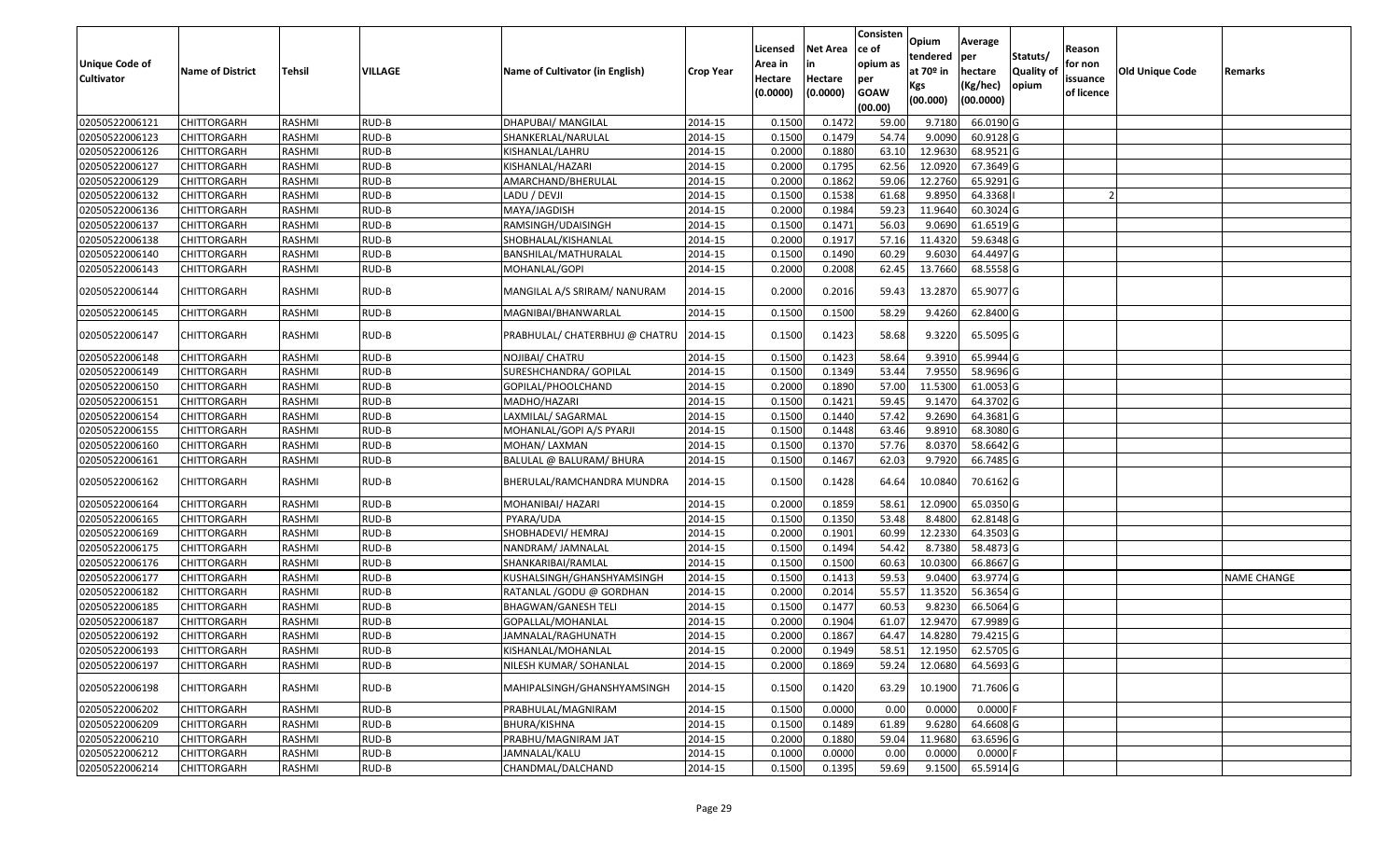| <b>Unique Code of</b><br><b>Cultivator</b> | <b>Name of District</b> | <b>Tehsil</b> | VILLAGE | Name of Cultivator (in English) | <b>Crop Year</b> | Licensed<br>Area in<br>Hectare<br>(0.0000) | <b>Net Area</b><br>Hectare<br>(0.0000) | Consisten<br>ce of<br>opium as<br>per<br><b>GOAW</b><br>(00.00) | Opium<br>tendered<br>at 70 <sup>o</sup> in<br>Kgs<br>(00.000) | Average<br>per<br>hectare<br>(Kg/hec)<br>(00.0000) | Statuts/<br><b>Quality o</b><br>opium | Reason<br>for non<br>issuance<br>of licence | <b>Old Unique Code</b> | Remarks            |
|--------------------------------------------|-------------------------|---------------|---------|---------------------------------|------------------|--------------------------------------------|----------------------------------------|-----------------------------------------------------------------|---------------------------------------------------------------|----------------------------------------------------|---------------------------------------|---------------------------------------------|------------------------|--------------------|
| 02050522006216                             | CHITTORGARH             | RASHMI        | RUD-B   | LADULAL @ GANGARAM/ BHERULAL    | 2014-15          | 0.1500                                     | 0.1510                                 | 52.94                                                           | 8.7120                                                        | 57.6954 G                                          |                                       |                                             |                        |                    |
| 02050522006221                             | CHITTORGARH             | RASHMI        | RUD-C   | SOHANLAL/KALU                   | 2014-15          | 0.1000                                     | 0.0000                                 | 0.00                                                            | 0.0000                                                        | 0.0000F                                            |                                       |                                             |                        |                    |
| 02050522006232                             | CHITTORGARH             | RASHMI        | RUD-C   | JDAIRAM/BHERULAL                | 2014-15          | 0.2000                                     | 0.1980                                 | 52.99                                                           | 11.2490                                                       | 56.8131 G                                          |                                       |                                             |                        |                    |
| 02050522006233                             | CHITTORGARH             | RASHMI        | RUD-C   | DALU/ONKAR                      | 2014-15          | 0.1500                                     | 0.1500                                 | 40.98                                                           | 6.715                                                         | 44.7667                                            |                                       |                                             |                        |                    |
| 02050522006235                             | CHITTORGARH             | RASHMI        | RUD-C   | BANSHILAL/NOLARAM               | 2014-15          | 0.2000                                     | 0.1920                                 | 60.7                                                            | 12.5270                                                       | 65.2448                                            |                                       |                                             |                        |                    |
| 02050522006236                             | CHITTORGARH             | RASHMI        | RUD-C   | MADHAVLAL/MAGNA                 | 2014-15          | 0.1500                                     | 0.1484                                 | 52.80                                                           | 8.531                                                         | 57.4865 G                                          |                                       |                                             |                        |                    |
| 02050522006240                             | <b>CHITTORGARH</b>      | <b>RASHMI</b> | RUD-C   | MADHU/ RUPA BALAI               | 2014-15          | 0.2000                                     | 0.1856                                 | 55.73                                                           | 11.5920                                                       | 62.4569 G                                          |                                       |                                             |                        |                    |
| 02050522006242                             | CHITTORGARH             | RASHMI        | RUD-C   | RAMESHWAR/ BHERU                | 2014-15          | 0.2000                                     | 0.1818                                 | 57.96                                                           | 11.4180                                                       | 62.8053 G                                          |                                       |                                             |                        |                    |
| 02050522006244                             | CHITTORGARH             | RASHMI        | RUD-C   | SHANKERLAL/ GOPILAL TELI        | 2014-15          | 0.1500                                     | 0.1456                                 | 58.64                                                           | 8.9130                                                        | 61.2157 G                                          |                                       |                                             |                        |                    |
| 02050522006245                             | <b>CHITTORGARH</b>      | RASHMI        | RUD-C   | KISHNA/ GANESH TELI             | 2014-15          | 0.2000                                     | 0.1885                                 | 59.60                                                           | 12.3030                                                       | 65.2679 G                                          |                                       |                                             |                        |                    |
| 02050522006247                             | CHITTORGARH             | RASHMI        | RUD-C   | RAKESH/ SOHANLAL                | 2014-15          | 0.2000                                     | 0.1885                                 | 59.70                                                           | 12.0940                                                       | 64.1592 G                                          |                                       |                                             |                        |                    |
| 02050522006249                             | <b>CHITTORGARH</b>      | RASHMI        | RUD-C   | NATHULAL/ MADHU @ MAHADEV       | 2014-15          | 0.1500                                     | 0.1496                                 | 56.25                                                           | 8.8230                                                        | 58.9773 G                                          |                                       |                                             |                        |                    |
| 02050522006255                             | CHITTORGARH             | RASHMI        | RUD-C   | BHAGWANLAL/ NANURAM             | 2014-15          | 0.1500                                     | 0.1449                                 | 55.66                                                           | 8.7390                                                        | 60.3106 G                                          |                                       |                                             |                        |                    |
| 02050522006257                             | CHITTORGARH             | RASHMI        | RUD-C   | NANALAL@NANURAM/ CHHOGA         | 2014-15          | 0.2000                                     | 0.2001                                 | 56.77                                                           | 12.2220                                                       | 61.0795 G                                          |                                       |                                             |                        |                    |
| 02050522006259                             | CHITTORGARH             | RASHMI        | RUD-C   | MADANLAL/MATHURALAL             | 2014-15          | 0.1500                                     | 0.1500                                 | 59.83                                                           | 9.8290                                                        | 65.5267 G                                          |                                       |                                             |                        |                    |
| 02050522006260                             | CHITTORGARH             | RASHMI        | RUD-C   | NANDRAM/BALURAM                 | 2014-15          | 0.2000                                     | 0.1874                                 | 59.10                                                           | 11.8280                                                       | 63.1163 G                                          |                                       |                                             |                        |                    |
| 02050522006262                             | CHITTORGARH             | RASHMI        | RUD-C   | PRABHULAL/PYARCHAND PUROHIT     | 2014-15          | 0.2000                                     | 0.1897                                 | 57.74                                                           | 12.018                                                        | 63.3527 G                                          |                                       |                                             |                        |                    |
| 02050522006265                             | CHITTORGARH             | RASHMI        | RUD-C   | NANALAL/RAMESHWAR               | 2014-15          | 0.1500                                     | 0.1425                                 | 60.46                                                           | 9.3110                                                        | 65.3404 G                                          |                                       |                                             |                        |                    |
| 02050522006268                             | CHITTORGARH             | RASHMI        | RUD-C   | PRABHULAL/HARIKISHAN            | 2014-15          | 0.2000                                     | 0.1896                                 | 58.9                                                            | 12.2950                                                       | 64.8470 G                                          |                                       |                                             |                        |                    |
| 02050522006269                             | CHITTORGARH             | RASHMI        | RUD-C   | DHAPUKUNWAR/ PRATAPSINGH        | 2014-15          | 0.1500                                     | 0.1384                                 | 57.76                                                           | 9.2750                                                        | 67.0159 G                                          |                                       |                                             |                        |                    |
| 02050522006270                             | CHITTORGARH             | RASHMI        | RUD-C   | BHERUSINGH/BHURSINGH            | 2014-15          | 0.1500                                     | 0.1488                                 | 59.54                                                           | 9.5180                                                        | 63.9651 G                                          |                                       |                                             |                        |                    |
| 02050522006273                             | CHITTORGARH             | RASHMI        | RUD-C   | BARDU/GANGARAM                  | 2014-15          | 0.1500                                     | 0.1500                                 | 56.49                                                           | 8.8290                                                        | 58.8600 G                                          |                                       |                                             |                        |                    |
| 02050522006280                             | CHITTORGARH             | RASHMI        | RUD-C   | BHERUDAS/ KHAYALIDAS            | 2014-15          | 0.2000                                     | 0.1791                                 | 58.23                                                           | 11.2220                                                       | 62.6577 G                                          |                                       |                                             |                        |                    |
| 02050522006281                             | CHITTORGARH             | RASHMI        | RUD-C   | GHASIRAM/HAZARI                 | 2014-15          | 0.2000                                     | 0.1891                                 | 57.26                                                           | 11.7550                                                       | 62.1629 G                                          |                                       |                                             |                        |                    |
| 02050522006283                             | CHITTORGARH             | RASHMI        | RUD-C   | MADANLAL/HAZARI                 | 2014-15          | 0.2000                                     | 0.1709                                 | 59.10                                                           | 11.1530                                                       | 65.2604 G                                          |                                       |                                             |                        |                    |
| 02050522006284                             | CHITTORGARH             | RASHMI        | RUD-C   | RATANLAL/LADULAL                | 2014-15          | 0.2000                                     | 0.1901                                 | 59.32                                                           | 12.2790                                                       | 64.5923 G                                          |                                       |                                             |                        |                    |
| 02050522006287                             | CHITTORGARH             | RASHMI        | RUD-C   | CHATRU/UDA                      | 2014-15          | 0.1500                                     | 0.1470                                 | 61.17                                                           | 9.8750                                                        | 67.1769 G                                          |                                       |                                             |                        |                    |
| 02050522006288                             | CHITTORGARH             | <b>RASHMI</b> | RUD-C   | LADULAL/MOHANLAL                | 2014-15          | 0.1500                                     | 0.1356                                 | 54.98                                                           | 7.6190                                                        | 56.1873 G                                          |                                       |                                             |                        |                    |
| 02050522006290                             | CHITTORGARH             | RASHMI        | RUD-C   | DEUBAI/MITTHULAL                | 2014-15          | 0.1500                                     | 0.1405                                 | 62.25                                                           | 9.4260                                                        | 67.0890 G                                          |                                       |                                             |                        | <b>NAME CHANGE</b> |
| 02050522006291                             | CHITTORGARH             | RASHMI        | RUD-C   | MOHANLAL/RAMLAL                 | 2014-15          | 0.2000                                     | 0.1940                                 | 56.40                                                           | 11.957                                                        | 61.6340                                            |                                       |                                             |                        |                    |
| 02050522006292                             | CHITTORGARH             | RASHMI        | RUD-C   | HIRALAL/RAMLAL                  | 2014-15          | 0.1000                                     | 0.0000                                 | 0.00                                                            | 0.0000                                                        | 0.0000                                             |                                       |                                             |                        |                    |
| 02050522006293                             | <b>CHITTORGARH</b>      | RASHMI        | RUD-C   | NANDA/ HARA                     | 2014-15          | 0.2000                                     | 0.1788                                 | 53.52                                                           | 10.5820                                                       | 59.1834 G                                          |                                       |                                             |                        |                    |
| 02050522006299                             | <b>CHITTORGARH</b>      | RASHMI        | RUD-C   | MADANLAL/PYARCHAND              | 2014-15          | 0.1500                                     | 0.1404                                 | 62.58                                                           | 9.5480                                                        | 68.0057 G                                          |                                       |                                             |                        |                    |
| 02050522006302                             | CHITTORGARH             | RASHMI        | RUD-C   | SUDIBAI/NARAYAN                 | 2014-15          | 0.150                                      | 0.1518                                 | 59.44                                                           | 9.4170                                                        | 62.0356 G                                          |                                       |                                             |                        |                    |
| 02050522006303                             | CHITTORGARH             | RASHMI        | RUD-C   | MUKESH KUMAR/ SOHANLAL          | 2014-15          | 0.2000                                     | 0.1900                                 | 59.48                                                           | 12.0570                                                       | 63.4579 G                                          |                                       |                                             |                        |                    |
| 02050522006309                             | <b>CHITTORGARH</b>      | RASHMI        | RUD-C   | SHYAMLAL/MOHANLAL               | 2014-15          | 0.2000                                     | 0.1950                                 |                                                                 | 63.45 13.3250                                                 | 68.3333 G                                          |                                       |                                             |                        |                    |
| 02050522006310                             | <b>CHITTORGARH</b>      | RASHMI        | RUD-C   | OMPRAKASH/ AMARCHAND            | 2014-15          | 0.2000                                     | 0.1942                                 | 57.43                                                           | 12.4210                                                       | 63.9598 G                                          |                                       |                                             |                        |                    |
| 02050522006311                             | <b>CHITTORGARH</b>      | RASHMI        | RUD-C   | PRABHUDAS/ BHURADAS             | 2014-15          | 0.2000                                     | 0.1967                                 | 64.46                                                           | 14.3560                                                       | 72.9842 G                                          |                                       |                                             |                        |                    |
| 02050522006312                             | <b>CHITTORGARH</b>      | RASHMI        | RUD-C   | ANCHIBAI/ NARAYAN               | 2014-15          | 0.1500                                     | 0.1529                                 | 58.19                                                           | 9.6350                                                        | 63.0150 G                                          |                                       |                                             |                        |                    |
| 02050522006313                             | <b>CHITTORGARH</b>      | RASHMI        | RUD-C   | SOHANLAL/BANSHILAL              | 2014-15          | 0.1500                                     | 0.1488                                 | 56.76                                                           | 9.1300                                                        | 61.3575 G                                          |                                       |                                             |                        |                    |
| 02050522006315                             | <b>CHITTORGARH</b>      | RASHMI        | RUD-C   | <b>BHERU/ KELA</b>              | 2014-15          | 0.1000                                     | 0.0000                                 | 0.00                                                            | 0.0000                                                        | $0.0000$ F                                         |                                       |                                             |                        |                    |
| 02050522006319                             | <b>CHITTORGARH</b>      | RASHMI        | RUD-C   | KANKUBAI/BANSHILAL              | 2014-15          | 0.1500                                     | 0.1475                                 | 57.35                                                           | 9.1100                                                        | 61.7627 G                                          |                                       |                                             |                        |                    |
| 02050522006321                             | CHITTORGARH             | RASHMI        | RUD-C   | NANDRAM/GOPI                    | 2014-15          | 0.2000                                     | 0.1954                                 | 54.39                                                           | 11.3520                                                       | 58.0962 G                                          |                                       |                                             |                        |                    |
| 02050522006323                             | <b>CHITTORGARH</b>      | RASHMI        | RUD-C   | UGMIBAI/NANURAM                 | 2014-15          | 0.1500                                     | 0.1482                                 | 52.45                                                           | 8.7890                                                        | 59.3050 G                                          |                                       |                                             |                        |                    |
| 02050522006328                             | <b>CHITTORGARH</b>      | RASHMI        | RUD-C   | BANSHILAL/RAMA                  | 2014-15          | 0.2000                                     | 0.2024                                 | 58.65                                                           | 12.7190                                                       | 62.8409 G                                          |                                       |                                             |                        |                    |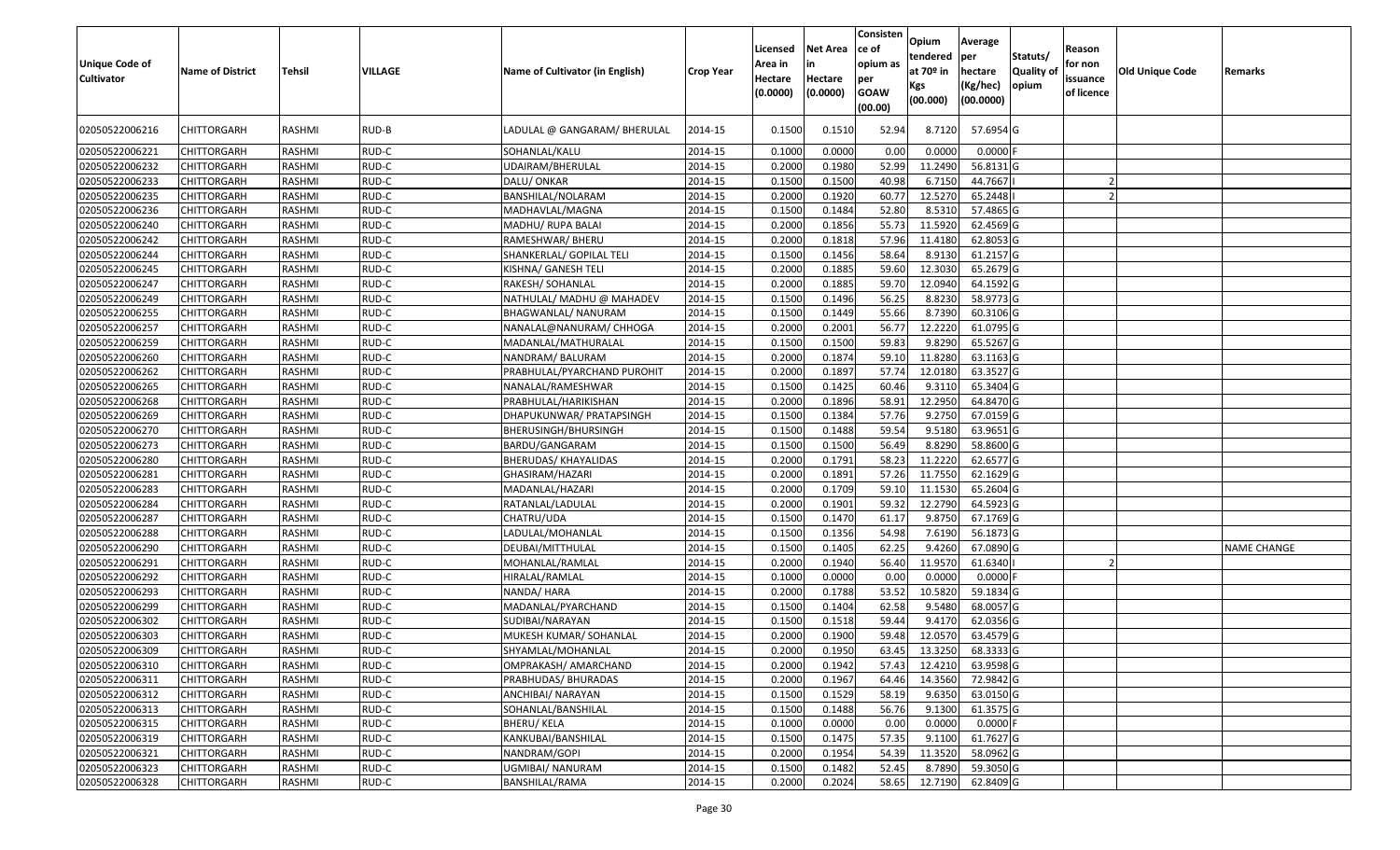|                                     |                         |               |         |                                 |                  |                    |                 | Consisten         | Opium       | Average    |                  |                     |                 |                    |
|-------------------------------------|-------------------------|---------------|---------|---------------------------------|------------------|--------------------|-----------------|-------------------|-------------|------------|------------------|---------------------|-----------------|--------------------|
|                                     |                         |               |         |                                 |                  | Licensed           | <b>Net Area</b> | ce of<br>opium as | tendered    | per        | Statuts/         | Reason              |                 |                    |
| Unique Code of<br><b>Cultivator</b> | <b>Name of District</b> | <b>Tehsil</b> | VILLAGE | Name of Cultivator (in English) | <b>Crop Year</b> | Area in<br>Hectare | Hectare         | per               | at $70°$ in | hectare    | <b>Quality o</b> | for non<br>issuance | Old Unique Code | Remarks            |
|                                     |                         |               |         |                                 |                  | (0.0000)           | (0.0000)        | <b>GOAW</b>       | Kgs         | (Kg/hec)   | opium            | of licence          |                 |                    |
|                                     |                         |               |         |                                 |                  |                    |                 | (00.00)           | (00.000)    | (00.0000)  |                  |                     |                 |                    |
| 02050522006330                      | CHITTORGARH             | RASHMI        | RUD-C   | HIRALAL/UDA                     | 2014-15          | 0.1500             | 0.1302          | 57.27             | 8.8030      | 67.6114 G  |                  |                     |                 |                    |
| 02050522006332                      | CHITTORGARH             | RASHMI        | RUD-C   | KUSHVIRSINGH/ NARAYANSINGH      | 2014-15          | 0.1500             | 0.1400          | 55.55             | 8.3960      | 59.9714 G  |                  |                     |                 |                    |
| 02050522006336                      | CHITTORGARH             | RASHMI        | RUD-C   | BHAGWANLAL/UDAILAL              | 2014-15          | 0.1500             | 0.1450          | 58.38             | 9.2070      | 63.4966 G  |                  |                     |                 |                    |
| 02050522006337                      | <b>CHITTORGARH</b>      | RASHMI        | RUD-C   | SHANKERLAL/ NATHU               | 2014-15          | 0.1500             | 0.1426          | 62.96             | 10.1370     | 71.0870 G  |                  |                     |                 |                    |
| 02050522006341                      | CHITTORGARH             | RASHMI        | RUD-D   | <b>BHERULAL/ RAMLAL</b>         | 2014-15          | 0.2000             | 0.1997          | 60.72             | 13.1680     | 65.9389 G  |                  |                     |                 |                    |
| 02050522006342                      | CHITTORGARH             | RASHMI        | RUD-D   | HEMRAJ/ GOPI                    | 2014-15          | 0.2000             | 0.0000          | 0.00              | 0.0000      | 0.0000F    |                  |                     |                 |                    |
| 02050522006343                      | CHITTORGARH             | RASHMI        | RUD-D   | SURESHCHANDRA/UDAIRAM           | 2014-15          | 0.1500             | 0.0000          | 0.00              | 0.0000      | 0.0000     |                  |                     |                 |                    |
| 02050522006345                      | CHITTORGARH             | <b>RASHMI</b> | RUD-D   | GIRDHARI/ NATHU                 | 2014-15          | 0.1500             | 0.1439          | 52.12             | 8.1530      | 56.6574 G  |                  |                     |                 |                    |
| 02050522006346                      | CHITTORGARH             | RASHMI        | RUD-D   | UDIBAI/ BHAWANIDAS              | 2014-15          | 0.2000             | 0.1985          | 53.47             | 11.6180     | 58.5290 G  |                  |                     |                 |                    |
| 02050522006347                      | CHITTORGARH             | RASHMI        | RUD-D   | BARJIBAI/ GOPI                  | 2014-15          | 0.2000             | 0.1995          | 69.03             | 15.0290     | 75.3333 G  |                  |                     |                 |                    |
| 02050522006348                      | CHITTORGARH             | RASHMI        | RUD-D   | BHERULAL/GIRDHARI               | 2014-15          | 0.1500             | 0.1499          | 64.39             | 11.0110     | 73.4556 G  |                  |                     |                 |                    |
| 02050522006349                      | <b>CHITTORGARH</b>      | RASHMI        | RUD-D   | JAGANNATH / GOKAL               | 2014-15          | 0.2000             | 0.2020          | 61.5              | 13.2690     | 65.6881 G  |                  |                     |                 |                    |
| 02050522006351                      | <b>CHITTORGARH</b>      | RASHMI        | RUD-D   | PRABHULAL/ JITU                 | 2014-15          | 0.2000             | 0.1882          | 61.89             | 12.7400     | 67.6939 G  |                  |                     |                 |                    |
| 02050522006352                      | CHITTORGARH             | RASHMI        | RUD-D   | MITTHULAL/ CHAMNA               | 2014-15          | 0.1500             | 0.1444          | 63.05             | 10.3490     | 71.6690 G  |                  |                     |                 |                    |
| 02050522006354                      | CHITTORGARH             | RASHMI        | RUD-D   | PARASRAM/ RATANLAL G/S RAMIBAI  | 2014-15          | 0.1500             | 0.1446          | 53.30             | 8.7870      | 60.7676 G  |                  |                     |                 |                    |
| 02050522006356                      | CHITTORGARH             | RASHMI        | RUD-D   | DEUBAI/ CHAMPALAL               | 2014-15          | 0.1500             | 0.1454          | 56.41             | 8.9370      | 61.4649 G  |                  |                     |                 |                    |
| 02050522006357                      | CHITTORGARH             | RASHMI        | RUD-D   | <b>ONKAR/ CHENA</b>             | 2014-15          | 0.1500             | 0.1524          | 53.46             | 8.6380      | 56.6798 G  |                  |                     |                 |                    |
| 02050522006358                      | CHITTORGARH             | RASHMI        | RUD-D   | SHANTIBAI/ BHANWARLAL           | 2014-15          | 0.1500             | 0.1511          | 52.23             | 8.9310      | 59.1066 G  |                  |                     |                 |                    |
| 02050522006359                      | CHITTORGARH             | RASHMI        | RUD-D   | RATANLAL/BHURALAL G/S JANIBAI   | 2014-15          | 0.1500             | 0.1501          | 62.32             | 10.3270     | 68.8008 G  |                  |                     |                 |                    |
| 02050522006361                      | CHITTORGARH             | RASHMI        | RUD-D   | GOKUL/ UDA                      | 2014-15          | 0.1500             | 0.1501          | 57.15             | 9.0220      | 60.1066 G  |                  |                     |                 |                    |
| 02050522006362                      | CHITTORGARH             | RASHMI        | RUD-D   | RATAN/ MANGU                    | 2014-15          | 0.2000             | 0.1988          | 60.61             | 12.9100     | 64.9396 G  |                  |                     |                 |                    |
| 02050522006363                      | CHITTORGARH             | RASHMI        | RUD-D   | NANIBAI/ BARDICHAND             | 2014-15          | 0.1500             | 0.1444          | 56.41             | 8.4620      | 58.6011G   |                  |                     |                 |                    |
| 02050522006364                      | CHITTORGARH             | RASHMI        | RUD-D   | SUKHIBAI/ RAGHUNATH             | 2014-15          | 0.2000             | 0.1956          | 64.64             | 13.9620     | 71.3804 G  |                  |                     |                 |                    |
| 02050522006367                      | <b>CHITTORGARH</b>      | RASHMI        | RUD-D   | SHANKERLAL/ CHHOGA              | 2014-15          | 0.2000             | 0.2020          | 60.04             | 13.6460     | 67.5545 G  |                  |                     |                 |                    |
| 02050522006368                      | CHITTORGARH             | RASHMI        | RUD-D   | MANOHARSINGH/ UDAISINGH         | 2014-15          | 0.1500             | 0.1412          | 56.08             | 9.0370      | 64.0014 G  |                  |                     |                 |                    |
| 02050522006369                      | CHITTORGARH             | RASHMI        | RUD-D   | AIZIBAI/LADULAL D/I BHUWANA     | 2014-15          | 0.2000             | 0.0000          | 0.00              | 0.0000      | $0.0000$ F |                  |                     |                 |                    |
| 02050522006370                      | CHITTORGARH             | RASHMI        | RUD-D   | BHERU/ CHATRU                   | 2014-15          | 0.1500             | 0.1500          | 57.13             | 9.6960      | 64.6400 G  |                  |                     |                 |                    |
| 02050522006373                      | CHITTORGARH             | RASHMI        | RUD-D   | NATHU/ GOPI                     | 2014-15          | 0.2000             | 0.1897          | 64.42             | 13.8780     | 73.1576 G  |                  |                     |                 |                    |
| 02050522006375                      | CHITTORGARH             | RASHMI        | RUD-D   | AMARCHAND/ PANNALAL             | 2014-15          | 0.1500             | 0.1531          | 60.83             | 10.2460     | 66.9236 G  |                  |                     |                 |                    |
| 02050522006376                      | CHITTORGARH             | RASHMI        | RUD-D   | RAMSUKHI/ PRATHVIRAJ @ PARTHU   | 2014-15          | 0.2000             | 0.1989          | 57.97             | 11.8180     | 59.4168 G  |                  |                     |                 |                    |
| 02050522006377                      | <b>CHITTORGARH</b>      | RASHMI        | RUD-D   | <b>BADAMBAI/ BALURAM</b>        | 2014-15          | 0.1500             | 0.1505          | 57.94             | 9.3610      | 62.1993 G  |                  |                     |                 |                    |
| 02050522006378                      | <b>CHITTORGARH</b>      | RASHMI        | RUD-D   | GOPAL/ RAMESHWAR                | 2014-15          | 0.2000             | 0.1343          | 55.63             | 8.0270      | 59.7692 G  |                  |                     |                 | <b>NAME CHANGE</b> |
| 02050522006380                      | CHITTORGARH             | RASHMI        | RUD-D   | NARAYAN/ EKLING                 | 2014-15          | 0.2000             | 0.1440          | 58.39             | 9.4590      | 65.6875 G  |                  |                     |                 |                    |
| 02050522006382                      | CHITTORGARH             | RASHMI        | RUD-D   | SURESHCHANDRA/RAMCHANDRA        | 2014-15          | 0.1500             | 0.1485          | 58.35             | 9.2110      | 62.0269 G  |                  |                     |                 |                    |
| 02050522006387                      | <b>CHITTORGARH</b>      | RASHMI        | RUD-D   | MADHU/ LALU                     | 2014-15          | 0.1500             | 0.1430          | 55.71             | 8.6830      | 60.7203 G  |                  |                     |                 |                    |
| 02050522006390                      | <b>CHITTORGARH</b>      | RASHMI        | RUD-D   | UDA/ LAXMAN                     | 2014-15          | 0.2000             | 0.1907          | 61.10             | 12.6040     | 66.0933 G  |                  |                     |                 |                    |
| 02050522006392                      | <b>CHITTORGARH</b>      | RASHMI        | RUD-D   | PRABHULAL/ONKAR                 | 2014-15          | 0.2000             | 0.1976          | 57.99             | 12.2110     | 61.7966 G  |                  |                     |                 |                    |
| 02050522006402                      | <b>CHITTORGARH</b>      | RASHMI        | RUD-D   | KAMLABAI/BALURAM                | 2014-15          | 0.2000             | 0.1963          | 57.76             | 12.1210     | 61.7473 G  |                  |                     |                 | <b>NAME CHANGE</b> |
| 02050522006403                      | <b>CHITTORGARH</b>      | RASHMI        | RUD-D   | FULYBAI/MOHANLAL                | 2014-15          | 0.2000             | 0.1922          | 57.92             | 12.1220     | 63.0697 G  |                  |                     |                 | <b>NAME CHANGE</b> |
| 02050522006404                      | <b>CHITTORGARH</b>      | RASHMI        | RUD-D   | MOHAN/ BANSHILAL                | 2014-15          | 0.2000             | 0.2000          | 64.25             | 12.8320     | 64.1600 G  |                  |                     |                 |                    |
| 02050522006407                      | <b>CHITTORGARH</b>      | RASHMI        | RUD-D   | BADAMIBAI/BALU                  | 2014-15          | 0.1500             | 0.1402          | 59.23             | 9.2570      | 66.0271 G  |                  |                     |                 |                    |
| 02050522006408                      | <b>CHITTORGARH</b>      | RASHMI        | RUD-D   | <b>BANSHILAL/ KISHORE BALAI</b> | 2014-15          | 0.1500             | 0.1444          | 56.83             | 8.9870      | 62.2368 G  |                  |                     |                 |                    |
| 02050522006409                      | <b>CHITTORGARH</b>      | RASHMI        | RUD-D   | DHANRAJ/ BHUWANA                | 2014-15          | 0.2000             | 0.1903          | 66.58             | 13.9820     | 73.4735 G  |                  |                     |                 |                    |
| 02050522006410                      | <b>CHITTORGARH</b>      | RASHMI        | RUD-D   | NANDRAM/ GOPI                   | 2014-15          | 0.1000             | 0.0000          | 0.00              | 0.0000      | $0.0000$ F |                  |                     |                 |                    |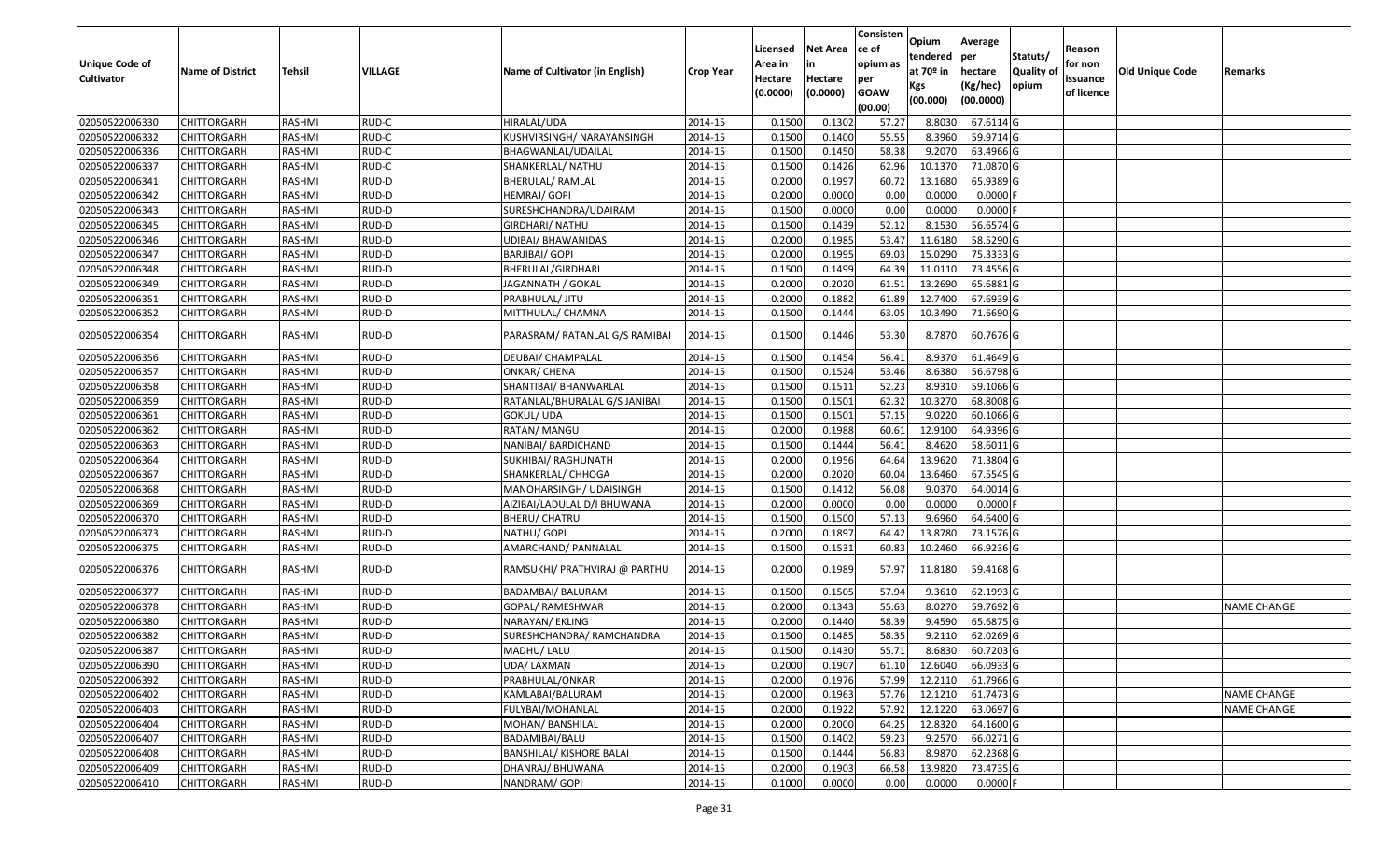|                                  |                            |                         |                |                                            |                    | Licensed         | <b>Net Area</b>  | Consisten<br>ce of | Opium             | Average                |                  | Reason     |                 |                    |
|----------------------------------|----------------------------|-------------------------|----------------|--------------------------------------------|--------------------|------------------|------------------|--------------------|-------------------|------------------------|------------------|------------|-----------------|--------------------|
| Unique Code of                   |                            |                         |                |                                            |                    | Area in          |                  | opium as           | tendered          | per                    | Statuts/         | for non    |                 |                    |
| <b>Cultivator</b>                | <b>Name of District</b>    | <b>Tehsil</b>           | VILLAGE        | Name of Cultivator (in English)            | <b>Crop Year</b>   | Hectare          | Hectare          | per                | at $70°$ in       | hectare                | <b>Quality o</b> | issuance   | Old Unique Code | Remarks            |
|                                  |                            |                         |                |                                            |                    | (0.0000)         | (0.0000)         | <b>GOAW</b>        | Kgs               | (Kg/hec)               | opium            | of licence |                 |                    |
|                                  |                            |                         |                |                                            |                    |                  |                  | (00.00)            | (00.000)          | (00.0000)              |                  |            |                 |                    |
| 02050522006411                   | CHITTORGARH                | RASHMI                  | RUD-D          | BALARAM/ BHAGU @ BHAGIRATH                 | 2014-15            | 0.1500           | 0.1500           | 58.14              | 9.4690            | 63.1267 G              |                  |            |                 |                    |
| 02050522006413                   | CHITTORGARH                | RASHMI                  | RUD-D          | CHANDABAI/ SHANKERLAL                      | 2014-15            | 0.2000           | 0.1901           | 57.20              | 11.7100           | 61.5992 G              |                  |            |                 |                    |
| 02050522006415                   | CHITTORGARH                | RASHMI                  | RUD-D          | BADAMIBAI/NARAYAN                          | 2014-15            | 0.1500           | 0.1512           | 56.91              | 9.5450            | 63.1283 G              |                  |            |                 | <b>NAME CHANGE</b> |
| 02050522006420                   | <b>CHITTORGARH</b>         | RASHMI                  | RUD-D          | SOSARBAI/ BANSHILAL                        | 2014-15            | 0.1500           | 0.1450           | 54.74              | 8.7510            | 60.3517 G              |                  |            |                 |                    |
| 02050522006422                   | CHITTORGARH                | RASHMI                  | RUD-D          | JAGNNATH/ PYARA                            | 2014-15            | 0.1500           | 0.1480           | 56.31              | 9.5490            | 64.5203 G              |                  |            |                 |                    |
| 02050522006425                   | CHITTORGARH                | RASHMI                  | RUD-D          | BHERU/ RUPA                                | 2014-15            | 0.2000           | 0.1908           | 64.58              | 13.6540           | 71.5618 G              |                  |            |                 |                    |
| 02050522006427                   | CHITTORGARH                | RASHMI                  | RUD-D          | SHANKERLAL/ RAMCHANDRA                     | 2014-15            | 0.2000           | 0.1980           | 55.78              | 11.4510           | 57.8333 G              |                  |            |                 |                    |
| 02050522006432                   | CHITTORGARH                | <b>RASHMI</b>           | RUD-D          | DHAPUBAI/ MAGNA                            | 2014-15            | 0.2000           | 0.2021           | 61.26              | 13.2760           | 65.6903                |                  |            |                 |                    |
| 02050522006434                   | CHITTORGARH                | RASHMI                  | RUD-D          | MANGILAL/PYARCHAND                         | 2014-15            | 0.1500           | 0.1421           | 59.96              | 9.4220            | 66.3054 G              |                  |            |                 |                    |
| 02050522006437                   | CHITTORGARH                | RASHMI                  | RUD-D          | NARAYAN A/S BAGHA/ BALU                    | 2014-15            | 0.1500           | 0.1402           | 59.44              | 9.2730            | 66.1412 G              |                  |            |                 |                    |
| 02050522006438                   | CHITTORGARH                | RASHMI                  | RUD-D          | SAMPATLAL/SHANKERLAL                       | 2014-15            | 0.2000           | 0.1927           | 57.97              | 11.5940           | 60.1661G               |                  |            |                 |                    |
| 02050522006439                   | CHITTORGARH                | RASHMI                  | RUD-D          | SANTOKIBAI/ NATHU                          | 2014-15            | 0.1500           | 0.1449           | 54.65              | 8.3220            | 57.4327 G              |                  |            |                 |                    |
| 02050522006440                   | <b>CHITTORGARH</b>         | RASHMI                  | RUD-D          | JAMNIBAI/BHANWARLAL                        | 2014-15            | 0.1500           | 0.1512           | 51.80              | 8.4430            | 55.8399 G              |                  |            |                 |                    |
| 02050522006442                   | CHITTORGARH                | RASHMI                  | RUD-D          | MADHAVLAL/HAZARI                           | 2014-15            | 0.1500           | 0.1476           | 54.95              | 8.9800            | 60.8401 G              |                  |            |                 |                    |
| 02050522006446                   | CHITTORGARH                | RASHMI                  | RUD-D          | SHANKERLAL /RAGHUNATHA/S                   | 2014-15            | 0.2000           | 0.1946           | 64.81              | 13.9160           | 71.5108G               |                  |            |                 |                    |
|                                  |                            |                         |                | KESHARBAI                                  |                    |                  |                  |                    |                   |                        |                  |            |                 |                    |
| 02050522006447                   | CHITTORGARH                | RASHMI                  | RUD-D          | HIRALAL/ UDAIRAM                           | 2014-15            | 0.2000           | 0.1300           | 61.58              | 8.9120            | 68.5538 G              |                  |            |                 |                    |
| 02050522006451                   | CHITTORGARH                | RASHMI                  | RUD-D          | UDAIRAM/KALU                               | 2014-15            | 0.2000           | 0.1923           | 62.21              | 13.0730           | 67.9823 G              |                  |            |                 | <b>NAME CHANGE</b> |
| 02050522006452                   | CHITTORGARH                | RASHMI                  | RUD-D          | SHANKERLAL/ NANURAM                        | 2014-15            | 0.2000           | 0.1945           | 58.3               | 12.3280           | 63.3830 G              |                  |            |                 |                    |
| 02050522006453                   | CHITTORGARH                | RASHMI                  | RUD-D          | KALURAM/ MITTHU                            | 2014-15            | 0.1500           | 0.1404           | 63.67              | 10.1870           | 72.5570 G              |                  |            |                 |                    |
| 02050522006454                   | CHITTORGARH                | RASHMI                  | RUD-D          | HAZARI/NANURAM                             | 2014-15            | 0.1500           | 0.1482           | 58.63              | 9.7910            | 66.0661 G              |                  |            |                 |                    |
| 02050522006455                   | CHITTORGARH                | RASHMI                  | RUD-D          | BHURALAL/ LOBHU                            | 2014-15            | 0.2000           | 0.1916           | 60.61              | 12.2520           | 63.9457 G              |                  |            |                 |                    |
| 02050522006456                   | CHITTORGARH                | RASHMI                  | RUD-D          | CHAMPALAL/ KALURAM                         | 2014-15            | 0.1000           | 0.0000           | 0.00               | 0.0000            | $0.0000$ F             |                  |            |                 |                    |
| 02050522006457                   | CHITTORGARH                | RASHMI                  | RUD-D          | BHAGWAN/ UDAIRAM                           | 2014-15            | 0.2000           | 0.2000           | 53.29              | 11.3130           | 56.5650 G              |                  |            |                 |                    |
| 02050522006463                   | CHITTORGARH                | RASHMI                  | RUD-D          | MANGILAL/ KALU                             | 2014-15            | 0.1500           | 0.1502           | 61.03              | 10.2530           | 68.2623 G              |                  |            |                 |                    |
| 02050522006465                   | CHITTORGARH                | RASHMI                  | RUD-D          | JAMNALAL/ CHHOGALAL                        | 2014-15            | 0.2000           | 0.2021           | 60.96              | 13.6460           | 67.5210 G              |                  |            |                 |                    |
| 02050522006468                   | CHITTORGARH                | RASHMI                  | RUD-D          | RAMPRASAD/ CHAMPALAL                       | 2014-15            | 0.2000           | 0.1967           | 60.43              | 12.9230           | 65.6990 G              |                  |            |                 |                    |
| 02050522006469                   | CHITTORGARH                | RASHMI                  | RUD-D          | NANALAL/PYARCHAND                          | 2014-15            | 0.1500           | 0.1439           | 59.34              | 9.3420            | 64.9201G               |                  |            |                 |                    |
| 02050522006470                   | <b>CHITTORGARH</b>         | <b>RASHMI</b><br>RASHMI | RUD-D<br>RUD-D | BANSHILAL/ CHUNNILAL                       | 2014-15<br>2014-15 | 0.2000<br>0.1500 | 0.1950<br>0.1467 | 60.35<br>54.14     | 12.6130<br>8.9410 | 64.6821 G<br>60.9475 G |                  |            |                 |                    |
| 02050522006471<br>02050522006474 | CHITTORGARH<br>CHITTORGARH | RASHMI                  | RUD-D          | DALCHAND/ MOHANLAL<br>GORISHANKER/BHERULAL | 2014-15            | 0.1500           | 0.1531           | 50.72              | 9.041             | 59.0529 G              |                  |            |                 |                    |
| 02050522006475                   | CHITTORGARH                | RASHMI                  | RUD-D          | BHERULAL/ GOVINDRAM                        | 2014-15            | 0.2000           | 0.2030           | 54.09              | 12.1470           | 59.8374 G              |                  |            |                 |                    |
| 02050522006476                   | CHITTORGARH                | RASHMI                  | RUD-D          | BHANWARLAL/ CHAMPALAL                      | 2014-15            | 0.1500           | 0.1449           | 61.11              | 9.7250            | 67.1153 G              |                  |            |                 |                    |
| 02050522006477                   | <b>CHITTORGARH</b>         | RASHMI                  | RUD-D          | SAMPATLAL/ BARDICHAND                      | 2014-15            | 0.2000           | 0.1894           | 56.74              | 11.8100           | 62.3548 G              |                  |            |                 |                    |
| 02050522006481                   | CHITTORGARH                | RASHMI                  | RUD-D          | PARASRAM/ RAGHUNATH                        | 2014-15            | 0.2000           | 0.1987           | 64.82              | 14.2600           | 71.7665 G              |                  |            |                 |                    |
| 02050522006487                   | CHITTORGARH                | RASHMI                  | RUD-D          | TULSIBAI/MANGU                             | 2014-15            | 0.1500           | 0.1299           | 53.83              | 7.0750            | 54.4650 G              |                  |            |                 |                    |
| 02050522006488                   | <b>CHITTORGARH</b>         | RASHMI                  | RUD-D          | UDAILAL/DEICHAND                           | 2014-15            | 0.2000           | 0.1626           | 60.31              | 9.8480            | 60.5658 G              |                  |            |                 |                    |
| 02050522006489                   | <b>CHITTORGARH</b>         | RASHMI                  | RUD-D          | NANALAL/DEICHAND                           | 2014-15            | 0.2000           | 0.1944           | 60.03              | 12.2200           | 62.8601 G              |                  |            |                 |                    |
| 02050522006490                   | <b>CHITTORGARH</b>         | RASHMI                  | RUD-D          | NANDRAM/BHAWANIRAM                         | 2014-15            | 0.2000           | 0.1896           | 64.98              | 13.4690           | 71.0390 G              |                  |            |                 |                    |
| 02050522006491                   | <b>CHITTORGARH</b>         | RASHMI                  | RUD-D          | PREMSHANKER/DEICHAND                       | 2014-15            | 0.2000           | 0.1821           | 61.23              | 11.9920           | 65.8539 G              |                  |            |                 |                    |
| 02050522006492                   | CHITTORGARH                | RASHMI                  | RUD-D          | AMBALAL/BHAWANIRAM                         | 2014-15            | 0.2000           | 0.1902           | 62.42              | 12.9740           | 68.2124 G              |                  |            |                 |                    |
| 02050522006493                   | <b>CHITTORGARH</b>         | RASHMI                  | RUD-D          | NANURAM @ NANA/ONKAR                       | 2014-15            | 0.1500           | 0.1479           | 56.54              | 9.3050            | 62.9141 G              |                  |            |                 |                    |
| 02050522006494                   | <b>CHITTORGARH</b>         | RASHMI                  | RUD-D          | HARLAL/ CHATRA                             | 2014-15            | 0.2000           | 0.2016           | 62.00              | 13.0820           | 64.8909 G              |                  |            |                 |                    |
| 02050522006497                   | CHITTORGARH                | RASHMI                  | RUD-D          | BANSILAL/NARAYAN                           | 2014-15            | 0.2000           | 0.1903           | 62.59              | 12.7330           | 66.9101 G              |                  |            |                 |                    |
| 02050522007001                   | <b>CHITTORGARH</b>         | RASHMI                  | NARAYANPURA    | RATANLAL/ MANGILAL JAT                     | 2014-15            | 0.2000           | 0.0960           | 61.82              | 6.5530            | 68.2604 G              |                  |            |                 |                    |
| 02050522007002                   | <b>CHITTORGARH</b>         | RASHMI                  | NARAYANPURA    | TEJMAL/ PRATAP                             | 2014-15            | 0.1500           | 0.1470           | 58.48              | 8.0120            | 54.5034 G              |                  |            |                 |                    |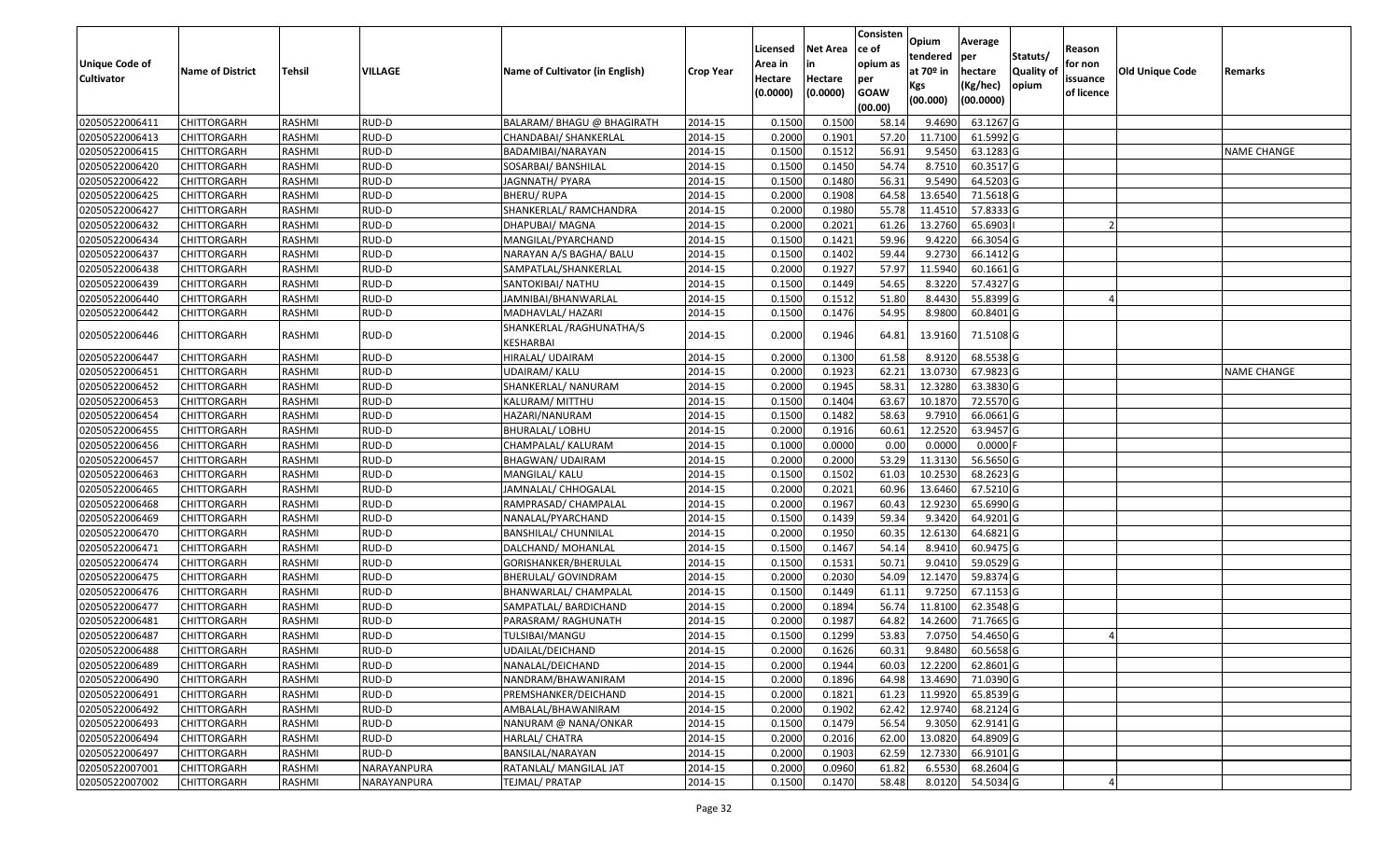| <b>Unique Code of</b><br><b>Cultivator</b> | <b>Name of District</b> | Tehsil        | VILLAGE     | Name of Cultivator (in English) | <b>Crop Year</b> | Licensed<br>Area in<br>Hectare<br>(0.0000) | Net Area<br>in<br>Hectare<br>(0.0000) | Consisten<br>ce of<br>opium as<br>per<br><b>GOAW</b><br>(00.00) | <b>Opium</b><br>tendered<br>at 70 <sup>o</sup> in<br>Kgs<br>(00.000) | Average<br>per<br>hectare<br>(Kg/hec)<br>(00.0000) | Statuts/<br><b>Quality of</b><br>opium | Reason<br>for non<br>issuance<br>of licence | Old Unique Code | Remarks     |
|--------------------------------------------|-------------------------|---------------|-------------|---------------------------------|------------------|--------------------------------------------|---------------------------------------|-----------------------------------------------------------------|----------------------------------------------------------------------|----------------------------------------------------|----------------------------------------|---------------------------------------------|-----------------|-------------|
| 02050522007003                             | <b>CHITTORGARH</b>      | RASHMI        | NARAYANPURA | UDAIRAM/BHAWANIRAM              | 2014-15          | 0.2000                                     | 0.2013                                | 59.67                                                           | 12.7180                                                              | 63.1793 G                                          |                                        |                                             |                 |             |
| 02050522007004                             | CHITTORGARH             | RASHMI        | NARAYANPURA | <b>BARDIBAI/ SOHAN</b>          | 2014-15          | 0.1500                                     | 0.1500                                | 61.44                                                           | 10.0500                                                              | 67.0000 G                                          |                                        |                                             |                 |             |
| 02050522007006                             | CHITTORGARH             | RASHMI        | NARAYANPURA | KISHANLAL A/S DAKHIBAI S/OJEETU | 2014-15          | 0.1500                                     | 0.1500                                | 63.57                                                           | 10.2440                                                              | 68.2933 G                                          |                                        |                                             |                 |             |
| 02050522007007                             | CHITTORGARH             | <b>RASHMI</b> | NARAYANPURA | MADNIBAI/MADHU                  | 2014-15          | 0.1500                                     | 0.1400                                | 59.69                                                           | 8.8940                                                               | 63.5286 G                                          |                                        |                                             |                 |             |
| 02050522007008                             | CHITTORGARH             | RASHMI        | NARAYANPURA | RAMCHANDRA/ DEVILAL             | 2014-15          | 0.1500                                     | 0.1453                                | 55.80                                                           | 8.5770                                                               | 59.0296 G                                          |                                        |                                             |                 |             |
| 02050522007009                             | CHITTORGARH             | RASHMI        | NARAYANPURA | SHANKERLAL/ JAGANNATH           | 2014-15          | 0.2000                                     | 0.1960                                | 57.15                                                           | 12.2550                                                              | 62.5255 G                                          |                                        |                                             |                 |             |
| 02050522007010                             | <b>CHITTORGARH</b>      | <b>RASHMI</b> | NARAYANPURA | <b>BHAGIRATH/ KELA</b>          | 2014-15          | 0.2000                                     | 0.1190                                | 60.34                                                           | 7.3360                                                               | 61.6471 G                                          |                                        |                                             |                 |             |
| 02050522007011                             | <b>CHITTORGARH</b>      | RASHMI        | NARAYANPURA | BHERULAL/ NARAYAN               | 2014-15          | 0.2000                                     | 0.2006                                | 59.77                                                           | 12.8590                                                              | 64.1027 G                                          |                                        |                                             |                 |             |
| 02050522007013                             | <b>CHITTORGARH</b>      | RASHMI        | NARAYANPURA | KAILASH GIR/ KESHU GIR          | 2014-15          | 0.2000                                     | 0.1995                                | 56.25                                                           | 11.5880                                                              | 58.0852 G                                          |                                        |                                             |                 |             |
| 02050522007015                             | CHITTORGARH             | RASHMI        | NARAYANPURA | <b>BHERULAL/ PRATAP</b>         | 2014-15          | 0.1500                                     | 0.1497                                | 54.44                                                           | 8.1660                                                               | 54.5491 G                                          |                                        |                                             |                 |             |
| 02050522007016                             | <b>CHITTORGARH</b>      | <b>RASHMI</b> | NARAYANPURA | PRABHULAL/ DALU                 | 2014-15          | 0.2000                                     | 0.1953                                | 62.45                                                           | 13.0880                                                              | 67.0148 G                                          |                                        |                                             |                 |             |
| 02050522007017                             | <b>CHITTORGARH</b>      | RASHMI        | NARAYANPURA | SHANKERLAL/ DALU                | 2014-15          | 0.2000                                     | 0.1976                                | 61.55                                                           | 13.3650                                                              | 67.6366 G                                          |                                        |                                             |                 |             |
| 02050522007018                             | <b>CHITTORGARH</b>      | RASHMI        | NARAYANPURA | DALCHAND/ BALURAM               | 2014-15          | 0.2000                                     | 0.2012                                | 60.53                                                           | 12.8500                                                              | 63.8668 G                                          |                                        |                                             |                 |             |
| 02050522007019                             | CHITTORGARH             | RASHMI        | NARAYANPURA | AMBALAL/ GANESH                 | 2014-15          | 0.2000                                     | 0.1838                                | 60.42                                                           | 11.6180                                                              | 63.2100 G                                          |                                        |                                             |                 |             |
| 02050522007020                             | CHITTORGARH             | <b>RASHMI</b> | NARAYANPURA | HIRALAL/ JAWAHARMAL             | 2014-15          | 0.2000                                     | 0.1953                                | 60.01                                                           | 12.6880                                                              | 64.9667 G                                          |                                        |                                             |                 |             |
| 02050522007024                             | CHITTORGARH             | RASHMI        | NARAYANPURA | <b>BAKSHU/ GULAB</b>            | 2014-15          | 0.2000                                     | 0.2004                                | 62.54                                                           | 13.5800                                                              | 67.7645 G                                          |                                        |                                             |                 |             |
| 02050522007026                             | CHITTORGARH             | RASHMI        | NARAYANPURA | MADHO/ JAWAHARMAL               | 2014-15          | 0.2000                                     | 0.1944                                | 58.70                                                           | 11.7740                                                              | 60.5658 G                                          |                                        |                                             |                 |             |
| 02050522007028                             | CHITTORGARH             | RASHMI        | NARAYANPURA | SOHANIBAI/ PRABHULAL            | 2014-15          | 0.2000                                     | 0.0965                                | 60.43                                                           | 6.4570                                                               | 66.9119 G                                          |                                        |                                             |                 |             |
| 02050522007030                             | CHITTORGARH             | <b>RASHMI</b> | NARAYANPURA | GANESHIBAI/ RAMLAL              | 2014-15          | 0.1500                                     | 0.1470                                | 60.02                                                           | 8.9520                                                               | 60.8980 G                                          |                                        |                                             |                 |             |
| 02050522007031                             | <b>CHITTORGARH</b>      | RASHMI        | NARAYANPURA | KISHANLAL/BHABHUT NAYAK         | 2014-15          | 0.2000                                     | 0.1978                                | 57.02                                                           | 11.8190                                                              | 59.7523 G                                          |                                        |                                             |                 |             |
| 02050522007032                             | CHITTORGARH             | RASHMI        | NARAYANPURA | NAGJIRAM/ HAZARI                | 2014-15          | 0.1500                                     | 0.1422                                | 62.74                                                           | 10.2360                                                              | 71.9831 G                                          |                                        |                                             |                 |             |
| 02050522007037                             | CHITTORGARH             | RASHMI        | NARAYANPURA | MADHOLAL/ RUPLAL                | 2014-15          | 0.2000                                     | 0.0960                                | 56.08                                                           | 5.8240                                                               | 60.6667 G                                          |                                        |                                             |                 |             |
| 02050522007038                             | CHITTORGARH             | RASHMI        | NARAYANPURA | KAILASHI DEVI/LEHARU            | 2014-15          | 0.2000                                     | 0.1998                                | 57.23                                                           | 12.2060                                                              | 61.0911 G                                          |                                        |                                             |                 | NAME CHANGE |
| 02050522007039                             | <b>CHITTORGARH</b>      | RASHMI        | NARAYANPURA | SHANKERLAL/ RUPLAL              | 2014-15          | 0.1500                                     | 0.1500                                | 60.51                                                           | 9.6560                                                               | 64.3733 G                                          |                                        |                                             |                 |             |
| 02050522007040                             | CHITTORGARH             | RASHMI        | NARAYANPURA | CHAMPALAL A/S RUPA/ SOHAN       | 2014-15          | 0.1500                                     | 0.1496                                | 62.01                                                           | 10.0540                                                              | 67.2059 G                                          |                                        |                                             |                 |             |
| 02050522007041                             | CHITTORGARH             | RASHMI        | NARAYANPURA | RUKMANIBAI/AMBALAL              | 2014-15          | 0.1500                                     | 0.1485                                | 60.06                                                           | 9.8670                                                               | 66.4444 G                                          |                                        |                                             |                 |             |
| 02050522007042                             | CHITTORGARH             | RASHMI        | NARAYANPURA | GOPILAL/ NAGJIRAM               | 2014-15          | 0.2000                                     | 0.1950                                | 64.36                                                           | 13.7270                                                              | 70.3949 G                                          |                                        |                                             |                 |             |
| 02050522007043                             | <b>CHITTORGARH</b>      | <b>RASHMI</b> | NARAYANPURA | NATHU/ HIRA                     | 2014-15          | 0.1500                                     | 0.1428                                | 54.74                                                           | 8.1330                                                               | 56.9538 G                                          |                                        |                                             |                 |             |
| 02050522007045                             | CHITTORGARH             | RASHMI        | NARAYANPURA | KALU/ MANGU                     | 2014-15          | 0.1500                                     | 0.1500                                | 52.70                                                           | 8.3570                                                               | 55.7133 G                                          |                                        |                                             |                 |             |
| 02050522007046                             | <b>CHITTORGARH</b>      | RASHMI        | NARAYANPURA | SOHAN/ NATHU                    | 2014-15          | 0.2000                                     | 0.2041                                | 60.71                                                           | 12.8270                                                              | 62.8466 G                                          |                                        |                                             |                 |             |
| 02050522007049                             | CHITTORGARH             | RASHMI        | NARAYANPURA | BALURAM/ BHABHUT                | 2014-15          | 0.2000                                     | 0.1972                                | 58.03                                                           | 12.2860                                                              | 62.3338 G                                          |                                        |                                             |                 |             |
| 02050522007050                             | <b>CHITTORGARH</b>      | RASHMI        | NARAYANPURA | MANGILAL/ BHAGIRATH             | 2014-15          | 0.2000                                     | 0.2005                                | 60.68                                                           | 12.6730                                                              | 63.2070 G                                          |                                        |                                             |                 |             |
| 02050522007052                             | <b>CHITTORGARH</b>      | RASHMI        | NARAYANPURA | PYARA/ JODHA                    | 2014-15          | 0.2000                                     | 0.1944                                | 57.95                                                           | 11.8470                                                              | 60.9414 G                                          |                                        |                                             |                 |             |
| 02050522007055                             | CHITTORGARH             | RASHMI        | NARAYANPURA | NARAYAN/ SURAJGIRI              | 2014-15          | 0.1500                                     | 0.1458                                | 57.85                                                           | 8.8100                                                               | 60.4252 G                                          |                                        |                                             |                 |             |
| 02050522007056                             | <b>CHITTORGARH</b>      | RASHMI        | NARAYANPURA | DURGADEVI/ SOHAN                | 2014-15          | 0.1500                                     | 0.1445                                | 53.22                                                           | 8.8270                                                               | 61.0865                                            |                                        |                                             |                 |             |
| 02050522007057                             | <b>CHITTORGARH</b>      | RASHMI        | NARAYANPURA | SHAMBHU/ NANA                   | 2014-15          | 0.1500                                     | 0.1505                                | 57.81                                                           |                                                                      | 9.3570 62.1728 G                                   |                                        |                                             |                 |             |
| 02050522007058                             | <b>CHITTORGARH</b>      | RASHMI        | NARAYANPURA | BHEEMA/ LALU                    | 2014-15          | 0.1500                                     | 0.1404                                | 53.27                                                           | 7.9450                                                               | 56.5883 G                                          |                                        |                                             |                 |             |
| 02050522007063                             | <b>CHITTORGARH</b>      | RASHMI        | NARAYANPURA | MANGILAL/ UDAIRAM               | 2014-15          | 0.2000                                     | 0.2017                                | 61.60                                                           | 13.2000                                                              | 65.4437 G                                          |                                        |                                             |                 |             |
| 02050522007064                             | <b>CHITTORGARH</b>      | RASHMI        | NARAYANPURA | RATANLAL/ MANGILAL GURJAR       | 2014-15          | 0.2000                                     | 0.1927                                | 59.36                                                           | 12.0760                                                              | 62.6674 G                                          |                                        |                                             |                 |             |
| 02050522007065                             | <b>CHITTORGARH</b>      | RASHMI        | NARAYANPURA | NARAYAN/ NATHU                  | 2014-15          | 0.2000                                     | 0.1970                                | 58.17                                                           | 12.0990                                                              | 61.4162 G                                          |                                        |                                             |                 |             |
| 02050522007066                             | <b>CHITTORGARH</b>      | RASHMI        | NARAYANPURA | <b>BHERU/ RUPA BHIL</b>         | 2014-15          | 0.1500                                     | 0.1463                                | 54.69                                                           | 8.6570                                                               | 59.1729 G                                          |                                        |                                             |                 |             |
| 02050522007068                             | <b>CHITTORGARH</b>      | RASHMI        | NARAYANPURA | PANNALAL A/S LAILA/ LALU BHIL   | 2014-15          | 0.2000                                     | 0.1837                                | 53.53                                                           | 10.9890                                                              | 59.8204 G                                          |                                        |                                             |                 |             |
| 02050522007069                             | <b>CHITTORGARH</b>      | RASHMI        | NARAYANPURA | MADHOLAL/ GHEESA                | 2014-15          | 0.2000                                     | 0.2010                                | 63.13                                                           | 13.8250                                                              | 68.7811 G                                          |                                        |                                             |                 |             |
| 02050522007073                             | <b>CHITTORGARH</b>      | RASHMI        | NARAYANPURA | BHAGWAN/LOBHA                   | 2014-15          | 0.2000                                     | 0.1962                                | 56.06                                                           | 11.6520                                                              | 59.3884 G                                          |                                        |                                             |                 |             |
| 02050522007074                             | <b>CHITTORGARH</b>      | RASHMI        | NARAYANPURA | NANALAL/ DEVA BHIL              | 2014-15          | 0.1500                                     | 0.1500                                | 56.24                                                           | 9.1430                                                               | 60.9533 G                                          |                                        |                                             |                 |             |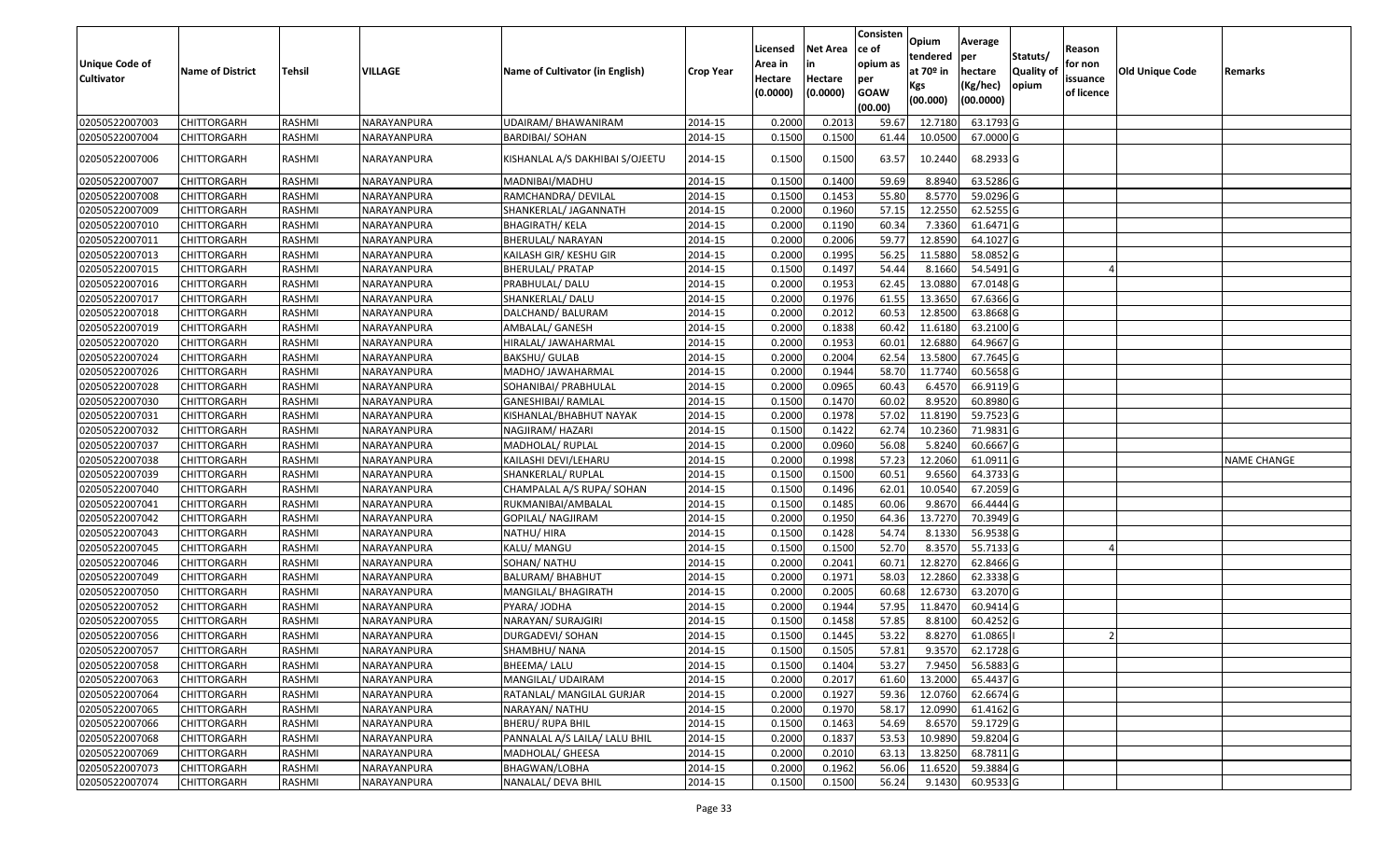| <b>Unique Code of</b><br><b>Cultivator</b> | <b>Name of District</b> | <b>Tehsil</b> | <b>VILLAGE</b>    | Name of Cultivator (in English)              | <b>Crop Year</b> | Licensed<br>Area in<br>Hectare<br>(0.0000) | <b>Net Area</b><br>Hectare<br>(0.0000) | Consisten<br>ce of<br>opium as<br>per<br><b>GOAW</b> | Opium<br>tendered<br>at $70°$ in<br>Kgs | Average<br>per<br>hectare<br>(Kg/hec) | Statuts/<br><b>Quality o</b><br>opium | Reason<br>for non<br>issuance<br>of licence | <b>Old Unique Code</b> | Remarks            |
|--------------------------------------------|-------------------------|---------------|-------------------|----------------------------------------------|------------------|--------------------------------------------|----------------------------------------|------------------------------------------------------|-----------------------------------------|---------------------------------------|---------------------------------------|---------------------------------------------|------------------------|--------------------|
|                                            |                         |               |                   |                                              |                  |                                            |                                        | (00.00)                                              | (00.000)                                | (00.0000)                             |                                       |                                             |                        |                    |
| 02050522007075                             | CHITTORGARH             | RASHMI        | NARAYANPURA       | RANTIBAI/ MANGILAL                           | 2014-15          | 0.1500                                     | 0.1500                                 | 55.38                                                | 8.7340                                  | 58.2267 G                             |                                       |                                             |                        |                    |
| 02050522007078                             | CHITTORGARH             | RASHMI        | NARAYANPURA       | SHMBHUGIR/ KESHUGIR                          | 2014-15          | 0.1500                                     | 0.0000                                 | 0.00                                                 | 0.0000                                  | $0.0000$ F                            |                                       |                                             |                        |                    |
| 02050522007081                             | CHITTORGARH             | RASHMI        | NARAYANPURA       | AMBALAL/ MOHAN                               | 2014-15          | 0.2000                                     | 0.2016                                 | 60.30                                                | 13.0680                                 | 64.8214 G                             |                                       |                                             |                        |                    |
| 02050522007083                             | CHITTORGARH             | RASHMI        | NARAYANPURA       | RATANLAL/ UDAIRAM                            | 2014-15          | 0.1500                                     | 0.1500                                 | 64.19                                                | 10.5460                                 | 70.3067 G                             |                                       |                                             |                        |                    |
| 02050522007084                             | CHITTORGARH             | RASHMI        | NARAYANPURA       | JAMNIBAI/ RADHESHYAM                         | 2014-15          | 0.2000                                     | 0.2006                                 | 57.09                                                | 11.8500                                 | 59.0728 G                             |                                       |                                             |                        |                    |
| 02050522007085                             | CHITTORGARH             | RASHMI        | NARAYANPURA       | <b>BALURAM/ MOHAN</b>                        | 2014-15          | 0.2000                                     | 0.1999                                 | 59.7                                                 | 12.4240                                 | 62.1511 G                             |                                       |                                             |                        |                    |
| 02050522007090                             | CHITTORGARH             | RASHMI        | NARAYANPURA       | SARJUBAI/ MANGU                              | 2014-15          | 0.1500                                     | 0.1430                                 | 55.60                                                | 8.8010                                  | 61.5455 G                             |                                       |                                             |                        |                    |
| 02050522007093                             | CHITTORGARH             | <b>RASHMI</b> | NARAYANPURA       | PUKHRAJ/ BALU G/S MOHAN                      | 2014-15          | 0.1500                                     | 0.1512                                 | 58.53                                                | 9.3730                                  | 61.9907 G                             |                                       |                                             |                        |                    |
| 02050522007094                             | CHITTORGARH             | RASHMI        | NARAYANPURA       | BHURALAL/NARAYAN                             | 2014-15          | 0.2000                                     | 0.2000                                 | 59.61                                                | 12.3560                                 | 61.7800 G                             |                                       |                                             |                        |                    |
| 02050522007095                             | CHITTORGARH             | RASHMI        | NARAYANPURA       | BHERULAL/ NATHU                              | 2014-15          | 0.1500                                     | 0.1472                                 | 59.23                                                | 9.381                                   | 63.7296 G                             |                                       |                                             |                        |                    |
| 02050522007097                             | CHITTORGARH             | RASHMI        | NARAYANPURA       | DEUBAI/RUPA                                  | 2014-15          | 0.2000                                     | 0.1950                                 | 61.71                                                | 13.6730                                 | 70.1179 G                             |                                       |                                             |                        |                    |
| 02050522007098                             | CHITTORGARH             | RASHMI        | NARAYANPURA       | PARVATSINGH/ INDRASINGH                      | 2014-15          | 0.1500                                     | 0.1482                                 | 61.18                                                | 9.5270                                  | 64.2848 G                             |                                       |                                             |                        |                    |
| 02050522007099                             | CHITTORGARH             | RASHMI        | NARAYANPURA       | GHEESIBAI/ KELARAM @ KEWLARAM                | 2014-15          | 0.1000                                     | 0.0000                                 |                                                      | 0.0000                                  | $0.0000$ F                            |                                       |                                             |                        |                    |
| 02050522007101                             | CHITTORGARH             | RASHMI        | NARAYANPURA       | LEHARU/ MANGILAL                             | 2014-15          | 0.1500                                     | 0.1449                                 | 55.36                                                | 8.4460                                  | 58.2885 G                             |                                       |                                             |                        |                    |
| 02050522007103                             | CHITTORGARH             | RASHMI        | NARAYANPURA       | JAGDISH CHANDRA A/S ONKER /<br>RAMJAS MUNDRA | 2014-15          | 0.1500                                     | 0.1501                                 | 59.06                                                | 9.3820                                  | 62.5050 G                             |                                       |                                             |                        |                    |
| 02050522007105                             | CHITTORGARH             | RASHMI        | NARAYANPURA       | DEVRAJ/RAMCHANDRA NAI                        | 2014-15          | 0.150                                      | 0.1450                                 | 57.80                                                | 9.091                                   | 62.6966 G                             |                                       |                                             |                        |                    |
| 02050522007106                             | CHITTORGARH             | RASHMI        | NARAYANPURA       | KALYANSINGH/MITTHUSINGH                      | 2014-15          | 0.1500                                     | 0.1482                                 | 51.52                                                | 8.5160                                  | 57.4629                               |                                       |                                             |                        |                    |
| 02050522008004                             | CHITTORGARH             | RASHMI        | GANESHPURA        | KESHARBAI/UDA                                | 2014-15          | 0.1500                                     | 0.0000                                 | 0.00                                                 | 0.0000                                  | 0.0000F                               |                                       |                                             |                        |                    |
| 02050522008007                             | CHITTORGARH             | RASHMI        | <b>GANESHPURA</b> | SOHANLAL/KHEMA                               | 2014-15          | 0.2000                                     | 0.1900                                 | 58.06                                                | 11.2800                                 | 59.3684 G                             |                                       |                                             |                        |                    |
| 02050522008012                             | CHITTORGARH             | RASHMI        | GANESHPURA        | KAMLADEVI/NANALAL                            | 2014-15          | 0.2000                                     | 0.2009                                 | 55.02                                                | 9.3300                                  | 46.4410G                              |                                       |                                             |                        |                    |
| 02050522008014                             | CHITTORGARH             | RASHMI        | GANESHPURA        | HARISINGH/TEJSINGH                           | 2014-15          | 0.2000                                     | 0.1950                                 | 52.07                                                | 10.7640                                 | 55.2000 G                             |                                       |                                             |                        |                    |
| 02050522008018                             | CHITTORGARH             | RASHMI        | GANESHPURA        | KANKUBAI/DEVILAL                             | 2014-15          | 0.1000                                     | 0.1000                                 | 60.65                                                | 2.7730                                  | 27.7300 G                             |                                       |                                             |                        |                    |
| 02050522008024                             | CHITTORGARH             | RASHMI        | <b>GANESHPURA</b> | CHANDIBAI/BHERULAL                           | 2014-15          | 0.2000                                     | 0.1914                                 | 57.75                                                | 11.5250                                 | 60.2142 G                             |                                       |                                             |                        |                    |
| 02050522008025                             | CHITTORGARH             | RASHMI        | GANESHPURA        | BHERULAL/LABHU                               | 2014-15          | 0.2000                                     | 0.2000                                 | 52.80                                                | 11.2390                                 | 56.1950 G                             |                                       |                                             |                        | <b>NAME CHANGE</b> |
| 02050522008029                             | CHITTORGARH             | RASHMI        | GANESHPURA        | GANGABAI/NATHU                               | 2014-15          | 0.1500                                     | 0.1476                                 | 59.80                                                | 10.491                                  | 71.0772                               |                                       |                                             |                        |                    |
| 02050522009003                             | CHITTORGARH             | RASHMI        | <b>NEVRIYA</b>    | RAMLALAL/ JWARA                              | 2014-15          | 0.1500                                     | 0.1399                                 | 50.62                                                | 7.5340                                  | 53.8528 G                             |                                       |                                             |                        |                    |
| 02050522009023                             | CHITTORGARH             | <b>RASHMI</b> | <b>NEVRIYA</b>    | TULSIBAI/ SITARAM                            | 2014-15          | 0.2000                                     | 0.2001                                 | 54.23                                                | 11.6520                                 | 58.2309 G                             |                                       |                                             |                        |                    |
| 02050522009024                             | CHITTORGARH             | RASHMI        | <b>NEVRIYA</b>    | TEKAMCHAND/ MADANLAL                         | 2014-15          | 0.1500                                     | 0.0000                                 | 0.00                                                 | 0.0000                                  | 0.0000F                               |                                       |                                             |                        |                    |
| 02050522009028                             | CHITTORGARH             | RASHMI        | <b>NEVRIYA</b>    | GODAVARIBAI/LADULAL SUTHAR                   | 2014-15          | 0.2000                                     | 0.1970                                 | 55.35                                                | 11.7740                                 | 59.7665 G                             |                                       |                                             |                        |                    |
| 02050522009033                             | CHITTORGARH             | RASHMI        | <b>NEVRIYA</b>    | MOHANLAL/ BHERULAL                           | 2014-15          | 0.2000                                     | 0.2000                                 | 53.29                                                | 11.4880                                 | 57.4400 G                             |                                       |                                             |                        |                    |
| 02050522009047                             | CHITTORGARH             | RASHMI        | <b>NEVRIYA</b>    | <b>BANSHI/ MADHO</b>                         | 2014-15          | 0.2000                                     | 0.1998                                 | 56.19                                                | 12.0250                                 | 60.1852 G                             |                                       |                                             |                        |                    |
| 02050522009048                             | CHITTORGARH             | RASHMI        | <b>NEVRIYA</b>    | RAMLAL/JODHA                                 | 2014-15          | 0.2000                                     | 0.1890                                 | 56.61                                                | 11.4270                                 | 60.4603G                              |                                       |                                             |                        |                    |
| 02050522009062                             | CHITTORGARH             | RASHMI        | <b>NEVRIYA</b>    | MULA/ MADHAV                                 | 2014-15          | 0.150                                      | 0.1519                                 | 55.19                                                | 9.3820                                  | 61.7643 G                             |                                       |                                             |                        |                    |
| 02050522009064                             | CHITTORGARH             | RASHMI        | <b>NEVRIYA</b>    | NARAYAN/SHANKERLAL JAT                       | 2014-15          | 0.2000                                     | 0.1924                                 | 58.08                                                | 11.9730                                 | 62.2297 G                             |                                       |                                             |                        |                    |
| 02050522010001                             | <b>CHITTORGARH</b>      | RASHMI        | <b>CHITORIYA</b>  | BALURAM A/S MOHANLAL/<br>GOVERDHAN           | 2014-15          | 0.2000                                     | 0.1871                                 |                                                      | 61.31 11.3250                           | 60.5291 G                             |                                       |                                             |                        |                    |
| 02050522010003                             | <b>CHITTORGARH</b>      | RASHMI        | CHITORIYA         | GOVERDHAN/ JAWAHAR                           | 2014-15          | 0.2000                                     | 0.1967                                 | 47.42                                                | 9.3210                                  | 47.3869 G                             |                                       |                                             |                        |                    |
| 02050522010004                             | <b>CHITTORGARH</b>      | RASHMI        | <b>CHITORIYA</b>  | SOBHALAL/JAWAHAR                             | 2014-15          | 0.2000                                     | 0.2000                                 | 59.25                                                | 11.8840                                 | 59.4200 G                             |                                       |                                             |                        |                    |
| 02050522010008                             | <b>CHITTORGARH</b>      | RASHMI        | <b>CHITORIYA</b>  | HIRALAL/ LAXMAN                              | 2014-15          | 0.2000                                     | 0.2010                                 | 61.23                                                | 11.7820                                 | 58.6169 G                             |                                       |                                             |                        |                    |
| 02050522010009                             | <b>CHITTORGARH</b>      | RASHMI        | <b>CHITORIYA</b>  | GANESHIBAI/ KAILASH                          | 2014-15          | 0.2000                                     | 0.1034                                 | 62.09                                                | 6.4750                                  | 62.6209 G                             |                                       |                                             |                        |                    |
| 02050522010010                             | <b>CHITTORGARH</b>      | RASHMI        | <b>CHITORIYA</b>  | <b>BHERULAL/ VENIRAM</b>                     | 2014-15          | 0.1500                                     | 0.1494                                 | 54.54                                                | 7.9390                                  | 53.1392 G                             |                                       |                                             |                        |                    |
| 02050522010011                             | <b>CHITTORGARH</b>      | RASHMI        | <b>CHITORIYA</b>  | DEVILAL/TULSIRAM                             | 2014-15          | 0.1500                                     | 0.1526                                 | 57.58                                                | 8.6370                                  | 56.5990 G                             |                                       |                                             |                        |                    |
| 02050522010012                             | <b>CHITTORGARH</b>      | RASHMI        | CHITORIYA         | NOJIBAI/ GIRDHARI                            | 2014-15          | 0.2000                                     | 0.1922                                 | 49.37                                                | 9.8250                                  | 51.1186 G                             |                                       |                                             |                        |                    |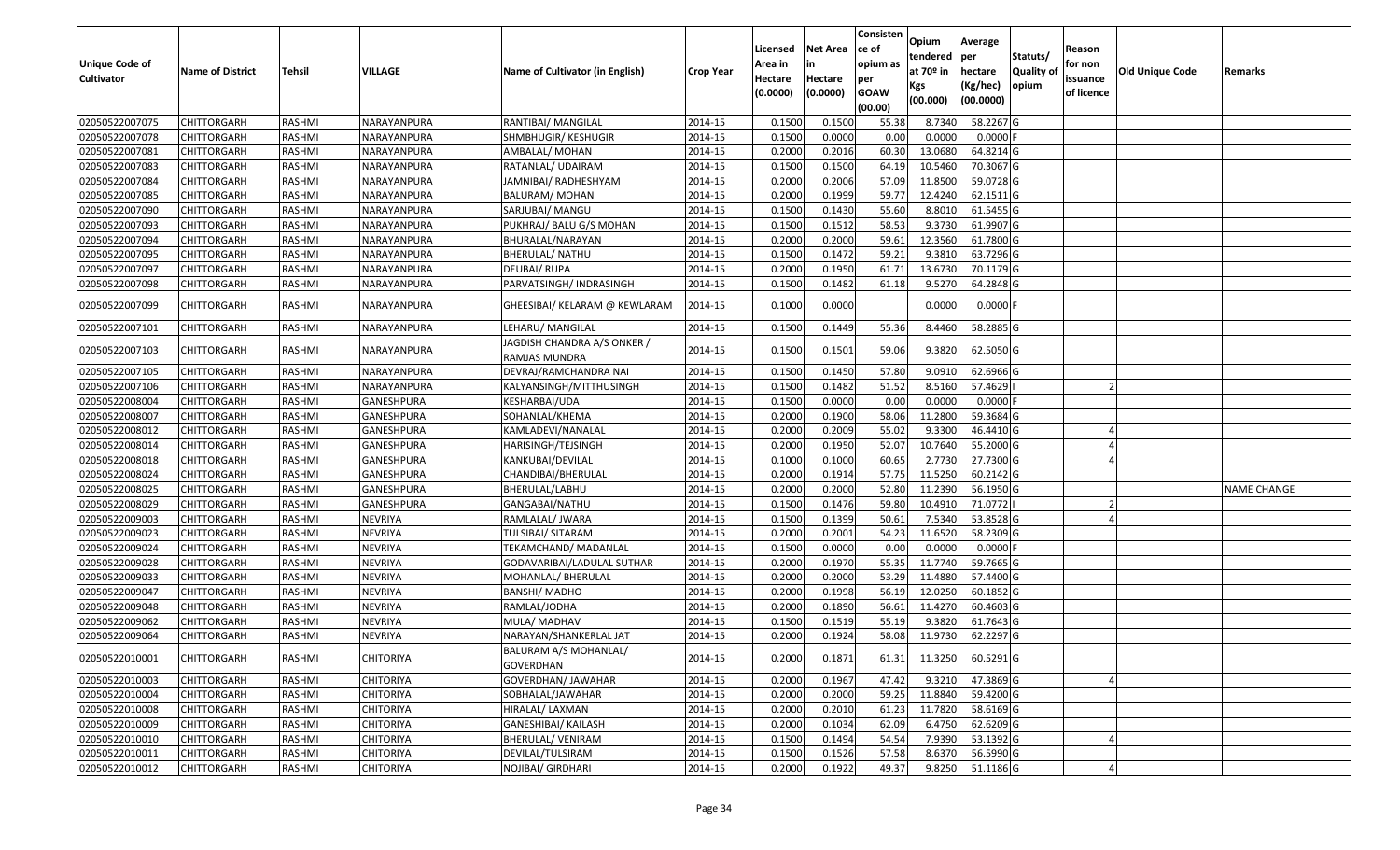| <b>Unique Code of</b><br><b>Cultivator</b> | <b>Name of District</b> | <b>Tehsil</b> | VILLAGE           | Name of Cultivator (in English) | <b>Crop Year</b> | Licensed<br>Area in<br>Hectare<br>(0.0000) | <b>Net Area</b><br>in<br>Hectare<br>(0.0000) | Consisten<br>ce of<br>opium as<br>per<br><b>GOAW</b><br>(00.00) | Opium<br>tendered<br>at $70°$ in<br>Kgs<br>(00.000) | Average<br>per<br>hectare<br>(Kg/hec)<br>(00.0000) | Statuts/<br>Quality of<br>opium | Reason<br>for non<br>issuance<br>of licence | <b>Old Unique Code</b> | Remarks |
|--------------------------------------------|-------------------------|---------------|-------------------|---------------------------------|------------------|--------------------------------------------|----------------------------------------------|-----------------------------------------------------------------|-----------------------------------------------------|----------------------------------------------------|---------------------------------|---------------------------------------------|------------------------|---------|
| 02050522010013                             | CHITTORGARH             | RASHMI        | <b>CHITORIYA</b>  | MOHANIBAI/ JAWAHAR @ JUJHARU    | 2014-15          | 0.2000                                     | 0.1801                                       | 57.00                                                           | 10.6260                                             | 59.0006 G                                          |                                 |                                             |                        |         |
| 02050522010014                             | CHITTORGARH             | RASHMI        | <b>CHITORIYA</b>  | NARAYAN/ MANGILAL               | 2014-15          | 0.2000                                     | 0.2019                                       | 55.45                                                           | 12.2150                                             | 60.5002 G                                          |                                 |                                             |                        |         |
| 02050522010015                             | <b>CHITTORGARH</b>      | RASHMI        | <b>CHITORIYA</b>  | RATANIBAI/ RAMA                 | 2014-15          | 0.2000                                     | 0.1980                                       | 58.25                                                           | 12.1410                                             | 61.3182 G                                          |                                 |                                             |                        |         |
| 02050522010016                             | <b>CHITTORGARH</b>      | RASHMI        | <b>CHITORIYA</b>  | GANGABAI/ MOHAN                 | 2014-15          | 0.1500                                     | 0.1496                                       | 60.20                                                           | 9.0990                                              | 60.8222 G                                          |                                 |                                             |                        |         |
| 02050522010017                             | <b>CHITTORGARH</b>      | RASHMI        | <b>CHITORIYA</b>  | RATANLAL A/S NANURAM /GERU      | 2014-15          | 0.2000                                     | 0.1910                                       | 57.25                                                           | 10.9350                                             | 57.2513 G                                          |                                 |                                             |                        |         |
| 02050522010019                             | CHITTORGARH             | RASHMI        | <b>CHITORIYA</b>  | BADRILAL/ DALCHAND              | 2014-15          | 0.2000                                     | 0.1900                                       | 59.19                                                           | 11.2800                                             | 59.3684 G                                          |                                 |                                             |                        |         |
| 02050522011003                             | CHITTORGARH             | RASHMI        | <b>DAULATPURA</b> | RATTA / DHOKAL                  | 2014-15          | 0.1500                                     | 0.1482                                       | 53.57                                                           | 8.3260                                              | 56.1808 G                                          |                                 |                                             |                        |         |
| 02050522011004                             | CHITTORGARH             | RASHMI        | DAULATPURA        | HIRALAL A/S HAZARI/ DHUKAL      | 2014-15          | 0.1500                                     | 0.0000                                       | 0.00                                                            | 0.0000                                              | $0.0000$ F                                         |                                 |                                             |                        |         |
| 02050522011006                             | CHITTORGARH             | RASHMI        | <b>DAULATPURA</b> | BHAGWANDAS / BHERUDAS           | 2014-15          | 0.2000                                     | 0.2002                                       | 62.16                                                           | 13.6490                                             | 68.1768 G                                          |                                 |                                             |                        |         |
| 02050522011007                             | CHITTORGARH             | RASHMI        | <b>DAULATPURA</b> | UDAIRAM A/S GOMA/ DHUKAL        | 2014-15          | 0.1500                                     | 0.1391                                       | 58.1                                                            | 8.6670                                              | 62.3077 G                                          |                                 |                                             |                        |         |
| 02050522011013                             | CHITTORGARH             | RASHMI        | DAULATPURA        | KALURAM/ NARAYAN                | 2014-15          | 0.1500                                     | 0.0768                                       | 60.81                                                           | 4.9430                                              | 64.3620 G                                          |                                 |                                             |                        |         |
| 02050522011015                             | <b>CHITTORGARH</b>      | RASHMI        | DAULATPURA        | GOPILAL/ GANESH                 | 2014-15          | 0.1500                                     | 0.1527                                       | 55.65                                                           | 9.2700                                              | 60.7073 G                                          |                                 |                                             |                        |         |
| 02050522011016                             | CHITTORGARH             | RASHMI        | <b>DAULATPURA</b> | MADHULAL/ MOTILAL               | 2014-15          | 0.1500                                     | 0.1482                                       | 46.44                                                           | 6.8130                                              | 45.9717 G                                          |                                 |                                             |                        |         |
| 02050522011017                             | CHITTORGARH             | RASHMI        | <b>DAULATPURA</b> | KESHARBAI/ MODA                 | 2014-15          | 0.1500                                     | 0.1472                                       | 57.09                                                           | 8.9060                                              | 60.5027 G                                          |                                 |                                             |                        |         |
| 02050522011018                             | CHITTORGARH             | RASHMI        | <b>DAULATPURA</b> | PYARIBAI/ CHUNALAL              | 2014-15          | 0.1000                                     | 0.0000                                       | 0.00                                                            | 0.0000                                              | 0.0000F                                            |                                 |                                             |                        |         |
| 02050522011019                             | CHITTORGARH             | RASHMI        | <b>DAULATPURA</b> | HIRALAL/ NARAYAN                | 2014-15          | 0.1500                                     | 0.0748                                       | 62.91                                                           | 5.2220                                              | 69.8128 G                                          |                                 |                                             |                        |         |
| 02050522011020                             | CHITTORGARH             | RASHMI        | <b>DAULATPURA</b> | DEVJI/ PYARA                    | 2014-15          | 0.2000                                     | 0.1905                                       | 56.84                                                           | 11.1160                                             | 58.3517 G                                          |                                 |                                             |                        |         |
| 02050522011021                             | <b>CHITTORGARH</b>      | RASHMI        | <b>DAULATPURA</b> | UDAYRAM/NARAYAN                 | 2014-15          | 0.2000                                     | 0.1910                                       | 60.13                                                           | 11.8630                                             | 62.1099 G                                          |                                 |                                             |                        |         |
| 02050522011022                             | CHITTORGARH             | RASHMI        | <b>DAULATPURA</b> | SOHANIBAI/ DHANNA               | 2014-15          | 0.1500                                     | 0.0000                                       | 0.00                                                            | 0.0000                                              | $0.0000$ F                                         |                                 |                                             |                        |         |
| 02050522012001                             | <b>CHITTORGARH</b>      | RASHMI        | <b>BHATKHERI</b>  | NARAYAN/CHUNNILAL               | 2014-15          | 0.2000                                     | 0.1991                                       | 56.67                                                           | 11.941                                              | 59.9749 G                                          |                                 |                                             |                        |         |
| 02050522012003                             | CHITTORGARH             | RASHMI        | <b>BHATKHERI</b>  | AMBALAL/ NATHULAL               | 2014-15          | 0.2000                                     | 0.1960                                       | 57.79                                                           | 12.1190                                             | 61.8316 G                                          |                                 |                                             |                        |         |
| 02050522012004                             | CHITTORGARH             | RASHMI        | <b>BHATKHERI</b>  | <b>BHERU/ DAYARAM</b>           | 2014-15          | 0.2000                                     | 0.1949                                       | 58.77                                                           | 11.9550                                             | 61.3391 G                                          |                                 |                                             |                        |         |
| 02050522012010                             | CHITTORGARH             | RASHMI        | <b>BHATKHERI</b>  | ONKAR/ HUKMA                    | 2014-15          | 0.2000                                     | 0.2052                                       | 54.07                                                           | 11.7330                                             | 57.1784 G                                          |                                 |                                             |                        |         |
| 02050522012011                             | CHITTORGARH             | RASHMI        | <b>BHATKHERI</b>  | PYARA/ HUKMA                    | 2014-15          | 0.2000                                     | 0.1998                                       | 58.34                                                           | 12.6760                                             | 63.4434 G                                          |                                 |                                             |                        |         |
| 02050522012012                             | CHITTORGARH             | RASHMI        | <b>BHATKHERI</b>  | HAKARBAI/ CHUNNILAL             | 2014-15          | 0.2000                                     | 0.2001                                       | 51.92                                                           | 11.3190                                             | 56.5667 G                                          |                                 |                                             |                        |         |
| 02050522012015                             | CHITTORGARH             | RASHMI        | <b>BHATKHERI</b>  | KESHARBAI/UDA                   | 2014-15          | 0.1500                                     | 0.1488                                       | 56.08                                                           | 9.0450                                              | 60.7863 G                                          |                                 |                                             |                        |         |
| 02050522012016                             | CHITTORGARH             | RASHMI        | <b>BHATKHERI</b>  | SHANKERLAL/ NARU                | 2014-15          | 0.2000                                     | 0.1541                                       | 56.76                                                           | 9.1300                                              | 59.2472 G                                          |                                 |                                             |                        |         |
| 02050522012017                             | CHITTORGARH             | RASHMI        | <b>BHATKHERI</b>  | NARAYAN/ JAIRAM                 | 2014-15          | 0.2000                                     | 0.1951                                       | 56.73                                                           | 11.8810                                             | 60.8970 G                                          |                                 |                                             |                        |         |
| 02050522012018                             | CHITTORGARH             | RASHMI        | <b>BHATKHERI</b>  | HARKUBAI/ BANSHILAL             | 2014-15          | 0.1500                                     | 0.1550                                       | 52.64                                                           | 8.9110                                              | 57.4903 G                                          |                                 |                                             |                        |         |
| 02050522012019                             | CHITTORGARH             | RASHMI        | <b>BHATKHERI</b>  | RAMLAL/ NANDA                   | 2014-15          | 0.1500                                     | 0.1420                                       | 63.40                                                           | 9.9630                                              | 70.1620 G                                          |                                 |                                             |                        |         |
| 02050522012020                             | CHITTORGARH             | RASHMI        | BHATKHERI         | MANGILAL A/S BARDA/ GANGARAM    | 2014-15          | 0.1500                                     | 0.1503                                       | 53.48                                                           | 8.1060                                              | 53.9321G                                           |                                 |                                             |                        |         |
| 02050522012021                             | CHITTORGARH             | RASHMI        | <b>BHATKHERI</b>  | BANSHILAL/DEVA                  | 2014-15          | 0.1500                                     | 0.1504                                       | 54.85                                                           | 8.5020                                              | 56.5293 G                                          |                                 |                                             |                        |         |
| 02050522012022                             | CHITTORGARH             | RASHMI        | <b>BHATKHERI</b>  | MANGILAL/CHUNA                  | 2014-15          | 0.150                                      | 0.1453                                       | 54.53                                                           | 8.4520                                              | 58.1693 G                                          |                                 |                                             |                        |         |
| 02050522012023                             | CHITTORGARH             | RASHMI        | <b>BHATKHERI</b>  | HAZARI/CHHOGA                   | 2014-15          | 0.1500                                     | 0.1400                                       | 53.83                                                           | 8.6050                                              | 61.4643 G                                          |                                 |                                             |                        |         |
| 02050522012024                             | <b>CHITTORGARH</b>      | <b>RASHMI</b> | <b>BHATKHERI</b>  | KISHANLAL/ RUPA                 | 2014-15          | 0.2000                                     | 0.2064                                       | 46.68                                                           | 9.9900                                              | 48.4012 G                                          |                                 |                                             |                        |         |
| 02050522012025                             | <b>CHITTORGARH</b>      | RASHMI        | <b>BHATKHERI</b>  | RAMLAL/DALU                     | 2014-15          | 0.2000                                     | 0.1985                                       | 55.35                                                           | 12.1770                                             | 61.3451 G                                          |                                 |                                             |                        |         |
| 02050522012027                             | <b>CHITTORGARH</b>      | RASHMI        | <b>BHATKHERI</b>  | JHUMABAI/ NARAYAN               | 2014-15          | 0.1500                                     | 0.1488                                       | 55.21                                                           | 8.8890                                              | 59.7379 G                                          |                                 |                                             |                        |         |
| 02050522012029                             | <b>CHITTORGARH</b>      | RASHMI        | <b>BHATKHERI</b>  | CHAMPALAL/ JAIRAM MALI          | 2014-15          | 0.2000                                     | 0.1850                                       | 56.45                                                           | 10.5800                                             | 57.1892 G                                          |                                 |                                             |                        |         |
| 02050522012030                             | <b>CHITTORGARH</b>      | RASHMI        | <b>BHATKHERI</b>  | KANKUBAI/ HIRALAL               | 2014-15          | 0.2000                                     | 0.1955                                       | 49.26                                                           | 10.1050                                             | 51.6880 G                                          |                                 |                                             |                        |         |
| 02050522012031                             | <b>CHITTORGARH</b>      | RASHMI        | <b>BHATKHERI</b>  | LAXMAN/ DEVA                    | 2014-15          | 0.2000                                     | 0.1860                                       | 51.15                                                           | 11.1870                                             | 60.1452 G                                          |                                 |                                             |                        |         |
| 02050522012032                             | <b>CHITTORGARH</b>      | RASHMI        | <b>BHATKHERI</b>  | DHANNA/ SITARAM                 | 2014-15          | 0.1500                                     | 0.0000                                       | 0.00                                                            | 0.0000                                              | $0.0000$ F                                         |                                 |                                             |                        |         |
| 02050522012034                             | <b>CHITTORGARH</b>      | RASHMI        | <b>BHATKHERI</b>  | SITARAM/ CHUNNILAL              | 2014-15          | 0.2000                                     | 0.1600                                       | 60.28                                                           | 10.0060                                             | $62.5375$ G                                        |                                 |                                             |                        |         |
| 02050522012039                             | CHITTORGARH             | RASHMI        | BHATKHERI         | NARAYAN/ NANDA                  | 2014-15          | 0.2000                                     | 0.1901                                       | 56.88                                                           | 12.0020                                             | 63.1352 G                                          |                                 |                                             |                        |         |
| 02050522012040                             | CHITTORGARH             | RASHMI        | BHATKHERI         | MADHULAL/JAIRAM                 | 2014-15          | 0.2000                                     | 0.1891                                       | 56.68                                                           | 11.6840                                             | 61.7874 G                                          |                                 |                                             |                        |         |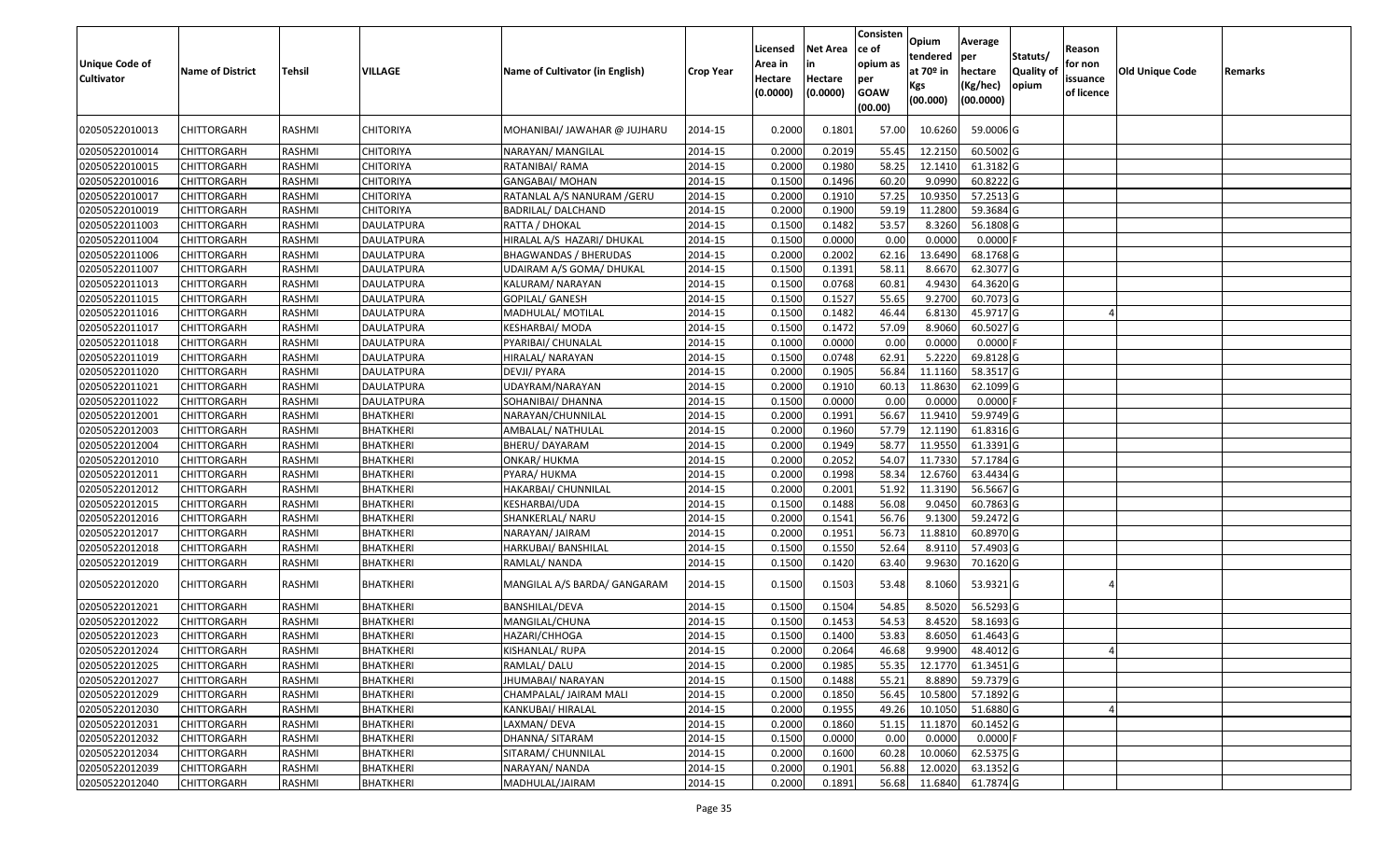| <b>Unique Code of</b><br><b>Cultivator</b> | <b>Name of District</b> | Tehsil        | VILLAGE          | Name of Cultivator (in English) | <b>Crop Year</b> | Licensed<br>Area in<br>Hectare<br>(0.0000) | <b>Net Area</b><br>in<br>Hectare<br>(0.0000) | Consisten<br>ce of<br>opium as<br>per<br><b>GOAW</b> | Opium<br>tendered<br>at 70º in<br>Kgs<br>(00.000) | Average<br>per<br>hectare<br>(Kg/hec)<br>(00.0000) | Statuts/<br><b>Quality o</b><br>opium | Reason<br>for non<br>issuance<br>of licence | Old Unique Code | Remarks            |
|--------------------------------------------|-------------------------|---------------|------------------|---------------------------------|------------------|--------------------------------------------|----------------------------------------------|------------------------------------------------------|---------------------------------------------------|----------------------------------------------------|---------------------------------------|---------------------------------------------|-----------------|--------------------|
|                                            |                         |               |                  |                                 |                  |                                            |                                              | (00.00)                                              |                                                   |                                                    |                                       |                                             |                 |                    |
| 02050522012041                             | <b>CHITTORGARH</b>      | RASHMI        | <b>BHATKHERI</b> | JAMNALAL/LOBHA                  | 2014-15          | 0.2000                                     | 0.1862                                       | 55.46                                                | 11.0050                                           | 59.1031 G                                          |                                       |                                             |                 |                    |
| 02050522012043                             | <b>CHITTORGARH</b>      | RASHMI        | <b>BHATKHERI</b> | SITARAM/ KELA                   | 2014-15          | 0.2000                                     | 0.2007                                       | 59.11                                                | 12.7000                                           | 63.2785 G                                          |                                       |                                             |                 |                    |
| 02050522012044                             | <b>CHITTORGARH</b>      | RASHMI        | <b>BHATKHERI</b> | UDAIRAM/BOTHU                   | 2014-15          | 0.1500                                     | 0.1500                                       | 55.26                                                | 8.8260                                            | 58.8400 G                                          |                                       |                                             |                 |                    |
| 02050522012045                             | <b>CHITTORGARH</b>      | RASHMI        | <b>BHATKHERI</b> | MEGHA/ KHEMA                    | 2014-15          | 0.2000                                     | 0.1849                                       | 53.86                                                | 11.2180                                           | 60.6706 G                                          |                                       |                                             |                 |                    |
| 02050522012046                             | <b>CHITTORGARH</b>      | RASHMI        | <b>BHATKHERI</b> | MANGU/ PYARA                    | 2014-15          | 0.2000                                     | 0.1946                                       | 55.8                                                 | 11.5370                                           | 59.2857 G                                          |                                       |                                             |                 |                    |
| 02050522012047                             | <b>CHITTORGARH</b>      | RASHMI        | <b>BHATKHERI</b> | MONADAS/ SAWAIRAM               | 2014-15          | 0.2000                                     | 0.1980                                       | 56.91                                                | 12.3490                                           | 62.3687 G                                          |                                       |                                             |                 |                    |
| 02050522012048                             | CHITTORGARH             | RASHMI        | BHATKHERI        | RAMLAL/ RUPA                    | 2014-15          | 0.1500                                     | 0.0000                                       | 0.00                                                 | 0.0000                                            | 0.0000                                             |                                       |                                             |                 |                    |
| 02050522012049                             | <b>CHITTORGARH</b>      | <b>RASHMI</b> | <b>BHATKHERI</b> | LALU/ LAILA                     | 2014-15          | 0.2000                                     | 0.1976                                       | 52.50                                                | 10.8680                                           | 55.0000 G                                          |                                       |                                             |                 |                    |
| 02050522012053                             | <b>CHITTORGARH</b>      | <b>RASHMI</b> | <b>BHATKHERI</b> | NARAYAN/ KISHANLAL              | 2014-15          | 0.1500                                     | 0.1474                                       | 57.48                                                | 9.4680                                            | 64.2334 G                                          |                                       |                                             |                 |                    |
| 02050522012054                             | <b>CHITTORGARH</b>      | RASHMI        | BHATKHERI        | CHUNNIBAI/ BHERA                | 2014-15          | 0.2000                                     | 0.1807                                       | 52.61                                                | 9.4320                                            | 52.1970 G                                          |                                       |                                             |                 |                    |
| 02050522012057                             | <b>CHITTORGARH</b>      | RASHMI        | <b>BHATKHERI</b> | SHANKERLAL/ GOKAL               | 2014-15          | 0.1500                                     | 0.1512                                       | 53.42                                                | 8.3950                                            | 55.5225 G                                          |                                       |                                             |                 |                    |
| 02050522012058                             | <b>CHITTORGARH</b>      | RASHMI        | <b>BHATKHERI</b> | MANIBAI/ GOPI                   | 2014-15          | 0.1500                                     | 0.1487                                       | 56.43                                                | 8.9720                                            | 60.3362 G                                          |                                       |                                             |                 |                    |
| 02050522012059                             | <b>CHITTORGARH</b>      | RASHMI        | <b>BHATKHERI</b> | KHUMA/BHURA                     | 2014-15          | 0.2000                                     | 0.2028                                       | 55.68                                                | 11.7410                                           | 57.8945 G                                          |                                       |                                             |                 |                    |
| 02050522012062                             | <b>CHITTORGARH</b>      | RASHMI        | BHATKHERI        | MADHU/SAWAIRAM                  | 2014-15          | 0.1500                                     | 0.1456                                       | 53.45                                                | 8.0400                                            | 55.2198 G                                          |                                       |                                             |                 |                    |
| 02050522012064                             | CHITTORGARH             | RASHMI        | <b>BHATKHERI</b> | NANDA/ SAWAIRAM                 | 2014-15          | 0.1500                                     | 0.1449                                       | 48.80                                                | 7.8640                                            | 54.2719 G                                          |                                       |                                             |                 |                    |
| 02050522012065                             | <b>CHITTORGARH</b>      | <b>RASHMI</b> | <b>BHATKHERI</b> | KISHANLAL/ MODA                 | 2014-15          | 0.2000                                     | 0.1958                                       | 63.52                                                | 12.9670                                           | 66.2257 G                                          |                                       |                                             |                 |                    |
| 02050522012067                             | <b>CHITTORGARH</b>      | <b>RASHMI</b> | <b>BHATKHERI</b> | BHERULAL/ SITARAM               | 2014-15          | 0.2000                                     | 0.0965                                       | 61.41                                                | 6.5970                                            | 68.3627 G                                          |                                       |                                             |                 |                    |
| 02050522013002                             | <b>CHITTORGARH</b>      | RASHMI        | PAAVALI          | SHANKERLAL/ RAMLAL              | 2014-15          | 0.1500                                     | 0.0483                                       | 50.24                                                | 2.8130                                            | 58.2402 G                                          |                                       |                                             |                 |                    |
| 02050522013006                             | <b>CHITTORGARH</b>      | RASHMI        | PAAVALI          | BHERULAL/ GHASIRAM              | 2014-15          | 0.1500                                     | 0.0000                                       | 0.00                                                 | 0.0000                                            | 0.0000                                             |                                       |                                             |                 |                    |
| 02050522013007                             | <b>CHITTORGARH</b>      | RASHMI        | PAAVALI          | HANSU/ PANNA                    | 2014-15          | 0.1500                                     | 0.1488                                       | 56.78                                                | 9.0930                                            | 61.1089 G                                          |                                       |                                             |                 |                    |
| 02050522013010                             | <b>CHITTORGARH</b>      | RASHMI        | PAAVALI          | RATANIBAI/ NANDRAM              | 2014-15          | 0.1000                                     | 0.0000                                       | 0.00                                                 | 0.0000                                            | 0.0000                                             |                                       |                                             |                 |                    |
| 02050522013011                             | <b>CHITTORGARH</b>      | RASHMI        | PAAVALI          | SHANKERLAL/ BRAJLAL             | 2014-15          | 0.1500                                     | 0.0511                                       | 62.39                                                | 3.3160                                            | 64.8924 G                                          |                                       |                                             |                 |                    |
| 02050522013014                             | <b>CHITTORGARH</b>      | RASHMI        | PAAVALI          | MADHODAS/ GOPIDAS               | 2014-15          | 0.1000                                     | 0.0000                                       | 0.00                                                 | 0.0000                                            | 0.0000                                             |                                       |                                             |                 |                    |
| 02050522013015                             | <b>CHITTORGARH</b>      | RASHMI        | PAAVALI          | ASHOKGIR/ GORDHANGIR            | 2014-15          | 0.1500                                     | 0.1498                                       | 57.39                                                | 9.5100                                            | 63.4846 G                                          |                                       |                                             |                 |                    |
| 02050522013018                             | <b>CHITTORGARH</b>      | RASHMI        | PAAVALI          | KESHARBAI/ LOBHA                | 2014-15          | 0.1500                                     | 0.1488                                       | 58.17                                                | 9.3900                                            | 63.1048 G                                          |                                       |                                             |                 |                    |
| 02050522013020                             | <b>CHITTORGARH</b>      | RASHMI        | PAAVALI          | NARUGIR/BHAWANIGIR              | 2014-15          | 0.1500                                     | 0.0000                                       | 0.00                                                 | 0.0000                                            | 0.0000                                             |                                       |                                             |                 |                    |
| 02050522013022                             | <b>CHITTORGARH</b>      | RASHMI        | PAAVALI          | SHANKAR/RUPA                    | 2014-15          | 0.1500                                     | 0.0000                                       | 0.00                                                 | 0.0000                                            | 0.0000                                             |                                       |                                             |                 |                    |
| 02050522013028                             | <b>CHITTORGARH</b>      | RASHMI        | PAAVALI          | <b>BALU/ NARU</b>               | 2014-15          | 0.1500                                     | 0.1399                                       | 54.58                                                | 8.7870                                            | 62.8091G                                           |                                       |                                             |                 |                    |
| 02050522013031                             | <b>CHITTORGARH</b>      | RASHMI        | PAAVALI          | BAKTTAWARI BAI/MADHO            | 2014-15          | 0.1500                                     | 0.0000                                       | 0.00                                                 | 0.0000                                            | 0.0000                                             |                                       |                                             |                 |                    |
| 02050522013032                             | <b>CHITTORGARH</b>      | RASHMI        | PAAVALI          | AMBALAL/ KASTURCHAND            | 2014-15          | 0.1500                                     | 0.1375                                       | 52.35                                                | 7.7480                                            | 56.3491 G                                          |                                       |                                             |                 |                    |
| 02050522013033                             | <b>CHITTORGARH</b>      | RASHMI        | PAAVALI          | PREMSHANKER/ CHHOGALAL          | 2014-15          | 0.1000                                     | 0.0000                                       | 0.00                                                 | 0.0000                                            | 0.0000                                             |                                       |                                             |                 |                    |
| 02050522013039                             | CHITTORGARH             | RASHMI        | PAAVALI          | MANGIBAI/ NANALAL               | 2014-15          | 0.1000                                     | 0.0000                                       | 0.00                                                 | 0.0000                                            | 0.0000                                             |                                       |                                             |                 |                    |
| 02050522013040                             | <b>CHITTORGARH</b>      | <b>RASHMI</b> | PAAVALI          | SHANKARIBAI/ MANGU              | 2014-15          | 0.2000                                     | 0.0000                                       | 0.00                                                 | 0.0000                                            | 0.0000                                             |                                       |                                             |                 |                    |
| 02050522013042                             | <b>CHITTORGARH</b>      | <b>RASHMI</b> | PAAVALI          | JITMAL A/S CHHOGA/ NAGJIRAM     | 2014-15          | 0.1500                                     | 0.1470                                       | 56.54                                                | 8.9330                                            | 60.7687 G                                          |                                       |                                             |                 |                    |
| 02050522013052                             | <b>CHITTORGARH</b>      | RASHMI        | PAAVALI          | SHAFI NILGAR/ LALU NILGER       | 2014-15          | 0.1500                                     | 0.0491                                       | 64.62                                                | 3.3230                                            | 67.6782 G                                          |                                       |                                             |                 |                    |
| 02050522013055                             | <b>CHITTORGARH</b>      | RASHMI        | PAAVALI          | AAZAD KHA/ KALU KHA             | 2014-15          | 0.1500                                     | 0.0992                                       | 59.38                                                | 6.2860                                            | 63.3669 G                                          |                                       |                                             |                 |                    |
| 02050522013060                             | CHITTORGARH             | RASHMI        | PAAVALI          | SITABAI/RAMESHWARLAL            | 2014-15          | 0.1500                                     | 0.1502                                       | 54.74                                                | 8.7900                                            | 58.5220 G                                          |                                       |                                             |                 |                    |
| 02050522013061                             | <b>CHITTORGARH</b>      | RASHMI        | PAAVALI          | DHAPUBAI/ SHANTILAL             | 2014-15          | 0.1500                                     | 0.1450                                       | 53.65                                                | 8.5690                                            | 59.0966 G                                          |                                       |                                             |                 |                    |
| 02050522013068                             | <b>CHITTORGARH</b>      | RASHMI        | PAAVALI          | SANTOSHDEVI/ SHAMBHUGIR         | 2014-15          | 0.1500                                     | 0.1450                                       | 57.32                                                | 8.9340                                            | 61.6138 G                                          |                                       |                                             |                 |                    |
| 02050522013070                             | <b>CHITTORGARH</b>      | RASHMI        | PAAVALI          | RATANLAL/RAGHUNATH              | 2014-15          | 0.1500                                     | 0.0000                                       | 0.00                                                 | 0.0000                                            | $0.0000$ F                                         |                                       |                                             |                 |                    |
| 02050522013075                             | <b>CHITTORGARH</b>      | RASHMI        | PAAVALI          | MANGU/ CHHOGA                   | 2014-15          | 0.1500                                     | 0.0990                                       | 59.83                                                | 6.3930                                            | 64.5758 G                                          |                                       |                                             |                 |                    |
| 02050522013079                             | <b>CHITTORGARH</b>      | RASHMI        | PAAVALI          | CHANDIBAI/JEETU                 | 2014-15          | 0.1500                                     | 0.1500                                       | 57.84                                                | 9.1640                                            | 61.0933 G                                          |                                       |                                             |                 |                    |
| 02050522013082                             | <b>CHITTORGARH</b>      | RASHMI        | PAAVALI          | BHERULAL/GOKAL CHAMAR           | 2014-15          | 0.1500                                     | 0.1470                                       | 51.69                                                | 8.1230                                            | 55.2585 G                                          |                                       |                                             |                 |                    |
| 02050522013087                             | <b>CHITTORGARH</b>      | RASHMI        | PAAVALI          | CHAGANIBAI/BANSHILAL D/O MODA   | 2014-15          | 0.1500                                     | 0.0000                                       | 0.00                                                 | 0.0000                                            | $0.0000$ F                                         |                                       |                                             |                 |                    |
| 02050522013089                             | <b>CHITTORGARH</b>      | RASHMI        | PAAVALI          | CHANDIBAI/ JITULAL              | 2014-15          | 0.1500                                     | 0.1421                                       | 54.87                                                | 8.7010                                            | 61.2315 G                                          |                                       |                                             |                 | <b>NAME CHANGE</b> |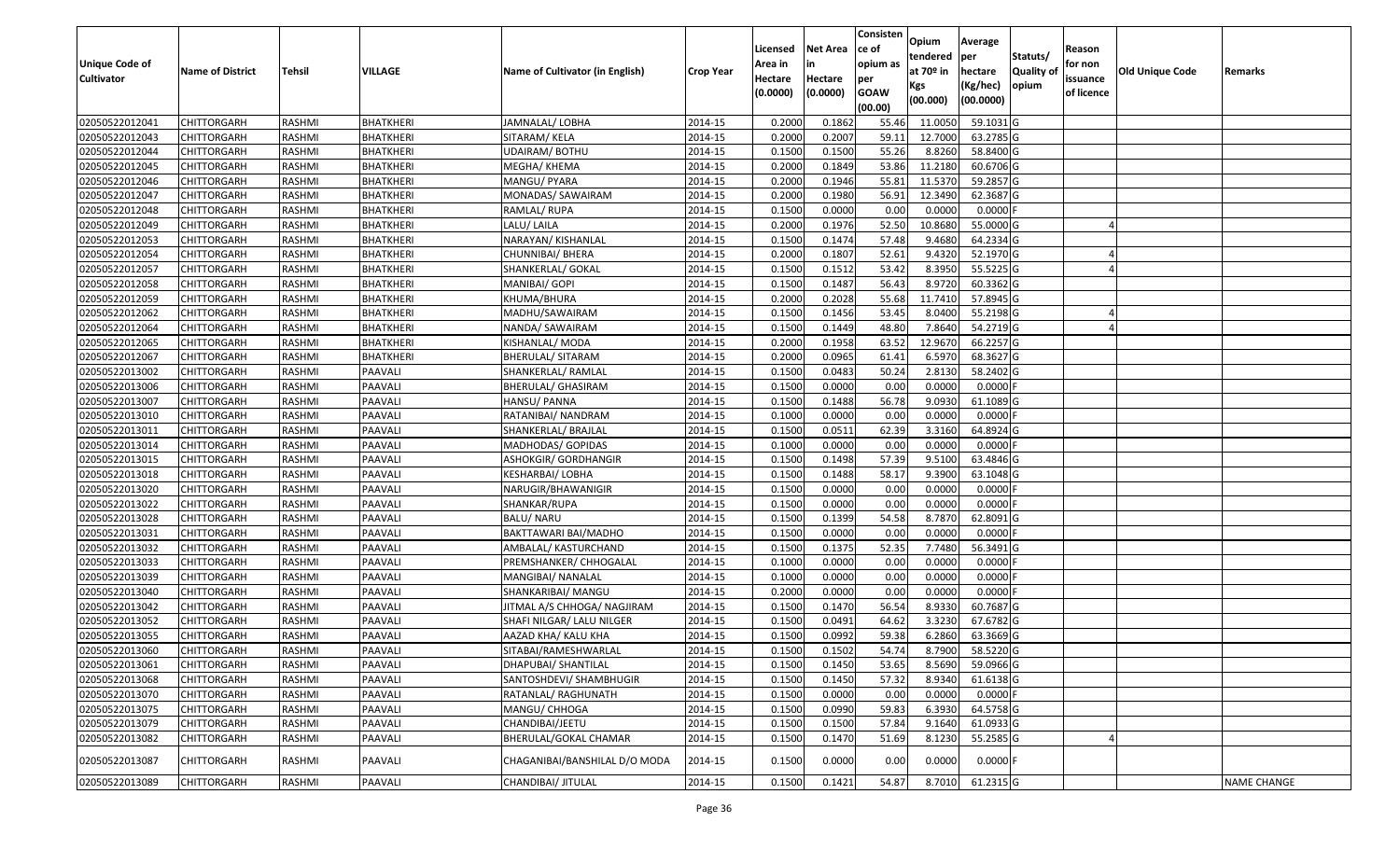|                       |                         |               |                    |                                      |                  | Licensed | <b>Net Area</b> | Consisten<br>ce of | Opium       | Average    |                  | Reason     |                 |                 |
|-----------------------|-------------------------|---------------|--------------------|--------------------------------------|------------------|----------|-----------------|--------------------|-------------|------------|------------------|------------|-----------------|-----------------|
| <b>Unique Code of</b> |                         |               |                    |                                      |                  | Area in  |                 | opium as           | tendered    | per        | Statuts/         | for non    |                 |                 |
| <b>Cultivator</b>     | <b>Name of District</b> | <b>Tehsil</b> | VILLAGE            | Name of Cultivator (in English)      | <b>Crop Year</b> | Hectare  | Hectare         | per                | at $70°$ in | hectare    | <b>Quality o</b> | issuance   | Old Unique Code | Remarks         |
|                       |                         |               |                    |                                      |                  | (0.0000) | (0.0000)        | <b>GOAW</b>        | Kgs         | (Kg/hec)   | opium            | of licence |                 |                 |
|                       |                         |               |                    |                                      |                  |          |                 | (00.00)            | (00.000)    | (00.0000)  |                  |            |                 |                 |
| 02050522013099        | CHITTORGARH             | RASHMI        | PAAVALI            | MITTHULAL/SURATRAM                   | 2014-15          | 0.1500   | 0.1528          | 61.42              | 10.2570     | 67.1270 G  |                  |            |                 |                 |
| 02050522013102        | CHITTORGARH             | RASHMI        | PAAVALI            | HANSU/ONKAR                          | 2014-15          | 0.1500   | 0.0510          | 50.63              | 2.8790      | 56.4510 G  |                  |            |                 |                 |
| 02050522013103        | CHITTORGARH             | RASHMI        | PAAVALI            | AMBALAL/ SURATRAM                    | 2014-15          | 0.1500   | 0.1524          | 50.77              | 8.7470      | 57.3950 G  |                  |            |                 |                 |
| 02050522013106        | CHITTORGARH             | RASHMI        | PAAVALI            | RAMESHWAR/ MADHO JAT                 | 2014-15          | 0.2000   | 0.2062          | 53.25              | 11.7530     | 56.9981    |                  |            |                 |                 |
| 02050522013108        | CHITTORGARH             | RASHMI        | PAAVALI            | <b>UDAIRAM/ RAMLAL</b>               | 2014-15          | 0.1500   | 0.1485          | 61.36              | 10.3080     | 69.4141 G  |                  |            |                 |                 |
| 02050522013112        | CHITTORGARH             | RASHMI        | PAAVALI            | LAHRIBAI/PARTHU                      | 2014-15          | 0.1500   | 0.1449          | 48.89              | 8.0390      | 55.4796 G  |                  |            |                 |                 |
| 02050522013113        | CHITTORGARH             | RASHMI        | PAAVALI            | DEEPCHAND/GHASI                      | 2014-15          | 0.2000   | 0.0000          | 0.00               | 0.0000      | 0.0000     |                  |            |                 |                 |
| 02050522013124        | CHITTORGARH             | <b>RASHMI</b> | PAAVALI            | SHRAVAN KUMAR/ MADANLAL              | 2014-15          | 0.1500   | 0.1516          | 50.83              | 7.9590      | 52.5000G   |                  |            |                 |                 |
| 02050522013139        | <b>CHITTORGARH</b>      | RASHMI        | PAAVALI            | NANDRAM/DEVJI                        | 2014-15          | 0.1500   | 0.0879          | 52.21              | 5.2960      | 60.2503 G  |                  |            |                 |                 |
| 02050522013140        | CHITTORGARH             | RASHMI        | PAAVALI            | HIRA/ DEICHAND                       | 2014-15          | 0.1500   | 0.0432          | 51.72              | 2.6230      | 60.7176 G  |                  |            |                 |                 |
| 02050522013149        | CHITTORGARH             | RASHMI        | PAAVALI            | BALIBAI/ LAXMINARAYAN                | 2014-15          | 0.1500   | 0.0000          | 0.00               | 0.0000      | $0.0000$ F |                  |            |                 |                 |
| 02050522013150        | <b>CHITTORGARH</b>      | RASHMI        | PAAVALI            | LEHARU/ RAMLAL SUKHWAL               | 2014-15          | 0.1500   | 0.1458          | 56.85              | 9.835       | 67.4554 G  |                  |            |                 |                 |
| 02050522014004        | <b>CHITTORGARH</b>      | RASHMI        | SOMARVALO KA KHEDA | NARAYAN/ KISHNA JAT                  | 2014-15          | 0.2000   | 0.1997          | 60.75              | 12.2190     | 61.1868 G  |                  |            | 02050522010020  | <b>TRANSFER</b> |
| 02050522014005        | <b>CHITTORGARH</b>      | RASHMI        | SOMARVALO KA KHEDA | VARDICHAND/ GOKAL                    | 2014-15          | 0.1500   | 0.0794          | 64.55              | 4.6750      | 58.8791    |                  |            | 202050522002338 | <b>TRANSFER</b> |
| 02050522014006        | CHITTORGARH             | RASHMI        | SOMARVALO KA KHEDA | BHERU/ KISHNA                        | 2014-15          | 0.1500   | 0.1521          | 61.89              | 8.8240      | 58.0145 G  |                  |            | 02050522010021  | <b>TRANSFER</b> |
| 02050522014012        | <b>CHITTORGARH</b>      | RASHMI        | SOMARVALO KA KHEDA | <b>BHERU/ KALU</b>                   | 2014-15          | 0.2000   | 0.2015          | 64.59              | 13.1860     | 65.4392 G  |                  |            | 02050522010022  | <b>TRANSFER</b> |
| 02050522014015        | <b>CHITTORGARH</b>      | RASHMI        | SOMARVALO KA KHEDA | MANMAL/LOBHA                         | 2014-15          | 0.1500   | 0.1297          | 46.42              | 6.1540      | 47.4480 G  |                  |            | 402050522002339 | <b>TRANSFER</b> |
| 02050522015001        | CHITTORGARH             | RASHMI        | <b>BAVLASH</b>     | KALU/ SURTA                          | 2014-15          | 0.2000   | 0.1896          | 61.56              | 12.4700     | 65.7700 G  |                  |            | 02050522006483  | <b>TRANSFER</b> |
| 02050522015002        | CHITTORGARH             | RASHMI        | BAVLASH            | SITARAM/ NARU                        | 2014-15          | 0.1500   | 0.0000          | 0.00               | 0.0000      | 0.0000F    |                  |            | 02050522006484  | <b>TRANSFER</b> |
| 02050522015003        | CHITTORGARH             | RASHMI        | <b>BAVLASH</b>     | UDAIRAM/ PYARCHAND @ PYARA           | 2014-15          | 0.1500   | 0.0000          | 0.00               | 0.0000      | 0.0000     |                  |            | 02050522006482  | <b>TRANSFER</b> |
| 02050522015004        | CHITTORGARH             | RASHMI        | <b>BAVLASH</b>     | LAXMILAL/DALCHAND                    | 2014-15          | 0.1500   | 0.0000          | 0.00               | 0.0000      | 0.0000     |                  |            | 02050522006485  | <b>TRANSFER</b> |
| 02050522015005        | CHITTORGARH             | RASHMI        | <b>BAVLASH</b>     | KANKUBAI/ MADHO                      | 2014-15          | 0.150    | 0.1374          | 58.74              | 8.2150      | 59.7889    |                  |            | 202050522006486 | <b>TRANSFER</b> |
| 02050522016001        | CHITTORGARH             | RASHMI        | <b>SIHANA</b>      | RAMESHWAR/ DEVA                      | 2014-15          | 0.1000   | 0.0000          | 0.00               | 0.0000      | 0.0000F    |                  |            | 02050522008033  | TRANSFER        |
| 02050523001001        | <b>CHITTORGARH</b>      | <b>BEGUN</b>  | BARNIYAS           | NATHIBAI /BHAGWAN LAL                | 2014-15          | 0.1500   | 0.1466          | 64.28              | 8.3380      | 56.8759 G  |                  |            |                 |                 |
| 02050523001002        | CHITTORGARH             | <b>BEGUN</b>  | <b>BARNIYAS</b>    | HEERA LAL /DALU                      | 2014-15          | 0.2000   | 0.2001          | 64.28              | 11.3410     | 56.6767 G  |                  |            |                 |                 |
| 02050523001003        | CHITTORGARH             | <b>BEGUN</b>  | BARNIYAS           | KALU /HARLAL                         | 2014-15          | 0.2000   | 0.1997          | 58.33              | 10.2410     | 51.2819 G  |                  |            |                 |                 |
| 02050523001004        | CHITTORGARH             | <b>BEGUN</b>  | BARNIYAS           | GOVARDHAN@ GODULAL/PYARCHAND 2014-15 |                  | 0.1500   | 0.1512          | 61.41              | 7.8690      | 52.0437 G  |                  |            |                 |                 |
| 02050523001006        | CHITTORGARH             | <b>BEGUN</b>  | <b>BARNIYAS</b>    | DEVALAL @DEVARAM/KASHIRAM            | 2014-15          | 0.1500   | 0.1480          | 55.60              | 6.7990      | 45.9392 G  |                  |            |                 |                 |
| 02050523001009        | CHITTORGARH             | <b>BEGUN</b>  | BARNIYAS           | PANNA LAL/BHAGWAN                    | 2014-15          | 0.1500   | 0.1431          | 58.33              | 4.1910      | 29.2872 G  |                  |            |                 |                 |
| 02050523001011        | CHITTORGARH             | <b>BEGUN</b>  | BARNIYAS           | SHANKAR LAL/RUPA                     | 2014-15          | 0.1500   | 0.1438          | 58.33              | 8.1250      | 56.5021G   |                  |            |                 |                 |
| 02050523001016        | CHITTORGARH             | <b>BEGUN</b>  | BARNIYAS           | SEVARAM/ RUPA                        | 2014-15          | 0.1500   | 0.1465          | 58.75              | 7.5960      | 51.8498 G  |                  |            |                 |                 |
| 02050523001017        | CHITTORGARH             | <b>BEGUN</b>  | <b>BARNIYAS</b>    | BHERULAL/PYARCHAND                   | 2014-15          | 0.2000   | 0.2007          | 58.33              | 10.1830     | 50.7374 G  |                  |            |                 |                 |
| 02050523001018        | <b>CHITTORGARH</b>      | <b>BEGUN</b>  | BARNIYAS           | CHANDRA/KUKA                         | 2014-15          | 0.1500   | 0.1508          | 52.45              | 6.9080      | 45.8090 G  |                  |            |                 |                 |
| 02050523001019        | CHITTORGARH             | <b>BEGUN</b>  | BARNIYAS           | DHAPU BAI/RUPA                       | 2014-15          | 0.150    | 0.1504          | 58.33              | 6.5160      | 43.3245 G  |                  |            |                 |                 |
| 02050523001022        | CHITTORGARH             | <b>BEGUN</b>  | BARNIYAS           | RAMCHANDRA/BHAGWAN                   | 2014-15          | 0.1000   | 0.0000          | 0.00               | 0.0000      | $0.0000$ F |                  |            |                 |                 |
| 02050523001025        | <b>CHITTORGARH</b>      | <b>BEGUN</b>  | <b>BARNIYAS</b>    | RAMLAL/KALU                          | 2014-15          | 0.1500   | 0.1558          | 62.69              | 7.5230      | 48.2863 G  |                  |            |                 |                 |
| 02050523001028        | <b>CHITTORGARH</b>      | <b>BEGUN</b>  | BARNIYAS           | ARJUN / LALU                         | 2014-15          | 0.1500   | 0.1497          | 61.13              | 3.7730      | 25.2037 G  |                  |            |                 |                 |
| 02050523001030        | <b>CHITTORGARH</b>      | <b>BEGUN</b>  | BARNIYAS           | BANSHILAL/ KASHI RAM                 | 2014-15          | 0.2000   | 0.2000          | 58.33              | 10.2740     | 51.3700 G  |                  |            |                 |                 |
| 02050523001040        | <b>CHITTORGARH</b>      | <b>BEGUN</b>  | BARNIYAS           | NARAYAN/ UDA                         | 2014-15          | 0.2000   | 0.1930          | 53.72              | 8.2730      | 42.8653 G  |                  |            |                 |                 |
| 02050523001041        | <b>CHITTORGARH</b>      | <b>BEGUN</b>  | BARNIYAS           | BHURI BAI / PYAR CHAND               | 2014-15          | 0.1500   | 0.1491          | 37.12              | 2.2640      | 15.1844 G  |                  |            |                 |                 |
| 02050523002003        | <b>CHITTORGARH</b>      | <b>BEGUN</b>  | KHERPURA           | MADHULAL / RAMCHANDRA                | 2014-15          | 0.1500   | 0.1490          | 58.25              | 7.9050      | 53.0537 G  |                  |            |                 |                 |
| 02050523002004        | <b>CHITTORGARH</b>      | <b>BEGUN</b>  | KHERPURA           | <b>BHERU / PARTHU</b>                | 2014-15          | 0.2000   | 0.1966          | 58.97              | 11.5240     | 58.6165 G  |                  |            |                 |                 |
| 02050523002006        | CHITTORGARH             | <b>BEGUN</b>  | KHERPURA           | AMARCHAND/CHOGA                      | 2014-15          | 0.1500   | 0.1425          | 49.81              | 4.1630      | 29.2140 G  |                  |            |                 |                 |
| 02050523002007        | CHITTORGARH             | <b>BEGUN</b>  | KHERPURA           | DEVI LAL/MOHAN                       | 2014-15          | 0.1500   | 0.1484          | 57.78              | 8.0150      | 54.0094 G  |                  |            |                 |                 |
| 02050523002009        | <b>CHITTORGARH</b>      | <b>BEGUN</b>  | KHERPURA           | ARJUN / MOHAN                        | 2014-15          | 0.2000   | 0.1600          | 58.08              | 8.7870      | 54.9188 G  |                  |            |                 |                 |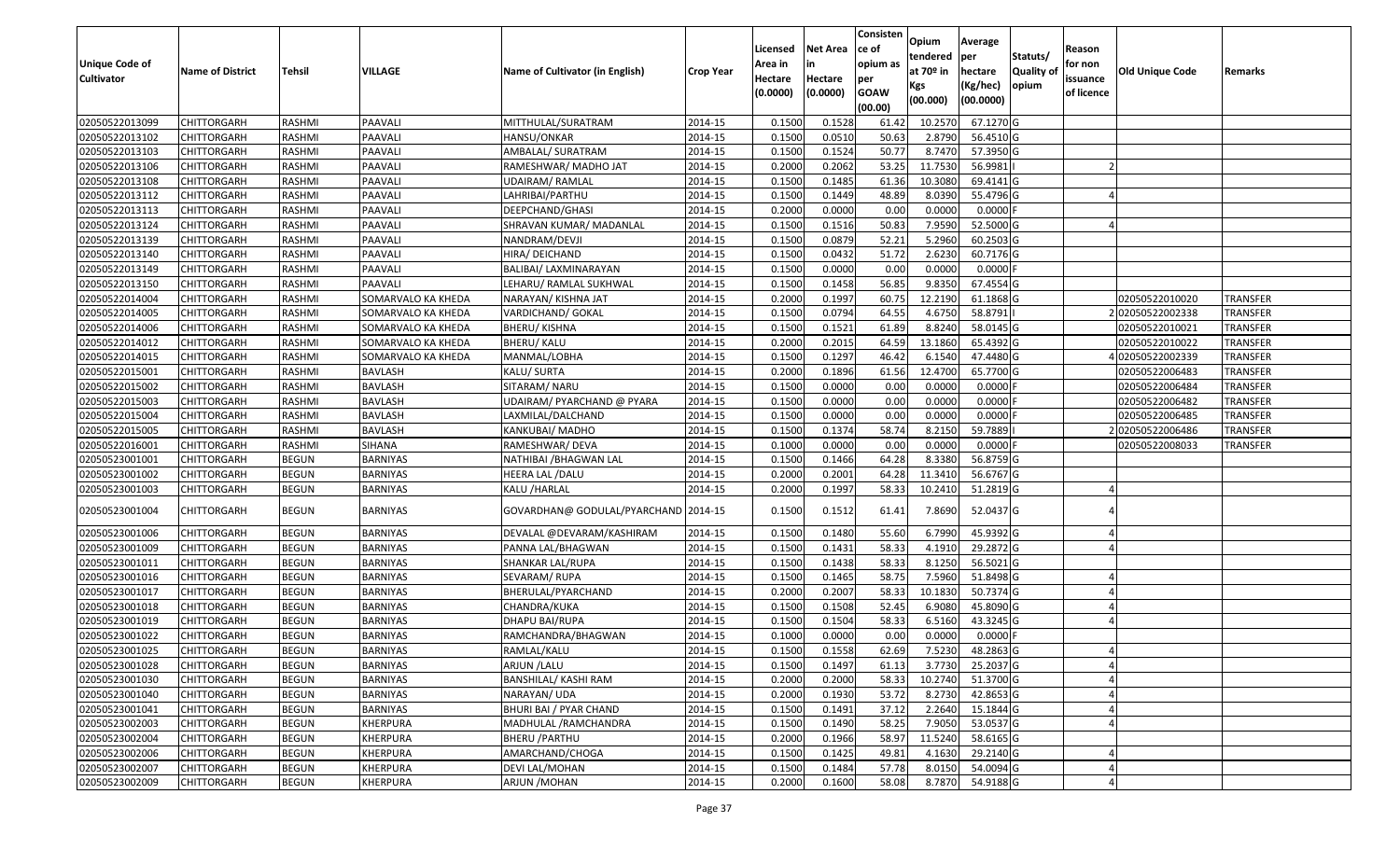| <b>Unique Code of</b><br><b>Cultivator</b> | <b>Name of District</b> | <b>Tehsil</b> | VILLAGE          | Name of Cultivator (in English) | <b>Crop Year</b> | Licensed<br>Area in<br>Hectare | Net Area<br>in<br>Hectare | Consisten<br>ce of<br>opium as<br>per | Opium<br>tendered<br>at 70º in | Average<br>per<br>hectare | Statuts/<br><b>Quality of</b> | Reason<br>for non<br>issuance | Old Unique Code | Remarks            |
|--------------------------------------------|-------------------------|---------------|------------------|---------------------------------|------------------|--------------------------------|---------------------------|---------------------------------------|--------------------------------|---------------------------|-------------------------------|-------------------------------|-----------------|--------------------|
|                                            |                         |               |                  |                                 |                  | (0.0000)                       | (0.0000)                  | <b>GOAW</b><br>(00.00)                | Kgs<br>(00.000)                | (Kg/hec)<br>(00.0000)     | opium                         | of licence                    |                 |                    |
| 02050523002010                             | <b>CHITTORGARH</b>      | <b>BEGUN</b>  | KHERPURA         | <b>BHERULAL / BALU</b>          | 2014-15          | 0.1500                         | 0.1514                    | 59.15                                 | 8.2810                         | 54.6962 G                 |                               |                               |                 |                    |
| 02050523002012                             | CHITTORGARH             | <b>BEGUN</b>  | KHERPURA         | DAULA / BHERU                   | 2014-15          | 0.1500                         | 0.1470                    | 54.55                                 | 7.2860                         | 49.5646 G                 |                               |                               |                 |                    |
| 02050523002013                             | CHITTORGARH             | <b>BEGUN</b>  | KHERPURA         | ONKAR /HEERA                    | 2014-15          | 0.1000                         | 0.0000                    | 0.00                                  | 0.0000                         | $0.0000$ F                |                               |                               |                 |                    |
| 02050523002015                             | <b>CHITTORGARH</b>      | <b>BEGUN</b>  | KHERPURA         | SOHAN LAL/PARTHU                | 2014-15          | 0.1500                         | 0.1512                    | 56.02                                 | 7.8910                         | 52.1892 G                 |                               |                               |                 |                    |
| 02050523002016                             | CHITTORGARH             | <b>BEGUN</b>  | KHERPURA         | BHERULAL/BARDA                  | 2014-15          | 0.1500                         | 0.1469                    | 59.51                                 | 8.4420                         | 57.4677 G                 |                               |                               |                 |                    |
| 02050523002017                             | CHITTORGARH             | <b>BEGUN</b>  | KHERPURA         | HEERA /DALLA                    | 2014-15          | 0.1500                         | 0.1519                    | 38.81                                 | 2.7500                         | 18.1040 G                 |                               |                               |                 |                    |
| 02050523002024                             | CHITTORGARH             | <b>BEGUN</b>  | KHERPURA         | SITARAM/TULSI                   | 2014-15          | 0.1000                         | 0.0000                    | 0.00                                  | 0.0000                         | 0.0000                    |                               |                               |                 |                    |
| 02050523002025                             | <b>CHITTORGARH</b>      | <b>BEGUN</b>  | KHERPURA         | GOPI/BHAGIRATH                  | 2014-15          | 0.1500                         | 0.1521                    | 45.82                                 | 6.6700                         | 43.8527                   |                               |                               |                 |                    |
| 02050523003002                             | CHITTORGARH             | <b>BEGUN</b>  | <b>BHICHOR-A</b> | <b>BANSILAL / PYARA</b>         | 2014-15          | 0.1500                         | 0.1503                    | 47.87                                 | 6.9070                         | 45.9548 G                 |                               |                               |                 | <b>NAME CHANGE</b> |
| 02050523003004                             | CHITTORGARH             | <b>BEGUN</b>  | <b>BHICHOR-A</b> | NANDUBAI/ BHURMAL               | 2014-15          | 0.2000                         | 0.1994                    | 57.13                                 | 10.7240                        | 53.7813 G                 |                               |                               |                 |                    |
| 02050523003009                             | CHITTORGARH             | <b>BEGUN</b>  | <b>BHICHOR-A</b> | GOPI / NARAYAN                  | 2014-15          | 0.2000                         | 0.1976                    | 59.51                                 | 11.7570                        | 59.4990 G                 |                               |                               |                 |                    |
| 02050523003010                             | <b>CHITTORGARH</b>      | <b>BEGUN</b>  | <b>BHICHOR-A</b> | SUNILKUMAR / SHANKAR            | 2014-15          | 0.1500                         | 0.1490                    | 54.59                                 | 7.3380                         | 49.2483 G                 |                               |                               |                 |                    |
| 02050523003016                             | <b>CHITTORGARH</b>      | <b>BEGUN</b>  | <b>BHICHOR-A</b> | NANDUBAI/RAGHUNATH              | 2014-15          | 0.1500                         | 0.1525                    | 62.62                                 | 9.4470                         | 61.9475 G                 |                               |                               |                 | <b>NAME CHANGE</b> |
| 02050523003019                             | CHITTORGARH             | <b>BEGUN</b>  | <b>BHICHOR-A</b> | SHANKAR LAL/RAMCHANDRA          | 2014-15          | 0.1500                         | 0.1501                    | 59.27                                 | 8.6700                         | 57.7615 G                 |                               |                               |                 |                    |
| 02050523003021                             | CHITTORGARH             | <b>BEGUN</b>  | <b>BHICHOR-A</b> | DAYARAM/BHARMAL                 | 2014-15          | 0.2000                         | 0.1982                    | 59.79                                 | 9.9000                         | 49.9495 G                 |                               |                               |                 |                    |
| 02050523003022                             | <b>CHITTORGARH</b>      | <b>BEGUN</b>  | <b>BHICHOR-A</b> | MATHURA LAL/ RUPA               | 2014-15          | 0.1500                         | 0.1450                    | 57.40                                 | 8.3720                         | 57.7379 G                 |                               |                               |                 |                    |
| 02050523003025                             | CHITTORGARH             | <b>BEGUN</b>  | <b>BHICHOR-A</b> | GANESH/PYARA                    | 2014-15          | 0.1500                         | 0.1457                    | 55.86                                 | 8.0600                         | 55.3191 G                 |                               |                               |                 |                    |
| 02050523003026                             | CHITTORGARH             | <b>BEGUN</b>  | <b>BHICHOR-A</b> | LAXMICHAND / MODA               | 2014-15          | 0.1500                         | 0.1475                    | 58.26                                 | 8.5060                         | 57.6678 G                 |                               |                               |                 |                    |
| 02050523003028                             | CHITTORGARH             | <b>BEGUN</b>  | <b>BHICHOR-A</b> | DEVLAL/DALLA                    | 2014-15          | 0.2000                         | 0.2061                    | 58.61                                 | 11.8640                        | 57.5643 G                 |                               |                               |                 |                    |
| 02050523003029                             | CHITTORGARH             | <b>BEGUN</b>  | BHICHOR-A        | MOHAN / KASHIRAM                | 2014-15          | 0.2000                         | 0.2014                    | 60.27                                 | 11.3650                        | 56.4300 G                 |                               |                               |                 |                    |
| 02050523003030                             | CHITTORGARH             | <b>BEGUN</b>  | <b>BHICHOR-A</b> | GANESH / BHUDHAR                | 2014-15          | 0.1000                         | 0.0993                    | 53.37                                 | 5.0470                         | 50.8258 G                 |                               |                               |                 |                    |
| 02050523003031                             | CHITTORGARH             | <b>BEGUN</b>  | BHICHOR-A        | <b>BHERU / RAMCHANDRA</b>       | 2014-15          | 0.1500                         | 0.1462                    | 61.74                                 | 8.9880                         | 61.4774 G                 |                               |                               |                 |                    |
| 02050523003032                             | CHITTORGARH             | <b>BEGUN</b>  | <b>BHICHOR-A</b> | LADU / RAMCHANDRA               | 2014-15          | 0.1000                         | 0.1004                    | 60.50                                 | 5.4190                         | 53.9741 G                 |                               |                               |                 |                    |
| 02050523003033                             | CHITTORGARH             | <b>BEGUN</b>  | BHICHOR-A        | GITA BAI/BALCHAND               | 2014-15          | 0.1500                         | 0.1517                    | 56.14                                 | 7.5550                         | 49.8022 G                 |                               |                               |                 |                    |
| 02050523003036                             | CHITTORGARH             | <b>BEGUN</b>  | <b>BHICHOR-A</b> | MOTI LAL/HAJARI                 | 2014-15          | 0.2000                         | 0.2025                    | 58.41                                 | 11.4480                        | 56.5333 G                 |                               |                               |                 |                    |
| 02050523003037                             | CHITTORGARH             | <b>BEGUN</b>  | <b>BHICHOR-A</b> | MANGIBAI / RUPA                 | 2014-15          | 0.2000                         | 0.1943                    | 51.49                                 | 9.9600                         | 51.2609 G                 |                               |                               |                 |                    |
| 02050523003039                             | CHITTORGARH             | <b>BEGUN</b>  | <b>BHICHOR-A</b> | JHUMABAI/RUPA                   | 2014-15          | 0.1500                         | 0.1501                    | 56.69                                 | 7.8640                         | 52.3917 G                 |                               |                               |                 |                    |
| 02050523003041                             | CHITTORGARH             | <b>BEGUN</b>  | <b>BHICHOR-A</b> | GHISA /RUPA (GAMERIYA)          | 2014-15          | 0.1500                         | 0.1490                    | 58.97                                 | 8.5760                         | 57.5570 G                 |                               |                               |                 |                    |
| 02050523003044                             | CHITTORGARH             | <b>BEGUN</b>  | <b>BHICHOR-A</b> | SHANKERLAL/MANGILAL             | 2014-15          | 0.1500                         | 0.1500                    | 58.24                                 | 8.5030                         | 56.6867 G                 |                               |                               |                 | NAME CHANGE        |
| 02050523003045                             | CHITTORGARH             | <b>BEGUN</b>  | <b>BHICHOR-A</b> | DEVI LAL/RAGUNATH               | 2014-15          | 0.2000                         | 0.2053                    | 56.39                                 | 11.8020                        | 57.4866 G                 |                               |                               |                 |                    |
| 02050523003047                             | CHITTORGARH             | <b>BEGUN</b>  | BHICHOR-A        | DALLA/CHATURBHUJ                | 2014-15          | 0.1000                         | 0.0000                    | 0.00                                  | 0.0000                         | $0.0000$ F                |                               |                               |                 |                    |
| 02050523003049                             | CHITTORGARH             | <b>BEGUN</b>  | <b>BHICHOR-A</b> | KANHAIYA LAL/RUPA               | 2014-15          | 0.2000                         | 0.1913                    | 57.82                                 | 10.4080                        | 54.4067 G                 |                               |                               |                 |                    |
| 02050523003050                             | CHITTORGARH             | <b>BEGUN</b>  | <b>BHICHOR-A</b> | MANGILAL/ KAJOD MACHIWAL        | 2014-15          | 0.1500                         | 0.1512                    | 55.89                                 | 8.3520                         | 55.2747 G                 |                               |                               |                 |                    |
| 02050523003053                             | CHITTORGARH             | <b>BEGUN</b>  | <b>BHICHOR-A</b> | TAMMABAI/BHARMAL                | 2014-15          | 0.1500                         | 0.1470                    | 55.63                                 | 7.8990                         | 53.7347 G                 |                               |                               |                 |                    |
| 02050523003055                             | CHITTORGARH             | <b>BEGUN</b>  | BHICHOR-A        | KANA / JITU                     | 2014-15          | 0.1500                         | 0.1432                    | 56.02                                 | 7.6110                         | 53.1494 G                 |                               |                               |                 |                    |
| 02050523003056                             | CHITTORGARH             | <b>BEGUN</b>  | <b>BHICHOR-A</b> | TRILOKCHAND / MODA S/ O JETIBAI | 2014-15          | 0.1500                         | 0.1470                    | 58.06                                 | 8.1620                         | 55.5238 G                 |                               |                               |                 |                    |
| 02050523003057                             | <b>CHITTORGARH</b>      | <b>BEGUN</b>  | <b>BHICHOR-A</b> | KALU /RUPA                      | 2014-15          | 0.2000                         | 0.1968                    | 59.14                                 | 11.5070                        | 58.4705 G                 |                               |                               |                 |                    |
| 02050523003058                             | <b>CHITTORGARH</b>      | <b>BEGUN</b>  | <b>BHICHOR-A</b> | <b>BHOLA / CHOGA</b>            | 2014-15          | 0.1500                         | 0.1490                    | 43.46                                 | 6.6180                         | 44.4161 G                 |                               |                               |                 |                    |
| 02050523003059                             | <b>CHITTORGARH</b>      | <b>BEGUN</b>  | <b>BHICHOR-A</b> | <b>BHERULAL /GHISA</b>          | 2014-15          | 0.1500                         | 0.1476                    | 56.37                                 | 7.8840                         | 53.4146 G                 |                               |                               |                 |                    |
| 02050523003062                             | <b>CHITTORGARH</b>      | <b>BEGUN</b>  | <b>BHICHOR-A</b> | DHANNA / HAJARI                 | 2014-15          | 0.1500                         | 0.1507                    | 57.53                                 | 8.1860                         | 54.3198 G                 |                               |                               |                 |                    |
| 02050523003067                             | <b>CHITTORGARH</b>      | <b>BEGUN</b>  | <b>BHICHOR-A</b> | <b>BHANWAR LAL/ PYARA</b>       | 2014-15          | 0.1500                         | 0.1525                    | 55.87                                 | 7.8700                         | 51.6066 G                 |                               |                               |                 |                    |
| 02050523003072                             | <b>CHITTORGARH</b>      | <b>BEGUN</b>  | <b>BHICHOR-B</b> | NATHU / PYARA                   | 2014-15          | 0.1500                         | 0.1439                    | 46.96                                 | 2.8580                         | 19.8610 G                 |                               |                               |                 |                    |
| 02050523003073                             | <b>CHITTORGARH</b>      | <b>BEGUN</b>  | <b>BHICHOR-B</b> | <b>GHISA /RUPA MANDELA</b>      | 2014-15          | 0.1500                         | 0.1497                    | 58.64                                 | 8.6200                         | 57.5818 G                 |                               |                               |                 |                    |
| 02050523003074                             | <b>CHITTORGARH</b>      | <b>BEGUN</b>  | <b>BHICHOR-B</b> | DEBILAL/ONKAR                   | 2014-15          | 0.1500                         | 0.1534                    | 52.97                                 | 7.8770                         | 51.3494 G                 |                               |                               |                 |                    |
| 02050523003077                             | <b>CHITTORGARH</b>      | <b>BEGUN</b>  | <b>BHICHOR-B</b> | MOTI / RAGHUNATH                | 2014-15          | 0.1500                         | 0.1465                    | 56.07                                 |                                | 7.4170 50.6280 G          |                               |                               |                 |                    |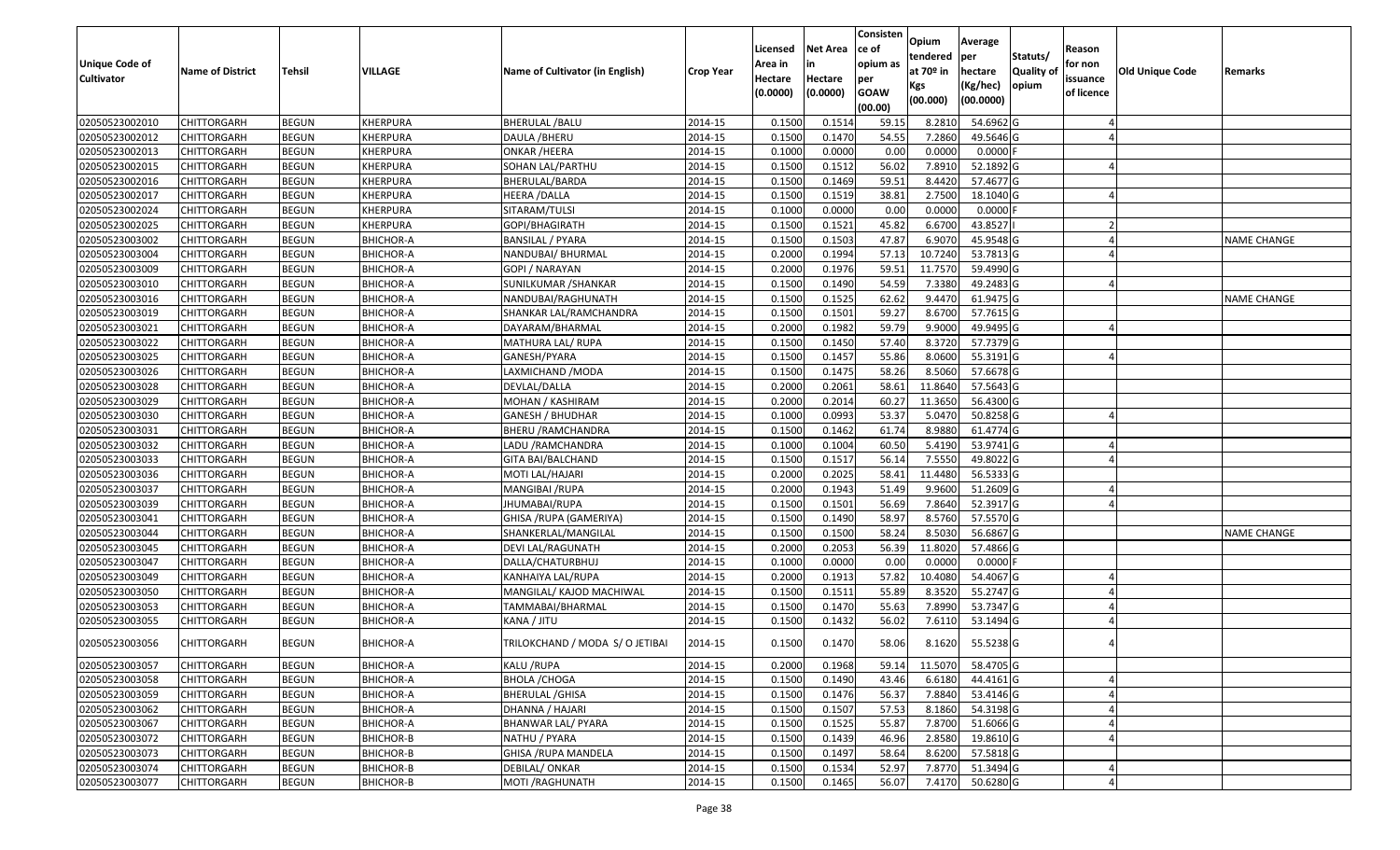|                       |                         |               |                  |                                    |                  | Licensed | <b>Net Area</b> | Consisten<br>ce of | Opium       | Average    |                  | Reason     |                        |         |
|-----------------------|-------------------------|---------------|------------------|------------------------------------|------------------|----------|-----------------|--------------------|-------------|------------|------------------|------------|------------------------|---------|
| <b>Unique Code of</b> |                         |               |                  |                                    |                  | Area in  |                 | opium as           | tendered    | per        | Statuts/         | for non    |                        |         |
| <b>Cultivator</b>     | <b>Name of District</b> | <b>Tehsil</b> | <b>VILLAGE</b>   | Name of Cultivator (in English)    | <b>Crop Year</b> | Hectare  | Hectare         | per                | at $70°$ in | hectare    | <b>Quality o</b> | issuance   | <b>Old Unique Code</b> | Remarks |
|                       |                         |               |                  |                                    |                  | (0.0000) | (0.0000)        | <b>GOAW</b>        | Kgs         | (Kg/hec)   | opium            | of licence |                        |         |
|                       |                         |               |                  |                                    |                  |          |                 | (00.00)            | (00.000)    | (00.0000)  |                  |            |                        |         |
| 02050523003079        | CHITTORGARH             | <b>BEGUN</b>  | BHICHOR-B        | MANGIBAI / KALU                    | 2014-15          | 0.1500   | 0.1453          | 56.38              | 7.9820      | 54.9346 G  |                  |            |                        |         |
| 02050523003089        | CHITTORGARH             | <b>BEGUN</b>  | <b>BHICHOR-B</b> | DHANNADAS/NATHUDAS                 | 2014-15          | 0.1500   | 0.1438          | 52.10              | 7.0710      | 49.1725 G  |                  |            |                        |         |
| 02050523003091        | CHITTORGARH             | <b>BEGUN</b>  | <b>BHICHOR-B</b> | TULSI BAI/BHARMAL                  | 2014-15          | 0.1500   | 0.1532          | 59.72              | 9.4870      | 61.9256 G  |                  |            |                        |         |
| 02050523003095        | <b>CHITTORGARH</b>      | <b>BEGUN</b>  | <b>BHICHOR-B</b> | MANGILAL / KAJOD                   | 2014-15          | 0.2000   | 0.1916          | 60.66              | 11.8030     | 61.6023 G  |                  |            |                        |         |
| 02050523003097        | CHITTORGARH             | <b>BEGUN</b>  | BHICHOR-B        | GHISIBAI / KALU                    | 2014-15          | 0.1500   | 0.1434          | 57.89              | 8.3110      | 57.9568 G  |                  |            |                        |         |
| 02050523003099        | CHITTORGARH             | <b>BEGUN</b>  | BHICHOR-B        | MODA / GHISA                       | 2014-15          | 0.1500   | 0.1443          | 58.84              | 8.9180      | 61.8018 G  |                  |            |                        |         |
| 02050523003100        | CHITTORGARH             | <b>BEGUN</b>  | <b>BHICHOR-B</b> | PYARA / MODA A/S UDA               | 2014-15          | 0.2000   | 0.1935          | 56.32              | 10.8300     | 55.9690 G  |                  |            |                        |         |
| 02050523003101        | <b>CHITTORGARH</b>      | <b>BEGUN</b>  | BHICHOR-B        | SOHANI BAI/BHERUGIRI               | 2014-15          | 0.2000   | 0.2068          | 56.01              | 11.0660     | 53.5106 G  |                  |            |                        |         |
| 02050523003103        | CHITTORGARH             | <b>BEGUN</b>  | BHICHOR-B        | JAGANNATH / MODA                   | 2014-15          | 0.1500   | 0.1512          | 48.79              | 6.9280      | 45.8201 G  |                  |            |                        |         |
| 02050523003105        | CHITTORGARH             | <b>BEGUN</b>  | BHICHOR-B        | LADULAL / UDAY LAL                 | 2014-15          | 0.1500   | 0.1475          | 55.10              | 8.0130      | 54.3254 G  |                  |            |                        |         |
| 02050523003107        | CHITTORGARH             | <b>BEGUN</b>  | BHICHOR-B        | KASTURIBAI /BANSHILAL              | 2014-15          | 0.1500   | 0.1470          | 57.17              | 8.0450      | 54.7279 G  |                  |            |                        |         |
| 02050523003108        | CHITTORGARH             | <b>BEGUN</b>  | BHICHOR-B        | RAMIBAI/BARDA                      | 2014-15          | 0.1500   | 0.1561          | 54.61              | 8.6600      | 55.4773 G  |                  |            |                        |         |
| 02050523003116        | <b>CHITTORGARH</b>      | <b>BEGUN</b>  | BHICHOR-B        | RAMCHANDRA /UDAY LAL               | 2014-15          | 0.1500   | 0.1398          | 57.55              | 7.5550      | 54.0415 G  |                  |            |                        |         |
| 02050523003124        | CHITTORGARH             | <b>BEGUN</b>  | <b>BHICHOR-B</b> | GITA BAI D/O RAMIBAI W/O SHANKAR   | 2014-15          | 0.1500   | 0.1465          | 51.58              | 7.3540      | 50.1980 G  |                  |            |                        |         |
| 02050523003131        | CHITTORGARH             | <b>BEGUN</b>  | BHICHOR-B        | GOVARDHAN/MANGILAL                 | 2014-15          | 0.2000   | 0.1978          | 57.68              | 11.1080     | 56.1577 G  |                  |            |                        |         |
| 02050523003132        | CHITTORGARH             | <b>BEGUN</b>  | <b>BHICHOR-B</b> | MANGIBAI / BHURA                   | 2014-15          | 0.1500   | 0.1513          | 60.42              | 3.4350      | 22.7032 G  |                  |            |                        |         |
| 02050523003134        | CHITTORGARH             | <b>BEGUN</b>  | <b>BHICHOR-B</b> | GHISIBAI / EAKLING                 | 2014-15          | 0.1500   | 0.1456          | 59.08              | 8.4570      | 58.0838 G  |                  |            |                        |         |
| 02050523003135        | CHITTORGARH             | <b>BEGUN</b>  | <b>BHICHOR-B</b> | EAJANBAI/ MADHUGIRI                | 2014-15          | 0.2000   | 0.1962          | 56.85              | 11.0940     | 56.5443 G  |                  |            |                        |         |
| 02050523003137        | CHITTORGARH             | <b>BEGUN</b>  | BHICHOR-B        | NATHIBAI / KHANA                   | 2014-15          | 0.1000   | 0.0000          | 0.00               | 0.0000      | 0.0000     |                  |            |                        |         |
| 02050523003138        | CHITTORGARH             | <b>BEGUN</b>  | <b>BHICHOR-B</b> | MEGHA/DUNGA                        | 2014-15          | 0.1500   | 0.1509          | 52.12              | 7.3490      | 48.7011G   |                  |            |                        |         |
| 02050523003139        | CHITTORGARH             | <b>BEGUN</b>  | <b>BHICHOR-B</b> | MANGILAL/NATHU                     | 2014-15          | 0.1000   | 0.0000          | 0.00               | 0.0000      | 0.0000     |                  |            |                        |         |
| 02050523003140        | CHITTORGARH             | <b>BEGUN</b>  | BHICHOR-B        | RAMLAL/MANGILAL                    | 2014-15          | 0.1000   | 0.0000          | 0.00               | 0.0000      | $0.0000$ F |                  |            |                        |         |
| 02050523003142        | CHITTORGARH             | <b>BEGUN</b>  | <b>BHICHOR-B</b> | GHISIBAI/KANHAIYALAL               | 2014-15          | 0.1500   | 0.1494          | 56.32              | 7.6760      | 51.3788 G  |                  |            |                        |         |
| 02050523004001        | CHITTORGARH             | <b>BEGUN</b>  | NAL-A            | DHAPU BAI/ UDA                     | 2014-15          | 0.2000   | 0.1886          | 61.35              | 11.9110     | 63.1548 G  |                  |            |                        |         |
| 02050523004002        | CHITTORGARH             | <b>BEGUN</b>  | NAL-A            | GOPAL/DEVAJI G.S. KASTURIBAI       | 2014-15          | 0.1500   | 0.1477          | 61.07              | 9.0820      | 61.4895 G  |                  |            |                        |         |
| 02050523004003        | CHITTORGARH             | <b>BEGUN</b>  | NAL-A            | BALU / KAJOD                       | 2014-15          | 0.2000   | 0.1960          | 64.70              | 12.5060     | 63.8061 G  |                  |            |                        |         |
| 02050523004004        | CHITTORGARH             | <b>BEGUN</b>  | NAL-A            | NATHU / BHUWANA                    | 2014-15          | 0.2000   | 0.1936          | 55.41              | 10.3060     | 53.2335 G  |                  |            |                        |         |
| 02050523004005        | <b>CHITTORGARH</b>      | <b>BEGUN</b>  | NAL-A            | CHOTULAL / NANDA                   | 2014-15          | 0.2000   | 0.1987          | 61.35              | 11.7000     | 58.8827 G  |                  |            |                        |         |
| 02050523004006        | CHITTORGARH             | <b>BEGUN</b>  | NAL-A            | GOPI/UDA                           | 2014-15          | 0.1500   | 0.1440          | 61.57              | 8.8920      | 61.7500 G  |                  |            |                        |         |
| 02050523004007        | CHITTORGARH             | <b>BEGUN</b>  | NAL-A            | JODHRAJ / RAMCHANDRA               | 2014-15          | 0.1500   | 0.1452          | 61.35              | 9.5000      | 65.4270 G  |                  |            |                        |         |
| 02050523004008        | CHITTORGARH             | <b>BEGUN</b>  | NAL-A            | DEVALAL/HEERALAL                   | 2014-15          | 0.2000   | 0.1960          | 61.35              | 12.0250     | 61.3520 G  |                  |            |                        |         |
| 02050523004009        | CHITTORGARH             | <b>BEGUN</b>  | NAL-A            | UDAYLAL /PYARLAL                   | 2014-15          | 0.2000   | 0.1954          | 62.53              | 12.3090     | 62.9939 G  |                  |            |                        |         |
| 02050523004011        | <b>CHITTORGARH</b>      | <b>BEGUN</b>  | NAL-A            | GANGAABAI/RAMCHANDRA               | 2014-15          | 0.1500   | 0.1473          | 62.53              | 9.3350      | 63.3741 G  |                  |            |                        |         |
| 02050523004012        | CHITTORGARH             | <b>BEGUN</b>  | NAL-A            | PRAHLAD /RAMCHANDRA                | 2014-15          | 0.150    | 0.1473          | 62.53              | 9.3800      | 63.6796 G  |                  |            |                        |         |
| 02050523004013        | CHITTORGARH             | <b>BEGUN</b>  | NAL-A            | MOHANLAL/ MADHU                    | 2014-15          | 0.2000   | 0.1940          | 62.53              | 12.1840     | 62.8041G   |                  |            |                        |         |
| 02050523004014        | <b>CHITTORGARH</b>      | <b>BEGUN</b>  | NAL-A            | RAMSINGH / LALSINGH                | 2014-15          | 0.1500   | 0.1440          | 56.05              | 8.2390      | 57.2153 G  |                  |            |                        |         |
| 02050523004015        | <b>CHITTORGARH</b>      | <b>BEGUN</b>  | NAL-A            | HAJARILAL/HEERALAL                 | 2014-15          | 0.2000   | 0.1908          | 58.75              | 10.8520     | 56.8763 G  |                  |            |                        |         |
| 02050523004016        | <b>CHITTORGARH</b>      | <b>BEGUN</b>  | NAL-A            | RUPA / KALU                        | 2014-15          | 0.2000   | 0.2024          | 64.23              | 12.9470     | 63.9674    |                  |            |                        |         |
| 02050523004018        | <b>CHITTORGARH</b>      | <b>BEGUN</b>  | NAL-A            | <b>GHISA LAL /BHAGIRATH</b>        | 2014-15          | 0.2000   | 0.1992          | 59.48              | 11.7010     | 58.7400 G  |                  |            |                        |         |
|                       |                         |               |                  |                                    |                  |          |                 |                    |             |            |                  |            |                        |         |
| 02050523004019        | <b>CHITTORGARH</b>      | <b>BEGUN</b>  | NAL-A            | DEBILAL A .S. CHUNNILAL / BHERULAL | 2014-15          | 0.1500   | 0.1516          | 58.44              | 8.3240      | 54.9077 G  |                  |            |                        |         |
| 02050523004020        | <b>CHITTORGARH</b>      | <b>BEGUN</b>  | NAL-A            | <b>BALIBAI / MODIRAM</b>           | 2014-15          | 0.2000   | 0.1720          | 60.05              | 10.5340     | 61.2442 G  |                  |            |                        |         |
| 02050523004021        | <b>CHITTORGARH</b>      | <b>BEGUN</b>  | NAL-A            | RAMAJI / DEVAJI                    | 2014-15          | 0.1500   | 0.1450          | 58.23              | 8.0770      | 55.7034 G  |                  |            |                        |         |
| 02050523004022        | <b>CHITTORGARH</b>      | <b>BEGUN</b>  | NAL-A            | ONKAR / NANARAM                    | 2014-15          | 0.1500   | 0.1046          | 56.06              | 6.0870      | 58.1931 G  |                  |            |                        |         |
| 02050523004027        | <b>CHITTORGARH</b>      | <b>BEGUN</b>  | NAL-A            | GOPALLAL/ GATHUBAI/DEVILAL         | 2014-15          | 0.1500   | 0.1516          | 60.70              | 8.9920      | 59.3140 G  |                  |            |                        |         |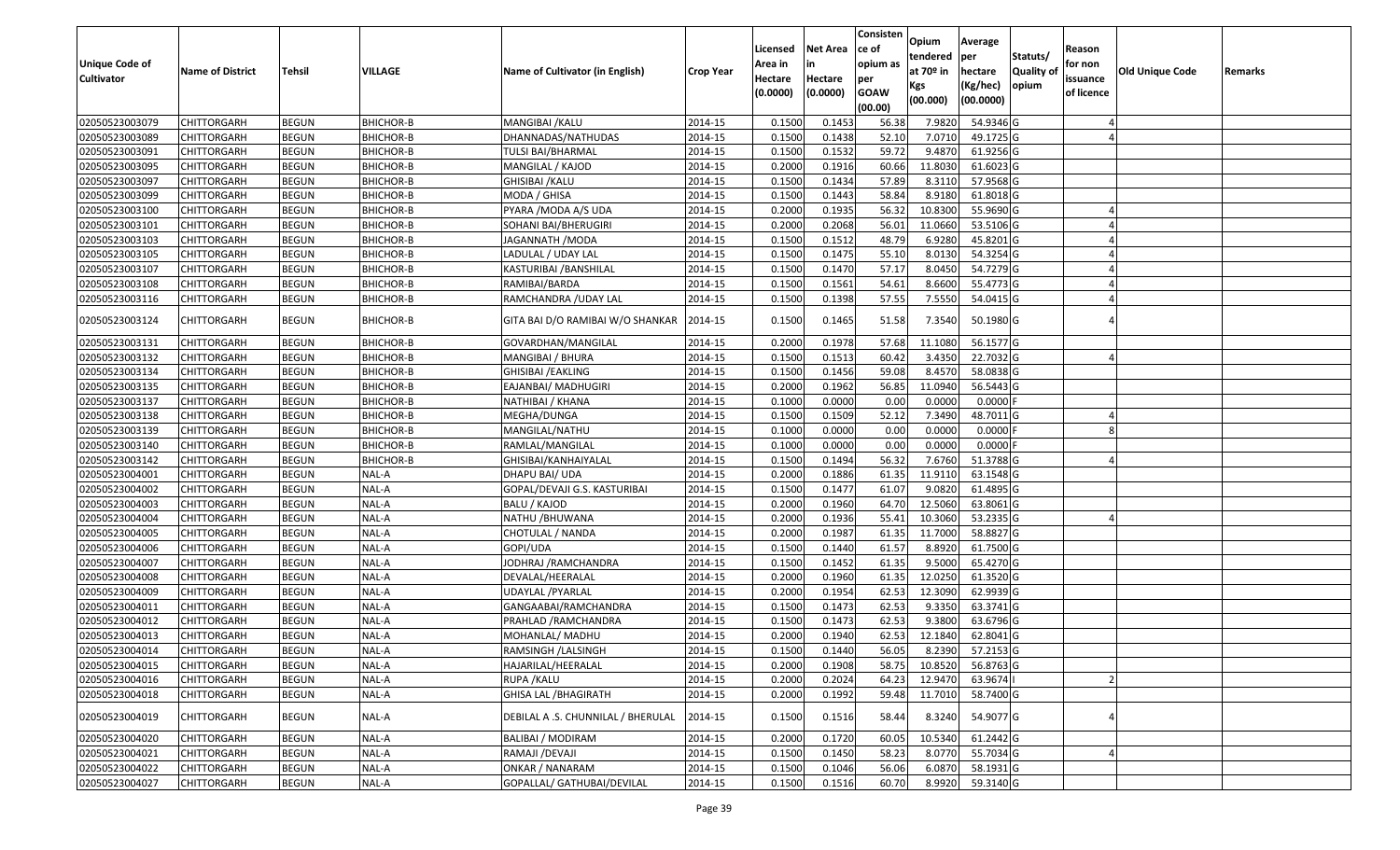| Unique Code of<br><b>Cultivator</b> | <b>Name of District</b> | Tehsil       | VILLAGE | Name of Cultivator (in English) | <b>Crop Year</b> | Licensed<br>Area in<br>Hectare<br>(0.0000) | Net Area<br>in<br>Hectare<br>(0.0000) | Consisten<br>ce of<br>opium as<br>per<br><b>GOAW</b><br>(00.00) | Opium<br>tendered<br>at 70º in<br>Kgs<br>(00.000) | Average<br>per<br>hectare<br>(Kg/hec)<br>(00.0000) | Statuts/<br><b>Quality of</b><br>opium | Reason<br>for non<br>issuance<br>of licence | <b>Old Unique Code</b> | Remarks            |
|-------------------------------------|-------------------------|--------------|---------|---------------------------------|------------------|--------------------------------------------|---------------------------------------|-----------------------------------------------------------------|---------------------------------------------------|----------------------------------------------------|----------------------------------------|---------------------------------------------|------------------------|--------------------|
| 02050523004028                      | <b>CHITTORGARH</b>      | <b>BEGUN</b> | NAL-A   | JODHA / MODA                    | 2014-15          | 0.1500                                     | 0.151                                 | 60.10                                                           | 9.0490                                            | 59.8875 G                                          |                                        |                                             |                        |                    |
| 02050523004029                      | CHITTORGARH             | <b>BEGUN</b> | NAL-A   | JODHA/KALU                      | 2014-15          | 0.1500                                     | 0.1472                                | 56.92                                                           | 8.1400                                            | 55.2989                                            |                                        |                                             |                        |                    |
| 02050523004030                      | CHITTORGARH             | <b>BEGUN</b> | NAL-A   | KAJODIBAI / PYARCHAND           | 2014-15          | 0.2000                                     | 0.1823                                | 58.83                                                           | 10.9170                                           | 59.8848 G                                          |                                        |                                             |                        |                    |
| 02050523004031                      | CHITTORGARH             | <b>BEGUN</b> | NAL-A   | KAILASHCHAND/ GISA A/S NANIBAI  | 2014-15          | 0.2000                                     | 0.2000                                | 62.53                                                           | 12.4790                                           | 62.3950 G                                          |                                        |                                             |                        |                    |
| 02050523004032                      | CHITTORGARH             | <b>BEGUN</b> | NAL-A   | NARAYAN / SITARAM               | 2014-15          | 0.2000                                     | 0.1955                                | 62.58                                                           | 12.5340                                           | 64.1125 G                                          |                                        |                                             |                        |                    |
| 02050523004036                      | CHITTORGARH             | <b>BEGUN</b> | NAL-A   | GOPI / KAJOD                    | 2014-15          | 0.2000                                     | 0.1820                                | 62.58                                                           | 11.3000                                           | 62.0879 G                                          |                                        |                                             |                        |                    |
| 02050523004037                      | CHITTORGARH             | <b>BEGUN</b> | NAL-A   | PRAKASHCHANDRA / MANGILAL       | 2014-15          | 0.2000                                     | 0.1947                                | 59.15                                                           | 11.5600                                           | 59.3734 G                                          |                                        |                                             |                        |                    |
| 02050523004038                      | CHITTORGARH             | <b>BEGUN</b> | NAL-A   | DOLIBAI/DEVIALA                 | 2014-15          | 0.1500                                     | 0.1440                                | 62.58                                                           | 9.5390                                            | 66.2431 G                                          |                                        |                                             |                        | <b>NAME CHANGE</b> |
| 02050523004040                      | CHITTORGARH             | <b>BEGUN</b> | NAL-A   | NANDLAL/BARDA                   | 2014-15          | 0.2000                                     | 0.1904                                | 67.65                                                           | 12.7180                                           | 66.7962 G                                          |                                        |                                             |                        |                    |
| 02050523004042                      | CHITTORGARH             | <b>BEGUN</b> | NAL-A   | MODIRAM / CHUNNILAL             | 2014-15          | 0.2000                                     | 0.1989                                | 61.16                                                           | 12.2150                                           | 61.4128 G                                          |                                        |                                             |                        |                    |
| 02050523004043                      | <b>CHITTORGARH</b>      | <b>BEGUN</b> | NAL-A   | MANJU / KESHARMAL               | 2014-15          | 0.2000                                     | 0.1833                                | 58.23                                                           | 10.1650                                           | 55.4555 G                                          |                                        |                                             |                        |                    |
| 02050523004045                      | <b>CHITTORGARH</b>      | <b>BEGUN</b> | NAL-A   | <b>GISA / BHUWANA</b>           | 2014-15          | 0.2000                                     | 0.1903                                | 57.25                                                           | 10.8690                                           | 57.1151G                                           |                                        |                                             |                        |                    |
| 02050523004046                      | CHITTORGARH             | <b>BEGUN</b> | NAL-A   | GOKALIBAI/NANDA                 | 2014-15          | 0.1500                                     | 0.1508                                | 62.58                                                           | 9.3780                                            | 62.1883 G                                          |                                        |                                             |                        |                    |
| 02050523004047                      | CHITTORGARH             | <b>BEGUN</b> | NAL-A   | RAMA / BALU                     | 2014-15          | 0.2000                                     | 0.1960                                | 55.44                                                           | 10.8500                                           | 55.3571 G                                          |                                        |                                             |                        | NAME CHANGE        |
| 02050523004048                      | CHITTORGARH             | <b>BEGUN</b> | NAL-A   | KISHOR / BHURA                  | 2014-15          | 0.1500                                     | 0.1461                                | 59.68                                                           | 8.4150                                            | 57.5975 G                                          |                                        |                                             |                        |                    |
| 02050523004049                      | CHITTORGARH             | <b>BEGUN</b> | NAL-A   | SHANTI LAL/ MANGILAL            | 2014-15          | 0.2000                                     | 0.1992                                | 65.65                                                           | 13.0080                                           | 65.3012 G                                          |                                        |                                             |                        |                    |
| 02050523004050                      | CHITTORGARH             | <b>BEGUN</b> | NAL-A   | ANCHHIBAI/PYARA@PYARCHAND       | 2014-15          | 0.2000                                     | 0.1986                                | 62.58                                                           | 12.3640                                           | 62.2558 G                                          |                                        |                                             |                        | <b>NAME CHANGE</b> |
| 02050523004052                      | CHITTORGARH             | <b>BEGUN</b> | NAL-A   | GISA / MIYACHAND                | 2014-15          | 0.1500                                     | 0.1519                                | 56.40                                                           | 8.2420                                            | 54.2594 G                                          |                                        |                                             |                        |                    |
| 02050523004054                      | CHITTORGARH             | <b>BEGUN</b> | NAL-A   | RAMCHANDRA / BARDA              | 2014-15          | 0.1500                                     | 0.1328                                | 61.16                                                           | 8.3440                                            | 62.8313 G                                          |                                        |                                             |                        |                    |
| 02050523004057                      | CHITTORGARH             | <b>BEGUN</b> | NAL-A   | HEERA /TULCHA                   | 2014-15          | 0.2000                                     | 0.1964                                | 61.16                                                           | 11.8130                                           | 60.1477 G                                          |                                        |                                             |                        |                    |
| 02050523004058                      | CHITTORGARH             | <b>BEGUN</b> | NAL-A   | KALU / BHANWAR LAL              | 2014-15          | 0.2000                                     | 0.1707                                | 61.16                                                           | 10.5460                                           | 61.7809 G                                          |                                        |                                             |                        |                    |
| 02050523004059                      | CHITTORGARH             | <b>BEGUN</b> | NAL-A   | KAJOD / MOTI                    | 2014-15          | 0.1500                                     | 0.1470                                | 61.16                                                           | 5.0940                                            | 34.6531 G                                          |                                        |                                             |                        |                    |
| 02050523004060                      | CHITTORGARH             | <b>BEGUN</b> | NAL-A   | DHAPUBAI / MODIRAM              | 2014-15          | 0.1500                                     | 0.1560                                | 56.42                                                           | 8.8260                                            | 56.5769 G                                          |                                        |                                             |                        |                    |
| 02050523004063                      | CHITTORGARH             | <b>BEGUN</b> | NAL-B   | DHAPU/SHAMBHU                   | 2014-15          | 0.2000                                     | 0.1935                                | 55.32                                                           | 10.7000                                           | 55.2972 G                                          |                                        |                                             |                        |                    |
| 02050523004064                      | CHITTORGARH             | <b>BEGUN</b> | NAL-B   | CHANDABAI MATA SITABAI / KALU   | 2014-15          | 0.1000                                     | 0.0000                                | 0.00                                                            | 0.0000                                            | $0.0000$ F                                         |                                        |                                             |                        |                    |
| 02050523004065                      | CHITTORGARH             | <b>BEGUN</b> | NAL-B   | NANDALAL / RAMCHANDRA           | 2014-15          | 0.2000                                     | 0.1980                                | 61.39                                                           | 12.2780                                           | 62.0101G                                           |                                        |                                             |                        |                    |
| 02050523004067                      | CHITTORGARH             | <b>BEGUN</b> | NAL-B   | GAYATRI D/O NANDLAL             | 2014-15          | 0.1500                                     | 0.1458                                | 52.70                                                           | 7.6490                                            | 52.4623 G                                          |                                        |                                             |                        |                    |
| 02050523004068                      | <b>CHITTORGARH</b>      | <b>BEGUN</b> | NAL-B   | <b>BHERULAL/ GIRDHARI</b>       | 2014-15          | 0.2000                                     | 0.1551                                | 52.13                                                           | 8.1100                                            | 52.2888 G                                          |                                        |                                             |                        |                    |
| 02050523004070                      | CHITTORGARH             | <b>BEGUN</b> | NAL-B   | <b>BALU /DEBI LAL</b>           | 2014-15          | 0.1500                                     | 0.1260                                | 57.18                                                           | 7.1640                                            | 56.8571 G                                          |                                        |                                             |                        |                    |
| 02050523004072                      | CHITTORGARH             | <b>BEGUN</b> | NAL-B   | <b>BALU LAL/ RAMCHANDRA</b>     | 2014-15          | 0.1500                                     | 0.1460                                | 54.75                                                           | 7.6880                                            | 52.6575 G                                          |                                        |                                             |                        |                    |
| 02050523004074                      | CHITTORGARH             | <b>BEGUN</b> | NAL-B   | DHANNA / MEGA                   | 2014-15          | 0.2000                                     | 0.1968                                | 60.93                                                           | 12.0730                                           | 61.3465 G                                          |                                        |                                             |                        |                    |
| 02050523004075                      | <b>CHITTORGARH</b>      | <b>BEGUN</b> | NAL-B   | KELASHICHANDRA / PANNA          | 2014-15          | 0.1500                                     | 0.1476                                | 58.42                                                           | 9.1390                                            | 61.9173 G                                          |                                        |                                             |                        |                    |
| 02050523004076                      | <b>CHITTORGARH</b>      | <b>BEGUN</b> | NAL-B   | LADULAL/BHERUJI                 | 2014-15          | 0.1500                                     | 0.1493                                | 56.76                                                           | 8.8790                                            | 59.4709 G                                          |                                        |                                             |                        |                    |
| 02050523004077                      | CHITTORGARH             | <b>BEGUN</b> | NAL-B   | LADULAL/CHUNA                   | 2014-15          | 0.1500                                     | 0.1439                                | 58.15                                                           | 8.8470                                            | 61.4802 G                                          |                                        |                                             |                        |                    |
| 02050523004078                      | CHITTORGARH             | <b>BEGUN</b> | NAL-B   | BHOLA/KALU                      | 2014-15          | 0.1500                                     | 0.1492                                | 58.72                                                           | 9.1850                                            | 61.5617 G                                          |                                        |                                             |                        |                    |
| 02050523004079                      | <b>CHITTORGARH</b>      | <b>BEGUN</b> | NAL-B   | <b>BHAGIRATH / NANDA</b>        | 2014-15          | 0.1500                                     | 0.1499                                | 60.21                                                           | 9.1090                                            | 60.7672 G                                          |                                        |                                             |                        |                    |
| 02050523004082                      | <b>CHITTORGARH</b>      | <b>BEGUN</b> | NAL-B   | BALIBAIL/KALU                   | 2014-15          | 0.1000                                     | 0.0000                                | 0.00                                                            | 0.0000                                            | $0.0000$ F                                         |                                        |                                             |                        |                    |
| 02050523004083                      | <b>CHITTORGARH</b>      | <b>BEGUN</b> | NAL-B   | KELASHI / JANKILAL              | 2014-15          | 0.1000                                     | 0.0000                                | 0.00                                                            | 0.0000                                            | $0.0000$ F                                         |                                        |                                             |                        |                    |
| 02050523004084                      | <b>CHITTORGARH</b>      | <b>BEGUN</b> | NAL-B   | RAMIBAI / DEEPA                 | 2014-15          | 0.2000                                     | 0.1955                                | 58.78                                                           | 11.3530                                           | 58.0716 G                                          |                                        |                                             |                        |                    |
| 02050523004085                      | <b>CHITTORGARH</b>      | <b>BEGUN</b> | NAL-B   | KAILASHKUNWAR/ LAXMANSINGH      | 2014-15          | 0.1500                                     | 0.1403                                | 50.82                                                           | 6.8460                                            | 48.7954 G                                          |                                        |                                             |                        |                    |
| 02050523004086                      | <b>CHITTORGARH</b>      | <b>BEGUN</b> | NAL-B   | SHAMBHU / GIRDHARI              | 2014-15          | 0.1000                                     | 0.0000                                | 0.00                                                            | 0.0000                                            | $0.0000$ F                                         |                                        |                                             |                        |                    |
| 02050523004087                      | <b>CHITTORGARH</b>      | <b>BEGUN</b> | NAL-B   | BANSHILAL/NANDA                 | 2014-15          | 0.2000                                     | 0.1914                                | 63.49                                                           | 12.2810                                           | 64.1641 G                                          |                                        |                                             |                        |                    |
| 02050523004088                      | <b>CHITTORGARH</b>      | <b>BEGUN</b> | NAL-B   | BHAGWAN LAL/ MAYACHAND          | 2014-15          | 0.1000                                     | 0.0000                                | 0.00                                                            | 0.0000                                            | $0.0000$ F                                         |                                        |                                             |                        |                    |
| 02050523004089                      | <b>CHITTORGARH</b>      | <b>BEGUN</b> | NAL-B   | UDA / PYARA MEENA               | 2014-15          | 0.1500                                     | 0.1479                                | 56.50                                                           | 8.4590                                            | 57.1941 G                                          |                                        |                                             |                        |                    |
| 02050523004090                      | <b>CHITTORGARH</b>      | <b>BEGUN</b> | NAL-B   | JAGDISH/ KESARIMAL              | 2014-15          | 0.2000                                     | 0.1998                                | 53.89                                                           | 10.4700                                           | 52.4024 G                                          |                                        |                                             |                        |                    |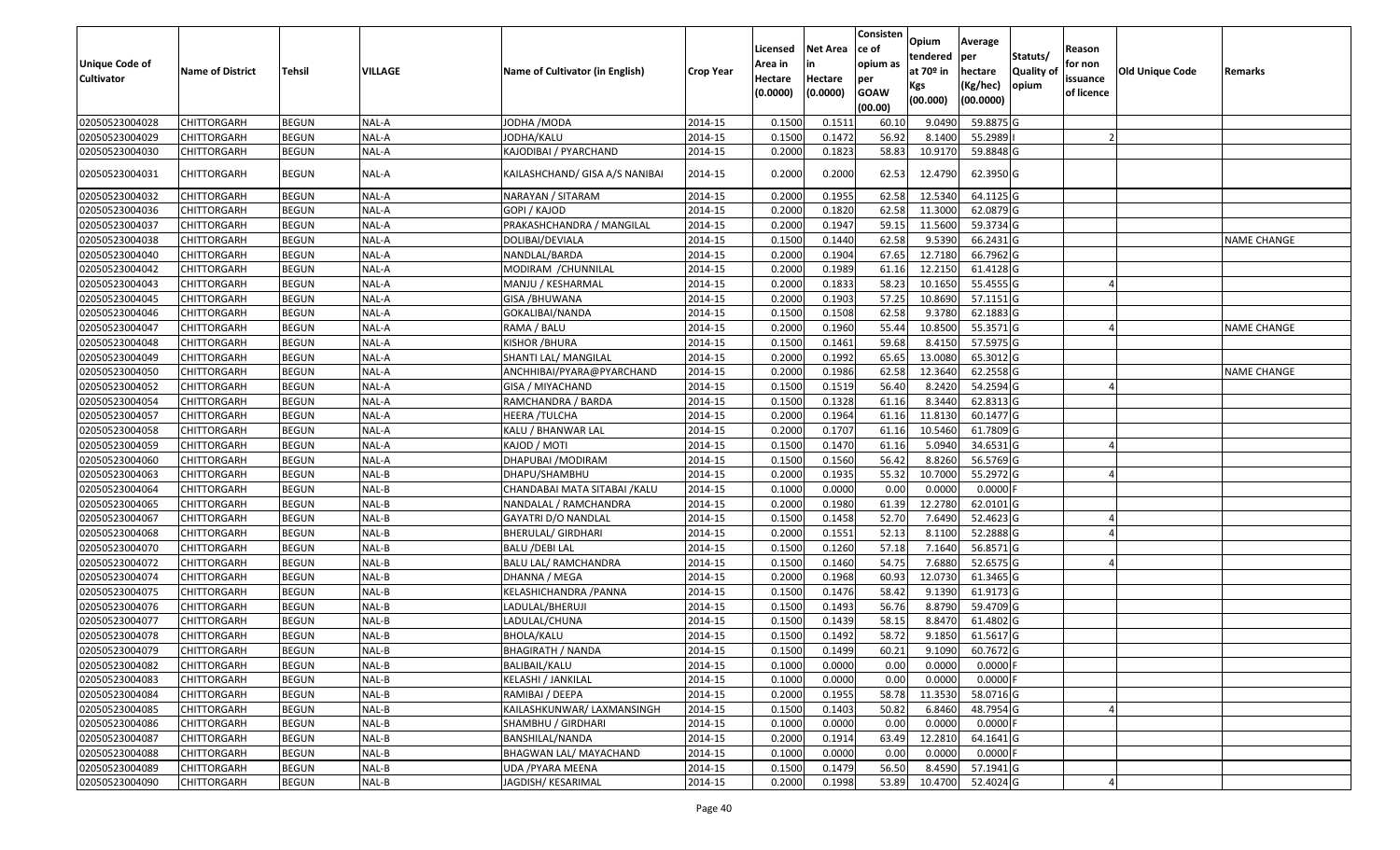|                       |                         |               |          |                                 |                  | Licensed | <b>Net Area</b> | Consisten<br>ce of | Opium           | Average               |                  | Reason     |                 |                    |
|-----------------------|-------------------------|---------------|----------|---------------------------------|------------------|----------|-----------------|--------------------|-----------------|-----------------------|------------------|------------|-----------------|--------------------|
| <b>Unique Code of</b> |                         |               |          |                                 |                  | Area in  |                 | opium as           | tendered        | per                   | Statuts/         | for non    |                 |                    |
| <b>Cultivator</b>     | <b>Name of District</b> | <b>Tehsil</b> | VILLAGE  | Name of Cultivator (in English) | <b>Crop Year</b> | Hectare  | Hectare         | per                | at $70°$ in     | hectare               | <b>Quality o</b> | issuance   | Old Unique Code | Remarks            |
|                       |                         |               |          |                                 |                  | (0.0000) | (0.0000)        | <b>GOAW</b>        | Kgs<br>(00.000) | (Kg/hec)<br>(00.0000) | opium            | of licence |                 |                    |
|                       |                         |               |          |                                 |                  |          |                 | (00.00)            |                 |                       |                  |            |                 |                    |
| 02050523004092        | CHITTORGARH             | <b>BEGUN</b>  | NAL-B    | KESHARBAI/JAGDISH               | 2014-15          | 0.1500   | 0.1431          | 51.38              | 7.5680          | 52.8861G              |                  |            |                 |                    |
| 02050523004093        | CHITTORGARH             | <b>BEGUN</b>  | NAL-B    | SHAMBHU /GANGARAM               | 2014-15          | 0.1000   | 0.0000          | 0.00               | 0.0000          | $0.0000$ F            |                  |            |                 |                    |
| 02050523004094        | CHITTORGARH             | <b>BEGUN</b>  | NAL-B    | SHYAMLAL / SHANKARLAL           | 2014-15          | 0.1000   | 0.0000          | 0.00               | 0.0000          | 0.0000                |                  |            |                 |                    |
| 02050523004095        | <b>CHITTORGARH</b>      | <b>BEGUN</b>  | NAL-B    | MANGILAL/RAMA                   | 2014-15          | 0.1500   | 0.1420          | 57.25              | 8.4240          | 59.3239 G             |                  |            |                 |                    |
| 02050523004096        | CHITTORGARH             | <b>BEGUN</b>  | NAL-B    | MOHAN LAL/ GOPI                 | 2014-15          | 0.2000   | 0.0511          | 66.66              | 3.4470          | 67.4560 G             |                  |            |                 |                    |
| 02050523004097        | CHITTORGARH             | <b>BEGUN</b>  | NAL-B    | DEVA LAL/ MANGI LAL             | 2014-15          | 0.2000   | 0.1968          | 64.19              | 13.1310         | 66.7226 G             |                  |            |                 |                    |
| 02050523004098        | CHITTORGARH             | <b>BEGUN</b>  | NAL-B    | LADULAL/UDA                     | 2014-15          | 0.1500   | 0.1501          | 61.35              | 8.8870          | 59.2072 G             |                  |            |                 |                    |
| 02050523004099        | <b>CHITTORGARH</b>      | <b>BEGUN</b>  | NAL-B    | DEUBAI/GHISA                    | 2014-15          | 0.2000   | 0.1512          | 61.32              | 9.2240          | 61.0053G              |                  |            |                 |                    |
| 02050523004100        | CHITTORGARH             | <b>BEGUN</b>  | NAL-B    | DAULA / CHAMPA                  | 2014-15          | 0.2000   | 0.1838          | 60.49              | 10.6810         | 58.1121G              |                  |            |                 |                    |
| 02050523004101        | CHITTORGARH             | <b>BEGUN</b>  | NAL-B    | RAMCHANDRA / NANDA              | 2014-15          | 0.2000   | 0.1785          | 64.46              | 11.6120         | 65.0532 G             |                  |            |                 |                    |
| 02050523004102        | CHITTORGARH             | <b>BEGUN</b>  | NAL-B    | MANGILAL/ BARDA                 | 2014-15          | 0.1500   | 0.1395          | 59.32              | 7.3560          | 52.7312 G             |                  |            |                 |                    |
| 02050523004103        | <b>CHITTORGARH</b>      | <b>BEGUN</b>  | NAL-B    | <b>KESHIBAI / MODA</b>          | 2014-15          | 0.1500   | 0.1499          | 57.89              | 8.6260          | 57.5450 G             |                  |            |                 |                    |
| 02050523004104        | <b>CHITTORGARH</b>      | <b>BEGUN</b>  | NAL-B    | <b>BHOLA / MOTI</b>             | 2014-15          | 0.2000   | 0.2016          | 61.88              | 11.6420         | 57.7480 G             |                  |            |                 |                    |
| 02050523004106        | CHITTORGARH             | <b>BEGUN</b>  | NAL-B    | PYARA/HEERA                     | 2014-15          | 0.1500   | 0.1482          | 56.49              | 8.2390          | 55.5938 G             |                  |            |                 |                    |
| 02050523004109        | <b>CHITTORGARH</b>      | <b>BEGUN</b>  | NAL-B    | BAPULAL/ KESHARMAL              | 2014-15          | 0.1500   | 0.1439          | 47.18              | 6.7740          | 47.0744 G             |                  |            |                 |                    |
| 02050523004110        | <b>CHITTORGARH</b>      | <b>BEGUN</b>  | NAL-B    | RAMCHANDRA / MANGILAL           | 2014-15          | 0.2000   | 0.1960          | 65.52              | 13.1880         | 67.2857 G             |                  |            |                 |                    |
| 02050523004111        | <b>CHITTORGARH</b>      | <b>BEGUN</b>  | NAL-B    | NARAYAN / GOPI                  | 2014-15          | 0.2000   | 0.1992          | 67.60              | 13.2500         | 66.5161G              |                  |            |                 |                    |
| 02050523004112        | CHITTORGARH             | <b>BEGUN</b>  | NAL-B    | <b>BHERULAL / CHUNA</b>         | 2014-15          | 0.2000   | 0.2017          | 59.5               | 12.2850         | 60.9073 G             |                  |            |                 |                    |
| 02050523004113        | CHITTORGARH             | <b>BEGUN</b>  | NAL-B    | RAMLAL/DEVA                     | 2014-15          | 0.1500   | 0.1488          | 59.31              | 8.7610          | 58.8777 G             |                  |            |                 |                    |
| 02050523004114        | CHITTORGARH             | <b>BEGUN</b>  | NAL-B    | RADHESHYAM / MANGILAL           | 2014-15          | 0.2000   | 0.1622          | 63.38              | 10.2310         | 63.0764 G             |                  |            |                 |                    |
| 02050523004115        | CHITTORGARH             | <b>BEGUN</b>  | NAL-B    | TULCHA/NARAYAN                  | 2014-15          | 0.1000   | 0.0000          | 0.00               | 0.0000          | 0.0000N               |                  |            |                 |                    |
| 02050523004116        | CHITTORGARH             | <b>BEGUN</b>  | NAL-B    | PRATAPIBAI / NARAYAN            | 2014-15          | 0.150    | 0.1409          | 55.33              | 7.7620          | 55.0887 G             |                  |            |                 |                    |
| 02050523004117        | CHITTORGARH             | <b>BEGUN</b>  | NAL-B    | MANGILAL/ KAJOD                 | 2014-15          | 0.1500   | 0.1485          | 57.29              | 8.3970          | 56.5455 G             |                  |            |                 |                    |
| 02050523004121        | CHITTORGARH             | <b>BEGUN</b>  | NAL-B    | PYARCHAND /BHUWANA              | 2014-15          | 0.1500   | 0.1525          | 59.52              | 8.7320          | 57.2590 G             |                  |            |                 |                    |
| 02050523004122        | <b>CHITTORGARH</b>      | <b>BEGUN</b>  | NAL-B    | LADURAM /MODIRAM                | 2014-15          | 0.1500   | 0.1416          | 59.06              | 8.7160          | 61.5537 G             |                  |            |                 |                    |
| 02050523004124        | CHITTORGARH             | <b>BEGUN</b>  | NAL-B    | NATHU/ LALA                     | 2014-15          | 0.1500   | 0.1481          | 56.64              | 8.3750          | 56.5496 G             |                  |            |                 |                    |
| 02050523004126        | CHITTORGARH             | <b>BEGUN</b>  | NAL-B    | <b>BALU / BHURA</b>             | 2014-15          | 0.1500   | 0.1475          | 61.18              | 9.0110          | 61.0915 G             |                  |            |                 |                    |
| 02050523004128        | CHITTORGARH             | <b>BEGUN</b>  | NAL-B    | <b>BHURA / NANDA</b>            | 2014-15          | 0.1500   | 0.1485          | 56.59              | 8.3750          | 56.3973 G             |                  |            |                 |                    |
| 02050523004129        | CHITTORGARH             | <b>BEGUN</b>  | NAL-B    | HEERA /KALU                     | 2014-15          | 0.1500   | 0.1481          | 60.12              | 8.9840          | 60.6617 G             |                  |            |                 |                    |
| 02050523004130        | CHITTORGARH             | <b>BEGUN</b>  | NAL-B    | HEERA / NARAYAN                 | 2014-15          | 0.1500   | 0.1493          | 57.34              | 8.6500          | 57.9370 G             |                  |            |                 |                    |
| 02050523004131        | CHITTORGARH             | <b>BEGUN</b>  | NAL-B    | KAJOD / MOTI (SAGITA)           | 2014-15          | 0.1500   | 0.1531          | 55.87              | 8.3170          | 54.3240 G             |                  |            |                 |                    |
| 02050523004132        | CHITTORGARH             | <b>BEGUN</b>  | NAL-B    | SUDIBAI /JAYRAM                 | 2014-15          | 0.1500   | 0.1458          | 55.86              | 7.9080          | 54.2387 G             |                  |            |                 |                    |
| 02050523004133        | CHITTORGARH             | <b>BEGUN</b>  | NAL-B    | GHISA / HAJARI                  | 2014-15          | 0.1500   | 0.1482          | 54.87              | 8.2540          | 55.6950G              |                  |            |                 |                    |
| 02050523004134        | CHITTORGARH             | <b>BEGUN</b>  | NAL-B    | SHANKARI / GHISA                | 2014-15          | 0.1500   | 0.1455          | 55.63              | 8.1620          | 56.0962 G             |                  |            |                 |                    |
| 02050523004137        | CHITTORGARH             | <b>BEGUN</b>  | NAL-B    | GHISALAL/ BALU                  | 2014-15          | 0.2000   | 0.1922          | 59.22              | 11.8520         | 61.6649 G             |                  |            |                 |                    |
| 02050523004139        | CHITTORGARH             | <b>BEGUN</b>  | NAL-B    | RATANLAL /MODRAM                | 2014-15          | 0.1500   | 0.1445          | 56.25              | 8.1240          | 56.2215 G             |                  |            |                 |                    |
| 02050523004142        | <b>CHITTORGARH</b>      | <b>BEGUN</b>  | $NAL-B$  | RAMPAL / NANDA                  | 2014-15          | 0.1500   | 0.1460          | 60.18              | 8.9840          | 61.5342 G             |                  |            |                 |                    |
| 02050523004143        | <b>CHITTORGARH</b>      | <b>BEGUN</b>  | NAL-B    | JANKILAL/MODIRAM                | 2014-15          | 0.1500   | 0.1454          | 58.54              | 8.5050          | 58.4938 G             |                  |            |                 |                    |
| 02050523004147        | <b>CHITTORGARH</b>      | <b>BEGUN</b>  | NAL-B    | PANNA@HEERA/GHISA               | 2014-15          | 0.1500   | 0.1461          | 58.23              | 7.5950          | 51.9849 G             |                  |            |                 |                    |
| 02050523004148        | <b>CHITTORGARH</b>      | <b>BEGUN</b>  | NAL-B    | LAXMAN/BALU                     | 2014-15          | 0.1500   | 0.1417          | 67.65              | 9.7220          | 68.6097 G             |                  |            |                 |                    |
| 02050523004149        | <b>CHITTORGARH</b>      | <b>BEGUN</b>  | NAL-B    | MODA/GHISA                      | 2014-15          | 0.1500   | 0.0996          | 61.07              | 6.1770          | 62.0181 G             |                  |            |                 |                    |
| 02050523004150        | <b>CHITTORGARH</b>      | <b>BEGUN</b>  | NAL-B    | MODIBAI/LALU                    | 2014-15          | 0.1500   | 0.1495          | 61.64              | 8.9910          | 60.1405 G             |                  |            |                 |                    |
| 02050523004151        | <b>CHITTORGARH</b>      | <b>BEGUN</b>  | NAL-B    | NATHU/SEVA                      | 2014-15          | 0.1500   | 0.1495          | 65.87              | 9.6170          | 64.3278 G             |                  |            |                 |                    |
| 02050523004152        | <b>CHITTORGARH</b>      | <b>BEGUN</b>  | NAL-B    | BHERU/BALU                      | 2014-15          | 0.1500   | 0.1470          | 55.36              | 8.2570          | 56.1701 G             |                  |            |                 |                    |
| 02050523005003        | <b>CHITTORGARH</b>      | <b>BEGUN</b>  | KHEDINAL | BHANWARLAL /RAMCHANDRA          | 2014-15          | 0.2000   | 0.2020          | 60.42              | 12.3600         | 61.1881 G             |                  |            |                 |                    |
| 02050523005004        | <b>CHITTORGARH</b>      | <b>BEGUN</b>  | KHEDINAL | SHANKERLAL/GHEESA               | 2014-15          | 0.1500   | 0.1536          | 58.07              | 8.5780          | 55.8464 G             |                  |            |                 | <b>NAME CHANGE</b> |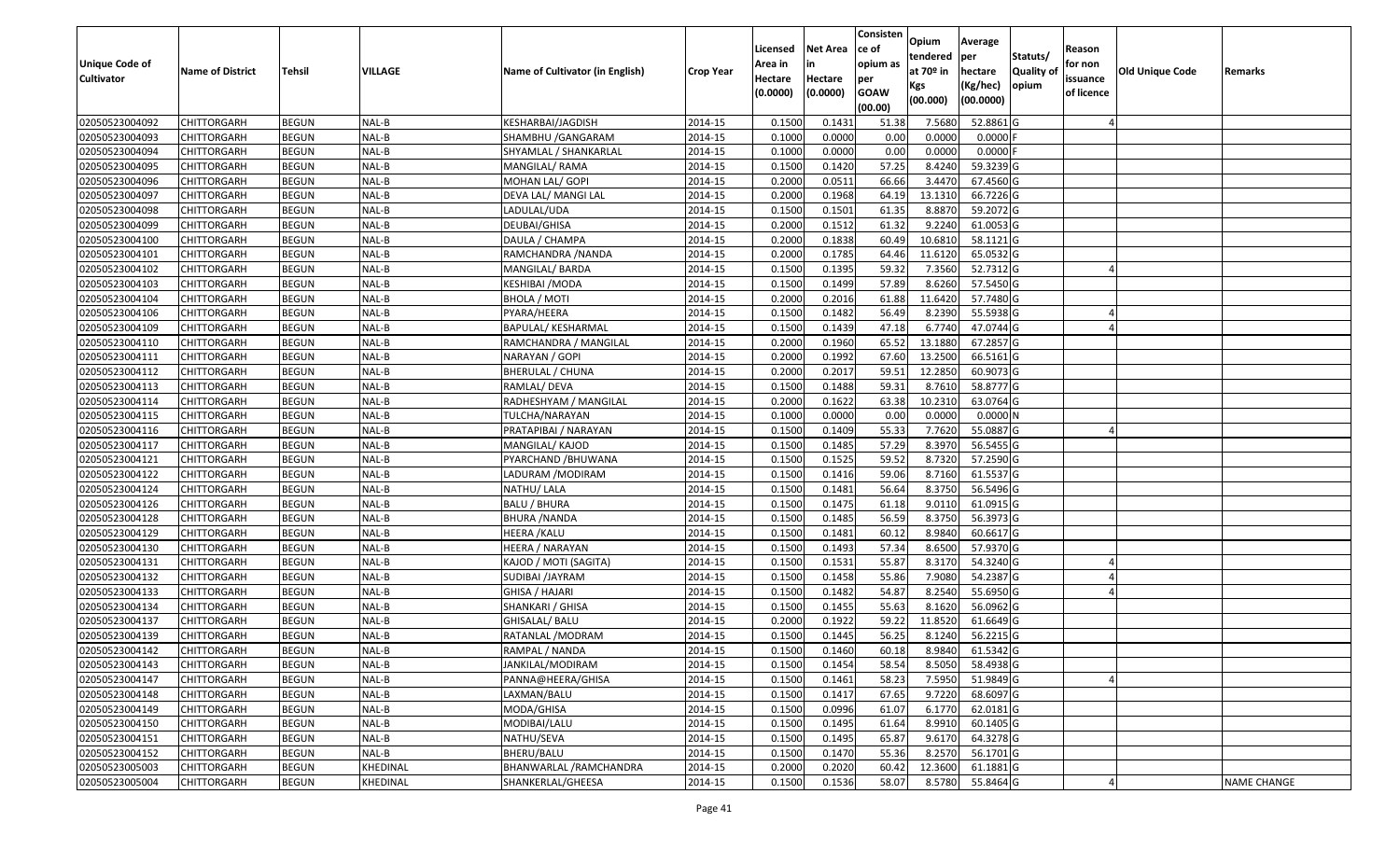| <b>Unique Code of</b><br><b>Cultivator</b> | <b>Name of District</b> | Tehsil       | VILLAGE         | Name of Cultivator (in English) | <b>Crop Year</b> | Licensed<br>Area in<br>Hectare<br>(0.0000) | <b>Net Area</b><br>in<br>Hectare<br>(0.0000) | Consisten<br>ce of<br>opium as<br>per<br><b>GOAW</b><br>(00.00) | Opium<br>tendered  per<br>at $70°$ in<br>Kgs<br>(00.000) | Average<br>hectare<br>(Kg/hec)<br>(00.0000) | Statuts/<br>Quality of<br>opium | Reason<br>for non<br>issuance<br>of licence | <b>Old Unique Code</b> | Remarks            |
|--------------------------------------------|-------------------------|--------------|-----------------|---------------------------------|------------------|--------------------------------------------|----------------------------------------------|-----------------------------------------------------------------|----------------------------------------------------------|---------------------------------------------|---------------------------------|---------------------------------------------|------------------------|--------------------|
| 02050523005005                             | CHITTORGARH             | <b>BEGUN</b> | KHEDINAL        | <b>DEVALAL /RUPA</b>            | 2014-15          | 0.2000                                     | 0.2005                                       | 59.28                                                           | 11.9910                                                  | 59.8055 G                                   |                                 |                                             |                        |                    |
| 02050523005006                             | CHITTORGARH             | <b>BEGUN</b> | KHEDINAL        | SHANTILAL /BHURA                | 2014-15          | 0.2000                                     | 0.2022                                       | 59.42                                                           | 12.2150                                                  | 60.4105 G                                   |                                 |                                             |                        |                    |
| 02050523005008                             | CHITTORGARH             | <b>BEGUN</b> | KHEDINAL        | HARLAL / CHATURBHUJ             | 2014-15          | 0.2000                                     | 0.1512                                       | 64.83                                                           | 9.3260                                                   | 61.6799 G                                   |                                 |                                             |                        |                    |
| 02050523005011                             | CHITTORGARH             | <b>BEGUN</b> | KHEDINAL        | BARJIBAI/NARAYAN                | 2014-15          | 0.2000                                     | 0.1360                                       | 71.04                                                           | 9.0530                                                   | 66.5662 G                                   |                                 |                                             |                        | <b>NAME CHANGE</b> |
| 02050523005012                             | CHITTORGARH             | <b>BEGUN</b> | KHEDINAL        | NANDUBAI / DEBILAL              | 2014-15          | 0.1500                                     | 0.1548                                       | 64.83                                                           | 9.9470                                                   | 64.2571 G                                   |                                 |                                             |                        |                    |
| 02050523005013                             | CHITTORGARH             | <b>BEGUN</b> | KHEDINAL        | <b>BHURA /MODA</b>              | 2014-15          | 0.1500                                     | 0.1484                                       | 58.06                                                           | 8.7010                                                   | 58.6321 G                                   |                                 |                                             |                        |                    |
| 02050523005015                             | CHITTORGARH             | <b>BEGUN</b> | KHEDINAL        | SHANTILAL /MADHU                | 2014-15          | 0.2000                                     | 0.2016                                       | 64.28                                                           | 12.9940                                                  | 64.4544 G                                   |                                 |                                             |                        |                    |
| 02050523005016                             | CHITTORGARH             | <b>BEGUN</b> | KHEDINAL        | <b>HEERALAL /BALU</b>           | 2014-15          | 0.2000                                     | 0.1976                                       | 67.07                                                           | 13.0500                                                  | 66.0425 G                                   |                                 |                                             |                        |                    |
| 02050523005017                             | CHITTORGARH             | <b>BEGUN</b> | KHEDINAL        | SALAGRAM / NARAYAN              | 2014-15          | 0.2000                                     | 0.2015                                       | 64.28                                                           | 13.0490                                                  | 64.7593 G                                   |                                 |                                             |                        |                    |
| 02050523005018                             | CHITTORGARH             | <b>BEGUN</b> | KHEDINAL        | NANALAL / DEVA                  | 2014-15          | 0.2000                                     | 0.2010                                       | 64.83                                                           | 12.9290                                                  | 64.3234 G                                   |                                 |                                             |                        |                    |
| 02050523005020                             | CHITTORGARH             | <b>BEGUN</b> | KHEDINAL        | CHUNNILAL /DEVA                 | 2014-15          | 0.1500                                     | 0.1477                                       | 60.37                                                           | 8.9000                                                   | 60.2573 G                                   |                                 |                                             |                        |                    |
| 02050523005021                             | CHITTORGARH             | <b>BEGUN</b> | KHEDINAL        | NANDUBAI / GHISA                | 2014-15          | 0.2000                                     | 0.1974                                       | 64.83                                                           | 13.0030                                                  | 65.8713 G                                   |                                 |                                             |                        |                    |
| 02050523005022                             | CHITTORGARH             | <b>BEGUN</b> | KHEDINAL        | HEERALAL/GOPI                   | 2014-15          | 0.2000                                     | 0.2000                                       | 64.83                                                           | 13.2070                                                  | 66.0350 G                                   |                                 |                                             |                        |                    |
| 02050523005023                             | CHITTORGARH             | <b>BEGUN</b> | KHEDINAL        | CHHAGNALAL / MEGHA              | 2014-15          | 0.1500                                     | 0.1512                                       | 61.07                                                           | 9.0120                                                   | 59.6032 G                                   |                                 |                                             |                        |                    |
| 02050523005024                             | CHITTORGARH             | <b>BEGUN</b> | KHEDINAL        | NANDA/KERING                    | 2014-15          | 0.2000                                     | 0.1971                                       | 61.07                                                           | 12.2490                                                  | 62.1461 G                                   |                                 |                                             |                        |                    |
| 02050523005025                             | CHITTORGARH             | <b>BEGUN</b> | KHEDINAL        | LAXMIBAI / ONKAR                | 2014-15          | 0.2000                                     | 0.2049                                       | 61.07                                                           | 11.8300                                                  | 57.7355 G                                   |                                 |                                             |                        |                    |
| 02050523005027                             | CHITTORGARH             | <b>BEGUN</b> | KHEDINAL        | NANDA /HEERA                    | 2014-15          | 0.2000                                     | 0.1974                                       | 64.37                                                           | 12.8560                                                  | 65.1266 G                                   |                                 |                                             |                        |                    |
| 02050523005028                             | CHITTORGARH             | <b>BEGUN</b> | KHEDINAL        | MANGILAL / CHAMNA               | 2014-15          | 0.1500                                     | 0.1501                                       | 61.98                                                           | 9.4740                                                   | 63.1179 G                                   |                                 |                                             |                        |                    |
| 02050523005029                             | CHITTORGARH             | <b>BEGUN</b> | KHEDINAL        | NARAYAN / JODHA                 | 2014-15          | 0.2000                                     | 0.2033                                       | 62.40                                                           | 12.3550                                                  | 60.7723 G                                   |                                 |                                             |                        |                    |
| 02050523005031                             | CHITTORGARH             | <b>BEGUN</b> | KHEDINAL        | MANGILAL / NANDA                | 2014-15          | 0.2000                                     | 0.1990                                       | 56.54                                                           | 11.5500                                                  | 58.0402 G                                   |                                 |                                             |                        |                    |
| 02050523005036                             | CHITTORGARH             | <b>BEGUN</b> | KHEDINAL        | DEBILAL / MADHU                 | 2014-15          | 0.2000                                     | 0.1947                                       | 58.07                                                           | 11.2240                                                  | 57.6477 G                                   |                                 |                                             |                        |                    |
| 02050523005037                             | CHITTORGARH             | <b>BEGUN</b> | KHEDINAL        | <b>UDAYLAL /BARDA</b>           | 2014-15          | 0.1500                                     | 0.1496                                       | 60.39                                                           | 8.9030                                                   | 59.5120 G                                   |                                 |                                             |                        |                    |
| 02050523005038                             | CHITTORGARH             | <b>BEGUN</b> | KHEDINAL        | SOHANLAL / CHUNNILAL            | 2014-15          | 0.2000                                     | 0.2013                                       | 49.61                                                           | 9.9790                                                   | 49.5728 G                                   |                                 | $\overline{4}$                              |                        |                    |
| 02050523005039                             | CHITTORGARH             | <b>BEGUN</b> | KHEDINAL        | NANDLAL A/S GHISA / MOHANLAL    | 2014-15          | 0.2000                                     | 0.2003                                       | 58.24                                                           | 11.5650                                                  | 57.7384 G                                   |                                 |                                             |                        |                    |
| 02050523005040                             | CHITTORGARH             | <b>BEGUN</b> | KHEDINAL        | MADHU / NARAYAN                 | 2014-15          | 0.2000                                     | 0.1977                                       | 65.55                                                           | 12.6320                                                  | 63.8948 G                                   |                                 |                                             |                        |                    |
| 02050523005041                             | CHITTORGARH             | <b>BEGUN</b> | KHEDINAL        | MADHULAL / GOPILAL              | 2014-15          | 0.2000                                     | 0.2048                                       | 61.43                                                           | 11.9440                                                  | 58.3203 G                                   |                                 |                                             |                        |                    |
| 02050523005043                             | CHITTORGARH             | <b>BEGUN</b> | KHEDINAL        | RATANLAL/KANHAIYALAL            | 2014-15          | 0.1500                                     | 0.1467                                       | 60.03                                                           | 8.7990                                                   | 59.9796 G                                   |                                 |                                             |                        |                    |
| 02050523005045                             | CHITTORGARH             | <b>BEGUN</b> | KHEDINAL        | LAXMICHAND / RAMCHAND           | 2014-15          | 0.2000                                     | 0.2007                                       | 63.31                                                           | 13.3130                                                  | 66.3328 G                                   |                                 |                                             |                        |                    |
| 02050523005046                             | CHITTORGARH             | <b>BEGUN</b> | KHEDINAL        | KANHAIYALAL / TARACHAND         | 2014-15          | 0.2000                                     | 0.1952                                       | 58.07                                                           | 11.0330                                                  | 56.5215 G                                   |                                 |                                             |                        |                    |
| 02050523005047                             | CHITTORGARH             | <b>BEGUN</b> | KHEDINAL        | GHISA/PEMA                      | 2014-15          | 0.2000                                     | 0.2001                                       | 60.09                                                           | 11.8980                                                  | 59.4603 G                                   |                                 |                                             |                        |                    |
| 02050523005048                             | CHITTORGARH             | <b>BEGUN</b> | KHEDINAL        | BARDIBAI/MANGILAL               | 2014-15          | 0.1500                                     | 0.1440                                       | 64.37                                                           | 9.2970                                                   | 64.5625 G                                   |                                 |                                             |                        |                    |
| 02050523005049                             | CHITTORGARH             | <b>BEGUN</b> | KHEDINAL        | NATHU/PEMA                      | 2014-15          | 0.1500                                     | 0.1500                                       | 58.85                                                           | 8.2390                                                   | 54.9267 G                                   |                                 | $\overline{4}$                              |                        |                    |
| 02050523005052                             | CHITTORGARH             | <b>BEGUN</b> | KHEDINAL        | GANGARAM /RUPA                  | 2014-15          | 0.2000                                     | 0.2052                                       | 64.37                                                           | 13.3150                                                  | 64.8879 G                                   |                                 |                                             |                        |                    |
| 02050523005054                             | <b>CHITTORGARH</b>      | <b>BEGUN</b> | <b>KHEDINAL</b> | SHANKARLAL / NARAYAN D.P.       |                  |                                            |                                              |                                                                 |                                                          |                                             |                                 |                                             |                        |                    |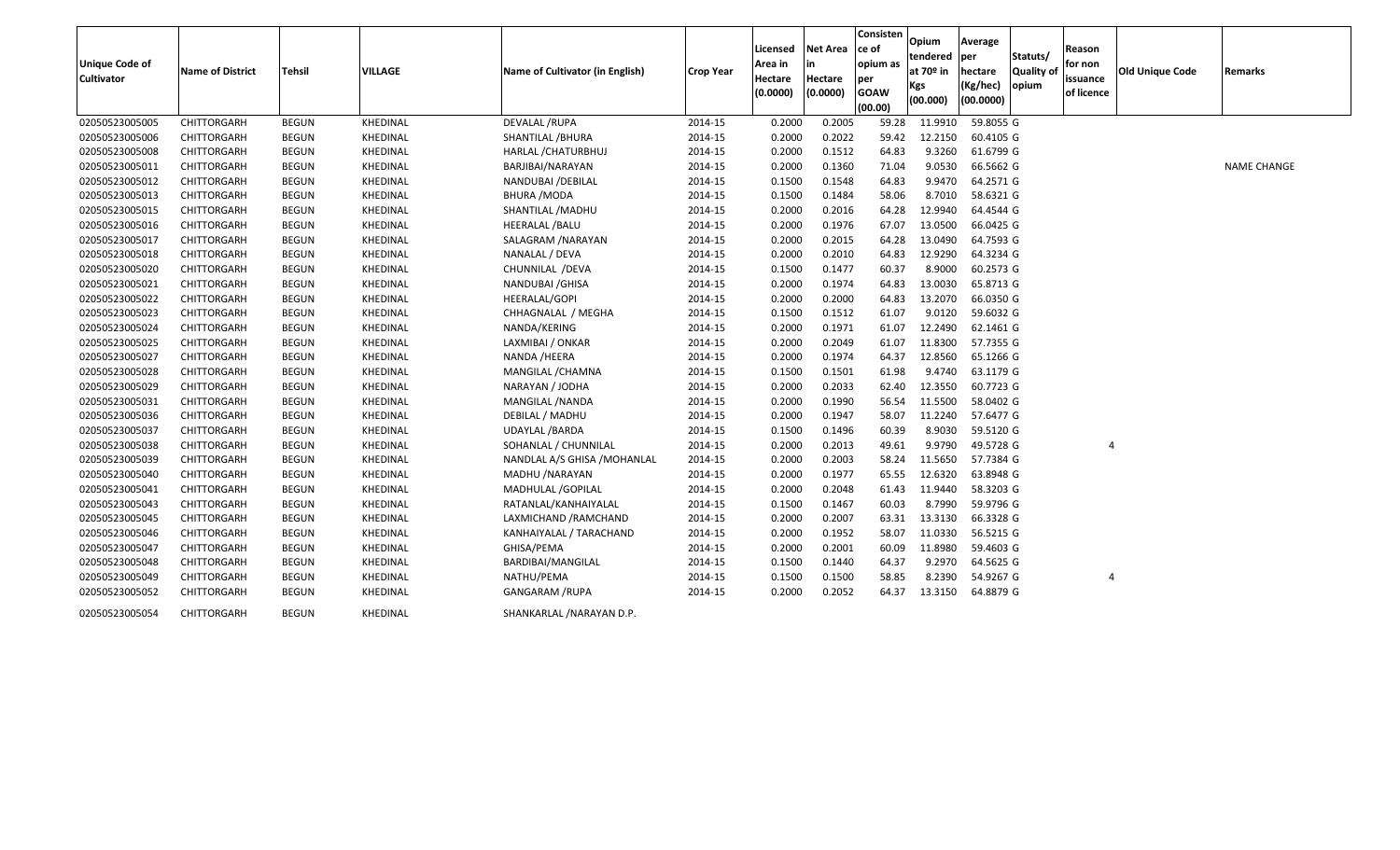| <b>Unique Code of</b><br><b>Cultivator</b> | <b>Name of District</b> | <b>Tehsil</b> | VILLAGE           | Name of Cultivator (in English)      | <b>Crop Year</b> | Licensed<br>Area in<br>Hectare<br>(0.0000) | <b>Net Area</b><br>in<br>Hectare<br>(0.0000) | Consisten<br>ce of<br>opium as<br>per<br><b>GOAW</b><br>(00.00) | Opium<br>tendered<br>at $70°$ in<br>Kgs<br>(00.000) | Average<br>per<br>hectare<br>(Kg/hec)<br>(00.0000) | Statuts/<br>Quality of<br>opium | Reason<br>for non<br>issuance<br>of licence | <b>Old Unique Code</b> | Remarks            |
|--------------------------------------------|-------------------------|---------------|-------------------|--------------------------------------|------------------|--------------------------------------------|----------------------------------------------|-----------------------------------------------------------------|-----------------------------------------------------|----------------------------------------------------|---------------------------------|---------------------------------------------|------------------------|--------------------|
| 02050523005075                             | <b>CHITTORGARH</b>      | <b>BEGUN</b>  | KHEDINAL          | GIRDHARI/GOPILAL                     | 2014-15          | 0.1000                                     | 0.0000                                       | 0.00                                                            | 0.000                                               | 0.0000                                             |                                 |                                             |                        |                    |
| 02050523005076                             | CHITTORGARH             | <b>BEGUN</b>  | KHEDINAL          | MOHANLAL / MEGHA                     | 2014-15          | 0.1500                                     | 0.1494                                       | 61.11                                                           | 9.0090                                              | 60.3012G                                           |                                 |                                             |                        |                    |
| 02050523005077                             | CHITTORGARH             | <b>BEGUN</b>  | KHEDINAL          | RAMCHANDRA / ONKAR                   | 2014-15          | 0.1500                                     | 0.1504                                       | 61.07                                                           | 8.8640                                              | 58.9362 G                                          |                                 |                                             |                        |                    |
| 02050523005081                             | <b>CHITTORGARH</b>      | <b>BEGUN</b>  | KHEDINAL          | DEBILAL/MODA                         | 2014-15          | 0.2000                                     | 0.1972                                       | 58.24                                                           | 11.6400                                             | 59.0264 G                                          |                                 |                                             |                        |                    |
| 02050523005088                             | <b>CHITTORGARH</b>      | <b>BEGUN</b>  | KHEDINAL          | MEGHA/GOPI                           | 2014-15          | 0.1500                                     | 0.1500                                       | 59.71                                                           | 9.4090                                              | 62.7267 G                                          |                                 |                                             |                        |                    |
| 02050523006001                             | <b>CHITTORGARH</b>      | <b>BEGUN</b>  | MEGHNIWAS KHURD-A | <b>BANSHILAL / PYARCHAND</b>         | 2014-15          | 0.1500                                     | 0.1496                                       | 67.65                                                           | 10.2830                                             | 68.7366 G                                          |                                 |                                             |                        |                    |
| 02050523006002                             | <b>CHITTORGARH</b>      | <b>BEGUN</b>  | MEGHNIWAS KHURD-A | NANDA / SITARAM                      | 2014-15          | 0.2000                                     | 0.2037                                       | 67.65                                                           | 13.8200                                             | 67.8449 G                                          |                                 |                                             |                        |                    |
| 02050523006003                             | <b>CHITTORGARH</b>      | <b>BEGUN</b>  | MEGHNIWAS KHURD-A | MOHANLAL / GIRDHARILAL               | 2014-15          | 0.1500                                     | 0.1508                                       | 66.53                                                           | 9.8650                                              | 65.4178 G                                          |                                 |                                             |                        |                    |
| 02050523006004                             | CHITTORGARH             | <b>BEGUN</b>  | MEGHNIWAS KHURD-A | SHANTILAL /<br>A/SBHANWARLAL/NANDLAL | 2014-15          | 0.2000                                     | 0.1885                                       | 67.21                                                           | 12.7310                                             | 67.5385 G                                          |                                 |                                             |                        |                    |
| 02050523006005                             | CHITTORGARH             | <b>BEGUN</b>  | MEGHNIWAS KHURD-A | KHEMRAJ @KHEMA / MEGHA               | 2014-15          | 0.2000                                     | 0.1994                                       | 67.21                                                           | 13.5480                                             | 67.9438 G                                          |                                 |                                             |                        |                    |
| 02050523006006                             | CHITTORGARH             | <b>BEGUN</b>  | MEGHNIWAS KHURD-A | SHANKERLAL/JODHA                     | 2014-15          | 0.1500                                     | 0.1510                                       | 64.42                                                           | 9.7640                                              | 64.6623 G                                          |                                 |                                             |                        | <b>NAME CHANGE</b> |
| 02050523006007                             | CHITTORGARH             | <b>BEGUN</b>  | MEGHNIWAS KHURD-A | BHOJA@ BHOJRAJ / KHEMRAJ             | 2014-15          | 0.2000                                     | 0.1975                                       | 65.59                                                           | 13.2120                                             | $66.8962$ G                                        |                                 |                                             |                        |                    |
| 02050523006008                             | CHITTORGARH             | <b>BEGUN</b>  | MEGHNIWAS KHURD-A | BHUWANA/DEVA                         | 2014-15          | 0.1500                                     | 0.1506                                       | 64.24                                                           | 9.8290                                              | 65.2656 G                                          |                                 |                                             |                        |                    |
| 02050523006009                             | CHITTORGARH             | <b>BEGUN</b>  | MEGHNIWAS KHURD-A | PREMCHAND / BALU                     | 2014-15          | 0.2000                                     | 0.1996                                       | 64.24                                                           | 12.8850                                             | 64.5541 G                                          |                                 |                                             |                        |                    |
| 02050523006010                             | <b>CHITTORGARH</b>      | <b>BEGUN</b>  | MEGHNIWAS KHURD-A | <b>GOPILAL / DEBILAL GUJR</b>        | 2014-15          | 0.1500                                     | 0.1507                                       | 67.21                                                           | 10.2160                                             | 67.7903 G                                          |                                 |                                             |                        |                    |
| 02050523006011                             | CHITTORGARH             | <b>BEGUN</b>  | MEGHNIWAS KHURD-A | SURESH / MOHAN A/S DHAPUBAI          | 2014-15          | 0.2000                                     | 0.1988                                       | 67.21                                                           | 13.6050                                             | 68.4356 G                                          |                                 |                                             |                        |                    |
| 02050523006012                             | CHITTORGARH             | <b>BEGUN</b>  | MEGHNIWAS KHURD-A | MOTYABAI / GOPI                      | 2014-15          | 0.1500                                     | 0.1300                                       | 64.24                                                           | 8.3970                                              | 64.5923 G                                          |                                 |                                             |                        |                    |
| 02050523006013                             | CHITTORGARH             | <b>BEGUN</b>  | MEGHNIWAS KHURD-A | DOLIBAI / HEERALAL                   | 2014-15          | 0.2000                                     | 0.2020                                       | 68.77                                                           | 13.3910                                             | 66.2921G                                           |                                 |                                             |                        |                    |
| 02050523006015                             | CHITTORGARH             | <b>BEGUN</b>  | MEGHNIWAS KHURD-A | MOHANLAL /DEVA                       | 2014-15          | 0.1500                                     | 0.1480                                       | 64.24                                                           | 9.7920                                              | 66.1622G                                           |                                 |                                             |                        |                    |
| 02050523006016                             | <b>CHITTORGARH</b>      | <b>BEGUN</b>  | MEGHNIWAS KHURD-A | <b>HEERALAL / BHANA</b>              | 2014-15          | 0.1500                                     | 0.1446                                       | 62.05                                                           | 8.8110                                              | 60.9336 G                                          |                                 |                                             |                        |                    |
| 02050523006017                             | CHITTORGARH             | <b>BEGUN</b>  | MEGHNIWAS KHURD-A | <b>BHURIBAI/ MANGILAL</b>            | 2014-15          | 0.2000                                     | 0.1996                                       | 62.05                                                           | 12.4370                                             | 62.3096 G                                          |                                 |                                             |                        |                    |
| 02050523006019                             | CHITTORGARH             | <b>BEGUN</b>  | MEGHNIWAS KHURD-A | MANGILAL / KANHAIYALAL               | 2014-15          | 0.2000                                     | 0.1952                                       | 67.21                                                           | 13.2400                                             | 67.8279 G                                          |                                 |                                             |                        |                    |
| 02050523006020                             | CHITTORGARH             | <b>BEGUN</b>  | MEGHNIWAS KHURD-A | NANIRAM / HARCHAND                   | 2014-15          | 0.1500                                     | 0.1483                                       | 64.24                                                           | 9.6080                                              | 64.7876 G                                          |                                 |                                             |                        |                    |
| 02050523006021                             | CHITTORGARH             | <b>BEGUN</b>  | MEGHNIWAS KHURD-A | RAMLAL/KANHAIYALAL S/O NANDLAL       | 2014-15          | 0.2000                                     | 0.1938                                       | 66.21                                                           | 13.3460                                             | 68.8648 G                                          |                                 |                                             |                        |                    |
| 02050523006022                             | <b>CHITTORGARH</b>      | <b>BEGUN</b>  | MEGHNIWAS KHURD-A | RUPALAL / RAGUNATH PUTR KUKA         | 2014-15          | 0.150                                      | 0.1513                                       | 62.05                                                           | 9.2990                                              | 61.4607 G                                          |                                 |                                             |                        |                    |
| 02050523006023                             | <b>CHITTORGARH</b>      | <b>BEGUN</b>  | MEGHNIWAS KHURD-A | HARKUBAI / HEERALAL                  | 2014-15          | 0.1500                                     | 0.1428                                       | 58.23                                                           | 8.8590                                              | 62.0378 G                                          |                                 |                                             |                        |                    |
| 02050523006025                             | <b>CHITTORGARH</b>      | <b>BEGUN</b>  | MEGHNIWAS KHURD-A | SHIVLAL A.S. KALU S/O MANGILAL       | 2014-15          | 0.2000                                     | 0.1977                                       | 64.75                                                           | 13.0520                                             | 66.0192 G                                          |                                 |                                             |                        |                    |
| 02050523006026                             | CHITTORGARH             | <b>BEGUN</b>  | MEGHNIWAS KHURD-A | RAMCHANDRA / SITARAM                 | 2014-15          | 0.2000                                     | 0.1957                                       | 64.75                                                           | 12.7840                                             | 65.3245 G                                          |                                 |                                             |                        |                    |
| 02050523006028                             | CHITTORGARH             | <b>BEGUN</b>  | MEGHNIWAS KHURD-A | RAMESHWAR/RAGUNATH G/S<br>DHAPUBAI   | 2014-15          | 0.1500                                     | 0.1457                                       | 64.75                                                           | 9.4910                                              | 65.1407 G                                          |                                 |                                             |                        |                    |
| 02050523006029                             | CHITTORGARH             | <b>BEGUN</b>  | MEGHNIWAS KHURD-A | SHANKARLAL / KANA                    | 2014-15          | 0.2000                                     | 0.1990                                       | 64.75                                                           | 12.5060                                             | 62.8442 G                                          |                                 |                                             |                        |                    |
| 02050523006030                             | CHITTORGARH             | <b>BEGUN</b>  | MEGHNIWAS KHURD-A | GYARSIBAI / LADU                     | 2014-15          | 0.2000                                     | 0.1969                                       | 62.05                                                           | 12.4720                                             | 63.3418 G                                          |                                 |                                             |                        |                    |
| 02050523006037                             | CHITTORGARH             | <b>BEGUN</b>  | MEGHNIWAS KHURD-A | GHISALAL / KALU                      | 2014-15          | 0.2000                                     | 0.2000                                       | 64.75                                                           | 12.932                                              | 64.6600 G                                          |                                 |                                             |                        |                    |
| 02050523006047                             | CHITTORGARH             | <b>BEGUN</b>  | MEGHNIWAS KHURD-A | MANGILAL / KALU                      | 2014-15          | 0.1500                                     | 0.1496                                       | 67.66                                                           | 10.5260                                             | 70.3610 G                                          |                                 |                                             |                        |                    |
| 02050523006052                             | <b>CHITTORGARH</b>      | <b>BEGUN</b>  | MEGHNIWAS KHURD-A | SHANKARLAL / DHANNA                  | 2014-15          | 0.2000                                     | 0.1996                                       | 65.14                                                           | 13.0370                                             | 65.3156 G                                          |                                 |                                             |                        |                    |
| 02050523006053                             | <b>CHITTORGARH</b>      | <b>BEGUN</b>  | MEGHNIWAS KHURD-A | GIRDHARILAL/RAMA                     | 2014-15          | 0.1500                                     | 0.1496                                       | 65.14                                                           | 9.9200                                              | 66.3102 G                                          |                                 |                                             |                        |                    |
| 02050523006054                             | <b>CHITTORGARH</b>      | <b>BEGUN</b>  | MEGHNIWAS KHURD-A | SHANKARLAL / GIRDHARI                | 2014-15          | 0.1500                                     | 0.1535                                       | 62.05                                                           | 9.2810                                              | 60.4625 G                                          |                                 |                                             |                        |                    |
| 02050523006062                             | <b>CHITTORGARH</b>      | <b>BEGUN</b>  | MEGHNIWAS KHURD-A | AASHARAM / HARCHAND                  | 2014-15          | 0.1500                                     | 0.1490                                       | 61.10                                                           | 9.2000                                              | 61.7450 G                                          |                                 |                                             |                        |                    |
| 02050523006063                             | <b>CHITTORGARH</b>      | <b>BEGUN</b>  | MEGHNIWAS KHURD-A | KHANA / MANGILAL                     | 2014-15          | 0.1500                                     | 0.1491                                       | 66.29                                                           | 10.0100                                             | 67.1362 G                                          |                                 |                                             |                        |                    |
| 02050523006065                             | <b>CHITTORGARH</b>      | <b>BEGUN</b>  | MEGHNIWAS KHURD-A | BHERU / RAMA                         | 2014-15          | 0.2000                                     | 0.2037                                       | 65.14                                                           | 13.3720                                             | 65.6456 G                                          |                                 |                                             |                        |                    |
| 02050523006066                             | <b>CHITTORGARH</b>      | <b>BEGUN</b>  | MEGHNIWAS KHURD-A | NARAYAN / KHEMRAJ                    | 2014-15          | 0.1500                                     | 0.1502                                       | 61.10                                                           | 9.4970                                              | 63.2290 G                                          |                                 |                                             |                        |                    |
| 02050523006069                             | <b>CHITTORGARH</b>      | <b>BEGUN</b>  | MEGHNIWAS KHURD-A | NANDU/BHURA                          | 2014-15          | 0.1500                                     | 0.1467                                       | 65.14                                                           | 9.7340                                              | 66.3531 G                                          |                                 |                                             |                        |                    |
| 02050523006070                             | CHITTORGARH             | <b>BEGUN</b>  | MEGHNIWAS KHURD-A | GHISA / BHANA                        | 2014-15          | 0.2000                                     | 0.1947                                       | 65.14                                                           | 13.1210                                             | 67.3909 G                                          |                                 |                                             |                        |                    |
| 02050523006071                             | <b>CHITTORGARH</b>      | <b>BEGUN</b>  | MEGHNIWAS KHURD-A | HAJARILAL / MANGILAL                 | 2014-15          | 0.2000                                     | 0.2011                                       | 66.29                                                           | 13.1440                                             | 65.3605 G                                          |                                 |                                             |                        |                    |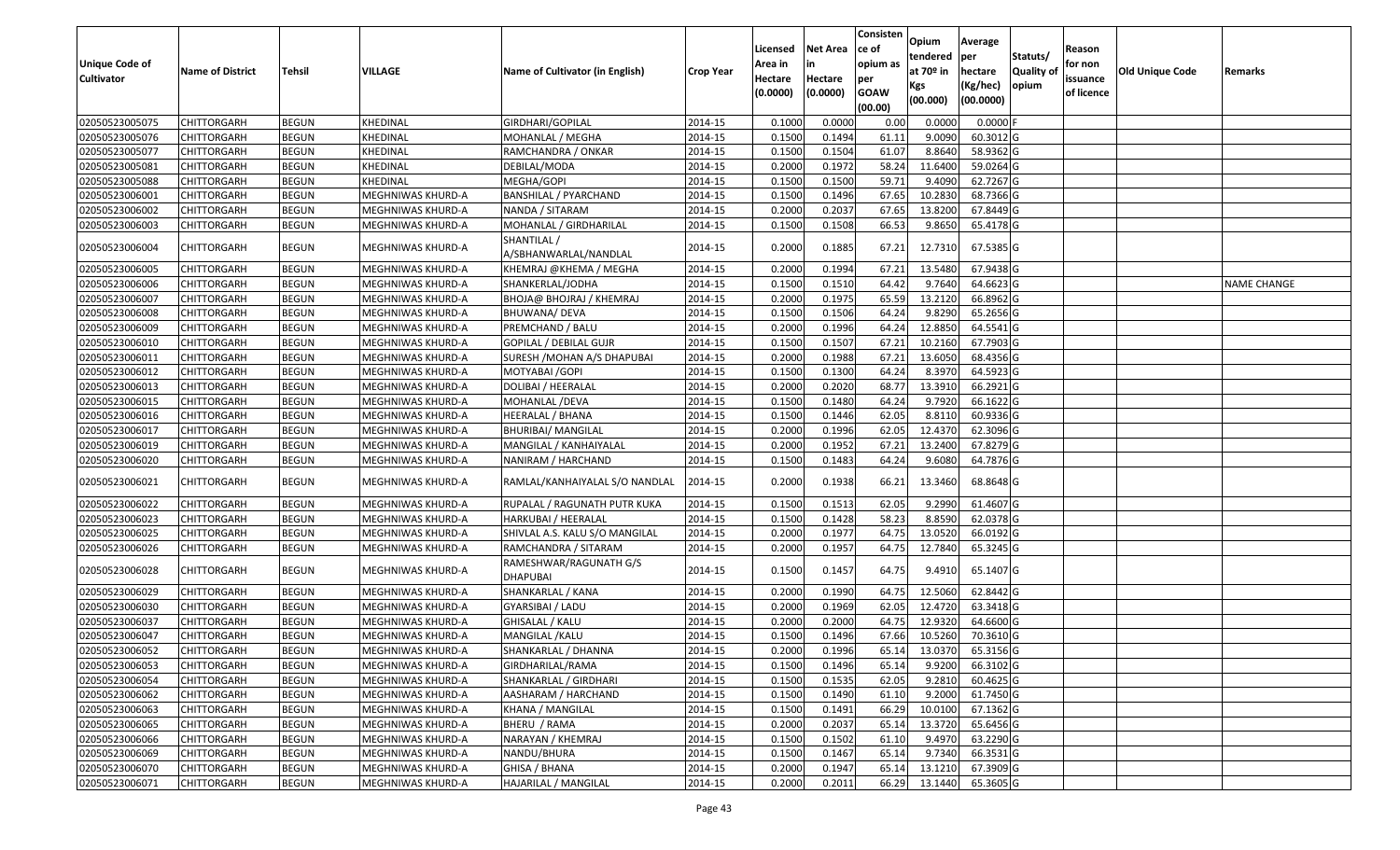|                                  |                                          |                              |                              |                                 |                    | Licensed         | <b>Net Area</b>  | Consisten<br>ce of | Opium            | Average                |                  | Reason     |                        |                    |
|----------------------------------|------------------------------------------|------------------------------|------------------------------|---------------------------------|--------------------|------------------|------------------|--------------------|------------------|------------------------|------------------|------------|------------------------|--------------------|
| <b>Unique Code of</b>            |                                          |                              |                              |                                 |                    | Area in          |                  | opium as           | tendered         | per                    | Statuts/         | for non    |                        |                    |
| <b>Cultivator</b>                | <b>Name of District</b>                  | <b>Tehsil</b>                | VILLAGE                      | Name of Cultivator (in English) | <b>Crop Year</b>   | Hectare          | Hectare          | per                | at $70°$ in      | hectare                | <b>Quality o</b> | issuance   | <b>Old Unique Code</b> | Remarks            |
|                                  |                                          |                              |                              |                                 |                    | (0.0000)         | (0.0000)         | <b>GOAW</b>        | Kgs              | (Kg/hec)               | opium            | of licence |                        |                    |
|                                  |                                          |                              |                              |                                 |                    |                  |                  | (00.00)            | (00.000)         | (00.0000)              |                  |            |                        |                    |
| 02050523006073                   | CHITTORGARH                              | <b>BEGUN</b>                 | MEGHNIWAS KHURD-A            | DUDHA / RAMA                    | 2014-15            | 0.1500           | 0.1472           | 66.29              | 9.9060           | 67.2962 G              |                  |            |                        |                    |
| 02050523006074                   | CHITTORGARH                              | <b>BEGUN</b>                 | MEGHNIWAS KHURD-A            | JAGADISH/ MANGILAL              | 2014-15            | 0.1500           | 0.1461           | 67.66              | 10.3040          | 70.5270 G              |                  |            |                        |                    |
| 02050523006075                   | CHITTORGARH                              | <b>BEGUN</b>                 | MEGHNIWAS KHURD-A            | NARAYANIBAI / DEBILAL           | 2014-15            | 0.2000           | 0.1976           | 66.29              | 13.1060          | 66.3259 G              |                  |            |                        |                    |
| 02050523006076                   | CHITTORGARH                              | <b>BEGUN</b>                 | MEGHNIWAS KHURD-A            | RAGHUNATH / KANHAIYALAL         | 2014-15            | 0.2000           | 0.1953           | 66.29              | 13.0120          | 66.6257 G              |                  |            |                        |                    |
| 02050523006077                   | CHITTORGARH                              | <b>BEGUN</b>                 | MEGHNIWAS KHURD-A            | DEUBAI/BANSHILAL                | 2014-15            | 0.2000           | 0.1998           | 67.66              | 12.933           | 64.7297 G              |                  |            |                        |                    |
| 02050523006078                   | CHITTORGARH                              | <b>BEGUN</b>                 | MEGHNIWAS KHURD-A            | <b>BARADICHAND / DEBILAL</b>    | 2014-15            | 0.1500           | 0.1511           | 61.10              | 9.2870           | $61.4626$ G            |                  |            |                        |                    |
| 02050523006089                   | CHITTORGARH                              | <b>BEGUN</b>                 | MEGHNIWAS KHURD-B            | MIYACHAND/ DEVA                 | 2014-15            | 0.2000           | 0.2020           | 61.10              | 12.3770          | 61.2723 G              |                  |            |                        |                    |
| 02050523006090                   | <b>CHITTORGARH</b>                       | <b>BEGUN</b>                 | <b>MEGHNIWAS KHURD-B</b>     | BHURA /RAMA                     | 2014-15            | 0.2000           | 0.1992           | 67.66              | 13.4260          | 67.3996 G              |                  |            |                        |                    |
| 02050523006093                   | <b>CHITTORGARH</b>                       | <b>BEGUN</b>                 | MEGHNIWAS KHURD-B            | HAJARILAL / HARCHAND            | 2014-15            | 0.2000           | 0.1965           | 64.30              | 12.3640          | 62.9211 G              |                  |            |                        |                    |
| 02050523006095                   | CHITTORGARH                              | <b>BEGUN</b>                 | MEGHNIWAS KHURD-B            | BANSHILAL / HEERALAL DORIYA     | 2014-15            | 0.2000           | 0.1971           | 64.30              | 12.9610          | 65.7585 G              |                  |            |                        |                    |
| 02050523006096                   | CHITTORGARH                              | <b>BEGUN</b>                 | MEGHNIWAS KHURD-B            | KHEMRAJ/ HEERALAL               | 2014-15            | 0.2000           | 0.2000           | 64.30              | 13.1260          | 65.6300 G              |                  |            |                        |                    |
| 02050523006097                   | CHITTORGARH                              | <b>BEGUN</b>                 | MEGHNIWAS KHURD-B            | <b>GHASI / TARACHAND</b>        | 2014-15            | 0.2000           | 0.1998           | 64.30              | 12.8780          | 64.4545 G              |                  |            |                        |                    |
| 02050523006098                   | <b>CHITTORGARH</b>                       | <b>BEGUN</b>                 | MEGHNIWAS KHURD-B            | PYARCHAND / KUKA                | 2014-15            | 0.2000           | 0.2049           | 67.66              | 13.6770          | 66.7496 G              |                  |            |                        |                    |
| 02050523006103                   | <b>CHITTORGARH</b>                       | <b>BEGUN</b>                 | MEGHNIWAS KHURD-B            | FUMABAI / GOPILAL               | 2014-15            | 0.1500           | 0.1417           | 64.30              | 9.1030           | 64.2414 G              |                  |            |                        | <b>NAME CHANGE</b> |
| 02050523006111                   | CHITTORGARH                              | <b>BEGUN</b>                 | MEGHNIWAS KHURD-B            | MOHAN / RAMA                    | 2014-15            | 0.1500           | 0.1494           | 70.21              | 10.6620          | 71.3655 G              |                  |            |                        |                    |
| 02050523006123                   | <b>CHITTORGARH</b>                       | <b>BEGUN</b>                 | MEGHNIWAS KHURD-B            | MOHANLAL / CHUNNILAL            | 2014-15            | 0.1000           | 0.0000           | 0.00               | 0.0000           | $0.0000$ F             |                  |            |                        |                    |
| 02050523006131                   | CHITTORGARH                              | <b>BEGUN</b>                 | MEGHNIWAS KHURD-B            | SURAJMAL / ISAR                 | 2014-15            | 0.1500           | 0.1519           | 61.10              | 9.3570           | 61.5997 G              |                  |            |                        |                    |
| 02050523006164                   | CHITTORGARH                              | <b>BEGUN</b>                 | MEGHNIWAS KHURD-B            | PANNA / BHAVSINGH BHANAWAT      | 2014-15            | 0.1500           | 0.1479           | 61.10              | 8.9560           | 60.5544 G              |                  |            |                        |                    |
| 02050523006166                   | CHITTORGARH                              | <b>BEGUN</b>                 | <b>MEGHNIWAS KHURD-B</b>     | HAJARI / PEMA A/S MULCHAND      | 2014-15            | 0.1000           | 0.0000           | 0.00               | 0.0000           | $0.0000$ F             |                  |            |                        |                    |
| 02050523007001                   | CHITTORGARH                              | <b>BEGUN</b>                 | <b>JADOL TUMBA</b>           | GOVARDHAN KANWAR / BAJESINGH    | 2014-15            | 0.1500           | 0.1535           | 58.29              | 8.8930           | 57.9349 G              |                  |            |                        |                    |
| 02050523007003                   | CHITTORGARH                              | <b>BEGUN</b>                 | <b>JADOL TUMBA</b>           | BARAJIBAI/NARAYAN               | 2014-15            | 0.2000           | 0.2018           | 53.12              | 4.6210           | 22.8989 G              |                  |            |                        |                    |
| 02050523007004                   | CHITTORGARH                              | <b>BEGUN</b>                 | <b>JADOL TUMBA</b>           | MANGIBAI/RAJU                   | 2014-15            | 0.1500           | 0.1508           | 58.29              | 3.5560           | 23.5809 G              |                  |            |                        |                    |
| 02050523007005                   | CHITTORGARH                              | <b>BEGUN</b>                 | <b>JADOL TUMBA</b>           | MOJIRAM/BHOJA                   | 2014-15            | 0.1500           | 0.1443           | 58.29              | 8.4600           | 58.6279 G              |                  |            |                        |                    |
| 02050523007007                   | CHITTORGARH                              | <b>BEGUN</b>                 | <b>JADOL TUMBA</b>           | CHUNNILAL /BHURA GUJAR          | 2014-15            | 0.1500           | 0.1488           | 55.60              | 7.9510           | 53.4341 G              |                  |            |                        |                    |
| 02050523007009                   | CHITTORGARH                              | <b>BEGUN</b>                 | <b>JADOL TUMBA</b>           | GHISULAL/KISHNA                 | 2014-15            | 0.1500           | 0.1437           | 58.21              | 8.4900           | 59.0814 G              |                  |            |                        |                    |
| 02050523007013                   | CHITTORGARH                              | <b>BEGUN</b>                 | <b>JADOL TUMBA</b>           | RAMLAL /MOHAN                   | 2014-15            | 0.2000           | 0.1952           | 64.58              | 12.7500          | 65.3176 G              |                  |            |                        |                    |
| 02050523008002                   | CHITTORGARH                              | <b>BEGUN</b>                 | SURATPURA                    | UDA / KAJOD                     | 2014-15            | 0.1500           | 0.1430           | 61.79              | 9.7720           | 68.3357 G              |                  |            |                        |                    |
| 02050523008005                   | CHITTORGARH                              | <b>BEGUN</b>                 | SURATPURA                    | RAMLAL / NARAYAN                | 2014-15            | 0.1500           | 0.1035           | 61.01              | 6.7900           | 65.6030 G              |                  |            |                        |                    |
| 02050523008006                   | CHITTORGARH                              | <b>BEGUN</b>                 | SURATPURA                    | NARAYAN / KAJOD                 | 2014-15            | 0.2000           | 0.1951           | 60.47              | 12.4400          | 63.7620 G              |                  |            |                        |                    |
| 02050523008010                   | CHITTORGARH                              | <b>BEGUN</b>                 | SURATPURA                    | CHHITTAR/KISHAN                 | 2014-15            | 0.1000           | 0.0000           | 0.00               | 0.0000           | $0.0000$ F             |                  |            |                        |                    |
| 02050523008012                   | CHITTORGARH                              | <b>BEGUN</b>                 | SURATPURA                    | NANA / GANGARAM                 | 2014-15            | 0.1500           | 0.1443           | 60.10              | 7.9160           | 54.8570 G              |                  |            |                        |                    |
| 02050523008016                   | CHITTORGARH                              | <b>BEGUN</b>                 | <b>SURATPURA</b>             | KISHANLAL/DEVILAL               | 2014-15            | 0.1500           | 0.1472           | 57.59              | 8.7370           | 59.3540 G              |                  |            |                        |                    |
| 02050523008017                   | <b>CHITTORGARH</b>                       | <b>BEGUN</b>                 | <b>SURATPURA</b>             | MANGILAL/NANDA                  | 2014-15            | 0.1500           | 0.1399           | 47.36              | 5.9000           | 42.1720 G              |                  |            |                        |                    |
| 02050523008020                   | CHITTORGARH                              | <b>BEGUN</b>                 | SURATPURA                    | MOHANLAL / KHANA                | 2014-15            | 0.100            | 0.0000           | 0.00               | 0.0000           | $0.0000$ F             |                  |            |                        |                    |
| 02050523008029                   | CHITTORGARH                              | <b>BEGUN</b>                 | SURATPURA                    | PANIBAI/DUDHA                   | 2014-15            | 0.2000           | 0.1940           | 57.31              | 11.6750          | 60.1800 G              |                  |            |                        |                    |
| 02050523009001                   | <b>CHITTORGARH</b>                       | <b>BEGUN</b>                 | SAMRIYA KALA                 | PANNA / NOLA                    | 2014-15            | 0.2000           | 0.1927           |                    | 61.38 12.1620    | 63.1136 G              |                  |            |                        |                    |
| 02050523009002                   | <b>CHITTORGARH</b>                       | <b>BEGUN</b>                 | SAMRIYA KALA                 | PYARCHAND / KAJOD               | 2014-15            | 0.1500           | 0.1501           | 64.88              | 10.2510          | 68.2945 G              |                  |            |                        |                    |
| 02050523009003                   | <b>CHITTORGARH</b>                       | <b>BEGUN</b>                 | SAMRIYA KALA                 | CHANDIBAI/KALYAN                | 2014-15            | 0.1500           | 0.1506           | 55.61              | 8.2380           | 54.7012 G              |                  |            |                        |                    |
| 02050523009004                   | <b>CHITTORGARH</b>                       | <b>BEGUN</b>                 | SAMRIYA KALA                 | LADUSINGH/UDAISINGH             | 2014-15            | 0.1500           | 0.1485           | 50.64              | 2.1920           | 14.7609 G              |                  |            |                        |                    |
| 02050523009005                   | <b>CHITTORGARH</b>                       | <b>BEGUN</b>                 | SAMRIYA KALA                 | RAMSUKHIBAI /BAJRANGLAL         | 2014-15            | 0.1500           | 0.1487           | 62.18              | 9.2740           | $62.3672$ G            |                  |            |                        |                    |
| 02050523009007                   | <b>CHITTORGARH</b>                       | <b>BEGUN</b>                 | SAMRIYA KALA                 | GHISA / SALAG<br>KANA / DEVA    | 2014-15            | 0.1500           | 0.1399           | 59.01              | 8.3790           | 59.8928 G              |                  |            |                        |                    |
| 02050523009008<br>02050523009010 | <b>CHITTORGARH</b>                       | <b>BEGUN</b>                 | SAMRIYA KALA<br>SAMRIYA KALA | MADANDAS / MADHODAS             | 2014-15            | 0.1500<br>0.1500 | 0.1529<br>0.1449 | 60.45<br>61.85     | 9.0930<br>8.5620 | 59.4702 G<br>59.0890 G |                  |            |                        |                    |
| 02050523009011                   | <b>CHITTORGARH</b><br><b>CHITTORGARH</b> | <b>BEGUN</b><br><b>BEGUN</b> | SAMRIYA KALA                 | PANNA / SALAG                   | 2014-15<br>2014-15 | 0.1500           | 0.1480           | 55.40              | 8.3340           | 56.3108 G              |                  |            |                        |                    |
| 02050523009012                   | <b>CHITTORGARH</b>                       | <b>BEGUN</b>                 | SAMRIYA KALA                 | CHUNNILAL / MIYACHAND           | 2014-15            | 0.1500           | 0.1232           | 62.57              | 8.0800           | 65.5844 G              |                  |            |                        |                    |
|                                  |                                          |                              |                              |                                 |                    |                  |                  |                    |                  |                        |                  |            |                        |                    |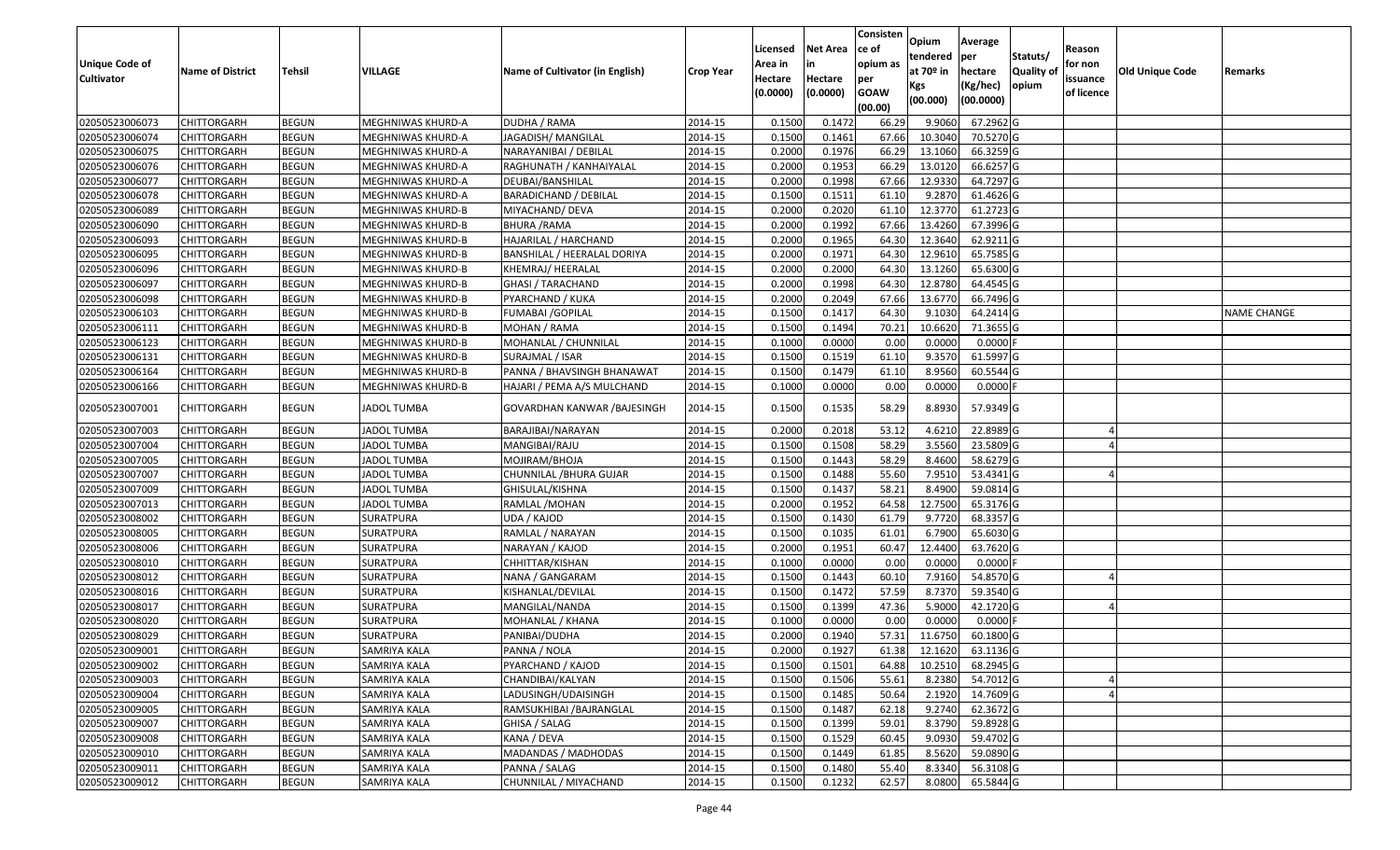| <b>Unique Code of</b><br><b>Cultivator</b> | <b>Name of District</b> | <b>Tehsil</b> | VILLAGE         | Name of Cultivator (in English)           | <b>Crop Year</b> | Licensed<br>Area in<br>Hectare<br>(0.0000) | <b>Net Area</b><br>in<br>Hectare<br>(0.0000) | Consisten<br>ce of<br>opium as<br>per<br><b>GOAW</b><br>(00.00) | Opium<br>tendered<br>at $70°$ in<br>Kgs<br>(00.000) | Average<br>per<br>hectare<br>(Kg/hec)<br>(00.0000) | Statuts/<br>Quality of<br>opium | Reason<br>for non<br>issuance<br>of licence | <b>Old Unique Code</b> | Remarks                           |
|--------------------------------------------|-------------------------|---------------|-----------------|-------------------------------------------|------------------|--------------------------------------------|----------------------------------------------|-----------------------------------------------------------------|-----------------------------------------------------|----------------------------------------------------|---------------------------------|---------------------------------------------|------------------------|-----------------------------------|
| 02050523010001                             | <b>CHITTORGARH</b>      | <b>BEGUN</b>  | SAMRIYA KHURD   | HARKUBAI / SURAJMAL                       | 2014-15          | 0.1500                                     | 0.1494                                       | 60.35                                                           | 9.2590                                              | 61.9746 G                                          |                                 |                                             |                        |                                   |
| 02050523010002                             | CHITTORGARH             | <b>BEGUN</b>  | SAMRIYA KHURD   | RAGHUNATH / HAJARI                        | 2014-15          | 0.1500                                     | 0.1554                                       | 60.76                                                           | 9.5570                                              | 61.4994 G                                          |                                 |                                             |                        |                                   |
| 02050523010003                             | CHITTORGARH             | <b>BEGUN</b>  | SAMRIYA KHURD   | KANA / DEBI A/S RAMA                      | 2014-15          | 0.1500                                     | 0.1273                                       | 60.49                                                           | 6.3000                                              | 49.4894 G                                          |                                 |                                             |                        |                                   |
| 02050523010004                             | <b>CHITTORGARH</b>      | <b>BEGUN</b>  | SAMRIYA KHURD   | PRAKASHCHANDRA / BALURAM                  | 2014-15          | 0.1500                                     | 0.1496                                       | 63.20                                                           | 9.7600                                              | 65.2406 G                                          |                                 |                                             |                        |                                   |
| 02050523010005                             | <b>CHITTORGARH</b>      | <b>BEGUN</b>  | SAMRIYA KHURD   | LAXMIBAI / BALURAM                        | 2014-15          | 0.1500                                     | 0.1500                                       | 60.59                                                           | 9.4350                                              | 62.9000G                                           |                                 |                                             |                        |                                   |
| 02050523010006                             | CHITTORGARH             | <b>BEGUN</b>  | SAMRIYA KHURD   | MUKESH/BADRILAL                           | 2014-15          | 0.1500                                     | 0.1493                                       | 60.58                                                           | 9.6500                                              | 64.6350 G                                          |                                 |                                             |                        |                                   |
| 02050523010007                             | CHITTORGARH             | <b>BEGUN</b>  | SAMRIYA KHURD   | <b>GHISALAL / DEBILAL</b>                 | 2014-15          | 0.1500                                     | 0.1505                                       | 64.54                                                           | 10.0410                                             | 66.7176 G                                          |                                 |                                             |                        |                                   |
| 02050523010008                             | <b>CHITTORGARH</b>      | <b>BEGUN</b>  | SAMRIYA KHURD   | KISHANLAL / DEBILAL                       | 2014-15          | 0.1500                                     | 0.1474                                       | 61.04                                                           | 9.4610                                              | 64.1859 G                                          |                                 |                                             |                        |                                   |
| 02050523010009                             | CHITTORGARH             | <b>BEGUN</b>  | SAMRIYA KHURD   | JAMNALAL / CHAMNA                         | 2014-15          | 0.1500                                     | 0.1515                                       | 59.99                                                           | 9.3760                                              | 61.8878 G                                          |                                 |                                             |                        |                                   |
| 02050523011001                             | CHITTORGARH             | <b>BEGUN</b>  | CHAWANDIYA      | LAXMAN/HOKMA                              | 2014-15          | 0.2000                                     | 0.1964                                       | 62.56                                                           | 12.7260                                             | 64.7963 G                                          |                                 |                                             |                        |                                   |
| 02050523011003                             | CHITTORGARH             | <b>BEGUN</b>  | CHAWANDIYA      | DEVILAL/MODA                              | 2014-15          | 0.1500                                     | 0.1461                                       | 59.34                                                           | 8.9860                                              | 61.5058 G                                          |                                 |                                             |                        |                                   |
| 02050523011004                             | CHITTORGARH             | <b>BEGUN</b>  | CHAWANDIYA      | ONKAR/JAIRAM                              | 2014-15          | 0.2000                                     | 0.1980                                       | 59.34                                                           | 12.0800                                             | $61.0101$ G                                        |                                 |                                             |                        | <b>NAME CHANGE</b>                |
| 02050523011006                             | CHITTORGARH             | <b>BEGUN</b>  | CHAWANDIYA      | ONKAR/GOPI                                | 2014-15          | 0.2000                                     | 0.1967                                       | 61.20                                                           | 12.3890                                             | 62.9842 G                                          |                                 |                                             |                        |                                   |
| 02050523011007                             | CHITTORGARH             | <b>BEGUN</b>  | CHAWANDIYA      | NATHU / BHURA                             | 2014-15          | 0.2000                                     | 0.1965                                       | 58.60                                                           | 11.6870                                             | 59.4758 G                                          |                                 |                                             |                        |                                   |
| 02050523011009                             | CHITTORGARH             | <b>BEGUN</b>  | CHAWANDIYA      | MOHANLAL/BHANWARLAL                       | 2014-15          | 0.2000                                     | 0.2020                                       | 64.58                                                           | 13.3130                                             | 65.9059 G                                          |                                 |                                             |                        |                                   |
| 02050523011010                             | CHITTORGARH             | <b>BEGUN</b>  | CHAWANDIYA      | SUMITRABAI D/O MEGA / KANHAIYALAL 2014-15 |                  | 0.2000                                     | 0.1984                                       | 62.56                                                           | 12.8160                                             | 64.5968 G                                          |                                 |                                             |                        |                                   |
| 02050523011011                             | <b>CHITTORGARH</b>      | <b>BEGUN</b>  | CHAWANDIYA      | HAJARI/GOPI                               | 2014-15          | 0.2000                                     | 0.2036                                       | 64.58                                                           | 13.3770                                             | 65.7024 G                                          |                                 |                                             |                        |                                   |
| 02050523011014                             | <b>CHITTORGARH</b>      | <b>BEGUN</b>  | CHAWANDIYA      | DEVILAL/MOTI                              | 2014-15          | 0.2000                                     | 0.2001                                       | 60.20                                                           | 12.2720                                             | 61.3293 G                                          |                                 |                                             |                        |                                   |
| 02050523011015                             | CHITTORGARH             | <b>BEGUN</b>  | CHAWANDIYA      | CHUNNIBAI/NANDA                           | 2014-15          | 0.2000                                     | 0.2043                                       | 61.20                                                           | 12.6770                                             | 62.0509 G                                          |                                 |                                             |                        |                                   |
| 02050523011016                             | <b>CHITTORGARH</b>      | <b>BEGUN</b>  | CHAWANDIYA      | SUNDARBAI/NARAYAN                         | 2014-15          | 0.1500                                     | 0.1474                                       | 61.20                                                           | 9.4860                                              | 64.3555 G                                          |                                 |                                             |                        |                                   |
| 02050523011018                             | CHITTORGARH             | <b>BEGUN</b>  | CHAWANDIYA      | MANGILAL/GOKAL                            | 2014-15          | 0.1500                                     | 0.1502                                       | 61.20                                                           | 9.4690                                              | 63.0426 G                                          |                                 |                                             |                        |                                   |
| 02050523011023                             | <b>CHITTORGARH</b>      | <b>BEGUN</b>  | CHAWANDIYA      | KANHAIYAAL/BHUWANA                        | 2014-15          | 0.2000                                     | 0.1976                                       | 61.20                                                           | 12.3190                                             | 62.3431 G                                          |                                 |                                             |                        |                                   |
| 02050523011024                             | CHITTORGARH             | <b>BEGUN</b>  | CHAWANDIYA      | CHUNNILAL/GHISA                           | 2014-15          | 0.1500                                     | 0.1475                                       | 59.34                                                           | 8.8930                                              | 60.2915 G                                          |                                 |                                             |                        |                                   |
| 02050523011025                             | CHITTORGARH             | <b>BEGUN</b>  | CHAWANDIYA      | RAMESHWAR/MOHANLAL                        | 2014-15          | 0.1500                                     | 0.1438                                       | 62.56                                                           | 9.134                                               | 63.5188 G                                          |                                 |                                             |                        |                                   |
| 02050523011028                             | CHITTORGARH             | <b>BEGUN</b>  | CHAWANDIYA      | UDAYLAL/RUPA                              | 2014-15          | 0.2000                                     | 0.2041                                       | 64.58                                                           | 13.2570                                             | 64.9535 G                                          |                                 |                                             |                        |                                   |
| 02050523011038                             | CHITTORGARH             | <b>BEGUN</b>  | CHAWANDIYA      | MOHANLAL/GOPI                             | 2014-15          | 0.2000                                     | 0.1954                                       | 59.34                                                           | 11.7750                                             | 60.2610 G                                          |                                 |                                             |                        | <b>NAME CHANGE</b>                |
| 02050523011040                             | CHITTORGARH             | <b>BEGUN</b>  | CHAWANDIYA      | LADU A/S CHAMPA /DAULA                    | 2014-15          | 0.2000                                     | 0.1656                                       | 59.34                                                           | 10.1560                                             | 61.3285 G                                          |                                 |                                             |                        | TRANSFER / HARDEVPURA<br>(BENGUN) |
| 02050523011045                             | CHITTORGARH             | <b>BEGUN</b>  | CHAWANDIYA      | BHANWARLAL/HEERA                          | 2014-15          | 0.2000                                     | 0.1950                                       | 58.60                                                           | 11.561                                              | 59.2872 G                                          |                                 |                                             |                        |                                   |
| 02050523012001                             | CHITTORGARH             | <b>BEGUN</b>  | AMARTIYA        | NANDA/NARAYAN                             | 2014-15          | 0.2000                                     | 0.1960                                       | 67.25                                                           | 13.5940                                             | 69.3571 G                                          |                                 |                                             |                        |                                   |
| 02050523012002                             | CHITTORGARH             | <b>BEGUN</b>  | AMARTIYA        | DEVI/DAULA                                | 2014-15          | 0.2000                                     | 0.2020                                       | 59.35                                                           | 11.9630                                             | 59.2228 G                                          |                                 |                                             |                        |                                   |
| 02050523012003                             | CHITTORGARH             | <b>BEGUN</b>  | AMARTIYA        | MODA/UDA                                  | 2014-15          | 0.1500                                     | 0.1520                                       | 59.35                                                           | 9.4280                                              | 62.0263 G                                          |                                 |                                             |                        |                                   |
| 02050523012004                             | CHITTORGARH             | <b>BEGUN</b>  | AMARTIYA        | MANGILAL /JAGRUP                          | 2014-15          | 0.2000                                     | 0.1984                                       | 62.16                                                           | 12.681                                              | 63.9163 G                                          |                                 |                                             |                        |                                   |
| 02050523012005                             | CHITTORGARH             | <b>BEGUN</b>  | AMARTIYA        | KASHIRAM/LAXMAN                           | 2014-15          | 0.2000                                     | 0.1988                                       | 59.35                                                           | 11.5140                                             | 57.9175 G                                          |                                 |                                             |                        |                                   |
| 02050523012006                             | <b>CHITTORGARH</b>      | <b>BEGUN</b>  | AMARTIYA        | SUDIBAI/UDA                               | 2014-15          | 0.2000                                     | 0.1984                                       | 64.59                                                           | 13.1390                                             | 66.2248 G                                          |                                 |                                             |                        |                                   |
| 02050523012007                             | <b>CHITTORGARH</b>      | <b>BEGUN</b>  | <b>AMARTIYA</b> | CHUNNILAL/BHERU                           | 2014-15          | 0.1500                                     | 0.1490                                       | 62.16                                                           | 9.7770                                              | 65.6174 G                                          |                                 |                                             |                        | <b>NAME CHANGE</b>                |
| 02050523012008                             | <b>CHITTORGARH</b>      | <b>BEGUN</b>  | AMARTIYA        | DEVILAL/HEMA                              | 2014-15          | 0.2000                                     | 0.0000                                       | 0.00                                                            | 0.0000                                              | $0.0000$ F                                         |                                 |                                             |                        |                                   |
| 02050523012009                             | <b>CHITTORGARH</b>      | <b>BEGUN</b>  | AMARTIYA        | ANCHIBAI/ONKAR                            | 2014-15          | 0.1500                                     | 0.1550                                       | 59.35                                                           | 9.1140                                              | 58.8000 G                                          |                                 |                                             |                        |                                   |
| 02050523012010                             | <b>CHITTORGARH</b>      | <b>BEGUN</b>  | AMARTIYA        | RAMCHANDRA @ RAMLAL /BALU                 | 2014-15          | 0.1500                                     | 0.1480                                       | 58.29                                                           | 9.0850                                              | 61.3851 G                                          |                                 |                                             |                        |                                   |
| 02050523012011                             | <b>CHITTORGARH</b>      | <b>BEGUN</b>  | AMARTIYA        | MOTYABAI/CHUNNILAL                        | 2014-15          | 0.2000                                     | 0.1990                                       | 64.59                                                           | 12.9550                                             | 65.1005 G                                          |                                 |                                             |                        |                                   |
| 02050523012013                             | <b>CHITTORGARH</b>      | <b>BEGUN</b>  | AMARTIYA        | SHAMBHULAL/NARAYAN                        | 2014-15          | 0.2000                                     | 0.2048                                       | 58.29                                                           | 12.3320                                             | 60.2148 G                                          |                                 |                                             |                        |                                   |
| 02050523012015                             | <b>CHITTORGARH</b>      | <b>BEGUN</b>  | AMARTIYA        | MANGILAL/MOTI                             | 2014-15          | 0.2000                                     | 0.2044                                       | 62.16                                                           | 13.1420                                             | 64.2955 G                                          |                                 |                                             |                        |                                   |
| 02050523012016                             | CHITTORGARH             | <b>BEGUN</b>  | AMARTIYA        | LAXMANDAS/MOHANDAS                        | 2014-15          | 0.2000                                     | 0.0000                                       | 0.00                                                            | 0.0000                                              | $0.0000$ F                                         |                                 |                                             |                        |                                   |
| 02050523012017                             | CHITTORGARH             | <b>BEGUN</b>  | AMARTIYA        | RAMESHVAR/ONKAR                           | 2014-15          | 0.1500                                     | 0.1496                                       | 62.16                                                           | 9.3060                                              | 62.2059 G                                          |                                 |                                             |                        |                                   |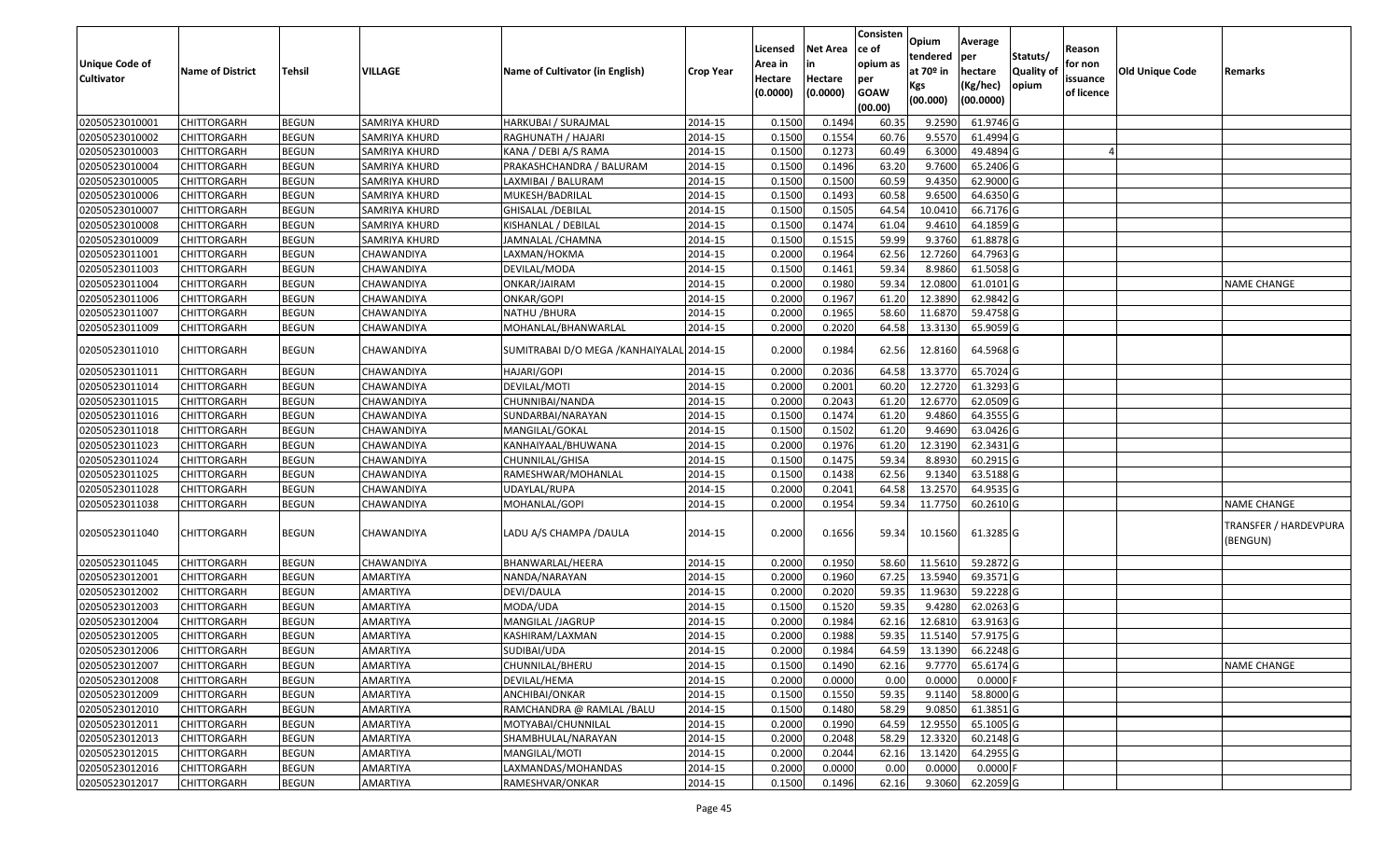| <b>Unique Code of</b> |                         |               |                  |                                            |                  | Licensed<br>Area in | <b>Net Area</b><br>in | Consisten<br>ce of<br>opium as | Opium<br>tendered              | Average<br>per                   | Statuts/                  | Reason<br>for non      |                        |                    |
|-----------------------|-------------------------|---------------|------------------|--------------------------------------------|------------------|---------------------|-----------------------|--------------------------------|--------------------------------|----------------------------------|---------------------------|------------------------|------------------------|--------------------|
| <b>Cultivator</b>     | <b>Name of District</b> | <b>Tehsil</b> | VILLAGE          | Name of Cultivator (in English)            | <b>Crop Year</b> | Hectare<br>(0.0000) | Hectare<br>(0.0000)   | per<br><b>GOAW</b><br>(00.00)  | at $70°$ in<br>Kgs<br>(00.000) | hectare<br>(Kg/hec)<br>(00.0000) | <b>Quality o</b><br>opium | issuance<br>of licence | <b>Old Unique Code</b> | Remarks            |
| 02050523012018        | CHITTORGARH             | <b>BEGUN</b>  | AMARTIYA         | LADBAI / BANSHIDAS                         | 2014-15          | 0.2000              | 0.0000                | 0.00                           | 0.0000                         | 0.0000F                          |                           |                        |                        |                    |
| 02050523012019        | CHITTORGARH             | <b>BEGUN</b>  | <b>AMARTIYA</b>  | RATANSINGH/BALUSINGH                       | 2014-15          | 0.1500              | 0.1499                | 64.59                          | 8.4980                         | 56.6911G                         |                           |                        |                        |                    |
| 02050523012021        | CHITTORGARH             | <b>BEGUN</b>  | AMARTIYA         | NATHU/ MYALA                               | 2014-15          | 0.1500              | 0.1460                | 58.29                          | 8.5020                         | 58.2329 G                        |                           |                        |                        |                    |
| 02050523012022        | <b>CHITTORGARH</b>      | <b>BEGUN</b>  | <b>AMARTIYA</b>  | ONKAR/JAGARUP                              | 2014-15          | 0.2000              | 0.1994                | 64.59                          | 12.9360                        | 64.8746 G                        |                           |                        |                        |                    |
| 02050523012024        | CHITTORGARH             | <b>BEGUN</b>  | AMARTIYA         | SHAMBHULAL/ONKAR                           | 2014-15          | 0.1000              | 0.0000                | 0.00                           | 0.0000                         | 0.0000F                          |                           |                        |                        |                    |
| 02050523012026        | <b>CHITTORGARH</b>      | <b>BEGUN</b>  | AMARTIYA         | PRABHU/MYALA                               | 2014-15          | 0.2000              | 0.1703                | 61.34                          | 10.4720                        | 61.4915 G                        |                           |                        |                        |                    |
| 02050523012027        | CHITTORGARH             | <b>BEGUN</b>  | AMARTIYA         | MOHANSINGH/ NARAYANSINGH                   | 2014-15          | 0.2000              | 0.1995                | 62.16                          | 12.3520                        | 61.9148 G                        |                           |                        |                        |                    |
| 02050523012028        | <b>CHITTORGARH</b>      | <b>BEGUN</b>  | AMARTIYA         | BHANWARIBAI/ONKAR                          | 2014-15          | 0.2000              | 0.2005                | 61.34                          | 11.7770                        | 58.7382 G                        |                           |                        |                        |                    |
| 02050523012030        | CHITTORGARH             | <b>BEGUN</b>  | AMARTIYA         | KESARKANWAR/ GIRDHARISINGH                 | 2014-15          | 0.1500              | 0.1459                | 58.29                          | 8.6100                         | 59.0130 G                        |                           |                        |                        |                    |
| 02050523012031        | CHITTORGARH             | <b>BEGUN</b>  | AMARTIYA         | GOPI/MANGILAL                              | 2014-15          | 0.1500              | 0.1507                | 64.59                          | 10.0580                        | 66.7419 G                        |                           |                        |                        |                    |
| 02050523012032        | CHITTORGARH             | <b>BEGUN</b>  | AMARTIYA         | <b>TEJSINGH / MOTISINGH</b>                | 2014-15          | 0.1500              | 0.1464                | 61.34                          | 9.0260                         | 61.6530 G                        |                           |                        |                        |                    |
| 02050523012034        | <b>CHITTORGARH</b>      | <b>BEGUN</b>  | AMARTIYA         | SAMPATKANWAR/MADANSINGH                    | 2014-15          | 0.1500              | 0.1485                | 58.29                          | 9.0020                         | 60.6195 G                        |                           |                        |                        | <b>NAME CHANGE</b> |
| 02050523012035        | <b>CHITTORGARH</b>      | <b>BEGUN</b>  | AMARTIYA         | NOLIBAI/ BHANWARLAL                        | 2014-15          | 0.2000              | 0.1932                | 58.35                          | 11.8120                        | 61.1387 G                        |                           |                        |                        |                    |
| 02050523012036        | <b>CHITTORGARH</b>      | <b>BEGUN</b>  | AMARTIYA         | DEVINATH/RUPANATH                          | 2014-15          | 0.1500              | 0.1462                | 58.35                          | 8.4610                         | 57.8728 G                        |                           |                        |                        |                    |
| 02050523012037        | CHITTORGARH             | <b>BEGUN</b>  | AMARTIYA         | SARJUBAI/LAXMICHAND                        | 2014-15          | 0.1500              | 0.1482                | 55.54                          | 8.3470                         | 56.3225 G                        |                           |                        |                        |                    |
| 02050523012038        | CHITTORGARH             | <b>BEGUN</b>  | AMARTIYA         | BADAMBAI/RUPDAS                            | 2014-15          | 0.2000              | 0.1938                | 58.35                          | 11.5280                        | 59.4840 G                        |                           |                        |                        |                    |
| 02050523012039        | CHITTORGARH             | <b>BEGUN</b>  | AMARTIYA         | KAMLIBAI/JODHRAJ                           | 2014-15          | 0.2000              | 0.1960                | 64.14                          | 12.3610                        | 63.0663 G                        |                           |                        |                        |                    |
| 02050523012041        | CHITTORGARH             | <b>BEGUN</b>  | AMARTIYA         | BHERUSINGH/CHHAGAN SINGH                   | 2014-15          | 0.2000              | 0.1585                | 58.35                          | 9.6030                         | 60.5868 G                        |                           |                        |                        |                    |
| 02050523012042        | CHITTORGARH             | <b>BEGUN</b>  | AMARTIYA         | VENA/NARAYAN                               | 2014-15          | 0.2000              | 0.2005                | 64.14                          | 13.0940                        | 65.3067 G                        |                           |                        |                        |                    |
| 02050523012043        | CHITTORGARH             | <b>BEGUN</b>  | AMARTIYA         | KALUSINGH/NARAYANSINGH                     | 2014-15          | 0.2000              | 0.0000                | 0.00                           | 0.0000                         | 0.0000                           |                           |                        |                        |                    |
| 02050523012044        | CHITTORGARH             | <b>BEGUN</b>  | AMARTIYA         | KAILIBAI/DOLA                              | 2014-15          | 0.2000              | 0.2000                | 58.37                          | 11.5910                        | 57.9550 G                        |                           |                        |                        | <b>NAME CHANGE</b> |
| 02050523012046        | CHITTORGARH             | <b>BEGUN</b>  | AMARTIYA         | ONKAR/TULCHHA                              | 2014-15          | 0.2000              | 0.2003                | 64.14                          | 12.965                         | 64.7279 G                        |                           |                        |                        |                    |
| 02050523013002        | CHITTORGARH             | <b>BEGUN</b>  | KANAKPURA        | JHAMAKUBAI/SITARAM                         | 2014-15          | 0.2000              | 0.1951                | 67.14                          | 13.4090                        | 68.7289 G                        |                           |                        |                        |                    |
| 02050523013003        | CHITTORGARH             | <b>BEGUN</b>  | KANAKPURA        | BHUWANA/KALU                               | 2014-15          | 0.1500              | 0.1476                | 59.82                          | 8.9470                         | 60.6165 G                        |                           |                        |                        |                    |
| 02050523013005        | CHITTORGARH             | <b>BEGUN</b>  | KANAKPURA        | MANGILAL/RODA                              | 2014-15          | 0.2000              | 0.1988                | 62.09                          | 12.9060                        | 64.9195 G                        |                           |                        |                        |                    |
| 02050523013007        | CHITTORGARH             | <b>BEGUN</b>  | KANAKPURA        | SHAMBHULAL/ONKAR                           | 2014-15          | 0.2000              | 0.2002                | 67.77                          | 13.3020                        | 66.4436 G                        |                           |                        |                        |                    |
| 02050523013008        | CHITTORGARH             | <b>BEGUN</b>  | KANAKPURA        | RATNA/ KISHNA                              | 2014-15          | 0.1500              | 0.1504                | 61.05                          | 9.3320                         | 62.0479 G                        |                           |                        |                        |                    |
| 02050523013010        | CHITTORGARH             | <b>BEGUN</b>  | KANAKPURA        | NANDUBAI/JETA                              | 2014-15          | 0.2000              | 0.1994                | 67.79                          | 13.1900                        | 66.1484 G                        |                           |                        |                        |                    |
| 02050523013011        | CHITTORGARH             | <b>BEGUN</b>  | <b>KANAKPURA</b> | LADU/KAJOD                                 | 2014-15          | 0.1500              | 0.1000                | 58.33                          | 5.8750                         | 58.7500 G                        |                           |                        |                        |                    |
| 02050523013012        | CHITTORGARH             | <b>BEGUN</b>  | <b>KANAKPURA</b> | UDA/NANJI                                  | 2014-15          | 0.2000              | 0.2034                | 61.33                          | 12.3540                        | 60.7375 G                        |                           |                        |                        |                    |
| 02050523013013        | CHITTORGARH             | <b>BEGUN</b>  | KANAKPURA        | HAJARI/ SUKHA                              | 2014-15          | 0.1500              | 0.1506                | 58.06                          | 8.8090                         | 58.4927 G                        |                           |                        |                        |                    |
| 02050523013021        | CHITTORGARH             | <b>BEGUN</b>  | KANAKPURA        | BHERU/NANDA                                | 2014-15          | 0.1500              | 0.1440                | 61.55                          | 9.0830                         | 63.0764 G                        |                           |                        |                        |                    |
| 02050523013022        | CHITTORGARH             | <b>BEGUN</b>  | <b>KANAKPURA</b> | HAJARI/HEMA                                | 2014-15          | 0.2000              | 0.1991                | 58.29                          | 11.8000                        | 59.2667 G                        |                           |                        |                        |                    |
| 02050523013023        | CHITTORGARH             | <b>BEGUN</b>  | KANAKPURA        | SHANTIBAI/NANDALAL                         | 2014-15          | 0.1500              | 0.1528                | 58.33                          | 9.3240                         | 61.0209 G                        |                           |                        |                        | <b>NAME CHANGE</b> |
| 02050523013024        | CHITTORGARH             | <b>BEGUN</b>  | KANAKPURA        | MADHU/BALU                                 | 2014-15          | 0.1500              | 0.1516                | 64.48                          | 9.865                          | 65.0726 G                        |                           |                        |                        |                    |
| 02050523013026        | CHITTORGARH             | <b>BEGUN</b>  | KANAKPURA        | BALU/DOLA                                  | 2014-15          | 0.2000              | 0.1987                | 64.58                          | 13.2390                        | 66.6281G                         |                           |                        |                        |                    |
| 02050523013027        | <b>CHITTORGARH</b>      | <b>BEGUN</b>  | KANAKPURA        | AMARSINGH/BHAGVATSINGH                     | 2014-15          | 0.1500              | 0.1399                | 64.58                          | 9.2810                         | 66.3402 G                        |                           |                        |                        |                    |
| 02050523013028        | <b>CHITTORGARH</b>      | <b>BEGUN</b>  | KANAKPURA        | PABUDAN/JAGGA                              | 2014-15          | 0.2000              | 0.1884                | 58.29                          | 11.3330                        | 60.1539 G                        |                           |                        |                        |                    |
| 02050523013030        | <b>CHITTORGARH</b>      | <b>BEGUN</b>  | KANAKPURA        | BADRIBAI/MEGA                              | 2014-15          | 0.2000              | 0.1913                | 61.33                          | 11.9330                        | 62.3785 G                        |                           |                        |                        |                    |
| 02050523013031        | <b>CHITTORGARH</b>      | <b>BEGUN</b>  | <b>KANAKPURA</b> | KUKA/DAULA                                 | 2014-15          | 0.2000              | 0.1967                | 60.51                          | 12.1280                        | 61.6573 G                        |                           |                        |                        |                    |
| 02050523013032        | <b>CHITTORGARH</b>      | <b>BEGUN</b>  | KANAKPURA        | KANA/LAKHAMA                               | 2014-15          | 0.1500              | 0.1484                | 58.49                          | 8.4560                         | 56.9811 G                        |                           |                        |                        |                    |
| 02050523013034        | <b>CHITTORGARH</b>      | <b>BEGUN</b>  | <b>KANAKPURA</b> | KISHNA/HEERA                               | 2014-15          | 0.2000              | 0.1892                | 64.48                          | 12.0390                        | 63.6311 G                        |                           |                        |                        |                    |
| 02050523013035        | <b>CHITTORGARH</b>      | <b>BEGUN</b>  | KANAKPURA        | NANDLAL/BHUWANA                            | 2014-15          | 0.2000              | 0.2010                | 64.48                          | 12.8410                        | 63.8856 G                        |                           |                        |                        |                    |
| 02050523013038        | CHITTORGARH             | <b>BEGUN</b>  | KANAKPURA        | BHANWAR/KISHNA                             | 2014-15          | 0.1500              | 0.1466                | 64.48                          | 9.6720                         | 65.9754 G                        |                           |                        |                        |                    |
| 02050523013039        | <b>CHITTORGARH</b>      | <b>BEGUN</b>  | KANAKPURA        | <b>GOMANSINGH URF</b><br>GOVIND/NRVARSINGH | 2014-15          | 0.1500              | 0.1473                | 61.33                          | 9.6730                         | 65.6687 G                        |                           |                        |                        |                    |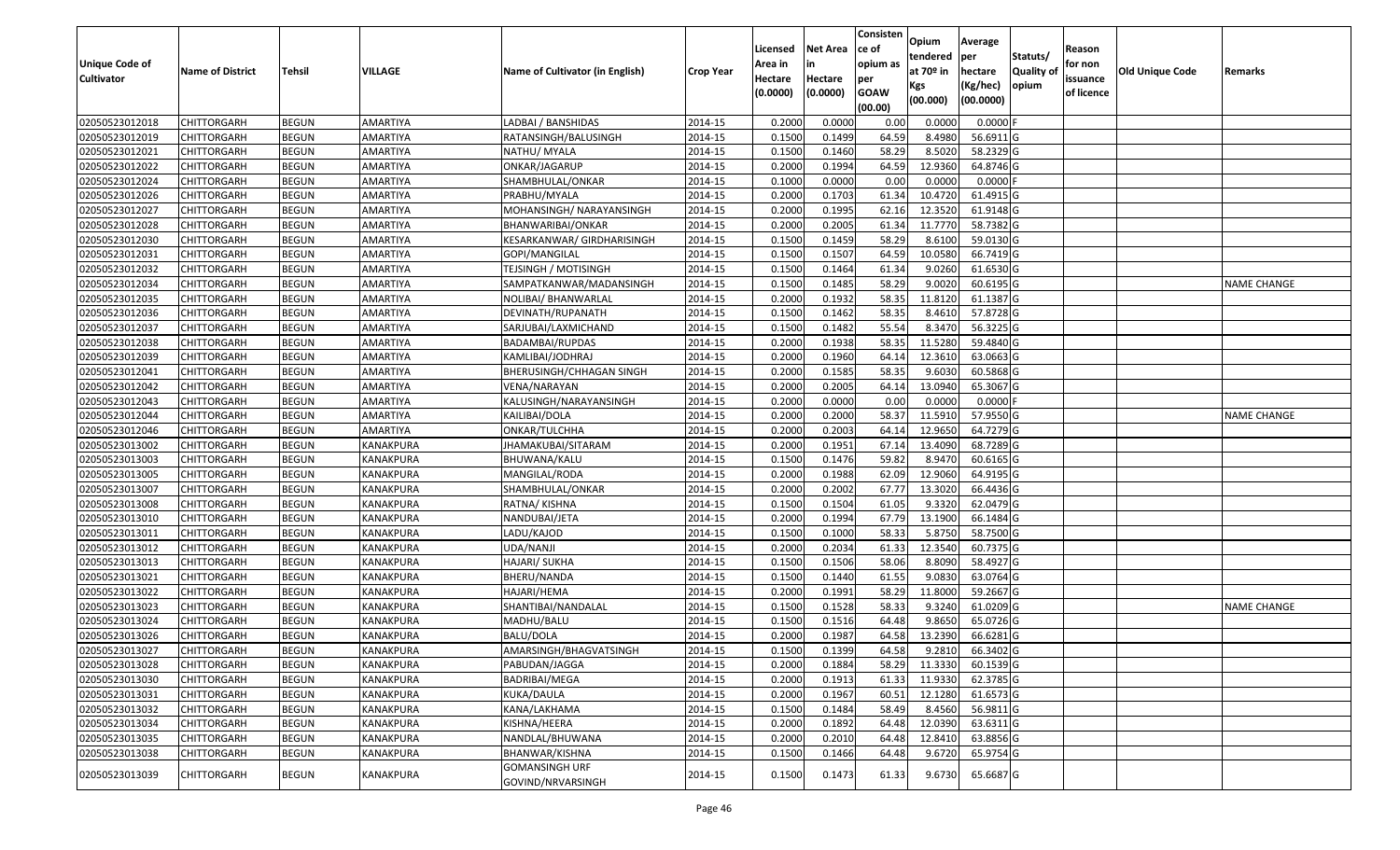| <b>Unique Code of</b><br><b>Cultivator</b> | <b>Name of District</b> | Tehsil       | VILLAGE       | Name of Cultivator (in English) | <b>Crop Year</b> | Licensed<br>Area in<br>Hectare | <b>Net Area</b><br>in<br>Hectare | Consisten<br>lce of<br>opium as | Opium<br>tendered<br>at $70°$ in | Average<br>per<br>hectare | Statuts/<br><b>Quality o</b> | Reason<br>for non      | Old Unique Code | Remarks            |
|--------------------------------------------|-------------------------|--------------|---------------|---------------------------------|------------------|--------------------------------|----------------------------------|---------------------------------|----------------------------------|---------------------------|------------------------------|------------------------|-----------------|--------------------|
|                                            |                         |              |               |                                 |                  | (0.0000)                       | (0.0000)                         | per<br><b>GOAW</b><br>(00.00)   | Kgs<br>(00.000)                  | (Kg/hec)<br>(00.0000)     | opium                        | issuance<br>of licence |                 |                    |
| 02050523013041                             | <b>CHITTORGARH</b>      | <b>BEGUN</b> | KANAKPURA     | HAJARI/CHANDA                   | 2014-15          | 0.1500                         | 0.1477                           | 60.28                           | 9.0760                           | 61.4489 G                 |                              |                        |                 |                    |
| 02050523013043                             | <b>CHITTORGARH</b>      | <b>BEGUN</b> | KANAKPURA     | MOHANIBAI/KAJOD                 | 2014-15          | 0.1500                         | 0.1455                           | 60.15                           | 8.6870                           | 59.7045 G                 |                              |                        |                 | <b>NAME CHANGE</b> |
| 02050523013044                             | <b>CHITTORGARH</b>      | <b>BEGUN</b> | KANAKPURA     | KESHIBAI/BHERULAL               | 2014-15          | 0.2000                         | 0.1975                           | 67.39                           | 13.3240                          | 67.4633 G                 |                              |                        |                 |                    |
| 02050523013049                             | <b>CHITTORGARH</b>      | <b>BEGUN</b> | KANAKPURA     | DEVILAL/RATANA                  | 2014-15          | 0.2000                         | 0.2026                           | 64.48                           | 13.2640                          | 65.4689 G                 |                              |                        |                 |                    |
| 02050523013051                             | <b>CHITTORGARH</b>      | <b>BEGUN</b> | KANAKPURA     | CHHITRSINGH/NARAVARSINGH        | 2014-15          | 0.1500                         | 0.1480                           | 61.33                           | 9.2000                           | 62.1622 G                 |                              |                        |                 |                    |
| 02050523013052                             | <b>CHITTORGARH</b>      | <b>BEGUN</b> | KANAKPURA     | TANVARSINGH/KALUSINGH           | 2014-15          | 0.1500                         | 0.1105                           | 58.33                           | 6.5580                           | 59.3484 G                 |                              |                        |                 |                    |
| 02050523013053                             | CHITTORGARH             | <b>BEGUN</b> | KANAKPURA     | GYANSINGH/BHAGVATSINGH          | 2014-15          | 0.1500                         | 0.1480                           | 60.28                           | 9.0160                           | 60.9189 G                 |                              |                        |                 |                    |
| 02050523013056                             | <b>CHITTORGARH</b>      | <b>BEGUN</b> | KANAKPURA     | MANGILAL/CHHOGA                 | 2014-15          | 0.1500                         | 0.1472                           | 61.33                           | 9.1640                           | 62.2554 G                 |                              |                        |                 |                    |
| 02050523013062                             | <b>CHITTORGARH</b>      | <b>BEGUN</b> | KANAKPURA     | HEERA/KALU                      | 2014-15          | 0.1500                         | 0.1500                           | 58.33                           | 8.6750                           | 57.8333 G                 |                              |                        |                 |                    |
| 02050523013063                             | <b>CHITTORGARH</b>      | <b>BEGUN</b> | KANAKPURA     | GANGABAI/LAKHAMA                | 2014-15          | 0.1500                         | 0.1465                           | 55.71                           | 7.9350                           | 54.1638 G                 |                              |                        |                 |                    |
| 02050523014001                             | <b>CHITTORGARH</b>      | <b>BEGUN</b> | <b>TEJPUR</b> | NANDA/DHANNA SUTHAR             | 2014-15          | 0.1500                         | 0.1431                           | 55.26                           | 8.0520                           | 56.2683 G                 |                              |                        |                 |                    |
| 02050523014002                             | <b>CHITTORGARH</b>      | <b>BEGUN</b> | TEJPUR        | BHERULAL/BHAGIRATH              | 2014-15          | 0.1500                         | 0.1479                           | 61.63                           | 9.2970                           | 62.8600 G                 |                              |                        |                 |                    |
| 02050523014003                             | <b>CHITTORGARH</b>      | <b>BEGUN</b> | <b>TEJPUR</b> | MANGILAL/MOHANLAL               | 2014-15          | 0.1500                         | 0.1477                           | 64.42                           | 9.6080                           | 65.0508 G                 |                              |                        |                 |                    |
| 02050523014004                             | <b>CHITTORGARH</b>      | <b>BEGUN</b> | <b>TEJPUR</b> | LAXMICHAND/KALU                 | 2014-15          | 0.2000                         | 0.1950                           | 61.22                           | 11.9120                          | 61.0872 G                 |                              |                        |                 |                    |
| 02050523014006                             | CHITTORGARH             | <b>BEGUN</b> | <b>TEJPUR</b> | GHISA A.S.SITARAM / LAKHAMA     | 2014-15          | 0.2000                         | 0.2033                           | 64.42                           | 13.1230                          | 64.5499 G                 |                              |                        |                 |                    |
| 02050523014008                             | <b>CHITTORGARH</b>      | <b>BEGUN</b> | <b>TEJPUR</b> | RAMPAL/ONKAR                    | 2014-15          | 0.1500                         | 0.1412                           | 58.40                           | 8.4510                           | 59.8513 G                 |                              |                        |                 |                    |
| 02050523014009                             | <b>CHITTORGARH</b>      | <b>BEGUN</b> | <b>TEJPUR</b> | SHYAMLAL/LAKHAMA                | 2014-15          | 0.2000                         | 0.1948                           | 53.57                           | 10.5380                          | 54.0965 G                 |                              |                        |                 |                    |
| 02050523014010                             | <b>CHITTORGARH</b>      | <b>BEGUN</b> | <b>TEJPUR</b> | KANA/HEMA                       | 2014-15          | 0.2000                         | 0.1969                           | 64.42                           | 12.4420                          | 63.1894 G                 |                              |                        |                 |                    |
| 02050523014011                             | <b>CHITTORGARH</b>      | <b>BEGUN</b> | <b>TEJPUR</b> | BALU/NARAYAN MEGHAVAL           | 2014-15          | 0.1500                         | 0.1382                           | 58.4                            | 8.2190                           | 59.4718 G                 |                              |                        |                 |                    |
| 02050523014012                             | <b>CHITTORGARH</b>      | <b>BEGUN</b> | <b>TEJPUR</b> | BANSHILAL/LAKHAMA               | 2014-15          | 0.2000                         | 0.1941                           | 65.79                           | 12.9140                          | 66.5327 G                 |                              |                        |                 |                    |
| 02050523014013                             | <b>CHITTORGARH</b>      | <b>BEGUN</b> | <b>TEJPUR</b> | <b>BHUWANA/ONKAR TELI</b>       | 2014-15          | 0.1500                         | 0.1490                           | 64.42                           | 9.8100                           | 65.8389 G                 |                              |                        |                 |                    |
| 02050523014014                             | <b>CHITTORGARH</b>      | <b>BEGUN</b> | <b>TEJPUR</b> | PYARCHAND/MEGHA                 | 2014-15          | 0.1500                         | 0.1322                           | 64.42                           | 8.3100                           | 62.8593 G                 |                              |                        |                 |                    |
| 02050523014015                             | <b>CHITTORGARH</b>      | <b>BEGUN</b> | <b>TEJPUR</b> | DEVILAL/MANGILAL                | 2014-15          | 0.1500                         | 0.1484                           | 58.40                           | 8.7270                           | 58.8073 G                 |                              |                        |                 |                    |
| 02050523014016                             | <b>CHITTORGARH</b>      | <b>BEGUN</b> | <b>TEJPUR</b> | LADULAL/DEVILAL                 | 2014-15          | 0.1500                         | 0.1305                           | 64.58                           | 8.5340                           | 65.3946 G                 |                              |                        |                 |                    |
| 02050523014017                             | <b>CHITTORGARH</b>      | <b>BEGUN</b> | <b>TEJPUR</b> | LAXMICHAND/GHISALAL             | 2014-15          | 0.1500                         | 0.1514                           | 58.40                           | 8.9100                           | 58.8507 G                 |                              |                        |                 |                    |
| 02050523014018                             | <b>CHITTORGARH</b>      | <b>BEGUN</b> | <b>TEJPUR</b> | KANA/PITHA                      | 2014-15          | 0.2000                         | 0.1960                           | 61.63                           | 12.3350                          | 62.9337 G                 |                              |                        |                 |                    |
| 02050523014019                             | <b>CHITTORGARH</b>      | <b>BEGUN</b> | <b>TEJPUR</b> | NANA/LAKHAMA                    | 2014-15          | 0.2000                         | 0.2007                           | 64.58                           | 13.1470                          | 65.5057 G                 |                              |                        |                 |                    |
| 02050523014020                             | <b>CHITTORGARH</b>      | <b>BEGUN</b> | <b>TEJPUR</b> | JAGDISH/KALU KUMHAR             | 2014-15          | 0.1500                         | 0.1513                           | 61.63                           | 9.2970                           | 61.4475 G                 |                              |                        |                 |                    |
| 02050523014024                             | <b>CHITTORGARH</b>      | <b>BEGUN</b> | <b>TEJPUR</b> | KESHYA/KALU                     | 2014-15          | 0.1500                         | 0.1388                           | 52.81                           | 7.3260                           | 52.7810 G                 |                              |                        |                 |                    |
| 02050523014026                             | <b>CHITTORGARH</b>      | <b>BEGUN</b> | <b>TEJPUR</b> | SHYAMLAL/MOHAN LAL              | 2014-15          | 0.1500                         | 0.0980                           | 61.63                           | 6.1190                           | 62.4388 G                 |                              |                        |                 |                    |
| 02050523014027                             | <b>CHITTORGARH</b>      | <b>BEGUN</b> | <b>TEJPUR</b> | GHISALAL/GOPI                   | 2014-15          | 0.1500                         | 0.1461                           | 58.40                           | 8.5180                           | 58.3025 G                 |                              |                        |                 |                    |
| 02050523014028                             | CHITTORGARH             | <b>BEGUN</b> | <b>TEJPUR</b> | BHERULAL/JODHA                  | 2014-15          | 0.1500                         | 0.1485                           | 61.63                           | 9.2620                           | 62.3704 G                 |                              |                        |                 |                    |
| 02050523014029                             | <b>CHITTORGARH</b>      | <b>BEGUN</b> | <b>TEJPUR</b> | MANGILAL/HARJI                  | 2014-15          | 0.1500                         | 0.1513                           | 52.25                           | 7.9870                           | 52.7892 G                 |                              |                        |                 |                    |
| 02050523014032                             | <b>CHITTORGARH</b>      | <b>BEGUN</b> | <b>TEJPUR</b> | NATHU/NARAYAN                   | 2014-15          | 0.1500                         | 0.1470                           | 55.39                           | 8.3480                           | 56.7891 G                 |                              |                        |                 |                    |
| 02050523014033                             | CHITTORGARH             | <b>BEGUN</b> | <b>TEJPUR</b> | SITARAM/JITMAL TELI             | 2014-15          | 0.1500                         | 0.1478                           | 58.40                           | 8.6350                           | 58.4235 G                 |                              |                        |                 |                    |
| 02050523014035                             | <b>CHITTORGARH</b>      | <b>BEGUN</b> | <b>TEJPUR</b> | CHHITTAR/NAULA REGAR            | 2014-15          | 0.1500                         | 0.1470                           | 53.29                           | 8.0010                           | 54.4286 G                 |                              |                        |                 |                    |
| 02050523014036                             | <b>CHITTORGARH</b>      | <b>BEGUN</b> | <b>TEJPUR</b> | MOTYABAI/VAKTAVAR               | 2014-15          | 0.1500                         | 0.1461                           | 58.41                           | 8.6950                           | 59.5140 G                 |                              |                        |                 |                    |
| 02050523014037                             | <b>CHITTORGARH</b>      | <b>BEGUN</b> | <b>TEJPUR</b> | SHAMBHULAL/BALU TELI            | 2014-15          | 0.1500                         | 0.1488                           | 58.28                           | 8.3420                           | 56.0618 G                 |                              |                        |                 |                    |
| 02050523014039                             | <b>CHITTORGARH</b>      | <b>BEGUN</b> | <b>TEJPUR</b> | GULABCHAND/JODHA                | 2014-15          | 0.1500                         | 0.1455                           | 58.28                           | 8.5840                           | 58.9966 G                 |                              |                        |                 |                    |
| 02050523014040                             | <b>CHITTORGARH</b>      | <b>BEGUN</b> | <b>TEJPUR</b> | SHAMBHULAL / DEVILAL            | 2014-15          | 0.2000                         | 0.1898                           | 61.63                           | 10.9880                          | 57.8925 G                 |                              |                        |                 |                    |
| 02050523014042                             | <b>CHITTORGARH</b>      | <b>BEGUN</b> | <b>TEJPUR</b> | HEMRAJ/CHATURBHUJ               | 2014-15          | 0.1500                         | 0.1530                           | 52.15                           | 8.0610                           | 52.6863 G                 |                              |                        |                 |                    |
| 02050523014043                             | <b>CHITTORGARH</b>      | <b>BEGUN</b> | <b>TEJPUR</b> | <b>BANSHILAL/DAULA</b>          | 2014-15          | 0.2000                         | 0.1966                           | 58.28                           | 11.6730                          | 59.3744 G                 |                              |                        |                 |                    |
| 02050523014045                             | <b>CHITTORGARH</b>      | <b>BEGUN</b> | <b>TEJPUR</b> | DOLIBAI/RAMCHANDRA              | 2014-15          | 0.1500                         | 0.1503                           | 61.22                           | 9.1830                           | 61.0978 G                 |                              |                        |                 |                    |
| 02050523014046                             | <b>CHITTORGARH</b>      | <b>BEGUN</b> | <b>TEJPUR</b> | CHHITRMAL/KASHIRAM              | 2014-15          | 0.1500                         | 0.1483                           | 58.28                           | 8.8670                           | 59.7910 G                 |                              |                        |                 |                    |
| 02050523014047                             | <b>CHITTORGARH</b>      | <b>BEGUN</b> | <b>TEJPUR</b> | MANGIBAI/RAMLAL                 | 2014-15          | 0.1500                         | 0.1508                           | 58.28                           | 8.8090                           | 58.4151 G                 |                              |                        |                 |                    |
| 02050523014048                             | <b>CHITTORGARH</b>      | <b>BEGUN</b> | <b>TEJPUR</b> | MUKUNDLAL/GENDMAL               | 2014-15          | 0.1500                         | 0.1452                           | 52.15                           | 7.1450                           | 49.2080 G                 |                              |                        |                 |                    |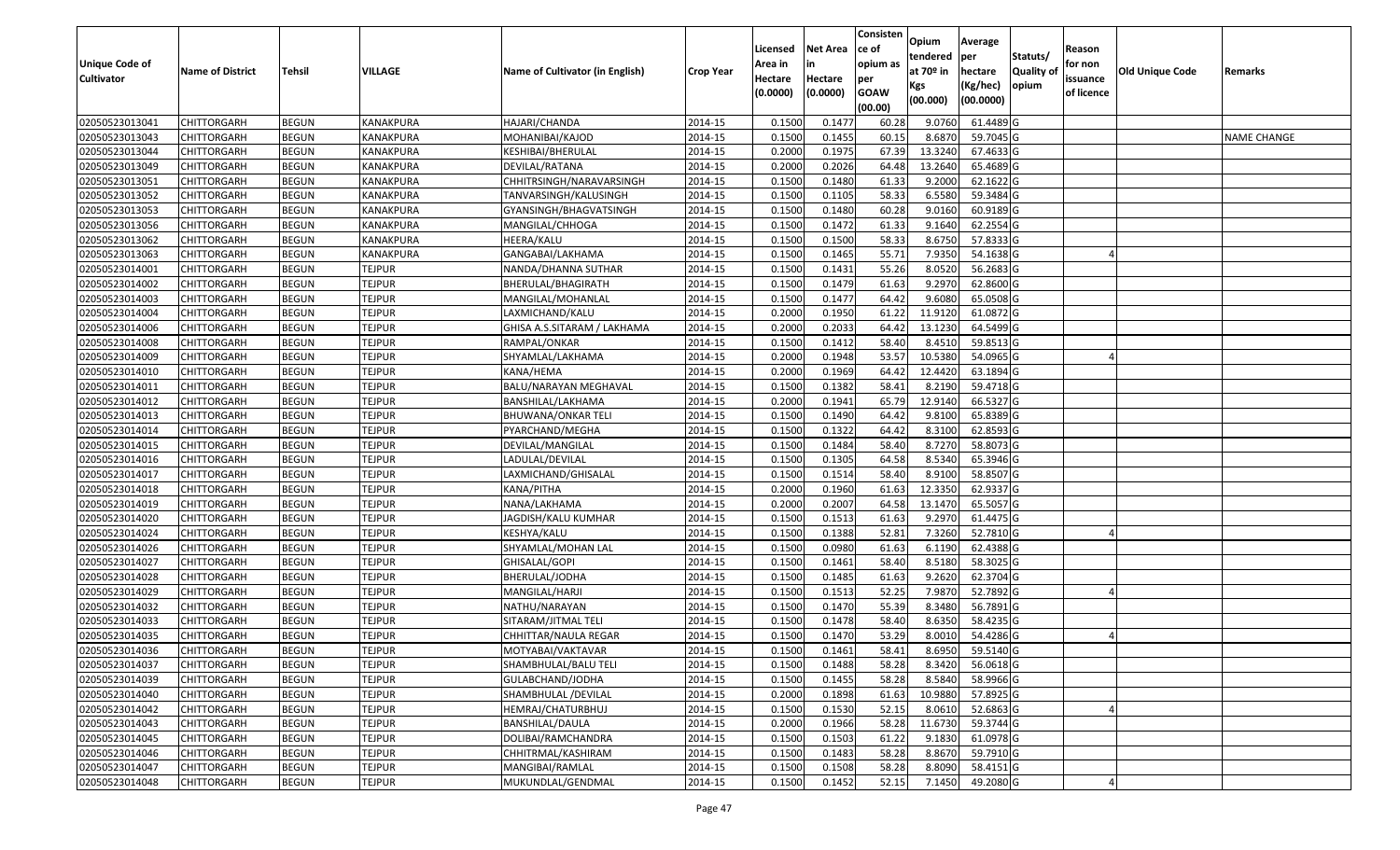|                       |                         |               |                          |                                 |                  |          |                 | Consisten   | Opium       | Average          |                  |            |                        |                    |
|-----------------------|-------------------------|---------------|--------------------------|---------------------------------|------------------|----------|-----------------|-------------|-------------|------------------|------------------|------------|------------------------|--------------------|
|                       |                         |               |                          |                                 |                  | Licensed | <b>Net Area</b> | ce of       | tendered    | per              | Statuts/         | Reason     |                        |                    |
| <b>Unique Code of</b> | <b>Name of District</b> | <b>Tehsil</b> | VILLAGE                  | Name of Cultivator (in English) | <b>Crop Year</b> | Area in  | in              | opium as    | at $70°$ in | hectare          | <b>Quality o</b> | for non    | <b>Old Unique Code</b> | Remarks            |
| <b>Cultivator</b>     |                         |               |                          |                                 |                  | Hectare  | Hectare         | per         | Kgs         | (Kg/hec)         | opium            | issuance   |                        |                    |
|                       |                         |               |                          |                                 |                  | (0.0000) | (0.0000)        | <b>GOAW</b> | (00.000)    | (00.0000)        |                  | of licence |                        |                    |
|                       |                         |               |                          |                                 |                  |          |                 | (00.00)     |             |                  |                  |            |                        |                    |
| 02050523014050        | CHITTORGARH             | <b>BEGUN</b>  | <b>TEJPUR</b>            | NOLA/JODHA                      | 2014-15          | 0.2000   | 0.1943          | 61.22       | 12.0520     | 62.0278 G        |                  |            |                        |                    |
| 02050523014051        | CHITTORGARH             | <b>BEGUN</b>  | <b>TEJPUR</b>            | DERAM/JODHA                     | 2014-15          | 0.2000   | 0.2021          | 61.22       | 12.5590     | 62.1425 G        |                  |            |                        |                    |
| 02050523015003        | CHITTORGARH             | <b>BEGUN</b>  | KURATIYA RAMNAGAR        | BHIMRAJ/KHEMA                   | 2014-15          | 0.2000   | 0.1982          | 62.56       | 12.5920     | 63.5318 G        |                  |            |                        |                    |
| 02050523015004        | <b>CHITTORGARH</b>      | <b>BEGUN</b>  | <b>KURATIYA RAMNAGAR</b> | NANDA/KUKA                      | 2014-15          | 0.2000   | 0.1976          | 61.12       | 12.3460     | 62.4798 G        |                  |            |                        |                    |
| 02050523015005        | CHITTORGARH             | <b>BEGUN</b>  | KURATIYA RAMNAGAR        | KAILASH / BARADICHAND           | 2014-15          | 0.2000   | 0.1944          | 62.89       | 12.2190     | 62.8549 G        |                  |            |                        |                    |
| 02050523015007        | CHITTORGARH             | <b>BEGUN</b>  | <b>KURATIYA RAMNAGAR</b> | GHISA/UDA                       | 2014-15          | 0.2000   | 0.1980          | 61.68       | 12.6620     | $63.9495$ G      |                  |            |                        |                    |
| 02050523015008        | CHITTORGARH             | <b>BEGUN</b>  | KURATIYA RAMNAGAR        | BHURA/JAYCHAND                  | 2014-15          | 0.2000   | 0.1984          | 66.48       | 13.1540     | 66.3004 G        |                  |            |                        |                    |
| 02050523015009        | <b>CHITTORGARH</b>      | <b>BEGUN</b>  | <b>KURATIYA RAMNAGAR</b> | HAJARI/TODU                     | 2014-15          | 0.1500   | 0.1491          | 64.46       | 9.9820      | 66.9484 G        |                  |            |                        |                    |
| 02050523015010        | CHITTORGARH             | <b>BEGUN</b>  | KURATIYA RAMNAGAR        | CHUNNILAL/MODA                  | 2014-15          | 0.2000   | 0.1961          | 64.46       | 12.5420     | 63.9572 G        |                  |            |                        |                    |
| 02050523015011        | CHITTORGARH             | <b>BEGUN</b>  | KURATIYA RAMNAGAR        | HARKUBAI/MADHU                  | 2014-15          | 0.2000   | 0.2000          | 64.46       | 12.8920     | 64.4600 G        |                  |            |                        |                    |
| 02050523015012        | CHITTORGARH             | <b>BEGUN</b>  | KURATIYA RAMNAGAR        | DEVA / DEVI                     | 2014-15          | 0.2000   | 0.2014          | 61.12       | 12.5560     | 62.3436 G        |                  |            |                        |                    |
| 02050523015013        | <b>CHITTORGARH</b>      | <b>BEGUN</b>  | KURATIYA RAMNAGAR        | ONKAR/DEVILAL                   | 2014-15          | 0.2000   | 0.1979          | 61.12       | 11.9360     | 60.3133 G        |                  |            |                        |                    |
| 02050523015014        | CHITTORGARH             | <b>BEGUN</b>  | KURATIYA RAMNAGAR        | GOPI/NARAYAN                    | 2014-15          | 0.1500   | 0.1463          | 61.31       | 9.7220      | 66.4525 G        |                  |            |                        |                    |
| 02050523015016        | CHITTORGARH             | <b>BEGUN</b>  | KURATIYA RAMNAGAR        | SHANTIBAI/DAULA PTNI RAMESHVAR  | 2014-15          | 0.1500   | 0.1520          | 61.12       | 9.2640      | 60.9474 G        |                  |            |                        |                    |
| 02050523015017        | CHITTORGARH             | <b>BEGUN</b>  | KURATIYA RAMNAGAR        | HUKMA/JAYCHAND                  | 2014-15          | 0.2000   | 0.1810          | 64.46       | 11.7130     | 64.7127 G        |                  |            |                        |                    |
| 02050523015018        | CHITTORGARH             | <b>BEGUN</b>  | KURATIYA RAMNAGAR        | GULABIBAI/DAULA                 | 2014-15          | 0.1500   | 0.1500          | 61.25       | 9.6950      | 64.6333 G        |                  |            |                        |                    |
| 02050523015019        | CHITTORGARH             | <b>BEGUN</b>  | KURATIYA RAMNAGAR        | MOHAN LAL/KASHIRAM              | 2014-15          | 0.150    | 0.1481          | 61.12       | 9.1940      | 62.0797 G        |                  |            |                        |                    |
| 02050523016001        | CHITTORGARH             | <b>BEGUN</b>  | <b>GUDHA</b>             | RATAN LAL/BHUWANA               | 2014-15          | 0.1500   | 0.1480          | 58.41       | 8.7870      | 59.3716 G        |                  |            |                        |                    |
| 02050523016002        | CHITTORGARH             | <b>BEGUN</b>  | <b>GUDHA</b>             | NANIBAI/NARAYAN                 | 2014-15          | 0.1500   | 0.1505          | 53.44       | 8.1380      | 54.0731G         |                  |            |                        |                    |
| 02050523016003        | CHITTORGARH             | <b>BEGUN</b>  | <b>GUDHA</b>             | MOHAN LAL/HEERALAL              | 2014-15          | 0.1500   | 0.1508          | 61.22       | 9.4720      | 62.8117 G        |                  |            |                        |                    |
| 02050523016004        | CHITTORGARH             | <b>BEGUN</b>  | <b>GUDHA</b>             | KELA / BHURA                    | 2014-15          | 0.2000   | 0.1988          | 58.41       | 11.8320     | 59.5171G         |                  |            |                        |                    |
| 02050523016005        | CHITTORGARH             | <b>BEGUN</b>  | <b>GUDHA</b>             | GOPI/BHURA                      | 2014-15          | 0.1500   | 0.1520          | 58.4        | 8.9280      | 58.7368 G        |                  |            |                        |                    |
| 02050523016006        | CHITTORGARH             | <b>BEGUN</b>  | <b>GUDHA</b>             | BHAGIRATH/DWARIKADAS            | 2014-15          | 0.2000   | 0.1320          | 59.54       | 7.5620      | 57.2879 G        |                  |            |                        |                    |
| 02050523016008        | CHITTORGARH             | <b>BEGUN</b>  | <b>GUDHA</b>             | NARAYAN/BHUWANA                 | 2014-15          | 0.1500   | 0.1512          | 59.55       | 9.1450      | 60.4828 G        |                  |            |                        |                    |
| 02050523017001        | CHITTORGARH             | <b>BEGUN</b>  | <b>BANDORA</b>           | DUNGA/DEVA                      | 2014-15          | 0.1500   | 0.1481          | 51.73       | 7.7230      | 52.1472 G        |                  |            |                        |                    |
| 02050523017002        | CHITTORGARH             | <b>BEGUN</b>  | <b>BANDORA</b>           | RAMESHVAR/GOKAL                 | 2014-15          | 0.2000   | 0.1921          | 60.02       | 11.6350     | 60.5674 G        |                  |            |                        |                    |
| 02050523017004        | CHITTORGARH             | <b>BEGUN</b>  | <b>BANDORA</b>           | LALIBAI/PYARA                   | 2014-15          | 0.2000   | 0.1947          | 56.88       | 10.7830     | 55.3826 G        |                  |            |                        |                    |
| 02050523017006        | <b>CHITTORGARH</b>      | <b>BEGUN</b>  | <b>BANDORA</b>           | BHERU/NARAYAN                   | 2014-15          | 0.1500   | 0.1452          | 53.38       | 7.6560      | 52.7273 G        |                  |            |                        |                    |
| 02050523017007        | CHITTORGARH             | <b>BEGUN</b>  | <b>BANDORA</b>           | LADU/NARAYAN                    | 2014-15          | 0.1500   | 0.1397          | 53.16       | 7.1770      | 51.3744 G        |                  |            |                        |                    |
| 02050523017008        | CHITTORGARH             | <b>BEGUN</b>  | <b>BANDORA</b>           | GANGAABAI /BHOJA                | 2014-15          | 0.1500   | 0.1502          | 55.35       | 8.2710      | 55.0666 G        |                  |            |                        |                    |
| 02050523017011        | CHITTORGARH             | <b>BEGUN</b>  | <b>BANDORA</b>           | KASHIRAM/RUPA                   | 2014-15          | 0.2000   | 0.1882          | 61.82       | 11.8520     | 62.9756 G        |                  |            |                        |                    |
| 02050523017013        | <b>CHITTORGARH</b>      | <b>BEGUN</b>  | <b>BANDORA</b>           | BHAGWANLAL/NANDRAM              | 2014-15          | 0.1500   | 0.1404          | 56.31       | 7.9080      | 56.3248 G        |                  |            |                        |                    |
| 02050523017014        | <b>CHITTORGARH</b>      | <b>BEGUN</b>  | <b>BANDORA</b>           | MODA/HEERA                      | 2014-15          | 0.2000   | 0.1938          | 58.25       | 11.1010     | 57.2807 G        |                  |            |                        |                    |
| 02050523017015        | CHITTORGARH             | <b>BEGUN</b>  | <b>BANDORA</b>           | KHANA/CHANDN                    | 2014-15          | 0.150    | 0.1540          | 46.24       | 1.8500      | 12.0130 G        |                  |            |                        |                    |
| 02050523017016        | CHITTORGARH             | <b>BEGUN</b>  | <b>BANDORA</b>           | KHANA/CHOGA                     | 2014-15          | 0.1500   | 0.1500          | 53.82       | 8.0500      | 53.6667 G        |                  |            |                        |                    |
| 02050523017017        | <b>CHITTORGARH</b>      | <b>BEGUN</b>  | <b>BANDORA</b>           | DEVILAL/BHOJA                   | 2014-15          | 0.1500   | 0.1444          | 58.33       |             | 8.4910 58.8019 G |                  |            |                        |                    |
| 02050523017018        | <b>CHITTORGARH</b>      | <b>BEGUN</b>  | <b>BANDORA</b>           | SANKAR LAL/GOPI                 | 2014-15          | 0.1500   | 0.1463          | 57.09       | 8.4250      | 57.5871 G        |                  |            |                        |                    |
| 02050523017019        | <b>CHITTORGARH</b>      | <b>BEGUN</b>  | <b>BANDORA</b>           | BARJIBAI/KHANA                  | 2014-15          | 0.1500   | 0.1518          | 53.34       | 8.0390      | 52.9578 G        |                  |            |                        |                    |
| 02050523017020        | <b>CHITTORGARH</b>      | <b>BEGUN</b>  | <b>BANDORA</b>           | BALU/RAMA                       | 2014-15          | 0.1500   | 0.1463          | 58.15       | 8.3070      | 56.7806 G        |                  |            |                        |                    |
| 02050523017022        | <b>CHITTORGARH</b>      | <b>BEGUN</b>  | <b>BANDORA</b>           | CHUNNILAL/GOVIND                | 2014-15          | 0.1500   | 0.1489          | 58.46       | 8.7440      | 58.7240 G        |                  |            |                        |                    |
| 02050523017023        | <b>CHITTORGARH</b>      | <b>BEGUN</b>  | <b>BANDORA</b>           | HEERA/KALU                      | 2014-15          | 0.1500   | 0.1500          | 54.27       | 8.0010      | 53.3400 G        |                  |            |                        | <b>NAME CHANGE</b> |
| 02050523017024        | <b>CHITTORGARH</b>      | <b>BEGUN</b>  | <b>BANDORA</b>           | DHANNIBAI/GOKAL                 | 2014-15          | 0.2000   | 0.1976          | 59.54       | 11.7120     | 59.2713 G        |                  |            |                        |                    |
| 02050523017025        | <b>CHITTORGARH</b>      | <b>BEGUN</b>  | <b>BANDORA</b>           | PYARA/LAXMAN                    | 2014-15          | 0.1500   | 0.1466          | 56.33       | 8.2400      | 56.2074 G        |                  |            |                        |                    |
| 02050523017027        | <b>CHITTORGARH</b>      | <b>BEGUN</b>  | <b>BANDORA</b>           | LALA/LAXMAN                     | 2014-15          | 0.1500   | 0.1519          | 53.76       | 8.1180      | 53.4431 G        |                  |            |                        |                    |
| 02050523017028        | <b>CHITTORGARH</b>      | <b>BEGUN</b>  | <b>BANDORA</b>           | DEVA/GOKAL                      | 2014-15          | 0.1500   | 0.1482          | 56.67       | 8.4840      | 57.2470 G        |                  |            |                        |                    |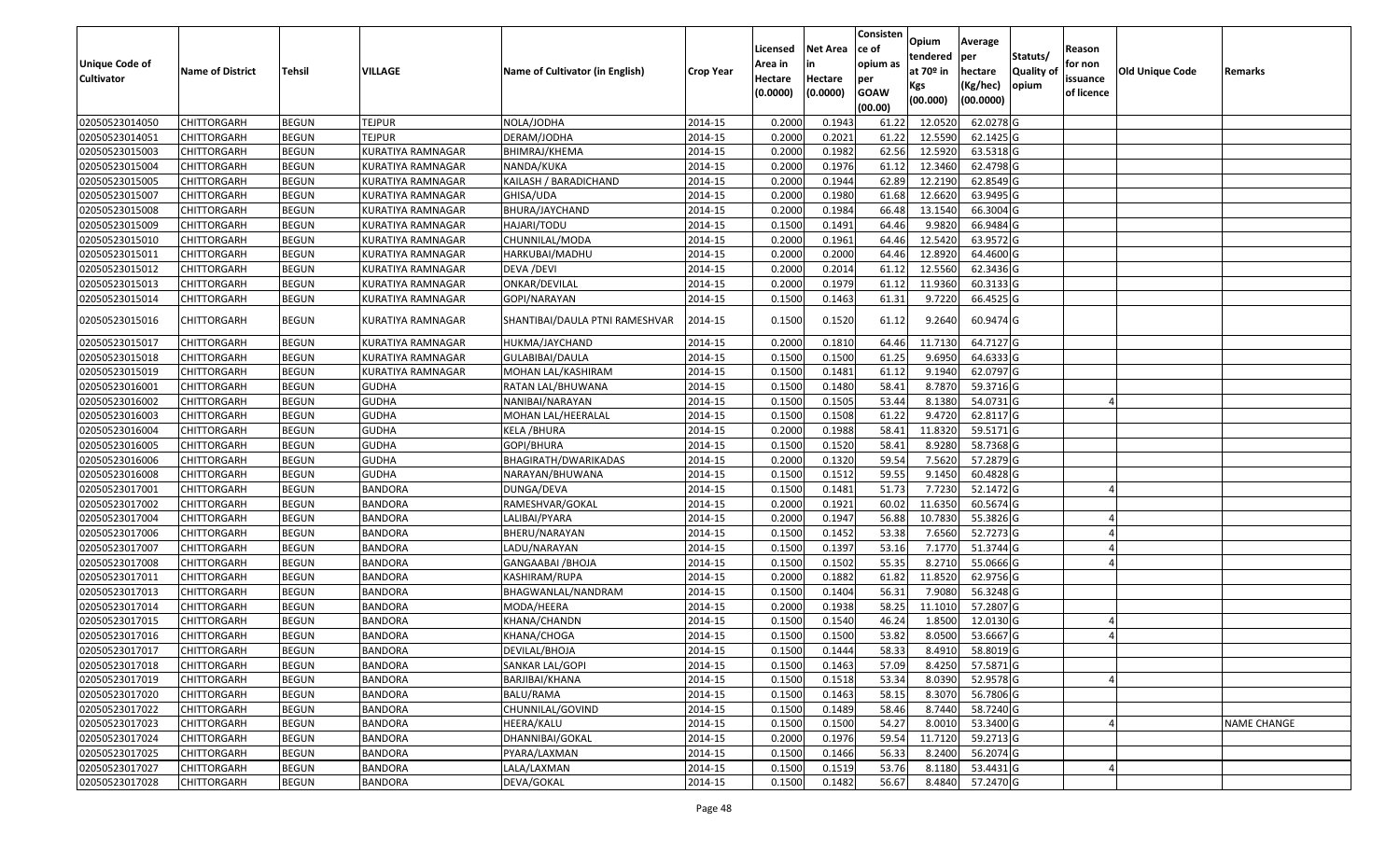| Unique Code of<br><b>Cultivator</b> | Name of District   | <b>Tehsil</b> | VILLAGE        | Name of Cultivator (in English) | <b>Crop Year</b> | Licensed<br>Area in<br>Hectare<br>(0.0000) | Net Area ce of<br>l in<br>Hectare<br>(0.0000) | <b>Consisten</b><br>opium as<br>per<br><b>GOAW</b><br>(00.00) | Opium<br>tendered per<br>at 70º in<br>Kgs<br>(00.000) | Average<br>hectare<br>(Kg/hec)<br>(00.0000) | Statuts/<br><b>Quality of</b><br>opium | Reason<br>for non<br>issuance<br>of licence | <b>Old Unique Code</b> | <b>Remarks</b> |
|-------------------------------------|--------------------|---------------|----------------|---------------------------------|------------------|--------------------------------------------|-----------------------------------------------|---------------------------------------------------------------|-------------------------------------------------------|---------------------------------------------|----------------------------------------|---------------------------------------------|------------------------|----------------|
| 02050523017030                      | <b>CHITTORGARH</b> | <b>BEGUN</b>  | <b>BANDORA</b> | NANDA/NARAYAN                   | 2014-15          | 0.1500                                     | 0.1488                                        | 56.78                                                         | 8.6060                                                | 57.8360 G                                   |                                        |                                             |                        |                |
| 02050523017032                      | <b>CHITTORGARH</b> | <b>BEGUN</b>  | <b>BANDORA</b> | RAMLAL/CHUNNILAL                | 2014-15          | 0.1500                                     | 0.1444                                        | 56.45                                                         | 7.7420                                                | 53.6150 G                                   |                                        |                                             |                        |                |
| 02050523017034                      | <b>CHITTORGARH</b> | <b>BEGUN</b>  | <b>BANDORA</b> | JAGANNATH/CHOGA                 | 2014-15          | 0.1500                                     | 0.1500                                        | 56.41                                                         | 8.2440                                                | 54.9600 G                                   |                                        |                                             |                        |                |
| 02050523017037                      | <b>CHITTORGARH</b> | <b>BEGUN</b>  | BANDORA        | NOJIBAI/KALU                    | 2014-15          | 0.1500                                     | 0.1445                                        | 56.41                                                         | 8.1070                                                | 56.1038 G                                   |                                        |                                             |                        |                |
| 02050523017038                      | <b>CHITTORGARH</b> | <b>BEGUN</b>  | BANDORA        | MANGILAL/GOKAL                  | 2014-15          | 0.1500                                     | 0.1476                                        | 58.25                                                         | 8.8710                                                | 60.1016 G                                   |                                        |                                             |                        |                |
| 02050523017039                      | <b>CHITTORGARH</b> | <b>BEGUN</b>  | <b>BANDORA</b> | HEERALAL/CHUNNILAL              | 2014-15          | 0.1500                                     | 0.1466                                        | 55.07                                                         | 8.1660                                                | 55.7026 G                                   |                                        | 4                                           |                        |                |
| 02050523017040                      | <b>CHITTORGARH</b> | <b>BEGUN</b>  | BANDORA        | BHIMA/MODA                      | 2014-15          | 0.2000                                     | 0.2000                                        | 58.87                                                         | 11.8240                                               | 59.1200 G                                   |                                        |                                             |                        |                |
| 02050523017042                      | <b>CHITTORGARH</b> | <b>BEGUN</b>  | <b>BANDORA</b> | SOSARBAI/HAJARI                 | 2014-15          | 0.1500                                     | 0.1493                                        | 59.50                                                         | 8.8570                                                | 59.3235 G                                   |                                        |                                             |                        |                |
| 02050523017043                      | <b>CHITTORGARH</b> | <b>BEGUN</b>  | <b>BANDORA</b> | KANHAIYAAL/CHOGA                | 2014-15          | 0.1500                                     | 0.1462                                        | 57.99                                                         | 8.7150                                                | 59.6101 G                                   |                                        |                                             |                        |                |
| 02050523017044                      | <b>CHITTORGARH</b> | <b>BEGUN</b>  | BANDORA        | JAGADISH/BHAVA                  |                  |                                            |                                               |                                                               |                                                       |                                             |                                        |                                             |                        |                |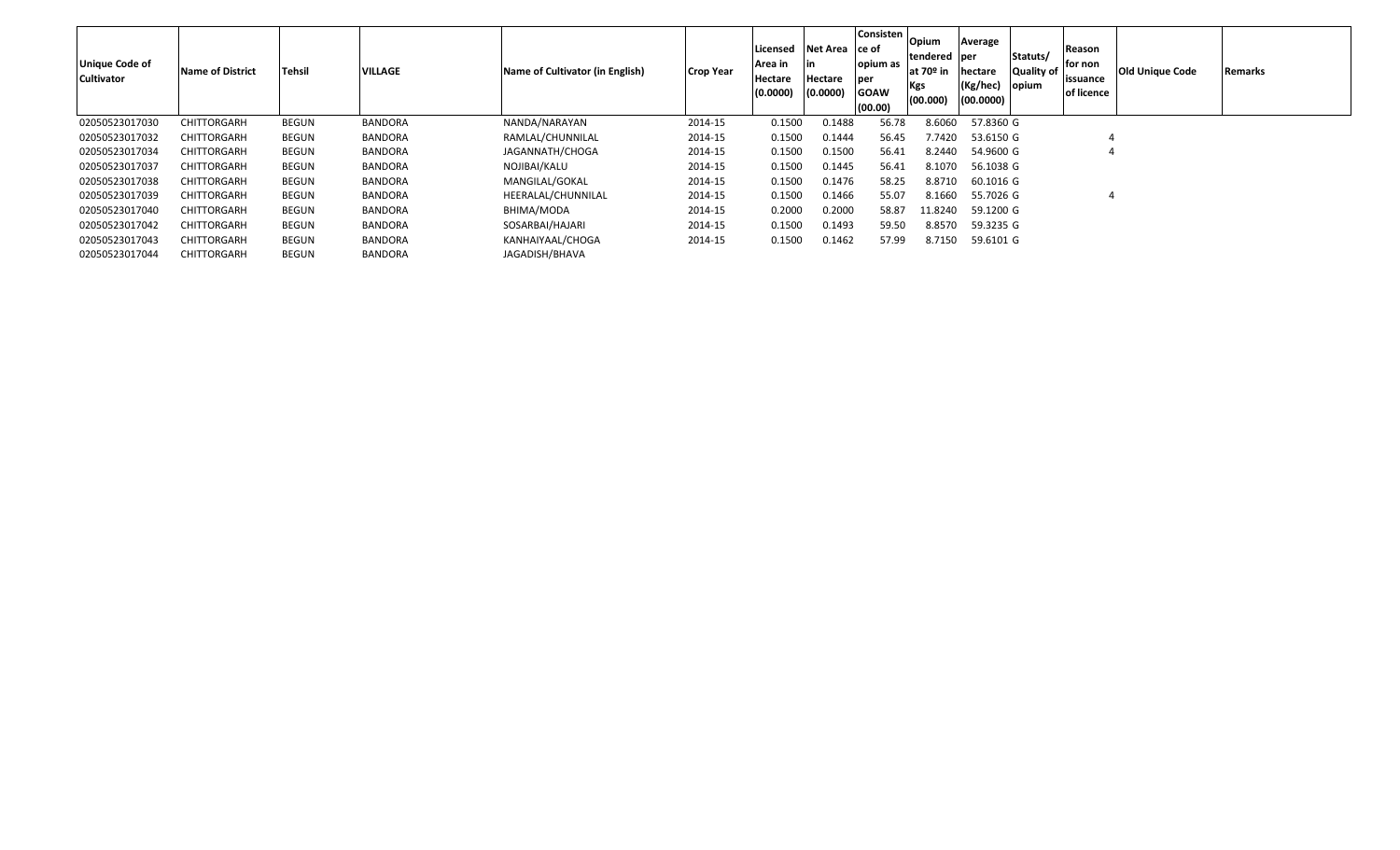| <b>Unique Code of</b> |                         |               |                 |                                 |                  | Licensed<br>Area in | <b>Net Area</b><br>in | Consisten<br>ce of<br>opium as | Opium<br>tendered              | Average<br>per                   | Statuts/            | Reason<br>for non      |                        |                    |
|-----------------------|-------------------------|---------------|-----------------|---------------------------------|------------------|---------------------|-----------------------|--------------------------------|--------------------------------|----------------------------------|---------------------|------------------------|------------------------|--------------------|
| <b>Cultivator</b>     | <b>Name of District</b> | <b>Tehsil</b> | VILLAGE         | Name of Cultivator (in English) | <b>Crop Year</b> | Hectare<br>(0.0000) | Hectare<br>(0.0000)   | per<br><b>GOAW</b><br>(00.00)  | at $70°$ in<br>Kgs<br>(00.000) | hectare<br>(Kg/hec)<br>(00.0000) | Quality of<br>opium | issuance<br>of licence | <b>Old Unique Code</b> | Remarks            |
| 02050523019020        | <b>CHITTORGARH</b>      | <b>BEGUN</b>  | MADHOPUR (M.P.) | RAICHANDRA/RAMNATH              | 2014-15          | 0.2000              | 0.1955                | 61.22                          | 12.1130                        | 61.9591 G                        |                     |                        |                        |                    |
| 02050523019021        | CHITTORGARH             | <b>BEGUN</b>  | MADHOPUR (M.P.) | ONKAR/GHASI                     | 2014-15          | 0.2000              | 0.2000                | 58.04                          | 11.6990                        | 58.4950 G                        |                     |                        |                        |                    |
| 02050523019025        | CHITTORGARH             | <b>BEGUN</b>  | MADHOPUR (M.P.) | PYARCHAND/BHUWANA               | 2014-15          | 0.2000              | 0.1971                | 61.22                          | 12.2180                        | 61.9888 G                        |                     |                        |                        |                    |
| 02050523019028        | <b>CHITTORGARH</b>      | <b>BEGUN</b>  | MADHOPUR (M.P.) | NANDUBAI/ BOTHLAL               | 2014-15          | 0.1500              | 0.1444                | 64.19                          | 9.3170                         | 64.5222 G                        |                     |                        |                        |                    |
| 02050523020001        | <b>CHITTORGARH</b>      | <b>BEGUN</b>  | NARSINGHPURA    | ONKAR/BHUWANA                   | 2014-15          | 0.2000              | 0.1998                | 60.07                          | 12.1510                        | 60.8158 G                        |                     |                        |                        |                    |
| 02050523020002        | CHITTORGARH             | <b>BEGUN</b>  | NARSINGHPURA    | KHEMRAJ/DAULA                   | 2014-15          | 0.1500              | 0.1502                | 57.65                          | 8.7550                         | 58.2889 G                        |                     |                        |                        |                    |
| 02050523020003        | CHITTORGARH             | <b>BEGUN</b>  | NARSINGHPURA    | BHURA/ONKAR                     | 2014-15          | 0.1500              | 0.1490                | 61.45                          | 9.4550                         | 63.4564 G                        |                     |                        |                        |                    |
| 02050523020004        | CHITTORGARH             | <b>BEGUN</b>  | NARSINGHPURA    | BHURI BAI/BALU                  | 2014-15          | 0.2000              | 0.2005                | 70.03                          | 13.6360                        | 68.0100G                         |                     |                        |                        |                    |
| 02050523020007        | CHITTORGARH             | <b>BEGUN</b>  | NARSINGHPURA    | KAILASH A/S. PYARA /HEERA       | 2014-15          | 0.1500              | 0.1490                | 61.02                          | 9.1620                         | 61.4899 G                        |                     |                        |                        |                    |
| 02050523020009        | CHITTORGARH             | <b>BEGUN</b>  | NARSINGHPURA    | GHISIBAI/DAULA                  | 2014-15          | 0.1500              | 0.1488                | 58.54                          | 8.9730                         | 60.3024 G                        |                     |                        |                        |                    |
| 02050523020010        | CHITTORGARH             | <b>BEGUN</b>  | NARSINGHPURA    | PREMBAI/RAMESHVAR               | 2014-15          | 0.2000              | 0.1988                | 61.73                          | 12.4430                        | 62.5905 G                        |                     |                        |                        |                    |
| 02050523020012        | CHITTORGARH             | <b>BEGUN</b>  | NARSINGHPURA    | KASHANIBAI/BHUWANA              | 2014-15          | 0.1500              | 0.1514                | 60.68                          | 9.275                          | $61.2616$ G                      |                     |                        |                        |                    |
| 02050523020013        | CHITTORGARH             | <b>BEGUN</b>  | NARSINGHPURA    | RAMA URF RAMLAL/KISHNA          | 2014-15          | 0.2000              | 0.1972                | 64.12                          | 12.5220                        | 63.4990 G                        |                     |                        |                        |                    |
| 02050523021001        | CHITTORGARH             | <b>BEGUN</b>  | <b>NANDBAI</b>  | MADHO/PYARA                     | 2014-15          | 0.1500              | 0.1139                | 58.07                          | 6.6120                         | 58.0509 G                        |                     |                        |                        |                    |
| 02050523021003        | CHITTORGARH             | <b>BEGUN</b>  | <b>NANDBAI</b>  | <b>ONKAR / MANGILAL</b>         | 2014-15          | 0.2000              | 0.1985                | 58.07                          | 11.6060                        | 58.4685 G                        |                     |                        |                        |                    |
| 02050523021004        | CHITTORGARH             | <b>BEGUN</b>  | <b>NANDBAI</b>  | DEVILAL/LALU                    | 2014-15          | 0.2000              | 0.1974                | 67.29                          | 13.545                         | 68.6170 G                        |                     |                        |                        |                    |
| 02050523021006        | CHITTORGARH             | <b>BEGUN</b>  | <b>NANDBAI</b>  | TULSIRAM/CHHAGNALAL             | 2014-15          | 0.2000              | 0.2010                | 67.29                          | 13.9100                        | 69.2040 G                        |                     |                        |                        |                    |
| 02050523021008        | CHITTORGARH             | <b>BEGUN</b>  | <b>NANDBAI</b>  | BHAGWANLAL/HARLAL               | 2014-15          | 0.1500              | 0.1503                | 62.52                          | 9.3960                         | 62.5150 G                        |                     |                        |                        |                    |
| 02050523021012        | <b>CHITTORGARH</b>      | <b>BEGUN</b>  | <b>NANDBAI</b>  | MANGIBAI/ONKARLAL               | 2014-15          | 0.1500              | 0.1482                | 58.46                          | 8.8610                         | 59.7908 G                        |                     |                        |                        |                    |
| 02050523021014        | CHITTORGARH             | <b>BEGUN</b>  | <b>NANDBAI</b>  | DEVILAL/MIYACHAND               | 2014-15          | 0.2000              | 0.1980                | 61.91                          | 12.5320                        | 63.2929 G                        |                     |                        |                        |                    |
| 02050523021015        | <b>CHITTORGARH</b>      | <b>BEGUN</b>  | <b>NANDBAI</b>  | HAGAMIBAI/DEVILAL               | 2014-15          | 0.2000              | 0.1998                | 67.29                          | 13.6310                        | 68.2232 G                        |                     |                        |                        |                    |
| 02050523021018        | CHITTORGARH             | <b>BEGUN</b>  | <b>NANDBAI</b>  | MADHU/CHHAGNA                   | 2014-15          | 0.1500              | 0.1499                | 58.74                          | 8.9120                         | 59.4530 G                        |                     |                        |                        |                    |
| 02050523021019        | CHITTORGARH             | <b>BEGUN</b>  | <b>NANDBAI</b>  | DEVILAL/JAICHAND                | 2014-15          | 0.2000              | 0.1923                | 64.37                          | 11.8440                        | 61.5913 G                        |                     |                        |                        |                    |
| 02050523021020        | CHITTORGARH             | <b>BEGUN</b>  | <b>NANDBAI</b>  | FULIBAI/NANDKISHORE             | 2014-15          | 0.1500              | 0.1513                | 63.13                          | 9.5960                         | 63.4237 G                        |                     |                        |                        | <b>NAME CHANGE</b> |
| 02050523021021        | CHITTORGARH             | <b>BEGUN</b>  | NANDBAI         | DHANNIBAI/MANGILAL              | 2014-15          | 0.2000              | 0.1992                | 64.37                          | 12.6720                        | 63.6145 G                        |                     |                        |                        |                    |
| 02050523021022        | CHITTORGARH             | <b>BEGUN</b>  | <b>NANDBAI</b>  | PRITHVIRAJ/KAJOD                | 2014-15          | 0.2000              | 0.1972                | 64.1                           | 13.0570                        | 66.2120 G                        |                     |                        |                        |                    |
| 02050523021023        | CHITTORGARH             | <b>BEGUN</b>  | <b>NANDBAI</b>  | BHANWAR LAL/BHUWANA             | 2014-15          | 0.1500              | 0.1483                | 58.70                          | 8.7460                         | 58.9751 G                        |                     |                        |                        |                    |
| 02050523021025        | CHITTORGARH             | <b>BEGUN</b>  | <b>NANDBAI</b>  | JAMANIBAI/PYARCHAND             | 2014-15          | 0.1500              | 0.1360                | 58.7                           | 7.4810                         | 55.0074 G                        |                     |                        |                        |                    |
| 02050523021029        | <b>CHITTORGARH</b>      | <b>BEGUN</b>  | <b>NANDBAI</b>  | NARBADABAI/DEVILAL              | 2014-15          | 0.1500              | 0.1519                | 64.62                          | 10.0530                        | 66.1817 G                        |                     |                        |                        |                    |
| 02050523021030        | <b>CHITTORGARH</b>      | <b>BEGUN</b>  | <b>NANDBAI</b>  | GHISALAL/NANDA                  | 2014-15          | 0.2000              | 0.2000                | 63.45                          | 12.7350                        | 63.6750 G                        |                     |                        |                        |                    |
| 02050523022001        | <b>CHITTORGARH</b>      | <b>BEGUN</b>  | NEELIYO KA MAAL | SEUBAI/KALU                     | 2014-15          | 0.2000              | 0.2002                | 64.58                          | 12.5010                        | 62.4426 G                        |                     |                        |                        | <b>NAME CHANGE</b> |
| 02050523022002        | CHITTORGARH             | <b>BEGUN</b>  | NEELIYO KA MAAL | RUPA/PRITHVIRAJ                 | 2014-15          | 0.2000              | 0.2000                | 64.58                          | 12.9070                        | 64.5350 G                        |                     |                        |                        |                    |
| 02050523022003        | CHITTORGARH             | <b>BEGUN</b>  | NEELIYO KA MAAL | TEKUBAI/BHERU                   | 2014-15          | 0.2000              | 0.2013                | 64.97                          | 13.1330                        | 65.2409 G                        |                     |                        |                        |                    |
| 02050523022004        | CHITTORGARH             | <b>BEGUN</b>  | NEELIYO KA MAAL | NANDUBAI/ BAGA                  | 2014-15          | 0.2000              | 0.2040                | 65.43                          | 13.4600                        | 65.9804 G                        |                     |                        |                        |                    |
| 02050523022005        | CHITTORGARH             | <b>BEGUN</b>  | NEELIYO KA MAAL | HIRIBAI/DHANNA                  | 2014-15          | 0.2000              | 0.2002                | 68.46                          | 13.8780                        | 69.3207 G                        |                     |                        |                        |                    |
| 02050523022006        | CHITTORGARH             | <b>BEGUN</b>  | NEELIYO KA MAAL | JHAMKUBAI/HEERA                 | 2014-15          | 0.2000              | 0.1980                | 68.46                          | 13.8090                        | 69.7424 G                        |                     |                        |                        |                    |
| 02050523022007        | <b>CHITTORGARH</b>      | <b>BEGUN</b>  | NEELIYO KA MAAL | KUKA/KISHNA                     | 2014-15          | 0.2000              | 0.1980                |                                | 62.56 12.7530                  | 64.4091 G                        |                     |                        |                        |                    |
| 02050523022008        | <b>CHITTORGARH</b>      | <b>BEGUN</b>  | NEELIYO KA MAAL | GHISA/BALU                      | 2014-15          | 0.2000              | 0.1994                | 65.43                          | 12.8240                        | 64.3129 G                        |                     |                        |                        |                    |
| 02050523022009        | <b>CHITTORGARH</b>      | <b>BEGUN</b>  | NEELIYO KA MAAL | SEUBAI/CHUNILAL                 | 2014-15          | 0.2000              | 0.2006                | 68.46                          | 13.7900                        | 68.7438 G                        |                     |                        |                        |                    |
| 02050523022010        | <b>CHITTORGARH</b>      | <b>BEGUN</b>  | NEELIYO KA MAAL | NANIBAI / SHANKAR LAL           | 2014-15          | 0.2000              | 0.1997                | 65.43                          | 13.1980                        | 66.0891 G                        |                     |                        |                        | <b>NAME CHANGE</b> |
| 02050523022011        | <b>CHITTORGARH</b>      | <b>BEGUN</b>  | NEELIYO KA MAAL | DHAPUBAI/HEMA                   | 2014-15          | 0.2000              | 0.1970                | 70.47                          | 13.3590                        | 67.8122 G                        |                     |                        |                        |                    |
| 02050523022012        | <b>CHITTORGARH</b>      | <b>BEGUN</b>  | NEELIYO KA MAAL | NARAYAN/GOPI                    | 2014-15          | 0.2000              | 0.1971                | 68.46                          | 13.3010                        | 67.4835 G                        |                     |                        |                        |                    |
| 02050523022013        | <b>CHITTORGARH</b>      | <b>BEGUN</b>  | NEELIYO KA MAAL | SUGNABAI/PRBHULAL               | 2014-15          | 0.2000              | 0.2017                | 65.43                          | 13.2080                        | 65.4834 G                        |                     |                        |                        |                    |
| 02050523022014        | <b>CHITTORGARH</b>      | <b>BEGUN</b>  | NEELIYO KA MAAL | NANDA/BHOLA                     | 2014-15          | 0.2000              | 0.1967                | 68.46                          | 14.3080                        | 72.7402 G                        |                     |                        |                        |                    |
| 02050523022015        | <b>CHITTORGARH</b>      | <b>BEGUN</b>  | NEELIYO KA MAAL | DHAPUBAI/HAJARI                 | 2014-15          | 0.1500              | 0.1548                | 65.43                          | 9.8890                         | 63.8824 G                        |                     |                        |                        |                    |
| 02050523022016        | <b>CHITTORGARH</b>      | <b>BEGUN</b>  | NEELIYO KA MAAL | HAJARI/BALU                     | 2014-15          | 0.2000              | 0.2002                | 64.97                          | 13.2630                        | 66.2488 G                        |                     |                        |                        |                    |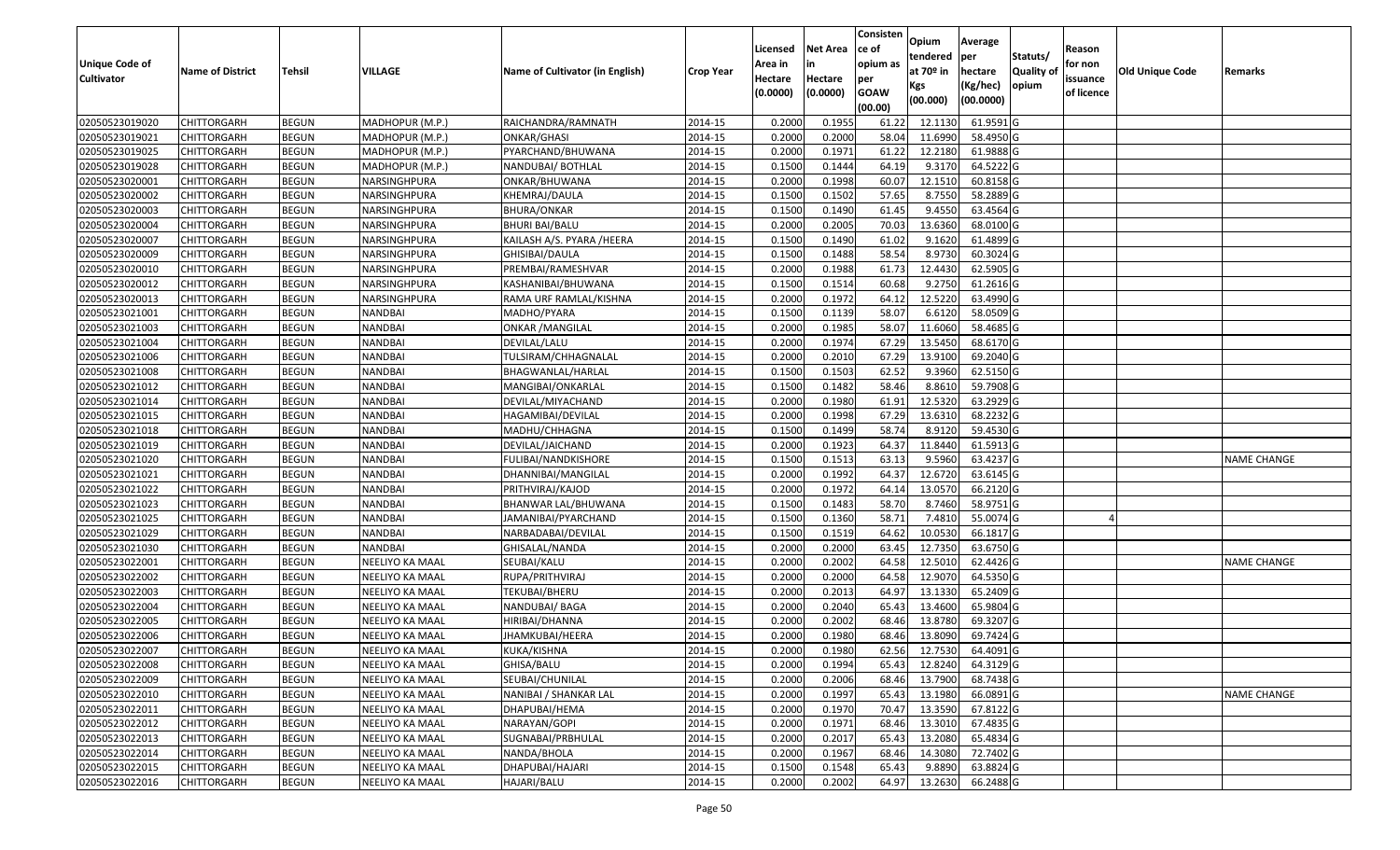| <b>Unique Code of</b><br><b>Cultivator</b> | <b>Name of District</b> | <b>Tehsil</b> | VILLAGE         | Name of Cultivator (in English) | <b>Crop Year</b> | Licensed<br>Area in<br>Hectare<br>(0.0000) | <b>Net Area</b><br>in<br>Hectare<br>(0.0000) | Consisten<br>ce of<br>opium as<br>per<br><b>GOAW</b><br>(00.00) | Opium<br>tendered<br>at $70°$ in<br>Kgs<br>(00.000) | Average<br>per<br>hectare<br>(Kg/hec)<br>(00.0000) | Statuts/<br>Quality of<br>opium | Reason<br>for non<br>issuance<br>of licence | <b>Old Unique Code</b> | Remarks |
|--------------------------------------------|-------------------------|---------------|-----------------|---------------------------------|------------------|--------------------------------------------|----------------------------------------------|-----------------------------------------------------------------|-----------------------------------------------------|----------------------------------------------------|---------------------------------|---------------------------------------------|------------------------|---------|
| 02050523022018                             | <b>CHITTORGARH</b>      | <b>BEGUN</b>  | NEELIYO KA MAAL | BHANWARLAL/KALU                 | 2014-15          | 0.2000                                     | 0.2020                                       | 58.60                                                           | 11.8460                                             | 58.6436 G                                          |                                 |                                             |                        |         |
| 02050523022019                             | CHITTORGARH             | <b>BEGUN</b>  | NEELIYO KA MAAL | PREMBAI/BHERULAL                | 2014-15          | 0.2000                                     | 0.2020                                       | 67.8                                                            | 13.5910                                             | 67.2822 G                                          |                                 |                                             |                        |         |
| 02050523022020                             | CHITTORGARH             | <b>BEGUN</b>  | NEELIYO KA MAAL | BHURA/GHISA                     | 2014-15          | 0.1500                                     | 0.1510                                       | 62.56                                                           | 9.4470                                              | 62.5629 G                                          |                                 |                                             |                        |         |
| 02050523023001                             | <b>CHITTORGARH</b>      | <b>BEGUN</b>  | <b>SHOPURA</b>  | RAMCHANDRA/DEVILAL              | 2014-15          | 0.2000                                     | 0.1951                                       | 65.73                                                           | 12.8170                                             | 65.6945 G                                          |                                 |                                             |                        |         |
| 02050523023002                             | <b>CHITTORGARH</b>      | <b>BEGUN</b>  | <b>SHOPURA</b>  | <b>BHOLIBAI/HEERA</b>           | 2014-15          | 0.1500                                     | 0.1480                                       | 64.48                                                           | 9.5250                                              | 64.3581 G                                          |                                 |                                             |                        |         |
| 02050523023003                             | CHITTORGARH             | <b>BEGUN</b>  | SHOPURA         | SHRINGARI / JAYCHAND            | 2014-15          | 0.1500                                     | 0.1501                                       | 64.48                                                           | 9.9110                                              | 66.0293 G                                          |                                 |                                             |                        |         |
| 02050523023004                             | CHITTORGARH             | <b>BEGUN</b>  | SHOPURA         | KAHAIYAAL A/S. NARAYAN/MADHUJI  | 2014-15          | 0.2000                                     | 0.1981                                       | 61.46                                                           | 12.3010                                             | 62.0949 G                                          |                                 |                                             |                        |         |
| 02050523023005                             | CHITTORGARH             | <b>BEGUN</b>  | <b>SHOPURA</b>  | HAJARI LAL / PEMA               | 2014-15          | 0.1500                                     | 0.1516                                       | 64.48                                                           | 9.6440                                              | 63.6148 G                                          |                                 |                                             |                        |         |
| 02050523023006                             | CHITTORGARH             | <b>BEGUN</b>  | <b>SHOPURA</b>  | RADHESHYAM A/S. BALU            | 2014-15          | 0.1500                                     | 0.1464                                       | 61.46                                                           | 9.0170                                              | 61.5915 G                                          |                                 |                                             |                        |         |
| 02050523023008                             | CHITTORGARH             | <b>BEGUN</b>  | <b>SHOPURA</b>  | KANHAIYALAL/BHURALAL            | 2014-15          | 0.1500                                     | 0.1505                                       | 57.40                                                           | 8.4300                                              | 56.0133 G                                          |                                 |                                             |                        |         |
| 02050523023009                             | CHITTORGARH             | <b>BEGUN</b>  | <b>SHOPURA</b>  | PYARA/BHURA                     | 2014-15          | 0.2000                                     | 0.2042                                       | 58.26                                                           | 12.0430                                             | 58.9765 G                                          |                                 |                                             |                        |         |
| 02050523023011                             | CHITTORGARH             | <b>BEGUN</b>  | <b>SHOPURA</b>  | LADBAI/NGJIRAM                  | 2014-15          | 0.1500                                     | 0.1452                                       | 58.26                                                           | 8.2810                                              | 57.0317 G                                          |                                 |                                             |                        |         |
| 02050523023012                             | CHITTORGARH             | <b>BEGUN</b>  | SHOPURA         | PYARIBAI/GHISA                  | 2014-15          | 0.150                                      | 0.1476                                       | 64.48                                                           | 9.7180                                              | 65.8401G                                           |                                 |                                             |                        |         |
| 02050523023014                             | CHITTORGARH             | <b>BEGUN</b>  | <b>SHOPURA</b>  | HEMRAJ/BHUWANA                  | 2014-15          | 0.1500                                     | 0.1485                                       | 64.48                                                           | 9.2210                                              | 62.0943 G                                          |                                 |                                             |                        |         |
| 02050523023015                             | CHITTORGARH             | <b>BEGUN</b>  | <b>SHOPURA</b>  | MANGIBAI/BALURAM                | 2014-15          | 0.2000                                     | 0.1972                                       | 64.19                                                           | 12.6820                                             | 64.3103 G                                          |                                 |                                             |                        |         |
| 02050523023016                             | CHITTORGARH             | <b>BEGUN</b>  | SHOPURA         | DEVBAI/KALU                     | 2014-15          | 0.1500                                     | 0.1452                                       | 61.46                                                           | 9.0170                                              | 62.1006 G                                          |                                 |                                             |                        |         |
| 02050523023017                             | CHITTORGARH             | <b>BEGUN</b>  | <b>SHOPURA</b>  | PRITHVIRAJ/BHERU                | 2014-15          | 0.2000                                     | 0.1972                                       | 61.46                                                           | 11.8620                                             | 60.1521 G                                          |                                 |                                             |                        |         |
| 02050523023019                             | CHITTORGARH             | <b>BEGUN</b>  | SHOPURA         | DEVILAL/TULSIRAM                | 2014-15          | 0.1500                                     | 0.1500                                       | 60.28                                                           | 9.0590                                              | 60.3933 G                                          |                                 |                                             |                        |         |
| 02050523023021                             | CHITTORGARH             | <b>BEGUN</b>  | <b>SHOPURA</b>  | BHANWARLAL/RUPA                 | 2014-15          | 0.2000                                     | 0.1980                                       | 67.65                                                           | 13.2790                                             | 67.0657 G                                          |                                 |                                             |                        |         |
| 02050523023022                             | <b>CHITTORGARH</b>      | <b>BEGUN</b>  | <b>SHOPURA</b>  | NARBADABAI/PRBHULAL             | 2014-15          | 0.1500                                     | 0.1434                                       | 58.37                                                           | 8.6470                                              | 60.2999 G                                          |                                 |                                             |                        |         |
| 02050523023023                             | CHITTORGARH             | <b>BEGUN</b>  | <b>SHOPURA</b>  | SITARAM/NARAYAN                 | 2014-15          | 0.2000                                     | 0.1977                                       | 59.75                                                           | 11.8900                                             | 60.1416 G                                          |                                 |                                             |                        |         |
| 02050523023025                             | CHITTORGARH             | <b>BEGUN</b>  | SHOPURA         | NANIBAI/GOPI                    | 2014-15          | 0.2000                                     | 0.2005                                       | 61.07                                                           | 12.2930                                             | 61.3117 G                                          |                                 |                                             |                        |         |
| 02050523023026                             | CHITTORGARH             | <b>BEGUN</b>  | SHOPURA         | KANHAIYAAL/GHASIRAM             | 2014-15          | 0.2000                                     | 0.1934                                       | 61.35                                                           | 12.1390                                             | 62.7663 G                                          |                                 |                                             |                        |         |
| 02050523023027                             | CHITTORGARH             | <b>BEGUN</b>  | SHOPURA         | DHAPUBAI/HARIRAM                | 2014-15          | 0.1500                                     | 0.1530                                       | 61.46                                                           | 9.4390                                              | 61.6928 G                                          |                                 |                                             |                        |         |
| 02050523023028                             | CHITTORGARH             | <b>BEGUN</b>  | <b>SHOPURA</b>  | NANDLAL/RAMAJI                  | 2014-15          | 0.1500                                     | 0.1524                                       | 61.23                                                           | 9.429                                               | 61.8701G                                           |                                 |                                             |                        |         |
| 02050523023029                             | CHITTORGARH             | <b>BEGUN</b>  | <b>SHOPURA</b>  | MEGHRAJ/RUPA                    | 2014-15          | 0.2000                                     | 0.1989                                       | 61.46                                                           | 12.2040                                             | 61.3575 G                                          |                                 |                                             |                        |         |
| 02050523023030                             | CHITTORGARH             | <b>BEGUN</b>  | <b>SHOPURA</b>  | KUKALAL/MOJIRAM                 | 2014-15          | 0.2000                                     | 0.1994                                       | 64.08                                                           | 12.7060                                             | 63.7212 G                                          |                                 |                                             |                        |         |
| 02050523023031                             | <b>CHITTORGARH</b>      | <b>BEGUN</b>  | <b>SHOPURA</b>  | BHERULAL/GHASIRAM               | 2014-15          | 0.2000                                     | 0.2022                                       | 60.13                                                           | 11.9830                                             | 59.2631 G                                          |                                 |                                             |                        |         |
| 02050523023032                             | <b>CHITTORGARH</b>      | <b>BEGUN</b>  | <b>SHOPURA</b>  | GODU/NARAYAN                    | 2014-15          | 0.2000                                     | 0.2006                                       | 64.43                                                           | 12.7940                                             | 63.7787 G                                          |                                 |                                             |                        |         |
| 02050523023033                             | CHITTORGARH             | <b>BEGUN</b>  | <b>SHOPURA</b>  | NARAYAN/BALURAM                 | 2014-15          | 0.1500                                     | 0.1482                                       | 58.26                                                           | 8.8310                                              | 59.5884 G                                          |                                 |                                             |                        |         |
| 02050523023035                             | CHITTORGARH             | <b>BEGUN</b>  | SHOPURA         | NARAYAN/TULSIRAM                | 2014-15          | 0.2000                                     | 0.2014                                       | 61.46                                                           | 12.2480                                             | 60.8143 G                                          |                                 |                                             |                        |         |
| 02050523023036                             | CHITTORGARH             | <b>BEGUN</b>  | <b>SHOPURA</b>  | CHHAGNA/KUKA                    | 2014-15          | 0.1500                                     | 0.1472                                       | 58.26                                                           | 8.598                                               | 58.4103 G                                          |                                 |                                             |                        |         |
| 02050523023038                             | <b>CHITTORGARH</b>      | <b>BEGUN</b>  | <b>SHOPURA</b>  | PRBHU/HAJARI                    | 2014-15          | 0.2000                                     | 0.1974                                       | 58.26                                                           | 11.4690                                             | 58.1003 G                                          |                                 |                                             |                        |         |
| 02050523023039                             | CHITTORGARH             | <b>BEGUN</b>  | SHOPURA         | NOLARAM/BHURA                   | 2014-15          | 0.2000                                     | 0.1987                                       | 62.23                                                           | 12.5260                                             | 63.0398 G                                          |                                 |                                             |                        |         |
| 02050523023040                             | CHITTORGARH             | <b>BEGUN</b>  | SHOPURA         | KANA/NARAYAN                    | 2014-15          | 0.2000                                     | 0.1990                                       | 58.37                                                           | 11.5820                                             | 58.2010 G                                          |                                 |                                             |                        |         |
| 02050523023041                             | <b>CHITTORGARH</b>      | <b>BEGUN</b>  | SHOPURA         | RUPIBAI / GHISA                 | 2014-15          | 0.1500                                     | 0.1536                                       | 60.03                                                           | 9.6730                                              | 62.9753 G                                          |                                 |                                             |                        |         |
| 02050523023042                             | <b>CHITTORGARH</b>      | <b>BEGUN</b>  | <b>SHOPURA</b>  | JANIBAI/RUPA                    | 2014-15          | 0.2000                                     | 0.1950                                       | 61.56                                                           | 12.1710                                             | 62.4154 G                                          |                                 |                                             |                        |         |
| 02050523023045                             | <b>CHITTORGARH</b>      | <b>BEGUN</b>  | SHOPURA         | TARACHAND/GOPALAL               | 2014-15          | 0.1500                                     | 0.1504                                       | 61.46                                                           | 9.2890                                              | 61.7620 G                                          |                                 |                                             |                        |         |
| 02050523023046                             | <b>CHITTORGARH</b>      | <b>BEGUN</b>  | <b>SHOPURA</b>  | BHERULAL/GOKAL                  | 2014-15          | 0.1500                                     | 0.1560                                       | 61.46                                                           | 9.2630                                              | 59.3782 G                                          |                                 |                                             |                        |         |
| 02050523023048                             | CHITTORGARH             | <b>BEGUN</b>  | <b>SHOPURA</b>  | KALURAM/LAKHAMA                 | 2014-15          | 0.1500                                     | 0.1458                                       | 58.37                                                           | 8.5300                                              | 58.5048 G                                          |                                 |                                             |                        |         |
| 02050523023049                             | <b>CHITTORGARH</b>      | <b>BEGUN</b>  | <b>SHOPURA</b>  | PRABHULAL/DEVILAL               | 2014-15          | 0.2000                                     | 0.1980                                       | 61.46                                                           | 12.0020                                             | 60.6162 G                                          |                                 |                                             |                        |         |
| 02050523023050                             | <b>CHITTORGARH</b>      | <b>BEGUN</b>  | <b>SHOPURA</b>  | THAMMABAI/BHANWARLAL            | 2014-15          | 0.1500                                     | 0.1548                                       | 55.26                                                           | 8.4230                                              | 54.4121 G                                          |                                 |                                             |                        |         |
| 02050523023051                             | CHITTORGARH             | <b>BEGUN</b>  | <b>SHOPURA</b>  | RATANLAL / CHUNNILAL            | 2014-15          | 0.1500                                     | 0.1456                                       | 59.55                                                           | 8.8220                                              | 60.5907 G                                          |                                 |                                             |                        |         |
| 02050523023052                             | CHITTORGARH             | <b>BEGUN</b>  | <b>SHOPURA</b>  | DEVILAL/HEMRAJ                  | 2014-15          | 0.2000                                     | 0.2020                                       | 63.18                                                           | 12.4740                                             | 61.7525 G                                          |                                 |                                             |                        |         |
| 02050523023053                             | <b>CHITTORGARH</b>      | <b>BEGUN</b>  | <b>SHOPURA</b>  | HOKMA/MAYARAM                   | 2014-15          | 0.2000                                     | 0.2000                                       | 57.19                                                           | 11.6340                                             | 58.1700 G                                          |                                 |                                             |                        |         |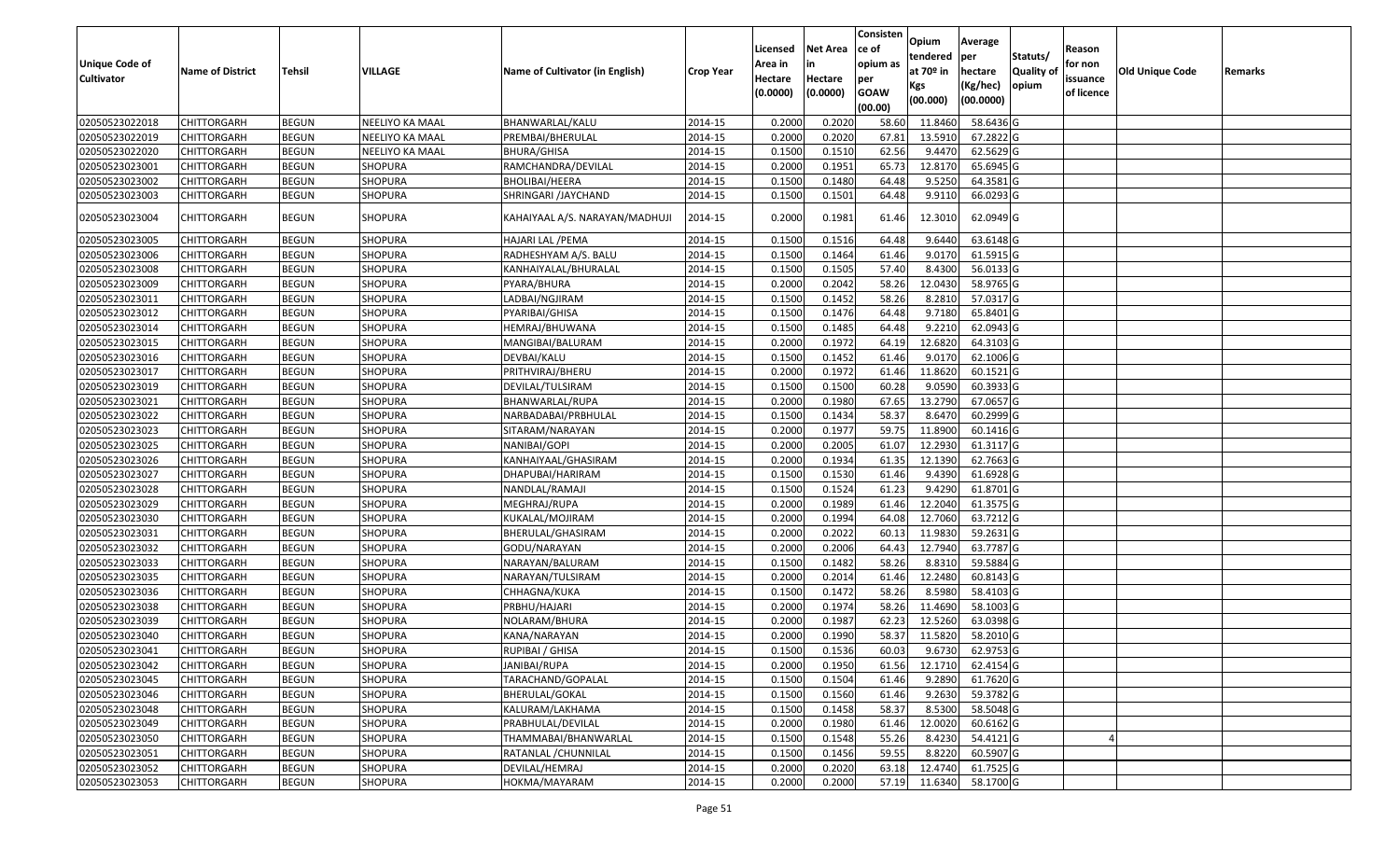| Unique Code of<br><b>Cultivator</b> | <b>Name of District</b> | <b>Tehsil</b> | VILLAGE          | Name of Cultivator (in English) | <b>Crop Year</b> | Licensed<br>Area in<br>Hectare<br>(0.0000) | <b>Net Area</b><br>in<br>Hectare<br>(0.0000) | Consisten<br>ce of<br>opium as<br>per<br><b>GOAW</b><br>(00.00) | Opium<br>tendered<br>at $70°$ in<br>Kgs<br>(00.000) | Average<br>per<br>hectare<br>(Kg/hec)<br>(00.0000) | Statuts/<br>Quality of<br>opium | Reason<br>for non<br>issuance<br>of licence | <b>Old Unique Code</b> | Remarks |
|-------------------------------------|-------------------------|---------------|------------------|---------------------------------|------------------|--------------------------------------------|----------------------------------------------|-----------------------------------------------------------------|-----------------------------------------------------|----------------------------------------------------|---------------------------------|---------------------------------------------|------------------------|---------|
| 02050523023054                      | <b>CHITTORGARH</b>      | <b>BEGUN</b>  | SHOPURA          | RAMESHVAR/DEVILAL               | 2014-15          | 0.2000                                     | 0.1898                                       | 55.94                                                           | 10.541                                              | 55.5374 G                                          |                                 |                                             |                        |         |
| 02050523023055                      | CHITTORGARH             | <b>BEGUN</b>  | SHOPURA          | CHUNNILAL/NARAYAN               | 2014-15          | 0.2000                                     | 0.1974                                       | 58.37                                                           | 11.3150                                             | 57.3202 G                                          |                                 |                                             |                        |         |
| 02050523023056                      | CHITTORGARH             | <b>BEGUN</b>  | SHOPURA          | PREMCHAND/RUPARAM               | 2014-15          | 0.1500                                     | 0.1506                                       | 61.08                                                           | 9.3890                                              | 62.3440 G                                          |                                 |                                             |                        |         |
| 02050523023057                      | <b>CHITTORGARH</b>      | <b>BEGUN</b>  | <b>SHOPURA</b>   | SHAMBHU/DUNGARAM                | 2014-15          | 0.1500                                     | 0.1485                                       | 61.45                                                           | 9.007                                               | 60.6532 G                                          |                                 |                                             |                        |         |
| 02050523023058                      | <b>CHITTORGARH</b>      | <b>BEGUN</b>  | <b>SHOPURA</b>   | MODIRAM/TULSIRAM                | 2014-15          | 0.2000                                     | 0.2059                                       | 59.42                                                           | 12.2240                                             | 59.3686 G                                          |                                 |                                             |                        |         |
| 02050523024001                      | CHITTORGARH             | <b>BEGUN</b>  | AAMALDA          | DUDHARAM/GULAB                  | 2014-15          | 0.1500                                     | 0.1496                                       | 64.62                                                           | 9.2410                                              | 61.7714 G                                          |                                 |                                             |                        |         |
| 02050523024003                      | <b>CHITTORGARH</b>      | <b>BEGUN</b>  | AAMALDA          | SHAMBHURAM/MODIRAM              | 2014-15          | 0.2000                                     | 0.1989                                       | 55.32                                                           | 10.1160                                             | 50.8597 G                                          |                                 |                                             |                        |         |
| 02050523024006                      | <b>CHITTORGARH</b>      | <b>BEGUN</b>  | AAMALDA          | GENDMAL/RAMA BALAI              | 2014-15          | 0.2000                                     | 0.2000                                       | 49.44                                                           | 9.0480                                              | 45.2400 G                                          |                                 |                                             |                        |         |
| 02050523024008                      | CHITTORGARH             | <b>BEGUN</b>  | AAMALDA          | SITARAM/NARAYAN                 | 2014-15          | 0.2000                                     | 0.2008                                       | 61.39                                                           | 11.6900                                             | 58.2171 G                                          |                                 |                                             |                        |         |
| 02050523024010                      | CHITTORGARH             | <b>BEGUN</b>  | AAMALDA          | NARAYAN/KALU                    | 2014-15          | 0.2000                                     | 0.2009                                       | 59.43                                                           | 12.0390                                             | 59.9253 G                                          |                                 |                                             |                        |         |
| 02050523024011                      | <b>CHITTORGARH</b>      | <b>BEGUN</b>  | AAMALDA          | DEVALAL/NARAYAN                 | 2014-15          | 0.1500                                     | 0.1470                                       | 59.18                                                           | 8.4460                                              | 57.4558 G                                          |                                 |                                             |                        |         |
| 02050523024012                      | CHITTORGARH             | <b>BEGUN</b>  | AAMALDA          | PHUMABAI/NANALAL                | 2014-15          | 0.2000                                     | 0.2009                                       | 58.50                                                           | 10.5550                                             | 52.5386 G                                          |                                 |                                             |                        |         |
| 02050523024013                      | CHITTORGARH             | <b>BEGUN</b>  | AAMALDA          | GOPALLAL/MADHU                  | 2014-15          | 0.2000                                     | 0.1888                                       | 58.50                                                           | 11.4410                                             | 60.5985 G                                          |                                 |                                             |                        |         |
| 02050523024014                      | CHITTORGARH             | <b>BEGUN</b>  | AAMALDA          | MANGILAL/DEVAJI (CHHOTA)        | 2014-15          | 0.150                                      | 0.1554                                       | 55.25                                                           | 8.7610                                              | 56.3771 G                                          |                                 |                                             |                        |         |
| 02050523024015                      | CHITTORGARH             | <b>BEGUN</b>  | AAMALDA          | UGMA/NARAYAN                    | 2014-15          | 0.2000                                     | 0.1994                                       | 59.18                                                           | 11.2440                                             | 56.3892 G                                          |                                 |                                             |                        |         |
| 02050523024016                      | CHITTORGARH             | <b>BEGUN</b>  | AAMALDA          | HAJARI/NARAYAN                  | 2014-15          | 0.150                                      | 0.1501                                       | 64.04                                                           | 9.4230                                              | 62.7781G                                           |                                 |                                             |                        |         |
| 02050523024018                      | CHITTORGARH             | <b>BEGUN</b>  | AAMALDA          | HEERALAL/BHAGGA                 | 2014-15          | 0.1500                                     | 0.1274                                       | 61.14                                                           | 7.3890                                              | 57.9984 G                                          |                                 |                                             |                        |         |
| 02050523024019                      | CHITTORGARH             | <b>BEGUN</b>  | AAMALDA          | KANHAIYALAL / AMBALAL           | 2014-15          | 0.2000                                     | 0.1968                                       | 61.14                                                           | 12.2630                                             | 62.3120 G                                          |                                 |                                             |                        |         |
| 02050523024020                      | CHITTORGARH             | <b>BEGUN</b>  | AAMALDA          | JAVAHARLAL/JAGANNATH            | 2014-15          | 0.1500                                     | 0.1500                                       | 61.14                                                           | 9.005                                               | 60.0333 G                                          |                                 |                                             |                        |         |
| 02050523024021                      | CHITTORGARH             | <b>BEGUN</b>  | AAMALDA          | MAGILAL/DEVA (BADA)             | 2014-15          | 0.1500                                     | 0.1516                                       | 61.27                                                           | 9.1640                                              | 60.4485 G                                          |                                 |                                             |                        |         |
| 02050523024022                      | <b>CHITTORGARH</b>      | <b>BEGUN</b>  | AAMALDA          | NANDLAL /HEERALAL               | 2014-15          | 0.2000                                     | 0.2006                                       | 56.43                                                           | 10.2380                                             | 51.0369 G                                          |                                 |                                             |                        |         |
| 02050523024024                      | CHITTORGARH             | <b>BEGUN</b>  | AAMALDA          | DUDHARAM/HEMRAJ                 | 2014-15          | 0.2000                                     | 0.1984                                       | 59.83                                                           | 11.1030                                             | 55.9627 G                                          |                                 |                                             |                        |         |
| 02050523024025                      | CHITTORGARH             | <b>BEGUN</b>  | AAMALDA          | SURESHCHANDRA/AMBALAL           | 2014-15          | 0.2000                                     | 0.1985                                       | 64.62                                                           | 13.0350                                             | 65.6675 G                                          |                                 |                                             |                        |         |
| 02050523024027                      | CHITTORGARH             | <b>BEGUN</b>  | AAMALDA          | SHAMBHULAL / LAXMANLAL          | 2014-15          | 0.1500                                     | 0.1504                                       | 53.73                                                           | 8.1520                                              | 54.2021G                                           |                                 |                                             |                        |         |
| 02050523024028                      | CHITTORGARH             | <b>BEGUN</b>  | AAMALDA          | GHISALAL/NARU                   | 2014-15          | 0.2000                                     | 0.2015                                       | 56.17                                                           | 11.3460                                             | 56.3077 G                                          |                                 |                                             |                        |         |
| 02050523024029                      | CHITTORGARH             | <b>BEGUN</b>  | AAMALDA          | KAILASH / MANGILAL              | 2014-15          | 0.2000                                     | 0.2005                                       | 59.18                                                           | 11.4560                                             | 57.1372 G                                          |                                 |                                             |                        |         |
| 02050523024035                      | CHITTORGARH             | <b>BEGUN</b>  | AAMALDA          | MANGILAL/PARAMANAND             | 2014-15          | 0.2000                                     | 0.2013                                       | 59.18                                                           | 11.3200                                             | 56.2345 G                                          |                                 |                                             |                        |         |
| 02050523024036                      | CHITTORGARH             | <b>BEGUN</b>  | AAMALDA          | RAMCHANDRA/BHURALAL             | 2014-15          | 0.2000                                     | 0.1917                                       | 59.83                                                           | 10.7690                                             | 56.1763 G                                          |                                 |                                             |                        |         |
| 02050523024037                      | <b>CHITTORGARH</b>      | <b>BEGUN</b>  | AAMALDA          | BHAGVATIPRSAD/SHANTILAL         | 2014-15          | 0.2000                                     | 0.1995                                       | 52.81                                                           | 10.1400                                             | 50.8271 G                                          |                                 |                                             |                        |         |
| 02050523024038                      | <b>CHITTORGARH</b>      | <b>BEGUN</b>  | AAMALDA          | LADULAL/BHERULAL                | 2014-15          | 0.2000                                     | 0.2030                                       | 53.81                                                           | 10.0390                                             | 49.4532 G                                          |                                 |                                             |                        |         |
| 02050523024040                      | CHITTORGARH             | <b>BEGUN</b>  | AAMALDA          | MANGILAL/CHUNA                  | 2014-15          | 0.1500                                     | 0.1556                                       | 61.27                                                           | 9.2960                                              | 59.7429 G                                          |                                 |                                             |                        |         |
| 02050523024041                      | CHITTORGARH             | <b>BEGUN</b>  | AAMALDA          | KALYAN/JAGANNATH                | 2014-15          | 0.1500                                     | 0.1546                                       | 64.31                                                           | 9.8210                                              | 63.5252 G                                          |                                 |                                             |                        |         |
| 02050523024043                      | CHITTORGARH             | <b>BEGUN</b>  | AAMALDA          | NANALAL/MODA                    | 2014-15          | 0.2000                                     | 0.1996                                       | 50.43                                                           | 9.2860                                              | 46.5230 G                                          |                                 |                                             |                        |         |
| 02050523024044                      | <b>CHITTORGARH</b>      | <b>BEGUN</b>  | AAMALDA          | RAMSUKHIBAI/LABHACHAND          | 2014-15          | 0.2000                                     | 0.2009                                       | 61.14                                                           | 10.7520                                             | 53.5192 G                                          |                                 |                                             |                        |         |
| 02050523024045                      | CHITTORGARH             | <b>BEGUN</b>  | AAMALDA          | HEERALAL/JAGANNATH              | 2014-15          | 0.150                                      | 0.1550                                       | 53.42                                                           | 8.1270                                              | 52.4323 G                                          |                                 |                                             |                        |         |
| 02050523024046                      | CHITTORGARH             | <b>BEGUN</b>  | AAMALDA          | BHAGVATIDEVI/ONKARLAL           | 2014-15          | 0.1500                                     | 0.1488                                       | 61.14                                                           | 8.7260                                              | 58.6425 G                                          |                                 |                                             |                        |         |
| 02050523024047                      | <b>CHITTORGARH</b>      | <b>BEGUN</b>  | AAMALDA          | HARIRAM/BHURA                   | 2014-15          | 0.2000                                     | 0.1932                                       | 64.31                                                           | 11.9710                                             | 61.9617 G                                          |                                 |                                             |                        |         |
| 02050523024048                      | <b>CHITTORGARH</b>      | <b>BEGUN</b>  | AAMALDA          | SHAMBHURAM/DUDHARAM             | 2014-15          | 0.1500                                     | 0.0738                                       | 64.31                                                           | 4.5840                                              | 62.1138 G                                          |                                 |                                             |                        |         |
| 02050523024049                      | <b>CHITTORGARH</b>      | <b>BEGUN</b>  | AAMALDA          | MOHNIDEVI/GEDMAL                | 2014-15          | 0.2000                                     | 0.1944                                       | 59.83                                                           | 10.8980                                             | 56.0597 G                                          |                                 |                                             |                        |         |
| 02050523024051                      | <b>CHITTORGARH</b>      | <b>BEGUN</b>  | AAMALDA          | CHHEETARLAL/KUKA                | 2014-15          | 0.2000                                     | 0.2069                                       | 59.83                                                           | 11.4190                                             | 55.1909 G                                          |                                 |                                             |                        |         |
| 02050523024052                      | <b>CHITTORGARH</b>      | <b>BEGUN</b>  | AAMALDA          | GOPAL LAL/KANADAS               | 2014-15          | 0.1500                                     | 0.1547                                       | 59.83                                                           | 8.2990                                              | 53.6458 G                                          |                                 |                                             |                        |         |
| 02050523024055                      | <b>CHITTORGARH</b>      | <b>BEGUN</b>  | AAMALDA          | CHHAGAN LAL/NANURAM             | 2014-15          | 0.2000                                     | 0.2042                                       | 64.31                                                           | 13.0640                                             | 63.9765 G                                          |                                 |                                             |                        |         |
| 02050523024056                      | <b>CHITTORGARH</b>      | <b>BEGUN</b>  | AAMALDA          | KAJOD/MODA                      | 2014-15          | 0.2000                                     | 0.1960                                       | 64.31                                                           | 12.8250                                             | 65.4337 G                                          |                                 |                                             |                        |         |
| 02050523024057                      | <b>CHITTORGARH</b>      | <b>BEGUN</b>  | AAMALDA          | MANGILAL/MODA                   | 2014-15          | 0.2000                                     | 0.1651                                       | 61.27                                                           | 9.6630                                              | 58.5282 G                                          |                                 |                                             |                        |         |
| 02050523025001                      | CHITTORGARH             | <b>BEGUN</b>  | JALAMPURA        | KASHIRAM/MEGHA                  | 2014-15          | 0.2000                                     | 0.1935                                       | 61.22                                                           | 12.1650                                             | 62.8680 G                                          |                                 |                                             |                        |         |
| 02050523025002                      | <b>CHITTORGARH</b>      | <b>BEGUN</b>  | <b>JALAMPURA</b> | RUPALAL/MODA                    | 2014-15          | 0.2000                                     | 0.2052                                       | 64.05                                                           | 13.2400                                             | 64.5220 G                                          |                                 |                                             |                        |         |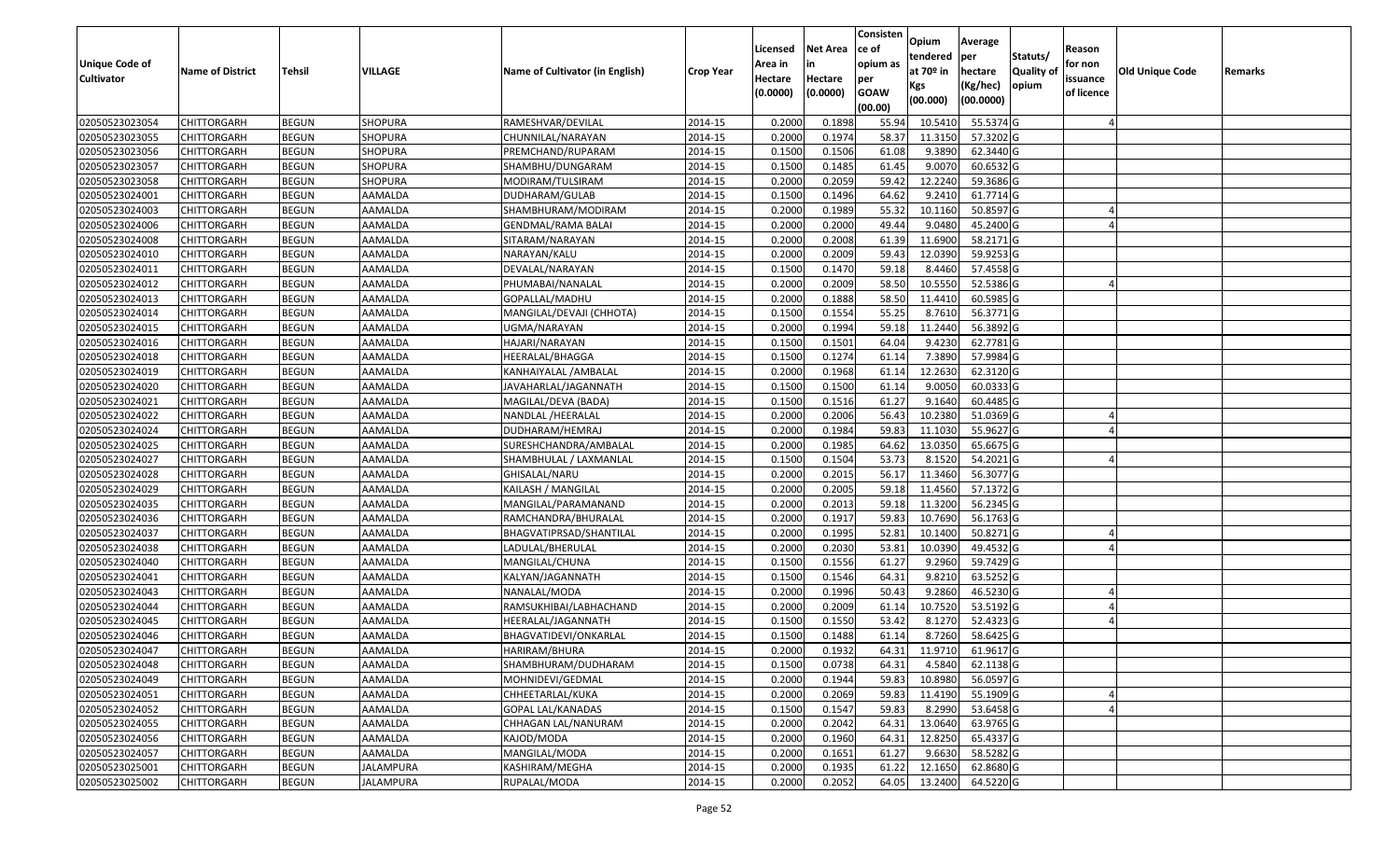| <b>Unique Code of</b><br><b>Cultivator</b> | <b>Name of District</b> | <b>Tehsil</b> | VILLAGE          | Name of Cultivator (in English)              | <b>Crop Year</b> | Licensed<br>Area in<br>Hectare<br>(0.0000) | <b>Net Area</b><br>in<br>Hectare<br>(0.0000) | Consisten<br>ce of<br>opium as<br>per<br><b>GOAW</b><br>(00.00) | Opium<br>tendered<br>at $70°$ in<br>Kgs<br>(00.000) | Average<br>per<br>hectare<br>(Kg/hec)<br>(00.0000) | Statuts/<br>Quality of<br>opium | Reason<br>for non<br>issuance<br>of licence | <b>Old Unique Code</b> | Remarks            |
|--------------------------------------------|-------------------------|---------------|------------------|----------------------------------------------|------------------|--------------------------------------------|----------------------------------------------|-----------------------------------------------------------------|-----------------------------------------------------|----------------------------------------------------|---------------------------------|---------------------------------------------|------------------------|--------------------|
| 02050523025003                             | <b>CHITTORGARH</b>      | <b>BEGUN</b>  | <b>JALAMPURA</b> | LABHACHAND/GOKAL                             | 2014-15          | 0.1500                                     | 0.1485                                       | 64.05                                                           | 9.6260                                              | 64.8215 G                                          |                                 |                                             |                        |                    |
| 02050523025006                             | CHITTORGARH             | <b>BEGUN</b>  | JALAMPURA        | BHANWARIBAI /SHRAVAN                         | 2014-15          | 0.2000                                     | 0.2030                                       | 58.18                                                           | 12.0100                                             | 59.1626 G                                          |                                 |                                             |                        |                    |
| 02050523025007                             | CHITTORGARH             | <b>BEGUN</b>  | JALAMPURA        | MOHANLAL/DEVILAL                             | 2014-15          | 0.1500                                     | 0.1511                                       | 61.02                                                           | 9.3530                                              | 61.8994 G                                          |                                 |                                             |                        |                    |
| 02050523025008                             | <b>CHITTORGARH</b>      | <b>BEGUN</b>  | <b>JALAMPURA</b> | CHHEETAR/LAKHMA                              | 2014-15          | 0.2000                                     | 0.2000                                       | 58.18                                                           | 11.7110                                             | 58.5550G                                           |                                 |                                             |                        |                    |
| 02050523026002                             | <b>CHITTORGARH</b>      | <b>BEGUN</b>  | ANOPPURA KAKAJI  | LAXMAN/JITMAL                                | 2014-15          | 0.2000                                     | 0.2060                                       | 66.19                                                           | 13.6450                                             | 66.2379 G                                          |                                 |                                             |                        |                    |
| 02050523026003                             | <b>CHITTORGARH</b>      | <b>BEGUN</b>  | ANOPPURA KAKAJI  | DEVILAL/BHOLA                                | 2014-15          | 0.2000                                     | 0.2008                                       | 64.04                                                           | 12.9640                                             | 64.5618 G                                          |                                 |                                             |                        |                    |
| 02050523026005                             | CHITTORGARH             | <b>BEGUN</b>  | ANOPPURA KAKAJI  | DUNGALAL/DEVA                                | 2014-15          | 0.2000                                     | 0.2033                                       | 61.27                                                           | 12.5170                                             | 61.5691G                                           |                                 |                                             |                        |                    |
| 02050523026006                             | <b>CHITTORGARH</b>      | <b>BEGUN</b>  | ANOPPURA KAKAJI  | SHOCHAND/DHANNA                              | 2014-15          | 0.2000                                     | 0.2033                                       | 63.90                                                           | 12.9530                                             | 63.7137 G                                          |                                 |                                             |                        |                    |
| 02050523026007                             | CHITTORGARH             | <b>BEGUN</b>  | ANOPPURA KAKAJI  | HARKUBAI/MOHAN                               | 2014-15          | 0.2000                                     | 0.1986                                       | 61.27                                                           | 12.4200                                             | 62.5378 G                                          |                                 |                                             |                        |                    |
| 02050523026009                             | CHITTORGARH             | <b>BEGUN</b>  | ANOPPURA KAKAJI  | BALU/DEVA                                    | 2014-15          | 0.1500                                     | 0.1523                                       | 59.59                                                           | 9.3810                                              | 61.5955 G                                          |                                 |                                             |                        |                    |
| 02050523026010                             | CHITTORGARH             | <b>BEGUN</b>  | ANOPPURA KAKAJI  | PYARCHAND/KAJOD                              | 2014-15          | 0.1500                                     | 0.1495                                       | 64.04                                                           | 9.7620                                              | 65.2977 G                                          |                                 |                                             |                        |                    |
| 02050523026011                             | CHITTORGARH             | <b>BEGUN</b>  | ANOPPURA KAKAJI  | PANNALAL/BHUWANA                             | 2014-15          | 0.2000                                     | 0.1988                                       | 64.04                                                           | 12.8900                                             | 64.8390 G                                          |                                 |                                             |                        |                    |
| 02050523026012                             | CHITTORGARH             | <b>BEGUN</b>  | ANOPPURA KAKAJI  | DEVILAL / PANNA LAL                          | 2014-15          | 0.2000                                     | 0.1990                                       | 64.04                                                           | 13.0180                                             | 65.4171 G                                          |                                 |                                             |                        |                    |
| 02050523026013                             | CHITTORGARH             | <b>BEGUN</b>  | ANOPPURA KAKAJI  | NANDA/PANNA                                  | 2014-15          | 0.2000                                     | 0.2035                                       | 61.39                                                           | 12.7250                                             | 62.5307 G                                          |                                 |                                             |                        |                    |
| 02050523026014                             | CHITTORGARH             | <b>BEGUN</b>  | ANOPPURA KAKAJI  | PYACHAND/PEMA                                | 2014-15          | 0.2000                                     | 0.2002                                       | 61.39                                                           | 12.5670                                             | 62.7722 G                                          |                                 |                                             |                        |                    |
| 02050523026015                             | CHITTORGARH             | <b>BEGUN</b>  | ANOPPURA KAKAJI  | SHANKARLAL/CHUNNILAL                         | 2014-15          | 0.2000                                     | 0.2011                                       | 58.5                                                            | 11.884                                              | 59.0950 G                                          |                                 |                                             |                        |                    |
| 02050523027001                             | CHITTORGARH             | <b>BEGUN</b>  | <b>CHARCHHA</b>  | TULSIRAM/MOTI                                | 2014-15          | 0.2000                                     | 0.1998                                       | 64.46                                                           | 13.0670                                             | 65.4004 G                                          |                                 |                                             |                        |                    |
| 02050523027002                             | CHITTORGARH             | <b>BEGUN</b>  | CHARCHHA         | PYARCHAND/NANDA                              | 2014-15          | 0.1500                                     | 0.1496                                       | 58.3                                                            | 8.655                                               | 57.8543 G                                          |                                 |                                             |                        | <b>NAME CHANGE</b> |
| 02050523027004                             | CHITTORGARH             | <b>BEGUN</b>  | CHARCHHA         | KHEMRAJ/NANDA                                | 2014-15          | 0.2000                                     | 0.1967                                       | 62.63                                                           | 12.8210                                             | 65.1805 G                                          |                                 |                                             |                        |                    |
| 02050523027005                             | CHITTORGARH             | <b>BEGUN</b>  | CHARCHHA         | TULSIRAM/BHOLA                               | 2014-15          | 0.2000                                     | 0.1998                                       | 64.47                                                           | 13.0870                                             | 65.5005 G                                          |                                 |                                             |                        |                    |
| 02050523027006                             | <b>CHITTORGARH</b>      | <b>BEGUN</b>  | CHARCHHA         | JAMNALAL/KERING                              | 2014-15          | 0.2000                                     | 0.2016                                       | 61.31                                                           | 12.4900                                             | 61.9544 G                                          |                                 |                                             |                        |                    |
| 02050523027007                             | CHITTORGARH             | <b>BEGUN</b>  | CHARCHHA         | NANDLAL/BARDA                                | 2014-15          | 0.2000                                     | 0.1996                                       | 61.01                                                           | 12.1760                                             | 61.0020G                                           |                                 |                                             |                        |                    |
| 02050523027008                             | CHITTORGARH             | <b>BEGUN</b>  | CHARCHHA         | HAJARI/ONKAR                                 | 2014-15          | 0.2000                                     | 0.1931                                       | 67.07                                                           | 13.2890                                             | 68.8193 G                                          |                                 |                                             |                        |                    |
| 02050523027009                             | CHITTORGARH             | <b>BEGUN</b>  | CHARCHHA         | KANHAIYAAL/HEERA                             | 2014-15          | 0.2000                                     | 0.1999                                       | 65.11                                                           | 13.3850                                             | 66.9585 G                                          |                                 |                                             |                        |                    |
| 02050523027011                             | <b>CHITTORGARH</b>      | <b>BEGUN</b>  | CHARCHHA         | AMARCHAND/BHERULAL                           | 2014-15          | 0.1500                                     | 0.1487                                       | 61.31                                                           | 9.074                                               | 61.0222 G                                          |                                 |                                             |                        |                    |
| 02050523027012                             | CHITTORGARH             | <b>BEGUN</b>  | CHARCHHA         | KHEMRAJ/NANAJI                               | 2014-15          | 0.1500                                     | 0.1506                                       | 61.31                                                           | 9.2140                                              | 61.1819 G                                          |                                 |                                             |                        |                    |
| 02050523027013                             | CHITTORGARH             | <b>BEGUN</b>  | CHARCHHA         | JAGANNATH/DEVILAL                            | 2014-15          | 0.1500                                     | 0.1439                                       | 61.31                                                           | 9.0560                                              | 62.9326 G                                          |                                 |                                             |                        |                    |
| 02050523027014                             | CHITTORGARH             | <b>BEGUN</b>  | CHARCHHA         | MATHURA/HAJARI                               | 2014-15          | 0.2000                                     | 0.2012                                       | 61.01                                                           | 12.4290                                             | 61.7744 G                                          |                                 |                                             |                        |                    |
| 02050523027015                             | <b>CHITTORGARH</b>      | <b>BEGUN</b>  | CHARCHHA         | MOOLCHAND/JAYRAM                             | 2014-15          | 0.1500                                     | 0.1511                                       | 62.77                                                           | 9.6760                                              | 64.0371 G                                          |                                 |                                             |                        |                    |
| 02050523028001                             | <b>CHITTORGARH</b>      | <b>BEGUN</b>  | PIPALDA BEGU     | RAMCHANDRA/ONKAR                             | 2014-15          | 0.2000                                     | 0.1992                                       | 70.47                                                           | 14.3260                                             | 71.9177 G                                          |                                 |                                             |                        |                    |
| 02050523028002                             | CHITTORGARH             | <b>BEGUN</b>  | PIPALDA BEGU     | MATHURA/ONKAR                                | 2014-15          | 0.2000                                     | 0.1993                                       | 70.47                                                           | 14.1850                                             | 71.1741 G                                          |                                 |                                             |                        |                    |
| 02050523028003                             | CHITTORGARH             | <b>BEGUN</b>  | PIPALDA BEGU     | KANHAIYAAL/RAMLAL                            | 2014-15          | 0.2000                                     | 0.1969                                       | 67.81                                                           | 13.8330                                             | 70.2539 G                                          |                                 |                                             |                        |                    |
| 02050523028004                             | CHITTORGARH             | <b>BEGUN</b>  | PIPALDA BEGU     | PYARIBAI/AASHARAM                            | 2014-15          | 0.1500                                     | 0.1500                                       | 68.53                                                           | 10.661                                              | 71.0733 G                                          |                                 |                                             |                        |                    |
| 02050523028005                             | CHITTORGARH             | <b>BEGUN</b>  | PIPALDA BEGU     | BHURA/MOHAN                                  | 2014-15          | 0.2000                                     | 0.2000                                       | 70.47                                                           | 14.2950                                             | 71.4750 G                                          |                                 |                                             |                        |                    |
| 02050523028006                             | CHITTORGARH             | <b>BEGUN</b>  | PIPALDA BEGU     | SARJUBAO/KUKALAL                             | 2014-15          | 0.150                                      | 0.1506                                       | 68.53                                                           | 10.3480                                             | 68.7118 G                                          |                                 |                                             |                        |                    |
| 02050523028007                             | CHITTORGARH             | <b>BEGUN</b>  | PIPALDA BEGU     | SHYAMLAL/AASHARAM                            | 2014-15          | 0.2000                                     | 0.1870                                       | 70.29                                                           | 13.8470                                             | 74.0481G                                           |                                 |                                             |                        |                    |
| 02050523028008                             | <b>CHITTORGARH</b>      | <b>BEGUN</b>  | PIPALDA BEGU     | MADANLAL/AASHARAM                            | 2014-15          | 0.2000                                     | 0.1911                                       | 64.97                                                           | 12.5480                                             | 65.6620 G                                          |                                 |                                             |                        |                    |
| 02050523028009                             | <b>CHITTORGARH</b>      | <b>BEGUN</b>  | PIPALDA BEGU     | RATANA/SURAJA                                | 2014-15          | 0.1500                                     | 0.1540                                       | 68.53                                                           | 10.9450                                             | 71.0714 G                                          |                                 |                                             |                        |                    |
| 02050523028010                             | <b>CHITTORGARH</b>      | <b>BEGUN</b>  | PIPALDA BEGU     | MOHAN/KUKA REGAR                             | 2014-15          | 0.2000                                     | 0.1993                                       | 67.81                                                           | 13.7170                                             | 68.8259 G                                          |                                 |                                             |                        |                    |
| 02050523028012                             | <b>CHITTORGARH</b>      | <b>BEGUN</b>  | PIPALDA BEGU     | PRABHULAL/RAMCHANDRA                         | 2014-15          | 0.2000                                     | 0.2000                                       | 68.53                                                           | 14.0000                                             | 70.0000 G                                          |                                 |                                             |                        |                    |
| 02050523028013                             | <b>CHITTORGARH</b>      | <b>BEGUN</b>  | PIPALDA BEGU     | BHURALAL / RAMLAL                            | 2014-15          | 0.2000                                     | 0.2013                                       | 61.42                                                           | 12.6700                                             | 62.9409 G                                          |                                 |                                             |                        |                    |
| 02050523028014                             | <b>CHITTORGARH</b>      | <b>BEGUN</b>  | PIPALDA BEGU     | KESHSURAM/RAMLAL                             | 2014-15          | 0.2000                                     | 0.1980                                       | 65.42                                                           | 13.2800                                             | 67.0707 G                                          |                                 |                                             |                        |                    |
| 02050523028015                             | <b>CHITTORGARH</b>      | <b>BEGUN</b>  | PIPALDA BEGU     | RAMCHANDRA/UDAYRAM                           | 2014-15          | 0.2000                                     | 0.1989                                       | 64.97                                                           | 13.2450                                             | 66.5913 G                                          |                                 |                                             |                        |                    |
| 02050523028016                             | <b>CHITTORGARH</b>      | <b>BEGUN</b>  | PIPALDA BEGU     | RAMESHACHANDRA URF RAMESHVAR<br>/MITATHAULAL | 2014-15          | 0.2000                                     | 0.1897                                       | 64.97                                                           | 12.4740                                             | 65.7565 G                                          |                                 |                                             |                        |                    |
| 02050523028017                             | <b>CHITTORGARH</b>      | <b>BEGUN</b>  | PIPALDA BEGU     | SHANKARLAL/MITTHAULAL                        | 2014-15          | 0.1500                                     | 0.1508                                       | 71.81                                                           | 11.1510                                             | 73.9456 G                                          |                                 |                                             |                        |                    |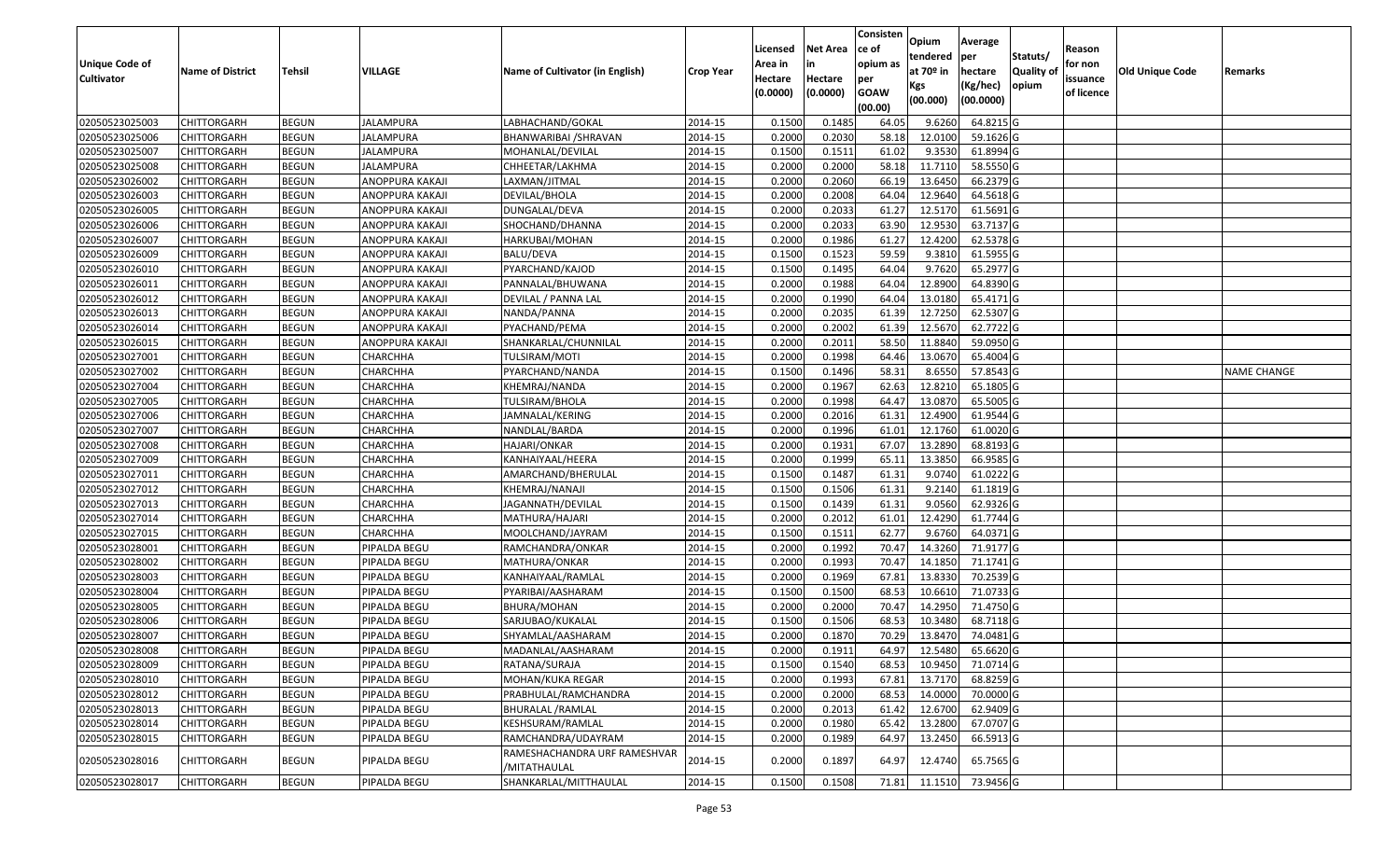| <b>Unique Code of</b><br><b>Cultivator</b> | <b>Name of District</b> | <b>Tehsil</b> | VILLAGE          | Name of Cultivator (in English)                       | <b>Crop Year</b> | Licensed<br>Area in<br>Hectare<br>(0.0000) | <b>Net Area</b><br>in<br>Hectare<br>(0.0000) | Consisten<br>ce of<br>opium as<br>per<br><b>GOAW</b><br>(00.00) | Opium<br>tendered<br>at $70°$ in<br>Kgs<br>(00.000) | Average<br>per<br>hectare<br>(Kg/hec)<br>(00.0000) | Statuts/<br>Quality of<br>opium | Reason<br>for non<br>issuance<br>of licence | <b>Old Unique Code</b> | Remarks            |
|--------------------------------------------|-------------------------|---------------|------------------|-------------------------------------------------------|------------------|--------------------------------------------|----------------------------------------------|-----------------------------------------------------------------|-----------------------------------------------------|----------------------------------------------------|---------------------------------|---------------------------------------------|------------------------|--------------------|
| 02050523028018                             | <b>CHITTORGARH</b>      | <b>BEGUN</b>  | PIPALDA BEGU     | JAMANIBAI /BALURAM                                    | 2014-15          | 0.2000                                     | 0.1965                                       | 67.07                                                           | 13.6540                                             | 69.4860 G                                          |                                 |                                             |                        |                    |
| 02050523028019                             | CHITTORGARH             | <b>BEGUN</b>  | PIPALDA BEGU     | SHAMBHULAL/MADHULAL                                   | 2014-15          | 0.2000                                     | 0.1995                                       | 67.81                                                           | 13.9590                                             | 69.9699 G                                          |                                 |                                             |                        |                    |
| 02050523028020                             | CHITTORGARH             | <b>BEGUN</b>  | PIPALDA BEGU     | JAMNALAL/AASHARAM                                     | 2014-15          | 0.2000                                     | 0.1994                                       | 67.81                                                           | 13.9590                                             | 70.0050G                                           |                                 |                                             |                        |                    |
| 02050523028021                             | <b>CHITTORGARH</b>      | <b>BEGUN</b>  | PIPALDA BEGU     | MEGHRAJ/AASHARAM                                      | 2014-15          | 0.2000                                     | 0.2001                                       | 65.42                                                           | 13.5890                                             | 67.9110 G                                          |                                 |                                             |                        |                    |
| 02050523028023                             | <b>CHITTORGARH</b>      | <b>BEGUN</b>  | PIPALDA BEGU     | BHURA / NANDA OHTHA                                   | 2014-15          | 0.2000                                     | 0.2009                                       | 67.07                                                           | 14.0080                                             | 69.7262 G                                          |                                 |                                             |                        |                    |
| 02050523028024                             | CHITTORGARH             | <b>BEGUN</b>  | PIPALDA BEGU     | BADRI/NANALAL                                         | 2014-15          | 0.2000                                     | 0.1995                                       | 68.53                                                           | 13.9020                                             | 69.6842 G                                          |                                 |                                             |                        |                    |
| 02050523028025                             | CHITTORGARH             | <b>BEGUN</b>  | PIPALDA BEGU     | HEERA/CHAMPA                                          | 2014-15          | 0.2000                                     | 0.1970                                       | 61.42                                                           | 12.8190                                             | 65.0711G                                           |                                 |                                             |                        |                    |
| 02050523028026                             | CHITTORGARH             | <b>BEGUN</b>  | PIPALDA BEGU     | NARAYANIBAI/DOLTRAM                                   | 2014-15          | 0.2000                                     | 0.1949                                       | 65.42                                                           | 13.0750                                             | 67.0857 G                                          |                                 |                                             |                        |                    |
| 02050523029001                             | CHITTORGARH             | <b>BEGUN</b>  | <b>DORAI</b>     | MEGHRAJ URF MEGHA/MODA                                | 2014-15          | 0.2000                                     | 0.1820                                       | 67.25                                                           | 11.4610                                             | 62.9725 G                                          |                                 |                                             |                        |                    |
| 02050523029005                             | CHITTORGARH             | <b>BEGUN</b>  | <b>DORAI</b>     | KASHIRAM/NARAYAN                                      | 2014-15          | 0.1500                                     | 0.1505                                       | 67.18                                                           | 10.0870                                             | 67.0233 G                                          |                                 |                                             |                        |                    |
| 02050523029006                             | CHITTORGARH             | <b>BEGUN</b>  | <b>DORAI</b>     | CHUNNIBAI/RUPLAL                                      | 2014-15          | 0.2000                                     | 0.2017                                       | 64.08                                                           | 12.6790                                             | 62.8607 G                                          |                                 |                                             |                        |                    |
| 02050523029008                             | CHITTORGARH             | <b>BEGUN</b>  | <b>DORAI</b>     | GODA/ONKAR                                            | 2014-15          | 0.1500                                     | 0.1537                                       | 64.23                                                           | 9.4970                                              | 61.7892 G                                          |                                 |                                             |                        |                    |
| 02050523029009                             | CHITTORGARH             | <b>BEGUN</b>  | <b>DORAI</b>     | PRATAPIBAI/RUPA                                       | 2014-15          | 0.1500                                     | 0.1254                                       | 64.75                                                           | 8.2230                                              | 65.5742 G                                          |                                 |                                             |                        |                    |
| 02050523029011                             | CHITTORGARH             | <b>BEGUN</b>  | <b>DORAI</b>     | KANHAIYAAL/MANGILAL                                   | 2014-15          | 0.2000                                     | 0.2020                                       | 61.34                                                           | 12.1800                                             | 60.2970 G                                          |                                 |                                             |                        |                    |
| 02050523029012                             | CHITTORGARH             | <b>BEGUN</b>  | <b>DORAI</b>     | RADHIBAI/HAJARI                                       | 2014-15          | 0.1500                                     | 0.1500                                       | 62.40                                                           | 9.5200                                              | 63.4667 G                                          |                                 |                                             |                        |                    |
| 02050523029013                             | CHITTORGARH             | <b>BEGUN</b>  | <b>DORAI</b>     | JAYRAM/GOKAL                                          | 2014-15          | 0.2000                                     | 0.1988                                       | 64.14                                                           | 12.4610                                             | 62.6811G                                           |                                 |                                             |                        |                    |
| 02050523029017                             | CHITTORGARH             | <b>BEGUN</b>  | <b>DORAI</b>     | DERAM/BHANWARLAL                                      | 2014-15          | 0.1500                                     | 0.1330                                       | 64.02                                                           | 8.6880                                              | 65.3233 G                                          |                                 |                                             |                        |                    |
| 02050523029018                             | CHITTORGARH             | <b>BEGUN</b>  | <b>DORAI</b>     | CHAMPABAI/KAJOD                                       | 2014-15          | 0.2000                                     | 0.2000                                       | 64.38                                                           | 12.9130                                             | 64.5650 G                                          |                                 |                                             |                        |                    |
| 02050523029020                             | <b>CHITTORGARH</b>      | <b>BEGUN</b>  | <b>DORAI</b>     | KANA/MODA                                             | 2014-15          | 0.2000                                     | 0.2016                                       | 61.34                                                           | 12.1890                                             | 60.4613 G                                          |                                 |                                             |                        |                    |
| 02050523029026                             | CHITTORGARH             | <b>BEGUN</b>  | <b>DORAI</b>     | RAMESHCHAND/KALU A.S. BALU                            | 2014-15          | 0.1500                                     | 0.1394                                       | 64.38                                                           | 8.6450                                              | 62.0158 G                                          |                                 |                                             |                        |                    |
| 02050523030002                             | CHITTORGARH             | <b>BEGUN</b>  | <b>MEGHPURA</b>  | NANALAL/MADHOLAL                                      | 2014-15          | 0.2000                                     | 0.1976                                       | 62.20                                                           | 12.4840                                             | 63.1781 G                                          |                                 |                                             |                        |                    |
| 02050523030003                             | CHITTORGARH             | <b>BEGUN</b>  | <b>MEGHPURA</b>  | KAJODIBAI/KASHIRAM                                    | 2014-15          | 0.1500                                     | 0.1505                                       | 65.26                                                           | 10.1060                                             | 67.1495 G                                          |                                 |                                             |                        |                    |
| 02050523030007                             | CHITTORGARH             | <b>BEGUN</b>  | MEGHPURA         | CHUNNILAL/KUKA                                        | 2014-15          | 0.2000                                     | 0.2006                                       | 64.58                                                           | 12.9160                                             | 64.3868 G                                          |                                 |                                             |                        |                    |
| 02050523030010                             | CHITTORGARH             | <b>BEGUN</b>  | MEGHPURA         | RAMCHANDRA A/S<br>BHAGWAN/BHARMAL                     | 2014-15          | 0.1500                                     | 0.1468                                       | 64.38                                                           | 9.0320                                              | 61.5259 G                                          |                                 |                                             |                        |                    |
| 02050523030011                             | <b>CHITTORGARH</b>      | <b>BEGUN</b>  | <b>MEGHPURA</b>  | SUGNABAI / PARMANAND                                  | 2014-15          | 0.1500                                     | 0.1408                                       | 58.37                                                           | 7.3300                                              | 52.0597 G                                          |                                 |                                             |                        |                    |
| 02050523030014                             | <b>CHITTORGARH</b>      | <b>BEGUN</b>  | <b>MEGHPURA</b>  | DAYASHAKAR/PARMANAND                                  | 2014-15          | 0.2000                                     | 0.1821                                       | 58.10                                                           | 10.3250                                             | 56.6996 G                                          |                                 |                                             |                        |                    |
| 02050523030015                             | CHITTORGARH             | <b>BEGUN</b>  | <b>MEGHPURA</b>  | CHUNNILAL/DHULA                                       | 2014-15          | 0.1500                                     | 0.1499                                       | 61.94                                                           | 9.2820                                              | 61.9213 G                                          |                                 |                                             |                        |                    |
| 02050523030016                             | CHITTORGARH             | <b>BEGUN</b>  | MEGHPURA         | KANHAIYALAL/ SHANKARLAL                               | 2014-15          | 0.1500                                     | 0.1528                                       | 64.38                                                           | 9.5470                                              | 62.4804 G                                          |                                 |                                             |                        |                    |
| 02050523030017                             | CHITTORGARH             | <b>BEGUN</b>  | <b>MEGHPURA</b>  | DOLATRAM/KISHNA                                       | 2014-15          | 0.2000                                     | 0.1921                                       | 58.37                                                           | 11.3900                                             | 59.2920 G                                          |                                 |                                             |                        |                    |
| 02050523030019                             | CHITTORGARH             | <b>BEGUN</b>  | MEGHPURA         | GATTUBAI/BHAGIRATH                                    | 2014-15          | 0.1500                                     | 0.1511                                       | 58.19                                                           | 8.5210                                              | 56.3931G                                           |                                 |                                             |                        |                    |
| 02050523030021                             | CHITTORGARH             | <b>BEGUN</b>  | MEGHPURA         | RAM KANYA BAI W/O ONKAR LAL <i> </i><br><b>DEUBAI</b> | 2014-15          | 0.1500                                     | 0.1512                                       | 51.10                                                           | 2.6430                                              | 17.4802G                                           |                                 |                                             |                        |                    |
| 02050523030022                             | CHITTORGARH             | <b>BEGUN</b>  | <b>MEGHPURA</b>  | CHUNNILAL/KHEMA                                       | 2014-15          | 0.2000                                     | 0.2010                                       | 64.38                                                           | 13.1060                                             | 65.2040 G                                          |                                 |                                             |                        |                    |
| 02050523030025                             | CHITTORGARH             | <b>BEGUN</b>  | MEGHPURA         | DEVILAL/BALU                                          | 2014-15          | 0.2000                                     | 0.1968                                       | 58.37                                                           | 11.4320                                             | 58.0894 G                                          |                                 |                                             |                        |                    |
| 02050523031001                             | CHITTORGARH             | <b>BEGUN</b>  | MANDAWARI        | GHISA /ONKAR                                          | 2014-15          | 0.1500                                     | 0.1451                                       | 61.42                                                           | 9.1780                                              | 63.2529 G                                          |                                 |                                             |                        |                    |
| 02050523031002                             | <b>CHITTORGARH</b>      | <b>BEGUN</b>  | MANDAWARI        | BHIMRAJ/LAKHAMA                                       | 2014-15          | 0.2000                                     | 0.2040                                       | 65.42                                                           | 13.9720                                             | 68.4902 G                                          |                                 |                                             |                        |                    |
| 02050523031003                             | <b>CHITTORGARH</b>      | <b>BEGUN</b>  | MANDAWARI        | ONKAR/DUNGA                                           | 2014-15          | 0.1500                                     | 0.1526                                       | 70.29                                                           | 11.0860                                             | 72.6474 G                                          |                                 |                                             |                        |                    |
| 02050523031006                             | <b>CHITTORGARH</b>      | <b>BEGUN</b>  | MANDAWARI        | <b>HEERA /RUPA</b>                                    | 2014-15          | 0.1500                                     | 0.1512                                       | 64.10                                                           | 9.5420                                              | 63.1085 G                                          |                                 |                                             |                        |                    |
| 02050523031008                             | <b>CHITTORGARH</b>      | <b>BEGUN</b>  | <b>MANDAWARI</b> | JANIBAI/PYARCHAND                                     | 2014-15          | 0.1500                                     | 0.1506                                       | 70.29                                                           | 10.6140                                             | 70.4781 G                                          |                                 |                                             |                        | <b>NAME CHANGE</b> |
| 02050523031009                             | <b>CHITTORGARH</b>      | <b>BEGUN</b>  | MANDAWARI        | DEVILAL/GOKAL                                         | 2014-15          | 0.2000                                     | 0.2000                                       | 61.42                                                           | 12.7310                                             | 63.6550 G                                          |                                 |                                             |                        |                    |
| 02050523031010                             | <b>CHITTORGARH</b>      | <b>BEGUN</b>  | MANDAWARI        | HAJARI/NARAYAN                                        | 2014-15          | 0.2000                                     | 0.1995                                       | 65.42                                                           | 13.1490                                             | 65.9098 G                                          |                                 |                                             |                        |                    |
| 02050523031011                             | <b>CHITTORGARH</b>      | <b>BEGUN</b>  | MANDAWARI        | KASTURIBAI/DEVILAL                                    | 2014-15          | 0.1500                                     | 0.1500                                       | 64.10                                                           | 9.8350                                              | 65.5667 G                                          |                                 |                                             |                        |                    |
| 02050523031012                             | <b>CHITTORGARH</b>      | <b>BEGUN</b>  | MANDAWARI        | DEVILAL/BOTHLAL                                       | 2014-15          | 0.2000                                     | 0.2000                                       | 64.10                                                           | 13.1680                                             | $65.8400$ G                                        |                                 |                                             |                        |                    |
| 02050523031013                             | CHITTORGARH             | <b>BEGUN</b>  | MANDAWARI        | KANHAIYALAL/BHURA                                     | 2014-15          | 0.2000                                     | 0.2035                                       | 58.60                                                           | 11.9960                                             | 58.9484 G                                          |                                 |                                             |                        |                    |
| 02050523031014                             | CHITTORGARH             | <b>BEGUN</b>  | MANDAWARI        | KAJODI BAI/KASHIRAM                                   | 2014-15          | 0.2000                                     | 0.1966                                       | 64.10                                                           | 13.1950                                             | 67.1160 G                                          |                                 |                                             |                        |                    |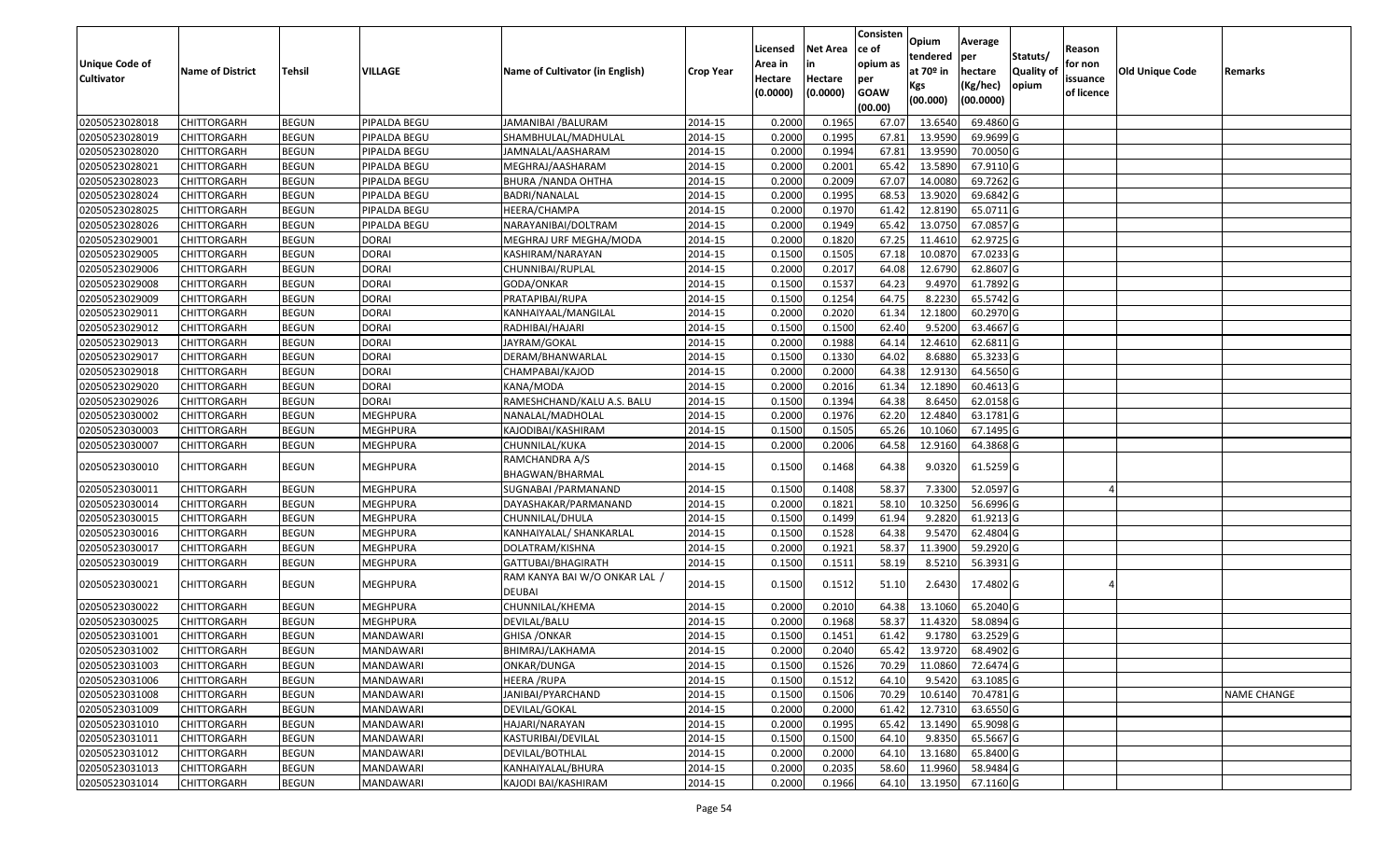|                       |                         |               |                      |                                 |                  |          |                 | Consisten   | Opium       | Average   |                  |            |                 |                    |
|-----------------------|-------------------------|---------------|----------------------|---------------------------------|------------------|----------|-----------------|-------------|-------------|-----------|------------------|------------|-----------------|--------------------|
|                       |                         |               |                      |                                 |                  | Licensed | <b>Net Area</b> | ce of       | tendered    | per       | Statuts/         | Reason     |                 |                    |
| <b>Unique Code of</b> | <b>Name of District</b> | <b>Tehsil</b> | VILLAGE              | Name of Cultivator (in English) | <b>Crop Year</b> | Area in  | in              | opium as    | at $70°$ in | hectare   | <b>Quality o</b> | for non    | Old Unique Code | Remarks            |
| <b>Cultivator</b>     |                         |               |                      |                                 |                  | Hectare  | Hectare         | per         | Kgs         | (Kg/hec)  | opium            | issuance   |                 |                    |
|                       |                         |               |                      |                                 |                  | (0.0000) | (0.0000)        | <b>GOAW</b> | (00.000)    | (00.0000) |                  | of licence |                 |                    |
|                       |                         |               |                      |                                 |                  |          |                 | (00.00)     |             |           |                  |            |                 |                    |
| 02050523031035        | CHITTORGARH             | <b>BEGUN</b>  | MANDAWARI            | KASHIRAM/NANDA                  | 2014-15          | 0.1500   | 0.1488          | 53.60       | 8.0170      | 53.8777 G |                  |            |                 |                    |
| 02050523031037        | CHITTORGARH             | <b>BEGUN</b>  | MANDAWARI            | RATANLAL/MOTI                   | 2014-15          | 0.2000   | 0.1989          | 67.07       | 13.7690     | 69.2257 G |                  |            |                 |                    |
| 02050523032001        | CHITTORGARH             | <b>BEGUN</b>  | PADAWAS              | GHISA/KUKA                      | 2014-15          | 0.1000   | 0.1025          | 58.55       | 6.0390      | 58.9171G  |                  |            |                 |                    |
| 02050523032002        | <b>CHITTORGARH</b>      | <b>BEGUN</b>  | PADAWAS              | HAJARI/ONKAR                    | 2014-15          | 0.2000   | 0.2007          | 61.10       | 12.4470     | 62.0179 G |                  |            |                 |                    |
| 02050523032003        | CHITTORGARH             | <b>BEGUN</b>  | PADAWAS              | GULAB/CHATURBHUJ                | 2014-15          | 0.2000   | 0.2012          | 58.38       | 11.6760     | 58.0318 G |                  |            |                 |                    |
| 02050523032004        | CHITTORGARH             | <b>BEGUN</b>  | PADAWAS              | NANDRAM/RODA                    | 2014-15          | 0.2000   | 0.2036          | 58.38       | 12.1180     | 59.5187 G |                  |            |                 |                    |
| 02050523032005        | CHITTORGARH             | <b>BEGUN</b>  | PADAWAS              | ONKARLAL/HUKMA                  | 2014-15          | 0.2000   | 0.1985          | 61.46       | 13.1880     | 66.4383 G |                  |            |                 |                    |
| 02050523032007        | CHITTORGARH             | <b>BEGUN</b>  | PADAWAS              | BALURAM/GANGARAM                | 2014-15          | 0.2000   | 0.1925          | 62.19       | 12.0120     | 62.4000G  |                  |            |                 |                    |
| 02050523032008        | CHITTORGARH             | <b>BEGUN</b>  | PADAWAS              | KHEMRAJ/DEVILAL                 | 2014-15          | 0.1500   | 0.1514          | 58.14       | 8.3800      | 55.3501 G |                  |            |                 | <b>NAME CHANGE</b> |
| 02050523032009        | CHITTORGARH             | <b>BEGUN</b>  | PADAWAS              | BALU/CHIAMNA                    | 2014-15          | 0.2000   | 0.1971          | 59.02       | 11.3990     | 57.8336 G |                  |            |                 |                    |
| 02050523032011        | CHITTORGARH             | <b>BEGUN</b>  | PADAWAS              | MOHAN/UDA KHATI                 | 2014-15          | 0.1500   | 0.1506          | 58.24       | 8.0700      | 53.5857 G |                  |            |                 |                    |
| 02050523032013        | <b>CHITTORGARH</b>      | <b>BEGUN</b>  | PADAWAS              | SHANKAR LAL / KAJODILAL         | 2014-15          | 0.2000   | 0.1951          | 61.43       | 12.3300     | 63.1984 G |                  |            |                 |                    |
| 02050523032014        | <b>CHITTORGARH</b>      | <b>BEGUN</b>  | PADAWAS              | KAJODIBAI/BHURA                 | 2014-15          | 0.1500   | 0.1505          | 57.15       | 8.8580      | 58.8571 G |                  |            |                 |                    |
| 02050523032015        | CHITTORGARH             | <b>BEGUN</b>  | PADAWAS              | GHISIBAI/NARAYAN                | 2014-15          | 0.1500   | 0.1520          | 58.38       | 8.7150      | 57.3355 G |                  |            |                 |                    |
| 02050523032016        | CHITTORGARH             | <b>BEGUN</b>  | PADAWAS              | KUKALAL/MADHOLAL                | 2014-15          | 0.2000   | 0.1950          | 61.21       | 12.6620     | 64.9333 G |                  |            |                 |                    |
| 02050523032018        | CHITTORGARH             | <b>BEGUN</b>  | PADAWAS              | GULABIBAI/BHUWANA               | 2014-15          | 0.1500   | 0.1500          | 58.38       | 8.4980      | 56.6533 G |                  |            |                 |                    |
| 02050523032019        | CHITTORGARH             | <b>BEGUN</b>  | PADAWAS              | ASHARAM/DALLA                   | 2014-15          | 0.2000   | 0.1974          | 58.14       | 11.8850     | 60.2077 G |                  |            |                 |                    |
| 02050523032020        | CHITTORGARH             | <b>BEGUN</b>  | PADAWAS              | BHAGVATSINGH/BHANWARSINGH       | 2014-15          | 0.2000   | 0.1999          | 58.38       | 11.3920     | 56.9885 G |                  |            |                 |                    |
| 02050523032022        | CHITTORGARH             | <b>BEGUN</b>  | PADAWAS              | DEVLAL/HUKMA                    | 2014-15          | 0.2000   | 0.1970          | 62.00       | 12.4090     | 62.9898 G |                  |            |                 |                    |
| 02050523032023        | CHITTORGARH             | <b>BEGUN</b>  | PADAWAS              | KISHANLAL / PYARA               | 2014-15          | 0.2000   | 0.2025          | 61.43       | 12.2860     | 60.6716 G |                  |            |                 |                    |
| 02050523032024        | CHITTORGARH             | <b>BEGUN</b>  | PADAWAS              | SHANKAR/PYARA                   | 2014-15          | 0.2000   | 0.1997          | 63.56       | 11.6680     | 58.4276 G |                  |            |                 |                    |
| 02050523033001        | CHITTORGARH             | <b>BEGUN</b>  | JODHA PATEL KI KHERI | NANDA/RAMA                      | 2014-15          | 0.2000   | 0.1968          | 61.42       | 12.337      | 62.6880 G |                  |            |                 |                    |
| 02050523033002        | CHITTORGARH             | <b>BEGUN</b>  | JODHA PATEL KI KHERI | JAGANNATH/SALAG                 | 2014-15          | 0.2000   | 0.2021          | 64.17       | 13.091      | 64.7749 G |                  |            |                 |                    |
| 02050523033003        | CHITTORGARH             | <b>BEGUN</b>  | JODHA PATEL KI KHERI | SUKHARAM/BHERU                  | 2014-15          | 0.2000   | 0.2000          | 64.1        | 13.0270     | 65.1350 G |                  |            |                 |                    |
| 02050523033004        | CHITTORGARH             | <b>BEGUN</b>  | JODHA PATEL KI KHERI | MANGILAL A/S CHATRBHUJ /UDA     | 2014-15          | 0.1500   | 0.1506          | 64.17       | 9.6710      | 64.2165 G |                  |            |                 |                    |
| 02050523033005        | CHITTORGARH             | <b>BEGUN</b>  | JODHA PATEL KI KHERI | MOHANLAL/DUNGA                  | 2014-15          | 0.1500   | 0.1513          | 67.07       | 9.8110      | 64.8447 G |                  |            |                 |                    |
| 02050523033006        | CHITTORGARH             | <b>BEGUN</b>  | JODHA PATEL KI KHERI | DOLIBAI/BALU                    | 2014-15          | 0.2000   | 0.1943          | 62.31       | 12.3370     | 63.4946 G |                  |            |                 |                    |
| 02050523033007        | CHITTORGARH             | <b>BEGUN</b>  | JODHA PATEL KI KHERI | DEVILAL/MOTILAL                 | 2014-15          | 0.2000   | 0.1961          | 64.10       | 12.7740     | 65.1402 G |                  |            |                 |                    |
| 02050523033008        | CHITTORGARH             | <b>BEGUN</b>  | JODHA PATEL KI KHERI | SHOCHAND/KUKA                   | 2014-15          | 0.1500   | 0.1461          | 64.17       | 9.4420      | 64.6270 G |                  |            |                 |                    |
| 02050523033009        | CHITTORGARH             | <b>BEGUN</b>  | JODHA PATEL KI KHERI | NARAYANIBAI/HEERA               | 2014-15          | 0.1500   | 0.1452          | 64.76       | 9.4090      | 64.8003 G |                  |            |                 |                    |
| 02050523033010        | CHITTORGARH             | <b>BEGUN</b>  | JODHA PATEL KI KHERI | KUKA/MODA                       | 2014-15          | 0.2000   | 0.2008          | 62.3        | 12.4440     | 61.9721G  |                  |            |                 |                    |
| 02050523033011        | CHITTORGARH             | <b>BEGUN</b>  | JODHA PATEL KI KHERI | DEVILAL/BHURA                   | 2014-15          | 0.1500   | 0.1464          | 64.17       | 9.5800      | 65.4372 G |                  |            |                 |                    |
| 02050523033012        | CHITTORGARH             | <b>BEGUN</b>  | JODHA PATEL KI KHERI | BALU/LAKHAMA                    | 2014-15          | 0.1500   | 0.1453          | 58.60       | 8.5300      | 58.7061G  |                  |            |                 |                    |
| 02050523033015        | CHITTORGARH             | <b>BEGUN</b>  | JODHA PATEL KI KHERI | RAMESHVAR/MADHO                 | 2014-15          | 0.1500   | 0.1479          | 67.07       | 9.7440      | 65.8824 G |                  |            |                 |                    |
| 02050523033016        | CHITTORGARH             | <b>BEGUN</b>  | JODHA PATEL KI KHERI | MANGILAL/GOKAL                  | 2014-15          | 0.1500   | 0.1446          | 64.76       | 9.6490      | 66.7289 G |                  |            |                 |                    |
| 02050523033017        | CHITTORGARH             | <b>BEGUN</b>  | JODHA PATEL KI KHERI | DHANNA/SALAG                    | 2014-15          | 0.2000   | 0.2022          | 67.07       | 13.7400     | 67.9525 G |                  |            |                 |                    |
| 02050523033018        | <b>CHITTORGARH</b>      | <b>BEGUN</b>  | JODHA PATEL KI KHERI | DEVILAL/CHUNILAL                | 2014-15          | 0.1500   | 0.1490          | 64.76       | 9.5750      | 64.2617 G |                  |            |                 |                    |
| 02050523033020        | <b>CHITTORGARH</b>      | <b>BEGUN</b>  | JODHA PATEL KI KHERI | GOKAL/BHOLA                     | 2014-15          | 0.2000   | 0.1951          | 58.14       | 11.3950     | 58.4059 G |                  |            |                 |                    |
| 02050523033021        | CHITTORGARH             | <b>BEGUN</b>  | JODHA PATEL KI KHERI | KANHAIYALAL/SHOCHAND            | 2014-15          | 0.2000   | 0.1970          | 64.76       | 12.9610     | 65.7919 G |                  |            |                 |                    |
| 02050523033024        | CHITTORGARH             | <b>BEGUN</b>  | JODHA PATEL KI KHERI | RAMESHAKANVAR D/O SHYAMSINGH    | 2014-15          | 0.1500   | 0.1448          | 62.31       | 9.0170      | 62.2721 G |                  |            |                 |                    |
| 02050523033025        | <b>CHITTORGARH</b>      | <b>BEGUN</b>  | JODHA PATEL KI KHERI | GHISALAL/RAMLAL                 | 2014-15          | 0.1500   | 0.1526          | 62.31       | 9.5960      | 62.8834 G |                  |            |                 |                    |
| 02050523033026        | <b>CHITTORGARH</b>      | <b>BEGUN</b>  | JODHA PATEL KI KHERI | MANGILAL/DEVA                   | 2014-15          | 0.1500   | 0.1506          | 58.14       | 8.6630      | 57.5232 G |                  |            |                 |                    |
| 02050523034001        | CHITTORGARH             | <b>BEGUN</b>  | NAYA GAAV MALKA      | CHUNNILAL/ONKAR                 | 2014-15          | 0.2000   | 0.1968          | 61.59       | 12.4410     | 63.2165 G |                  |            |                 |                    |
| 02050523034002        | CHITTORGARH             | <b>BEGUN</b>  | NAYA GAAV MALKA      | JHAMKUBAI/RUPA                  | 2014-15          | 0.1500   | 0.1488          | 58.04       | 8.7140      | 58.5618 G |                  |            |                 |                    |
| 02050523034003        | <b>CHITTORGARH</b>      | <b>BEGUN</b>  | NAYA GAAV MALKA      | HUKMA/BHIMA                     | 2014-15          | 0.2000   | 0.2015          | 61.25       | 12.4080     | 61.5782 G |                  |            |                 |                    |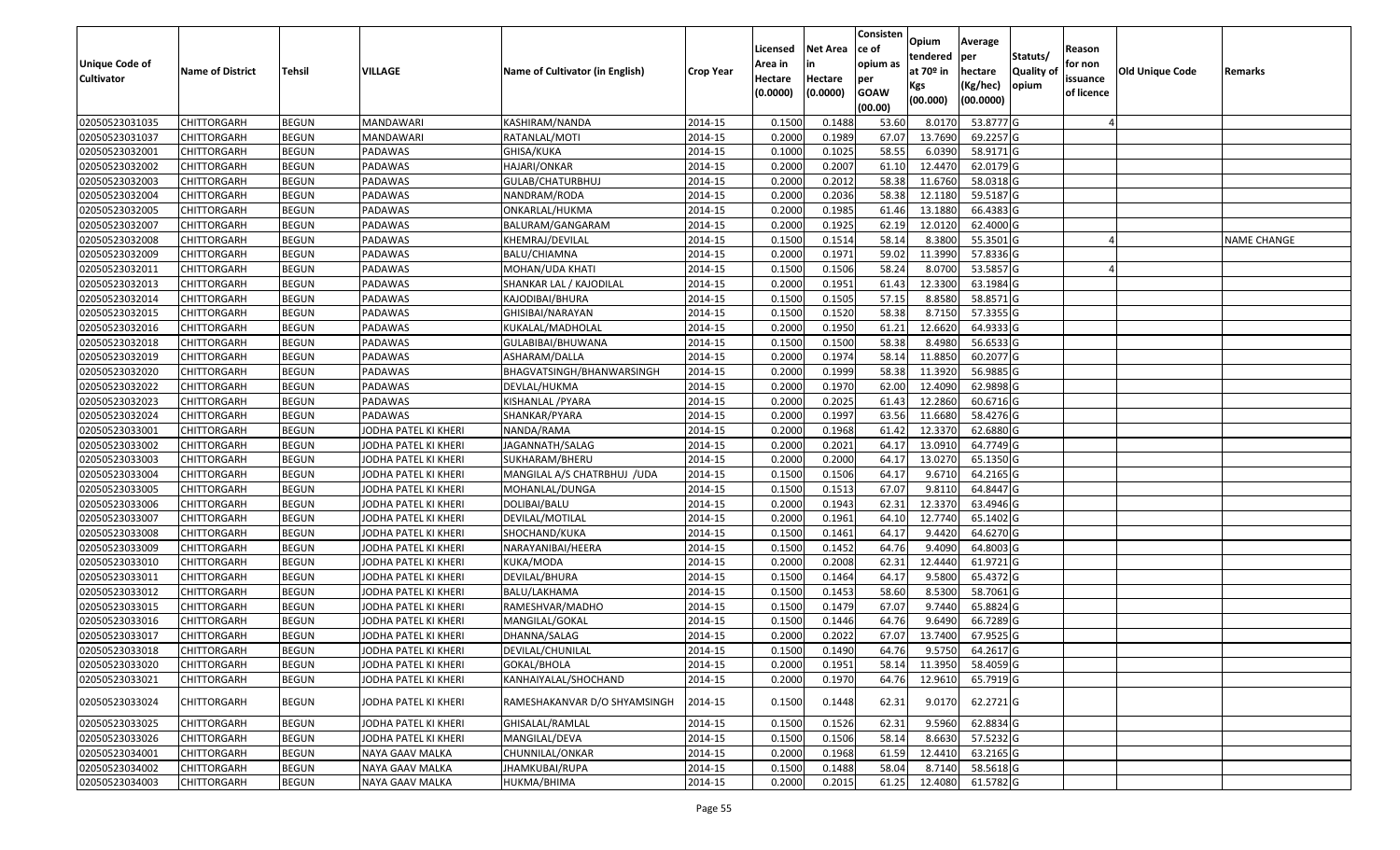| <b>Unique Code of</b><br><b>Cultivator</b> | <b>Name of District</b> | Tehsil       | VILLAGE              | Name of Cultivator (in English) | <b>Crop Year</b> | Licensed<br>Area in<br>Hectare<br>(0.0000) | Net Area<br>in<br>Hectare<br>(0.0000) | Consisten<br>ce of<br>opium as<br>per<br><b>GOAW</b><br>(00.00) | Opium<br>tendered<br>at $70°$ in<br>Kgs<br>(00.000) | Average<br>per<br>hectare<br>(Kg/hec)<br>(00.0000) | Statuts/<br>Quality of<br>opium | Reason<br>for non<br>issuance<br>of licence | <b>Old Unique Code</b> | Remarks            |
|--------------------------------------------|-------------------------|--------------|----------------------|---------------------------------|------------------|--------------------------------------------|---------------------------------------|-----------------------------------------------------------------|-----------------------------------------------------|----------------------------------------------------|---------------------------------|---------------------------------------------|------------------------|--------------------|
| 02050523034004                             | CHITTORGARH             | <b>BEGUN</b> | NAYA GAAV MALKA      | BHANVARLAL / KUKA               | 2014-15          | 0.200                                      | 0.2000                                | 61.2                                                            | 12.8540                                             | 64.2700 G                                          |                                 |                                             |                        |                    |
| 02050523034005                             | <b>CHITTORGARH</b>      | <b>BEGUN</b> | NAYA GAAV MALKA      | GHISIBAI/KISHNA                 | 2014-15          | 0.2000                                     | 0.2000                                | 61.25                                                           | 13.1860                                             | 65.9300 G                                          |                                 |                                             |                        |                    |
| 02050523034006                             | CHITTORGARH             | <b>BEGUN</b> | NAYA GAAV MALKA      | NANDUBAI/DULICHAND              | 2014-15          | 0.2000                                     | 0.1966                                | 61.25                                                           | 12.3640                                             | 62.8891 G                                          |                                 |                                             |                        |                    |
| 02050523034007                             | <b>CHITTORGARH</b>      | <b>BEGUN</b> | NAYA GAAV MALKA      | DEVILAL/GOKAL                   | 2014-15          | 0.2000                                     | 0.2000                                | 60.27                                                           | 12.2350                                             | 61.1750 G                                          |                                 |                                             |                        |                    |
| 02050523034008                             | <b>CHITTORGARH</b>      | <b>BEGUN</b> | NAYA GAAV MALKA      | HAZARILAL/PYARA                 | 2014-15          | 0.2000                                     | 0.1970                                | 55.17                                                           | 11.1440                                             | 56.5685 G                                          |                                 |                                             |                        | <b>NAME CHANGE</b> |
| 02050523035002                             | <b>CHITTORGARH</b>      | <b>BEGUN</b> | RAJPURA CHENSINGH KA | KANHAIYALAL/JITU URF JITMAL     | 2014-15          | 0.1500                                     | 0.1482                                | 60.02                                                           | 8.5660                                              | 57.8003 G                                          |                                 |                                             |                        |                    |
| 02050523035006                             | <b>CHITTORGARH</b>      | <b>BEGUN</b> | RAJPURA CHENSINGH KA | BARDICHAND/BHANWARLAL           | 2014-15          | 0.2000                                     | 0.2003                                | 62.34                                                           | 12.5390                                             | 62.6011 G                                          |                                 |                                             |                        | <b>NAME CHANGE</b> |
| 02050523035009                             | <b>CHITTORGARH</b>      | <b>BEGUN</b> | RAJPURA CHENSINGH KA | KUSHAL/PANNA                    | 2014-15          | 0.1500                                     | 0.1510                                | 63.64                                                           | 10.0460                                             | 66.5298 G                                          |                                 |                                             |                        |                    |
| 02050523035011                             | <b>CHITTORGARH</b>      | <b>BEGUN</b> | RAJPURA CHENSINGH KA | RAMLAL/HARIRAM                  | 2014-15          | 0.2000                                     | 0.1998                                | 63.62                                                           | 12.8330                                             | 64.2292 G                                          |                                 |                                             |                        |                    |
| 02050523035012                             | <b>CHITTORGARH</b>      | <b>BEGUN</b> | RAJPURA CHENSINGH KA | DOLIBAI/UDA WIFE GANGAARAM      | 2014-15          | 0.1500                                     | 0.1512                                | 59.66                                                           | 8.9230                                              | 59.0146 G                                          |                                 |                                             |                        |                    |
| 02050523035014                             | <b>CHITTORGARH</b>      | <b>BEGUN</b> | RAJPURA CHENSINGH KA | SHANKARLAL/MANGI LAL            | 2014-15          | 0.2000                                     | 0.2021                                | 61.39                                                           | 12.4450                                             | 61.5784 G                                          |                                 |                                             |                        |                    |
| 02050523035017                             | <b>CHITTORGARH</b>      | <b>BEGUN</b> | RAJPURA CHENSINGH KA | GHISA/NARAYAN                   | 2014-15          | 0.2000                                     | 0.2007                                | 62.99                                                           | 12.8050                                             | 63.8017 G                                          |                                 |                                             |                        |                    |
| 02050523035018                             | <b>CHITTORGARH</b>      | <b>BEGUN</b> | RAJPURA CHENSINGH KA | HEERA / MOTI                    | 2014-15          | 0.2000                                     | 0.2000                                | 56.90                                                           | 11.6560                                             | 58.2800 G                                          |                                 |                                             |                        |                    |
| 02050523035019                             | CHITTORGARH             | <b>BEGUN</b> | RAJPURA CHENSINGH KA | IHAMKUBAI/GHISA                 | 2014-15          | 0.2000                                     | 0.1980                                | 58.50                                                           | 11.5250                                             | 58.2071 G                                          |                                 |                                             |                        |                    |
| 02050523035020                             | CHITTORGARH             | <b>BEGUN</b> | RAJPURA CHENSINGH KA | DEVALAL/PYARA                   | 2014-15          | 0.2000                                     | 0.1554                                | 61.79                                                           | 9.7800                                              | 62.9344 G                                          |                                 |                                             |                        |                    |
| 02050523036001                             | CHITTORGARH             | <b>BEGUN</b> | SHONAGAR             | LABHCHAND/MADHU                 | 2014-15          | 0.2000                                     | 0.1976                                | 59.88                                                           | 11.9160                                             | 60.3036 G                                          |                                 |                                             |                        |                    |
| 02050523036002                             | <b>CHITTORGARH</b>      | <b>BEGUN</b> | SHONAGAR             | SHANKARLAL/DEVILAL              | 2014-15          | 0.2000                                     | 0.1940                                | 61.40                                                           | 12.1480                                             | 62.6186 G                                          |                                 |                                             |                        |                    |
| 02050523036003                             | <b>CHITTORGARH</b>      | <b>BEGUN</b> | SHONAGAR             | GOKAL/NANDA                     | 2014-15          | 0.1500                                     | 0.1465                                | 64.05                                                           | 9.6720                                              | 66.0205 G                                          |                                 |                                             |                        |                    |
| 02050523036006                             | <b>CHITTORGARH</b>      | <b>BEGUN</b> | SHONAGAR             | KALU/NARAYAN                    | 2014-15          | 0.1500                                     | 0.1464                                | 64.5                                                            | 10.2360                                             | 69.9180 G                                          |                                 |                                             |                        |                    |
| 02050523036015                             | <b>CHITTORGARH</b>      | <b>BEGUN</b> | SHONAGAR             | CHATURBHUJ/PANNA                | 2014-15          | 0.1500                                     | 0.1451                                | 59.76                                                           | 8.8360                                              | 60.8959 G                                          |                                 |                                             |                        |                    |
| 02050523036016                             | <b>CHITTORGARH</b>      | <b>BEGUN</b> | SHONAGAR             | GOPILAL/PANNA                   | 2014-15          | 0.2000                                     | 0.1965                                | 67.26                                                           | 13.3080                                             | 67.7252 G                                          |                                 |                                             |                        |                    |
| 02050523036018                             | <b>CHITTORGARH</b>      | <b>BEGUN</b> | SHONAGAR             | KUKALAL/HARLAL                  | 2014-15          | 0.2000                                     | 0.2013                                | 64.55                                                           | 13.0110                                             | 64.6349 G                                          |                                 |                                             |                        |                    |
| 02050523036019                             | CHITTORGARH             | <b>BEGUN</b> | SHONAGAR             | RADHESHYAM/NANDA                | 2014-15          | 0.1500                                     | 0.1459                                | 64.5                                                            | 9.5260                                              | 65.2913 G                                          |                                 |                                             |                        |                    |
| 02050523036021                             | CHITTORGARH             | <b>BEGUN</b> | SHONAGAR             | NANDUBAI/KASHIRAM               | 2014-15          | 0.1500                                     | 0.1502                                | 58.84                                                           | 8.6410                                              | 57.5300 G                                          |                                 |                                             |                        |                    |
| 02050523036022                             | CHITTORGARH             | <b>BEGUN</b> | SHONAGAR             | GOPAL LAL/KHEMRAJ               | 2014-15          | 0.2000                                     | 0.1984                                | 64.5                                                            | 12.7530                                             | 64.2792 G                                          |                                 |                                             |                        |                    |
| 02050523036024                             | CHITTORGARH             | <b>BEGUN</b> | SHONAGAR             | ONKAR/JAGANNATH                 | 2014-15          | 0.2000                                     | 0.1988                                | 64.40                                                           | 12.8430                                             | 64.6026 G                                          |                                 |                                             |                        |                    |
| 02050523036025                             | CHITTORGARH             | <b>BEGUN</b> | SHONAGAR             | HARKUBAI/GHEESA                 | 2014-15          | 0.2000                                     | 0.1927                                | 64.40                                                           | 13.1930                                             | 68.4639 G                                          |                                 |                                             |                        | <b>NAME CHANGE</b> |
| 02050523036026                             | CHITTORGARH             | <b>BEGUN</b> | SHONAGAR             | NANALAL/NARAYAN                 | 2014-15          | 0.1500                                     | 0.1469                                | 64.40                                                           | 9.3840                                              | 63.8802 G                                          |                                 |                                             |                        |                    |
| 02050523036027                             | <b>CHITTORGARH</b>      | <b>BEGUN</b> | SHONAGAR             | RUKMNIBAI/DEVILAL               | 2014-15          | 0.1500                                     | 0.1453                                | 59.94                                                           | 8.9400                                              | 61.5279 G                                          |                                 |                                             |                        |                    |
| 02050523036028                             | <b>CHITTORGARH</b>      | <b>BEGUN</b> | SHONAGAR             | BHURIBAI / KASHIRAM             | 2014-15          | 0.2000                                     | 0.2027                                | 64.58                                                           | 13.0360                                             | 64.3118 G                                          |                                 |                                             |                        |                    |
| 02050523036030                             | <b>CHITTORGARH</b>      | <b>BEGUN</b> | SHONAGAR             | MOJI/BALU                       | 2014-15          | 0.1500                                     | 0.1368                                | 65.81                                                           | 9.3920                                              | 68.6550 G                                          |                                 |                                             |                        |                    |
| 02050523036035                             | <b>CHITTORGARH</b>      | <b>BEGUN</b> | SHONAGAR             | ONKAR/HARLAL                    | 2014-15          | 0.2000                                     | 0.1575                                | 64.40                                                           | 10.1110                                             | 64.1968 G                                          |                                 |                                             |                        |                    |
| 02050523036036                             | <b>CHITTORGARH</b>      | <b>BEGUN</b> | SHONAGAR             | BHANWARLAL / BHAWANA            | 2014-15          | 0.2000                                     | 0.1986                                | 64.40                                                           | 13.0820                                             | 65.8711 G                                          |                                 |                                             |                        |                    |
| 02050523036038                             | <b>CHITTORGARH</b>      | <b>BEGUN</b> | SHONAGAR             | KUKA/DEVILAL                    | 2014-15          | 0.1500                                     | 0.1485                                | 57.39                                                           | 8.6990                                              | 58.5791 G                                          |                                 |                                             |                        |                    |
| 02050523036040                             | CHITTORGARH             | <b>BEGUN</b> | SHONAGAR             | SHANKARLAL/BHERU                | 2014-15          | 0.150                                      | 0.1433                                | 58.26                                                           | 7.9570                                              | 55.5269 G                                          |                                 |                                             |                        |                    |
| 02050523036046                             | <b>CHITTORGARH</b>      | <b>BEGUN</b> | SHONAGAR             | NANDUBAI /LALU                  | 2014-15          | 0.2000                                     | 0.1952                                | 58.26                                                           | 10.4450                                             | 53.5092 G                                          |                                 |                                             |                        |                    |
| 02050523036047                             | <b>CHITTORGARH</b>      | <b>BEGUN</b> | SHONAGAR             | SHANKARLAL /RUPA                | 2014-15          | 0.2000                                     | 0.1957                                | 64.32                                                           | 12.9190                                             | 66.0143 G                                          |                                 |                                             |                        |                    |
| 02050523036048                             | <b>CHITTORGARH</b>      | <b>BEGUN</b> | SHONAGAR             | PYARA /JITMAL                   | 2014-15          | 0.2000                                     | 0.2000                                | 68.09                                                           | 14.1720                                             | 70.8600 G                                          |                                 |                                             |                        |                    |
| 02050523036049                             | <b>CHITTORGARH</b>      | <b>BEGUN</b> | SHONAGAR             | KAJOD / BALU                    | 2014-15          | 0.2000                                     | 0.1925                                | 61.09                                                           | 11.7990                                             | 61.2935 G                                          |                                 |                                             |                        |                    |
| 02050523037001                             | <b>CHITTORGARH</b>      | <b>BEGUN</b> | <b>JAINAGAR</b>      | BHANWARLAL/PYARCHAND            | 2014-15          | 0.1500                                     | 0.1518                                | 59.49                                                           | 9.4590                                              | 62.3123 G                                          |                                 |                                             |                        |                    |
| 02050523037002                             | <b>CHITTORGARH</b>      | <b>BEGUN</b> | JAINAGAR             | HEERA/PEMA                      | 2014-15          | 0.2000                                     | 0.1990                                | 61.72                                                           | 12.8820                                             | 64.7337 G                                          |                                 |                                             |                        |                    |
| 02050523037003                             | <b>CHITTORGARH</b>      | <b>BEGUN</b> | <b>JAINAGAR</b>      | MANGILAL/ONKAR                  | 2014-15          | 0.2000                                     | 0.1958                                | 58.15                                                           | 11.7880                                             | 60.2043 G                                          |                                 |                                             |                        |                    |
| 02050523037004                             | <b>CHITTORGARH</b>      | <b>BEGUN</b> | <b>JAINAGAR</b>      | NANIBAI / MADHU                 | 2014-15          | 0.1500                                     | 0.1490                                | 61.17                                                           | 9.2890                                              | 62.3423 G                                          |                                 |                                             |                        |                    |
| 02050523037005                             | <b>CHITTORGARH</b>      | <b>BEGUN</b> | <b>JAINAGAR</b>      | PRITHVIRAJ/KANA                 | 2014-15          | 0.2000                                     | 0.1971                                | 58.55                                                           | 11.7100                                             | 59.4115 G                                          |                                 |                                             |                        |                    |
| 02050523037006                             | <b>CHITTORGARH</b>      | <b>BEGUN</b> | JAINAGAR             | PANNA/NARAYAN                   | 2014-15          | 0.1500                                     | 0.1508                                | 64.99                                                           | 9.8780                                              | 65.5040 G                                          |                                 |                                             |                        |                    |
| 02050523037007                             | <b>CHITTORGARH</b>      | <b>BEGUN</b> | <b>JAINAGAR</b>      | PYARCHAND/JAGANNATH             | 2014-15          | 0.2000                                     | 0.1992                                | 55.62                                                           | 11.0920                                             | 55.6827 G                                          |                                 |                                             |                        |                    |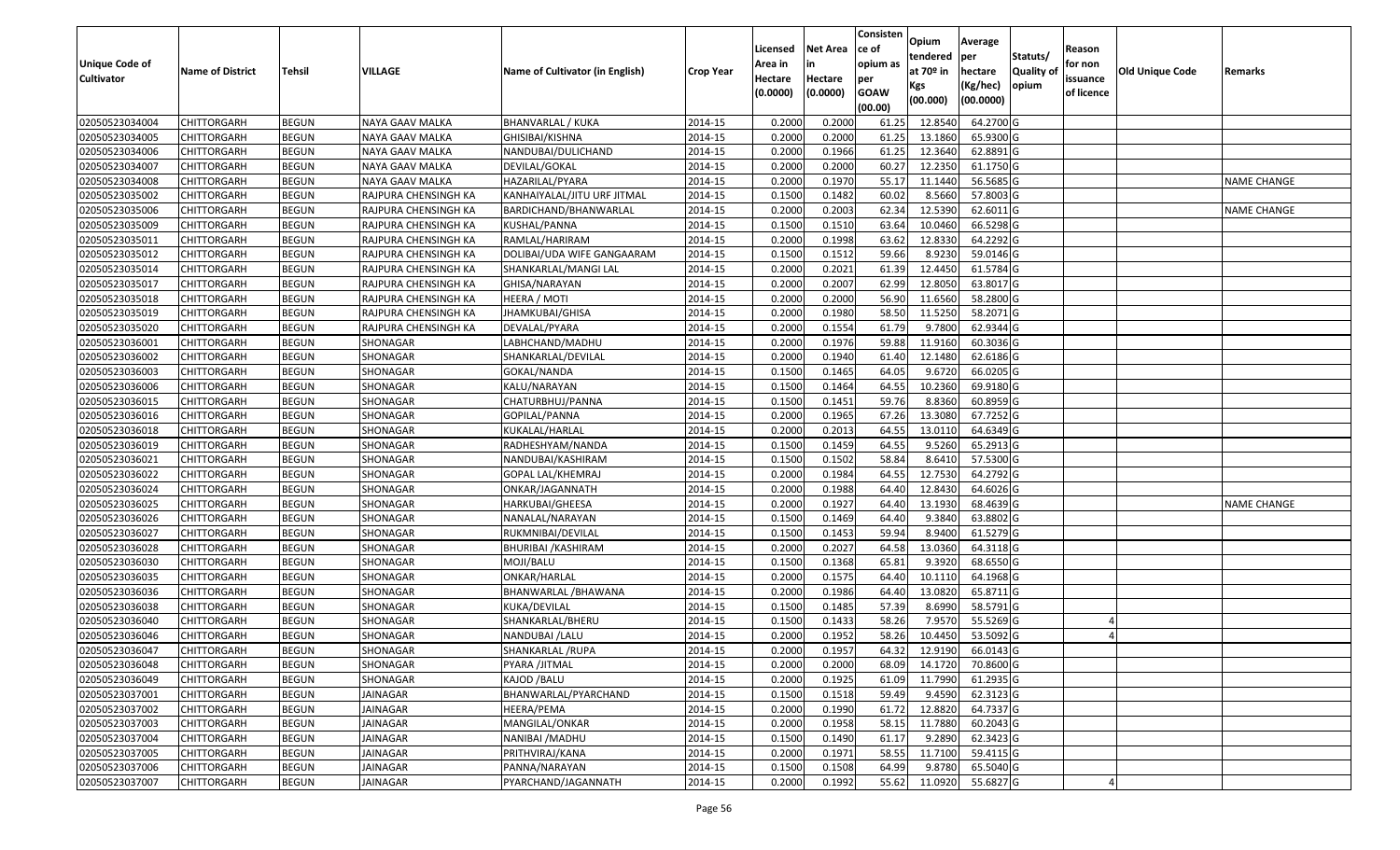|                   |                         |               |                 |                                 |                  |          |                 | Consisten        | Opium       | Average    |                  |            |                        |                    |
|-------------------|-------------------------|---------------|-----------------|---------------------------------|------------------|----------|-----------------|------------------|-------------|------------|------------------|------------|------------------------|--------------------|
|                   |                         |               |                 |                                 |                  | Licensed | <b>Net Area</b> | ce of            | tendered    | per        | Statuts/         | Reason     |                        |                    |
| Unique Code of    | <b>Name of District</b> | <b>Tehsil</b> | VILLAGE         | Name of Cultivator (in English) | <b>Crop Year</b> | Area in  | in              | opium as         | at $70°$ in | hectare    | <b>Quality o</b> | for non    | <b>Old Unique Code</b> | Remarks            |
| <b>Cultivator</b> |                         |               |                 |                                 |                  | Hectare  | Hectare         | per              | Kgs         | (Kg/hec)   | opium            | issuance   |                        |                    |
|                   |                         |               |                 |                                 |                  | (0.0000) | (0.0000)        | <b>GOAW</b>      | (00.000)    | (00.0000)  |                  | of licence |                        |                    |
| 02050523037008    | CHITTORGARH             | <b>BEGUN</b>  | JAINAGAR        | GOPI/KAJOD                      | 2014-15          | 0.2000   | 0.1968          | (00.00)<br>65.92 | 12.9960     | 66.0366 G  |                  |            |                        |                    |
| 02050523037009    | CHITTORGARH             | <b>BEGUN</b>  | JAINAGAR        | DEVILAL/UDA                     | 2014-15          | 0.2000   | 0.1914          | 58.20            | 11.0000     | 57.4713 G  |                  |            |                        |                    |
| 02050523037010    | CHITTORGARH             | <b>BEGUN</b>  | JAINAGAR        | NANDUBAI/CHUNNILAL              | 2014-15          | 0.1500   | 0.1444          | 64.15            | 9.5030      | 65.8102G   |                  |            |                        |                    |
| 02050523037011    | <b>CHITTORGARH</b>      | <b>BEGUN</b>  | <b>JAINAGAR</b> | GHISA/NOLA                      | 2014-15          | 0.2000   | 0.1880          | 67.34            | 12.6890     | 67.4947 G  |                  |            |                        |                    |
| 02050523037012    | CHITTORGARH             | <b>BEGUN</b>  | JAINAGAR        | DEVA/DALLA                      | 2014-15          | 0.2000   | 0.1974          | 61.4             | 12.3690     | 62.6596 G  |                  |            |                        |                    |
| 02050523037014    | CHITTORGARH             | <b>BEGUN</b>  | JAINAGAR        | KASHIRAM/BHAGIRATH              | 2014-15          | 0.2000   | 0.1935          | 64.15            | 12.6560     | 65.4057 G  |                  |            |                        |                    |
| 02050523037015    | CHITTORGARH             | <b>BEGUN</b>  | JAINAGAR        | BANSHILAL/KAJOD A.S. PYARA      | 2014-15          | 0.1500   | 0.1437          | 61.45            | 9.6130      | 66.8963 G  |                  |            |                        |                    |
| 02050523037016    | <b>CHITTORGARH</b>      | <b>BEGUN</b>  | JAINAGAR        | PYARA/MOTI BADA                 | 2014-15          | 0.2000   | 0.1932          | 58.60            | 11.6280     | 60.1863 G  |                  |            |                        |                    |
| 02050523037019    | CHITTORGARH             | <b>BEGUN</b>  | JAINAGAR        | MANGILAL/HEERALAL               | 2014-15          | 0.2000   | 0.2006          | 58.55            | 11.9360     | 59.5015 G  |                  |            |                        |                    |
| 02050523037020    | CHITTORGARH             | <b>BEGUN</b>  | JAINAGAR        | PYARIBAI/DEVRAM URF DEVILAL     | 2014-15          | 0.1000   | 0.0000          | 0.00             | 0.0000      | $0.0000$ F |                  |            |                        |                    |
| 02050523037021    | CHITTORGARH             | <b>BEGUN</b>  | JAINAGAR        | CHHEETARMAL/DEVILAL             | 2014-15          | 0.2000   | 0.1971          | 58.70            | 11.9410     | 60.5835 G  |                  |            |                        |                    |
|                   |                         |               |                 |                                 |                  |          |                 |                  |             |            |                  |            |                        |                    |
| 02050523037022    | CHITTORGARH             | <b>BEGUN</b>  | JAINAGAR        | PYARA URF PYARCHAND/TULSIRAM    | 2014-15          | 0.1500   | 0.1493          | 58.70            | 8.8390      | 59.2029 G  |                  |            |                        |                    |
| 02050523037024    | CHITTORGARH             | <b>BEGUN</b>  | JAINAGAR        | GHISALAL/PYARA                  | 2014-15          | 0.2000   | 0.1949          | 64.58            | 12.9990     | 66.6957 G  |                  |            |                        |                    |
| 02050523037025    | CHITTORGARH             | <b>BEGUN</b>  | JAINAGAR        | KANHAIYAAL/HARLAL               | 2014-15          | 0.1500   | 0.1453          | 64.15            | 9.7510      | 67.1094 G  |                  |            |                        |                    |
| 02050523037026    | CHITTORGARH             | <b>BEGUN</b>  | JAINAGAR        | BHURA/NARAYAN                   | 2014-15          | 0.2000   | 0.1959          | 64.15            | 12.9770     | 66.2430 G  |                  |            |                        |                    |
| 02050523037027    | CHITTORGARH             | <b>BEGUN</b>  | <b>JAINAGAR</b> | NANALAL/BOTHLAL                 | 2014-15          | 0.2000   | 0.2000          | 56.07            | 11.5980     | 57.9900 G  |                  |            |                        |                    |
| 02050523037028    | CHITTORGARH             | <b>BEGUN</b>  | JAINAGAR        | CHHAGANALAL/PYARA               | 2014-15          | 0.2000   | 0.1952          | 64.15            | 12.9030     | 66.1014 G  |                  |            |                        |                    |
| 02050523037029    | CHITTORGARH             | <b>BEGUN</b>  | JAINAGAR        | SHANKARLAL/BHANWARLAL           | 2014-15          | 0.2000   | 0.1940          | 58.09            | 10.855      | 55.9536 G  |                  |            |                        |                    |
| 02050523037031    | CHITTORGARH             | <b>BEGUN</b>  | JAINAGAR        | NANDLAL/HEERA                   | 2014-15          | 0.1500   | 0.1500          | 61.45            | 8.9280      | 59.5200 G  |                  |            |                        |                    |
| 02050523037032    | CHITTORGARH             | <b>BEGUN</b>  | <b>JAINAGAR</b> | BHANWARLAL/KUKA                 | 2014-15          | 0.2000   | 0.1982          | 61.47            | 12.5220     | 63.1786 G  |                  |            |                        |                    |
| 02050523037034    | CHITTORGARH             | <b>BEGUN</b>  | JAINAGAR        | PYARA/DEVRAM URF DAYARAM        | 2014-15          | 0.2000   | 0.1891          | 60.19            | 11.6080     | 61.3855 G  |                  |            |                        |                    |
| 02050523037040    | CHITTORGARH             | <b>BEGUN</b>  | <b>JAINAGAR</b> | HAJARI/DEVRAM URF DAYARAM       | 2014-15          | 0.2000   | 0.1953          | 58.70            | 11.7570     | 60.1997 G  |                  |            |                        |                    |
| 02050523037042    | CHITTORGARH             | <b>BEGUN</b>  | JAINAGAR        | DEVILAL/SEVA                    | 2014-15          | 0.1000   | 0.0000          | 0.00             | 0.0000      | 0.0000F    |                  |            |                        |                    |
| 02050523037043    | CHITTORGARH             | <b>BEGUN</b>  | <b>JAINAGAR</b> | JAGANNATH/DEVILAL               | 2014-15          | 0.2000   | 0.2015          | 59.58            | 12.0950     | 60.0248 G  |                  |            |                        |                    |
| 02050523037046    | CHITTORGARH             | <b>BEGUN</b>  | JAINAGAR        | JYANIBAI/SOHANLAL               | 2014-15          | 0.1500   | 0.1484          | 58.37            | 9.3560      | 63.0458 G  |                  |            |                        | <b>NAME CHANGE</b> |
| 02050523037047    | CHITTORGARH             | <b>BEGUN</b>  | <b>JAINAGAR</b> | MOHANLAL/UDA                    | 2014-15          | 0.2000   | 0.1962          | 63.41            | 12.5910     | 64.1743 G  |                  |            |                        |                    |
| 02050523037048    | CHITTORGARH             | <b>BEGUN</b>  | JAINAGAR        | NANDUBAI/DUNGA                  | 2014-15          | 0.1500   | 0.1471          | 61.05            | 9.5760      | 65.0986 G  |                  |            |                        | <b>NAME CHANGE</b> |
| 02050523037049    | <b>CHITTORGARH</b>      | <b>BEGUN</b>  | JAINAGAR        | ONKARLAL/KASHIRAM               | 2014-15          | 0.1500   | 0.1477          | 58.55            | 8.7410      | 59.1808 G  |                  |            |                        |                    |
| 02050523037050    | CHITTORGARH             | <b>BEGUN</b>  | JAINAGAR        | HEERALAL/DAULA                  | 2014-15          | 0.2000   | 0.1904          | 56.01            | 10.3380     | 54.2962 G  |                  |            |                        |                    |
| 02050523037052    | CHITTORGARH             | <b>BEGUN</b>  | JAINAGAR        | NANDUBAI/GHISALAL               | 2014-15          | 0.1500   | 0.1468          | 59.04            | 9.3370      | 63.6035 G  |                  |            |                        |                    |
| 02050523037053    | CHITTORGARH             | <b>BEGUN</b>  | JAINAGAR        | BHANWARLAL/KAJOD                | 2014-15          | 0.2000   | 0.1968          | 67.66            | 13.8410     | 70.3303 G  |                  |            |                        |                    |
| 02050523037056    | <b>CHITTORGARH</b>      | <b>BEGUN</b>  | JAINAGAR        | BHANWARLAL/TARACHAND            | 2014-15          | 0.1500   | 0.1506          | 55.19            | 8.7120      | 57.8486 G  |                  |            |                        |                    |
| 02050523037059    | <b>CHITTORGARH</b>      | <b>BEGUN</b>  | JAINAGAR        | MOHNIBAI/CHHAGNALAL             | 2014-15          | 0.2000   | 0.2000          | 60.11            | 12.1160     | 60.5800 G  |                  |            |                        |                    |
| 02050523037061    | CHITTORGARH             | <b>BEGUN</b>  | JAINAGAR        | MANGILAL/MADHU                  | 2014-15          | 0.150    | 0.1448          | 61.45            | 8.9100      | 61.5331 G  |                  |            |                        |                    |
| 02050523038001    | CHITTORGARH             | <b>BEGUN</b>  | KHERMALIYA      | MAGANIIBAI/BHANWARLAL           | 2014-15          | 0.2000   | 0.2009          | 64.90            | 12.9520     | 64.4699 G  |                  |            |                        | <b>NAME CHANGE</b> |
| 02050523038002    | <b>CHITTORGARH</b>      | <b>BEGUN</b>  | KHERMALIYA      | RUKMNIBAI/RAMCHANDRA            | 2014-15          | 0.2000   | 0.2033          | 62.75            | 12.9350     | 63.6252 G  |                  |            |                        |                    |
| 02050523038003    | <b>CHITTORGARH</b>      | <b>BEGUN</b>  | KHERMALIYA      | CHATURBHUJ/MANGILAL             | 2014-15          | 0.2000   | 0.1999          | 64.28            | 13.4250     | 67.1586 G  |                  |            |                        |                    |
| 02050523038004    | <b>CHITTORGARH</b>      | <b>BEGUN</b>  | KHERMALIYA      | RUPLAL/BHURA                    | 2014-15          | 0.1500   | 0.1485          | 67.14            | 10.5220     | 70.8552 G  |                  |            |                        |                    |
| 02050523038005    | <b>CHITTORGARH</b>      | <b>BEGUN</b>  | KHERMALIYA      | KANHAIYAAL/ONKAR                | 2014-15          | 0.2000   | 0.1914          | 64.18            | 12.6430     | 66.0554 G  |                  |            |                        |                    |
| 02050523038006    | CHITTORGARH             | <b>BEGUN</b>  | KHERMALIYA      | SHANKARLAL/SITARAM              | 2014-15          | 0.1500   | 0.1496          | 67.22            | 10.3610     | 69.2580 G  |                  |            |                        |                    |
| 02050523038008    | <b>CHITTORGARH</b>      | <b>BEGUN</b>  | KHERMALIYA      | GHISA/HEERA                     | 2014-15          | 0.2000   | 0.2002          | 58.37            | 11.8740     | 59.3107 G  |                  |            |                        |                    |
| 02050523038009    | <b>CHITTORGARH</b>      | <b>BEGUN</b>  | KHERMALIYA      | DEVILAL/BHOLA                   | 2014-15          | 0.1000   | 0.0000          | 0.00             | 0.0000      | $0.0000$ F |                  |            |                        |                    |
| 02050523038010    | <b>CHITTORGARH</b>      | <b>BEGUN</b>  | KHERMALIYA      | HARLAL/KHANA                    | 2014-15          | 0.1500   | 0.1509          | 64.10            | 9.6610      | 64.0225 G  |                  |            |                        |                    |
| 02050523038011    | <b>CHITTORGARH</b>      | <b>BEGUN</b>  | KHERMALIYA      | BHANWARLAL/HEERA                | 2014-15          | 0.2000   | 0.1998          | 61.20            | 12.1610     | 60.8659 G  |                  |            |                        |                    |
| 02050523038016    | <b>CHITTORGARH</b>      | <b>BEGUN</b>  | KHERMALIYA      | KANHAIYAAL/SALAG                | 2014-15          | 0.2000   | 0.2009          | 61.18            | 12.4020     | 61.7322 G  |                  |            |                        |                    |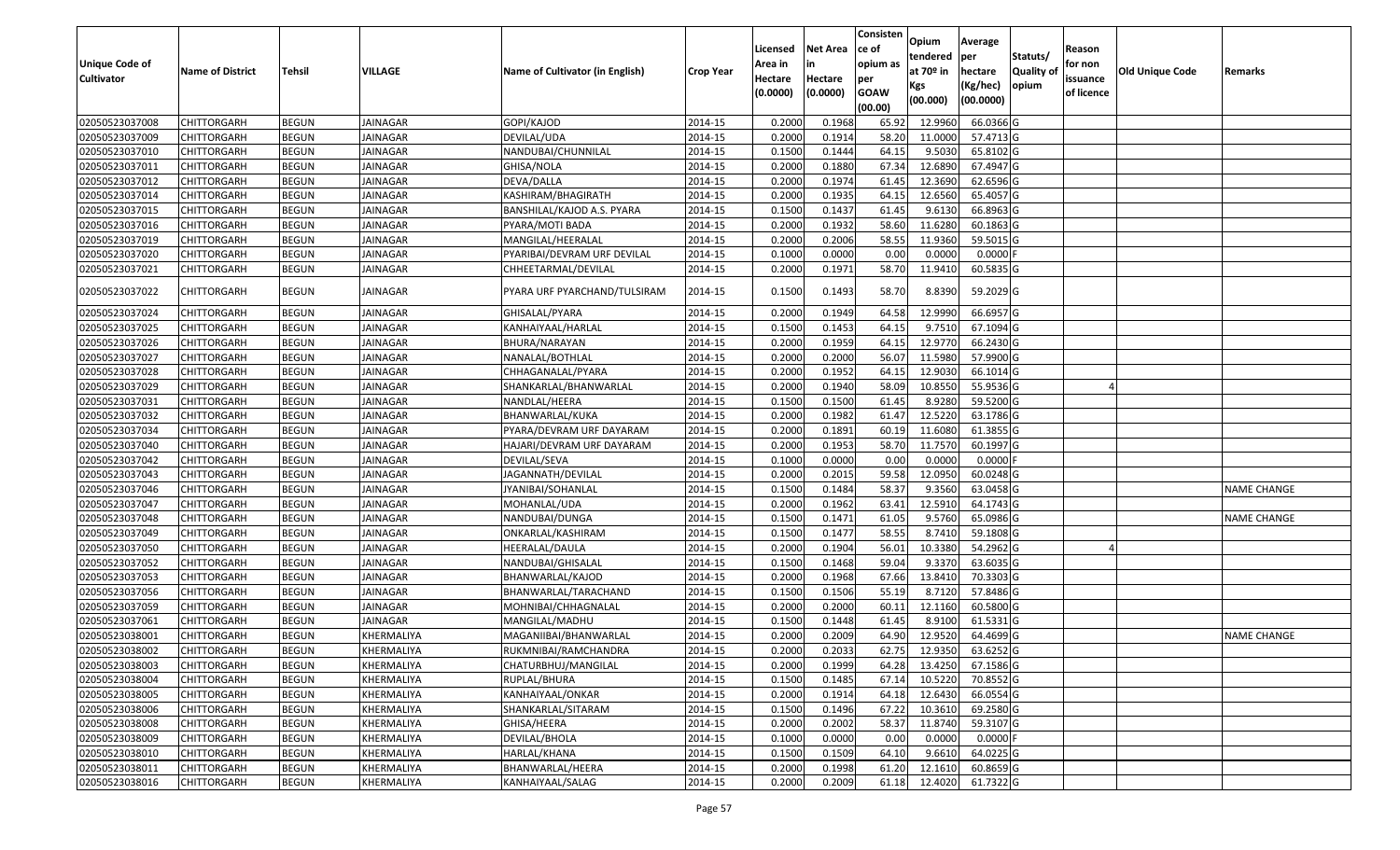| <b>Unique Code of</b><br><b>Cultivator</b> | <b>Name of District</b> | Tehsil       | VILLAGE                  | Name of Cultivator (in English) | <b>Crop Year</b> | Licensed<br>Area in<br>Hectare<br>(0.0000) | <b>Net Area</b><br>in<br>Hectare<br>(0.0000) | Consisten<br>ce of<br>opium as<br>per<br><b>GOAW</b><br>(00.00) | Opium<br>tendered<br>at $70°$ in<br>Kgs<br>(00.000) | Average<br>per<br>hectare<br>(Kg/hec)<br>(00.0000) | Statuts/<br>Quality of<br>opium | Reason<br>for non<br>issuance<br>of licence | Old Unique Code | Remarks                           |
|--------------------------------------------|-------------------------|--------------|--------------------------|---------------------------------|------------------|--------------------------------------------|----------------------------------------------|-----------------------------------------------------------------|-----------------------------------------------------|----------------------------------------------------|---------------------------------|---------------------------------------------|-----------------|-----------------------------------|
| 02050523038017                             | <b>CHITTORGARH</b>      | <b>BEGUN</b> | KHERMALIYA               | KANHAIYAAL/TULSIRAM             | 2014-15          | 0.2000                                     | 0.1992                                       | 58.26                                                           | 12.1600                                             | 61.0442 G                                          |                                 |                                             |                 |                                   |
| 02050523038020                             | <b>CHITTORGARH</b>      | <b>BEGUN</b> | KHERMALIYA               | HAJARILAL/SALAGRAM              | 2014-15          | 0.2000                                     | 0.2025                                       | 61.83                                                           | 12.6660                                             | 62.5481 G                                          |                                 |                                             |                 |                                   |
| 02050523038021                             | CHITTORGARH             | <b>BEGUN</b> | KHERMALIYA               | PANNALAL/JAGANNATH              | 2014-15          | 0.2000                                     | 0.1985                                       | 59.05                                                           | 12.1140                                             | 61.0277 G                                          |                                 |                                             |                 |                                   |
| 02050523038022                             | <b>CHITTORGARH</b>      | <b>BEGUN</b> | KHERMALIYA               | KASTURIBAI/CHAMPA               | 2014-15          | 0.2000                                     | 0.1980                                       | 61.33                                                           | 12.3010                                             | 62.1263 G                                          |                                 |                                             |                 |                                   |
| 02050523038023                             | <b>CHITTORGARH</b>      | <b>BEGUN</b> | KHERMALIYA               | CHUNNIBAI/GANGAARAM             | 2014-15          | 0.1500                                     | 0.1523                                       | 50.64                                                           | 8.1460                                              | 53.4865 G                                          |                                 |                                             |                 |                                   |
| 02050523038024                             | <b>CHITTORGARH</b>      | <b>BEGUN</b> | KHERMALIYA               | BALURAM/SALAGRAM                | 2014-15          | 0.2000                                     | 0.1932                                       | 65.16                                                           | 12.9390                                             | 66.9720 G                                          |                                 |                                             |                 |                                   |
| 02050523038026                             | <b>CHITTORGARH</b>      | <b>BEGUN</b> | KHERMALIYA               | UDAYLAL/KHANA                   | 2014-15          | 0.2000                                     | 0.2008                                       | 65.74                                                           | 14.0310                                             | 69.8755 G                                          |                                 |                                             |                 |                                   |
| 02050523038027                             | <b>CHITTORGARH</b>      | <b>BEGUN</b> | KHERMALIYA               | PRATAPIBAI/ SALAGRAM            | 2014-15          | 0.1500                                     | 0.1496                                       | 65.12                                                           | 9.9450                                              | 66.4773 G                                          |                                 |                                             |                 |                                   |
| 02050523038028                             | <b>CHITTORGARH</b>      | <b>BEGUN</b> | KHERMALIYA               | LALU/NANARAM                    | 2014-15          | 0.1500                                     | 0.1485                                       | 61.10                                                           | 9.2700                                              | 62.4242 G                                          |                                 |                                             |                 |                                   |
| 02050523038029                             | <b>CHITTORGARH</b>      | <b>BEGUN</b> | KHERMALIYA               | SHAMBHULAL/TULSIRAM             | 2014-15          | 0.1500                                     | 0.1507                                       | 62.24                                                           | 9.6030                                              | 63.7226 G                                          |                                 |                                             |                 |                                   |
| 02050523038030                             | <b>CHITTORGARH</b>      | <b>BEGUN</b> | KHERMALIYA               | HEERALAL/HOKMA                  | 2014-15          | 0.1500                                     | 0.1506                                       | 62.29                                                           | 9.4590                                              | 62.8088 G                                          |                                 |                                             |                 |                                   |
| 02050523038031                             | <b>CHITTORGARH</b>      | <b>BEGUN</b> | KHERMALIYA               | PANNLAL/NARAYAN                 | 2014-15          | 0.2000                                     | 0.2012                                       | 59.69                                                           | 12.0910                                             | 60.0944 G                                          |                                 |                                             |                 |                                   |
| 02050523038033                             | <b>CHITTORGARH</b>      | <b>BEGUN</b> | KHERMALIYA               | LABHACHAND/ MADANLAL            | 2014-15          | 0.1500                                     | 0.1470                                       | 58.26                                                           | 8.8220                                              | 60.0136 G                                          |                                 |                                             |                 |                                   |
| 02050523039001                             | <b>CHITTORGARH</b>      | <b>BEGUN</b> | <b>TEEKHI KA KHERA</b>   | BHAGIRATH/SITARAM               | 2014-15          | 0.1500                                     | 0.1515                                       | 59.68                                                           | 9.2850                                              | 61.2871 G                                          |                                 |                                             |                 |                                   |
| 02050523039002                             | <b>CHITTORGARH</b>      | <b>BEGUN</b> | TEEKHI KA KHERA          | JAMNALAL /AMARCHAND             | 2014-15          | 0.1500                                     | 0.1517                                       | 58.79                                                           | 8.9020                                              | 58.6816 G                                          |                                 |                                             |                 |                                   |
| 02050523039003                             | <b>CHITTORGARH</b>      | <b>BEGUN</b> | <b>TEEKHI KA KHERA</b>   | MADHULAL/UDAYRAM                | 2014-15          | 0.1500                                     | 0.1525                                       | 57.71                                                           | 8.7800                                              | 57.5738 G                                          |                                 |                                             |                 |                                   |
| 02050523039004                             | <b>CHITTORGARH</b>      | <b>BEGUN</b> | TEEKHI KA KHERA          | ANOPIBAI/BHANWARLAL             | 2014-15          | 0.1500                                     | 0.1500                                       | 63.75                                                           | 9.6810                                              | 64.5400 G                                          |                                 |                                             |                 |                                   |
| 02050523039005                             | <b>CHITTORGARH</b>      | <b>BEGUN</b> | <b>TEEKHI KA KHERA</b>   | NANALAL/GANGAARAM               | 2014-15          | 0.1000                                     | 0.0000                                       | 0.00                                                            | 0.0000                                              | 0.0000                                             |                                 |                                             |                 |                                   |
| 02050523039006                             | <b>CHITTORGARH</b>      | <b>BEGUN</b> | <b>TEEKHI KA KHERA</b>   | HEERALAL/BALU                   | 2014-15          | 0.1000                                     | 0.0000                                       | 0.00                                                            | 0.0000                                              | 0.0000                                             |                                 |                                             |                 |                                   |
| 02050523039007                             | <b>CHITTORGARH</b>      | <b>BEGUN</b> | TEEKHI KA KHERA          | SHANKARLAL/SITARAM              | 2014-15          | 0.1000                                     | 0.0000                                       | 0.00                                                            | 0.0000                                              | 0.0000                                             |                                 |                                             |                 |                                   |
| 02050523039014                             | <b>CHITTORGARH</b>      | <b>BEGUN</b> | <b>TEEKHI KA KHERA</b>   | PRATAP/DEVA                     | 2014-15          | 0.1500                                     | 0.1501                                       | 57.60                                                           | 8.7140                                              | 58.0546 G                                          |                                 |                                             |                 |                                   |
| 02050523040002                             | <b>CHITTORGARH</b>      | <b>BEGUN</b> | GOPALPURA RAJGARH        | UDAYLAL/CHUNNILAL               | 2014-15          | 0.1000                                     | 0.0000                                       | 0.00                                                            | 0.0000                                              | 0.0000                                             |                                 |                                             |                 |                                   |
| 02050523040007                             | <b>CHITTORGARH</b>      | <b>BEGUN</b> | GOPALPURA RAJGARH        | MOHNIBAI/KALU                   | 2014-15          | 0.2000                                     | 0.0539                                       | 73.41                                                           | 3.9220                                              | 72.7644                                            |                                 |                                             |                 |                                   |
| 02050523040010                             | <b>CHITTORGARH</b>      | <b>BEGUN</b> | GOPALPURA RAJGARH        | NANDA/DEVA                      | 2014-15          | 0.1500                                     | 0.1292                                       | 66.43                                                           | 8.8540                                              | 68.5294 G                                          |                                 |                                             |                 |                                   |
| 02050523040011                             | <b>CHITTORGARH</b>      | <b>BEGUN</b> | GOPALPURA RAJGARH        | NANIBAI/NANDA                   | 2014-15          | 0.1000                                     | 0.0000                                       | 0.00                                                            | 0.0000                                              | 0.0000                                             |                                 |                                             |                 |                                   |
| 02050523040017                             | <b>CHITTORGARH</b>      | <b>BEGUN</b> | <b>GOPALPURA RAJGARH</b> | NARAYAN/NANDA                   | 2014-15          | 0.1000                                     | 0.0000                                       | 0.00                                                            | 0.0000                                              | 0.0000                                             |                                 |                                             |                 |                                   |
| 02050523040019                             | <b>CHITTORGARH</b>      | <b>BEGUN</b> | GOPALPURA RAJGARH        | BARADICHAND/GANGAARAM           | 2014-15          | 0.1500                                     | 0.1488                                       | 61.56                                                           | 9.3040                                              | 62.5269 G                                          |                                 |                                             |                 |                                   |
| 02050523040022                             | <b>CHITTORGARH</b>      | <b>BEGUN</b> | GOPALPURA RAJGARH        | BHERU/DEVA                      | 2014-15          | 0.1500                                     | 0.1470                                       | 58.06                                                           | 9.1150                                              | 62.0068 G                                          |                                 |                                             |                 |                                   |
| 02050523041003                             | <b>CHITTORGARH</b>      | <b>BEGUN</b> | RAJGARH                  | DEVBAI/NEEMA                    | 2014-15          | 0.1500                                     | 0.1518                                       | 58.61                                                           | 8.4310                                              | 55.5402 G                                          |                                 |                                             |                 |                                   |
| 02050523041004                             | <b>CHITTORGARH</b>      | <b>BEGUN</b> | RAJGARH                  | <b>BHERU LAL /MANGILAL</b>      | 2014-15          | 0.1000                                     | 0.0000                                       | 0.00                                                            | 0.0000                                              | 0.0000                                             |                                 |                                             |                 |                                   |
| 02050523041008                             | <b>CHITTORGARH</b>      | <b>BEGUN</b> | RAJGARH                  | BHERU/SURAJMAL                  | 2014-15          | 0.2000                                     | 0.2008                                       | 62.57                                                           | 12.6300                                             | 62.8984 G                                          |                                 |                                             |                 |                                   |
| 02050523041009                             | CHITTORGARH             | <b>BEGUN</b> | RAJGARH                  | BHERULAL/RAMCHANDRA             | 2014-15          | 0.2000                                     | 0.2026                                       | 55.74                                                           | 11.0210                                             | 54.3978 G                                          |                                 |                                             |                 |                                   |
| 02050523041017                             | <b>CHITTORGARH</b>      | <b>BEGUN</b> | RAJGARH                  | BALU/KISHNA                     | 2014-15          | 0.2000                                     | 0.2016                                       | 63.85                                                           | 11.4110                                             | 56.6022 G                                          |                                 |                                             |                 |                                   |
| 02050523041018                             | <b>CHITTORGARH</b>      | <b>BEGUN</b> | RAJGARH                  | NANU/LAXMAN                     | 2014-15          | 0.1500                                     | 0.1504                                       | 54.89                                                           | 3.2620                                              | 21.6888 G                                          |                                 |                                             |                 |                                   |
| 02050523041026                             | <b>CHITTORGARH</b>      | <b>BEGUN</b> | RAJGARH                  | MANGIBAI/GHISA                  | 2014-15          | 0.1000                                     | 0.0000                                       | 0.00                                                            | 0.0000                                              | 0.0000                                             |                                 |                                             |                 |                                   |
| 02050523041034                             | <b>CHITTORGARH</b>      | <b>BEGUN</b> | RAJGARH                  | DEVBAI/JAGANNATH                | 2014-15          | 0.1000                                     | 0.0000                                       | 0.00                                                            | 0.0000                                              | 0.0000                                             |                                 |                                             |                 | TRANSFER / ANWALHEDA<br>(GANGRAR) |
| 02050523042001                             | <b>CHITTORGARH</b>      | <b>BEGUN</b> | UMAR KI KHAL             | GHISALAL/HARIRAM                | 2014-15          | 0.1500                                     | 0.1504                                       | 64.62                                                           | 9.6010                                              | 63.8364 G                                          |                                 |                                             |                 |                                   |
| 02050523042002                             | <b>CHITTORGARH</b>      | <b>BEGUN</b> | UMAR KI KHAL             | MADHO/LALU                      | 2014-15          | 0.2000                                     | 0.2019                                       | 61.99                                                           | 12.7970                                             | 63.3829 G                                          |                                 |                                             |                 |                                   |
| 02050523042005                             | <b>CHITTORGARH</b>      | <b>BEGUN</b> | UMAR KI KHAL             | PRITVIRAJ/NARAYAN               | 2014-15          | 0.2000                                     | 0.1990                                       | 64.62                                                           | 13.0160                                             | 65.4070 G                                          |                                 |                                             |                 |                                   |
| 02050523042009                             | <b>CHITTORGARH</b>      | <b>BEGUN</b> | UMAR KI KHAL             | KAJODI BAI/HEERALAL             | 2014-15          | 0.2000                                     | 0.2026                                       | 58.31                                                           | 11.7290                                             | 57.8924 G                                          |                                 |                                             |                 |                                   |
| 02050523042012                             | <b>CHITTORGARH</b>      | <b>BEGUN</b> | UMAR KI KHAL             | BHAVARLAL/DEVA                  | 2014-15          | 0.2000                                     | 0.1818                                       | 64.62                                                           | 11.7890                                             | 64.8460 G                                          |                                 |                                             |                 |                                   |
| 02050523042013                             | <b>CHITTORGARH</b>      | <b>BEGUN</b> | UMAR KI KHAL             | MAGNIBAI / MODA                 | 2014-15          | 0.1500                                     | 0.1506                                       | 53.73                                                           | 8.1130                                              | 53.8712 G                                          |                                 |                                             |                 |                                   |
| 02050523043013                             | CHITTORGARH             | <b>BEGUN</b> | NAHARGARH PARSOLI        | RAGHUNATH/DEVA                  | 2014-15          | 0.1500                                     | 0.1451                                       | 45.45                                                           | 6.4020                                              | 44.1213 G                                          |                                 |                                             |                 |                                   |
| 02050523043017                             | <b>CHITTORGARH</b>      | <b>BEGUN</b> | NAHARGARH PARSOLI        | LALA/DEVA                       | 2014-15          | 0.1500                                     | 0.1435                                       | 47.89                                                           | 6.5810                                              | 45.8606 G                                          |                                 |                                             |                 |                                   |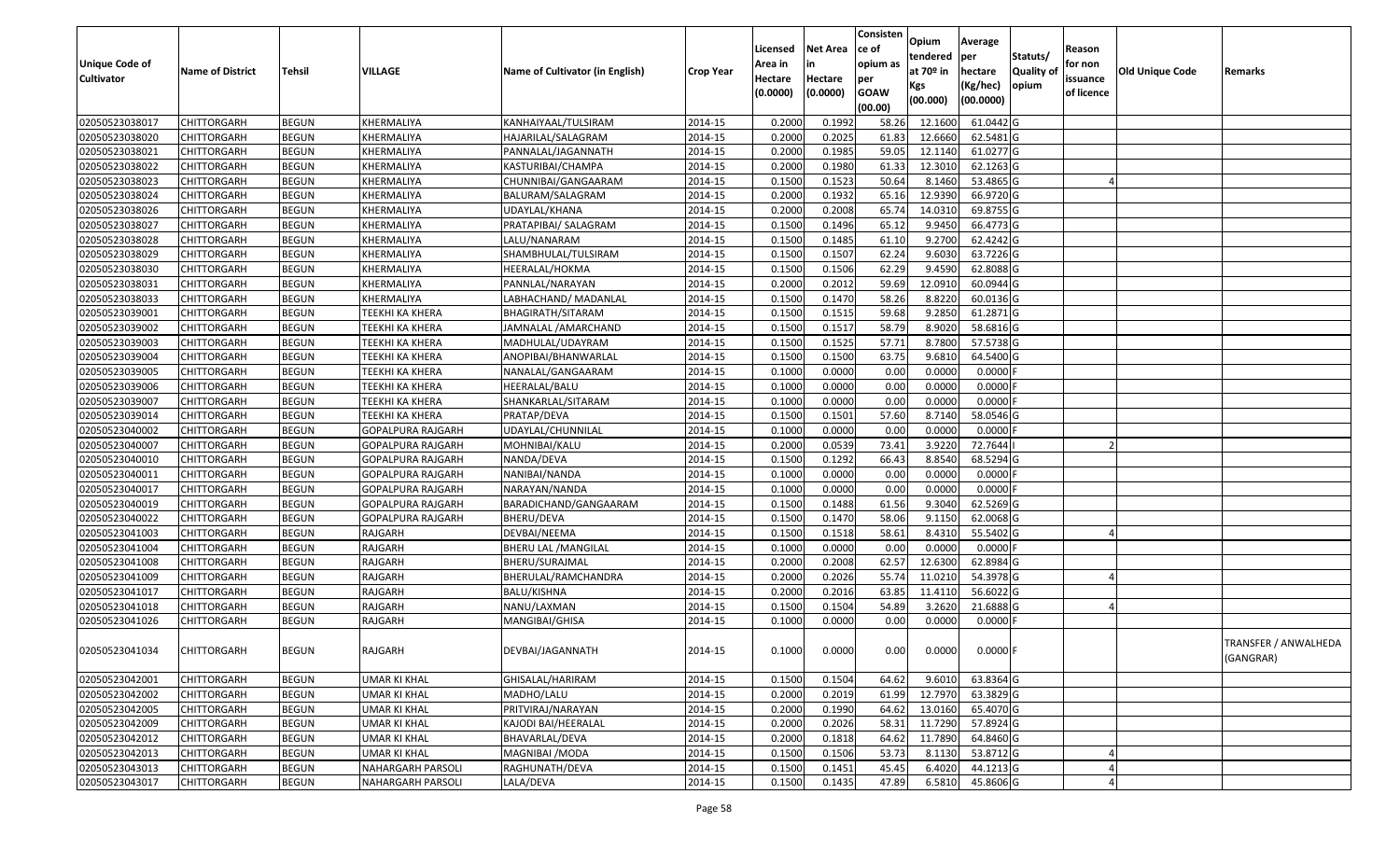| Unique Code of<br><b>Cultivator</b> | <b>Name of District</b> | <b>Tehsil</b> | VILLAGE                  | Name of Cultivator (in English) | <b>Crop Year</b> | Licensed<br>Area in<br>Hectare<br>(0.0000) | <b>Net Area</b><br>in<br>Hectare<br>(0.0000) | Consisten<br>ce of<br>opium as<br>per<br><b>GOAW</b><br>(00.00) | Opium<br>tendered<br>at $70°$ in<br>Kgs<br>(00.000) | Average<br>per<br>hectare<br>(Kg/hec)<br>(00.0000) | Statuts/<br>Quality of<br>opium | Reason<br>for non<br>issuance<br>of licence | <b>Old Unique Code</b> | Remarks            |
|-------------------------------------|-------------------------|---------------|--------------------------|---------------------------------|------------------|--------------------------------------------|----------------------------------------------|-----------------------------------------------------------------|-----------------------------------------------------|----------------------------------------------------|---------------------------------|---------------------------------------------|------------------------|--------------------|
| 02050523043020                      | <b>CHITTORGARH</b>      | <b>BEGUN</b>  | <b>NAHARGARH PARSOLI</b> | SUKHALAL URF SEVA /HOKMA        | 2014-15          | 0.1500                                     | 0.1344                                       | 47.64                                                           | 5.7510                                              | 42.7902 G                                          |                                 |                                             |                        |                    |
| 02050523043029                      | CHITTORGARH             | <b>BEGUN</b>  | NAHARGARH PARSOLI        | AZANBAI/RAMCHANDRA              | 2014-15          | 0.1500                                     | 0.1364                                       | 61.99                                                           | 8.4750                                              | 62.1334 G                                          |                                 |                                             |                        | <b>NAME CHANGE</b> |
| 02050523043031                      | CHITTORGARH             | <b>BEGUN</b>  | NAHARGARH PARSOLI        | BHANWARLAL/DHANNA               | 2014-15          | 0.2000                                     | 0.1934                                       | 58.55                                                           | 11.4930                                             | 59.4261G                                           |                                 |                                             |                        |                    |
| 02050523044002                      | CHITTORGARH             | <b>BEGUN</b>  | HARDEVPURA               | DEVA / NANA                     | 2014-15          | 0.1500                                     | 0.1513                                       | 54.32                                                           | 8.1870                                              | 54.1110G                                           |                                 |                                             |                        |                    |
| 02050523044003                      | <b>CHITTORGARH</b>      | <b>BEGUN</b>  | HARDEVPURA               | UDA /VENA                       | 2014-15          | 0.1500                                     | 0.1539                                       | 55.11                                                           | 8.6130                                              | 55.9649 G                                          |                                 |                                             |                        |                    |
| 02050523044008                      | CHITTORGARH             | <b>BEGUN</b>  | HARDEVPURA               | KANA / GOPI                     | 2014-15          | 0.1500                                     | 0.1510                                       | 51.22                                                           | 7.6830                                              | 50.8808 G                                          |                                 |                                             |                        |                    |
| 02050523044010                      | CHITTORGARH             | <b>BEGUN</b>  | HARDEVPURA               | DHAPUBAI/DAULA                  | 2014-15          | 0.1500                                     | 0.1558                                       | 50.14                                                           | 7.9720                                              | 51.1682 G                                          |                                 |                                             |                        | <b>NAME CHANGE</b> |
| 02050523044012                      | CHITTORGARH             | <b>BEGUN</b>  | HARDEVPURA               | GHISIBAI/BARDA                  | 2014-15          | 0.1500                                     | 0.1500                                       | 62.09                                                           | 9.0830                                              | 60.5533                                            |                                 |                                             |                        |                    |
| 02050523044013                      | CHITTORGARH             | <b>BEGUN</b>  | HARDEVPURA               | NOLA / NANDA                    | 2014-15          | 0.2000                                     | 0.2021                                       | 60.43                                                           | 11.8270                                             | 58.5205 G                                          |                                 |                                             |                        |                    |
| 02050523044014                      | CHITTORGARH             | <b>BEGUN</b>  | HARDEVPURA               | KAMALIBAI /UDA                  | 2014-15          | 0.2000                                     | 0.1998                                       | 58.48                                                           | 11.6880                                             | 58.4985 G                                          |                                 |                                             |                        |                    |
| 02050523045005                      | <b>CHITTORGARH</b>      | <b>BEGUN</b>  | AMARPURA PARSOLI         | KANHAIYALAL/SHRAVAN             | 2014-15          | 0.1000                                     | 0.0000                                       | 0.00                                                            | 0.0000                                              | $0.0000$ F                                         |                                 |                                             | 02050523043036         | <b>TRANSFER</b>    |
| 02050523045007                      | CHITTORGARH             | <b>BEGUN</b>  | AMARPURA PARSOLI         | BALU/NANDA                      | 2014-15          | 0.2000                                     | 0.1930                                       | 60.18                                                           | 11.6750                                             | 60.4922 G                                          |                                 |                                             | 02050523043034         | <b>TRANSFER</b>    |
| 02050523045010                      | CHITTORGARH             | <b>BEGUN</b>  | AMARPURA PARSOLI         | HARLAL/BARDA                    | 2014-15          | 0.1500                                     | 0.1441                                       | 49.83                                                           | 5.4810                                              | 38.0361G                                           |                                 |                                             | 402050523043033        | <b>TRANSFER</b>    |
| 02050523045023                      | CHITTORGARH             | <b>BEGUN</b>  | AMARPURA PARSOLI         | DAYARAM/MOTI                    | 2014-15          | 0.150                                      | 0.1480                                       | 62.08                                                           | 9.4010                                              | 63.5203 G                                          |                                 |                                             | 02050523043035         | <b>TRANSFER</b>    |
| 02050523048001                      | CHITTORGARH             | <b>BEGUN</b>  | MANDANA                  | NATHULAL/MEGHA                  | 2014-15          | 0.1500                                     | 0.1485                                       | 55.39                                                           | 8.2610                                              | 55.6296 G                                          |                                 |                                             | 402050523006081        | <b>TRANSFER</b>    |
| 02050523048002                      | CHITTORGARH             | <b>BEGUN</b>  | MANDANA                  | KALU/DEVA                       | 2014-15          | 0.150                                      | 0.1511                                       | 45.87                                                           | 7.2340                                              | 47.8756 G                                          |                                 |                                             | 402050523006082        | <b>TRANSFER</b>    |
| 02050523048004                      | CHITTORGARH             | <b>BEGUN</b>  | <b>MANDANA</b>           | KISHANLAL/RAMCHANDRA            | 2014-15          | 0.1500                                     | 0.1504                                       | 53.38                                                           | 7.9230                                              | 52.6795 G                                          |                                 |                                             | 4 02050523072059       | <b>TRANSFER</b>    |
| 02050523049001                      | CHITTORGARH             | <b>BEGUN</b>  | NATHURAM JI KA KHERA     | DEVISINGH/NAHARSINGH            | 2014-15          | 0.150                                      | 0.1488                                       | 61.91                                                           | 8.7560                                              | 58.8441 G                                          |                                 |                                             | 02050523006084         | <b>TRANSFER</b>    |
| 02050523049004                      | CHITTORGARH             | <b>BEGUN</b>  | NATHURAM JI KA KHERA     | AMARCHAND/HARDEV                | 2014-15          | 0.1500                                     | 0.1487                                       | 57.87                                                           | 8.1020                                              | 54.4855 G                                          |                                 |                                             | 402050523006086        | <b>TRANSFER</b>    |
| 02050523049005                      | CHITTORGARH             | <b>BEGUN</b>  | NATHURAM JI KA KHERA     | HANGAMIBAI/DEVI                 | 2014-15          | 0.2000                                     | 0.1967                                       | 57.21                                                           | 11.5240                                             | 58.5867 G                                          |                                 |                                             | 02050523006087         | <b>TRANSFER</b>    |
| 02050523049006                      | CHITTORGARH             | <b>BEGUN</b>  | NATHURAM JI KA KHERA     | ONKAR/NANURAM                   | 2014-15          | 0.2000                                     | 0.2040                                       | 49.50                                                           | 5.1980                                              | 25.4804 G                                          |                                 |                                             | 402050523006088        | <b>TRANSFER</b>    |
| 02050523050001                      | CHITTORGARH             | <b>BEGUN</b>  | <b>GUNTA</b>             | GHEESA/DUNGA                    | 2014-15          | 0.2000                                     | 0.1988                                       | 59.96                                                           | 11.495                                              | 57.8219 G                                          |                                 |                                             | 02050523017059         | <b>TRANSFER</b>    |
| 02050523050002                      | CHITTORGARH             | <b>BEGUN</b>  | <b>GUNTA</b>             | SHANKARLAL/GOKAL                | 2014-15          | 0.1500                                     | 0.1558                                       | 56.54                                                           | 8.5210                                              | 54.6919 G                                          |                                 |                                             | 402050523017060        | <b>TRANSFER</b>    |
| 02050523050006                      | CHITTORGARH             | <b>BEGUN</b>  | <b>GUNTA</b>             | MANGILAL/KAJOD                  | 2014-15          | 0.1500                                     | 0.1510                                       | 52.92                                                           | 7.7340                                              | 51.2185 G                                          |                                 |                                             | 402050523097036        | <b>TRANSFER</b>    |
| 02050523051002                      | CHITTORGARH             | <b>BEGUN</b>  | PRATAPPURA               | KISHNIBAI/VENA                  | 2014-15          | 0.2000                                     | 0.1958                                       | 55.02                                                           | 10.8230                                             | 55.2758 G                                          |                                 |                                             | 402050523033028        | <b>TRANSFER</b>    |
| 02050523051003                      | CHITTORGARH             | <b>BEGUN</b>  | PRATAPPURA               | MANGILAL/HEERA                  | 2014-15          | 0.2000                                     | 0.1976                                       | 58.52                                                           | 11.7790                                             | 59.6103 G                                          |                                 |                                             | 02050523033030         | <b>TRANSFER</b>    |
| 02050523052004                      | CHITTORGARH             | <b>BEGUN</b>  | <b>GORLA</b>             | LALIBAI/BHANWARLAL              | 2014-15          | 0.1500                                     | 0.1415                                       | 49.35                                                           | 6.9160                                              | 48.8763 G                                          |                                 |                                             | 402050523010012        | <b>TRANSFER</b>    |
| 02050523063001                      | CHITTORGARH             | <b>BEGUN</b>  | SUWANIYA                 | ARJUN/DEEPA GAWAR               | 2014-15          | 0.2000                                     | 0.2040                                       | 57.08                                                           | 11.5950                                             | 56.8382 G                                          |                                 |                                             |                        |                    |
| 02050523063003                      | <b>CHITTORGARH</b>      | <b>BEGUN</b>  | SUWANIYA                 | PRATAP/ONKAR                    | 2014-15          | 0.1500                                     | 0.1494                                       | 54.52                                                           | 8.1470                                              | 54.5315 G                                          |                                 |                                             |                        |                    |
| 02050523063004                      | <b>CHITTORGARH</b>      | <b>BEGUN</b>  | SUWANIYA                 | BHERU/MOHAN                     | 2014-15          | 0.1500                                     | 0.1460                                       | 59.94                                                           | 8.6830                                              | 59.4726 G                                          |                                 |                                             |                        |                    |
| 02050523063005                      | CHITTORGARH             | <b>BEGUN</b>  | SUWANIYA                 | DEVILAL/BHANWARLAL              | 2014-15          | 0.1500                                     | 0.1478                                       | 64.85                                                           | 9.2920                                              | 62.8687 G                                          |                                 |                                             |                        |                    |
| 02050523063006                      | CHITTORGARH             | <b>BEGUN</b>  | SUWANIYA                 | NANA URF FORIYA/KISHNA          | 2014-15          | 0.1500                                     | 0.1492                                       | 60.05                                                           | 9.0420                                              | 60.6032 G                                          |                                 |                                             |                        |                    |
| 02050523063008                      | <b>CHITTORGARH</b>      | <b>BEGUN</b>  | SUWANIYA                 | SUNDRLAL/CHENA                  | 2014-15          | 0.1500                                     | 0.1499                                       | 59.47                                                           | 8.6400                                              | 57.6384 G                                          |                                 |                                             |                        |                    |
| 02050523063009                      | <b>CHITTORGARH</b>      | <b>BEGUN</b>  | SUWANIYA                 | GOKUL/MUNSHI (GANVAR)           | 2014-15          | 0.1500                                     | 0.1503                                       | 60.79                                                           | 9.3530                                              | 62.2289 G                                          |                                 |                                             |                        |                    |
| 02050523063010                      | CHITTORGARH             | <b>BEGUN</b>  | SUWANIYA                 | CHANDNIBAI/PRATAP               | 2014-15          | 0.150                                      | 0.1488                                       | 62.15                                                           | 9.5890                                              | 64.4422 G                                          |                                 |                                             |                        |                    |
| 02050523063011                      | CHITTORGARH             | <b>BEGUN</b>  | SUWANIYA                 | SHANTILAL /BALU DAROGA          | 2014-15          | 0.1500                                     | 0.1498                                       | 59.76                                                           | 8.6570                                              | 57.7904 G                                          |                                 |                                             |                        |                    |
| 02050523063013                      | <b>CHITTORGARH</b>      | <b>BEGUN</b>  | <b>SUWANIYA</b>          | MODIRAM/HEERA DROGA             | 2014-15          | 0.1500                                     | 0.1486                                       | 60.61                                                           | 8.6410                                              | 58.1494 G                                          |                                 |                                             |                        |                    |
| 02050523063014                      | <b>CHITTORGARH</b>      | <b>BEGUN</b>  | SUWANIYA                 | BHERU/HARIKISHAN                | 2014-15          | 0.2000                                     | 0.2018                                       | 63.62                                                           | 12.7420                                             | 63.1417 G                                          |                                 |                                             |                        |                    |
| 02050523063015                      | <b>CHITTORGARH</b>      | <b>BEGUN</b>  | SUWANIYA                 | PRITHVIRAJ/MOHAN(HAJURI)        | 2014-15          | 0.1500                                     | 0.1510                                       | 61.54                                                           | 9.3800                                              | 62.1192 G                                          |                                 |                                             |                        |                    |
| 02050523063016                      | <b>CHITTORGARH</b>      | <b>BEGUN</b>  | SUWANIYA                 | CHUNNILAL/HAJARI BHIL           | 2014-15          | 0.1500                                     | 0.1452                                       | 62.25                                                           | 9.1240                                              | 62.8375 G                                          |                                 |                                             |                        |                    |
| 02050523063017                      | <b>CHITTORGARH</b>      | <b>BEGUN</b>  | SUWANIYA                 | RAMESHVAR/RATIRAM BALAI         | 2014-15          | 0.1500                                     | 0.1508                                       | 61.36                                                           | 9.3270                                              | 61.8501 G                                          |                                 |                                             |                        |                    |
| 02050523063018                      | <b>CHITTORGARH</b>      | <b>BEGUN</b>  | SUWANIYA                 | KANHAIYALAL/MANGILAL HAJURI     | 2014-15          | 0.1500                                     | 0.1457                                       | 55.34                                                           | 8.0160                                              | 55.0172G                                           |                                 |                                             |                        |                    |
| 02050523063019                      | <b>CHITTORGARH</b>      | <b>BEGUN</b>  | SUWANIYA                 | BARADIBAI/JAYRAM                | 2014-15          | 0.1500                                     | 0.1501                                       | 59.51                                                           | 9.1220                                              | 60.7728 G                                          |                                 |                                             |                        |                    |
| 02050523063020                      | <b>CHITTORGARH</b>      | <b>BEGUN</b>  | SUWANIYA                 | JADAVBAI/GOKAL                  | 2014-15          | 0.1500                                     | 0.1463                                       | 62.75                                                           | 9.4130                                              | 64.3404 G                                          |                                 |                                             |                        |                    |
| 02050523063021                      | CHITTORGARH             | <b>BEGUN</b>  | SUWANIYA                 | RAMDAYAL/VENA                   | 2014-15          | 0.1500                                     | 0.1505                                       | 57.28                                                           | 8.8130                                              | 58.5581 G                                          |                                 |                                             |                        |                    |
| 02050523063022                      | <b>CHITTORGARH</b>      | <b>BEGUN</b>  | SUWANIYA                 | HARISINGH/JADU(GANVAR)          | 2014-15          | 0.2000                                     | 0.1975                                       | 56.66                                                           | 11.2110                                             | 56.7646 G                                          |                                 |                                             |                        |                    |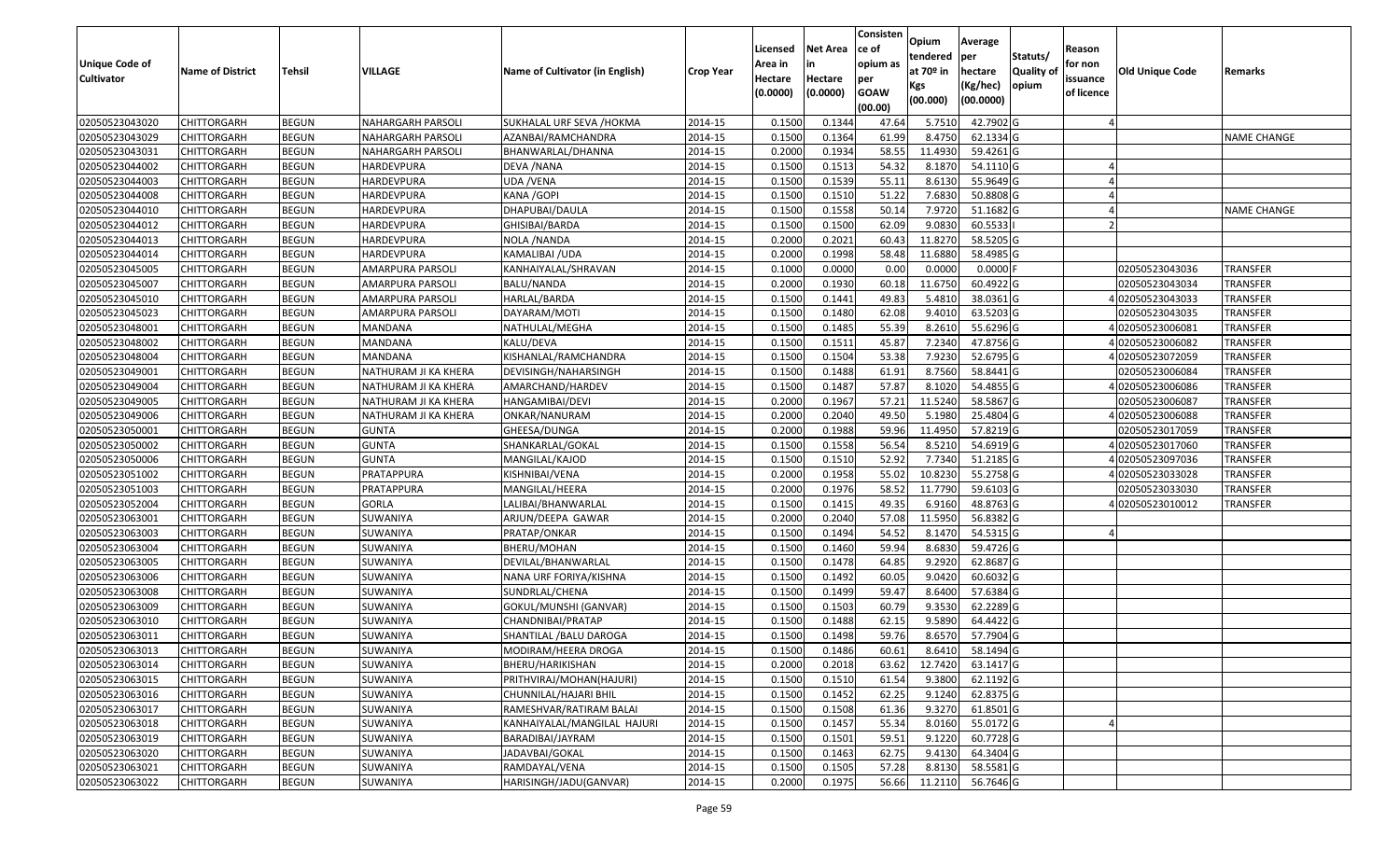|                       |                         |               |          |                                          |                  |          |                 | Consisten   | Opium       | Average    |           |            |                 |                    |
|-----------------------|-------------------------|---------------|----------|------------------------------------------|------------------|----------|-----------------|-------------|-------------|------------|-----------|------------|-----------------|--------------------|
|                       |                         |               |          |                                          |                  | Licensed | <b>Net Area</b> | ce of       | tendered    | per        | Statuts/  | Reason     |                 |                    |
| <b>Unique Code of</b> | <b>Name of District</b> | <b>Tehsil</b> | VILLAGE  | Name of Cultivator (in English)          | <b>Crop Year</b> | Area in  |                 | opium as    | at $70°$ in | hectare    | Quality o | for non    | Old Unique Code | Remarks            |
| <b>Cultivator</b>     |                         |               |          |                                          |                  | Hectare  | Hectare         | per         | Kgs         | (Kg/hec)   | opium     | issuance   |                 |                    |
|                       |                         |               |          |                                          |                  | (0.0000) | (0.0000)        | <b>GOAW</b> | (00.000)    | (00.0000)  |           | of licence |                 |                    |
|                       |                         |               |          |                                          |                  |          |                 | (00.00)     |             |            |           |            |                 |                    |
| 02050523063023        | CHITTORGARH             | <b>BEGUN</b>  | SUWANIYA | JITMAL/RUPLAL BAI                        | 2014-15          | 0.1500   | 0.1451          | 60.08       | 8.7890      | 60.5720 G  |           |            |                 |                    |
| 02050523063024        | CHITTORGARH             | <b>BEGUN</b>  | SUWANIYA | LADU/MAYARAM                             | 2014-15          | 0.1500   | 0.1479          | 62.76       | 9.3780      | 63.4077 G  |           |            |                 |                    |
| 02050523063025        | CHITTORGARH             | <b>BEGUN</b>  | SUWANIYA | MUNSHI/RASAL GANVAR                      | 2014-15          | 0.1500   | 0.1543          | 62.91       | 10.0390     | 65.0616 G  |           |            |                 |                    |
| 02050523063027        | <b>CHITTORGARH</b>      | <b>BEGUN</b>  | SUWANIYA | <b>GUMA/MUNSHI</b>                       | 2014-15          | 0.2000   | 0.1980          | 63.72       | 12.9810     | 65.5606 G  |           |            |                 |                    |
| 02050523063028        | CHITTORGARH             | <b>BEGUN</b>  | SUWANIYA | MANGILAL/RUPA                            | 2014-15          | 0.1500   | 0.1476          | 63.45       | 9.1280      | 61.8428 G  |           |            |                 |                    |
| 02050523063029        | CHITTORGARH             | <b>BEGUN</b>  | SUWANIYA | RAJIBAI/RAYSINGH                         | 2014-15          | 0.1500   | 0.1481          | 61.10       | 9.1560      | 61.8231 G  |           |            |                 |                    |
| 02050523063031        | CHITTORGARH             | <b>BEGUN</b>  | SUWANIYA | RAMA/HEMA GANVAR                         | 2014-15          | 0.1500   | 0.1456          | 58.58       | 8.6030      | 59.0865 G  |           |            |                 |                    |
| 02050523063032        | CHITTORGARH             | <b>BEGUN</b>  | SUWANIYA | BHIMA/MUNSHI GANVAR                      | 2014-15          | 0.1500   | 0.1514          | 59.46       | 8.9870      | 59.3593 G  |           |            |                 |                    |
| 02050523063033        | CHITTORGARH             | <b>BEGUN</b>  | SUWANIYA | MITTU/MANGU                              | 2014-15          | 0.1500   | 0.1506          | 57.17       | 8.3550      | 55.4781 G  |           |            |                 |                    |
| 02050523063034        | CHITTORGARH             | <b>BEGUN</b>  | SUWANIYA | BARADICHAND A/S KHUMA / SUKKHA<br>GANVAR | 2014-15          | 0.1500   | 0.1457          | 58.67       | 8.7920      | 60.3432 G  |           |            |                 |                    |
| 02050523063035        | CHITTORGARH             | <b>BEGUN</b>  | SUWANIYA | HARJI/NARAYAN GANVAR                     | 2014-15          | 0.1500   | 0.1485          | 62.99       | 9.2150      | 62.0539 G  |           |            |                 |                    |
| 02050523063036        | CHITTORGARH             | <b>BEGUN</b>  | SUWANIYA | PASMABAI/ASHU                            | 2014-15          | 0.1500   | 0.1517          | 58.44       | 8.9330      | 58.8860 G  |           |            |                 |                    |
| 02050523063037        | CHITTORGARH             | <b>BEGUN</b>  | SUWANIYA | BADAMIBAI /JODHA                         | 2014-15          | 0.1500   | 0.1494          | 55.18       | 8.3400      | 55.8233 G  |           |            |                 |                    |
| 02050523063038        | CHITTORGARH             | <b>BEGUN</b>  | SUWANIYA | SARDAR / HARCHAND @ TITA                 | 2014-15          | 0.1000   | 0.0000          | 0.00        | 0.0000      | $0.0000$ F |           |            |                 |                    |
| 02050523063039        | CHITTORGARH             | <b>BEGUN</b>  | SUWANIYA | BSARAM/HARRAM GANVAR                     | 2014-15          | 0.1500   | 0.1470          | 58.04       | 8.6070      | 58.5510G   |           |            |                 |                    |
| 02050523063040        | CHITTORGARH             | <b>BEGUN</b>  | SUWANIYA | BAPULAL/BHAVSINGH                        | 2014-15          | 0.2000   | 0.2013          | 57.52       | 11.4880     | 57.0691G   |           |            |                 |                    |
| 02050523063041        | CHITTORGARH             | <b>BEGUN</b>  | SUWANIYA | DERAM/RUPA BALAI                         | 2014-15          | 0.150    | 0.1500          | 60.88       | 9.175       | 61.1667 G  |           |            |                 |                    |
| 02050523063042        | CHITTORGARH             | <b>BEGUN</b>  | SUWANIYA | DAKHIBAI/GOKAL                           | 2014-15          | 0.1500   | 0.1507          | 56.59       | 8.2460      | 54.7180 G  |           |            |                 |                    |
| 02050523063043        | CHITTORGARH             | <b>BEGUN</b>  | SUWANIYA | BARJIBAI/BALU                            | 2014-15          | 0.1500   | 0.1512          | 57.61       | 8.4360      | 55.7937 G  |           |            |                 |                    |
| 02050523063044        | CHITTORGARH             | <b>BEGUN</b>  | SUWANIYA | UDELAL/MANGILAL HAJURI                   | 2014-15          | 0.1500   | 0.1529          | 60.25       | 8.9340      | 58.4303 G  |           |            |                 |                    |
| 02050523063046        | CHITTORGARH             | <b>BEGUN</b>  | SUWANIYA | SHAMBHU LAL / GOPI HAJURI                | 2014-15          | 0.1500   | 0.1452          | 57.70       | 8.3090      | 57.2245 G  |           |            |                 |                    |
| 02050523063047        | CHITTORGARH             | <b>BEGUN</b>  | SUWANIYA | LADBAI/NANALAL                           | 2014-15          | 0.1500   | 0.1504          | 69.72       | 10.5780     | 70.3324 G  |           |            |                 |                    |
| 02050523063048        | CHITTORGARH             | <b>BEGUN</b>  | SUWANIYA | BHOJA/RAGUNATH KALAL                     | 2014-15          | 0.1500   | 0.1470          | 61.50       | 8.8740      | 60.3673 G  |           |            |                 |                    |
| 02050523063049        | CHITTORGARH             | <b>BEGUN</b>  | SUWANIYA | PSAMABAI/GANGARAM                        | 2014-15          | 0.1500   | 0.1548          | 63.27       | 9.9970      | 64.5801G   |           |            |                 |                    |
| 02050523063050        | CHITTORGARH             | <b>BEGUN</b>  | SUWANIYA | DEVILAL/PEMA                             | 2014-15          | 0.2000   | 0.1994          | 63.18       | 12.6630     | 63.5055 G  |           |            |                 |                    |
| 02050523063051        | CHITTORGARH             | <b>BEGUN</b>  | SUWANIYA | HARJI A/S LALU/ TITA                     | 2014-15          | 0.1500   | 0.1499          | 57.18       | 8.3730      | 55.8572 G  |           |            |                 |                    |
| 02050523063053        | CHITTORGARH             | <b>BEGUN</b>  | SUWANIYA | KUKA/HARIKISHAN                          | 2014-15          | 0.1500   | 0.1476          | 61.10       | 9.4360      | 63.9295 G  |           |            |                 |                    |
| 02050523063054        | CHITTORGARH             | <b>BEGUN</b>  | SUWANIYA | PANNIBAI/HEERA                           | 2014-15          | 0.1500   | 0.1468          | 51.98       | 8.0870      | 55.0886 G  |           |            |                 |                    |
| 02050523063055        | CHITTORGARH             | <b>BEGUN</b>  | SUWANIYA | DEVILAL/MEGHA GANVAR                     | 2014-15          | 0.1500   | 0.1441          | 53.82       | 7.781       | 53.9972 G  |           |            |                 |                    |
| 02050523063056        | CHITTORGARH             | <b>BEGUN</b>  | SUWANIYA | CHHITTARLAL/MANGILAL                     | 2014-15          | 0.1500   | 0.1491          | 59.18       | 8.9620      | 60.1073 G  |           |            |                 |                    |
| 02050523063057        | CHITTORGARH             | <b>BEGUN</b>  | SUWANIYA | SITABAI/GOVARDHAN                        | 2014-15          | 0.1500   | 0.1472          | 62.03       | 9.0390      | 61.4063 G  |           |            |                 |                    |
| 02050523063060        | CHITTORGARH             | <b>BEGUN</b>  | SUWANIYA | TULSIBAI/LALU                            | 2014-15          | 0.1500   | 0.1518          | 60.04       | 8.7060      | 57.3518 G  |           |            |                 |                    |
| 02050523063061        | <b>CHITTORGARH</b>      | <b>BEGUN</b>  | SUWANIYA | KALIBAI/MULCHAND                         | 2014-15          | 0.1500   | 0.1487          | 60.83       | 8.9510      | 60.1950 G  |           |            |                 |                    |
| 02050523063062        | CHITTORGARH             | <b>BEGUN</b>  | SUWANIYA | NATHU/BHANWARLAL                         | 2014-15          | 0.2000   | 0.2003          | 63.81       | 11.8410     | 59.1163 G  |           |            |                 |                    |
| 02050523063063        | CHITTORGARH             | <b>BEGUN</b>  | SUWANIYA | GHISIBAI /KAJOD                          | 2014-15          | 0.1500   | 0.1496          | 60.18       | 9.0790      | 60.6885 G  |           |            |                 |                    |
| 02050523063064        | <b>CHITTORGARH</b>      | <b>BEGUN</b>  | SUWANIYA | DALLA/KASHIRAM                           | 2014-15          | 0.1500   | 0.1481          | 60.31       | 9.0980      | 61.4315 G  |           |            |                 |                    |
| 02050523063065        | <b>CHITTORGARH</b>      | <b>BEGUN</b>  | SUWANIYA | BAJERAM/SORAM                            | 2014-15          | 0.2000   | 0.1965          | 58.34       | 11.5510     | 58.7837 G  |           |            |                 |                    |
| 02050523063066        | <b>CHITTORGARH</b>      | <b>BEGUN</b>  | SUWANIYA | CHHAGNA/PRABHU                           | 2014-15          | 0.1500   | 0.1466          | 69.91       | 9.4280      | 64.3111 G  |           |            |                 |                    |
| 02050523063067        | <b>CHITTORGARH</b>      | <b>BEGUN</b>  | SUWANIYA | SOHANIBAI/ JAYRAM                        | 2014-15          | 0.1500   | 0.1495          | 54.75       | 8.3140      | 55.6120 G  |           |            |                 |                    |
| 02050523063068        | <b>CHITTORGARH</b>      | <b>BEGUN</b>  | SUWANIYA | GHISA A/S CHAMPA/RATIRAM                 | 2014-15          | 0.1500   | 0.1440          | 66.49       | 9.0810      | 63.0625 G  |           |            |                 |                    |
| 02050523063070        | <b>CHITTORGARH</b>      | <b>BEGUN</b>  | SUWANIYA | BARJIBAI/MANGU                           | 2014-15          | 0.2000   | 0.1932          | 60.99       | 11.2660     | 58.3126 G  |           |            |                 |                    |
| 02050523063071        | <b>CHITTORGARH</b>      | <b>BEGUN</b>  | SUWANIYA | SHANTIBAI URF SAYANI/CHATRRBHUJ          | 2014-15          | 0.1500   | 0.1520          | 57.09       | 8.6210      | 56.7171 G  |           |            |                 |                    |
| 02050523063072        | <b>CHITTORGARH</b>      | <b>BEGUN</b>  | SUWANIYA | UGMABAI/GIRDHARI                         | 2014-15          | 0.1000   | 0.0000          | 0.00        | 0.0000      | $0.0000$ F |           |            |                 | <b>NAME CHANGE</b> |
| 02050523063073        | <b>CHITTORGARH</b>      | <b>BEGUN</b>  | SUWANIYA | DHULIBAI/RAMSINGH                        | 2014-15          | 0.1500   | 0.1478          | 49.19       | 7.2590      | 49.1137 G  |           |            |                 |                    |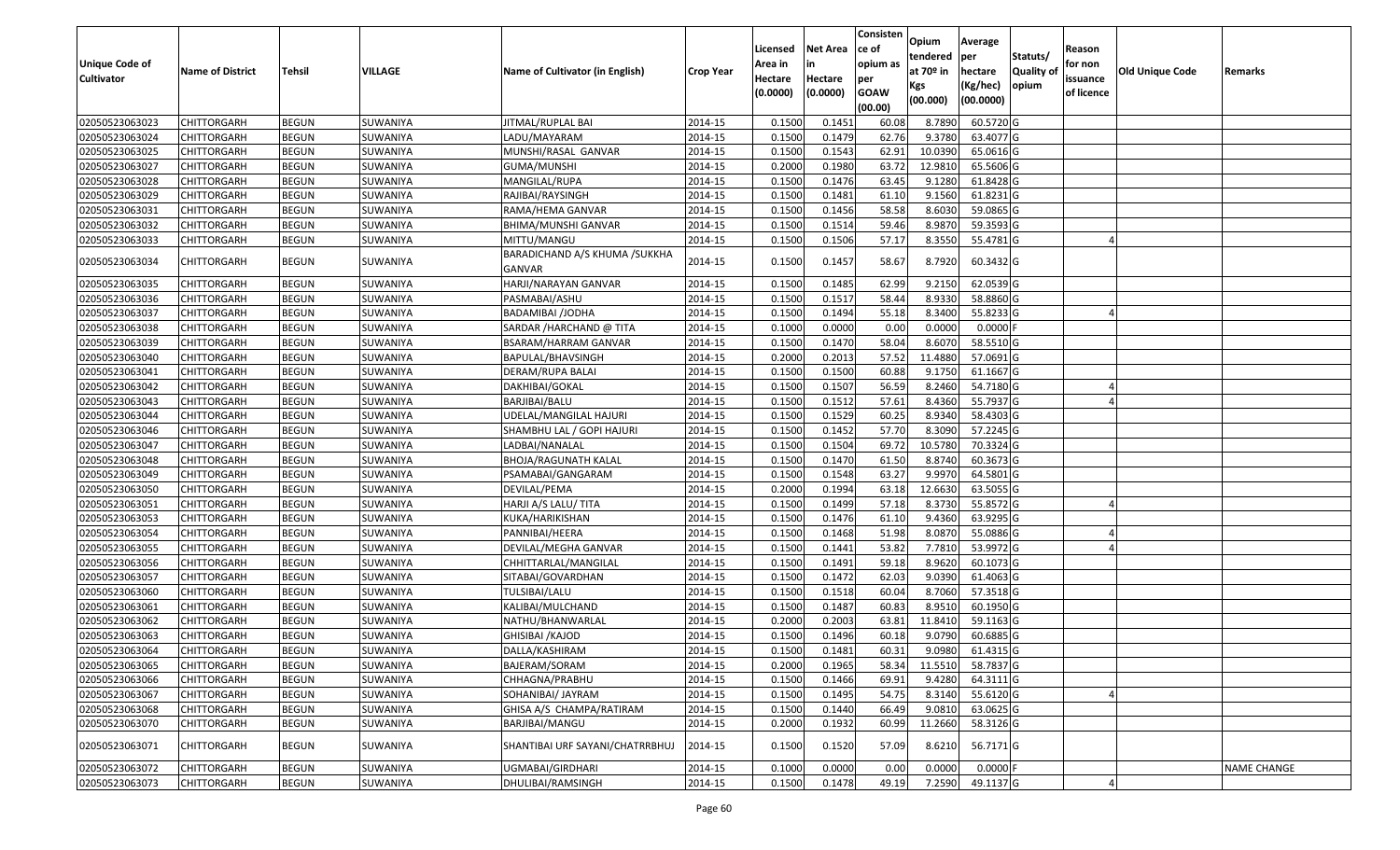| Unique Code of    | <b>Name of District</b> | Tehsil       | VILLAGE        | Name of Cultivator (in English) | <b>Crop Year</b> | Licensed<br>Area in | Net Area<br>in      | Consisten<br>ce of<br>opium as | Opium<br>tendered<br>at 70 <sup>o</sup> in | Average<br>per<br>hectare | Statuts/<br><b>Quality of</b> | Reason<br>for non      | <b>Old Unique Code</b> | Remarks            |
|-------------------|-------------------------|--------------|----------------|---------------------------------|------------------|---------------------|---------------------|--------------------------------|--------------------------------------------|---------------------------|-------------------------------|------------------------|------------------------|--------------------|
| <b>Cultivator</b> |                         |              |                |                                 |                  | Hectare<br>(0.0000) | Hectare<br>(0.0000) | per<br><b>GOAW</b><br>(00.00)  | Kgs<br>(00.000)                            | (Kg/hec)<br>(00.0000)     | opium                         | issuance<br>of licence |                        |                    |
| 02050523063074    | <b>CHITTORGARH</b>      | <b>BEGUN</b> | SUWANIYA       | THAKRIYA/MANGU                  | 2014-15          | 0.1500              | 0.1469              | 54.64                          | 7.8450                                     | 53.4037 G                 |                               |                        |                        |                    |
| 02050523063075    | CHITTORGARH             | <b>BEGUN</b> | SUWANIYA       | HEMRAJ /HARCHAND URF TITA       | 2014-15          | 0.1500              | 0.1507              | 57.76                          | 8.6140                                     | 57.1599 G                 |                               |                        |                        |                    |
| 02050523063076    | CHITTORGARH             | <b>BEGUN</b> | SUWANIYA       | SHANTIBAI / GHISHA              | 2014-15          | 0.1500              | 0.1513              | 61.68                          | 9.2260                                     | 60.9782 G                 |                               |                        |                        |                    |
| 02050523063077    | <b>CHITTORGARH</b>      | <b>BEGUN</b> | SUWANIYA       | JAMANIBAI/RUPA                  | 2014-15          | 0.1500              | 0.1469              | 58.81                          | 8.6370                                     | 58.7951 G                 |                               |                        |                        |                    |
| 02050523063078    | CHITTORGARH             | <b>BEGUN</b> | SUWANIYA       | SHAMBHULAL/GOPI S / O DALIBAI   | 2014-15          | 0.2000              | 0.1936              | 63.55                          | 12.0470                                    | 62.2262 G                 |                               |                        |                        |                    |
| 02050523064001    | CHITTORGARH             | <b>BEGUN</b> | <b>DHANORA</b> | BALU/KANHAIYALAL                | 2014-15          | 0.2000              | 0.1957              | 64.24                          | 12.8570                                    | 65.6975 G                 |                               |                        |                        |                    |
| 02050523064002    | CHITTORGARH             | <b>BEGUN</b> | DHANORA        | SHANTILAL/KUKA                  | 2014-15          | 0.2000              | 0.1959              | 58.57                          | 11.8140                                    | 60.3063 G                 |                               |                        |                        |                    |
| 02050523064003    | CHITTORGARH             | <b>BEGUN</b> | <b>DHANORA</b> | FULIBAI/RAMKARAN                | 2014-15          | 0.1500              | 0.1453              | 58.69                          | 8.6530                                     | 59.5526 G                 |                               |                        |                        | <b>NAME CHANGE</b> |
| 02050523064004    | CHITTORGARH             | <b>BEGUN</b> | <b>DHANORA</b> | AASHARAM/UDAILAL                | 2014-15          | 0.2000              | 0.1980              | 62.20                          | 12.8840                                    | 65.0707 G                 |                               |                        |                        |                    |
| 02050523064006    | CHITTORGARH             | <b>BEGUN</b> | <b>DHANORA</b> | SHANKARLAL/DUNGA                | 2014-15          | 0.2000              | 0.1967              | 62.20                          | 12.2450                                    | 62.2522 G                 |                               |                        |                        |                    |
| 02050523064007    | CHITTORGARH             | <b>BEGUN</b> | <b>DHANORA</b> | RAMESHWAR/RAMSUKH               | 2014-15          | 0.2000              | 0.2030              | 58.18                          | 11.8770                                    | 58.5074 G                 |                               |                        |                        |                    |
| 02050523064008    | <b>CHITTORGARH</b>      | <b>BEGUN</b> | <b>DHANORA</b> | BHANWARIBAI/RAMLAL              | 2014-15          | 0.2000              | 0.1008              | 53.31                          | 5.3010                                     | 52.5893 G                 |                               |                        |                        |                    |
| 02050523064009    | <b>CHITTORGARH</b>      | <b>BEGUN</b> | <b>DHANORA</b> | NARAYAN/DUNGA                   | 2014-15          | 0.2000              | 0.0000              | 0.00                           | 0.0000                                     | $0.0000$ F                |                               |                        |                        |                    |
| 02050523064011    | <b>CHITTORGARH</b>      | <b>BEGUN</b> | DHANORA        | BANSHILAL/LALU                  | 2014-15          | 0.2000              | 0.2006              | 62.20                          | 12.6180                                    | 62.9013 G                 |                               |                        |                        |                    |
| 02050523064013    | CHITTORGARH             | <b>BEGUN</b> | DHANORA        | JETIBAI/KISHANLAL               | 2014-15          | 0.1500              | 0.1504              | 55.37                          | 8.3130                                     | 55.2726 G                 |                               |                        |                        |                    |
| 02050523064015    | <b>CHITTORGARH</b>      | <b>BEGUN</b> | <b>DHANORA</b> | MANGIBAI/TULSIRAM               | 2014-15          | 0.2000              | 0.1980              | 58.57                          | 11.5880                                    | 58.5253 G                 |                               |                        |                        |                    |
| 02050523064017    | CHITTORGARH             | <b>BEGUN</b> | <b>DHANORA</b> | NARAYAN/BADRI                   | 2014-15          | 0.1500              | 0.1504              | 58.69                          | 8.5100                                     | 56.5824 G                 |                               |                        |                        |                    |
| 02050523064018    | CHITTORGARH             | <b>BEGUN</b> | DHANORA        | ANOPBAI/RAMA                    | 2014-15          | 0.1500              | 0.1516              | 58.22                          | 8.9580                                     | 59.0897 G                 |                               |                        |                        |                    |
| 02050523064021    | CHITTORGARH             | <b>BEGUN</b> | DHANORA        | BHAGWANLAL/PYARCHAND            | 2014-15          | 0.2000              | 0.1981              | 58.18                          | 11.3530                                    | 57.3094 G                 |                               |                        |                        |                    |
| 02050523064027    | CHITTORGARH             | <b>BEGUN</b> | DHANORA        | KAILASH/GOPI                    | 2014-15          | 0.1000              | 0.0000              | 0.00                           | 0.0000                                     | $0.0000$ F                |                               |                        |                        |                    |
| 02050523064028    | CHITTORGARH             | <b>BEGUN</b> | <b>DHANORA</b> | SHYAMLAL/KASHIRAM               | 2014-15          | 0.2000              | 0.1955              | 58.69                          | 11.7460                                    | 60.0818 G                 |                               |                        |                        |                    |
| 02050523064029    | CHITTORGARH             | <b>BEGUN</b> | DHANORA        | MADANLAL/DEVILAL                | 2014-15          | 0.2000              | 0.2001              | 40.58                          | 3.8320                                     | 19.1504 G                 |                               |                        |                        |                    |
| 02050523064030    | CHITTORGARH             | <b>BEGUN</b> | DHANORA        | RAMESHWAR/RUPA                  | 2014-15          | 0.1500              | 0.1407              | 61.51                          | 8.7610                                     | 62.2672 G                 |                               |                        |                        |                    |
| 02050523064032    | CHITTORGARH             | <b>BEGUN</b> | DHANORA        | MANGIBAI/PRATHVIRAJ             | 2014-15          | 0.1500              | 0.1500              | 58.18                          | 8.7520                                     | 58.3467 G                 |                               |                        |                        |                    |
| 02050523064033    | CHITTORGARH             | <b>BEGUN</b> | <b>DHANORA</b> | <b>BHAGWAN/RUPA</b>             | 2014-15          | 0.2000              | 0.1868              | 61.51                          | 12.0820                                    | 64.6788 G                 |                               |                        |                        |                    |
| 02050523064034    | CHITTORGARH             | <b>BEGUN</b> | <b>DHANORA</b> | RATANLAL/RAMLAL                 | 2014-15          | 0.2000              | 0.1993              | 62.20                          | 12.2450                                    | 61.4400 G                 |                               |                        |                        |                    |
| 02050523064035    | CHITTORGARH             | <b>BEGUN</b> | <b>DHANORA</b> | SHAMBHULAL/BANSHILAL            | 2014-15          | 0.2000              | 0.1998              | 58.69                          | 12.1400                                    | 60.7608 G                 |                               |                        |                        |                    |
| 02050523064036    | CHITTORGARH             | <b>BEGUN</b> | <b>DHANORA</b> | JAMNALAL/GOPI                   | 2014-15          | 0.1500              | 0.1494              | 61.51                          | 9.2880                                     | 62.1687 G                 |                               |                        |                        |                    |
| 02050523064037    | CHITTORGARH             | <b>BEGUN</b> | <b>DHANORA</b> | BANSHILAL/PRATHVIRAJ            | 2014-15          | 0.2000              | 0.0000              | 0.00                           | 0.0000                                     | $0.0000$ F                |                               |                        |                        |                    |
| 02050523064039    | CHITTORGARH             | <b>BEGUN</b> | <b>DHANORA</b> | MANGILAL/MODA                   | 2014-15          | 0.2000              | 0.1935              | 58.18                          | 11.2370                                    | 58.0724 G                 |                               |                        |                        |                    |
| 02050523064040    | CHITTORGARH             | <b>BEGUN</b> | <b>DHANORA</b> | MANGILAL/KUKA                   | 2014-15          | 0.1500              | 0.1498              | 55.58                          | 8.4480                                     | 56.3952 G                 |                               |                        |                        |                    |
| 02050523064041    | CHITTORGARH             | <b>BEGUN</b> | DHANORA        | SHYAMLAL/BALU RAIGOR            | 2014-15          | 0.2000              | 0.2045              | 58.57                          | 12.1410                                    | 59.3692 G                 |                               |                        |                        |                    |
| 02050523064042    | CHITTORGARH             | <b>BEGUN</b> | <b>DHANORA</b> | KAMLABAI/SUKHA                  | 2014-15          | 0.2000              | 0.1922              | 56.36                          | 10.7570                                    | 55.9677 G                 |                               |                        |                        |                    |
| 02050523064045    | CHITTORGARH             | <b>BEGUN</b> | <b>DHANORA</b> | PYARCHAND/PRATAP                | 2014-15          | 0.2000              | 0.2010              | 55.31                          | 11.1490                                    | 55.4677 G                 |                               |                        |                        |                    |
| 02050523064046    | CHITTORGARH             | <b>BEGUN</b> | <b>DHANORA</b> | RATANLAL/RAMLAL                 | 2014-15          | 0.2000              | 0.1980              | 60.50                          | 11.7980                                    | 59.5859 G                 |                               |                        |                        |                    |
| 02050523064049    | CHITTORGARH             | <b>BEGUN</b> | <b>DHANORA</b> | KAILASHCHANDRA/GOKAL            | 2014-15          | 0.1000              | 0.0000              | 0.00                           | 0.0000                                     | $0.0000$ F                |                               |                        |                        |                    |
| 02050523064052    | <b>CHITTORGARH</b>      | <b>BEGUN</b> | <b>DHANORA</b> | THAMMABAI/JAMNALAL              | 2014-15          | 0.2000              | 0.2027              | 61.51                          |                                            | 12.6890 62.5999 G         |                               |                        |                        |                    |
| 02050523064054    | <b>CHITTORGARH</b>      | <b>BEGUN</b> | <b>DHANORA</b> | SHAMBHULAL/PRATHVIRAJ           | 2014-15          | 0.2000              | 0.1937              | 55.48                          | 10.6920                                    | 55.1988 G                 |                               |                        |                        |                    |
| 02050523064057    | <b>CHITTORGARH</b>      | <b>BEGUN</b> | <b>DHANORA</b> | LADULAL/LALU SHARMA             | 2014-15          | 0.1500              | 0.1474              | 24.48                          | 2.2560                                     | 15.3053 G                 |                               |                        |                        |                    |
| 02050523064058    | <b>CHITTORGARH</b>      | <b>BEGUN</b> | <b>DHANORA</b> | RAMSWROOP/BANSHILAL             | 2014-15          | 0.1500              | 0.1509              | 60.01                          | 8.7870                                     | 58.2306 G                 |                               |                        |                        |                    |
| 02050523064060    | <b>CHITTORGARH</b>      | <b>BEGUN</b> | <b>DHANORA</b> | SHIVLAL/BHANWARLAL              | 2014-15          | 0.1500              | 0.1484              | 66.11                          | 10.0110                                    | 67.4596 G                 |                               |                        |                        |                    |
| 02050523064062    | <b>CHITTORGARH</b>      | <b>BEGUN</b> | <b>DHANORA</b> | NANDKISHORE/DUNGA               | 2014-15          | 0.2000              | 0.1905              | 61.51                          | 11.8270                                    | 62.0840 G                 |                               |                        |                        |                    |
| 02050523064063    | <b>CHITTORGARH</b>      | <b>BEGUN</b> | <b>DHANORA</b> | DEVILAL/KALU                    | 2014-15          | 0.2000              | 0.1462              | 58.57                          | 8.7020                                     | 59.5212 G                 |                               |                        |                        |                    |
| 02050523064065    | <b>CHITTORGARH</b>      | <b>BEGUN</b> | <b>DHANORA</b> | SHAMBHULAL/DEVA                 | 2014-15          | 0.1500              | 0.1480              | 52.99                          | 8.0010                                     | 54.0608 G                 |                               |                        |                        |                    |
| 02050523064069    | <b>CHITTORGARH</b>      | <b>BEGUN</b> | <b>DHANORA</b> | KUKA/BHANWARLAL                 | 2014-15          | 0.2000              | 0.1954              | 60.04                          | 11.9390                                    | $61.1003$ G               |                               |                        |                        |                    |
| 02050523064070    | <b>CHITTORGARH</b>      | <b>BEGUN</b> | <b>DHANORA</b> | KANHAIYALAL/JITMAL              | 2014-15          | 0.2000              | 0.1980              | 58.69                          | 11.7970                                    | 59.5808 G                 |                               |                        |                        |                    |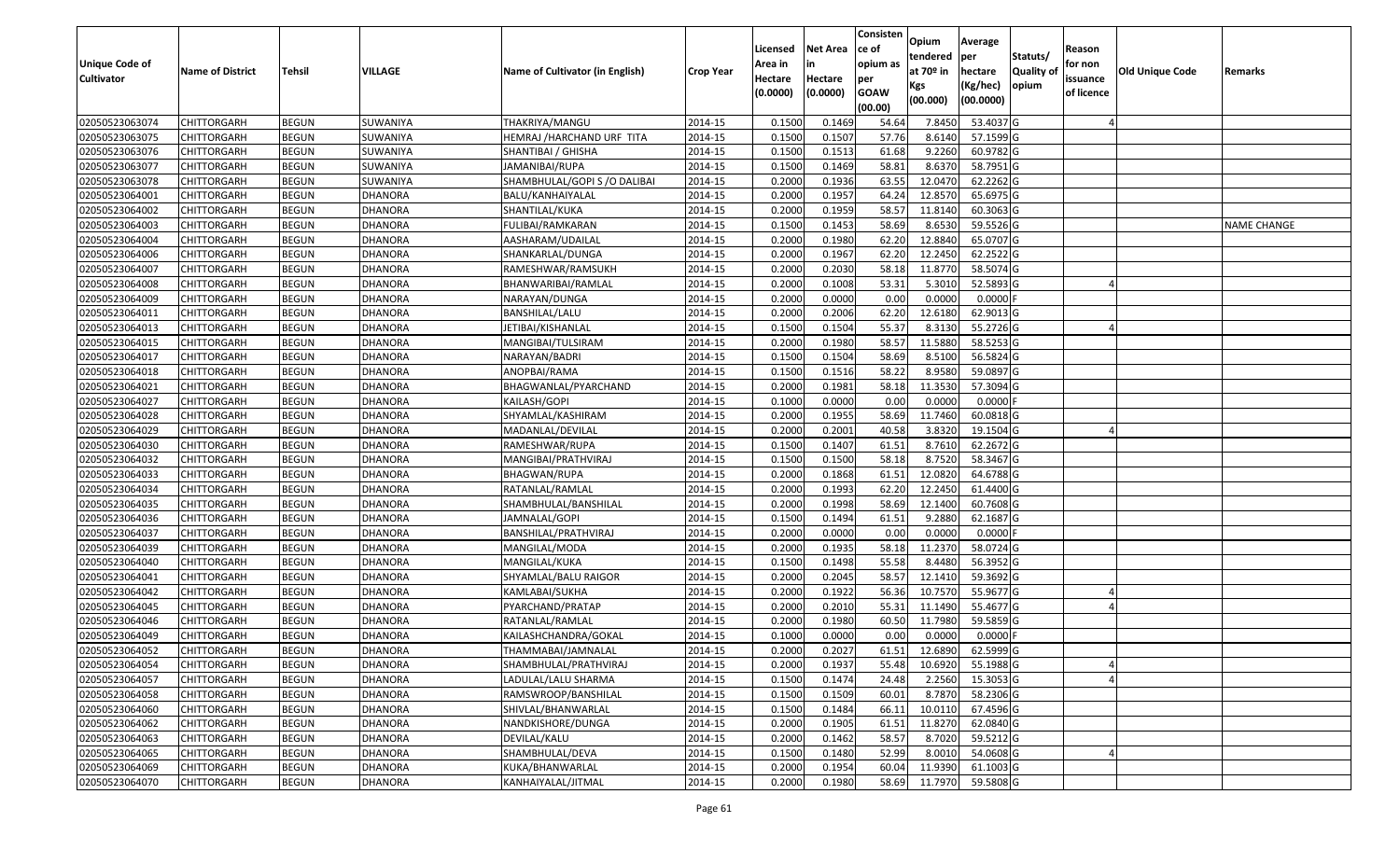| <b>Unique Code of</b> |                         |              |                |                                      |                  | Licensed<br>Area in | <b>Net Area</b><br>in | Consisten<br>ce of<br>opium as | Opium<br>tendered              | Average<br>per                   | Statuts/                  | Reason<br>for non      |                 |                    |
|-----------------------|-------------------------|--------------|----------------|--------------------------------------|------------------|---------------------|-----------------------|--------------------------------|--------------------------------|----------------------------------|---------------------------|------------------------|-----------------|--------------------|
| <b>Cultivator</b>     | <b>Name of District</b> | Tehsil       | VILLAGE        | Name of Cultivator (in English)      | <b>Crop Year</b> | Hectare<br>(0.0000) | Hectare<br>(0.0000)   | per<br><b>GOAW</b><br>(00.00)  | at $70°$ in<br>Kgs<br>(00.000) | hectare<br>(Kg/hec)<br>(00.0000) | <b>Quality o</b><br>opium | issuance<br>of licence | Old Unique Code | Remarks            |
| 02050523064071        | <b>CHITTORGARH</b>      | <b>BEGUN</b> | <b>DHANORA</b> | KISHANLAL/BHANWARLAL                 | 2014-15          | 0.2000              | 0.1939                | 58.18                          | 11.4860                        | 59.2367 G                        |                           |                        |                 | <b>NAME CHANGE</b> |
| 02050523064072        | <b>CHITTORGARH</b>      | <b>BEGUN</b> | <b>DHANORA</b> | NANDUBAI/DEVILAL                     | 2014-15          | 0.2000              | 0.2013                | 61.69                          | 12.3380                        | 61.2916 G                        |                           |                        |                 | <b>NAME CHANGE</b> |
| 02050523064073        | <b>CHITTORGARH</b>      | <b>BEGUN</b> | <b>DHANORA</b> | TULSIRAM/KERING                      | 2014-15          | 0.2000              | 0.1953                | 64.24                          | 12.8480                        | 65.7860 G                        |                           |                        |                 |                    |
| 02050523064074        | <b>CHITTORGARH</b>      | <b>BEGUN</b> | <b>DHANORA</b> | MANGILAL/HARLAL                      | 2014-15          | 0.1500              | 0.1504                | 64.24                          | 9.7920                         | 65.1064 G                        |                           |                        |                 |                    |
| 02050523065002        | <b>CHITTORGARH</b>      | <b>BEGUN</b> | <b>RUPPURA</b> | LABHCHAND/DEVILAL                    | 2014-15          | 0.1500              | 0.1442                | 56.28                          | 8.3780                         | 58.0999 G                        |                           |                        |                 |                    |
| 02050523065005        | <b>CHITTORGARH</b>      | <b>BEGUN</b> | <b>RUPPURA</b> | NARAYAN/PRATHVIRAJ                   | 2014-15          | 0.2000              | 0.1956                | 58.68                          | 11.5260                        | 58.9264 G                        |                           |                        |                 |                    |
| 02050523065007        | CHITTORGARH             | <b>BEGUN</b> | RUPPURA        | BHANWARLAL/SHOCHAND                  | 2014-15          | 0.1500              | 0.1512                | 61.54                          | 9.7850                         | 64.7156 G                        |                           |                        |                 |                    |
| 02050523065010        | <b>CHITTORGARH</b>      | <b>BEGUN</b> | <b>RUPPURA</b> | KASHIRAM/UDA                         | 2014-15          | 0.2000              | 0.2013                | 58.38                          | 11.4590                        | 56.9250 G                        |                           |                        |                 |                    |
| 02050523065013        | <b>CHITTORGARH</b>      | <b>BEGUN</b> | <b>RUPPURA</b> | HIRA/CHHOGA                          | 2014-15          | 0.2000              | 0.1973                | 58.38                          | 11.7510                        | 59.5590 G                        |                           |                        |                 |                    |
| 02050523065018        | <b>CHITTORGARH</b>      | <b>BEGUN</b> | <b>RUPPURA</b> | DEVILAL/CHETRAM                      | 2014-15          | 0.2000              | 0.2015                | 61.54                          | 12.2110                        | 60.6005 G                        |                           |                        |                 |                    |
| 02050523065020        | <b>CHITTORGARH</b>      | <b>BEGUN</b> | <b>RUPPURA</b> | KASHIRAM/JAGRAM                      | 2014-15          | 0.2000              | 0.0987                | 58.49                          | 5.8660                         | 59.4326 G                        |                           |                        |                 |                    |
| 02050523065023        | <b>CHITTORGARH</b>      | <b>BEGUN</b> | <b>RUPPURA</b> | BHERULAL/RAMA                        | 2014-15          | 0.1500              | 0.1493                | 51.14                          | 7.6050                         | 50.9377 G                        |                           |                        |                 | <b>NAME CHANGE</b> |
| 02050523065029        | <b>CHITTORGARH</b>      | <b>BEGUN</b> | <b>RUPPURA</b> | UDAILAL/PRATHVIRAJ                   | 2014-15          | 0.2000              | 0.1960                | 58.49                          | 11.4140                        | 58.2347 G                        |                           |                        |                 |                    |
| 02050523065033        | <b>CHITTORGARH</b>      | <b>BEGUN</b> | <b>RUPPURA</b> | GHEESALAL/PRATHVIRAJ                 | 2014-15          | 0.1500              | 0.1501                | 61.54                          | 9.3280                         | 62.1452 G                        |                           |                        |                 |                    |
| 02050523065035        | CHITTORGARH             | <b>BEGUN</b> | <b>RUPPURA</b> | NANDLAL/ONKAR                        | 2014-15          | 0.1500              | 0.1497                | 58.49                          | 8.6480                         | 57.7689 G                        |                           |                        |                 |                    |
| 02050523065037        | <b>CHITTORGARH</b>      | <b>BEGUN</b> | <b>RUPPURA</b> | KANHAIYALAL/MIYACHAND                | 2014-15          | 0.1500              | 0.1436                | 61.54                          | 8.6680                         | 60.3621 G                        |                           |                        |                 |                    |
| 02050523065039        | <b>CHITTORGARH</b>      | <b>BEGUN</b> | <b>RUPPURA</b> | SHANKERLAL/MIYACHAND                 | 2014-15          | 0.2000              | 0.1936                | 58.68                          | 11.6520                        | 60.1860 G                        |                           |                        |                 |                    |
| 02050523065043        | <b>CHITTORGARH</b>      | <b>BEGUN</b> | <b>RUPPURA</b> | DHANRAJ/BHOLA                        | 2014-15          | 0.1500              | 0.1528                | 58.38                          | 8.7900                         | 57.5262 G                        |                           |                        |                 |                    |
| 02050523065044        | <b>CHITTORGARH</b>      | <b>BEGUN</b> | <b>RUPPURA</b> | GHEESALAL/NANALAL                    | 2014-15          | 0.2000              | 0.1488                | 58.38                          | 8.8070                         | 59.1868 G                        |                           |                        |                 |                    |
| 02050523065049        | <b>CHITTORGARH</b>      | <b>BEGUN</b> | <b>RUPPURA</b> | RAMESHWAR/ONKARLAL                   | 2014-15          | 0.2000              | 0.1986                | 61.54                          | 12.2110                        | 61.4854 G                        |                           |                        |                 |                    |
| 02050523065050        | <b>CHITTORGARH</b>      | <b>BEGUN</b> | <b>RUPPURA</b> | UDAILAL/DEVILAL                      | 2014-15          | 0.1500              | 0.1505                | 58.49                          | 9.1830                         | 61.0166 G                        |                           |                        |                 |                    |
| 02050523065052        | <b>CHITTORGARH</b>      | <b>BEGUN</b> | <b>RUPPURA</b> | KUKA/MIYACHAND                       | 2014-15          | 0.1500              | 0.1452                | 58.38                          | 8.5900                         | 59.1598 G                        |                           |                        |                 |                    |
| 02050523066001        | CHITTORGARH             | <b>BEGUN</b> | <b>THUKRAI</b> | RAMESHWAR/DEVILAL                    | 2014-15          | 0.2000              | 0.2001                | 65.22                          | 13.1370                        | 65.6522 G                        |                           |                        |                 |                    |
| 02050523066002        | <b>CHITTORGARH</b>      | <b>BEGUN</b> | THUKRAI        | SOHANIBAI/CHHITARLAL                 | 2014-15          | 0.1500              | 0.1480                | 62.29                          | 9.4770                         | 64.0338 G                        |                           |                        |                 |                    |
| 02050523066003        | <b>CHITTORGARH</b>      | <b>BEGUN</b> | <b>THUKRAI</b> | BAJERAM/BHUWANA                      | 2014-15          | 0.2000              | 0.1703                | 58.97                          | 10.3450                        | 60.7457 G                        |                           |                        |                 |                    |
| 02050523066004        | <b>CHITTORGARH</b>      | <b>BEGUN</b> | <b>THUKRAI</b> | JAGDISH/NANALAL                      | 2014-15          | 0.2000              | 0.2006                | 61.92                          | 12.5610                        | 62.6171 G                        |                           |                        |                 |                    |
| 02050523066005        | <b>CHITTORGARH</b>      | <b>BEGUN</b> | <b>THUKRAI</b> | TULSIRAM/KASHIRAM                    | 2014-15          | 0.2000              | 0.1975                | 62.89                          | 12.4880                        | 63.2304 G                        |                           |                        |                 |                    |
| 02050523066006        | <b>CHITTORGARH</b>      | <b>BEGUN</b> | <b>THUKRAI</b> | NOLIBAI/DEVILAL                      | 2014-15          | 0.1500              | 0.1548                | 58.97                          | 9.5190                         | 61.4922 G                        |                           |                        |                 |                    |
| 02050523066007        | <b>CHITTORGARH</b>      | <b>BEGUN</b> | <b>THUKRAI</b> | MOTYABAI/ HIRA                       | 2014-15          | 0.1500              | 0.1430                | 61.92                          | 9.3410                         | 65.3217 G                        |                           |                        |                 |                    |
| 02050523066009        | <b>CHITTORGARH</b>      | <b>BEGUN</b> | <b>THUKRAI</b> | SHANTILAL/BALU                       | 2014-15          | 0.2000              | 0.1940                | 65.22                          | 12.4940                        | 64.4021 G                        |                           |                        |                 |                    |
| 02050523066010        | <b>CHITTORGARH</b>      | <b>BEGUN</b> | <b>THUKRAI</b> | MANGILAL/MOTI                        | 2014-15          | 0.2000              | 0.1964                | 65.22                          | 12.8300                        | 65.3259 G                        |                           |                        |                 |                    |
| 02050523066011        | CHITTORGARH             | <b>BEGUN</b> | <b>THUKRAI</b> | KAJOD/DUNGA SANGITALA                | 2014-15          | 0.2000              | 0.1955                | 67.60                          | 13.6170                        | 69.6522 G                        |                           |                        |                 |                    |
| 02050523066012        | <b>CHITTORGARH</b>      | <b>BEGUN</b> | <b>THUKRAI</b> | NANALAL A/S KUKA / GHISA             | 2014-15          | 0.2000              | 0.1932                | 68.43                          | 13.3240                        | 68.9648 G                        |                           |                        |                 |                    |
| 02050523066013        | <b>CHITTORGARH</b>      | <b>BEGUN</b> | <b>THUKRAI</b> | KAILASH/HIRALAL                      | 2014-15          | 0.1500              | 0.1460                | 58.17                          | 8.5930                         | 58.8562 G                        |                           |                        |                 | <b>NAME CHANGE</b> |
| 02050523066015        | CHITTORGARH             | <b>BEGUN</b> | <b>THUKRAI</b> | RAMLAL/NATHU                         | 2014-15          | 0.2000              | 0.1971                | 65.22                          | 13.0440                        | 66.1796 G                        |                           |                        |                 |                    |
| 02050523066016        | <b>CHITTORGARH</b>      | <b>BEGUN</b> | <b>THUKRAI</b> | NARAYAN/BARDA                        | 2014-15          | 0.2000              | 0.1965                | 61.60                          | 12.2580                        | 62.3817 G                        |                           |                        |                 |                    |
| 02050523066017        | CHITTORGARH             | <b>BEGUN</b> | <b>THUKRAI</b> | NANDLAL/KALU                         | 2014-15          | 0.2000              | 0.2025                | 59.20                          | 12.3470                        | 60.9728 G                        |                           |                        |                 |                    |
| 02050523066018        | <b>CHITTORGARH</b>      | <b>BEGUN</b> | <b>THUKRAI</b> | MODIRAM/LAKHMA                       | 2014-15          | 0.2000              | 0.1981                | 64.20                          | 13.0780                        | 66.0172 G                        |                           |                        |                 |                    |
| 02050523066019        | <b>CHITTORGARH</b>      | <b>BEGUN</b> | <b>THUKRAI</b> | UDAILAL/NARAYAN                      | 2014-15          | 0.1500              | 0.1480                | 67.60                          | 10.3230                        | 69.7500 G                        |                           |                        |                 |                    |
| 02050523066020        | <b>CHITTORGARH</b>      | <b>BEGUN</b> | <b>THUKRAI</b> | KANA/HAZARI                          | 2014-15          | 0.2000              | 0.2000                | 61.60                          | 12.5750                        | 62.8750 G                        |                           |                        |                 |                    |
| 02050523066021        | <b>CHITTORGARH</b>      | <b>BEGUN</b> | <b>THUKRAI</b> | RAMCHANDRA/BHAGIRATH                 | 2014-15          | 0.1500              | 0.1496                | 65.39                          | 10.1730                        | 68.0013 G                        |                           |                        |                 | <b>NAME CHANGE</b> |
| 02050523066022        | <b>CHITTORGARH</b>      | <b>BEGUN</b> | <b>THUKRAI</b> | NARAYAN/HUKMA                        | 2014-15          | 0.1500              | 0.1528                | 61.60                          | 9.7240                         | 63.6387 G                        |                           |                        |                 |                    |
| 02050523066023        | <b>CHITTORGARH</b>      | <b>BEGUN</b> | <b>THUKRAI</b> | MOHANLAL/KASHIRAM                    | 2014-15          | 0.2000              | 0.1824                | 52.49                          | 9.3960                         | 51.5132 G                        |                           |                        |                 |                    |
| 02050523066025        | <b>CHITTORGARH</b>      | <b>BEGUN</b> | THUKRAI        | KANHAIYALAL A/S NARAYAN /<br>BHUWANA | 2014-15          | 0.2000              | 0.2016                | 61.60                          | 12.5840                        | 62.4206 G                        |                           |                        |                 |                    |
| 02050523066026        | <b>CHITTORGARH</b>      | <b>BEGUN</b> | <b>THUKRAI</b> | GHISIBAI/MEGHA                       | 2014-15          | 0.2000              | 0.1850                |                                | 63.20 11.5930                  | 62.6649 G                        |                           |                        |                 |                    |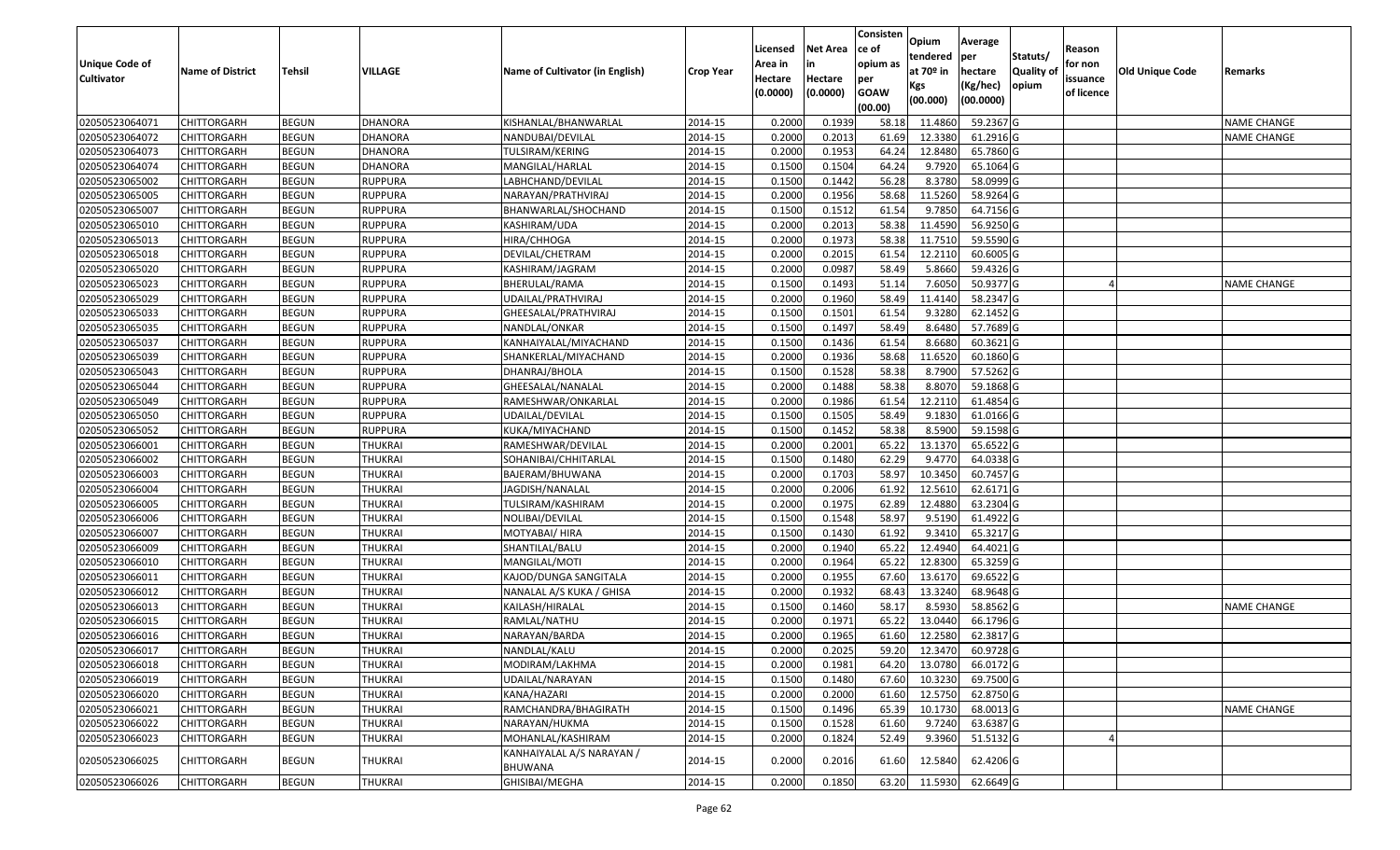| <b>Unique Code of</b><br><b>Cultivator</b> | <b>Name of District</b> | <b>Tehsil</b> | VILLAGE        | Name of Cultivator (in English)     | <b>Crop Year</b> | Licensed<br>Area in<br>Hectare<br>(0.0000) | <b>Net Area</b><br>in<br>Hectare<br>(0.0000) | Consisten<br>ce of<br>opium as<br>per<br><b>GOAW</b><br>(00.00) | Opium<br>tendered<br>at $70°$ in<br>Kgs<br>(00.000) | Average<br>per<br>hectare<br>(Kg/hec)<br>(00.0000) | Statuts/<br>Quality of<br>opium | Reason<br>for non<br>issuance<br>of licence | <b>Old Unique Code</b> | Remarks            |
|--------------------------------------------|-------------------------|---------------|----------------|-------------------------------------|------------------|--------------------------------------------|----------------------------------------------|-----------------------------------------------------------------|-----------------------------------------------------|----------------------------------------------------|---------------------------------|---------------------------------------------|------------------------|--------------------|
| 02050523066029                             | CHITTORGARH             | <b>BEGUN</b>  | THUKRAI        | NANDLAL A/S BHANWARLAL /<br>KHEMRAJ | 2014-15          | 0.2000                                     | 0.2008                                       | 60.45                                                           | 12.1680                                             | 60.5976 G                                          |                                 |                                             |                        |                    |
| 02050523066031                             | <b>CHITTORGARH</b>      | <b>BEGUN</b>  | <b>THUKRAI</b> | MAGNIBAI/HIRALAL                    | 2014-15          | 0.1500                                     | 0.1470                                       | 61.60                                                           | 9.3540                                              | 63.6327 G                                          |                                 |                                             |                        |                    |
| 02050523066032                             | <b>CHITTORGARH</b>      | <b>BEGUN</b>  | <b>THUKRAI</b> | GHEESA A/S NARAYAN / PYARA          | 2014-15          | 0.2000                                     | 0.1987                                       | 62.84                                                           | 12.5860                                             | 63.3417 G                                          |                                 |                                             |                        |                    |
| 02050523066033                             | <b>CHITTORGARH</b>      | <b>BEGUN</b>  | <b>THUKRAI</b> | BANSHILAL/BHANWARLAL                | 2014-15          | 0.1500                                     | 0.1513                                       | 55.71                                                           | 8.6350                                              | 57.0720 G                                          |                                 |                                             |                        |                    |
| 02050523066035                             | CHITTORGARH             | <b>BEGUN</b>  | <b>THUKRAI</b> | KANHAIYALAL/ONKAR                   | 2014-15          | 0.2000                                     | 0.1504                                       | 64.24                                                           | 9.7090                                              | 64.5545 G                                          |                                 |                                             |                        |                    |
| 02050523066037                             | <b>CHITTORGARH</b>      | <b>BEGUN</b>  | <b>THUKRAI</b> | GHEESA/DUNGA                        | 2014-15          | 0.2000                                     | 0.2003                                       | 67.60                                                           | 13.7230                                             | 68.5122 G                                          |                                 |                                             |                        |                    |
| 02050523066039                             | CHITTORGARH             | <b>BEGUN</b>  | <b>THUKRAI</b> | NANALAL/RATIRAM                     | 2014-15          | 0.2000                                     | 0.1488                                       | 64.24                                                           | 10.0120                                             | 67.2849 G                                          |                                 |                                             |                        |                    |
| 02050523066040                             | CHITTORGARH             | <b>BEGUN</b>  | <b>THUKRAI</b> | SHAMBULAL/KANA                      | 2014-15          | 0.2000                                     | 0.2008                                       | 56.53                                                           | 11.8630                                             | 59.0787 G                                          |                                 |                                             |                        |                    |
| 02050523066041                             | CHITTORGARH             | <b>BEGUN</b>  | <b>THUKRAI</b> | NARAYANIBAI/MODA                    | 2014-15          | 0.2000                                     | 0.1938                                       | 62.84                                                           | 13.0080                                             | 67.1207 G                                          |                                 |                                             |                        |                    |
| 02050523066042                             | CHITTORGARH             | <b>BEGUN</b>  | <b>THUKRAI</b> | TULSIBAI/PYARA                      | 2014-15          | 0.1500                                     | 0.1520                                       | 62.84                                                           | 9.8750                                              | 64.9671 G                                          |                                 |                                             |                        |                    |
| 02050523066043                             | CHITTORGARH             | <b>BEGUN</b>  | <b>THUKRAI</b> | KAJOD/NARAYAN                       | 2014-15          | 0.1500                                     | 0.1485                                       | 58.17                                                           | 8.9580                                              | 60.3232 G                                          |                                 |                                             |                        |                    |
| 02050523066045                             | CHITTORGARH             | <b>BEGUN</b>  | <b>THUKRAI</b> | MANGILAL/GHEESA                     | 2014-15          | 0.2000                                     | 0.2000                                       | 62.84                                                           | 12.855                                              | 64.2750 G                                          |                                 |                                             |                        |                    |
| 02050523066047                             | CHITTORGARH             | <b>BEGUN</b>  | <b>THUKRAI</b> | MANGILAL/HAZARI                     | 2014-15          | 0.2000                                     | 0.2000                                       | 56.23                                                           | 11.4390                                             | 57.1950 G                                          |                                 |                                             |                        |                    |
| 02050523066048                             | CHITTORGARH             | <b>BEGUN</b>  | <b>THUKRAI</b> | KANHAIYALAL/BALU                    | 2014-15          | 0.2000                                     | 0.1975                                       | 59.20                                                           | 11.9080                                             | 60.2937 G                                          |                                 |                                             |                        |                    |
| 02050523066049                             | CHITTORGARH             | <b>BEGUN</b>  | <b>THUKRAI</b> | EAJENBAI/MANGILAL                   | 2014-15          | 0.1500                                     | 0.1500                                       | 62.84                                                           | 10.1710                                             | 67.8067 G                                          |                                 |                                             |                        |                    |
| 02050523066050                             | CHITTORGARH             | <b>BEGUN</b>  | <b>THUKRAI</b> | KASHIRAM/BHUWANA                    | 2014-15          | 0.1500                                     | 0.1350                                       | 55.63                                                           | 7.5340                                              | 55.8074 G                                          |                                 |                                             |                        |                    |
| 02050523066051                             | CHITTORGARH             | <b>BEGUN</b>  | <b>THUKRAI</b> | RAMCHANDRA/MANGILAL                 | 2014-15          | 0.1500                                     | 0.1471                                       | 61.60                                                           | 9.2490                                              | 62.8756 G                                          |                                 |                                             |                        |                    |
| 02050523066052                             | CHITTORGARH             | <b>BEGUN</b>  | <b>THUKRAI</b> | KANHIYALAL/LAKHMA                   | 2014-15          | 0.1000                                     | 0.0000                                       | 0.00                                                            | 0.0000                                              | $0.0000$ F                                         |                                 |                                             |                        |                    |
| 02050523066053                             | CHITTORGARH             | <b>BEGUN</b>  | <b>THUKRAI</b> | RAMCHANDRA/SEWARAM                  | 2014-15          | 0.2000                                     | 0.1939                                       | 59.20                                                           | 11.6450                                             | 60.0567 G                                          |                                 |                                             |                        |                    |
| 02050523066055                             | CHITTORGARH             | <b>BEGUN</b>  | <b>THUKRAI</b> | DEVILAL/NARAYAN                     | 2014-15          | 0.1500                                     | 0.1485                                       | 59.20                                                           | 9.1930                                              | 61.9057 G                                          |                                 |                                             |                        |                    |
| 02050523066056                             | CHITTORGARH             | <b>BEGUN</b>  | <b>THUKRAI</b> | NANALAL/KHEMA                       | 2014-15          | 0.1500                                     | 0.1528                                       | 62.89                                                           | 9.9460                                              | 65.0916 G                                          |                                 |                                             |                        |                    |
| 02050523066057                             | CHITTORGARH             | <b>BEGUN</b>  | <b>THUKRAI</b> | SOHANLAL/MANGILAL                   | 2014-15          | 0.2000                                     | 0.1989                                       | 64.24                                                           | 12.9490                                             | 65.1031 G                                          |                                 |                                             |                        |                    |
| 02050523066058                             | CHITTORGARH             | <b>BEGUN</b>  | <b>THUKRAI</b> | MANGILAL/BARDA                      | 2014-15          | 0.1500                                     | 0.1517                                       | 59.20                                                           | 9.0320                                              | 59.5386 G                                          |                                 |                                             |                        |                    |
| 02050523066059                             | CHITTORGARH             | <b>BEGUN</b>  | <b>THUKRAI</b> | MODIBAI/SURESH                      | 2014-15          | 0.2000                                     | 0.1945                                       | 64.24                                                           | 12.6830                                             | 65.2082 G                                          |                                 |                                             |                        | <b>NAME CHANGE</b> |
| 02050523066061                             | CHITTORGARH             | <b>BEGUN</b>  | <b>THUKRAI</b> | BALIBAI/MANGILAL                    | 2014-15          | 0.2000                                     | 0.1982                                       | 62.89                                                           | 12.991                                              | 65.5449 G                                          |                                 |                                             |                        |                    |
| 02050523066062                             | CHITTORGARH             | <b>BEGUN</b>  | <b>THUKRAI</b> | MANGILAL/BALU                       | 2014-15          | 0.2000                                     | 0.2004                                       | 64.24                                                           | 13.2980                                             | 66.3573 G                                          |                                 |                                             |                        |                    |
| 02050523066063                             | <b>CHITTORGARH</b>      | <b>BEGUN</b>  | <b>THUKRAI</b> | CHITARLAL/KAJOD THARNA              | 2014-15          | 0.1500                                     | 0.1471                                       | 62.89                                                           | 9.7930                                              | 66.5738 G                                          |                                 |                                             |                        | <b>NAME CHANGE</b> |
| 02050523066064                             | CHITTORGARH             | <b>BEGUN</b>  | <b>THUKRAI</b> | KAILASHCHAND/SEWARAM                | 2014-15          | 0.1500                                     | 0.1438                                       | 55.88                                                           | 8.8130                                              | 61.2865 G                                          |                                 |                                             |                        |                    |
| 02050523066066                             | CHITTORGARH             | <b>BEGUN</b>  | <b>THUKRAI</b> | SURAJMAL/BALU                       | 2014-15          | 0.2000                                     | 0.1960                                       | 61.60                                                           | 12.6460                                             | 64.5204 G                                          |                                 |                                             |                        |                    |
| 02050523066067                             | CHITTORGARH             | <b>BEGUN</b>  | <b>THUKRAI</b> | KUKIBAI/RAMLAL                      | 2014-15          | 0.1500                                     | 0.1480                                       | 64.24                                                           | 10.1960                                             | 68.8919 G                                          |                                 |                                             |                        |                    |
| 02050523066068                             | CHITTORGARH             | <b>BEGUN</b>  | <b>THUKRAI</b> | MADANLAL/RODA                       | 2014-15          | 0.1500                                     | 0.1523                                       | 59.26                                                           | 9.1180                                              | 59.8687 G                                          |                                 |                                             |                        |                    |
| 02050523066076                             | CHITTORGARH             | <b>BEGUN</b>  | <b>THUKRAI</b> | BANSHILAL/NARAYAN                   | 2014-15          | 0.2000                                     | 0.2002                                       | 61.60                                                           | 12.5310                                             | 62.5924 G                                          |                                 |                                             |                        |                    |
| 02050523066078                             | CHITTORGARH             | <b>BEGUN</b>  | <b>THUKRAI</b> | RAMLAL/GHEESA                       | 2014-15          | 0.2000                                     | 0.1823                                       | 59.26                                                           | 11.0900                                             | 60.8338 G                                          |                                 |                                             |                        |                    |
| 02050523066081                             | CHITTORGARH             | <b>BEGUN</b>  | <b>THUKRAI</b> | MADANLAL/NARAYAN                    | 2014-15          | 0.150                                      | 0.0540                                       | 67.35                                                           | 4.099                                               | 75.9074 G                                          |                                 |                                             |                        |                    |
| 02050523066084                             | CHITTORGARH             | <b>BEGUN</b>  | <b>THUKRAI</b> | ABDUL KARIM/KALE KHA                | 2014-15          | 0.2000                                     | 0.1977                                       | 64.33                                                           | 13.0500                                             | 66.0091G                                           |                                 |                                             |                        |                    |
| 02050523066085                             | <b>CHITTORGARH</b>      | <b>BEGUN</b>  | <b>THUKRAI</b> | RADHESHYAM/KANHAIYALAL              | 2014-15          | 0.1500                                     | 0.1485                                       | 64.33                                                           | 10.0910                                             | 67.9529 G                                          |                                 |                                             |                        |                    |
| 02050523066086                             | <b>CHITTORGARH</b>      | <b>BEGUN</b>  | <b>THUKRAI</b> | LALU/NARAYAN                        | 2014-15          | 0.2000                                     | 0.2009                                       | 59.26                                                           | 12.1060                                             | 60.2588 G                                          |                                 |                                             |                        |                    |
| 02050523066088                             | <b>CHITTORGARH</b>      | <b>BEGUN</b>  | <b>THUKRAI</b> | MANGIBAI/TODU                       | 2014-15          | 0.1500                                     | 0.1400                                       | 61.60                                                           | 8.9230                                              | 63.7357 G                                          |                                 |                                             |                        | <b>NAME CHANGE</b> |
| 02050523066089                             | <b>CHITTORGARH</b>      | <b>BEGUN</b>  | <b>THUKRAI</b> | DEVA/BARDA                          | 2014-15          | 0.2000                                     | 0.2000                                       | 61.97                                                           | 12.7130                                             | 63.5650 G                                          |                                 |                                             |                        |                    |
| 02050523066090                             | CHITTORGARH             | <b>BEGUN</b>  | THUKRAI        | SALAGRAM/MOHANLAL                   | 2014-15          | 0.1500                                     | 0.1500                                       | 61.97                                                           | 9.4110                                              | 62.7400 G                                          |                                 |                                             |                        |                    |
| 02050523066092                             | <b>CHITTORGARH</b>      | <b>BEGUN</b>  | THUKRAI        | SHAMBHULAL/KASHIRAM (KANKAR)        | 2014-15          | 0.2000                                     | 0.1982                                       | 61.97                                                           | 12.7130                                             | 64.1423 G                                          |                                 |                                             |                        |                    |
| 02050523066093                             | <b>CHITTORGARH</b>      | <b>BEGUN</b>  | <b>THUKRAI</b> | PRATHVIRAJ/UDA                      | 2014-15          | 0.1500                                     | 0.1485                                       | 61.97                                                           | 9.8270                                              | 66.1751 G                                          |                                 |                                             |                        |                    |
| 02050523066097                             | CHITTORGARH             | <b>BEGUN</b>  | THUKRAI        | KESHIBAI/MANGILAL                   | 2014-15          | 0.2000                                     | 0.1890                                       | 64.33                                                           | 12.3790                                             | 65.4974 G                                          |                                 |                                             |                        |                    |
| 02050523066098                             | <b>CHITTORGARH</b>      | <b>BEGUN</b>  | THUKRAI        | SHIVLAL/RAMLAL                      | 2014-15          | 0.1500                                     | 0.1476                                       | 67.12                                                           | 10.4800                                             | 71.0027 G                                          |                                 |                                             |                        |                    |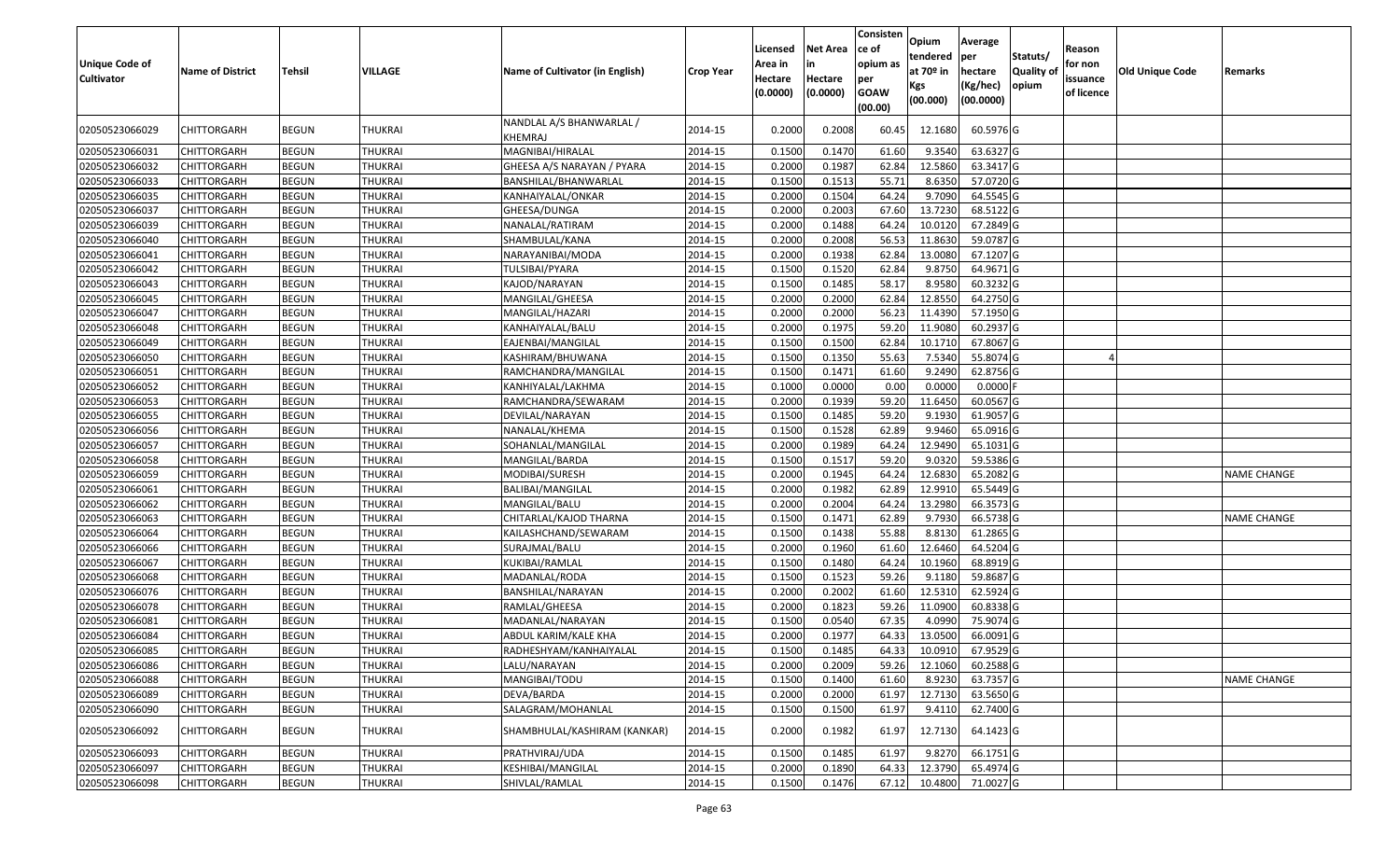|                   |                         |               |                |                                 |                  |          |                 | Consisten   | Opium                   | Average        |                  |            |                 |                    |
|-------------------|-------------------------|---------------|----------------|---------------------------------|------------------|----------|-----------------|-------------|-------------------------|----------------|------------------|------------|-----------------|--------------------|
|                   |                         |               |                |                                 |                  | Licensed | <b>Net Area</b> | ce of       |                         |                | Statuts/         | Reason     |                 |                    |
| Unique Code of    | <b>Name of District</b> | <b>Tehsil</b> | VILLAGE        | Name of Cultivator (in English) |                  | Area in  | in              | opium as    | tendered<br>at $70°$ in | per<br>hectare | <b>Quality o</b> | for non    | Old Unique Code | Remarks            |
| <b>Cultivator</b> |                         |               |                |                                 | <b>Crop Year</b> | Hectare  | Hectare         | per         | Kgs                     | (Kg/hec)       | opium            | issuance   |                 |                    |
|                   |                         |               |                |                                 |                  | (0.0000) | (0.0000)        | <b>GOAW</b> | (00.000)                | (00.0000)      |                  | of licence |                 |                    |
|                   |                         |               |                |                                 |                  |          |                 | (00.00)     |                         |                |                  |            |                 |                    |
| 02050523066099    | CHITTORGARH             | <b>BEGUN</b>  | <b>THUKRAI</b> | MOHANLAL/AMARCHAND              | 2014-15          | 0.2000   | 0.1980          | 59.26       | 12.1570                 | 61.3990 G      |                  |            |                 |                    |
| 02050523066100    | CHITTORGARH             | <b>BEGUN</b>  | <b>THUKRAI</b> | DEVILAL/LAKHMA                  | 2014-15          | 0.2000   | 0.1813          | 67.60       | 12.3510                 | 68.1247 G      |                  |            |                 |                    |
| 02050523066101    | CHITTORGARH             | <b>BEGUN</b>  | <b>THUKRAI</b> | DEVILAL/RAMLAL                  | 2014-15          | 0.1500   | 0.1440          | 61.97       | 9.1800                  | 63.7500 G      |                  |            |                 |                    |
| 02050523066102    | <b>CHITTORGARH</b>      | <b>BEGUN</b>  | <b>THUKRAI</b> | RUPLAL/NARAYAN                  | 2014-15          | 0.2000   | 0.1998          | 64.33       | 13.1330                 | 65.7307 G      |                  |            |                 |                    |
| 02050523066103    | CHITTORGARH             | <b>BEGUN</b>  | <b>THUKRAI</b> | HAGAMIBAI/RAMLAL                | 2014-15          | 0.2000   | 0.1947          | 56.54       | 11.3080                 | 58.0791 G      |                  |            |                 |                    |
| 02050523066105    | CHITTORGARH             | <b>BEGUN</b>  | <b>THUKRAI</b> | SHAMBHULAL/KASHIRAM             | 2014-15          | 0.2000   | 0.2024          | 62.67       | 12.8200                 | 63.3399 G      |                  |            |                 |                    |
| 02050523066108    | CHITTORGARH             | <b>BEGUN</b>  | <b>THUKRAI</b> | BARDICHAND/RUPA                 | 2014-15          | 0.2000   | 0.1901          | 59.43       | 11.5720                 | 60.8732 G      |                  |            |                 |                    |
| 02050523066109    | CHITTORGARH             | <b>BEGUN</b>  | <b>THUKRAI</b> | NOLA/ NANDA                     | 2014-15          | 0.2000   | 0.1903          | 67.12       | 12.9640                 | 68.1240 G      |                  |            |                 |                    |
| 02050523066110    | CHITTORGARH             | <b>BEGUN</b>  | <b>THUKRAI</b> | BHANWARIBAI/DALU                | 2014-15          | 0.1500   | 0.1472          | 64.33       | 9.7600                  | 66.3043 G      |                  |            |                 |                    |
| 02050523066111    | CHITTORGARH             | <b>BEGUN</b>  | <b>THUKRAI</b> | NANDUBAI/BALU                   | 2014-15          | 0.2000   | 0.2027          | 62.29       | 12.9030                 | 63.6556 G      |                  |            |                 |                    |
| 02050523066114    | CHITTORGARH             | <b>BEGUN</b>  | <b>THUKRAI</b> | BHOLARAM/CHHAGANLAL             | 2014-15          | 0.1500   | 0.1520          | 59.43       | 8.9650                  | 58.9803 G      |                  |            |                 |                    |
| 02050523066115    | CHITTORGARH             | <b>BEGUN</b>  | <b>THUKRAI</b> | RADHESHYAM/BARDA                | 2014-15          | 0.2000   | 0.1900          | 65.46       | 12.3060                 | 64.7684 G      |                  |            |                 |                    |
| 02050523066116    | CHITTORGARH             | <b>BEGUN</b>  | <b>THUKRAI</b> | JAGDISHPURI/BHANWARPURI         | 2014-15          | 0.1500   | 0.1505          | 59.43       | 9.1520                  | 60.8106 G      |                  |            |                 |                    |
| 02050523066117    | CHITTORGARH             | <b>BEGUN</b>  | THUKRAI        | SHAMBHULAL/KASHIRAM (THARNA)    | 2014-15          | 0.2000   | 0.1945          | 62.67       | 12.6240                 | 64.9049 G      |                  |            |                 |                    |
| 02050523066118    | CHITTORGARH             | <b>BEGUN</b>  | <b>THUKRAI</b> | SOHANLAL/RUPLAL                 | 2014-15          | 0.2000   | 0.1987          | 59.43       | 12.0560                 | 60.6744 G      |                  |            |                 |                    |
| 02050523066119    | CHITTORGARH             | <b>BEGUN</b>  | <b>THUKRAI</b> | JAGDISH/BALU                    | 2014-15          | 0.1500   | 0.1490          | 52.74       | 8.2800                  | 55.5705 G      |                  |            |                 |                    |
| 02050523066120    | CHITTORGARH             | <b>BEGUN</b>  | <b>THUKRAI</b> | SHAMBHULAL/NARAYAN              | 2014-15          | 0.2000   | 0.1939          | 65.46       | 13.1010                 | 67.5658 G      |                  |            |                 |                    |
| 02050523066121    | CHITTORGARH             | <b>BEGUN</b>  | <b>THUKRAI</b> | SUGANLAL/BHERULAL               | 2014-15          | 0.1500   | 0.1499          | 62.67       | 9.6330                  | 64.2628 G      |                  |            |                 |                    |
| 02050523066122    | CHITTORGARH             | <b>BEGUN</b>  | <b>THUKRAI</b> | JDIBAI/BALU                     | 2014-15          | 0.2000   | 0.1956          | 65.46       | 13.2320                 | 67.6483 G      |                  |            |                 |                    |
| 02050523066124    | CHITTORGARH             | <b>BEGUN</b>  | <b>THUKRAI</b> | SHANTILAL/MOHAN                 | 2014-15          | 0.1500   | 0.1493          | 59.43       | 9.2710                  | 62.0965 G      |                  |            |                 |                    |
| 02050523066126    | CHITTORGARH             | <b>BEGUN</b>  | <b>THUKRAI</b> | MOHANLAL/KHEMA                  | 2014-15          | 0.2000   | 0.2017          | 62.67       | 12.7670                 | 63.2970 G      |                  |            |                 |                    |
| 02050523066127    | CHITTORGARH             | <b>BEGUN</b>  | <b>THUKRAI</b> | GOPI/LAXMAN                     | 2014-15          | 0.1500   | 0.1455          | 62.67       | 9.4900                  | 65.2234 G      |                  |            |                 |                    |
| 02050523066128    | CHITTORGARH             | <b>BEGUN</b>  | <b>THUKRAI</b> | KESHRIMAL/DEVILAL               | 2014-15          | 0.2000   | 0.2025          | 62.29       | 13.0190                 | 64.2914 G      |                  |            |                 |                    |
| 02050523066132    | <b>CHITTORGARH</b>      | <b>BEGUN</b>  | <b>THUKRAI</b> | DEVILAL/MOTI                    | 2014-15          | 0.1500   | 0.1466          | 55.89       | 8.7510                  | 59.6930 G      |                  |            |                 |                    |
| 02050523066135    | CHITTORGARH             | <b>BEGUN</b>  | <b>THUKRAI</b> | ONKAR/KALU                      | 2014-15          | 0.2000   | 0.2000          | 62.29       | 12.8670                 | 64.3350 G      |                  |            |                 |                    |
| 02050523066136    | CHITTORGARH             | <b>BEGUN</b>  | <b>THUKRAI</b> | GEETA/GHEESA                    | 2014-15          | 0.1500   | 0.1478          | 56.40       | 8.2750                  | 55.9878 G      |                  |            |                 |                    |
| 02050523066137    | CHITTORGARH             | <b>BEGUN</b>  | <b>THUKRAI</b> | KASTURIBAI/GYANMAL              | 2014-15          | 0.2000   | 0.2000          | 58.17       | 11.6760                 | 58.3800 G      |                  |            |                 |                    |
| 02050523066138    | CHITTORGARH             | <b>BEGUN</b>  | <b>THUKRAI</b> | GORIBAI/MANGILAL                | 2014-15          | 0.2000   | 0.1917          | 67.60       | 13.2400                 | 69.0662 G      |                  |            |                 |                    |
| 02050523066139    | CHITTORGARH             | <b>BEGUN</b>  | <b>THUKRAI</b> | GULABIBAI/RUPA                  | 2014-15          | 0.1500   | 0.1517          | 62.29       | 9.3170                  | 61.4173 G      |                  |            |                 |                    |
| 02050523066140    | CHITTORGARH             | <b>BEGUN</b>  | <b>THUKRAI</b> | SHANTILAL/RAMLAL                | 2014-15          | 0.2000   | 0.1955          | 65.46       | 13.1670                 | 67.3504 G      |                  |            |                 |                    |
| 02050523066142    | CHITTORGARH             | <b>BEGUN</b>  | <b>THUKRAI</b> | NANDA A/S LAXMAN/GOPI           | 2014-15          | 0.2000   | 0.2001          | 67.12       | 13.7690                 | 68.8106 G      |                  |            |                 |                    |
| 02050523066143    | CHITTORGARH             | <b>BEGUN</b>  | <b>THUKRAI</b> | SOHANIBAI/MANGILAL              | 2014-15          | 0.1500   | 0.1497          | 61.60       | 9.4600                  | 63.1931G       |                  |            |                 | <b>NAME CHANGE</b> |
| 02050523066144    | <b>CHITTORGARH</b>      | <b>BEGUN</b>  | <b>THUKRAI</b> | MOTYABAI/MOHANLAL               | 2014-15          | 0.1500   | 0.1399          | 58.17       | 8.3680                  | 59.8142 G      |                  |            |                 |                    |
| 02050523066145    | CHITTORGARH             | <b>BEGUN</b>  | <b>THUKRAI</b> | JETA/SITARAM                    | 2014-15          | 0.2000   | 0.1968          | 67.12       | 13.3660                 | 67.9167 G      |                  |            |                 |                    |
| 02050523066146    | CHITTORGARH             | <b>BEGUN</b>  | <b>THUKRAI</b> | SHAMBHU/GANGARAM                | 2014-15          | 0.2000   | 0.1955          | 65.46       | 13.0170                 | 66.5831G       |                  |            |                 |                    |
| 02050523066147    | <b>CHITTORGARH</b>      | <b>BEGUN</b>  | <b>THUKRAI</b> | ONKARLAL/GOKAL                  | 2014-15          | 0.2000   | 0.1998          | 61.12       | 12.5120                 | 62.6226 G      |                  |            |                 |                    |
| 02050523066148    | <b>CHITTORGARH</b>      | <b>BEGUN</b>  | <b>THUKRAI</b> | NANALAL/BARDA                   | 2014-15          | 0.1500   | 0.1422          | 61.12       | 9.0200                  | 63.4318 G      |                  |            | 02050523093052  | <b>TRANSFER</b>    |
| 02050523066149    | <b>CHITTORGARH</b>      | <b>BEGUN</b>  | <b>THUKRAI</b> | KANHIYALAL@KHANA/BARDA          | 2014-15          | 0.2000   | 0.1985          | 62.20       | 13.0890                 | 65.9395 G      |                  |            | 02050523093066  | <b>TRANSFER</b>    |
| 02050523067001    | <b>CHITTORGARH</b>      | <b>BEGUN</b>  | BAMANHEDA      | BHAWANILAL A/S PYARJI/ DEVILAL  | 2014-15          | 0.2000   | 0.2000          | 61.02       | 12.2910                 | $61.4550$ G    |                  |            |                 |                    |
| 02050523067002    | CHITTORGARH             | <b>BEGUN</b>  | BAMANHEDA      | MANGILAL@ MANGYA / MADHO        | 2014-15          | 0.1500   | 0.1502          | 64.12       | 9.3620                  | 62.3302 G      |                  |            |                 |                    |
| 02050523067003    | <b>CHITTORGARH</b>      | <b>BEGUN</b>  | BAMANHEDA      | SOHANLAL/ MOHAN                 | 2014-15          | 0.1500   | 0.1515          | 58.75       | 8.7870                  | 58.0000G       |                  |            |                 |                    |
| 02050523067004    | <b>CHITTORGARH</b>      | <b>BEGUN</b>  | BAMANHEDA      | CHUNNILAL/ MOHANLAL             | 2014-15          | 0.1500   | 0.1480          | 62.01       | 10.0460                 | 67.8784 G      |                  |            |                 |                    |
| 02050523067006    | CHITTORGARH             | <b>BEGUN</b>  | BAMANHEDA      | NANANLAL/ CHAMPA                | 2014-15          | 0.2000   | 0.2002          | 62.01       | 12.6590                 | 63.2318 G      |                  |            |                 |                    |
| 02050523067007    | <b>CHITTORGARH</b>      | <b>BEGUN</b>  | BAMANHEDA      | KAMLIBAI/ RAMCHANDRA            | 2014-15          | 0.1500   | 0.1514          | 58.75       | 8.8960                  | 58.7583 G      |                  |            |                 |                    |
| 02050523067008    | <b>CHITTORGARH</b>      | <b>BEGUN</b>  | BAMANHEDA      | RAGHUNATH/RUPA                  | 2014-15          | 0.2000   | 0.2007          | 61.02       | 12.1780                 | 60.6776 G      |                  |            |                 |                    |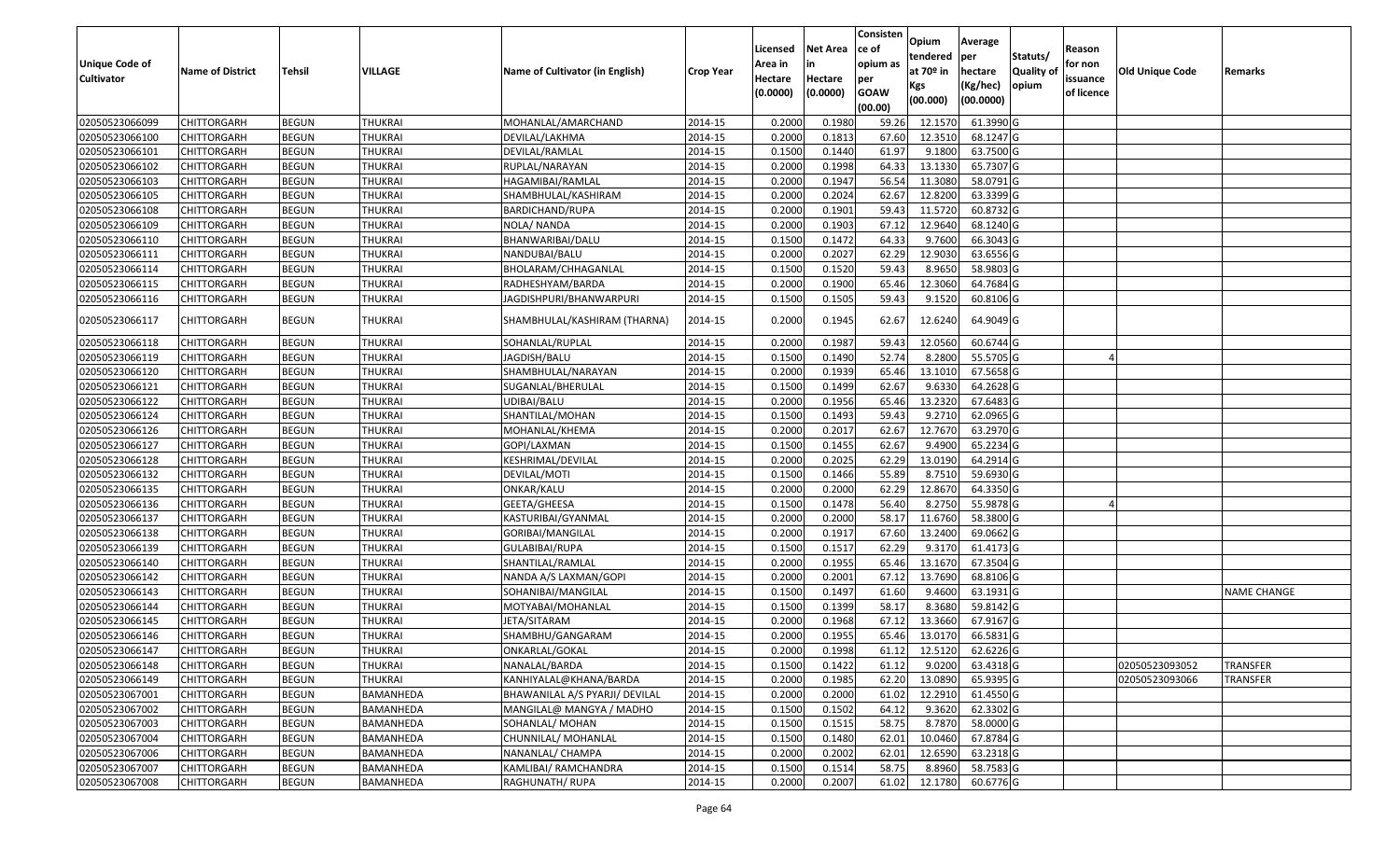| <b>Unique Code of</b> | <b>Name of District</b> | <b>Tehsil</b> | VILLAGE                      | Name of Cultivator (in English) | <b>Crop Year</b> | Licensed<br>Area in | <b>Net Area</b><br>in | Consisten<br>ce of<br>opium as | Opium<br>tendered<br>at $70°$ in | Average<br>per<br>hectare | Statuts/<br>Quality of | Reason<br>for non      | <b>Old Unique Code</b> | Remarks |
|-----------------------|-------------------------|---------------|------------------------------|---------------------------------|------------------|---------------------|-----------------------|--------------------------------|----------------------------------|---------------------------|------------------------|------------------------|------------------------|---------|
| <b>Cultivator</b>     |                         |               |                              |                                 |                  | Hectare<br>(0.0000) | Hectare<br>(0.0000)   | per<br><b>GOAW</b><br>(00.00)  | Kgs<br>(00.000)                  | (Kg/hec)<br>(00.0000)     | opium                  | issuance<br>of licence |                        |         |
| 02050523067011        | <b>CHITTORGARH</b>      | <b>BEGUN</b>  | BAMANHEDA                    | RAMESHWAR/ CHHAMPALAL           | 2014-15          | 0.1500              | 0.1512                | 62.01                          | 9.4430                           | 62.4537 G                 |                        |                        |                        |         |
| 02050523067012        | CHITTORGARH             | <b>BEGUN</b>  | BAMANHEDA                    | KISHANLAL/ NANDA                | 2014-15          | 0.1500              | 0.1524                | 64.12                          | 9.7740                           | 64.1339 G                 |                        |                        |                        |         |
| 02050523067013        | CHITTORGARH             | <b>BEGUN</b>  | BAMANHEDA                    | CHHATRIBAI D/O DEVI / MODIRAM   | 2014-15          | 0.2000              | 0.2040                | 64.12                          | 12.9160                          | 63.3137 G                 |                        |                        |                        |         |
| 02050523067014        | <b>CHITTORGARH</b>      | <b>BEGUN</b>  | BAMANHEDA                    | JITMAL / NARAYAN                | 2014-15          | 0.1500              | 0.1500                | 58.75                          | 8.8710                           | 59.1400 G                 |                        |                        |                        |         |
| 02050523067015        | <b>CHITTORGARH</b>      | <b>BEGUN</b>  | BAMANHEDA                    | NOJIBAI/ JAISINGH               | 2014-15          | 0.2000              | 0.1928                | 62.01                          | 11.6760                          | 60.5602G                  |                        |                        |                        |         |
| 02050523067019        | CHITTORGARH             | <b>BEGUN</b>  | BAMANHEDA                    | KAMLIBAI/ MODA                  | 2014-15          | 0.1500              | 0.1495                | 58.75                          | 8.8210                           | 59.0033 G                 |                        |                        |                        |         |
| 02050523067020        | <b>CHITTORGARH</b>      | <b>BEGUN</b>  | BAMANHEDA                    | <b>BALIBAI/ MANGILAL</b>        | 2014-15          | 0.1500              | 0.1534                | 52.82                          | 8.0590                           | 52.5359 G                 |                        |                        |                        |         |
| 02050523067021        | <b>CHITTORGARH</b>      | <b>BEGUN</b>  | BAMANHEDA                    | DAULATRAM/ LALU                 | 2014-15          | 0.1500              | 0.1499                | 62.01                          | 9.3810                           | 62.5817 G                 |                        |                        |                        |         |
| 02050523067022        | CHITTORGARH             | <b>BEGUN</b>  | BAMANHEDA                    | NANDRAM A/S LAXMAN / GANGARAM   | 2014-15          | 0.1500              | 0.1518                | 56.64                          | 8.6900                           | 57.2464 G                 |                        |                        |                        |         |
| 02050523067023        | CHITTORGARH             | <b>BEGUN</b>  | BAMANHEDA                    | GHEESIBAI/PEMA                  | 2014-15          | 0.1500              | 0.1538                | 58.75                          | 9.0390                           | 58.7711 G                 |                        |                        |                        |         |
| 02050523067024        | CHITTORGARH             | <b>BEGUN</b>  | BAMANHEDA                    | ONKAR/LAXMICHAND                | 2014-15          | 0.1500              | 0.1482                | 61.02                          | 9.0830                           | 61.2888 G                 |                        |                        |                        |         |
| 02050523067026        | CHITTORGARH             | <b>BEGUN</b>  | BAMANHEDA                    | TEKUBAI/ BHURA                  | 2014-15          | 0.1500              | 0.1519                | 64.12                          | 2.9950                           | 19.7169 G                 |                        |                        |                        |         |
| 02050523067027        | CHITTORGARH             | <b>BEGUN</b>  | BAMANHEDA                    | BHANWARDAS/ MOTIDAS             | 2014-15          | 0.1500              | 0.1514                | 49.10                          | 6.5790                           | 43.4544 G                 |                        |                        |                        |         |
| 02050523067029        | CHITTORGARH             | <b>BEGUN</b>  | BAMANHEDA                    | SHANTIBAI/DEVILAL               | 2014-15          | 0.1500              | 0.1535                | 58.75                          | 8.8460                           | 57.6287 G                 |                        |                        |                        |         |
| 02050523067032        | <b>CHITTORGARH</b>      | <b>BEGUN</b>  | BAMANHEDA                    | MANGIBAI/ RAMESHWAR             | 2014-15          | 0.2000              | 0.2009                | 58.75                          | 11.8090                          | 58.7805 G                 |                        |                        |                        |         |
| 02050523068001        | CHITTORGARH             | <b>BEGUN</b>  | <b>BORBAVDI</b>              | MODIRAM/DIPA                    | 2014-15          | 0.1500              | 0.1530                | 64.57                          | 10.0820                          | 65.8954 G                 |                        |                        |                        |         |
| 02050523068002        | CHITTORGARH             | <b>BEGUN</b>  | <b>BORBAVDI</b>              | AMARCHAND/MODIRAM               | 2014-15          | 0.1500              | 0.1499                | 64.57                          | 9.6670                           | 64.4897 G                 |                        |                        |                        |         |
| 02050523068003        | CHITTORGARH             | <b>BEGUN</b>  | <b>BORBAVDI</b>              | JAGANNATH/VENA                  | 2014-15          | 0.1500              | 0.1496                | 64.17                          | 9.7630                           | 65.2607 G                 |                        |                        |                        |         |
| 02050523068004        | CHITTORGARH             | <b>BEGUN</b>  | <b>BORBAVDI</b>              | BHANWARLALA/ DALU               | 2014-15          | 0.2000              | 0.1958                | 64.57                          | 12.6830                          | 64.7753 G                 |                        |                        |                        |         |
| 02050523068006        | CHITTORGARH             | <b>BEGUN</b>  | <b>BORBAVDI</b>              | <b>BHANWARLAL/ MANGILAL</b>     | 2014-15          | 0.1500              | 0.1435                | 64.57                          | 9.2060                           | 64.1533 G                 |                        |                        |                        |         |
| 02050523068008        | CHITTORGARH             | <b>BEGUN</b>  | <b>BORBAVDI</b>              | SHANKERIBAI/HIRA                | 2014-15          | 0.1500              | 0.1432                | 64.57                          | 9.1600                           | 63.9665 G                 |                        |                        |                        |         |
| 02050523068010        | CHITTORGARH             | <b>BEGUN</b>  | <b>BORBAVDI</b>              | CHATARBHUJ/BALU                 | 2014-15          | 0.2000              | 0.1957                | 62.62                          | 12.3990                          | 63.3572 G                 |                        |                        |                        |         |
| 02050523069002        | CHITTORGARH             | <b>BEGUN</b>  | BAGH PACHHLI KI KHEDI        | PYARIBAI/PRATHVIRAJ             | 2014-15          | 0.2000              | 0.0000                | 0.00                           | 0.0000                           | 0.0000F                   |                        |                        |                        |         |
| 02050523069004        | CHITTORGARH             | <b>BEGUN</b>  | <b>BAGH PACHHLI KI KHEDI</b> | GHEESA/ CHUNNILAL               | 2014-15          | 0.2000              | 0.1974                | 61.12                          | 12.3990                          | 62.8116 G                 |                        |                        |                        |         |
| 02050523069005        | CHITTORGARH             | <b>BEGUN</b>  | <b>BAGH PACHHLI KI KHEDI</b> | KANA @ KANHAIYALAL/ CHAMPALAL   | 2014-15          | 0.2000              | 0.0000                | 0.00                           | 0.0000                           | $0.0000$ F                |                        |                        |                        |         |
| 02050523069006        | <b>CHITTORGARH</b>      | <b>BEGUN</b>  | <b>BAGH PACHHLI KI KHEDI</b> | SORAM/ AMARCHAND                | 2014-15          | 0.2000              | 0.1318                | 64.41                          | 8.3830                           | 63.6039 G                 |                        |                        |                        |         |
| 02050523069007        | <b>CHITTORGARH</b>      | <b>BEGUN</b>  | BAGH PACHHLI KI KHEDI        | DEVALAL/JAGANNATH               | 2014-15          | 0.2000              | 0.0000                | 0.00                           | 0.0000                           | 0.0000 F                  |                        |                        |                        |         |
| 02050523069008        | CHITTORGARH             | <b>BEGUN</b>  | <b>BAGH PACHHLI KI KHEDI</b> | GHEESA A/S BHANWARLAL / HAZARI  | 2014-15          | 0.1500              | 0.1507                | 61.12                          | 9.3860                           | 62.2827 G                 |                        |                        |                        |         |
| 02050523069009        | CHITTORGARH             | <b>BEGUN</b>  | <b>BAGH PACHHLI KI KHEDI</b> | DEVILAL/PREMCHAND               | 2014-15          | 0.2000              | 0.0000                | 0.00                           | 0.0000                           | $0.0000$ F                |                        |                        |                        |         |
| 02050523069010        | CHITTORGARH             | <b>BEGUN</b>  | BAGH PACHHLI KI KHEDI        | MODIRAM/NARAYAN                 | 2014-15          | 0.1500              | 0.1514                | 55.05                          | 7.8800                           | 52.0476 G                 |                        |                        |                        |         |
| 02050523069011        | CHITTORGARH             | <b>BEGUN</b>  | BAGH PACHHLI KI KHEDI        | <b>BALU/ GOPI</b>               | 2014-15          | 0.2000              | 0.2029                | 61.12                          | 12.3550                          | 60.8921 G                 |                        |                        |                        |         |
| 02050523069016        | CHITTORGARH             | <b>BEGUN</b>  | <b>BAGH PACHHLI KI KHEDI</b> | RUPIBAI/ GHEESA                 | 2014-15          | 0.2000              | 0.0000                | 0.00                           | 0.000                            | 0.0000                    |                        |                        |                        |         |
| 02050523069017        | CHITTORGARH             | <b>BEGUN</b>  | <b>BAGH PACHHLI KI KHEDI</b> | PYARHAND/ NOLA                  | 2014-15          | 0.2000              | 0.2001                | 61.12                          | 12.3720                          | $61.8291$ G               |                        |                        |                        |         |
| 02050523069024        | <b>CHITTORGARH</b>      | <b>BEGUN</b>  | <b>BAGH PACHHLI KI KHEDI</b> | HIRALAL/KANA                    | 2014-15          | 0.2000              | 0.1908                | 52.66                          | 10.0350                          | 52.5943 G                 |                        |                        |                        |         |
| 02050523069026        | <b>CHITTORGARH</b>      | <b>BEGUN</b>  | <b>BAGH PACHHLI KI KHEDI</b> | CHUNILAL/HIRALAL                | 2014-15          | 0.2000              | 0.2038                | 58.10                          | 11.7450                          | 57.6300 G                 |                        |                        |                        |         |
| 02050523069028        | <b>CHITTORGARH</b>      | <b>BEGUN</b>  | BAGH PACHHLI KI KHEDI        | MANGILAL/JITMAL                 | 2014-15          | 0.1500              | 0.1496                | 65.77                          | 10.0820                          | 67.3930 G                 |                        |                        |                        |         |
| 02050523070004        | <b>CHITTORGARH</b>      | <b>BEGUN</b>  | <b>BANDO KA RAJPURIA</b>     | SHANTIDEVI/LALU                 | 2014-15          | 0.1500              | 0.1439                | 64.09                          | 9.4490                           | 65.6637 G                 |                        |                        |                        |         |
| 02050523070005        | <b>CHITTORGARH</b>      | <b>BEGUN</b>  | <b>BANDO KA RAJPURIA</b>     | NANADAS/ JAGANNATHDAS           | 2014-15          | 0.2000              | 0.1910                | 68.13                          | 12.4190                          | 65.0209 G                 |                        |                        |                        |         |
| 02050523070006        | <b>CHITTORGARH</b>      | <b>BEGUN</b>  | <b>BANDO KA RAJPURIA</b>     | DEVA/MOTI                       | 2014-15          | 0.2000              | 0.1636                | 66.51                          | 10.9650                          | $67.0232$ G               |                        |                        |                        |         |
| 02050523070008        | <b>CHITTORGARH</b>      | <b>BEGUN</b>  | <b>BANDO KA RAJPURIA</b>     | <b>KUKIBAI/ MODA</b>            | 2014-15          | 0.1500              | 0.1491                | 61.12                          | 9.3250                           | 62.5419 G                 |                        |                        |                        |         |
| 02050523070010        | <b>CHITTORGARH</b>      | <b>BEGUN</b>  | <b>BANDO KA RAJPURIA</b>     | HARLAL/KHANA                    | 2014-15          | 0.1500              | 0.1364                | 64.09                          | 8.7990                           | 64.5088 G                 |                        |                        |                        |         |
| 02050523070011        | CHITTORGARH             | <b>BEGUN</b>  | <b>BANDO KA RAJPURIA</b>     | HIRALAL/MOTI                    | 2014-15          | 0.1500              | 0.1517                | 66.51                          | 10.2140                          | 67.3303 G                 |                        |                        |                        |         |
| 02050523070014        | <b>CHITTORGARH</b>      | <b>BEGUN</b>  | <b>BANDO KA RAJPURIA</b>     | HARKUBAI/JAGANNATH              | 2014-15          | 0.1500              | 0.1440                | 52.18                          | 7.3870                           | 51.2986 G                 |                        |                        |                        |         |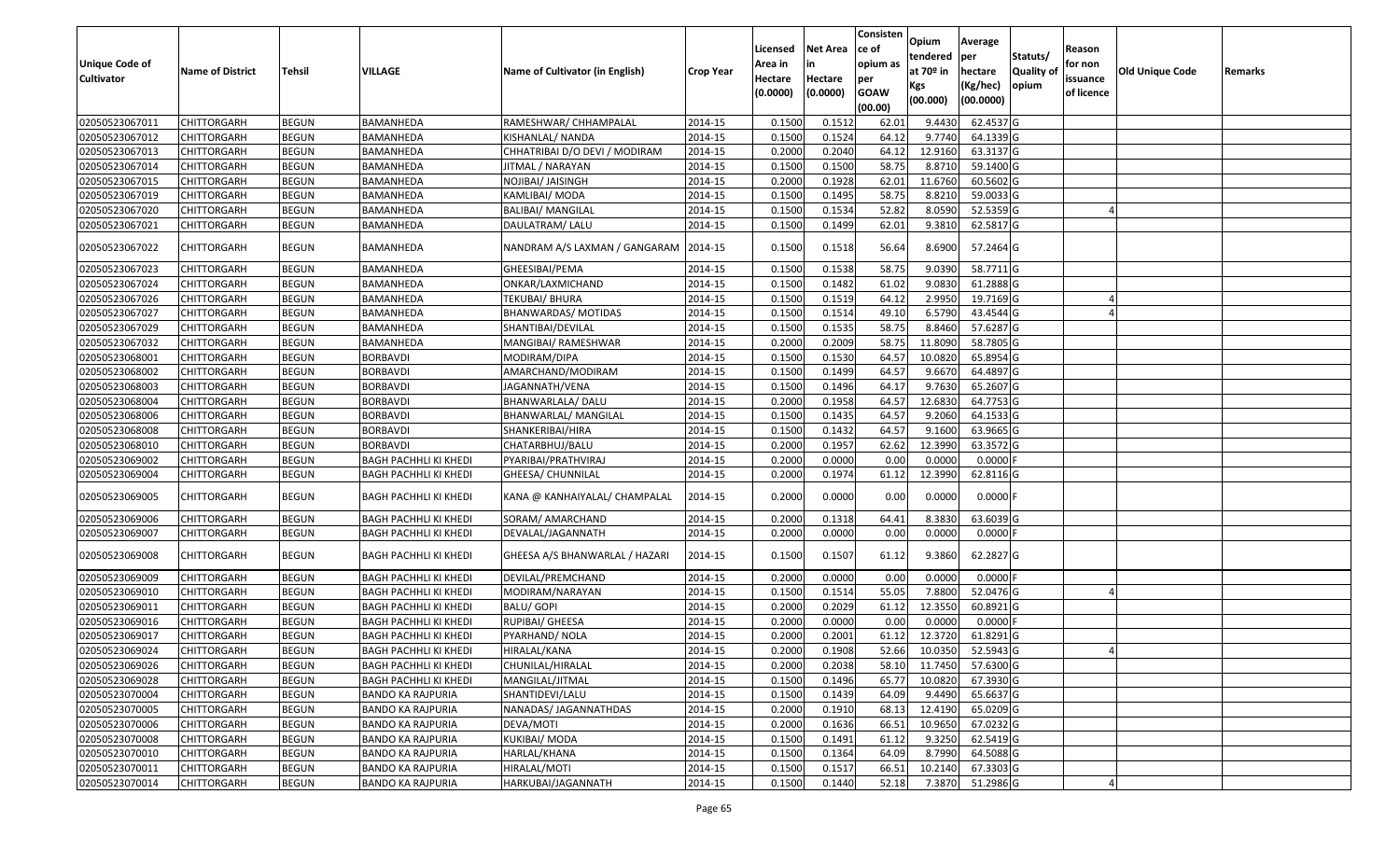| <b>Unique Code of</b><br><b>Cultivator</b> | <b>Name of District</b> | <b>Tehsil</b> | VILLAGE        | Name of Cultivator (in English) | <b>Crop Year</b> | Licensed<br>Area in<br>Hectare<br>(0.0000) | <b>Net Area</b><br>in<br>Hectare<br>(0.0000) | Consisten<br>ce of<br>opium as<br>per<br><b>GOAW</b><br>(00.00) | Opium<br>tendered<br>at $70°$ in<br>Kgs<br>(00.000) | Average<br>per<br>hectare<br>(Kg/hec)<br>(00.0000) | Statuts/<br>Quality of<br>opium | Reason<br>for non<br>issuance<br>of licence | <b>Old Unique Code</b> | Remarks            |
|--------------------------------------------|-------------------------|---------------|----------------|---------------------------------|------------------|--------------------------------------------|----------------------------------------------|-----------------------------------------------------------------|-----------------------------------------------------|----------------------------------------------------|---------------------------------|---------------------------------------------|------------------------|--------------------|
| 02050523071001                             | <b>CHITTORGARH</b>      | <b>BEGUN</b>  | BALWANTNAGAR   | NANDUBAI/DEVILAL                | 2014-15          | 0.2000                                     | 0.1970                                       | 61.6                                                            | 12.6300                                             | 64.1117 G                                          |                                 |                                             |                        |                    |
| 02050523071002                             | CHITTORGARH             | <b>BEGUN</b>  | BALWANTNAGAR   | SHANTIBAI/KANHAIYALAL           | 2014-15          | 0.2000                                     | 0.1952                                       | 61.6                                                            | 12.0670                                             | 61.8186 G                                          |                                 |                                             |                        |                    |
| 02050523071003                             | CHITTORGARH             | <b>BEGUN</b>  | BALWANTNAGAR   | NANDUBAI/HARIRAM                | 2014-15          | 0.2000                                     | 0.2027                                       | 65.05                                                           | 13.4100                                             | 66.1569 G                                          |                                 |                                             |                        |                    |
| 02050523071005                             | <b>CHITTORGARH</b>      | <b>BEGUN</b>  | BALWANTNAGAR   | SHANTILAL/HAZARI                | 2014-15          | 0.2000                                     | 0.1953                                       | 61.61                                                           | 12.7270                                             | 65.1664G                                           |                                 |                                             |                        |                    |
| 02050523071006                             | <b>CHITTORGARH</b>      | <b>BEGUN</b>  | BALWANTNAGAR   | BALU/LAXMAN                     | 2014-15          | 0.2000                                     | 0.1942                                       | 64.18                                                           | 12.9090                                             | 66.4727 G                                          |                                 |                                             |                        |                    |
| 02050523071007                             | CHITTORGARH             | <b>BEGUN</b>  | BALWANTNAGAR   | PYARIBAI/TRILOK                 | 2014-15          | 0.2000                                     | 0.1988                                       | 65.05                                                           | 13.3910                                             | 67.3592 G                                          |                                 |                                             |                        |                    |
| 02050523071008                             | CHITTORGARH             | <b>BEGUN</b>  | BALWANTNAGAR   | MOHANLAL/PRATHVIRAJ @ PARTHU    | 2014-15          | 0.2000                                     | 0.1991                                       | 64.18                                                           | 13.1480                                             | 66.0372 G                                          |                                 |                                             |                        |                    |
| 02050523071009                             | CHITTORGARH             | <b>BEGUN</b>  | BALWANTNAGAR   | MADHOLAL/HEMRAJ                 | 2014-15          | 0.1500                                     | 0.1472                                       | 59.69                                                           | 9.081                                               | 61.6916 G                                          |                                 |                                             |                        |                    |
| 02050523071010                             | CHITTORGARH             | <b>BEGUN</b>  | BALWANTNAGAR   | NANDA/BADRILAL                  | 2014-15          | 0.2000                                     | 0.1971                                       | 61.61                                                           | 12.1370                                             | 61.5779 G                                          |                                 |                                             |                        |                    |
| 02050523071011                             | CHITTORGARH             | <b>BEGUN</b>  | BALWANTNAGAR   | NANIBAI/MANGILAL                | 2014-15          | 0.2000                                     | 0.2001                                       | 65.05                                                           | 13.5680                                             | 67.8061G                                           |                                 |                                             |                        |                    |
| 02050523071012                             | CHITTORGARH             | <b>BEGUN</b>  | BALWANTNAGAR   | BADRILAL/AKLING                 | 2014-15          | 0.2000                                     | 0.1979                                       | 61.6                                                            | 12.3480                                             | 62.3951G                                           |                                 |                                             |                        |                    |
| 02050523071013                             | CHITTORGARH             | <b>BEGUN</b>  | BALWANTNAGAR   | MOHAN/AKLING                    | 2014-15          | 0.2000                                     | 0.1983                                       | 61.39                                                           | 12.6020                                             | 63.5502 G                                          |                                 |                                             |                        |                    |
| 02050523071014                             | CHITTORGARH             | <b>BEGUN</b>  | BALWANTNAGAR   | BHANWARLAL/AKLING               | 2014-15          | 0.2000                                     | 0.2033                                       | 61.96                                                           | 12.7370                                             | 62.6513 G                                          |                                 |                                             |                        |                    |
| 02050523071015                             | CHITTORGARH             | <b>BEGUN</b>  | BALWANTNAGAR   | KANHAIYA/TULSIRAM               | 2014-15          | 0.2000                                     | 0.1996                                       | 65.05                                                           | 13.1870                                             | 66.0671 G                                          |                                 |                                             |                        |                    |
| 02050523071016                             | <b>CHITTORGARH</b>      | <b>BEGUN</b>  | BALWANTNAGAR   | DHANNIBAI/BHURA                 | 2014-15          | 0.2000                                     | 0.1920                                       | 62.62                                                           | 12.2200                                             | 63.6458 G                                          |                                 |                                             |                        |                    |
| 02050523071017                             | CHITTORGARH             | <b>BEGUN</b>  | BALWANTNAGAR   | NANDUBAI/DEVA                   | 2014-15          | 0.1500                                     | 0.1509                                       | 59.69                                                           | 9.124                                               | 60.4639 G                                          |                                 |                                             |                        | <b>NAME CHANGE</b> |
| 02050523071018                             | CHITTORGARH             | <b>BEGUN</b>  | BALWANTNAGAR   | GHEESIBAI/ONKAR                 | 2014-15          | 0.1500                                     | 0.1478                                       | 59.69                                                           | 9.175                                               | 62.0771G                                           |                                 |                                             |                        | <b>NAME CHANGE</b> |
| 02050523071019                             | CHITTORGARH             | <b>BEGUN</b>  | BALWANTNAGAR   | GANGABAI/MOHAN                  | 2014-15          | 0.2000                                     | 0.1905                                       | 59.21                                                           | 11.3600                                             | 59.6325 G                                          |                                 |                                             |                        |                    |
| 02050523071020                             | CHITTORGARH             | <b>BEGUN</b>  | BALWANTNAGAR   | UDIBAI/BALU                     | 2014-15          | 0.2000                                     | 0.1972                                       | 61.96                                                           | 12.6130                                             | 63.9604 G                                          |                                 |                                             |                        |                    |
| 02050523071021                             | <b>CHITTORGARH</b>      | <b>BEGUN</b>  | BALWANTNAGAR   | CHUNNILAL/ONKAR                 | 2014-15          | 0.2000                                     | 0.1915                                       | 64.18                                                           | 12.5520                                             | 65.5457 G                                          |                                 |                                             |                        |                    |
| 02050523071022                             | CHITTORGARH             | <b>BEGUN</b>  | BALWANTNAGAR   | NANDUBAI/DALU                   | 2014-15          | 0.2000                                     | 0.1947                                       | 70.1                                                            | 13.8320                                             | 71.0426 G                                          |                                 |                                             |                        |                    |
| 02050523071024                             | CHITTORGARH             | <b>BEGUN</b>  | BALWANTNAGAR   | RAMCHANDRA/RUPA                 | 2014-15          | 0.2000                                     | 0.2058                                       | 61.96                                                           | 12.8520                                             | 62.4490 G                                          |                                 |                                             |                        |                    |
| 02050523071025                             | CHITTORGARH             | <b>BEGUN</b>  | BALWANTNAGAR   | RAMESHWAR/MOHAN                 | 2014-15          | 0.2000                                     | 0.1972                                       | 59.69                                                           | 12.4160                                             | 62.9615 G                                          |                                 |                                             |                        |                    |
| 02050523071029                             | CHITTORGARH             | <b>BEGUN</b>  | BALWANTNAGAR   | MANGIBAI/PYARCHAND              | 2014-15          | 0.2000                                     | 0.1871                                       | 61.96                                                           | 11.4010                                             | 60.9353 G                                          |                                 |                                             |                        |                    |
| 02050523071034                             | CHITTORGARH             | <b>BEGUN</b>  | BALWANTNAGAR   | SAJNIBAI/MOTILAL                | 2014-15          | 0.2000                                     | 0.1944                                       | 61.96                                                           | 12.2420                                             | 62.9733 G                                          |                                 |                                             |                        |                    |
| 02050523071037                             | <b>CHITTORGARH</b>      | <b>BEGUN</b>  | BALWANTNAGAR   | MEGHA/DALU                      | 2014-15          | 0.1500                                     | 0.1487                                       | 65.05                                                           | 10.0460                                             | 67.5588 G                                          |                                 |                                             |                        |                    |
| 02050523071038                             | <b>CHITTORGARH</b>      | <b>BEGUN</b>  | BALWANTNAGAR   | JATIBAI/KANA                    | 2014-15          | 0.1500                                     | 0.1521                                       | 62.62                                                           | 9.5540                                              | 62.8139 G                                          |                                 |                                             |                        |                    |
| 02050523072001                             | <b>CHITTORGARH</b>      | <b>BEGUN</b>  | <b>KATUNDA</b> | NANALAL/LAKHMA                  | 2014-15          | 0.2000                                     | 0.2000                                       | 62.64                                                           | 12.9490                                             | 64.7450 G                                          |                                 |                                             |                        |                    |
| 02050523072002                             | <b>CHITTORGARH</b>      | <b>BEGUN</b>  | <b>KATUNDA</b> | CHUNNILAL/KHEMA                 | 2014-15          | 0.2000                                     | 0.2003                                       | 62.64                                                           | 12.6800                                             | 63.3050 G                                          |                                 |                                             |                        |                    |
| 02050523072003                             | CHITTORGARH             | <b>BEGUN</b>  | KATUNDA        | BHAWANILAL/CHUNILAL             | 2014-15          | 0.1500                                     | 0.1496                                       | 62.64                                                           | 9.5660                                              | 63.9439 G                                          |                                 |                                             |                        |                    |
| 02050523072004                             | CHITTORGARH             | <b>BEGUN</b>  | KATUNDA        | KANHAIYALAL/BARDA               | 2014-15          | 0.2000                                     | 0.1987                                       | 62.64                                                           | 12.4740                                             | 62.7781G                                           |                                 |                                             |                        |                    |
| 02050523072006                             | CHITTORGARH             | <b>BEGUN</b>  | KATUNDA        | BHANWARLAL/CHUNILAL             | 2014-15          | 0.2000                                     | 0.1488                                       | 67.45                                                           | 10.3490                                             | 69.5497 G                                          |                                 |                                             |                        |                    |
| 02050523072007                             | <b>CHITTORGARH</b>      | <b>BEGUN</b>  | <b>KATUNDA</b> | GIRDHARI/LAKHMA                 | 2014-15          | 0.2000                                     | 0.2016                                       | 62.64                                                           | 12.5820                                             | 62.4107 G                                          |                                 |                                             |                        |                    |
| 02050523072008                             | CHITTORGARH             | <b>BEGUN</b>  | KATUNDA        | BALIBAI/NARAYAN                 | 2014-15          | 0.150                                      | 0.1472                                       | 62.1                                                            | 8.7660                                              | 59.5516 G                                          |                                 |                                             |                        |                    |
| 02050523072009                             | CHITTORGARH             | <b>BEGUN</b>  | KATUNDA        | RAMESHWAR/BHANWARLAL            | 2014-15          | 0.2000                                     | 0.1969                                       | 62.17                                                           | 12.6830                                             | 64.4134 G                                          |                                 |                                             |                        |                    |
| 02050523072011                             | <b>CHITTORGARH</b>      | <b>BEGUN</b>  | <b>KATUNDA</b> | PYARCHAND/CHUNNILAL             | 2014-15          | 0.1500                                     | 0.1480                                       | 62.17                                                           | 9.7160                                              | 65.6486 G                                          |                                 |                                             |                        |                    |
| 02050523072012                             | <b>CHITTORGARH</b>      | <b>BEGUN</b>  | KATUNDA        | KALIBAI/BHERU                   | 2014-15          | 0.2000                                     | 0.1764                                       | 52.60                                                           | 9.3180                                              | 52.8231 G                                          |                                 |                                             |                        |                    |
| 02050523072013                             | <b>CHITTORGARH</b>      | <b>BEGUN</b>  | KATUNDA        | SHAMBHU/NARAYAN                 | 2014-15          | 0.2000                                     | 0.1993                                       | 62.17                                                           | 12.5320                                             | 62.8801 G                                          |                                 |                                             |                        |                    |
| 02050523072015                             | <b>CHITTORGARH</b>      | <b>BEGUN</b>  | <b>KATUNDA</b> | KISHANA/DHANNA                  | 2014-15          | 0.1500                                     | 0.1512                                       | 61.12                                                           | 9.3510                                              | 61.8452 G                                          |                                 |                                             |                        |                    |
| 02050523072016                             | <b>CHITTORGARH</b>      | <b>BEGUN</b>  | KATUNDA        | CHUNNILAL/HAZARI                | 2014-15          | 0.1500                                     | 0.1408                                       | 61.92                                                           | 9.2000                                              | 65.3409 G                                          |                                 |                                             |                        |                    |
| 02050523072017                             | <b>CHITTORGARH</b>      | <b>BEGUN</b>  | <b>KATUNDA</b> | KHEMIBAI/DHANNA                 | 2014-15          | 0.2000                                     | 0.1960                                       | 62.17                                                           | 12.4960                                             | 63.7551 G                                          |                                 |                                             |                        |                    |
| 02050523072018                             | <b>CHITTORGARH</b>      | <b>BEGUN</b>  | <b>KATUNDA</b> | SHANKERLAL/KISHORE              | 2014-15          | 0.1500                                     | 0.1496                                       | 59.47                                                           | 8.6490                                              | 57.8142 G                                          |                                 |                                             |                        |                    |
| 02050523072019                             | <b>CHITTORGARH</b>      | <b>BEGUN</b>  | KATUNDA        | KAMLIBAI/MOTI                   | 2014-15          | 0.1500                                     | 0.1504                                       | 67.45                                                           | 10.3010                                             | 68.4907 G                                          |                                 |                                             |                        |                    |
| 02050523072020                             | CHITTORGARH             | <b>BEGUN</b>  | KATUNDA        | NANDA/KISHNA                    | 2014-15          | 0.2000                                     | 0.2006                                       | 62.30                                                           | 12.4780                                             | 62.2034 G                                          |                                 |                                             |                        |                    |
| 02050523072021                             | <b>CHITTORGARH</b>      | <b>BEGUN</b>  | KATUNDA        | SHYAMLAL/KANHAIYALAL            | 2014-15          | 0.2000                                     | 0.2002                                       | 62.30                                                           | 12.6830                                             | 63.3516 G                                          |                                 |                                             |                        |                    |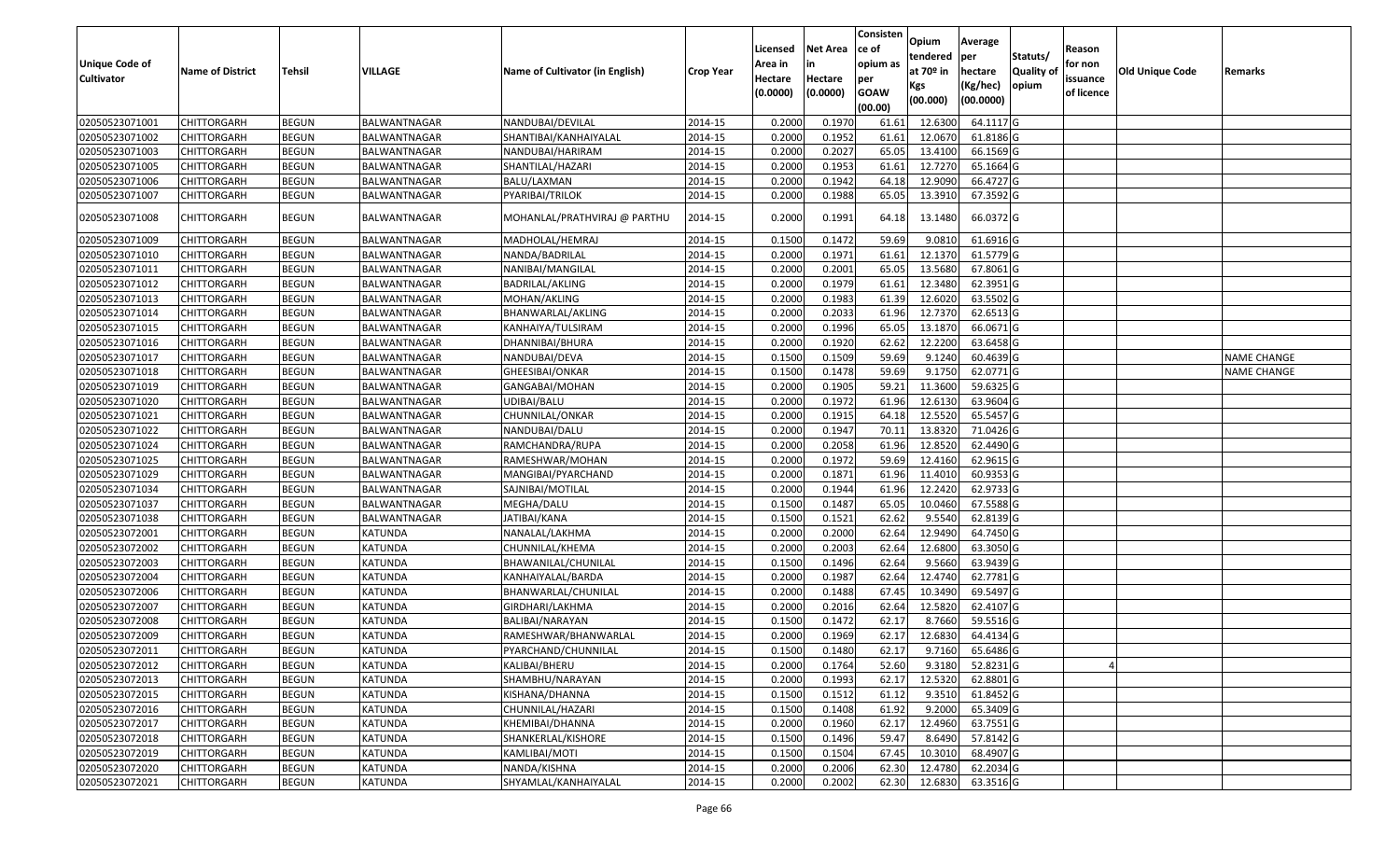| Statuts/<br>tendered<br>per<br><b>Unique Code of</b><br>opium as<br>for non<br>Area in<br>in<br>at 70º in<br><b>Quality of</b><br><b>Tehsil</b><br>VILLAGE<br>Old Unique Code<br><b>Name of District</b><br>Name of Cultivator (in English)<br>hectare<br><b>Crop Year</b><br>Remarks<br><b>Cultivator</b><br>Hectare<br>Hectare<br>per<br>issuance<br>(Kg/hec)<br>opium<br>Kgs<br>(0.0000)<br>(0.0000)<br><b>GOAW</b><br>of licence<br>(00.0000)<br>(00.000)<br>(00.00)<br>0.2000<br>0.1950<br>11.5540<br>59.2513 G<br>02050523072023<br><b>CHITTORGARH</b><br><b>BEGUN</b><br>KATUNDA<br>CHHAGAN/UDA<br>2014-15<br>59.47<br>02050523072024<br>0.2000<br>0.1975<br>65.09<br>13.0370<br>66.0101G<br><b>CHITTORGARH</b><br><b>BEGUN</b><br>KATUNDA<br>KANHAIYALAL/BADRILAL<br>2014-15<br>0.1500<br>0.1497<br>64.29<br>10.1390<br>67.7288 G<br>02050523072025<br><b>CHITTORGARH</b><br><b>BEGUN</b><br>KATUNDA<br>2014-15<br>GOPILAL/LAXMICHAND @ LAKHMA<br>02050523072026<br><b>BEGUN</b><br>KATUNDA<br><b>BHERULAL/ONKAR</b><br>2014-15<br>0.1500<br>0.1429<br>62.30<br>9.3540<br>65.4584 G<br><b>CHITTORGARH</b><br>02050523072027<br><b>BEGUN</b><br>0.2000<br>0.1970<br>13.0600<br>66.2944 G<br><b>CHITTORGARH</b><br>KATUNDA<br>NANDLAL @ NANDA/ PEMA<br>2014-15<br>64.29<br><b>NAME CHANGE</b><br>02050523072028<br><b>BEGUN</b><br>KATUNDA<br>0.2000<br>0.1976<br>59.47<br>11.7330<br>59.3775 G<br><b>CHITTORGARH</b><br>BHANWARLAL/KHEMA<br>2014-15<br><b>BEGUN</b><br>0.1500<br>61.92<br>9.7570<br>64.2754 G<br>02050523072029<br>KATUNDA<br>2014-15<br>0.1518<br>CHITTORGARH<br>BHAGWAN/RAMA<br>02050523072030<br><b>CHITTORGARH</b><br><b>BEGUN</b><br>KATUNDA<br>UDA/ KAJOD<br>2014-15<br>0.1500<br>0.1530<br>64.58<br>9.5580<br>62.4706 G<br>02050523072031<br>65.16<br>9.8390<br>65.5933 G<br><b>CHITTORGARH</b><br><b>BEGUN</b><br>KATUNDA<br>KACHARU/DEVI<br>2014-15<br>0.1500<br>0.1500<br>02050523072032<br><b>BEGUN</b><br>2014-15<br>0.2000<br>0.1976<br>70.06<br>14.3320<br>72.5304 G<br><b>CHITTORGARH</b><br>KATUNDA<br>PREMA/NARAYAN<br>0.2000<br>12.8760<br><b>BEGUN</b><br>0.1884<br>64.29<br>68.3439 G<br>02050523072033<br><b>CHITTORGARH</b><br>KATUNDA<br>MOHANLAL/DEVILAL<br>2014-15<br>02050523072034<br><b>BEGUN</b><br>KATUNDA<br>0.2000<br>0.2020<br>62.30<br>12.8340<br>63.5347 G<br><b>CHITTORGARH</b><br>SOHANIBAI/BARDICHAND<br>2014-15<br>NAME CHANGE<br>02050523072036<br><b>BEGUN</b><br><b>KATUNDA</b><br>0.2000<br>0.2000<br>64.87<br>13.7620<br>68.8100 G<br><b>CHITTORGARH</b><br>UDIBAI/BARDICHAND<br>2014-15<br>02050523072037<br><b>BEGUN</b><br>0.2000<br>0.2011<br>64.04<br>13.0000<br>64.6445 G<br><b>CHITTORGARH</b><br>KATUNDA<br>NARAYAN/BHURA<br>2014-15<br><b>BEGUN</b><br>0.2000<br>0.2013<br>62.21<br>12.7970<br>63.5718 G<br>02050523072038<br>KATUNDA<br>2014-15<br><b>CHITTORGARH</b><br>KISHANLAL/MOTI<br><b>BEGUN</b><br>2014-15<br>0.1500<br>0.1516<br>61.12<br>9.5520<br>63.0079 G<br>02050523072039<br><b>CHITTORGARH</b><br>KATUNDA<br>KAILASH/NARAYAN<br>0.2000<br>0.1950<br>62.30<br>12.5940<br>02050523072040<br><b>CHITTORGARH</b><br><b>BEGUN</b><br>KATUNDA<br>BHERULAL/KANHAIYALAL @ KANA<br>2014-15<br>64.5846 G<br>02050523072041<br><b>BEGUN</b><br>GHEESA/ BALU<br>0.1500<br>0.1482<br>64.29<br>9.9650<br>67.2402 G<br><b>CHITTORGARH</b><br>KATUNDA<br>2014-15<br>02050523072042<br>0.2000<br>0.1948<br>65.09<br>13.0180<br>66.8275 G<br><b>CHITTORGARH</b><br><b>BEGUN</b><br>KATUNDA<br>MANGILAL/UDA<br>2014-15<br><b>BEGUN</b><br>0.1500<br>0.1470<br>65.09<br>10.0150<br>68.1293 G<br>02050523072043<br><b>CHITTORGARH</b><br>KATUNDA<br>RAMLAL/ KANHAIYALAL @ KANA<br>2014-15<br>02050523072044<br><b>KATUNDA</b><br>0.2000<br>0.2006<br>65.09<br>12.9620<br>64.6162 G<br><b>CHITTORGARH</b><br><b>BEGUN</b><br>BARDICHAND / HARIRAM<br>2014-15<br>02050523072047<br><b>BEGUN</b><br>0.1500<br>0.1446<br>61.12<br>9.5090<br>65.7607 G<br><b>CHITTORGARH</b><br>KATUNDA<br><b>BHOLIBAI/ SURJA</b><br>2014-15<br>02050523072048<br>0.2000<br>0.1998<br>59.47<br>12.0210<br>60.1652 G<br><b>CHITTORGARH</b><br><b>BEGUN</b><br>KATUNDA<br>SUDIBAI/ MANGILAL<br>2014-15<br>53.33<br>0.2000<br>0.2000<br>10.4530<br>52.2650 G<br>02050523072049<br><b>CHITTORGARH</b><br><b>BEGUN</b><br>KATUNDA<br>MOHANLAL/NATHU<br>2014-15<br>02050523072050<br><b>BEGUN</b><br>KATUNDA<br>2014-15<br>0.2000<br>0.2000<br>59.47<br>11.6820<br>58.4100 G<br><b>CHITTORGARH</b><br>SHANTILAL/HIRALAL<br>02050523072053<br>62.8067 G<br><b>CHITTORGARH</b><br><b>BEGUN</b><br>KATUNDA<br>RUKMABAI/NARAYAN<br>2014-15<br>0.1500<br>0.1500<br>61.12<br>9.4210<br>02050523072055<br><b>BEGUN</b><br>0.1500<br>0.1455<br>58.97<br>9.1570<br>62.9347 G<br><b>CHITTORGARH</b><br>KATUNDA<br>PREMDEVI/MOHANCHAND<br>2014-15<br>0.1500<br>0.1490<br>61.12<br>9.4390<br>63.3490 G<br>02050523072056<br><b>CHITTORGARH</b><br><b>BEGUN</b><br>KATUNDA<br>2014-15<br>DEVBAI/JAIRAM<br>02050523072057<br>KATUNDA<br>0.2000<br>0.1988<br>58.97<br>11.7350<br>59.0292 G<br><b>CHITTORGARH</b><br><b>BEGUN</b><br>RAGHUNATH/SURJA<br>2014-15<br>02050523072058<br><b>BEGUN</b><br>KATUNDA<br>2014-15<br>0.1500<br>0.1477<br>54.85<br>8.6190<br>58.3548 G<br><b>CHITTORGARH</b><br>RAMLAL/RUPA<br>02050523072060<br><b>BEGUN</b><br>0.2000<br>0.1984<br>58.97<br>11.6840<br>58.8911 G<br><b>CHITTORGARH</b><br>KATUNDA<br>MANGIBAI/HERDEV<br>2014-15<br><b>BEGUN</b><br>0.1500<br>0.1539<br>61.92<br>9.0400<br>58.7394 G<br>02050523072061<br>KATUNDA<br>2014-15<br><b>CHITTORGARH</b><br>DEVILAL/MANGILAL<br>02050523073003<br><b>BEGUN</b><br>KASBA (BEGUN)<br>KAILASHCHANDRA/ KANHAIYALAL<br>2014-15<br>0.2000<br>0.2028<br>59.64<br>11.3150<br>55.7939 G<br><b>CHITTORGARH</b><br>0.2000<br>56.2771 G<br>02050523073004<br><b>CHITTORGARH</b><br><b>BEGUN</b><br>KASBA (BEGUN)<br>2014-15<br>0.1985<br>62.16<br>11.1710<br>MURLIDHAR/NANDKISHORE<br>02050523073021<br><b>BEGUN</b><br>0.1500<br>0.1485<br>62.16<br>8.1870<br>55.1313 G<br>CHITTORGARH<br>KASBA (BEGUN)<br>SURYAPRAKASH/BANSHILAL<br>2014-15<br>27.03<br>3.5330<br>0.1500<br>0.1467<br>24.0832 G<br>02050523073022<br><b>CHITTORGARH</b><br>BEGUN<br>2014-15<br>KASBA (BEGUN)<br>BANSHILAL/RAMNARAYAN<br>CHITTORGARH<br><b>BEGUN</b><br>2014-15<br>0.2000<br>0.1953<br>10.7710 55.1510 G<br>02050523073028<br>KASBA (BEGUN)<br>GORDHAN/BARDA DHOBI<br>62.16<br>0.1451<br>56.4232 G<br>02050523073030<br><b>BEGUN</b><br>KASBA (BEGUN)<br>2014-15<br>0.1500<br>53.81<br>8.1870<br><b>CHITTORGARH</b><br>MOHANLAL/KHEMA<br>02050523073035<br>5.4660<br>36.4400 G<br><b>CHITTORGARH</b><br><b>BEGUN</b><br>KASBA (BEGUN)<br>DAYASHANKER/NANDLAL<br>2014-15<br>0.1500<br>0.1500<br>47.18<br>49.9125 G<br>02050523073036<br>2014-15<br>0.2000<br>0.1485<br>59.64<br>7.4120<br><b>CHITTORGARH</b><br><b>BEGUN</b><br>KASBA (BEGUN)<br>SURENDRA KUMAR/ KAJODIMAL<br>66.9975 G<br>02050523074001<br><b>BEGUN</b><br>KALYANPURA<br>2014-15<br>0.2015<br>65.67<br>13.5000<br><b>CHITTORGARH</b><br>NANALAL/ PYARCHAND<br>0.2000<br>KALYANPURA<br>0.2029<br>12.7030<br>62.6072 G<br>02050523074002<br><b>CHITTORGARH</b><br><b>BEGUN</b><br>2014-15<br>0.2000<br>61.75<br>KHEMRAJ/PYARCHAND<br>0.2028<br>60.1923 G<br>02050523074004<br><b>CHITTORGARH</b><br><b>BEGUN</b><br>KALYANPURA<br>PRATHVIRAJ/NAGGA<br>2014-15<br>0.2000<br>59.30<br>12.2070<br>62.6898 G<br>02050523074005<br><b>BEGUN</b><br>0.2000<br>0.2015<br>61.75<br>12.6320<br><b>CHITTORGARH</b><br>KALYANPURA<br>AMARCHAND/PYARCHAND<br>2014-15<br>60.3973 G<br><b>BEGUN</b><br>KALYANPURA<br>2014-15<br>0.1485<br>8.9690<br>02050523074006<br><b>CHITTORGARH</b><br>JHAMKUBAI/KALURAM<br>0.1500<br>61.19<br>63.1866 G<br>02050523074007<br><b>BEGUN</b><br>KALYANPURA<br>DEVILAL/TARACHAND<br>2014-15<br>0.2000<br>0.1999<br>12.6310<br><b>CHITTORGARH</b><br>61.19 |  |  |  | Licensed | <b>Net Area</b> | Consisten<br>ce of | Opium | Average | Reason |  |
|------------------------------------------------------------------------------------------------------------------------------------------------------------------------------------------------------------------------------------------------------------------------------------------------------------------------------------------------------------------------------------------------------------------------------------------------------------------------------------------------------------------------------------------------------------------------------------------------------------------------------------------------------------------------------------------------------------------------------------------------------------------------------------------------------------------------------------------------------------------------------------------------------------------------------------------------------------------------------------------------------------------------------------------------------------------------------------------------------------------------------------------------------------------------------------------------------------------------------------------------------------------------------------------------------------------------------------------------------------------------------------------------------------------------------------------------------------------------------------------------------------------------------------------------------------------------------------------------------------------------------------------------------------------------------------------------------------------------------------------------------------------------------------------------------------------------------------------------------------------------------------------------------------------------------------------------------------------------------------------------------------------------------------------------------------------------------------------------------------------------------------------------------------------------------------------------------------------------------------------------------------------------------------------------------------------------------------------------------------------------------------------------------------------------------------------------------------------------------------------------------------------------------------------------------------------------------------------------------------------------------------------------------------------------------------------------------------------------------------------------------------------------------------------------------------------------------------------------------------------------------------------------------------------------------------------------------------------------------------------------------------------------------------------------------------------------------------------------------------------------------------------------------------------------------------------------------------------------------------------------------------------------------------------------------------------------------------------------------------------------------------------------------------------------------------------------------------------------------------------------------------------------------------------------------------------------------------------------------------------------------------------------------------------------------------------------------------------------------------------------------------------------------------------------------------------------------------------------------------------------------------------------------------------------------------------------------------------------------------------------------------------------------------------------------------------------------------------------------------------------------------------------------------------------------------------------------------------------------------------------------------------------------------------------------------------------------------------------------------------------------------------------------------------------------------------------------------------------------------------------------------------------------------------------------------------------------------------------------------------------------------------------------------------------------------------------------------------------------------------------------------------------------------------------------------------------------------------------------------------------------------------------------------------------------------------------------------------------------------------------------------------------------------------------------------------------------------------------------------------------------------------------------------------------------------------------------------------------------------------------------------------------------------------------------------------------------------------------------------------------------------------------------------------------------------------------------------------------------------------------------------------------------------------------------------------------------------------------------------------------------------------------------------------------------------------------------------------------------------------------------------------------------------------------------------------------------------------------------------------------------------------------------------------------------------------------------------------------------------------------------------------------------------------------------------------------------------------------------------------------------------------------------------------------------------------------------------------------------------------------------------------------------------------------------------------------------------------------------------------------------------------------------------------------------------------------------------------------------------------------------------------------------------------------------------------------------------------------------------------------------------------------------------------------------------------------------------------------------------------------------------------------------------------------------------------------------------------------------------------------------------------------------------------------------------------------------------------------------------------------------------------------------------------------------------------------------------------------------------------------------------------------------------------------------------------------------------------------------------------------------------------------------------------------------------------------------------------------------------------------------------------------------------------------------------------------------------------------------------------------------------------------------------------------------------------------------------------------------------------------------------------------------------------------------------------------------------------------------------------------------------------------------------------------------------------------------------------------|--|--|--|----------|-----------------|--------------------|-------|---------|--------|--|
|                                                                                                                                                                                                                                                                                                                                                                                                                                                                                                                                                                                                                                                                                                                                                                                                                                                                                                                                                                                                                                                                                                                                                                                                                                                                                                                                                                                                                                                                                                                                                                                                                                                                                                                                                                                                                                                                                                                                                                                                                                                                                                                                                                                                                                                                                                                                                                                                                                                                                                                                                                                                                                                                                                                                                                                                                                                                                                                                                                                                                                                                                                                                                                                                                                                                                                                                                                                                                                                                                                                                                                                                                                                                                                                                                                                                                                                                                                                                                                                                                                                                                                                                                                                                                                                                                                                                                                                                                                                                                                                                                                                                                                                                                                                                                                                                                                                                                                                                                                                                                                                                                                                                                                                                                                                                                                                                                                                                                                                                                                                                                                                                                                                                                                                                                                                                                                                                                                                                                                                                                                                                                                                                                                                                                                                                                                                                                                                                                                                                                                                                                                                                                                                                                                                                                                                                                                                                                                                                                                                                                                                                                                                                                                                                                                                                                                                                                                                                                                                                                                                                                                                                                                                                                                                                                                                                                                                |  |  |  |          |                 |                    |       |         |        |  |
|                                                                                                                                                                                                                                                                                                                                                                                                                                                                                                                                                                                                                                                                                                                                                                                                                                                                                                                                                                                                                                                                                                                                                                                                                                                                                                                                                                                                                                                                                                                                                                                                                                                                                                                                                                                                                                                                                                                                                                                                                                                                                                                                                                                                                                                                                                                                                                                                                                                                                                                                                                                                                                                                                                                                                                                                                                                                                                                                                                                                                                                                                                                                                                                                                                                                                                                                                                                                                                                                                                                                                                                                                                                                                                                                                                                                                                                                                                                                                                                                                                                                                                                                                                                                                                                                                                                                                                                                                                                                                                                                                                                                                                                                                                                                                                                                                                                                                                                                                                                                                                                                                                                                                                                                                                                                                                                                                                                                                                                                                                                                                                                                                                                                                                                                                                                                                                                                                                                                                                                                                                                                                                                                                                                                                                                                                                                                                                                                                                                                                                                                                                                                                                                                                                                                                                                                                                                                                                                                                                                                                                                                                                                                                                                                                                                                                                                                                                                                                                                                                                                                                                                                                                                                                                                                                                                                                                                |  |  |  |          |                 |                    |       |         |        |  |
|                                                                                                                                                                                                                                                                                                                                                                                                                                                                                                                                                                                                                                                                                                                                                                                                                                                                                                                                                                                                                                                                                                                                                                                                                                                                                                                                                                                                                                                                                                                                                                                                                                                                                                                                                                                                                                                                                                                                                                                                                                                                                                                                                                                                                                                                                                                                                                                                                                                                                                                                                                                                                                                                                                                                                                                                                                                                                                                                                                                                                                                                                                                                                                                                                                                                                                                                                                                                                                                                                                                                                                                                                                                                                                                                                                                                                                                                                                                                                                                                                                                                                                                                                                                                                                                                                                                                                                                                                                                                                                                                                                                                                                                                                                                                                                                                                                                                                                                                                                                                                                                                                                                                                                                                                                                                                                                                                                                                                                                                                                                                                                                                                                                                                                                                                                                                                                                                                                                                                                                                                                                                                                                                                                                                                                                                                                                                                                                                                                                                                                                                                                                                                                                                                                                                                                                                                                                                                                                                                                                                                                                                                                                                                                                                                                                                                                                                                                                                                                                                                                                                                                                                                                                                                                                                                                                                                                                |  |  |  |          |                 |                    |       |         |        |  |
|                                                                                                                                                                                                                                                                                                                                                                                                                                                                                                                                                                                                                                                                                                                                                                                                                                                                                                                                                                                                                                                                                                                                                                                                                                                                                                                                                                                                                                                                                                                                                                                                                                                                                                                                                                                                                                                                                                                                                                                                                                                                                                                                                                                                                                                                                                                                                                                                                                                                                                                                                                                                                                                                                                                                                                                                                                                                                                                                                                                                                                                                                                                                                                                                                                                                                                                                                                                                                                                                                                                                                                                                                                                                                                                                                                                                                                                                                                                                                                                                                                                                                                                                                                                                                                                                                                                                                                                                                                                                                                                                                                                                                                                                                                                                                                                                                                                                                                                                                                                                                                                                                                                                                                                                                                                                                                                                                                                                                                                                                                                                                                                                                                                                                                                                                                                                                                                                                                                                                                                                                                                                                                                                                                                                                                                                                                                                                                                                                                                                                                                                                                                                                                                                                                                                                                                                                                                                                                                                                                                                                                                                                                                                                                                                                                                                                                                                                                                                                                                                                                                                                                                                                                                                                                                                                                                                                                                |  |  |  |          |                 |                    |       |         |        |  |
|                                                                                                                                                                                                                                                                                                                                                                                                                                                                                                                                                                                                                                                                                                                                                                                                                                                                                                                                                                                                                                                                                                                                                                                                                                                                                                                                                                                                                                                                                                                                                                                                                                                                                                                                                                                                                                                                                                                                                                                                                                                                                                                                                                                                                                                                                                                                                                                                                                                                                                                                                                                                                                                                                                                                                                                                                                                                                                                                                                                                                                                                                                                                                                                                                                                                                                                                                                                                                                                                                                                                                                                                                                                                                                                                                                                                                                                                                                                                                                                                                                                                                                                                                                                                                                                                                                                                                                                                                                                                                                                                                                                                                                                                                                                                                                                                                                                                                                                                                                                                                                                                                                                                                                                                                                                                                                                                                                                                                                                                                                                                                                                                                                                                                                                                                                                                                                                                                                                                                                                                                                                                                                                                                                                                                                                                                                                                                                                                                                                                                                                                                                                                                                                                                                                                                                                                                                                                                                                                                                                                                                                                                                                                                                                                                                                                                                                                                                                                                                                                                                                                                                                                                                                                                                                                                                                                                                                |  |  |  |          |                 |                    |       |         |        |  |
|                                                                                                                                                                                                                                                                                                                                                                                                                                                                                                                                                                                                                                                                                                                                                                                                                                                                                                                                                                                                                                                                                                                                                                                                                                                                                                                                                                                                                                                                                                                                                                                                                                                                                                                                                                                                                                                                                                                                                                                                                                                                                                                                                                                                                                                                                                                                                                                                                                                                                                                                                                                                                                                                                                                                                                                                                                                                                                                                                                                                                                                                                                                                                                                                                                                                                                                                                                                                                                                                                                                                                                                                                                                                                                                                                                                                                                                                                                                                                                                                                                                                                                                                                                                                                                                                                                                                                                                                                                                                                                                                                                                                                                                                                                                                                                                                                                                                                                                                                                                                                                                                                                                                                                                                                                                                                                                                                                                                                                                                                                                                                                                                                                                                                                                                                                                                                                                                                                                                                                                                                                                                                                                                                                                                                                                                                                                                                                                                                                                                                                                                                                                                                                                                                                                                                                                                                                                                                                                                                                                                                                                                                                                                                                                                                                                                                                                                                                                                                                                                                                                                                                                                                                                                                                                                                                                                                                                |  |  |  |          |                 |                    |       |         |        |  |
|                                                                                                                                                                                                                                                                                                                                                                                                                                                                                                                                                                                                                                                                                                                                                                                                                                                                                                                                                                                                                                                                                                                                                                                                                                                                                                                                                                                                                                                                                                                                                                                                                                                                                                                                                                                                                                                                                                                                                                                                                                                                                                                                                                                                                                                                                                                                                                                                                                                                                                                                                                                                                                                                                                                                                                                                                                                                                                                                                                                                                                                                                                                                                                                                                                                                                                                                                                                                                                                                                                                                                                                                                                                                                                                                                                                                                                                                                                                                                                                                                                                                                                                                                                                                                                                                                                                                                                                                                                                                                                                                                                                                                                                                                                                                                                                                                                                                                                                                                                                                                                                                                                                                                                                                                                                                                                                                                                                                                                                                                                                                                                                                                                                                                                                                                                                                                                                                                                                                                                                                                                                                                                                                                                                                                                                                                                                                                                                                                                                                                                                                                                                                                                                                                                                                                                                                                                                                                                                                                                                                                                                                                                                                                                                                                                                                                                                                                                                                                                                                                                                                                                                                                                                                                                                                                                                                                                                |  |  |  |          |                 |                    |       |         |        |  |
|                                                                                                                                                                                                                                                                                                                                                                                                                                                                                                                                                                                                                                                                                                                                                                                                                                                                                                                                                                                                                                                                                                                                                                                                                                                                                                                                                                                                                                                                                                                                                                                                                                                                                                                                                                                                                                                                                                                                                                                                                                                                                                                                                                                                                                                                                                                                                                                                                                                                                                                                                                                                                                                                                                                                                                                                                                                                                                                                                                                                                                                                                                                                                                                                                                                                                                                                                                                                                                                                                                                                                                                                                                                                                                                                                                                                                                                                                                                                                                                                                                                                                                                                                                                                                                                                                                                                                                                                                                                                                                                                                                                                                                                                                                                                                                                                                                                                                                                                                                                                                                                                                                                                                                                                                                                                                                                                                                                                                                                                                                                                                                                                                                                                                                                                                                                                                                                                                                                                                                                                                                                                                                                                                                                                                                                                                                                                                                                                                                                                                                                                                                                                                                                                                                                                                                                                                                                                                                                                                                                                                                                                                                                                                                                                                                                                                                                                                                                                                                                                                                                                                                                                                                                                                                                                                                                                                                                |  |  |  |          |                 |                    |       |         |        |  |
|                                                                                                                                                                                                                                                                                                                                                                                                                                                                                                                                                                                                                                                                                                                                                                                                                                                                                                                                                                                                                                                                                                                                                                                                                                                                                                                                                                                                                                                                                                                                                                                                                                                                                                                                                                                                                                                                                                                                                                                                                                                                                                                                                                                                                                                                                                                                                                                                                                                                                                                                                                                                                                                                                                                                                                                                                                                                                                                                                                                                                                                                                                                                                                                                                                                                                                                                                                                                                                                                                                                                                                                                                                                                                                                                                                                                                                                                                                                                                                                                                                                                                                                                                                                                                                                                                                                                                                                                                                                                                                                                                                                                                                                                                                                                                                                                                                                                                                                                                                                                                                                                                                                                                                                                                                                                                                                                                                                                                                                                                                                                                                                                                                                                                                                                                                                                                                                                                                                                                                                                                                                                                                                                                                                                                                                                                                                                                                                                                                                                                                                                                                                                                                                                                                                                                                                                                                                                                                                                                                                                                                                                                                                                                                                                                                                                                                                                                                                                                                                                                                                                                                                                                                                                                                                                                                                                                                                |  |  |  |          |                 |                    |       |         |        |  |
|                                                                                                                                                                                                                                                                                                                                                                                                                                                                                                                                                                                                                                                                                                                                                                                                                                                                                                                                                                                                                                                                                                                                                                                                                                                                                                                                                                                                                                                                                                                                                                                                                                                                                                                                                                                                                                                                                                                                                                                                                                                                                                                                                                                                                                                                                                                                                                                                                                                                                                                                                                                                                                                                                                                                                                                                                                                                                                                                                                                                                                                                                                                                                                                                                                                                                                                                                                                                                                                                                                                                                                                                                                                                                                                                                                                                                                                                                                                                                                                                                                                                                                                                                                                                                                                                                                                                                                                                                                                                                                                                                                                                                                                                                                                                                                                                                                                                                                                                                                                                                                                                                                                                                                                                                                                                                                                                                                                                                                                                                                                                                                                                                                                                                                                                                                                                                                                                                                                                                                                                                                                                                                                                                                                                                                                                                                                                                                                                                                                                                                                                                                                                                                                                                                                                                                                                                                                                                                                                                                                                                                                                                                                                                                                                                                                                                                                                                                                                                                                                                                                                                                                                                                                                                                                                                                                                                                                |  |  |  |          |                 |                    |       |         |        |  |
|                                                                                                                                                                                                                                                                                                                                                                                                                                                                                                                                                                                                                                                                                                                                                                                                                                                                                                                                                                                                                                                                                                                                                                                                                                                                                                                                                                                                                                                                                                                                                                                                                                                                                                                                                                                                                                                                                                                                                                                                                                                                                                                                                                                                                                                                                                                                                                                                                                                                                                                                                                                                                                                                                                                                                                                                                                                                                                                                                                                                                                                                                                                                                                                                                                                                                                                                                                                                                                                                                                                                                                                                                                                                                                                                                                                                                                                                                                                                                                                                                                                                                                                                                                                                                                                                                                                                                                                                                                                                                                                                                                                                                                                                                                                                                                                                                                                                                                                                                                                                                                                                                                                                                                                                                                                                                                                                                                                                                                                                                                                                                                                                                                                                                                                                                                                                                                                                                                                                                                                                                                                                                                                                                                                                                                                                                                                                                                                                                                                                                                                                                                                                                                                                                                                                                                                                                                                                                                                                                                                                                                                                                                                                                                                                                                                                                                                                                                                                                                                                                                                                                                                                                                                                                                                                                                                                                                                |  |  |  |          |                 |                    |       |         |        |  |
|                                                                                                                                                                                                                                                                                                                                                                                                                                                                                                                                                                                                                                                                                                                                                                                                                                                                                                                                                                                                                                                                                                                                                                                                                                                                                                                                                                                                                                                                                                                                                                                                                                                                                                                                                                                                                                                                                                                                                                                                                                                                                                                                                                                                                                                                                                                                                                                                                                                                                                                                                                                                                                                                                                                                                                                                                                                                                                                                                                                                                                                                                                                                                                                                                                                                                                                                                                                                                                                                                                                                                                                                                                                                                                                                                                                                                                                                                                                                                                                                                                                                                                                                                                                                                                                                                                                                                                                                                                                                                                                                                                                                                                                                                                                                                                                                                                                                                                                                                                                                                                                                                                                                                                                                                                                                                                                                                                                                                                                                                                                                                                                                                                                                                                                                                                                                                                                                                                                                                                                                                                                                                                                                                                                                                                                                                                                                                                                                                                                                                                                                                                                                                                                                                                                                                                                                                                                                                                                                                                                                                                                                                                                                                                                                                                                                                                                                                                                                                                                                                                                                                                                                                                                                                                                                                                                                                                                |  |  |  |          |                 |                    |       |         |        |  |
|                                                                                                                                                                                                                                                                                                                                                                                                                                                                                                                                                                                                                                                                                                                                                                                                                                                                                                                                                                                                                                                                                                                                                                                                                                                                                                                                                                                                                                                                                                                                                                                                                                                                                                                                                                                                                                                                                                                                                                                                                                                                                                                                                                                                                                                                                                                                                                                                                                                                                                                                                                                                                                                                                                                                                                                                                                                                                                                                                                                                                                                                                                                                                                                                                                                                                                                                                                                                                                                                                                                                                                                                                                                                                                                                                                                                                                                                                                                                                                                                                                                                                                                                                                                                                                                                                                                                                                                                                                                                                                                                                                                                                                                                                                                                                                                                                                                                                                                                                                                                                                                                                                                                                                                                                                                                                                                                                                                                                                                                                                                                                                                                                                                                                                                                                                                                                                                                                                                                                                                                                                                                                                                                                                                                                                                                                                                                                                                                                                                                                                                                                                                                                                                                                                                                                                                                                                                                                                                                                                                                                                                                                                                                                                                                                                                                                                                                                                                                                                                                                                                                                                                                                                                                                                                                                                                                                                                |  |  |  |          |                 |                    |       |         |        |  |
|                                                                                                                                                                                                                                                                                                                                                                                                                                                                                                                                                                                                                                                                                                                                                                                                                                                                                                                                                                                                                                                                                                                                                                                                                                                                                                                                                                                                                                                                                                                                                                                                                                                                                                                                                                                                                                                                                                                                                                                                                                                                                                                                                                                                                                                                                                                                                                                                                                                                                                                                                                                                                                                                                                                                                                                                                                                                                                                                                                                                                                                                                                                                                                                                                                                                                                                                                                                                                                                                                                                                                                                                                                                                                                                                                                                                                                                                                                                                                                                                                                                                                                                                                                                                                                                                                                                                                                                                                                                                                                                                                                                                                                                                                                                                                                                                                                                                                                                                                                                                                                                                                                                                                                                                                                                                                                                                                                                                                                                                                                                                                                                                                                                                                                                                                                                                                                                                                                                                                                                                                                                                                                                                                                                                                                                                                                                                                                                                                                                                                                                                                                                                                                                                                                                                                                                                                                                                                                                                                                                                                                                                                                                                                                                                                                                                                                                                                                                                                                                                                                                                                                                                                                                                                                                                                                                                                                                |  |  |  |          |                 |                    |       |         |        |  |
|                                                                                                                                                                                                                                                                                                                                                                                                                                                                                                                                                                                                                                                                                                                                                                                                                                                                                                                                                                                                                                                                                                                                                                                                                                                                                                                                                                                                                                                                                                                                                                                                                                                                                                                                                                                                                                                                                                                                                                                                                                                                                                                                                                                                                                                                                                                                                                                                                                                                                                                                                                                                                                                                                                                                                                                                                                                                                                                                                                                                                                                                                                                                                                                                                                                                                                                                                                                                                                                                                                                                                                                                                                                                                                                                                                                                                                                                                                                                                                                                                                                                                                                                                                                                                                                                                                                                                                                                                                                                                                                                                                                                                                                                                                                                                                                                                                                                                                                                                                                                                                                                                                                                                                                                                                                                                                                                                                                                                                                                                                                                                                                                                                                                                                                                                                                                                                                                                                                                                                                                                                                                                                                                                                                                                                                                                                                                                                                                                                                                                                                                                                                                                                                                                                                                                                                                                                                                                                                                                                                                                                                                                                                                                                                                                                                                                                                                                                                                                                                                                                                                                                                                                                                                                                                                                                                                                                                |  |  |  |          |                 |                    |       |         |        |  |
|                                                                                                                                                                                                                                                                                                                                                                                                                                                                                                                                                                                                                                                                                                                                                                                                                                                                                                                                                                                                                                                                                                                                                                                                                                                                                                                                                                                                                                                                                                                                                                                                                                                                                                                                                                                                                                                                                                                                                                                                                                                                                                                                                                                                                                                                                                                                                                                                                                                                                                                                                                                                                                                                                                                                                                                                                                                                                                                                                                                                                                                                                                                                                                                                                                                                                                                                                                                                                                                                                                                                                                                                                                                                                                                                                                                                                                                                                                                                                                                                                                                                                                                                                                                                                                                                                                                                                                                                                                                                                                                                                                                                                                                                                                                                                                                                                                                                                                                                                                                                                                                                                                                                                                                                                                                                                                                                                                                                                                                                                                                                                                                                                                                                                                                                                                                                                                                                                                                                                                                                                                                                                                                                                                                                                                                                                                                                                                                                                                                                                                                                                                                                                                                                                                                                                                                                                                                                                                                                                                                                                                                                                                                                                                                                                                                                                                                                                                                                                                                                                                                                                                                                                                                                                                                                                                                                                                                |  |  |  |          |                 |                    |       |         |        |  |
|                                                                                                                                                                                                                                                                                                                                                                                                                                                                                                                                                                                                                                                                                                                                                                                                                                                                                                                                                                                                                                                                                                                                                                                                                                                                                                                                                                                                                                                                                                                                                                                                                                                                                                                                                                                                                                                                                                                                                                                                                                                                                                                                                                                                                                                                                                                                                                                                                                                                                                                                                                                                                                                                                                                                                                                                                                                                                                                                                                                                                                                                                                                                                                                                                                                                                                                                                                                                                                                                                                                                                                                                                                                                                                                                                                                                                                                                                                                                                                                                                                                                                                                                                                                                                                                                                                                                                                                                                                                                                                                                                                                                                                                                                                                                                                                                                                                                                                                                                                                                                                                                                                                                                                                                                                                                                                                                                                                                                                                                                                                                                                                                                                                                                                                                                                                                                                                                                                                                                                                                                                                                                                                                                                                                                                                                                                                                                                                                                                                                                                                                                                                                                                                                                                                                                                                                                                                                                                                                                                                                                                                                                                                                                                                                                                                                                                                                                                                                                                                                                                                                                                                                                                                                                                                                                                                                                                                |  |  |  |          |                 |                    |       |         |        |  |
|                                                                                                                                                                                                                                                                                                                                                                                                                                                                                                                                                                                                                                                                                                                                                                                                                                                                                                                                                                                                                                                                                                                                                                                                                                                                                                                                                                                                                                                                                                                                                                                                                                                                                                                                                                                                                                                                                                                                                                                                                                                                                                                                                                                                                                                                                                                                                                                                                                                                                                                                                                                                                                                                                                                                                                                                                                                                                                                                                                                                                                                                                                                                                                                                                                                                                                                                                                                                                                                                                                                                                                                                                                                                                                                                                                                                                                                                                                                                                                                                                                                                                                                                                                                                                                                                                                                                                                                                                                                                                                                                                                                                                                                                                                                                                                                                                                                                                                                                                                                                                                                                                                                                                                                                                                                                                                                                                                                                                                                                                                                                                                                                                                                                                                                                                                                                                                                                                                                                                                                                                                                                                                                                                                                                                                                                                                                                                                                                                                                                                                                                                                                                                                                                                                                                                                                                                                                                                                                                                                                                                                                                                                                                                                                                                                                                                                                                                                                                                                                                                                                                                                                                                                                                                                                                                                                                                                                |  |  |  |          |                 |                    |       |         |        |  |
|                                                                                                                                                                                                                                                                                                                                                                                                                                                                                                                                                                                                                                                                                                                                                                                                                                                                                                                                                                                                                                                                                                                                                                                                                                                                                                                                                                                                                                                                                                                                                                                                                                                                                                                                                                                                                                                                                                                                                                                                                                                                                                                                                                                                                                                                                                                                                                                                                                                                                                                                                                                                                                                                                                                                                                                                                                                                                                                                                                                                                                                                                                                                                                                                                                                                                                                                                                                                                                                                                                                                                                                                                                                                                                                                                                                                                                                                                                                                                                                                                                                                                                                                                                                                                                                                                                                                                                                                                                                                                                                                                                                                                                                                                                                                                                                                                                                                                                                                                                                                                                                                                                                                                                                                                                                                                                                                                                                                                                                                                                                                                                                                                                                                                                                                                                                                                                                                                                                                                                                                                                                                                                                                                                                                                                                                                                                                                                                                                                                                                                                                                                                                                                                                                                                                                                                                                                                                                                                                                                                                                                                                                                                                                                                                                                                                                                                                                                                                                                                                                                                                                                                                                                                                                                                                                                                                                                                |  |  |  |          |                 |                    |       |         |        |  |
|                                                                                                                                                                                                                                                                                                                                                                                                                                                                                                                                                                                                                                                                                                                                                                                                                                                                                                                                                                                                                                                                                                                                                                                                                                                                                                                                                                                                                                                                                                                                                                                                                                                                                                                                                                                                                                                                                                                                                                                                                                                                                                                                                                                                                                                                                                                                                                                                                                                                                                                                                                                                                                                                                                                                                                                                                                                                                                                                                                                                                                                                                                                                                                                                                                                                                                                                                                                                                                                                                                                                                                                                                                                                                                                                                                                                                                                                                                                                                                                                                                                                                                                                                                                                                                                                                                                                                                                                                                                                                                                                                                                                                                                                                                                                                                                                                                                                                                                                                                                                                                                                                                                                                                                                                                                                                                                                                                                                                                                                                                                                                                                                                                                                                                                                                                                                                                                                                                                                                                                                                                                                                                                                                                                                                                                                                                                                                                                                                                                                                                                                                                                                                                                                                                                                                                                                                                                                                                                                                                                                                                                                                                                                                                                                                                                                                                                                                                                                                                                                                                                                                                                                                                                                                                                                                                                                                                                |  |  |  |          |                 |                    |       |         |        |  |
|                                                                                                                                                                                                                                                                                                                                                                                                                                                                                                                                                                                                                                                                                                                                                                                                                                                                                                                                                                                                                                                                                                                                                                                                                                                                                                                                                                                                                                                                                                                                                                                                                                                                                                                                                                                                                                                                                                                                                                                                                                                                                                                                                                                                                                                                                                                                                                                                                                                                                                                                                                                                                                                                                                                                                                                                                                                                                                                                                                                                                                                                                                                                                                                                                                                                                                                                                                                                                                                                                                                                                                                                                                                                                                                                                                                                                                                                                                                                                                                                                                                                                                                                                                                                                                                                                                                                                                                                                                                                                                                                                                                                                                                                                                                                                                                                                                                                                                                                                                                                                                                                                                                                                                                                                                                                                                                                                                                                                                                                                                                                                                                                                                                                                                                                                                                                                                                                                                                                                                                                                                                                                                                                                                                                                                                                                                                                                                                                                                                                                                                                                                                                                                                                                                                                                                                                                                                                                                                                                                                                                                                                                                                                                                                                                                                                                                                                                                                                                                                                                                                                                                                                                                                                                                                                                                                                                                                |  |  |  |          |                 |                    |       |         |        |  |
|                                                                                                                                                                                                                                                                                                                                                                                                                                                                                                                                                                                                                                                                                                                                                                                                                                                                                                                                                                                                                                                                                                                                                                                                                                                                                                                                                                                                                                                                                                                                                                                                                                                                                                                                                                                                                                                                                                                                                                                                                                                                                                                                                                                                                                                                                                                                                                                                                                                                                                                                                                                                                                                                                                                                                                                                                                                                                                                                                                                                                                                                                                                                                                                                                                                                                                                                                                                                                                                                                                                                                                                                                                                                                                                                                                                                                                                                                                                                                                                                                                                                                                                                                                                                                                                                                                                                                                                                                                                                                                                                                                                                                                                                                                                                                                                                                                                                                                                                                                                                                                                                                                                                                                                                                                                                                                                                                                                                                                                                                                                                                                                                                                                                                                                                                                                                                                                                                                                                                                                                                                                                                                                                                                                                                                                                                                                                                                                                                                                                                                                                                                                                                                                                                                                                                                                                                                                                                                                                                                                                                                                                                                                                                                                                                                                                                                                                                                                                                                                                                                                                                                                                                                                                                                                                                                                                                                                |  |  |  |          |                 |                    |       |         |        |  |
|                                                                                                                                                                                                                                                                                                                                                                                                                                                                                                                                                                                                                                                                                                                                                                                                                                                                                                                                                                                                                                                                                                                                                                                                                                                                                                                                                                                                                                                                                                                                                                                                                                                                                                                                                                                                                                                                                                                                                                                                                                                                                                                                                                                                                                                                                                                                                                                                                                                                                                                                                                                                                                                                                                                                                                                                                                                                                                                                                                                                                                                                                                                                                                                                                                                                                                                                                                                                                                                                                                                                                                                                                                                                                                                                                                                                                                                                                                                                                                                                                                                                                                                                                                                                                                                                                                                                                                                                                                                                                                                                                                                                                                                                                                                                                                                                                                                                                                                                                                                                                                                                                                                                                                                                                                                                                                                                                                                                                                                                                                                                                                                                                                                                                                                                                                                                                                                                                                                                                                                                                                                                                                                                                                                                                                                                                                                                                                                                                                                                                                                                                                                                                                                                                                                                                                                                                                                                                                                                                                                                                                                                                                                                                                                                                                                                                                                                                                                                                                                                                                                                                                                                                                                                                                                                                                                                                                                |  |  |  |          |                 |                    |       |         |        |  |
|                                                                                                                                                                                                                                                                                                                                                                                                                                                                                                                                                                                                                                                                                                                                                                                                                                                                                                                                                                                                                                                                                                                                                                                                                                                                                                                                                                                                                                                                                                                                                                                                                                                                                                                                                                                                                                                                                                                                                                                                                                                                                                                                                                                                                                                                                                                                                                                                                                                                                                                                                                                                                                                                                                                                                                                                                                                                                                                                                                                                                                                                                                                                                                                                                                                                                                                                                                                                                                                                                                                                                                                                                                                                                                                                                                                                                                                                                                                                                                                                                                                                                                                                                                                                                                                                                                                                                                                                                                                                                                                                                                                                                                                                                                                                                                                                                                                                                                                                                                                                                                                                                                                                                                                                                                                                                                                                                                                                                                                                                                                                                                                                                                                                                                                                                                                                                                                                                                                                                                                                                                                                                                                                                                                                                                                                                                                                                                                                                                                                                                                                                                                                                                                                                                                                                                                                                                                                                                                                                                                                                                                                                                                                                                                                                                                                                                                                                                                                                                                                                                                                                                                                                                                                                                                                                                                                                                                |  |  |  |          |                 |                    |       |         |        |  |
|                                                                                                                                                                                                                                                                                                                                                                                                                                                                                                                                                                                                                                                                                                                                                                                                                                                                                                                                                                                                                                                                                                                                                                                                                                                                                                                                                                                                                                                                                                                                                                                                                                                                                                                                                                                                                                                                                                                                                                                                                                                                                                                                                                                                                                                                                                                                                                                                                                                                                                                                                                                                                                                                                                                                                                                                                                                                                                                                                                                                                                                                                                                                                                                                                                                                                                                                                                                                                                                                                                                                                                                                                                                                                                                                                                                                                                                                                                                                                                                                                                                                                                                                                                                                                                                                                                                                                                                                                                                                                                                                                                                                                                                                                                                                                                                                                                                                                                                                                                                                                                                                                                                                                                                                                                                                                                                                                                                                                                                                                                                                                                                                                                                                                                                                                                                                                                                                                                                                                                                                                                                                                                                                                                                                                                                                                                                                                                                                                                                                                                                                                                                                                                                                                                                                                                                                                                                                                                                                                                                                                                                                                                                                                                                                                                                                                                                                                                                                                                                                                                                                                                                                                                                                                                                                                                                                                                                |  |  |  |          |                 |                    |       |         |        |  |
|                                                                                                                                                                                                                                                                                                                                                                                                                                                                                                                                                                                                                                                                                                                                                                                                                                                                                                                                                                                                                                                                                                                                                                                                                                                                                                                                                                                                                                                                                                                                                                                                                                                                                                                                                                                                                                                                                                                                                                                                                                                                                                                                                                                                                                                                                                                                                                                                                                                                                                                                                                                                                                                                                                                                                                                                                                                                                                                                                                                                                                                                                                                                                                                                                                                                                                                                                                                                                                                                                                                                                                                                                                                                                                                                                                                                                                                                                                                                                                                                                                                                                                                                                                                                                                                                                                                                                                                                                                                                                                                                                                                                                                                                                                                                                                                                                                                                                                                                                                                                                                                                                                                                                                                                                                                                                                                                                                                                                                                                                                                                                                                                                                                                                                                                                                                                                                                                                                                                                                                                                                                                                                                                                                                                                                                                                                                                                                                                                                                                                                                                                                                                                                                                                                                                                                                                                                                                                                                                                                                                                                                                                                                                                                                                                                                                                                                                                                                                                                                                                                                                                                                                                                                                                                                                                                                                                                                |  |  |  |          |                 |                    |       |         |        |  |
|                                                                                                                                                                                                                                                                                                                                                                                                                                                                                                                                                                                                                                                                                                                                                                                                                                                                                                                                                                                                                                                                                                                                                                                                                                                                                                                                                                                                                                                                                                                                                                                                                                                                                                                                                                                                                                                                                                                                                                                                                                                                                                                                                                                                                                                                                                                                                                                                                                                                                                                                                                                                                                                                                                                                                                                                                                                                                                                                                                                                                                                                                                                                                                                                                                                                                                                                                                                                                                                                                                                                                                                                                                                                                                                                                                                                                                                                                                                                                                                                                                                                                                                                                                                                                                                                                                                                                                                                                                                                                                                                                                                                                                                                                                                                                                                                                                                                                                                                                                                                                                                                                                                                                                                                                                                                                                                                                                                                                                                                                                                                                                                                                                                                                                                                                                                                                                                                                                                                                                                                                                                                                                                                                                                                                                                                                                                                                                                                                                                                                                                                                                                                                                                                                                                                                                                                                                                                                                                                                                                                                                                                                                                                                                                                                                                                                                                                                                                                                                                                                                                                                                                                                                                                                                                                                                                                                                                |  |  |  |          |                 |                    |       |         |        |  |
|                                                                                                                                                                                                                                                                                                                                                                                                                                                                                                                                                                                                                                                                                                                                                                                                                                                                                                                                                                                                                                                                                                                                                                                                                                                                                                                                                                                                                                                                                                                                                                                                                                                                                                                                                                                                                                                                                                                                                                                                                                                                                                                                                                                                                                                                                                                                                                                                                                                                                                                                                                                                                                                                                                                                                                                                                                                                                                                                                                                                                                                                                                                                                                                                                                                                                                                                                                                                                                                                                                                                                                                                                                                                                                                                                                                                                                                                                                                                                                                                                                                                                                                                                                                                                                                                                                                                                                                                                                                                                                                                                                                                                                                                                                                                                                                                                                                                                                                                                                                                                                                                                                                                                                                                                                                                                                                                                                                                                                                                                                                                                                                                                                                                                                                                                                                                                                                                                                                                                                                                                                                                                                                                                                                                                                                                                                                                                                                                                                                                                                                                                                                                                                                                                                                                                                                                                                                                                                                                                                                                                                                                                                                                                                                                                                                                                                                                                                                                                                                                                                                                                                                                                                                                                                                                                                                                                                                |  |  |  |          |                 |                    |       |         |        |  |
|                                                                                                                                                                                                                                                                                                                                                                                                                                                                                                                                                                                                                                                                                                                                                                                                                                                                                                                                                                                                                                                                                                                                                                                                                                                                                                                                                                                                                                                                                                                                                                                                                                                                                                                                                                                                                                                                                                                                                                                                                                                                                                                                                                                                                                                                                                                                                                                                                                                                                                                                                                                                                                                                                                                                                                                                                                                                                                                                                                                                                                                                                                                                                                                                                                                                                                                                                                                                                                                                                                                                                                                                                                                                                                                                                                                                                                                                                                                                                                                                                                                                                                                                                                                                                                                                                                                                                                                                                                                                                                                                                                                                                                                                                                                                                                                                                                                                                                                                                                                                                                                                                                                                                                                                                                                                                                                                                                                                                                                                                                                                                                                                                                                                                                                                                                                                                                                                                                                                                                                                                                                                                                                                                                                                                                                                                                                                                                                                                                                                                                                                                                                                                                                                                                                                                                                                                                                                                                                                                                                                                                                                                                                                                                                                                                                                                                                                                                                                                                                                                                                                                                                                                                                                                                                                                                                                                                                |  |  |  |          |                 |                    |       |         |        |  |
|                                                                                                                                                                                                                                                                                                                                                                                                                                                                                                                                                                                                                                                                                                                                                                                                                                                                                                                                                                                                                                                                                                                                                                                                                                                                                                                                                                                                                                                                                                                                                                                                                                                                                                                                                                                                                                                                                                                                                                                                                                                                                                                                                                                                                                                                                                                                                                                                                                                                                                                                                                                                                                                                                                                                                                                                                                                                                                                                                                                                                                                                                                                                                                                                                                                                                                                                                                                                                                                                                                                                                                                                                                                                                                                                                                                                                                                                                                                                                                                                                                                                                                                                                                                                                                                                                                                                                                                                                                                                                                                                                                                                                                                                                                                                                                                                                                                                                                                                                                                                                                                                                                                                                                                                                                                                                                                                                                                                                                                                                                                                                                                                                                                                                                                                                                                                                                                                                                                                                                                                                                                                                                                                                                                                                                                                                                                                                                                                                                                                                                                                                                                                                                                                                                                                                                                                                                                                                                                                                                                                                                                                                                                                                                                                                                                                                                                                                                                                                                                                                                                                                                                                                                                                                                                                                                                                                                                |  |  |  |          |                 |                    |       |         |        |  |
|                                                                                                                                                                                                                                                                                                                                                                                                                                                                                                                                                                                                                                                                                                                                                                                                                                                                                                                                                                                                                                                                                                                                                                                                                                                                                                                                                                                                                                                                                                                                                                                                                                                                                                                                                                                                                                                                                                                                                                                                                                                                                                                                                                                                                                                                                                                                                                                                                                                                                                                                                                                                                                                                                                                                                                                                                                                                                                                                                                                                                                                                                                                                                                                                                                                                                                                                                                                                                                                                                                                                                                                                                                                                                                                                                                                                                                                                                                                                                                                                                                                                                                                                                                                                                                                                                                                                                                                                                                                                                                                                                                                                                                                                                                                                                                                                                                                                                                                                                                                                                                                                                                                                                                                                                                                                                                                                                                                                                                                                                                                                                                                                                                                                                                                                                                                                                                                                                                                                                                                                                                                                                                                                                                                                                                                                                                                                                                                                                                                                                                                                                                                                                                                                                                                                                                                                                                                                                                                                                                                                                                                                                                                                                                                                                                                                                                                                                                                                                                                                                                                                                                                                                                                                                                                                                                                                                                                |  |  |  |          |                 |                    |       |         |        |  |
|                                                                                                                                                                                                                                                                                                                                                                                                                                                                                                                                                                                                                                                                                                                                                                                                                                                                                                                                                                                                                                                                                                                                                                                                                                                                                                                                                                                                                                                                                                                                                                                                                                                                                                                                                                                                                                                                                                                                                                                                                                                                                                                                                                                                                                                                                                                                                                                                                                                                                                                                                                                                                                                                                                                                                                                                                                                                                                                                                                                                                                                                                                                                                                                                                                                                                                                                                                                                                                                                                                                                                                                                                                                                                                                                                                                                                                                                                                                                                                                                                                                                                                                                                                                                                                                                                                                                                                                                                                                                                                                                                                                                                                                                                                                                                                                                                                                                                                                                                                                                                                                                                                                                                                                                                                                                                                                                                                                                                                                                                                                                                                                                                                                                                                                                                                                                                                                                                                                                                                                                                                                                                                                                                                                                                                                                                                                                                                                                                                                                                                                                                                                                                                                                                                                                                                                                                                                                                                                                                                                                                                                                                                                                                                                                                                                                                                                                                                                                                                                                                                                                                                                                                                                                                                                                                                                                                                                |  |  |  |          |                 |                    |       |         |        |  |
|                                                                                                                                                                                                                                                                                                                                                                                                                                                                                                                                                                                                                                                                                                                                                                                                                                                                                                                                                                                                                                                                                                                                                                                                                                                                                                                                                                                                                                                                                                                                                                                                                                                                                                                                                                                                                                                                                                                                                                                                                                                                                                                                                                                                                                                                                                                                                                                                                                                                                                                                                                                                                                                                                                                                                                                                                                                                                                                                                                                                                                                                                                                                                                                                                                                                                                                                                                                                                                                                                                                                                                                                                                                                                                                                                                                                                                                                                                                                                                                                                                                                                                                                                                                                                                                                                                                                                                                                                                                                                                                                                                                                                                                                                                                                                                                                                                                                                                                                                                                                                                                                                                                                                                                                                                                                                                                                                                                                                                                                                                                                                                                                                                                                                                                                                                                                                                                                                                                                                                                                                                                                                                                                                                                                                                                                                                                                                                                                                                                                                                                                                                                                                                                                                                                                                                                                                                                                                                                                                                                                                                                                                                                                                                                                                                                                                                                                                                                                                                                                                                                                                                                                                                                                                                                                                                                                                                                |  |  |  |          |                 |                    |       |         |        |  |
|                                                                                                                                                                                                                                                                                                                                                                                                                                                                                                                                                                                                                                                                                                                                                                                                                                                                                                                                                                                                                                                                                                                                                                                                                                                                                                                                                                                                                                                                                                                                                                                                                                                                                                                                                                                                                                                                                                                                                                                                                                                                                                                                                                                                                                                                                                                                                                                                                                                                                                                                                                                                                                                                                                                                                                                                                                                                                                                                                                                                                                                                                                                                                                                                                                                                                                                                                                                                                                                                                                                                                                                                                                                                                                                                                                                                                                                                                                                                                                                                                                                                                                                                                                                                                                                                                                                                                                                                                                                                                                                                                                                                                                                                                                                                                                                                                                                                                                                                                                                                                                                                                                                                                                                                                                                                                                                                                                                                                                                                                                                                                                                                                                                                                                                                                                                                                                                                                                                                                                                                                                                                                                                                                                                                                                                                                                                                                                                                                                                                                                                                                                                                                                                                                                                                                                                                                                                                                                                                                                                                                                                                                                                                                                                                                                                                                                                                                                                                                                                                                                                                                                                                                                                                                                                                                                                                                                                |  |  |  |          |                 |                    |       |         |        |  |
|                                                                                                                                                                                                                                                                                                                                                                                                                                                                                                                                                                                                                                                                                                                                                                                                                                                                                                                                                                                                                                                                                                                                                                                                                                                                                                                                                                                                                                                                                                                                                                                                                                                                                                                                                                                                                                                                                                                                                                                                                                                                                                                                                                                                                                                                                                                                                                                                                                                                                                                                                                                                                                                                                                                                                                                                                                                                                                                                                                                                                                                                                                                                                                                                                                                                                                                                                                                                                                                                                                                                                                                                                                                                                                                                                                                                                                                                                                                                                                                                                                                                                                                                                                                                                                                                                                                                                                                                                                                                                                                                                                                                                                                                                                                                                                                                                                                                                                                                                                                                                                                                                                                                                                                                                                                                                                                                                                                                                                                                                                                                                                                                                                                                                                                                                                                                                                                                                                                                                                                                                                                                                                                                                                                                                                                                                                                                                                                                                                                                                                                                                                                                                                                                                                                                                                                                                                                                                                                                                                                                                                                                                                                                                                                                                                                                                                                                                                                                                                                                                                                                                                                                                                                                                                                                                                                                                                                |  |  |  |          |                 |                    |       |         |        |  |
|                                                                                                                                                                                                                                                                                                                                                                                                                                                                                                                                                                                                                                                                                                                                                                                                                                                                                                                                                                                                                                                                                                                                                                                                                                                                                                                                                                                                                                                                                                                                                                                                                                                                                                                                                                                                                                                                                                                                                                                                                                                                                                                                                                                                                                                                                                                                                                                                                                                                                                                                                                                                                                                                                                                                                                                                                                                                                                                                                                                                                                                                                                                                                                                                                                                                                                                                                                                                                                                                                                                                                                                                                                                                                                                                                                                                                                                                                                                                                                                                                                                                                                                                                                                                                                                                                                                                                                                                                                                                                                                                                                                                                                                                                                                                                                                                                                                                                                                                                                                                                                                                                                                                                                                                                                                                                                                                                                                                                                                                                                                                                                                                                                                                                                                                                                                                                                                                                                                                                                                                                                                                                                                                                                                                                                                                                                                                                                                                                                                                                                                                                                                                                                                                                                                                                                                                                                                                                                                                                                                                                                                                                                                                                                                                                                                                                                                                                                                                                                                                                                                                                                                                                                                                                                                                                                                                                                                |  |  |  |          |                 |                    |       |         |        |  |
|                                                                                                                                                                                                                                                                                                                                                                                                                                                                                                                                                                                                                                                                                                                                                                                                                                                                                                                                                                                                                                                                                                                                                                                                                                                                                                                                                                                                                                                                                                                                                                                                                                                                                                                                                                                                                                                                                                                                                                                                                                                                                                                                                                                                                                                                                                                                                                                                                                                                                                                                                                                                                                                                                                                                                                                                                                                                                                                                                                                                                                                                                                                                                                                                                                                                                                                                                                                                                                                                                                                                                                                                                                                                                                                                                                                                                                                                                                                                                                                                                                                                                                                                                                                                                                                                                                                                                                                                                                                                                                                                                                                                                                                                                                                                                                                                                                                                                                                                                                                                                                                                                                                                                                                                                                                                                                                                                                                                                                                                                                                                                                                                                                                                                                                                                                                                                                                                                                                                                                                                                                                                                                                                                                                                                                                                                                                                                                                                                                                                                                                                                                                                                                                                                                                                                                                                                                                                                                                                                                                                                                                                                                                                                                                                                                                                                                                                                                                                                                                                                                                                                                                                                                                                                                                                                                                                                                                |  |  |  |          |                 |                    |       |         |        |  |
|                                                                                                                                                                                                                                                                                                                                                                                                                                                                                                                                                                                                                                                                                                                                                                                                                                                                                                                                                                                                                                                                                                                                                                                                                                                                                                                                                                                                                                                                                                                                                                                                                                                                                                                                                                                                                                                                                                                                                                                                                                                                                                                                                                                                                                                                                                                                                                                                                                                                                                                                                                                                                                                                                                                                                                                                                                                                                                                                                                                                                                                                                                                                                                                                                                                                                                                                                                                                                                                                                                                                                                                                                                                                                                                                                                                                                                                                                                                                                                                                                                                                                                                                                                                                                                                                                                                                                                                                                                                                                                                                                                                                                                                                                                                                                                                                                                                                                                                                                                                                                                                                                                                                                                                                                                                                                                                                                                                                                                                                                                                                                                                                                                                                                                                                                                                                                                                                                                                                                                                                                                                                                                                                                                                                                                                                                                                                                                                                                                                                                                                                                                                                                                                                                                                                                                                                                                                                                                                                                                                                                                                                                                                                                                                                                                                                                                                                                                                                                                                                                                                                                                                                                                                                                                                                                                                                                                                |  |  |  |          |                 |                    |       |         |        |  |
|                                                                                                                                                                                                                                                                                                                                                                                                                                                                                                                                                                                                                                                                                                                                                                                                                                                                                                                                                                                                                                                                                                                                                                                                                                                                                                                                                                                                                                                                                                                                                                                                                                                                                                                                                                                                                                                                                                                                                                                                                                                                                                                                                                                                                                                                                                                                                                                                                                                                                                                                                                                                                                                                                                                                                                                                                                                                                                                                                                                                                                                                                                                                                                                                                                                                                                                                                                                                                                                                                                                                                                                                                                                                                                                                                                                                                                                                                                                                                                                                                                                                                                                                                                                                                                                                                                                                                                                                                                                                                                                                                                                                                                                                                                                                                                                                                                                                                                                                                                                                                                                                                                                                                                                                                                                                                                                                                                                                                                                                                                                                                                                                                                                                                                                                                                                                                                                                                                                                                                                                                                                                                                                                                                                                                                                                                                                                                                                                                                                                                                                                                                                                                                                                                                                                                                                                                                                                                                                                                                                                                                                                                                                                                                                                                                                                                                                                                                                                                                                                                                                                                                                                                                                                                                                                                                                                                                                |  |  |  |          |                 |                    |       |         |        |  |
|                                                                                                                                                                                                                                                                                                                                                                                                                                                                                                                                                                                                                                                                                                                                                                                                                                                                                                                                                                                                                                                                                                                                                                                                                                                                                                                                                                                                                                                                                                                                                                                                                                                                                                                                                                                                                                                                                                                                                                                                                                                                                                                                                                                                                                                                                                                                                                                                                                                                                                                                                                                                                                                                                                                                                                                                                                                                                                                                                                                                                                                                                                                                                                                                                                                                                                                                                                                                                                                                                                                                                                                                                                                                                                                                                                                                                                                                                                                                                                                                                                                                                                                                                                                                                                                                                                                                                                                                                                                                                                                                                                                                                                                                                                                                                                                                                                                                                                                                                                                                                                                                                                                                                                                                                                                                                                                                                                                                                                                                                                                                                                                                                                                                                                                                                                                                                                                                                                                                                                                                                                                                                                                                                                                                                                                                                                                                                                                                                                                                                                                                                                                                                                                                                                                                                                                                                                                                                                                                                                                                                                                                                                                                                                                                                                                                                                                                                                                                                                                                                                                                                                                                                                                                                                                                                                                                                                                |  |  |  |          |                 |                    |       |         |        |  |
|                                                                                                                                                                                                                                                                                                                                                                                                                                                                                                                                                                                                                                                                                                                                                                                                                                                                                                                                                                                                                                                                                                                                                                                                                                                                                                                                                                                                                                                                                                                                                                                                                                                                                                                                                                                                                                                                                                                                                                                                                                                                                                                                                                                                                                                                                                                                                                                                                                                                                                                                                                                                                                                                                                                                                                                                                                                                                                                                                                                                                                                                                                                                                                                                                                                                                                                                                                                                                                                                                                                                                                                                                                                                                                                                                                                                                                                                                                                                                                                                                                                                                                                                                                                                                                                                                                                                                                                                                                                                                                                                                                                                                                                                                                                                                                                                                                                                                                                                                                                                                                                                                                                                                                                                                                                                                                                                                                                                                                                                                                                                                                                                                                                                                                                                                                                                                                                                                                                                                                                                                                                                                                                                                                                                                                                                                                                                                                                                                                                                                                                                                                                                                                                                                                                                                                                                                                                                                                                                                                                                                                                                                                                                                                                                                                                                                                                                                                                                                                                                                                                                                                                                                                                                                                                                                                                                                                                |  |  |  |          |                 |                    |       |         |        |  |
|                                                                                                                                                                                                                                                                                                                                                                                                                                                                                                                                                                                                                                                                                                                                                                                                                                                                                                                                                                                                                                                                                                                                                                                                                                                                                                                                                                                                                                                                                                                                                                                                                                                                                                                                                                                                                                                                                                                                                                                                                                                                                                                                                                                                                                                                                                                                                                                                                                                                                                                                                                                                                                                                                                                                                                                                                                                                                                                                                                                                                                                                                                                                                                                                                                                                                                                                                                                                                                                                                                                                                                                                                                                                                                                                                                                                                                                                                                                                                                                                                                                                                                                                                                                                                                                                                                                                                                                                                                                                                                                                                                                                                                                                                                                                                                                                                                                                                                                                                                                                                                                                                                                                                                                                                                                                                                                                                                                                                                                                                                                                                                                                                                                                                                                                                                                                                                                                                                                                                                                                                                                                                                                                                                                                                                                                                                                                                                                                                                                                                                                                                                                                                                                                                                                                                                                                                                                                                                                                                                                                                                                                                                                                                                                                                                                                                                                                                                                                                                                                                                                                                                                                                                                                                                                                                                                                                                                |  |  |  |          |                 |                    |       |         |        |  |
|                                                                                                                                                                                                                                                                                                                                                                                                                                                                                                                                                                                                                                                                                                                                                                                                                                                                                                                                                                                                                                                                                                                                                                                                                                                                                                                                                                                                                                                                                                                                                                                                                                                                                                                                                                                                                                                                                                                                                                                                                                                                                                                                                                                                                                                                                                                                                                                                                                                                                                                                                                                                                                                                                                                                                                                                                                                                                                                                                                                                                                                                                                                                                                                                                                                                                                                                                                                                                                                                                                                                                                                                                                                                                                                                                                                                                                                                                                                                                                                                                                                                                                                                                                                                                                                                                                                                                                                                                                                                                                                                                                                                                                                                                                                                                                                                                                                                                                                                                                                                                                                                                                                                                                                                                                                                                                                                                                                                                                                                                                                                                                                                                                                                                                                                                                                                                                                                                                                                                                                                                                                                                                                                                                                                                                                                                                                                                                                                                                                                                                                                                                                                                                                                                                                                                                                                                                                                                                                                                                                                                                                                                                                                                                                                                                                                                                                                                                                                                                                                                                                                                                                                                                                                                                                                                                                                                                                |  |  |  |          |                 |                    |       |         |        |  |
|                                                                                                                                                                                                                                                                                                                                                                                                                                                                                                                                                                                                                                                                                                                                                                                                                                                                                                                                                                                                                                                                                                                                                                                                                                                                                                                                                                                                                                                                                                                                                                                                                                                                                                                                                                                                                                                                                                                                                                                                                                                                                                                                                                                                                                                                                                                                                                                                                                                                                                                                                                                                                                                                                                                                                                                                                                                                                                                                                                                                                                                                                                                                                                                                                                                                                                                                                                                                                                                                                                                                                                                                                                                                                                                                                                                                                                                                                                                                                                                                                                                                                                                                                                                                                                                                                                                                                                                                                                                                                                                                                                                                                                                                                                                                                                                                                                                                                                                                                                                                                                                                                                                                                                                                                                                                                                                                                                                                                                                                                                                                                                                                                                                                                                                                                                                                                                                                                                                                                                                                                                                                                                                                                                                                                                                                                                                                                                                                                                                                                                                                                                                                                                                                                                                                                                                                                                                                                                                                                                                                                                                                                                                                                                                                                                                                                                                                                                                                                                                                                                                                                                                                                                                                                                                                                                                                                                                |  |  |  |          |                 |                    |       |         |        |  |
|                                                                                                                                                                                                                                                                                                                                                                                                                                                                                                                                                                                                                                                                                                                                                                                                                                                                                                                                                                                                                                                                                                                                                                                                                                                                                                                                                                                                                                                                                                                                                                                                                                                                                                                                                                                                                                                                                                                                                                                                                                                                                                                                                                                                                                                                                                                                                                                                                                                                                                                                                                                                                                                                                                                                                                                                                                                                                                                                                                                                                                                                                                                                                                                                                                                                                                                                                                                                                                                                                                                                                                                                                                                                                                                                                                                                                                                                                                                                                                                                                                                                                                                                                                                                                                                                                                                                                                                                                                                                                                                                                                                                                                                                                                                                                                                                                                                                                                                                                                                                                                                                                                                                                                                                                                                                                                                                                                                                                                                                                                                                                                                                                                                                                                                                                                                                                                                                                                                                                                                                                                                                                                                                                                                                                                                                                                                                                                                                                                                                                                                                                                                                                                                                                                                                                                                                                                                                                                                                                                                                                                                                                                                                                                                                                                                                                                                                                                                                                                                                                                                                                                                                                                                                                                                                                                                                                                                |  |  |  |          |                 |                    |       |         |        |  |
|                                                                                                                                                                                                                                                                                                                                                                                                                                                                                                                                                                                                                                                                                                                                                                                                                                                                                                                                                                                                                                                                                                                                                                                                                                                                                                                                                                                                                                                                                                                                                                                                                                                                                                                                                                                                                                                                                                                                                                                                                                                                                                                                                                                                                                                                                                                                                                                                                                                                                                                                                                                                                                                                                                                                                                                                                                                                                                                                                                                                                                                                                                                                                                                                                                                                                                                                                                                                                                                                                                                                                                                                                                                                                                                                                                                                                                                                                                                                                                                                                                                                                                                                                                                                                                                                                                                                                                                                                                                                                                                                                                                                                                                                                                                                                                                                                                                                                                                                                                                                                                                                                                                                                                                                                                                                                                                                                                                                                                                                                                                                                                                                                                                                                                                                                                                                                                                                                                                                                                                                                                                                                                                                                                                                                                                                                                                                                                                                                                                                                                                                                                                                                                                                                                                                                                                                                                                                                                                                                                                                                                                                                                                                                                                                                                                                                                                                                                                                                                                                                                                                                                                                                                                                                                                                                                                                                                                |  |  |  |          |                 |                    |       |         |        |  |
|                                                                                                                                                                                                                                                                                                                                                                                                                                                                                                                                                                                                                                                                                                                                                                                                                                                                                                                                                                                                                                                                                                                                                                                                                                                                                                                                                                                                                                                                                                                                                                                                                                                                                                                                                                                                                                                                                                                                                                                                                                                                                                                                                                                                                                                                                                                                                                                                                                                                                                                                                                                                                                                                                                                                                                                                                                                                                                                                                                                                                                                                                                                                                                                                                                                                                                                                                                                                                                                                                                                                                                                                                                                                                                                                                                                                                                                                                                                                                                                                                                                                                                                                                                                                                                                                                                                                                                                                                                                                                                                                                                                                                                                                                                                                                                                                                                                                                                                                                                                                                                                                                                                                                                                                                                                                                                                                                                                                                                                                                                                                                                                                                                                                                                                                                                                                                                                                                                                                                                                                                                                                                                                                                                                                                                                                                                                                                                                                                                                                                                                                                                                                                                                                                                                                                                                                                                                                                                                                                                                                                                                                                                                                                                                                                                                                                                                                                                                                                                                                                                                                                                                                                                                                                                                                                                                                                                                |  |  |  |          |                 |                    |       |         |        |  |
|                                                                                                                                                                                                                                                                                                                                                                                                                                                                                                                                                                                                                                                                                                                                                                                                                                                                                                                                                                                                                                                                                                                                                                                                                                                                                                                                                                                                                                                                                                                                                                                                                                                                                                                                                                                                                                                                                                                                                                                                                                                                                                                                                                                                                                                                                                                                                                                                                                                                                                                                                                                                                                                                                                                                                                                                                                                                                                                                                                                                                                                                                                                                                                                                                                                                                                                                                                                                                                                                                                                                                                                                                                                                                                                                                                                                                                                                                                                                                                                                                                                                                                                                                                                                                                                                                                                                                                                                                                                                                                                                                                                                                                                                                                                                                                                                                                                                                                                                                                                                                                                                                                                                                                                                                                                                                                                                                                                                                                                                                                                                                                                                                                                                                                                                                                                                                                                                                                                                                                                                                                                                                                                                                                                                                                                                                                                                                                                                                                                                                                                                                                                                                                                                                                                                                                                                                                                                                                                                                                                                                                                                                                                                                                                                                                                                                                                                                                                                                                                                                                                                                                                                                                                                                                                                                                                                                                                |  |  |  |          |                 |                    |       |         |        |  |
|                                                                                                                                                                                                                                                                                                                                                                                                                                                                                                                                                                                                                                                                                                                                                                                                                                                                                                                                                                                                                                                                                                                                                                                                                                                                                                                                                                                                                                                                                                                                                                                                                                                                                                                                                                                                                                                                                                                                                                                                                                                                                                                                                                                                                                                                                                                                                                                                                                                                                                                                                                                                                                                                                                                                                                                                                                                                                                                                                                                                                                                                                                                                                                                                                                                                                                                                                                                                                                                                                                                                                                                                                                                                                                                                                                                                                                                                                                                                                                                                                                                                                                                                                                                                                                                                                                                                                                                                                                                                                                                                                                                                                                                                                                                                                                                                                                                                                                                                                                                                                                                                                                                                                                                                                                                                                                                                                                                                                                                                                                                                                                                                                                                                                                                                                                                                                                                                                                                                                                                                                                                                                                                                                                                                                                                                                                                                                                                                                                                                                                                                                                                                                                                                                                                                                                                                                                                                                                                                                                                                                                                                                                                                                                                                                                                                                                                                                                                                                                                                                                                                                                                                                                                                                                                                                                                                                                                |  |  |  |          |                 |                    |       |         |        |  |
|                                                                                                                                                                                                                                                                                                                                                                                                                                                                                                                                                                                                                                                                                                                                                                                                                                                                                                                                                                                                                                                                                                                                                                                                                                                                                                                                                                                                                                                                                                                                                                                                                                                                                                                                                                                                                                                                                                                                                                                                                                                                                                                                                                                                                                                                                                                                                                                                                                                                                                                                                                                                                                                                                                                                                                                                                                                                                                                                                                                                                                                                                                                                                                                                                                                                                                                                                                                                                                                                                                                                                                                                                                                                                                                                                                                                                                                                                                                                                                                                                                                                                                                                                                                                                                                                                                                                                                                                                                                                                                                                                                                                                                                                                                                                                                                                                                                                                                                                                                                                                                                                                                                                                                                                                                                                                                                                                                                                                                                                                                                                                                                                                                                                                                                                                                                                                                                                                                                                                                                                                                                                                                                                                                                                                                                                                                                                                                                                                                                                                                                                                                                                                                                                                                                                                                                                                                                                                                                                                                                                                                                                                                                                                                                                                                                                                                                                                                                                                                                                                                                                                                                                                                                                                                                                                                                                                                                |  |  |  |          |                 |                    |       |         |        |  |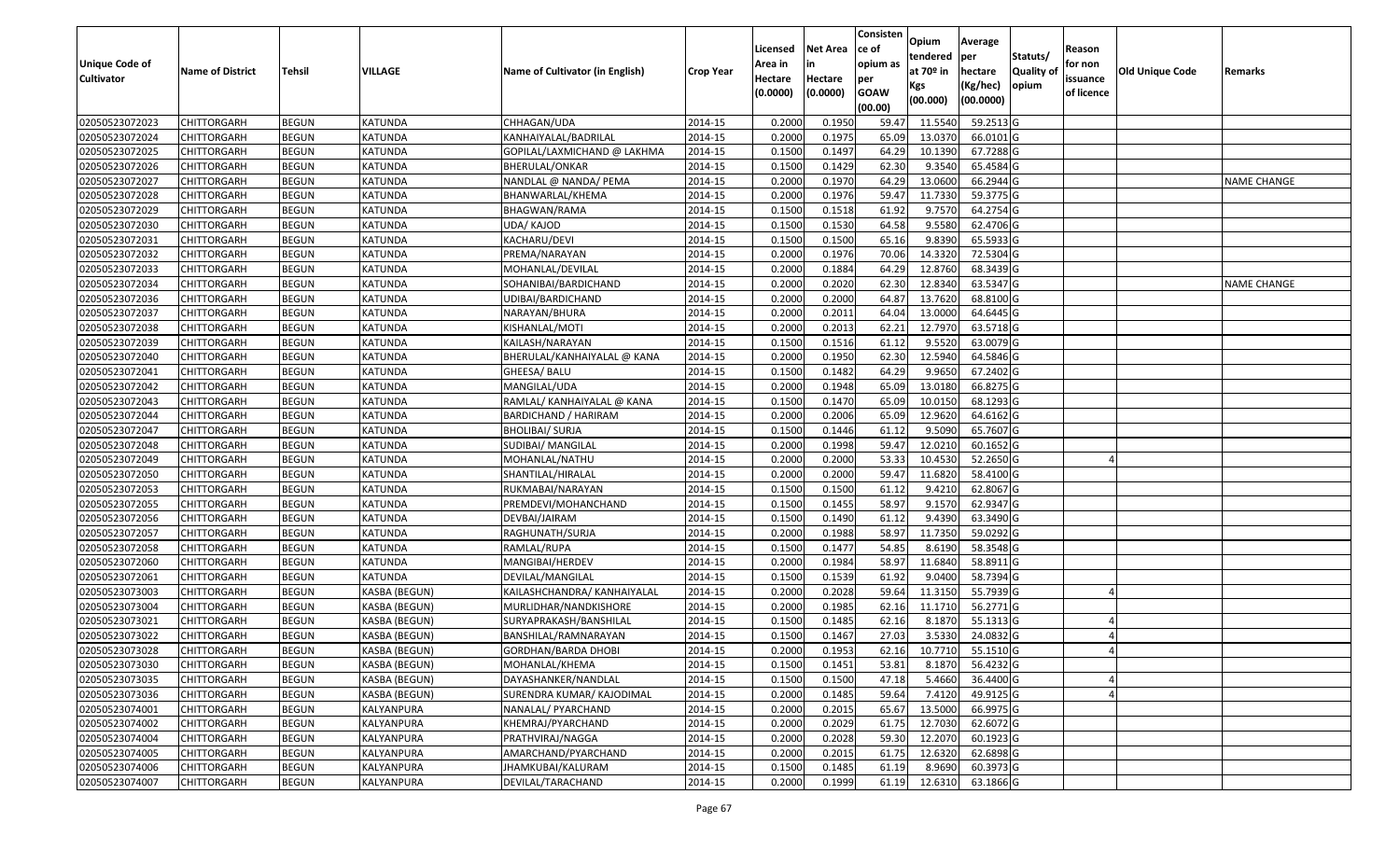|                       |                         |               |                    |                                           |                  |          |                 | Consisten   | Opium       | Average     |                  |            |                 |                    |
|-----------------------|-------------------------|---------------|--------------------|-------------------------------------------|------------------|----------|-----------------|-------------|-------------|-------------|------------------|------------|-----------------|--------------------|
|                       |                         |               |                    |                                           |                  | Licensed | <b>Net Area</b> | ce of       | tendered    | per         | Statuts/         | Reason     |                 |                    |
| <b>Unique Code of</b> | <b>Name of District</b> | <b>Tehsil</b> | VILLAGE            | Name of Cultivator (in English)           | <b>Crop Year</b> | Area in  |                 | opium as    | at $70°$ in | hectare     | <b>Quality o</b> | for non    | Old Unique Code | Remarks            |
| <b>Cultivator</b>     |                         |               |                    |                                           |                  | Hectare  | Hectare         | per         | Kgs         | (Kg/hec)    | opium            | issuance   |                 |                    |
|                       |                         |               |                    |                                           |                  | (0.0000) | (0.0000)        | <b>GOAW</b> | (00.000)    | (00.0000)   |                  | of licence |                 |                    |
|                       |                         |               |                    |                                           |                  |          |                 | (00.00)     |             |             |                  |            |                 |                    |
| 02050523074009        | CHITTORGARH             | <b>BEGUN</b>  | KALYANPURA         | JHAMKUBAI/CHOGALAL                        | 2014-15          | 0.1500   | 0.1472          | 61.19       | 8.8810      | 60.3329 G   |                  |            |                 |                    |
| 02050523074010        | CHITTORGARH             | <b>BEGUN</b>  | KALYANPURA         | BALU/DOLA                                 | 2014-15          | 0.2000   | 0.2038          | 61.19       | 12.9200     | 63.3955 G   |                  |            |                 |                    |
| 02050523074011        | CHITTORGARH             | <b>BEGUN</b>  | KALYANPURA         | GATTUBAI/DEVILAL                          | 2014-15          | 0.1500   | 0.1474          | 61.39       | 8.998       | 61.0448 G   |                  |            |                 |                    |
| 02050523074013        | <b>CHITTORGARH</b>      | <b>BEGUN</b>  | KALYANPURA         | MANGIBAI/DHANNA                           | 2014-15          | 0.2000   | 0.1996          | 60.70       | 12.3130     | 61.6884 G   |                  |            |                 |                    |
| 02050523074014        | CHITTORGARH             | <b>BEGUN</b>  | KALYANPURA         | NANDUBAI/GHISALAL                         | 2014-15          | 0.2000   | 0.1983          | 59.3        | 11.9960     | 60.4942 G   |                  |            |                 |                    |
| 02050523074016        | CHITTORGARH             | <b>BEGUN</b>  | KALYANPURA         | JAMKUBAI/SITARAM                          | 2014-15          | 0.2000   | 0.1925          | 62.74       | 12.1630     | 63.1844 G   |                  |            |                 |                    |
| 02050523074017        | CHITTORGARH             | <b>BEGUN</b>  | KALYANPURA         | BHIMRAJ/DAULA                             | 2014-15          | 0.2000   | 0.1984          | 61.39       | 12.3220     | 62.1069 G   |                  |            |                 |                    |
| 02050523074018        | <b>CHITTORGARH</b>      | <b>BEGUN</b>  | KALYANPURA         | BALU/LALURAM                              | 2014-15          | 0.2000   | 0.2017          | 61.39       | 11.6900     | 57.9574 G   |                  |            |                 |                    |
| 02050523074022        | CHITTORGARH             | <b>BEGUN</b>  | KALYANPURA         | CHUNNILAL/LAKMICHAND                      | 2014-15          | 0.2000   | 0.1955          | 56.84       | 11.011      | 56.3223 G   |                  |            |                 |                    |
| 02050523074023        | CHITTORGARH             | <b>BEGUN</b>  | KALYANPURA         | JAMANALAL/HEERALAL                        | 2014-15          | 0.1500   | 0.1511          | 59.30       | 8.9710      | 59.3713 G   |                  |            |                 |                    |
| 02050523074028        | CHITTORGARH             | <b>BEGUN</b>  | KALYANPURA         | PRABHU/GEERDHARI                          | 2014-15          | 0.2000   | 0.1996          | 62.48       | 12.7730     | 63.9930 G   |                  |            |                 |                    |
| 02050523074029        | CHITTORGARH             | <b>BEGUN</b>  | <b>KALYANPURA</b>  | GULABCHAND A/S DEVA/HARIRAM               | 2014-15          | 0.2000   | 0.1588          | 62.48       | 10.1930     | 64.1877 G   |                  |            |                 |                    |
| 02050523074030        | <b>CHITTORGARH</b>      | <b>BEGUN</b>  | KALYANPURA         | KUKA/MEGHA                                | 2014-15          | 0.2000   | 0.2010          | 61.39       | 12.2960     | $61.1741$ G |                  |            |                 |                    |
| 02050523074040        | CHITTORGARH             | <b>BEGUN</b>  | KALYANPURA         | NANALAL/DEVA                              | 2014-15          | 0.2000   | 0.1994          | 64.18       | 12.9370     | 64.8796 G   |                  |            |                 |                    |
| 02050523074041        | CHITTORGARH             | <b>BEGUN</b>  | KALYANPURA         | BARJIBAI/BHUWANA                          | 2014-15          | 0.2000   | 0.2018          | 64.18       | 12.9640     | 64.2418 G   |                  |            |                 |                    |
| 02050523074044        | CHITTORGARH             | <b>BEGUN</b>  | KALYANPURA         | BHOLIBAI/NATHULAL                         | 2014-15          | 0.1500   | 0.1496          | 59.30       | 9.2680      | 61.9519G    |                  |            |                 | <b>NAME CHANGE</b> |
| 02050523074046        | CHITTORGARH             | <b>BEGUN</b>  | KALYANPURA         | HEERALAL/GHISALAL                         | 2014-15          | 0.2000   | 0.1911          | 76.18       | 14.7680     | 77.2789 G   |                  |            |                 |                    |
| 02050523075001        | CHITTORGARH             | <b>BEGUN</b>  | MADHOPUR (BEGUN)   | LALIBAI/CHATURBHUJ                        | 2014-15          | 0.2000   | 0.2024          | 64.09       | 13.4500     | 66.4526 G   |                  |            |                 |                    |
| 02050523075002        | CHITTORGARH             | <b>BEGUN</b>  | MADHOPUR (BEGUN)   | ONKAR/PARMANAND                           | 2014-15          | 0.2000   | 0.1995          | 64.09       | 12.8090     | 64.2055 G   |                  |            |                 |                    |
| 02050523075006        | CHITTORGARH             | <b>BEGUN</b>  | MADHOPUR (BEGUN)   | KHEMRAJ/DEVA                              | 2014-15          | 0.1500   | 0.1510          | 55.9        | 8.4980      | 56.2781G    |                  |            |                 |                    |
| 02050523075007        | CHITTORGARH             | <b>BEGUN</b>  | MADHOPUR (BEGUN)   | MEGHRAJ/BALU                              | 2014-15          | 0.2000   | 0.2023          | 61.12       | 12.8180     | 63.3613 G   |                  |            |                 |                    |
| 02050523075009        | CHITTORGARH             | <b>BEGUN</b>  | MADHOPUR (BEGUN)   | BOTHLAL/GANGARAM                          | 2014-15          | 0.2000   | 0.2000          | 55.20       | 10.7560     | 53.7800 G   |                  |            |                 |                    |
| 02050523075011        | CHITTORGARH             | <b>BEGUN</b>  | MADHOPUR (BEGUN)   | KAILASHCHANDRA A/S KANHAIYALAL<br>DEVILAL | 2014-15          | 0.1500   | 0.1534          | 61.12       | 9.2640      | 60.3911 G   |                  |            |                 |                    |
| 02050523076005        | CHITTORGARH             | <b>BEGUN</b>  | MADAWADA           | GHISALAL/KALU                             | 2014-15          | 0.1500   | 0.1500          | 61.99       | 9.0510      | 60.3400 G   |                  |            |                 |                    |
| 02050523076010        | CHITTORGARH             | <b>BEGUN</b>  | MADAWADA           | KHEMRAJ/DOULA                             | 2014-15          | 0.1000   | 0.0000          | 0.00        | 0.0000      | $0.0000$ F  |                  |            |                 |                    |
| 02050523076018        | CHITTORGARH             | <b>BEGUN</b>  | MADAWADA           | RATANLAL/BHURA                            | 2014-15          | 0.1500   | 0.1517          | 54.06       | 8.1940      | 54.0145 G   |                  |            |                 |                    |
| 02050523076019        | CHITTORGARH             | <b>BEGUN</b>  | MADAWADA           | NARAYAN/DOULA                             | 2014-15          | 0.1500   | 0.1565          | 59.18       | 9.0290      | 57.6933 G   |                  |            |                 |                    |
| 02050523076029        | <b>CHITTORGARH</b>      | <b>BEGUN</b>  | MADAWADA           | HARKUBAI/KANA                             | 2014-15          | 0.1500   | 0.1496          | 54.44       | 8.1270      | 54.3249 G   |                  |            |                 |                    |
| 02050523076038        | CHITTORGARH             | <b>BEGUN</b>  | MADAWADA           | SHANKARLAL/NANALAL                        | 2014-15          | 0.1500   | 0.1500          | 61.99       | 8.9710      | 59.8067 G   |                  |            |                 |                    |
| 02050523076046        | CHITTORGARH             | <b>BEGUN</b>  | MADAWADA           | JAMNALAL/MOTI                             | 2014-15          | 0.1500   | 0.1486          | 61.99       | 9.3690      | 63.0485 G   |                  |            |                 |                    |
| 02050523076048        | CHITTORGARH             | <b>BEGUN</b>  | MADAWADA           | BHANWARLAL/KHANA GUJAR                    | 2014-15          | 0.1500   | 0.1504          | 55.36       | 8.5570      | 56.8949 G   |                  |            |                 |                    |
| 02050523076057        | CHITTORGARH             | <b>BEGUN</b>  | MADAWADA           | BARJIBAI/HEERA                            | 2014-15          | 0.1500   | 0.0000          | 0.00        | 0.0000      | 0.0000N     |                  |            |                 |                    |
| 02050523076066        | <b>CHITTORGARH</b>      | <b>BEGUN</b>  | MADAWADA           | MANGILAL/BARDA                            | 2014-15          | 0.2000   | 0.2000          | 57.45       | 11.7440     | 58.7200 G   |                  |            |                 |                    |
| 02050523076082        | CHITTORGARH             | <b>BEGUN</b>  | MADAWADA           | GHISALAL/MODA                             | 2014-15          | 0.150    | 0.1513          | 53.33       | 8.0220      | 53.0205 G   |                  |            |                 |                    |
| 02050523076083        | CHITTORGARH             | <b>BEGUN</b>  | MADAWADA           | NANDUBAI/NANALAL                          | 2014-15          | 0.1500   | 0.1513          | 54.08       | 8.1820      | 54.0780 G   |                  |            |                 |                    |
| 02050523076088        | <b>CHITTORGARH</b>      | <b>BEGUN</b>  | MADAWADA           | MANGILAL/RUPA                             | 2014-15          | 0.1000   | 0.0000          | 0.00        | 0.0000      | 0.0000 F    |                  |            |                 |                    |
| 02050523076089        | <b>CHITTORGARH</b>      | <b>BEGUN</b>  | MADAWADA           | PYARCHAND/DEVILAL                         | 2014-15          | 0.1500   | 0.0000          | 0.00        | 0.0000      | $0.0000$ F  |                  |            |                 |                    |
| 02050523076093        | <b>CHITTORGARH</b>      | <b>BEGUN</b>  | MADAWADA           | PYARA/SEVA                                | 2014-15          | 0.1500   | 0.1511          | 58.43       | 8.7650      | 58.0079 G   |                  |            |                 |                    |
| 02050523076098        | <b>CHITTORGARH</b>      | <b>BEGUN</b>  | MADAWADA           | BHARMAL/BALU                              | 2014-15          | 0.1500   | 0.0000          | 0.00        | 0.0000      | $0.0000$ F  |                  |            |                 |                    |
| 02050523076099        | <b>CHITTORGARH</b>      | <b>BEGUN</b>  | MADAWADA           | GOPILAL/RATNA                             | 2014-15          | 0.1500   | 0.1509          | 55.55       | 8.1900      | 54.2744 G   |                  |            |                 |                    |
| 02050523077001        | <b>CHITTORGARH</b>      | <b>BEGUN</b>  | <b>KISHOREPURA</b> | PYARCHAND/KESHURAM                        | 2014-15          | 0.1500   | 0.1478          | 64.44       | 9.9610      | 67.3951 G   |                  |            |                 |                    |
| 02050523077002        | <b>CHITTORGARH</b>      | <b>BEGUN</b>  | KISHOREPURA        | NANDUBAI/KUKA                             | 2014-15          | 0.1500   | 0.1500          | 61.58       | 9.3340      | 62.2267 G   |                  |            |                 |                    |
| 02050523077003        | <b>CHITTORGARH</b>      | <b>BEGUN</b>  | KISHOREPURA        | ONKAR/KHEMA                               | 2014-15          | 0.1500   | 0.1500          | 65.87       | 10.4070     | $69.3800$ G |                  |            |                 |                    |
| 02050523077004        | <b>CHITTORGARH</b>      | <b>BEGUN</b>  | KISHOREPURA        | NOZIBAI/MANGILAL                          | 2014-15          | 0.2000   | 0.2029          | 61.58       | 12.4480     | 61.3504 G   |                  |            |                 |                    |
| 02050523077005        | <b>CHITTORGARH</b>      | <b>BEGUN</b>  | KISHOREPURA        | BANSHILAL/CHUNNILAL                       | 2014-15          | 0.2000   | 0.1950          | 61.58       | 12.4220     | 63.7026 G   |                  |            |                 |                    |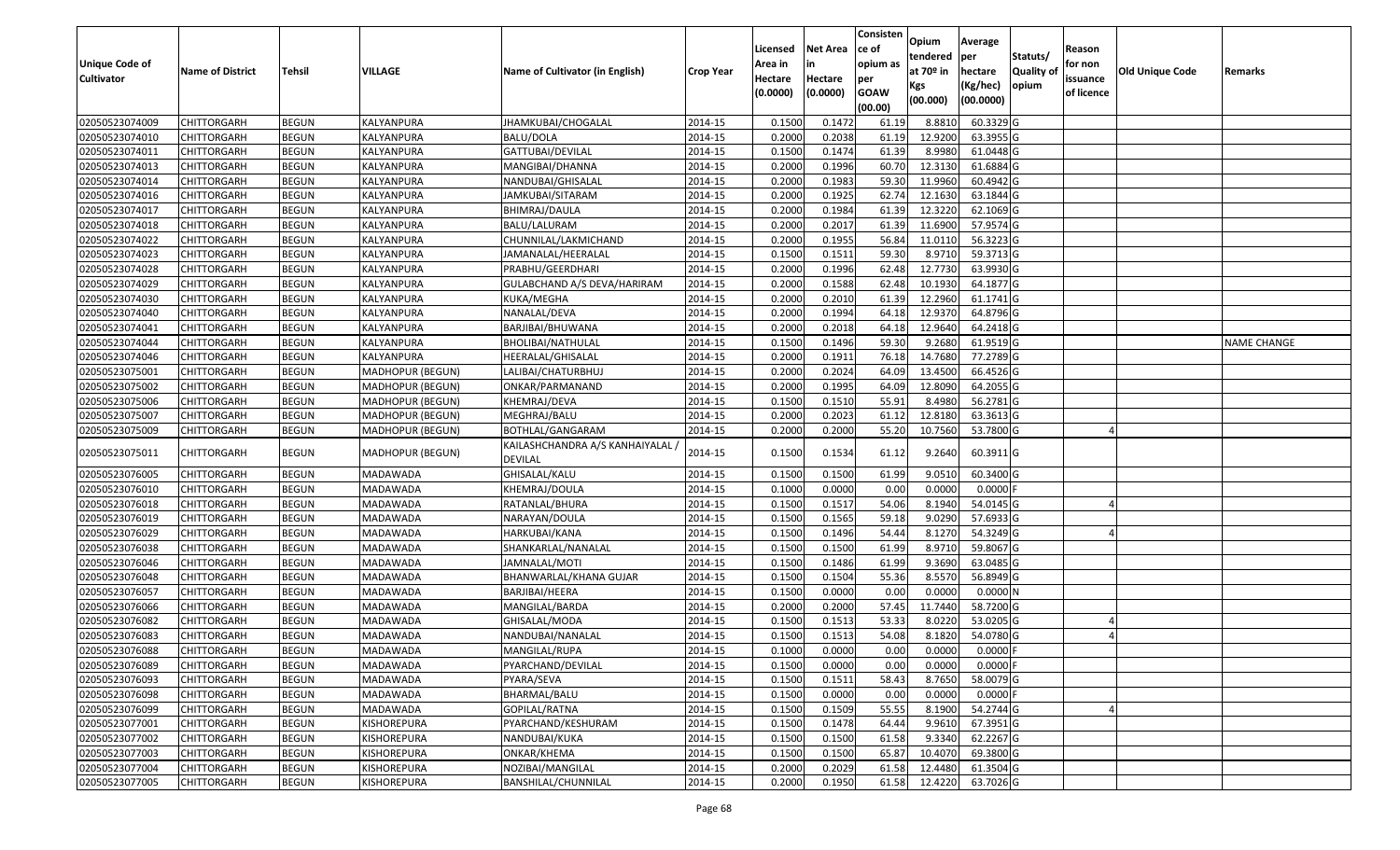| <b>Unique Code of</b> |                         |               |                         |                                            |                  | Licensed<br>Area in | <b>Net Area</b><br>in | Consisten<br>ce of<br>opium as | Opium<br>tendered                        | Average<br>per                   | Statuts/                   | Reason<br>for non      |                 |                    |
|-----------------------|-------------------------|---------------|-------------------------|--------------------------------------------|------------------|---------------------|-----------------------|--------------------------------|------------------------------------------|----------------------------------|----------------------------|------------------------|-----------------|--------------------|
| <b>Cultivator</b>     | <b>Name of District</b> | <b>Tehsil</b> | VILLAGE                 | Name of Cultivator (in English)            | <b>Crop Year</b> | Hectare<br>(0.0000) | Hectare<br>(0.0000)   | per<br><b>GOAW</b><br>(00.00)  | at 70 <sup>o</sup> in<br>Kgs<br>(00.000) | hectare<br>(Kg/hec)<br>(00.0000) | <b>Quality of</b><br>opium | issuance<br>of licence | Old Unique Code | Remarks            |
| 02050523077006        | <b>CHITTORGARH</b>      | <b>BEGUN</b>  | KISHOREPURA             | MODA/KISHOR                                | 2014-15          | 0.2000              | 0.201                 | 64.44                          | 13.0630                                  | 64.7645 G                        |                            |                        |                 |                    |
| 02050523077007        | <b>CHITTORGARH</b>      | <b>BEGUN</b>  | KISHOREPURA             | GHISALAL/LAKHMICHAND                       | 2014-15          | 0.1500              | 0.1490                | 67.01                          | 9.9370                                   | 66.6913 G                        |                            |                        |                 |                    |
| 02050523077008        | <b>CHITTORGARH</b>      | <b>BEGUN</b>  | KISHOREPURA             | NANDLAL/PYARCHAND                          | 2014-15          | 0.2000              | 0.2031                | 64.44                          | 13.0630                                  | 64.3181 G                        |                            |                        |                 |                    |
| 02050523077011        | <b>CHITTORGARH</b>      | <b>BEGUN</b>  | KISHOREPURA             | BHOLIBAI/HEERALAL                          | 2014-15          | 0.2000              | 0.2005                | 50.68                          | 9.6070                                   | 47.9152 G                        |                            |                        |                 | <b>NAME CHANGE</b> |
| 02050523077012        | <b>CHITTORGARH</b>      | <b>BEGUN</b>  | KISHOREPURA             | RAMLAL/KISHOR                              | 2014-15          | 0.2000              | 0.2009                | 61.26                          | 12.4450                                  | 61.9462 G                        |                            |                        |                 |                    |
| 02050523077015        | <b>CHITTORGARH</b>      | <b>BEGUN</b>  | KISHOREPURA             | MANGIBAI/BHAGIRATH                         | 2014-15          | 0.1500              | 0.1502                | 55.82                          | 8.3570                                   | 55.6391 G                        |                            |                        |                 | NAME CHANGE        |
| 02050523077017        | <b>CHITTORGARH</b>      | <b>BEGUN</b>  | KISHOREPURA             | HEERA/PYARA                                | 2014-15          | 0.1500              | 0.1507                | 61.26                          | 9.5830                                   | 63.5899 G                        |                            |                        |                 |                    |
| 02050523077019        | <b>CHITTORGARH</b>      | <b>BEGUN</b>  | KISHOREPURA             | SHAMBHULAL/BALU A/S NANALAL                | 2014-15          | 0.1500              | 0.1506                | 61.26                          | 9.6440                                   | 64.0372 G                        |                            |                        |                 | <b>NAME CHANGE</b> |
| 02050523077020        | <b>CHITTORGARH</b>      | <b>BEGUN</b>  | KISHOREPURA             | ONKAR/NANDA                                | 2014-15          | 0.2000              | 0.1984                | 61.58                          | 12.3780                                  | 62.3891 G                        |                            |                        |                 |                    |
| 02050523077021        | <b>CHITTORGARH</b>      | <b>BEGUN</b>  | KISHOREPURA             | MEGHA/KHEMA                                | 2014-15          | 0.2000              | 0.2024                | 61.58                          | 12.8260                                  | 63.3696 G                        |                            |                        |                 |                    |
| 02050523077023        | <b>CHITTORGARH</b>      | <b>BEGUN</b>  | KISHOREPURA             | KISHOR A/S PARMAND/BHANWARLAL              | 2014-15          | 0.2000              | 0.2013                | 64.44                          | 12.9980                                  | 64.5703 G                        |                            |                        |                 |                    |
| 02050523077034        | <b>CHITTORGARH</b>      | <b>BEGUN</b>  | KISHOREPURA             | GHISIBAI/DEVILAL                           | 2014-15          | 0.1500              | 0.0000                | 0.00                           | 0.0000                                   | 0.0000N                          |                            |                        |                 |                    |
| 02050523078001        | <b>CHITTORGARH</b>      | <b>BEGUN</b>  | HARIPURA (BEGUN)        | <b>BHURIBAI/ KUKA</b>                      | 2014-15          | 0.2000              | 0.2000                | 66.97                          | 13.7380                                  | 68.6900 G                        |                            |                        |                 |                    |
| 02050523078002        | <b>CHITTORGARH</b>      | <b>BEGUN</b>  | HARIPURA (BEGUN)        | NARAYAN/KAJOD                              | 2014-15          | 0.1500              | 0.1544                | 58.82                          | 9.1340                                   | 59.1580 G                        |                            |                        |                 |                    |
| 02050523078003        | <b>CHITTORGARH</b>      | <b>BEGUN</b>  | HARIPURA (BEGUN)        | MANGILAL/PYARA                             | 2014-15          | 0.1500              | 0.1496                | 56.34                          | 8.5640                                   | 57.2460 G                        |                            |                        |                 |                    |
| 02050523078004        | <b>CHITTORGARH</b>      | <b>BEGUN</b>  | HARIPURA (BEGUN)        | JETIBAI/BHANWARLAL                         | 2014-15          | 0.1500              | 0.1501                | 55.56                          | 8.4050                                   | 55.9960 G                        |                            |                        |                 |                    |
| 02050523078006        | <b>CHITTORGARH</b>      | <b>BEGUN</b>  | HARIPURA (BEGUN)        | NARANIBAI/KUKA                             | 2014-15          | 0.1500              | 0.1511                | 57.50                          | 8.5510                                   | 56.5917 G                        |                            |                        |                 |                    |
| 02050523078007        | <b>CHITTORGARH</b>      | <b>BEGUN</b>  | HARIPURA (BEGUN)        | NANALAL/NANDA                              | 2014-15          | 0.1500              | 0.1508                | 65.60                          | 10.0370                                  | 66.5584 G                        |                            |                        |                 |                    |
| 02050523078008        | <b>CHITTORGARH</b>      | <b>BEGUN</b>  | HARIPURA (BEGUN)        | JAGNNATH/TEKCHAND                          | 2014-15          | 0.1500              | 0.1535                | 62.13                          | 9.4530                                   | 61.5831 G                        |                            |                        |                 |                    |
| 02050523078009        | <b>CHITTORGARH</b>      | <b>BEGUN</b>  | <b>HARIPURA (BEGUN)</b> | SUNDERBAI/DEVILAL                          | 2014-15          | 0.1500              | 0.1500                | 61.30                          | 9.1420                                   | 60.9467 G                        |                            |                        |                 |                    |
| 02050523078010        | <b>CHITTORGARH</b>      | <b>BEGUN</b>  | HARIPURA (BEGUN)        | KANA @ KANHAIYALAL/ MADHO<br><b>BHARTI</b> | 2014-15          | 0.2000              | 0.1959                | 52.47                          | 10.3890                                  | 53.0322 G                        |                            |                        |                 |                    |
| 02050523078011        | <b>CHITTORGARH</b>      | <b>BEGUN</b>  | HARIPURA (BEGUN)        | SOHANIBAI/GORDHAN                          | 2014-15          | 0.1500              | 0.1434                | 52.15                          | 7.3760                                   | 51.4365 G                        |                            |                        |                 | NAME CHANGE        |
| 02050523078012        | <b>CHITTORGARH</b>      | <b>BEGUN</b>  | HARIPURA (BEGUN)        | GOPI/KHEMA                                 | 2014-15          | 0.1500              | 0.1500                | 62.13                          | 9.4970                                   | 63.3133 G                        |                            |                        |                 |                    |
| 02050523078013        | <b>CHITTORGARH</b>      | <b>BEGUN</b>  | HARIPURA (BEGUN)        | DEVILAL/LALU                               | 2014-15          | 0.1500              | 0.1476                | 62.13                          | 9.5590                                   | 64.7629 G                        |                            |                        |                 |                    |
| 02050523078015        | <b>CHITTORGARH</b>      | <b>BEGUN</b>  | HARIPURA (BEGUN)        | JHAMKUBAI/SURAJMAL                         | 2014-15          | 0.1500              | 0.1517                | 53.23                          | 7.8020                                   | 51.4305 G                        |                            |                        |                 |                    |
| 02050523078019        | <b>CHITTORGARH</b>      | <b>BEGUN</b>  | HARIPURA (BEGUN)        | MANGILAL/LAKHMICHAND                       | 2014-15          | 0.2000              | 0.1986                | 55.39                          | 10.9910                                  | 55.3424 G                        |                            |                        |                 |                    |
| 02050523078021        | <b>CHITTORGARH</b>      | <b>BEGUN</b>  | HARIPURA (BEGUN)        | MOHANLAL/PYARA                             | 2014-15          | 0.1500              | 0.1540                | 64.16                          | 10.3850                                  | 67.4351 G                        |                            |                        |                 |                    |
| 02050523078022        | <b>CHITTORGARH</b>      | <b>BEGUN</b>  | HARIPURA (BEGUN)        | MANGILAL/PARTHU                            | 2014-15          | 0.2000              | 0.2007                | 62.13                          | 12.5590                                  | 62.5760 G                        |                            |                        |                 |                    |
| 02050523078024        | <b>CHITTORGARH</b>      | <b>BEGUN</b>  | HARIPURA (BEGUN)        | CHANDMAL/JODHA                             | 2014-15          | 0.1500              | 0.1450                | 56.46                          | 8.3400                                   | 57.5172 G                        |                            |                        |                 |                    |
| 02050523078025        | <b>CHITTORGARH</b>      | <b>BEGUN</b>  | HARIPURA (BEGUN)        | BHANWANILAL/PYARA                          | 2014-15          | 0.1500              | 0.1500                | 64.12                          | 9.7190                                   | 64.7933 G                        |                            |                        |                 |                    |
| 02050523078028        | <b>CHITTORGARH</b>      | <b>BEGUN</b>  | HARIPURA (BEGUN)        | HIRA/PYARA                                 | 2014-15          | 0.2000              | 0.1980                | 65.60                          | 13.4110                                  | 67.7323 G                        |                            |                        |                 |                    |
| 02050523078029        | <b>CHITTORGARH</b>      | <b>BEGUN</b>  | HARIPURA (BEGUN)        | DEVILAL/PARTHU                             | 2014-15          | 0.2000              | 0.1992                | 62.60                          | 12.7880                                  | 64.1968 G                        |                            |                        |                 |                    |
| 02050523078030        | <b>CHITTORGARH</b>      | <b>BEGUN</b>  | HARIPURA (BEGUN)        | DOLA/JAICHAND                              | 2014-15          | 0.2000              | 0.2014                | 61.30                          | 12.5400                                  | 62.2642 G                        |                            |                        |                 |                    |
| 02050523078032        | <b>CHITTORGARH</b>      | BEGUN         | <b>HARIPURA (BEGUN)</b> | RAMESHWAR/GOKAL                            | 2014-15          | 0.1500              | 0.1421                | 61.30                          | 8.7220                                   | 61.3793 G                        |                            |                        |                 |                    |
| 02050523078033        | CHITTORGARH             | <b>BEGUN</b>  | HARIPURA (BEGUN)        | DEVILAL/UDA                                | 2014-15          | 0.1500              | 0.1494                | 55.07                          | 8.4260                                   | 56.3989 G                        |                            |                        |                 |                    |
| 02050523078034        | <b>CHITTORGARH</b>      | <b>BEGUN</b>  | HARIPURA (BEGUN)        | KAMLABAI/SANTOSH BHARTI                    | 2014-15          | 0.1500              | 0.1521                | 61.30                          | 8.8800                                   | 58.3826 G                        |                            |                        |                 | <b>NAME CHANGE</b> |
| 02050523078036        | <b>CHITTORGARH</b>      | <b>BEGUN</b>  | HARIPURA (BEGUN)        | TULSIBAI/NARAYAN                           | 2014-15          | 0.1500              | 0.1500                | 65.60                          | 9.7930                                   | 65.2867 G                        |                            |                        |                 |                    |
| 02050523078037        | <b>CHITTORGARH</b>      | <b>BEGUN</b>  | HARIPURA (BEGUN)        | CHHAGANLAL/MODA                            | 2014-15          | 0.2000              | 0.1975                | 58.82                          | 11.4450                                  | 57.9494 G                        |                            |                        |                 |                    |
| 02050523079001        | <b>CHITTORGARH</b>      | <b>BEGUN</b>  | BHANWARIYA              | DHAPUBAI/NAHARSINGH                        | 2014-15          | 0.2000              | 0.2018                | 65.77                          | 13.4450                                  | 66.6254 G                        |                            |                        |                 | <b>NAME CHANGE</b> |
| 02050523079002        | <b>CHITTORGARH</b>      | <b>BEGUN</b>  | BHANWARIYA              | HIRA/GULAB                                 | 2014-15          | 0.2000              | 0.1989                | 65.77                          | 13.3890                                  | 67.3152 G                        |                            |                        |                 |                    |
| 02050523079003        | <b>CHITTORGARH</b>      | <b>BEGUN</b>  | BHANWARIYA              | DHANNA/SHORAM                              | 2014-15          | 0.1500              | 0.1523                | 65.77                          | 9.9880                                   | 65.5811 G                        |                            |                        |                 |                    |
| 02050523079004        | <b>CHITTORGARH</b>      | <b>BEGUN</b>  | BHANWARIYA              | MANGILAL/CHATRA                            | 2014-15          | 0.2000              | 0.2034                | 65.77                          | 13.7840                                  | 67.7679 G                        |                            |                        |                 |                    |
| 02050523079005        | <b>CHITTORGARH</b>      | <b>BEGUN</b>  | BHANWARIYA              | RAMIBAI/JETA                               | 2014-15          | 0.2000              | 0.2047                | 64.59                          | 13.4530                                  | 65.7206 G                        |                            |                        |                 |                    |
| 02050523079006        | <b>CHITTORGARH</b>      | <b>BEGUN</b>  | BHANWARIYA              | BHURALAL/MANGILAL                          | 2014-15          | 0.1500              | 0.1504                | 62.70                          | 9.6560                                   | 64.2021 G                        |                            |                        |                 | <b>NAME CHANGE</b> |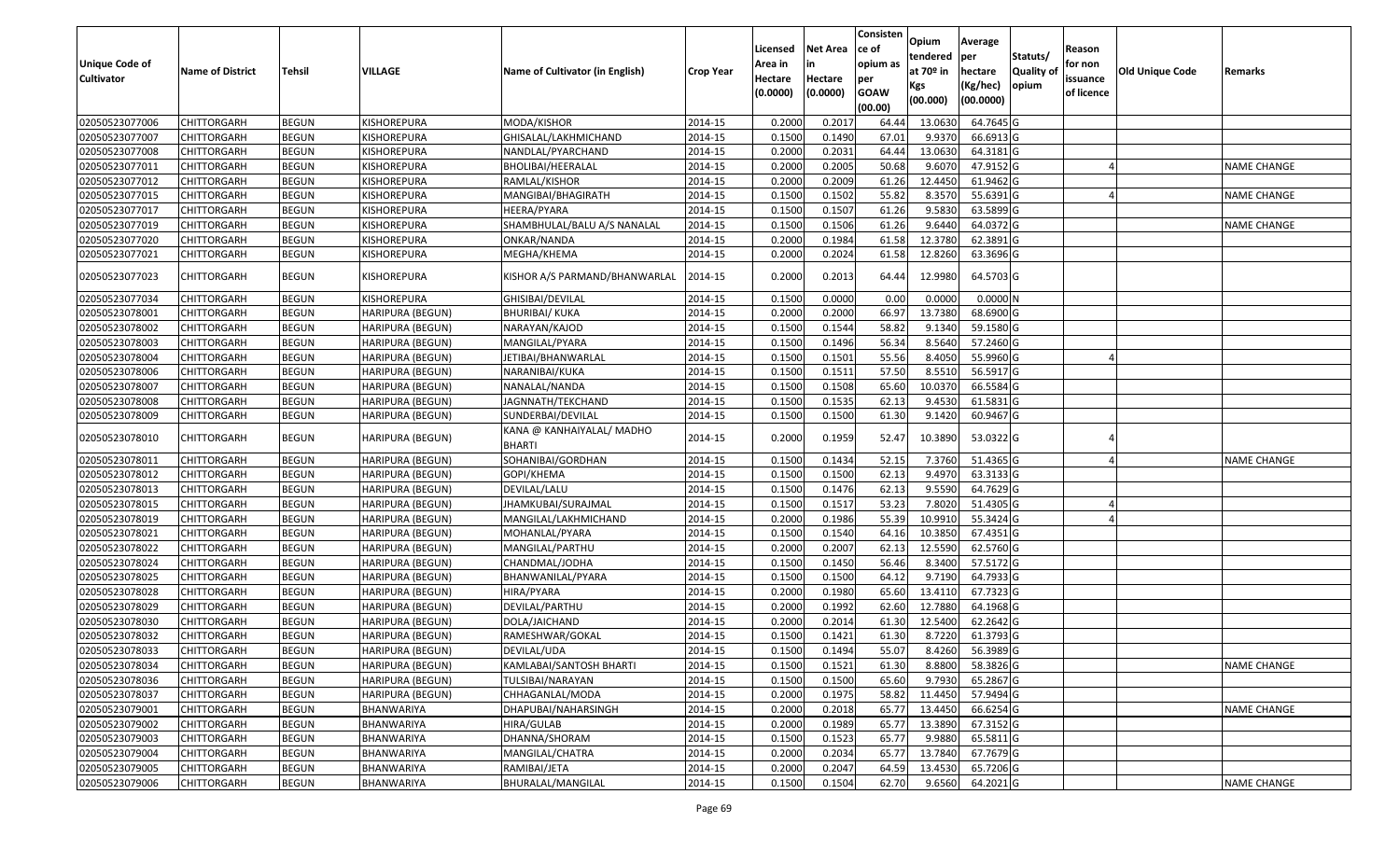|                       |                         |               |                   |                                 |                  |          |                 | Consisten   | Opium         | Average    |                  |            |                 |                    |
|-----------------------|-------------------------|---------------|-------------------|---------------------------------|------------------|----------|-----------------|-------------|---------------|------------|------------------|------------|-----------------|--------------------|
|                       |                         |               |                   |                                 |                  | Licensed | <b>Net Area</b> | ce of       | tendered      | per        | Statuts/         | Reason     |                 |                    |
| <b>Unique Code of</b> | <b>Name of District</b> | <b>Tehsil</b> | VILLAGE           | Name of Cultivator (in English) | <b>Crop Year</b> | Area in  |                 | opium as    | at $70°$ in   | hectare    | <b>Quality o</b> | for non    | Old Unique Code | Remarks            |
| <b>Cultivator</b>     |                         |               |                   |                                 |                  | Hectare  | Hectare         | per         | Kgs           | (Kg/hec)   | opium            | issuance   |                 |                    |
|                       |                         |               |                   |                                 |                  | (0.0000) | (0.0000)        | <b>GOAW</b> | (00.000)      | (00.0000)  |                  | of licence |                 |                    |
|                       |                         |               |                   |                                 |                  |          |                 | (00.00)     |               |            |                  |            |                 |                    |
| 02050523079007        | CHITTORGARH             | <b>BEGUN</b>  | BHANWARIYA        | LADU/UDA                        | 2014-15          | 0.1500   | 0.1538          | 62.70       | 9.8170        | 63.8296 G  |                  |            |                 |                    |
| 02050523079008        | CHITTORGARH             | <b>BEGUN</b>  | BHANWARIYA        | RAMLAL/DERAM                    | 2014-15          | 0.2000   | 0.2059          | 62.70       | 12.8980       | 62.6421G   |                  |            |                 |                    |
| 02050523079009        | CHITTORGARH             | <b>BEGUN</b>  | BHANWARIYA        | PYARA/GANPAT                    | 2014-15          | 0.1500   | 0.1461          | 62.70       | 8.975         | 61.4305 G  |                  |            |                 |                    |
| 02050523079010        | <b>CHITTORGARH</b>      | <b>BEGUN</b>  | <b>BHANWARIYA</b> | MANGILAL/MERAM                  | 2014-15          | 0.2000   | 0.1977          | 64.59       | 13.2500       | 67.0207 G  |                  |            |                 |                    |
| 02050523079011        | CHITTORGARH             | <b>BEGUN</b>  | BHANWARIYA        | NATHIBAI/KASYA                  | 2014-15          | 0.2000   | 0.1977          | 62.70       | 12.6120       | 63.7936 G  |                  |            |                 |                    |
| 02050523079012        | CHITTORGARH             | <b>BEGUN</b>  | BHANWARIYA        | RAMDAYAL/AMRA                   | 2014-15          | 0.1500   | 0.1515          | 64.59       | 9.9190        | 65.4719 G  |                  |            |                 |                    |
| 02050523079013        | CHITTORGARH             | <b>BEGUN</b>  | BHANWARIYA        | BIRBHAN/KASHIRAM                | 2014-15          | 0.2000   | 0.1969          | 64.59       | 13.2590       | 67.3388 G  |                  |            |                 |                    |
| 02050523079014        | CHITTORGARH             | <b>BEGUN</b>  | BHANWARIYA        | SAGARBAI/DEVA                   | 2014-15          | 0.2000   | 0.1987          | 62.31       | 13.1470       | 66.1651G   |                  |            |                 |                    |
| 02050523079015        | CHITTORGARH             | <b>BEGUN</b>  | BHANWARIYA        | DALPAT/NANDA                    | 2014-15          | 0.2000   | 0.1940          | 64.59       | 12.9000       | 66.4948 G  |                  |            |                 |                    |
| 02050523079016        | CHITTORGARH             | <b>BEGUN</b>  | BHANWARIYA        | KANHAIYALAL @ KHANA/ DEBILAL    | 2014-15          | 0.1000   | 0.0000          | 0.00        | 0.0000        | $0.0000$ F |                  |            |                 |                    |
| 02050523079017        | CHITTORGARH             | <b>BEGUN</b>  | BHANWARIYA        | HEMA/FATTA                      | 2014-15          | 0.2000   | 0.2061          | 62.73       | 12.5100       | 60.6987 G  |                  |            |                 |                    |
| 02050523079018        | CHITTORGARH             | <b>BEGUN</b>  | BHANWARIYA        | DERAM/ SUKKHA                   | 2014-15          | 0.2000   | 0.1987          | 64.40       | 13.2200       | 66.5325 G  |                  |            |                 |                    |
| 02050523079019        | <b>CHITTORGARH</b>      | <b>BEGUN</b>  | BHANWARIYA        | PARTHU / HEMA                   | 2014-15          | 0.1500   | 0.1521          | 64.40       | 9.7060        | 63.8133 G  |                  |            |                 |                    |
| 02050523079020        | CHITTORGARH             | <b>BEGUN</b>  | BHANWARIYA        | BHURA/SHORAM                    | 2014-15          | 0.2000   | 0.1962          | 67.45       | 13.5570       | 69.0979 G  |                  |            |                 |                    |
| 02050523079021        | CHITTORGARH             | <b>BEGUN</b>  | BHANWARIYA        | BHAWANILAL/RUPA                 | 2014-15          | 0.2000   | 0.2000          | 64.40       | 13.0920       | 65.4600 G  |                  |            |                 |                    |
| 02050523079022        | <b>CHITTORGARH</b>      | <b>BEGUN</b>  | BHANWARIYA        | MOHAN/ FATTA                    | 2014-15          | 0.2000   | 0.2003          | 64.58       | 13.2670       | 66.2356 G  |                  |            |                 |                    |
| 02050523079023        | CHITTORGARH             | <b>BEGUN</b>  | BHANWARIYA        | GHEESALAL A/S HAZARI / MANGILAL | 2014-15          | 0.2000   | 0.1950          | 64.40       | 12.9260       | 66.2872 G  |                  |            |                 |                    |
| 02050523079024        | CHITTORGARH             | <b>BEGUN</b>  | BHANWARIYA        | PHORU/ PRATAP                   | 2014-15          | 0.2000   | 0.1894          | 67.45       | 13.0080       | 68.6800 G  |                  |            |                 |                    |
| 02050523079025        | CHITTORGARH             | <b>BEGUN</b>  | BHANWARIYA        | HARJI/ KASHIRAM                 | 2014-15          | 0.2000   | 0.2013          | 64.40       | 13.2480       | 65.8122 G  |                  |            |                 |                    |
| 02050523079026        | CHITTORGARH             | <b>BEGUN</b>  | BHANWARIYA        | MOHAN/HARJI                     | 2014-15          | 0.2000   | 0.1953          | 62.31       | 12.4980       | 63.9939 G  |                  |            |                 |                    |
| 02050523079027        | CHITTORGARH             | <b>BEGUN</b>  | BHANWARIYA        | PYARA/DERAM                     | 2014-15          | 0.2000   | 0.1760          | 62.3        | 11.3140       | 64.2841 G  |                  |            |                 |                    |
| 02050523079028        | CHITTORGARH             | <b>BEGUN</b>  | BHANWARIYA        | AASHARAM/DERAM                  | 2014-15          | 0.2000   | 0.2000          | 64.60       | 13.0580       | 65.2900 G  |                  |            |                 |                    |
| 02050523079029        | CHITTORGARH             | <b>BEGUN</b>  | BHANWARIYA        | MEGHRAJ/SUKKHA                  | 2014-15          | 0.2000   | 0.2023          | 64.60       | 13.1880       | 65.1903 G  |                  |            |                 |                    |
| 02050523079030        | CHITTORGARH             | <b>BEGUN</b>  | BHANWARIYA        | KISHORE/GANGARAM                | 2014-15          | 0.2000   | 0.1997          | 58.10       | 11.3880       | 57.0255 G  |                  |            |                 | <b>NAME CHANGE</b> |
| 02050523079031        | CHITTORGARH             | <b>BEGUN</b>  | BHANWARIYA        | CHUNNILAL/LAKHMA                | 2014-15          | 0.1000   | 0.0000          | 0.00        | 0.0000        | 0.0000F    |                  |            |                 |                    |
| 02050523079032        | CHITTORGARH             | <b>BEGUN</b>  | BHANWARIYA        | GANGARAM/DOLA                   | 2014-15          | 0.2000   | 0.2016          | 58.10       | 11.8030       | 58.5466 G  |                  |            |                 |                    |
| 02050523079033        | CHITTORGARH             | <b>BEGUN</b>  | BHANWARIYA        | LADU/DEVA                       | 2014-15          | 0.2000   | 0.1966          | 62.31       | 12.8630       | 65.4273 G  |                  |            |                 |                    |
| 02050523079034        | CHITTORGARH             | <b>BEGUN</b>  | BHANWARIYA        | RUPABAI/DEVILAL                 | 2014-15          | 0.2000   | 0.2007          | 62.31       | 12.9250       | 64.3996 G  |                  |            |                 |                    |
| 02050523079036        | CHITTORGARH             | <b>BEGUN</b>  | BHANWARIYA        | DEVILAL/CHATARA                 | 2014-15          | 0.2000   | 0.2017          | 62.73       | 12.9940       | 64.4224 G  |                  |            |                 |                    |
| 02050523079037        | CHITTORGARH             | <b>BEGUN</b>  | BHANWARIYA        | GHEESIBAI/HIRA                  | 2014-15          | 0.1500   | 0.1494          | 62.73       | 9.9290        | 66.4592 G  |                  |            |                 |                    |
| 02050523079038        | CHITTORGARH             | <b>BEGUN</b>  | BHANWARIYA        | LALIBAI/DOLA                    | 2014-15          | 0.2000   | 0.1984          | 64.60       | 12.8370       | 64.7026 G  |                  |            |                 |                    |
| 02050523079039        | <b>CHITTORGARH</b>      | <b>BEGUN</b>  | BHANWARIYA        | LADULAL/BHAGIRATH @ BHAGU       | 2014-15          | 0.2000   | 0.2005          | 64.60       | 13.1230       | 65.4514 G  |                  |            |                 |                    |
| 02050523079040        | <b>CHITTORGARH</b>      | <b>BEGUN</b>  | <b>BHANWARIYA</b> | <b>BUNDABAI/LALU</b>            | 2014-15          | 0.2000   | 0.1992          | 70.06       | 14.2320       | 71.4458 G  |                  |            |                 |                    |
| 02050523079041        | CHITTORGARH             | <b>BEGUN</b>  | BHANWARIYA        | JODHA/LAKKHA                    | 2014-15          | 0.150    | 0.1494          | 55.84       | 8.5360        | 57.1352 G  |                  |            |                 |                    |
| 02050523079042        | CHITTORGARH             | <b>BEGUN</b>  | BHANWARIYA        | GIRDHARI/PARTHA @ FATTA         | 2014-15          | 0.2000   | 0.1998          | 70.06       | 14.2420       | 71.2813 G  |                  |            |                 |                    |
| 02050523079045        | <b>CHITTORGARH</b>      | <b>BEGUN</b>  | BHANWARIYA        | SUGNA/SHANTILAL                 | 2014-15          | 0.1500   | 0.1512          |             | 64.60 10.3180 | 68.2407 G  |                  |            |                 | <b>NAME CHANGE</b> |
| 02050523079046        | <b>CHITTORGARH</b>      | <b>BEGUN</b>  | BHANWARIYA        | DEVILAL/KAJOD                   | 2014-15          | 0.1500   | 0.1500          | 64.58       | 10.3140       | 68.7600 G  |                  |            |                 |                    |
| 02050523079047        | <b>CHITTORGARH</b>      | <b>BEGUN</b>  | BHANWARIYA        | CHHAGANLAL/SHOCHAND             | 2014-15          | 0.1500   | 0.1496          | 64.58       | 10.1390       | 67.7741 G  |                  |            |                 |                    |
| 02050523079048        | <b>CHITTORGARH</b>      | <b>BEGUN</b>  | BHANWARIYA        | MANGILAL/BALU                   | 2014-15          | 0.1500   | 0.1530          | 58.10       | 9.4040        | 61.4641 G  |                  |            |                 |                    |
| 02050523079049        | <b>CHITTORGARH</b>      | <b>BEGUN</b>  | BHANWARIYA        | SHOCHAND/PANNA                  | 2014-15          | 0.2000   | 0.2050          | 62.73       | 13.1910       | 64.3463 G  |                  |            |                 |                    |
| 02050523079050        | <b>CHITTORGARH</b>      | <b>BEGUN</b>  | BHANWARIYA        | DOLIBAI/GHEESALAL               | 2014-15          | 0.2000   | 0.2021          | 67.45       | 13.4900       | 66.7491 G  |                  |            |                 |                    |
| 02050523079052        | <b>CHITTORGARH</b>      | <b>BEGUN</b>  | BHANWARIYA        | JAMANIBAI/BARDA                 | 2014-15          | 0.2000   | 0.1979          | 62.73       | 12.5910       | 63.6230 G  |                  |            |                 |                    |
| 02050523079053        | <b>CHITTORGARH</b>      | <b>BEGUN</b>  | <b>BHANWARIYA</b> | DEVILAL/RUPA                    | 2014-15          | 0.2000   | 0.2001          | 58.10       | 11.9690       | 59.8151 G  |                  |            |                 |                    |
| 02050523079054        | <b>CHITTORGARH</b>      | <b>BEGUN</b>  | BHANWARIYA        | MONLAL/BHAGIRATH                | 2014-15          | 0.2000   | 0.1971          | 62.73       | 12.7700       | 64.7894 G  |                  |            |                 |                    |
| 02050523080001        | <b>CHITTORGARH</b>      | <b>BEGUN</b>  | PALKA             | SITABAI/NANDLAL                 | 2014-15          | 0.2000   | 0.1984          | 65.10       | 13.0480       | 65.7661G   |                  |            |                 |                    |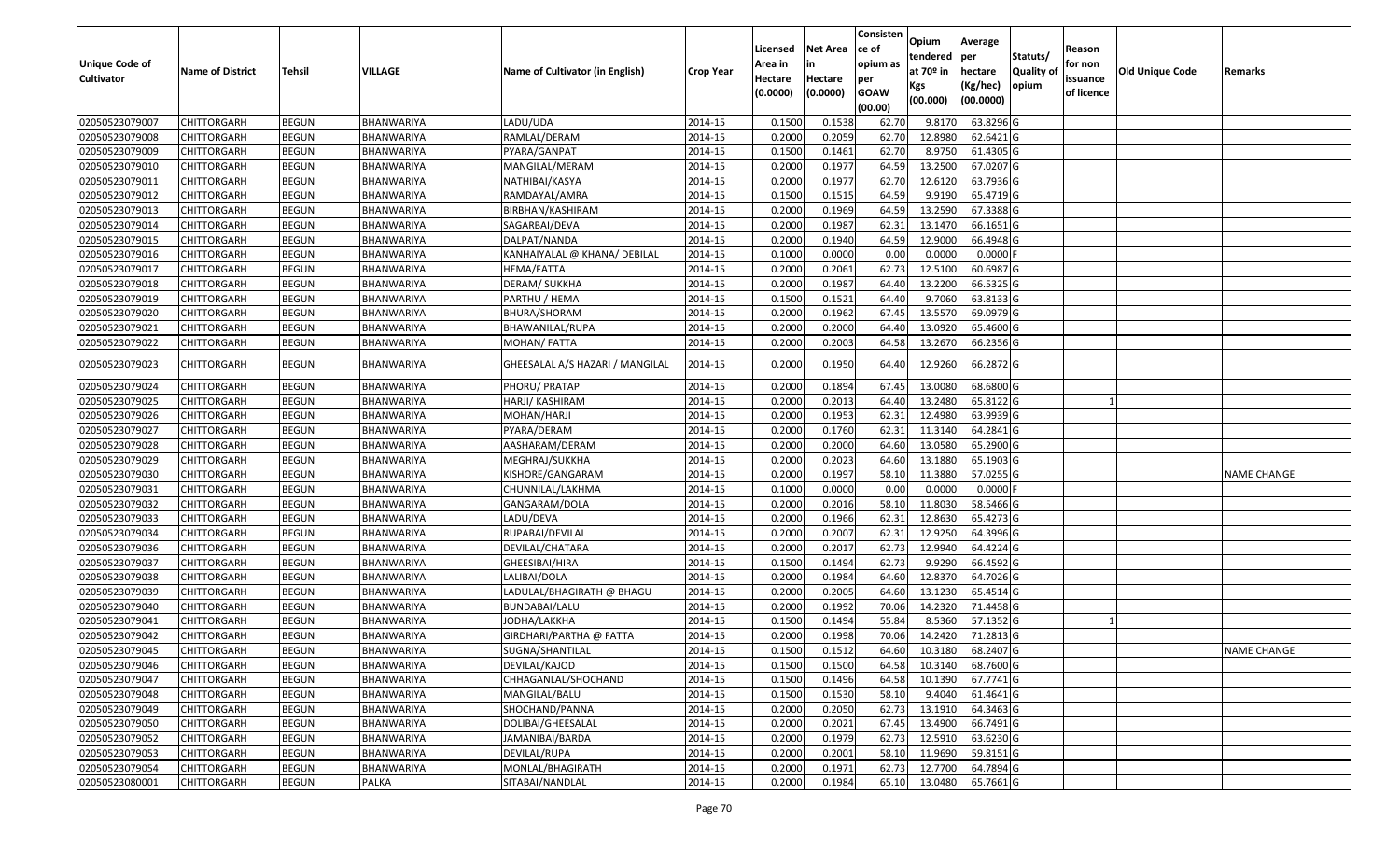| Unique Code of<br><b>Cultivator</b> | <b>Name of District</b> | Tehsil       | VILLAGE      | Name of Cultivator (in English)             | <b>Crop Year</b> | Licensed<br>Area in<br>Hectare<br>(0.0000) | Net Area<br>in<br>Hectare<br>(0.0000) | Consisten<br>ce of<br>opium as<br>per<br><b>GOAW</b><br>(00.00) | Opium<br>tendered<br>at 70º in<br>Kgs<br>(00.000) | Average<br>per<br>hectare<br>(Kg/hec)<br>(00.0000) | Statuts/<br><b>Quality of</b><br>opium | Reason<br>for non<br>issuance<br>of licence | <b>Old Unique Code</b> | Remarks                      |
|-------------------------------------|-------------------------|--------------|--------------|---------------------------------------------|------------------|--------------------------------------------|---------------------------------------|-----------------------------------------------------------------|---------------------------------------------------|----------------------------------------------------|----------------------------------------|---------------------------------------------|------------------------|------------------------------|
| 02050523080002                      | <b>CHITTORGARH</b>      | <b>BEGUN</b> | <b>PALKA</b> | BHURIBAI/PYARA @ PYARCHAND                  | 2014-15          | 0.2000                                     | 0.2055                                | 62.02                                                           | 12.7850                                           | 62.2141 G                                          |                                        |                                             |                        |                              |
| 02050523080003                      | CHITTORGARH             | <b>BEGUN</b> | <b>PALKA</b> | MOTI/ RATNA                                 | 2014-15          | 0.1500                                     | 0.1500                                | 62.77                                                           | 9.4600                                            | 63.0667 G                                          |                                        |                                             |                        |                              |
| 02050523080004                      | CHITTORGARH             | <b>BEGUN</b> | PALKA        | DEVILAL/SEVA                                | 2014-15          | 0.1500                                     | 0.1506                                | 62.77                                                           | 9.5050                                            | 63.1142 G                                          |                                        |                                             |                        |                              |
| 02050523080005                      | CHITTORGARH             | <b>BEGUN</b> | PALKA        | BHUWANA @ BHAWANILAL/ TULCHHA<br>@ TULSIRAM | 2014-15          | 0.2000                                     | 0.1983                                | 62.77                                                           | 12.3750                                           | 62.4054 G                                          |                                        |                                             |                        |                              |
| 02050523080007                      | CHITTORGARH             | <b>BEGUN</b> | <b>PALKA</b> | PYARCHAND/ GOPI                             | 2014-15          | 0.1500                                     | 0.1515                                | 62.77                                                           | 9.4510                                            | 62.3828 G                                          |                                        |                                             |                        |                              |
| 02050523080008                      | CHITTORGARH             | <b>BEGUN</b> | PALKA        | UDAILAL/SURAJMAL                            | 2014-15          | 0.2000                                     | 0.2000                                | 62.77                                                           | 12.7510                                           | 63.7550 G                                          |                                        |                                             |                        |                              |
| 02050523080009                      | <b>CHITTORGARH</b>      | <b>BEGUN</b> | <b>PALKA</b> | BHURA/RATNA                                 | 2014-15          | 0.2000                                     | 0.1915                                | 61.54                                                           | 11.8070                                           | 61.6554 G                                          |                                        |                                             |                        |                              |
| 02050523080010                      | <b>CHITTORGARH</b>      | <b>BEGUN</b> | <b>PALKA</b> | NANDLAL/BALU                                | 2014-15          | 0.2000                                     | 0.1938                                | 61.54                                                           | 12.3170                                           | 63.5552 G                                          |                                        |                                             |                        |                              |
| 02050523080011                      | CHITTORGARH             | <b>BEGUN</b> | <b>PALKA</b> | NATHULAL/KALU                               | 2014-15          | 0.1500                                     | 0.1503                                | 55.76                                                           | 8.2840                                            | 55.1164 G                                          |                                        |                                             |                        |                              |
| 02050523080012                      | CHITTORGARH             | <b>BEGUN</b> | <b>PALKA</b> | PYARCHAND/BALU                              | 2014-15          | 0.2000                                     | 0.1981                                | 61.54                                                           | 12.4930                                           | 63.0641 G                                          |                                        |                                             |                        |                              |
| 02050523080013                      | <b>CHITTORGARH</b>      | <b>BEGUN</b> | <b>PALKA</b> | REWALAL/DOLA                                | 2014-15          | 0.2000                                     | 0.1948                                | 58.82                                                           | 11.9320                                           | 61.2526 G                                          |                                        |                                             |                        |                              |
| 02050523080014                      | <b>CHITTORGARH</b>      | <b>BEGUN</b> | <b>PALKA</b> | JITMAL/TEKA                                 | 2014-15          | 0.2000                                     | 0.1950                                | 68.08                                                           | 13.0520                                           | 66.9333 G                                          |                                        |                                             |                        |                              |
| 02050523080015                      | <b>CHITTORGARH</b>      | <b>BEGUN</b> | <b>PALKA</b> | HARLAL/NARAYAN                              | 2014-15          | 0.2000                                     | 0.2028                                | 62.55                                                           | 12.3220                                           | 60.7594 G                                          |                                        |                                             |                        |                              |
| 02050523080016                      | CHITTORGARH             | <b>BEGUN</b> | <b>PALKA</b> | KHEMRAJ/BARDICHAND                          | 2014-15          | 0.1500                                     | 0.1459                                | 61.54                                                           | 9.3100                                            | 63.8108 G                                          |                                        |                                             |                        |                              |
| 02050523080018                      | CHITTORGARH             | <b>BEGUN</b> | <b>PALKA</b> | PYARA/LAXMAN                                | 2014-15          | 0.1500                                     | 0.1456                                | 50.54                                                           | 7.4510                                            | 51.1745 G                                          |                                        |                                             |                        |                              |
| 02050523080019                      | CHITTORGARH             | <b>BEGUN</b> | PALKA        | MANGIBAI/HEERALAL                           | 2014-15          | 0.1500                                     | 0.1468                                | 62.55                                                           | 10.2940                                           | 70.1226 G                                          |                                        |                                             |                        | <b>NAME CHANGE</b>           |
| 02050523080020                      | CHITTORGARH             | <b>BEGUN</b> | <b>PALKA</b> | HIRALAL/KANHAIYALAL                         | 2014-15          | 0.2000                                     | 0.1916                                | 58.75                                                           | 11.5910                                           | 60.4958 G                                          |                                        |                                             |                        |                              |
| 02050523080021                      | CHITTORGARH             | <b>BEGUN</b> | <b>PALKA</b> | AMBALAL/BHURA                               | 2014-15          | 0.1500                                     | 0.1485                                | 58.75                                                           | 8.4350                                            | 56.8013 G                                          |                                        |                                             |                        |                              |
| 02050523080024                      | CHITTORGARH             | <b>BEGUN</b> | PALKA        | JAMNIBAI/NANALAL                            | 2014-15          | 0.1500                                     | 0.1515                                | 55.72                                                           | 8.2390                                            | 54.3828 G                                          |                                        |                                             |                        |                              |
| 02050523080029                      | CHITTORGARH             | <b>BEGUN</b> | PALKA        | DUNGA/ MODA                                 | 2014-15          | 0.1000                                     | 0.0000                                | 0.00                                                            | 0.0000                                            | $0.0000$ F                                         |                                        |                                             |                        | <b>TRANSFER / CHANDAKHER</b> |
| 02050523080031                      | CHITTORGARH             | <b>BEGUN</b> | <b>PALKA</b> | SOHANLAL/RUPLAL                             | 2014-15          | 0.2000                                     | 0.2013                                | 62.55                                                           | 12.7160                                           | 63.1694 G                                          |                                        |                                             |                        |                              |
| 02050523080035                      | CHITTORGARH             | <b>BEGUN</b> | <b>PALKA</b> | DEVILAL/HAZARI                              | 2014-15          | 0.1500                                     | 0.1539                                | 62.55                                                           | 9.7760                                            | 63.5218 G                                          |                                        |                                             |                        | TRANSFER / SHADI             |
| 02050523080037                      | CHITTORGARH             | <b>BEGUN</b> | PALKA        | LABHCHAND/BHANWARLAL                        | 2014-15          | 0.1500                                     | 0.1434                                | 65.10                                                           | 9.7000                                            | 67.6430 G                                          |                                        |                                             |                        | <b>NAME CHANGE</b>           |
| 02050523080038                      | CHITTORGARH             | <b>BEGUN</b> | <b>PALKA</b> | KAJODIBAI/GOPI                              | 2014-15          | 0.1500                                     | 0.1516                                | 58.75                                                           | 9.1400                                            | 60.2902 G                                          |                                        |                                             |                        |                              |
| 02050523080042                      | CHITTORGARH             | <b>BEGUN</b> | <b>PALKA</b> | VIDHYADEVI/CHHOGA                           | 2014-15          | 0.1500                                     | 0.1496                                | 65.10                                                           | 9.9880                                            | 66.7647 G                                          |                                        |                                             |                        |                              |
| 02050523080043                      | CHITTORGARH             | <b>BEGUN</b> | <b>PALKA</b> | KANHAIYALAL/TODU                            | 2014-15          | 0.2000                                     | 0.1999                                | 62.55                                                           | 12.6710                                           | 63.3867 G                                          |                                        |                                             |                        |                              |
| 02050523081001                      | <b>CHITTORGARH</b>      | <b>BEGUN</b> | PALANPUR     | SUKHLAL/MEGHA                               | 2014-15          | 0.2000                                     | 0.2020                                | 62.16                                                           | 12.2630                                           | 60.7079 G                                          |                                        |                                             |                        |                              |
| 02050523081002                      | CHITTORGARH             | <b>BEGUN</b> | PALANPUR     | BHANWARLAL/GOPI                             | 2014-15          | 0.2000                                     | 0.2000                                | 59.64                                                           | 12.0470                                           | 60.2350 G                                          |                                        |                                             |                        |                              |
| 02050523081003                      | CHITTORGARH             | <b>BEGUN</b> | PALANPUR     | RADHI/MEGHA                                 | 2014-15          | 0.2000                                     | 0.2000                                | 62.16                                                           | 12.3960                                           | 61.9800 G                                          |                                        |                                             |                        | NAME CHANGE                  |
| 02050523081005                      | CHITTORGARH             | <b>BEGUN</b> | PALANPUR     | RAGHUNATH/ONKAR                             | 2014-15          | 0.2000                                     | 0.2036                                | 58.78                                                           | 12.2090                                           | 59.9656 G                                          |                                        |                                             |                        |                              |
| 02050523081007                      | <b>CHITTORGARH</b>      | <b>BEGUN</b> | PALANPUR     | TULSIRAM @ TULCHHA/ NARAYAN                 | 2014-15          | 0.1000                                     | 0.0000                                | 0.00                                                            | 0.0000                                            | $0.0000$ F                                         |                                        |                                             |                        |                              |
| 02050523081008                      | <b>CHITTORGARH</b>      | <b>BEGUN</b> | PALANPUR     | GIRDHARI/HANSA                              | 2014-15          | 0.1500                                     | 0.1504                                | 58.78                                                           | 9.3630                                            | 62.2540 G                                          |                                        |                                             |                        |                              |
| 02050523081009                      | CHITTORGARH             | <b>BEGUN</b> | PALANPUR     | BALU / HAZARI                               | 2014-15          | 0.1500                                     | 0.1305                                | 49.43                                                           | 6.2710                                            | 48.0536 G                                          |                                        |                                             |                        |                              |
| 02050523081010                      | CHITTORGARH             | <b>BEGUN</b> | PALANPUR     | DEVILAL/ SEVA                               | 2014-15          | 0.2000                                     | 0.1983                                | 59.64                                                           | 11.8510                                           | 59.7630 G                                          |                                        |                                             |                        |                              |
| 02050523081012                      | <b>CHITTORGARH</b>      | <b>BEGUN</b> | PALANPUR     | RUPA/ NARAYAN                               | 2014-15          | 0.2000                                     | 0.1700                                | 59.64                                                           |                                                   | 10.1900 59.9412 G                                  |                                        |                                             |                        |                              |
| 02050523081014                      | <b>CHITTORGARH</b>      | <b>BEGUN</b> | PALANPUR     | MOHANLAL/ TULSIRAM                          | 2014-15          | 0.2000                                     | 0.1974                                | 64.35                                                           | 12.9990                                           | 65.8511 G                                          |                                        |                                             |                        |                              |
| 02050523081015                      | <b>CHITTORGARH</b>      | <b>BEGUN</b> | PALANPUR     | NARAYAN/PANNA                               | 2014-15          | 0.1500                                     | 0.1508                                | 64.35                                                           | 9.5240                                            | 63.1565 G                                          |                                        |                                             |                        |                              |
| 02050523081016                      | <b>CHITTORGARH</b>      | <b>BEGUN</b> | PALANPUR     | EAJENBAI/ ONKARLAL                          | 2014-15          | 0.1500                                     | 0.1488                                | 64.35                                                           | 9.6980                                            | 65.1747 G                                          |                                        |                                             |                        | <b>NAME CHANGE</b>           |
| 02050523081018                      | <b>CHITTORGARH</b>      | <b>BEGUN</b> | PALANPUR     | JAIKISHAN/RAMLAL                            | 2014-15          | 0.2000                                     | 0.1880                                | 61.26                                                           | 11.5430                                           | 61.3989 G                                          |                                        |                                             |                        |                              |
| 02050523082001                      | <b>CHITTORGARH</b>      | <b>BEGUN</b> | SRINAGAR     | BHANWARLAL/BARDA                            | 2014-15          | 0.2000                                     | 0.1903                                | 61.29                                                           | 12.3540                                           | 64.9185 G                                          |                                        |                                             |                        |                              |
| 02050523082002                      | <b>CHITTORGARH</b>      | <b>BEGUN</b> | SRINAGAR     | DEVA / LALU                                 | 2014-15          | 0.2000                                     | 0.2000                                | 64.62                                                           | 13.3580                                           | 66.7900 G                                          |                                        |                                             |                        |                              |
| 02050523082003                      | <b>CHITTORGARH</b>      | <b>BEGUN</b> | SRINAGAR     | RAMCHANDRA/DEVILAL                          | 2014-15          | 0.2000                                     | 0.1997                                | 67.57                                                           | 13.8130                                           | 69.1688 G                                          |                                        |                                             |                        |                              |
| 02050523082004                      | <b>CHITTORGARH</b>      | <b>BEGUN</b> | SRINAGAR     | DEVA/SHOCHAND                               | 2014-15          | 0.2000                                     | 0.2018                                | 67.05                                                           | 13.9750                                           | 69.2517 G                                          |                                        |                                             |                        |                              |
| 02050523082005                      | <b>CHITTORGARH</b>      | <b>BEGUN</b> | SRINAGAR     | KANHAIYALAL/HIRALAL                         | 2014-15          | 0.1500                                     | 0.1500                                | 64.62                                                           |                                                   | 9.7670 65.1133 G                                   |                                        |                                             |                        |                              |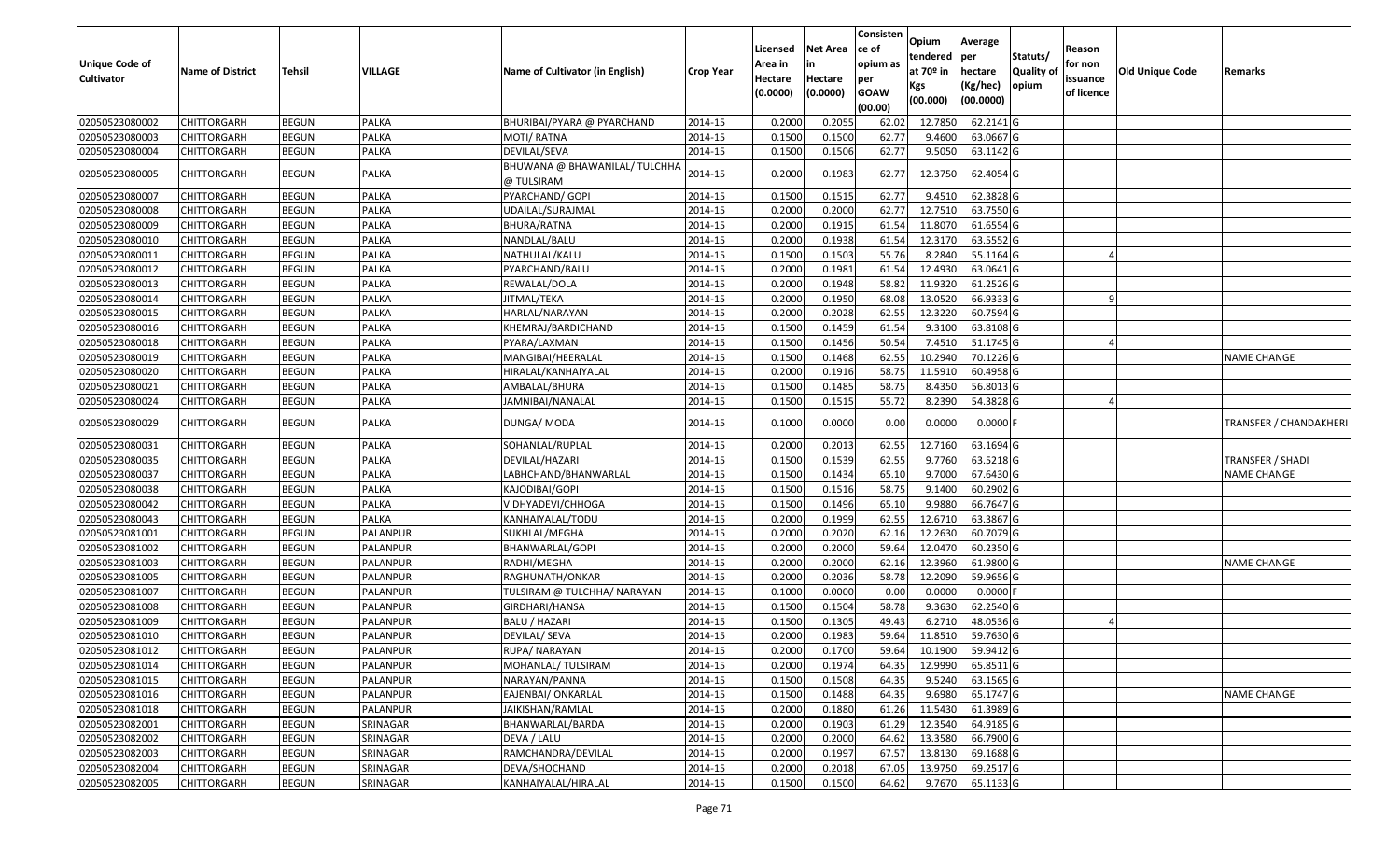|                       |                         |              |          |                                 |                  | Licensed | Net Area | Consisten<br>ce of     | Opium<br>tendered     | Average<br>per | Statuts/          | Reason     |                        |                    |
|-----------------------|-------------------------|--------------|----------|---------------------------------|------------------|----------|----------|------------------------|-----------------------|----------------|-------------------|------------|------------------------|--------------------|
| <b>Unique Code of</b> | <b>Name of District</b> | Tehsil       | VILLAGE  | Name of Cultivator (in English) | <b>Crop Year</b> | Area in  | in       | opium as               | at 70 <sup>o</sup> in | hectare        | <b>Quality of</b> | for non    | <b>Old Unique Code</b> | Remarks            |
| <b>Cultivator</b>     |                         |              |          |                                 |                  | Hectare  | Hectare  | per                    | Kgs                   | (Kg/hec)       | opium             | issuance   |                        |                    |
|                       |                         |              |          |                                 |                  | (0.0000) | (0.0000) | <b>GOAW</b><br>(00.00) | (00.000)              | (00.0000)      |                   | of licence |                        |                    |
| 02050523082006        | CHITTORGARH             | <b>BEGUN</b> | SRINAGAR | MANGILAL/UDA                    | 2014-15          | 0.2000   | 0.1978   | 67.05                  | 13.7740               | 69.6360 G      |                   |            |                        |                    |
| 02050523082007        | CHITTORGARH             | <b>BEGUN</b> | SRINAGAR | ONKAR/DALLA                     | 2014-15          | 0.2000   | 0.1980   | 62.05                  | 12.6320               | 63.7980 G      |                   |            |                        |                    |
| 02050523082008        | CHITTORGARH             | <b>BEGUN</b> | SRINAGAR | MOHANLAL/MOTI                   | 2014-15          | 0.1500   | 0.1479   | 62.05                  | 9.5820                | 64.7870 G      |                   |            |                        | NAME CHANGE        |
| 02050523082010        | <b>CHITTORGARH</b>      | <b>BEGUN</b> | SRINAGAR | NANDLAL/BHUWANA                 | 2014-15          | 0.2000   | 0.1995   | 64.62                  | 13.2560               | 66.4461 G      |                   |            |                        |                    |
| 02050523082011        | CHITTORGARH             | <b>BEGUN</b> | SRINAGAR | GHEESA/NANDA                    | 2014-15          | 0.2000   | 0.2002   | 62.05                  | 12.6400               | 63.1369 G      |                   |            |                        | NAME CHANGE        |
| 02050523082012        | CHITTORGARH             | <b>BEGUN</b> | SRINAGAR | DEVILAL/CHHOGA                  | 2014-15          | 0.2000   | 0.1955   | 62.05                  | 12.4630               | 63.7494 G      |                   |            |                        |                    |
| 02050523082014        | CHITTORGARH             | <b>BEGUN</b> | SRINAGAR | JAMNALAL/NARAYAN                | 2014-15          | 0.2000   | 0.1950   | 50.57                  | 10.0920               | 51.7538 G      |                   |            |                        |                    |
| 02050523082015        | <b>CHITTORGARH</b>      | <b>BEGUN</b> | SRINAGAR | MOTI/RODA                       | 2014-15          | 0.1500   | 0.1470   | 64.32                  | 9.8130                | 66.7551 G      |                   |            |                        |                    |
| 02050523082016        | <b>CHITTORGARH</b>      | <b>BEGUN</b> | SRINAGAR | DEVA/GHEESA                     | 2014-15          | 0.1500   | 0.1431   | 59.86                  | 8.6880                | 60.7128 G      |                   |            |                        |                    |
| 02050523082018        | CHITTORGARH             | <b>BEGUN</b> | SRINAGAR | KUKA A/S CHUNA/ NARAYAN         | 2014-15          | 0.2000   | 0.1947   | 64.32                  | 13.1120               | 67.3446 G      |                   |            |                        |                    |
| 02050523082020        | CHITTORGARH             | <b>BEGUN</b> | SRINAGAR | CHUNNILAL/GOKUL                 | 2014-15          | 0.2000   | 0.1958   | 67.49                  | 13.8350               | 70.6588 G      |                   |            |                        |                    |
| 02050523082021        | <b>CHITTORGARH</b>      | <b>BEGUN</b> | SRINAGAR | GHEESALAL/BHUWANA               | 2014-15          | 0.1500   | 0.1515   | 67.49                  | 10.3260               | 68.1584 G      |                   |            |                        | NAME CHANGE        |
| 02050523082022        | <b>CHITTORGARH</b>      | <b>BEGUN</b> | SRINAGAR | PRAKASH/BALU                    | 2014-15          | 0.2000   | 0.1801   | 64.32                  | 11.6790               | 64.8473 G      |                   |            |                        |                    |
| 02050523082023        | <b>CHITTORGARH</b>      | <b>BEGUN</b> | SRINAGAR | LALU/MODA                       | 2014-15          | 0.2000   | 0.1972   | 62.05                  | 12.5430               | 63.6055 G      |                   |            |                        |                    |
| 02050523082024        | CHITTORGARH             | <b>BEGUN</b> | SRINAGAR | BALU/ HIRA (PANDU)              | 2014-15          | 0.2000   | 0.2000   | 67.05                  | 14.0230               | 70.1150 G      |                   |            |                        |                    |
| 02050523082025        | <b>CHITTORGARH</b>      | <b>BEGUN</b> | SRINAGAR | SHAMBHULAL/RUPA                 | 2014-15          | 0.2000   | 0.1902   | 64.32                  | 12.7450               | 67.0084 G      |                   |            |                        |                    |
| 02050523082026        | <b>CHITTORGARH</b>      | <b>BEGUN</b> | SRINAGAR | BADAMBAI/MANGILAL               | 2014-15          | 0.2000   | 0.1620   | 67.49                  | 11.1070               | 68.5617 G      |                   |            |                        |                    |
| 02050523082027        | CHITTORGARH             | <b>BEGUN</b> | SRINAGAR | KAMLIBAI/BHURA                  | 2014-15          | 0.1500   | 0.1470   | 67.49                  | 10.4800               | 71.2925 G      |                   |            |                        | NAME CHANGE        |
| 02050523082028        | CHITTORGARH             | <b>BEGUN</b> | SRINAGAR | RAMESHWAR/PYARCHAND             | 2014-15          | 0.2000   | 0.1934   | 64.32                  | 13.1760               | 68.1282 G      |                   |            |                        |                    |
| 02050523082029        | CHITTORGARH             | <b>BEGUN</b> | SRINAGAR | GOPILAL/CHUNA                   | 2014-15          | 0.2000   | 0.1980   | 67.37                  | 13.1850               | 66.5909 G      |                   |            |                        |                    |
| 02050523082030        | CHITTORGARH             | <b>BEGUN</b> | SRINAGAR | SHANKERLAL/MOTI                 | 2014-15          | 0.2000   | 0.1993   | 59.86                  | 12.5450               | 62.9453 G      |                   |            |                        |                    |
| 02050523082033        | CHITTORGARH             | <b>BEGUN</b> | SRINAGAR | JHAMKUBAI/DEVA                  | 2014-15          | 0.2000   | 0.1700   | 61.29                  | 10.6730               | 62.7824 G      |                   |            |                        |                    |
| 02050523082034        | CHITTORGARH             | <b>BEGUN</b> | SRINAGAR | ONKAR A/S PARTHU/ BHUWANA       | 2014-15          | 0.2000   | 0.1984   | 61.29                  | 12.5820               | 63.4173 G      |                   |            |                        |                    |
| 02050523082035        | CHITTORGARH             | <b>BEGUN</b> | SRINAGAR | ANCHIBAI/GOKAL                  | 2014-15          | 0.2000   | 0.1958   | 67.40                  | 13.7110               | 70.0255 G      |                   |            |                        |                    |
| 02050523082036        | CHITTORGARH             | <b>BEGUN</b> | SRINAGAR | KANA/KALU                       | 2014-15          | 0.1500   | 0.1501   | 56.46                  | 8.4690                | 56.4224 G      |                   |            |                        |                    |
| 02050523082037        | CHITTORGARH             | <b>BEGUN</b> | SRINAGAR | LALU/GOKAL                      | 2014-15          | 0.2000   | 0.1987   | 65.60                  | 13.3540               | 67.2068 G      |                   |            |                        |                    |
| 02050523082038        | CHITTORGARH             | <b>BEGUN</b> | SRINAGAR | MOTYABAI/BALU                   | 2014-15          | 0.2000   | 0.1962   | 65.60                  | 13.6450               | 69.5464 G      |                   |            |                        |                    |
| 02050523082040        | CHITTORGARH             | <b>BEGUN</b> | SRINAGAR | JAGDISH/GHASI                   | 2014-15          | 0.1500   | 0.1428   | 59.80                  | 9.0900                | 63.6555 G      |                   |            |                        |                    |
| 02050523082041        | CHITTORGARH             | <b>BEGUN</b> | SRINAGAR | SOHANLAL/CHUNNILAL              | 2014-15          | 0.2000   | 0.1982   | 67.40                  | 13.7690               | 69.4702 G      |                   |            |                        |                    |
| 02050523082042        | CHITTORGARH             | <b>BEGUN</b> | SRINAGAR | SATYANARAYAN/GHEESA             | 2014-15          | 0.1500   | 0.1509   | 62.62                  | 9.4650                | 62.7237 G      |                   |            |                        |                    |
| 02050523082045        | CHITTORGARH             | <b>BEGUN</b> | SRINAGAR | GHEESA A/S BHUWANA/ UDA         | 2014-15          | 0.1500   | 0.1426   | 65.60                  | 9.4560                | 66.3114 G      |                   |            |                        |                    |
| 02050523082046        | CHITTORGARH             | <b>BEGUN</b> | SRINAGAR | ROSHANLAL/MEGHRAJ               | 2014-15          | 0.1500   | 0.1534   | 62.49                  | 9.3820                | 61.1604 G      |                   |            |                        | NAME CHANGE        |
| 02050523082047        | CHITTORGARH             | <b>BEGUN</b> | SRINAGAR | SHANKARLAL/NANDA                | 2014-15          | 0.2000   | 0.1927   | 67.05                  | 13.5540               | 70.3373 G      |                   |            |                        |                    |
| 02050523082048        | CHITTORGARH             | <b>BEGUN</b> | SRINAGAR | BANSHIDAS/BADRIDAS              | 2014-15          | 0.2000   | 0.1928   | 56.86                  | 11.5430               | 59.8703 G      |                   |            |                        |                    |
| 02050523082050        | CHITTORGARH             | <b>BEGUN</b> | SRINAGAR | RAMCHANDRA/DHANNA               | 2014-15          | 0.2000   | 0.2024   | 70.05                  | 14.8210               | 73.2263 G      |                   |            |                        |                    |
| 02050523082051        | CHITTORGARH             | <b>BEGUN</b> | SRINAGAR | SOHANLAL/BARDA                  | 2014-15          | 0.2000   | 0.1978   | 62.49                  | 12.5430               | 63.4125 G      |                   |            |                        |                    |
| 02050523082052        | <b>CHITTORGARH</b>      | <b>BEGUN</b> | SRINAGAR | KASTURI/BARDA                   | 2014-15          | 0.2000   | 0.1932   | 65.57                  | 13.1980               | 68.3126 G      |                   |            |                        | <b>NAME CHANGE</b> |
| 02050523082053        | <b>CHITTORGARH</b>      | <b>BEGUN</b> | SRINAGAR | HIRALAL/UDA                     | 2014-15          | 0.1500   | 0.1512   | 61.28                  | 9.3850                | 62.0701 G      |                   |            |                        |                    |
| 02050523082054        | <b>CHITTORGARH</b>      | <b>BEGUN</b> | SRINAGAR | KAJOD/DHANNA                    | 2014-15          | 0.2000   | 0.1995   | 65.57                  | 13.5540               | 67.9398 G      |                   |            |                        | <b>NAME CHANGE</b> |
| 02050523082055        | <b>CHITTORGARH</b>      | <b>BEGUN</b> | SRINAGAR | KAILASH/JETA                    | 2014-15          | 0.1500   | 0.1438   | 59.80                  | 9.0730                | 63.0946 G      |                   |            |                        |                    |
| 02050523082056        | <b>CHITTORGARH</b>      | <b>BEGUN</b> | SRINAGAR | SUGANLAL/HARLAL                 | 2014-15          | 0.2000   | 0.1976   | 61.29                  | 12.3540               | 62.5202 G      |                   |            |                        |                    |
| 02050523082057        | <b>CHITTORGARH</b>      | <b>BEGUN</b> | SRINAGAR | BALULAL/BARDA                   | 2014-15          | 0.2000   | 0.1963   | 61.29                  | 12.5910               | 64.1416 G      |                   |            |                        |                    |
| 02050523082058        | <b>CHITTORGARH</b>      | <b>BEGUN</b> | SRINAGAR | BHANWARDAS/BANSHIDAS            | 2014-15          | 0.2000   | 0.2012   | 59.80                  | 12.4730               | 61.9930 G      |                   |            |                        |                    |
| 02050523082061        | <b>CHITTORGARH</b>      | <b>BEGUN</b> | SRINAGAR | SUNDERBAI/HAZARI                | 2014-15          | 0.2000   | 0.1960   | 55.85                  | 11.2020               | 57.1531 G      |                   |            |                        | <b>NAME CHANGE</b> |
| 02050523082062        | <b>CHITTORGARH</b>      | <b>BEGUN</b> | SRINAGAR | UDAILAL/MOTILAL                 | 2014-15          | 0.2000   | 0.1994   | 65.57                  | 13.2730               | 66.5647 G      |                   |            |                        |                    |
| 02050523082063        | <b>CHITTORGARH</b>      | <b>BEGUN</b> | SRINAGAR | PYARCHAND/BHUWANA               | 2014-15          | 0.2000   | 0.2030   | 62.49                  | 12.8910               | 63.5025 G      |                   |            |                        |                    |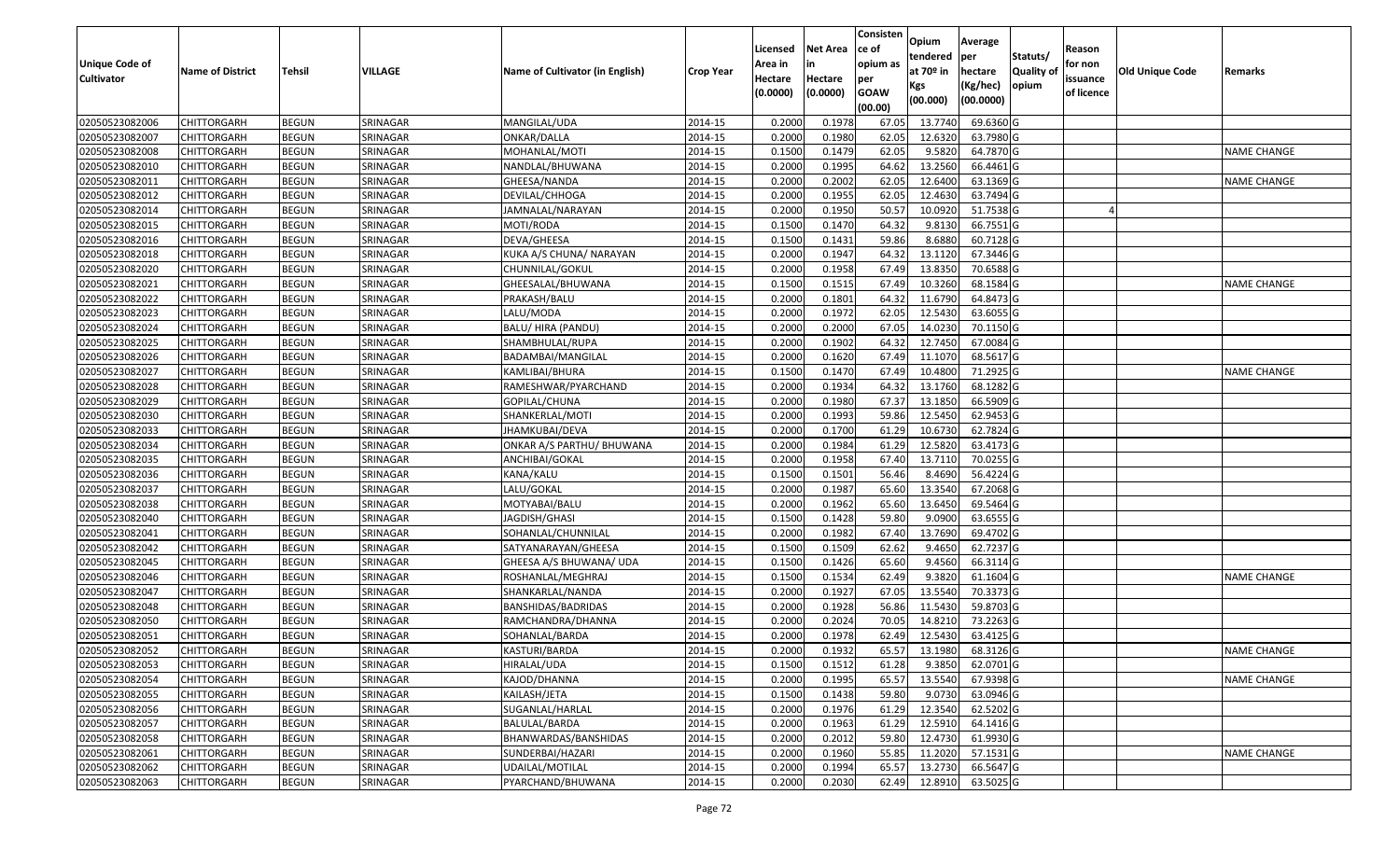|                       |                         |               |          |                                 |                  |          |                 | Consisten   | Opium                   | Average               |                           |            |                        |                    |
|-----------------------|-------------------------|---------------|----------|---------------------------------|------------------|----------|-----------------|-------------|-------------------------|-----------------------|---------------------------|------------|------------------------|--------------------|
|                       |                         |               |          |                                 |                  | Licensed | <b>Net Area</b> | lce of      |                         |                       |                           | Reason     |                        |                    |
| <b>Unique Code of</b> |                         |               | VILLAGE  | Name of Cultivator (in English) |                  | Area in  | in              | opium as    | tendered<br>at $70°$ in | per                   | Statuts/                  | for non    |                        |                    |
| <b>Cultivator</b>     | <b>Name of District</b> | <b>Tehsil</b> |          |                                 | <b>Crop Year</b> | Hectare  | Hectare         | per         |                         | hectare               | <b>Quality o</b><br>opium | issuance   | <b>Old Unique Code</b> | Remarks            |
|                       |                         |               |          |                                 |                  | (0.0000) | (0.0000)        | <b>GOAW</b> | Kgs<br>(00.000)         | (Kg/hec)<br>(00.0000) |                           | of licence |                        |                    |
|                       |                         |               |          |                                 |                  |          |                 | (00.00)     |                         |                       |                           |            |                        |                    |
| 02050523082064        | CHITTORGARH             | <b>BEGUN</b>  | SRINAGAR | MOHANLAL/HIRA                   | 2014-15          | 0.2000   | 0.1973          | 62.49       | 12.7570                 | 64.6579 G             |                           |            |                        |                    |
| 02050523082065        | CHITTORGARH             | <b>BEGUN</b>  | SRINAGAR | MADHAVLAL/CHHOGA                | 2014-15          | 0.2000   | 0.1976          | 65.57       | 13.3110                 | 67.3634 G             |                           |            |                        |                    |
| 02050523082066        | CHITTORGARH             | <b>BEGUN</b>  | SRINAGAR | RATNIBAI/PYARA                  | 2014-15          | 0.1500   | 0.1494          | 62.49       | 9.6680                  | 64.7122 G             |                           |            |                        | <b>NAME CHANGE</b> |
| 02050523082068        | <b>CHITTORGARH</b>      | <b>BEGUN</b>  | SRINAGAR | MANGILAL/KAJOD                  | 2014-15          | 0.2000   | 0.1917          | 59.80       | 11.4990                 | 59.9844 G             |                           |            |                        |                    |
| 02050523082069        | CHITTORGARH             | <b>BEGUN</b>  | SRINAGAR | BARDA/PRABHULAL                 | 2014-15          | 0.2000   | 0.1965          | 61.28       | 12.3090                 | 62.6412G              |                           |            |                        |                    |
| 02050523082070        | CHITTORGARH             | <b>BEGUN</b>  | SRINAGAR | SHANTILAL/DEVILAL               | 2014-15          | 0.2000   | 0.2031          | 65.57       | 13.5070                 | 66.5042 G             |                           |            |                        |                    |
| 02050523082071        | CHITTORGARH             | <b>BEGUN</b>  | SRINAGAR | ONKAR/GOPI                      | 2014-15          | 0.2000   | 0.1956          | 65.55       | 13.3820                 | 68.4151 G             |                           |            |                        |                    |
| 02050523082075        | CHITTORGARH             | <b>BEGUN</b>  | SRINAGAR | DEVILAL/BHANWARLAL              | 2014-15          | 0.2000   | 0.1861          | 67.11       | 13.0100                 | 69.9087 G             |                           |            |                        |                    |
| 02050523082076        | CHITTORGARH             | <b>BEGUN</b>  | SRINAGAR | RAMKANYABAI/KAILASH             | 2014-15          | 0.2000   | 0.1962          | 61.62       | 12.5880                 | 64.1590 G             |                           |            |                        |                    |
| 02050523082079        | CHITTORGARH             | <b>BEGUN</b>  | SRINAGAR | GITABAI/NARAYAN                 | 2014-15          | 0.2000   | 0.2017          | 61.62       | 12.8080                 | 63.5002 G             |                           |            |                        |                    |
| 02050523082082        | CHITTORGARH             | <b>BEGUN</b>  | SRINAGAR | DEVILAL/MANGILAL                | 2014-15          | 0.1500   | 0.1500          | 59.47       | 8.9710                  | 59.8067 G             |                           |            |                        |                    |
| 02050523082091        | CHITTORGARH             | <b>BEGUN</b>  | SRINAGAR | MOHANLAL/GHEESA                 | 2014-15          | 0.1500   | 0.1422          | 61.62       | 9.6040                  | 67.5387 G             |                           |            |                        |                    |
| 02050523082092        | <b>CHITTORGARH</b>      | <b>BEGUN</b>  | SRINAGAR | NATHULAL/GHEESA                 | 2014-15          | 0.1500   | 0.1500          | 61.62       | 9.8940                  | 65.9600 G             |                           |            |                        |                    |
| 02050523082094        | CHITTORGARH             | <b>BEGUN</b>  | SRINAGAR | MANGILAL/HIRA BALAI             | 2014-15          | 0.1500   | 0.1500          | 59.47       | 9.0390                  | 60.2600 G             |                           |            |                        |                    |
| 02050523082095        | CHITTORGARH             | <b>BEGUN</b>  | SRINAGAR | DHANNALAL/LAXMAN                | 2014-15          | 0.2000   | 0.1988          | 64.62       | 13.3120                 | 66.9618 G             |                           |            |                        |                    |
| 02050523082101        | CHITTORGARH             | <b>BEGUN</b>  | SRINAGAR | KANHAIYALAL/GHEESA              | 2014-15          | 0.1000   | 0.0000          | 0.00        | 0.0000                  | $0.0000$ F            |                           |            |                        |                    |
| 02050523082113        | CHITTORGARH             | <b>BEGUN</b>  | SRINAGAR | MANGILAL/BARDA                  | 2014-15          | 0.1500   | 0.1526          | 59.47       | 9.3880                  | 61.5203 G             |                           |            |                        |                    |
| 02050523082116        | CHITTORGARH             | <b>BEGUN</b>  | SRINAGAR | RATIRAM/HIRA                    | 2014-15          | 0.2000   | 0.1970          | 70.05       | 14.3800                 | 72.9949 G             |                           |            |                        |                    |
| 02050523082124        | CHITTORGARH             | <b>BEGUN</b>  | SRINAGAR | <b>BARDA/GHEESA</b>             | 2014-15          | 0.2000   | 0.2008          | 59.86       | 12.4000                 | 61.7530 G             |                           |            |                        |                    |
| 02050523082127        | CHITTORGARH             | <b>BEGUN</b>  | SRINAGAR | KANHAIYALAL/PYARA               | 2014-15          | 0.2000   | 0.2008          | 59.47       | 12.3440                 | 61.4741 G             |                           |            |                        |                    |
| 02050523082128        | CHITTORGARH             | <b>BEGUN</b>  | SRINAGAR | DEVILAL/DEVALAL                 | 2014-15          | 0.2000   | 0.2006          | 67.40       | 13.8650                 | 69.1176 G             |                           |            |                        |                    |
| 02050523082129        | CHITTORGARH             | <b>BEGUN</b>  | SRINAGAR | GOPI/BHUWANA                    | 2014-15          | 0.2000   | 0.1963          | 61.28       | 12.344                  | 62.8833 G             |                           |            |                        |                    |
| 02050523082137        | CHITTORGARH             | <b>BEGUN</b>  | SRINAGAR | RAMCHANDRA/HIRA II              | 2014-15          | 0.1500   | 0.1500          | 61.28       | 9.3930                  | 62.6200 G             |                           |            |                        |                    |
| 02050523082141        | CHITTORGARH             | <b>BEGUN</b>  | SRINAGAR | BABULAL/ONKAR                   | 2014-15          | 0.2000   | 0.1963          | 65.55       | 13.4850                 | 68.6959 G             |                           |            |                        |                    |
| 02050523082142        | <b>CHITTORGARH</b>      | <b>BEGUN</b>  | SRINAGAR | MANGILAL/CHUNNILAL              | 2014-15          | 0.2000   | 0.1980          | 59.86       | 12.2800                 | 62.0202G              |                           |            |                        |                    |
| 02050523082143        | CHITTORGARH             | <b>BEGUN</b>  | SRINAGAR | MOHANLAL/PITHA                  | 2014-15          | 0.1500   | 0.1471          | 61.62       | 9.1990                  | 62.5357 G             |                           |            |                        |                    |
| 02050523082148        | CHITTORGARH             | <b>BEGUN</b>  | SRINAGAR | GIRDHARI/BALU                   | 2014-15          | 0.2000   | 0.2051          | 64.62       | 13.4780                 | 65.7143 G             |                           |            |                        |                    |
| 02050523082150        | CHITTORGARH             | <b>BEGUN</b>  | SRINAGAR | GHEESA/NARAYAN                  | 2014-15          | 0.2000   | 0.2000          | 67.40       | 13.9420                 | 69.7100 G             |                           |            |                        |                    |
| 02050523082153        | CHITTORGARH             | <b>BEGUN</b>  | SRINAGAR | CHHITAR/LAKKHMA                 | 2014-15          | 0.2000   | 0.1995          | 65.55       | 13.5310                 | 67.8246 G             |                           |            |                        |                    |
| 02050523082156        | CHITTORGARH             | <b>BEGUN</b>  | SRINAGAR | TARACHAND/JAGANNATH             | 2014-15          | 0.2000   | 0.1960          | 61.28       | 12.4050                 | 63.2908 G             |                           |            |                        |                    |
| 02050523082157        | CHITTORGARH             | <b>BEGUN</b>  | SRINAGAR | KASHIRAM/SHOJI                  | 2014-15          | 0.2000   | 0.1950          | 65.55       | 13.185                  | 67.6154 G             |                           |            |                        |                    |
| 02050523083002        | CHITTORGARH             | <b>BEGUN</b>  | RAITI    | SASHIKALA/NANDKISHOR            | 2014-15          | 0.2000   | 0.2030          | 61.69       | 12.5140                 | 61.6450 G             |                           |            |                        |                    |
| 02050523083003        | CHITTORGARH             | <b>BEGUN</b>  | RAITI    | RAMLAL/KUKA                     | 2014-15          | 0.2000   | 0.2003          | 59.01       | 11.8860                 | 59.3410 G             |                           |            |                        |                    |
| 02050523083004        | CHITTORGARH             | <b>BEGUN</b>  | RAITI    | KANHAIYALAL/BHURA               | 2014-15          | 0.1500   | 0.1494          | 61.69       | 9.5000                  | 63.5880 G             |                           |            |                        |                    |
| 02050523083007        | CHITTORGARH             | <b>BEGUN</b>  | RAITI    | DEVILAL/SHOCHAND                | 2014-15          | 0.2000   | 0.1909          | 59.50       | 11.3990                 | 59.7120G              |                           |            |                        |                    |
| 02050523083008        | CHITTORGARH             | <b>BEGUN</b>  | RAITI    | JDA/BHERU                       | 2014-15          | 0.1500   | 0.1526          | 67.58       | 10.2430                 | 67.1230               |                           |            |                        |                    |
| 02050523083009        | <b>CHITTORGARH</b>      | <b>BEGUN</b>  | RAITI    | BARDICHAND/BHAWANA              | 2014-15          | 0.1500   | 0.1520          | 64.24       | 10.4800                 | 68.9470 G             |                           |            |                        |                    |
| 02050523083010        | <b>CHITTORGARH</b>      | <b>BEGUN</b>  | RAITI    | NANDUBAI/KHEMRAJ                | 2014-15          | 0.2000   | 0.1997          | 61.69       | 12.2410                 | 61.2970 G             |                           |            |                        |                    |
| 02050523083015        | <b>CHITTORGARH</b>      | <b>BEGUN</b>  | RAITI    | MANGILAL/BHURA                  | 2014-15          | 0.1500   | 0.1506          | 64.24       | 9.5350                  | 63.3130 G             |                           |            |                        | <b>NAME CHANGE</b> |
| 02050523083017        | <b>CHITTORGARH</b>      | <b>BEGUN</b>  | RAITI    | BALU/PYARA                      | 2014-15          | 0.2000   | 0.1901          | 61.17       | 11.8230                 | 62.1940 G             |                           |            |                        |                    |
| 02050523083018        | CHITTORGARH             | <b>BEGUN</b>  | RAITI    | CHAMPALAL/DALU                  | 2014-15          | 0.1500   | 0.1512          | 58.63       | 8.6520                  | 57.2220 G             |                           |            |                        |                    |
| 02050523083021        | <b>CHITTORGARH</b>      | <b>BEGUN</b>  | RAITI    | NARAYAN/LAXMAN                  | 2014-15          | 0.2000   | 0.2022          | 64.24       | 13.4350                 | 66.4440 G             |                           |            |                        |                    |
| 02050523083022        | <b>CHITTORGARH</b>      | <b>BEGUN</b>  | RAITI    | MODIRAM/MIYACHAND               | 2014-15          | 0.2000   | 0.1987          | 67.16       | 13.3550                 | 67.2120 G             |                           |            |                        |                    |
| 02050523083023        | <b>CHITTORGARH</b>      | <b>BEGUN</b>  | RAITI    | RAJKUMAR/KALURAM G.S PYARA      | 2014-15          | 0.1500   | 0.1492          | 55.50       | 8.3810                  | 56.1730 G             |                           |            |                        | <b>NAME CHANGE</b> |
| 02050523083027        | CHITTORGARH             | <b>BEGUN</b>  | RAITI    | BHERULAL/DUNGA                  | 2014-15          | 0.1500   | 0.1505          | 61.69       | 9.3950                  | 62.4250 G             |                           |            |                        |                    |
| 02050523083029        | <b>CHITTORGARH</b>      | <b>BEGUN</b>  | RAITI    | BHOLIBAI/DEVILAL                | 2014-15          | 0.1500   | 0.1505          | 64.24       | 9.7740                  | 64.9440 G             |                           |            |                        |                    |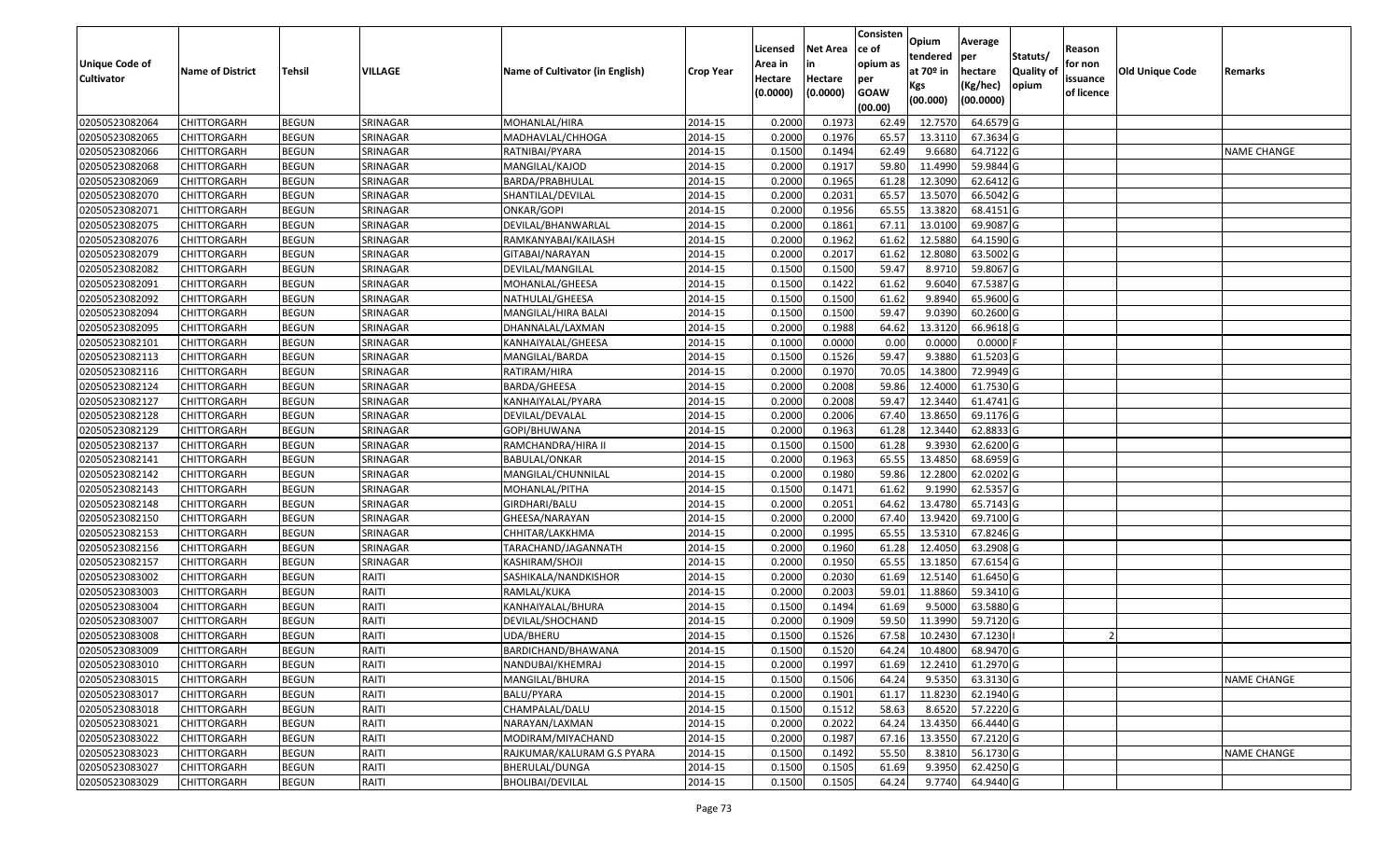|                   |                         |               |                |                                 |                  |          |                 | Consisten   | Opium         | Average     |                  |            |                 |                    |
|-------------------|-------------------------|---------------|----------------|---------------------------------|------------------|----------|-----------------|-------------|---------------|-------------|------------------|------------|-----------------|--------------------|
|                   |                         |               |                |                                 |                  | Licensed | <b>Net Area</b> | ce of       | tendered      | per         | Statuts/         | Reason     |                 |                    |
| Unique Code of    | <b>Name of District</b> | <b>Tehsil</b> | <b>VILLAGE</b> | Name of Cultivator (in English) | <b>Crop Year</b> | Area in  |                 | opium as    | at $70°$ in   | hectare     | <b>Quality o</b> | for non    | Old Unique Code | Remarks            |
| <b>Cultivator</b> |                         |               |                |                                 |                  | Hectare  | Hectare         | per         | Kgs           | (Kg/hec)    | opium            | issuance   |                 |                    |
|                   |                         |               |                |                                 |                  | (0.0000) | (0.0000)        | <b>GOAW</b> | (00.000)      | (00.0000)   |                  | of licence |                 |                    |
|                   |                         |               |                |                                 |                  |          |                 | (00.00)     |               |             |                  |            |                 |                    |
| 02050523083032    | CHITTORGARH             | <b>BEGUN</b>  | RAITI          | MOHANLAL/SHOCHAND               | 2014-15          | 0.1500   | 0.1496          | 64.24       | 9.755         | 65.2070 G   |                  |            |                 |                    |
| 02050523083033    | CHITTORGARH             | <b>BEGUN</b>  | RAITI          | BHANWARLAL/HEERALAL             | 2014-15          | 0.2000   | 0.2006          | 61.22       | 12.2610       | $61.1220$ G |                  |            |                 |                    |
| 02050523083035    | CHITTORGARH             | <b>BEGUN</b>  | RAITI          | DHAPUBAI/SHIVLAL                | 2014-15          | 0.2000   | 0.1876          | 61.17       | 11.7360       | 62.5590 G   |                  |            |                 |                    |
| 02050523083038    | <b>CHITTORGARH</b>      | <b>BEGUN</b>  | RAITI          | MODIRAM/NARAYAN                 | 2014-15          | 0.2000   | 0.1984          | 61.22       | 12.3840       | 62.4190 G   |                  |            |                 |                    |
| 02050523083039    | CHITTORGARH             | <b>BEGUN</b>  | RAITI          | KANHIYALAL A/S NANDA            | 2014-15          | 0.1500   | 0.1400          | 64.24       | 9.113         | 65.0930 G   |                  |            |                 |                    |
| 02050523083046    | CHITTORGARH             | <b>BEGUN</b>  | RAITI          | JAGANNATH/JAICHAND              | 2014-15          | 0.2000   | 0.1950          | 61.22       | 11.8940       | 60.9950G    |                  |            |                 |                    |
| 02050523083050    | CHITTORGARH             | <b>BEGUN</b>  | RAITI          | KALU/MIYACHAND                  | 2014-15          | 0.2000   | 0.1984          | 67.1        | 13.5180       | 68.1350 G   |                  |            |                 |                    |
| 02050523083052    | CHITTORGARH             | <b>BEGUN</b>  | RAITI          | GOPILAL/DEVA DHAKAD             | 2014-15          | 0.1500   | 0.1510          | 65.36       | 10.1490       | 67.2120 G   |                  |            |                 |                    |
| 02050523083054    | CHITTORGARH             | <b>BEGUN</b>  | RAITI          | JAGANNATH/BHERU                 | 2014-15          | 0.1500   | 0.1515          | 61.22       | 9.3320        | 61.5970 G   |                  |            |                 |                    |
| 02050523083055    | CHITTORGARH             | <b>BEGUN</b>  | RAITI          | HEERALAL/UDA                    | 2014-15          | 0.2000   | 0.1928          | 65.36       | 12.941        | 67.1210 G   |                  |            |                 |                    |
| 02050523083056    | CHITTORGARH             | <b>BEGUN</b>  | RAITI          | KAILASH/TEJPAL                  | 2014-15          | 0.1500   | 0.1485          | 65.36       | 9.6920        | 65.2660 G   |                  |            |                 |                    |
| 02050523083057    | CHITTORGARH             | <b>BEGUN</b>  | RAITI          | DEVILAL/MOTI                    | 2014-15          | 0.1500   | 0.1490          | 61.17       | 9.2890        | 62.3420 G   |                  |            |                 |                    |
| 02050523083062    | <b>CHITTORGARH</b>      | <b>BEGUN</b>  | RAITI          | MANGILAL/RAMA                   | 2014-15          | 0.1500   | 0.1500          | 61.22       | 9.4280        | 62.8530 G   |                  |            |                 |                    |
| 02050523083072    | <b>CHITTORGARH</b>      | <b>BEGUN</b>  | RAITI          | BHURA/DOLA                      | 2014-15          | 0.1500   | 0.1530          | 67.16       | 10.4100       | 68.0390     |                  |            |                 |                    |
| 02050523083078    | CHITTORGARH             | <b>BEGUN</b>  | RAITI          | PRATAPSINGH/RAGUNATH            | 2014-15          | 0.1500   | 0.1452          | 56.06       | 8.0170        | 55.2130 G   |                  |            |                 |                    |
| 02050523083082    | CHITTORGARH             | <b>BEGUN</b>  | RAITI          | KUKIBAI/TARACHAND               | 2014-15          | 0.2000   | 0.1951          | 65.36       | 12.6990       | 65.0900G    |                  |            |                 |                    |
| 02050523084003    | CHITTORGARH             | <b>BEGUN</b>  | <b>RAITA</b>   | RAMLAL/NANDLAL                  | 2014-15          | 0.2000   | 0.1980          | 67.16       | 13.5760       | 68.5660 G   |                  |            |                 |                    |
| 02050523084006    | CHITTORGARH             | <b>BEGUN</b>  | <b>RAITA</b>   | PRABHULAL/RAMCHANDRA            | 2014-15          | 0.1500   | 0.1505          | 65.08       | 10.0320       | 66.6580 G   |                  |            |                 |                    |
| 02050523084008    | CHITTORGARH             | <b>BEGUN</b>  | RAITA          | MODIRAM/TARACHAND               | 2014-15          | 0.1500   | 0.1479          | 65.69       | 10.1440       | 68.5870 G   |                  |            |                 |                    |
| 02050523084009    | CHITTORGARH             | <b>BEGUN</b>  | <b>RAITA</b>   | KANA/BARDA                      | 2014-15          | 0.1500   | 0.1550          | 65.83       | 10.2220       | 65.9480 G   |                  |            |                 |                    |
| 02050523084010    | CHITTORGARH             | <b>BEGUN</b>  | RAITA          | BALIBAI/BALU                    | 2014-15          | 0.1500   | 0.1494          | 58.48       | 8.6800        | 58.0990 G   |                  |            |                 |                    |
| 02050523084013    | CHITTORGARH             | <b>BEGUN</b>  | RAITA          | JAMNIBAI/DEVILAL                | 2014-15          | 0.2000   | 0.1991          | 55.52       | 11.0800       | 55.6500 G   |                  |            |                 |                    |
| 02050523084015    | CHITTORGARH             | <b>BEGUN</b>  | RAITA          | CHOGALAL/JITMAL                 | 2014-15          | 0.2000   | 0.1991          | 64.42       | 12.8930       | 64.7560 G   |                  |            |                 |                    |
| 02050523084017    | CHITTORGARH             | <b>BEGUN</b>  | <b>RAITA</b>   | SOSAR/MANGILAL                  | 2014-15          | 0.2000   | 0.1953          | 61.1        | 12.3130       | 63.0470 G   |                  |            |                 | <b>NAME CHANGE</b> |
| 02050523084021    | CHITTORGARH             | <b>BEGUN</b>  | RAITA          | KHEMRAJ/KUKA                    | 2014-15          | 0.1500   | 0.1505          | 62.49       | 9.5970        | 63.7670 G   |                  |            |                 |                    |
| 02050523084022    | CHITTORGARH             | <b>BEGUN</b>  | RAITA          | GIRADHARI A/S JAGANNATH/DEVILAL | 2014-15          | 0.1500   | 0.1487          | 61.15       | 9.1900        | 61.8020 G   |                  |            |                 |                    |
| 02050523084023    | CHITTORGARH             | <b>BEGUN</b>  | <b>RAITA</b>   | HEERALAL/MADHO                  | 2014-15          | 0.1500   | 0.1509          | 65.69       | 10.0320       | 66.4810 G   |                  |            |                 |                    |
| 02050523084024    | CHITTORGARH             | <b>BEGUN</b>  | RAITA          | DEVILAL/BHAGIRATH               | 2014-15          | 0.2000   | 0.1180          | 61.17       | 7.2790        | 61.6860 G   |                  |            |                 |                    |
| 02050523084029    | CHITTORGARH             | <b>BEGUN</b>  | <b>RAITA</b>   | DERAM/KUKA                      | 2014-15          | 0.1500   | 0.1502          | 61.15       | 9.1380        | 60.8390 G   |                  |            |                 |                    |
| 02050523084031    | CHITTORGARH             | <b>BEGUN</b>  | RAITA          | BANSHILAL/BHURALAL              | 2014-15          | 0.2000   | 0.1960          | 65.69       | 13.1380       | 67.0310 G   |                  |            |                 |                    |
| 02050523084033    | CHITTORGARH             | <b>BEGUN</b>  | RAITA          | HEERALAL/DEVILAL                | 2014-15          | 0.1500   | 0.1550          | 53.73       | 8.5810        | 55.3610 G   |                  |            |                 |                    |
| 02050523084035    | <b>CHITTORGARH</b>      | <b>BEGUN</b>  | <b>RAITA</b>   | GHISIBAI/MODIRAM                | 2014-15          | 0.1500   | 0.1469          | 65.69       | 9.8820        | 67.2700 G   |                  |            |                 |                    |
| 02050523084039    | <b>CHITTORGARH</b>      | <b>BEGUN</b>  | <b>RAITA</b>   | HEERALAL/DALLA                  | 2014-15          | 0.1500   | 0.1254          | 53.72       | 6.2780        | 50.0640 G   |                  |            |                 |                    |
| 02050523084045    | CHITTORGARH             | <b>BEGUN</b>  | <b>RAITA</b>   | BHAGIRATH/UDA                   | 2014-15          | 0.2000   | 0.1973          | 61.17       | 12.3300       | 62.4940 G   |                  |            |                 |                    |
| 02050523084047    | CHITTORGARH             | <b>BEGUN</b>  | RAITA          | HIRALAL/BARDA                   | 2014-15          | 0.1500   | 0.1522          | 61.15       | 9.6010        | 63.0810 G   |                  |            |                 |                    |
| 02050523084048    | <b>CHITTORGARH</b>      | <b>BEGUN</b>  | RAITA          | JAGDISH/NARAYAN                 | 2014-15          | 0.2000   | 0.2011          |             | 52.11 10.6160 | 52.7900 G   |                  |            |                 |                    |
| 02050523084050    | <b>CHITTORGARH</b>      | <b>BEGUN</b>  | RAITA          | LALU/BARDA                      | 2014-15          | 0.2000   | 0.2007          | 61.17       | 12.4610       | 62.0880 G   |                  |            |                 |                    |
| 02050523084051    | <b>CHITTORGARH</b>      | <b>BEGUN</b>  | <b>RAITA</b>   | HARIRAM/NANDA                   | 2014-15          | 0.2000   | 0.1995          | 64.11       | 13.0140       | 65.2330     |                  |            |                 |                    |
| 02050523084052    | <b>CHITTORGARH</b>      | <b>BEGUN</b>  | <b>RAITA</b>   | RUPLAL/DEVILAL                  | 2014-15          | 0.1500   | 0.1417          | 64.21       | 9.0350        | 63.7610 G   |                  |            |                 |                    |
| 02050523084053    | CHITTORGARH             | <b>BEGUN</b>  | RAITA          | SHIVRAM/NANDLAL                 | 2014-15          | 0.1500   | 0.1500          | 65.62       | 10.0590       | 67.0600 G   |                  |            |                 |                    |
| 02050523084056    | <b>CHITTORGARH</b>      | <b>BEGUN</b>  | <b>RAITA</b>   | SEU BAI/ KANHAIYALAL            | 2014-15          | 0.2000   | 0.1960          | 58.48       | 11.5870       | 59.1170 G   |                  |            |                 |                    |
| 02050523084057    | <b>CHITTORGARH</b>      | <b>BEGUN</b>  | <b>RAITA</b>   | GHEESA/NARAYAN                  | 2014-15          | 0.2000   | 0.2001          | 61.17       | 12.4610       | 62.2740 G   |                  |            |                 | <b>NAME CHANGE</b> |
| 02050523084058    | CHITTORGARH             | <b>BEGUN</b>  | <b>RAITA</b>   | KANHIYALAL /NANDLAL             | 2014-15          | 0.1500   | 0.1500          | 65.36       | 10.0930       | 67.2870 G   |                  |            |                 |                    |
| 02050523084060    | <b>CHITTORGARH</b>      | <b>BEGUN</b>  | <b>RAITA</b>   | MOHANLAL/DEVILAL                | 2014-15          | 0.1500   | 0.1500          | 58.04       | 8.8800        | 59.2000 G   |                  |            |                 |                    |
| 02050523084064    | <b>CHITTORGARH</b>      | <b>BEGUN</b>  | RAITA          | GHISALAL/DEVA                   | 2014-15          | 0.1500   | 0.1471          | 58.48       | 8.7300        | 59.3470 G   |                  |            |                 |                    |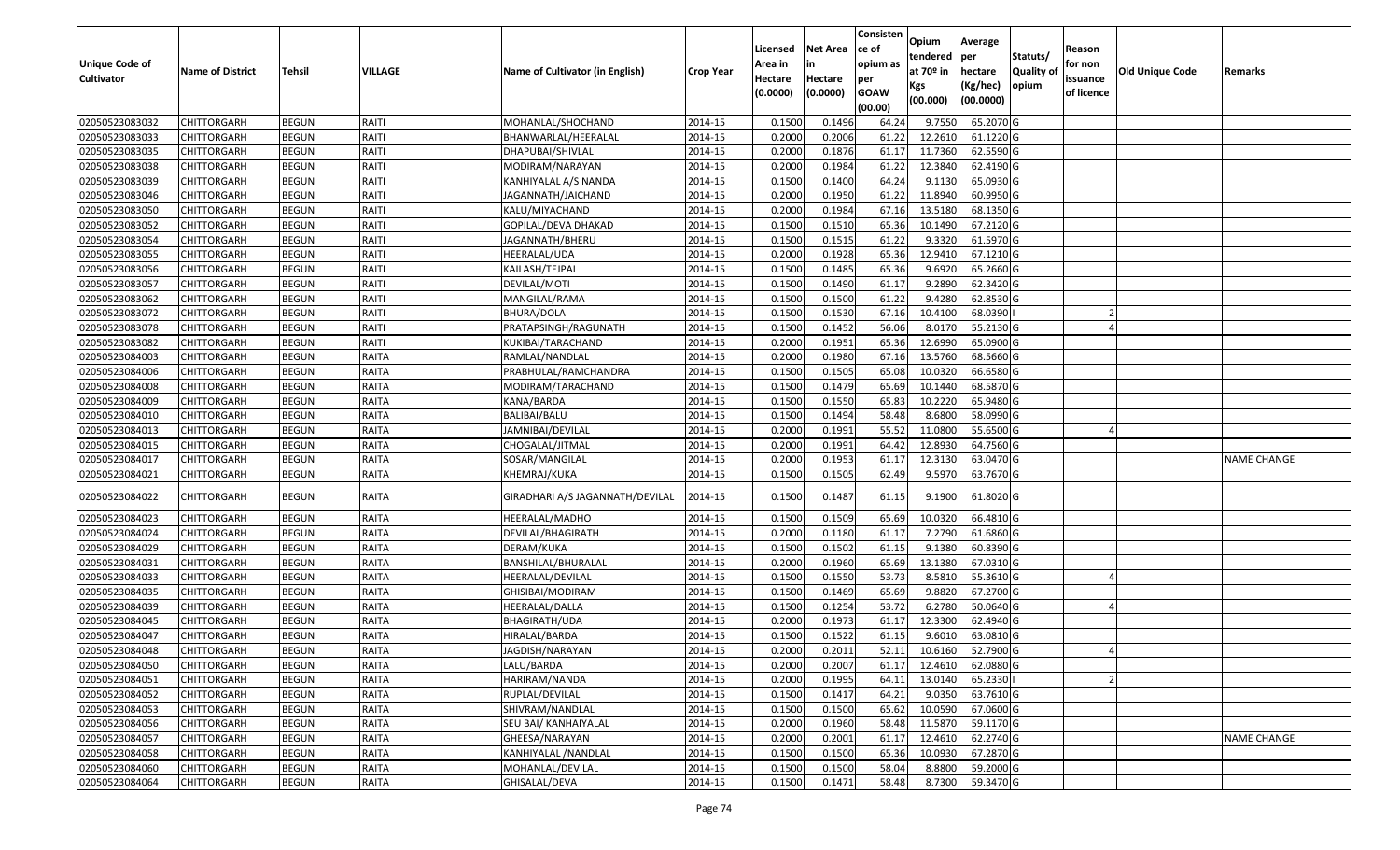| Unique Code of    | <b>Name of District</b> | Tehsil       | VILLAGE           | Name of Cultivator (in English) |                  | Licensed<br>Area in | Net Area<br>in      | Consisten<br>ce of<br>opium as | Opium<br>tendered<br>at 70º in | Average<br>per                   | Statuts/<br><b>Quality of</b> | Reason<br>for non      | <b>Old Unique Code</b> |             |
|-------------------|-------------------------|--------------|-------------------|---------------------------------|------------------|---------------------|---------------------|--------------------------------|--------------------------------|----------------------------------|-------------------------------|------------------------|------------------------|-------------|
| <b>Cultivator</b> |                         |              |                   |                                 | <b>Crop Year</b> | Hectare<br>(0.0000) | Hectare<br>(0.0000) | per<br><b>GOAW</b><br>(00.00)  | Kgs<br>(00.000)                | hectare<br>(Kg/hec)<br>(00.0000) | opium                         | issuance<br>of licence |                        | Remarks     |
| 02050523084065    | <b>CHITTORGARH</b>      | <b>BEGUN</b> | RAITA             | GANGARAM/UDA                    | 2014-15          | 0.2000              | 0.2013              | 61.17                          | 12.4350                        | 61.7730 G                        |                               |                        |                        |             |
| 02050523084067    | CHITTORGARH             | <b>BEGUN</b> | RAITA             | GHISALAL/UDAILAL                | 2014-15          | 0.1500              | 0.1510              | 55.22                          | 8.3150                         | 55.0660 G                        |                               |                        |                        |             |
| 02050523084070    | CHITTORGARH             | <b>BEGUN</b> | RAITA             | RAMIBAI/RATANLAL                | 2014-15          | 0.1500              | 0.1488              | 65.69                          | 9.8160                         | 65.9680 G                        |                               |                        |                        |             |
| 02050523084077    | <b>CHITTORGARH</b>      | <b>BEGUN</b> | RAITA             | MOHANLAL/JITMAL                 | 2014-15          | 0.2000              | 0.2043              | 61.17                          | 12.5050                        | 61.2090 G                        |                               |                        |                        |             |
| 02050523084078    | CHITTORGARH             | <b>BEGUN</b> | RAITA             | CHAMPABAI/BHANWARLAL            | 2014-15          | 0.1500              | 0.1477              | 64.10                          | 4.3040                         | 29.1400 G                        |                               |                        |                        | NAME CHANGE |
| 02050523084079    | CHITTORGARH             | <b>BEGUN</b> | RAITA             | GHISALAL/MOTI                   | 2014-15          | 0.2000              | 0.2021              | 56.07                          | 11.8790                        | 58.7780                          |                               |                        |                        |             |
| 02050523084080    | CHITTORGARH             | <b>BEGUN</b> | RAITA             | KESHARBAI/MANGILAL              | 2014-15          | 0.2000              | 0.1980              | 61.31                          | 12.4720                        | 62.9900 G                        |                               |                        |                        |             |
| 02050523084081    | <b>CHITTORGARH</b>      | <b>BEGUN</b> | RAITA             | BHANWARLAL/KAJOD                | 2014-15          | 0.2000              | 0.1958              | 61.31                          | 12.4980                        | 63.8300 G                        |                               |                        |                        |             |
| 02050523084082    | CHITTORGARH             | <b>BEGUN</b> | RAITA             | RAMSUKHA/MOTI                   | 2014-15          | 0.2000              | 0.1999              | 58.48                          | 11.7040                        | 58.5490 G                        |                               |                        |                        |             |
| 02050523084090    | CHITTORGARH             | <b>BEGUN</b> | RAITA             | RUPLAL/GOKAL                    | 2014-15          | 0.2000              | 0.1995              | 65.83                          | 13.4290                        | 67.3130 G                        |                               |                        |                        |             |
| 02050523084093    | CHITTORGARH             | <b>BEGUN</b> | RAITA             | GHISALAL/ONKAR                  | 2014-15          | 0.2000              | 0.1976              | 65.83                          | 13.2410                        | 67.0090 G                        |                               |                        |                        |             |
| 02050523084094    | <b>CHITTORGARH</b>      | <b>BEGUN</b> | RAITA             | <b>BALU/ONKAR</b>               | 2014-15          | 0.2000              | 0.1980              | 61.31                          | 13.1200                        | 66.2630 G                        |                               |                        |                        |             |
| 02050523084095    | <b>CHITTORGARH</b>      | <b>BEGUN</b> | RAITA             | BADAMBAI/MADHOLAL               | 2014-15          | 0.2000              | 0.1988              | 61.31                          | 12.3930                        | 62.3390 G                        |                               |                        |                        |             |
| 02050523084096    | <b>CHITTORGARH</b>      | <b>BEGUN</b> | RAITA             | KAMLIBAI/RAMCHANDRA             | 2014-15          | 0.2000              | 0.1474              | 65.26                          | 9.6860                         | 65.7120 G                        |                               |                        |                        |             |
| 02050523084097    | CHITTORGARH             | <b>BEGUN</b> | RAITA             | SURESHKUMAR/RUPLAL              | 2014-15          | 0.1500              | 0.1480              | 65.83                          | 9.9590                         | 67.2910 G                        |                               |                        |                        |             |
| 02050523084098    | <b>CHITTORGARH</b>      | <b>BEGUN</b> | RAITA             | UDAYRAM/RUPA                    | 2014-15          | 0.1500              | 0.1519              | 61.31                          | 9.1970                         | 60.5460 G                        |                               |                        |                        |             |
| 02050523084100    | <b>CHITTORGARH</b>      | <b>BEGUN</b> | RAITA             | GHISIBAIW/O NANDLAL/DEVILAL     | 2014-15          | 0.1500              | 0.1508              | 65.83                          | 9.9870                         | 66.2270 G                        |                               |                        |                        |             |
| 02050523084102    | CHITTORGARH             | <b>BEGUN</b> | RAITA             | PANNIBAI/DEVA                   | 2014-15          | 0.2000              | 0.2010              | 61.15                          | 12.4660                        | 62.0200 G                        |                               |                        |                        |             |
| 02050523084108    | CHITTORGARH             | <b>BEGUN</b> | RAITA             | BADRILAL/TARACHAND              | 2014-15          | 0.2000              | 0.2026              | 61.15                          | 12.4480                        | 61.4410 G                        |                               |                        |                        |             |
| 02050523084116    | CHITTORGARH             | <b>BEGUN</b> | RAITA             | BHUWANA/KUKA                    | 2014-15          | 0.1500              | 0.1531              | 58.48                          | 8.7720                         | 57.2960 G                        |                               |                        |                        |             |
| 02050523085002    | CHITTORGARH             | <b>BEGUN</b> | RABARDA           | RAMESHWAR/MULCHAND              | 2014-15          | 0.1500              | 0.1500              | 64.40                          | 10.1290                        | 67.5270 G                        |                               |                        |                        |             |
| 02050523085005    | CHITTORGARH             | <b>BEGUN</b> | RABARDA           | UDIBAI/PRAHLAD                  | 2014-15          | 0.1500              | 0.1530              | 56.34                          | 8.7730                         | 57.3400 G                        |                               |                        |                        |             |
| 02050523085014    | CHITTORGARH             | <b>BEGUN</b> | RABARDA           | BALU A/S JAISINGH/ SEWA         | 2014-15          | 0.1500              | 0.1482              | 64.40                          | 10.1110                        | 68.2250 G                        |                               |                        |                        |             |
| 02050523085018    | CHITTORGARH             | <b>BEGUN</b> | RABARDA           | DEVILAL/MADHO                   | 2014-15          | 0.2000              | 0.1900              | 64.40                          | 12.5760                        | 66.1890 G                        |                               |                        |                        |             |
| 02050523085020    | <b>CHITTORGARH</b>      | <b>BEGUN</b> | <b>RABARDA</b>    | BALU/RUPA @ RUPLAL              | 2014-15          | 0.1500              | 0.1505              | 64.40                          | 10.1940                        | 67.7340 G                        |                               |                        |                        |             |
| 02050523085025    | CHITTORGARH             | <b>BEGUN</b> | RABARDA           | PANNALAL/MADHO                  | 2014-15          | 0.1500              | 0.1482              | 61.29                          | 9.8590                         | 66.5250 G                        |                               |                        |                        |             |
| 02050523085032    | CHITTORGARH             | <b>BEGUN</b> | <b>RABARDA</b>    | DHAPUBAI / HEMA @ HEMRAJ        | 2014-15          | 0.2000              | 0.1992              | 64.40                          | 13.3580                        | 67.0580 G                        |                               |                        |                        |             |
| 02050523085033    | CHITTORGARH             | <b>BEGUN</b> | RABARDA           | RAJENDRA SINGH/BHOPAL SINGH     | 2014-15          | 0.1500              | 0.1500              | 59.06                          | 8.7070                         | 58.0470 G                        |                               |                        |                        |             |
| 02050523085034    | CHITTORGARH             | <b>BEGUN</b> | <b>RABARDA</b>    | BALURAM/MADHOLAL                | 2014-15          | 0.2000              | 0.1965              | 64.41                          | 13.0110                        | 66.2140 G                        |                               |                        |                        |             |
| 02050523085037    | CHITTORGARH             | <b>BEGUN</b> | <b>RABARDA</b>    | FULIBAI/BALULAL                 | 2014-15          | 0.1500              | 0.1482              | 61.29                          | 9.1500                         | 61.7410 G                        |                               |                        |                        |             |
| 02050523085038    | CHITTORGARH             | <b>BEGUN</b> | RABARDA           | MANGILAL @ MANGYA/BHURA         | 2014-15          | 0.2000              | 0.1980              | 61.29                          | 12.5380                        | 63.3230 G                        |                               |                        |                        |             |
| 02050523085039    | CHITTORGARH             | <b>BEGUN</b> | RABARDA           | KANA/KALU                       | 2014-15          | 0.1500              | 0.1453              | 61.29                          | 9.2810                         | 63.8750 G                        |                               |                        |                        |             |
| 02050523085042    | CHITTORGARH             | <b>BEGUN</b> | RABARDA           | MOHANLAL/BALU                   | 2014-15          | 0.1500              | 0.1482              | 61.29                          | 9.6660                         | 65.2230 G                        |                               |                        |                        |             |
| 02050523086002    | <b>CHITTORGARH</b>      | <b>BEGUN</b> | RAMNAGAR BANDO KA | LALURAM/BHOLA                   | 2014-15          | 0.2000              | 0.2005              | 67.86                          | 13.3490                        | 66.5790 G                        |                               |                        |                        |             |
| 02050523086006    | CHITTORGARH             | <b>BEGUN</b> | RAMNAGAR BANDO KA | BANSHILAL/RAMLAL                | 2014-15          | 0.2000              | 0.2018              | 64.09                          | 12.9640                        | 64.2420 G                        |                               |                        |                        |             |
| 02050523086007    | CHITTORGARH             | <b>BEGUN</b> | RAMNAGAR BANDO KA | DHAPUBAI/DAULATRAM              | 2014-15          | 0.1500              | 0.1527              | 58.28                          | 8.8090                         | 57.6880 G                        |                               |                        |                        | NAME CHANGE |
| 02050523086008    | <b>CHITTORGARH</b>      | <b>BEGUN</b> | RAMNAGAR BANDO KA | SITARAM/MANGILAL                | 2014-15          | 0.1500              | 0.1553              | 64.09                          |                                | 10.1720 65.4990 G                |                               |                        |                        |             |
| 02050523086010    | <b>CHITTORGARH</b>      | <b>BEGUN</b> | RAMNAGAR BANDO KA | SHANTIBAI/GANESH                | 2014-15          | 0.2000              | 0.2040              | 64.41                          | 13.2780                        | 65.0880 G                        |                               |                        |                        |             |
| 02050523086011    | <b>CHITTORGARH</b>      | <b>BEGUN</b> | RAMNAGAR BANDO KA | NANDLAL @ NANDA/ BHAGIRATH      | 2014-15          | 0.2000              | 0.1997              | 61.48                          | 12.3660                        | 61.9230 G                        |                               |                        |                        |             |
| 02050523086012    | <b>CHITTORGARH</b>      | <b>BEGUN</b> | RAMNAGAR BANDO KA | BALU/LOBHIRAM                   | 2014-15          | 0.1500              | 0.1567              | 62.62                          | 9.9120                         | 63.2550 G                        |                               |                        |                        |             |
| 02050523086013    | <b>CHITTORGARH</b>      | <b>BEGUN</b> | RAMNAGAR BANDO KA | MOHANLAL/MANGILAL               | 2014-15          | 0.2000              | 0.2007              | 62.62                          | 12.7030                        | 63.2930 G                        |                               |                        |                        |             |
| 02050523086015    | <b>CHITTORGARH</b>      | <b>BEGUN</b> | RAMNAGAR BANDO KA | DEVILAL/SHOCHAND                | 2014-15          | 0.2000              | 0.2022              | 62.62                          | 12.5780                        | 62.2060 G                        |                               |                        |                        |             |
| 02050523086016    | <b>CHITTORGARH</b>      | <b>BEGUN</b> | RAMNAGAR BANDO KA | SHAMBHULAL/BHANWARLAL           | 2014-15          | 0.2000              | 0.2000              | 62.62                          | 12.3990                        | 61.9950 G                        |                               |                        |                        |             |
| 02050523086017    | <b>CHITTORGARH</b>      | <b>BEGUN</b> | RAMNAGAR BANDO KA | RAMPRASAD/LOBHIRAM              | 2014-15          | 0.2000              | 0.1993              | 64.41                          | 13.0020                        | 65.2380 G                        |                               |                        |                        |             |
| 02050523086018    | <b>CHITTORGARH</b>      | <b>BEGUN</b> | RAMNAGAR BANDO KA | GHEESA/DEVILAL                  | 2014-15          | 0.2000              | 0.2028              | 64.41                          | 13.1670                        | 64.9260 G                        |                               |                        |                        |             |
| 02050523086019    | <b>CHITTORGARH</b>      | <b>BEGUN</b> | RAMNAGAR BANDO KA | NARAYAN/HIRALAL                 | 2014-15          | 0.2000              | 0.1953              | 64.41                          | 12.8910                        | 66.0060 G                        |                               |                        |                        |             |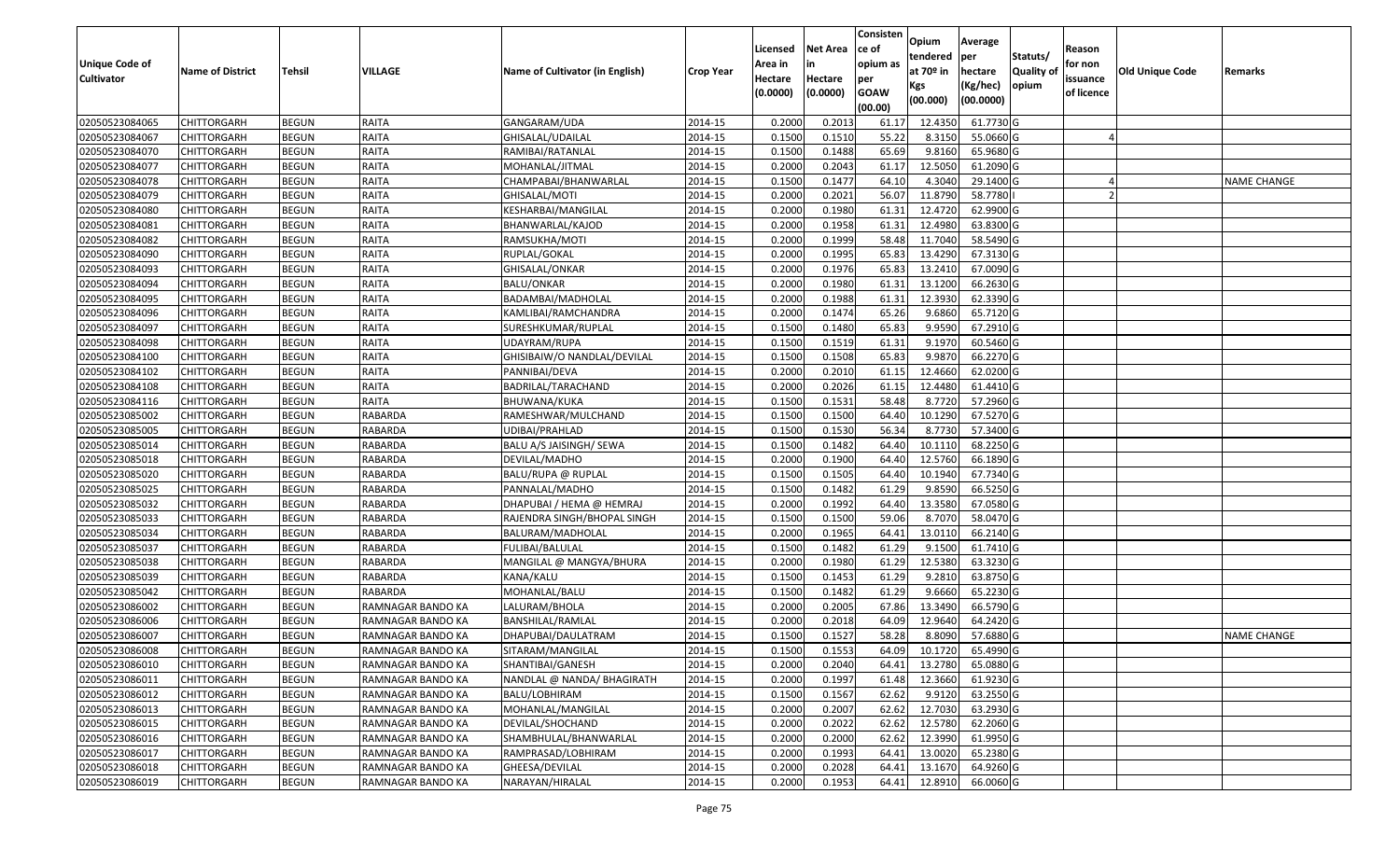|                   |                         |               |                     |                                          |                  |          |                 | Consisten              | Opium         | Average   |                  |            |                        |                    |
|-------------------|-------------------------|---------------|---------------------|------------------------------------------|------------------|----------|-----------------|------------------------|---------------|-----------|------------------|------------|------------------------|--------------------|
|                   |                         |               |                     |                                          |                  | Licensed | <b>Net Area</b> | ce of                  | tendered      | per       | Statuts/         | Reason     |                        |                    |
| Unique Code of    | <b>Name of District</b> | <b>Tehsil</b> | <b>VILLAGE</b>      | Name of Cultivator (in English)          | <b>Crop Year</b> | Area in  | in              | opium as               | at $70°$ in   | hectare   | <b>Quality o</b> | for non    | <b>Old Unique Code</b> | Remarks            |
| <b>Cultivator</b> |                         |               |                     |                                          |                  | Hectare  | Hectare         | per                    | Kgs           | (Kg/hec)  | opium            | issuance   |                        |                    |
|                   |                         |               |                     |                                          |                  | (0.0000) | (0.0000)        | <b>GOAW</b><br>(00.00) | (00.000)      | (00.0000) |                  | of licence |                        |                    |
| 02050523086020    | CHITTORGARH             | <b>BEGUN</b>  | RAMNAGAR BANDO KA   | RAMCHANDRA/BHAGIRATH                     | 2014-15          | 0.2000   | 0.2060          | 64.09                  | 13.203        | 64.0920 G |                  |            |                        |                    |
| 02050523086021    | CHITTORGARH             | <b>BEGUN</b>  | RAMNAGAR BANDO KA   | SHANKER/MOTI                             | 2014-15          | 0.1500   | 0.1550          | 62.62                  | 9.8580        | 63.6000 G |                  |            |                        |                    |
| 02050523086022    | CHITTORGARH             | <b>BEGUN</b>  | RAMNAGAR BANDO KA   | BALU/MOTI                                | 2014-15          | 0.1500   | 0.1532          | 58.28                  | 9.0000        | 58.7470 G |                  |            |                        |                    |
| 02050523086023    | <b>CHITTORGARH</b>      | <b>BEGUN</b>  | RAMNAGAR BANDO KA   | PYARIBAI/TULSIRAM                        | 2014-15          | 0.2000   | 0.2005          | 58.28                  | 11.7560       | 58.6330 G |                  |            |                        |                    |
| 02050523086024    | CHITTORGARH             | <b>BEGUN</b>  | RAMNAGAR BANDO KA   | HIRALAL/DAULATRAM                        | 2014-15          | 0.2000   | 0.2028          | 58.28                  | 11.9890       | 59.1170G  |                  |            |                        |                    |
| 02050523086025    | CHITTORGARH             | <b>BEGUN</b>  | RAMNAGAR BANDO KA   | JAGDISH/CHHOGA                           | 2014-15          | 0.1500   | 0.1525          | 62.59                  | 9.5490        | 62.6160 G |                  |            |                        |                    |
| 02050523086032    | CHITTORGARH             | <b>BEGUN</b>  | RAMNAGAR BANDO KA   | HAJARI/GANGARAM                          | 2014-15          | 0.1500   | 0.1280          | 61.12                  | 7.8500        | 61.3280 G |                  |            |                        |                    |
| 02050523087001    | CHITTORGARH             | <b>BEGUN</b>  | RAMNAGAR TARA PIPLI | DEVILAL/BARDICHAND                       | 2014-15          | 0.1500   | 0.1438          | 62.33                  | 9.3850        | 65.2640 G |                  |            |                        |                    |
| 02050523087002    | CHITTORGARH             | <b>BEGUN</b>  | RAMNAGAR TARA PIPLI | BHURA/KUKA                               | 2014-15          | 0.1500   | 0.1482          | 62.05                  | 9.3430        | 63.0430 G |                  |            |                        |                    |
| 02050523087003    | CHITTORGARH             | <b>BEGUN</b>  | RAMNAGAR TARA PIPLI | GOPI/NARAYAN                             | 2014-15          | 0.2000   | 0.2000          | 68.48                  | 14.7130       | 73.5650 G |                  |            |                        |                    |
| 02050523087004    | CHITTORGARH             | <b>BEGUN</b>  | RAMNAGAR TARA PIPLI | KERING/BHAJJA                            | 2014-15          | 0.1500   | 0.1500          | 61.25                  | 9.4060        | 62.7070 G |                  |            |                        |                    |
| 02050523087005    | <b>CHITTORGARH</b>      | <b>BEGUN</b>  | RAMNAGAR TARA PIPLI | NANDLAL/LALU                             | 2014-15          | 0.1500   | 0.1520          | 67.36                  | 10.6620       | 70.1450 G |                  |            |                        | <b>NAME CHANGE</b> |
| 02050523087006    | <b>CHITTORGARH</b>      | <b>BEGUN</b>  | RAMNAGAR TARA PIPLI | HARLAL/BARDA                             | 2014-15          | 0.1500   | 0.1485          | 67.36                  | 10.5560       | 71.0840 G |                  |            |                        |                    |
| 02050523087007    | CHITTORGARH             | <b>BEGUN</b>  | RAMNAGAR TARA PIPLI | PREMCHAND/CHHAGANLAL                     | 2014-15          | 0.1500   | 0.1462          | 61.25                  | 9.013         | 61.6480 G |                  |            |                        |                    |
| 02050523087008    | <b>CHITTORGARH</b>      | <b>BEGUN</b>  | RAMNAGAR TARA PIPLI | GHEESA/KISHNA                            | 2014-15          | 0.1500   | 0.1500          | 67.36                  | 10.6620       | 71.0800 G |                  |            |                        |                    |
| 02050523087009    | <b>CHITTORGARH</b>      | <b>BEGUN</b>  | RAMNAGAR TARA PIPLI | KUKIBAI/KUKA                             | 2014-15          | 0.1500   | 0.1450          | 64.45                  | 10.0170       | 69.0830 G |                  |            |                        |                    |
| 02050523087010    | <b>CHITTORGARH</b>      | <b>BEGUN</b>  | RAMNAGAR TARA PIPLI | HAZARI/DEVI                              | 2014-15          | 0.1500   | 0.1455          | 61.25                  | 9.2840        | 63.8080 G |                  |            |                        |                    |
| 02050523087013    | CHITTORGARH             | <b>BEGUN</b>  | RAMNAGAR TARA PIPLI | GANGARAM/RUPAJI                          | 2014-15          | 0.1500   | 0.1479          | 59.06                  | 8.9100        | 60.2430 G |                  |            |                        |                    |
| 02050523087014    | CHITTORGARH             | <b>BEGUN</b>  | RAMNAGAR TARA PIPLI | HARLAL/JITMAL                            | 2014-15          | 0.2000   | 0.1981          | 67.78                  | 13.5950       | 68.6270 G |                  |            |                        |                    |
| 02050523087016    | CHITTORGARH             | <b>BEGUN</b>  | RAMNAGAR TARA PIPLI | MOHANLAL/MODIRAM                         | 2014-15          | 0.2000   | 0.1962          | 67.36                  | 13.4530       | 68.5680 G |                  |            |                        |                    |
| 02050523087018    | CHITTORGARH             | <b>BEGUN</b>  | RAMNAGAR TARA PIPLI | BHANWARLAL/MANGILAL                      | 2014-15          | 0.1500   | 0.1487          | 64.45                  | 10.2480       | 68.9170 G |                  |            |                        |                    |
| 02050523087020    | CHITTORGARH             | <b>BEGUN</b>  | RAMNAGAR TARA PIPLI | KALU/HIRA                                | 2014-15          | 0.150    | 0.1463          | 67.36                  | 10.7200       | 73.2740 G |                  |            |                        |                    |
| 02050523087022    | CHITTORGARH             | <b>BEGUN</b>  | RAMNAGAR TARA PIPLI | HIRA/BHUWANA                             | 2014-15          | 0.2000   | 0.1852          | 64.45                  | 12.0980       | 65.3240 G |                  |            |                        |                    |
| 02050523087026    | CHITTORGARH             | <b>BEGUN</b>  | RAMNAGAR TARA PIPLI | BHULA BAI/ CHUNNI LAL                    | 2014-15          | 0.2000   | 0.2011          | 67.36                  | 13.6640       | 67.9460 G |                  |            | 02050523006014         | <b>TRANSFER</b>    |
| 02050523088001    | CHITTORGARH             | <b>BEGUN</b>  | SHADI               | MOHANLAL/NATHU                           | 2014-15          | 0.2000   | 0.2022          | 61.26                  | 12.6630       | 62.6260 G |                  |            |                        |                    |
| 02050523088002    | CHITTORGARH             | <b>BEGUN</b>  | SHADI               | ASHOK KUMAR A/S BHIMA / MANGILAL 2014-15 |                  | 0.2000   | 0.1920          | 61.26                  | 11.8140       | 61.5310 G |                  |            |                        |                    |
| 02050523088003    | CHITTORGARH             | <b>BEGUN</b>  | <b>SHADI</b>        | MANGILAL/PYARA                           | 2014-15          | 0.1500   | 0.1492          | 61.26                  | 9.128         | 61.1800 G |                  |            |                        |                    |
| 02050523088004    | CHITTORGARH             | <b>BEGUN</b>  | <b>SHADI</b>        | GHEESALAL/RUPA                           | 2014-15          | 0.2000   | 0.2003          | 64.56                  | 12.9580       | 64.6930 G |                  |            |                        |                    |
| 02050523088005    | CHITTORGARH             | <b>BEGUN</b>  | <b>SHADI</b>        | KANHAIYALAL/BHANWARLAL                   | 2014-15          | 0.1500   | 0.1485          | 67.42                  | 10.2290       | 68.8820 G |                  |            |                        |                    |
| 02050523088006    | CHITTORGARH             | <b>BEGUN</b>  | SHADI               | DHANNIBAI/BHURA                          | 2014-15          | 0.2000   | 0.1993          | 64.35                  | 12.861        | 64.5310 G |                  |            |                        |                    |
| 02050523088007    | CHITTORGARH             | <b>BEGUN</b>  | <b>SHADI</b>        | CHAMPABAI/JAMNALAL                       | 2014-15          | 0.1500   | 0.1470          | 58.78                  | 9.2120        | 62.6670 G |                  |            |                        |                    |
| 02050523088008    | CHITTORGARH             | <b>BEGUN</b>  | <b>SHADI</b>        | PANNALAL/LAKHMICHAND                     | 2014-15          | 0.1500   | 0.1421          | 61.26                  | 8.9610        | 63.0610 G |                  |            |                        |                    |
| 02050523088009    | <b>CHITTORGARH</b>      | <b>BEGUN</b>  | <b>SHADI</b>        | RUPLAL/HIRA                              | 2014-15          | 0.2000   | 0.2010          | 64.56                  | 13.0870       | 65.1090 G |                  |            |                        |                    |
| 02050523088010    | CHITTORGARH             | <b>BEGUN</b>  | <b>SHADI</b>        | NARAYANLAL/HAZARI                        | 2014-15          | 0.2000   | 0.1800          | 65.08                  | 11.8910       | 66.0610 G |                  |            |                        |                    |
| 02050523088013    | CHITTORGARH             | <b>BEGUN</b>  | SHADI               | HAGAMIBAI/DEVILAL                        | 2014-15          | 0.2000   | 0.1950          | 64.56                  | 12.5060       | 64.1330 G |                  |            |                        | <b>NAME CHANGE</b> |
| 02050523088017    | <b>CHITTORGARH</b>      | <b>BEGUN</b>  | <b>SHADI</b>        | HIRALAL/TULSIRAM                         | 2014-15          | 0.2000   | 0.1924          |                        | 62.63 12.3650 | 64.2670 G |                  |            |                        |                    |
| 02050523088018    | <b>CHITTORGARH</b>      | <b>BEGUN</b>  | <b>SHADI</b>        | RAMIBAI/BALU                             | 2014-15          | 0.2000   | 0.1955          | 62.63                  | 12.6150       | 64.5270 G |                  |            |                        |                    |
| 02050523088020    | <b>CHITTORGARH</b>      | <b>BEGUN</b>  | SHADI               | BALU/LALU                                | 2014-15          | 0.1500   | 0.1510          | 65.13                  | 10.1140       | 66.9800 G |                  |            |                        |                    |
| 02050523088021    | <b>CHITTORGARH</b>      | <b>BEGUN</b>  | SHADI               | MANGILAL A/S HEMA / NANDLAL              | 2014-15          | 0.1500   | 0.1493          | 68.26                  | 10.3850       | 69.5580 G |                  |            |                        |                    |
| 02050523088023    | <b>CHITTORGARH</b>      | <b>BEGUN</b>  | <b>SHADI</b>        | KAILASHCHANDRA/ HAZARI                   | 2014-15          | 0.1500   | 0.1499          | 62.63                  | 9.5820        | 63.9230 G |                  |            |                        |                    |
| 02050523088024    | <b>CHITTORGARH</b>      | <b>BEGUN</b>  | SHADI               | HIRALAL/NARAYAN                          | 2014-15          | 0.2000   | 0.1985          | 58.78                  | 11.3190       | 57.0230 G |                  |            |                        |                    |
| 02050523088025    | <b>CHITTORGARH</b>      | <b>BEGUN</b>  | SHADI               | MANGILAL/DALU                            | 2014-15          | 0.1500   | 0.1450          | 64.56                  | 9.5640        | 65.9590 G |                  |            |                        |                    |
| 02050523088027    | CHITTORGARH             | <b>BEGUN</b>  | <b>SHADI</b>        | GHEESALAL/KANIRAM @ KISHNA               | 2014-15          | 0.2000   | 0.1983          | 65.08                  | 13.3320       | 67.2310 G |                  |            |                        |                    |
| 02050523088032    | CHITTORGARH             | <b>BEGUN</b>  | SHADI               | DEVILAL/BHURA                            | 2014-15          | 0.2000   | 0.1984          | 59.67                  | 12.1130       | 61.0530 G |                  |            |                        |                    |
| 02050523088033    | <b>CHITTORGARH</b>      | <b>BEGUN</b>  | SHADI               | LALURAM/NANURAM                          | 2014-15          | 0.2000   | 0.1845          | 59.67                  | 11.2090       | 60.7530 G |                  |            |                        |                    |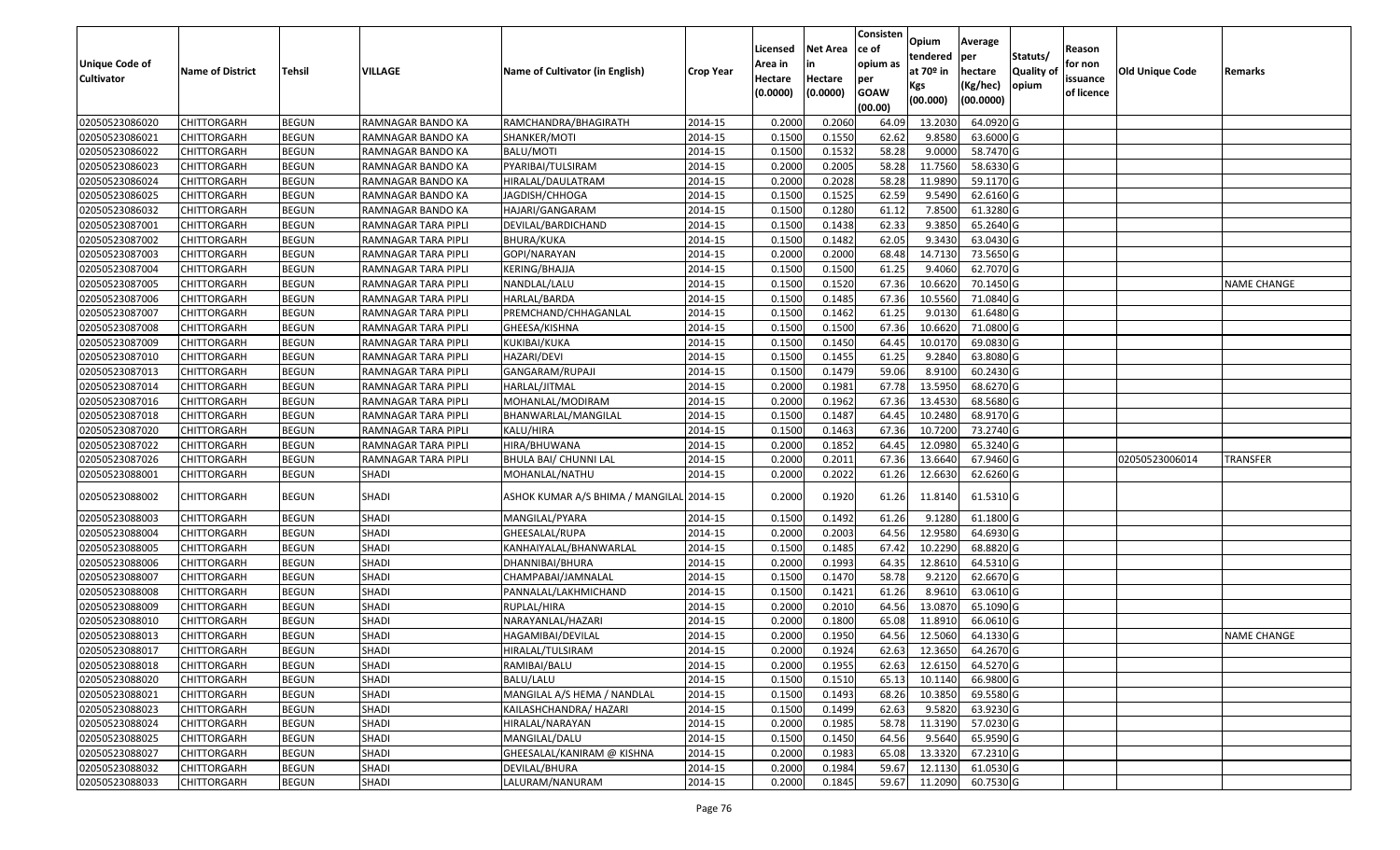| <b>Unique Code of</b><br><b>Cultivator</b> | <b>Name of District</b> | Tehsil       | VILLAGE      | Name of Cultivator (in English)         | Crop Year | Licensed<br>Area in<br>Hectare<br>(0.0000) | Net Area<br>in<br>Hectare<br>(0.0000) | Consisten<br>ce of<br>opium as<br>per<br><b>GOAW</b><br>(00.00) | Opium<br>tendered<br>at 70º in<br>Kgs<br>(00.000) | Average<br>per<br>hectare<br>(Kg/hec)<br>(00.0000) | Statuts/<br><b>Quality of</b><br>opium | Reason<br>for non<br>issuance<br>of licence | <b>Old Unique Code</b> | Remarks            |
|--------------------------------------------|-------------------------|--------------|--------------|-----------------------------------------|-----------|--------------------------------------------|---------------------------------------|-----------------------------------------------------------------|---------------------------------------------------|----------------------------------------------------|----------------------------------------|---------------------------------------------|------------------------|--------------------|
| 02050523088035                             | <b>CHITTORGARH</b>      | <b>BEGUN</b> | SHADI        | LILASHANKER/PANNALAL                    | 2014-15   | 0.1500                                     | 0.1496                                | 62.63                                                           | 9.5910                                            | 64.1110 G                                          |                                        |                                             |                        |                    |
| 02050523088036                             | CHITTORGARH             | <b>BEGUN</b> | <b>SHADI</b> | SUNDERLAL/CHAMPALAL                     | 2014-15   | 0.2000                                     | 0.1990                                | 64.56                                                           | 13.0500                                           | 65.5780 G                                          |                                        |                                             |                        |                    |
| 02050523088037                             | CHITTORGARH             | <b>BEGUN</b> | <b>SHADI</b> | DEVILAL A/S NARAYAN/                    | 2014-15   | 0.1500                                     | 0.1439                                | 65.08                                                           | 9.7060                                            | 67.4500 G                                          |                                        |                                             |                        |                    |
| 02050523088038                             | CHITTORGARH             | <b>BEGUN</b> | <b>SHADI</b> | CHUNNILAL A/S DAULATRAM / PYARA         | 2014-15   | 0.2000                                     | 0.2009                                | 59.67                                                           | 12.1040                                           | 60.2490 G                                          |                                        |                                             |                        |                    |
| 02050523088039                             | CHITTORGARH             | <b>BEGUN</b> | <b>SHADI</b> | KANHAIYALAL/MEGHA                       | 2014-15   | 0.1500                                     | 0.1532                                | 62.63                                                           | 9.6270                                            | 62.8390 G                                          |                                        |                                             |                        |                    |
| 02050523088041                             | CHITTORGARH             | <b>BEGUN</b> | <b>SHADI</b> | NARAYAN/MODA                            | 2014-15   | 0.1500                                     | 0.1484                                | 62.03                                                           | 9.3490                                            | 62.9990 G                                          |                                        |                                             |                        |                    |
| 02050523088042                             | <b>CHITTORGARH</b>      | <b>BEGUN</b> | <b>SHADI</b> | LALCHAND/SHIVLAL                        | 2014-15   | 0.2000                                     | 0.1981                                | 59.67                                                           | 11.9430                                           | 60.2880 G                                          |                                        |                                             |                        |                    |
| 02050523088043                             | CHITTORGARH             | <b>BEGUN</b> | <b>SHADI</b> | GOVINDLAL/SHANKERLAL                    | 2014-15   | 0.1500                                     | 0.1502                                | 59.67                                                           | 8.8570                                            | 58.9680 G                                          |                                        |                                             |                        |                    |
| 02050523088044                             | CHITTORGARH             | <b>BEGUN</b> | <b>SHADI</b> | MAGNIBAI/MEGHRAJ                        | 2014-15   | 0.2000                                     | 0.1991                                | 62.03                                                           | 12.5570                                           | 63.0690 G                                          |                                        |                                             |                        |                    |
| 02050523088046                             | CHITTORGARH             | <b>BEGUN</b> | <b>SHADI</b> | LADULAL/UDA                             | 2014-15   | 0.1500                                     | 0.1491                                | 62.03                                                           | 9.4110                                            | 63.1190 G                                          |                                        |                                             |                        |                    |
| 02050523088051                             | <b>CHITTORGARH</b>      | <b>BEGUN</b> | <b>SHADI</b> | PANNALAL/DOLA                           | 2014-15   | 0.2000                                     | 0.1868                                | 62.03                                                           | 11.8480                                           | 63.4260 G                                          |                                        |                                             |                        |                    |
| 02050523088052                             | <b>CHITTORGARH</b>      | <b>BEGUN</b> | <b>SHADI</b> | PANNALAL/MEGHA                          | 2014-15   | 0.2000                                     | 0.1950                                | 67.32                                                           | 13.3200                                           | 68.3080 G                                          |                                        |                                             |                        |                    |
| 02050523088053                             | <b>CHITTORGARH</b>      | <b>BEGUN</b> | <b>SHADI</b> | GHEESALAL/NARAYAN                       | 2014-15   | 0.1500                                     | 0.1478                                | 65.08                                                           | 9.9850                                            | 67.5580 G                                          |                                        |                                             |                        |                    |
| 02050523088054                             | CHITTORGARH             | <b>BEGUN</b> | <b>SHADI</b> | TULSIRAM/HIRA                           | 2014-15   | 0.1500                                     | 0.1462                                | 58.68                                                           | 8.6590                                            | 59.2270 G                                          |                                        |                                             |                        |                    |
| 02050523088056                             | CHITTORGARH             | <b>BEGUN</b> | <b>SHADI</b> | LABHCHAND/KISHORE                       | 2014-15   | 0.2000                                     | 0.1940                                | 58.68                                                           | 11.5520                                           | 59.5460 G                                          |                                        |                                             |                        |                    |
| 02050523088057                             | CHITTORGARH             | <b>BEGUN</b> | <b>SHADI</b> | BALU/GANGARAM                           | 2014-15   | 0.2000                                     | 0.1900                                | 62.03                                                           | 11.8650                                           | 62.4470 G                                          |                                        |                                             | 02050523008011         | <b>TRANSFER</b>    |
| 02050523088058                             | CHITTORGARH             | <b>BEGUN</b> | <b>SHADI</b> | MANGILAL/MAGHADHAKAR                    | 2014-15   | 0.1500                                     | 0.1461                                | 65.08                                                           | 9.7620                                            | 66.8170 G                                          |                                        |                                             | 02050523088028         | <b>TRANSFER</b>    |
| 02050523088059                             | CHITTORGARH             | <b>BEGUN</b> | <b>SHADI</b> | BANSHILAL/SHANKARLAL                    | 2014-15   | 0.1500                                     | 0.1473                                | 55.96                                                           | 8.0660                                            | 54.7590 G                                          |                                        |                                             | 402050523073013        | <b>TRANSFER</b>    |
| 02050523089001                             | CHITTORGARH             | <b>BEGUN</b> | SEMLIYA      | DHAPUBAI/MANGILAL                       | 2014-15   | 0.2000                                     | 0.1995                                | 59.11                                                           | 11.6190                                           | 58.2410 G                                          |                                        |                                             |                        |                    |
| 02050523089004                             | CHITTORGARH             | <b>BEGUN</b> | SEMLIYA      | MOHANLAL/KAJODIMAL                      | 2014-15   | 0.2000                                     | 0.1922                                | 56.27                                                           | 10.0960                                           | 52.5290 G                                          |                                        |                                             |                        |                    |
| 02050523089008                             | CHITTORGARH             | <b>BEGUN</b> | SEMLIYA      | BHUWANA A/S CHUNNILAL / NARAYAN 2014-15 |           | 0.2000                                     | 0.1958                                | 61.12                                                           | 11.7180                                           | 59.8470 G                                          |                                        |                                             |                        |                    |
| 02050523089009                             | CHITTORGARH             | <b>BEGUN</b> | SEMLIYA      | UDA/LALU                                | 2014-15   | 0.2000                                     | 0.1955                                | 61.36                                                           | 11.9480                                           | 61.1150 G                                          |                                        |                                             |                        |                    |
| 02050523089010                             | CHITTORGARH             | <b>BEGUN</b> | SEMLIYA      | KANHAIYALAL/PYARCHAND                   | 2014-15   | 0.2000                                     | 0.1950                                | 64.54                                                           | 12.2990                                           | 63.0720 G                                          |                                        |                                             |                        |                    |
| 02050523089011                             | CHITTORGARH             | <b>BEGUN</b> | SEMLIYA      | LAXMAN A/S PARMANAND/<br>CHUNNILAL      | 2014-15   | 0.1500                                     | 0.1511                                | 58.62                                                           | 8.6840                                            | 57.4720 G                                          |                                        |                                             |                        |                    |
| 02050523089012                             | CHITTORGARH             | <b>BEGUN</b> | SEMLIYA      | PANNALAL/MOTI                           | 2014-15   | 0.2000                                     | 0.1931                                | 67.37                                                           | 13.0020                                           | 67.3330 G                                          |                                        |                                             |                        |                    |
| 02050523089013                             | <b>CHITTORGARH</b>      | <b>BEGUN</b> | SEMLIYA      | RAMLAL/GOPI                             | 2014-15   | 0.1500                                     | 0.1444                                | 61.36                                                           | 9.0110                                            | 62.4030 G                                          |                                        |                                             |                        |                    |
| 02050523089015                             | <b>CHITTORGARH</b>      | <b>BEGUN</b> | SEMLIYA      | LALU A/S GOPI / MEGHA                   | 2014-15   | 0.1500                                     | 0.1500                                | 55.10                                                           | 8.0130                                            | 53.4200 G                                          |                                        |                                             |                        |                    |
| 02050523089016                             | CHITTORGARH             | <b>BEGUN</b> | SEMLIYA      | BAGDICHAND/BHERU MATA<br>MOTYABAI       | 2014-15   | 0.2000                                     | 0.1830                                | 59.11                                                           | 10.6570                                           | 58.2350 G                                          |                                        |                                             |                        | <b>NAME CHANGE</b> |
| 02050523089017                             | CHITTORGARH             | <b>BEGUN</b> | SEMLIYA      | BHANWARLAL/NARAYAN                      | 2014-15   | 0.2000                                     | 0.1932                                | 61.36                                                           | 11.9480                                           | 61.8430 G                                          |                                        |                                             |                        |                    |
| 02050523089018                             | CHITTORGARH             | <b>BEGUN</b> | SEMLIYA      | DHAPUBAI/MOHANDAS                       | 2014-15   | 0.1500                                     | 0.1496                                | 61.36                                                           | 8.7220                                            | 58.3020 G                                          |                                        |                                             |                        | <b>NAME CHANGE</b> |
| 02050523089019                             | CHITTORGARH             | <b>BEGUN</b> | SEMLIYA      | ONKARLAL/SHOCHAND                       | 2014-15   | 0.2000                                     | 0.2046                                | 61.36                                                           | 12.1670                                           | 59.4670 G                                          |                                        |                                             |                        |                    |
| 02050523089021                             | CHITTORGARH             | <b>BEGUN</b> | SEMLIYA      | ONKAR/MANGILAL                          | 2014-15   | 0.2000                                     | 0.1950                                | 59.11                                                           | 10.7410                                           | 55.0820 G                                          |                                        |                                             |                        |                    |
| 02050523089025                             | <b>CHITTORGARH</b>      | <b>BEGUN</b> | SEMLIYA      | RAMESHWAR/SHANKERLAL                    | 2014-15   | 0.1500                                     | 0.1472                                | 58.62                                                           | 8.3830                                            | 56.9500 G                                          |                                        |                                             |                        |                    |
| 02050523089027                             | <b>CHITTORGARH</b>      | <b>BEGUN</b> | SEMLIYA      | NATHULAL A/S CHUNNILAL/<br>PYARCHAND    | 2014-15   | 0.2000                                     | 0.2016                                | 59.80                                                           | 11.3710                                           | 56.4040 G                                          |                                        |                                             |                        |                    |
| 02050523089028                             | <b>CHITTORGARH</b>      | <b>BEGUN</b> | SEMLIYA      | PREMBAI/DUNGALAL                        | 2014-15   | 0.1500                                     | 0.1250                                | 58.62                                                           | 7.0930                                            | 56.7440 G                                          |                                        |                                             |                        |                    |
| 02050523089030                             | <b>CHITTORGARH</b>      | <b>BEGUN</b> | SEMLIYA      | GORDHAN/CHUNNILAL                       | 2014-15   | 0.2000                                     | 0.1947                                | 59.11                                                           | 11.2480                                           | 57.7710 G                                          |                                        |                                             |                        |                    |
| 02050523089031                             | <b>CHITTORGARH</b>      | <b>BEGUN</b> | SEMLIYA      | JAGDISH A/S NATHU / GOPI                | 2014-15   | 0.1500                                     | 0.1433                                | 58.62                                                           | 8.4080                                            | 58.6740 G                                          |                                        |                                             |                        |                    |
| 02050523089032                             | <b>CHITTORGARH</b>      | <b>BEGUN</b> | SEMLIYA      | DHAPUBAI/KALU                           | 2014-15   | 0.2000                                     | 0.1982                                | 59.11                                                           | 11.8140                                           | 59.6060 G                                          |                                        |                                             |                        |                    |
| 02050523089035                             | <b>CHITTORGARH</b>      | <b>BEGUN</b> | SEMLIYA      | BALIBAI/ BHANWARLAL                     | 2014-15   | 0.2000                                     | 0.2020                                | 58.62                                                           | 11.4140                                           | 56.5050 G                                          |                                        |                                             |                        |                    |
| 02050523089037                             | CHITTORGARH             | <b>BEGUN</b> | SEMLIYA      | RADHESHYAM/KALU                         | 2014-15   | 0.1500                                     | 0.1260                                | 51.66                                                           | 5.9780                                            | 47.4440 G                                          |                                        |                                             |                        |                    |
| 02050523089038                             | <b>CHITTORGARH</b>      | <b>BEGUN</b> | SEMLIYA      | MODIBAI/DEVILAL                         | 2014-15   | 0.1500                                     | 0.1454                                | 55.16                                                           | 7.8410                                            | 53.9270 G                                          |                                        |                                             |                        | NAME CHANGE        |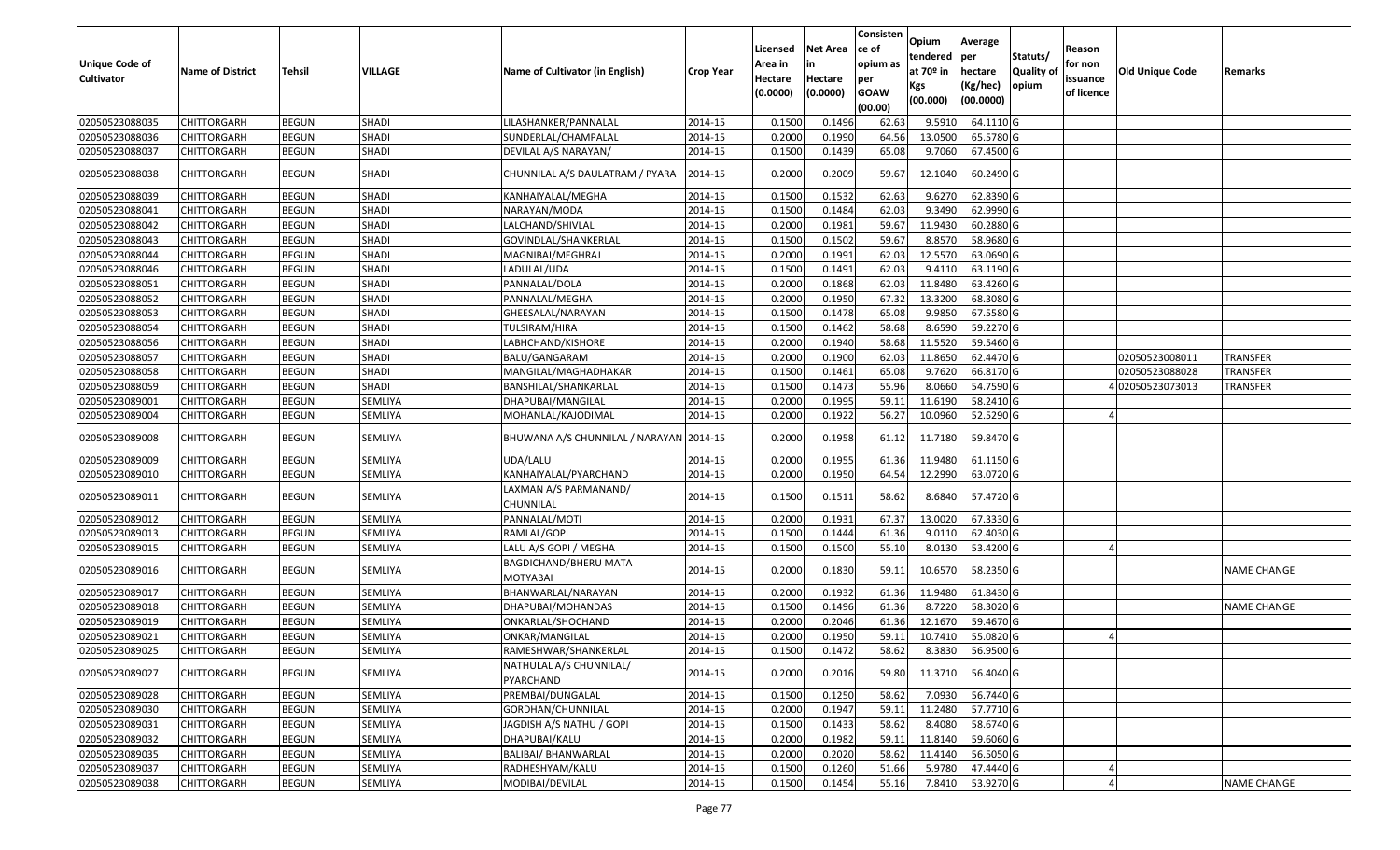|                                  |                            |                              |                            |                                        |                    | Licensed         | <b>Net Area</b>  | Consisten<br>ce of | Opium             | Average                 |                  | Reason     |                 |                    |
|----------------------------------|----------------------------|------------------------------|----------------------------|----------------------------------------|--------------------|------------------|------------------|--------------------|-------------------|-------------------------|------------------|------------|-----------------|--------------------|
| Unique Code of                   |                            |                              |                            |                                        |                    | Area in          | in               | opium as           | tendered          | per                     | Statuts/         | for non    |                 |                    |
| <b>Cultivator</b>                | <b>Name of District</b>    | <b>Tehsil</b>                | VILLAGE                    | Name of Cultivator (in English)        | <b>Crop Year</b>   | Hectare          | Hectare          | per                | at $70°$ in       | hectare                 | <b>Quality o</b> | issuance   | Old Unique Code | Remarks            |
|                                  |                            |                              |                            |                                        |                    | (0.0000)         | (0.0000)         | <b>GOAW</b>        | Kgs               | (Kg/hec)                | opium            | of licence |                 |                    |
|                                  |                            |                              |                            |                                        |                    |                  |                  | (00.00)            | (00.000)          | (00.0000)               |                  |            |                 |                    |
| 02050523090002                   | CHITTORGARH                | <b>BEGUN</b>                 | UTHEN KALAN                | MEGHRAJ/NANALAL                        | 2014-15            | 0.2000           | 0.1998           | 58.22              | 10.0060           | 50.0800 G               |                  |            |                 |                    |
| 02050523090003                   | CHITTORGARH                | <b>BEGUN</b>                 | UTHEN KALAN                | NANDLAL/AKLING                         | 2014-15            | 0.1500           | 0.1500           | 55.26              | 7.8310            | 52.2070 G               |                  |            |                 |                    |
| 02050523090005                   | CHITTORGARH                | <b>BEGUN</b>                 | UTHEN KALAN                | MANGIBAI/KAILASH                       | 2014-15            | 0.2000           | 0.0000           | 0.00               | 0.0000            | 0.0000                  |                  |            |                 |                    |
| 02050523090006                   | <b>CHITTORGARH</b>         | <b>BEGUN</b>                 | <b>UTHEN KALAN</b>         | NATHULAL/TEKA                          | 2014-15            | 0.1500           | 0.1484           | 66.51              | 9.8620            | 66.4560 G               |                  |            |                 |                    |
| 02050523090008                   | CHITTORGARH                | <b>BEGUN</b>                 | UTHEN KALAN                | BHERU/PEMA                             | 2014-15            | 0.1500           | 0.1500           | 58.52              | 8.8370            | 58.9130 G               |                  |            |                 |                    |
| 02050523090011                   | CHITTORGARH                | <b>BEGUN</b>                 | UTHEN KALAN                | LADURAM/KISHNA                         | 2014-15            | 0.1500           | 0.0000           | 0.00               | 0.0000            | $0.0000$ F              |                  |            |                 |                    |
| 02050523090012                   | CHITTORGARH                | <b>BEGUN</b>                 | UTHEN KALAN                | PARVATIBAI/RAMCHANDRA                  | 2014-15            | 0.1500           | 0.0000           | 0.00               | 0.0000            | 0.0000                  |                  |            |                 |                    |
| 02050523090015                   | CHITTORGARH                | <b>BEGUN</b>                 | <b>UTHEN KALAN</b>         | HIMMATRAM/GORILAL                      | 2014-15            | 0.1500           | 0.1500           | 64.36              | 9.7280            | 64.8530 G               |                  |            |                 |                    |
| 02050523090016                   | CHITTORGARH                | <b>BEGUN</b>                 | UTHEN KALAN                | SHYAMLAL/NANALAL                       | 2014-15            | 0.1500           | 0.1469           | 66.51              | 9.9290            | 67.5900 G               |                  |            |                 |                    |
| 02050523090019                   | CHITTORGARH                | <b>BEGUN</b>                 | UTHEN KALAN                | SUNDARBAI/JAMANALAL                    | 2014-15            | 0.1500           | 0.1509           | 51.73              | 7.5820            | 50.2450 G               |                  |            |                 | <b>NAME CHANGE</b> |
| 02050523090020                   | CHITTORGARH                | <b>BEGUN</b>                 | UTHEN KALAN                | LAXMINARAYAN/JITMAL                    | 2014-15            | 0.1500           | 0.1515           | 54.51              | 8.0050            | 52.8380 G               |                  |            |                 |                    |
| 02050523090021                   | <b>CHITTORGARH</b>         | <b>BEGUN</b>                 | <b>UTHEN KALAN</b>         | AMRITLAL/LAXMINARAYAN                  | 2014-15            | 0.2000           | 0.1481           | 58.22              | 8.5250            | 57.5620 G               |                  |            |                 |                    |
| 02050523090022                   | <b>CHITTORGARH</b>         | <b>BEGUN</b>                 | UTHEN KALAN                | RAJENDRA KUMAR/ MEGHRAJ                | 2014-15            | 0.1500           | 0.1503           | 56.62              | 7.6520            | 50.9120G                |                  |            |                 |                    |
| 02050523090024                   | CHITTORGARH                | <b>BEGUN</b>                 | UTHEN KALAN                | JAGNNATH/KAJOD                         | 2014-15            | 0.1000           | 0.0000           | 0.00               | 0.0000            | $0.0000$ F              |                  |            |                 |                    |
| 02050523090028                   | CHITTORGARH                | <b>BEGUN</b>                 | UTHEN KALAN                | BAKTAWAR/GULAB                         | 2014-15            | 0.1500           | 0.0000           | 0.00               | 0.0000            | $0.0000$ F              |                  |            |                 |                    |
| 02050523090036                   | CHITTORGARH                | <b>BEGUN</b>                 | UTHEN KALAN                | ONKAR/KASHIRAM                         | 2014-15            | 0.2000           | 0.2028           | 66.51              | 13.5300           | 66.7160 G               |                  |            |                 |                    |
| 02050523090037                   | CHITTORGARH                | <b>BEGUN</b>                 | UTHEN KALAN                | JAGANNATH/KUKA                         | 2014-15            | 0.2000           | 0.2013           | 61.12              | 12.2590           | 60.8990G                |                  |            |                 |                    |
| 02050523091001                   | CHITTORGARH                | <b>BEGUN</b>                 | <b>UMAR</b>                | BARDICHAND/NARAYAN                     | 2014-15            | 0.2000           | 0.1969           | 65.35              | 13.3590           | 67.8470 G               |                  |            |                 |                    |
| 02050523091002                   | CHITTORGARH                | <b>BEGUN</b>                 | <b>UMAR</b>                | SHANKAR LAL /HIRALAL                   | 2014-15            | 0.1500           | 0.1495           | 68.08              | 10.5130           | 70.3210 G               |                  |            |                 |                    |
| 02050523091005                   | CHITTORGARH                | <b>BEGUN</b>                 | <b>UMAR</b>                | ONKAR/UDA                              | 2014-15            | 0.1500           | 0.1535           | 65.35              | 10.5680           | 68.8470 G               |                  |            |                 |                    |
| 02050523091006                   | CHITTORGARH                | <b>BEGUN</b>                 | <b>UMAR</b>                | LAXMAN/DEVILAL                         | 2014-15            | 0.1500           | 0.1500           | 65.35              | 10.4470           | 69.6470 G               |                  |            |                 |                    |
| 02050523091007                   | CHITTORGARH                | <b>BEGUN</b>                 | <b>UMAR</b>                | MOHANLAL/GOVIND                        | 2014-15            | 0.2000           | 0.1958           | 58.82              | 11.9320           | 60.9400 G               |                  |            |                 |                    |
| 02050523091008                   | CHITTORGARH                | <b>BEGUN</b>                 | <b>UMAR</b>                | GHEESA/KISHNA                          | 2014-15            | 0.1500           | 0.1500           | 68.08              | 10.8640           | 72.4270 G               |                  |            |                 |                    |
| 02050523091009                   | CHITTORGARH                | <b>BEGUN</b>                 | <b>UMAR</b>                | NANDLAL/MANGILAL                       | 2014-15            | 0.1500           | 0.1515           | 62.62              | 10.4220           | 68.7920 G               |                  |            |                 |                    |
| 02050523091010                   | CHITTORGARH                | <b>BEGUN</b>                 | <b>UMAR</b>                | GHEESALAL/PYARCHAND                    | 2014-15            | 0.2000           | 0.2047           | 65.82              | 13.5210           | 66.0530 G               |                  |            |                 |                    |
| 02050523091011                   | CHITTORGARH                | <b>BEGUN</b>                 | <b>UMAR</b>                | RUPLAL@ RUPA/ NARAYAN                  | 2014-15            | 0.2000           | 0.1979           | 62.62              | 12.7570           | 64.4620 G               |                  |            |                 |                    |
| 02050523091013                   | CHITTORGARH                | <b>BEGUN</b>                 | <b>UMAR</b>                | GHEESALAL/BHUWANA                      | 2014-15            | 0.1500           | 0.1509           | 65.35              | 10.5310           | 69.7880 G               |                  |            |                 |                    |
| 02050523091014                   | CHITTORGARH                | <b>BEGUN</b>                 | <b>UMAR</b>                | BHURALAL A/S KUKA/ KANA                | 2014-15            | 0.1500           | 0.1519           | 65.35              | 10.3810           | 68.3410 G               |                  |            |                 |                    |
| 02050523091015<br>02050523091017 | CHITTORGARH                | <b>BEGUN</b><br><b>BEGUN</b> | <b>UMAR</b><br><b>UMAR</b> | PANNALAL/PYARA                         | 2014-15<br>2014-15 | 0.1500<br>0.1500 | 0.1512<br>0.1500 | 62.62<br>65.82     | 9.5900<br>10.1460 | 63.4260 G<br>67.6400 G  |                  |            |                 |                    |
| 02050523091020                   | CHITTORGARH                | <b>BEGUN</b>                 |                            | HARLAL/PYARCHAND                       | 2014-15            | 0.2000           | 0.1971           | 62.62              | 12.7480           | 64.6780 G               |                  |            |                 |                    |
| 02050523091021                   | CHITTORGARH                | <b>BEGUN</b>                 | <b>UMAR</b><br><b>UMAR</b> | MEGHRAJ/NARAYAN                        | 2014-15            | 0.2000           | 0.2028           | 62.02              | 13.095            | 64.5710 G               |                  |            |                 |                    |
| 02050523091023                   | CHITTORGARH<br>CHITTORGARH | <b>BEGUN</b>                 | <b>UMAR</b>                | MOHANLAL/DEVILAL<br>TULSIRAM/MIYACHAND | 2014-15            | 0.1500           | 0.1406           | 65.82              | 9.5720            | 68.0800 G               |                  |            |                 |                    |
| 02050523091028                   | CHITTORGARH                | <b>BEGUN</b>                 | <b>UMAR</b>                | BALU/UDA                               | 2014-15            | 0.1500           | 0.1528           | 65.45              | 10.5090           | 68.7760 G               |                  |            |                 |                    |
| 02050523091029                   | CHITTORGARH                | <b>BEGUN</b>                 | <b>UMAR</b>                | RAMLAL/VENA                            | 2014-15            | 0.2000           | 0.1942           | 65.82              | 13.3900           | 68.9500 G               |                  |            |                 |                    |
| 02050523091030                   | CHITTORGARH                | <b>BEGUN</b>                 | <b>UMAR</b>                | HAZARI/SHOCHAND                        | 2014-15            | 0.2000           | 0.2048           | 65.82              | 13.9440           | 68.0860 G               |                  |            |                 |                    |
| 02050523091031                   | <b>CHITTORGARH</b>         | <b>BEGUN</b>                 | <b>UMAR</b>                | NANDA/NARAYAN                          | 2014-15            | 0.2000           | 0.1972           |                    |                   | 68.08 14.1610 71.8100 G |                  |            |                 |                    |
| 02050523091032                   | <b>CHITTORGARH</b>         | <b>BEGUN</b>                 | <b>UMAR</b>                | MOTI/NARAYAN                           | 2014-15            | 0.2000           | 0.1958           | 65.45              | 13.4170           | 68.5240 G               |                  |            |                 |                    |
| 02050523091033                   | <b>CHITTORGARH</b>         | <b>BEGUN</b>                 | <b>UMAR</b>                | SHARNGARIBAI/MANGILAL                  | 2014-15            | 0.1500           | 0.1523           | 58.82              | 9.3940            | 61.6810 G               |                  |            |                 |                    |
| 02050523091034                   | <b>CHITTORGARH</b>         | <b>BEGUN</b>                 | <b>UMAR</b>                | BALULAL/MIYACHAND                      | 2014-15            | 0.1500           | 0.1489           | 65.10              | 9.9140            | 66.5820 G               |                  |            |                 |                    |
| 02050523091038                   | <b>CHITTORGARH</b>         | <b>BEGUN</b>                 | <b>UMAR</b>                | LAXMAN/NANJI                           | 2014-15            | 0.2000           | 0.1868           | 65.45              | 12.7810           | 68.4210 G               |                  |            |                 |                    |
| 02050523091041                   | <b>CHITTORGARH</b>         | <b>BEGUN</b>                 | <b>UMAR</b>                | BHERULAL/GHEESA                        | 2014-15            | 0.1500           | 0.1482           | 62.02              | 9.4710            | 63.9070 G               |                  |            |                 |                    |
| 02050523091042                   | <b>CHITTORGARH</b>         | <b>BEGUN</b>                 | UMAR                       | MOHNIBAI/MODILAL                       | 2014-15            | 0.1500           | 0.1470           | 65.45              | 10.1540           | 69.0750 G               |                  |            |                 |                    |
| 02050523091043                   | <b>CHITTORGARH</b>         | <b>BEGUN</b>                 | <b>UMAR</b>                | DEVILAL/BARDA                          | 2014-15            | 0.2000           | 0.1980           | 65.45              | 13.6420           | 68.8990 G               |                  |            |                 |                    |
| 02050523091044                   | CHITTORGARH                | <b>BEGUN</b>                 | <b>UMAR</b>                | KANIRAM/HIRA                           | 2014-15            | 0.2000           | 0.2018           | 62.02              | 12.7230           | 63.0480 G               |                  |            |                 |                    |
| 02050523092002                   | <b>CHITTORGARH</b>         | <b>BEGUN</b>                 | DAULATPURA                 | JAGMOHAN/RUPA                          | 2014-15            | 0.1500           | 0.1453           | 64.09              | 9.3020            | 64.0190 G               |                  |            |                 |                    |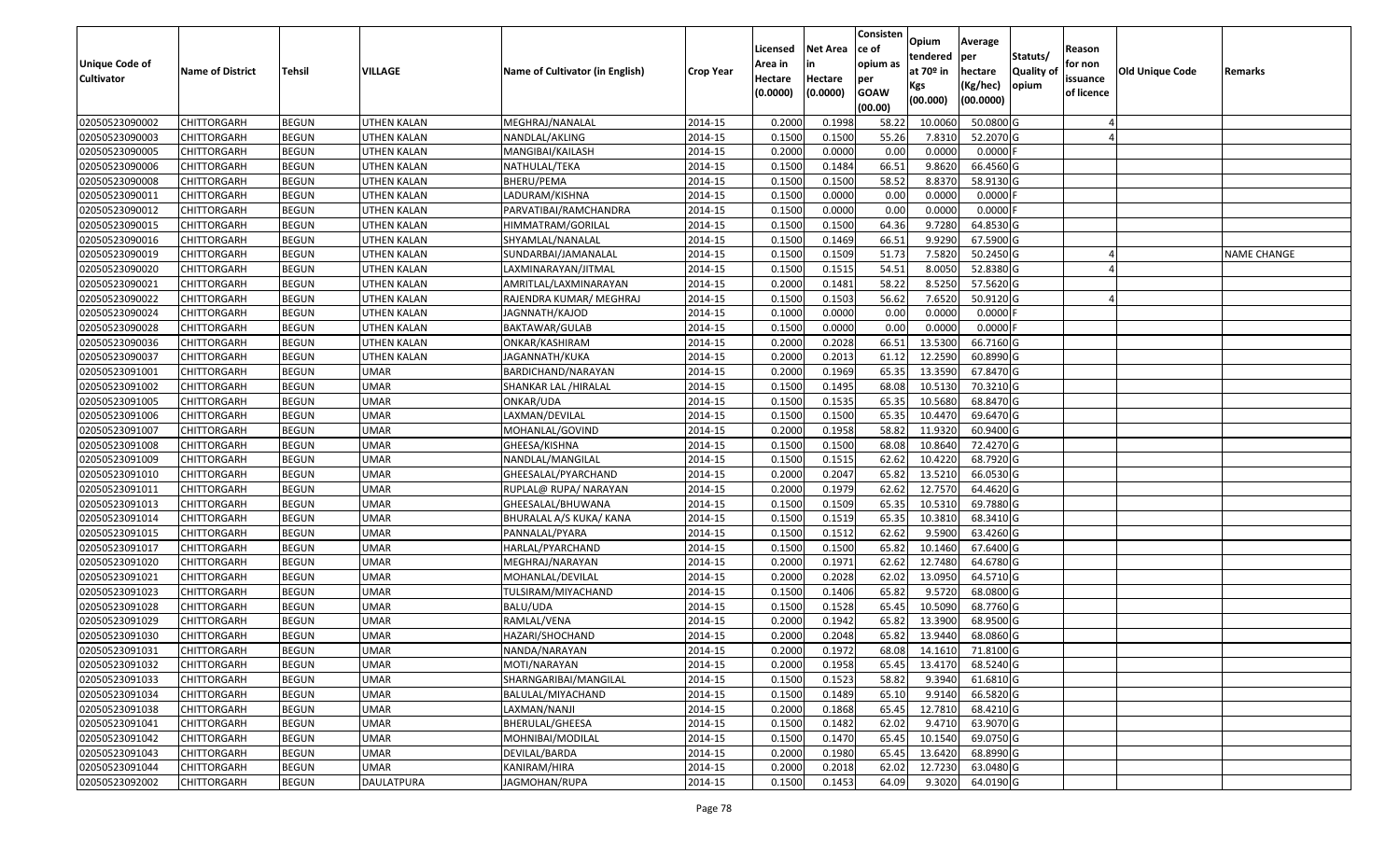| Unique Code of<br><b>Cultivator</b> | <b>Name of District</b> | <b>Tehsil</b> | VILLAGE           | Name of Cultivator (in English) | <b>Crop Year</b> | Licensed<br>Area in<br>Hectare<br>(0.0000) | <b>Net Area</b><br>Hectare<br>(0.0000) | Consisten<br>ce of<br>opium as<br>per<br><b>GOAW</b><br>(00.00) | Opium<br>tendered<br>at 70 <sup>o</sup> in<br>Kgs<br>(00.000) | Average<br>per<br>hectare<br>(Kg/hec)<br>(00.0000) | Statuts/<br><b>Quality o</b><br>opium | Reason<br>for non<br>issuance<br>of licence | Old Unique Code | Remarks            |
|-------------------------------------|-------------------------|---------------|-------------------|---------------------------------|------------------|--------------------------------------------|----------------------------------------|-----------------------------------------------------------------|---------------------------------------------------------------|----------------------------------------------------|---------------------------------------|---------------------------------------------|-----------------|--------------------|
| 02050523092004                      | CHITTORGARH             | <b>BEGUN</b>  | DAULATPURA        | JAMNALAL A/S LAXMICHAND/ PYARA  | 2014-15          | 0.1500                                     | 0.1547                                 | 62.43                                                           | 9.8020                                                        | 63.3610 G                                          |                                       |                                             |                 |                    |
| 02050523092005                      | CHITTORGARH             | <b>BEGUN</b>  | DAULATPURA        | JAIRAM/NANDA                    | 2014-15          | 0.2000                                     | 0.2030                                 | 62.88                                                           | 13.1330                                                       | 64.6950                                            |                                       |                                             |                 |                    |
| 02050523092006                      | CHITTORGARH             | <b>BEGUN</b>  | DAULATPURA        | INDRAMAL/PYARA                  | 2014-15          | 0.2000                                     | 0.2035                                 | 64.45                                                           | 13.4330                                                       | 66.0100 G                                          |                                       |                                             |                 |                    |
| 02050523092007                      | CHITTORGARH             | <b>BEGUN</b>  | <b>DAULATPURA</b> | DEVILAL/DEVA                    | 2014-15          | 0.2000                                     | 0.1980                                 | 64.45                                                           | 13.1480                                                       | 66.4040 G                                          |                                       |                                             |                 |                    |
| 02050523092019                      | CHITTORGARH             | <b>BEGUN</b>  | DAULATPURA        | ONKAR/MEGHA                     | 2014-15          | 0.1500                                     | 0.1528                                 | 61.25                                                           | 9.065                                                         | 59.3260G                                           |                                       |                                             |                 |                    |
| 02050523092020                      | CHITTORGARH             | <b>BEGUN</b>  | DAULATPURA        | NATHULAL/LAXMAN                 | 2014-15          | 0.1500                                     | 0.1479                                 | 61.25                                                           | 9.3100                                                        | 62.9480 G                                          |                                       |                                             |                 |                    |
| 02050523092021                      | <b>CHITTORGARH</b>      | <b>BEGUN</b>  | <b>DAULATPURA</b> | DAULIBAI/BHURA                  | 2014-15          | 0.2000                                     | 0.2006                                 | 59.06                                                           | 12.3270                                                       | 61.4510 G                                          |                                       |                                             |                 |                    |
| 02050523092022                      | CHITTORGARH             | <b>BEGUN</b>  | DAULATPURA        | HAJARILAL/NANDAJI               | 2014-15          | 0.2000                                     | 0.2007                                 | 59.06                                                           | 11.8960                                                       | 59.2730 G                                          |                                       |                                             | 02050523075019  | <b>TRANSFER</b>    |
| 02050523093001                      | <b>CHITTORGARH</b>      | <b>BEGUN</b>  | CHANDAKHEDI       | SOHANLAL/JAGANNATH              | 2014-15          | 0.1500                                     | 0.1477                                 | 64.41                                                           | 9.7900                                                        | 66.2830 G                                          |                                       |                                             |                 |                    |
| 02050523093002                      | <b>CHITTORGARH</b>      | <b>BEGUN</b>  | CHANDAKHEDI       | DEVILAL/PYARCHAND               | 2014-15          | 0.2000                                     | 0.1985                                 | 62.07                                                           | 12.5740                                                       | 63.3450 G                                          |                                       |                                             |                 |                    |
| 02050523093004                      | CHITTORGARH             | <b>BEGUN</b>  | CHANDAKHEDI       | MIYACHAND/MOTI DHAKAD           | 2014-15          | 0.1500                                     | 0.1479                                 | 62.07                                                           | 9.4880                                                        | 64.1510 G                                          |                                       |                                             |                 |                    |
| 02050523093005                      | <b>CHITTORGARH</b>      | <b>BEGUN</b>  | CHANDAKHEDI       | BALURAM/ NANDRAM                | 2014-15          | 0.2000                                     | 0.1787                                 | 64.41                                                           | 11.5480                                                       | 64.6220 G                                          |                                       |                                             |                 |                    |
| 02050523093006                      | CHITTORGARH             | <b>BEGUN</b>  | CHANDAKHEDI       | NARAYAN/BHANWARLAL              | 2014-15          | 0.1500                                     | 0.1525                                 | 62.07                                                           | 10.0380                                                       | 65.8230 G                                          |                                       |                                             |                 |                    |
| 02050523093007                      | CHITTORGARH             | <b>BEGUN</b>  | CHANDAKHEDI       | GULABCHAND/RATIRAM              | 2014-15          | 0.1500                                     | 0.1466                                 | 62.35                                                           | 9.5220                                                        | 64.9520 G                                          |                                       |                                             |                 |                    |
| 02050523093008                      | CHITTORGARH             | <b>BEGUN</b>  | CHANDAKHEDI       | SHAMBHULAL/BHUWANA              | 2014-15          | 0.1500                                     | 0.1459                                 | 64.41                                                           | 9.7260                                                        | 66.6620 G                                          |                                       |                                             |                 |                    |
| 02050523093009                      | CHITTORGARH             | <b>BEGUN</b>  | CHANDAKHEDI       | ANOPIBAI/NANALAL D.I.L NANDA    | 2014-15          | 0.2000                                     | 0.2023                                 | 59.66                                                           | 12.1790                                                       | 60.2030 G                                          |                                       |                                             |                 |                    |
| 02050523093010                      | CHITTORGARH             | <b>BEGUN</b>  | CHANDAKHEDI       | DEVLIBAI/DUNGA                  | 2014-15          | 0.2000                                     | 0.1940                                 | 62.35                                                           | 12.221                                                        | 62.9950 G                                          |                                       |                                             |                 |                    |
| 02050523093012                      | CHITTORGARH             | <b>BEGUN</b>  | CHANDAKHEDI       | HARKUBAI/NANDRAM                | 2014-15          | 0.2000                                     | 0.1974                                 | 63.1                                                            | 12.7300                                                       | 64.4880 G                                          |                                       |                                             |                 |                    |
| 02050523093014                      | CHITTORGARH             | <b>BEGUN</b>  | CHANDAKHEDI       | PRATAPIBAI/NARAYAN              | 2014-15          | 0.2000                                     | 0.1894                                 | 62.35                                                           | 11.9270                                                       | 62.9730 G                                          |                                       |                                             |                 |                    |
| 02050523093016                      | CHITTORGARH             | <b>BEGUN</b>  | CHANDAKHEDI       | SHOCHAND/HIRA                   | 2014-15          | 0.2000                                     | 0.1947                                 | 62.35                                                           | 12.6840                                                       | 65.1460 G                                          |                                       |                                             |                 |                    |
| 02050523093017                      | CHITTORGARH             | <b>BEGUN</b>  | CHANDAKHEDI       | HARLAL/DHULA                    | 2014-15          | 0.1500                                     | 0.1485                                 | 59.66                                                           | 9.094                                                         | 61.2390 G                                          |                                       |                                             |                 |                    |
| 02050523093018                      | CHITTORGARH             | <b>BEGUN</b>  | CHANDAKHEDI       | MOTYABAI/BARDA                  | 2014-15          | 0.2000                                     | 0.1965                                 | 63.04                                                           | 12.7880                                                       | 65.0790 G                                          |                                       |                                             |                 |                    |
| 02050523093019                      | CHITTORGARH             | <b>BEGUN</b>  | CHANDAKHEDI       | MANGILAL/RATNA                  | 2014-15          | 0.1500                                     | 0.1496                                 | 62.35                                                           | 9.5400                                                        | 63.7700 G                                          |                                       |                                             |                 |                    |
| 02050523093020                      | CHITTORGARH             | <b>BEGUN</b>  | CHANDAKHEDI       | AMARTIBAI/HEERA                 | 2014-15          | 0.1500                                     | 0.1468                                 | 63.50                                                           | 9.5340                                                        | 64.9460 G                                          |                                       |                                             |                 | <b>NAME CHANGE</b> |
| 02050523093022                      | CHITTORGARH             | <b>BEGUN</b>  | CHANDAKHEDI       | BALURAM/UDA                     | 2014-15          | 0.1500                                     | 0.1493                                 | 59.05                                                           | 9.4900                                                        | 63.5630 G                                          |                                       |                                             |                 |                    |
| 02050523093023                      | CHITTORGARH             | <b>BEGUN</b>  | CHANDAKHEDI       | DEVA/ BALU                      | 2014-15          | 0.2000                                     | 0.2037                                 | 65.86                                                           | 13.6420                                                       | 66.9710 G                                          |                                       |                                             |                 |                    |
| 02050523093024                      | CHITTORGARH             | <b>BEGUN</b>  | CHANDAKHEDI       | SARJUBAI/JEETMAL                | 2014-15          | 0.2000                                     | 0.1994                                 | 61.59                                                           | 12.4410                                                       | 62.3920 G                                          |                                       |                                             |                 | <b>NAME CHANGE</b> |
| 02050523093027                      | CHITTORGARH             | <b>BEGUN</b>  | CHANDAKHEDI       | KASHIRAM/NANDA                  | 2014-15          | 0.2000                                     | 0.1966                                 | 61.61                                                           | 12.4540                                                       | 63.3470 G                                          |                                       |                                             |                 |                    |
| 02050523093028                      | CHITTORGARH             | <b>BEGUN</b>  | CHANDAKHEDI       | MANGILAL/GHASI                  | 2014-15          | 0.1500                                     | 0.1494                                 | 59.48                                                           | 9.1510                                                        | 61.2520 G                                          |                                       |                                             |                 |                    |
| 02050523093030                      | CHITTORGARH             | <b>BEGUN</b>  | CHANDAKHEDI       | KAILASH/CHUNNILAL               | 2014-15          | 0.1500                                     | 0.1451                                 | 59.66                                                           | 8.9830                                                        | 61.9090 G                                          |                                       |                                             |                 |                    |
| 02050523093031                      | CHITTORGARH             | <b>BEGUN</b>  | CHANDAKHEDI       | <b>BALU/GOKAL</b>               | 2014-15          | 0.1500                                     | 0.1480                                 | 64.59                                                           | 9.891                                                         | 66.8310 G                                          |                                       |                                             |                 |                    |
| 02050523093033                      | CHITTORGARH             | <b>BEGUN</b>  | CHANDAKHEDI       | CHUNNILAL/GOKAL                 | 2014-15          | 0.1500                                     | 0.1479                                 | 62.15                                                           | 9.6240                                                        | 65.0710G                                           |                                       |                                             |                 |                    |
| 02050523093034                      | <b>CHITTORGARH</b>      | <b>BEGUN</b>  | CHANDAKHEDI       | KUKIBAI/MANGILAL                | 2014-15          | 0.2000                                     | 0.1979                                 | 64.33                                                           | 13.1330                                                       | 66.3620 G                                          |                                       |                                             |                 |                    |
| 02050523093035                      | CHITTORGARH             | <b>BEGUN</b>  | CHANDAKHEDI       | KANHAIYALAL@ KHANA/ DOLA        | 2014-15          | 0.150                                      | 0.1454                                 | 61.55                                                           | 9.0390                                                        | 62.1660 G                                          |                                       |                                             |                 |                    |
| 02050523093038                      | CHITTORGARH             | <b>BEGUN</b>  | CHANDAKHEDI       | NATHU/NARAYAN                   | 2014-15          | 0.1500                                     | 0.1469                                 | 64.59                                                           | 9.8550                                                        | 67.0860 G                                          |                                       |                                             |                 |                    |
| 02050523093041                      | <b>CHITTORGARH</b>      | <b>BEGUN</b>  | CHANDAKHEDI       | LALU/BARDA                      | 2014-15          | 0.2000                                     | 0.1971                                 | 61.17                                                           | 12.3040                                                       | 62.4250 G                                          |                                       |                                             |                 |                    |
| 02050523093042                      | <b>CHITTORGARH</b>      | <b>BEGUN</b>  | CHANDAKHEDI       | LAXMAN/BARDA                    | 2014-15          | 0.1500                                     | 0.1512                                 | 61.55                                                           | 9.6110                                                        | 63.5650 G                                          |                                       |                                             |                 |                    |
| 02050523093046                      | <b>CHITTORGARH</b>      | <b>BEGUN</b>  | CHANDAKHEDI       | NARAYAN/GULAB                   | 2014-15          | 0.1500                                     | 0.1475                                 | 61.55                                                           | 9.0920                                                        | 61.6410 G                                          |                                       |                                             |                 |                    |
| 02050523093048                      | <b>CHITTORGARH</b>      | <b>BEGUN</b>  | CHANDAKHEDI       | KASTURIBAI/BALU                 | 2014-15          | 0.1500                                     | 0.1443                                 | 61.55                                                           | 9.0130                                                        | 62.4600 G                                          |                                       |                                             |                 |                    |
| 02050523093050                      | <b>CHITTORGARH</b>      | <b>BEGUN</b>  | CHANDAKHEDI       | SHANTILAL/BALURAM               | 2014-15          | 0.1500                                     | 0.1499                                 | 66.08                                                           | 10.2140                                                       | 68.1390 G                                          |                                       |                                             |                 |                    |
| 02050523093051                      | <b>CHITTORGARH</b>      | <b>BEGUN</b>  | CHANDAKHEDI       | JAGANNATH/NANDA                 | 2014-15          | 0.1500                                     | 0.1525                                 | 64.59                                                           | 10.1310                                                       | 66.4330 G                                          |                                       |                                             |                 |                    |
| 02050523093055                      | <b>CHITTORGARH</b>      | <b>BEGUN</b>  | CHANDAKHEDI       | KESHARBAI/HARLAL                | 2014-15          | 0.1500                                     | 0.1441                                 | 65.74                                                           | 10.1150                                                       | 70.1940 G                                          |                                       |                                             |                 |                    |
| 02050523093058                      | <b>CHITTORGARH</b>      | <b>BEGUN</b>  | CHANDAKHEDI       | KASHIRAM/MUDLAL                 | 2014-15          | 0.1500                                     | 0.1508                                 | 64.59                                                           | 10.2240                                                       | 67.7980 G                                          |                                       |                                             |                 |                    |
| 02050523093059                      | <b>CHITTORGARH</b>      | <b>BEGUN</b>  | CHANDAKHEDI       | SHANKERLAL/BALU                 | 2014-15          | 0.1500                                     | 0.1501                                 | 64.59                                                           | 10.2610                                                       | 68.3610 G                                          |                                       |                                             |                 |                    |
| 02050523093060                      | <b>CHITTORGARH</b>      | <b>BEGUN</b>  | CHANDAKHEDI       | LALURAM/BALURAM                 | 2014-15          | 0.1500                                     | 0.1480                                 | 64.29                                                           | 9.7540                                                        | 65.9050 G                                          |                                       |                                             |                 |                    |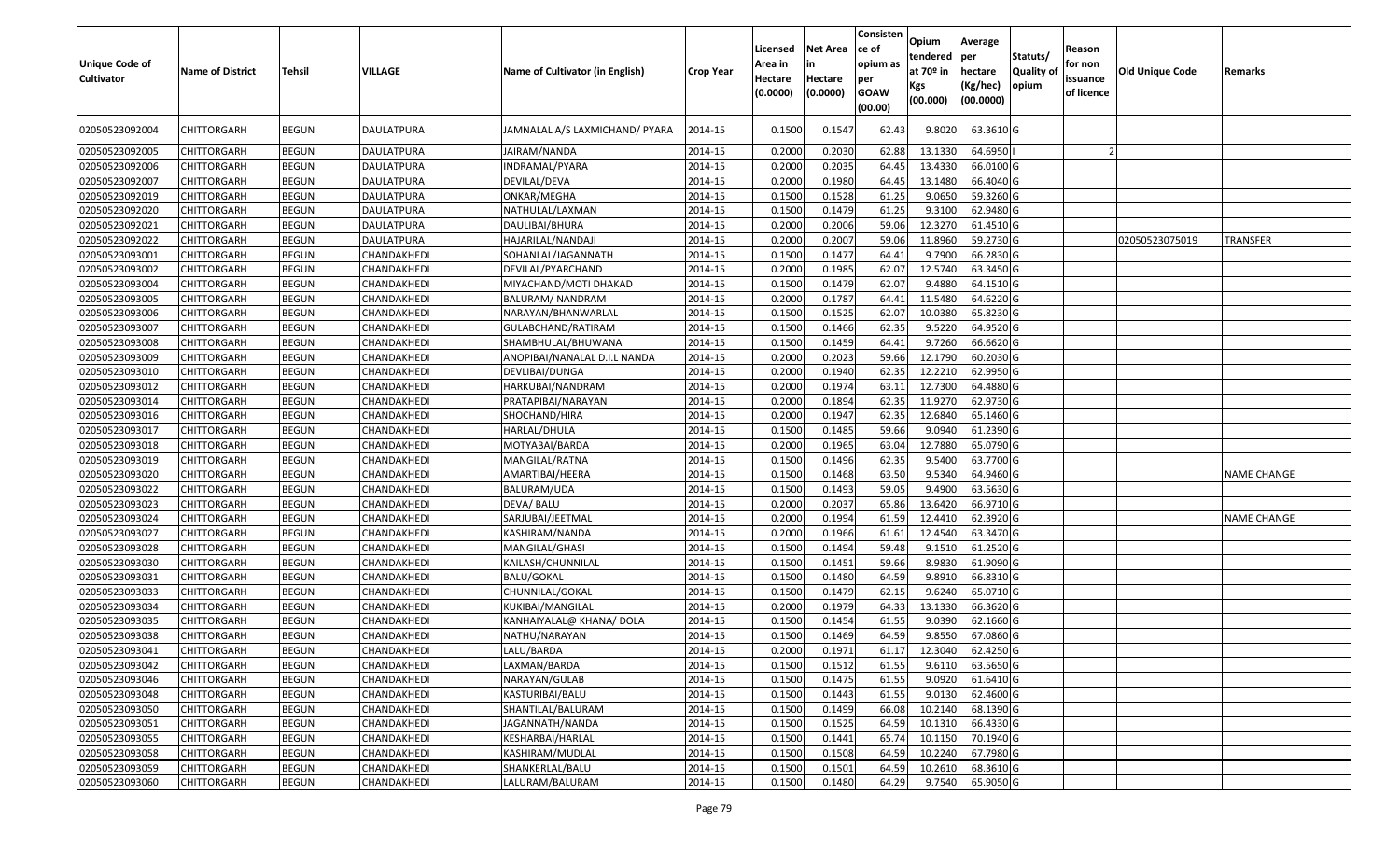|                       |                         |               |                |                                           |                  | Licensed | <b>Net Area</b> | Consisten<br>ce of | Opium         | Average   |                  | Reason     |                        |                    |
|-----------------------|-------------------------|---------------|----------------|-------------------------------------------|------------------|----------|-----------------|--------------------|---------------|-----------|------------------|------------|------------------------|--------------------|
| <b>Unique Code of</b> |                         |               |                |                                           |                  | Area in  |                 | opium as           | tendered      | per       | Statuts/         | for non    |                        |                    |
| <b>Cultivator</b>     | <b>Name of District</b> | <b>Tehsil</b> | VILLAGE        | Name of Cultivator (in English)           | <b>Crop Year</b> | Hectare  | Hectare         | per                | at $70°$ in   | hectare   | <b>Quality o</b> | issuance   | <b>Old Unique Code</b> | Remarks            |
|                       |                         |               |                |                                           |                  | (0.0000) | (0.0000)        | <b>GOAW</b>        | Kgs           | (Kg/hec)  | opium            | of licence |                        |                    |
|                       |                         |               |                |                                           |                  |          |                 | (00.00)            | (00.000)      | (00.0000) |                  |            |                        |                    |
| 02050523093061        | CHITTORGARH             | <b>BEGUN</b>  | CHANDAKHEDI    | ONKAR/HIRALAL                             | 2014-15          | 0.2000   | 0.1956          | 67.19              | 13.4480       | 68.7530 G |                  |            |                        |                    |
| 02050523093067        | CHITTORGARH             | <b>BEGUN</b>  | CHANDAKHEDI    | JAMNALAL/PYARCHAND                        | 2014-15          | 0.2000   | 0.1900          | 64.29              | 12.4260       | 65.4000 G |                  |            |                        |                    |
| 02050523093069        | CHITTORGARH             | <b>BEGUN</b>  | CHANDAKHEDI    | BHURIBAI/SHANKERLAL                       | 2014-15          | 0.1500   | 0.1440          | 64.29              | 9.4050        | 65.3130 G |                  |            |                        |                    |
| 02050523093070        | CHITTORGARH             | <b>BEGUN</b>  | CHANDAKHEDI    | <b>BALU/GULAB</b>                         | 2014-15          | 0.1500   | 0.1472          | 64.21              | 9.5400        | 64.8100 G |                  |            |                        |                    |
| 02050523093071        | CHITTORGARH             | <b>BEGUN</b>  | CHANDAKHEDI    | RADHESHYAM/DEVLAL                         | 2014-15          | 0.2000   | 0.1957          | 67.19              | 13.515        | 69.0600 G |                  |            |                        |                    |
| 02050523093072        | CHITTORGARH             | <b>BEGUN</b>  | CHANDAKHEDI    | JAIRAM/RATANLAL                           | 2014-15          | 0.1500   | 0.1482          | 58.16              | 8.7320        | 58.9200 G |                  |            |                        |                    |
| 02050523093073        | CHITTORGARH             | <b>BEGUN</b>  | CHANDAKHEDI    | BHUWANA/HIRA                              | 2014-15          | 0.1500   | 0.1500          | 58.16              | 9.1230        | 60.8200 G |                  |            |                        |                    |
| 02050523093074        | CHITTORGARH             | <b>BEGUN</b>  | CHANDAKHEDI    | JITMAL/TULSIRAM                           | 2014-15          | 0.1500   | 0.1492          | 61.55              | 9.5840        | 64.2360 G |                  |            |                        |                    |
| 02050523093076        | <b>CHITTORGARH</b>      | <b>BEGUN</b>  | CHANDAKHEDI    | KERING/NARAYAN                            | 2014-15          | 0.2000   | 0.1988          | 64.29              | 13.1340       | 66.0660 G |                  |            |                        |                    |
| 02050523093078        | CHITTORGARH             | <b>BEGUN</b>  | CHANDAKHEDI    | MOHANLAL/ONKAR                            | 2014-15          | 0.1500   | 0.1509          | 64.29              | 10.0200       | 66.4020 G |                  |            |                        |                    |
| 02050523093079        | CHITTORGARH             | <b>BEGUN</b>  | CHANDAKHEDI    | LADU/ HAZARI A/S RAMESHWAR                | 2014-15          | 0.1500   | 0.1490          | 64.21              | 9.9620        | 66.8590 G |                  |            |                        |                    |
| 02050523093080        | CHITTORGARH             | <b>BEGUN</b>  | CHANDAKHEDI    | SHAMBHULAL/RUPA                           | 2014-15          | 0.1500   | 0.1468          | 61.17              | 9.1840        | 62.5610 G |                  |            |                        |                    |
| 02050523093083        | <b>CHITTORGARH</b>      | <b>BEGUN</b>  | CHANDAKHEDI    | KANTABAI/SHIVLAL                          | 2014-15          | 0.2000   | 0.2000          | 61.17              | 12.2510       | 61.2550 G |                  |            |                        |                    |
| 02050523093084        | <b>CHITTORGARH</b>      | <b>BEGUN</b>  | CHANDAKHEDI    | BANSHILAL/LALU                            | 2014-15          | 0.1500   | 0.1493          | 67.19              | 10.1070       | 67.6960 G |                  |            |                        |                    |
| 02050523093086        | CHITTORGARH             | <b>BEGUN</b>  | CHANDAKHEDI    | NARAYAN/BHOLA                             | 2014-15          | 0.1500   | 0.1517          | 67.19              | 10.1940       | 67.1980 G |                  |            | 02050523081017         | TRANSFER           |
| 02050523094002        | <b>CHITTORGARH</b>      | <b>BEGUN</b>  | <b>TURKADI</b> | ONKAR A/S LAKHMA/ NARAYAN                 | 2014-15          | 0.2000   | 0.1971          | 65.60              | 12.9890       | 65.9010 G |                  |            |                        |                    |
| 02050523094011        | CHITTORGARH             | <b>BEGUN</b>  | TURKADI        | KANHAIYALAL A/S CHUNNILAL/ HARLAL 2014-15 |                  | 0.2000   | 0.1999          | 58.22              | 11.5940       | 57.9990 G |                  |            |                        |                    |
| 02050523094013        | CHITTORGARH             | <b>BEGUN</b>  | TURKADI        | SHANKERLAL A/S VENA / RUPA                | 2014-15          | 0.150    | 0.1478          | 58.22              | 9.041         | 61.1710 G |                  |            |                        |                    |
| 02050523094018        | CHITTORGARH             | <b>BEGUN</b>  | <b>TURKADI</b> | SHAYARIBAI/MANGILAL                       | 2014-15          | 0.1500   | 0.1467          | 52.44              | 7.6410        | 52.0860 G |                  |            |                        |                    |
| 02050523094020        | CHITTORGARH             | <b>BEGUN</b>  | <b>TURKADI</b> | GHEESALAL/ONKAR                           | 2014-15          | 0.2000   | 0.2004          | 61.26              | 12.5230       | 62.4900 G |                  |            |                        |                    |
| 02050523094021        | CHITTORGARH             | <b>BEGUN</b>  | <b>TURKADI</b> | BHERULAL/BALU                             | 2014-15          | 0.1500   | 0.1536          | 61.26              | 9.355         | 60.9050 G |                  |            |                        |                    |
| 02050523094025        | CHITTORGARH             | <b>BEGUN</b>  | <b>TURKADI</b> | VENA/KALU                                 | 2014-15          | 0.1500   | 0.1392          | 55.32              | 7.8480        | 56.3790 G |                  |            |                        |                    |
| 02050523094028        | CHITTORGARH             | <b>BEGUN</b>  | TURKADI        | DHAPUBAI/PYARCHAND @ PYARA                | 2014-15          | 0.1500   | 0.1500          | 56.17              | 8.4980        | 56.6530 G |                  |            |                        | <b>NAME CHANGE</b> |
| 02050523094029        | CHITTORGARH             | <b>BEGUN</b>  | <b>TURKADI</b> | RAMCHANDRA/ NARAYAN                       | 2014-15          | 0.1500   | 0.1487          | 65.60              | 9.8870        | 66.4900 G |                  |            |                        |                    |
| 02050523094035        | CHITTORGARH             | <b>BEGUN</b>  | <b>TURKADI</b> | MANGILAL/BHERU                            | 2014-15          | 0.1500   | 0.1512          | 62.13              | 9.4970        | 62.8110 G |                  |            |                        |                    |
| 02050523094036        | CHITTORGARH             | <b>BEGUN</b>  | <b>TURKADI</b> | SOHANIBAI/BHANWARLAL                      | 2014-15          | 0.2000   | 0.1988          | 58.22              | 11.6440       | 58.5710 G |                  |            |                        |                    |
| 02050523094039        | <b>CHITTORGARH</b>      | <b>BEGUN</b>  | <b>TURKADI</b> | KANTABAI A/D KELIBAI / DEVILAL            | 2014-15          | 0.1500   | 0.1242          | 53.48              | 6.9290        | 55.7890 G |                  |            |                        |                    |
| 02050523095001        | CHITTORGARH             | <b>BEGUN</b>  | AMARPURA       | DEUBAI/BANSHILAL                          | 2014-15          | 0.2000   | 0.2004          | 62.62              | 12.7920       | 63.8320 G |                  |            |                        |                    |
| 02050523095003        | CHITTORGARH             | <b>BEGUN</b>  | AMARPURA       | BALULAL/KUKALAL                           | 2014-15          | 0.2000   | 0.1456          | 62.62              | 9.2230        | 63.3450 G |                  |            |                        |                    |
| 02050523095004        | CHITTORGARH             | <b>BEGUN</b>  | AMARPURA       | DEVA/HIRA                                 | 2014-15          | 0.2000   | 0.1922          | 65.05              | 12.8800       | 67.0140 G |                  |            |                        |                    |
| 02050523095007        | CHITTORGARH             | <b>BEGUN</b>  | AMARPURA       | DEVILAL/BALU                              | 2014-15          | 0.2000   | 0.1944          | 70.05              | 14.0100       | 72.0680 G |                  |            |                        |                    |
| 02050523095009        | CHITTORGARH             | <b>BEGUN</b>  | AMARPURA       | HIRA/KUKA                                 | 2014-15          | 0.2000   | 0.1951          | 67.13              | 13.0960       | 67.1250 G |                  |            |                        |                    |
| 02050523095010        | <b>CHITTORGARH</b>      | <b>BEGUN</b>  | AMARPURA       | KAJODIBAI/BHUWANA                         | 2014-15          | 0.2000   | 0.1727          | 62.62              | 10.8870       | 63.0400 G |                  |            |                        |                    |
| 02050523095014        | CHITTORGARH             | <b>BEGUN</b>  | AMARPURA       | ONKARLAL/BHERU                            | 2014-15          | 0.2000   | 0.1942          | 65.05              | 13.0840       | 67.3740 G |                  |            |                        |                    |
| 02050523095016        | CHITTORGARH             | <b>BEGUN</b>  | AMARPURA       | KASHIRAM/BALU                             | 2014-15          | 0.2000   | 0.1985          | 65.05              | 13.1870       | 66.4330 G |                  |            |                        |                    |
| 02050523095017        | CHITTORGARH             | <b>BEGUN</b>  | AMARPURA       | SITARAM/TULSIRAM                          | 2014-15          | 0.2000   | 0.1960          |                    | 67.11 13.5950 | 69.3620 G |                  |            |                        |                    |
| 02050523095018        | <b>CHITTORGARH</b>      | <b>BEGUN</b>  | AMARPURA       | BHAGIRATH/HUKMICHAND                      | 2014-15          | 0.2000   | 0.1976          | 62.62              | 12.6670       | 64.1040 G |                  |            |                        |                    |
| 02050523095020        | <b>CHITTORGARH</b>      | <b>BEGUN</b>  | AMARPURA       | MANGIBAI W/O UDAILAL / KALU               | 2014-15          | 0.2000   | 0.1091          | 65.05              | 7.1650        | 65.6740 G |                  |            |                        |                    |
| 02050523095021        | <b>CHITTORGARH</b>      | <b>BEGUN</b>  | AMARPURA       | RUPA / BALU                               | 2014-15          | 0.2000   | 0.1950          | 65.05              | 12.8330       | 65.8100 G |                  |            |                        |                    |
| 02050523095022        | CHITTORGARH             | <b>BEGUN</b>  | AMARPURA       | BHANWARIBAI/ KHEMA/ KUKA                  | 2014-15          | 0.2000   | 0.2000          | 62.62              | 12.8280       | 64.1400 G |                  |            |                        |                    |
| 02050523095023        | <b>CHITTORGARH</b>      | <b>BEGUN</b>  | AMARPURA       | SHIVRAJ/ CHHAGANLAL                       | 2014-15          | 0.1500   | 0.1386          | 67.11              | 9.4630        | 68.2760 G |                  |            |                        |                    |
| 02050523095026        | <b>CHITTORGARH</b>      | <b>BEGUN</b>  | AMARPURA       | NANALAL/RUPA                              | 2014-15          | 0.2000   | 0.1965          | 67.11              | 13.8150       | 70.3050 G |                  |            |                        |                    |
| 02050523095027        | <b>CHITTORGARH</b>      | <b>BEGUN</b>  | AMARPURA       | KELIBAI/MANGILAL                          | 2014-15          | 0.2000   | 0.1931          | 65.04              | 12.5900       | 65.1990 G |                  |            |                        |                    |
| 02050523095028        | <b>CHITTORGARH</b>      | <b>BEGUN</b>  | AMARPURA       | MANGILAL/KUKA                             | 2014-15          | 0.2000   | 0.1916          | 65.04              | 12.7110       | 66.3410 G |                  |            |                        |                    |
| 02050523095030        | <b>CHITTORGARH</b>      | <b>BEGUN</b>  | AMARPURA       | SHOBHALAL/DEVILAL                         | 2014-15          | 0.2000   | 0.1920          | 65.04              | 12.7200       | 66.2500 G |                  |            |                        |                    |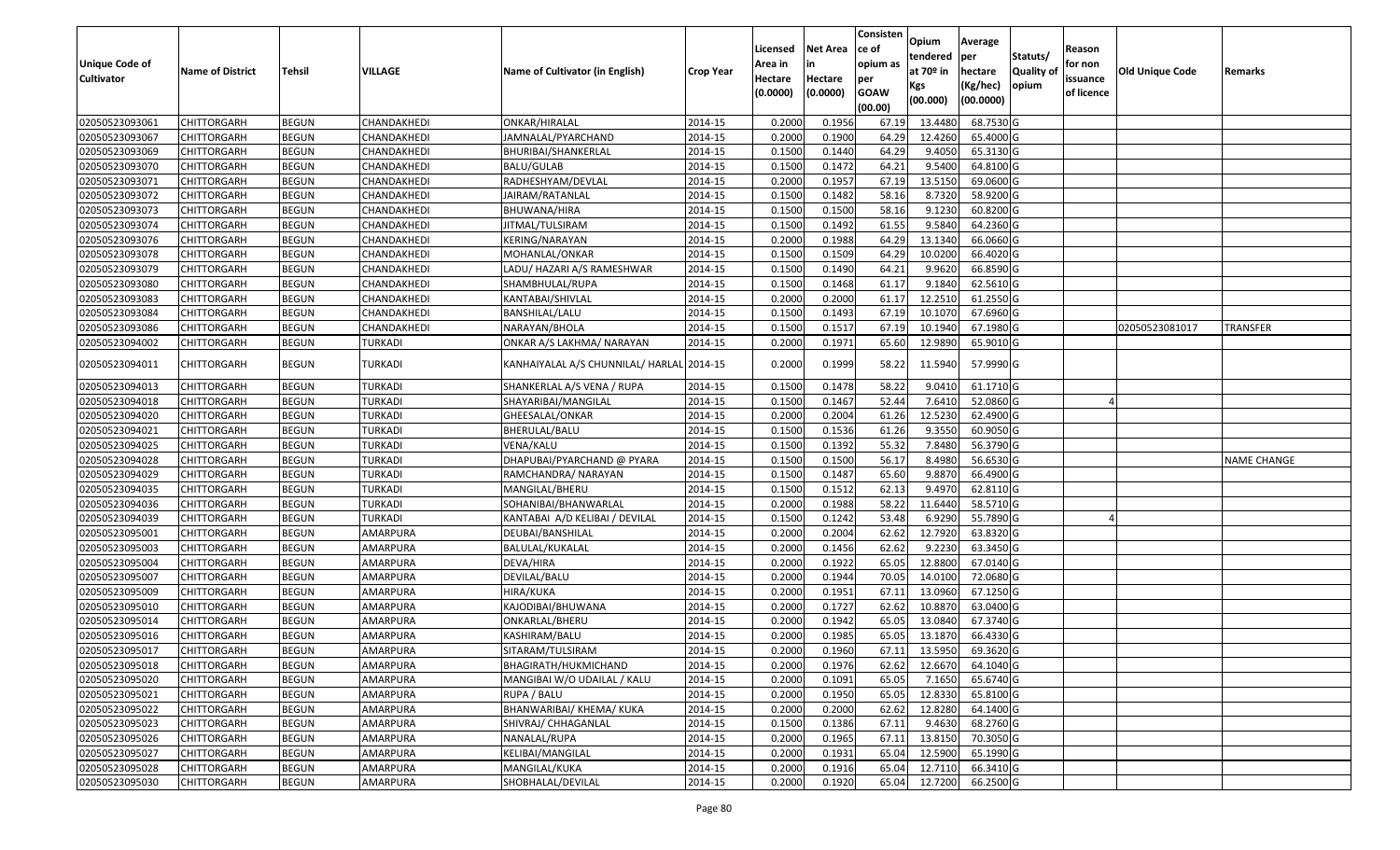|                   |                         |               |                |                                          |                  | Licensed | <b>Net Area</b> | Consisten<br>ce of | Opium           | Average               |                           | Reason     |                        |                    |
|-------------------|-------------------------|---------------|----------------|------------------------------------------|------------------|----------|-----------------|--------------------|-----------------|-----------------------|---------------------------|------------|------------------------|--------------------|
| Unique Code of    |                         |               |                |                                          |                  | Area in  | in              | opium as           | tendered        | per                   | Statuts/                  | for non    |                        |                    |
| <b>Cultivator</b> | <b>Name of District</b> | <b>Tehsil</b> | <b>VILLAGE</b> | Name of Cultivator (in English)          | <b>Crop Year</b> | Hectare  | Hectare         | per                | at $70°$ in     | hectare               | <b>Quality o</b><br>opium | issuance   | <b>Old Unique Code</b> | Remarks            |
|                   |                         |               |                |                                          |                  | (0.0000) | (0.0000)        | <b>GOAW</b>        | Kgs<br>(00.000) | (Kg/hec)<br>(00.0000) |                           | of licence |                        |                    |
|                   |                         |               |                |                                          |                  |          |                 | (00.00)            |                 |                       |                           |            |                        |                    |
| 02050523095037    | CHITTORGARH             | <b>BEGUN</b>  | AMARPURA       | AMBALAL/BANSHILAL                        | 2014-15          | 0.2000   | 0.1989          | 59.69              | 12.151          | 61.0910G              |                           |            |                        |                    |
| 02050523095038    | CHITTORGARH             | <b>BEGUN</b>  | AMARPURA       | JYANIBAI/BALULAL                         | 2014-15          | 0.2000   | 0.1512          | 65.05              | 9.8970          | 65.4560 G             |                           |            |                        |                    |
| 02050523095039    | CHITTORGARH             | <b>BEGUN</b>  | AMARPURA       | PRABHULAL/NARAYAN                        | 2014-15          | 0.2000   | 0.1968          | 65.05              | 13.1680         | 66.9110 G             |                           |            |                        |                    |
| 02050523095042    | <b>CHITTORGARH</b>      | <b>BEGUN</b>  | AMARPURA       | FORULAL/HIRA                             | 2014-15          | 0.2000   | 0.1800          | 62.62              | 11.3430         | 63.0170G              |                           |            |                        |                    |
| 02050523095045    | CHITTORGARH             | <b>BEGUN</b>  | AMARPURA       | SHAMBHULAL/KASHIRAM                      | 2014-15          | 0.2000   | 0.1953          | 62.62              | 12.3360         | 63.1640 G             |                           |            |                        |                    |
| 02050523095046    | CHITTORGARH             | <b>BEGUN</b>  | AMARPURA       | GHEESALAL/PANNA                          | 2014-15          | 0.2000   | 0.2000          | 65.05              | 13.1490         | 65.7450 G             |                           |            |                        |                    |
| 02050523095049    | CHITTORGARH             | <b>BEGUN</b>  | AMARPURA       | SUGNABAI/SHAMBHULAL                      | 2014-15          | 0.2000   | 0.1950          | 65.04              | 12.7010         | 65.1330 G             |                           |            |                        |                    |
| 02050523095052    | CHITTORGARH             | <b>BEGUN</b>  | AMARPURA       | PANNALAL/BALU                            | 2014-15          | 0.2000   | 0.1955          | 65.05              | 12.9080         | 66.0260 G             |                           |            |                        |                    |
| 02050523095053    | CHITTORGARH             | <b>BEGUN</b>  | AMARPURA       | RUPLAL/BALU                              | 2014-15          | 0.2000   | 0.1968          | 65.05              | 13.0100         | 66.1080 G             |                           |            |                        |                    |
| 02050523095054    | CHITTORGARH             | <b>BEGUN</b>  | AMARPURA       | GIRDHARI/KUKA                            | 2014-15          | 0.2000   | 0.1978          | 70.05              | 14.1100         | 71.3350 G             |                           |            |                        |                    |
| 02050523095055    | CHITTORGARH             | <b>BEGUN</b>  | AMARPURA       | DEVALAL/MANGILAL                         | 2014-15          | 0.2000   | 0.1974          | 65.60              | 13.3450         | 67.6040 G             |                           |            |                        |                    |
| 02050523096001    | <b>CHITTORGARH</b>      | <b>BEGUN</b>  | ANWALHEDA      | MADANLAL/BHURA G.S. BHARMAL              | 2014-15          | 0.2000   | 0.1961          | 61.26              | 12.1030         | 61.7190 G             |                           |            |                        | <b>NAME CHANGE</b> |
| 02050523096002    | <b>CHITTORGARH</b>      | <b>BEGUN</b>  | ANWALHEDA      | NARAYAN/BARDA                            | 2014-15          | 0.2000   | 0.1978          | 64.30              | 12.5110         | 63.2510               |                           |            |                        |                    |
| 02050523096004    | <b>CHITTORGARH</b>      | <b>BEGUN</b>  | ANWALHEDA      | RAMSUKH/SITARAM                          | 2014-15          | 0.2000   | 0.1994          | 61.15              | 12.3090         | 61.7300 G             |                           |            |                        |                    |
| 02050523096005    | <b>CHITTORGARH</b>      | <b>BEGUN</b>  | ANWALHEDA      | PYARCHAND/BALU                           | 2014-15          | 0.2000   | 0.1976          | 61.15              | 12.5970         | 63.7500 G             |                           |            |                        |                    |
| 02050523096006    | CHITTORGARH             | <b>BEGUN</b>  | ANWALHEDA      | BARDICHAND/BHEEMA                        | 2014-15          | 0.2000   | 0.1903          | 64.30              | 12.4010         | 65.1660               |                           |            |                        |                    |
| 02050523096008    | CHITTORGARH             | <b>BEGUN</b>  | ANWALHEDA      | CHUNNIBAI/CHUNNILAL                      | 2014-15          | 0.1500   | 0.1487          | 64.30              | 9.9300          | 66.7790 G             |                           |            |                        |                    |
| 02050523096011    | CHITTORGARH             | <b>BEGUN</b>  | ANWALHEDA      | RATANLAL/CHUNNILAL MOTHER<br>NARAYANIBAI | 2014-15          | 0.2000   | 0.1950          | 68.13              | 13.4120         | 68.7790               |                           |            |                        | <b>NAME CHANGE</b> |
| 02050523096012    | CHITTORGARH             | <b>BEGUN</b>  | ANWALHEDA      | MODIRAM/BALU                             | 2014-15          | 0.2000   | 0.1967          | 64.23              | 12.974          | 65.9580               |                           |            |                        |                    |
| 02050523096013    | CHITTORGARH             | <b>BEGUN</b>  | ANWALHEDA      | EAJENBAI/MANGILAL                        | 2014-15          | 0.1500   | 0.1449          | 64.23              | 9.7720          | 67.4400               |                           |            |                        |                    |
| 02050523096016    | CHITTORGARH             | <b>BEGUN</b>  | ANWALHEDA      | SOHANIBAI/CHATERBHUJ                     | 2014-15          | 0.2000   | 0.1972          | 64.23              | 12.8920         | 65.3750               |                           |            |                        |                    |
| 02050523096017    | CHITTORGARH             | <b>BEGUN</b>  | ANWALHEDA      | ONKERLAL/BALU                            | 2014-15          | 0.2000   | 0.1990          | 61.15              | 12.4310         | 62.4670 G             |                           |            |                        |                    |
| 02050523096018    | CHITTORGARH             | <b>BEGUN</b>  | ANWALHEDA      | ONKARLAL/BHAGIRATH                       | 2014-15          | 0.1500   | 0.1515          | 60.50              | 9.2480          | 61.0430 G             |                           |            |                        |                    |
| 02050523096020    | <b>CHITTORGARH</b>      | <b>BEGUN</b>  | ANWALHEDA      | NANALAL A/S GHEESA / RAMSUKH             | 2014-15          | 0.1500   | 0.1470          | 64.23              | 9.4420          | 64.2310               |                           |            |                        |                    |
| 02050523096024    | CHITTORGARH             | <b>BEGUN</b>  | ANWALHEDA      | MOHANLAL/ BALU                           | 2014-15          | 0.1500   | 0.1508          | 64.50              | 10.4860         | 69.5360               |                           |            |                        |                    |
| 02050523096025    | CHITTORGARH             | <b>BEGUN</b>  | ANWALHEDA      | PRABHU/DUNGA                             | 2014-15          | 0.1500   | 0.1444          | 64.50              | 9.8960          | 68.5320               |                           |            |                        |                    |
| 02050523096027    | CHITTORGARH             | <b>BEGUN</b>  | ANWALHEDA      | HIRALAL/KAJOD                            | 2014-15          | 0.2000   | 0.1922          | 64.50              | 12.2640         | 63.8090               |                           |            |                        |                    |
| 02050523096028    | CHITTORGARH             | <b>BEGUN</b>  | ANWALHEDA      | PYARCHAND/DUNGA                          | 2014-15          | 0.2000   | 0.1987          | 64.50              | 12.9460         | 65.1530               |                           |            |                        |                    |
| 02050523096029    | CHITTORGARH             | <b>BEGUN</b>  | ANWALHEDA      | SHANTILAL/MANGILAL                       | 2014-15          | 0.2000   | 0.1988          | 68.13              | 13.8990         | 69.9140               |                           |            |                        |                    |
| 02050523096030    | CHITTORGARH             | <b>BEGUN</b>  | ANWALHEDA      | SURESHCHANDRA/MANGILAL                   | 2014-15          | 0.1500   | 0.1504          | 58.22              | 8.9410          | 59.4480 G             |                           |            |                        |                    |
| 02050523096031    | CHITTORGARH             | <b>BEGUN</b>  | ANWALHEDA      | BHOJA/RODA                               | 2014-15          | 0.1500   | 0.1492          | 61.26              | 9.3470          | 62.6470 G             |                           |            |                        |                    |
| 02050523096033    | CHITTORGARH             | <b>BEGUN</b>  | ANWALHEDA      | CHHITER/RUPA                             | 2014-15          | 0.2000   | 0.1938          | 65.12              | 12.9310         | 66.7230 G             |                           |            |                        |                    |
| 02050523096037    | CHITTORGARH             | <b>BEGUN</b>  | ANWALHEDA      | MODIRAM A/S MOJIRAM /<br>CHATERBHUJ      | 2014-15          | 0.1500   | 0.1481          | 61.15              | 9.3820          | 63.3490 G             |                           |            |                        |                    |
| 02050523096039    | CHITTORGARH             | <b>BEGUN</b>  | ANWALHEDA      | DEVILAL/BALU                             | 2014-15          | 0.1500   | 0.1440          | 60.50              | 9.0400          | 62.7780 G             |                           |            |                        |                    |
| 02050523096043    | <b>CHITTORGARH</b>      | <b>BEGUN</b>  | ANWALHEDA      | KANA/DALU                                | 2014-15          | 0.1500   | 0.1496          | 64.36              | 10.0030         | 66.8650 G             |                           |            |                        |                    |
| 02050523096044    | <b>CHITTORGARH</b>      | <b>BEGUN</b>  | ANWALHEDA      | BHURALAL/DUNGA                           | 2014-15          | 0.2000   | 0.2010          | 61.15              | 12.5710         | 62.5420 G             |                           |            |                        |                    |
| 02050523096052    | <b>CHITTORGARH</b>      | <b>BEGUN</b>  | ANWALHEDA      | PREMCHAND/KAJOD                          | 2014-15          | 0.2000   | 0.2009          | 61.15              | 12.0900         | 60.1790 G             |                           |            |                        |                    |
| 02050523096056    | <b>CHITTORGARH</b>      | <b>BEGUN</b>  | ANWALHEDA      | RAMSUKH/CHUNNILAL                        | 2014-15          | 0.2000   | 0.2049          | 60.50              | 11.8410         | 57.7890 G             |                           |            |                        |                    |
| 02050523096057    | <b>CHITTORGARH</b>      | <b>BEGUN</b>  | ANWALHEDA      | GORIBAI/PYARCHAND                        | 2014-15          | 0.1500   | 0.1421          | 64.36              | 9.6910          | 68.1980 G             |                           |            |                        |                    |
| 02050523096058    | <b>CHITTORGARH</b>      | <b>BEGUN</b>  | ANWALHEDA      | MOHANLAL/CHUNNILAL                       | 2014-15          | 0.2000   | 0.1915          | 64.30              | 12.4370         | 64.9450               |                           |            |                        |                    |
| 02050523096061    | <b>CHITTORGARH</b>      | <b>BEGUN</b>  | ANWALHEDA      | CHAGANLAL/TULSIRAM                       | 2014-15          | 0.1500   | 0.1473          | 58.22              | 9.1320          | 61.9960 G             |                           |            |                        |                    |
| 02050523096064    | <b>CHITTORGARH</b>      | <b>BEGUN</b>  | ANWALHEDA      | FUMABAI/BHERU                            | 2014-15          | 0.1500   | 0.1488          | 61.26              | 9.4250          | 63.3400 G             |                           |            |                        |                    |
| 02050523096069    | <b>CHITTORGARH</b>      | <b>BEGUN</b>  | ANWALHEDA      | DHANNA/LAXMAN                            | 2014-15          | 0.2000   | 0.2011          | 61.26              | 12.4270         | 61.7950 G             |                           |            |                        |                    |
| 02050523096071    | <b>CHITTORGARH</b>      | <b>BEGUN</b>  | ANWALHEDA      | RAMSUKH/ LALU                            | 2014-15          | 0.2000   | 0.1960          | 61.09              | 12.2350         | 62.4230 G             |                           |            |                        |                    |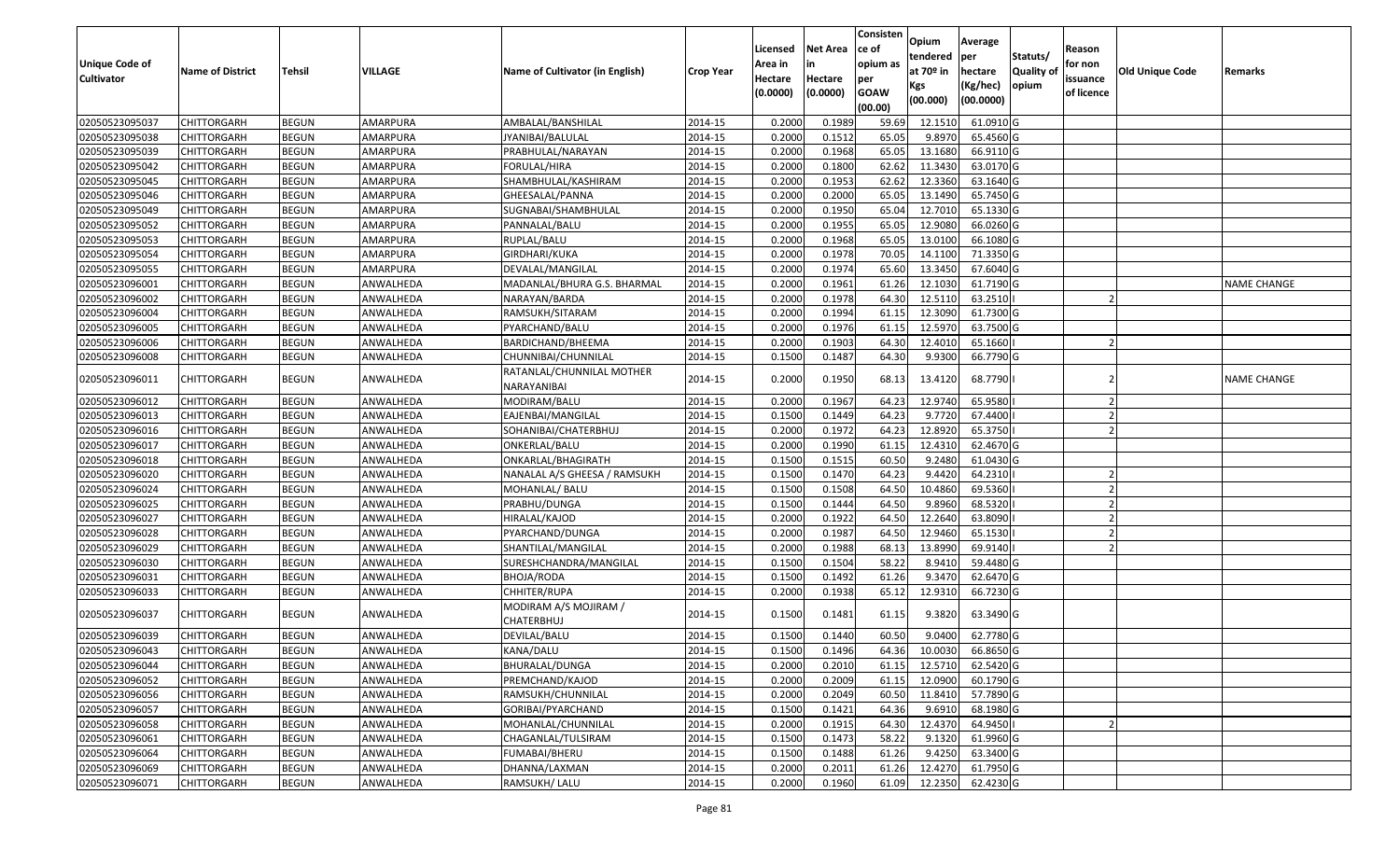| <b>Unique Code of</b><br><b>Cultivator</b> | <b>Name of District</b> | <b>Tehsil</b> | VILLAGE         | Name of Cultivator (in English) | <b>Crop Year</b> | Licensed<br>Area in<br>Hectare<br>(0.0000) | <b>Net Area</b><br>in<br>Hectare<br>(0.0000) | Consisten<br>ce of<br>opium as<br>per<br><b>GOAW</b><br>(00.00) | Opium<br>tendered<br>at $70°$ in<br>Kgs<br>(00.000) | Average<br>per<br>hectare<br>(Kg/hec)<br>(00.0000) | Statuts/<br>Quality of<br>opium | Reason<br>for non<br>issuance<br>of licence | <b>Old Unique Code</b> | Remarks                            |
|--------------------------------------------|-------------------------|---------------|-----------------|---------------------------------|------------------|--------------------------------------------|----------------------------------------------|-----------------------------------------------------------------|-----------------------------------------------------|----------------------------------------------------|---------------------------------|---------------------------------------------|------------------------|------------------------------------|
| 02050523096072                             | <b>CHITTORGARH</b>      | <b>BEGUN</b>  | ANWALHEDA       | KANA/ BHUWANA                   | 2014-15          | 0.2000                                     | 0.1920                                       | 68.13                                                           | 13.801                                              | 71.8800                                            |                                 |                                             |                        |                                    |
| 02050523096073                             | CHITTORGARH             | <b>BEGUN</b>  | ANWALHEDA       | BALURAM/KHEMRAJ                 | 2014-15          | 0.1500                                     | 0.1500                                       | 60.50                                                           | 9.1530                                              | 61.0200 G                                          |                                 |                                             |                        |                                    |
| 02050523096075                             | CHITTORGARH             | <b>BEGUN</b>  | ANWALHEDA       | KANA/UDA                        | 2014-15          | 0.2000                                     | 0.1969                                       | 60.50                                                           | 12.1950                                             | 61.9350 G                                          |                                 |                                             |                        |                                    |
| 02050523096078                             | <b>CHITTORGARH</b>      | <b>BEGUN</b>  | ANWALHEDA       | GHEESA/KHEMA                    | 2014-15          | 0.1500                                     | 0.1430                                       | 64.36                                                           | 9.5160                                              | 66.5450 G                                          |                                 |                                             |                        |                                    |
| 02050523096082                             | <b>CHITTORGARH</b>      | <b>BEGUN</b>  | ANWALHEDA       | ONKAR/ CHETRAM                  | 2014-15          | 0.1500                                     | 0.1435                                       | 61.09                                                           | 9.3990                                              | 65.4980 G                                          |                                 |                                             |                        |                                    |
| 02050523096083                             | <b>CHITTORGARH</b>      | <b>BEGUN</b>  | ANWALHEDA       | FEFI BAI/POKHAR                 | 2014-15          | 0.2000                                     | 0.1958                                       | 64.50                                                           | 13.0470                                             | 66.6340                                            |                                 |                                             |                        | <b>NAME CHANGE</b>                 |
| 02050523096088                             | <b>CHITTORGARH</b>      | <b>BEGUN</b>  | ANWALHEDA       | DEVILAL/HARIRAM                 | 2014-15          | 0.1500                                     | 0.1480                                       | 61.09                                                           | 9.4250                                              | 63.6820 G                                          |                                 |                                             |                        |                                    |
| 02050523096090                             | <b>CHITTORGARH</b>      | <b>BEGUN</b>  | ANWALHEDA       | SHYAMLAL/KANA                   | 2014-15          | 0.1500                                     | 0.1495                                       | 61.09                                                           | 9.3640                                              | 62.6350 G                                          |                                 |                                             |                        |                                    |
| 02050523096092                             | CHITTORGARH             | <b>BEGUN</b>  | ANWALHEDA       | JAGNNATH/RODA                   | 2014-15          | 0.2000                                     | 0.1915                                       | 61.09                                                           | 11.9560                                             | 62.4330 G                                          |                                 |                                             |                        |                                    |
| 02050523096095                             | CHITTORGARH             | <b>BEGUN</b>  | ANWALHEDA       | HARLAL/UDA                      | 2014-15          | 0.1500                                     | 0.1499                                       | 50.99                                                           | 7.4370                                              | 49.6130 G                                          |                                 |                                             |                        |                                    |
| 02050523096101                             | <b>CHITTORGARH</b>      | <b>BEGUN</b>  | ANWALHEDA       | RATANLAL/KAJOD                  | 2014-15          | 0.1500                                     | 0.1424                                       | 61.26                                                           | 9.075                                               | 63.7290 G                                          |                                 |                                             |                        |                                    |
| 02050523096105                             | CHITTORGARH             | <b>BEGUN</b>  | ANWALHEDA       | BHANWARLAL/UDA                  | 2014-15          | 0.2000                                     | 0.1949                                       | 64.36                                                           | 12.7620                                             | 65.4800 G                                          |                                 |                                             |                        |                                    |
| 02050523096107                             | CHITTORGARH             | <b>BEGUN</b>  | ANWALHEDA       | NANALAL/GHEESALAL               | 2014-15          | 0.1500                                     | 0.1516                                       | 61.12                                                           | 9.3690                                              | 61.8010 G                                          |                                 |                                             |                        |                                    |
| 02050523096108                             | CHITTORGARH             | <b>BEGUN</b>  | ANWALHEDA       | KANHAIYALAL/GHEESA              | 2014-15          | 0.1500                                     | 0.1499                                       | 58.22                                                           | 8.7750                                              | 58.5390 G                                          |                                 |                                             |                        |                                    |
| 02050523096110                             | CHITTORGARH             | <b>BEGUN</b>  | ANWALHEDA       | RUKMANI/PYARA                   | 2014-15          | 0.1500                                     | 0.1442                                       | 68.13                                                           | 9.9180                                              | 68.7790 G                                          |                                 |                                             |                        |                                    |
| 02050523097001                             | CHITTORGARH             | <b>BEGUN</b>  | ANOPPURA KHARDI | MODIRAM/BALU                    | 2014-15          | 0.2000                                     | 0.2059                                       | 61.12                                                           | 12.5030                                             | 60.7240 G                                          |                                 |                                             |                        |                                    |
| 02050523097002                             | CHITTORGARH             | <b>BEGUN</b>  | ANOPPURA KHARDI | MANGIBAI/MANGILAL               | 2014-15          | 0.1500                                     | 0.1545                                       | 62.82                                                           | 9.7640                                              | 63.1970 G                                          |                                 |                                             |                        |                                    |
| 02050523097003                             | CHITTORGARH             | <b>BEGUN</b>  | ANOPPURA KHARDI | BALIBAI/NANALAL                 | 2014-15          | 0.2000                                     | 0.0595                                       | 68.75                                                           | 3.9580                                              | 66.5210 G                                          |                                 |                                             |                        |                                    |
| 02050523097004                             | <b>CHITTORGARH</b>      | <b>BEGUN</b>  | ANOPPURA KHARDI | MANGILAL/KUKA                   | 2014-15          | 0.2000                                     | 0.2028                                       | 61.12                                                           | 12.4250                                             | 61.2670 G                                          |                                 |                                             |                        |                                    |
| 02050523097005                             | CHITTORGARH             | <b>BEGUN</b>  | ANOPPURA KHARDI | BARJIBAI/JAGANNATH              | 2014-15          | 0.2000                                     | 0.1944                                       | 61.65                                                           | 12.2330                                             | 62.9270 G                                          |                                 |                                             |                        |                                    |
| 02050523097007                             | CHITTORGARH             | <b>BEGUN</b>  | ANOPPURA KHARDI | HAZARILAL/CHUNNILAL             | 2014-15          | 0.1500                                     | 0.1512                                       | 64.51                                                           | 9.7690                                              | 64.6100 G                                          |                                 |                                             |                        |                                    |
| 02050523097008                             | CHITTORGARH             | <b>BEGUN</b>  | ANOPPURA KHARDI | NARAYAN/FATTA @ PARTHU          | 2014-15          | 0.1500                                     | 0.1536                                       | 58.66                                                           | 8.7240                                              | 56.7970 G                                          |                                 |                                             |                        |                                    |
| 02050523097009                             | CHITTORGARH             | <b>BEGUN</b>  | ANOPPURA KHARDI | VENA/DALLA                      | 2014-15          | 0.1500                                     | 0.1499                                       | 61.59                                                           | 9.1330                                              | 60.9270 G                                          |                                 |                                             |                        |                                    |
| 02050523097010                             | CHITTORGARH             | <b>BEGUN</b>  | ANOPPURA KHARDI | MANGILAL/GHEESU                 | 2014-15          | 0.2000                                     | 0.2060                                       | 61.14                                                           | 12.3150                                             | 59.7820 G                                          |                                 |                                             |                        |                                    |
| 02050523097011                             | CHITTORGARH             | <b>BEGUN</b>  | ANOPPURA KHARDI | DEVRAM @ DERAM / DALLA          | 2014-15          | 0.1500                                     | 0.1451                                       | 58.66                                                           | 8.7320                                              | 60.1790 G                                          |                                 |                                             |                        |                                    |
| 02050523097012                             | CHITTORGARH             | <b>BEGUN</b>  | ANOPPURA KHARDI | PYARIBAI/CHHOGA                 | 2014-15          | 0.2000                                     | 0.1461                                       | 62.1                                                            | 9.2900                                              | 63.5870 G                                          |                                 |                                             |                        |                                    |
| 02050523097013                             | CHITTORGARH             | <b>BEGUN</b>  | ANOPPURA KHARDI | MADANDAS/BALUDAS                | 2014-15          | 0.2000                                     | 0.1954                                       | 61.74                                                           | 12.0570                                             | 61.7040 G                                          |                                 |                                             |                        |                                    |
| 02050523097014                             | CHITTORGARH             | <b>BEGUN</b>  | ANOPPURA KHARDI | RAMLAL/BHEEMA                   | 2014-15          | 0.1500                                     | 0.1009                                       | 62.25                                                           | 6.6430                                              | 65.8370 G                                          |                                 |                                             |                        |                                    |
| 02050523097017                             | <b>CHITTORGARH</b>      | <b>BEGUN</b>  | ANOPPURA KHARDI | BHERULAL/BALU                   | 2014-15          | 0.2000                                     | 0.2002                                       | 62.11                                                           | 12.3950                                             | 61.9130 G                                          |                                 |                                             |                        |                                    |
| 02050523097018                             | <b>CHITTORGARH</b>      | <b>BEGUN</b>  | ANOPPURA KHARDI | KANHAIYALAL/AMARCHAND           | 2014-15          | 0.2000                                     | 0.1953                                       | 62.83                                                           | 12.2070                                             | 62.5040 G                                          |                                 |                                             |                        |                                    |
| 02050523097019                             | <b>CHITTORGARH</b>      | <b>BEGUN</b>  | ANOPPURA KHARDI | NANA/AMARCHAND                  | 2014-15          | 0.2000                                     | 0.1941                                       | 61.12                                                           | 12.0140                                             | 61.8960 G                                          |                                 |                                             |                        |                                    |
| 02050523097020                             | <b>CHITTORGARH</b>      | <b>BEGUN</b>  | ANOPPURA KHARDI | BANSHILAL/AMARCHAND             | 2014-15          | 0.2000                                     | 0.1698                                       | 61.82                                                           | 10.4830                                             | 61.7370 G                                          |                                 |                                             |                        |                                    |
| 02050523097021                             | <b>CHITTORGARH</b>      | <b>BEGUN</b>  | ANOPPURA KHARDI | UDA/BHAGIRATH                   | 2014-15          | 0.1500                                     | 0.1492                                       | 67.12                                                           | 9.8280                                              | 65.8710 G                                          |                                 |                                             |                        |                                    |
| 02050523097022                             | CHITTORGARH             | <b>BEGUN</b>  | ANOPPURA KHARDI | BHANWARLAL/CHUNNILAL            | 2014-15          | 0.2000                                     | 0.1954                                       | 67.14                                                           | 12.9770                                             | 66.4120G                                           |                                 |                                             |                        |                                    |
| 02050523097024                             | CHITTORGARH             | <b>BEGUN</b>  | ANOPPURA KHARDI | JAGDISH/BHANWARLAL A.S.KERING   | 2014-15          | 0.2000                                     | 0.1955                                       | 60.49                                                           | 11.8390                                             | 60.5580 G                                          |                                 |                                             |                        | <b>NAME CHANGE</b>                 |
| 02050523097026                             | <b>CHITTORGARH</b>      | <b>BEGUN</b>  | ANOPPURA KHARDI | RODA/PYARA                      | 2014-15          | 0.2000                                     | 0.2006                                       | 62.11                                                           |                                                     | 12.4570 62.0990 G                                  |                                 |                                             |                        |                                    |
| 02050523097029                             | <b>CHITTORGARH</b>      | <b>BEGUN</b>  | ANOPPURA KHARDI | BARJIBAI/NARAYAN                | 2014-15          | 0.2000                                     | 0.1982                                       | 61.90                                                           | 12.3620                                             | 62.3710 G                                          |                                 |                                             |                        |                                    |
| 02050523097031                             | <b>CHITTORGARH</b>      | <b>BEGUN</b>  | ANOPPURA KHARDI | BHURALAL/RAMCHANDRA             | 2014-15          | 0.1500                                     | 0.1505                                       | 58.66                                                           | 8.8830                                              | 59.0230 G                                          |                                 |                                             |                        |                                    |
| 02050523097032                             | <b>CHITTORGARH</b>      | <b>BEGUN</b>  | ANOPPURA KHARDI | BANSHILAL/DEVA                  | 2014-15          | 0.1500                                     | 0.1160                                       | 58.66                                                           | 6.6540                                              | 57.3620 G                                          |                                 |                                             |                        |                                    |
| 02050523097033                             | CHITTORGARH             | <b>BEGUN</b>  | ANOPPURA KHARDI | ONKARLAL/RUPA                   | 2014-15          | 0.1500                                     | 0.1488                                       | 62.11                                                           | 9.3520                                              | 62.8490 G                                          |                                 |                                             |                        | <b>TRANSFER / MADHOPUR</b><br>(MP) |
| 02050523097035                             | CHITTORGARH             | <b>BEGUN</b>  | ANOPPURA KHARDI | ONKAR/CHUNNILAL                 | 2014-15          | 0.1000                                     | 0.0000                                       | 0.00                                                            | 0.0000                                              | $0.0000$ F                                         |                                 |                                             |                        |                                    |
| 02050523097037                             | <b>CHITTORGARH</b>      | <b>BEGUN</b>  | ANOPPURA KHARDI | TULSIRAM/HIRA                   | 2014-15          | 0.1500                                     | 0.1541                                       | 62.11                                                           | 9.2900                                              | 60.2860 G                                          |                                 |                                             |                        |                                    |
| 02050523097040                             | CHITTORGARH             | <b>BEGUN</b>  | ANOPPURA KHARDI | DEVILAL/HEERA                   | 2014-15          | 0.1500                                     | 0.1549                                       | 58.66                                                           | 9.1340                                              | 58.9670 G                                          |                                 |                                             |                        |                                    |
| 02050523098003                             | CHITTORGARH             | <b>BEGUN</b>  | GANESHPURA      | SHAMBHU/KANHAIYALAL             | 2014-15          | 0.1500                                     | 0.1485                                       | 64.54                                                           | 9.7270                                              | 65.5020 G                                          |                                 |                                             |                        |                                    |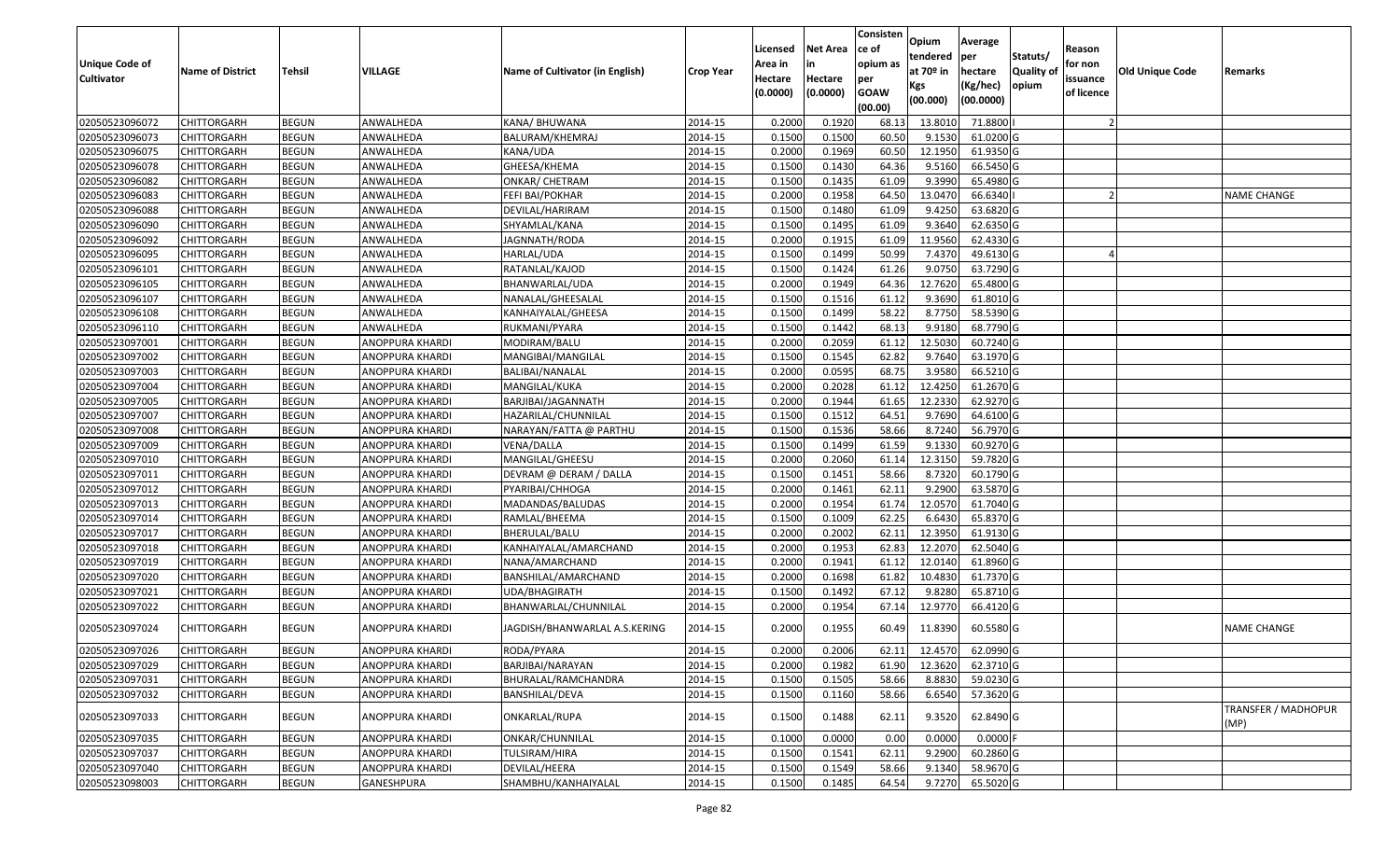|                       |                         |               |                          |                                        |                  | Licensed | <b>Net Area</b> | Consisten<br>ce of | Opium           | Average               |                  | Reason     |                        |                    |
|-----------------------|-------------------------|---------------|--------------------------|----------------------------------------|------------------|----------|-----------------|--------------------|-----------------|-----------------------|------------------|------------|------------------------|--------------------|
| <b>Unique Code of</b> |                         |               |                          |                                        |                  | Area in  |                 | opium as           | tendered        | per                   | Statuts/         | for non    |                        |                    |
| <b>Cultivator</b>     | <b>Name of District</b> | <b>Tehsil</b> | VILLAGE                  | Name of Cultivator (in English)        | <b>Crop Year</b> | Hectare  | Hectare         | per                | at $70°$ in     | hectare               | <b>Quality o</b> | issuance   | <b>Old Unique Code</b> | Remarks            |
|                       |                         |               |                          |                                        |                  | (0.0000) | (0.0000)        | <b>GOAW</b>        | Kgs<br>(00.000) | (Kg/hec)<br>(00.0000) | opium            | of licence |                        |                    |
|                       |                         |               |                          |                                        |                  |          |                 | (00.00)            |                 |                       |                  |            |                        |                    |
| 02050523098004        | CHITTORGARH             | <b>BEGUN</b>  | <b>GANESHPURA</b>        | KASHIRAM/KAJOD                         | 2014-15          | 0.2000   | 0.2001          | 58.28              | 12.397          | 61.9540 G             |                  |            |                        |                    |
| 02050523098005        | CHITTORGARH             | <b>BEGUN</b>  | GANESHPURA               | SHAMBHULAL/KAJOD                       | 2014-15          | 0.2000   | 0.1998          | 64.54              | 13.6920         | 68.5290 G             |                  |            |                        |                    |
| 02050523098006        | CHITTORGARH             | <b>BEGUN</b>  | GANESHPURA               | MOHANLAL/BHANWARLAL                    | 2014-15          | 0.2000   | 0.1980          | 67.37              | 13.8010         | 69.7020 G             |                  |            |                        |                    |
| 02050523098009        | CHITTORGARH             | <b>BEGUN</b>  | <b>GANESHPURA</b>        | SHAMBHULAL/MANGILAL                    | 2014-15          | 0.1500   | 0.1397          | 53.34              | 7.7720          | 55.6340 G             |                  |            |                        |                    |
| 02050523098010        | CHITTORGARH             | <b>BEGUN</b>  | GANESHPURA               | SOHANLAL/BHANWARLAL                    | 2014-15          | 0.1500   | 0.1462          | 60.17              | 9.2060          | 62.9690 G             |                  |            |                        |                    |
| 02050523098011        | CHITTORGARH             | <b>BEGUN</b>  | GANESHPURA               | DEVILAL/PYARA                          | 2014-15          | 0.1500   | 0.1494          | 58.74              | 8.7440          | 58.5270 G             |                  |            |                        |                    |
| 02050523098013        | CHITTORGARH             | <b>BEGUN</b>  | GANESHPURA               | DUNGA/NATHU                            | 2014-15          | 0.2000   | 0.1995          | 61.84              | 12.7920         | 64.1200 G             |                  |            |                        |                    |
| 02050523098014        | CHITTORGARH             | <b>BEGUN</b>  | GANESHPURA               | MADANLAL/MANGILAL                      | 2014-15          | 0.2000   | 0.2016          | 64.54              | 13.4890         | 66.9100G              |                  |            |                        |                    |
| 02050523098016        | <b>CHITTORGARH</b>      | <b>BEGUN</b>  | GANESHPURA               | SHANKERLAL/BHANWARLAL                  | 2014-15          | 0.2000   | 0.1980          | 64.54              | 13.1390         | 66.3590 G             |                  |            |                        |                    |
| 02050523098017        | CHITTORGARH             | <b>BEGUN</b>  | GANESHPURA               | AASHARAM/JAILAL                        | 2014-15          | 0.2000   | 0.1979          | 59.09              | 12.2060         | 61.6780 G             |                  |            |                        |                    |
| 02050523098020        | CHITTORGARH             | <b>BEGUN</b>  | GANESHPURA               | KAILASH A/S SALAGRAM/ JITMAL           | 2014-15          | 0.2000   | 0.2010          | 67.37              | 13.7720         | 68.5170 G             |                  |            |                        |                    |
| 02050523098023        | CHITTORGARH             | <b>BEGUN</b>  | GANESHPURA               | BADRILAL/UDALAL                        | 2014-15          | 0.2000   | 0.2016          | 65.1               | 13.3630         | 66.2850 G             |                  |            |                        |                    |
| 02050523098024        | <b>CHITTORGARH</b>      | <b>BEGUN</b>  | <b>GANESHPURA</b>        | MADANLAL/UDALAL                        | 2014-15          | 0.2000   | 0.2000          | 64.95              | 12.9990         | 64.9950 G             |                  |            |                        |                    |
| 02050523098029        | <b>CHITTORGARH</b>      | <b>BEGUN</b>  | GANESHPURA               | SHANTILAL/MEGHRAJ                      | 2014-15          | 0.2000   | 0.1954          | 62.75              | 12.5230         | 64.0890 G             |                  |            |                        |                    |
| 02050523098030        | CHITTORGARH             | <b>BEGUN</b>  | GANESHPURA               | KACHRULAL/PYARA                        | 2014-15          | 0.1500   | 0.1508          | 58.33              | 8.8830          | 58.9060 G             |                  |            |                        |                    |
| 02050523098031        | <b>CHITTORGARH</b>      | <b>BEGUN</b>  | GANESHPURA               | NANDUBAI/ONKAR D/L PYARA               | 2014-15          | 0.1500   | 0.1496          | 64.09              | 9.6140          | 64.2650 G             |                  |            |                        | <b>NAME CHANGE</b> |
| 02050523099001        | <b>CHITTORGARH</b>      | <b>BEGUN</b>  | <b>GOPALPURA (BEGUN)</b> | PYARIBAI/ HIRA                         | 2014-15          | 0.1500   | 0.1488          | 64.21              | 9.9430          | 66.8210 G             |                  |            |                        |                    |
| 02050523099003        | CHITTORGARH             | <b>BEGUN</b>  | <b>GOPALPURA (BEGUN)</b> | MANGILAL/RAMA                          | 2014-15          | 0.2000   | 0.2000          | 61.17              | 12.4260         | 62.1300 G             |                  |            |                        |                    |
| 02050523099009        | CHITTORGARH             | <b>BEGUN</b>  | <b>GOPALPURA (BEGUN)</b> | HUKMICHAND/JODHA                       | 2014-15          | 0.1500   | 0.1470          | 58.22              | 8.7750          | 59.6940 G             |                  |            |                        |                    |
| 02050523099010        | CHITTORGARH             | <b>BEGUN</b>  | <b>GOPALPURA (BEGUN)</b> | MOTILAL/PARTHU                         | 2014-15          | 0.1500   | 0.1500          | 61.17              | 9.6300          | 64.2000 G             |                  |            |                        |                    |
| 02050523099012        | CHITTORGARH             | <b>BEGUN</b>  | <b>GOPALPURA (BEGUN)</b> | BALURAM/LAKHMA                         | 2014-15          | 0.2000   | 0.2017          | 64.14              | 13.1950         | 65.4190 G             |                  |            |                        |                    |
| 02050523099017        | CHITTORGARH             | <b>BEGUN</b>  | <b>GOPALPURA (BEGUN)</b> | BHANWARLAL/VENA                        | 2014-15          | 0.2000   | 0.1998          | 64.21              | 13.071          | 65.4200 G             |                  |            |                        |                    |
| 02050523099023        | CHITTORGARH             | <b>BEGUN</b>  | <b>GOPALPURA (BEGUN)</b> | BHURALAL/ONKAR                         | 2014-15          | 0.1500   | 0.1520          | 61.26              | 9.2680          | 60.9740 G             |                  |            |                        | <b>NAME CHANGE</b> |
| 02050523099024        | <b>CHITTORGARH</b>      | <b>BEGUN</b>  | <b>GOPALPURA (BEGUN)</b> | PYARIBAI/KUKA                          | 2014-15          | 0.1500   | 0.1539          | 61.26              | 9.8370          | 63.9180 G             |                  |            |                        |                    |
| 02050523099028        | CHITTORGARH             | <b>BEGUN</b>  | <b>GOPALPURA (BEGUN)</b> | RUPA/CHATURBHUJ                        | 2014-15          | 0.2000   | 0.2000          | 62.27              | 12.845          | 64.2250 G             |                  |            |                        |                    |
| 02050523099031        | CHITTORGARH             | <b>BEGUN</b>  | <b>GOPALPURA (BEGUN)</b> | ONKARLAL/LAKHMA                        | 2014-15          | 0.1500   | 0.1520          | 64.14              | 10.0790         | 66.3090 G             |                  |            |                        | <b>NAME CHANGE</b> |
| 02050523099036        | CHITTORGARH             | <b>BEGUN</b>  | <b>GOPALPURA (BEGUN)</b> | BARJIBAI/NANDLAL                       | 2014-15          | 0.2000   | 0.2014          | 62.27              | 12.8100         | 63.6050 G             |                  |            |                        |                    |
| 02050523099039        | CHITTORGARH             | <b>BEGUN</b>  | <b>GOPALPURA (BEGUN)</b> | HAZARILAL/BHANWARLAL                   | 2014-15          | 0.2000   | 0.2033          | 64.21              | 13.3370         | 65.6030 G             |                  |            |                        |                    |
| 02050523099040        | CHITTORGARH             | <b>BEGUN</b>  | <b>GOPALPURA (BEGUN)</b> | NARAYAN / PYARA                        | 2014-15          | 0.1500   | 0.1511          | 58.16              | 8.7160          | 57.6840 G             |                  |            |                        |                    |
| 02050523099045        | CHITTORGARH             | <b>BEGUN</b>  | <b>GOPALPURA (BEGUN)</b> | HEMA/BARDA                             | 2014-15          | 0.2000   | 0.2004          | 62.27              | 12.6230         | 62.9890 G             |                  |            |                        |                    |
| 02050523099046        | CHITTORGARH             | <b>BEGUN</b>  | <b>GOPALPURA (BEGUN)</b> | GHEESALAL/CHUNNILAL                    | 2014-15          | 0.1000   | 0.0000          | 0.00               | 0.000           | $0.0000$ F            |                  |            |                        |                    |
| 02050523099048        | CHITTORGARH             | <b>BEGUN</b>  | GOPALPURA (BEGUN)        | HARLAL/UDA                             | 2014-15          | 0.2000   | 0.2040          | 64.1               | 13.4690         | 66.0250 G             |                  |            |                        |                    |
| 02050523099049        | CHITTORGARH             | <b>BEGUN</b>  | <b>GOPALPURA (BEGUN)</b> | SITABAI/DEVILAL                        | 2014-15          | 0.2000   | 0.1972          | 64.1               | 13.0020         | 65.9330 G             |                  |            |                        |                    |
| 02050523099050        | <b>CHITTORGARH</b>      | <b>BEGUN</b>  | GOPALPURA (BEGUN)        | LALU/VENA                              | 2014-15          | 0.1500   | 0.1494          | 64.1               | 9.8870          | 66.1780 G             |                  |            |                        |                    |
| 02050523099051        | CHITTORGARH             | <b>BEGUN</b>  | <b>GOPALPURA (BEGUN)</b> | KISHANLAL/ONKAR                        | 2014-15          | 0.1500   | 0.1359          | 58.16              | 8.0510          | 59.2420 G             |                  |            |                        |                    |
| 02050523099052        | CHITTORGARH             | <b>BEGUN</b>  | GOPALPURA (BEGUN)        | ONKAR/PYARA                            | 2014-15          | 0.2000   | 0.1950          | 62.27              | 12.5250         | 64.2310 G             |                  |            |                        |                    |
| 02050523099054        | <b>CHITTORGARH</b>      | <b>BEGUN</b>  | GOPALPURA (BEGUN)        | KHEMRAJ/UDA                            | 2014-15          | 0.2000   | 0.2009          | 62.27              | 12.9340         | 64.3800 G             |                  |            |                        |                    |
| 02050523099056        | <b>CHITTORGARH</b>      | <b>BEGUN</b>  | <b>GOPALPURA (BEGUN)</b> | MADHOLAL/ BARDA                        | 2014-15          | 0.1500   | 0.1485          | 61.26              | 9.5480          | 64.2960 G             |                  |            |                        |                    |
| 02050523100003        | CHITTORGARH             | <b>BEGUN</b>  | <b>GULANA</b>            | JAGDISH/JAGANNATH                      | 2014-15          | 0.1500   | 0.1408          | 59.66              | 8.1730          | 58.0470 G             |                  |            |                        |                    |
| 02050523100004        | <b>CHITTORGARH</b>      | <b>BEGUN</b>  | <b>GULANA</b>            | VISHNUDATTA A/S CHHAGANLAL/<br>TOLIRAM | 2014-15          | 0.1500   | 0.1475          | 62.90              | 8.2940          | 56.2310 G             |                  |            |                        |                    |
| 02050523100015        | <b>CHITTORGARH</b>      | <b>BEGUN</b>  | <b>GULANA</b>            | BARDICHAND/TOLIRAM                     | 2014-15          | 0.1500   | 0.1479          | 62.07              | 8.9200          | 60.3110 G             |                  |            |                        |                    |
| 02050523100018        | <b>CHITTORGARH</b>      | <b>BEGUN</b>  | <b>GULANA</b>            | MODIBAI/HARLAL                         | 2014-15          | 0.1500   | 0.1359          | 52.15              | 6.2510          | 45.9970 G             |                  |            |                        |                    |
| 02050523100019        | <b>CHITTORGARH</b>      | <b>BEGUN</b>  | <b>GULANA</b>            | DHAPUBAI/PRAKASHCHAND                  | 2014-15          | 0.1500   | 0.1490          | 59.66              | 8.9060          | 59.7720 G             |                  |            |                        |                    |
| 02050523100020        | <b>CHITTORGARH</b>      | <b>BEGUN</b>  | <b>GULANA</b>            | CHUNNILAL/SITARAM                      | 2014-15          | 0.1500   | 0.1488          | 63.27              | 9.2550          | 62.1980 G             |                  |            |                        |                    |
| 02050523100022        | <b>CHITTORGARH</b>      | <b>BEGUN</b>  | <b>GULANA</b>            | BANSHILAL/NANDA                        | 2014-15          | 0.2000   | 0.1897          | 62.07              | 11.9620         | 63.0570 G             |                  |            |                        |                    |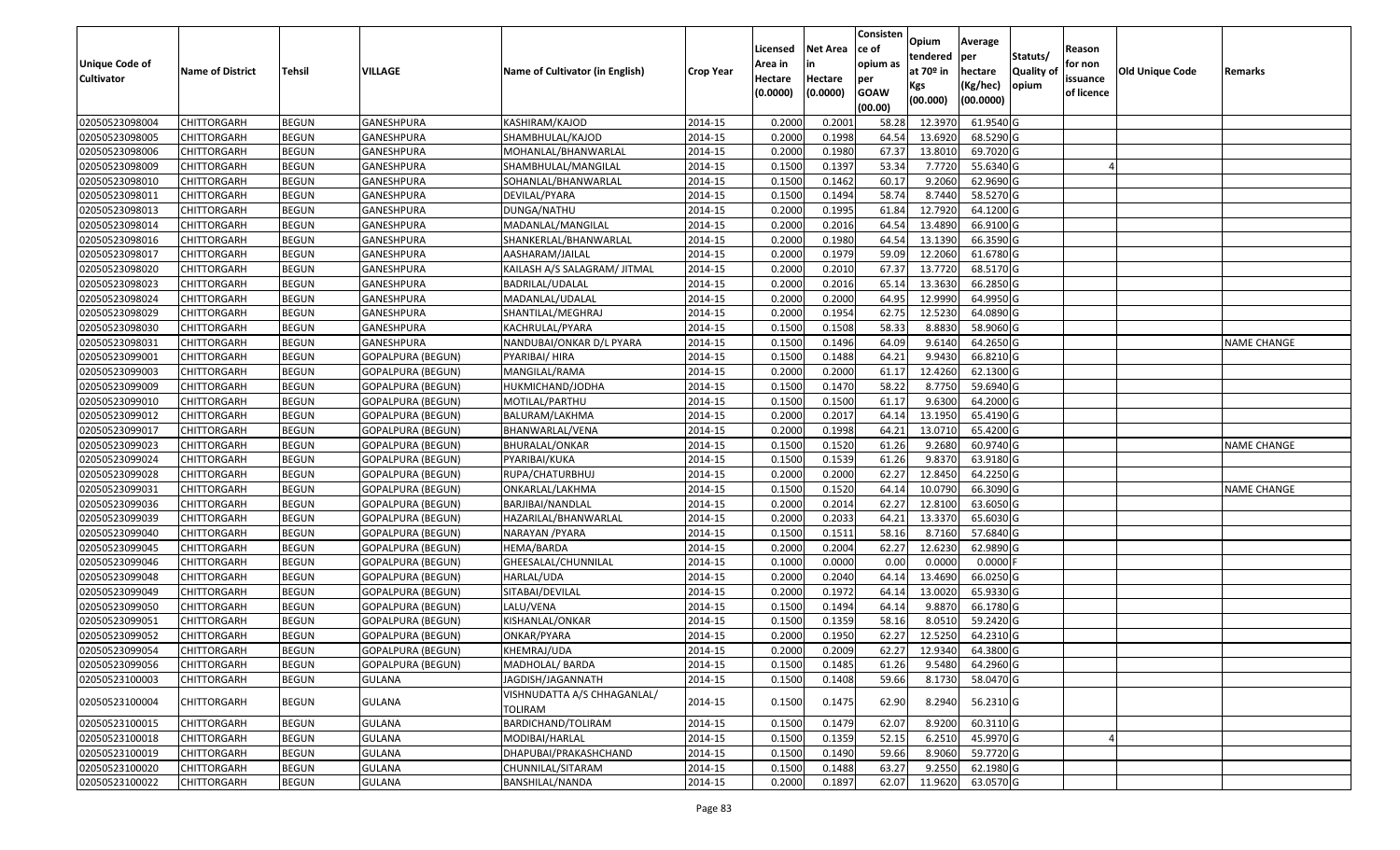| <b>Unique Code of</b><br><b>Cultivator</b> | <b>Name of District</b> | <b>Tehsil</b> | VILLAGE           | Name of Cultivator (in English)       | <b>Crop Year</b> | Licensed<br>Area in<br>Hectare | <b>Net Area</b><br>in<br>Hectare | Consisten<br>ce of<br>opium as<br>per | Opium<br>tendered<br>at $70°$ in | Average<br>per<br>hectare | Statuts/<br><b>Quality of</b> | Reason<br>for non<br>issuance | Old Unique Code | Remarks         |
|--------------------------------------------|-------------------------|---------------|-------------------|---------------------------------------|------------------|--------------------------------|----------------------------------|---------------------------------------|----------------------------------|---------------------------|-------------------------------|-------------------------------|-----------------|-----------------|
|                                            |                         |               |                   |                                       |                  | (0.0000)                       | (0.0000)                         | <b>GOAW</b><br>(00.00)                | Kgs<br>(00.000)                  | (Kg/hec)<br>(00.0000)     | opium                         | of licence                    |                 |                 |
| 02050523102001                             | <b>CHITTORGARH</b>      | <b>BEGUN</b>  | BHAGWANPURA       | CHUNNILAL/SHOLAL                      | 2014-15          | 0.2000                         | 0.1950                           | 58.50                                 | 11.2820                          | 57.8560 G                 |                               |                               | 02050523097039  | <b>TRANSFER</b> |
| 02050523102004                             | <b>CHITTORGARH</b>      | <b>BEGUN</b>  | BHAGWANPURA       | DHANNALAL/GANGARAM                    | 2014-15          | 0.1500                         | 0.1486                           | 53.18                                 | 7.5060                           | 50.5110 G                 |                               |                               | 402050523075021 | TRANSFER        |
| 02050523102006                             | <b>CHITTORGARH</b>      | <b>BEGUN</b>  | BHAGWANPURA       | UDA/NANDA                             | 2014-15          | 0.1500                         | 0.1479                           | 55.21                                 | 7.8950                           | 53.3810 G                 |                               |                               | 402050523075022 | TRANSFER        |
| 02050523102011                             | <b>CHITTORGARH</b>      | <b>BEGUN</b>  | BHAGWANPURA       | NARAYAN/GOPI                          | 2014-15          | 0.1500                         | 0.1462                           | 63.00                                 | 8.5590                           | 58.5430 G                 |                               |                               | 02050523075023  | <b>TRANSFER</b> |
| 02050523102014                             | <b>CHITTORGARH</b>      | <b>BEGUN</b>  | BHAGWANPURA       | KISHANA/NARAYAN                       | 2014-15          | 0.2000                         | 0.2054                           | 58.50                                 | 11.2570                          | 54.8050 G                 |                               |                               | 402050523075024 | <b>TRANSFER</b> |
| 02050523103001                             | <b>CHITTORGARH</b>      | <b>BEGUN</b>  | KARANPURIA        | RANGLAL/TEJPAL                        | 2014-15          | 0.1500                         | 0.1523                           | 58.18                                 | 8.7690                           | 57.5770 G                 |                               |                               | 02050523088048  | TRANSFER        |
| 02050523103002                             | <b>CHITTORGARH</b>      | <b>BEGUN</b>  | KARANPURIA        | KANHAIYALAL/TEJPAL                    | 2014-15          | 0.1500                         | 0.1472                           | 53.83                                 | 8.0050                           | 54.3820 G                 |                               |                               | 02050523088050  | TRANSFER        |
| 02050523103003                             | <b>CHITTORGARH</b>      | <b>BEGUN</b>  | KARANPURIA        | NANALAL/TEJLAL                        | 2014-15          | 0.1500                         | 0.1474                           | 56.22                                 | 8.6820                           | 58.9010 G                 |                               |                               | 02050523088049  | <b>TRANSFER</b> |
| 02050523104004                             | <b>CHITTORGARH</b>      | <b>BEGUN</b>  | SWROOPJI KI KHEDI | TULSIRAM/KELAJI                       | 2014-15          | 0.1500                         | 0.1530                           | 61.99                                 | 9.6970                           | 63.3790 G                 |                               |                               | 02050523084114  | <b>TRANSFER</b> |
| 02050523105002                             | <b>CHITTORGARH</b>      | <b>BEGUN</b>  | PARKHAYAKHEDI     | SHANKAR/NATHULAL                      | 2014-15          | 0.2000                         | 0.1828                           | 65.65                                 | 12.1170                          | 66.2860 G                 |                               |                               | 02050523088047  | TRANSFER        |
| 02050523106004                             | <b>CHITTORGARH</b>      | <b>BEGUN</b>  | DHARLA            | NATHU/GHISA                           | 2014-15          | 0.1500                         | 0.1492                           | 61.39                                 | 9.1380                           | 61.2470 G                 |                               |                               | 02050523091036  | TRANSFER        |
| 02050523107001                             | <b>CHITTORGARH</b>      | <b>BEGUN</b>  | <b>DEVRIA</b>     | CHATARSINGH/RUPSINGH                  | 2014-15          | 0.1500                         | 0.1474                           | 64.05                                 | 9.5620                           | 64.8710 G                 |                               |                               | 02050523083077  | <b>TRANSFER</b> |
| 02050523108003                             | <b>CHITTORGARH</b>      | <b>BEGUN</b>  | KHARO KI JHOPDI   | AMARCHAND/SAWANTA                     | 2014-15          | 0.2000                         | 0.0000                           | 0.00                                  | 0.0000                           | $0.0000$ F                |                               |                               | 02050523099059  | <b>TRANSFER</b> |
| 02050523109002                             | <b>CHITTORGARH</b>      | <b>BEGUN</b>  | UTHENKHURD        | KALU/MADHO                            | 2014-15          | 0.1500                         | 0.1509                           | 62.57                                 | 8.8310                           | 58.5220 G                 |                               |                               | 02050523090032  | <b>TRANSFER</b> |
| 02050523109004                             | <b>CHITTORGARH</b>      | <b>BEGUN</b>  | UTHENKHURD        | BALMUKUND/CHAGANLAL                   | 2014-15          | 0.1500                         | 0.1482                           | 49.47                                 | 6.8130                           | 45.9720 G                 |                               |                               | 402050523090034 | TRANSFER        |
| 02050523109005                             | <b>CHITTORGARH</b>      | <b>BEGUN</b>  | UTHENKHURD        | MADANLAL/BHERULAL                     | 2014-15          | 0.2000                         | 0.2025                           | 55.70                                 | 9.5570                           | 47.1950 G                 |                               |                               | 402050523090035 | <b>TRANSFER</b> |
| 02050523113001                             | <b>CHITTORGARH</b>      | <b>BEGUN</b>  | <b>GOPALPURA</b>  | GOPILAL/TULSIRAM                      | 2014-15          | 0.2000                         | 0.2014                           | 64.25                                 | 13.1440                          | 65.2630 G                 |                               |                               | 02050523085001  | <b>TRANSFER</b> |
| 02050523113002                             | <b>CHITTORGARH</b>      | <b>BEGUN</b>  | GOPALPURA         | GEESALAL A.S LAXMAN/RAMLAL            | 2014-15          | 0.1500                         | 0.1505                           | 64.25                                 | 10.1330                          | 67.3290 G                 |                               |                               | 02050523085003  | <b>TRANSFER</b> |
| 02050523113003                             | <b>CHITTORGARH</b>      | <b>BEGUN</b>  | GOPALPURA         | RATANLAL/KASHIRAM                     | 2014-15          | 0.2000                         | 0.1904                           | 61.3                                  | 11.9200                          | 62.6050 G                 |                               |                               | 02050523085017  | TRANSFER        |
| 02050523113004                             | <b>CHITTORGARH</b>      | <b>BEGUN</b>  | GOPALPURA         | <b>BOTHLAL/GULAB</b>                  | 2014-15          | 0.1500                         | 0.1500                           | 64.25                                 | 9.7380                           | 64.9200 G                 |                               |                               | 02050523085008  | <b>TRANSFER</b> |
| 02050523113005                             | <b>CHITTORGARH</b>      | <b>BEGUN</b>  | GOPALPURA         | SHANKAR A.S.<br>GULABCHAND/BHANWARLAL | 2014-15          | 0.2000                         | 0.2026                           | 64.25                                 | 13.5840                          | 67.0480 G                 |                               |                               | 02050523085009  | TRANSFER        |
| 02050523113006                             | <b>CHITTORGARH</b>      | <b>BEGUN</b>  | GOPALPURA         | RAMSUKH/KASHIRAM                      | 2014-15          | 0.2000                         | 0.1966                           | 65.46                                 | 13.2600                          | 67.4470 G                 |                               |                               | 02050523085019  | TRANSFER        |
| 02050523113007                             | <b>CHITTORGARH</b>      | <b>BEGUN</b>  | GOPALPURA         | DEVILAL/RAMLAL@ RAMA                  | 2014-15          | 0.1500                         | 0.1492                           | 65.46                                 | 9.9410                           | 66.6290 G                 |                               |                               | 02050523085021  | TRANSFER        |
| 02050523113008                             | <b>CHITTORGARH</b>      | <b>BEGUN</b>  | GOPALPURA         | KASHIRAM/ GULAB                       | 2014-15          | 0.1500                         | 0.1490                           | 61.31                                 | 9.4070                           | 63.1340 G                 |                               |                               | 02050523085006  | <b>TRANSFER</b> |
| 02050523113009                             | <b>CHITTORGARH</b>      | <b>BEGUN</b>  | GOPALPURA         | HEERALAL/TULSIRAM                     | 2014-15          | 0.1500                         | 0.1516                           | 61.31                                 | 9.7130                           | 64.0700 G                 |                               |                               | 02050523085012  | <b>TRANSFER</b> |
| 02050523113010                             | <b>CHITTORGARH</b>      | <b>BEGUN</b>  | GOPALPURA         | BALULAL/HEERA                         | 2014-15          | 0.2000                         | 0.1991                           | 61.31                                 | 12.4280                          | 62.4210 G                 |                               |                               | 02050523085035  | TRANSFER        |
| 02050523113011                             | <b>CHITTORGARH</b>      | <b>BEGUN</b>  | GOPALPURA         | SOHNIBAI/MEGHRAJ                      | 2014-15          | 0.1500                         | 0.1499                           | 61.31                                 | 9.3800                           | 62.5750 G                 |                               |                               | 02050523085013  | TRANSFER        |
| 02050523113012                             | <b>CHITTORGARH</b>      | <b>BEGUN</b>  | <b>GOPALPURA</b>  | SUBHASHCHANDRA/HAZARI                 | 2014-15          | 0.1500                         | 0.1463                           | 63.44                                 | 9.1260                           | 62.3790 G                 |                               |                               | 02050523085015  | <b>TRANSFER</b> |
| 02050523113013                             | <b>CHITTORGARH</b>      | <b>BEGUN</b>  | <b>GOPALPURA</b>  | BALULAL/AMARCHAND                     | 2014-15          | 0.1500                         | 0.1482                           | 65.46                                 | 10.0710                          | 67.9550 G                 |                               |                               | 02050523085031  | <b>TRANSFER</b> |
| 02050523113014                             | <b>CHITTORGARH</b>      | <b>BEGUN</b>  | GOPALPURA         | MIYACHAND/BHOLA                       | 2014-15          | 0.1500                         | 0.1506                           | 65.22                                 | 9.8200                           | 65.2060 G                 |                               |                               | 02050523085051  | TRANSFER        |
| 02050523113015                             | <b>CHITTORGARH</b>      | <b>BEGUN</b>  | GOPALPURA         | NANALAL @ NANURAM/KHEMA               | 2014-15          | 0.1500                         | 0.1493                           | 65.46                                 | 9.9780                           | 66.8320 G                 |                               |                               | 02050523085023  | TRANSFER        |
| 02050523114001                             | <b>CHITTORGARH</b>      | <b>BEGUN</b>  | GOVINDPURA        | RATIRAM/BHAGIRATH                     | 2014-15          | 0.2000                         | 0.1872                           | 63.00                                 | 11.9610                          | 63.8942 G                 |                               |                               |                 |                 |
| 02050523114002                             | <b>CHITTORGARH</b>      | <b>BEGUN</b>  | GOVINDPURA        | ONKAR/BALU                            | 2014-15          | 0.2000                         | 0.2016                           | 58.17                                 | 11.2770                          | 55.9375 G                 |                               |                               |                 |                 |
| 02050523114003                             | <b>CHITTORGARH</b>      | <b>BEGUN</b>  | GOVINDPURA        | GOPILAL/PYARCHAND                     | 2014-15          | 0.2000                         | 0.2021                           | 59.59                                 | 12.0460                          | 59.6042 G                 |                               |                               |                 |                 |
| 02050523114005                             | <b>CHITTORGARH</b>      | BEGUN         | GOVINDPURA        | MANGILAL/CHAGNA                       | 2014-15          | 0.1500                         | 0.1436                           | 55.45                                 | 7.4540                           | 51.9081 G                 |                               |                               |                 |                 |
| 02050523114006                             | <b>CHITTORGARH</b>      | <b>BEGUN</b>  | <b>GOVINDPURA</b> | NANADRAM/SHOCHAND                     | 2014-15          | 0.2000                         | 0.1994                           | 62.56                                 | 12.2530                          | 61.4493 G                 |                               |                               |                 |                 |
| 02050523114007                             | <b>CHITTORGARH</b>      | <b>BEGUN</b>  | <b>GOVINDPURA</b> | MODIRAM A/S BHERU                     | 2014-15          | 0.2000                         | 0.2041                           | 59.64                                 | 12.0640                          | 59.1083 G                 |                               |                               |                 |                 |
| 02050523114009                             | <b>CHITTORGARH</b>      | <b>BEGUN</b>  | <b>GOVINDPURA</b> | BHURIBAI/NARAYAN                      | 2014-15          | 0.1500                         | 0.1487                           | 62.69                                 | 8.9020                           | 59.8655 G                 |                               |                               |                 |                 |
| 02050523114012                             | <b>CHITTORGARH</b>      | <b>BEGUN</b>  | <b>GOVINDPURA</b> | GISHALAL/DEVILAL                      | 2014-15          | 0.2000                         | 0.2009                           | 58.24                                 | 11.3400                          | 56.4460 G                 |                               |                               |                 |                 |
| 02050523114014                             | <b>CHITTORGARH</b>      | <b>BEGUN</b>  | GOVINDPURA        | UDA/DEVA                              | 2014-15          | 0.2000                         | 0.1968                           | 62.86                                 | 12.0150                          | 61.0518 G                 |                               |                               |                 |                 |
| 02050523114015                             | <b>CHITTORGARH</b>      | <b>BEGUN</b>  | <b>GOVINDPURA</b> | MADHO/BHAGIRATH                       | 2014-15          | 0.1500                         | 0.1517                           | 64.15                                 | 9.9430                           | 65.5438 G                 |                               |                               |                 |                 |
| 02050523114020                             | <b>CHITTORGARH</b>      | <b>BEGUN</b>  | GOVINDPURA        | TULSHIBAI/KANHAIYALAL                 | 2014-15          | 0.1500                         | 0.1500                           | 65.81                                 | 9.2510                           | 61.6733 G                 |                               |                               |                 |                 |
| 02050523114022                             | <b>CHITTORGARH</b>      | <b>BEGUN</b>  | <b>GOVINDPURA</b> | GISHA/DHOLA                           | 2014-15          | 0.1500                         | 0.1487                           | 61.28                                 | 9.3580                           | 62.9321 G                 |                               |                               |                 |                 |
| 02050523114023                             | <b>CHITTORGARH</b>      | <b>BEGUN</b>  | GOVINDPURA        | SHANTIBAI/UDA                         | 2014-15          | 0.1500                         | 0.1442                           | 58.96                                 | 8.8780                           | 61.5673 G                 |                               |                               |                 |                 |
| 02050523114025                             | <b>CHITTORGARH</b>      | <b>BEGUN</b>  | <b>GOVINDPURA</b> | KHANA/GODA                            | 2014-15          | 0.1500                         | 0.1485                           | 59.08                                 |                                  | 8.7940 59.2189 G          |                               |                               |                 |                 |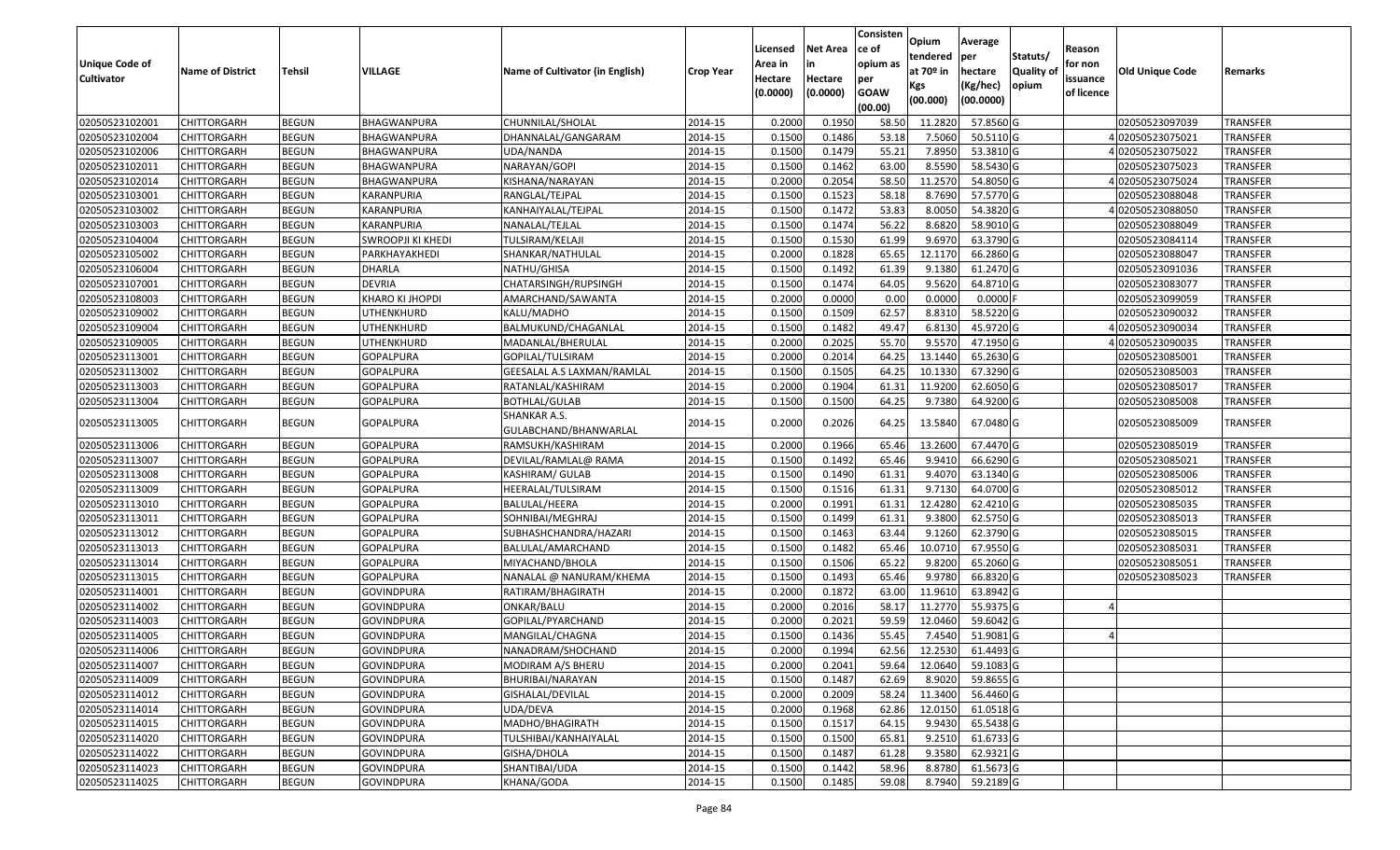| <b>Unique Code of</b> | <b>Name of District</b> | Tehsil       | VILLAGE           | Name of Cultivator (in English) | <b>Crop Year</b> | Licensed<br>Area in | Net Area<br>in      | Consisten<br>ce of<br>opium as | <b>Opium</b><br>tendered<br>at 70 <sup>o</sup> in | Average<br>per<br>hectare | Statuts/<br><b>Quality of</b> | Reason<br>for non      | <b>Old Unique Code</b> | Remarks     |
|-----------------------|-------------------------|--------------|-------------------|---------------------------------|------------------|---------------------|---------------------|--------------------------------|---------------------------------------------------|---------------------------|-------------------------------|------------------------|------------------------|-------------|
| <b>Cultivator</b>     |                         |              |                   |                                 |                  | Hectare<br>(0.0000) | Hectare<br>(0.0000) | per<br><b>GOAW</b><br>(00.00)  | Kgs<br>(00.000)                                   | (Kg/hec)<br>(00.0000)     | opium                         | issuance<br>of licence |                        |             |
| 02050523114026        | CHITTORGARH             | <b>BEGUN</b> | <b>GOVINDPURA</b> | NOLIBAI/NANDA                   | 2014-15          | 0.1500              | 0.151               | 58.35                          | 8.6270                                            | 57.0569 G                 |                               |                        |                        |             |
| 02050523114029        | CHITTORGARH             | <b>BEGUN</b> | GOVINDPURA        | SUNDARBAI/BHANWARLAL            | 2014-15          | 0.2000              | 0.1980              | 56.76                          | 11.3030                                           | 57.0859 G                 |                               |                        |                        |             |
| 02050523114032        | CHITTORGARH             | <b>BEGUN</b> | GOVINDPURA        | PRATHU/KALU                     | 2014-15          | 0.2000              | 0.1891              | 60.15                          | 11.4540                                           | 60.5711 G                 |                               |                        |                        |             |
| 02050523114033        | <b>CHITTORGARH</b>      | <b>BEGUN</b> | <b>GOVINDPURA</b> | DHULIBAI/DALU                   | 2014-15          | 0.1500              | 0.1495              | 57.10                          | 3.6630                                            | 24.5017 G                 |                               |                        |                        |             |
| 02050523114034        | CHITTORGARH             | <b>BEGUN</b> | <b>GOVINDPURA</b> | NANDUBAI/KALU                   | 2014-15          | 0.2000              | 0.2007              | 57.02                          | 11.2170                                           | 55.8894 G                 |                               |                        |                        | NAME CHANGE |
| 02050523114037        | CHITTORGARH             | <b>BEGUN</b> | <b>GOVINDPURA</b> | AMERCHAND/CHUNNILAL             | 2014-15          | 0.2000              | 0.1959              | 58.32                          | 11.4720                                           | 58.5605 G                 |                               |                        |                        |             |
| 02050523114038        | CHITTORGARH             | <b>BEGUN</b> | GOVINDPURA        | DEUEBAI/KHANIYALAL              | 2014-15          | 0.1500              | 0.1506              | 56.97                          | 8.2930                                            | 55.0664 G                 |                               |                        |                        |             |
| 02050523114041        | <b>CHITTORGARH</b>      | <b>BEGUN</b> | <b>GOVINDPURA</b> | GISHIBAI/BHANSILAL              | 2014-15          | 0.2000              | 0.1960              | 58.35                          | 11.3280                                           | 57.7959 G                 |                               |                        |                        |             |
| 02050523114050        | CHITTORGARH             | <b>BEGUN</b> | GOVINDPURA        | GOPALLAL/HIRALAL                | 2014-15          | 0.1500              | 0.1490              | 61.20                          | 9.3200                                            | 62.5503 G                 |                               |                        |                        |             |
| 02050523114051        | CHITTORGARH             | <b>BEGUN</b> | GOVINDPURA        | BABU ANSARI / NURHUDIN MO.      | 2014-15          | 0.1500              | 0.1474              | 53.28                          | 7.6040                                            | 51.5875 G                 |                               |                        |                        |             |
| 02050523114052        | CHITTORGARH             | <b>BEGUN</b> | <b>GOVINDPURA</b> | MANGIBAI/LALU                   | 2014-15          | 0.2000              | 0.1920              | 43.58                          | 8.2800                                            | 43.1250 G                 |                               |                        |                        |             |
| 02050523114055        | <b>CHITTORGARH</b>      | <b>BEGUN</b> | <b>GOVINDPURA</b> | MADHO/MOTI                      | 2014-15          | 0.2000              | 0.1960              | 59.65                          | 11.5290                                           | 58.8214 G                 |                               |                        |                        |             |
| 02050523114058        | <b>CHITTORGARH</b>      | <b>BEGUN</b> | <b>GOVINDPURA</b> | LAXMIBAI/JAGNATH/NARAYAN        | 2014-15          | 0.1500              | 0.1510              | 59.98                          | 8.8510                                            | 58.6159 G                 |                               |                        |                        |             |
| 02050523114061        | <b>CHITTORGARH</b>      | <b>BEGUN</b> | GOVINDPURA        | GOPI/RAMA                       | 2014-15          | 0.2000              | 0.1983              | 59.92                          | 12.0440                                           | 60.7363 G                 |                               |                        |                        |             |
| 02050523114062        | CHITTORGARH             | <b>BEGUN</b> | <b>GOVINDPURA</b> | DEVILAL/RAMLAL A/S HEERA        | 2014-15          | 0.2000              | 0.1965              | 61.36                          | 12.1320                                           | 61.7405 G                 |                               |                        |                        |             |
| 02050523115001        | <b>CHITTORGARH</b>      | <b>BEGUN</b> | SHODARSHANPURA    | UDAILAL/DEVILAL                 | 2014-15          | 0.1500              | 0.1480              | 61.15                          | 9.1730                                            | 61.9797 G                 |                               |                        |                        |             |
| 02050523115006        | <b>CHITTORGARH</b>      | <b>BEGUN</b> | SHODARSHANPURA    | BARJIBAI/TULSIRAM               | 2014-15          | 0.1500              | 0.1409              | 64.07                          | 9.1620                                            | 65.0248 G                 |                               |                        |                        |             |
| 02050523115008        | CHITTORGARH             | <b>BEGUN</b> | SHODARSHANPURA    | NANADLAL/GISHA                  | 2014-15          | 0.2000              | 0.1970              | 64.07                          | 12.9150                                           | 65.5584 G                 |                               |                        |                        |             |
| 02050523115009        | CHITTORGARH             | <b>BEGUN</b> | SHODARSHANPURA    | BHERULAL/BHURA                  | 2014-15          | 0.2000              | 0.2000              | 61.15                          | 12.0730                                           | 60.3650 G                 |                               |                        |                        |             |
| 02050523115010        | CHITTORGARH             | <b>BEGUN</b> | SHODARSHANPURA    | DHAPUBAI/CHUNNILAL              | 2014-15          | 0.2000              | 0.2040              | 61.15                          | 12.7720                                           | 62.6078 G                 |                               |                        |                        |             |
| 02050523115011        | CHITTORGARH             | <b>BEGUN</b> | SHODARSHANPURA    | PYARCHAND/CHAMPA                | 2014-15          | 0.2000              | 0.1914              | 57.96                          | 11.2530                                           | 58.7931 G                 |                               |                        |                        |             |
| 02050523115014        | CHITTORGARH             | <b>BEGUN</b> | SHODARSHANPURA    | SARJUBAI/SHAMBULAL              | 2014-15          | 0.1500              | 0.1512              | 61.15                          | 9.1290                                            | 60.3770 G                 |                               |                        |                        |             |
| 02050523115016        | CHITTORGARH             | <b>BEGUN</b> | SHODARSHANPURA    | HIRA/JODHA                      | 2014-15          | 0.2000              | 0.1982              | 64.07                          | 12.5490                                           | 63.3148 G                 |                               |                        |                        |             |
| 02050523115018        | CHITTORGARH             | <b>BEGUN</b> | SHODARSHANPURA    | MOTILAL/KESRIMAL                | 2014-15          | 0.2000              | 0.2000              | 68.09                          | 13.5210                                           | 67.6050 G                 |                               |                        |                        |             |
| 02050523115028        | CHITTORGARH             | <b>BEGUN</b> | SHODARSHANPURA    | SEVA/KAJOD                      | 2014-15          | 0.1500              | 0.1454              | 61.15                          | 8.8670                                            | 60.9835 G                 |                               |                        |                        |             |
| 02050523115031        | CHITTORGARH             | <b>BEGUN</b> | SHODARSHANPURA    | BHANWARLAL/BALU                 | 2014-15          | 0.2000              | 0.1990              | 64.19                          | 12.9850                                           | 65.2513 G                 |                               |                        |                        |             |
| 02050523115033        | CHITTORGARH             | <b>BEGUN</b> | SHODARSHANPURA    | SHONINBAI/MANGILAL D/O ONKAR    | 2014-15          | 0.2000              | 0.1995              | 62.07                          | 12.5380                                           | 62.8471 G                 |                               |                        |                        |             |
| 02050523115034        | CHITTORGARH             | <b>BEGUN</b> | SHODARSHANPURA    | HEERA/NATHU                     | 2014-15          | 0.1500              | 0.1506              | 64.07                          | 9.9220                                            | 65.8831 G                 |                               |                        |                        |             |
| 02050523116001        | CHITTORGARH             | <b>BEGUN</b> | BADANPURA         | DEVILAL/KUKA                    | 2014-15          | 0.2000              | 0.1988              | 61.53                          | 12.5430                                           | 63.0936 G                 |                               |                        |                        |             |
| 02050523116003        | CHITTORGARH             | <b>BEGUN</b> | BADANPURA         | MOTI/RUPA                       | 2014-15          | 0.2000              | 0.1989              | 61.48                          | 12.6120                                           | 63.4087 G                 |                               |                        |                        |             |
| 02050523116004        | CHITTORGARH             | <b>BEGUN</b> | BADANPURA         | MODIRAM/KALU                    | 2014-15          | 0.1500              | 0.1499              | 61.53                          | 9.1240                                            | 60.8672 G                 |                               |                        |                        |             |
| 02050523116005        | <b>CHITTORGARH</b>      | <b>BEGUN</b> | <b>BADANPURA</b>  | HIRA/SEVA                       | 2014-15          | 0.2000              | 0.1951              | 62.06                          | 12.0840                                           | 61.9375 G                 |                               |                        |                        |             |
| 02050523116009        | <b>CHITTORGARH</b>      | <b>BEGUN</b> | BADANPURA         | RAMIBAI/BHOLA                   | 2014-15          | 0.2000              | 0.2000              | 62.02                          | 12.4660                                           | 62.3300 G                 |                               |                        |                        |             |
| 02050523116012        | CHITTORGARH             | <b>BEGUN</b> | BADANPURA         | BHANWARLAL/KANAIYALAL           | 2014-15          | 0.2000              | 0.2035              | 62.06                          | 11.5520                                           | 56.7666 G                 |                               |                        |                        |             |
| 02050523116013        | <b>CHITTORGARH</b>      | <b>BEGUN</b> | BADANPURA         | MODIRAM/RUPA                    | 2014-15          | 0.2000              | 0.1990              | 63.00                          | 12.4740                                           | 62.6834 G                 |                               |                        |                        |             |
| 02050523116014        | <b>CHITTORGARH</b>      | <b>BEGUN</b> | BADANPURA         | BHAWANIRAM/VENARAM              | 2014-15          | 0.2000              | 0.2000              | 62.06                          |                                                   | 12.2350 61.1750 G         |                               |                        |                        |             |
| 02050523116017        | <b>CHITTORGARH</b>      | <b>BEGUN</b> | BADANPURA         | NANALAL/DEVILAL                 | 2014-15          | 0.2000              | 0.2000              | 62.06                          | 12.3410                                           | 61.7050 G                 |                               |                        |                        |             |
| 02050523116019        | <b>CHITTORGARH</b>      | <b>BEGUN</b> | BADANPURA         | HIRADAS/RUPDAS                  | 2014-15          | 0.2000              | 0.1800              | 62.06                          | 11.1800                                           | $62.1111$ G               |                               |                        |                        |             |
| 02050523116023        | <b>CHITTORGARH</b>      | <b>BEGUN</b> | BADANPURA         | DEVILAL/LAKHMICHAND             | 2014-15          | 0.2000              | 0.2053              | 61.52                          | 12.0140                                           | 58.5192 G                 |                               |                        |                        |             |
| 02050523117001        | <b>CHITTORGARH</b>      | <b>BEGUN</b> | <b>DEDIYA</b>     | GISHULAL/KANA                   | 2014-15          | 0.1500              | 0.1460              | 62.04                          | 8.8980                                            | 60.9452 G                 |                               |                        |                        |             |
| 02050523117002        | <b>CHITTORGARH</b>      | <b>BEGUN</b> | <b>DEDIYA</b>     | NANDA/DEVI DAROGA               | 2014-15          | 0.2000              | 0.1950              | 61.42                          | 12.1610                                           | 62.3641 G                 |                               |                        |                        |             |
| 02050523117003        | <b>CHITTORGARH</b>      | <b>BEGUN</b> | <b>DEDIYA</b>     | SHANKAR/BALU                    | 2014-15          | 0.2000              | 0.1955              | 62.50                          | 12.1160                                           | 61.9744 G                 |                               |                        |                        |             |
| 02050523117004        | <b>CHITTORGARH</b>      | <b>BEGUN</b> | <b>DEDIYA</b>     | KASTURIBAI/NANDA                | 2014-15          | 0.2000              | 0.2016              | 64.08                          | 13.0450                                           | 64.7073 G                 |                               |                        |                        |             |
| 02050523117005        | <b>CHITTORGARH</b>      | <b>BEGUN</b> | <b>DEDIYA</b>     | RAMLAL/DEVILAL                  | 2014-15          | 0.2000              | 0.1955              | 61.42                          | 11.9940                                           | 61.3504 G                 |                               |                        |                        |             |
| 02050523117006        | <b>CHITTORGARH</b>      | <b>BEGUN</b> | <b>DEDIYA</b>     | UDA/DEVI                        | 2014-15          | 0.2000              | 0.1892              | 67.18                          |                                                   | 12.7070 67.1617 G         |                               |                        |                        |             |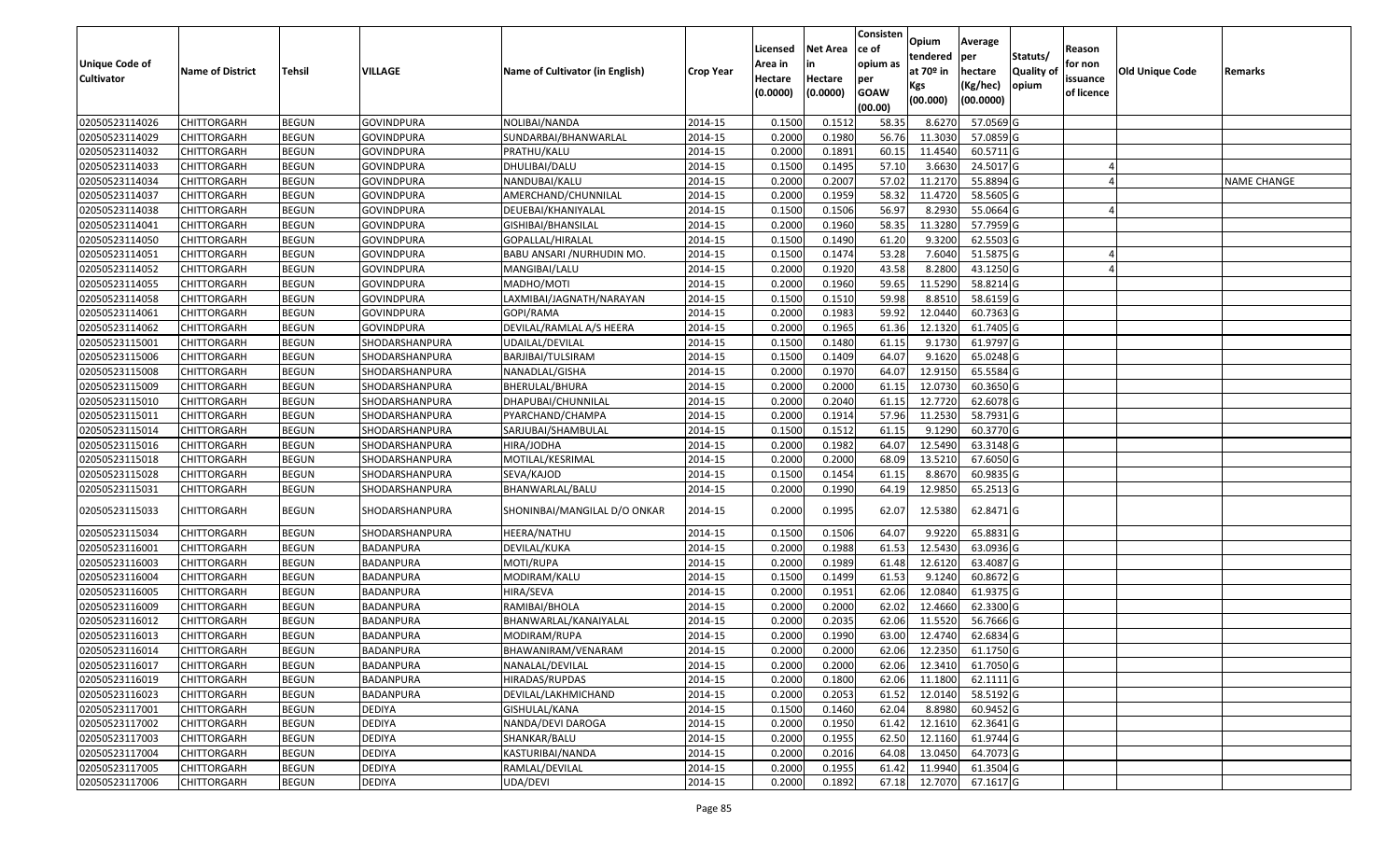|                                     |                         |               |                  |                                 |                  |                    |                 | Consisten          | Opium       | Average                 |                  |                     |                 |                                         |
|-------------------------------------|-------------------------|---------------|------------------|---------------------------------|------------------|--------------------|-----------------|--------------------|-------------|-------------------------|------------------|---------------------|-----------------|-----------------------------------------|
|                                     |                         |               |                  |                                 |                  | Licensed           | <b>Net Area</b> | lce of             | tendered    | per                     | Statuts/         | Reason              |                 |                                         |
| Unique Code of<br><b>Cultivator</b> | <b>Name of District</b> | <b>Tehsil</b> | VILLAGE          | Name of Cultivator (in English) | <b>Crop Year</b> | Area in<br>Hectare | Hectare         | opium as           | at $70°$ in | hectare                 | <b>Quality o</b> | for non<br>issuance | Old Unique Code | Remarks                                 |
|                                     |                         |               |                  |                                 |                  | (0.0000)           | (0.0000)        | per<br><b>GOAW</b> | Kgs         | (Kg/hec)                | opium            | of licence          |                 |                                         |
|                                     |                         |               |                  |                                 |                  |                    |                 | (00.00)            | (00.000)    | (00.0000)               |                  |                     |                 |                                         |
| 02050523117007                      | CHITTORGARH             | <b>BEGUN</b>  | <b>DEDIYA</b>    | ONKAR/CHITTAR                   | 2014-15          | 0.2000             | 0.1968          | 67.18              | 13.5990     | 69.1006 G               |                  |                     |                 |                                         |
| 02050523117008                      | CHITTORGARH             | <b>BEGUN</b>  | <b>DEDIYA</b>    | RAMCHANDRA/GANGARAM             | 2014-15          | 0.2000             | 0.1989          | 64.08              | 12.7340     | 64.0221G                |                  |                     |                 |                                         |
| 02050523117009                      | CHITTORGARH             | <b>BEGUN</b>  | <b>DEDIYA</b>    | MOHAN/POKHAR                    | 2014-15          | 0.2000             | 0.2008          | 62.13              | 12.4790     | 62.1464 G               |                  |                     |                 |                                         |
| 02050523117010                      | <b>CHITTORGARH</b>      | <b>BEGUN</b>  | <b>DEDIYA</b>    | MANGU/NARAYAN                   | 2014-15          | 0.2000             | 0.1995          | 67.18              | 13.5700     | 68.0201G                |                  |                     |                 |                                         |
| 02050523117011                      | CHITTORGARH             | <b>BEGUN</b>  | <b>DEDIYA</b>    | CHUNNILAL/PRABHULAL             | 2014-15          | 0.2000             | 0.2000          | 64.26              | 12.9530     | 64.7650 G               |                  |                     |                 |                                         |
| 02050523117012                      | CHITTORGARH             | <b>BEGUN</b>  | <b>DEDIYA</b>    | GISHALAL/DEVILAL                | 2014-15          | 0.2000             | 0.2000          | 64.08              | 12.1110     | 60.5550 G               |                  |                     |                 |                                         |
| 02050523117013                      | CHITTORGARH             | <b>BEGUN</b>  | <b>DEDIYA</b>    | SHANKAR/PYARA                   | 2014-15          | 0.2000             | 0.1971          | 62.93              | 12.2800     | 62.3034 G               |                  |                     |                 |                                         |
| 02050523117014                      | <b>CHITTORGARH</b>      | <b>BEGUN</b>  | <b>DEDIYA</b>    | IODHA/NARAYAN                   | 2014-15          | 0.2000             | 0.1958          | 64.30              | 12.8600     | 65.6793 G               |                  |                     |                 |                                         |
| 02050523117015                      | CHITTORGARH             | <b>BEGUN</b>  | DEDIYA           | DANGUBAI/MANGILAL               | 2014-15          | 0.1500             | 0.1531          | 62.13              | 9.7900      | 63.9451 G               |                  |                     |                 |                                         |
| 02050523117016                      | CHITTORGARH             | <b>BEGUN</b>  | <b>DEDIYA</b>    | RAMUBAI/BHERULAL                | 2014-15          | 0.2000             | 0.2057          | 64.03              | 13.0710     | 63.5440 G               |                  |                     |                 |                                         |
| 02050523117017                      | CHITTORGARH             | <b>BEGUN</b>  | <b>DEDIYA</b>    | BHERULAL/BHUWANA                | 2014-15          | 0.1500             | 0.1488          | 61.28              | 8.8070      | 59.1868 G               |                  |                     |                 |                                         |
| 02050523117018                      | <b>CHITTORGARH</b>      | <b>BEGUN</b>  | <b>DEDIYA</b>    | SHYAMLAL/BALU                   | 2014-15          | 0.1500             | 0.1440          | 62.13              | 8.8670      | 61.5764 G               |                  |                     |                 |                                         |
| 02050523118001                      | <b>CHITTORGARH</b>      | <b>BEGUN</b>  | <b>CHEKLI</b>    | BABULAL/RAMESHWAR               | 2014-15          | 0.2000             | 0.1993          | 61.11              | 12.3440     | 61.9368 G               |                  |                     |                 |                                         |
| 02050523118002                      | <b>CHITTORGARH</b>      | <b>BEGUN</b>  | <b>CHEKLI</b>    | BHADRILAL/RUPA                  | 2014-15          | 0.2000             | 0.2002          | 65.84              | 13.3560     | 66.7133 G               |                  |                     |                 |                                         |
| 02050523118004                      | CHITTORGARH             | <b>BEGUN</b>  | <b>CHEKLI</b>    | BHANWARLAL/DEVILAL              | 2014-15          | 0.2000             | 0.1980          | 67.22              | 13.6360     | 68.8687G                |                  |                     |                 |                                         |
| 02050523118005                      | CHITTORGARH             | <b>BEGUN</b>  | <b>CHEKLI</b>    | SHAMBHULAL/RUPA                 | 2014-15          | 0.1500             | 0.1485          | 61.68              | 9.1550      | 61.6498 G               |                  |                     |                 |                                         |
| 02050523118006                      | CHITTORGARH             | <b>BEGUN</b>  | <b>CHEKLI</b>    | BHANSHILAL/AASHARAM             | 2014-15          | 0.2000             | 0.1848          | 58.95              | 10.6280     | 57.5108 G               |                  |                     |                 |                                         |
| 02050523118009                      | CHITTORGARH             | <b>BEGUN</b>  | <b>CHEKLI</b>    | SHANKERLAL/KANHAIYALAL          | 2014-15          | 0.2000             | 0.1936          | 65.84              | 13.5440     | 69.9587 G               |                  |                     |                 | TRANSFAR / KANKARIYA<br>TALAI NMH II DN |
| 02050523118010                      | CHITTORGARH             | <b>BEGUN</b>  | <b>CHEKLI</b>    | KALURAM/RUPA                    | 2014-15          | 0.2000             | 0.2020          | 65.84              | 13.3470     | 66.0743 G               |                  |                     |                 |                                         |
| 02050523118013                      | CHITTORGARH             | <b>BEGUN</b>  | <b>CHEKLI</b>    | MODIRAM/DEVILAL                 | 2014-15          | 0.2000             | 0.1960          | 67.22              | 13.5780     | 69.2755 G               |                  |                     |                 |                                         |
| 02050523119001                      | CHITTORGARH             | <b>BEGUN</b>  | DHAMANCHA        | JAGNATH/KALU                    | 2014-15          | 0.1500             | 0.1469          | 59.01              | 9.1210      | 62.0899 G               |                  |                     |                 |                                         |
| 02050523119002                      | CHITTORGARH             | <b>BEGUN</b>  | DHAMANCHA        | DEVBAI/KANHAIYALAL              | 2014-15          | 0.2000             | 0.2008          | 56.49              | 11.4840     | 57.1912G                |                  |                     |                 |                                         |
| 02050523119003                      | <b>CHITTORGARH</b>      | <b>BEGUN</b>  | DHAMANCHA        | GOKALIBAI/PYARA                 | 2014-15          | 0.2000             | 0.2018          | 64.21              | 13.2820     | 65.8176 G               |                  |                     |                 |                                         |
| 02050523119004                      | CHITTORGARH             | <b>BEGUN</b>  | DHAMANCHA        | ONKAR/RUPA                      | 2014-15          | 0.1500             | 0.1543          | 53.97              | 9.0520      | 58.6649 G               |                  |                     |                 |                                         |
| 02050523119005                      | CHITTORGARH             | <b>BEGUN</b>  | DHAMANCHA        | KANA/NANA                       | 2014-15          | 0.2000             | 0.1794          | 58.33              | 10.4330     | 58.1550 G               |                  |                     |                 |                                         |
| 02050523119008                      | CHITTORGARH             | <b>BEGUN</b>  | DHAMANCHA        | SUNDRI/MEGHA                    | 2014-15          | 0.1500             | 0.1505          | 58.33              | 9.8830      | 65.6678 G               |                  |                     |                 |                                         |
| 02050523119009                      | <b>CHITTORGARH</b>      | <b>BEGUN</b>  | DHAMANCHA        | NAVALRAM/LALU                   | 2014-15          | 0.1500             | 0.1517          | 64.21              | 10.3470     | 68.2070 G               |                  |                     |                 |                                         |
| 02050523119011                      | CHITTORGARH             | <b>BEGUN</b>  | DHAMANCHA        | SUNDARBAI/MIYACHAND             | 2014-15          | 0.2000             | 0.2054          | 64.21              | 12.8970     | 62.7897 G               |                  |                     |                 |                                         |
| 02050523119013                      | CHITTORGARH             | <b>BEGUN</b>  | DHAMANCHA        | CHATARBHUJ/BHURA                | 2014-15          | 0.1500             | 0.1539          | 53.88              | 8.4820      | 55.1137 G               |                  |                     |                 |                                         |
| 02050523119016                      | CHITTORGARH             | <b>BEGUN</b>  | DHAMANCHA        | SHANKER/PRABHU                  | 2014-15          | 0.1500             | 0.1470          | 64.21              | 9.8610      | 67.0816 G               |                  |                     |                 | <b>NAME CHANGE</b>                      |
| 02050523119017                      | CHITTORGARH             | <b>BEGUN</b>  | DHAMANCHA        | SHAMBHULAL/DALU                 | 2014-15          | 0.2000             | 0.2020          | 59.72              | 12.2600     | 60.6931 G               |                  |                     |                 |                                         |
| 02050523119018                      | <b>CHITTORGARH</b>      | <b>BEGUN</b>  | DHAMANCHA        | SHUKHLAL/KELA                   | 2014-15          | 0.2000             | 0.2008          | 56.20              | 11.5050     | 57.2958 G               |                  |                     |                 |                                         |
| 02050523119019                      | CHITTORGARH             | <b>BEGUN</b>  | DHAMANCHA        | RUKMANIBAI/UDA                  | 2014-15          | 0.150              | 0.1512          | 52.55              | 8.1980      | 54.2196 G               |                  |                     |                 |                                         |
| 02050523119020                      | CHITTORGARH             | <b>BEGUN</b>  | DHAMANCHA        | NAGGIRAM/DEEPA                  | 2014-15          | 0.2000             | 0.1982          | 58.33              | 12.0740     | 60.9183 G               |                  |                     |                 |                                         |
| 02050523119022                      | <b>CHITTORGARH</b>      | <b>BEGUN</b>  | <b>DHAMANCHA</b> | KAMLIBAI/NANDLAL                | 2014-15          | 0.2000             | 0.2028          |                    |             | 54.48 11.3710 56.0700 G |                  |                     |                 |                                         |
| 02050523119023                      | <b>CHITTORGARH</b>      | <b>BEGUN</b>  | DHAMANCHA        | KAMLIBAI/JAGANNATH              | 2014-15          | 0.1500             | 0.1561          | 45.45              | 7.1160      | 45.5862 G               |                  |                     |                 |                                         |
| 02050523119024                      | <b>CHITTORGARH</b>      | <b>BEGUN</b>  | <b>DHAMANCHA</b> | PIYARA/HEERA                    | 2014-15          | 0.2000             | 0.2057          | 58.33              | 11.8580     | 57.6471 G               |                  |                     |                 |                                         |
| 02050523119028                      | <b>CHITTORGARH</b>      | <b>BEGUN</b>  | <b>DHAMANCHA</b> | GHEESALAL/NANA                  | 2014-15          | 0.1500             | 0.1530          | 59.72              | 9.3330      | 61.0000 G               |                  |                     |                 |                                         |
| 02050523119030                      | <b>CHITTORGARH</b>      | <b>BEGUN</b>  | DHAMANCHA        | JEETA/SHOLA                     | 2014-15          | 0.2000             | 0.1980          | 58.25              | 11.9160     | 60.1818 G               |                  |                     |                 |                                         |
| 02050523119031                      | <b>CHITTORGARH</b>      | <b>BEGUN</b>  | <b>DHAMANCHA</b> | PRABHU/AMICHAND                 | 2014-15          | 0.1500             | 0.1453          | 64.21              | 9.1820      | 63.1934 G               |                  |                     |                 |                                         |
| 02050523119033                      | <b>CHITTORGARH</b>      | <b>BEGUN</b>  | DHAMANCHA        | DEVILAL/LAKHMA                  | 2014-15          | 0.1500             | 0.1508          | 50.89              | 8.0040      | 53.0769 G               |                  |                     |                 |                                         |
| 02050523119034                      | <b>CHITTORGARH</b>      | <b>BEGUN</b>  | DHAMANCHA        | JAMNIBAI/DEVILAL                | 2014-15          | 0.2000             | 0.2018          | 58.33              | 11.9330     | 59.1328 G               |                  |                     |                 |                                         |
| 02050523119036                      | <b>CHITTORGARH</b>      | <b>BEGUN</b>  | DHAMANCHA        | UDA/NARAYAN                     | 2014-15          | 0.1500             | 0.1488          | 46.37              | 7.3400      | 49.3280 G               |                  |                     |                 |                                         |
| 02050523119037                      | <b>CHITTORGARH</b>      | <b>BEGUN</b>  | <b>DHAMANCHA</b> | PRATHVIRAJ/MODA                 | 2014-15          | 0.1500             | 0.1479          | 59.01              | 9.1630      | 61.9540 G               |                  |                     |                 |                                         |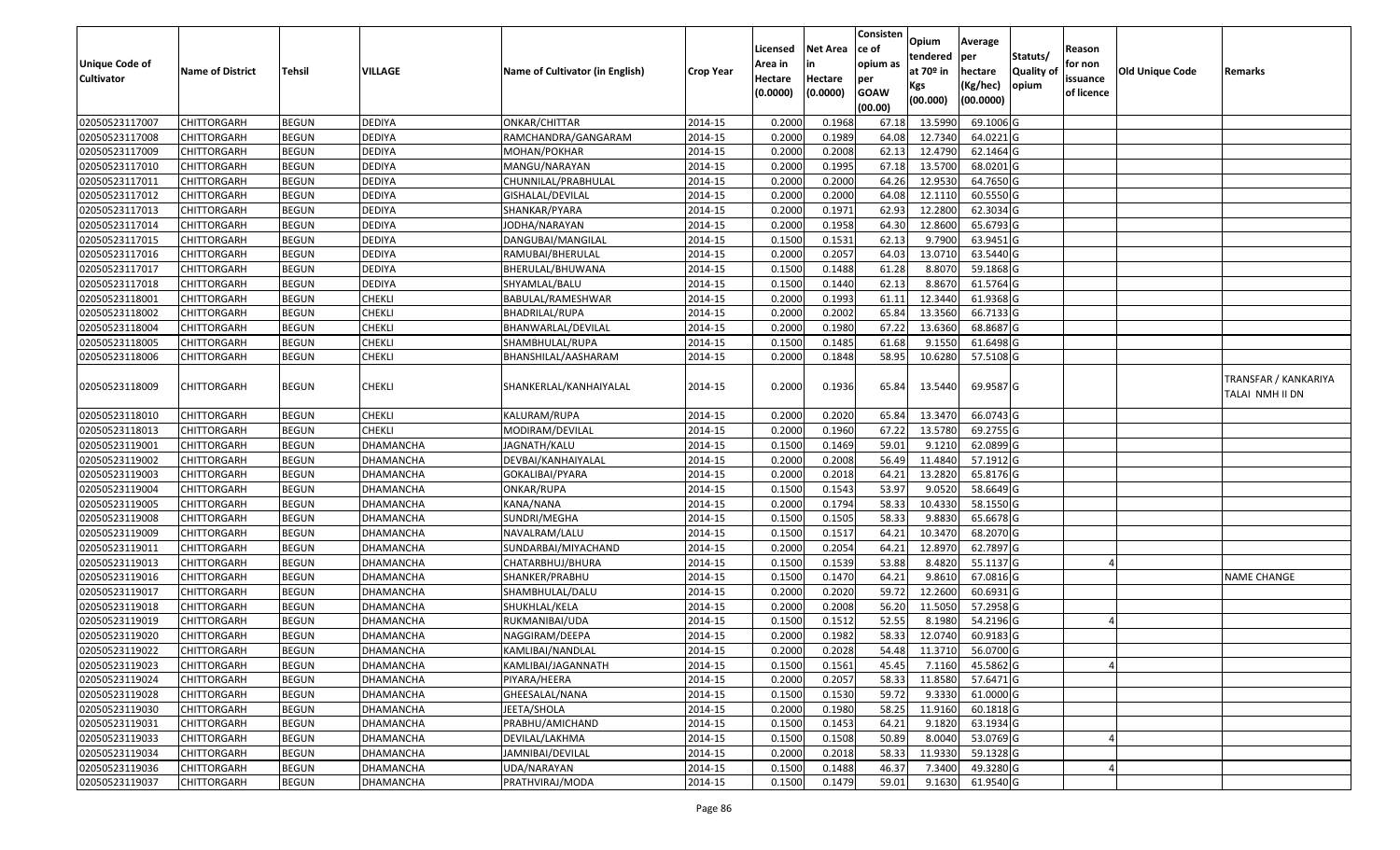| <b>Unique Code of</b><br><b>Cultivator</b> | <b>Name of District</b> | <b>Tehsil</b> | VILLAGE          | Name of Cultivator (in English) | <b>Crop Year</b> | Licensed<br>Area in<br>Hectare<br>(0.0000) | <b>Net Area</b><br>in<br>Hectare<br>(0.0000) | Consisten<br>ce of<br>opium as<br>per<br><b>GOAW</b><br>(00.00) | Opium<br>tendered<br>at $70°$ in<br>Kgs<br>(00.000) | Average<br>per<br>hectare<br>(Kg/hec)<br>(00.0000) | Statuts/<br>Quality of<br>opium | Reason<br>for non<br>issuance<br>of licence | <b>Old Unique Code</b> | Remarks            |
|--------------------------------------------|-------------------------|---------------|------------------|---------------------------------|------------------|--------------------------------------------|----------------------------------------------|-----------------------------------------------------------------|-----------------------------------------------------|----------------------------------------------------|---------------------------------|---------------------------------------------|------------------------|--------------------|
| 02050523119038                             | <b>CHITTORGARH</b>      | <b>BEGUN</b>  | DHAMANCHA        | SHANKAR/BALU                    | 2014-15          | 0.2000                                     | 0.1998                                       | 50.89                                                           | 10.091                                              | 50.5055 G                                          |                                 |                                             |                        |                    |
| 02050523119040                             | CHITTORGARH             | <b>BEGUN</b>  | DHAMANCHA        | DHAPUBAI/RATNA                  | 2014-15          | 0.1500                                     | 0.1530                                       | 47.70                                                           | 7.6320                                              | 49.8824 G                                          |                                 |                                             |                        |                    |
| 02050523119041                             | CHITTORGARH             | <b>BEGUN</b>  | DHAMANCHA        | BHAGIRATH/GANGARAM              | 2014-15          | 0.1500                                     | 0.1500                                       | 61.23                                                           | 9.6830                                              | 64.5533 G                                          |                                 |                                             |                        |                    |
| 02050523119042                             | <b>CHITTORGARH</b>      | <b>BEGUN</b>  | DHAMANCHA        | BANSHILAL/BHUWANA               | 2014-15          | 0.1500                                     | 0.1488                                       | 50.66                                                           | 8.1710                                              | 54.9126 G                                          |                                 |                                             |                        |                    |
| 02050523119043                             | <b>CHITTORGARH</b>      | <b>BEGUN</b>  | DHAMANCHA        | KAJOD/NANA REGAR                | 2014-15          | 0.1500                                     | 0.1540                                       | 59.98                                                           | 9.5280                                              | 61.8701 G                                          |                                 |                                             |                        |                    |
| 02050523119044                             | CHITTORGARH             | <b>BEGUN</b>  | DHAMANCHA        | HIRALAL/GOMA                    | 2014-15          | 0.2000                                     | 0.2038                                       | 59.65                                                           | 12.3050                                             | 60.3778 G                                          |                                 |                                             |                        |                    |
| 02050523119045                             | <b>CHITTORGARH</b>      | <b>BEGUN</b>  | <b>DHAMANCHA</b> | KUKA/RUPA                       | 2014-15          | 0.2000                                     | 0.2000                                       | 61.43                                                           | 12.2950                                             | 61.4750 G                                          |                                 |                                             |                        |                    |
| 02050523119046                             | <b>CHITTORGARH</b>      | <b>BEGUN</b>  | <b>DHAMANCHA</b> | KAJOD/MODA                      | 2014-15          | 0.1500                                     | 0.1490                                       | 58.35                                                           | 9.0860                                              | 60.9799 G                                          |                                 |                                             |                        |                    |
| 02050523119048                             | CHITTORGARH             | <b>BEGUN</b>  | DHAMANCHA        | JAGNATH/PEMA                    | 2014-15          | 0.1500                                     | 0.1498                                       | 56.57                                                           | 8.7280                                              | 58.2644 G                                          |                                 |                                             |                        |                    |
| 02050523119049                             | CHITTORGARH             | <b>BEGUN</b>  | DHAMANCHA        | BALU/CHUNA                      | 2014-15          | 0.2000                                     | 0.1980                                       | 61.30                                                           | 12.5050                                             | 63.1566 G                                          |                                 |                                             |                        |                    |
| 02050523119053                             | <b>CHITTORGARH</b>      | <b>BEGUN</b>  | DHAMANCHA        | BHAGWANLAL/KUKA                 | 2014-15          | 0.2000                                     | 0.1988                                       | 52.97                                                           | 10.5560                                             | 53.0986 G                                          |                                 |                                             |                        |                    |
| 02050523119055                             | CHITTORGARH             | <b>BEGUN</b>  | DHAMANCHA        | GISHIBAI/RAMLAL                 | 2014-15          | 0.1500                                     | 0.1507                                       | 53.67                                                           | 8.5340                                              | 56.6291 G                                          |                                 |                                             |                        |                    |
| 02050523119056                             | CHITTORGARH             | <b>BEGUN</b>  | DHAMANCHA        | RAMCHANDRA/BALU                 | 2014-15          | 0.1500                                     | 0.1539                                       | 56.14                                                           | 8.5490                                              | 55.5491 G                                          |                                 |                                             |                        |                    |
| 02050523119059                             | CHITTORGARH             | <b>BEGUN</b>  | DHAMANCHA        | PRAKASHCHANDRA/BHURA            | 2014-15          | 0.2000                                     | 0.2000                                       | 59.22                                                           | 11.2770                                             | 56.3850 G                                          |                                 |                                             |                        |                    |
| 02050523120001                             | CHITTORGARH             | <b>BEGUN</b>  | DHAWLAKUDI       | DALICHAND/BHANWERLAL            | 2014-15          | 0.2000                                     | 0.1980                                       | 61.75                                                           | 13.3200                                             | 67.2727 G                                          |                                 |                                             |                        |                    |
| 02050523120002                             | CHITTORGARH             | <b>BEGUN</b>  | DHAWLAKUDI       | DHANNIBAI/MOTI                  | 2014-15          | 0.1500                                     | 0.1456                                       | 61.13                                                           | 8.6720                                              | 59.5604 G                                          |                                 |                                             |                        |                    |
| 02050523120004                             | CHITTORGARH             | <b>BEGUN</b>  | DHAWLAKUDI       | SHANKARLAL/NARAYAN              | 2014-15          | 0.1500                                     | 0.1500                                       | 61.13                                                           | 9.9550                                              | 66.3667 G                                          |                                 |                                             |                        |                    |
| 02050523120005                             | CHITTORGARH             | <b>BEGUN</b>  | DHAWLAKUDI       | VENA/DEVI                       | 2014-15          | 0.1500                                     | 0.1503                                       | 58.17                                                           | 8.6420                                              | 57.4983 G                                          |                                 |                                             |                        |                    |
| 02050523120006                             | CHITTORGARH             | <b>BEGUN</b>  | DHAWLAKUDI       | PRATAPIBAI/PRABHU RAMA MEENA    | 2014-15          | 0.1500                                     | 0.1515                                       | 61.13                                                           | 9.2480                                              | 61.0429 G                                          |                                 |                                             |                        |                    |
| 02050523120008                             | CHITTORGARH             | <b>BEGUN</b>  | DHAWLAKUDI       | PYARA/NANDA                     | 2014-15          | 0.2000                                     | 0.1980                                       | 58.17                                                           | 11.6920                                             | 59.0505G                                           |                                 |                                             |                        |                    |
| 02050523120011                             | CHITTORGARH             | <b>BEGUN</b>  | DHAWLAKUDI       | CHOTULAL/PANNA                  | 2014-15          | 0.2000                                     | 0.1611                                       | 58.17                                                           | 9.4240                                              | 58.4978 G                                          |                                 |                                             |                        |                    |
| 02050523120013                             | <b>CHITTORGARH</b>      | <b>BEGUN</b>  | DHAWLAKUDI       | SHAMBHU/GISHA                   | 2014-15          | 0.2000                                     | 0.2013                                       | 58.17                                                           | 11.9660                                             | 59.4436 G                                          |                                 |                                             |                        |                    |
| 02050523120014                             | CHITTORGARH             | <b>BEGUN</b>  | DHAWLAKUDI       | SHANKARLAL/BHANWARLAL           | 2014-15          | 0.2000                                     | 0.1943                                       | 58.26                                                           | 12.0510                                             | 62.0226 G                                          |                                 |                                             |                        |                    |
| 02050523120015                             | <b>CHITTORGARH</b>      | <b>BEGUN</b>  | DHAWLAKUDI       | SANTOSHBAI/KALIYAN              | 2014-15          | 0.1500                                     | 0.1376                                       | 56.24                                                           | 7.9460                                              | 57.7471 G                                          |                                 |                                             |                        |                    |
| 02050523120017                             | CHITTORGARH             | <b>BEGUN</b>  | DHAWLAKUDI       | NANALAL/GISHA                   | 2014-15          | 0.2000                                     | 0.1964                                       | 58.26                                                           | 11.8350                                             | 60.2597 G                                          |                                 |                                             |                        |                    |
| 02050523120018                             | <b>CHITTORGARH</b>      | <b>BEGUN</b>  | DHAWLAKUDI       | LILABAI/HIRANATH                | 2014-15          | 0.2000                                     | 0.2001                                       | 55.01                                                           | 11.497                                              | 57.4563 G                                          |                                 |                                             |                        |                    |
| 02050523120019                             | <b>CHITTORGARH</b>      | <b>BEGUN</b>  | DHAWLAKUDI       | SHANTIBAI/CHEETR                | 2014-15          | 0.2000                                     | 0.1851                                       | 58.26                                                           | 11.8020                                             | 63.7601 G                                          |                                 |                                             |                        |                    |
| 02050523120020                             | CHITTORGARH             | <b>BEGUN</b>  | DHAWLAKUDI       | NATHU/MODA                      | 2014-15          | 0.2000                                     | 0.2022                                       | 58.17                                                           | 11.8420                                             | 58.5658 G                                          |                                 |                                             |                        |                    |
| 02050523120022                             | <b>CHITTORGARH</b>      | <b>BEGUN</b>  | DHAWLAKUDI       | HIRA/GISHA                      | 2014-15          | 0.1500                                     | 0.1513                                       | 58.26                                                           | 9.3220                                              | 61.6127 G                                          |                                 |                                             |                        |                    |
| 02050523121001                             | <b>CHITTORGARH</b>      | <b>BEGUN</b>  | KULATIYA         | DHANA/SEVA                      | 2014-15          | 0.2000                                     | 0.1986                                       | 58.48                                                           | 11.5790                                             | 58.3031 G                                          |                                 |                                             |                        |                    |
| 02050523121002                             | <b>CHITTORGARH</b>      | <b>BEGUN</b>  | KULATIYA         | ALOLBAI/ONKAR                   | 2014-15          | 0.1500                                     | 0.1530                                       | 59.84                                                           | 8.8990                                              | 58.1634 G                                          |                                 |                                             |                        |                    |
| 02050523121003                             | CHITTORGARH             | <b>BEGUN</b>  | KULATIYA         | PUSPAKANWAR/DEVISINGH           | 2014-15          | 0.2000                                     | 0.2020                                       | 62.70                                                           | 12.6210                                             | 62.4802G                                           |                                 |                                             |                        |                    |
| 02050523121004                             | CHITTORGARH             | <b>BEGUN</b>  | KULATIYA         | KANA/GISHA                      | 2014-15          | 0.2000                                     | 0.1867                                       | 56.32                                                           | 11.1670                                             | 59.8125 G                                          |                                 |                                             |                        |                    |
| 02050523121006                             | CHITTORGARH             | <b>BEGUN</b>  | KULATIYA         | KUKA/TULSIRAM                   | 2014-15          | 0.2000                                     | 0.1920                                       | 58.07                                                           | 11.3730                                             | 59.2344 G                                          |                                 |                                             |                        |                    |
| 02050523121008                             | CHITTORGARH             | <b>BEGUN</b>  | KULATIYA         | GISHA/MEGHA                     | 2014-15          | 0.2000                                     | 0.1982                                       | 56.87                                                           | 11.2440                                             | 56.7306 G                                          |                                 |                                             |                        |                    |
| 02050523121012                             | <b>CHITTORGARH</b>      | <b>BEGUN</b>  | <b>KULATIYA</b>  | NANDA/KANA                      | 2014-15          | 0.2000                                     | 0.1982                                       | 62.53                                                           | 12.3450                                             | 62.2856 G                                          |                                 |                                             |                        |                    |
| 02050523121013                             | <b>CHITTORGARH</b>      | <b>BEGUN</b>  | KULATIYA         | KANHAIYALAL/GOKAL               | 2014-15          | 0.2000                                     | 0.1943                                       | 62.22                                                           | 11.7510                                             | 60.4786 G                                          |                                 |                                             |                        | <b>NAME CHANGE</b> |
| 02050523121014                             | <b>CHITTORGARH</b>      | <b>BEGUN</b>  | KULATIYA         | RAMSINGH/ROOPSINGH              | 2014-15          | 0.1500                                     | 0.1476                                       | 65.65                                                           | 10.1950                                             | 69.0718 G                                          |                                 |                                             |                        |                    |
| 02050523121015                             | <b>CHITTORGARH</b>      | <b>BEGUN</b>  | KULATIYA         | JORAWARSINGH/BHURSINGH          | 2014-15          | 0.1500                                     | 0.1518                                       | 64.21                                                           | 9.5670                                              | 63.0237 G                                          |                                 |                                             |                        |                    |
| 02050523121016                             | <b>CHITTORGARH</b>      | <b>BEGUN</b>  | KULATIYA         | SHANTILAL/BHOJA                 | 2014-15          | 0.2000                                     | 0.1911                                       | 59.84                                                           | 11.6690                                             | $61.0623$ G                                        |                                 |                                             |                        |                    |
| 02050523122001                             | <b>CHITTORGARH</b>      | <b>BEGUN</b>  | <b>JANDOLA</b>   | HARISINGH/SHOSINGH              | 2014-15          | 0.2000                                     | 0.1971                                       | 64.16                                                           | 12.9970                                             | 65.9411 G                                          |                                 |                                             |                        |                    |
| 02050523122002                             | <b>CHITTORGARH</b>      | <b>BEGUN</b>  | <b>JANDOLA</b>   | PANNA/VERDA                     | 2014-15          | 0.1500                                     | 0.1500                                       | 56.84                                                           | 8.7050                                              | 58.0333 G                                          |                                 |                                             |                        |                    |
| 02050523122004                             | <b>CHITTORGARH</b>      | <b>BEGUN</b>  | JANDOLA          | NARAYANBAI/DALU                 | 2014-15          | 0.1500                                     | 0.1480                                       | 59.18                                                           | 9.1050                                              | 61.5203 G                                          |                                 |                                             |                        |                    |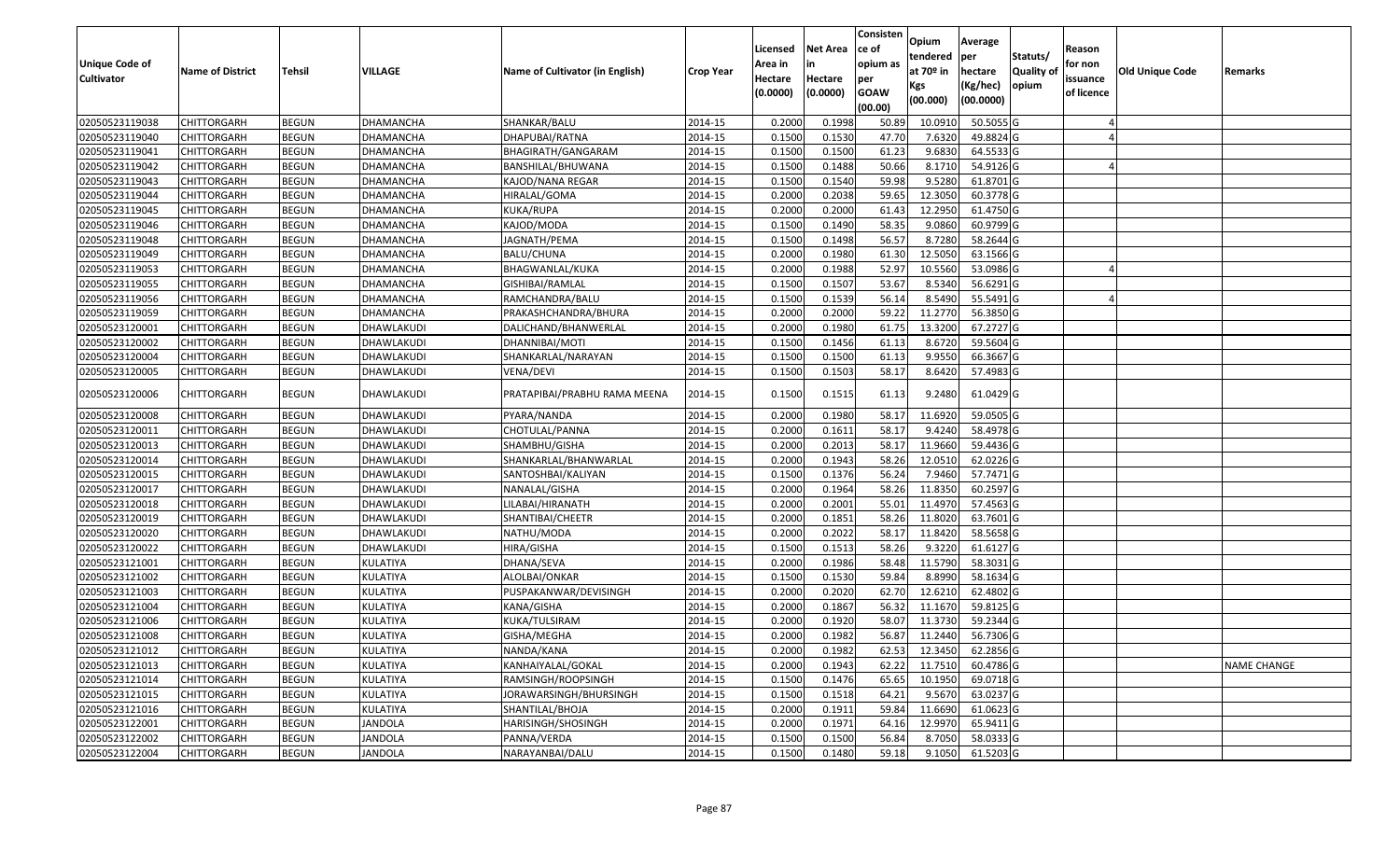| Unique Code of<br><b>Cultivator</b> | <b>Name of District</b> | <b>Tehsil</b> | <b>VILLAGE</b>  | Name of Cultivator (in English)                  | <b>Crop Year</b>     | Licensed<br>Area in<br>Hectare<br>(0.0000) | <b>Net Area</b><br>in<br>Hectare<br>(0.0000) | Consisten<br>ce of<br>opium as<br>per<br><b>GOAW</b><br>(00.00) | Opium<br>tendered<br>at $70°$ in<br>Kgs<br>(00.000) | Average<br> per<br>hectare<br>(Kg/hec)<br>(00.0000) | Statuts/<br>Quality of<br>opium | Reason<br>for non<br>issuance<br>of licence | Old Unique Code | Remarks                                 |
|-------------------------------------|-------------------------|---------------|-----------------|--------------------------------------------------|----------------------|--------------------------------------------|----------------------------------------------|-----------------------------------------------------------------|-----------------------------------------------------|-----------------------------------------------------|---------------------------------|---------------------------------------------|-----------------|-----------------------------------------|
| 02050523122008                      | CHITTORGARH             | <b>BEGUN</b>  | JANDOLA         | SHANTIBAI/VERDA                                  | 2014-15              | 0.1500                                     | 0.1491                                       | 65.61                                                           | 10.3290                                             | 69.2757 G                                           |                                 |                                             |                 | TRANSFAR / KANKARIYA<br>TALAI NMH II DN |
| 02050523122011                      | <b>CHITTORGARH</b>      | <b>BEGUN</b>  | JANDOLA         | MOTISINGH/MOHANSINGH                             | 2014-15              | 0.2000                                     | 0.1987                                       | 59.17                                                           | 11.6480                                             | 58.6210 G                                           |                                 |                                             |                 |                                         |
| 02050523122012                      | CHITTORGARH             | <b>BEGUN</b>  | JANDOLA         | BAHADURSINGH/DEVISINGH                           | 2014-15              | 0.1500                                     | 0.1505                                       | 62.26                                                           | 9.4640                                              | 62.8837 G                                           |                                 |                                             |                 |                                         |
| 02050523122015                      | <b>CHITTORGARH</b>      | <b>BEGUN</b>  | <b>JANDOLA</b>  | GOVARDHANSINGH/KISHORSINGH                       | 2014-15              | 0.2000                                     | 0.1947                                       | 67.10                                                           | 12.8070                                             | 65.7781 G                                           |                                 |                                             |                 |                                         |
| 02050523123001                      | CHITTORGARH             | <b>BEGUN</b>  | SAMRO KA LEVA   | CHAGANLAL/JAYRAM                                 | 2014-15              | 0.2000                                     | 0.1935                                       | 64.28                                                           | 13.2140                                             | 68.2894 G                                           |                                 |                                             |                 |                                         |
| 02050523123002                      | CHITTORGARH             | <b>BEGUN</b>  | SAMRO KA LEVA   | <b>GOPI LAL/LALU</b>                             | 2014-15              | 0.1500                                     | 0.1464                                       | 61.41                                                           | 9.6150                                              | 65.6762 G                                           |                                 |                                             |                 |                                         |
| 02050523123003                      | CHITTORGARH             | <b>BEGUN</b>  | SAMRO KA LEVA   | BHOJRAJ/HUKUMCHAND                               | 2014-15              | 0.1500                                     | 0.1440                                       | 61.41                                                           | 9.0270                                              | 62.6875 G                                           |                                 |                                             |                 |                                         |
| 02050523123004                      | CHITTORGARH             | <b>BEGUN</b>  | SAMRO KA LEVA   | SITARAM/KALU                                     | 2014-15              | 0.2000                                     | 0.1859                                       | 62.70                                                           | 12.3880                                             | 66.6380 G                                           |                                 |                                             |                 |                                         |
| 02050523123005                      | CHITTORGARH             | <b>BEGUN</b>  | SAMRO KA LEVA   | LALIBAI/TOODU                                    | 2014-15              | 0.1500                                     | 0.1422                                       | 64.10                                                           | 9.5230                                              | 66.9691 G                                           |                                 |                                             |                 | <b>NAME CHANGE</b>                      |
| 02050523123008                      | CHITTORGARH             | <b>BEGUN</b>  | SAMRO KA LEVA   | VIJAYRAM/NANDA                                   | 2014-15              | 0.1500                                     | 0.1521                                       | 58.92                                                           | 8.9310                                              | 58.7179 G                                           |                                 |                                             |                 |                                         |
| 02050523123009                      | CHITTORGARH             | <b>BEGUN</b>  | SAMRO KA LEVA   | GISHALAL/KALU                                    | 2014-15              | 0.2000                                     | 0.1987                                       | 61.33                                                           | 12.8270                                             | 64.5546 G                                           |                                 |                                             |                 |                                         |
| 02050523123010                      | <b>CHITTORGARH</b>      | <b>BEGUN</b>  | SAMRO KA LEVA   | PIYARIBAI/HUKMA                                  | 2014-15              | 0.1500                                     | 0.1501                                       | 61.41                                                           | 9.2820                                              | 61.8388 G                                           |                                 |                                             |                 |                                         |
| 02050523123015                      | CHITTORGARH             | <b>BEGUN</b>  | SAMRO KA LEVA   | SHANKARIBAI/MAGINATH                             | 2014-15              | 0.2000                                     | 0.1880                                       | 61.41                                                           | 11.6590                                             | 62.0160 G                                           |                                 |                                             |                 |                                         |
| 02050523123019                      | <b>CHITTORGARH</b>      | <b>BEGUN</b>  | SAMRO KA LEVA   | DINESHCHANDRA/DEVILAL                            | 2014-15              | 0.1500                                     | 0.1485                                       | 64.28                                                           | 10.0000                                             | 67.3401 G                                           |                                 |                                             |                 |                                         |
| 02050523123020                      | <b>CHITTORGARH</b>      | <b>BEGUN</b>  | SAMRO KA LEVA   | HIRALAL A/S DEVA/JAIRAM                          | 2014-15              | 0.1500                                     | 0.1446                                       | 64.09                                                           | 9.8700                                              | 68.2573 G                                           |                                 |                                             |                 |                                         |
| 02050523124001                      | CHITTORGARH             | <b>BEGUN</b>  | <b>HANOTIYA</b> | MADHO/NATHU                                      | 2014-15              | 0.2000                                     | 0.1978                                       | 62.13                                                           | 12.6830                                             | 64.1203 G                                           |                                 |                                             |                 |                                         |
| 02050523124002                      | <b>CHITTORGARH</b>      | <b>BEGUN</b>  | <b>HANOTIYA</b> | BHANWERLAL/LALU                                  | 2014-15              | 0.2000                                     | 0.2026                                       | 66.04                                                           | 13.4910                                             | 66.5893 G                                           |                                 |                                             |                 |                                         |
| 02050523124003                      | <b>CHITTORGARH</b>      | <b>BEGUN</b>  | <b>HANOTIYA</b> | UDAYLAL/SHOCHAND                                 | 2014-15              | 0.2000                                     | 0.1939                                       | 62.73                                                           | 11.7130                                             | 60.4074 G                                           |                                 |                                             |                 |                                         |
| 02050523124004                      | CHITTORGARH             | <b>BEGUN</b>  | <b>HANOTIYA</b> | KAILASH/MEGA                                     | 2014-15              | 0.1500                                     | 0.1491                                       | 65.22                                                           | 9.7740                                              | 65.5533 G                                           |                                 |                                             |                 |                                         |
| 02050523124005                      | CHITTORGARH             | <b>BEGUN</b>  | <b>HANOTIYA</b> | PYARCHAND/RUPA                                   | 2014-15              | 0.2000                                     | 0.2000                                       | 61.82                                                           | 12.4700                                             | 62.3500 G                                           |                                 |                                             |                 |                                         |
| 02050523124006                      | CHITTORGARH             | <b>BEGUN</b>  | <b>HANOTIYA</b> | BALU/NARAYAN                                     | 2014-15              | 0.1500                                     | 0.1459                                       | 62.80                                                           | 9.4200                                              | 64.5648 G                                           |                                 |                                             |                 |                                         |
| 02050523124007                      | CHITTORGARH             | <b>BEGUN</b>  | <b>HANOTIYA</b> | BHUWANA/DEVRAM                                   | 2014-15              | 0.2000                                     | 0.2004                                       | 65.50                                                           | 13.3250                                             | 66.4920 G                                           |                                 |                                             |                 |                                         |
| 02050523124008                      | CHITTORGARH             | <b>BEGUN</b>  | <b>HANOTIYA</b> | BHERU/LAKHMA                                     | 2014-15              | 0.2000                                     | 0.1953                                       | 62.40                                                           | 12.1950                                             | 62.4424 G                                           |                                 |                                             |                 |                                         |
| 02050523124009                      | CHITTORGARH             | <b>BEGUN</b>  | <b>HANOTIYA</b> | NANADLAL/HARIRAM                                 | 2014-15              | 0.1500                                     | 0.1487                                       | 67.62                                                           | 10.2490                                             | 68.9240 G                                           |                                 |                                             |                 |                                         |
| 02050523124010                      | CHITTORGARH             | <b>BEGUN</b>  | <b>HANOTIYA</b> | UDIBAI/RATANLAL                                  | 2014-15              | 0.1500                                     | 0.1439                                       | 64.59                                                           | 9.4760                                              | 65.8513 G                                           |                                 |                                             |                 |                                         |
| 02050523124012                      | CHITTORGARH             | <b>BEGUN</b>  | <b>HANOTIYA</b> | BALKISHAN A/S MOTHER NANDUBAI<br>S/O TIRLAKCHAND | 2014-15              | 0.1500                                     | 0.1464                                       | 65.26                                                           | 9.6400                                              | 65.8470 G                                           |                                 |                                             |                 | <b>NAME CHANGE</b>                      |
| 02050523124013                      | CHITTORGARH             | <b>BEGUN</b>  | <b>HANOTIYA</b> | KUKLIBAI/BALU                                    | 2014-15              | 0.1500                                     | 0.1480                                       | 61.20                                                           | 9.2670                                              | 62.6149 G                                           |                                 |                                             |                 |                                         |
| 02050523124014                      | CHITTORGARH             | <b>BEGUN</b>  | <b>HANOTIYA</b> | SHANKER/KAJOD                                    | 2014-15              | 0.1500                                     | 0.1526                                       | 58.35                                                           | 8.7690                                              | 57.4640 G                                           |                                 |                                             |                 | <b>NAME CHANGE</b>                      |
| 02050523124015                      | CHITTORGARH             | <b>BEGUN</b>  | <b>HANOTIYA</b> | BHANWERLAL/DEVA                                  | 2014-15              | 0.1500                                     | 0.1488                                       | 68.30                                                           | 10.4600                                             | 70.2957 G                                           |                                 |                                             |                 |                                         |
| 02050523124016                      | CHITTORGARH             | <b>BEGUN</b>  | <b>HANOTIYA</b> | SITARAM/AMARCHNAD                                | 2014-15              | 0.2000                                     | 0.2001                                       | 65.25                                                           | 13.1810                                             | 65.8721 G                                           |                                 |                                             |                 |                                         |
| 02050523124017                      | <b>CHITTORGARH</b>      | <b>BEGUN</b>  | <b>HANOTIYA</b> | GISHALAL/MOTILAL                                 | 2014-15              | 0.2000                                     | 0.1966                                       | 60.94                                                           | 12.1530                                             | 61.8159 G                                           |                                 |                                             |                 |                                         |
| 02050523124018                      | CHITTORGARH             | <b>BEGUN</b>  | <b>HANOTIYA</b> | NATHIBAI/CHUNNILAL                               | 2014-15              | 0.2000                                     | 0.1980                                       | 58.35                                                           | 11.6700                                             | 58.9394 G                                           |                                 |                                             |                 | <b>NAME CHANGE</b>                      |
| 02050523124019                      | CHITTORGARH             | <b>BEGUN</b>  | <b>HANOTIYA</b> | LAKHMICHAND/TARACHAND                            | 2014-15              | 0.2000                                     | 0.1960                                       | 63.10                                                           | 12.4580                                             | 63.5612 G                                           |                                 |                                             |                 |                                         |
| 02050523124021                      | CHITTORGARH             | <b>BEGUN</b>  | <b>HANOTIYA</b> | SHOBHALAL/KHASHIRAM                              | $\overline{2014-15}$ | 0.2000                                     | 0.2006                                       |                                                                 | 60.69 12.1470                                       | $60.5533$ G                                         |                                 |                                             |                 |                                         |
| 02050523124022                      | <b>CHITTORGARH</b>      | <b>BEGUN</b>  | HANOTIYA        | RUPA/CHAMPA                                      | 2014-15              | 0.2000                                     | 0.1990                                       | 56.69                                                           | 11.4430                                             | 57.5025 G                                           |                                 |                                             |                 |                                         |
| 02050523124023                      | <b>CHITTORGARH</b>      | <b>BEGUN</b>  | <b>HANOTIYA</b> | HADKUBAI/TODU                                    | 2014-15              | 0.1500                                     | 0.1510                                       | 59.81                                                           | 9.1940                                              | 60.8874 G                                           |                                 |                                             |                 |                                         |
| 02050523124025                      | <b>CHITTORGARH</b>      | <b>BEGUN</b>  | HANOTIYA        | UDYALAL/PYARCHAND                                | 2014-15              | 0.2000                                     | 0.1943                                       | 62.33                                                           | 12.1630                                             | 62.5991G                                            |                                 |                                             |                 |                                         |
| 02050523124026                      | CHITTORGARH             | <b>BEGUN</b>  | <b>HANOTIYA</b> | NANDLAL/DOLA                                     | 2014-15              | 0.2000                                     | 0.1926                                       | 67.86                                                           | 12.6510                                             | 65.6854 G                                           |                                 |                                             |                 |                                         |
| 02050523124027                      | <b>CHITTORGARH</b>      | <b>BEGUN</b>  | <b>HANOTIYA</b> | RAMCHANDRA/LALU                                  | 2014-15              | 0.2000                                     | 0.2013                                       | 65.72                                                           | 13.3510                                             | 66.3239 G                                           |                                 |                                             |                 |                                         |
| 02050523124028                      | <b>CHITTORGARH</b>      | <b>BEGUN</b>  | <b>HANOTIYA</b> | AMARCHAND/NARAYAN                                | 2014-15              | 0.1500                                     | 0.1517                                       | 65.65                                                           | 9.9130                                              | 65.3461 G                                           |                                 |                                             |                 |                                         |
| 02050523124030                      | <b>CHITTORGARH</b>      | <b>BEGUN</b>  | HANOTIYA        | LALURAM/KUKA                                     | 2014-15              | 0.2000                                     | 0.1906                                       | 70.16                                                           | 13.3600                                             | 70.0944 G                                           |                                 |                                             |                 |                                         |
| 02050523124033                      | <b>CHITTORGARH</b>      | <b>BEGUN</b>  | <b>HANOTIYA</b> | GISHALAL/BHANWARLAL                              | 2014-15              | 0.2000                                     | 0.1995                                       | 67.22                                                           | 13.7320                                             | 68.8321 G                                           |                                 |                                             |                 |                                         |
| 02050523124035                      | <b>CHITTORGARH</b>      | <b>BEGUN</b>  | <b>HANOTIYA</b> | NANDA/AMARCHAND                                  | 2014-15              | 0.1500                                     | 0.1552                                       | 64.42                                                           | 9.8470                                              | 63.4472 G                                           |                                 |                                             |                 |                                         |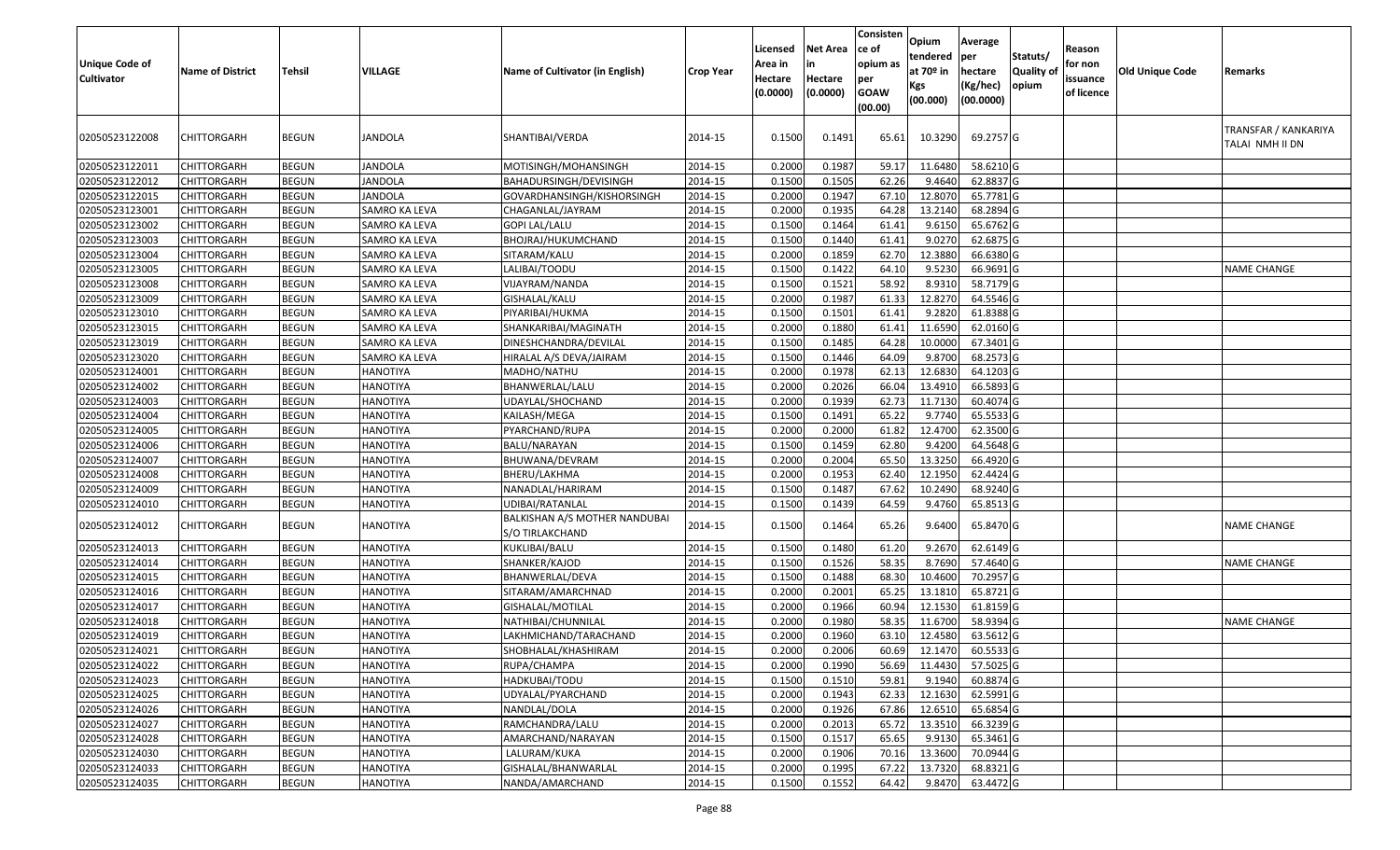|                   |                         |               |                   |                                 |                  |                     |                     | Consisten          | Opium       | Average     |                  |                        |                 |                    |
|-------------------|-------------------------|---------------|-------------------|---------------------------------|------------------|---------------------|---------------------|--------------------|-------------|-------------|------------------|------------------------|-----------------|--------------------|
|                   |                         |               |                   |                                 |                  | Licensed            | <b>Net Area</b>     | lce of             | tendered    | per         | Statuts/         | Reason                 |                 |                    |
| Unique Code of    | <b>Name of District</b> | <b>Tehsil</b> | VILLAGE           | Name of Cultivator (in English) | <b>Crop Year</b> | Area in             | in                  | opium as           | at $70°$ in | hectare     | <b>Quality o</b> | for non                | Old Unique Code | Remarks            |
| <b>Cultivator</b> |                         |               |                   |                                 |                  | Hectare<br>(0.0000) | Hectare<br>(0.0000) | per<br><b>GOAW</b> | Kgs         | (Kg/hec)    | opium            | issuance<br>of licence |                 |                    |
|                   |                         |               |                   |                                 |                  |                     |                     | (00.00)            | (00.000)    | (00.0000)   |                  |                        |                 |                    |
| 02050523125001    | CHITTORGARH             | <b>BEGUN</b>  | KANTHARIYA        | KAILASHCHANDRA/ KUKA            | 2014-15          | 0.2000              | 0.1973              | 67.14              | 13.0160     | 65.9706 G   |                  |                        |                 |                    |
| 02050523125004    | CHITTORGARH             | <b>BEGUN</b>  | KANTHARIYA        | GOPI/MODA                       | 2014-15          | 0.1500              | 0.1517              | 62.13              | 9.3370      | 61.5491 G   |                  |                        |                 |                    |
| 02050523125006    | CHITTORGARH             | <b>BEGUN</b>  | KANTHARIYA        | SURESHCHANDRA/KUKA              | 2014-15          | 0.1500              | 0.1433              | 67.21              | 10.1490     | 70.8234 G   |                  |                        |                 |                    |
| 02050523125010    | <b>CHITTORGARH</b>      | <b>BEGUN</b>  | KANTHARIYA        | BHANWARLAL/DEVA                 | 2014-15          | 0.2000              | 0.1920              | 67.21              | 12.7700     | 66.5104 G   |                  |                        |                 |                    |
| 02050523125011    | CHITTORGARH             | <b>BEGUN</b>  | KANTHARIYA        | SHAMBHULAL/RUPLAL               | 2014-15          | 0.1500              | 0.1533              | 67.1               | 10.531      | 68.6954 G   |                  |                        |                 |                    |
| 02050523125012    | CHITTORGARH             | <b>BEGUN</b>  | <b>KANTHARIYA</b> | BHAWANILAL/DEVILAL              | 2014-15          | 0.1500              | 0.1510              | 65.12              | 10.3170     | $68.3245$ G |                  |                        |                 |                    |
| 02050523125013    | CHITTORGARH             | <b>BEGUN</b>  | KANTHARIYA        | RAMESHWARLAL/NARAYAN            | 2014-15          | 0.1500              | 0.1467              | 67.1               | 9.9940      | 68.1254 G   |                  |                        |                 |                    |
| 02050523125014    | CHITTORGARH             | <b>BEGUN</b>  | KANTHARIYA        | PANNALAL/NANDA                  | 2014-15          | 0.1500              | 0.1478              | 59.88              | 9.1530      | 61.9283 G   |                  |                        |                 |                    |
| 02050523125017    | CHITTORGARH             | <b>BEGUN</b>  | KANTHARIYA        | BAJERAM/PEMA                    | 2014-15          | 0.2000              | 0.1980              | 67.21              | 13.4040     | 67.6970 G   |                  |                        |                 |                    |
| 02050523125018    | CHITTORGARH             | <b>BEGUN</b>  | KANTHARIYA        | SHANKARLAL/MIYACHAND            | 2014-15          | 0.1500              | 0.1451              | 64.13              | 9.4450      | 65.0930 G   |                  |                        |                 |                    |
| 02050523125019    | CHITTORGARH             | <b>BEGUN</b>  | KANTHARIYA        | DEVA/PEMA                       | 2014-15          | 0.2000              | 0.1955              | 67.14              | 13.1690     | 67.3606 G   |                  |                        |                 |                    |
| 02050523125020    | <b>CHITTORGARH</b>      | <b>BEGUN</b>  | KANTHARIYA        | BHAWANILAL/TARACHAND            | 2014-15          | 0.2000              | 0.2002              | 64.69              | 12.7720     | 63.7962 G   |                  |                        |                 |                    |
| 02050523125021    | <b>CHITTORGARH</b>      | <b>BEGUN</b>  | KANTHARIYA        | SHANKAR/DEVILAL                 | 2014-15          | 0.1500              | 0.1518              | 62.89              | 9.2270      | 60.7839 G   |                  |                        |                 |                    |
| 02050523125023    | <b>CHITTORGARH</b>      | <b>BEGUN</b>  | KANTHARIYA        | NARAYAN/UDA                     | 2014-15          | 0.2000              | 0.2009              | 61.36              | 12.3160     | $61.3041$ G |                  |                        |                 |                    |
| 02050523125026    | CHITTORGARH             | <b>BEGUN</b>  | KANTHARIYA        | MADIBAI/LADU LAKHMA             | 2014-15          | 0.1500              | 0.1500              | 64.30              | 9.9390      | 66.2600 G   |                  |                        |                 |                    |
| 02050523125033    | CHITTORGARH             | <b>BEGUN</b>  | KANTHARIYA        | SHAMBHULAL/DEVILAL              | 2014-15          | 0.1500              | 0.1515              | 62.89              | 9.3350      | 61.6172 G   |                  |                        |                 |                    |
| 02050523125036    | CHITTORGARH             | <b>BEGUN</b>  | KANTHARIYA        | ANILKUMAR A/S MODIRAM/GOPI      | 2014-15          | 0.1500              | 0.1502              | 62.13              | 9.3020      | 61.9308 G   |                  |                        |                 |                    |
| 02050523125038    | CHITTORGARH             | <b>BEGUN</b>  | KANTHARIYA        | MANGILAL/JAYRAM                 | 2014-15          | 0.1500              | 0.1368              | 47.83              | 6.1500      | 44.9561 G   |                  |                        |                 |                    |
| 02050523125039    | CHITTORGARH             | <b>BEGUN</b>  | KANTHARIYA        | LOBHCHAND/BHURA                 | 2014-15          | 0.1500              | 0.1403              | 53.12              | 6.9810      | 49.7577 G   |                  |                        |                 |                    |
| 02050523125043    | CHITTORGARH             | <b>BEGUN</b>  | KANTHARIYA        | HEERA/PYARA                     | 2014-15          | 0.2000              | 0.2001              | 67.66              | 13.9860     | 69.8951G    |                  |                        |                 |                    |
| 02050523125044    | CHITTORGARH             | <b>BEGUN</b>  | KANTHARIYA        | JAGDISH/SHANKAR                 | 2014-15          | 0.2000              | 0.1923              | 64.30              | 12.3820     | 64.3890 G   |                  |                        |                 |                    |
| 02050523125045    | CHITTORGARH             | <b>BEGUN</b>  | KANTHARIYA        | SHOBHALAL/NARAYAN               | 2014-15          | 0.1500              | 0.0475              | 67.18              | 3.2820      | 69.0947 G   |                  |                        |                 |                    |
| 02050523125046    | CHITTORGARH             | <b>BEGUN</b>  | KANTHARIYA        | SHANKAR/NARAYAN                 | 2014-15          | 0.1500              | 0.1528              | 59.72              | 9.1630      | 59.9673 G   |                  |                        |                 |                    |
| 02050523125047    | CHITTORGARH             | <b>BEGUN</b>  | KANTHARIYA        | DEVILAL/RAMA                    | 2014-15          | 0.1500              | 0.1439              | 62.89              | 8.7150      | 60.5629 G   |                  |                        |                 |                    |
| 02050523125048    | CHITTORGARH             | <b>BEGUN</b>  | KANTHARIYA        | CHAMPALAL/TARACHAND             | 2014-15          | 0.1500              | 0.1472              | 64.30              | 9.8470      | 66.8954 G   |                  |                        |                 |                    |
| 02050523125049    | CHITTORGARH             | <b>BEGUN</b>  | KANTHARIYA        | HAJARI/TARACHAND                | 2014-15          | 0.2000              | 0.1947              | 67.21              | 13.2210     | 67.9045 G   |                  |                        |                 |                    |
| 02050523125050    | CHITTORGARH             | <b>BEGUN</b>  | KANTHARIYA        | NARAYAN/JAYRAM                  | 2014-15          | 0.2000              | 0.1967              | 62.89              | 12.6140     | 64.1281G    |                  |                        |                 |                    |
| 02050523125051    | CHITTORGARH             | <b>BEGUN</b>  | KANTHARIYA        | CHITTAR/KUKA                    | 2014-15          | 0.1500              | 0.1508              | 62.89              | 9.4420      | 62.6127 G   |                  |                        |                 |                    |
| 02050523125053    | CHITTORGARH             | <b>BEGUN</b>  | KANTHARIYA        | MOTI/DUNGA                      | 2014-15          | 0.1500              | 0.1533              | 64.30              | 9.9210      | 64.7162 G   |                  |                        |                 |                    |
| 02050523125054    | CHITTORGARH             | <b>BEGUN</b>  | KANTHARIYA        | GODULAL/KUKA                    | 2014-15          | 0.2000              | 0.1972              | 64.30              | 12.3640     | 62.6978 G   |                  |                        |                 |                    |
| 02050523126001    | CHITTORGARH             | <b>BEGUN</b>  | GALYABAVDI        | SARJUBAI/HEMA                   | 2014-15          | 0.2000              | 0.1980              | 76.18              | 15.1270     | 76.3990 G   |                  |                        |                 |                    |
| 02050523126002    | CHITTORGARH             | <b>BEGUN</b>  | GALYABAVDI        | <b>BHURA/MEGA</b>               | 2014-15          | 0.1500              | 0.1499              | 70.1               | 10.4260     | 69.5530 G   |                  |                        |                 |                    |
| 02050523126003    | CHITTORGARH             | <b>BEGUN</b>  | <b>GALYABAVDI</b> | BHERULAL/PIYARA                 | 2014-15          | 0.1500              | 0.1542              | 59.30              | 9.3270      | 60.4864 G   |                  |                        |                 |                    |
| 02050523126004    | CHITTORGARH             | <b>BEGUN</b>  | GALYABAVDI        | NARAYAN/GISHA                   | 2014-15          | 0.1500              | 0.1034              | 58.26              | 6.0170      | 58.1915 G   |                  |                        |                 |                    |
| 02050523126005    | CHITTORGARH             | <b>BEGUN</b>  | GALYABAVDI        | KAJOD/NAVLA                     | 2014-15          | 0.2000              | 0.1961              | 65.67              | 12.365      | 63.0546 G   |                  |                        |                 |                    |
| 02050523126006    | CHITTORGARH             | <b>BEGUN</b>  | GALYABAVDI        | BHANWERBAI/KALIYANSINGH         | 2014-15          | 0.1500              | 0.1474              | 65.67              | 9.8880      | 67.0828 G   |                  |                        |                 |                    |
| 02050523126009    | <b>CHITTORGARH</b>      | <b>BEGUN</b>  | GALYABAVDI        | BHURA/DEVI                      | 2014-15          | 0.1500              | 0.1522              | 61.75              | 9.2270      | 60.6242 G   |                  |                        |                 |                    |
| 02050523126012    | <b>CHITTORGARH</b>      | <b>BEGUN</b>  | <b>GALYABAVDI</b> | SHANKERLAL/MOHANLAL             | 2014-15          | 0.2000              | 0.1962              | 65.67              | 12.8530     | 65.5097 G   |                  |                        |                 |                    |
| 02050523126013    | <b>CHITTORGARH</b>      | <b>BEGUN</b>  | GALYABAVDI        | BHANWARLAL/HAJARI               | 2014-15          | 0.1500              | 0.1492              | 61.75              | 9.2710      | 62.1381 G   |                  |                        |                 |                    |
| 02050523126015    | <b>CHITTORGARH</b>      | <b>BEGUN</b>  | GALYABAVDI        | NANALAL/HAJARI                  | 2014-15          | 0.2000              | 0.1958              | 56.00              | 11.0400     | 56.3841 G   |                  |                        |                 |                    |
| 02050523127001    | CHITTORGARH             | <b>BEGUN</b>  | RAMPURIYA - A     | SAJNIBAI/KASHIRAM               | 2014-15          | 0.1500              | 0.1504              | 61.69              | 8.2050      | 54.5545 G   |                  |                        |                 |                    |
| 02050523127002    | <b>CHITTORGARH</b>      | <b>BEGUN</b>  | RAMPURIYA - A     | NANDLAL/KASHIRAM                | 2014-15          | 0.2000              | 0.1909              | 61.21              | 11.2710     | 59.0414 G   |                  |                        |                 |                    |
| 02050523127003    | <b>CHITTORGARH</b>      | <b>BEGUN</b>  | RAMPURIYA - A     | JAGNATH/MOHAN                   | 2014-15          | 0.1500              | 0.1540              | 61.21              | 9.7850      | 63.5390 G   |                  |                        |                 |                    |
| 02050523127004    | <b>CHITTORGARH</b>      | <b>BEGUN</b>  | RAMPURIYA - A     | UDA/BOTHLAL                     | 2014-15          | 0.2000              | 0.1990              | 67.50              | 14.0980     | 70.8442 G   |                  |                        |                 |                    |
| 02050523127005    | <b>CHITTORGARH</b>      | <b>BEGUN</b>  | RAMPURIYA - A     | SHANKARLAL/RUPA                 | 2014-15          | 0.2000              | 0.1981              | 67.50              | 13.6450     | 68.8794 G   |                  |                        |                 |                    |
| 02050523127007    | <b>CHITTORGARH</b>      | <b>BEGUN</b>  | RAMPURIYA - A     | DEVILAL/BALU                    | 2014-15          | 0.1500              | 0.1531              | 61.21              | 9.2160      | 60.1960 G   |                  |                        |                 | <b>NAME CHANGE</b> |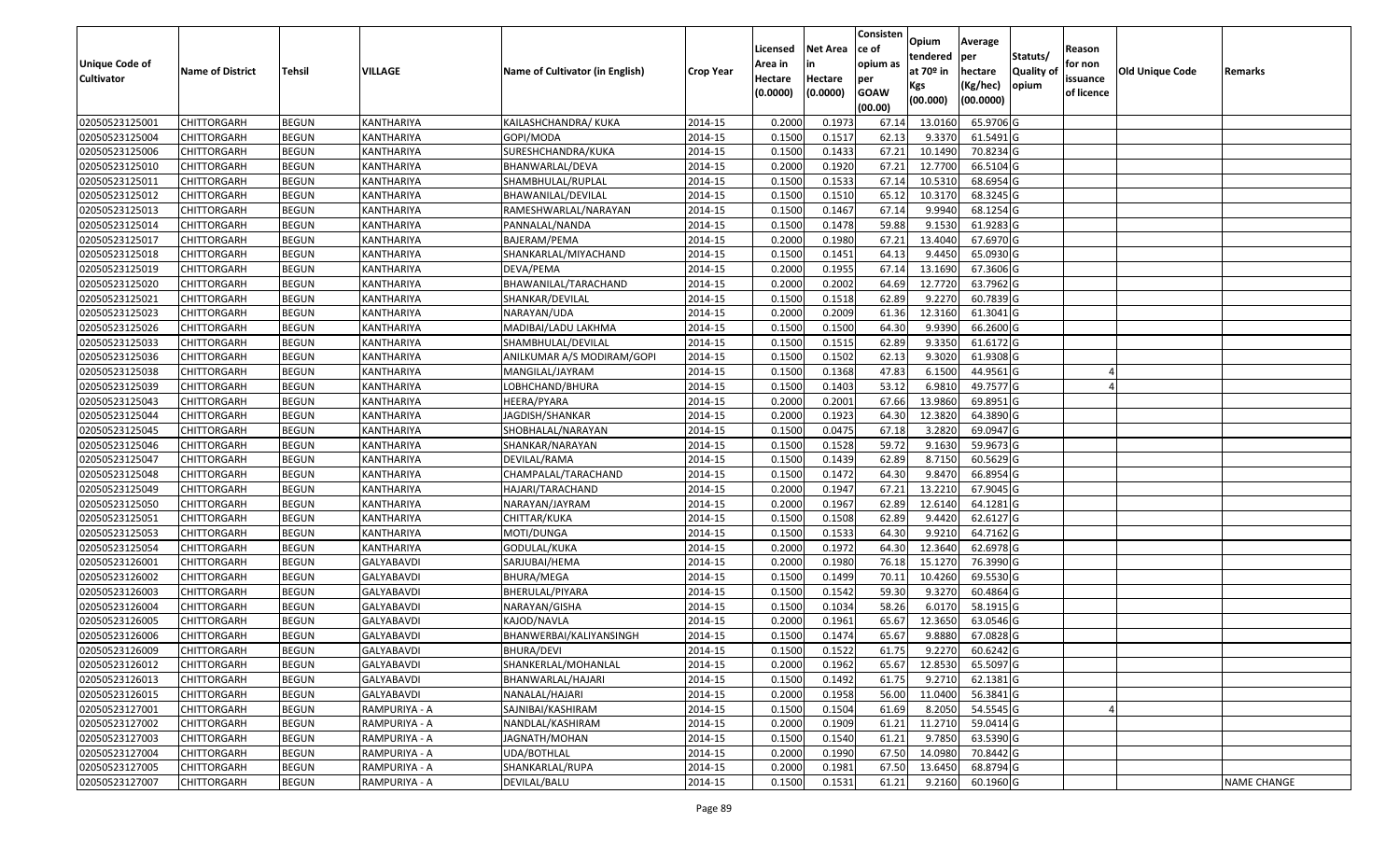|                                     |                         |               |                |                                 |                  |                     |                 | Consisten          | Opium       | Average          |                  |                        |                 |                    |
|-------------------------------------|-------------------------|---------------|----------------|---------------------------------|------------------|---------------------|-----------------|--------------------|-------------|------------------|------------------|------------------------|-----------------|--------------------|
|                                     |                         |               |                |                                 |                  | Licensed            | <b>Net Area</b> | ce of              | tendered    | per              | Statuts/         | Reason                 |                 |                    |
| Unique Code of<br><b>Cultivator</b> | <b>Name of District</b> | <b>Tehsil</b> | <b>VILLAGE</b> | Name of Cultivator (in English) | <b>Crop Year</b> | Area in             | in<br>Hectare   | opium as           | at $70°$ in | hectare          | <b>Quality o</b> | for non                | Old Unique Code | Remarks            |
|                                     |                         |               |                |                                 |                  | Hectare<br>(0.0000) | (0.0000)        | per<br><b>GOAW</b> | Kgs         | (Kg/hec)         | opium            | issuance<br>of licence |                 |                    |
|                                     |                         |               |                |                                 |                  |                     |                 | (00.00)            | (00.000)    | (00.0000)        |                  |                        |                 |                    |
| 02050523127008                      | CHITTORGARH             | <b>BEGUN</b>  | RAMPURIYA - A  | KAMLABAI/KUKA                   | 2014-15          | 0.1500              | 0.1550          | 61.69              | 9.5180      | 61.4065 G        |                  |                        |                 |                    |
| 02050523127009                      | CHITTORGARH             | <b>BEGUN</b>  | RAMPURIYA - A  | HARLAL/NARAYAN                  | 2014-15          | 0.1500              | 0.1505          | 64.24              | 9.8930      | 65.7342 G        |                  |                        |                 |                    |
| 02050523127010                      | CHITTORGARH             | <b>BEGUN</b>  | RAMPURIYA - A  | BARDHIBAI/NATHU                 | 2014-15          | 0.2000              | 0.1996          | 67.50              | 13.8760     | 69.5190 G        |                  |                        |                 |                    |
| 02050523127012                      | <b>CHITTORGARH</b>      | <b>BEGUN</b>  | RAMPURIYA - A  | MODIBAI/SITARAM                 | 2014-15          | 0.1500              | 0.1513          | 64.24              | 9.9940      | 66.0542 G        |                  |                        |                 |                    |
| 02050523127013                      | CHITTORGARH             | <b>BEGUN</b>  | RAMPURIYA - A  | SHAMBULAL/BHARULAL              | 2014-15          | 0.1500              | 0.1464          | 61.21              | 9.5660      | 65.3415 G        |                  |                        |                 |                    |
| 02050523127019                      | CHITTORGARH             | <b>BEGUN</b>  | RAMPURIYA - A  | NATHULAL/DEVA                   | 2014-15          | 0.1500              | 0.1500          | 64.28              | 9.7060      | $64.7067$ G      |                  |                        |                 |                    |
| 02050523127021                      | CHITTORGARH             | <b>BEGUN</b>  | RAMPURIYA - A  | GULABIBAI/SEVA                  | 2014-15          | 0.1500              | 0.1495          | 64.28              | 9.5320      | 63.7592 G        |                  |                        |                 |                    |
| 02050523127023                      | <b>CHITTORGARH</b>      | <b>BEGUN</b>  | RAMPURIYA - A  | NARAYAN A/S BHERU/LAKHMA        | 2014-15          | 0.1500              | 0.1552          | 58.67              | 9.1530      | 58.9755 G        |                  |                        |                 |                    |
| 02050523127024                      | CHITTORGARH             | <b>BEGUN</b>  | RAMPURIYA - A  | SHANKARLAL/EAKLING              | 2014-15          | 0.1500              | 0.1400          | 64.24              | 9.3150      | 66.5357 G        |                  |                        |                 |                    |
| 02050523127025                      | CHITTORGARH             | <b>BEGUN</b>  | RAMPURIYA - A  | NATHU/RUPA                      | 2014-15          | 0.1500              | 0.1419          | 61.69              | 8.4430      | 59.4996 G        |                  |                        |                 |                    |
| 02050523127026                      | CHITTORGARH             | <b>BEGUN</b>  | RAMPURIYA - A  | KAJODI/PYARA                    | 2014-15          | 0.1500              | 0.1556          | 64.28              | 10.1010     | 64.9165 G        |                  |                        |                 |                    |
| 02050523127029                      | CHITTORGARH             | <b>BEGUN</b>  | RAMPURIYA - A  | LADULAL/DUDHA                   | 2014-15          | 0.2000              | 0.1988          | 61.21              | 12.1900     | 61.3179 G        |                  |                        |                 |                    |
| 02050523127030                      | <b>CHITTORGARH</b>      | <b>BEGUN</b>  | RAMPURIYA - A  | BHOLIRAM/SALGARAM               | 2014-15          | 0.1500              | 0.1172          | 52.30              | 6.3880      | 54.5051 G        |                  |                        |                 |                    |
| 02050523127032                      | <b>CHITTORGARH</b>      | <b>BEGUN</b>  | RAMPURIYA - A  | RADHEYSHYAM/BALU                | 2014-15          | 0.2000              | 0.2000          | 67.50              | 14.1560     | 70.7800 G        |                  |                        |                 |                    |
| 02050523127033                      | CHITTORGARH             | <b>BEGUN</b>  | RAMPURIYA - A  | MANGILAL/NANA                   | 2014-15          | 0.2000              | 0.1959          | 64.24              | 12.9030     | 65.8652 G        |                  |                        |                 |                    |
| 02050523127035                      | CHITTORGARH             | <b>BEGUN</b>  | RAMPURIYA - A  | JAGNATH/NARAYAN                 | 2014-15          | 0.1500              | 0.1536          | 61.28              | 9.3850      | 61.1003 G        |                  |                        |                 |                    |
| 02050523127036                      | CHITTORGARH             | <b>BEGUN</b>  | RAMPURIYA - A  | NANDUBAI/BALU                   | 2014-15          | 0.2000              | 0.1938          | 56.93              | 11.0930     | 57.2394 G        |                  |                        |                 |                    |
| 02050523127038                      | CHITTORGARH             | <b>BEGUN</b>  | RAMPURIYA - A  | SEUBAI/MAGHRAJ                  | 2014-15          | 0.2000              | 0.2025          | 55.38              | 11.4790     | 56.6864 G        |                  |                        |                 |                    |
| 02050523127040                      | CHITTORGARH             | <b>BEGUN</b>  | RAMPURIYA - A  | MADAN/KUKA                      | 2014-15          | 0.1500              | 0.1519          | 53.42              | 8.0510      | 53.0020 G        |                  |                        |                 |                    |
| 02050523127042                      | CHITTORGARH             | <b>BEGUN</b>  | RAMPURIYA - A  | BHERU/UDA                       | 2014-15          | 0.1500              | 0.1494          | 64.32              | 10.1170     | 67.7175 G        |                  |                        |                 |                    |
| 02050523127045                      | CHITTORGARH             | <b>BEGUN</b>  | RAMPURIYA - A  | DULICHAND/UDA                   | 2014-15          | 0.1500              | 0.1512          | 58.81              | 9.0820      | 60.0661G         |                  |                        |                 |                    |
| 02050523127046                      | CHITTORGARH             | <b>BEGUN</b>  | RAMPURIYA - A  | ONKAR/SEVA                      | 2014-15          | 0.1500              | 0.1540          | 61.28              | 9.7090      | 63.0455 G        |                  |                        |                 |                    |
| 02050523127048                      | CHITTORGARH             | <b>BEGUN</b>  | RAMPURIYA - A  | KUKA/GOPAL                      | 2014-15          | 0.2000              | 0.1520          | 64.32              | 9.8230      | 64.6250 G        |                  |                        |                 |                    |
| 02050523127054                      | CHITTORGARH             | <b>BEGUN</b>  | RAMPURIYA - A  | KANHAIYALAL/KHEMRAJ             | 2014-15          | 0.2000              | 0.2020          | 61.28              | 12.4220     | 61.4950 G        |                  |                        |                 |                    |
| 02050523127055                      | <b>CHITTORGARH</b>      | <b>BEGUN</b>  | RAMPURIYA - A  | SOHANIBAI/NATHU                 | 2014-15          | 0.1500              | 0.1464          | 61.69              | 9.2090      | 62.9030 G        |                  |                        |                 |                    |
| 02050523127056                      | CHITTORGARH             | <b>BEGUN</b>  | RAMPURIYA - A  | SITARAM/VENA                    | 2014-15          | 0.1000              | 0.0000          | 0.00               | 0.0000      | $0.0000$ F       |                  |                        |                 |                    |
| 02050523127057                      | CHITTORGARH             | <b>BEGUN</b>  | RAMPURIYA - A  | KANIHAIYLAL/MODA                | 2014-15          | 0.1500              | 0.1491          | 55.17              | 8.5910      | 57.6190 G        |                  |                        |                 |                    |
| 02050523127060                      | CHITTORGARH             | <b>BEGUN</b>  | RAMPURIYA - A  | JANIBAI/HOKMA                   | 2014-15          | 0.1500              | 0.1501          | 64.32              | 9.6390      | 64.2172 G        |                  |                        |                 |                    |
| 02050523127061                      | CHITTORGARH             | <b>BEGUN</b>  | RAMPURIYA - A  | JASSUBAI / NANDLAL              | 2014-15          | 0.1500              | 0.1505          | 61.41              | 9.3430      | 62.0797 G        |                  |                        |                 |                    |
| 02050523127063                      | CHITTORGARH             | <b>BEGUN</b>  | RAMPURIYA - A  | KHANA/NARAYAN                   | 2014-15          | 0.1500              | 0.1471          | 61.28              | 9.0340      | 61.4140 G        |                  |                        |                 |                    |
| 02050523127068                      | CHITTORGARH             | <b>BEGUN</b>  | RAMPURIYA - A  | ONKAR/LAXMAN                    | 2014-15          | 0.1500              | 0.1536          | 50.4               | 6.9780      | 45.4297 G        |                  |                        |                 |                    |
| 02050523127071                      | CHITTORGARH             | <b>BEGUN</b>  | RAMPURIYA - A  | BERAM/CHATRA                    | 2014-15          | 0.1500              | 0.1445          | 59.54              | 8.795       | 60.8651G         |                  |                        |                 |                    |
| 02050523127072                      | CHITTORGARH             | <b>BEGUN</b>  | RAMPURIYA - A  | HEERIBAI/GOMA                   | 2014-15          | 0.1500              | 0.1506          | 56.95              | 8.6970      | 57.7490 G        |                  |                        |                 |                    |
| 02050523127073                      | CHITTORGARH             | <b>BEGUN</b>  | RAMPURIYA - A  | BABULAL/KASHIRAM                | 2014-15          | 0.2000              | 0.1995          | 67.14              | 13.073      | 65.5288 G        |                  |                        |                 |                    |
| 02050523127074                      | CHITTORGARH             | <b>BEGUN</b>  | RAMPURIYA - A  | KAILASH/BHOLA                   | 2014-15          | 0.1500              | 0.1474          | 55.22              | 8.1960      | 55.6038 G        |                  |                        |                 |                    |
| 02050523127075                      | CHITTORGARH             | <b>BEGUN</b>  | RAMPURIYA - A  | BAGDIRAM/MANGILAL               | 2014-15          | 0.1500              | 0.1467          | 64.32              | 2.2970      | 15.6578 G        |                  |                        |                 |                    |
| 02050523127077                      | <b>CHITTORGARH</b>      | <b>BEGUN</b>  | RAMPURIYA - A  | <b>BOATHLAL/DEVA</b>            | 2014-15          | 0.1500              | 0.1480          | 56.84              |             | 8.6230 58.2635 G |                  |                        |                 |                    |
| 02050523127078                      | <b>CHITTORGARH</b>      | <b>BEGUN</b>  | RAMPURIYA - A  | MOHANLAL/CHAMPA                 | 2014-15          | 0.1500              | 0.1470          | 65.41              | 9.9700      | 67.8231 G        |                  |                        |                 |                    |
| 02050523127080                      | CHITTORGARH             | <b>BEGUN</b>  | RAMPURIYA - A  | LALU/KESHRIMAL D/O BHANWARLAL   | 2014-15          | 0.1500              | 0.1540          | 64.32              | 9.8230      | 63.7857 G        |                  |                        |                 |                    |
| 02050523127086                      | <b>CHITTORGARH</b>      | <b>BEGUN</b>  | RAMPURIYA - A  | BHOLIRAM/PYARA                  | 2014-15          | 0.1500              | 0.1441          | 61.28              | 9.1740      | 63.6641 G        |                  |                        |                 |                    |
| 02050523127089                      | <b>CHITTORGARH</b>      | <b>BEGUN</b>  | RAMPURIYA - A  | MANJUBAI/BALULAL                | 2014-15          | 0.1500              | 0.1536          | 60.46              | 9.5180      | 61.9661G         |                  |                        |                 |                    |
| 02050523127094                      | <b>CHITTORGARH</b>      | <b>BEGUN</b>  | RAMPURIYA - B  | DHAPUBAI/JODHA                  | 2014-15          | 0.2000              | 0.2042          | 59.20              | 12.2630     | 60.0539 G        |                  |                        |                 |                    |
| 02050523127096                      | CHITTORGARH             | <b>BEGUN</b>  | RAMPURIYA - B  | BHANWARLAL/DEVILAL              | 2014-15          | 0.1500              | 0.1538          | 61.26              | 9.5920      | 62.3667 G        |                  |                        |                 |                    |
| 02050523127099                      | <b>CHITTORGARH</b>      | <b>BEGUN</b>  | RAMPURIYA - B  | PREMIBAIUDAYLAL                 | 2014-15          | 0.1500              | 0.1480          | 64.14              | 9.7130      | 65.6284 G        |                  |                        |                 | <b>NAME CHANGE</b> |
| 02050523127101                      | <b>CHITTORGARH</b>      | <b>BEGUN</b>  | RAMPURIYA - B  | NATHU/KUKA                      | 2014-15          | 0.2000              | 0.1978          | 58.84              | 11.8100     | 59.7068 G        |                  |                        |                 |                    |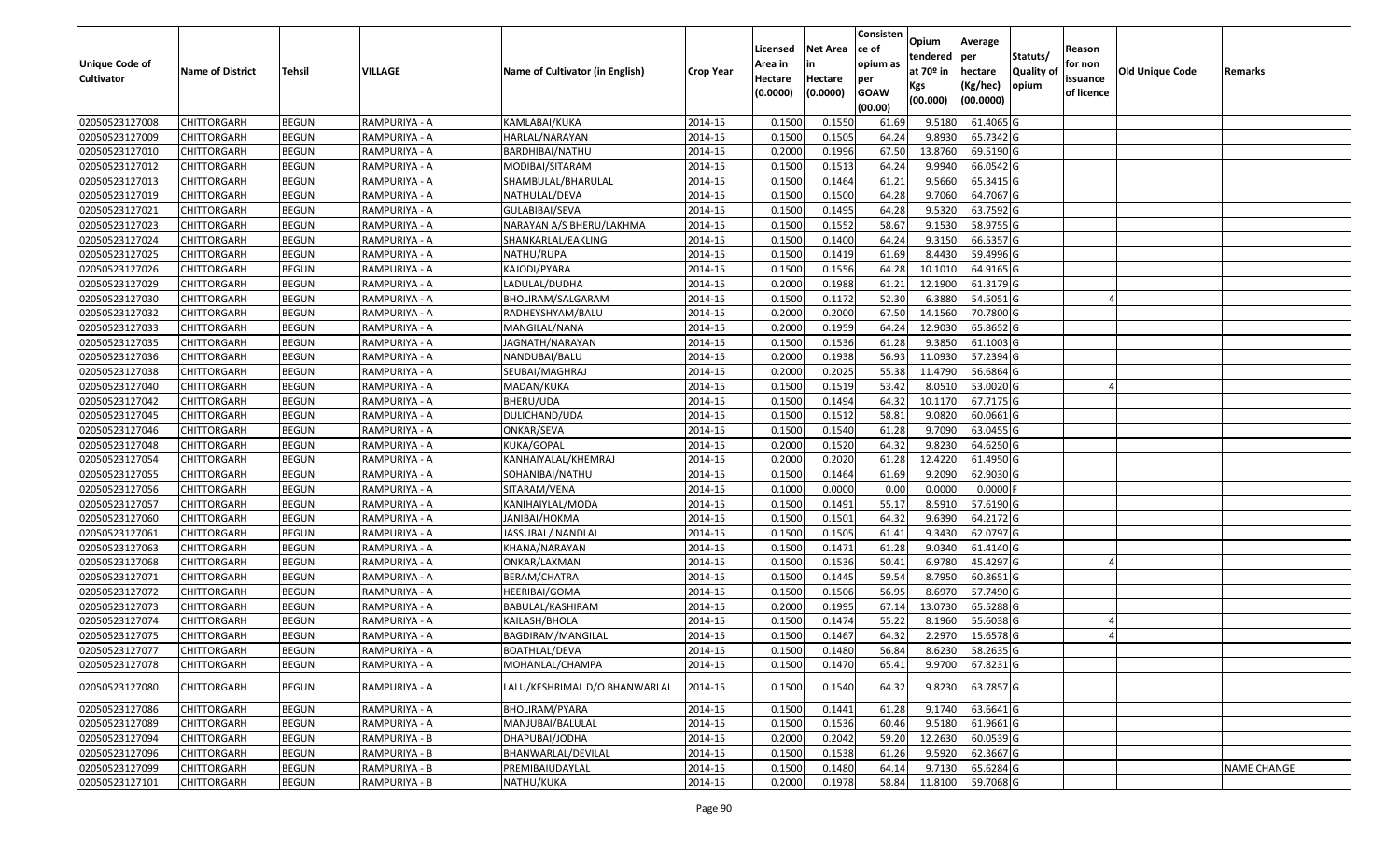|                   |                         |               |                         |                                    |                  | Licensed | <b>Net Area</b> | Consisten<br>ce of | Opium         | Average     |                  | Reason     |                 |             |
|-------------------|-------------------------|---------------|-------------------------|------------------------------------|------------------|----------|-----------------|--------------------|---------------|-------------|------------------|------------|-----------------|-------------|
| Unique Code of    |                         |               |                         |                                    |                  | Area in  | in              | opium as           | tendered      | per         | Statuts/         | for non    |                 |             |
| <b>Cultivator</b> | <b>Name of District</b> | <b>Tehsil</b> | VILLAGE                 | Name of Cultivator (in English)    | <b>Crop Year</b> | Hectare  | Hectare         | per                | at $70°$ in   | hectare     | <b>Quality o</b> | issuance   | Old Unique Code | Remarks     |
|                   |                         |               |                         |                                    |                  | (0.0000) | (0.0000)        | <b>GOAW</b>        | Kgs           | (Kg/hec)    | opium            | of licence |                 |             |
|                   |                         |               |                         |                                    |                  |          |                 | (00.00)            | (00.000)      | (00.0000)   |                  |            |                 |             |
| 02050523127102    | CHITTORGARH             | <b>BEGUN</b>  | RAMPURIYA - B           | MODA/HARLAL                        | 2014-15          | 0.2000   | 0.1473          | 62.86              | 9.4470        | 64.1344 G   |                  |            |                 |             |
| 02050523127103    | CHITTORGARH             | <b>BEGUN</b>  | RAMPURIYA - B           | SHANKARLAL/PANNALAL                | 2014-15          | 0.1500   | 0.1499          | 64.46              | 9.7150        | 64.8099 G   |                  |            |                 |             |
| 02050523127104    | CHITTORGARH             | <b>BEGUN</b>  | RAMPURIYA - B           | BHOLIBAI/ASHARAM                   | 2014-15          | 0.1500   | 0.1490          | 58.84              | 8.8600        | 59.4631G    |                  |            |                 |             |
| 02050523127105    | <b>CHITTORGARH</b>      | <b>BEGUN</b>  | RAMPURIYA - B           | SHIVLAL/MOHAN                      | 2014-15          | 0.1500   | 0.1484          | 62.86              | 9.6000        | 64.6900 G   |                  |            |                 |             |
| 02050523127107    | CHITTORGARH             | <b>BEGUN</b>  | RAMPURIYA - B           | RAMESHWARLAL/GANGARAM              | 2014-15          | 0.1500   | 0.1497          | 64.46              | 9.8260        | 65.6379 G   |                  |            |                 |             |
| 02050523127112    | CHITTORGARH             | <b>BEGUN</b>  | RAMPURIYA - B           | KAJODLAL/PYARA                     | 2014-15          | 0.1500   | 0.1480          | 64.14              | 9.8960        | 66.8649 G   |                  |            |                 |             |
| 02050523127114    | CHITTORGARH             | <b>BEGUN</b>  | RAMPURIYA - B           | BHUDHAR A/S PYARA/HEERA            | 2014-15          | 0.1500   | 0.1507          | 76.18              | 11.4270       | 75.8261G    |                  |            |                 |             |
| 02050523127116    | <b>CHITTORGARH</b>      | <b>BEGUN</b>  | RAMPURIYA - B           | KUKA/UDA                           | 2014-15          | 0.1500   | 0.1515          | 59.20              | 8.981         | 59.2805 G   |                  |            |                 |             |
| 02050523127117    | CHITTORGARH             | <b>BEGUN</b>  | RAMPURIYA - B           | KESHASRIMAL/BHANWARLAL             | 2014-15          | 0.1500   | 0.1402          | 61.26              | 8.4450        | 60.2354 G   |                  |            |                 |             |
| 02050523127118    | CHITTORGARH             | <b>BEGUN</b>  | RAMPURIYA - B           | CHUNNILAL/UDAILAL                  | 2014-15          | 0.2000   | 0.1987          | 62.24              | 12.4750       | 62.7831G    |                  |            |                 |             |
| 02050523127119    | CHITTORGARH             | <b>BEGUN</b>  | RAMPURIYA - B           | MATHURALAL/BHUWANA                 | 2014-15          | 0.2000   | 0.1903          | 64.14              | 12.3790       | 65.0499 G   |                  |            |                 |             |
| 02050523127120    | <b>CHITTORGARH</b>      | <b>BEGUN</b>  | RAMPURIYA - B           | <b>BOTHLAL/BHOLA</b>               | 2014-15          | 0.1500   | 0.1524          | 62.86              | 9.6980        | 63.6352 G   |                  |            |                 |             |
| 02050523127121    | <b>CHITTORGARH</b>      | <b>BEGUN</b>  | RAMPURIYA - B           | MODA/MOTI                          | 2014-15          | 0.1500   | 0.1491          | 59.20              | 9.1340        | 61.2609 G   |                  |            |                 |             |
| 02050523127123    | <b>CHITTORGARH</b>      | <b>BEGUN</b>  | RAMPURIYA - B           | MANGILAL/BHOLA                     | 2014-15          | 0.2000   | 0.2038          | 64.14              | 13.3040       | 65.2797 G   |                  |            |                 |             |
| 02050523127124    | CHITTORGARH             | <b>BEGUN</b>  | RAMPURIYA - B           | DEVILAL/NATHU                      | 2014-15          | 0.1500   | 0.1552          | 58.72              | 8.9840        | 57.8866 G   |                  |            |                 |             |
| 02050523127125    | <b>CHITTORGARH</b>      | <b>BEGUN</b>  | RAMPURIYA - B           | BANSHILAL/DUDHA                    | 2014-15          | 0.1500   | 0.1531          | 59.20              | 8.9810        | 58.6610 G   |                  |            |                 |             |
| 02050523127126    | CHITTORGARH             | <b>BEGUN</b>  | RAMPURIYA - B           | KASHIRAM/BHANWARLAL                | 2014-15          | 0.1500   | 0.1518          | 62.86              | 9.6890        | 63.8274 G   |                  |            |                 |             |
| 02050523127128    | CHITTORGARH             | <b>BEGUN</b>  | RAMPURIYA - B           | BHURALAL/NANDA                     | 2014-15          | 0.1500   | 0.1517          | 58.84              | 9.1120        | 60.0659 G   |                  |            |                 |             |
| 02050523127129    | CHITTORGARH             | <b>BEGUN</b>  | RAMPURIYA - B           | JAICHAND/NATHU                     | 2014-15          | 0.2000   | 0.2024          | 64.46              | 13.0670       | 64.5603 G   |                  |            |                 |             |
| 02050523127131    | CHITTORGARH             | <b>BEGUN</b>  | RAMPURIYA - B           | HARIKISHAN/BHANWARLAL              | 2014-15          | 0.2000   | 0.1978          | 64.1               | 12.5900       | 63.6502G    |                  |            |                 |             |
| 02050523127133    | CHITTORGARH             | <b>BEGUN</b>  | RAMPURIYA - B           | BABRULAL/GHISA                     | 2014-15          | 0.1500   | 0.1525          | 64.46              | 9.835         | 64.4918 G   |                  |            |                 |             |
| 02050523127135    | CHITTORGARH             | <b>BEGUN</b>  | RAMPURIYA - B           | PANNALAL/BHAGIRATH                 | 2014-15          | 0.1500   | 0.1439          | 58.84              | 8.5650        | 59.5205 G   |                  |            |                 |             |
| 02050523127136    | CHITTORGARH             | <b>BEGUN</b>  | RAMPURIYA - B           | DINESH A.S.KUKA/BOTHLAL            | 2014-15          | 0.2000   | 0.1995          | 62.86              | 12.7160       | 63.7393 G   |                  |            |                 |             |
| 02050523127137    | CHITTORGARH             | <b>BEGUN</b>  | RAMPURIYA - B           | MANGILAL/RAMCHANDRA                | 2014-15          | 0.1500   | 0.1516          | 58.72              | 9.1270        | 60.2045 G   |                  |            |                 |             |
| 02050523127138    | CHITTORGARH             | <b>BEGUN</b>  | RAMPURIYA - B           | JANIBAI/MANGILAL                   | 2014-15          | 0.1000   | 0.0000          | 0.00               | 0.0000        | $0.0000$ F  |                  |            |                 |             |
| 02050523127139    | CHITTORGARH             | <b>BEGUN</b>  | RAMPURIYA - B           | NARAYAN/DEVA                       | 2014-15          | 0.1500   | 0.0733          | 64.46              | 5.0000        | 68.2128 G   |                  |            |                 |             |
| 02050523127144    | CHITTORGARH             | <b>BEGUN</b>  | RAMPURIYA - B           | CHATARBHUJ/KELA                    | 2014-15          | 0.2000   | 0.1956          | 62.24              | 12.1190       | 61.9581G    |                  |            |                 |             |
| 02050523127145    | CHITTORGARH             | <b>BEGUN</b>  | RAMPURIYA - B           | BHANWARLAL/NARAYAN                 | 2014-15          | 0.2000   | 0.1932          | 76.18              | 15.1490       | 78.4110G    |                  |            |                 |             |
| 02050523127148    | CHITTORGARH             | <b>BEGUN</b>  | RAMPURIYA - B           | NANDA/PYARA(CHOTA)                 | 2014-15          | 0.1500   | 0.1481          | 61.13              | 9.1870        | 62.0324 G   |                  |            |                 |             |
| 02050523127151    | CHITTORGARH             | <b>BEGUN</b>  | RAMPURIYA - B           | BHANWERLAL/GULLA                   | 2014-15          | 0.1500   | 0.1500          | 58.72              | 8.5230        | $56.8200$ G |                  |            |                 |             |
| 02050523127157    | CHITTORGARH             | <b>BEGUN</b>  | RAMPURIYA - B           | BHAGWANLAL/DALLICHAND              | 2014-15          | 0.1500   | 0.1512          | 62.24              | 9.6740        | 63.9815 G   |                  |            |                 |             |
| 02050523127161    | CHITTORGARH             | <b>BEGUN</b>  | RAMPURIYA - B           | SHANKARLAL/MOHAN                   | 2014-15          | 0.1500   | 0.1465          | 58.72              | 8.7160        | 59.4949 G   |                  |            |                 |             |
| 02050523127164    | CHITTORGARH             | <b>BEGUN</b>  | RAMPURIYA - B           | RAMKANYABAI/UDAILAL                | 2014-15          | 0.1500   | 0.1530          | 59.20              | 9.1420        | 59.7516 G   |                  |            |                 |             |
| 02050523127166    | CHITTORGARH             | <b>BEGUN</b>  | RAMPURIYA - B           | SHAMBHULAL/BHUWANA                 | 2014-15          | 0.1500   | 0.1447          | 62.24              | 9.1580        | 63.2896 G   |                  |            |                 |             |
| 02050523127169    | CHITTORGARH             | <b>BEGUN</b>  | RAMPURIYA - B           | SHANTILAL/RAMLAL                   | 2014-15          | 0.1500   | 0.1424          | 58.72              | 8.2120        | 57.6685 G   |                  |            |                 |             |
| 02050523127178    | CHITTORGARH             | <b>BEGUN</b>  | RAMPURIYA - B           | PIYRECHAND/TODU                    | 2014-15          | 0.2000   | 0.2003          | 76.18              | 15.1160       | 75.4668 G   |                  |            |                 |             |
| 02050523127179    | <b>CHITTORGARH</b>      | <b>BEGUN</b>  | RAMPURIYA - B           | KHEMRAJ/MANGILAL                   | 2014-15          | 0.2000   | 0.1919          |                    | 61.13 12.0250 | 62.6628 G   |                  |            |                 |             |
| 02050523127180    | <b>CHITTORGARH</b>      | <b>BEGUN</b>  | RAMPURIYA - B           | BHURIBAI/MADHOLAL                  | 2014-15          | 0.1500   | 0.1466          | 76.18              | 11.6340       | 79.3588 G   |                  |            |                 |             |
| 02050523127181    | <b>CHITTORGARH</b>      | <b>BEGUN</b>  | RAMPURIYA - B           | SHYAMLAL/CHAMPALAL                 | 2014-15          | 0.2000   | 0.1963          | 65.67              | 13.2090       | 67.2899 G   |                  |            |                 |             |
| 02050523128001    | <b>CHITTORGARH</b>      | <b>BEGUN</b>  | NAYA GAON CHECHI        | HARLAL/AMARCHAND                   | 2014-15          | 0.2000   | 0.1996          | 59.59              | 11.8840       | 59.5391 G   |                  |            |                 |             |
| 02050523128002    | CHITTORGARH             | <b>BEGUN</b>  | NAYA GAON CHECHI        | RADHEYSHYAM/JAGGANATH              | 2014-15          | 0.1500   | 0.1501          | 64.51              | 9.7960        | 65.2632 G   |                  |            |                 |             |
| 02050523128005    | <b>CHITTORGARH</b>      | <b>BEGUN</b>  | NAYA GAON CHECHI        | DEVILAL/MADHO                      | 2014-15          | 0.2000   | 0.2006          | 61.02              | 12.1520       | 60.5783 G   |                  |            |                 |             |
| 02050523128006    | <b>CHITTORGARH</b>      | <b>BEGUN</b>  | NAYA GAON CHECHI        | ASHARAM/NARAYAN                    | 2014-15          | 0.2000   | 0.1800          | 58.12              | 10.6530       | 59.1833 G   |                  |            |                 |             |
| 02050523128007    | <b>CHITTORGARH</b>      | <b>BEGUN</b>  | NAYA GAON CHECHI        | BABULAL/NARAYAN MOTHER<br>NANDUBAI | 2014-15          | 0.1500   | 0.1550          | 64.07              | 9.9580        | 64.2452 G   |                  |            |                 | NAME CHANGE |
| 02050523128008    | <b>CHITTORGARH</b>      | <b>BEGUN</b>  | <b>NAYA GAON CHECHI</b> | MANGILAL/KHEMA                     | 2014-15          | 0.2000   | 0.1656          | 65.30              | 10.8300       | 65.3986 G   |                  |            |                 |             |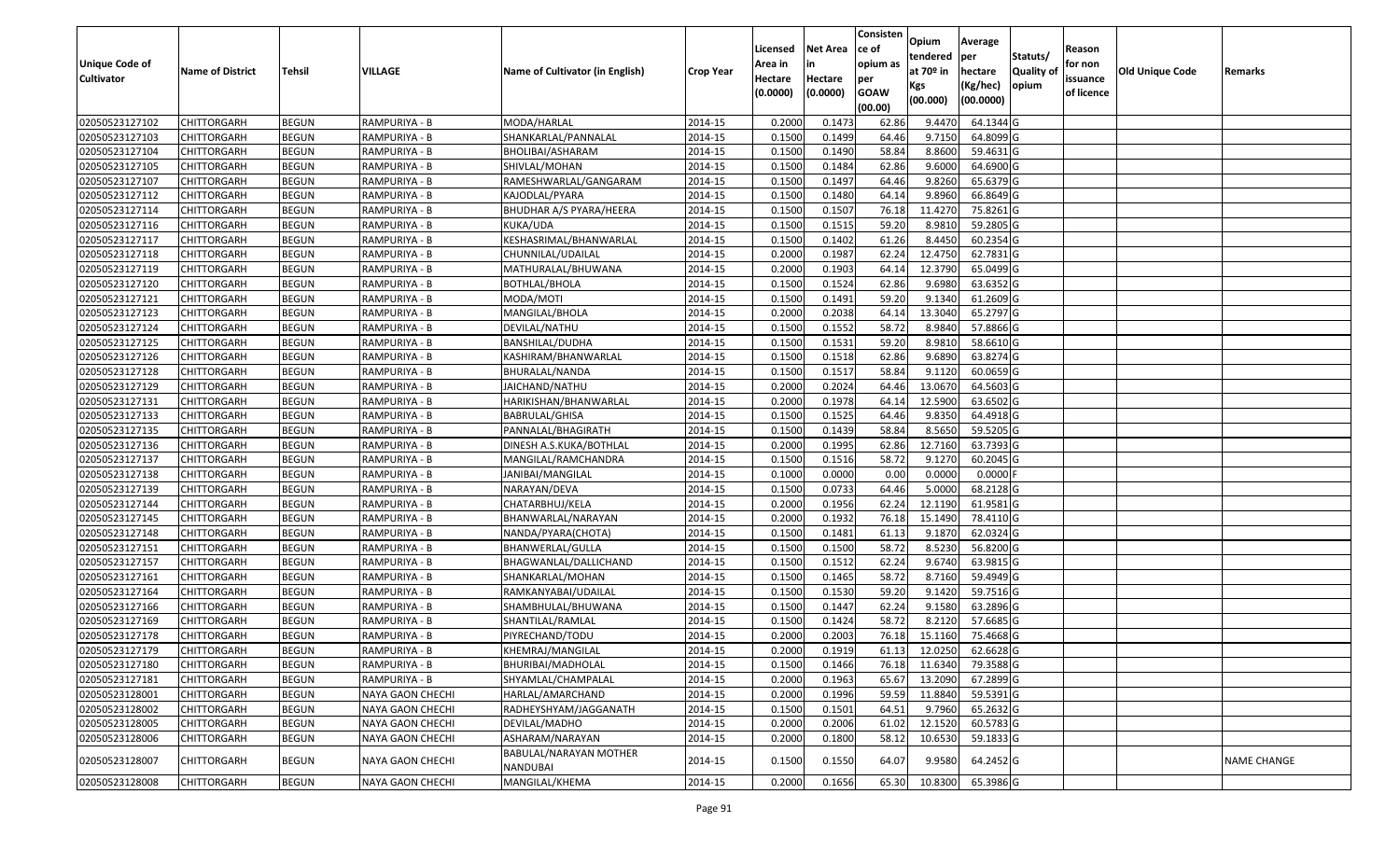|                       |                         |               |                         |                                       |                  |          |                 | Consisten          | Opium         | Average     |                  |            |                        |         |
|-----------------------|-------------------------|---------------|-------------------------|---------------------------------------|------------------|----------|-----------------|--------------------|---------------|-------------|------------------|------------|------------------------|---------|
|                       |                         |               |                         |                                       |                  | Licensed | <b>Net Area</b> | ce of              | tendered      | per         | Statuts/         | Reason     |                        |         |
| <b>Unique Code of</b> | <b>Name of District</b> | <b>Tehsil</b> | <b>VILLAGE</b>          | Name of Cultivator (in English)       | <b>Crop Year</b> | Area in  | in              | opium as           | at $70°$ in   | hectare     | <b>Quality o</b> | for non    | <b>Old Unique Code</b> | Remarks |
| <b>Cultivator</b>     |                         |               |                         |                                       |                  | Hectare  | Hectare         | per<br><b>GOAW</b> | Kgs           | (Kg/hec)    | opium            | issuance   |                        |         |
|                       |                         |               |                         |                                       |                  | (0.0000) | (0.0000)        | (00.00)            | (00.000)      | (00.0000)   |                  | of licence |                        |         |
| 02050523128009        | CHITTORGARH             | <b>BEGUN</b>  | NAYA GAON CHECHI        | KAJODIBAI/BALU                        | 2014-15          | 0.2000   | 0.2022          | 65.30              | 12.8640       | 63.6202G    |                  |            |                        |         |
| 02050523128011        | CHITTORGARH             | <b>BEGUN</b>  | NAYA GAON CHECHI        | RAMLAL/LAXMAN                         | 2014-15          | 0.2000   | 0.1986          | 64.91              | 12.8610       | 64.7583 G   |                  |            |                        |         |
| 02050523128012        | CHITTORGARH             | <b>BEGUN</b>  | NAYA GAON CHECHI        | MANGILAL/NANDA                        | 2014-15          | 0.1500   | 0.1500          | 65.30              | 9.9720        | 66.4800 G   |                  |            |                        |         |
| 02050523128014        | <b>CHITTORGARH</b>      | <b>BEGUN</b>  | <b>NAYA GAON CHECHI</b> | GHISALAL/BHURA                        | 2014-15          | 0.1500   | 0.1520          | 65.30              | 9.8040        | 64.5000 G   |                  |            |                        |         |
| 02050523128015        | CHITTORGARH             | <b>BEGUN</b>  | NAYA GAON CHECHI        | CHOGALAL/OMKAR                        | 2014-15          | 0.2000   | 0.2016          | 65.30              | 13.4520       | 66.7262 G   |                  |            |                        |         |
| 02050523128017        | <b>CHITTORGARH</b>      | <b>BEGUN</b>  | NAYA GAON CHECHI        | KUKALAL/DEVA                          | 2014-15          | 0.2000   | 0.2013          | 67.18              | 13.7340       | 68.2265 G   |                  |            |                        |         |
| 02050523128018        | CHITTORGARH             | <b>BEGUN</b>  | NAYA GAON CHECHI        | BANSHILAL/BALU                        | 2014-15          | 0.2000   | 0.2002          | 61.42              | 12.591        | 62.8921 G   |                  |            |                        |         |
| 02050523128019        | <b>CHITTORGARH</b>      | <b>BEGUN</b>  | NAYA GAON CHECHI        | DHARAMCHAND/MANOHARLAL                | 2014-15          | 0.1500   | 0.1400          | 56.30              | 7.8180        | 55.8429 G   |                  |            |                        |         |
| 02050523128021        | CHITTORGARH             | <b>BEGUN</b>  | NAYA GAON CHECHI        | DEVILAL/PYARA                         | 2014-15          | 0.1500   | 0.1500          | 59.69              | 9.1580        | 61.0533 G   |                  |            |                        |         |
| 02050523128024        | <b>CHITTORGARH</b>      | <b>BEGUN</b>  | NAYA GAON CHECHI        | NANALAL/NARAYAN                       | 2014-15          | 0.1500   | 0.1513          | 61.42              | 9.2040        | 60.8328 G   |                  |            |                        |         |
| 02050523128027        | CHITTORGARH             | <b>BEGUN</b>  | NAYA GAON CHECHI        | KANHEYALAL/MANGILAL                   | 2014-15          | 0.1500   | 0.1498          | 59.72              | 9.3330        | 62.3031G    |                  |            |                        |         |
| 02050523128029        | CHITTORGARH             | <b>BEGUN</b>  | NAYA GAON CHECHI        | JAMNA LAL/LAXMAN                      | 2014-15          | 0.2000   | 0.2000          | 64.08              | 12.9720       | 64.8600 G   |                  |            |                        |         |
| 02050523128030        | <b>CHITTORGARH</b>      | <b>BEGUN</b>  | NAYA GAON CHECHI        | LALU/SUKHA                            | 2014-15          | 0.1500   | 0.1508          | 64.08              | 9.6490        | 63.9854 G   |                  |            |                        |         |
| 02050523128031        | <b>CHITTORGARH</b>      | <b>BEGUN</b>  | NAYA GAON CHECHI        | NARAYAN/SUKHA                         | 2014-15          | 0.1500   | 0.1518          | 61.42              | 9.3270        | 61.4427 G   |                  |            |                        |         |
| 02050523128032        | <b>CHITTORGARH</b>      | <b>BEGUN</b>  | NAYA GAON CHECHI        | SHAMBHULAL/HARLAL                     | 2014-15          | 0.2000   | 0.2002          | 64.07              | 12.8230       | 64.0509 G   |                  |            |                        |         |
| 02050523128035        | <b>CHITTORGARH</b>      | <b>BEGUN</b>  | NAYA GAON CHECHI        | BADRILAL/KHEMA                        | 2014-15          | 0.2000   | 0.2023          | 67.18              | 13.3210       | 65.8478 G   |                  |            |                        |         |
| 02050523129001        | CHITTORGARH             | <b>BEGUN</b>  | CHECHI - A              | KANHEYALAL/PRITHVIRAJ                 | 2014-15          | 0.2000   | 0.1950          | 64.04              | 11.8750       | 60.8974 G   |                  |            |                        |         |
| 02050523129002        | CHITTORGARH             | <b>BEGUN</b>  | CHECHI - A              | PRITHVIRAJ/BHOLA                      | 2014-15          | 0.1500   | 0.1488          | 58.92              | 8.8380        | 59.3952 G   |                  |            |                        |         |
| 02050523129003        | CHITTORGARH             | <b>BEGUN</b>  | CHECHI - A              | NANDLAL/MANAK                         | 2014-15          | 0.1500   | 0.1521          | 61.33              | 9.3660        | 61.5779 G   |                  |            |                        |         |
| 02050523129010        | CHITTORGARH             | <b>BEGUN</b>  | CHECHI - A              | ONKARLAL/MANGILAL                     | 2014-15          | 0.1000   | 0.0000          | 0.00               | 0.0000        | 0.0000      |                  |            |                        |         |
| 02050523129013        | CHITTORGARH             | <b>BEGUN</b>  | CHECHI - A              | NANDA/GHISA                           | 2014-15          | 0.2000   | 0.1986          | 58.92              | 11.4470       | 57.6385 G   |                  |            |                        |         |
| 02050523129015        | CHITTORGARH             | <b>BEGUN</b>  | CHECHI - A              | BALIBAI/KAJOD                         | 2014-15          | 0.1500   | 0.1460          | 62.23              | 9.4320        | 64.6027 G   |                  |            |                        |         |
| 02050523129016        | CHITTORGARH             | <b>BEGUN</b>  | CHECHI - A              | HUKMICHAND/KUKA                       | 2014-15          | 0.2000   | 0.1934          | 62.15              | 11.6400       | 60.1861 G   |                  |            |                        |         |
| 02050523129019        | CHITTORGARH             | <b>BEGUN</b>  | CHECHI - A              | KAJODBAI/SURAJMAL                     | 2014-15          | 0.2000   | 0.1950          | 64.04              | 12.4880       | 64.0410 G   |                  |            |                        |         |
| 02050523129025        | CHITTORGARH             | <b>BEGUN</b>  | CHECHI - A              | MUNIRAHAMAD/PEERMOHHAMAD              | 2014-15          | 0.1500   | 0.1552          | 56.65              | 8.4730        | 54.5941 G   |                  |            |                        |         |
| 02050523129027        | CHITTORGARH             | <b>BEGUN</b>  | CHECHI - A              | PYARCHAND/BHOLA                       | 2014-15          | 0.1500   | 0.1507          | 61.33              | 9.4800        | 62.9064 G   |                  |            |                        |         |
| 02050523129031        | CHITTORGARH             | <b>BEGUN</b>  | CHECHI - A              | LAXMAN/KHERING                        | 2014-15          | 0.1500   | 0.1467          | 61.29              | 8.9050        | 60.7021G    |                  |            |                        |         |
| 02050523129032        | <b>CHITTORGARH</b>      | <b>BEGUN</b>  | CHECHI - A              | GULABIBAI/TULSIRAM                    | 2014-15          | 0.1500   | 0.1480          | 62.65              | 9.4600        | 63.9189 G   |                  |            |                        |         |
| 02050523129043        | <b>CHITTORGARH</b>      | <b>BEGUN</b>  | CHECHI - A              | NANALAL/PRITHVIRAJ                    | 2014-15          | 0.2000   | 0.1978          | 55.26              | 10.4840       | 53.0030 G   |                  |            |                        |         |
| 02050523129046        | CHITTORGARH             | <b>BEGUN</b>  | CHECHI - A              | GOPILAL/TODU                          | 2014-15          | 0.1500   | 0.1488          | 61.33              | 8.8580        | 59.5296 G   |                  |            |                        |         |
| 02050523129049        | CHITTORGARH             | <b>BEGUN</b>  | CHECHI - A              | NANDLAL/RUPA                          | 2014-15          | 0.1500   | 0.1531          | 61.29              | 9.3070        | 60.7903 G   |                  |            |                        |         |
| 02050523129057        | CHITTORGARH             | <b>BEGUN</b>  | CHECHI - A              | RODURAM/BALU                          | 2014-15          | 0.1000   | 0.0000          | 0.00               | 0.0000        | $0.0000$ F  |                  |            |                        |         |
| 02050523129059        | <b>CHITTORGARH</b>      | <b>BEGUN</b>  | CHECHI - A              | JAGDISH/LAXMAN                        | 2014-15          | 0.2000   | 0.1943          | 61.29              | 11.3650       | 58.4920 G   |                  |            |                        |         |
| 02050523129060        | CHITTORGARH             | <b>BEGUN</b>  | CHECHI - A              | NARAYAN/MOTI URF BHOLA                | 2014-15          | 0.2000   | 0.1951          | 55.60              | 9.8090        | 50.2768 G   |                  |            |                        |         |
| 02050523129061        | CHITTORGARH             | <b>BEGUN</b>  | CHECHI - A              | MOHAN/SHOLA                           | 2014-15          | 0.2000   | 0.1834          | 61.29              | 11.2340       | $61.2541$ G |                  |            |                        |         |
| 02050523129062        | <b>CHITTORGARH</b>      | <b>BEGUN</b>  | CHECHI - A              | SHANKARLAL/KAJOD DHAKAR               | 2014-15          | 0.2000   | 0.1942          |                    | 61.29 11.5840 | 59.6498 G   |                  |            |                        |         |
| 02050523129067        | <b>CHITTORGARH</b>      | <b>BEGUN</b>  | CHECHI - B              | NATHULAL/HOKMA                        | 2014-15          | 0.1500   | 0.1484          | 61.22              | 9.0430        | 60.9367 G   |                  |            |                        |         |
| 02050523129069        | <b>CHITTORGARH</b>      | <b>BEGUN</b>  | CHECHI - B              | ONKARLAL/MANGILAL                     | 2014-15          | 0.2000   | 0.2034          | 61.22              | 12.7250       | 62.5615 G   |                  |            |                        |         |
| 02050523129076        | CHITTORGARH             | <b>BEGUN</b>  | CHECHI - B              | RAMPALIBAI D/O JAYCHAND W/O<br>HAJARI | 2014-15          | 0.1000   | 0.0000          | 0.00               | 0.0000        | $0.0000$ F  |                  |            |                        |         |
| 02050523129077        | <b>CHITTORGARH</b>      | <b>BEGUN</b>  | CHECHI - B              | HAJARI/GOKAL                          | 2014-15          | 0.2000   | 0.1978          | 58.92              | 11.6660       | 58.9788 G   |                  |            |                        |         |
| 02050523129079        | <b>CHITTORGARH</b>      | <b>BEGUN</b>  | CHECHI - B              | KASHIRAM/BHUWANA                      | 2014-15          | 0.1500   | 0.1512          | 64.44              | 9.7670        | 64.5966 G   |                  |            |                        |         |
| 02050523129082        | <b>CHITTORGARH</b>      | <b>BEGUN</b>  | CHECHI - B              | MEGRAJ/RUPJI                          | 2014-15          | 0.2000   | 0.2023          | 61.22              | 11.6140       | 57.4098 G   |                  |            |                        |         |
| 02050523129085        | <b>CHITTORGARH</b>      | <b>BEGUN</b>  | CHECHI - B              | DEVILAL/LAKHMA                        | 2014-15          | 0.2000   | 0.1955          | 61.22              | 11.8940       | 60.8389 G   |                  |            |                        |         |
| 02050523129088        | <b>CHITTORGARH</b>      | <b>BEGUN</b>  | CHECHI - B              | NATHIBAI/BAGDIRAM                     | 2014-15          | 0.1500   | 0.1509          | 61.22              | 9.3670        | 62.0742 G   |                  |            |                        |         |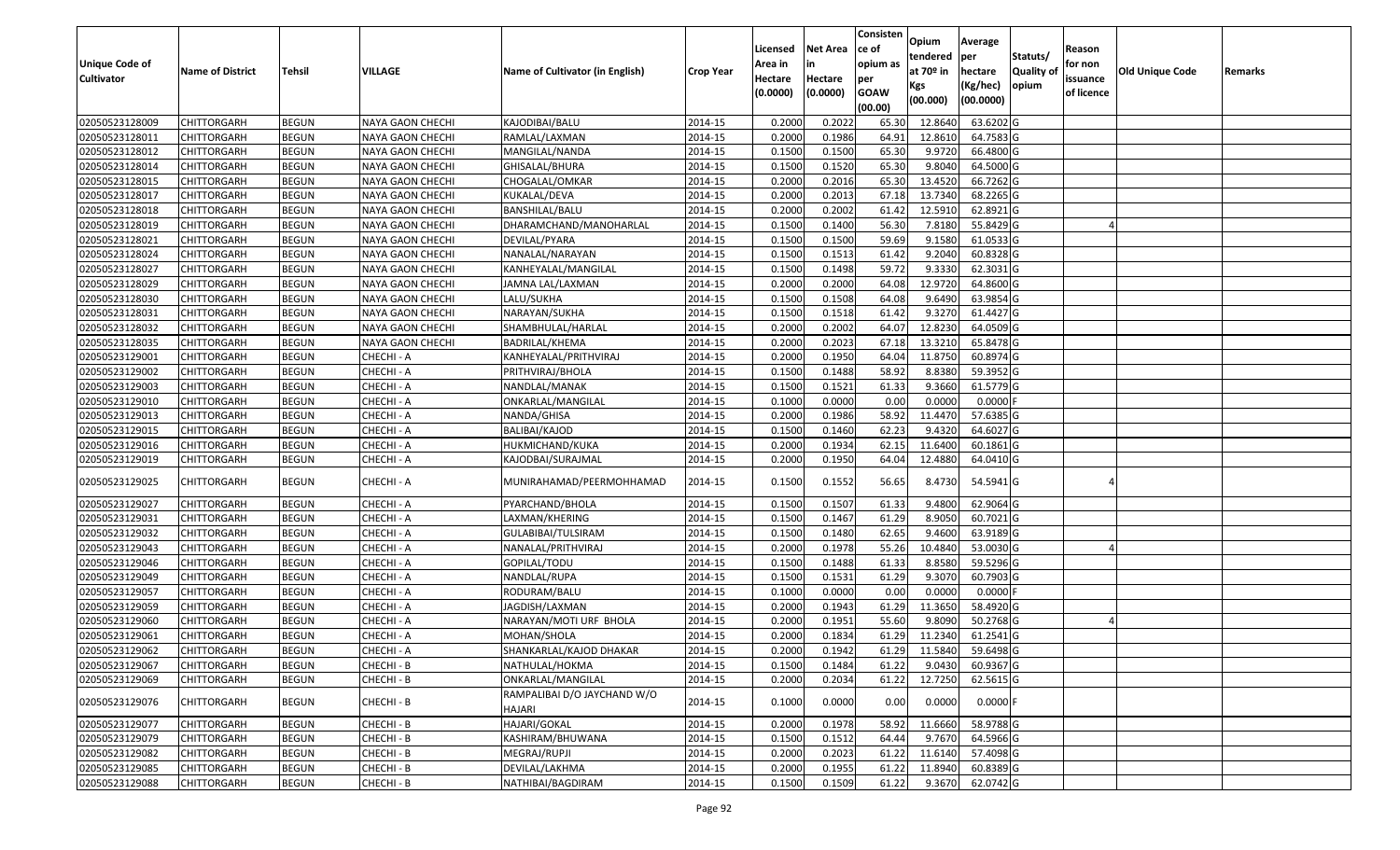|                                  |                            |                              |               |                                      |                    |          |                 | Consisten        | Opium       | Average                |                  |            |                 |                    |
|----------------------------------|----------------------------|------------------------------|---------------|--------------------------------------|--------------------|----------|-----------------|------------------|-------------|------------------------|------------------|------------|-----------------|--------------------|
|                                  |                            |                              |               |                                      |                    | Licensed | <b>Net Area</b> | ce of            | tendered    | per                    | Statuts/         | Reason     |                 |                    |
| <b>Unique Code of</b>            | <b>Name of District</b>    | <b>Tehsil</b>                | VILLAGE       | Name of Cultivator (in English)      | <b>Crop Year</b>   | Area in  |                 | opium as         | at $70°$ in | hectare                | <b>Quality o</b> | for non    | Old Unique Code | Remarks            |
| <b>Cultivator</b>                |                            |                              |               |                                      |                    | Hectare  | Hectare         | per              | Kgs         | (Kg/hec)               | opium            | issuance   |                 |                    |
|                                  |                            |                              |               |                                      |                    | (0.0000) | (0.0000)        | <b>GOAW</b>      | (00.000)    | (00.0000)              |                  | of licence |                 |                    |
| 02050523129101                   | CHITTORGARH                | <b>BEGUN</b>                 | CHECHI - B    | BHUWANA/RUPA                         | 2014-15            | 0.1500   | 0.1552          | (00.00)<br>58.92 | 8.8720      | 57.1649 G              |                  |            |                 |                    |
| 02050523129103                   | CHITTORGARH                | <b>BEGUN</b>                 | CHECHI - A    | GHISALAL/AMARCHAND                   | 2014-15            | 0.1500   | 0.1200          | 53.84            | 6.2990      | 52.4917 G              |                  |            |                 |                    |
| 02050523129104                   | CHITTORGARH                | <b>BEGUN</b>                 | CHECHI - B    | MODIRAM/MEGA                         | 2014-15            | 0.2000   | 0.1907          | 64.63            | 11.4860     | 60.2307 G              |                  |            |                 |                    |
| 02050523129105                   | <b>CHITTORGARH</b>         | <b>BEGUN</b>                 | CHECHI - B    | KHEMA/VENA                           | 2014-15            | 0.1500   | 0.1544          | 58.84            | 9.3050      | 60.2655 G              |                  |            |                 |                    |
| 02050523130002                   | CHITTORGARH                | <b>BEGUN</b>                 | <b>KHARDI</b> | MANGILAL/KUKA                        | 2014-15            | 0.1500   | 0.1497          | 65.12            | 9.9170      | 66.2458 G              |                  |            |                 |                    |
| 02050523130003                   | CHITTORGARH                | <b>BEGUN</b>                 | KHARDI        | TULSHIBAI/PYARCHAND                  | 2014-15            | 0.2000   | 0.1993          | 65.23            | 13.2040     | 66.2519                |                  |            |                 |                    |
| 02050523130004                   | CHITTORGARH                | <b>BEGUN</b>                 | <b>KHARDI</b> | BHUWANA/HARIRAM                      | 2014-15            | 0.2000   | 0.2009          | 65.1             | 13.3870     | 66.6351 G              |                  |            |                 |                    |
| 02050523130005                   | CHITTORGARH                | <b>BEGUN</b>                 | <b>KHARDI</b> | RUPA/MOTI                            | 2014-15            | 0.2000   | 0.1950          | 59.15            | 11.4330     | 58.6308 G              |                  |            |                 |                    |
| 02050523130006                   | CHITTORGARH                | <b>BEGUN</b>                 | <b>KHARDI</b> | SHAMBHULAL/GIRDHARI                  | 2014-15            | 0.2000   | 0.1965          | 61.13            | 11.9120     | 60.6209 G              |                  |            |                 |                    |
| 02050523130007                   | CHITTORGARH                | <b>BEGUN</b>                 | KHARDI        | NANDA/RUPA                           | 2014-15            | 0.2000   | 0.2057          | 67.56            | 14.0330     | 68.2207 G              |                  |            |                 |                    |
| 02050523130010                   | CHITTORGARH                | <b>BEGUN</b>                 | KHARDI        | DEVILAL/MADHO                        | 2014-15            | 0.1500   | 0.1453          | 61.84            | 9.2850      | 63.9023 G              |                  |            |                 |                    |
| 02050523130011                   | <b>CHITTORGARH</b>         | <b>BEGUN</b>                 | <b>KHARDI</b> | GOPILAL/BHANWARLAL                   | 2014-15            | 0.2000   | 0.2034          | 65.14            | 13.5210     | 66.4749 G              |                  |            |                 |                    |
| 02050523130013                   |                            |                              | <b>KHARDI</b> |                                      | 2014-15            | 0.2000   | 0.2016          | 59.15            | 12.1680     | 60.3571 G              |                  |            |                 |                    |
| 02050523130014                   | <b>CHITTORGARH</b>         | <b>BEGUN</b>                 | KHARDI        | ONKAR/BHERU                          | 2014-15            | 0.2000   | 0.1968          | 67.56            | 13.0490     |                        |                  |            |                 |                    |
|                                  | CHITTORGARH                | <b>BEGUN</b><br><b>BEGUN</b> | KHARDI        | GHISALAL/LAXMAN                      |                    | 0.2000   | 0.1952          | 62.50            | 11.9640     | 66.3059 G<br>61.2910 G |                  |            |                 |                    |
| 02050523130015                   | CHITTORGARH<br>CHITTORGARH | <b>BEGUN</b>                 | KHARDI        | MANGILAL/DEVA<br>KUKA A/S RAMA/HEERA | 2014-15<br>2014-15 | 0.2000   | 0.1940          | 62.50            | 11.8750     | 61.2113                |                  |            |                 |                    |
| 02050523130016                   |                            |                              | <b>KHARDI</b> |                                      |                    | 0.2000   | 0.1987          | 65.14            | 12.7490     | 64.1621G               |                  |            |                 |                    |
| 02050523130017<br>02050523130018 | CHITTORGARH<br>CHITTORGARH | <b>BEGUN</b>                 | <b>KHARDI</b> | SHAMBHULAL/LAKHMICHAND               | 2014-15<br>2014-15 | 0.2000   | 0.1971          | 59.86            | 11.9720     |                        |                  |            |                 |                    |
|                                  |                            | <b>BEGUN</b>                 |               | DALU/BALU                            |                    |          |                 |                  |             | 60.7407 G              |                  |            |                 |                    |
| 02050523130019                   | CHITTORGARH                | <b>BEGUN</b>                 | KHARDI        | BHURIBAI/DEVILAL A.S.GHISA           | 2014-15            | 0.2000   | 0.2016          | 67.56            | 13.6090     | 67.5050 G              |                  |            |                 |                    |
| 02050523130020                   | CHITTORGARH                | <b>BEGUN</b>                 | KHARDI        | PYARA/PANNA                          | 2014-15            | 0.2000   | 0.2011          | 65.1             | 13.047      | 64.8782 G              |                  |            |                 |                    |
| 02050523130022                   | CHITTORGARH                | <b>BEGUN</b>                 | <b>KHARDI</b> | GHISA/SEVA                           | 2014-15            | 0.2000   | 0.2000          | 65.14            | 12.5250     | 62.6250 G              |                  |            |                 |                    |
| 02050523130024                   | CHITTORGARH                | <b>BEGUN</b>                 | <b>KHARDI</b> | DEVILAL A.S.NATHU                    | 2014-15            | 0.2000   | 0.1853          | 65.66            | 11.8280     | 63.8316 G              |                  |            |                 |                    |
| 02050523130025                   | CHITTORGARH                | <b>BEGUN</b>                 | KHARDI        | TULSHIBAI/GULABI D/OSARJUBAI         | 2014-15            | 0.2000   | 0.1521          | 59.86            | 8.8680      | 58.3037 G              |                  |            |                 |                    |
| 02050523130026                   | CHITTORGARH                | <b>BEGUN</b>                 | <b>KHARDI</b> | SOHANIBAI/KANHAIYLAL                 | 2014-15            | 0.2000   | 0.1978          | 65.66            | 13.2450     | 66.9616 G              |                  |            |                 |                    |
| 02050523130027                   | CHITTORGARH                | <b>BEGUN</b>                 | <b>KHARDI</b> | DEVILAL/GOPILAL                      | 2014-15            | 0.2000   | 0.1927          | 62.50            | 11.9290     | 61.9045                |                  |            |                 |                    |
| 02050523130028                   | CHITTORGARH                | <b>BEGUN</b>                 | <b>KHARDI</b> | RADHABAI/JAGRAM                      | 2014-15            | 0.2000   | 0.1938          | 62.50            | 12.2500     | 63.2095 G              |                  |            |                 |                    |
| 02050523130029                   | CHITTORGARH                | <b>BEGUN</b>                 | KHARDI        | MANGILAL/NATHU A/S LALU              | 2014-15            | 0.1500   | 0.1485          | 62.50            | 9.5800      | 64.5118                |                  |            |                 |                    |
| 02050523130030                   | CHITTORGARH                | <b>BEGUN</b>                 | <b>KHARDI</b> | NATHU/LALU                           | 2014-15            | 0.1500   | 0.1524          | 67.56            | 10.5100     | 68.9633 G              |                  |            |                 |                    |
| 02050523130031                   | CHITTORGARH                | <b>BEGUN</b>                 | KHARDI        | PANNALAL/HARIRAM URAF HIRARAM        | 2014-15            | 0.2000   | 0.1980          | 59.86            | 12.2630     | 61.9343 G              |                  |            |                 |                    |
| 02050523130032                   | CHITTORGARH                | <b>BEGUN</b>                 | KHARDI        | RAMKANIYABAI/TULSHIRAM               | 2014-15            | 0.2000   | 0.1974          | 65.66            | 13.0850     | 66.2867 G              |                  |            |                 |                    |
| 02050523130033                   | CHITTORGARH                | <b>BEGUN</b>                 | <b>KHARDI</b> | BHAWANIRAM/BHURA                     | 2014-15            | 0.2000   | 0.1973          | 65.61            | 13.1030     | 66.4116 G              |                  |            |                 |                    |
| 02050523130035                   | <b>CHITTORGARH</b>         | <b>BEGUN</b>                 | KHARDI        | PYARCHAND/NARAYAN                    | 2014-15            | 0.2000   | 0.1940          | 67.56            | 13.0200     | 67.1134 G              |                  |            |                 |                    |
| 02050523130036                   | <b>CHITTORGARH</b>         | <b>BEGUN</b>                 | KHARDI        | RAMESHWAR/BHURA                      | 2014-15            | 0.2000   | 0.1995          | 61.82            | 11.7550     | 58.9223 G              |                  |            |                 |                    |
| 02050523130037                   | CHITTORGARH                | <b>BEGUN</b>                 | <b>KHARDI</b> | SOHANLAL/DEVA                        | 2014-15            | 0.2000   | 0.1234          | 61.82            | 7.8330      | 63.4765                |                  |            |                 |                    |
| 02050523130038                   | CHITTORGARH                | <b>BEGUN</b>                 | <b>KHARDI</b> | MOHANLAL/BHANWARLAL                  | 2014-15            | 0.2000   | 0.1984          | 65.66            | 12.6160     | 63.5887 G              |                  |            |                 |                    |
| 02050523130039                   | <b>CHITTORGARH</b>         | <b>BEGUN</b>                 | <b>KHARDI</b> | ONKARLAL/NARAYAN                     | 2014-15            | 0.2000   | 0.1017          | 68.96            | 6.8660      | 67.5123 G              |                  |            |                 |                    |
| 02050523130040                   | <b>CHITTORGARH</b>         | <b>BEGUN</b>                 | <b>KHARDI</b> | GHISALAL/BARDA                       | 2014-15            | 0.2000   | 0.1985          | 65.61            | 13.2160     | 66.5793 G              |                  |            |                 |                    |
| 02050523130041                   | <b>CHITTORGARH</b>         | <b>BEGUN</b>                 | KHARDI        | KUKA/BHIMA                           | 2014-15            | 0.2000   | 0.2045          | 65.66            | 13.7140     | 67.0611 G              |                  |            |                 |                    |
| 02050523130042                   | <b>CHITTORGARH</b>         | <b>BEGUN</b>                 | <b>KHARDI</b> | NARAYAN/HAJARI                       | 2014-15            | 0.2000   | 0.1988          | 68.96            | 13.9500     | 70.1710 G              |                  |            |                 | <b>NAME CHANGE</b> |
| 02050523130043                   | CHITTORGARH                | <b>BEGUN</b>                 | <b>KHARDI</b> | BALUDAS/HEERALAL                     | 2014-15            | 0.2000   | 0.2040          | 65.23            | 12.9620     | 63.5392                |                  |            |                 |                    |
| 02050523130045                   | <b>CHITTORGARH</b>         | <b>BEGUN</b>                 | <b>KHARDI</b> | RAMLAL/BHANWARLAL                    | 2014-15            | 0.2000   | 0.1591          | 68.96            | 10.9740     | 68.9755 G              |                  |            |                 |                    |
| 02050523130047                   | <b>CHITTORGARH</b>         | <b>BEGUN</b>                 | KHARDI        | RAMLAL/BHURA                         | 2014-15            | 0.2000   | 0.2001          | 65.23            | 13.1950     | 65.9420 G              |                  |            |                 |                    |
| 02050523130048                   | CHITTORGARH                | <b>BEGUN</b>                 | KHARDI        | NANALAL D/O DUNGA                    | 2014-15            | 0.2000   | 0.2016          | 61.82            | 12.4610     | 61.8105                |                  |            |                 |                    |
| 02050523130050                   | <b>CHITTORGARH</b>         | <b>BEGUN</b>                 | <b>KHARDI</b> | PARMANAND/DUNGA                      | 2014-15            | 0.2000   | 0.1919          | 61.82            | 11.5960     | 60.4273 G              |                  |            |                 |                    |
| 02050523130051                   | <b>CHITTORGARH</b>         | <b>BEGUN</b>                 | <b>KHARDI</b> | BOTHLAL/NANDRAM                      | 2014-15            | 0.2000   | 0.1980          | 59.86            | 11.8520     | 59.8586 G              |                  |            |                 |                    |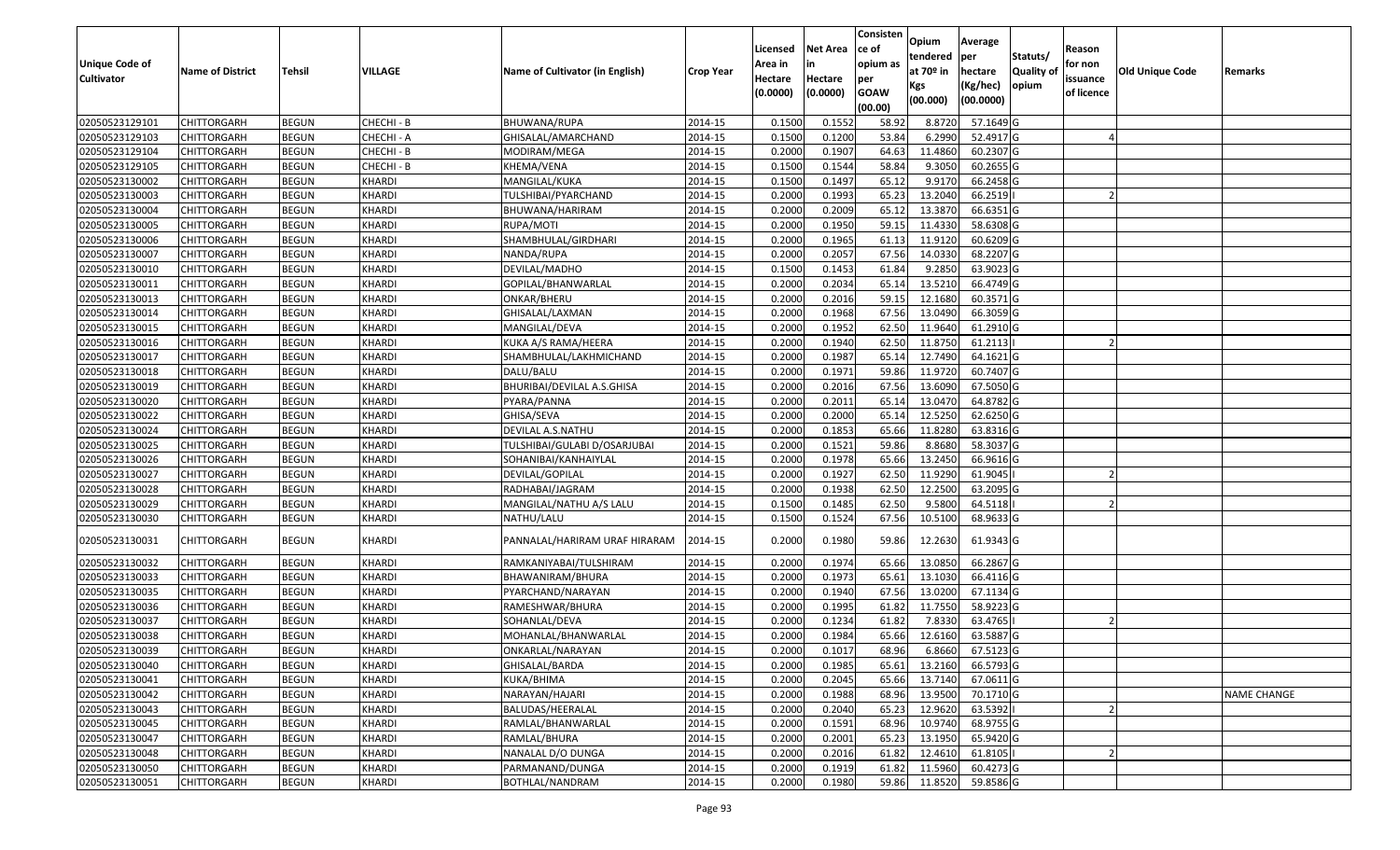|                       |                         |                   |                |                                 |                  | Licensed | <b>Net Area</b> | Consisten<br>ce of | Opium       | Average          |                  | Reason     |                        |                    |
|-----------------------|-------------------------|-------------------|----------------|---------------------------------|------------------|----------|-----------------|--------------------|-------------|------------------|------------------|------------|------------------------|--------------------|
| <b>Unique Code of</b> |                         |                   |                |                                 |                  | Area in  | in              | opium as           | tendered    | per              | Statuts/         | for non    |                        |                    |
| <b>Cultivator</b>     | <b>Name of District</b> | <b>Tehsil</b>     | <b>VILLAGE</b> | Name of Cultivator (in English) | <b>Crop Year</b> | Hectare  | Hectare         | per                | at $70°$ in | hectare          | <b>Quality o</b> | issuance   | <b>Old Unique Code</b> | Remarks            |
|                       |                         |                   |                |                                 |                  | (0.0000) | (0.0000)        | <b>GOAW</b>        | Kgs         | (Kg/hec)         | opium            | of licence |                        |                    |
|                       |                         |                   |                |                                 |                  |          |                 | (00.00)            | (00.000)    | (00.0000)        |                  |            |                        |                    |
| 02050523130053        | <b>CHITTORGARH</b>      | <b>BEGUN</b>      | <b>KHARDI</b>  | SUSHILABAI/DEVILAL              | 2014-15          | 0.2000   | 0.1988          | 65.23              | 12.8220     | 64.4970 G        |                  |            |                        |                    |
| 02050523130055        | CHITTORGARH             | <b>BEGUN</b>      | <b>KHARDI</b>  | MOHANLAL/DUNGA                  | 2014-15          | 0.2000   | 0.1978          | 61.13              | 11.8160     | 59.7371 G        |                  |            |                        |                    |
| 02050523130058        | CHITTORGARH             | <b>BEGUN</b>      | <b>KHARDI</b>  | MANGILAL/GHISHA                 | 2014-15          | 0.2000   | 0.2004          | 61.13              | 12.2610     | 61.1826 G        |                  |            |                        |                    |
| 02050523130059        | <b>CHITTORGARH</b>      | <b>BEGUN</b>      | KHARDI         | MODA/BALU                       | 2014-15          | 0.1500   | 0.1465          | 65.12              | 10.1030     | 68.9625 G        |                  |            |                        |                    |
| 02050523130062        | CHITTORGARH             | <b>BEGUN</b>      | KHARDI         | NANDA/JODHA                     | 2014-15          | 0.2000   | 0.1892          | 55.1               | 10.6420     | 56.2474 G        |                  |            |                        |                    |
| 02050523130067        | <b>CHITTORGARH</b>      | <b>BEGUN</b>      | KHARDI         | NANALAL/BHURA                   | 2014-15          | 0.2000   | 0.1837          | 61.13              | 11.5710     | 62.9886          |                  |            |                        |                    |
| 02050523130068        | CHITTORGARH             | <b>BEGUN</b>      | KHARDI         | DEVILAL/EKLING                  | 2014-15          | 0.1500   | 0.1511          | 65.23              | 9.8680      | 65.3077 G        |                  |            |                        |                    |
| 02050523130070        | <b>CHITTORGARH</b>      | <b>BEGUN</b>      | KHARDI         | NATHU/KAJOD                     | 2014-15          | 0.1500   | 0.1492          | 56.96              | 8.3890      | 56.2265 G        |                  |            |                        | <b>NAME CHANGE</b> |
| 02050523130071        | CHITTORGARH             | <b>BEGUN</b>      | <b>KHARDI</b>  | BALU/JODHA                      | 2014-15          | 0.2000   | 0.2012          | 55.17              | 11.1520     | 55.4274 G        |                  |            |                        |                    |
| 02050524001002        | <b>CHITTORGARH</b>      | RAWATBHATA        | KHEMAKHEDA     | DOLA/DEVA                       | 2014-15          | 0.1500   | 0.1493          | 59.88              | 9.0850      | 60.8506 G        |                  |            |                        |                    |
| 02050524001005        | CHITTORGARH             | RAWATBHATA        | KHEMAKHEDA     | GAKUL URF GOPAL/BARDA           | 2014-15          | 0.1500   | 0.1482          | 55.58              | 3.0650      | 20.6815 G        |                  |            |                        |                    |
| 02050524001008        | CHITTORGARH             | RAWATBHATA        | KHEMAKHEDA     | NANDA/SHOCHAND                  | 2014-15          | 0.1500   | 0.1454          | 47.76              | 3.998       | 27.4966 G        |                  |            |                        |                    |
| 02050524001010        | CHITTORGARH             | RAWATBHATA        | KHEMAKHEDA     | KASTURAYBAI/MANIRAM             | 2014-15          | 0.1500   | 0.1472          | 38.93              | 2.0240      | 13.7500 G        |                  |            |                        |                    |
| 02050524001011        | CHITTORGARH             | RAWATBHATA        | KHEMAKHEDA     | SHANKERLAL/KELA                 | 2014-15          | 0.1500   | 0.0000          | 0.00               | 0.0000      | $0.0000$ F       |                  |            |                        |                    |
| 02050524001013        | <b>CHITTORGARH</b>      | RAWATBHATA        | KHEMAKHEDA     | KHEMA/BHURA                     | 2014-15          | 0.1000   | 0.0000          | 0.00               | 0.0000      | $0.0000$ F       |                  |            |                        |                    |
| 02050524001017        | <b>CHITTORGARH</b>      | RAWATBHATA        | KHEMAKHEDA     | KELA/DEVA JI                    | 2014-15          | 0.1500   | 0.1463          | 56.37              | 1.9970      | 13.6500 G        |                  |            |                        |                    |
| 02050524001018        | <b>CHITTORGARH</b>      | RAWATBHATA        | KHEMAKHEDA     | MADHU/MODHA                     | 2014-15          | 0.1500   | 0.1416          | 56.10              | 2.6210      | 18.5099 G        |                  |            |                        |                    |
| 02050524001019        | <b>CHITTORGARH</b>      | RAWATBHATA        | KHEMAKHEDA     | NATHU/DEVA                      | 2014-15          | 0.1500   | 0.1449          | 61.68              | 8.6790      | 59.8965 G        |                  |            |                        |                    |
| 02050524001020        | CHITTORGARH             | RAWATBHATA        | KHEMAKHEDA     | UDA/DEVA                        | 2014-15          | 0.2000   | 0.1964          | 61.68              | 11.3400     | 57.7393 G        |                  |            |                        |                    |
| 02050524001021        | CHITTORGARH             | RAWATBHATA        | KHEMAKHEDA     | SHANKARLAL/BHANWARLAL           | 2014-15          | 0.1500   | 0.1454          | 52.21              | 2.0810      | 14.3122 G        |                  |            |                        |                    |
| 02050524001022        | CHITTORGARH             | RAWATBHATA        | KHEMAKHEDA     | KHANA/DEVA                      | 2014-15          | 0.1500   | 0.1461          | 49.09              | 3.3590      | 22.9911 G        |                  |            |                        |                    |
| 02050524001023        | <b>CHITTORGARH</b>      | RAWATBHATA        | KHEMAKHEDA     | BHANWARLAL/CHAMNA               | 2014-15          | 0.1500   | 0.0000          | 0.00               | 0.0000      | 0.0000           |                  |            |                        |                    |
| 02050524001026        | CHITTORGARH             | RAWATBHATA        | KHEMAKHEDA     | MODIBAI/KISHOR                  | 2014-15          | 0.1500   | 0.1466          | 62.45              | 9.1360      | 62.3192 G        |                  |            |                        |                    |
| 02050524001028        | CHITTORGARH             | RAWATBHATA        | KHEMAKHEDA     | RAJU/LAXMAN                     | 2014-15          | 0.1500   | 0.0671          | 62.45              | 4.0060      | 59.7019 G        |                  |            |                        |                    |
| 02050524001029        | CHITTORGARH             | RAWATBHATA        | KHEMAKHEDA     | PREMBAI D/O TARACHAND           | 2014-15          | 0.1000   | 0.0917          | 56.21              | 4.8580      | 52.9771 G        |                  |            |                        |                    |
|                       |                         |                   |                | W/OSHAMBHULAL                   |                  |          |                 |                    |             |                  |                  |            |                        |                    |
| 02050524001030        | CHITTORGARH             | RAWATBHATA        | KHEMAKHEDA     | JAYRAM/SHOCHAND                 | 2014-15          | 0.1500   | 0.1465          | 49.40              | 2.2720      | 15.5085 G        |                  |            |                        |                    |
| 02050524002003        | CHITTORGARH             | RAWATBHATA        | <b>BORAV</b>   | DUNGA/RUPA                      | 2014-15          | 0.1500   | 0.1472          | 62.45              | 8.7160      | 59.2120G         |                  |            |                        |                    |
| 02050524002006        | CHITTORGARH             | <b>RAWATBHATA</b> | <b>BORAV</b>   | BHURALAL/BALU                   | 2014-15          | 0.1000   | 0.0000          | 0.00               | 0.0000      | 0.0000           |                  |            |                        |                    |
| 02050524002008        | <b>CHITTORGARH</b>      | RAWATBHATA        | <b>BORAV</b>   | UDHAYLAL/CHUNILAL               | 2014-15          | 0.1500   | 0.1216          | 62.45              | 3.7200      | 30.5921 G        |                  |            |                        |                    |
| 02050524002011        | CHITTORGARH             | RAWATBHATA        | <b>BORAV</b>   | BHANWARLAL/HIRALAL              | 2014-15          | 0.1500   | 0.0688          | 61.84              | 4.2760      | 62.1512G         |                  |            |                        |                    |
| 02050524002016        | CHITTORGARH             | RAWATBHATA        | <b>BORAV</b>   | PANALAL/BARDHICHAND             | 2014-15          | 0.1500   | 0.0759          | 61.84              | 4.6650      | 61.4625 G        |                  |            |                        |                    |
| 02050524002017        | CHITTORGARH             | RAWATBHATA        | <b>BORAV</b>   | CHUNNIBAI/PIYARA                | 2014-15          | 0.1000   | 0.0000          | 0.00               | 0.0000      | $0.0000$ F       |                  |            |                        |                    |
| 02050524002033        | <b>CHITTORGARH</b>      | RAWATBHATA        | <b>BORAV</b>   | NARVADA/RAJMAL                  | 2014-15          | 0.1500   | 0.1388          | 62.45              | 8.8950      | 64.0850 G        |                  |            |                        |                    |
| 02050524002035        | CHITTORGARH             | RAWATBHATA        | <b>BORAV</b>   | GYANCHAND/NATHULAL              | 2014-15          | 0.1500   | 0.1497          | 58.06              | 8.5180      | 56.9005 G        |                  |            |                        |                    |
| 02050524002036        | CHITTORGARH             | RAWATBHATA        | <b>BORAV</b>   | MADHU/NARAYANMALI               | 2014-15          | 0.1500   | 0.1513          | 43.14              | 1.9290      | 12.7495 G        |                  |            |                        |                    |
| 02050524002038        | <b>CHITTORGARH</b>      | RAWATBHATA        | <b>BORAV</b>   | BHAWANIRAM/BHEEMA TELI          | 2014-15          | 0.1500   | 0.1477          | 58.06              |             | 8.4850 57.4475 G |                  |            |                        |                    |
| 02050524002051        | <b>CHITTORGARH</b>      | RAWATBHATA        | <b>BORAV</b>   | PRBHULAL/BHIMA                  | 2014-15          | 0.1500   | 0.1504          | 58.06              | 7.8050      | 51.8949 G        |                  |            |                        |                    |
| 02050524002059        | CHITTORGARH             | RAWATBHATA        | <b>BORAV</b>   | PRAKASHCHANDRA A/S              | 2014-15          | 0.1500   | 0.1264          | 53.64              | 6.4210      | 50.7991 G        |                  |            |                        |                    |
|                       |                         |                   |                | PIYARA/KANAIYALAL               |                  |          |                 |                    |             |                  |                  |            |                        |                    |
| 02050524002064        | <b>CHITTORGARH</b>      | RAWATBHATA        | <b>BORAV</b>   | KHANAIYADAS/MOHANDAS            | 2014-15          | 0.1500   | 0.0736          | 44.96              | 1.4840      | 20.1630 G        |                  |            |                        |                    |
| 02050524002065        | <b>CHITTORGARH</b>      | RAWATBHATA        | <b>BORAV</b>   | MANGILAL/CHATRA                 | 2014-15          | 0.2000   | 0.1968          | 45.44              | 2.2780      | 11.5752G         |                  |            |                        |                    |
| 02050524002066        | <b>CHITTORGARH</b>      | RAWATBHATA        | <b>BORAV</b>   | BHANWERLAL/BHEEMA               | 2014-15          | 0.1500   | 0.1399          | 40.31              | 2.6370      | 18.8492 G        |                  |            |                        |                    |
| 02050524002069        | <b>CHITTORGARH</b>      | RAWATBHATA        | <b>BORAV</b>   | GULABAIBAI/MADHO                | 2014-15          | 0.1500   | 0.1496          | 55.61              | 8.5000      | 56.8182 G        |                  |            |                        |                    |
| 02050524002070        | <b>CHITTORGARH</b>      | RAWATBHATA        | <b>BORAV</b>   | VERDIBAI/PRABHULAL              | 2014-15          | 0.1500   | 0.1463          | 47.20              | 2.6770      | 18.2980 G        |                  |            |                        |                    |
| 02050524002071        | <b>CHITTORGARH</b>      | RAWATBHATA        | <b>BORAV</b>   | MOTIYABAI/GHISA                 | 2014-15          | 0.1500   | 0.0453          | 61.84              | 2.9060      | 64.1501 G        |                  |            |                        |                    |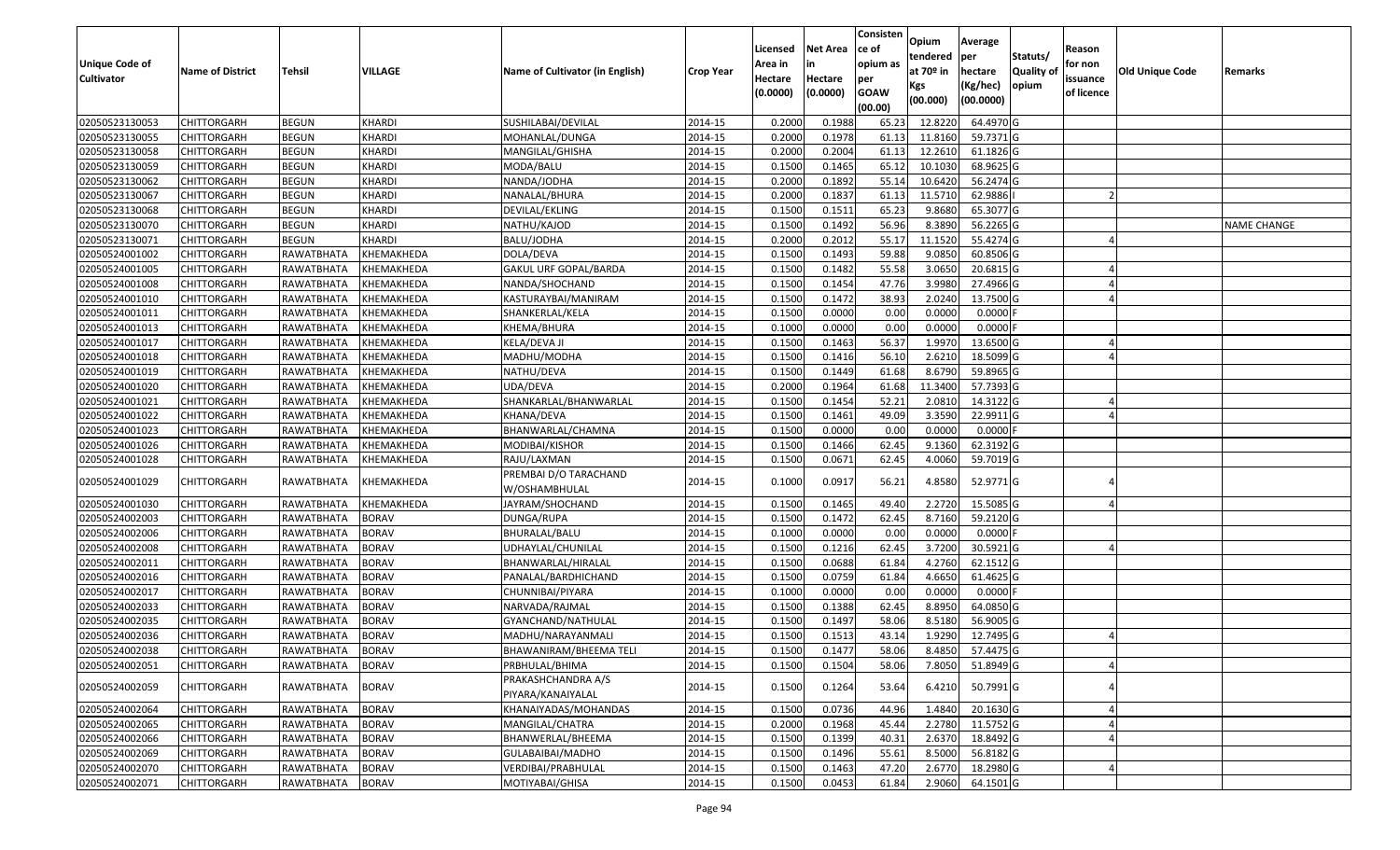| <b>Unique Code of</b> | <b>Name of District</b> | <b>Tehsil</b>       | <b>VILLAGE</b>        | Name of Cultivator (in English) | <b>Crop Year</b> | Licensed<br>Area in | <b>Net Area</b>     | Consisten<br>ce of<br>opium as | Opium<br>tendered<br>at $70°$ in | Average<br>per<br>hectare | Statuts/<br>Quality of | Reason<br>for non      | <b>Old Unique Code</b> | Remarks            |
|-----------------------|-------------------------|---------------------|-----------------------|---------------------------------|------------------|---------------------|---------------------|--------------------------------|----------------------------------|---------------------------|------------------------|------------------------|------------------------|--------------------|
| <b>Cultivator</b>     |                         |                     |                       |                                 |                  | Hectare<br>(0.0000) | Hectare<br>(0.0000) | per<br><b>GOAW</b><br>(00.00)  | Kgs<br>(00.000)                  | (Kg/hec)<br>(00.0000)     | opium                  | issuance<br>of licence |                        |                    |
| 02050524002075        | <b>CHITTORGARH</b>      | RAWATBHATA          | <b>BORAV</b>          | KHANYALAL/CHOGA                 | 2014-15          | 0.1500              | 0.1480              | 58.06                          | 7.7970                           | 52.6824 G                 |                        |                        |                        |                    |
| 02050524002076        | CHITTORGARH             | RAWATBHATA          | <b>BORAV</b>          | CHATERLAL/DALICHAND             | 2014-15          | 0.1500              | 0.1376              | 67.22                          | 8.7670                           | 63.7137 G                 |                        |                        |                        |                    |
| 02050524003001        | <b>CHITTORGARH</b>      | RAWATBHATA          | MEGNIWAS KALAN        | MOHANLAL/BHOLA                  | 2014-15          | 0.1500              | 0.1400              | 64.28                          | 9.1830                           | 65.5929 G                 |                        |                        |                        |                    |
| 02050524003002        | <b>CHITTORGARH</b>      | RAWATBHATA          | <b>MEGNIWAS KALAN</b> | JAYLAL A/S BHURA/SITARAM        | 2014-15          | 0.1500              | 0.1542              | 61.80                          | 9.7030                           | 62.9248 G                 |                        |                        |                        |                    |
| 02050524003003        | <b>CHITTORGARH</b>      | RAWATBHATA          | MEGNIWAS KALAN        | <b>BALU/RUPA</b>                | 2014-15          | 0.1500              | 0.1521              | 61.80                          | 9.2790                           | 61.0059 G                 |                        |                        |                        |                    |
| 02050524003013        | CHITTORGARH             | RAWATBHATA          | MEGNIWAS KALAN        | SHANKERLAL/PANNALAL             | 2014-15          | 0.1500              | 0.1458              | 61.80                          | 9.2700                           | 63.5802 G                 |                        |                        |                        |                    |
| 02050524003015        | CHITTORGARH             | RAWATBHATA          | MEGNIWAS KALAN        | GOPILAL/PYARA                   | 2014-15          | 0.1500              | 0.1082              | 59.41                          | 6.5610                           | 60.6377 G                 |                        |                        |                        |                    |
| 02050524003017        | <b>CHITTORGARH</b>      | RAWATBHATA          | <b>MEGNIWAS KALAN</b> | PIYARCHAND/MERAM                | 2014-15          | 0.1500              | 0.1475              | 62.55                          | 9.3110                           | 63.1254 G                 |                        |                        |                        | <b>NAME CHANGE</b> |
| 02050524003021        | <b>CHITTORGARH</b>      | RAWATBHATA          | MEGNIWAS KALAN        | DEVILAL/DHULA                   | 2014-15          | 0.1500              | 0.1507              | 61.80                          | 9.2170                           | 61.1612 G                 |                        |                        |                        |                    |
| 02050524003023        | CHITTORGARH             | RAWATBHATA          | MEGNIWAS KALAN        | RAMLAL A/S NOLA/UDHA            | 2014-15          | 0.1500              | 0.1443              | 49.02                          | 7.1500                           | 49.5495 G                 |                        |                        |                        |                    |
| 02050524003028        | <b>CHITTORGARH</b>      | RAWATBHATA          | MEGNIWAS KALAN        | RATIRAM/BHOLA                   | 2014-15          | 0.1500              | 0.1527              | 64.28                          | 9.2470                           | 60.5566 G                 |                        |                        |                        |                    |
| 02050524003029        | <b>CHITTORGARH</b>      | RAWATBHATA          | MEGNIWAS KALAN        | SHANBHULAL/KELA                 | 2014-15          | 0.1500              | 0.1530              | 61.12                          | 9.1680                           | 59.9216 G                 |                        |                        |                        |                    |
| 02050524003030        | CHITTORGARH             | RAWATBHATA          | MEGNIWAS KALAN        | RAMCHANDRA/BOLIRAM              | 2014-15          | 0.1500              | 0.1524              | 61.80                          | 9.4470                           | 61.9882 G                 |                        |                        |                        |                    |
| 02050524003033        | <b>CHITTORGARH</b>      | RAWATBHATA          | <b>MEGNIWAS KALAN</b> | RAYCHAND/NARAYAN                | 2014-15          | 0.1500              | 0.1491              | 62.55                          | 9.9810                           | 66.9416 G                 |                        |                        |                        |                    |
| 02050524004001        | <b>CHITTORGARH</b>      | RAWATBHATA          | SHAMBHUNATH KA KHEDA  | RAJIBAI/HEERA                   | 2014-15          | 0.1500              | 0.1469              | 59.15                          | 8.1540                           | 55.5071 G                 |                        |                        |                        |                    |
| 02050524004006        | <b>CHITTORGARH</b>      | RAWATBHATA          | SHAMBHUNATH KA KHEDA  | KAMLIBAI/SHANKARLAL             | 2014-15          | 0.1500              | 0.1503              | 58.95                          | 7.4110                           | 49.3081G                  |                        |                        |                        |                    |
| 02050524004011        | <b>CHITTORGARH</b>      | RAWATBHATA          | SHAMBHUNATH KA KHEDA  | GHEESALAL/KAJOD                 | 2014-15          | 0.1500              | 0.1074              | 61.84                          | 6.1130                           | 56.9181 G                 |                        |                        |                        |                    |
| 02050524004017        | <b>CHITTORGARH</b>      | RAWATBHATA          | SHAMBHUNATH KA KHEDA  | MANGILAL/KASHIRAM               | 2014-15          | 0.1500              | 0.1512              | 65.12                          | 9.4610                           | 62.5728 G                 |                        |                        |                        |                    |
| 02050524004020        | CHITTORGARH             | RAWATBHATA          | SHAMBHUNATH KA KHEDA  | JHAMKUBAI/KANA                  | 2014-15          | 0.1500              | 0.1408              | 59.1                           | 7.9350                           | 56.3565 G                 |                        |                        |                        |                    |
| 02050524004028        | CHITTORGARH             | RAWATBHATA          | SHAMBHUNATH KA KHEDA  | BHANWARLAL/PANNA                | 2014-15          | 0.1500              | 0.1513              | 58.95                          | 8.3540                           | 55.2148 G                 |                        |                        |                        |                    |
| 02050524004029        | CHITTORGARH             | RAWATBHATA          | SHAMBHUNATH KA KHEDA  | MOHNIBAI/MOTICHAND URF MOTILAL  | 2014-15          | 0.1500              | 0.1092              | 61.84                          | 6.6170                           | 60.5952 G                 |                        |                        |                        |                    |
| 02050524004032        | CHITTORGARH             | RAWATBHATA          | SHAMBHUNATH KA KHEDA  | GHANSHYAM/MADANLAL              | 2014-15          | 0.1500              | 0.1443              | 61.84                          | 8.1100                           | 56.2024 G                 |                        |                        |                        |                    |
| 02050524005002        | <b>CHITTORGARH</b>      | RAWATBHATA          | <b>SUKHPURA</b>       | BANSILAL/KANA                   | 2014-15          | 0.1500              | 0.1415              | 58.48                          | 7.6610                           | 54.1413 G                 |                        |                        |                        |                    |
| 02050524005003        | <b>CHITTORGARH</b>      | RAWATBHATA          | <b>SUKHPURA</b>       | JADAVBAI/BARDICHAND             | 2014-15          | 0.1500              | 0.1488              | 64.16                          | 8.2580                           | 55.4973 G                 |                        |                        |                        |                    |
| 02050524005005        | <b>CHITTORGARH</b>      | RAWATBHATA          | <b>SUKHPURA</b>       | GHEESALAL/TULSIRAM              | 2014-15          | 0.1500              | 0.0697              | 53.46                          | 3.5360                           | 50.7317 G                 |                        |                        |                        |                    |
| 02050524005008        | CHITTORGARH             | RAWATBHATA          | <b>SUKHPURA</b>       | KHANA/DHANNA                    | 2014-15          | 0.1500              | 0.1433              | 61.23                          | 8.0650                           | 56.2805 G                 |                        |                        |                        |                    |
| 02050524005009        | <b>CHITTORGARH</b>      | RAWATBHATA          | <b>SUKHPURA</b>       | TEJRAM/MOJIRAM                  | 2014-15          | 0.1500              | 0.1365              | 29.59                          | 2.0330                           | 14.8938 G                 |                        |                        |                        |                    |
| 02050524005010        | <b>CHITTORGARH</b>      | RAWATBHATA          | <b>SUKHPURA</b>       | KUKA/CHAMNA                     | 2014-15          | 0.1500              | 0.1507              | 61.23                          | 8.1000                           | 53.7492 G                 |                        |                        |                        |                    |
| 02050524005011        | CHITTORGARH             | RAWATBHATA          | <b>SUKHPURA</b>       | MOTYABAI/GHEESA                 | 2014-15          | 0.1500              | 0.0378              | 64.76                          | 2.1370                           | 56.5344 G                 |                        |                        |                        |                    |
| 02050524005013        | CHITTORGARH             | RAWATBHATA          | <b>SUKHPURA</b>       | GHEESALAL A/S GOKUL/CHUNA       | 2014-15          | 0.1500              | 0.0450              | 65.98                          | 2.9030                           | 64.5111G                  |                        |                        |                        |                    |
| 02050524005015        | CHITTORGARH             | RAWATBHATA          | <b>SUKHPURA</b>       | IAMNIBAI/BHUWANA                | 2014-15          | 0.1500              | 0.0481              | 61.23                          | 3.0960                           | 64.3659 G                 |                        |                        |                        |                    |
| 02050524005017        | <b>CHITTORGARH</b>      | RAWATBHATA          | <b>SUKHPURA</b>       | DALU/SHOCHAND                   | 2014-15          | 0.1500              | 0.1450              | 58.18                          | 7.7630                           | 53.5379 G                 |                        |                        |                        |                    |
| 02050524005019        | <b>CHITTORGARH</b>      | RAWATBHATA          | <b>SUKHPURA</b>       | SHAMBHULAL/PIYRACHAND           | 2014-15          | 0.1000              | 0.0500              | 59.80                          | 2.7850                           | 55.7000 G                 |                        |                        |                        |                    |
| 02050524005020        | <b>CHITTORGARH</b>      | RAWATBHATA          | <b>SUKHPURA</b>       | GANGABAI/RUPA                   | 2014-15          | 0.1500              | 0.1453              | 58.18                          | 7.8960                           | 54.3427 G                 |                        |                        |                        |                    |
| 02050524005021        | <b>CHITTORGARH</b>      | RAWATBHATA          | <b>SUKHPURA</b>       | SOHANLAL/TEJRAM                 | 2014-15          | 0.1500              | 0.1485              | 58.18                          | 7.5720                           | 50.9899 G                 |                        |                        |                        |                    |
| 02050524005022        | <b>CHITTORGARH</b>      | RAWATBHATA SUKHPURA |                       | DALICHAND/KASHIRAM              | 2014-15          | 0.1500              | 0.1495              | 58.48                          | 7.7950                           | 52.1405 G                 |                        |                        |                        |                    |
| 02050524005023        | <b>CHITTORGARH</b>      | RAWATBHATA          | SUKHPURA              | KANHA/LALU                      | 2014-15          | 0.1500              | 0.0772              | 58.18                          | 4.3640                           | 56.5285 G                 |                        |                        |                        |                    |
| 02050524005026        | <b>CHITTORGARH</b>      | RAWATBHATA          | <b>SUKHPURA</b>       | MANGILAL/TARACHAND              | 2014-15          | 0.1500              | 0.1444              | 64.16                          | 8.9730                           | 62.1399 G                 |                        |                        |                        |                    |
| 02050524005028        | CHITTORGARH             | RAWATBHATA          | <b>SUKHPURA</b>       | PINKIN/MOHANLAL                 | 2014-15          | 0.1500              | 0.1391              | 58.18                          | 7.6800                           | 55.2121 G                 |                        |                        |                        |                    |
| 02050524005029        | CHITTORGARH             | RAWATBHATA          | <b>SUKHPURA</b>       | KASHIRAM/TARACHAND              | 2014-15          | 0.1500              | 0.1438              | 53.70                          | 7.0960                           | 49.3463 G                 |                        |                        |                        |                    |
| 02050524005030        | <b>CHITTORGARH</b>      | RAWATBHATA          | <b>SUKHPURA</b>       | JAMNABAI/MANGILAL               | 2014-15          | 0.1500              | 0.1471              | 40.76                          | 3.5990                           | 24.4663 G                 |                        |                        |                        |                    |
| 02050524005032        | <b>CHITTORGARH</b>      | RAWATBHATA          | <b>SUKHPURA</b>       | MOTI/JALAM                      | 2014-15          | 0.1500              | 0.0000              | 0.00                           | 0.0000                           | $0.0000$ F                |                        |                        |                        |                    |
| 02050524005035        | <b>CHITTORGARH</b>      | RAWATBHATA          | <b>SUKHPURA</b>       | JAYRAM/TULCHHA                  | 2014-15          | 0.1500              | 0.1470              | 47.17                          | 3.9560                           | 26.9116 G                 |                        |                        |                        |                    |
| 02050524005036        | CHITTORGARH             | RAWATBHATA          | <b>SUKHPURA</b>       | LAXMICHAND/TULCHHA              | 2014-15          | 0.1500              | 0.0000              | 0.00                           | 0.0000                           | $0.0000$ F                |                        |                        |                        |                    |
| 02050524005037        | <b>CHITTORGARH</b>      | RAWATBHATA          | <b>SUKHPURA</b>       | RAMESHWAR/DEVILAL               | 2014-15          | 0.1500              | 0.1474              | 56.52                          | 7.3400                           | 49.7965 G                 |                        |                        |                        |                    |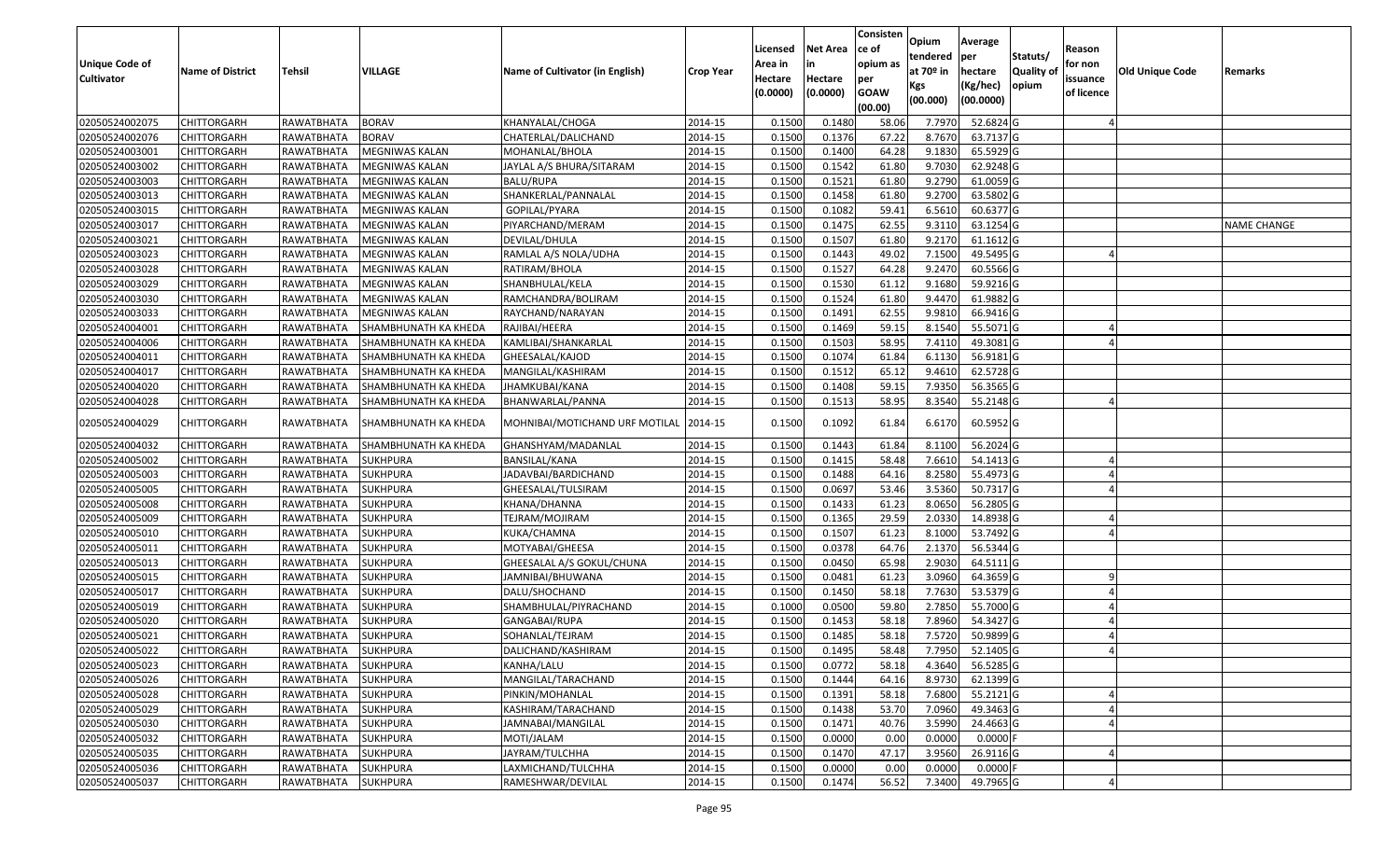| <b>Unique Code of</b> |                         |                        |                         |                                          |                  | Licensed<br>Area in | <b>Net Area</b>     | Consisten<br>ce of<br>opium as | Opium<br>tendered              | Average<br>per                   | Statuts/            | Reason<br>for non      |                        |                    |
|-----------------------|-------------------------|------------------------|-------------------------|------------------------------------------|------------------|---------------------|---------------------|--------------------------------|--------------------------------|----------------------------------|---------------------|------------------------|------------------------|--------------------|
| <b>Cultivator</b>     | <b>Name of District</b> | <b>Tehsil</b>          | VILLAGE                 | Name of Cultivator (in English)          | <b>Crop Year</b> | Hectare<br>(0.0000) | Hectare<br>(0.0000) | per<br><b>GOAW</b><br>(00.00)  | at $70°$ in<br>Kgs<br>(00.000) | hectare<br>(Kg/hec)<br>(00.0000) | Quality of<br>opium | issuance<br>of licence | <b>Old Unique Code</b> | Remarks            |
| 02050524005038        | <b>CHITTORGARH</b>      | RAWATBHATA             | <b>SUKHPURA</b>         | RATNIBAI/SITARAM                         | 2014-15          | 0.1500              | 0.0742              | 52.20                          | 3.5870                         | 48.3423 G                        |                     |                        |                        |                    |
| 02050524005040        | CHITTORGARH             | RAWATBHATA             | <b>SUKHPURA</b>         | SHAMBHULAL/CHAMPALAL                     | 2014-15          | 0.1500              | 0.1360              | 36.56                          | 2.9200                         | 21.4706 G                        |                     |                        |                        |                    |
| 02050524005041        | <b>CHITTORGARH</b>      | RAWATBHATA             | <b>SUKHPURA</b>         | ROOPLAL/MIYACHAND                        | 2014-15          | 0.1500              | 0.0713              | 58.48                          | 3.3580                         | 47.0968 G                        |                     |                        |                        |                    |
| 02050524005042        | <b>CHITTORGARH</b>      | RAWATBHATA             | <b>SUKHPURA</b>         | PIYARA/GOPI                              | 2014-15          | 0.1500              | 0.1369              | 41.06                          | 2.0530                         | 14.9963 G                        |                     |                        |                        |                    |
| 02050524005043        | <b>CHITTORGARH</b>      | RAWATBHATA             | <b>SUKHPURA</b>         | DEVILAL/VERDICHAND                       | 2014-15          | 0.1500              | 0.1489              | 55.05                          | 7.2430                         | 48.6434                          |                     |                        |                        |                    |
| 02050524005044        | <b>CHITTORGARH</b>      | <b>RAWATBHATA</b>      | <b>SUKHPURA</b>         | JEETMAL/JAICHAND                         | 2014-15          | 0.1500              | 0.0741              | 67.13                          | 4.4790                         | 60.4453 G                        |                     |                        |                        |                    |
| 02050524005047        | CHITTORGARH             | RAWATBHATA             | <b>SUKHPURA</b>         | PIYARCHAND/TARACHAND                     | 2014-15          | 0.1500              | 0.0386              | 61.5                           | 2.3900                         | 61.9171 G                        |                     |                        |                        |                    |
| 02050524005048        | <b>CHITTORGARH</b>      | RAWATBHATA             | <b>SUKHPURA</b>         | KISHNA/LALU                              | 2014-15          | 0.1500              | 0.0714              | 64.16                          | 4.2350                         | 59.3130 G                        |                     |                        |                        |                    |
| 02050524005050        | <b>CHITTORGARH</b>      | RAWATBHATA             | <b>SUKHPURA</b>         | HARIRAM/KASHIRAM                         | 2014-15          | 0.1500              | 0.1475              | 44.01                          | 2.8100                         | 19.0508 G                        |                     |                        |                        |                    |
| 02050524005051        | CHITTORGARH             | RAWATBHATA             | <b>SUKHPURA</b>         | LAXMAN/LALU DHAKAD                       | 2014-15          | 0.1500              | 0.1465              | 58.48                          | 7.6110                         | 51.9522 G                        |                     |                        |                        |                    |
| 02050524005052        | <b>CHITTORGARH</b>      | RAWATBHATA             | <b>SUKHPURA</b>         | BARJIBAI/MANGILAL                        | 2014-15          | 0.1500              | 0.1530              | 64.16                          | 8.5700                         | 56.0131 G                        |                     |                        |                        | NAME CHANGE        |
| 02050524005053        | <b>CHITTORGARH</b>      | RAWATBHATA             | <b>SUKHPURA</b>         | LADUCHAND/LALHAND                        | 2014-15          | 0.1500              | 0.1503              | 50.23                          | 3.4520                         | 22.9674 G                        |                     |                        |                        | NAME CHANGE        |
| 02050524005055        | <b>CHITTORGARH</b>      | RAWATBHATA             | <b>SUKHPURA</b>         | KESHAVRAM/DEVI                           | 2014-15          | 0.1500              | 0.1453              | 32.37                          | 1.2220                         | 8.4100                           |                     |                        |                        |                    |
| 02050524006001        | <b>CHITTORGARH</b>      | RAWATBHATA             | <b>GOPALPURA BORAV</b>  | SHANKERPURI/SEVAPURI                     | 2014-15          | 0.1500              | 0.1503              | 53.20                          | 3.0630                         | 20.3792 G                        |                     |                        |                        |                    |
| 02050524006002        | <b>CHITTORGARH</b>      | RAWATBHATA             | <b>GOPALPURA BORAV</b>  | NARAYAN/BHUWANA                          | 2014-15          | 0.1500              | 0.0990              | 56.18                          | 5.2650                         | 53.1818 G                        |                     |                        |                        |                    |
| 02050524006003        | <b>CHITTORGARH</b>      | RAWATBHATA             | <b>GOPALPURA BORAV</b>  | BHANWERLAL/BHOLU                         | 2014-15          | 0.1500              | 0.1416              | 56.41                          | 3.2150                         | 22.7048 G                        |                     |                        |                        |                    |
| 02050524006005        | <b>CHITTORGARH</b>      | RAWATBHATA             | <b>GOPALPURA BORAV</b>  | GHEESALAL/NATHU                          | 2014-15          | 0.1500              | 0.1519              | 56.38                          | 3.4310                         | 22.5872 G                        |                     |                        |                        |                    |
| 02050524007004        | <b>CHITTORGARH</b>      | RAWATBHATA             | <b>GANESHPURA BORAV</b> | PREMCHAND/TARACHAND                      | 2014-15          | 0.1500              | 0.1530              | 56.81                          | 8.4400                         | 55.1634 G                        |                     |                        |                        |                    |
| 02050524007006        | <b>CHITTORGARH</b>      | RAWATBHATA             | <b>GANESHPURA BORAV</b> | RUPA/KISHNA                              | 2014-15          | 0.1500              | 0.1453              | 61.68                          | 8.8110                         | 60.6401 G                        |                     |                        |                        |                    |
| 02050524007010        | <b>CHITTORGARH</b>      | RAWATBHATA             | <b>GANESHPURA BORAV</b> | KANHAIYALAL/GHEESU                       | 2014-15          | 0.1500              | 0.1462              | 56.07                          | 8.0740                         | 55.2257 G                        |                     |                        |                        |                    |
| 02050524007017        | <b>CHITTORGARH</b>      | RAWATBHATA             | <b>GANESHPURA BORAV</b> | MOHANLAL/BHANWERLAL                      | 2014-15          | 0.1500              | 0.1464              | 52.22                          | 2.0890                         | 14.2691 G                        |                     |                        |                        |                    |
| 02050524007018        | <b>CHITTORGARH</b>      | RAWATBHATA             | <b>GANESHPURA BORAV</b> | KAILASH/LALU                             | 2014-15          | 0.1500              | 0.1473              | 59.88                          | 8.4090                         | 57.0876 G                        |                     |                        |                        |                    |
| 02050524007025        | CHITTORGARH             | RAWATBHATA             | <b>GANESHPURA BORAV</b> | SHOHANLAL/BHERU                          | 2014-15          | 0.1500              | 0.1485              | 59.88                          | 8.5710                         | 57.7172 G                        |                     |                        |                        |                    |
| 02050524007026        | <b>CHITTORGARH</b>      | RAWATBHATA             | <b>GANESHPURA BORAV</b> | SHAMBHULAL/DEVILAL                       | 2014-15          | 0.1500              | 0.1455              | 61.68                          | 8.1150                         | 55.7732 G                        |                     |                        |                        |                    |
| 02050524007027        | <b>CHITTORGARH</b>      | RAWATBHATA             | <b>GANESHPURA BORAV</b> | HAJARI/MANGILAL                          | 2014-15          | 0.1500              | 0.1472              | 59.88                          | 8.5030                         | 57.7649                          |                     |                        |                        |                    |
| 02050524007029        | <b>CHITTORGARH</b>      | RAWATBHATA             | <b>GANESHPURA BORAV</b> | NATHU/BHANWERLAL                         | 2014-15          | 0.1500              | 0.1455              | 58.95                          | 8.4800                         | 58.2818 G                        |                     |                        |                        |                    |
| 02050524008003        | CHITTORGARH             | RAWATBHATA             | PIPLDA BORAV            | NANURAM/RUPA                             | 2014-15          | 0.1500              | 0.0700              | 63.67                          | 5.1300                         | 73.2857 G                        |                     |                        |                        |                    |
| 02050524008004        | <b>CHITTORGARH</b>      | RAWATBHATA             | PIPLDA BORAV            | LALU/NANDA                               | 2014-15          | 0.1500              | 0.1491              | 61.11                          | 9.2540                         | 62.0657 G                        |                     |                        |                        |                    |
| 02050524008008        | <b>CHITTORGARH</b>      | RAWATBHATA             | PIPLDA BORAV            | MANGILAL/HEERA                           | 2014-15          | 0.1500              | 0.1455              | 61.11                          | 8.7390                         | 60.0619 G                        |                     |                        |                        |                    |
| 02050524008010        | <b>CHITTORGARH</b>      | RAWATBHATA             | PIPLDA BORAV            | MANGILAL/HARLAL                          | 2014-15          | 0.1500              | 0.1438              | 55.81                          | 7.3190                         | 50.8971 G                        |                     |                        |                        |                    |
| 02050524008011        | <b>CHITTORGARH</b>      | RAWATBHATA             | PIPLDA BORAV            | DEVILAL/MOJIRAM                          | 2014-15          | 0.1500              | 0.1461              | 58.09                          | 8.5720                         | 58.6721 G                        |                     |                        |                        |                    |
| 02050524008015        | CHITTORGARH             | RAWATBHATA             | PIPLDA BORAV            | NANDA/PITHA                              | 2014-15          | 0.2000              | 0.1016              | 64.44                          | 6.4990                         | 63.9665 G                        |                     |                        |                        |                    |
| 02050524008016        | <b>CHITTORGARH</b>      | RAWATBHATA             | PIPLDA BORAV            | MIYACHAND URF MERAM/DEEPA                | 2014-15          | 0.1500              | 0.0000              | 0.00                           | 0.0000                         | $0.0000$ F                       |                     |                        |                        |                    |
| 02050524009001        | CHITTORGARH             | RAWATBHATA             | JAWDA NIMDI             | BANSHILAL/RODA                           | 2014-15          | 0.1500              | 0.1510              | 53.63                          | 8.1440                         | 53.9338 G                        |                     |                        |                        |                    |
| 02050524009003        | CHITTORGARH             | RAWATBHATA             | <b>JAWDA NIMDI</b>      | DEVILAL/KANA URF KANAIYALAL              | 2014-15          | 0.1500              | 0.1469              | 64.19                          | 9.4080                         | 64.0436 G                        |                     |                        |                        | <b>NAME CHANGE</b> |
| 02050524009005        | <b>CHITTORGARH</b>      | RAWATBHATA             | <b>JAWDA NIMDI</b>      | BALIBAI/BHARMAL D/OMANGILAL              | 2014-15          | 0.1500              | 0.1463              | 62.83                          | 3.3480                         | 22.8845 G                        |                     |                        |                        |                    |
| 02050524009006        | <b>CHITTORGARH</b>      | RAWATBHATA JAWDA NIMDI |                         | SHONIBAI/BHANWERLAL                      | 2014-15          | 0.1500              | 0.0520              | 61.25                          | 3.1760                         | 61.0769 G                        |                     |                        |                        |                    |
| 02050524009015        | <b>CHITTORGARH</b>      | RAWATBHATA             | <b>JAWDA NIMDI</b>      | PRATHVIRAJ/RODA                          | 2014-15          | 0.1500              | 0.0884              | 53.79                          | 4.9180                         | 55.6335 G                        |                     |                        |                        |                    |
| 02050524009022        | <b>CHITTORGARH</b>      | RAWATBHATA             | JAWDA NIMDI             | DEVILAL/CHATURBHUJ                       | 2014-15          | 0.1500              | 0.1441              | 53.68                          | 3.0600                         | 21.2353 G                        |                     |                        |                        |                    |
| 02050524009027        | <b>CHITTORGARH</b>      | RAWATBHATA             | <b>JAWDA NIMDI</b>      | PRABHULAL/MANGILAL                       | 2014-15          | 0.1500              | 0.1501              | 58.69                          | 8.8290                         | 58.8208 G                        |                     |                        |                        |                    |
| 02050524009028        | CHITTORGARH             | RAWATBHATA             | <b>JAWDA NIMDI</b>      | GOPAL/PRABHULAL                          | 2014-15          | 0.1000              | 0.0000              | 0.00                           | 0.0000                         | $0.0000$ F                       |                     |                        |                        |                    |
| 02050524009036        | <b>CHITTORGARH</b>      | RAWATBHATA             | <b>JAWDA NIMDI</b>      | MATHURALAL/CHATURBHUJ                    | 2014-15          | 0.1500              | 0.0490              | 58.69                          | 3.0100                         | 61.4286 G                        |                     |                        |                        |                    |
| 02050524009038        | <b>CHITTORGARH</b>      | RAWATBHATA             | <b>JAWDA NIMDI</b>      | SHIVLAL/JAGANNATH                        | 2014-15          | 0.1500              | 0.1481              | 55.68                          | 7.8750                         | 53.1735 G                        |                     |                        |                        |                    |
| 02050524009041        | <b>CHITTORGARH</b>      | RAWATBHATA             | JAWDA NIMDI             | RADHESHYAM/KANHAIYALAL A/S<br>CHATURBHUJ | 2014-15          | 0.1500              | 0.1044              | 55.83                          | 5.5190                         | 52.8640 G                        |                     |                        |                        |                    |
| 02050524009053        | <b>CHITTORGARH</b>      | RAWATBHATA             | <b>JAWDA NIMDI</b>      | NEMICHAND/SHOLA URF SHORAM               | 2014-15          | 0.1500              | 0.0724              | 64.40                          | 4.6180                         | 63.7845 G                        |                     |                        |                        |                    |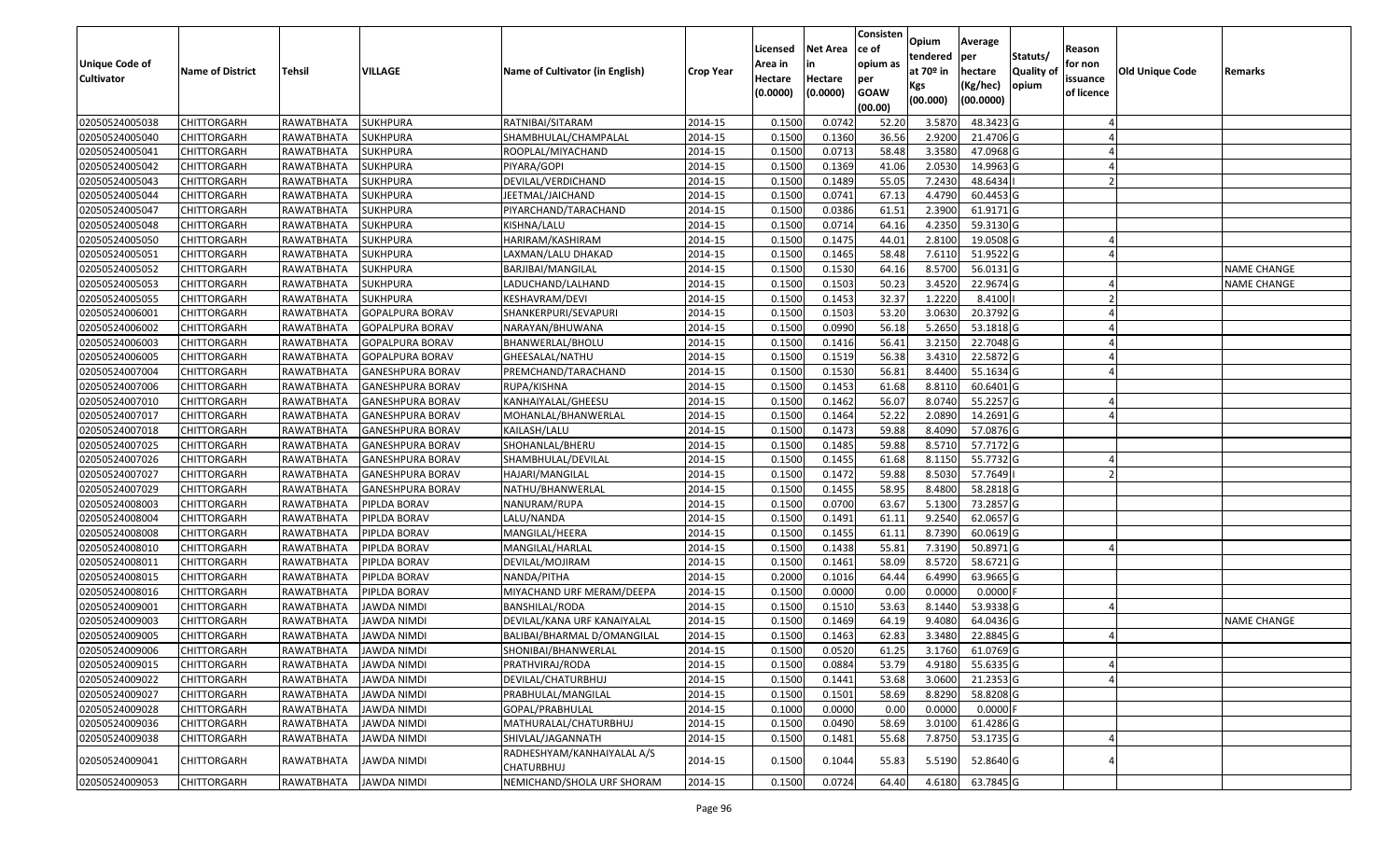| Unique Code of    |                         |            |                         |                                            |                  | Licensed<br>Area in | <b>Net Area</b><br>in | Consisten<br>ce of<br>opium as | Opium<br>tendered              | Average<br>per                   | Statuts/            | Reason<br>for non      |                 |                    |
|-------------------|-------------------------|------------|-------------------------|--------------------------------------------|------------------|---------------------|-----------------------|--------------------------------|--------------------------------|----------------------------------|---------------------|------------------------|-----------------|--------------------|
| <b>Cultivator</b> | <b>Name of District</b> | Tehsil     | VILLAGE                 | Name of Cultivator (in English)            | <b>Crop Year</b> | Hectare<br>(0.0000) | Hectare<br>(0.0000)   | per<br><b>GOAW</b><br>(00.00)  | at $70°$ in<br>Kgs<br>(00.000) | hectare<br>(Kg/hec)<br>(00.0000) | Quality of<br>opium | issuance<br>of licence | Old Unique Code | Remarks            |
| 02050524009055    | <b>CHITTORGARH</b>      | RAWATBHATA | JAWDA NIMDI             | NATHU/ONKARLAL                             | 2014-15          | 0.1500              | 0.0714                | 59.46                          | 4.3490                         | 60.9104 G                        |                     |                        |                 |                    |
| 02050524009063    | <b>CHITTORGARH</b>      | RAWATBHATA | JAWDA NIMDI             | NANDUBAI/CHAINRAM                          | 2014-15          | 0.1500              | 0.1510                | 62.72                          | 9.3360                         | 61.8278                          |                     |                        |                 |                    |
| 02050524009075    | <b>CHITTORGARH</b>      | RAWATBHATA | JAWDA NIMDI             | ONKAR/SUKHLAL                              | 2014-15          | 0.1500              | 0.1475                | 61.52                          | 8.9380                         | 60.5966 G                        |                     |                        |                 |                    |
| 02050524009077    | <b>CHITTORGARH</b>      | RAWATBHATA | <b>JAWDA NIMDI</b>      | SHANTIBAI/LAXMAN                           | 2014-15          | 0.1500              | 0.1414                | 53.85                          | 7.4770                         | 52.8784 G                        |                     |                        |                 |                    |
| 02050524010001    | <b>CHITTORGARH</b>      | RAWATBHATA | DAULATPURA NIMDI        | MOHANDAS/RAMDAS                            | 2014-15          | 0.1500              | 0.1478                | 50.44                          | 2.2050                         | 14.9188 G                        |                     |                        |                 |                    |
| 02050524010002    | <b>CHITTORGARH</b>      | RAWATBHATA | DAULATPURA NIMDI        | MANGILAL/BHUWANA                           | 2014-15          | 0.2000              | 0.1890                | 62.55                          | 12.0810                        | 63.9206 G                        |                     |                        |                 |                    |
| 02050524010003    | CHITTORGARH             | RAWATBHATA | DAULATPURA NIMDI        | MOOLHAND/BOTHLAL                           | 2014-15          | 0.1500              | 0.1500                | 62.55                          | 9.4450                         | 62.9667 G                        |                     |                        |                 |                    |
| 02050524010004    | <b>CHITTORGARH</b>      | RAWATBHATA | DAULATPURA NIMDI        | SHOHANLAL/HOKMA                            | 2014-15          | 0.1500              | 0.1485                | 59.41                          | 8.9120                         | 60.0135 G                        |                     |                        |                 |                    |
| 02050524010005    | <b>CHITTORGARH</b>      | RAWATBHATA | DAULATPURA NIMDI        | YASHODABAI/PRAHALAD SHARMA                 | 2014-15          | 0.1500              | 0.1485                | 59.26                          | 8.7960                         | 59.2323 G                        |                     |                        |                 |                    |
| 02050524010006    | <b>CHITTORGARH</b>      | RAWATBHATA | DAULATPURA NIMDI        | UDAILAL/BHURA                              | 2014-15          | 0.1500              | 0.1485                | 62.49                          | 9.4720                         | 63.7845 G                        |                     |                        |                 |                    |
| 02050524010007    | CHITTORGARH             | RAWATBHATA | DAULATPURA NIMDI        | VENIRAM/BHUWANA                            | 2014-15          | 0.1500              | 0.1433                | 64.11                          | 9.4150                         | 65.7013 G                        |                     |                        |                 |                    |
| 02050524010009    | <b>CHITTORGARH</b>      | RAWATBHATA | DAULATPURA NIMDI        | CHEETARMAL/CHAGANLAL A/S<br>BHANWERLAL     | 2014-15          | 0.1500              | 0.1476                | 62.79                          | 9.4720                         | 64.1734 G                        |                     |                        |                 |                    |
| 02050524010010    | <b>CHITTORGARH</b>      | RAWATBHATA | DAULATPURA NIMDI        | BANSHILAL A/S BHEEMA/GOPI                  | 2014-15          | 0.1500              | 0.1502                | 62.79                          | 9.7150                         | 64.6804 G                        |                     |                        |                 |                    |
| 02050524010011    | CHITTORGARH             | RAWATBHATA | DAULATPURA NIMDI        | SHREELAL/HEERA                             | 2014-15          | 0.1500              | 0.1509                | 62.55                          | 9.5080                         | 63.0086 G                        |                     |                        |                 |                    |
| 02050524010012    | <b>CHITTORGARH</b>      | RAWATBHATA | DAULATPURA NIMDI        | RAMLAL/DHANNA SHARMA                       | 2014-15          | 0.1500              | 0.1473                | 62.49                          | 9.2750                         | 62.9667 G                        |                     |                        |                 |                    |
| 02050524010013    | <b>CHITTORGARH</b>      | RAWATBHATA | DAULATPURA NIMDI        | MOHANSINGH/BHERUSINGH                      | 2014-15          | 0.1500              | 0.1455                | 62.16                          | 9.3510                         | 64.2680 G                        |                     |                        |                 |                    |
| 02050524010014    | <b>CHITTORGARH</b>      | RAWATBHATA | DAULATPURA NIMDI        | OMPRAKASH/DHANNALAL                        | 2014-15          | 0.1000              | 0.0000                | 0.00                           | 0.0000                         | 0.0000                           |                     |                        |                 |                    |
| 02050524010015    | <b>CHITTORGARH</b>      | RAWATBHATA | <b>DAULATPURA NIMDI</b> | SATYANARAYAN/SHANKERLAL                    | 2014-15          | 0.1500              | 0.1444                | 59.41                          | 8.5640                         | 59.3075 G                        |                     |                        |                 |                    |
| 02050524010016    | <b>CHITTORGARH</b>      | RAWATBHATA | DAULATPURA NIMDI        | ISHWARLAL/MANGILAL                         | 2014-15          | 0.2000              | 0.1959                | 62.49                          | 12.2120                        | 62.3379 G                        |                     |                        |                 |                    |
| 02050524010017    | <b>CHITTORGARH</b>      | RAWATBHATA | DAULATPURA NIMDI        | JAIRAM/HOKMA                               | 2014-15          | 0.1500              | 0.1482                | 64.04                          | 9.8530                         | 66.4845 G                        |                     |                        |                 |                    |
| 02050524010018    | <b>CHITTORGARH</b>      | RAWATBHATA | DAULATPURA NIMDI        | BHAGUCHAND/TARACHAND                       | 2014-15          | 0.2000              | 0.2008                | 62.49                          | 12.6680                        | 63.0876 G                        |                     |                        |                 |                    |
| 02050524010020    | <b>CHITTORGARH</b>      | RAWATBHATA | DAULATPURA NIMDI        | BHAGWANLAL/GOPILAL                         | 2014-15          | 0.1500              | 0.1500                | 59.41                          | 8.8950                         | 59.3000 G                        |                     |                        |                 |                    |
| 02050524010026    | <b>CHITTORGARH</b>      | RAWATBHATA | DAULATPURA NIMDI        | BHERUSINGH A/S<br>SAJJANSINGH/BHAWANISINGH | 2014-15          | 0.2000              | 0.1940                | 62.79                          | 12.6300                        | 65.1031 G                        |                     |                        |                 |                    |
| 02050524010028    | <b>CHITTORGARH</b>      | RAWATBHATA | DAULATPURA NIMDI        | KISHANLAL/CHUNNILAL                        | 2014-15          | 0.1500              | 0.1517                | 64.41                          | 9.7080                         | 63.9947 G                        |                     |                        |                 |                    |
| 02050524010031    | <b>CHITTORGARH</b>      | RAWATBHATA | DAULATPURA NIMDI        | KAMLABAI/CHAGANLAL                         | 2014-15          | 0.1500              | 0.1490                | 59.26                          | 9.0500                         | 60.7383 G                        |                     |                        |                 |                    |
| 02050524010033    | CHITTORGARH             | RAWATBHATA | DAULATPURA NIMDI        | JAGDISHCHAND/DHANNALAL                     | 2014-15          | 0.1500              | 0.1476                | 59.41                          | 8.8860                         | 60.2033 G                        |                     |                        |                 |                    |
| 02050524010034    | <b>CHITTORGARH</b>      | RAWATBHATA | DAULATPURA NIMDI        | RAMLAL/HOKMA                               | 2014-15          | 0.1500              | 0.1485                | 62.49                          | 9.2570                         | 62.3367 G                        |                     |                        |                 |                    |
| 02050524011001    | <b>CHITTORGARH</b>      | RAWATBHATA | HADO KI MORVAN          | PRATHVISINGH/HARISINGH                     | 2014-15          | 0.1500              | 0.1502                | 62.15                          | 9.4380                         | 62.8362 G                        |                     |                        |                 | <b>NAME CHANGE</b> |
| 02050524011002    | <b>CHITTORGARH</b>      | RAWATBHATA | HADO KI MORVAN          | DEVILAL/TARACHAND                          | 2014-15          | 0.1500              | 0.1455                | 58.09                          | 8.7220                         | 59.9450 G                        |                     |                        |                 |                    |
| 02050524011003    | <b>CHITTORGARH</b>      | RAWATBHATA | <b>HADO KI MORVAN</b>   | BADANSINGH/HARISINGH                       | 2014-15          | 0.1500              | 0.1521                | 62.15                          | 9.0740                         | 59.6581G                         |                     |                        |                 |                    |
| 02050524011005    | <b>CHITTORGARH</b>      | RAWATBHATA | <b>HADO KI MORVAN</b>   | DHANKANWAR/BHANWERSINGH                    | 2014-15          | 0.1500              | 0.1432                | 58.09                          | 8.5970                         | 60.0349 G                        |                     |                        |                 |                    |
| 02050524011007    | <b>CHITTORGARH</b>      | RAWATBHATA | HADO KI MORVAN          | DEVILAL/BHUWANA                            | 2014-15          | 0.1500              | 0.1440                | 62.06                          | 9.3090                         | 64.6458 G                        |                     |                        |                 |                    |
| 02050524011008    | <b>CHITTORGARH</b>      | RAWATBHATA | HADO KI MORVAN          | KISHANLAL/UDA                              | 2014-15          | 0.1500              | 0.1524                | 59.26                          | 9.1510                         | 60.0459 G                        |                     |                        |                 |                    |
| 02050524011009    | <b>CHITTORGARH</b>      | RAWATBHATA | <b>HADO KI MORVAN</b>   | PEERSINGH/KISHORESINGH                     | 2014-15          | 0.1500              | 0.1497                | 62.15                          | 9.1270                         | 60.9686 G                        |                     |                        |                 |                    |
| 02050524011010    | <b>CHITTORGARH</b>      | RAWATBHATA | <b>HADO KI MORVAN</b>   | DEVA/BHOLA                                 | 2014-15          | 0.1500              | 0.1533                | 61.11                          | 9.3500                         | 60.9915 G                        |                     |                        |                 |                    |
| 02050524011011    | <b>CHITTORGARH</b>      | RAWATBHATA | HADO KI MORVAN          | SHAMBHUSINGH/TEJSINGH                      | 2014-15          | 0.1500              | 0.1498                | 59.26                          | 9.0670                         | 60.5270 G                        |                     |                        |                 |                    |
| 02050524011012    | <b>CHITTORGARH</b>      | RAWATBHATA | HADO KI MORVAN          | KHUMANSINGH/SHIVSINGH                      | 2014-15          | 0.1500              | 0.1506                | 62.15                          | 9.4820                         | 62.9615 G                        |                     |                        |                 |                    |
| 02050524011014    | <b>CHITTORGARH</b>      | RAWATBHATA | HADO KI MORVAN          | JAGANNATH/NARU                             | 2014-15          | 0.1500              | 0.1488                | 61.11                          | 9.3670                         | 62.9503 G                        |                     |                        |                 |                    |
| 02050524011015    | <b>CHITTORGARH</b>      | RAWATBHATA | HADO KI MORVAN          | HEERA/BHANWERLAL                           | 2014-15          | 0.1500              | 0.1497                | 59.26                          | 8.9230                         | 59.6059 G                        |                     |                        |                 |                    |
| 02050524011016    | <b>CHITTORGARH</b>      | RAWATBHATA | <b>HADO KI MORVAN</b>   | GORIBAI/NAGJI                              | 2014-15          | 0.1500              | 0.1471                | 61.02                          | 9.1970                         | $62.5221$ G                      |                     |                        |                 |                    |
| 02050524011017    | <b>CHITTORGARH</b>      | RAWATBHATA | HADO KI MORVAN          | BHURIBAI/LAKHMA                            | 2014-15          | 0.1500              | 0.1509                | 61.11                          | 9.3320                         | 61.8423 G                        |                     |                        |                 |                    |
| 02050524011019    | <b>CHITTORGARH</b>      | RAWATBHATA | <b>HADO KI MORVAN</b>   | SARJUBAI/VEDA                              | 2014-15          | 0.1500              | 0.1479                | 61.09                          | 9.0850                         | 61.4266 G                        |                     |                        |                 |                    |
| 02050524011020    | <b>CHITTORGARH</b>      | RAWATBHATA | <b>HADO KI MORVAN</b>   | KUKA/BHOLA                                 | 2014-15          | 0.1500              | 0.1508                | 61.02                          | 9.6320                         | 63.8727 G                        |                     |                        |                 |                    |
| 02050524011021    | <b>CHITTORGARH</b>      | RAWATBHATA | HADO KI MORVAN          | JETUBAI/KALU                               | 2014-15          | 0.1500              | 0.1470                | 49.03                          | 7.2770                         | 49.5034 G                        |                     |                        |                 |                    |
|                   |                         |            |                         |                                            |                  |                     |                       |                                |                                |                                  |                     |                        |                 |                    |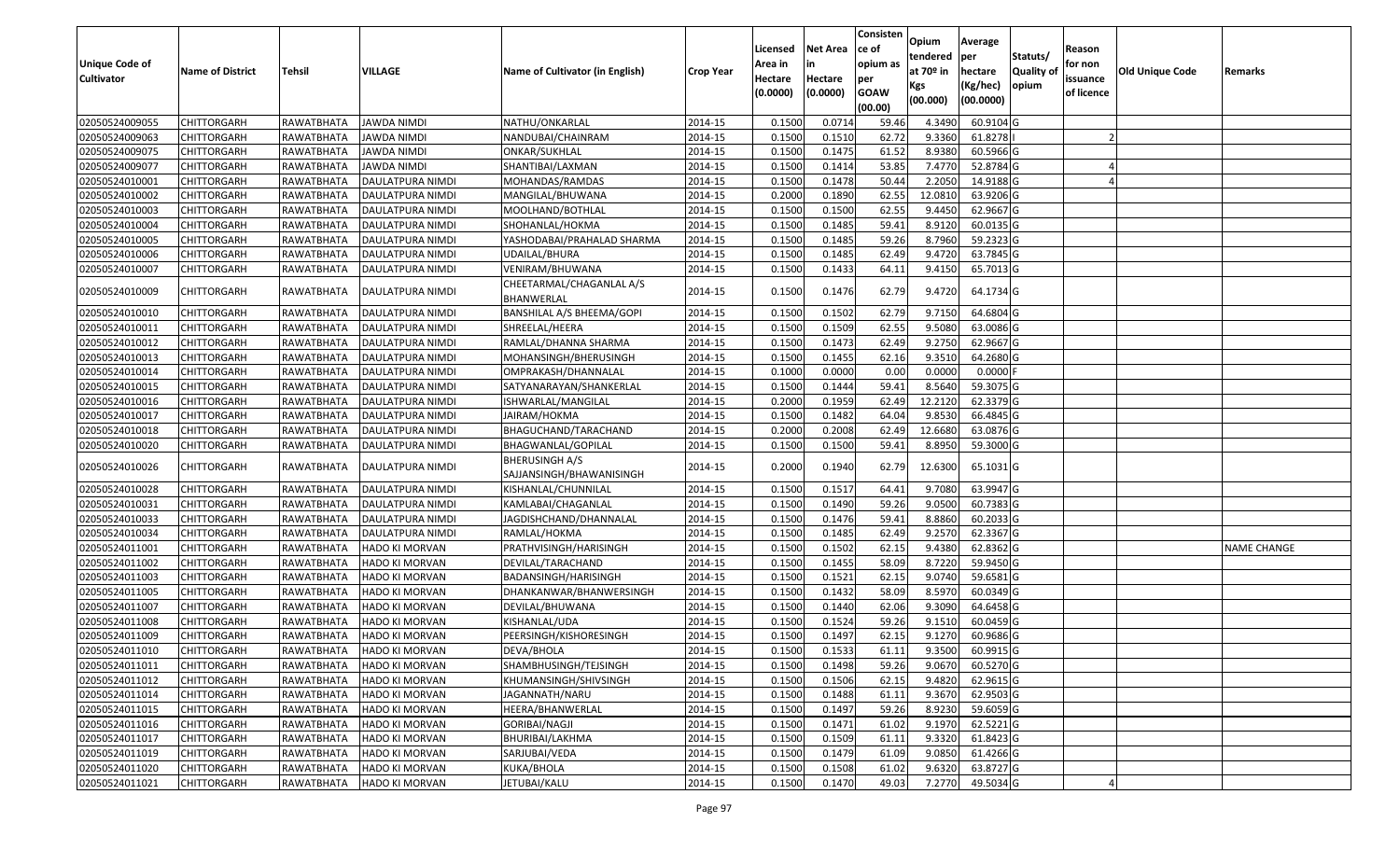|                   |                         |                   |                       |                                      |                  | Licensed | <b>Net Area</b> | Consisten<br>ce of | Opium                   | Average               |                  | Reason     |                 |         |
|-------------------|-------------------------|-------------------|-----------------------|--------------------------------------|------------------|----------|-----------------|--------------------|-------------------------|-----------------------|------------------|------------|-----------------|---------|
| Unique Code of    |                         |                   |                       |                                      |                  | Area in  | in              | opium as           | tendered<br>at $70°$ in | per                   | Statuts/         | for non    |                 |         |
| <b>Cultivator</b> | <b>Name of District</b> | <b>Tehsil</b>     | VILLAGE               | Name of Cultivator (in English)      | <b>Crop Year</b> | Hectare  | Hectare         | per                |                         | hectare               | <b>Quality o</b> | issuance   | Old Unique Code | Remarks |
|                   |                         |                   |                       |                                      |                  | (0.0000) | (0.0000)        | <b>GOAW</b>        | Kgs<br>(00.000)         | (Kg/hec)<br>(00.0000) | opium            | of licence |                 |         |
|                   |                         |                   |                       |                                      |                  |          |                 | (00.00)            |                         |                       |                  |            |                 |         |
| 02050524011022    | CHITTORGARH             | RAWATBHATA        | <b>HADO KI MORVAN</b> | SHAMBHULAL/NARAYAN                   | 2014-15          | 0.1500   | 0.1520          | 61.02              | 9.3800                  | 61.7105 G             |                  |            |                 |         |
| 02050524011028    | CHITTORGARH             | RAWATBHATA        | <b>HADO KI MORVAN</b> | SHANKERSINGH/MOHANSINGH              | 2014-15          | 0.1500   | 0.1497          | 58.09              | 8.7300                  | 58.3166 G             |                  |            |                 |         |
| 02050524011029    | CHITTORGARH             | RAWATBHATA        | HADO KI MORVAN        | LALKANWAR URF<br>MANKANWAR/UDAISINGH | 2014-15          | 0.1500   | 0.1540          | 59.68              | 9.3610                  | 60.7857 G             |                  |            |                 |         |
| 02050524011031    | <b>CHITTORGARH</b>      | RAWATBHATA        | HADO KI MORVAN        | DALPATSINGH/SHIVSINGH                | 2014-15          | 0.150    | 0.1441          | 61.02              | 9.2490                  | 64.1846 G             |                  |            |                 |         |
| 02050524011032    | CHITTORGARH             | RAWATBHATA        | HADO KI MORVAN        | KISHANSINGH/TEJSINGH                 | 2014-15          | 0.1500   | 0.1437          | 64.16              | 9.6700                  | 67.2930 G             |                  |            |                 |         |
| 02050524011033    | CHITTORGARH             | RAWATBHATA        | HADO KI MORVAN        | NANURAM/NARAYAN                      | 2014-15          | 0.1500   | 0.1431          | 61.02              | 8.3420                  | 58.2949 G             |                  |            |                 |         |
| 02050524011034    | <b>CHITTORGARH</b>      | RAWATBHATA        | <b>HADO KI MORVAN</b> | NANDSINGH/BHAWERSINGH                | 2014-15          | 0.1500   | 0.1454          | 56.17              | 8.3450                  | 57.3934 G             |                  |            |                 |         |
| 02050524011035    | <b>CHITTORGARH</b>      | RAWATBHATA        | HADO KI MORVAN        | LALSINGH/TEJSINGH                    | 2014-15          | 0.1500   | 0.1505          | 61.18              | 9.4830                  | 63.0100G              |                  |            |                 |         |
| 02050524011036    | CHITTORGARH             | RAWATBHATA        | HADO KI MORVAN        | SHAMBHULAL/TARACHAND                 | 2014-15          | 0.2000   | 0.2012          | 61.18              | 12.4280                 | 61.7694 G             |                  |            |                 |         |
| 02050524011038    | CHITTORGARH             | RAWATBHATA        | <b>HADO KI MORVAN</b> | GOVERDHANSINGH/SHIVSINGH             | 2014-15          | 0.1500   | 0.1487          | 61.18              | 9.1770                  | 61.7149 G             |                  |            |                 |         |
| 02050524011039    | CHITTORGARH             | RAWATBHATA        | <b>HADO KI MORVAN</b> | AJANKANWAR/GOVERDHANSINGH            | 2014-15          | 0.1500   | 0.1450          | 61.56              | 9.1640                  | 63.2000 G             |                  |            |                 |         |
| 02050524011040    | CHITTORGARH             | RAWATBHATA        | <b>HADO KI MORVAN</b> | PIYARANATH/NARAYANNATH               | 2014-15          | 0.150    | 0.1519          | 61.18              | 9.4300                  | 62.0803 G             |                  |            |                 |         |
| 02050524011042    | CHITTORGARH             | RAWATBHATA        | HADO KI MORVAN        | MITTHUKANWAR/BALUSINGH               | 2014-15          | 0.1500   | 0.1502          | 50.62              | 7.3980                  | 49.2543 G             |                  |            |                 |         |
| 02050524011043    | CHITTORGARH             | RAWATBHATA        | HADO KI MORVAN        | BAHADURSINGH/BADANSINGH              | 2014-15          | 0.1500   | 0.1509          | 61.18              | 9.2910                  | 61.5706 G             |                  |            |                 |         |
| 02050524012001    | CHITTORGARH             | RAWATBHATA        | <b>TANKARDA</b>       | KAIRINGH/AMARCHAND                   | 2014-15          | 0.2000   | 0.1969          | 56.42              | 11.3480                 | 57.6333 G             |                  |            |                 |         |
| 02050524012002    | CHITTORGARH             | RAWATBHATA        | <b>TANKARDA</b>       | MANIRAM/PEMA                         | 2014-15          | 0.150    | 0.1474          | 61.23              | 8.7910                  | 59.6404 G             |                  |            |                 |         |
| 02050524012005    | CHITTORGARH             | <b>RAWATBHATA</b> | <b>TANKARDA</b>       | BHANWARLAL/GHEESA                    | 2014-15          | 0.1500   | 0.1487          | 53.49              | 8.0460                  | 54.1089 G             |                  |            |                 |         |
| 02050524012006    | CHITTORGARH             | RAWATBHATA        | <b>TANKARDA</b>       | NARAYNIBAI/HEERA                     | 2014-15          | 0.1500   | 0.1394          | 56.54              | 8.4970                  | 60.9541 G             |                  |            |                 |         |
| 02050524012007    | <b>CHITTORGARH</b>      | RAWATBHATA        | <b>TANKARDA</b>       | DEVILAL/JAGANNATH                    | 2014-15          | 0.1500   | 0.1435          | 55.96              | 8.1460                  | 56.7666 G             |                  |            |                 |         |
| 02050524012008    | CHITTORGARH             | RAWATBHATA        | <b>TANKARDA</b>       | DEVILAL/RAMA                         | 2014-15          | 0.1500   | 0.1529          | 59.37              | 9.6010                  | 62.7927 G             |                  |            |                 |         |
| 02050524012013    | CHITTORGARH             | RAWATBHATA        | <b>TANKARDA</b>       | RAMESH/PIYRA                         | 2014-15          | 0.1500   | 0.1489          | 52.69              | 7.7760                  | 52.2230 G             |                  |            |                 |         |
| 02050524012014    | CHITTORGARH             | RAWATBHATA        | <b>TANKARDA</b>       | DEVILAL/VERDA                        | 2014-15          | 0.1500   | 0.1470          | 61.23              | 7.9770                  | 54.2653 G             |                  |            |                 |         |
| 02050524012015    | CHITTORGARH             | RAWATBHATA        | <b>TANKARDA</b>       | MANGILAL/HEERALAL                    | 2014-15          | 0.1500   | 0.1474          | 53.42              | 8.0890                  | 54.8779 G             |                  |            |                 |         |
| 02050524012017    | CHITTORGARH             | RAWATBHATA        | <b>TANKARDA</b>       | BHERU/KANA JATIYA                    | 2014-15          | 0.1000   | 0.0000          | 0.00               | 0.0000                  | $0.0000$ F            |                  |            |                 |         |
| 02050524012019    | CHITTORGARH             | RAWATBHATA        | <b>TANKARDA</b>       | NANDUBAI/MADHU                       | 2014-15          | 0.1500   | 0.1345          | 53.78              | 6.8530                  | 50.9517 G             |                  |            |                 |         |
| 02050524012022    | CHITTORGARH             | RAWATBHATA        | TANKARDA              | DUNGA/CHUNA                          | 2014-15          | 0.1500   | 0.1492          | 65.61              | 10.0660                 | 67.4665               |                  |            |                 |         |
| 02050524012023    | CHITTORGARH             | RAWATBHATA        | <b>TANKARDA</b>       | KANA/BHANWERLAL                      | 2014-15          | 0.1500   | 0.1489          | 53.62              | 8.1350                  | 54.6340 G             |                  |            |                 |         |
| 02050524012029    | CHITTORGARH             | RAWATBHATA        | <b>TANKARDA</b>       | DEVILAL/MADAKCHAND                   | 2014-15          | 0.1500   | 0.1450          | 65.61              | 9.6820                  | 66.7724 G             |                  |            |                 |         |
| 02050524012030    | CHITTORGARH             | RAWATBHATA        | TANKARDA              | NARAYAN/KISHNA                       | 2014-15          | 0.1500   | 0.1514          | 59.37              | 9.0920                  | 60.0528 G             |                  |            |                 |         |
| 02050524012032    | CHITTORGARH             | RAWATBHATA        | <b>TANKARDA</b>       | NARAYAN/KHEMA                        | 2014-15          | 0.1500   | 0.1496          | 56.21              | 8.2710                  | 55.2874 G             |                  |            |                 |         |
| 02050524012034    | <b>CHITTORGARH</b>      | RAWATBHATA        | <b>TANKARDA</b>       | KAMLIBAI/NARAYAN                     | 2014-15          | 0.1500   | 0.1474          | 56.53              | 8.3180                  | 56.4315 G             |                  |            |                 |         |
| 02050524012035    | <b>CHITTORGARH</b>      | RAWATBHATA        | <b>TANKARDA</b>       | JANKAILAL/BHURA                      | 2014-15          | 0.1500   | 0.1481          | 61.23              | 9.9110                  | 66.9210G              |                  |            |                 |         |
| 02050524012036    | CHITTORGARH             | RAWATBHATA        | <b>TANKARDA</b>       | GHEESA/BHEEMA                        | 2014-15          | 0.2000   | 0.1964          | 65.61              | 13.1690                 | 67.0519               |                  |            |                 |         |
| 02050524012041    | CHITTORGARH             | RAWATBHATA        | <b>TANKARDA</b>       | BHANWARLAL/DEVA                      | 2014-15          | 0.1500   | 0.1512          | 59.37              | 8.6170                  | 56.9907 G             |                  |            |                 |         |
| 02050524012042    | <b>CHITTORGARH</b>      | RAWATBHATA        | TANKARDA              | PIYARCHAND/TARACHAND                 | 2014-15          | 0.1500   | 0.1228          | 53.15              | 7.3120                  | 59.5440 G             |                  |            |                 |         |
| 02050524012044    | <b>CHITTORGARH</b>      | RAWATBHATA        | TANKARDA              | TARACHAND/HARIRAM                    | 2014-15          | 0.1500   | 0.1453          | 56.27              | 8.5050                  | 58.5341 G             |                  |            |                 |         |
| 02050524012046    | <b>CHITTORGARH</b>      | RAWATBHATA        | <b>TANKARDA</b>       | TULSHIRAM/TARACHAND                  | 2014-15          | 0.1500   | 0.1430          | 50.19              | 7.0050                  | 48.9860 G             |                  |            |                 |         |
| 02050524012048    | <b>CHITTORGARH</b>      | RAWATBHATA        | <b>TANKARDA</b>       | KANIBAI/KANA                         | 2014-15          | 0.2000   | 0.2016          | 50.23              | 10.4410                 | 51.7907 G             |                  |            |                 |         |
| 02050524012049    | <b>CHITTORGARH</b>      | RAWATBHATA        | <b>TANKARDA</b>       | PARASMAL/HEERALAL                    | 2014-15          | 0.1500   | 0.1508          | 68.96              | 10.4330                 | 69.1844 G             |                  |            |                 |         |
| 02050524012053    | <b>CHITTORGARH</b>      | RAWATBHATA        | <b>TANKARDA</b>       | KAJOD/JAILAL                         | 2014-15          | 0.1500   | 0.1506          | 53.88              | 7.9430                  | 52.7424 G             |                  |            |                 |         |
| 02050524012055    | <b>CHITTORGARH</b>      | RAWATBHATA        | <b>TANKARDA</b>       | LAXMAN/DOLA                          | 2014-15          | 0.2000   | 0.2002          | 59.37              | 12.0520                 | 60.1998 G             |                  |            |                 |         |
| 02050524012059    | <b>CHITTORGARH</b>      | RAWATBHATA        | TANKARDA              | KANHAIYALAL/MOTICHAND                | 2014-15          | 0.1500   | 0.1409          | 53.14              | 7.3710                  | 52.3137 G             |                  |            |                 |         |
| 02050524012063    | <b>CHITTORGARH</b>      | RAWATBHATA        | <b>TANKARDA</b>       | VERDICHAND/DEVA                      | 2014-15          | 0.1500   | 0.1505          | 68.96              | 9.7040                  | 64.4784 G             |                  |            |                 |         |
| 02050524012065    | <b>CHITTORGARH</b>      | RAWATBHATA        | <b>TANKARDA</b>       | SHAMBHULAL/DEVA                      | 2014-15          | 0.1500   | 0.1440          | 55.23              | 8.3000                  | 57.6389 G             |                  |            |                 |         |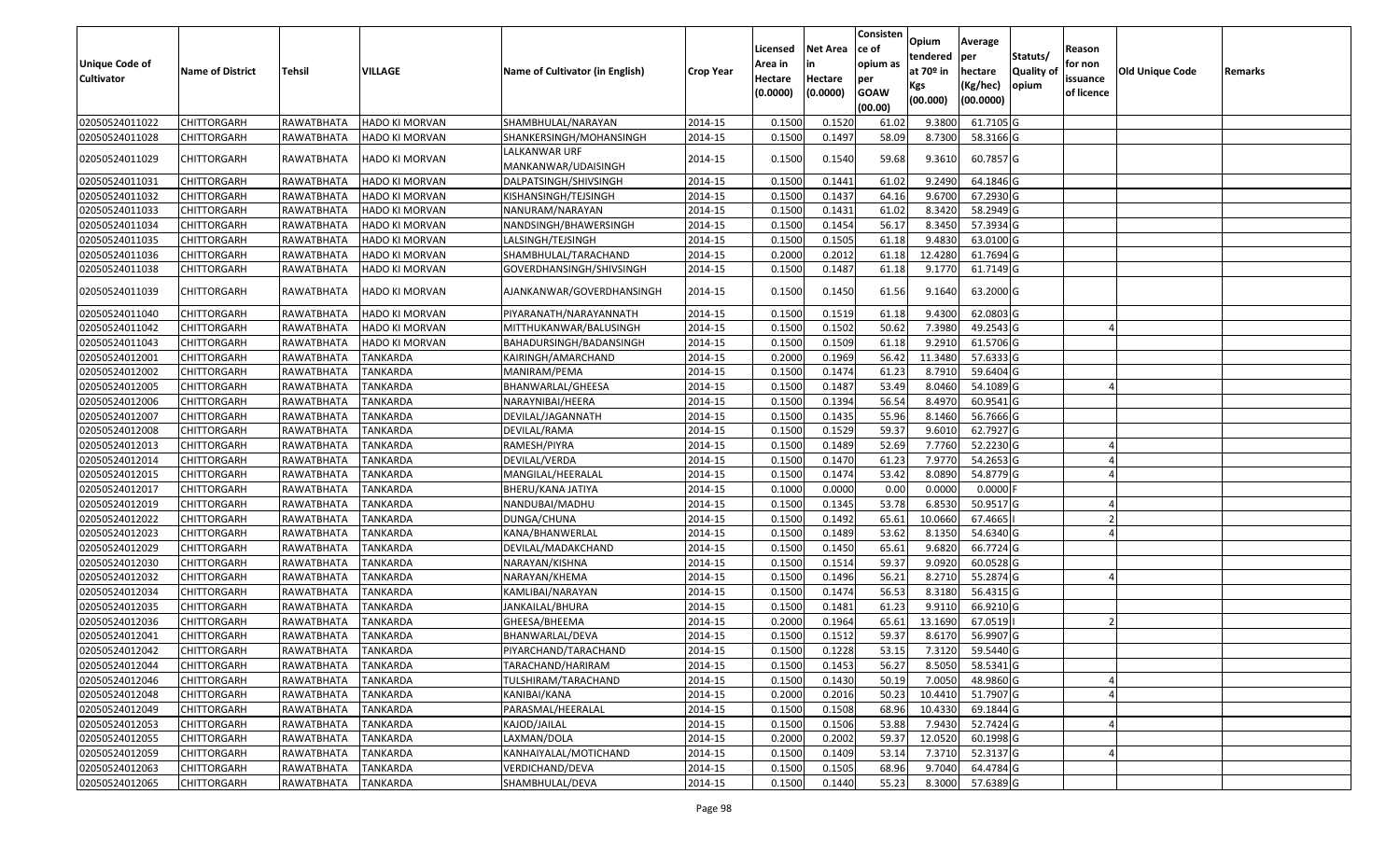| <b>Unique Code of</b><br><b>Cultivator</b> | <b>Name of District</b> | Tehsil     | VILLAGE                 | <b>Name of Cultivator (in English)</b>    | <b>Crop Year</b> | Licensed<br>Area in<br>Hectare<br>(0.0000) | <b>Net Area</b><br>in<br>Hectare<br>(0.0000) | Consisten<br>ce of<br>opium as<br>per<br><b>GOAW</b><br>(00.00) | Opium<br>tendered<br>at 70º in<br>Kgs<br>(00.000) | Average<br>per<br>hectare<br>(Kg/hec)<br>(00.0000) | Statuts/<br>Quality of<br>opium | Reason<br>for non<br>issuance<br>of licence | <b>Old Unique Code</b> | Remarks            |
|--------------------------------------------|-------------------------|------------|-------------------------|-------------------------------------------|------------------|--------------------------------------------|----------------------------------------------|-----------------------------------------------------------------|---------------------------------------------------|----------------------------------------------------|---------------------------------|---------------------------------------------|------------------------|--------------------|
| 02050524012068                             | <b>CHITTORGARH</b>      | RAWATBHATA | TANKARDA                | MOJIRAM/TARACHAND                         | 2014-15          | 0.1500                                     | 0.1320                                       | 56.42                                                           | 7.4470                                            | 56.4167 G                                          |                                 |                                             |                        |                    |
| 02050524012071                             | CHITTORGARH             | RAWATBHATA | <b>TANKARDA</b>         | KASHIRAM/AMRA                             | 2014-15          | 0.1500                                     | 0.1531                                       | 56.84                                                           | 8.7940                                            | 57.4396 G                                          |                                 |                                             |                        |                    |
| 02050524012074                             | CHITTORGARH             | RAWATBHATA | TANKARDA                | SHANKERLAL/NARAYAN                        | 2014-15          | 0.1000                                     | 0.1021                                       | 50.91                                                           | 5.2950                                            | 51.8609 G                                          |                                 |                                             |                        |                    |
| 02050524012076                             | <b>CHITTORGARH</b>      | RAWATBHATA | <b>TANKARDA</b>         | MADANLAL/RATNA                            | 2014-15          | 0.1500                                     | 0.1357                                       | 59.37                                                           | 8.4140                                            | 62.0044 G                                          |                                 |                                             |                        |                    |
| 02050524012080                             | <b>CHITTORGARH</b>      | RAWATBHATA | <b>TANKARDA</b>         | PRABHU/SHOLA                              | 2014-15          | 0.1000                                     | 0.0000                                       | 0.00                                                            | 0.0000                                            | 0.0000                                             |                                 |                                             |                        |                    |
| 02050524013001                             | <b>CHITTORGARH</b>      | RAWATBHATA | HAMERGANJ               | RATANLAL/KEDAR SHARMA                     | 2014-15          | 0.1500                                     | 0.1509                                       | 58.94                                                           | 8.7990                                            | 58.3101 G                                          |                                 |                                             |                        |                    |
| 02050524013004                             | CHITTORGARH             | RAWATBHATA | <b>HAMERGANJ</b>        | СНОКНА/МОDА                               | 2014-15          | 0.1500                                     | 0.1512                                       | 58.95                                                           | 9.0360                                            | 59.7619 G                                          |                                 |                                             |                        |                    |
| 02050524013005                             | <b>CHITTORGARH</b>      | RAWATBHATA | <b>HAMERGANJ</b>        | BHOLIBAI/PANNA DHAKAD                     | 2014-15          | 0.1500                                     | 0.1495                                       | 61.12                                                           | 9.2900                                            | 62.1405 G                                          |                                 |                                             |                        |                    |
| 02050524013007                             | <b>CHITTORGARH</b>      | RAWATBHATA | <b>HAMERGANJ</b>        | BHERU/HEERA                               | 2014-15          | 0.1500                                     | 0.1514                                       | 58.94                                                           | 8.9250                                            | 58.9498 G                                          |                                 |                                             |                        |                    |
| 02050524013008                             | <b>CHITTORGARH</b>      | RAWATBHATA | <b>HAMERGANJ</b>        | NEMICHAND/HEMA                            | 2014-15          | 0.1500                                     | 0.1516                                       | 58.94                                                           | 8.8660                                            | 58.4828 G                                          |                                 |                                             |                        |                    |
| 02050524013010                             | <b>CHITTORGARH</b>      | RAWATBHATA | <b>HAMERGANJ</b>        | TARACHAND/BHANWERLAL                      | 2014-15          | 0.1500                                     | 0.1434                                       | 58.94                                                           | 8.5800                                            | 59.8326 G                                          |                                 |                                             |                        |                    |
| 02050524013011                             | <b>CHITTORGARH</b>      | RAWATBHATA | HAMERGANJ               | PREMCHAND/HANSRAJ                         | 2014-15          | 0.1500                                     | 0.1532                                       | 61.12                                                           | 9.2120                                            | 60.1305 G                                          |                                 |                                             |                        |                    |
| 02050524013012                             | <b>CHITTORGARH</b>      | RAWATBHATA | <b>HAMERGANJ</b>        | NAGJIRAM/ONKAR                            | 2014-15          | 0.2000                                     | 0.1962                                       | 58.94                                                           | 11.6700                                           | 59.4801G                                           |                                 |                                             |                        | <b>NAME CHANGE</b> |
| 02050524013014                             | <b>CHITTORGARH</b>      | RAWATBHATA | HAMERGANJ               | RATANLAL/MOTILAL                          | 2014-15          | 0.1500                                     | 0.1510                                       | 58.9                                                            | 8.8510                                            | 58.6159 G                                          |                                 |                                             |                        |                    |
| 02050524013015                             | <b>CHITTORGARH</b>      | RAWATBHATA | <b>HAMERGANJ</b>        | PRATHVIRAJ/BHURA                          | 2014-15          | 0.1500                                     | 0.0482                                       | 61.12                                                           | 3.0300                                            | 62.8631 G                                          |                                 |                                             |                        |                    |
| 02050524013017                             | <b>CHITTORGARH</b>      | RAWATBHATA | HAMERGANJ               | BALIBAI/BHERU                             | 2014-15          | 0.1500                                     | 0.1473                                       | 58.95                                                           | 8.6910                                            | 59.0020 G                                          |                                 |                                             |                        |                    |
| 02050524013020                             | <b>CHITTORGARH</b>      | RAWATBHATA | <b>HAMERGANJ</b>        | GOVERDHAN/BHANWARLAL                      | 2014-15          | 0.1500                                     | 0.1483                                       | 58.95                                                           | 8.8000                                            | 59.3392 G                                          |                                 |                                             |                        |                    |
| 02050524013021                             | <b>CHITTORGARH</b>      | RAWATBHATA | <b>HAMERGANJ</b>        | DEVILAL/KUKA DHAKAD                       | 2014-15          | 0.1500                                     | 0.1442                                       | 64.28                                                           | 9.3760                                            | 65.0208 G                                          |                                 |                                             |                        |                    |
| 02050524013022                             | <b>CHITTORGARH</b>      | RAWATBHATA | HAMERGANJ               | KAUSHALYABAI/DEVILAL                      | 2014-15          | 0.1500                                     | 0.1470                                       | 58.95                                                           | 8.8000                                            | 59.8639 G                                          |                                 |                                             |                        |                    |
| 02050524014004                             | <b>CHITTORGARH</b>      | RAWATBHATA | NIMBODA                 | GORILAL/AMARCHAND                         | 2014-15          | 0.1500                                     | 0.0700                                       | 53.12                                                           | 4.0600                                            | 58.0000 G                                          |                                 |                                             |                        |                    |
| 02050524014008                             | <b>CHITTORGARH</b>      | RAWATBHATA | <b>NIMBODA</b>          | NANDUBAI/BHOLA                            | 2014-15          | 0.1500                                     | 0.0706                                       | 58.81                                                           | 4.3600                                            | 61.7564 G                                          |                                 |                                             |                        |                    |
| 02050524014011                             | <b>CHITTORGARH</b>      | RAWATBHATA | <b>NIMBODA</b>          | DEVILAL/BHERULAL                          | 2014-15          | 0.1500                                     | 0.0000                                       | 0.00                                                            | 0.0000                                            | 0.0000                                             |                                 |                                             |                        |                    |
| 02050524014013                             | <b>CHITTORGARH</b>      | RAWATBHATA | <b>NIMBODA</b>          | RAMCHANDRA/BHANWERLAL                     | 2014-15          | 0.1500                                     | 0.0495                                       | 71.21                                                           | 3.7840                                            | 76.4444 G                                          |                                 |                                             |                        |                    |
| 02050524014017                             | <b>CHITTORGARH</b>      | RAWATBHATA | <b>NIMBODA</b>          | PRABHULAL/SHIVLAL                         | 2014-15          | 0.1500                                     | 0.0000                                       | 0.00                                                            | 0.0000                                            | 0.0000                                             |                                 |                                             |                        |                    |
| 02050524014018                             | <b>CHITTORGARH</b>      | RAWATBHATA | <b>NIMBODA</b>          | CHUNNILAL/BHURA                           | 2014-15          | 0.1000                                     | 0.0000                                       | 0.00                                                            | 0.0000                                            | 0.0000                                             |                                 |                                             |                        |                    |
| 02050524014020                             | CHITTORGARH             | RAWATBHATA | <b>NIMBODA</b>          | DEVILAL/BHURA                             | 2014-15          | 0.1500                                     | 0.1466                                       | 53.34                                                           | 7.7720                                            | 53.0150 G                                          |                                 |                                             |                        |                    |
| 02050524015001                             | <b>CHITTORGARH</b>      | RAWATBHATA | TOLO KA LUHARIYA        | CHAMPALAL/BALU                            | 2014-15          | 0.2000                                     | 0.1947                                       | 61.95                                                           | 12.0540                                           | 61.9106 G                                          |                                 |                                             |                        |                    |
| 02050524015002                             | CHITTORGARH             | RAWATBHATA | TOLO KA LUHARIYA        | RAMCHANDRA/BHANWERLAL                     | 2014-15          | 0.1500                                     | 0.1438                                       | 60.01                                                           | 8.5640                                            | 59.5549 G                                          |                                 |                                             |                        |                    |
| 02050524015003                             | <b>CHITTORGARH</b>      | RAWATBHATA | TOLO KA LUHARIYA        | BHANWERSINGH/MEGSINGH                     | 2014-15          | 0.1500                                     | 0.1402                                       | 60.01                                                           | 8.2810                                            | 59.0656 G                                          |                                 |                                             |                        |                    |
| 02050524015004                             | <b>CHITTORGARH</b>      | RAWATBHATA | TOLO KA LUHARIYA        | RODULAL/DALLA                             | 2014-15          | 0.1500                                     | 0.1485                                       | 60.01                                                           | 9.2420                                            | 62.2357 G                                          |                                 |                                             |                        |                    |
| 02050524015005                             | <b>CHITTORGARH</b>      | RAWATBHATA | TOLO KA LUHARIYA        | HEERALAL/MODIRAM                          | 2014-15          | 0.1500                                     | 0.1474                                       | 60.01                                                           | 8.7440                                            | 59.3216 G                                          |                                 |                                             |                        |                    |
| 02050524015006                             | CHITTORGARH             | RAWATBHATA | TOLO KA LUHARIYA        | JUJHARSINGH/ARJUNSINGH                    | 2014-15          | 0.1500                                     | 0.1354                                       | 59.30                                                           | 7.9630                                            | 58.8109 G                                          |                                 |                                             |                        |                    |
| 02050524015007                             | <b>CHITTORGARH</b>      | RAWATBHATA | TOLO KA LUHARIYA        | SITARAM/MOTI                              | 2014-15          | 0.1500                                     | 0.1491                                       | 58.81                                                           | 8.6030                                            | 57.6995 G                                          |                                 |                                             |                        |                    |
| 02050524015008                             | <b>CHITTORGARH</b>      | RAWATBHATA | TOLO KA LUHARIYA        | MITTULAL/MADHO                            | 2014-15          | 0.1500                                     | 0.1374                                       | 59.30                                                           | 8.3270                                            | 60.6041 G                                          |                                 |                                             |                        |                    |
| 02050524015012                             | CHITTORGARH             | RAWATBHATA | TOLO KA LUHARIYA        | KOAUSHALYABAI/NANDLAL                     | 2014-15          | 0.150                                      | 0.1440                                       | 61.53                                                           | 8.7280                                            | 60.6111 G                                          |                                 |                                             |                        |                    |
| 02050524015013                             | <b>CHITTORGARH</b>      | RAWATBHATA | TOLO KA LUHARIYA        | JAMNALAL/NANA                             | 2014-15          | 0.1500                                     | 0.1426                                       | 55.67                                                           | 8.0800                                            | 56.6620 G                                          |                                 |                                             |                        |                    |
| 02050524015014                             | <b>CHITTORGARH</b>      | RAWATBHATA | <b>TOLO KA LUHARIYA</b> | KAMLABAI/MANGILAL                         | 2014-15          | 0.1000                                     | 0.0000                                       | 0.00                                                            | 0.0000                                            | $0.0000$ F                                         |                                 |                                             |                        |                    |
| 02050524015017                             | <b>CHITTORGARH</b>      | RAWATBHATA | TOLO KA LUHARIYA        | BHURALAL/KALU                             | 2014-15          | 0.1500                                     | 0.1436                                       | 56.44                                                           | 8.1430                                            | 56.7061G                                           |                                 |                                             |                        |                    |
| 02050524015019                             | <b>CHITTORGARH</b>      | RAWATBHATA | TOLO KA LUHARIYA        | MOHANSINGH/KALYANSINGH                    | 2014-15          | 0.1500                                     | 0.1507                                       | 56.83                                                           | 8.4110                                            | 55.8129 G                                          |                                 |                                             |                        |                    |
| 02050524015020                             | <b>CHITTORGARH</b>      | RAWATBHATA | TOLO KA LUHARIYA        | BAGDIRAM/NAGJI                            | 2014-15          | 0.1500                                     | 0.1414                                       | 59.30                                                           | 8.3780                                            | 59.2504 G                                          |                                 |                                             |                        |                    |
| 02050524015023                             | <b>CHITTORGARH</b>      | RAWATBHATA | TOLO KA LUHARIYA        | DABLAIBAI/KALULAL                         | 2014-15          | 0.1500                                     | 0.1468                                       | 56.85                                                           | 8.4220                                            | 57.3706 G                                          |                                 |                                             |                        |                    |
| 02050524015024                             | <b>CHITTORGARH</b>      | RAWATBHATA | TOLO KA LUHARIYA        | MOHANLAL/ROPA                             | 2014-15          | 0.1500                                     | 0.1472                                       | 58.81                                                           | 8.7540                                            | 59.4701 G                                          |                                 |                                             |                        |                    |
| 02050524015025                             | <b>CHITTORGARH</b>      | RAWATBHATA | TOLO KA LUHARIYA        | MATHURALAL/NANDA                          | 2014-15          | 0.1000                                     | 0.0000                                       | 0.00                                                            | 0.0000                                            | 0.0000                                             |                                 |                                             |                        |                    |
| 02050524015027                             | <b>CHITTORGARH</b>      | RAWATBHATA | TOLO KA LUHARIYA        | SHANKERLAL/RAMCHANDRA                     | 2014-15          | 0.1000                                     | 0.0000                                       | 0.00                                                            | 0.0000                                            | 0.0000                                             |                                 |                                             |                        |                    |
| 02050524015030                             | <b>CHITTORGARH</b>      | RAWATBHATA | TOLO KA LUHARIYA        | <b>BHANWERLAL URF</b><br>BHUWANA/MODANATH | 2014-15          | 0.1500                                     | 0.1400                                       | 61.95                                                           | 3.8670                                            | 27.6214 G                                          |                                 |                                             |                        |                    |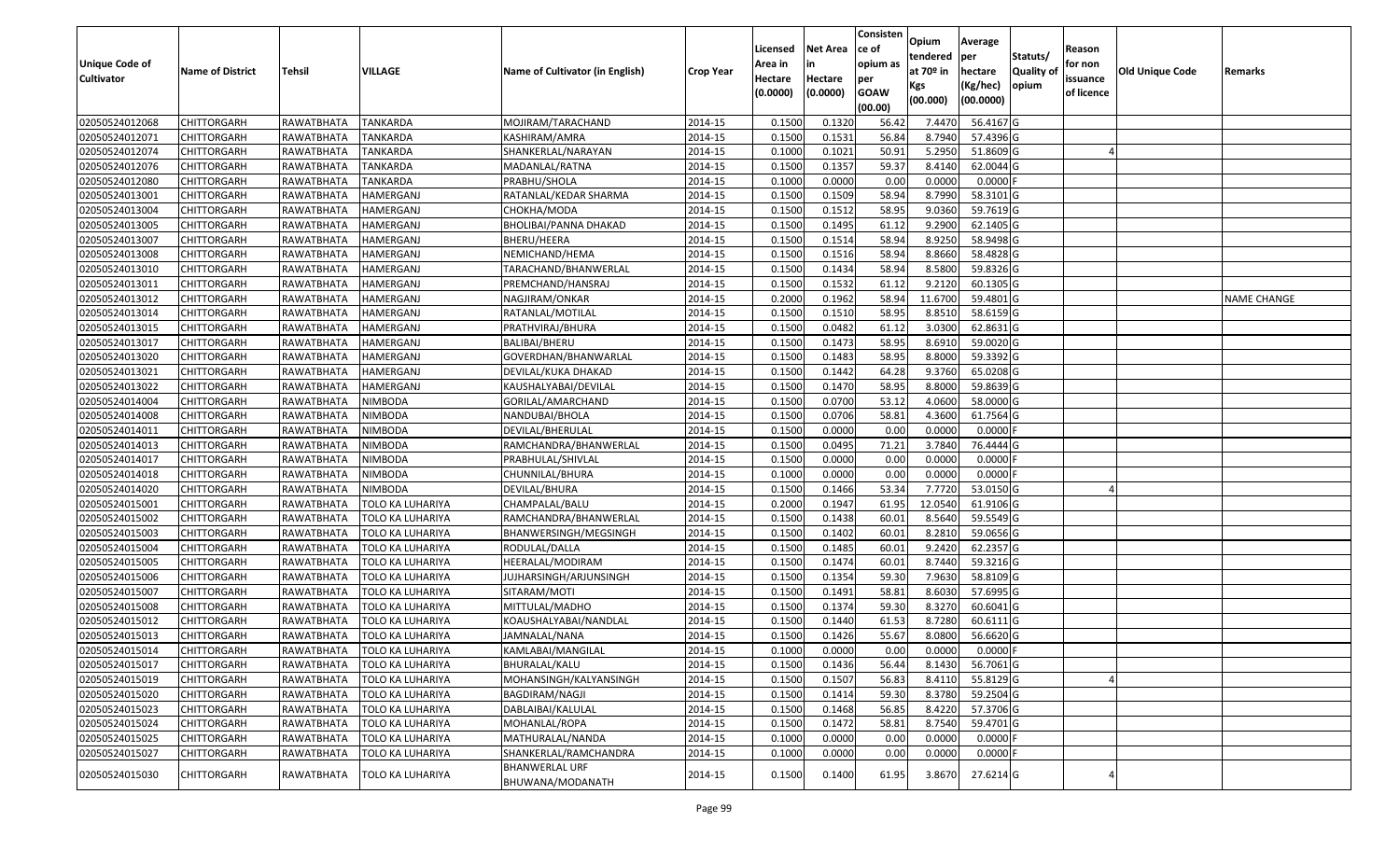| <b>Unique Code of</b> |                         |            |                        |                                        |                  | Licensed<br>Area in | <b>Net Area</b><br>in | Consisten<br>ce of<br>opium as | Opium<br>tendered              | Average<br>per                   | Statuts/                  | Reason<br>for non      |                 |                    |
|-----------------------|-------------------------|------------|------------------------|----------------------------------------|------------------|---------------------|-----------------------|--------------------------------|--------------------------------|----------------------------------|---------------------------|------------------------|-----------------|--------------------|
| <b>Cultivator</b>     | <b>Name of District</b> | Tehsil     | VILLAGE                | <b>Name of Cultivator (in English)</b> | <b>Crop Year</b> | Hectare<br>(0.0000) | Hectare<br>(0.0000)   | per<br><b>GOAW</b><br>(00.00)  | at $70°$ in<br>Kgs<br>(00.000) | hectare<br>(Kg/hec)<br>(00.0000) | <b>Quality o</b><br>opium | issuance<br>of licence | Old Unique Code | Remarks            |
| 02050524015032        | <b>CHITTORGARH</b>      | RAWATBHATA | TOLO KA LUHARIYA       | LABHCHAND/BHURALAL                     | 2014-15          | 0.1500              | 0.1482                | 56.84                          | 8.4610                         | 57.0918 G                        |                           |                        |                 |                    |
| 02050524015033        | <b>CHITTORGARH</b>      | RAWATBHATA | TOLO KA LUHARIYA       | GANDMAL/BHANWERLAL                     | 2014-15          | 0.1500              | 0.1422                | 61.70                          | 8.8230                         | 62.0464 G                        |                           |                        |                 |                    |
| 02050524015034        | <b>CHITTORGARH</b>      | RAWATBHATA | TOLO KA LUHARIYA       | BHANWERSINGH/KALUSINGH                 | 2014-15          | 0.2000              | 0.1965                | 56.67                          | 11.0670                        | 56.3206 G                        |                           |                        |                 |                    |
| 02050524015035        | <b>CHITTORGARH</b>      | RAWATBHATA | TOLO KA LUHARIYA       | KALURAM/BHAGWAN                        | 2014-15          | 0.2000              | 0.1717                | 58.81                          | 10.1320                        | 59.0099 G                        |                           |                        |                 |                    |
| 02050524015036        | <b>CHITTORGARH</b>      | RAWATBHATA | TOLO KA LUHARIYA       | SHIVSINGH/KALYANSINGH                  | 2014-15          | 0.1500              | 0.1411                | 60.58                          | 8.3430                         | 59.1283 G                        |                           |                        |                 |                    |
| 02050524015037        | <b>CHITTORGARH</b>      | RAWATBHATA | TOLO KA LUHARIYA       | NARAYANSINGH/JUJHARSINGH               | 2014-15          | 0.1500              | 0.1394                | 61.95                          | 8.5670                         | 61.4562 G                        |                           |                        |                 |                    |
| 02050524015039        | CHITTORGARH             | RAWATBHATA | TOLO KA LUHARIYA       | SOHANIBAI/LALURAM                      | 2014-15          | 0.1500              | 0.1386                | 59.30                          | 7.4720                         | 53.9105 G                        |                           |                        |                 |                    |
| 02050524015041        | <b>CHITTORGARH</b>      | RAWATBHATA | TOLO KA LUHARIYA       | AMBALAL/MODHO                          | 2014-15          | 0.2000              | 0.1842                | 56.91                          | 10.7560                        | 58.3931 G                        |                           |                        |                 |                    |
| 02050524015042        | <b>CHITTORGARH</b>      | RAWATBHATA | TOLO KA LUHARIYA       | KALUSINGH/ISHWERSINGH                  | 2014-15          | 0.1500              | 0.1458                | 56.52                          | 8.2840                         | 56.8176 G                        |                           |                        |                 |                    |
| 02050524015044        | <b>CHITTORGARH</b>      | RAWATBHATA | TOLO KA LUHARIYA       | SHANKERLAL/MODIRAM                     | 2014-15          | 0.1500              | 0.1432                | 59.30                          | 8.5480                         | 59.6927 G                        |                           |                        |                 |                    |
| 02050524015046        | <b>CHITTORGARH</b>      | RAWATBHATA | TOLO KA LUHARIYA       | LALIBAI/BHAGWANLAL                     | 2014-15          | 0.1500              | 0.1431                | 60.01                          | 8.8900                         | 62.1244 G                        |                           |                        |                 |                    |
| 02050524015051        | <b>CHITTORGARH</b>      | RAWATBHATA | TOLO KA LUHARIYA       | HAMRAJ/MODHO                           | 2014-15          | 0.1500              | 0.1470                | 60.13                          | 8.2460                         | 56.0952 G                        |                           |                        |                 |                    |
| 02050524015053        | <b>CHITTORGARH</b>      | RAWATBHATA | TOLO KA LUHARIYA       | DALALESINGH/VIJAYSINGH                 | 2014-15          | 0.1500              | 0.1485                | 64.21                          | 4.1190                         | 27.7374 G                        |                           |                        |                 |                    |
| 02050524015054        | <b>CHITTORGARH</b>      | RAWATBHATA | TOLO KA LUHARIYA       | BAJERAM/NOULA JI                       | 2014-15          | 0.2000              | 0.1960                | 60.13                          | 11.5880                        | 59.1224 G                        |                           |                        |                 |                    |
| 02050524015058        | CHITTORGARH             | RAWATBHATA | TOLO KA LUHARIYA       | BHARATSINGH/ONKARSINGH                 | 2014-15          | 0.2000              | 0.1995                | 62.76                          | 12.1040                        | 60.6717 G                        |                           |                        |                 |                    |
| 02050524015059        | <b>CHITTORGARH</b>      | RAWATBHATA | TOLO KA LUHARIYA       | JODHSINGH/MEGSINGH                     | 2014-15          | 0.1500              | 0.1423                | 61.95                          | 8.6110                         | 60.5130 G                        |                           |                        |                 |                    |
| 02050524015060        | <b>CHITTORGARH</b>      | RAWATBHATA | TOLO KA LUHARIYA       | PREMSUKH/MODIRAM                       | 2014-15          | 0.1500              | 0.1500                | 61.53                          | 8.9310                         | 59.5400 G                        |                           |                        |                 |                    |
| 02050524015062        | <b>CHITTORGARH</b>      | RAWATBHATA | TOLO KA LUHARIYA       | RAMESHWAR/HEERALAL                     | 2014-15          | 0.1500              | 0.1496                | 60.13                          | 8.9940                         | 60.1203 G                        |                           |                        |                 |                    |
| 02050524015063        | <b>CHITTORGARH</b>      | RAWATBHATA | TOLO KA LUHARIYA       | NANA/UDA                               | 2014-15          | 0.1500              | 0.1465                | 60.13                          | 8.8390                         | 60.3345 G                        |                           |                        |                 |                    |
| 02050524015064        | <b>CHITTORGARH</b>      | RAWATBHATA | TOLO KA LUHARIYA       | MADHU/NAGJIRAM                         | 2014-15          | 0.1000              | 0.0000                | 0.00                           | 0.0000                         | 0.0000                           |                           |                        |                 |                    |
| 02050524015066        | <b>CHITTORGARH</b>      | RAWATBHATA | TOLO KA LUHARIYA       | SHAMBHLAL/RAMLAL                       | 2014-15          | 0.1500              | 0.1364                | 53.53                          | 7.1880                         | 52.6979 G                        |                           |                        |                 |                    |
| 02050524015069        | <b>CHITTORGARH</b>      | RAWATBHATA | TOLO KA LUHARIYA       | MOOLCHAND/MOTI                         | 2014-15          | 0.1500              | 0.1498                | 60.40                          | 9.0080                         | 60.1335 G                        |                           |                        |                 |                    |
| 02050524015070        | <b>CHITTORGARH</b>      | RAWATBHATA | TOLO KA LUHARIYA       | MADANLAL/BHANWERLAL                    | 2014-15          | 0.1500              | 0.1455                | 56.19                          | 8.0030                         | 55.0034 G                        |                           |                        |                 |                    |
| 02050524015071        | <b>CHITTORGARH</b>      | RAWATBHATA | TOLO KA LUHARIYA       | BADRILAL/PEMA                          | 2014-15          | 0.1500              | 0.1474                | 61.95                          | 9.0620                         | 61.4790 G                        |                           |                        |                 |                    |
| 02050524015072        | <b>CHITTORGARH</b>      | RAWATBHATA | TOLO KA LUHARIYA       | GANGARAM/BALU                          | 2014-15          | 0.1500              | 0.1394                | 61.53                          | 8.7550                         | 62.8049 G                        |                           |                        |                 |                    |
| 02050524015078        | <b>CHITTORGARH</b>      | RAWATBHATA | TOLO KA LUHARIYA       | MODHOLAL/SHOJI                         | 2014-15          | 0.1500              | 0.1421                | 60.13                          | 8.4100                         | 59.1837 G                        |                           |                        |                 |                    |
| 02050524015080        | <b>CHITTORGARH</b>      | RAWATBHATA | TOLO KA LUHARIYA       | LALUNATH/MODANATH                      | 2014-15          | 0.1500              | 0.1410                | 56.55                          | 7.7550                         | 55.0000 G                        |                           |                        |                 |                    |
| 02050524015088        | <b>CHITTORGARH</b>      | RAWATBHATA | TOLO KA LUHARIYA       | PANNALAL/DHANNA                        | 2014-15          | 0.1500              | 0.1474                | 58.81                          | 8.4690                         | 57.4559 G                        |                           |                        |                 |                    |
| 02050524016001        | <b>CHITTORGARH</b>      | RAWATBHATA | <b>GUJRO KI MORVAN</b> | DEVILAL/UDA CHOTA                      | 2014-15          | 0.1000              | 0.0000                | 0.00                           | 0.0000                         | 0.0000                           |                           |                        |                 |                    |
| 02050524016007        | <b>CHITTORGARH</b>      | RAWATBHATA | <b>GUJRO KI MORVAN</b> | JETUBAI/BHURA                          | 2014-15          | 0.1500              | 0.1449                | 61.11                          | 8.8430                         | 61.0283 G                        |                           |                        |                 |                    |
| 02050524016009        | <b>CHITTORGARH</b>      | RAWATBHATA | GUJRO KI MORVAN        | RAMCHANDRA/NANA                        | 2014-15          | 0.1500              | 0.1500                | 61.70                          | 9.0960                         | 60.6400 G                        |                           |                        |                 |                    |
| 02050524016010        | CHITTORGARH             | RAWATBHATA | GUJRO KI MORVAN        | MADHU/CHATRA                           | 2014-15          | 0.1500              | 0.1531                | 61.11                          | 9.0270                         | 58.9615 G                        |                           |                        |                 | <b>NAME CHANGE</b> |
| 02050524016011        | <b>CHITTORGARH</b>      | RAWATBHATA | <b>GUJRO KI MORVAN</b> | RADHABAI D/0 KASHIBAI/SITARAM          | 2014-15          | 0.1500              | 0.1424                | 67.22                          | 9.4300                         | 66.2219 G                        |                           |                        |                 |                    |
| 02050524016016        | <b>CHITTORGARH</b>      | RAWATBHATA | <b>GUJRO KI MORVAN</b> | KUKIBAI/RUPA                           | 2014-15          | 0.1500              | 0.1509                | 61.11                          | 9.1840                         | 60.8615 G                        |                           |                        |                 |                    |
| 02050524016017        | CHITTORGARH             | RAWATBHATA | <b>GUJRO KI MORVAN</b> | SHORAM/NANDA                           | 2014-15          | 0.1500              | 0.1505                | 70.14                          | 10.3210                        | 68.5781 G                        |                           |                        |                 |                    |
| 02050524016020        | <b>CHITTORGARH</b>      | RAWATBHATA | <b>GUJRO KI MORVAN</b> | LAXMAN/NANDA                           | 2014-15          | 0.1500              | 0.1518                | 64.27                          | 9.7320                         | 64.1107 G                        |                           |                        |                 |                    |
| 02050524016021        | <b>CHITTORGARH</b>      | RAWATBHATA | <b>GUJRO KI MORVAN</b> | UDAILAL/KANA                           | 2014-15          | 0.1500              | 0.1552                | 61.11                          | 9.5510                         | 61.5399 G                        |                           |                        |                 |                    |
| 02050524016022        | <b>CHITTORGARH</b>      | RAWATBHATA | <b>GUJRO KI MORVAN</b> | KANA/NANA                              | 2014-15          | 0.1500              | 0.1463                | 62.88                          | 9.0190                         | 61.6473 G                        |                           |                        |                 |                    |
| 02050524016023        | <b>CHITTORGARH</b>      | RAWATBHATA | <b>GUJRO KI MORVAN</b> | NANIBAI/UDA                            | 2014-15          | 0.1500              | 0.1500                | 62.36                          | 9.5050                         | 63.3667 G                        |                           |                        |                 |                    |
| 02050524016025        | <b>CHITTORGARH</b>      | RAWATBHATA | <b>GUJRO KI MORVAN</b> | LAXMAN/UDA                             | 2014-15          | 0.1500              | 0.1521                | 67.22                          | 10.1500                        | 66.7324 G                        |                           |                        |                 |                    |
| 02050524016026        | <b>CHITTORGARH</b>      | RAWATBHATA | <b>GUJRO KI MORVAN</b> | <b>BHOLIBAI / BHERU</b>                | 2014-15          | 0.2000              | 0.2010                | 64.58                          | 13.0450                        | 64.9005 G                        |                           |                        |                 |                    |
| 02050524016027        | <b>CHITTORGARH</b>      | RAWATBHATA | <b>GUJRO KI MORVAN</b> | PRABHULAL/CHATRA                       | 2014-15          | 0.1500              | 0.1458                | 61.84                          | 9.0460                         | 62.0439 G                        |                           |                        |                 |                    |
| 02050524016028        | <b>CHITTORGARH</b>      | RAWATBHATA | <b>GUJRO KI MORVAN</b> | DEVILAL/UDA                            | 2014-15          | 0.1500              | 0.1520                | 65.84                          | 9.9230                         | 65.2829 G                        |                           |                        |                 |                    |
| 02050524016030        | <b>CHITTORGARH</b>      | RAWATBHATA | <b>GUJRO KI MORVAN</b> | NANBAI/NAGJIRAM                        | 2014-15          | 0.1000              | 0.0000                | 0.00                           | 0.0000                         | $0.0000$ F                       |                           |                        |                 |                    |
| 02050524016034        | <b>CHITTORGARH</b>      | RAWATBHATA | <b>GUJRO KI MORVAN</b> | KESHURAM A/S NANALAL/KHANA             | 2014-15          | 0.1500              | 0.1442                | 65.37                          | 9.3760                         | 65.0208 G                        |                           |                        |                 |                    |
| 02050524016036        | <b>CHITTORGARH</b>      | RAWATBHATA | <b>GUJRO KI MORVAN</b> | PRATAPSINGH/BHANWERSINGH               | 2014-15          | 0.1500              | 0.1532                | 65.68                          | 9.5990                         | 62.6567 G                        |                           |                        |                 |                    |